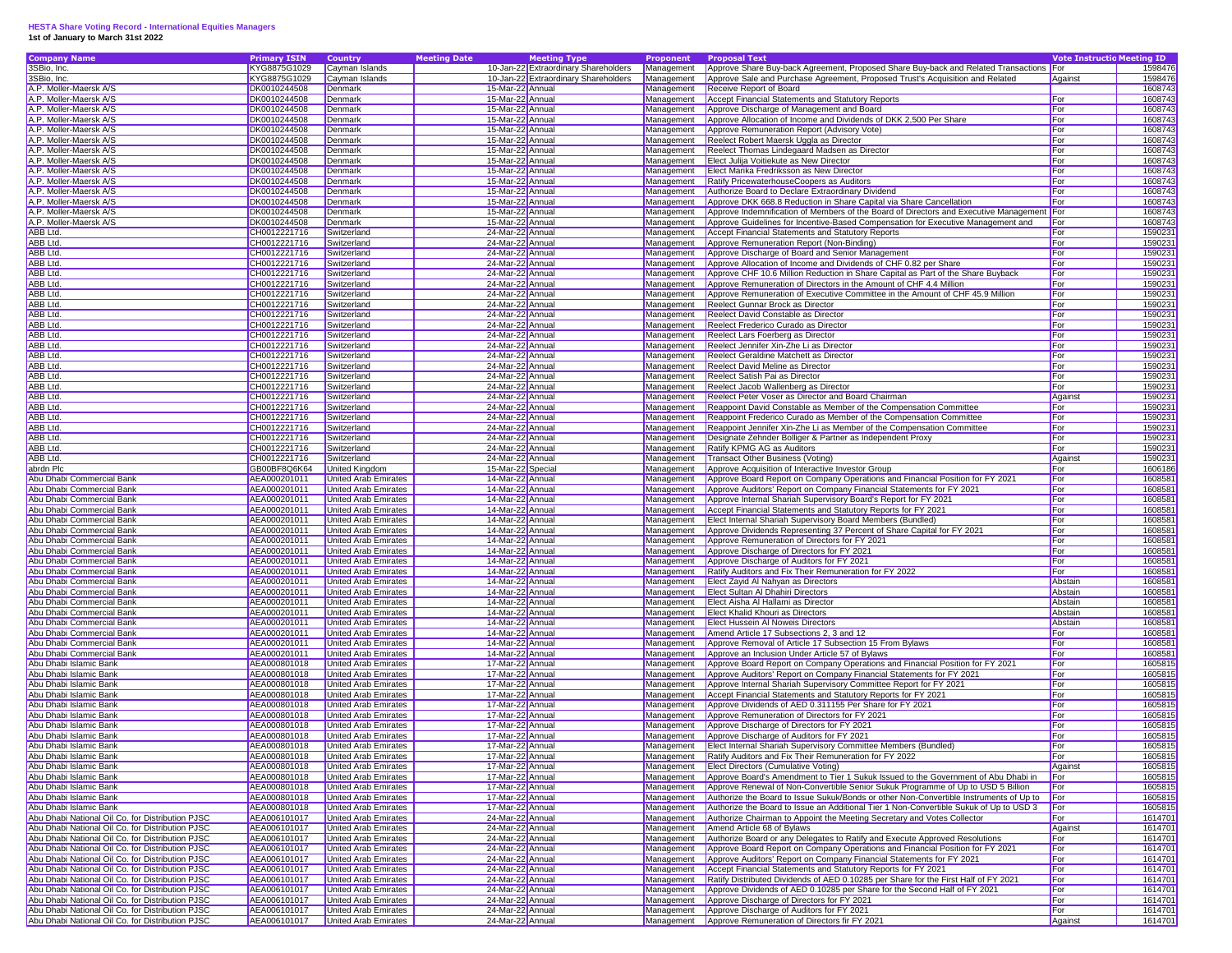| Abu Dhabi National Oil Co. for Distribution PJSC  | AEA006101017                 | <b>United Arab Emirates</b> | 24-Mar-22 Annual                     |                                      | Management               | <b>Ratify Auditors and Fix Their Remuneration for FY 2022</b>                                      | For            | 1614701            |
|---------------------------------------------------|------------------------------|-----------------------------|--------------------------------------|--------------------------------------|--------------------------|----------------------------------------------------------------------------------------------------|----------------|--------------------|
| Abu Dhabi National Oil Co. for Distribution PJSC  | AEA006101017                 | United Arab Emirates        | 24-Mar-22 Annual                     |                                      | Management               | Approve Board Remuneration Policy                                                                  | For            | 1614701            |
| Accenture plc                                     | IE00B4BNMY34                 | Ireland                     | 26-Jan-22 Annual                     |                                      | Management               | Elect Director Jaime Ardila                                                                        | For            | 1596712            |
| Accenture plc                                     | IE00B4BNMY34                 | Ireland                     | 26-Jan-22 Annual                     |                                      | Management               | <b>Elect Director Nancy McKinstry</b>                                                              | For            | 1596712            |
| Accenture plc                                     | IE00B4BNMY34                 | Ireland                     | 26-Jan-22 Annual                     |                                      |                          | Management <b>Elect Director Beth E. Mooney</b>                                                    | For            | 1596712            |
| Accenture plc                                     | IE00B4BNMY34                 | Ireland                     | 26-Jan-22 Annual                     |                                      |                          | Management Elect Director Gilles C. Pelisson                                                       | For            | 1596712            |
| Accenture plc                                     | IE00B4BNMY34                 | Ireland                     | 26-Jan-22 Annual                     |                                      | Management               | Elect Director Paula A. Price                                                                      | For            | 1596712            |
| Accenture plc                                     | IE00B4BNMY34                 | Ireland                     | 26-Jan-22 Annual                     |                                      | Management               | Elect Director Venkata (Murthy) Renduchintala                                                      | For            | 1596712            |
| Accenture plc                                     | IE00B4BNMY34                 | Ireland                     | 26-Jan-22 Annual                     |                                      | Management               | <b>Elect Director Arun Sarin</b>                                                                   | For            | 1596712            |
| Accenture plc                                     | IE00B4BNMY34                 | Ireland                     | 26-Jan-22 Annual                     |                                      | Management               | <b>Elect Director Julie Sweet</b>                                                                  | For            | 1596712            |
| Accenture plc                                     | IE00B4BNMY34                 | Ireland                     | 26-Jan-22 Annual                     |                                      | Management               | Elect Director Frank K. Tang                                                                       | For            | 1596712            |
| Accenture plc                                     | IE00B4BNMY34                 | Ireland                     | 26-Jan-22 Annual                     |                                      | Management               | <b>Elect Director Tracey T. Travis</b>                                                             | For            | 1596712            |
| Accenture plc                                     | IE00B4BNMY34                 | Ireland                     | 26-Jan-22 Annual                     |                                      | Management               | Advisory Vote to Ratify Named Executive Officers' Compensation                                     | For            | 1596712            |
| Accenture plc                                     | IE00B4BNMY34                 | Ireland                     | 26-Jan-22 Annual                     |                                      | Management               | Amend Omnibus Stock Plan                                                                           | For            | 1596712            |
| Accenture plc                                     | IE00B4BNMY34                 | Ireland                     | 26-Jan-22 Annual                     |                                      | Management               | Approve KPMG LLP as Auditors and Authorize Board to Fix Their Remuneration                         | For            | 1596712            |
| Accenture plc                                     | IE00B4BNMY34                 | Ireland                     | 26-Jan-22 Annual                     |                                      | Management               | Renew the Board's Authority to Issue Shares Under Irish Law                                        | For            | 1596712            |
| Accenture plc                                     | IE00B4BNMY34                 | Ireland                     | 26-Jan-22 Annual                     |                                      | Management               | Authorize Board to Opt-Out of Statutory Pre-Emption Rights                                         | For            | 1596712            |
| Accenture plc                                     | IE00B4BNMY34                 | Ireland                     | 26-Jan-22 Annual                     |                                      | Management               | Determine Price Range for Reissuance of Treasury Shares                                            | For            | 1596712            |
| Acuity Brands, Inc.                               | US00508Y1029                 | USA                         | 05-Jan-22 Annual                     |                                      | Management               | Elect Director Neil M. Ashe                                                                        | For            | 1593129            |
| Acuity Brands, Inc.<br><b>Acuity Brands, Inc.</b> | US00508Y1029                 | <b>USA</b>                  | 05-Jan-22 Annual<br>05-Jan-22 Annual |                                      | Management               | Elect Director W. Patrick Battle<br>Elect Director G. Douglas Dillard, Jr.                         | For            | 1593129            |
|                                                   | US00508Y1029                 | <b>USA</b>                  |                                      |                                      | Management               |                                                                                                    | For            | 1593129            |
| Acuity Brands, Inc.                               | US00508Y1029<br>US00508Y1029 | <b>USA</b><br><b>USA</b>    | 05-Jan-22 Annual                     |                                      | Management               | Elect Director James H. Hance, Jr.<br>Elect Director Maya Leibman                                  | For<br>For     | 1593129<br>1593129 |
| Acuity Brands, Inc.<br>Acuity Brands, Inc.        | US00508Y1029                 | USA                         | 05-Jan-22 Annual                     |                                      | Management<br>Management |                                                                                                    | For            | 1593129            |
| Acuity Brands, Inc.                               | US00508Y1029                 | <b>USA</b>                  | 05-Jan-22 Annual<br>05-Jan-22 Annual |                                      |                          | Elect Director Laura G. O'Shaughnessy<br>Management Elect Director Dominic J. Pileggi              |                | 1593129            |
| Acuity Brands, Inc.                               | US00508Y1029                 | <b>USA</b>                  | 05-Jan-22 Annual                     |                                      |                          | Management Elect Director Ray M. Robinson                                                          | Against<br>For | 1593129            |
| Acuity Brands, Inc.                               | US00508Y1029                 | <b>USA</b>                  | 05-Jan-22 Annual                     |                                      | Management               | Elect Director Mark J. Sachleben                                                                   | For            | 1593129            |
| Acuity Brands, Inc.                               | US00508Y1029                 | <b>USA</b>                  | 05-Jan-22 Annual                     |                                      | Management               | Elect Director Mary A. Winston                                                                     | For            | 1593129            |
| Acuity Brands, Inc.                               | US00508Y1029                 | USA                         | 05-Jan-22 Annual                     |                                      | Management               | Ratify Ernst & Young LLP as Auditors                                                               | For            | 1593129            |
| Acuity Brands, Inc.                               | US00508Y1029                 | <b>USA</b>                  | 05-Jan-22 Annual                     |                                      | Management               | Advisory Vote to Ratify Named Executive Officers' Compensation                                     | Against        | 1593129            |
| Acuity Brands, Inc.                               | US00508Y1029                 | <b>USA</b>                  | 05-Jan-22 Annual                     |                                      | Management               | Amend Omnibus Stock Plan                                                                           | For            | 1593129            |
| Adani Ports & Special Economic Zone Limited       | INE742F01042                 | India                       | 14-Mar-22 Court                      |                                      | Management               | Approve Scheme of Arrangement                                                                      | For            | 1605854            |
| Addsino Co., Ltd                                  | CNE000000DM5                 | China                       | 05-Jan-22 Special                    |                                      | Management               | Approve Amendments to Articles of Association                                                      | Against        | 1598363            |
| Addsino Co., Ltd.                                 | CNE000000DM5                 | China                       | 05-Jan-22 Special                    |                                      | Management               | Amend Rules and Procedures Regarding General Meetings of Shareholders                              | For            | 159836             |
| Addsino Co., Ltd.                                 | CNE000000DM5                 | China                       | 05-Jan-22 Special                    |                                      | Management               | Amend Rules and Procedures Regarding Meetings of Board of Directors                                | Against        | 1598363            |
| Addsino Co., Ltd.                                 | CNE000000DM5                 | China                       | 05-Jan-22 Special                    |                                      | Shareholder              | Elect Hu Qingrong as Non-independent Director                                                      | For            | 1598363            |
| Addsino Co., Ltd.                                 | <b>CNE000000DM5</b>          | China                       | 05-Jan-22 Special                    |                                      | Management               | Approve Investment Structure Adjustment of Fundraising Projects                                    | For            | 1598363            |
| Advanced Micro Fabrication Equipment, Inc. China  | CNE100003MM9                 | China                       | 24-Jan-22 Special                    |                                      | Management               | Approve Capital Injection and Related Party Transactions                                           | Against        | 1599613            |
| Advanced Micro Fabrication Equipment, Inc. China  | CNE100003MM9                 | China                       | 25-Mar-22 Special                    |                                      | Management               | Approve Capital Injection                                                                          | For            | 1617972            |
| Advanced Micro Fabrication Equipment, Inc. China  | CNE100003MM9                 | China                       | 25-Mar-22 Special                    |                                      | Management               | Approve Draft and Summary of Performance Shares Incentive Plan                                     | Against        | 1617972            |
| Advanced Micro Fabrication Equipment, Inc. China  | CNE100003MM9                 | China                       | 25-Mar-22 Special                    |                                      | Management               | Approve Methods to Assess the Performance of Plan Participants                                     | Against        | 1617972            |
| Advanced Micro Fabrication Equipment, Inc. China  | CNE100003MM9                 | China                       | 25-Mar-22 Special                    |                                      | Management               | Approve Authorization of Board to Handle All Related Matters                                       | Against        | 1617972            |
| <b>AECC Aviation Power Co. Ltd.</b>               | CNE000000JW1                 | China                       | 12-Jan-22 Special                    |                                      | Management               | Approve Related Party Transactions                                                                 | Against        | 1599266            |
| <b>AECC Aviation Power Co. Ltd.</b>               | CNE000000JW1                 | China                       | 24-Jan-22 Special                    |                                      | Management               | Approve Related Party Transactions with Ultimate Controller and Its Related Parties                | Against        | 1601297            |
| AECC Aviation Power Co. Ltd.                      | CNE000000JW1                 | China                       | 24-Jan-22 Special                    |                                      | Management               | Approve Application of Financing and Signing of Relevant Agreements                                | For            | 1601297            |
| Aena S.M.E. SA                                    | ES0105046009                 | Spain                       | 31-Mar-22 Annual                     |                                      | Management               | Approve Standalone Financial Statements                                                            | For            | 1610129            |
| Aena S.M.E. SA                                    | ES0105046009                 | Spain                       | 31-Mar-22 Annual                     |                                      | Management               | Approve Consolidated Financial Statements                                                          | For            | 1610129            |
| Aena S.M.E. SA                                    | ES0105046009                 | Spain                       | 31-Mar-22 Annual                     |                                      | Management               | Approve Treatment of Net Loss                                                                      | For            | 1610129            |
| Aena S.M.E. SA                                    | ES0105046009                 | Spain                       | 31-Mar-22 Annual                     |                                      | Management               | Approve Non-Financial Information Statement                                                        | For            | 1610129            |
| Aena S.M.E. SA                                    | ES0105046009                 | Spain                       | 31-Mar-22 Annual                     |                                      | Management               | Approve Discharge of Board                                                                         | For            | 1610129            |
| Aena S.M.E. SA<br>Aena S.M.E. SA                  | ES0105046009<br>ES0105046009 | Spain<br>Spain              | 31-Mar-22 Annual<br>31-Mar-22 Annual |                                      | Management<br>Management | Appoint KPMG Auditores as Auditor<br>Ratify Appointment of and Elect Raul Miguez Bailo as Director | For<br>For     | 1610129<br>1610129 |
| Aena S.M.E. SA                                    | ES0105046009                 | Spain                       | 31-Mar-22 Annual                     |                                      | Management               | Ratify Appointment of and Elect Manuel Delacampagne Crespo as Director                             | For            | 1610129            |
| Aena S.M.E. SA                                    | ES0105046009                 | Spain                       | 31-Mar-22 Annual                     |                                      | Management               | Reelect Maurici Lucena Betriu as Director                                                          | For            | 1610129            |
| Aena S.M.E. SA                                    | ES0105046009                 | Spain                       | 31-Mar-22 Annual                     |                                      | Management               | Elect Eva Balleste Morillas as Director                                                            | For            | 1610129            |
| Aena S.M.E. SA                                    | ES0105046009                 | Spain                       | 31-Mar-22 Annual                     |                                      | Management               | Amend Articles Re: General Shareholders Meeting's Competences and Board of Directors' For          |                | 1610129            |
| Aena S.M.E. SA                                    | ES0105046009                 | Spain                       | 31-Mar-22 Annual                     |                                      | Management               | Amend Articles Re: Shareholders' Right to Information and Annual Report on Directors'              | For            | 1610129            |
| Aena S.M.E. SA                                    | ES0105046009                 | Spain                       | 31-Mar-22 Annual                     |                                      | Management               | Amend Articles Re: Technical Improvements                                                          | For            | 1610129            |
| Aena S.M.E. SA                                    | ES0105046009                 | Spain                       | 31-Mar-22 Annual                     |                                      | Management               | Amend Articles of General Meeting Regulations                                                      | For            | 1610129            |
| Aena S.M.E. SA                                    | ES0105046009                 | Spain                       | 31-Mar-22 Annual                     |                                      | Management               | Authorize Issuance of Non-Convertible Bonds/Debentures and/or Other Debt Securities up For         |                | 1610129            |
| Aena S.M.E. SA                                    | ES0105046009                 | Spain                       | 31-Mar-22 Annual                     |                                      | Management               | Advisory Vote on Remuneration Report                                                               | Agains         | 1610129            |
| Aena S.M.E. SA                                    | ES0105046009                 | Spain                       | 31-Mar-22 Annual                     |                                      | Management               | Advisory Vote on Company's 2021 Updated Report on Climate Action Plan                              | Against        | 1610129            |
| Aena S.M.E. SA                                    | ES0105046009                 | Spain                       | 31-Mar-22 Annual                     |                                      | Management               | Authorize Board to Ratify and Execute Approved Resolutions                                         | For            | 1610129            |
| AGC, Inc. (Japan)                                 | JP3112000009                 | Japan                       | 30-Mar-22 Annual                     |                                      | Management               | Approve Allocation of Income, with a Final Dividend of JPY 130                                     | For            | 1614400            |
| AGC, Inc. (Japan)                                 | JP3112000009                 | Japan                       | 30-Mar-22 Annual                     |                                      | Management               | Amend Articles to Amend Business Lines - Disclose Shareholder Meeting Materials on                 | For            | 1614400            |
| AGC, Inc. (Japan)                                 | JP3112000009                 | Japan                       | 30-Mar-22 Annual                     |                                      |                          | Management Elect Director Shimamura, Takuya                                                        | For            | 1614400            |
| AGC, Inc. (Japan)                                 | JP3112000009                 | Japan                       | 30-Mar-22 Annual                     |                                      |                          | Management Elect Director Hirai, Yoshinori                                                         | For            | 1614400            |
| AGC, Inc. (Japan)                                 | JP3112000009                 | Japan                       | 30-Mar-22 Annual                     |                                      |                          | Management   Elect Director Miyaji, Shinji                                                         | For            | 1614400            |
| AGC, Inc. (Japan)                                 | JP3112000009                 | Japan                       | 30-Mar-22 Annual                     |                                      | Management               | Elect Director Kurata, Hideyuki                                                                    | For            | 1614400            |
| AGC, Inc. (Japan)                                 | JP3112000009                 | Japan                       | 30-Mar-22 Annual                     |                                      |                          | Management Elect Director Yanagi, Hiroyuki                                                         | For            | 1614400            |
| AGC, Inc. (Japan)<br>AGC, Inc. (Japan)            | JP3112000009<br>JP3112000009 | Japan<br>Japan              | 30-Mar-22 Annual<br>30-Mar-22 Annual |                                      | Management               | Management Elect Director Honda, Keiko<br>Elect Director Teshirogi, Isao                           | For<br>For     | 1614400<br>1614400 |
| AGC, Inc. (Japan)                                 | JP3112000009                 | Japan                       | 30-Mar-22 Annual                     |                                      |                          | Management Appoint Statutory Auditor Ishizuka, Tatsuro                                             | For            | 1614400            |
| AGC, Inc. (Japan)                                 | JP3112000009                 | Japan                       | 30-Mar-22 Annual                     |                                      | Management               | Approve Compensation Ceiling for Directors                                                         | For            | 1614400            |
| AGC, Inc. (Japan)                                 | JP3112000009                 | Japan                       | 30-Mar-22 Annual                     |                                      | Management               | Approve Trust-Type Equity Compensation Plan                                                        | For            | 1614400            |
| Agilent Technologies, Inc.                        | US00846U1016                 | <b>USA</b>                  | 16-Mar-22 Annual                     |                                      |                          | Management Elect Director Hans E. Bishop                                                           | Against        | 1605474            |
| Agilent Technologies, Inc.                        | US00846U1016                 | <b>USA</b>                  | 16-Mar-22 Annual                     |                                      | Management               | <b>Elect Director Otis W. Brawley</b>                                                              | For            | 1605474            |
| Agilent Technologies, Inc.                        | US00846U1016                 | <b>USA</b>                  | 16-Mar-22 Annual                     |                                      | Management               | <b>Elect Director Mikael Dolsten</b>                                                               | For            | 1605474            |
| Agilent Technologies, Inc.                        | US00846U1016                 | <b>USA</b>                  | 16-Mar-22 Annual                     |                                      | Management               | Advisory Vote to Ratify Named Executive Officers' Compensation                                     | Against        | 1605474            |
| Agilent Technologies, Inc.                        | US00846U1016                 | <b>USA</b>                  | 16-Mar-22 Annual                     |                                      | Management               | Ratify PricewaterhouseCoopers LLP as Auditors                                                      | For            | 1605474            |
| Agilent Technologies, Inc.                        | US00846U1016                 | <b>USA</b>                  | 16-Mar-22 Annual                     |                                      | Shareholder              | Provide Right to Call a Special Meeting at a 10 Percent Ownership Threshold                        | For            | 1605474            |
| Agricultural Bank of China                        | CNE100000Q43                 | China                       |                                      | 18-Mar-22 Extraordinary Shareholders | Management               | Approve 2022-2024 Capital Plan                                                                     | For            | 1604426            |
| Agricultural Bank of China                        | CNE100000Q43                 | China                       |                                      | 18-Mar-22 Extraordinary Shareholders | Management               | Approve Issuance Plan of Write-Down Eligible Tier-2 Capital Instruments                            | For            | 1604426            |
| Agricultural Bank of China Limited                | CNE100000Q43                 | China                       |                                      | 18-Mar-22 Extraordinary Shareholders | Management               | Approve 2022-2024 Capital Plan                                                                     | For            | 1604274            |
| Agricultural Bank of China Limited                | CNE100000Q43                 | China                       |                                      | 18-Mar-22 Extraordinary Shareholders | Management               | Approve Issuance Plan of Write-Down Eligible Tier-2 Capital Instruments                            | For            | 1604274            |
| Air Canada                                        | CA0089118776                 | Canada                      | 28-Mar-22 Annual                     |                                      |                          | Management Elect Director Amee Chande                                                              | For            | 1600625            |
| Air Canada                                        | CA0089118776                 | Canada                      | 28-Mar-22 Annual                     |                                      |                          | Management Elect Director Christie J.B. Clark                                                      | For            | 1600625            |
| Air Canada                                        | CA0089118776                 | Canada                      | 28-Mar-22 Annual                     |                                      |                          | Management Elect Director Gary A. Doer                                                             | For            | 1600625            |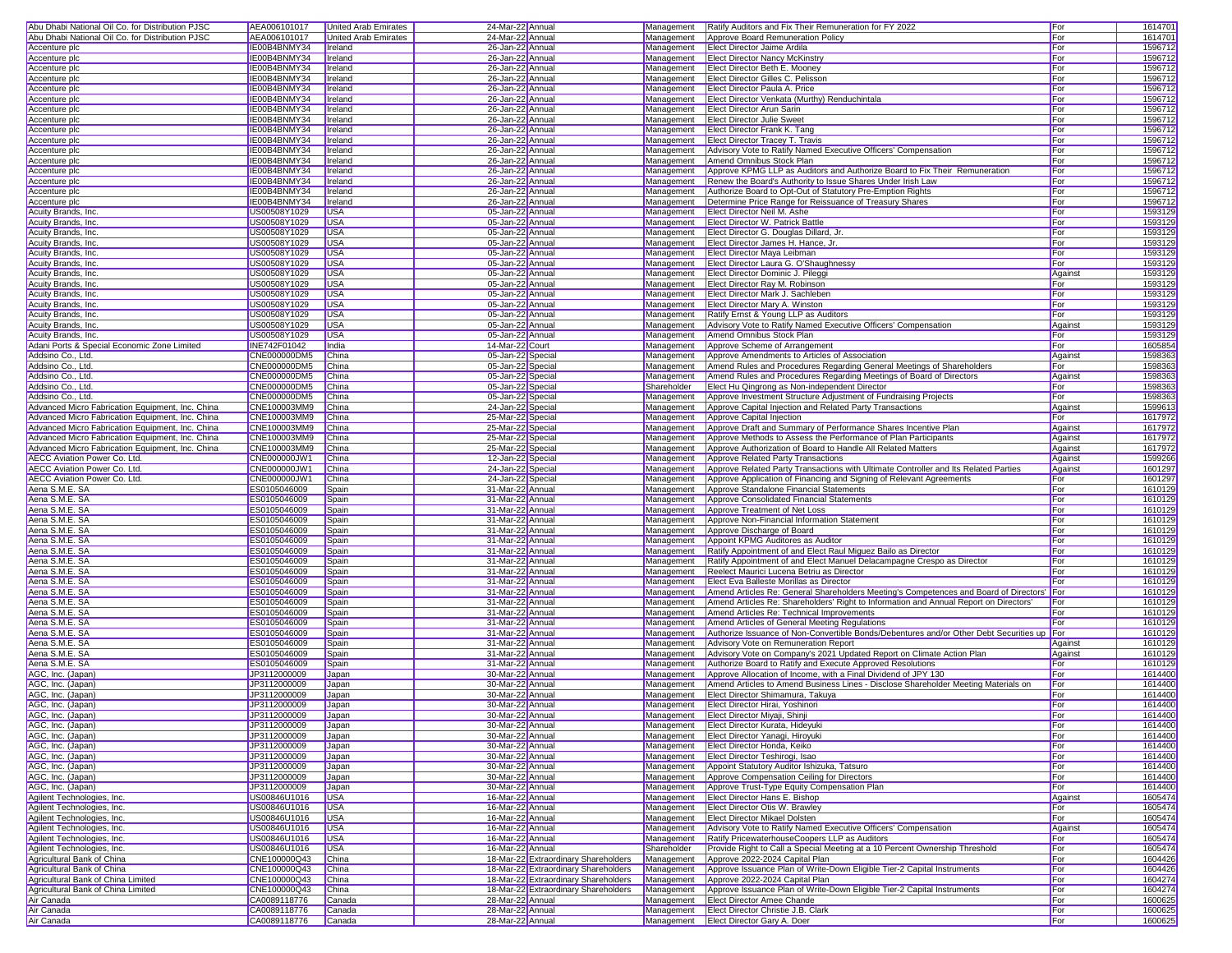| Air Canada                                                                                                                          | CA0089118776                 | Canada                   | 28-Mar-22 Annual                     |                                      |             | Management Elect Director Rob Fyfe                                                               | For         | 1600625            |
|-------------------------------------------------------------------------------------------------------------------------------------|------------------------------|--------------------------|--------------------------------------|--------------------------------------|-------------|--------------------------------------------------------------------------------------------------|-------------|--------------------|
| Air Canada                                                                                                                          | CA0089118776                 | Canada                   | 28-Mar-22 Annual                     |                                      |             | Management   Elect Director Michael M. Green                                                     | For         | 1600625            |
|                                                                                                                                     |                              |                          |                                      |                                      |             |                                                                                                  |             |                    |
| Air Canada                                                                                                                          | CA0089118776                 | Canada                   | 28-Mar-22 Annual                     |                                      | Management  | <b>Elect Director Jean Marc Huot</b>                                                             | For         | 1600625            |
| Air Canada                                                                                                                          | CA0089118776                 | Canada                   | 28-Mar-22 Annual                     |                                      | Management  | <b>Elect Director Madeleine Paquin</b>                                                           | For         | 1600625            |
| Air Canada                                                                                                                          | CA0089118776                 | Canada                   | 28-Mar-22 Annual                     |                                      |             | Management   Elect Director Michael Rousseau                                                     | For         | 1600625            |
| Air Canada                                                                                                                          | CA0089118776                 | Canada                   | 28-Mar-22 Annual                     |                                      |             | Management Elect Director Vagn Sorensen                                                          | For         | 1600625            |
| Air Canada                                                                                                                          | CA0089118776                 | Canada                   | 28-Mar-22 Annual                     |                                      | Management  | <b>Elect Director Kathleen Taylor</b>                                                            | For         | 1600625            |
| Air Canada                                                                                                                          | CA0089118776                 | Canada                   | 28-Mar-22 Annual                     |                                      | Management  | <b>Elect Director Annette Verschuren</b>                                                         | Withhold    | 1600625            |
| Air Canada                                                                                                                          | CA0089118776                 | Canada                   | 28-Mar-22 Annual                     |                                      | Management  | Elect Director Michael M. Wilson                                                                 | For         | 1600625            |
|                                                                                                                                     |                              |                          |                                      |                                      |             |                                                                                                  |             |                    |
| Air Canada                                                                                                                          | CA0089118776                 | Canada                   | 28-Mar-22 Annual                     |                                      | Management  | Ratify PricewaterhouseCoopers LLP as Auditors                                                    | For         | 1600625            |
| Air Canada                                                                                                                          | CA0089118776                 | Canada                   | 28-Mar-22 Annual                     |                                      | Management  | Advisory Vote on Executive Compensation Approach                                                 | For         | 1600625            |
| Air Canada                                                                                                                          | CA0089118776                 | Canada                   | 28-Mar-22 Annual                     |                                      | Management  | The Undersigned Certifies The Shares Represented by this Proxy Are Owned And                     | Abstain     | 1600625            |
| Air Canada                                                                                                                          | CA0089118776                 | Canada                   | 28-Mar-22 Annual                     |                                      | Management  | Vote FOR if Undersigned Certifies that Shares Owned and Controlled by Undersigned                | Against     | 1600625            |
| Air China Limited                                                                                                                   | CNE1000001S0                 | China                    |                                      | 25-Feb-22 Extraordinary Shareholders | Management  | Approve Remuneration Plan of the Directors                                                       | For         | 1603942            |
| Air China Limited                                                                                                                   | CNE1000001S0                 | China                    |                                      | 25-Feb-22 Extraordinary Shareholders |             | Management Approve Remuneration Plan of the Directors                                            | For         | 1606059            |
| Air China Limited                                                                                                                   | CNE1000001S0                 | China                    |                                      | 25-Feb-22 Extraordinary Shareholders | Management  |                                                                                                  | For         | 1603942            |
|                                                                                                                                     |                              |                          |                                      |                                      |             | Approve Remuneration Plan of the Supervisors                                                     |             |                    |
| Air China Limited                                                                                                                   | CNE1000001S0                 | China                    |                                      | 25-Feb-22 Extraordinary Shareholders | Management  | Approve Remuneration Plan of the Supervisors                                                     | For         | 1606059            |
| Air China Limited                                                                                                                   | CNE1000001S0                 | China                    |                                      | 25-Feb-22 Extraordinary Shareholders | Management  | Elect Song Zhiyong as Director                                                                   | Against     | 1603942            |
| Air China Limited                                                                                                                   | CNE1000001S0                 | China                    |                                      | 25-Feb-22 Extraordinary Shareholders | Management  | Elect Song Zhiyong as Director                                                                   | Against     | 1606059            |
| Air China Limited                                                                                                                   | CNE1000001S0                 | China                    |                                      | 25-Feb-22 Extraordinary Shareholders | Management  | Elect Ma Chongxian as Director                                                                   | For         | 1603942            |
| <b>Air China Limited</b>                                                                                                            | CNE1000001S0                 | China                    |                                      | 25-Feb-22 Extraordinary Shareholders | Management  | Elect Ma Chongxian as Director                                                                   | For         | 1606059            |
| Air China Limited                                                                                                                   | CNE1000001S0                 | China                    |                                      |                                      | Management  | <b>Elect Feng Gang as Director</b>                                                               | For         | 1603942            |
|                                                                                                                                     |                              |                          |                                      | 25-Feb-22 Extraordinary Shareholders |             |                                                                                                  |             |                    |
| Air China Limited                                                                                                                   | CNE1000001S0                 | China                    |                                      | 25-Feb-22 Extraordinary Shareholders |             | Management Elect Feng Gang as Director                                                           | For         | 1606059            |
| Air China Limited                                                                                                                   | CNE1000001S0                 | China                    |                                      | 25-Feb-22 Extraordinary Shareholders | Management  | <b>Elect Patrick Healy as Director</b>                                                           | For         | 1603942            |
| Air China Limited                                                                                                                   | CNE1000001S0                 | China                    |                                      | 25-Feb-22 Extraordinary Shareholders |             | Management Elect Patrick Healy as Director                                                       | For         | 1606059            |
| Air China Limited                                                                                                                   | CNE1000001S0                 | China                    |                                      | 25-Feb-22 Extraordinary Shareholders |             | Management Elect Li Fushen as Director                                                           | For         | 1603942            |
| Air China Limited                                                                                                                   | CNE1000001S0                 | China                    |                                      | 25-Feb-22 Extraordinary Shareholders | Management  | Elect Li Fushen as Director                                                                      | For         | 1606059            |
| Air China Limited                                                                                                                   | CNE1000001S0                 | China                    |                                      | 25-Feb-22 Extraordinary Shareholders | Management  | Elect He Yun as Director                                                                         | For         | 1603942            |
|                                                                                                                                     |                              |                          |                                      |                                      |             |                                                                                                  |             |                    |
| Air China Limited                                                                                                                   | CNE1000001S0                 | China                    |                                      | 25-Feb-22 Extraordinary Shareholders | Management  | Elect He Yun as Director                                                                         | For         | 1606059            |
| Air China Limited                                                                                                                   | CNE1000001S0                 | China                    |                                      | 25-Feb-22 Extraordinary Shareholders | Management  | <b>Elect Xu Junxin as Director</b>                                                               | For         | 1603942            |
| Air China Limited                                                                                                                   | CNE1000001S0                 | China                    |                                      | 25-Feb-22 Extraordinary Shareholders | Management  | Elect Xu Junxin as Director                                                                      | For         | 1606059            |
| Air China Limited                                                                                                                   | CNE1000001S0                 | China                    |                                      | 25-Feb-22 Extraordinary Shareholders | Management  | <b>Elect Winnie Tam as Director</b>                                                              | For         | 1603942            |
| Air China Limited                                                                                                                   | CNE1000001S0                 | China                    |                                      | 25-Feb-22 Extraordinary Shareholders | Management  | <b>Elect Winnie Tam as Director</b>                                                              | For         | 1606059            |
| Air China Limited                                                                                                                   | CNE1000001S0                 | China                    |                                      | 25-Feb-22 Extraordinary Shareholders | Management  | Elect He Chaofan as Supervisor                                                                   | For         | 1603942            |
|                                                                                                                                     |                              |                          |                                      | 25-Feb-22 Extraordinary Shareholders |             |                                                                                                  |             |                    |
| Air China Limited                                                                                                                   | CNE1000001S0                 | China                    |                                      |                                      |             | Management Elect He Chaofan as Supervisor                                                        | For         | 1606059            |
| Air China Limited                                                                                                                   | CNE1000001S0                 | China                    |                                      | 25-Feb-22 Extraordinary Shareholders |             | Management <b>Elect Lyu Yanfang as Supervisor</b>                                                | For         | 1603942            |
| Air China Limited                                                                                                                   | CNE1000001S0                 | China                    |                                      | 25-Feb-22 Extraordinary Shareholders |             | Management   Elect Lyu Yanfang as Supervisor                                                     | For         | 1606059            |
| Air China Limited                                                                                                                   | CNE1000001S0                 | China                    |                                      | 25-Feb-22 Extraordinary Shareholders | Management  | Elect Guo Lina as Supervisor                                                                     | For         | 1603942            |
| Air China Limited                                                                                                                   | CNE1000001S0                 | China                    |                                      | 25-Feb-22 Extraordinary Shareholders | Management  | Elect Guo Lina as Supervisor                                                                     | For         | 1606059            |
| Air Products and Chemicals, Inc.                                                                                                    | US0091581068                 | <b>USA</b>               | 03-Feb-22 Annual                     |                                      | Management  | <b>Elect Director Charles I. Cogut</b>                                                           | Do Not Vote | 1597603            |
| Air Products and Chemicals, Inc.                                                                                                    | US0091581068                 | <b>USA</b>               | 03-Feb-22 Annual                     |                                      | Management  | Elect Director Lisa A. Davis                                                                     | Do Not Vote | 1597603            |
|                                                                                                                                     |                              |                          |                                      |                                      |             |                                                                                                  |             |                    |
| Air Products and Chemicals, Inc.                                                                                                    | US0091581068                 | <b>USA</b>               | 03-Feb-22 Annual                     |                                      | Management  | Elect Director Seifollah (Seifi) Ghasemi                                                         | Do Not Vote | 1597603            |
| Air Products and Chemicals, Inc.                                                                                                    | US0091581068                 | <b>USA</b>               | 03-Feb-22 Annual                     |                                      | Management  | Elect Director David H. Y. Ho                                                                    | Do Not Vote | 1597603            |
| Air Products and Chemicals, Inc.                                                                                                    | US0091581068                 | <b>USA</b>               | 03-Feb-22 Annual                     |                                      | Management  | Elect Director Edward L. Monser                                                                  | Do Not Vote | 159760             |
| Air Products and Chemicals, Inc.                                                                                                    | US0091581068                 | <b>USA</b>               | 03-Feb-22 Annual                     |                                      |             | Management   Elect Director Matthew H. Paull                                                     | Do Not Vote | 1597603            |
| Air Products and Chemicals, Inc.                                                                                                    | US0091581068                 | <b>IUSA</b>              | 03-Feb-22 Annual                     |                                      |             | Management Elect Director Wayne T. Smith                                                         | Do Not Vote | 1597603            |
| Air Products and Chemicals, Inc.                                                                                                    | US0091581068                 | <b>USA</b>               | 03-Feb-22 Annual                     |                                      |             | Management Advisory Vote to Ratify Named Executive Officers' Compensation                        | Do Not Vote | 1597603            |
|                                                                                                                                     |                              |                          |                                      |                                      |             |                                                                                                  |             |                    |
| Air Products and Chemicals, Inc.                                                                                                    | US0091581068                 | <b>USA</b>               | 03-Feb-22 Annual                     |                                      | Management  | Ratify Deloitte & Touche LLP as Auditors                                                         | Do Not Vote | 1597603            |
| Akbank TAS                                                                                                                          | TRAAKBNK91N6                 | Turkey                   | 28-Mar-22 Annual                     |                                      | Management  | Open Meeting and Elect Presiding Council of Meeting                                              | For         | 1613135            |
| Akbank TAS                                                                                                                          | TRAAKBNK91N6                 | Turkey                   | 28-Mar-22 Annual                     |                                      | Management  | <b>Accept Board Report</b>                                                                       | For         | 1613135            |
| Akbank TAS                                                                                                                          | TRAAKBNK91N6 Turkey          |                          | 28-Mar-22 Annual                     |                                      | Management  | <b>Accept Audit Report</b>                                                                       | For         | 1613135            |
| Akbank TAS                                                                                                                          | TRAAKBNK91N6                 | Turkey                   | 28-Mar-22 Annual                     |                                      | Management  | <b>Accept Financial Statements</b>                                                               | Against     | 1613135            |
| Akbank TAS                                                                                                                          | TRAAKBNK91N6                 | Turkey                   | 28-Mar-22 Annual                     |                                      | Management  | Approve Discharge of Board                                                                       | Against     | 1613135            |
| Akbank TAS                                                                                                                          | TRAAKBNK91N6                 | Turkey                   |                                      |                                      | Management  |                                                                                                  | For         |                    |
|                                                                                                                                     |                              |                          | 28-Mar-22 Annual                     |                                      |             | Approve Allocation of Income                                                                     |             | 1613135            |
| Akbank TAS                                                                                                                          | TRAAKBNK91N6                 | Turkey                   | 28-Mar-22 Annual                     |                                      |             | Management Elect Directors                                                                       | Against     | 1613135            |
| Akbank TAS                                                                                                                          | TRAAKBNK91N6 Turkey          |                          | 28-Mar-22 Annual                     |                                      | Management  |                                                                                                  |             |                    |
| Akbank TAS                                                                                                                          | TRAAKBNK91N6 Turkey          |                          | 28-Mar-22 Annual                     |                                      |             | Approve Director Remuneration                                                                    | Against     | 1613135            |
| Akbank TAS                                                                                                                          | TRAAKBNK91N6                 |                          |                                      |                                      | Management  | <b>Ratify External Auditors</b>                                                                  | For         | 1613135            |
| Akbank TAS                                                                                                                          |                              | Turkey                   | 28-Mar-22 Annual                     |                                      | Management  | Receive Information on Donations Made in 2021                                                    |             |                    |
|                                                                                                                                     |                              |                          |                                      |                                      |             |                                                                                                  |             | 1613135            |
|                                                                                                                                     | TRAAKBNK91N6                 | Turkey                   | 28-Mar-22 Annual                     |                                      | Management  | Approve Upper Limit of Donations for 2022                                                        | For         | 1613135            |
| Akbank TAS                                                                                                                          | TRAAKBNK91N6                 | Turkey                   | 28-Mar-22 Annual                     |                                      | Management  | Grant Permission for Board Members to Engage in Commercial Transactions with                     | For         | 1613135            |
| Alfa SAB de C\                                                                                                                      | MXP000511016                 | Mexico                   | 07-Mar-22 Annual                     |                                      | Management  | Approve Financial Statements and Statutory Reports                                               | For         | 1607896            |
| Alfa SAB de CV                                                                                                                      | MXP000511016                 | Mexico                   | 07-Mar-22 Annual                     |                                      | Management  | Approve Allocation of Income and Cash Dividends of USD 0.04 per Share; Approve                   | For         | 1607896            |
| Alfa SAB de CV                                                                                                                      | MXP000511016                 | Mexico                   | 07-Mar-22 Annual                     |                                      |             | Management Elect Directors and Chairmen of Audit and Corporate Practices Committees; Fix Their   | Against     | 1607896            |
| Alfa SAB de CV                                                                                                                      | MXP000511016                 | Mexico                   | 07-Mar-22 Annual                     |                                      |             | Management   Appoint Legal Representatives                                                       | For         | 1607896            |
| Alfa SAB de CV                                                                                                                      | MXP000511016                 | Mexico                   | 07-Mar-22 Annual                     |                                      |             | Management <b>Approve Minutes of Meeting</b>                                                     | For         | 1607896            |
|                                                                                                                                     |                              |                          | 28-Mar-22 Special                    |                                      |             |                                                                                                  |             |                    |
| Alibaba Health Information Technology Limited                                                                                       | BMG0171K1018                 | Bermuda                  |                                      |                                      |             | Management Approve 2023 Advertising Services Framework Agreement, Continuing Connected           | For         | 1616569            |
| Alibaba Health Information Technology Limited                                                                                       | BMG0171K1018                 | Bermuda                  | 28-Mar-22 Special                    |                                      |             | Management Approve 2023 Framework Technical Services Agreement, Continuing Connected             | For         | 1616569            |
| Alibaba Health Information Technology Limited                                                                                       | <b>BMG0171K1018</b>          | Bermuda                  | 28-Mar-22 Special                    |                                      |             | Management Authorize Board to Deal With All Matters in Relation to the 2023 Advertising Services | For         | 1616569            |
| Alibaba Pictures Group Limited                                                                                                      | BMG0171W1055 Bermuda         |                          | 29-Mar-22 Special                    |                                      | Management  | Approve Operation Services Agreement, Annual Caps and Related Transactions                       | For         | 1615790            |
| A-Living Smart City Services Co., Ltd.                                                                                              | CNE100002RY5 China           |                          |                                      | 21-Jan-22 Extraordinary Shareholders | Shareholder | Elect Weng Guoqiang as Director and Authorize Board to Fix His Remuneration                      | For         | 1596341            |
| A-Living Smart City Services Co., Ltd.                                                                                              | CNE100002RY5                 | China                    |                                      | 21-Jan-22 Extraordinary Shareholders | Management  | Approve Removal of Wang Peng as Director                                                         | For         | 1596341            |
|                                                                                                                                     |                              |                          | 28-Mar-22 Annual                     |                                      | Management  |                                                                                                  |             |                    |
| Alteogen, Inc.                                                                                                                      | KR7196170005                 | South Korea              |                                      |                                      |             | Approve Financial Statements and Allocation of Income                                            | For         | 1619415            |
| Alteogen, Inc.                                                                                                                      | KR7196170005                 | South Korea              | 28-Mar-22 Annual                     |                                      | Management  | Amend Articles of Incorporation                                                                  | For         | 1619415            |
| Alteogen, Inc.                                                                                                                      | KR7196170005                 | South Korea              | 28-Mar-22 Annual                     |                                      | Management  | Elect Park Soon-jae as Inside Director                                                           | For         | 1619415            |
| Alteogen, Inc.                                                                                                                      | KR7196170005                 | South Korea              | 28-Mar-22 Annual                     |                                      | Management  | Approve Total Remuneration of Inside Directors and Outside Directors                             | Against     | 1619415            |
| Alteogen, Inc.                                                                                                                      | KR7196170005                 | South Korea              | 28-Mar-22 Annual                     |                                      | Management  | Authorize Board to Fix Remuneration of Internal Auditor(s)                                       | Against     | 1619415            |
| Alteogen, Inc.                                                                                                                      | KR7196170005                 | South Korea              | 28-Mar-22 Annual                     |                                      | Management  | Approve Stock Option Grants (Previously granted)                                                 | For         | 1619415            |
|                                                                                                                                     |                              |                          |                                      |                                      | Management  | Approve Stock Option Grants (Previously granted)                                                 | For         |                    |
|                                                                                                                                     | KR7196170005                 | South Korea              | 28-Mar-22 Annual                     |                                      |             |                                                                                                  |             | 1619415            |
|                                                                                                                                     | KR7196170005                 | South Korea              | 28-Mar-22 Annual                     |                                      | Management  | Approve Stock Option Grants (To be granted)                                                      | For         | 1619415            |
|                                                                                                                                     | US03073E1055                 | <b>USA</b>               | 10-Mar-22 Annual                     |                                      | Management  | <b>Elect Director Ornella Barra</b>                                                              | For         | 1604478            |
|                                                                                                                                     | US03073E1055                 | <b>USA</b>               | 10-Mar-22 Annual                     |                                      |             | Management   Elect Director Steven H. Collis                                                     | For         | 1604478            |
| Alteogen, Inc.<br>Alteogen, Inc.<br>AmerisourceBergen Corporation<br>AmerisourceBergen Corporation<br>AmerisourceBergen Corporation | US03073E1055                 | <b>USA</b>               | 10-Mar-22 Annual                     |                                      | Management  | <b>Elect Director D. Mark Durcan</b>                                                             | For         | 1604478            |
| AmerisourceBergen Corporation                                                                                                       | US03073E1055                 | <b>USA</b>               | 10-Mar-22 Annual                     |                                      | Management  | Elect Director Richard W. Gochnauer                                                              | For         | 1604478            |
| AmerisourceBergen Corporation                                                                                                       | US03073E1055                 |                          |                                      |                                      | Management  | Elect Director Lon R. Greenberg                                                                  |             | 1604478            |
|                                                                                                                                     |                              | <b>USA</b>               | 10-Mar-22 Annual                     |                                      |             |                                                                                                  | For         |                    |
| AmerisourceBergen Corporation                                                                                                       | US03073E1055                 | <b>USA</b>               | 10-Mar-22 Annual                     |                                      |             | Management Elect Director Jane E. Henney                                                         | For         | 1604478            |
| AmerisourceBergen Corporation                                                                                                       | US03073E1055                 | <b>USA</b>               | 10-Mar-22 Annual                     |                                      |             | Management Elect Director Kathleen W. Hyle                                                       | Against     | 1604478            |
| AmerisourceBergen Corporation<br>AmerisourceBergen Corporation                                                                      | US03073E1055<br>US03073E1055 | <b>USA</b><br><b>USA</b> | 10-Mar-22 Annual<br>10-Mar-22 Annual |                                      |             | Management Elect Director Michael J. Long<br>Management Elect Director Henry W. McGee            | For<br>For  | 1604478<br>1604478 |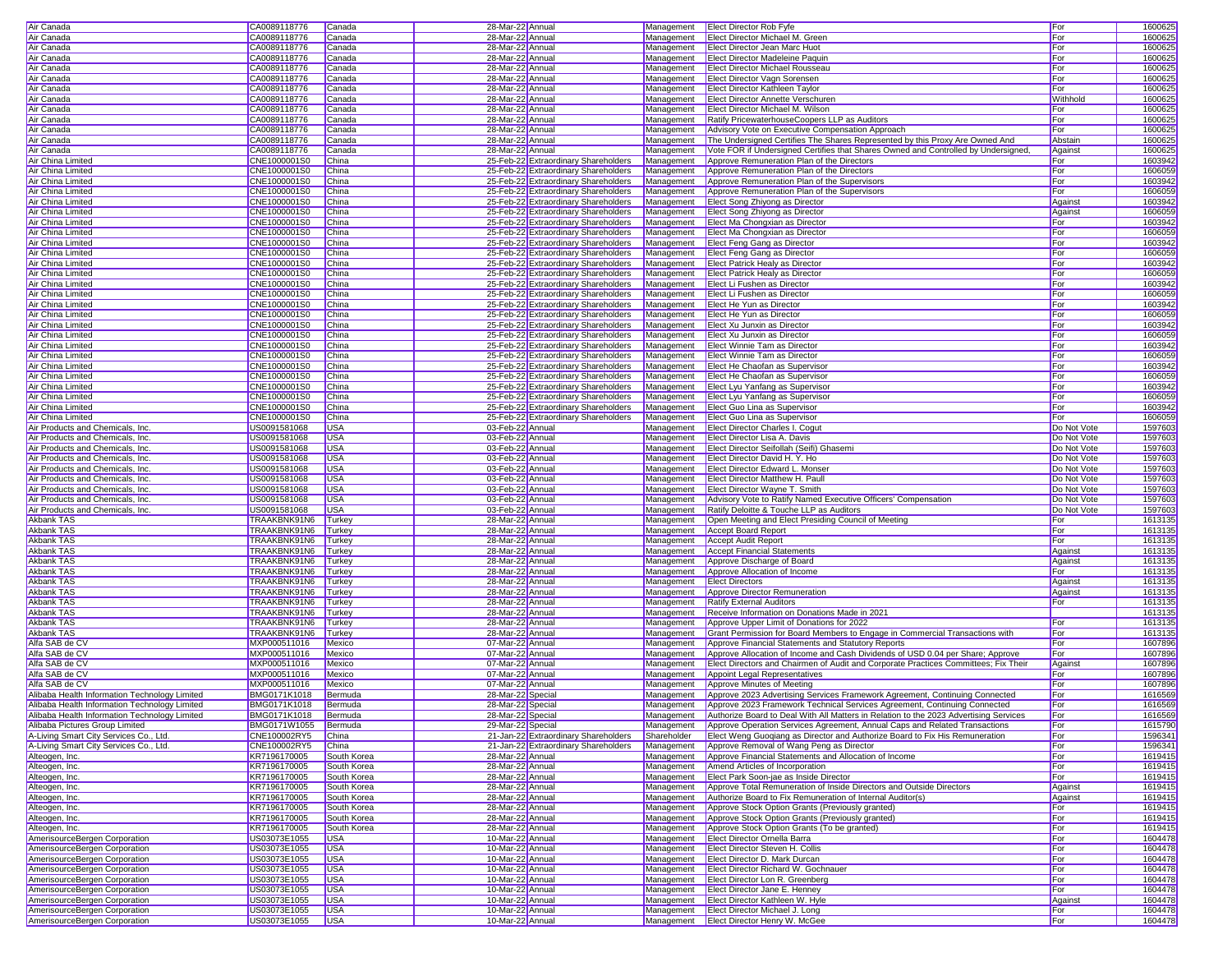| AmerisourceBergen Corporation                                                                                                                                                                                                                                                                                                                                                                                                    | US03073E1055                 | USA                      | 10-Mar-22 Annual                     |             | Management Elect Director Dennis M. Nally                                                      | For        | 1604478            |
|----------------------------------------------------------------------------------------------------------------------------------------------------------------------------------------------------------------------------------------------------------------------------------------------------------------------------------------------------------------------------------------------------------------------------------|------------------------------|--------------------------|--------------------------------------|-------------|------------------------------------------------------------------------------------------------|------------|--------------------|
| AmerisourceBergen Corporation                                                                                                                                                                                                                                                                                                                                                                                                    | US03073E1055                 | USA                      | 10-Mar-22 Annual                     | Management  | Ratify Ernst & Young LLP as Auditors                                                           | For        | 1604478            |
| AmerisourceBergen Corporation                                                                                                                                                                                                                                                                                                                                                                                                    | US03073E1055                 | <b>USA</b>               | 10-Mar-22 Annual                     | Management  | Advisory Vote to Ratify Named Executive Officers' Compensation                                 | Against    | 1604478            |
| AmerisourceBergen Corporation                                                                                                                                                                                                                                                                                                                                                                                                    | US03073E1055                 | <b>USA</b>               | 10-Mar-22 Annual                     | Management  | Approve Omnibus Stock Plan                                                                     | Against    | 1604478            |
| AmerisourceBergen Corporation                                                                                                                                                                                                                                                                                                                                                                                                    | US03073E1055                 | <b>USA</b>               | 10-Mar-22 Annual                     | Shareholder | Adopt a Policy That No Financial Metric Be Adjusted to Exclude Legal or Compliance Costs For   |            | 1604478            |
|                                                                                                                                                                                                                                                                                                                                                                                                                                  |                              |                          |                                      |             |                                                                                                |            |                    |
| AmerisourceBergen Corporation                                                                                                                                                                                                                                                                                                                                                                                                    | US03073E1055                 | <b>USA</b>               | 10-Mar-22 Annual                     | Shareholder | Reduce Ownership Threshold for Shareholders to Call Special Meeting                            | For        | 1604478            |
| Amorepacific Corp.                                                                                                                                                                                                                                                                                                                                                                                                               | KR7090430000                 | South Korea              | 24-Mar-22 Annual                     | Management  | Approve Financial Statements and Allocation of Income                                          | For        | 1610427            |
| Amorepacific Corp.                                                                                                                                                                                                                                                                                                                                                                                                               | KR7090430000                 | South Korea              | 24-Mar-22 Annual                     | Management  | Amend Articles of Incorporation                                                                | For        | 1610427            |
| Amorepacific Corp.                                                                                                                                                                                                                                                                                                                                                                                                               | KR7090430000                 | South Korea              | 24-Mar-22 Annual                     | Management  | Elect Lee Hwi-seong as Outside Director                                                        | For        | 1610427            |
| Amorepacific Corp.                                                                                                                                                                                                                                                                                                                                                                                                               | KR7090430000                 | South Korea              | 24-Mar-22 Annual                     | Management  | Elect Kim Jong-dae as Outside Director                                                         | For        | 1610427            |
|                                                                                                                                                                                                                                                                                                                                                                                                                                  |                              |                          |                                      |             |                                                                                                |            |                    |
| Amorepacific Corp.                                                                                                                                                                                                                                                                                                                                                                                                               | KR7090430000                 | South Korea              | 24-Mar-22 Annual                     | Management  | Elect Ahn Hui-jun as Outside Director                                                          | For        | 1610427            |
| Amorepacific Corp.                                                                                                                                                                                                                                                                                                                                                                                                               | KR7090430000                 | South Korea              | 24-Mar-22 Annual                     | Management  | Elect Choi In-ah as Outside Director                                                           | For        | 1610427            |
| Amorepacific Corp.                                                                                                                                                                                                                                                                                                                                                                                                               | KR7090430000                 | South Korea              | 24-Mar-22 Annual                     | Management  | Elect Lee Sang-mok as Inside Director                                                          | For        | 1610427            |
| Amorepacific Corp.                                                                                                                                                                                                                                                                                                                                                                                                               | KR7090430000                 | South Korea              | 24-Mar-22 Annual                     | Management  | Elect Lee Hwi-seong as a Member of Audit Committee                                             | For        | 1610427            |
|                                                                                                                                                                                                                                                                                                                                                                                                                                  | KR7090430000                 |                          |                                      |             |                                                                                                |            | 1610427            |
| Amorepacific Corp.                                                                                                                                                                                                                                                                                                                                                                                                               |                              | South Korea              | 24-Mar-22 Annual                     | Management  | Elect Ahn Hui-jun as a Member of Audit Committee                                               | For        |                    |
| Amorepacific Corp.                                                                                                                                                                                                                                                                                                                                                                                                               | KR7090430000                 | South Korea              | 24-Mar-22 Annual                     | Management  | Approve Terms of Retirement Pay                                                                | For        | 1610427            |
| Amorepacific Corp.                                                                                                                                                                                                                                                                                                                                                                                                               | KR7090430000                 | South Korea              | 24-Mar-22 Annual                     | Management  | Approve Total Remuneration of Inside Directors and Outside Directors                           | For        | 1610427            |
| AmorePacific Group, Inc.                                                                                                                                                                                                                                                                                                                                                                                                         | KR7002790004                 | South Korea              | 24-Mar-22 Annual                     | Management  | Approve Financial Statements and Allocation of Income                                          | For        | 1610420            |
| AmorePacific Group, Inc.                                                                                                                                                                                                                                                                                                                                                                                                         | KR7002790004                 | South Korea              | 24-Mar-22 Annual                     | Management  | Amend Articles of Incorporation                                                                | For        | 1610420            |
|                                                                                                                                                                                                                                                                                                                                                                                                                                  | KR7002790004                 |                          |                                      |             |                                                                                                |            | 1610420            |
| AmorePacific Group, Inc.                                                                                                                                                                                                                                                                                                                                                                                                         |                              | South Korea              | 24-Mar-22 Annual                     | Management  | Elect Kim Seung-hwan as Inside Director                                                        | For        |                    |
| AmorePacific Group, Inc.                                                                                                                                                                                                                                                                                                                                                                                                         | KR7002790004                 | South Korea              | 24-Mar-22 Annual                     | Management  | Elect Choi Jong-hak as Outside Director to Serve as an Audit Committee Member                  | For        | 1610420            |
| AmorePacific Group, Inc.                                                                                                                                                                                                                                                                                                                                                                                                         | KR7002790004                 | South Korea              | 24-Mar-22 Annual                     | Management  | Approve Terms of Retirement Pay                                                                | For        | 1610420            |
| AmorePacific Group, Inc.                                                                                                                                                                                                                                                                                                                                                                                                         | KR7002790004                 | South Korea              | 24-Mar-22 Annual                     | Management  | Approve Total Remuneration of Inside Directors and Outside Directors                           | Against    | 1610420            |
| Analog Devices, Inc.                                                                                                                                                                                                                                                                                                                                                                                                             | US0326541051                 | <b>USA</b>               | 09-Mar-22 Annual                     | Management  | <b>Elect Director Ray Stata</b>                                                                | For        | 1603197            |
| Analog Devices, Inc.                                                                                                                                                                                                                                                                                                                                                                                                             | US0326541051                 | <b>USA</b>               | 09-Mar-22 Annual                     | Management  | <b>Elect Director Vincent Roche</b>                                                            | For        | 1603197            |
|                                                                                                                                                                                                                                                                                                                                                                                                                                  |                              |                          |                                      |             |                                                                                                |            |                    |
| Analog Devices, Inc.                                                                                                                                                                                                                                                                                                                                                                                                             | US0326541051                 | <b>USA</b>               | 09-Mar-22 Annual                     | Management  | Elect Director James A. Champy                                                                 | For        | 1603197            |
| Analog Devices, Inc.                                                                                                                                                                                                                                                                                                                                                                                                             | US0326541051                 | <b>USA</b>               | 09-Mar-22 Annual                     | Management  | Elect Director Anantha P. Chandrakasan                                                         | For        | 1603197            |
| Analog Devices, Inc.                                                                                                                                                                                                                                                                                                                                                                                                             | US0326541051                 | <b>USA</b>               | 09-Mar-22 Annual                     | Management  | Elect Director Tunc Doluca                                                                     | For        | 1603197            |
| Analog Devices, Inc.                                                                                                                                                                                                                                                                                                                                                                                                             | US0326541051                 | <b>USA</b>               | 09-Mar-22 Annual                     | Management  | Elect Director Bruce R. Evans                                                                  | For        | 1603197            |
| Analog Devices, Inc.                                                                                                                                                                                                                                                                                                                                                                                                             | US0326541051                 | <b>USA</b>               | 09-Mar-22 Annual                     | Management  | Elect Director Edward H. Frank                                                                 | Against    | 1603197            |
|                                                                                                                                                                                                                                                                                                                                                                                                                                  |                              |                          |                                      |             |                                                                                                |            |                    |
| Analog Devices, Inc.                                                                                                                                                                                                                                                                                                                                                                                                             | US0326541051                 | USA                      | 09-Mar-22 Annual                     | Management  | Elect Director Laurie H. Glimcher                                                              | For        | 1603197            |
| Analog Devices, Inc.                                                                                                                                                                                                                                                                                                                                                                                                             | US0326541051                 | USA                      | 09-Mar-22 Annual                     | Management  | Elect Director Karen M. Golz                                                                   | For        | 1603197            |
| Analog Devices, Inc.                                                                                                                                                                                                                                                                                                                                                                                                             | US0326541051                 | <b>USA</b>               | 09-Mar-22 Annual                     | Management  | Elect Director Mercedes Johnson                                                                | For        | 1603197            |
| Analog Devices, Inc.                                                                                                                                                                                                                                                                                                                                                                                                             | US0326541051                 | USA                      | 09-Mar-22 Annual                     | Management  | Elect Director Kenton J. Sicchitano                                                            | For        | 1603197            |
| Analog Devices, Inc.                                                                                                                                                                                                                                                                                                                                                                                                             | US0326541051                 | <b>USA</b>               | 09-Mar-22 Annual                     | Management  | <b>Elect Director Susie Wee</b>                                                                | For        | 1603197            |
|                                                                                                                                                                                                                                                                                                                                                                                                                                  |                              |                          |                                      |             |                                                                                                |            |                    |
| Analog Devices, Inc.                                                                                                                                                                                                                                                                                                                                                                                                             | US0326541051                 | <b>USA</b>               | 09-Mar-22 Annual                     | Management  | Advisory Vote to Ratify Named Executive Officers' Compensation                                 | Against    | 1603197            |
| Analog Devices, Inc.                                                                                                                                                                                                                                                                                                                                                                                                             | US0326541051                 | <b>USA</b>               | 09-Mar-22 Annual                     | Management  | Approve Qualified Employee Stock Purchase Plan                                                 | For        | 1603197            |
| Analog Devices, Inc.                                                                                                                                                                                                                                                                                                                                                                                                             | US0326541051                 | <b>USA</b>               | 09-Mar-22 Annual                     | Management  | Ratify Ernst & Young LLP as Auditors                                                           | For        | 1603197            |
| Angel Yeast Co., Ltd.                                                                                                                                                                                                                                                                                                                                                                                                            | CNE0000014G0                 | China                    | 06-Jan-22 Special                    | Management  | Amend Related-party Transaction Management System                                              | Against    | 1598100            |
| Angel Yeast Co., Ltd                                                                                                                                                                                                                                                                                                                                                                                                             | CNE0000014G0                 | China                    | 06-Jan-22 Special                    | Management  | Approve Implementation of Compound Microbial Green Manufacturing Project (Phase I)             | For        | 1598100            |
|                                                                                                                                                                                                                                                                                                                                                                                                                                  |                              |                          |                                      |             |                                                                                                |            |                    |
| Angel Yeast Co., Ltd                                                                                                                                                                                                                                                                                                                                                                                                             | CNE0000014G0                 | China                    | 09-Feb-22 Special                    | Management  | Approve Repurchase and Cancellation of Performance Shares and Adjustment of                    | For        | 1603551            |
| Angel Yeast Co., Ltd                                                                                                                                                                                                                                                                                                                                                                                                             | CNE0000014G0                 | China                    | 09-Feb-22 Special                    | Management  | Approve Implementation of Intelligent Transformation Project of Yeast Sub-packaging Line   For |            | 160355             |
| Angel Yeast Co., Ltd                                                                                                                                                                                                                                                                                                                                                                                                             | CNE0000014G0                 | China                    | 09-Feb-22 Special                    | Management  | Approve Implementation of Yeast Products Expansion Project by Angel Yeast (Russia)             | For        | 160355             |
| Angel Yeast Co., Ltd.                                                                                                                                                                                                                                                                                                                                                                                                            | CNE0000014G0                 | China                    | 09-Feb-22 Special                    | Management  | Approve Implementation of Yeast Products Expansion Project by Angel Yeast (Egypt) Co., For     |            | 160355             |
|                                                                                                                                                                                                                                                                                                                                                                                                                                  |                              |                          |                                      |             |                                                                                                |            |                    |
|                                                                                                                                                                                                                                                                                                                                                                                                                                  |                              |                          |                                      |             |                                                                                                |            |                    |
| Anjoy Foods Group Co., Ltd.                                                                                                                                                                                                                                                                                                                                                                                                      | CNE100002YQ7                 | China                    | 28-Mar-22 Special                    | Management  | Approve Use of Idle Raised Funds and Idle Own Funds for Cash Management                        | Against    | 1619702            |
| Anjoy Foods Group Co., Ltd.                                                                                                                                                                                                                                                                                                                                                                                                      | CNE100002YQ7                 | China                    | 28-Mar-22 Special                    | Management  | Amend Articles of Association                                                                  | For        | 1619702            |
| Apeloa Pharmaceutical Co., Ltd.                                                                                                                                                                                                                                                                                                                                                                                                  | CNE000000Q45                 | China                    | 31-Mar-22 Annual                     | Management  | Approve Annual Report and Summary                                                              | For        | 1617988            |
|                                                                                                                                                                                                                                                                                                                                                                                                                                  |                              | China                    | 31-Mar-22 Annual                     |             |                                                                                                | For        |                    |
|                                                                                                                                                                                                                                                                                                                                                                                                                                  | CNE000000Q45                 |                          |                                      | Management  | Approve Report of the Board of Directors                                                       |            | 1617988            |
|                                                                                                                                                                                                                                                                                                                                                                                                                                  | CNE000000Q45                 | China                    | 31-Mar-22 Annual                     | Management  | Approve Report of the Board of Supervisors                                                     | For        | 1617988            |
|                                                                                                                                                                                                                                                                                                                                                                                                                                  | CNE000000Q45                 | China                    | 31-Mar-22 Annual                     | Management  | Approve Financial Statements                                                                   | For        | 1617988            |
|                                                                                                                                                                                                                                                                                                                                                                                                                                  | CNE000000Q45                 | China                    | 31-Mar-22 Annual                     | Management  | Approve Profit Distribution Plan                                                               | For        | 1617988            |
|                                                                                                                                                                                                                                                                                                                                                                                                                                  | CNE000000Q45                 | China                    | 31-Mar-22 Annual                     | Management  | Approve Related Party Transaction                                                              | For        | 1617988            |
|                                                                                                                                                                                                                                                                                                                                                                                                                                  | CNE000000Q45                 | China                    | 31-Mar-22 Annual                     | Management  | Approve Provision of Guarantees                                                                | For        | 1617988            |
|                                                                                                                                                                                                                                                                                                                                                                                                                                  |                              |                          |                                      |             |                                                                                                |            |                    |
|                                                                                                                                                                                                                                                                                                                                                                                                                                  | CNE000000Q45                 | China                    | 31-Mar-22 Annual                     | Management  | Approve to Appoint Auditor                                                                     | For        | 1617988            |
|                                                                                                                                                                                                                                                                                                                                                                                                                                  | CNE000000Q45                 | China                    | 31-Mar-22 Annual                     | Management  | Approve Use of Idle Own Funds for Financial Investment                                         | Against    | 1617988            |
|                                                                                                                                                                                                                                                                                                                                                                                                                                  | CNE000000Q45                 | China                    | 31-Mar-22 Annual                     | Management  | Elect Pan Weiguang as Independent Director                                                     | For        | 1617988            |
|                                                                                                                                                                                                                                                                                                                                                                                                                                  | CNE000000Q45                 | China                    | 31-Mar-22 Annual                     | Management  | Amend Articles of Association                                                                  | Against    | 1617988            |
|                                                                                                                                                                                                                                                                                                                                                                                                                                  | CNE000000Q45                 | China                    | 31-Mar-22 Annual                     | Management  | Amend Rules and Procedures Regarding General Meetings of Shareholders                          | Against    | 1617988            |
| Apeloa Pharmaceutical Co., Ltd.<br>Apeloa Pharmaceutical Co., Ltd.<br>Apeloa Pharmaceutical Co., Ltd.<br>Apeloa Pharmaceutical Co., Ltd.<br>Apeloa Pharmaceutical Co., Ltd.<br>Apeloa Pharmaceutical Co., Ltd.<br>Apeloa Pharmaceutical Co., Ltd.<br>Apeloa Pharmaceutical Co., Ltd.<br>Apeloa Pharmaceutical Co., Ltd.<br>Apeloa Pharmaceutical Co., Ltd.<br>Apeloa Pharmaceutical Co., Ltd.<br>Apeloa Pharmaceutical Co., Ltd. | CNE000000Q45                 | China                    | 31-Mar-22 Annual                     | Management  | Amend Rules and Procedures Regarding Meetings of Board of Directors                            | Against    | 1617988            |
|                                                                                                                                                                                                                                                                                                                                                                                                                                  |                              |                          |                                      |             |                                                                                                |            |                    |
|                                                                                                                                                                                                                                                                                                                                                                                                                                  | CNE000000Q45                 | China                    | 31-Mar-22 Annual                     | Management  | Amend Rules and Procedures Regarding Meetings of Board of Supervisors                          | Against    | 1617988            |
|                                                                                                                                                                                                                                                                                                                                                                                                                                  | CNE000000Q45                 | China                    | 31-Mar-22 Annual                     | Management  | Amend Work System of Independent Directors                                                     | Against    | 1617988            |
|                                                                                                                                                                                                                                                                                                                                                                                                                                  | CNE000000Q45                 | China                    | 31-Mar-22 Annual                     | Management  | Amend Related-Party Transaction Management System                                              | Against    | 1617988            |
| Apeloa Pharmaceutical Co., Ltd.<br>Apeloa Pharmaceutical Co., Ltd.<br>Apeloa Pharmaceutical Co., Ltd.<br>Apple Inc.                                                                                                                                                                                                                                                                                                              | US0378331005                 | USA                      | 04-Mar-22 Annual                     | Management  | <b>Elect Director James Bell</b>                                                               | For        | 1601071            |
|                                                                                                                                                                                                                                                                                                                                                                                                                                  | US0378331005                 | USA                      | 04-Mar-22 Annual                     | Management  | <b>Elect Director Tim Cook</b>                                                                 | For        | 1601071            |
|                                                                                                                                                                                                                                                                                                                                                                                                                                  | US0378331005                 | USA                      | 04-Mar-22 Annual                     | Management  | <b>Elect Director Al Gore</b>                                                                  | For        | 1601071            |
| Apple Inc.<br>Apple Inc.                                                                                                                                                                                                                                                                                                                                                                                                         |                              |                          |                                      |             |                                                                                                |            |                    |
| Apple Inc.                                                                                                                                                                                                                                                                                                                                                                                                                       | US0378331005                 | USA                      | 04-Mar-22 Annual                     | Management  | <b>Elect Director Alex Gorsky</b>                                                              | For        | 1601071            |
|                                                                                                                                                                                                                                                                                                                                                                                                                                  | US0378331005                 | USA                      | 04-Mar-22 Annual                     |             | Management   Elect Director Andrea Jung                                                        | Against    | 1601071            |
| Apple Inc.<br><u>Apple Inc.</u>                                                                                                                                                                                                                                                                                                                                                                                                  | US0378331005                 | <b>USA</b>               | 04-Mar-22 Annual                     |             | Management <b>Elect Director Art Levinson</b>                                                  | For        | 1601071            |
|                                                                                                                                                                                                                                                                                                                                                                                                                                  | US0378331005                 | USA                      | 04-Mar-22 Annual                     | Management  | <b>Elect Director Monica Lozano</b>                                                            | For        | 1601071            |
|                                                                                                                                                                                                                                                                                                                                                                                                                                  | US0378331005                 | <b>USA</b>               | 04-Mar-22 Annual                     | Management  | <b>Elect Director Ron Sugar</b>                                                                | For        | 1601071            |
|                                                                                                                                                                                                                                                                                                                                                                                                                                  | US0378331005                 |                          |                                      |             |                                                                                                |            |                    |
|                                                                                                                                                                                                                                                                                                                                                                                                                                  |                              | <b>USA</b>               | 04-Mar-22 Annual                     | Management  | <b>Elect Director Sue Wagner</b>                                                               | For        | 1601071            |
|                                                                                                                                                                                                                                                                                                                                                                                                                                  | US0378331005                 | <b>USA</b>               | 04-Mar-22 Annual                     | Management  | Ratify Ernst & Young LLP as Auditors                                                           | For        | 1601071            |
|                                                                                                                                                                                                                                                                                                                                                                                                                                  | US0378331005                 | <b>USA</b>               | 04-Mar-22 Annual                     | Management  | Advisory Vote to Ratify Named Executive Officers' Compensation                                 | Against    | 1601071            |
|                                                                                                                                                                                                                                                                                                                                                                                                                                  | US0378331005                 | <b>USA</b>               | 04-Mar-22 Annual                     | Management  | Approve Omnibus Stock Plan                                                                     | For        | 1601071            |
|                                                                                                                                                                                                                                                                                                                                                                                                                                  | US0378331005                 | <b>USA</b>               | 04-Mar-22 Annual                     | Shareholder | Amend Articles of Incorporation to become a Social Purpose Corporation                         | Against    | 1601071            |
|                                                                                                                                                                                                                                                                                                                                                                                                                                  | US0378331005                 | <b>USA</b>               | 04-Mar-22 Annual                     | Shareholder | Approve Revision of Transparency Reports                                                       | For        | 1601071            |
|                                                                                                                                                                                                                                                                                                                                                                                                                                  |                              |                          |                                      |             |                                                                                                |            |                    |
|                                                                                                                                                                                                                                                                                                                                                                                                                                  | US0378331005                 | <b>USA</b>               | 04-Mar-22 Annual                     | Shareholder | Report on Forced Labor                                                                         | For        | 1601071            |
|                                                                                                                                                                                                                                                                                                                                                                                                                                  | US0378331005                 | <b>USA</b>               | 04-Mar-22 Annual                     | Shareholder | Report on Median Gender/Racial Pay Gap                                                         | For        | 1601071            |
|                                                                                                                                                                                                                                                                                                                                                                                                                                  | US0378331005                 | USA                      | 04-Mar-22 Annual                     | Shareholder | Report on Civil Rights Audit                                                                   | For        | 1601071            |
|                                                                                                                                                                                                                                                                                                                                                                                                                                  | US0378331005                 | <b>USA</b>               | 04-Mar-22 Annual                     | Shareholder | Report on Concealment Clauses                                                                  | For        | 1601071            |
|                                                                                                                                                                                                                                                                                                                                                                                                                                  | US0382221051                 | <b>USA</b>               | 10-Mar-22 Annual                     | Management  | <b>Elect Director Rani Borkar</b>                                                              | For        | 1604186            |
|                                                                                                                                                                                                                                                                                                                                                                                                                                  |                              |                          |                                      |             |                                                                                                |            |                    |
|                                                                                                                                                                                                                                                                                                                                                                                                                                  | US0382221051                 | <b>USA</b>               | 10-Mar-22 Annual                     | Management  | <b>Elect Director Judy Bruner</b>                                                              | For        | 1604186            |
|                                                                                                                                                                                                                                                                                                                                                                                                                                  | US0382221051                 | <b>USA</b>               | 10-Mar-22 Annual                     | Management  | Elect Director Xun (Eric) Chen                                                                 | For        | 1604186            |
| <u>Apple Inc.</u><br>Apple Inc.<br>Apple Inc.<br>Apple Inc.<br>Apple Inc.<br>Apple Inc.<br>Apple Inc.<br>Apple Inc.<br>Apple Inc.<br>Apple Inc.<br>Apple Inc.<br>Apple Inc.<br>Applied Materials, Inc.<br>Applied Materials, Inc.<br>Applied Materials, Inc.<br>Applied Materials, Inc.                                                                                                                                          | US0382221051                 | <b>USA</b>               | 10-Mar-22 Annual                     | Management  | Elect Director Aart J. de Geus                                                                 | For        | 1604186            |
| Applied Materials, Inc.                                                                                                                                                                                                                                                                                                                                                                                                          | US0382221051                 | <b>USA</b>               | 10-Mar-22 Annual                     | Management  | <b>Elect Director Gary E. Dickerson</b>                                                        | For        | 1604186            |
| Applied Materials, Inc.                                                                                                                                                                                                                                                                                                                                                                                                          | US0382221051                 | <b>USA</b>               | 10-Mar-22 Annual                     | Management  | <b>Elect Director Thomas J. lannotti</b>                                                       | Against    | 1604186            |
|                                                                                                                                                                                                                                                                                                                                                                                                                                  |                              |                          |                                      | Management  |                                                                                                |            |                    |
| Applied Materials, Inc.<br>Applied Materials, Inc.                                                                                                                                                                                                                                                                                                                                                                               | US0382221051<br>US0382221051 | <b>USA</b><br><b>USA</b> | 10-Mar-22 Annual<br>10-Mar-22 Annual |             | Elect Director Alexander A. Karsner<br>Management Elect Director Adrianna C. Ma                | For<br>For | 1604186<br>1604186 |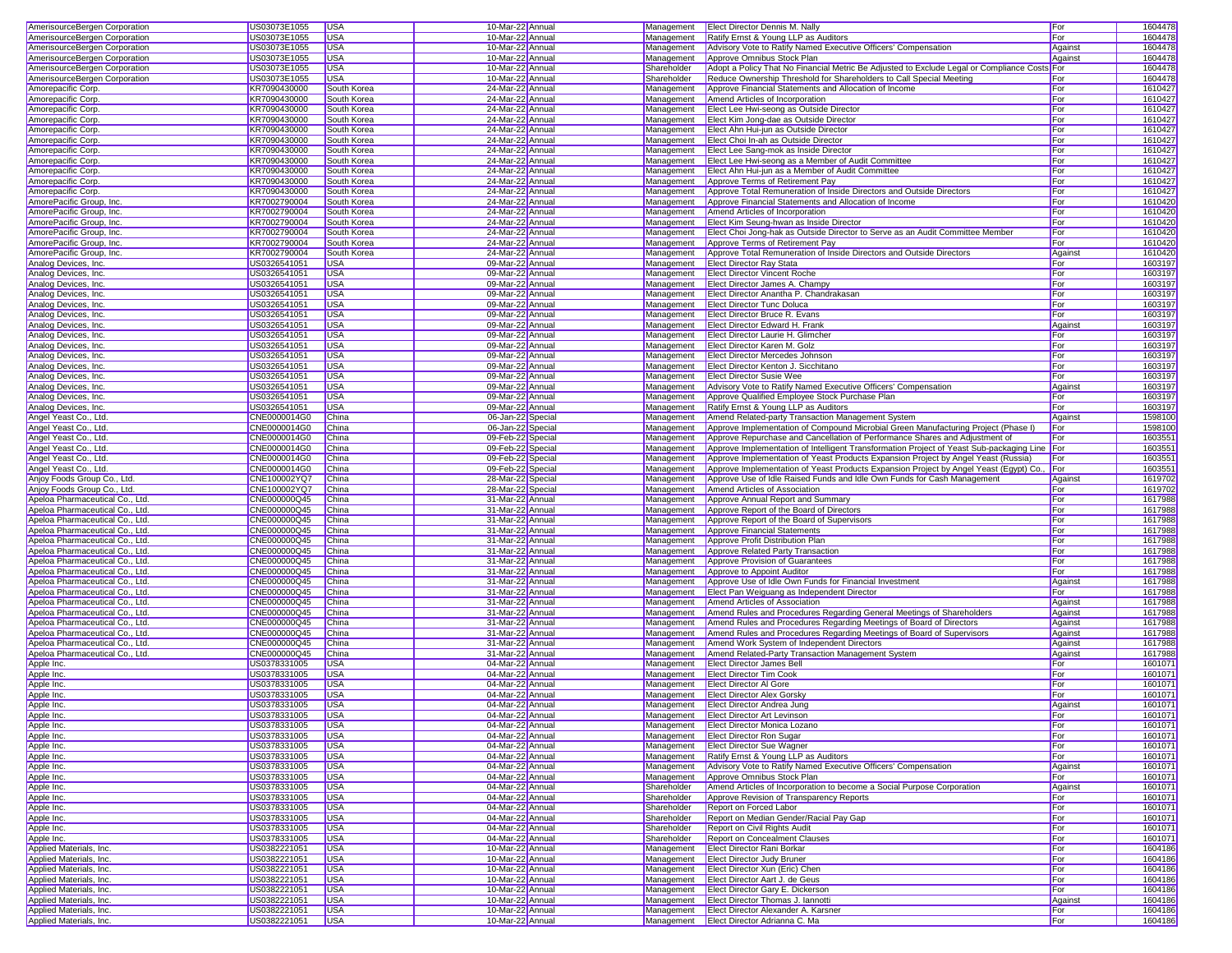| Applied Materials, Inc.                        | US0382221051        | <b>USA</b>   | 10-Mar-22 Annual  |                                      |             | Management   Elect Director Yvonne McGill                                                    | For        | 1604186 |
|------------------------------------------------|---------------------|--------------|-------------------|--------------------------------------|-------------|----------------------------------------------------------------------------------------------|------------|---------|
| Applied Materials, Inc.                        | US0382221051        | <b>USA</b>   | 10-Mar-22 Annual  |                                      | Management  | Elect Director Scott A. McGregor                                                             | For        | 1604186 |
| Applied Materials, Inc.                        | US0382221051        | <b>USA</b>   | 10-Mar-22 Annual  |                                      | Management  | Advisory Vote to Ratify Named Executive Officers' Compensation                               | Against    | 1604186 |
|                                                |                     |              |                   |                                      |             |                                                                                              |            |         |
| Applied Materials, Inc.                        | US0382221051        | <b>USA</b>   | 10-Mar-22 Annual  |                                      | Management  | Ratify KPMG LLP as Auditors                                                                  | For        | 1604186 |
| Applied Materials, Inc.                        | US0382221051        | <b>USA</b>   | 10-Mar-22 Annual  |                                      | Shareholder | Reduce Ownership Threshold for Shareholders to Call Special Meeting                          | For        | 1604186 |
| Applied Materials, Inc.                        | US0382221051        | <b>USA</b>   | 10-Mar-22 Annual  |                                      | Shareholder | Improve Executive Compensation Program and Policy                                            | Against    | 1604186 |
| Aramark                                        | US03852U1060        | <b>USA</b>   | 01-Feb-22 Annual  |                                      | Management  | Elect Director Susan M. Cameron                                                              | Against    | 1599058 |
| Aramark                                        | US03852U1060        | <b>USA</b>   | 01-Feb-22 Annual  |                                      | Management  | <b>Elect Director Greg Creed</b>                                                             | For        | 1599058 |
| Aramark                                        | US03852U1060        | <b>USA</b>   | 01-Feb-22 Annual  |                                      | Management  | Elect Director Richard W. Dreiling                                                           | For        | 1599058 |
| Aramark                                        | US03852U1060        | <b>USA</b>   | 01-Feb-22 Annual  |                                      | Management  | Elect Director Daniel J. Heinrich                                                            | For        | 1599058 |
| Aramark                                        | US03852U1060        | <b>USA</b>   | 01-Feb-22 Annual  |                                      | Management  | Elect Director Bridgette P. Heller                                                           | For        | 1599058 |
| Aramark                                        | US03852U1060        | <b>USA</b>   | 01-Feb-22 Annual  |                                      | Management  | Elect Director Paul C. Hilal                                                                 | For        | 1599058 |
|                                                |                     |              |                   |                                      |             |                                                                                              |            |         |
| Aramark                                        | US03852U1060        | <b>USA</b>   | 01-Feb-22 Annual  |                                      | Management  | Elect Director Kenneth M. Keverian                                                           | For        | 1599058 |
| Aramark                                        | US03852U1060        | <b>USA</b>   | 01-Feb-22 Annual  |                                      | Management  | <b>Elect Director Karen M. King</b>                                                          | For        | 1599058 |
| Aramark                                        | US03852U1060        | <b>USA</b>   | 01-Feb-22 Annual  |                                      | Management  | Elect Director Patricia E. Lopez                                                             | For        | 1599058 |
| Aramark                                        | US03852U1060        | <b>USA</b>   | 01-Feb-22 Annual  |                                      | Management  | Elect Director Stephen I. Sadove                                                             | For        | 1599058 |
| Aramark                                        | US03852U1060        | <b>USA</b>   | 01-Feb-22 Annual  |                                      | Management  | Elect Director Arthur B. Winkleblack                                                         | For        | 1599058 |
| Aramark                                        | US03852U1060        | <b>USA</b>   | 01-Feb-22 Annual  |                                      | Management  | Elect Director AJohn J. Zillmer                                                              | For        | 1599058 |
| Aramark                                        | US03852U1060        | <b>USA</b>   | 01-Feb-22 Annual  |                                      | Management  | Ratify Deloitte & Touche LLP as Auditors                                                     | For        | 1599058 |
| Aramark                                        | US03852U1060        | <b>USA</b>   | 01-Feb-22 Annual  |                                      | Management  | Advisory Vote to Ratify Named Executive Officers' Compensation                               | Against    | 1599058 |
| Aroundtown SA                                  | LU1673108939        | Luxembourg   |                   | 11-Jan-22 Ordinary Shareholders      | Management  | Approve Share Repurchase                                                                     | Against    | 1596747 |
| Asahi Group Holdings Ltd.                      | JP3116000005        | Japan        | 25-Mar-22 Annual  |                                      | Management  | Approve Allocation of Income, with a Final Dividend of JPY 55                                | For        | 1611130 |
|                                                |                     |              |                   |                                      |             |                                                                                              |            | 1611130 |
| Asahi Group Holdings Ltd.                      | JP3116000005        | Japan        | 25-Mar-22 Annual  |                                      | Management  | Amend Articles to Disclose Shareholder Meeting Materials on Internet                         | For        |         |
| Asahi Group Holdings Ltd                       | JP3116000005        | Japan        | 25-Mar-22 Annual  |                                      | Management  | Elect Director Koji, Akiyoshi                                                                | For        | 1611130 |
| Asahi Group Holdings Ltd.                      | JP3116000005        | Japan        | 25-Mar-22 Annual  |                                      | Management  | Elect Director Katsuki, Atsushi                                                              | For        | 1611130 |
| Asahi Group Holdings Ltd                       | JP3116000005        | Japan        | 25-Mar-22 Annual  |                                      | Management  | <b>Elect Director Taemin Park</b>                                                            | For        | 1611130 |
| Asahi Group Holdings Ltd.                      | JP3116000005        | Japan        | 25-Mar-22 Annual  |                                      | Management  | Elect Director Tanimura, Keizo                                                               | For        | 1611130 |
| Asahi Group Holdings Ltd.                      | JP3116000005        | Japan        | 25-Mar-22 Annual  |                                      | Management  | Elect Director Christina L. Ahmadjian                                                        | For        | 1611130 |
| Asahi Group Holdings Ltd                       | JP3116000005        | Japan        | 25-Mar-22 Annual  |                                      | Management  | <b>Elect Director Sakita, Kaoru</b>                                                          | For        | 1611130 |
| Asahi Group Holdings Ltd                       | JP3116000005        | Japan        | 25-Mar-22 Annual  |                                      | Management  | Elect Director Sasae, Kenichiro                                                              | For        | 1611130 |
| Asahi Group Holdings Ltd                       | JP3116000005        | Japan        | 25-Mar-22 Annual  |                                      | Management  | Elect Director Ohashi, Tetsuji                                                               | For        | 1611130 |
|                                                | JP3116000005        |              |                   |                                      |             |                                                                                              | For        | 1611130 |
| Asahi Group Holdings Ltd.                      |                     | Japan        | 25-Mar-22 Annual  |                                      | Management  | Appoint Statutory Auditor Oyagi, Shigeo<br>Approve Trust-Type Equity Compensation Plan       |            | 1611130 |
| Asahi Group Holdings Ltd                       | JP3116000005        | Japan        | 25-Mar-22 Annual  |                                      | Management  |                                                                                              | For        |         |
| Asymchem Laboratories (Tianjin) Co., Ltd.      | CNE100004Z06        | China        | 11-Mar-22 Special |                                      | Management  | Approve Repurchase and Cancellation of Part of the Restricted A Shares Initially Granted     | For        | 1603305 |
| Asymchem Laboratories (Tianjin) Co., Ltd.      | CNE100004Z06        | China        |                   | 11-Mar-22 Extraordinary Shareholders | Management  | Approve Repurchase and Cancellation of Part of the Restricted A Shares Initially Granted For |            | 1603392 |
| Asymchem Laboratories (Tianjin) Co., Ltd.      | CNE100004Z06        | China        | 11-Mar-22 Special |                                      | Management  | Approve Repurchase and Cancellation of Part of the Restricted A Shares Initially Granted For |            | 1603305 |
| Asymchem Laboratories (Tianjin) Co., Ltd.      | CNE100004Z06        | China        |                   | 11-Mar-22 Extraordinary Shareholders | Management  | Approve Repurchase and Cancellation of Part of the Restricted A Shares Initially Granted For |            | 1603392 |
| Asymchem Laboratories (Tianjin) Co., Ltd.      | CNE100004Z06        | China        | 11-Mar-22 Special |                                      | Management  | Approve Repurchase and Cancellation of Part of the Restricted A Shares Initially Granted For |            | 1603305 |
| Asymchem Laboratories (Tianjin) Co., Ltd.      | CNE100004Z06        | China        |                   | 11-Mar-22 Extraordinary Shareholders | Management  | Approve Repurchase and Cancellation of Part of the Restricted A Shares Initially Granted For |            | 1603392 |
| Asymchem Laboratories (Tianjin) Co., Ltd.      | CNE100004Z06        | China        | 11-Mar-22 Special |                                      | Management  | Approve Repurchase and Cancellation of Part of the Restricted A Shares Initially Granted For |            | 160330  |
| Asymchem Laboratories (Tianjin) Co., Ltd.      | CNE100004Z06        | <b>China</b> |                   | 11-Mar-22 Extraordinary Shareholders | Management  | Approve Repurchase and Cancellation of Part of the Restricted A Shares Initially Granted For |            | 1603392 |
|                                                |                     |              |                   |                                      |             |                                                                                              |            |         |
| Asymchem Laboratories (Tianjin) Co., Ltd.      | CNE100004Z06        | China        | 11-Mar-22 Special |                                      | Management  | Approve Repurchase and Cancellation of Part of the Restricted A Shares Initially Granted     | For        | 1603305 |
| Asymchem Laboratories (Tianjin) Co., Ltd.      | CNE100004Z06        | China        |                   | 11-Mar-22 Extraordinary Shareholders | Management  | Approve Repurchase and Cancellation of Part of the Restricted A Shares Initially Granted For |            | 160339  |
| Asymchem Laboratories (Tianjin) Co., Ltd.      | CNE100004Z06        | China        |                   | 11-Mar-22 Extraordinary Shareholders | Management  | Amend Articles of Association                                                                | For        | 1603392 |
| Asymchem Laboratories (Tianjin) Co., Ltd.      | CNE100004Z06        | China        |                   | 11-Mar-22 Extraordinary Shareholders | Management  | Approve Ernst & Young Hua Ming LLP as Domestic Auditor and Authorize Board to Fix            | For        | 1603392 |
| Asymchem Laboratories (Tianjin) Co., Ltd.      | CNE100004Z06        | <b>China</b> |                   | 11-Mar-22 Extraordinary Shareholders | Management  | Approve RSM China as Internal Control Auditor                                                | For        | 1603392 |
| <b>Atmos Energy Corporation</b>                | US0495601058        | <b>USA</b>   | 09-Feb-22 Annual  |                                      | Management  | Elect Director J. Kevin Akers                                                                | For        | 1598048 |
| <b>Atmos Energy Corporation</b>                | US0495601058        | <b>USA</b>   | 09-Feb-22 Annual  |                                      | Management  | <b>Elect Director Kim R. Cocklin</b>                                                         | For        | 1598048 |
| <b>Atmos Energy Corporation</b>                | US0495601058        | <b>USA</b>   | 09-Feb-22 Annual  |                                      | Management  | Elect Director Kelly H. Compton                                                              | For        | 1598048 |
| <b>Atmos Energy Corporation</b>                | US0495601058        | <b>USA</b>   | 09-Feb-22 Annual  |                                      | Management  | <b>Elect Director Sean Donohue</b>                                                           | For        | 1598048 |
|                                                | US0495601058        | <b>USA</b>   | 09-Feb-22 Annual  |                                      |             | Elect Director Rafael G. Garza                                                               | For        | 1598048 |
| <b>Atmos Energy Corporation</b>                |                     |              |                   |                                      | Management  |                                                                                              |            |         |
| <b>Atmos Energy Corporation</b>                | US0495601058        | <b>USA</b>   | 09-Feb-22 Annual  |                                      | Management  | Elect Director Richard K. Gordon                                                             | For        | 1598048 |
| <b>Atmos Energy Corporation</b>                | US0495601058        | <b>USA</b>   | 09-Feb-22 Annual  |                                      | Management  | Elect Director Nancy K. Quinn                                                                | For        | 1598048 |
| <b>Atmos Energy Corporation</b>                | US0495601058        | <b>USA</b>   | 09-Feb-22 Annual  |                                      | Management  | Elect Director Richard A. Sampson                                                            | For        | 1598048 |
| <b>Atmos Energy Corporation</b>                | US0495601058        | <b>USA</b>   | 09-Feb-22 Annual  |                                      | Management  | Elect Director Diana J. Walters                                                              | For        | 1598048 |
| <b>Atmos Energy Corporation</b>                | US0495601058        | <b>USA</b>   | 09-Feb-22 Annual  |                                      | Management  | <b>Elect Director Frank Yoho</b>                                                             | For        | 1598048 |
| <b>Atmos Energy Corporation</b>                | US0495601058        | <b>USA</b>   | 09-Feb-22 Annual  |                                      | Management  | Ratify Ernst & Young LLP as Auditors                                                         | For        | 1598048 |
| <b>Atmos Energy Corporation</b>                | US0495601058        | <b>USA</b>   | 09-Feb-22 Annual  |                                      | Management  | Advisory Vote to Ratify Named Executive Officers' Compensation                               | For        | 1598048 |
| <b>Atmos Energy Corporation</b>                | US0495601058        | <b>USA</b>   | 09-Feb-22 Annual  |                                      | Management  | Advisory Vote on Say on Pay Frequency                                                        | One Year   | 1598048 |
| Aurobindo Pharma Limited                       | <b>INE406A01037</b> | India        | 11-Feb-22 Special |                                      | Management  | Approve Appointment and Remuneration of K. Nithyananda Reddy as Vice Chairman and            | For        | 1601780 |
|                                                |                     |              |                   |                                      |             |                                                                                              |            |         |
| AVIC Industry-Finance Holdings Co., Ltd.       | CNE000000KC1        | China        | 18-Feb-22 Special |                                      | Management  | Approve Application of Credit Lines                                                          | For        | 1603549 |
| AVIC Industry-Finance Holdings Co., Ltd.       | CNE000000KC1        | China        | 18-Feb-22 Special |                                      | Management  | Elect Chen Yachun as Director                                                                | For        | 1603549 |
| AviChina Industry & Technology Company Limited | CNE1000001Y8        | China        |                   | 18-Jan-22 Extraordinary Shareholders | Management  | Elect Zhang Minsheng as Director and Authorize Remuneration Committee to Fix His             | Against    | 1597069 |
| AviChina Industry & Technology Company Limited | CNE1000001Y8        | China        |                   | 18-Jan-22 Extraordinary Shareholders | Management  | Elect Yan Lingxi as Director and Authorize Remuneration Committee to Fix His                 | For        | 1597069 |
| <b>Avicopter Plc</b>                           | CNE0000015V6        | China        | 14-Jan-22 Special |                                      | Management  | Elect Yan Lingxi as Director                                                                 | For        | 1599775 |
| <b>Avicopter Plc</b>                           | CNE0000015V6        | China        | 14-Jan-22 Special |                                      | Management  | <b>Elect Hu Wanlin as Supervisor</b>                                                         | For        | 1599775 |
| Axis Bank Limited                              | INE238A01034        | India        | 06-Mar-22 Special |                                      |             | Management Approve Reappointment and Remuneration of Rakesh Makhija as Non-Executive (Part-  | For        | 1605603 |
| <b>Axis Bank Limited</b>                       | INE238A01034        | India        | 06-Mar-22 Special |                                      |             | Management Elect Ashish Kotecha as Director                                                  | <u>For</u> | 1605603 |
| Axis Bank Limited                              | INE238A01034        | India        | 06-Mar-22 Special |                                      |             | Management   Approve Re-Designation of Rajiv Anand as Deputy Managing Director               | For        | 1605603 |
| Axis Bank Limited                              | <b>INE238A01034</b> | India        | 06-Mar-22 Special |                                      | Management  | Approve Revision in the Remuneration Payable to Rajiv Anand as Whole-Time Director           | For        | 1605603 |
| Axis Bank Limited                              | INE238A01034        | India        | 06-Mar-22 Special |                                      | Management  | Approve Reappointment and Remuneration of Rajiv Anand as Deputy Managing Director            | For        | 1605603 |
|                                                |                     |              |                   |                                      | Management  |                                                                                              |            |         |
| Bajaj Finance Limited                          | INE296A01024        | India        | 02-Mar-22 Special |                                      |             | Approve Increase in Borrowing Limits                                                         | For        | 1605063 |
| Bajaj Finance Limited                          | <b>INE296A01024</b> | India        | 02-Mar-22 Special |                                      | Management  | Approve Pledging of Assets for Debt                                                          | For        | 1605063 |
| Banco Bilbao Vizcaya Argentaria SA             | ES0113211835        | Spain        | 17-Mar-22 Annual  |                                      | Management  | Approve Consolidated and Standalone Financial Statements                                     | For        | 1606362 |
| Banco Bilbao Vizcaya Argentaria SA             | ES0113211835        | Spain        | 17-Mar-22 Annual  |                                      | Management  | Approve Non-Financial Information Statement                                                  | For        | 1606362 |
| Banco Bilbao Vizcaya Argentaria SA             | ES0113211835        | Spain        | 17-Mar-22 Annual  |                                      | Management  | Approve Allocation of Income and Dividends                                                   | For        | 1606362 |
| Banco Bilbao Vizcaya Argentaria SA             | ES0113211835        | Spain        | 17-Mar-22 Annual  |                                      | Management  | Approve Discharge of Board                                                                   | For        | 1606362 |
| Banco Bilbao Vizcaya Argentaria SA             | ES0113211835        | Spain        | 17-Mar-22 Annual  |                                      | Management  | Approve Dividends                                                                            | For        | 1606362 |
| Banco Bilbao Vizcaya Argentaria SA             | ES0113211835        | Spain        | 17-Mar-22 Annual  |                                      | Management  | Reelect Carlos Torres Vila as Director                                                       | For        | 1606362 |
| Banco Bilbao Vizcaya Argentaria SA             | ES0113211835        | Spain        | 17-Mar-22 Annual  |                                      | Management  | Reelect Onur Genc as Director                                                                | For        | 1606362 |
|                                                |                     |              |                   |                                      | Management  |                                                                                              |            |         |
| Banco Bilbao Vizcaya Argentaria SA             | ES0113211835        | Spain        | 17-Mar-22 Annual  |                                      |             | Elect Connie Hedegaard Koksbang as Director                                                  | For        | 1606362 |
| Banco Bilbao Vizcaya Argentaria SA             | ES0113211835        | Spain        | 17-Mar-22 Annual  |                                      | Management  | Authorize Increase in Capital up to 50 Percent via Issuance of Equity or Equity-Linked       | For        | 1606362 |
| Banco Bilbao Vizcaya Argentaria SA             | ES0113211835        | Spain        | 17-Mar-22 Annual  |                                      | Management  | Authorize Issuance of Convertible Bonds, Debentures, Warrants, and Other Debt                | For        | 1606362 |
| Banco Bilbao Vizcaya Argentaria SA             | ES0113211835        | Spain        | 17-Mar-22 Annual  |                                      | Management  | Authorize Share Repurchase Program                                                           | For        | 1606362 |
| Banco Bilbao Vizcaya Argentaria SA             | ES0113211835        | Spain        | 17-Mar-22 Annual  |                                      | Management  | Approve Reduction in Share Capital via Amortization of Treasury Shares                       | For        | 1606362 |
| Banco Bilbao Vizcaya Argentaria SA             | ES0113211835        | Spain        | 17-Mar-22 Annual  |                                      | Management  | <b>Fix Maximum Variable Compensation Ratio</b>                                               | For        | 1606362 |
| Banco Bilbao Vizcaya Argentaria SA             | ES0113211835        | Spain        | 17-Mar-22 Annual  |                                      | Management  | Appoint Ernst & Young as Auditor                                                             | For        | 1606362 |
| Banco Bilbao Vizcaya Argentaria SA             | ES0113211835        | Spain        | 17-Mar-22 Annual  |                                      |             | Management   Authorize Board to Ratify and Execute Approved Resolutions                      | For        | 1606362 |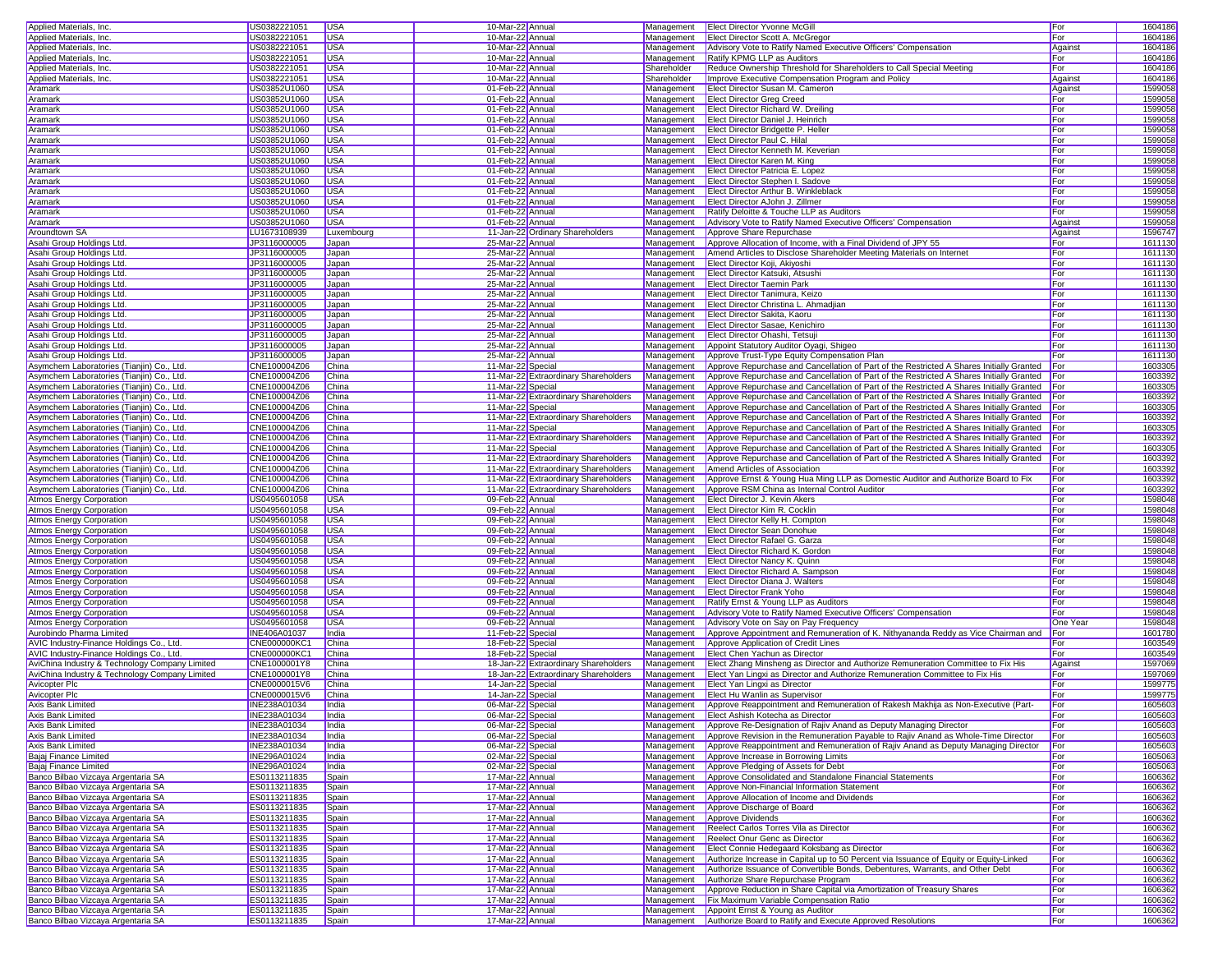| Banco Bilbao Vizcaya Argentaria SA              | ES0113211835                 | Spain          | 17-Mar-22 Annual                     |                                      |             | Management   Advisory Vote on Remuneration Report                                                                                                           | For        | 1606362                       |
|-------------------------------------------------|------------------------------|----------------|--------------------------------------|--------------------------------------|-------------|-------------------------------------------------------------------------------------------------------------------------------------------------------------|------------|-------------------------------|
| Banco Bradesco SA                               | BRBBDCACNPR8 Brazil          |                | 10-Mar-22 Annual                     |                                      | Management  | Accept Financial Statements and Statutory Reports for Fiscal Year Ended Dec. 31, 2021                                                                       | For        | 1606183                       |
|                                                 | BRBBDCACNPR8 Brazil          |                |                                      | 10-Mar-22 Extraordinary Shareholders |             | Approve Cancellation of Treasury Shares and Amend Article 6 Accordingly                                                                                     |            |                               |
| Banco Bradesco SA                               |                              |                |                                      |                                      | Management  |                                                                                                                                                             | For        | 1606076                       |
| Banco Bradesco SA                               | BRBBDCACNPR8 Brazil          |                | 10-Mar-22 Annual                     |                                      | Shareholder | Elect Cristiana Pereira as Fiscal Council Member and Ava Cohn as Alternate Appointed by For                                                                 |            | 1608262                       |
| Banco Bradesco SA                               | BRBBDCACNPR8 Brazil          |                | 10-Mar-22 Annual                     |                                      | Management  | Approve Allocation of Income and Dividends                                                                                                                  | For        | 1606183                       |
| Banco Bradesco SA                               | BRBBDCACNPR8 Brazil          |                |                                      | 10-Mar-22 Extraordinary Shareholders | Management  | Authorize Capitalization of Reserves for Bonus Issue and Amend Article 6 Accordingly                                                                        | For        | 1606076                       |
| Banco Bradesco SA                               | BRBBDCACNPR8 Brazil          |                | 10-Mar-22 Annual                     |                                      | Shareholder | Elect Cristiana Pereira as Fiscal Council Member and Ava Cohn as Alternate Appointed by For                                                                 |            | 1606208                       |
| Banco Bradesco SA                               | BRBBDCACNPR8 Brazil          |                | 10-Mar-22 Annual                     |                                      | Management  | Fix Number of Directors at 11                                                                                                                               | For        | 1606183                       |
| Banco Bradesco SA                               | BRBBDCACNPR8   Brazil        |                |                                      | 10-Mar-22 Extraordinary Shareholders | Management  | Amend Articles 7 and 24                                                                                                                                     | For        | 1606076                       |
|                                                 |                              |                | 10-Mar-22 Annual                     |                                      |             |                                                                                                                                                             |            |                               |
| Banco Bradesco SA                               | BRBBDCACNPR8 Brazil          |                |                                      |                                      | Management  | Do You Wish to Adopt Cumulative Voting for the Election of the Members of the Board of Abstair                                                              |            | 1606183                       |
| Banco Bradesco SA                               | BRBBDCACNPR8 Brazil          |                |                                      | 10-Mar-22 Extraordinary Shareholders | Management  | Amend Article 9                                                                                                                                             | For        | 1606076                       |
| Banco Bradesco SA                               | BRBBDCACNPR8 Brazil          |                | 10-Mar-22 Annual                     |                                      | Management  | Elect Luiz Carlos Trabuco Cappi as Director                                                                                                                 | Against    | 1606183                       |
| Banco Bradesco SA                               | BRBBDCACNPR8 Brazil          |                |                                      | 10-Mar-22 Extraordinary Shareholders | Management  | Amend Article 22                                                                                                                                            | For        | 1606076                       |
| Banco Bradesco SA                               | BRBBDCACNPR8 Brazil          |                | 10-Mar-22 Annual                     |                                      | Management  | Elect Carlos Alberto Rodrigues Guilherme as Director                                                                                                        | Against    | 1606183                       |
| Banco Bradesco SA                               | BRBBDCACNPR8 Brazil          |                |                                      | 10-Mar-22 Extraordinary Shareholders | Management  | Add Article 29 Re: Indemnity Provision                                                                                                                      | Against    | 1606076                       |
|                                                 |                              |                |                                      |                                      | Management  | Elect Denise Aquiar Alvarez as Director                                                                                                                     |            |                               |
| Banco Bradesco SA                               | BRBBDCACNPR8 Brazil          |                | 10-Mar-22 Annual                     |                                      |             |                                                                                                                                                             | Against    | 1606183                       |
| Banco Bradesco SA                               | BRBBDCACNPR8 Brazil          |                |                                      | 10-Mar-22 Extraordinary Shareholders | Management  | Approve the Additional Value Generation Program of the Bradesco Organization                                                                                | Against    | 1606076                       |
| Banco Bradesco SA                               | BRBBDCACNPR8  Brazil         |                | 10-Mar-22 Annual                     |                                      | Management  | Elect Milton Matsumoto as Director                                                                                                                          | Against    | 1606183                       |
| Banco Bradesco SA                               | BRBBDCACNPR8   Brazil        |                | 10-Mar-22 Annual                     |                                      | Management  | Elect Alexandre da Silva Gluher as Director                                                                                                                 | Against    | 1606183                       |
| Banco Bradesco SA                               | BRBBDCACNPR8 Brazil          |                | 10-Mar-22 Annual                     |                                      | Management  | Elect Mauricio Machado de Minas as Director                                                                                                                 | Against    | 1606183                       |
| Banco Bradesco SA                               | BRBBDCACNPR8 Brazil          |                | 10-Mar-22 Annual                     |                                      | Management  | Elect Rubens Aquiar Alvarez as Director                                                                                                                     | Against    | 1606183                       |
|                                                 |                              |                |                                      |                                      | Management  |                                                                                                                                                             |            |                               |
| Banco Bradesco SA                               | BRBBDCACNPR8 Brazil          |                | 10-Mar-22 Annual                     |                                      |             | Elect Samuel Monteiro dos Santos Junior as Independent Director                                                                                             | For        | 1606183                       |
| Banco Bradesco SA                               | BRBBDCACNPR8 Brazil          |                | 10-Mar-22 Annual                     |                                      | Management  | Elect Walter Luis Bernardes Albertoni as Independent Director                                                                                               | For        | 1606183                       |
| Banco Bradesco SA                               | BRBBDCACNPR8 Brazil          |                | 10-Mar-22 Annual                     |                                      | Management  | Elect Paulo Roberto Simoes da Cunha as Independent Director                                                                                                 | For        | 1606183                       |
| Banco Bradesco SA                               | BRBBDCACNPR8 Brazil          |                | 10-Mar-22 Annual                     |                                      | Management  | Elect Denise Pauli Pavarina as Independent Director                                                                                                         | Against    | 1606183                       |
| Banco Bradesco SA                               | BRBBDCACNPR8 Brazil          |                | 10-Mar-22 Annual                     |                                      | Management  | In Case Cumulative Voting Is Adopted, Do You Wish to Equally Distribute Your Votes                                                                          | Abstain    | 1606183                       |
| Banco Bradesco SA                               | BRBBDCACNPR8 Brazil          |                | 10-Mar-22 Annual                     |                                      | Management  | Percentage of Votes to Be Assigned - Elect Luiz Carlos Trabuco Cappi as Director                                                                            | Abstain    | 1606183                       |
|                                                 | BRBBDCACNPR8  Brazil         |                |                                      |                                      |             |                                                                                                                                                             |            | 1606183                       |
| Banco Bradesco SA                               |                              |                | 10-Mar-22 Annual                     |                                      | Management  | Percentage of Votes to Be Assigned - Elect Carlos Alberto Rodrigues Guilherme as                                                                            | Abstain    |                               |
| Banco Bradesco SA                               | BRBBDCACNPR8   Brazil        |                | 10-Mar-22 Annual                     |                                      | Management  | Percentage of Votes to Be Assigned - Elect Denise Aguiar Alvarez as Director                                                                                | Abstain    | 1606183                       |
| Banco Bradesco SA                               | BRBBDCACNPR8 Brazil          |                | 10-Mar-22 Annual                     |                                      | Management  | Percentage of Votes to Be Assigned - Elect Milton Matsumoto as Director                                                                                     | Abstain    | 1606183                       |
| Banco Bradesco SA                               | BRBBDCACNPR8 Brazil          |                | 10-Mar-22 Annual                     |                                      | Management  | Percentage of Votes to Be Assigned - Elect Alexandre da Silva Gluher as Director                                                                            | Abstain    | 1606183                       |
| Banco Bradesco SA                               | BRBBDCACNPR8 Brazil          |                | 10-Mar-22 Annual                     |                                      | Management  | Percentage of Votes to Be Assigned - Elect Mauricio Machado de Minas as Director                                                                            | Abstain    | 1606183                       |
| Banco Bradesco SA                               | BRBBDCACNPR8 Brazil          |                | 10-Mar-22 Annual                     |                                      | Management  | Percentage of Votes to Be Assigned - Elect Rubens Aguiar Alvarez as Director                                                                                | Abstain    | 1606183                       |
| Banco Bradesco SA                               | BRBBDCACNPR8 Brazil          |                |                                      |                                      | Management  | Percentage of Votes to Be Assigned - Elect Samuel Monteiro dos Santos Junior as                                                                             | Abstain    |                               |
|                                                 |                              |                | 10-Mar-22 Annual                     |                                      |             |                                                                                                                                                             |            | 1606183                       |
| Banco Bradesco SA                               | BRBBDCACNPR8 Brazil          |                | 10-Mar-22 Annual                     |                                      | Management  | Percentage of Votes to Be Assigned - Elect Walter Luis Bernardes Albertoni as                                                                               | Abstain    | 1606183                       |
| Banco Bradesco SA                               | BRBBDCACNPR8 Brazil          |                | 10-Mar-22 Annual                     |                                      | Management  | Percentage of Votes to Be Assigned - Elect Paulo Roberto Simoes da Cunha as                                                                                 | Abstain    | 1606183                       |
| Banco Bradesco SA                               | BRBBDCACNPR8 Brazil          |                | 10-Mar-22 Annual                     |                                      | Management  | Percentage of Votes to Be Assigned - Elect Denise Pauli Pavarina as Independent Director Abstain                                                            |            | 1606183                       |
| Banco Bradesco SA                               | BRBBDCACNPR8  Brazil         |                | 10-Mar-22 Annual                     |                                      | Management  | <b>Elect Fiscal Council Members</b>                                                                                                                         | Abstain    | 1606183                       |
| Banco Bradesco SA                               | BRBBDCACNPR8   Brazil        |                | 10-Mar-22 Annual                     |                                      | Management  | In Case One of the Nominees Leaves the Fiscal Council Slate Due to a Separate Minority                                                                      | Against    | 1606183                       |
| Banco Bradesco SA                               | BRBBDCACNPR8 Brazil          |                | 10-Mar-22 Annual                     |                                      | Shareholder | Elect Ivanyra Maura de Medeiros Correa as Fiscal Council Member and Eduardo Badyr                                                                           | For        | 1606183                       |
|                                                 |                              |                |                                      |                                      |             |                                                                                                                                                             |            |                               |
| Banco Bradesco SA                               | BRBBDCACNPR8 Brazil          |                | 10-Mar-22 Annual                     |                                      | Management  | Approve Remuneration of Company's Management                                                                                                                | For        | 1606183                       |
| Banco Bradesco SA                               | BRBBDCACNPR8 Brazil          |                | 10-Mar-22 Annual                     |                                      | Management  | Approve Remuneration of Fiscal Council Members                                                                                                              | For        | 1606183                       |
| Banco BTG Pactual SA                            | BRBPACUNT006                 | Brazil         |                                      | 22-Feb-22 Extraordinary Shareholders | Management  | Approve Minutes of Meeting Summary                                                                                                                          | For        | 1605067                       |
| Banco BTG Pactual SA                            | BRBPACUNT006                 | Brazil         |                                      | 22-Feb-22 Extraordinary Shareholders | Management  | Ratify RSM Acal Auditores Independentes S/S as Independent Firm to Appraise Proposed For                                                                    |            | 1605067                       |
| Banco BTG Pactual SA                            | BRBPACUNT006 Brazil          |                |                                      | 22-Feb-22 Extraordinary Shareholders | Management  | Approve Independent Firm's Appraisal                                                                                                                        | For        | 1605067                       |
| Banco BTG Pactual SA                            | BRBPACUNT006 Brazil          |                |                                      | 22-Feb-22 Extraordinary Shareholders | Management  | Approve Agreement to Absorb ZB Consultoria Ltda. (ZB)                                                                                                       | For        | 1605067                       |
| Banco BTG Pactual SA                            | BRBPACUNT006 Brazil          |                |                                      | 22-Feb-22 Extraordinary Shareholders | Management  | Approve Plan to Absorb ZB Consultoria Ltda. (ZB)                                                                                                            | For        | 1605067                       |
|                                                 |                              |                |                                      |                                      |             |                                                                                                                                                             |            |                               |
| Banco BTG Pactual SA                            | BRBPACUNT006                 | Brazil         |                                      | 22-Feb-22 Extraordinary Shareholders | Management  | Approve Absorption of ZB Consultoria Ltda. (ZB)                                                                                                             | For        | 1605067                       |
| Banco BTG Pactual SA                            | <b>BRBPACUNT006</b>          | Brazil         |                                      | 22-Feb-22 Extraordinary Shareholders | Management  | Amend Article 3 Re: Corporate Purpose and Consolidate Bylaws                                                                                                | For        | 1605067                       |
| Banco de Chile SA                               | CLP0939W1081                 | Chile          | 17-Mar-22 Annual                     |                                      | Management  | Approve Financial Statements and Statutory Reports                                                                                                          | For        | 1604430                       |
| Banco de Chile SA                               | CLP0939W1081                 | Chile          | 17-Mar-22 Annual                     |                                      | Management  | Approve Allocation of Income and Dividends of CLP 5.34 Per Share                                                                                            | For        | 1604430                       |
| Banco de Chile SA                               | CLP0939W1081                 | Chile          | 17-Mar-22 Annual                     |                                      | Management  | Approve Remuneration of Directors                                                                                                                           | For        | 1604430                       |
|                                                 |                              | Chile          |                                      |                                      | Management  | Approve Remuneration and Budget of Directors and Audit Committee                                                                                            | For        |                               |
|                                                 |                              |                |                                      |                                      |             |                                                                                                                                                             |            |                               |
| Banco de Chile SA                               | CLP0939W1081                 |                | 17-Mar-22 Annual                     |                                      |             |                                                                                                                                                             |            | 1604430                       |
| Banco de Chile SA                               | CLP0939W1081                 | Chile          | 17-Mar-22 Annual                     |                                      | Management  | <b>Appoint Auditors</b>                                                                                                                                     | For        | 1604430                       |
| Banco de Chile SA                               | CLP0939W1081                 | Chile          | 17-Mar-22 Annual                     |                                      | Management  | Designate Risk Assessment Companies                                                                                                                         | For        | 1604430                       |
| Banco de Chile SA                               | CLP0939W1081                 | <b>Chile</b>   | 17-Mar-22 Annual                     |                                      | Management  | Present Directors and Audit Committee's Report                                                                                                              |            | 1604430                       |
| Banco de Chile SA                               | CLP0939W1081                 | Chile          | 17-Mar-22 Annual                     |                                      | Management  |                                                                                                                                                             |            | 1604430                       |
|                                                 |                              |                |                                      |                                      |             | Receive Report Regarding Related-Party Transactions                                                                                                         |            |                               |
| Banco de Chile SA                               | CLP0939W1081                 | Chile          | 17-Mar-22 Annual                     |                                      | Management  | In Case Shareholders Wish to Apply Optional Tax Regime to Dividends Received for All                                                                        | Abstain    | 1604430                       |
| Banco de Chile SA                               | CLP0939W1081                 | Chile          | 17-Mar-22 Annual                     |                                      | Management  | <b>Other Business</b>                                                                                                                                       |            | 1604430                       |
| Banco Santander SA                              | ES0113900J37                 | Spain          | 31-Mar-22 Annual                     |                                      | Management  | Approve Consolidated and Standalone Financial Statements                                                                                                    | For        | 1611611                       |
| Banco Santander SA                              | ES0113900J37                 | Spain          | 31-Mar-22 Annual                     |                                      | Management  | Approve Non-Financial Information Statement                                                                                                                 | For        | 1611611                       |
| Banco Santander SA                              | ES0113900J37                 | Spain          | 31-Mar-22 Annual                     |                                      | Management  | Approve Discharge of Board                                                                                                                                  | For        | 1611611                       |
| Banco Santander SA                              | ES0113900J37                 | Spain          | 31-Mar-22 Annual                     |                                      | Management  | Approve Allocation of Income and Dividends                                                                                                                  | For        | 1611611                       |
| Banco Santander SA                              | ES0113900J37                 |                |                                      |                                      | Management  | <b>Fix Number of Directors at 15</b>                                                                                                                        | For        | 1611611                       |
|                                                 |                              | Spain          | 31-Mar-22 Annual                     |                                      |             |                                                                                                                                                             |            |                               |
| Banco Santander SA                              | ES0113900J37                 | Spain          | 31-Mar-22 Annual                     |                                      | Management  | Elect German de la Fuente as Director                                                                                                                       | For        | 1611611                       |
| <b>Banco Santander SA</b>                       | ES0113900J37                 | Spain          | 31-Mar-22 Annual                     |                                      |             | Management Reelect Henrique de Castro as Director                                                                                                           | For        | 1611611                       |
| Banco Santander SA                              | ES0113900J37                 | Spain          | 31-Mar-22 Annual                     |                                      |             | Management Reelect Jose Antonio Alvarez as Director                                                                                                         | For        | 1611611                       |
| Banco Santander SA                              | ES0113900J37                 | Spain          | 31-Mar-22 Annual                     |                                      |             | Management Reelect Belen Romana as Director                                                                                                                 | For        | 1611611                       |
| Banco Santander SA                              | ES0113900J37                 | Spain          | 31-Mar-22 Annual                     |                                      | Management  | Reelect Luis Isasi as Director                                                                                                                              | For        | 1611611                       |
| <b>Banco Santander SA</b>                       | ES0113900J37                 | Spain          | 31-Mar-22 Annual                     |                                      | Management  | <b>Reelect Sergio Rial as Director</b>                                                                                                                      | For        | 1611611                       |
|                                                 |                              |                |                                      |                                      |             |                                                                                                                                                             |            |                               |
| <b>Banco Santander SA</b>                       | ES0113900J37                 | Spain          | 31-Mar-22 Annual                     |                                      | Management  | Ratify Appointment of PricewaterhouseCoopers as Auditor                                                                                                     | For        | 1611611                       |
| Banco Santander SA                              | ES0113900J37                 | Spain          | 31-Mar-22 Annual                     |                                      | Management  | Amend Articles Re: Form of Shares and Transfer of Shares                                                                                                    | For        | 1611611                       |
| <b>Banco Santander SA</b>                       | ES0113900J37                 | Spain          | 31-Mar-22 Annual                     |                                      |             | Management   Amend Article 16 Re: Capital Reduction                                                                                                         | For        | 1611611                       |
| Banco Santander SA                              | ES0113900J37                 | Spain          | 31-Mar-22 Annual                     |                                      | Management  | Amend Article 19 Re: Issuance of Other Securities                                                                                                           | For        | 1611611                       |
| <b>Banco Santander SA</b>                       | ES0113900J37                 | Spain          | 31-Mar-22 Annual                     |                                      | Management  | Amend Article 26 Re: Allow Shareholder Meetings to be Held in Virtual-Only Format                                                                           | For        | 1611611                       |
| <b>Banco Santander SA</b>                       | ES0113900J37                 | Spain          | 31-Mar-22 Annual                     |                                      | Management  | Amend Articles Re: Board Secretary and Presiding Committee of the General                                                                                   | For        | 1611611                       |
|                                                 |                              |                |                                      |                                      |             |                                                                                                                                                             |            |                               |
| Banco Santander SA                              | ES0113900J37                 | Spain          | 31-Mar-22 Annual                     |                                      | Management  | Amend Article 48 Re: Executive Chair                                                                                                                        | For        | 1611611                       |
| Banco Santander SA                              | ES0113900J37                 | Spain          | 31-Mar-22 Annual                     |                                      | Management  | Amend Article 52 Re: Audit Committee                                                                                                                        | For        | 1611611                       |
| Banco Santander SA                              | ES0113900J37                 | Spain          | 31-Mar-22 Annual                     |                                      | Management  | Amend Articles Re: Director Remuneration                                                                                                                    | For        | 1611611                       |
| <b>Banco Santander SA</b>                       | ES0113900J37                 | Spain          | 31-Mar-22 Annual                     |                                      | Management  | Add Article 64 bis Re: Prior Authorization for the Payment of Dividends                                                                                     | For        | 1611611                       |
| Banco Santander SA                              | ES0113900J37                 | Spain          | 31-Mar-22 Annual                     |                                      | Management  | Amend Article 6 of General Meeting Regulations Re: Information Available as of the Date                                                                     |            | 1611611                       |
| Banco Santander SA                              | ES0113900J37                 | Spain          | 31-Mar-22 Annual                     |                                      | Management  | Amend Article 13 of General Meeting Regulations Re: Presiding Committee of the General For                                                                  |            | 1611611                       |
| Banco Santander SA                              | ES0113900J37                 | Spain          | 31-Mar-22 Annual                     |                                      | Management  | Add New Article 15 bis and Amend Article 19 of General Meeting Regulations Re: Allow                                                                        | For        | 1611611                       |
|                                                 |                              |                |                                      |                                      |             |                                                                                                                                                             |            |                               |
| <b>Banco Santander SA</b>                       | ES0113900J37                 | Spain          | 31-Mar-22 Annual                     |                                      | Management  | Amend Article 17 of General Meeting Regulations Re: Presentations                                                                                           | For        | 1611611                       |
| <b>Banco Santander SA</b>                       | ES0113900J37                 | Spain          | 31-Mar-22 Annual                     |                                      | Management  | Authorize Increase in Capital up to 50 Percent via Issuance of Equity or Equity-Linked                                                                      | For        | 1611611                       |
| <b>Banco Santander SA</b>                       | ES0113900J37                 | Spain          | 31-Mar-22 Annual                     |                                      | Management  | Approve Reduction in Share Capital via Amortization of Treasury Shares                                                                                      | For        |                               |
| Banco Santander SA<br><b>Banco Santander SA</b> | ES0113900J37<br>ES0113900J37 | Spain<br>Spain | 31-Mar-22 Annual<br>31-Mar-22 Annual |                                      | Management  | Approve Reduction in Share Capital via Amortization of Treasury Shares<br>Management Approve Reduction in Share Capital via Amortization of Treasury Shares | For<br>For | 1611611<br>1611611<br>1611611 |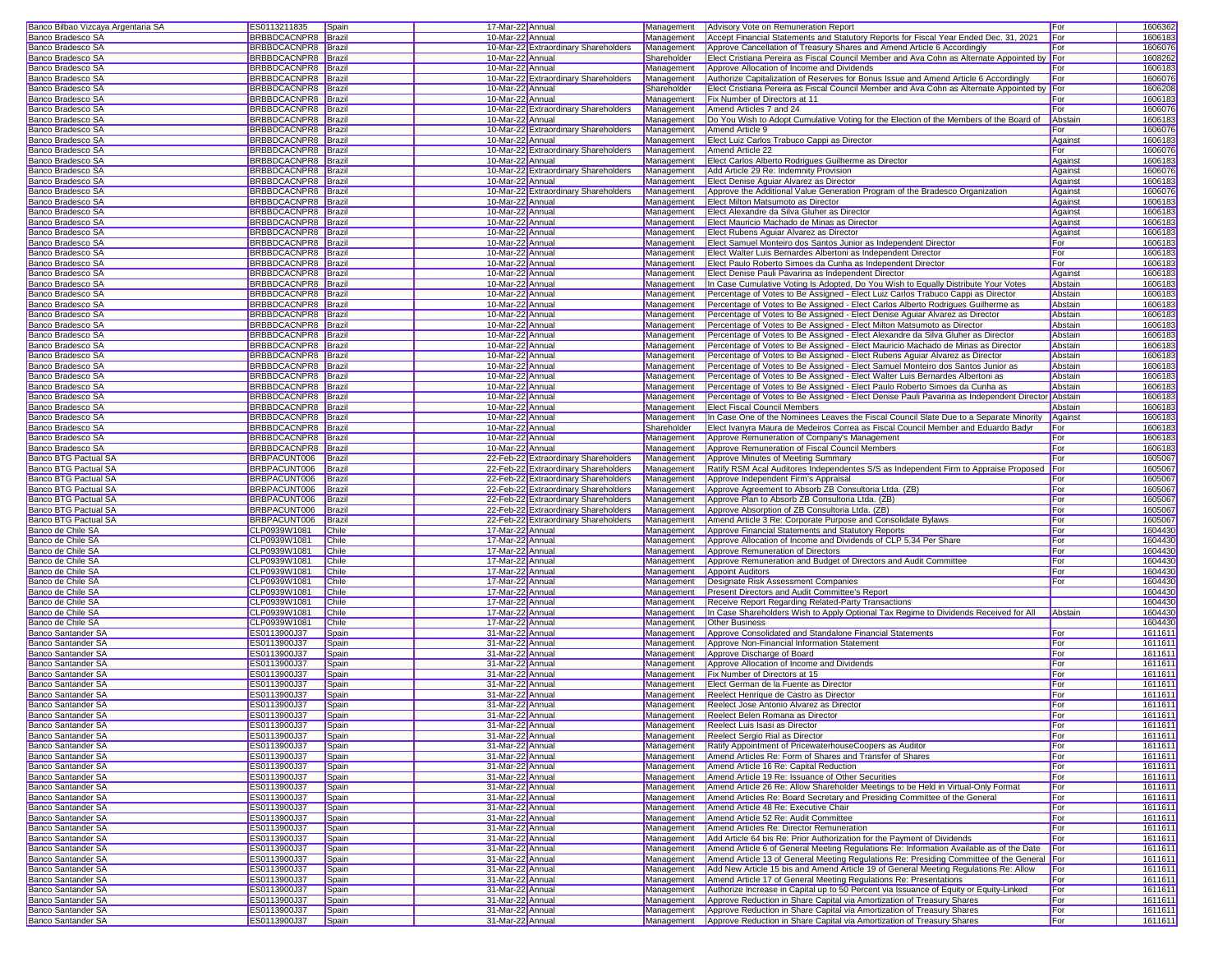| Banco Santander SA                                                                                                                                                                                                                                                                                                                                                                                                                                                                                                                                                                                                                                                                                                   | ES0113900J37 | Spain      | 31-Mar-22 Annual                     |                                      |             | Management <b>Approve Remuneration Policy</b>                                           | Against | 1611611 |
|----------------------------------------------------------------------------------------------------------------------------------------------------------------------------------------------------------------------------------------------------------------------------------------------------------------------------------------------------------------------------------------------------------------------------------------------------------------------------------------------------------------------------------------------------------------------------------------------------------------------------------------------------------------------------------------------------------------------|--------------|------------|--------------------------------------|--------------------------------------|-------------|-----------------------------------------------------------------------------------------|---------|---------|
| Banco Santander SA                                                                                                                                                                                                                                                                                                                                                                                                                                                                                                                                                                                                                                                                                                   | ES0113900J37 | Spain      | 31-Mar-22 Annual                     |                                      | Management  | Approve Remuneration of Directors                                                       | For     | 1611611 |
|                                                                                                                                                                                                                                                                                                                                                                                                                                                                                                                                                                                                                                                                                                                      |              |            |                                      |                                      |             |                                                                                         |         |         |
| <b>Banco Santander SA</b>                                                                                                                                                                                                                                                                                                                                                                                                                                                                                                                                                                                                                                                                                            | ES0113900J37 | Spain      | 31-Mar-22 Annual                     |                                      | Management  | Fix Maximum Variable Compensation Ratio                                                 | For     | 1611611 |
| Banco Santander SA                                                                                                                                                                                                                                                                                                                                                                                                                                                                                                                                                                                                                                                                                                   | ES0113900J37 | Spain      | 31-Mar-22 Annual                     |                                      | Management  | Approve Deferred Multiyear Objectives Variable Remuneration Plan                        | Against | 1611611 |
| Banco Santander SA                                                                                                                                                                                                                                                                                                                                                                                                                                                                                                                                                                                                                                                                                                   | ES0113900J37 | Spain      | 31-Mar-22 Annual                     |                                      | Management  | Approve Buy-out Policy                                                                  | For     | 1611611 |
| <b>Banco Santander SA</b>                                                                                                                                                                                                                                                                                                                                                                                                                                                                                                                                                                                                                                                                                            | ES0113900J37 | Spain      | 31-Mar-22 Annual                     |                                      | Management  | <b>Advisory Vote on Remuneration Report</b>                                             | Against | 1611611 |
|                                                                                                                                                                                                                                                                                                                                                                                                                                                                                                                                                                                                                                                                                                                      |              |            |                                      |                                      |             |                                                                                         |         |         |
| Banco Santander SA                                                                                                                                                                                                                                                                                                                                                                                                                                                                                                                                                                                                                                                                                                   | ES0113900J37 | Spain      | 31-Mar-22 Annual                     |                                      | Management  | Authorize Board to Ratify and Execute Approved Resolutions                              | For     | 1611611 |
| Bancolombia SA                                                                                                                                                                                                                                                                                                                                                                                                                                                                                                                                                                                                                                                                                                       | COB07PA00086 | Colombia   | 18-Mar-22 Annual                     |                                      | Management  | Verify Quorum                                                                           |         | 1604277 |
| Bancolombia SA                                                                                                                                                                                                                                                                                                                                                                                                                                                                                                                                                                                                                                                                                                       | COB07PA00086 | Colombia   | 18-Mar-22 Annual                     |                                      | Management  | Approve Meeting Agenda                                                                  | For     | 1604277 |
| Bancolombia SA                                                                                                                                                                                                                                                                                                                                                                                                                                                                                                                                                                                                                                                                                                       | COB07PA00086 | Colombia   | 18-Mar-22 Annual                     |                                      | Management  | <b>Elect Meeting Approval Committee</b>                                                 | For     | 1604277 |
|                                                                                                                                                                                                                                                                                                                                                                                                                                                                                                                                                                                                                                                                                                                      |              |            |                                      |                                      |             |                                                                                         |         |         |
| Bancolombia SA                                                                                                                                                                                                                                                                                                                                                                                                                                                                                                                                                                                                                                                                                                       | COB07PA00086 | Colombia   | 18-Mar-22 Annual                     |                                      | Management  | <b>Present Board and Chairman Reports</b>                                               | For     | 1604277 |
| Bancolombia SA                                                                                                                                                                                                                                                                                                                                                                                                                                                                                                                                                                                                                                                                                                       | COB07PA00086 | Colombia   | 18-Mar-22 Annual                     |                                      | Management  | Present Audit Committee's Report                                                        | For     | 1604277 |
| Bancolombia SA                                                                                                                                                                                                                                                                                                                                                                                                                                                                                                                                                                                                                                                                                                       | COB07PA00086 | Colombia   | 18-Mar-22 Annual                     |                                      | Management  | Present Individual and Consolidated Financial Statements                                | For     | 1604277 |
| Bancolombia SA                                                                                                                                                                                                                                                                                                                                                                                                                                                                                                                                                                                                                                                                                                       | COB07PA00086 | Colombia   | 18-Mar-22 Annual                     |                                      | Management  | <b>Present Auditor's Report</b>                                                         | For     | 1604277 |
|                                                                                                                                                                                                                                                                                                                                                                                                                                                                                                                                                                                                                                                                                                                      |              |            |                                      |                                      |             |                                                                                         |         |         |
| Bancolombia SA                                                                                                                                                                                                                                                                                                                                                                                                                                                                                                                                                                                                                                                                                                       | COB07PA00086 | Colombia   | 18-Mar-22 Annual                     |                                      | Management  | Approve Financial Statements and Statutory Reports                                      | For     | 1604277 |
| Bancolombia SA                                                                                                                                                                                                                                                                                                                                                                                                                                                                                                                                                                                                                                                                                                       | COB07PA00086 | Colombia   | 18-Mar-22 Annual                     |                                      | Management  | Approve Allocation of Income, Constitution of Reserves and Donations                    | For     | 1604277 |
| Bancolombia SA                                                                                                                                                                                                                                                                                                                                                                                                                                                                                                                                                                                                                                                                                                       | COB07PA00086 | Colombia   | 18-Mar-22 Annual                     |                                      | Management  | Approve Auditors and Authorize Board to Fix Their Remuneration                          | For     | 1604277 |
| Bancolombia SA                                                                                                                                                                                                                                                                                                                                                                                                                                                                                                                                                                                                                                                                                                       | COB07PA00086 | Colombia   | 18-Mar-22 Annual                     |                                      | Management  | Approve Remuneration of Directors                                                       | For     | 1604277 |
|                                                                                                                                                                                                                                                                                                                                                                                                                                                                                                                                                                                                                                                                                                                      |              |            |                                      |                                      |             |                                                                                         |         |         |
| Bancolombia SA                                                                                                                                                                                                                                                                                                                                                                                                                                                                                                                                                                                                                                                                                                       | COB07PA00086 | Colombia   | 18-Mar-22 Annual                     |                                      | Management  | <b>Amend Articles</b>                                                                   | Against | 1604277 |
| Bank of Beijing Co., Ltd.                                                                                                                                                                                                                                                                                                                                                                                                                                                                                                                                                                                                                                                                                            | CNE100000734 | China      | 12-Jan-22 Special                    |                                      | Management  | <b>Elect Zhang Dongning as Director</b>                                                 | Against | 1599185 |
| Bank of Beijing Co., Ltd.                                                                                                                                                                                                                                                                                                                                                                                                                                                                                                                                                                                                                                                                                            | CNE100000734 | China      | 12-Jan-22 Special                    |                                      | Management  | Elect Yang Shujian as Director                                                          | For     | 159918  |
| Bank of Beijing Co., Ltd.                                                                                                                                                                                                                                                                                                                                                                                                                                                                                                                                                                                                                                                                                            | CNE100000734 | China      | 12-Jan-22 Special                    |                                      | Management  | Elect Johannes Hermanus de Wit as Director                                              | For     | 159918  |
|                                                                                                                                                                                                                                                                                                                                                                                                                                                                                                                                                                                                                                                                                                                      |              |            |                                      |                                      |             |                                                                                         |         |         |
| Bank of Beijing Co., Ltd.                                                                                                                                                                                                                                                                                                                                                                                                                                                                                                                                                                                                                                                                                            | CNE100000734 | China      | 12-Jan-22 Special                    |                                      | Management  | Elect Zhang Guanghua as Director                                                        | For     | 1599185 |
| Bank of Beijing Co., Ltd.                                                                                                                                                                                                                                                                                                                                                                                                                                                                                                                                                                                                                                                                                            | CNE100000734 | China      | 12-Jan-22 Special                    |                                      | Management  | Elect Zhao Lifen as Director                                                            | For     | 159918  |
| Bank of Beijing Co., Ltd.                                                                                                                                                                                                                                                                                                                                                                                                                                                                                                                                                                                                                                                                                            | CNE100000734 | China      | 12-Jan-22 Special                    |                                      |             | Management <b>Elect Yang Yunjie as Director</b>                                         | For     | 1599185 |
| Bank of Beijing Co., Ltd.                                                                                                                                                                                                                                                                                                                                                                                                                                                                                                                                                                                                                                                                                            | CNE100000734 | China      | 12-Jan-22 Special                    |                                      | Management  | Elect Zhou Yichen as Supervisor                                                         | For     | 1599185 |
|                                                                                                                                                                                                                                                                                                                                                                                                                                                                                                                                                                                                                                                                                                                      |              |            |                                      |                                      |             |                                                                                         |         |         |
| Bank of Beijing Co., Ltd.                                                                                                                                                                                                                                                                                                                                                                                                                                                                                                                                                                                                                                                                                            | CNE100000734 | China      | 12-Jan-22 Special                    |                                      | Management  | Elect Li Jian as Supervisor                                                             | For     | 1599185 |
| Bank of Beijing Co., Ltd.                                                                                                                                                                                                                                                                                                                                                                                                                                                                                                                                                                                                                                                                                            | CNE100000734 | China      | 12-Jan-22 Special                    |                                      | Management  | Approve Amendments to Articles of Association                                           | Against | 1599185 |
| Bank of Beijing Co., Ltd.                                                                                                                                                                                                                                                                                                                                                                                                                                                                                                                                                                                                                                                                                            | CNE100000734 | China      | 12-Jan-22 Special                    |                                      | Management  | Amend Rules and Procedures Regarding General Meetings of Shareholders                   | Against | 159918  |
|                                                                                                                                                                                                                                                                                                                                                                                                                                                                                                                                                                                                                                                                                                                      | CNE100000734 | China      |                                      |                                      | Management  | Amend Rules and Procedures Regarding Meetings of Board of Directors                     |         | 1599185 |
| Bank of Beijing Co., Ltd.                                                                                                                                                                                                                                                                                                                                                                                                                                                                                                                                                                                                                                                                                            |              |            | 12-Jan-22 Special                    |                                      |             |                                                                                         | Against |         |
| Bank of Beijing Co., Ltd.                                                                                                                                                                                                                                                                                                                                                                                                                                                                                                                                                                                                                                                                                            | CNE100000734 | China      | 12-Jan-22 Special                    |                                      | Management  | Amend Measures for Nomination and Election of Directors                                 | Against | 159918  |
| Bank of Beijing Co., Ltd.                                                                                                                                                                                                                                                                                                                                                                                                                                                                                                                                                                                                                                                                                            | CNE100000734 | China      | 12-Jan-22 Special                    |                                      | Management  | Approve to Appoint Auditor                                                              | For     | 1599185 |
| Bank of Beijing Co., Ltd.                                                                                                                                                                                                                                                                                                                                                                                                                                                                                                                                                                                                                                                                                            | CNE100000734 | China      | 16-Mar-22 Special                    |                                      | Management  | Elect Huo Xuewen as Non-Independent Director                                            | Against | 1613489 |
|                                                                                                                                                                                                                                                                                                                                                                                                                                                                                                                                                                                                                                                                                                                      | CNE1000001Z5 |            |                                      |                                      |             | Elect Huang Binghua as Director                                                         |         | 1600114 |
| Bank of China Limited                                                                                                                                                                                                                                                                                                                                                                                                                                                                                                                                                                                                                                                                                                |              | China      |                                      | 17-Feb-22 Extraordinary Shareholders | Management  |                                                                                         | For     |         |
| Bank of China Limited                                                                                                                                                                                                                                                                                                                                                                                                                                                                                                                                                                                                                                                                                                | CNE1000001Z5 | China      |                                      | 17-Feb-22 Extraordinary Shareholders | Management  | Elect Huang Binghua as Director                                                         | For     | 160024  |
| Bank of China Limited                                                                                                                                                                                                                                                                                                                                                                                                                                                                                                                                                                                                                                                                                                | CNE1000001Z5 | China      |                                      | 17-Feb-22 Extraordinary Shareholders | Management  | <b>Elect E Weinan as Director</b>                                                       | For     | 1600114 |
| Bank of China Limited                                                                                                                                                                                                                                                                                                                                                                                                                                                                                                                                                                                                                                                                                                | CNE1000001Z5 | China      |                                      | 17-Feb-22 Extraordinary Shareholders | Management  | Elect E Weinan as Director                                                              | For     | 160024  |
|                                                                                                                                                                                                                                                                                                                                                                                                                                                                                                                                                                                                                                                                                                                      |              |            |                                      |                                      |             |                                                                                         |         |         |
| Bank of China Limited                                                                                                                                                                                                                                                                                                                                                                                                                                                                                                                                                                                                                                                                                                | CNE1000001Z5 | China      |                                      | 17-Feb-22 Extraordinary Shareholders | Management  | Elect Jean-Louis Ekra as Director                                                       | For     | 1600114 |
| Bank of China Limited                                                                                                                                                                                                                                                                                                                                                                                                                                                                                                                                                                                                                                                                                                | CNE1000001Z5 | China      |                                      | 17-Feb-22 Extraordinary Shareholders | Management  | Elect Jean-Louis Ekra as Director                                                       | For     | 160024  |
| Bank of China Limited                                                                                                                                                                                                                                                                                                                                                                                                                                                                                                                                                                                                                                                                                                | CNE1000001Z5 | China      |                                      | 17-Feb-22 Extraordinary Shareholders | Management  | Elect Giovanni Tria as Director                                                         | For     | 1600114 |
| Bank of China Limited                                                                                                                                                                                                                                                                                                                                                                                                                                                                                                                                                                                                                                                                                                | CNE1000001Z5 | China      |                                      | 17-Feb-22 Extraordinary Shareholders | Management  | Elect Giovanni Tria as Director                                                         | For     | 160024  |
|                                                                                                                                                                                                                                                                                                                                                                                                                                                                                                                                                                                                                                                                                                                      |              |            |                                      |                                      |             |                                                                                         |         |         |
| Bank of China Limited                                                                                                                                                                                                                                                                                                                                                                                                                                                                                                                                                                                                                                                                                                | CNE1000001Z5 | China      |                                      | 17-Feb-22 Extraordinary Shareholders | Management  | Elect Hui Ping as Supervisor                                                            | For     | 1600114 |
| Bank of China Limited                                                                                                                                                                                                                                                                                                                                                                                                                                                                                                                                                                                                                                                                                                | CNE1000001Z5 | China      |                                      | 17-Feb-22 Extraordinary Shareholders | Management  | Elect Hui Ping as Supervisor                                                            | For     | 160024  |
| Bank of China Limited                                                                                                                                                                                                                                                                                                                                                                                                                                                                                                                                                                                                                                                                                                | CNE1000001Z5 | China      |                                      | 17-Feb-22 Extraordinary Shareholders | Management  | Approve Application for Special External Donation Limit for Targeted Support            | For     | 1600114 |
| Bank of China Limited                                                                                                                                                                                                                                                                                                                                                                                                                                                                                                                                                                                                                                                                                                | CNE1000001Z5 | China      |                                      | 17-Feb-22 Extraordinary Shareholders | Management  | Approve Application for Special External Donation Limit for Targeted Support            | For     | 160024  |
|                                                                                                                                                                                                                                                                                                                                                                                                                                                                                                                                                                                                                                                                                                                      |              |            |                                      |                                      |             |                                                                                         |         |         |
| Bank of China Limited                                                                                                                                                                                                                                                                                                                                                                                                                                                                                                                                                                                                                                                                                                | CNE1000001Z5 | China      |                                      | 17-Feb-22 Extraordinary Shareholders | Management  | Approve Remuneration Distribution Plan for Chairman of the Board of Directors and       | For     | 1600114 |
| Bank of China Limited                                                                                                                                                                                                                                                                                                                                                                                                                                                                                                                                                                                                                                                                                                | CNE1000001Z5 | China      |                                      | 17-Feb-22 Extraordinary Shareholders | Management  | Approve Remuneration Distribution Plan for Chairman of the Board of Directors and       | For     | 160024  |
| Bank of China Limited                                                                                                                                                                                                                                                                                                                                                                                                                                                                                                                                                                                                                                                                                                | CNE1000001Z5 | China      |                                      | 17-Feb-22 Extraordinary Shareholders | Management  | Approve Remuneration Distribution Plan for Chairman of the Board of Supervisors         | For     | 1600114 |
|                                                                                                                                                                                                                                                                                                                                                                                                                                                                                                                                                                                                                                                                                                                      | CNE1000001Z5 |            |                                      |                                      |             | Approve Remuneration Distribution Plan for Chairman of the Board of Supervisors         |         |         |
| Bank of China Limited                                                                                                                                                                                                                                                                                                                                                                                                                                                                                                                                                                                                                                                                                                |              | China      |                                      | 17-Feb-22 Extraordinary Shareholders | Management  |                                                                                         | For     | 160024  |
| <b>Bank of China Limited</b>                                                                                                                                                                                                                                                                                                                                                                                                                                                                                                                                                                                                                                                                                         | CNE1000001Z5 | China      |                                      | 17-Feb-22 Extraordinary Shareholders | Management  | Approve Capital Management Plan of Bank of China for the 14th Five-year Plan Period     | For     | 1600114 |
| Bank of China Limited                                                                                                                                                                                                                                                                                                                                                                                                                                                                                                                                                                                                                                                                                                | CNE1000001Z5 | China      |                                      | 17-Feb-22 Extraordinary Shareholders | Management  | Approve Capital Management Plan of Bank of China for the 14th Five-year Plan Period     | For     | 160024  |
| Bank of China Limited                                                                                                                                                                                                                                                                                                                                                                                                                                                                                                                                                                                                                                                                                                | CNE1000001Z5 | China      |                                      | 17-Feb-22 Extraordinary Shareholders | Management  | Amend Rules and Procedures Regarding Meetings of Board of Supervisors                   | For     | 1600114 |
|                                                                                                                                                                                                                                                                                                                                                                                                                                                                                                                                                                                                                                                                                                                      |              |            |                                      |                                      |             |                                                                                         |         |         |
| Bank of China Limited                                                                                                                                                                                                                                                                                                                                                                                                                                                                                                                                                                                                                                                                                                | CNE1000001Z5 | China      |                                      | 17-Feb-22 Extraordinary Shareholders | Management  | Amend Rules and Procedures Regarding Meetings of Board of Supervisors                   | For     | 160024  |
| Bank of Hangzhou Co., Ltd.                                                                                                                                                                                                                                                                                                                                                                                                                                                                                                                                                                                                                                                                                           | CNE100002GQ4 | China      | 18-Mar-22 Special                    |                                      | Management  | Approve Issuance of Tier 2 Capital Bond and Special Authorization within the Quota      | For     | 161483  |
| Bank of Hangzhou Co., Ltd.                                                                                                                                                                                                                                                                                                                                                                                                                                                                                                                                                                                                                                                                                           | CNE100002GQ4 | China      | 18-Mar-22 Special                    |                                      | Management  | Elect Jin Xiangrong as Supervisor                                                       | For     | 1614838 |
| Bank of Nanjing Co., Ltd.                                                                                                                                                                                                                                                                                                                                                                                                                                                                                                                                                                                                                                                                                            | CNE100000627 | China      | 18-Mar-22 Special                    |                                      | Management  | Approve Issuance of Capital Bonds                                                       | For     | 1614306 |
|                                                                                                                                                                                                                                                                                                                                                                                                                                                                                                                                                                                                                                                                                                                      |              |            |                                      |                                      |             |                                                                                         |         |         |
| Becton, Dickinson and Company                                                                                                                                                                                                                                                                                                                                                                                                                                                                                                                                                                                                                                                                                        | US0758871091 | <b>USA</b> | 25-Jan-22 Annual                     |                                      | Management  | Elect Director Catherine M. Burzik                                                      | For     | 1597921 |
| Becton, Dickinson and Company                                                                                                                                                                                                                                                                                                                                                                                                                                                                                                                                                                                                                                                                                        | US0758871091 | <b>USA</b> | 25-Jan-22 Annual                     |                                      | Management  | Elect Director Carrie L. Byington                                                       | For     | 1597921 |
| Becton, Dickinson and Company                                                                                                                                                                                                                                                                                                                                                                                                                                                                                                                                                                                                                                                                                        | US0758871091 | <b>USA</b> | 25-Jan-22 Annual                     |                                      | Management  | Elect Director R. Andrew Eckert                                                         | For     | 1597921 |
| Becton, Dickinson and Company                                                                                                                                                                                                                                                                                                                                                                                                                                                                                                                                                                                                                                                                                        | US0758871091 | <b>USA</b> | 25-Jan-22 Annual                     |                                      | Management  | Elect Director Claire M. Fraser                                                         | For     | 1597921 |
|                                                                                                                                                                                                                                                                                                                                                                                                                                                                                                                                                                                                                                                                                                                      |              |            |                                      |                                      |             |                                                                                         |         |         |
| Becton, Dickinson and Company                                                                                                                                                                                                                                                                                                                                                                                                                                                                                                                                                                                                                                                                                        | US0758871091 | <b>USA</b> | 25-Jan-22 Annual                     |                                      | Management  | Elect Director Jeffrey W. Henderson                                                     | For     | 159792  |
| Becton, Dickinson and Company                                                                                                                                                                                                                                                                                                                                                                                                                                                                                                                                                                                                                                                                                        | US0758871091 | <b>USA</b> | 25-Jan-22 Annual                     |                                      | Management  | <b>Elect Director Christopher Jones</b>                                                 | For     | 1597921 |
| Becton, Dickinson and Company                                                                                                                                                                                                                                                                                                                                                                                                                                                                                                                                                                                                                                                                                        | US0758871091 | <b>USA</b> | 25-Jan-22 Annual                     |                                      | Management  | <b>Elect Director Marshall O. Larsen</b>                                                | Against | 1597921 |
| Becton, Dickinson and Company                                                                                                                                                                                                                                                                                                                                                                                                                                                                                                                                                                                                                                                                                        | US0758871091 | <b>USA</b> | 25-Jan-22 Annual                     |                                      | Management  | Elect Director David F. Melcher                                                         | For     | 1597921 |
| Becton, Dickinson and Company                                                                                                                                                                                                                                                                                                                                                                                                                                                                                                                                                                                                                                                                                        | US0758871091 | <b>USA</b> |                                      |                                      |             |                                                                                         |         | 1597921 |
|                                                                                                                                                                                                                                                                                                                                                                                                                                                                                                                                                                                                                                                                                                                      |              |            | 25-Jan-22 Annual                     |                                      |             | Management Elect Director Thomas E. Polen                                               | For     |         |
| Becton, Dickinson and Company                                                                                                                                                                                                                                                                                                                                                                                                                                                                                                                                                                                                                                                                                        | US0758871091 | <b>USA</b> | 25-Jan-22 Annual                     |                                      |             | Management Elect Director Claire Pomeroy                                                | For     | 1597921 |
| Becton, Dickinson and Company                                                                                                                                                                                                                                                                                                                                                                                                                                                                                                                                                                                                                                                                                        | US0758871091 | <b>USA</b> | 25-Jan-22 Annual                     |                                      |             | Management Elect Director Timothy M. Ring                                               | For     | 1597921 |
| Becton, Dickinson and Company                                                                                                                                                                                                                                                                                                                                                                                                                                                                                                                                                                                                                                                                                        | US0758871091 | <b>USA</b> | 25-Jan-22 Annual                     |                                      |             | Management Elect Director Bertram L. Scott                                              | For     | 1597921 |
|                                                                                                                                                                                                                                                                                                                                                                                                                                                                                                                                                                                                                                                                                                                      |              |            |                                      |                                      |             |                                                                                         |         |         |
| Becton, Dickinson and Company                                                                                                                                                                                                                                                                                                                                                                                                                                                                                                                                                                                                                                                                                        | US0758871091 | <b>USA</b> | 25-Jan-22 Annual<br>25-Jan-22 Annual |                                      | Management  | Ratify Ernst & Young LLP as Auditors                                                    | For     | 1597921 |
| Becton, Dickinson and Company                                                                                                                                                                                                                                                                                                                                                                                                                                                                                                                                                                                                                                                                                        | US0758871091 |            |                                      |                                      |             | Advisory Vote to Ratify Named Executive Officers' Compensation                          | Against | 1597921 |
|                                                                                                                                                                                                                                                                                                                                                                                                                                                                                                                                                                                                                                                                                                                      |              | <b>USA</b> |                                      |                                      | Management  |                                                                                         |         |         |
|                                                                                                                                                                                                                                                                                                                                                                                                                                                                                                                                                                                                                                                                                                                      | US0758871091 | <b>USA</b> | 25-Jan-22 Annual                     |                                      | Shareholder | Reduce Ownership Threshold for Shareholders to Call Special Meeting                     | For     | 1597921 |
|                                                                                                                                                                                                                                                                                                                                                                                                                                                                                                                                                                                                                                                                                                                      |              |            |                                      |                                      |             |                                                                                         |         |         |
|                                                                                                                                                                                                                                                                                                                                                                                                                                                                                                                                                                                                                                                                                                                      | CNE100000N61 | China      | 27-Jan-22 Special                    |                                      | Management  | Approve Provision of External Guarantee                                                 | For     | 1601548 |
|                                                                                                                                                                                                                                                                                                                                                                                                                                                                                                                                                                                                                                                                                                                      | CNE100000N61 | China      | 27-Jan-22 Special                    |                                      | Management  | Approve Provision of Guarantee for Associate Company                                    | For     | 1601548 |
|                                                                                                                                                                                                                                                                                                                                                                                                                                                                                                                                                                                                                                                                                                                      | CNE100000N61 | China      | 27-Jan-22 Special                    |                                      | Management  | Approve Authorization to the Chairman of the Board                                      | Against | 1601548 |
|                                                                                                                                                                                                                                                                                                                                                                                                                                                                                                                                                                                                                                                                                                                      | CNE000000QS4 | China      | 07-Jan-22 Special                    |                                      | Shareholder | Elect Yin Zibo as Director                                                              | For     | 1598333 |
|                                                                                                                                                                                                                                                                                                                                                                                                                                                                                                                                                                                                                                                                                                                      |              |            |                                      |                                      |             |                                                                                         |         |         |
|                                                                                                                                                                                                                                                                                                                                                                                                                                                                                                                                                                                                                                                                                                                      | CNE000000QS4 | China      | 07-Jan-22 Special                    |                                      | Shareholder | Elect Jia Tongchun as Director                                                          | For     | 1598333 |
|                                                                                                                                                                                                                                                                                                                                                                                                                                                                                                                                                                                                                                                                                                                      | CNE000000QS4 | China      | 07-Jan-22 Special                    |                                      | Management  | Approve Amendments to Articles of Association                                           | For     | 1598333 |
|                                                                                                                                                                                                                                                                                                                                                                                                                                                                                                                                                                                                                                                                                                                      | CNE000000QS4 | China      | 16-Feb-22 Special                    |                                      | Shareholder | Elect Wang Jingda as Independent Director                                               | For     | 1604780 |
|                                                                                                                                                                                                                                                                                                                                                                                                                                                                                                                                                                                                                                                                                                                      |              |            |                                      |                                      | Management  | Approve Provision of Guarantee                                                          | For     |         |
|                                                                                                                                                                                                                                                                                                                                                                                                                                                                                                                                                                                                                                                                                                                      | CNE000000QS4 | China      | 16-Feb-22 Special                    |                                      |             |                                                                                         |         | 1604780 |
|                                                                                                                                                                                                                                                                                                                                                                                                                                                                                                                                                                                                                                                                                                                      | CNE000000QS4 | China      | 10-Mar-22 Special                    |                                      | Shareholder | Elect Guan Li as Non-independent Director                                               | For     | 1609599 |
|                                                                                                                                                                                                                                                                                                                                                                                                                                                                                                                                                                                                                                                                                                                      | CNE100000N95 | China      | 17-Jan-22 Special                    |                                      | Management  | Approve Provision of Guarantee to Xixian New District Fengxi New City Bishuiyuan        | For     | 160011  |
|                                                                                                                                                                                                                                                                                                                                                                                                                                                                                                                                                                                                                                                                                                                      | CNE100000N95 | China      | 17-Jan-22 Special                    |                                      | Management  | Approve Early Termination of Guarantee Provision to Beijing Deqingyuan Agricultural     | For     | 160011  |
|                                                                                                                                                                                                                                                                                                                                                                                                                                                                                                                                                                                                                                                                                                                      | CNE100000N95 | China      | 17-Jan-22 Special                    |                                      | Management  | Approve Early Termination of Guarantee Provision to Jiyang Biyuan Water Environment     | For     | 160011  |
|                                                                                                                                                                                                                                                                                                                                                                                                                                                                                                                                                                                                                                                                                                                      |              |            |                                      |                                      |             |                                                                                         |         |         |
|                                                                                                                                                                                                                                                                                                                                                                                                                                                                                                                                                                                                                                                                                                                      | CNE100000N95 | China      | 17-Jan-22 Special                    |                                      | Management  | Approve Early Termination of Guarantee Provision to Jilin City Bishuiyuan Environmental | For     | 160011  |
| Becton, Dickinson and Company<br>Beijing Dabeinong Technology Group Co., Ltd<br>Beijing Dabeinong Technology Group Co., Ltd.<br>Beijing Dabeinong Technology Group Co., Ltd.<br>Beijing New Building Materials Public Ltd. Co.<br>Beijing New Building Materials Public Ltd. Co.<br>Beijing New Building Materials Public Ltd. Co.<br>Beijing New Building Materials Public Ltd. Co.<br>Beijing New Building Materials Public Ltd. Co.<br>Beijing New Building Materials Public Ltd. Co.<br>Beijing OriginWater Technology Co., Ltd.<br>Beijing OriginWater Technology Co., Ltd.<br>Beijing OriginWater Technology Co., Ltd.<br>Beijing OriginWater Technology Co., Ltd.<br>Beijing OriginWater Technology Co., Ltd. | CNE100000N95 | China      | 17-Jan-22 Special                    |                                      | Management  | Approve Amendments to Articles of Association                                           | For     | 1600115 |
| Beijing OriginWater Technology Co., Ltd.                                                                                                                                                                                                                                                                                                                                                                                                                                                                                                                                                                                                                                                                             | CNE100000N95 | China      | 17-Jan-22 Special                    |                                      | Management  | Amend Rules and Procedures Regarding General Meetings of Shareholders                   | Against | 1600115 |
| Beijing OriginWater Technology Co., Ltd.                                                                                                                                                                                                                                                                                                                                                                                                                                                                                                                                                                                                                                                                             | CNE100000N95 | China      | 17-Jan-22 Special                    |                                      | Management  | Amend Rules and Procedures Regarding Meetings of Board of Directors                     | Against | 1600115 |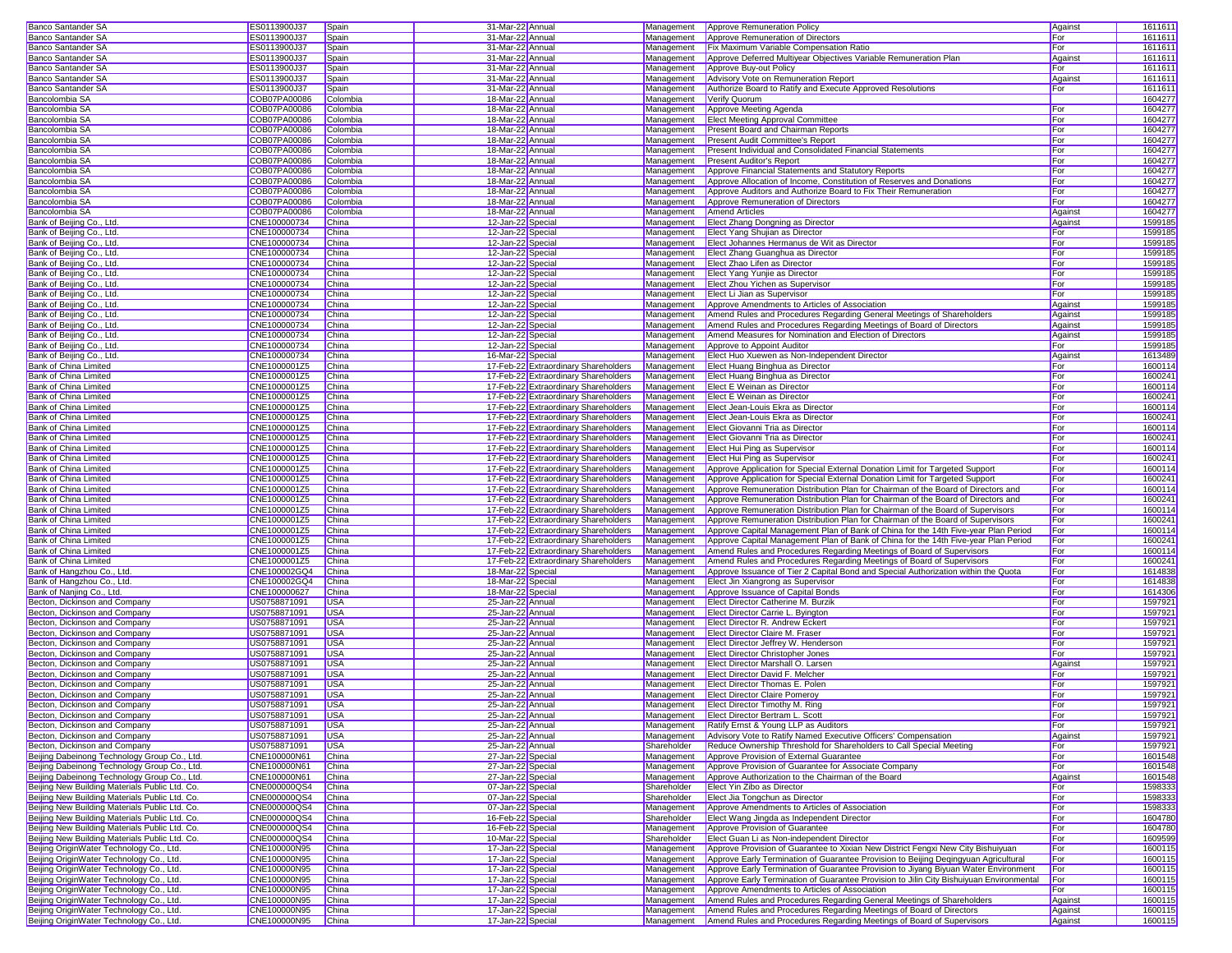| Beijing OriginWater Technology Co., Ltd.                                                                                                                                                                                                                                                                                                                                                                                                                                                                                                                                                                                                                                                                                                                                                        | CNE100000N95                        | China                 | 17-Jan-22 Special                    | Management  | Approve Early Termination of Guarantee Provision to Liangye Technology Group Co., Ltd. For                                                 |            | 1600115            |
|-------------------------------------------------------------------------------------------------------------------------------------------------------------------------------------------------------------------------------------------------------------------------------------------------------------------------------------------------------------------------------------------------------------------------------------------------------------------------------------------------------------------------------------------------------------------------------------------------------------------------------------------------------------------------------------------------------------------------------------------------------------------------------------------------|-------------------------------------|-----------------------|--------------------------------------|-------------|--------------------------------------------------------------------------------------------------------------------------------------------|------------|--------------------|
| Beijing OriginWater Technology Co., Ltd.                                                                                                                                                                                                                                                                                                                                                                                                                                                                                                                                                                                                                                                                                                                                                        | CNE100000N95                        | China                 | 17-Jan-22 Special                    | Management  | Approve Early Termination of Guarantee Provision to Liangye Technology Group Co., Ltd. For                                                 |            | 1600115            |
| Beijing OriginWater Technology Co., Ltd.                                                                                                                                                                                                                                                                                                                                                                                                                                                                                                                                                                                                                                                                                                                                                        | CNE100000N95                        | China                 | 18-Feb-22 Special                    | Shareholder | Elect Huang Jianglong as Non-independent Director                                                                                          | For        | 1603372            |
| Beijing OriginWater Technology Co., Ltd.                                                                                                                                                                                                                                                                                                                                                                                                                                                                                                                                                                                                                                                                                                                                                        | CNE100000N95                        | China                 | 18-Feb-22 Special                    | Shareholder | Approve Signing of Financial Services Framework Agreement and Related Party                                                                | Against    | 1603372            |
| Beijing OriginWater Technology Co., Ltd.                                                                                                                                                                                                                                                                                                                                                                                                                                                                                                                                                                                                                                                                                                                                                        | CNE100000N95                        |                       |                                      | Shareholder | Approve Risk Assessment Report for Conducting Financial Business                                                                           |            | 1603372            |
|                                                                                                                                                                                                                                                                                                                                                                                                                                                                                                                                                                                                                                                                                                                                                                                                 |                                     | China                 | 18-Feb-22 Special                    |             |                                                                                                                                            | Against    |                    |
| Beijing OriginWater Technology Co., Ltd.                                                                                                                                                                                                                                                                                                                                                                                                                                                                                                                                                                                                                                                                                                                                                        | CNE100000N95                        | China                 | 18-Feb-22 Special                    | Shareholder | Approve Risk Disposal Plan for Carrying Out Financial Business                                                                             | Against    | 1603372            |
| Beijing OriginWater Technology Co., Ltd.                                                                                                                                                                                                                                                                                                                                                                                                                                                                                                                                                                                                                                                                                                                                                        | CNE100000N95                        | China                 | 18-Feb-22 Special                    | Shareholder | Approve Provision of Guarantee for Jiujiang Bishuiyuan Environmental Protection                                                            | For        | 1603372            |
| Beijing OriginWater Technology Co., Ltd.                                                                                                                                                                                                                                                                                                                                                                                                                                                                                                                                                                                                                                                                                                                                                        | CNE100000N95                        | China                 | 18-Feb-22 Special                    | Shareholder | Approve Provision of Guarantee for Nanjing Zhangfa Bishuiyuan Environment Co., Ltd.                                                        | For        | 1603372            |
| Beijing OriginWater Technology Co., Ltd.                                                                                                                                                                                                                                                                                                                                                                                                                                                                                                                                                                                                                                                                                                                                                        | CNE100000N95                        | China                 | 30-Mar-22 Special                    | Management  | Approve Provision of Guarantee to Liangye Technology Group Co., Ltd. (1)                                                                   | For        | 1620407            |
| Beijing OriginWater Technology Co., Ltd.                                                                                                                                                                                                                                                                                                                                                                                                                                                                                                                                                                                                                                                                                                                                                        | CNE100000N95                        | China                 | 30-Mar-22 Special                    | Management  | Approve Provision of Guarantee to Liangye Technology Group Co., Ltd. (2)                                                                   | For        | 1620407            |
| Beijing OriginWater Technology Co., Ltd.                                                                                                                                                                                                                                                                                                                                                                                                                                                                                                                                                                                                                                                                                                                                                        | CNE100000N95                        | China                 | 30-Mar-22 Special                    | Shareholder | Elect Xu Aihua as Non-independent Director                                                                                                 | For        | 1620407            |
| Beijing Roborock Technology Co., Ltd.                                                                                                                                                                                                                                                                                                                                                                                                                                                                                                                                                                                                                                                                                                                                                           | CNE100003R80                        | China                 | 25-Mar-22 Specia                     | Management  | Approve Use of Idle Raised Funds for Cash Management                                                                                       | For        | 1617978            |
| Beijing Roborock Technology Co., Ltd.                                                                                                                                                                                                                                                                                                                                                                                                                                                                                                                                                                                                                                                                                                                                                           | CNE100003R80                        | China                 | 25-Mar-22 Special                    | Management  | Amend Rules and Procedures Regarding Meetings of Board of Directors                                                                        | For        | 1617978            |
| Beijing Roborock Technology Co., Ltd.                                                                                                                                                                                                                                                                                                                                                                                                                                                                                                                                                                                                                                                                                                                                                           | CNE100003R80                        | China                 | 25-Mar-22 Special                    | Management  | Approve Amendments to Articles of Association                                                                                              | For        | 1617978            |
| Beijing United Information Technology Co., Ltd.                                                                                                                                                                                                                                                                                                                                                                                                                                                                                                                                                                                                                                                                                                                                                 | CNE100003M28                        | China                 | 14-Feb-22 Special                    | Management  | Approve Change in the Implementation Method of Raised Funds Investment Project                                                             | For        | 1604745            |
| Beijing United Information Technology Co., Ltd.                                                                                                                                                                                                                                                                                                                                                                                                                                                                                                                                                                                                                                                                                                                                                 | CNE100003M28                        | China                 | 14-Feb-22 Specia                     | Management  | Approve Credit Line Application and Guarantee Matters                                                                                      | Against    | 1604745            |
| Beijing United Information Technology Co., Ltd.                                                                                                                                                                                                                                                                                                                                                                                                                                                                                                                                                                                                                                                                                                                                                 | CNE100003M28                        | China                 | 14-Feb-22 Special                    | Management  | Amend Articles of Association                                                                                                              | For        | 1604745            |
| Beijing Wantai Biological Pharmacy Enterprise Co., Ltd.                                                                                                                                                                                                                                                                                                                                                                                                                                                                                                                                                                                                                                                                                                                                         | CNE100004090                        | China                 | 07-Feb-22 Special                    | Management  | Amend Articles of Association                                                                                                              | Against    | 1602403            |
| Beijing-Shanghai High-Speed Railway Co., Ltd.                                                                                                                                                                                                                                                                                                                                                                                                                                                                                                                                                                                                                                                                                                                                                   | CNE100003RV9                        | China                 | 23-Feb-22 Special                    | Management  | Elect Zhao Jun as Non-independent Director                                                                                                 | For        | 1605668            |
| Beijing-Shanghai High-Speed Railway Co., Ltd.                                                                                                                                                                                                                                                                                                                                                                                                                                                                                                                                                                                                                                                                                                                                                   | CNE100003RV9                        | China                 |                                      | Management  | Approve Signing of Entrusted Transportation Management Contract and Passenger Station For                                                  |            | 1605668            |
|                                                                                                                                                                                                                                                                                                                                                                                                                                                                                                                                                                                                                                                                                                                                                                                                 |                                     |                       | 23-Feb-22 Special                    |             |                                                                                                                                            |            |                    |
| Benefit One Inc.                                                                                                                                                                                                                                                                                                                                                                                                                                                                                                                                                                                                                                                                                                                                                                                | JP3835630009                        | Japan                 | 29-Mar-22 Specia                     | Management  | Approve Merger by Absorption                                                                                                               | For        | 1599069            |
| Benefit One Inc.                                                                                                                                                                                                                                                                                                                                                                                                                                                                                                                                                                                                                                                                                                                                                                                | JP3835630009                        | Japan                 | 29-Mar-22 Specia                     | Management  | Amend Articles to Amend Business Lines                                                                                                     | For        | 1599069            |
| Betta Pharmaceuticals Co., Ltd.                                                                                                                                                                                                                                                                                                                                                                                                                                                                                                                                                                                                                                                                                                                                                                 | CNE100002DD9                        | China                 | 21-Mar-22 Specia                     | Management  | Approve Investment in Wuhan Heyuan Biotechnology Co., Ltd. and Related Party                                                               | Against    | 1616087            |
| Betta Pharmaceuticals Co., Ltd.                                                                                                                                                                                                                                                                                                                                                                                                                                                                                                                                                                                                                                                                                                                                                                 | CNE100002DD9                        | China                 | 21-Mar-22 Special                    | Management  | Approve Change of Registered Capital and Amend Articles of Association                                                                     | For        | 1616087            |
| BFF Bank SpA                                                                                                                                                                                                                                                                                                                                                                                                                                                                                                                                                                                                                                                                                                                                                                                    | IT0005244402                        | Italy                 | 31-Mar-22 Annual                     | Management  | Accept Financial Statements and Statutory Reports                                                                                          | For        | 1598669            |
| <b>BFF Bank SpA</b>                                                                                                                                                                                                                                                                                                                                                                                                                                                                                                                                                                                                                                                                                                                                                                             | IT0005244402                        | Italy                 | 31-Mar-22 Annual                     | Management  | Approve Allocation of Income                                                                                                               | For        | 1598669            |
| <b>BFF Bank SpA</b>                                                                                                                                                                                                                                                                                                                                                                                                                                                                                                                                                                                                                                                                                                                                                                             | IT0005244402                        | <b>Italy</b>          | 31-Mar-22 Annual                     | Management  | Elect Monica Magri as Director and Approve Director's Remuneration                                                                         | For        | 1598669            |
| <b>BFF Bank SpA</b>                                                                                                                                                                                                                                                                                                                                                                                                                                                                                                                                                                                                                                                                                                                                                                             | IT0005244402                        | <b>Italy</b>          | 31-Mar-22 Annual                     | Management  | Elect Anna Kunkl as Director and Approve Director's Remuneration                                                                           | For        | 1598669            |
| <b>BFF Bank SpA</b>                                                                                                                                                                                                                                                                                                                                                                                                                                                                                                                                                                                                                                                                                                                                                                             | IT0005244402                        | <b>Italy</b>          | 31-Mar-22 Annual                     | Shareholder | Appoint Francesca Sandrolini as Internal Statutory Auditor and Chairman of Internal                                                        | For        | 1598669            |
| <b>BFF Bank SpA</b>                                                                                                                                                                                                                                                                                                                                                                                                                                                                                                                                                                                                                                                                                                                                                                             | IT0005244402                        | <b>Italy</b>          | 31-Mar-22 Annual                     | Management  | Approve Remuneration Policy                                                                                                                | Against    | 1598669            |
| <b>BFF Bank SpA</b>                                                                                                                                                                                                                                                                                                                                                                                                                                                                                                                                                                                                                                                                                                                                                                             | IT0005244402                        | <b>Italy</b>          | 31-Mar-22 Annual                     | Management  | Approve Severance Payments Policy                                                                                                          | Against    | 1598669            |
| <b>BFF Bank SpA</b>                                                                                                                                                                                                                                                                                                                                                                                                                                                                                                                                                                                                                                                                                                                                                                             | IT0005244402                        | <b>Italy</b>          | 31-Mar-22 Annual                     | Management  | Approve Second Section of the Remuneration Report                                                                                          | Against    | 1598669            |
| <b>BFF Bank SpA</b>                                                                                                                                                                                                                                                                                                                                                                                                                                                                                                                                                                                                                                                                                                                                                                             | IT0005244402                        | <b>Italy</b>          | 31-Mar-22 Annual                     | Management  | Approve Incentive Plan                                                                                                                     | Against    | 1598669            |
| <b>BFF Bank SpA</b>                                                                                                                                                                                                                                                                                                                                                                                                                                                                                                                                                                                                                                                                                                                                                                             | IT0005244402                        | <b>Italy</b>          | 31-Mar-22 Annual                     | Management  | Authorize Share Repurchase Program and Reissuance of Repurchased Shares                                                                    | For        | 1598669            |
| <b>BFF Bank SpA</b>                                                                                                                                                                                                                                                                                                                                                                                                                                                                                                                                                                                                                                                                                                                                                                             | IT0005244402                        | <b>Italy</b>          | 31-Mar-22 Annual                     | Management  | Deliberations on Possible Legal Action Against Directors if Presented by Shareholders                                                      | Against    | 1598669            |
| BGF Retail Co., Ltd.                                                                                                                                                                                                                                                                                                                                                                                                                                                                                                                                                                                                                                                                                                                                                                            | KR7282330000                        | South Korea           | 29-Mar-22 Annual                     | Management  | Approve Financial Statements and Allocation of Income                                                                                      | For        | 1618555            |
| BGF Retail Co., Ltd.                                                                                                                                                                                                                                                                                                                                                                                                                                                                                                                                                                                                                                                                                                                                                                            | KR7282330000                        | South Korea           | 29-Mar-22 Annual                     | Management  | Amend Articles of Incorporation                                                                                                            | For        | 1618555            |
| BGF Retail Co., Ltd.                                                                                                                                                                                                                                                                                                                                                                                                                                                                                                                                                                                                                                                                                                                                                                            | KR7282330000                        | South Korea           | 29-Mar-22 Annual                     | Management  | Elect Lim Young-cheol as Outside Director                                                                                                  | For        | 1618555            |
| BGF Retail Co., Ltd.                                                                                                                                                                                                                                                                                                                                                                                                                                                                                                                                                                                                                                                                                                                                                                            | KR7282330000                        | South Korea           | 29-Mar-22 Annual                     | Management  | Elect Han Myeong-gwan as Outside Director                                                                                                  | For        | 1618555            |
| BGF Retail Co., Ltd.                                                                                                                                                                                                                                                                                                                                                                                                                                                                                                                                                                                                                                                                                                                                                                            | KR7282330000                        | South Korea           | 29-Mar-22 Annual                     | Management  | Elect Choi Ja-won as Outside Director                                                                                                      | For        | 1618555            |
| BGF Retail Co., Ltd.                                                                                                                                                                                                                                                                                                                                                                                                                                                                                                                                                                                                                                                                                                                                                                            | KR7282330000                        | South Korea           | 29-Mar-22 Annual                     | Management  | Elect Baek Bok-hyeon as Outside Director to Serve as an Audit Committee Member                                                             | For        | 1618555            |
| BGF Retail Co., Ltd.                                                                                                                                                                                                                                                                                                                                                                                                                                                                                                                                                                                                                                                                                                                                                                            | KR7282330000                        | South Korea           | 29-Mar-22 Annual                     | Management  | Elect Han Myeong-gwan as a Member of Audit Committee                                                                                       | For        | 1618555            |
| BGF Retail Co., Ltd.                                                                                                                                                                                                                                                                                                                                                                                                                                                                                                                                                                                                                                                                                                                                                                            | KR7282330000                        | South Korea           | 29-Mar-22 Annual                     | Management  | Approve Total Remuneration of Inside Directors and Outside Directors                                                                       | For        | 1618555            |
| BGI Genomics Co., Ltd.                                                                                                                                                                                                                                                                                                                                                                                                                                                                                                                                                                                                                                                                                                                                                                          | CNE100003449                        | China                 | 11-Feb-22 Special                    | Management  | Approve Related Party Transaction                                                                                                          | For        | 1603813            |
| BGI Genomics Co., Ltd.                                                                                                                                                                                                                                                                                                                                                                                                                                                                                                                                                                                                                                                                                                                                                                          | CNE100003449                        | China                 | 11-Feb-22 Special                    | Management  | Approve Use of Idle Own Funds for Cash Management                                                                                          | Against    | 1603813            |
| BGI Genomics Co., Ltd.                                                                                                                                                                                                                                                                                                                                                                                                                                                                                                                                                                                                                                                                                                                                                                          | CNE100003449                        | China                 | 11-Feb-22 Special                    | Management  | Approve Use of Idle Raised Funds for Cash Management                                                                                       | For        | 1603813            |
| <b>Bharti Airtel Limited</b>                                                                                                                                                                                                                                                                                                                                                                                                                                                                                                                                                                                                                                                                                                                                                                    | INE397D01024                        | India                 | 26-Feb-22 Extraordinary Shareholders | Management  | Approve Issuance of Equity Shares on a Preferential Basis                                                                                  | For        | 1605341            |
| <b>Bharti Airtel Limited</b>                                                                                                                                                                                                                                                                                                                                                                                                                                                                                                                                                                                                                                                                                                                                                                    | INE397D01024                        | India                 | 26-Feb-22 Extraordinary Shareholders | Management  | Approve Material Related Party Transactions with Nxtra Data Limited                                                                        | For        | 1605341            |
| <b>Bharti Airtel Limited</b>                                                                                                                                                                                                                                                                                                                                                                                                                                                                                                                                                                                                                                                                                                                                                                    | INE397D01024                        | India                 | 26-Feb-22 Extraordinary Shareholders | Management  | Approve Material Related Party Transactions with Bharti Hexacom Limited                                                                    | For        | 1605341            |
|                                                                                                                                                                                                                                                                                                                                                                                                                                                                                                                                                                                                                                                                                                                                                                                                 |                                     |                       |                                      |             | Approve Material Related Party Transactions with Indus Towers Limited                                                                      |            |                    |
|                                                                                                                                                                                                                                                                                                                                                                                                                                                                                                                                                                                                                                                                                                                                                                                                 |                                     |                       |                                      |             |                                                                                                                                            |            |                    |
| <b>Bharti Airtel Limited</b>                                                                                                                                                                                                                                                                                                                                                                                                                                                                                                                                                                                                                                                                                                                                                                    | INE397D01024                        | India                 | 26-Feb-22 Extraordinary Shareholders | Management  |                                                                                                                                            | For        | 1605341            |
| <b>BHP Group Plc</b>                                                                                                                                                                                                                                                                                                                                                                                                                                                                                                                                                                                                                                                                                                                                                                            | GB00BH0P3Z91                        | <b>United Kingdom</b> | 20-Jan-22 Special                    | Management  | Approve the Scheme of Arrangement and Unification                                                                                          | For        | 1595248            |
| <b>BHP Group Plc</b>                                                                                                                                                                                                                                                                                                                                                                                                                                                                                                                                                                                                                                                                                                                                                                            | GB00BH0P3Z91                        | United Kingdom        | 20-Jan-22 Court                      | Management  | Approve Scheme of Arrangement                                                                                                              | For        | 1595247            |
| <b>BHP Group Plc</b>                                                                                                                                                                                                                                                                                                                                                                                                                                                                                                                                                                                                                                                                                                                                                                            | GB00BH0P3Z91                        | United Kingdom        | 20-Jan-22 Specia                     | Management  | Approve Special Voting Share Buy-Back Agreement                                                                                            | For        | 1595248            |
| <b>BHP Group Plc</b>                                                                                                                                                                                                                                                                                                                                                                                                                                                                                                                                                                                                                                                                                                                                                                            | GB00BH0P3Z91                        | United Kingdom        | 20-Jan-22 Special                    | Management  | Approve Special Voting Share Buy-Back Agreement (Class Rights Action)                                                                      | For        | 1595248            |
| <b>BHP Group Plc</b>                                                                                                                                                                                                                                                                                                                                                                                                                                                                                                                                                                                                                                                                                                                                                                            | GB00BH0P3Z91                        | United Kingdom        | 20-Jan-22 Special                    | Management  | Adopt New Articles of Association                                                                                                          | For        | 1595248            |
| <b>BHP Group Plc</b>                                                                                                                                                                                                                                                                                                                                                                                                                                                                                                                                                                                                                                                                                                                                                                            | GB00BH0P3Z91                        | <b>United Kingdom</b> | 20-Jan-22 Special                    | Management  | Approve Re-registration of the Company as a Private Limited Company (Class Rights                                                          | For        | 1595248            |
|                                                                                                                                                                                                                                                                                                                                                                                                                                                                                                                                                                                                                                                                                                                                                                                                 | KR7138930003                        | South Korea           | 25-Mar-22 Annual                     | Management  | Approve Financial Statements and Allocation of Income                                                                                      | For        | 1615169            |
|                                                                                                                                                                                                                                                                                                                                                                                                                                                                                                                                                                                                                                                                                                                                                                                                 | KR7138930003                        | South Korea           | 25-Mar-22 Annual                     | Management  | Amend Articles of Incorporation                                                                                                            | For        | 1615169            |
|                                                                                                                                                                                                                                                                                                                                                                                                                                                                                                                                                                                                                                                                                                                                                                                                 | KR7138930003                        | South Korea           | 25-Mar-22 Annual                     | Management  | Elect Yoo Jeong-jun as Outside Director                                                                                                    | For        | 1615169            |
|                                                                                                                                                                                                                                                                                                                                                                                                                                                                                                                                                                                                                                                                                                                                                                                                 | KR7138930003                        | South Korea           | 25-Mar-22 Annual                     | Management  | Elect Heo Jin-ho as Outside Director                                                                                                       | For        | 1615169            |
|                                                                                                                                                                                                                                                                                                                                                                                                                                                                                                                                                                                                                                                                                                                                                                                                 | KR7138930003                        | South Korea           | 25-Mar-22 Annual                     | Management  | Elect Kim Chang-rok as Outside Director                                                                                                    | For        | 1615169            |
|                                                                                                                                                                                                                                                                                                                                                                                                                                                                                                                                                                                                                                                                                                                                                                                                 | KR7138930003                        | South Korea           | 25-Mar-22 Annual                     | Management  | Elect Kim Su-hui as Outside Director                                                                                                       | For        | 1615169            |
|                                                                                                                                                                                                                                                                                                                                                                                                                                                                                                                                                                                                                                                                                                                                                                                                 | KR7138930003                        | South Korea           | 25-Mar-22 Annual                     | Management  | Elect Ahn Gam-chan as Non-Independent Non-Executive Director                                                                               | For        | 1615169            |
|                                                                                                                                                                                                                                                                                                                                                                                                                                                                                                                                                                                                                                                                                                                                                                                                 | KR7138930003                        | South Korea           | 25-Mar-22 Annual                     | Management  | Elect Lee Du-ho as Non-Independent Non-Executive Director                                                                                  | For        | 1615169            |
|                                                                                                                                                                                                                                                                                                                                                                                                                                                                                                                                                                                                                                                                                                                                                                                                 | KR7138930003                        | South Korea           | 25-Mar-22 Annual                     | Management  | Elect Kim Su-hui as a Member of Audit Committee                                                                                            | For        | 1615169            |
|                                                                                                                                                                                                                                                                                                                                                                                                                                                                                                                                                                                                                                                                                                                                                                                                 | KR7138930003                        | South Korea           | 25-Mar-22 Annual                     | Management  | Approve Terms of Retirement Pay                                                                                                            | For        | 1615169            |
|                                                                                                                                                                                                                                                                                                                                                                                                                                                                                                                                                                                                                                                                                                                                                                                                 | KR7138930003                        | South Korea           | 25-Mar-22 Annual                     | Management  | Approve Total Remuneration of Inside Directors and Outside Directors                                                                       | For        | 1615169            |
|                                                                                                                                                                                                                                                                                                                                                                                                                                                                                                                                                                                                                                                                                                                                                                                                 | KYG126521064                        | Cayman Islands        | 29-Mar-22 Extraordinary Shareholders |             | Management Approve Proposed Annual Caps, Renewal of Framework Manufacturing Outsourcing and                                                | For        | 1617143            |
|                                                                                                                                                                                                                                                                                                                                                                                                                                                                                                                                                                                                                                                                                                                                                                                                 | KW0EQ0102065                        | Kuwait                | 23-Mar-22 Annual                     | Management  | Approve Board Report on Company Operations for FY 2021                                                                                     | For        | 1617414            |
|                                                                                                                                                                                                                                                                                                                                                                                                                                                                                                                                                                                                                                                                                                                                                                                                 | KW0EQ0102065                        | Kuwait                | 23-Mar-22 Extraordinary Shareholders | Management  | Approve Increase of Authorized, Issued and Paid up Capital                                                                                 | For        | 1617416            |
|                                                                                                                                                                                                                                                                                                                                                                                                                                                                                                                                                                                                                                                                                                                                                                                                 | KW0EQ0102065                        | Kuwait                | 23-Mar-22 Annual                     | Management  | Approve Auditors' Report on Company Financial Statements for FY 2021                                                                       | For        | 1617414            |
|                                                                                                                                                                                                                                                                                                                                                                                                                                                                                                                                                                                                                                                                                                                                                                                                 | KW0EQ0102065                        | Kuwait                | 23-Mar-22 Extraordinary Shareholders | Management  | Authorize Increase of Authorized, Issued and Paid up Capital with Preemptive Rights                                                        | For        | 1617416            |
|                                                                                                                                                                                                                                                                                                                                                                                                                                                                                                                                                                                                                                                                                                                                                                                                 | KW0EQ0102065                        | Kuwait                | 23-Mar-22 Annual                     | Management  | Approve Shariah Supervisory Board Report for FY 2021                                                                                       | For        | 1617414            |
|                                                                                                                                                                                                                                                                                                                                                                                                                                                                                                                                                                                                                                                                                                                                                                                                 | KW0EQ0102065                        | Kuwait                | 23-Mar-22 Extraordinary Shareholders | Management  | Amend Article 6 of Memorandum of Association and Article 5 of Bylaws                                                                       | For        | 1617416            |
|                                                                                                                                                                                                                                                                                                                                                                                                                                                                                                                                                                                                                                                                                                                                                                                                 | KW0EQ0102065                        | Kuwait                | 23-Mar-22 Annual                     | Management  | Accept Financial Statements and Statutory Reports for FY 2021                                                                              | For        | 1617414            |
|                                                                                                                                                                                                                                                                                                                                                                                                                                                                                                                                                                                                                                                                                                                                                                                                 | KW0EQ0102065                        | Kuwait                | 23-Mar-22 Extraordinary Shareholders | Management  | Amend Article 38 of Bylaws                                                                                                                 | For        | 1617416            |
|                                                                                                                                                                                                                                                                                                                                                                                                                                                                                                                                                                                                                                                                                                                                                                                                 | KW0EQ0102065                        | Kuwait                | 23-Mar-22 Annual                     | Management  | Approve Special Report on Penalties for FY 2021                                                                                            | For        | 1617414            |
|                                                                                                                                                                                                                                                                                                                                                                                                                                                                                                                                                                                                                                                                                                                                                                                                 | KW0EQ0102065                        | Kuwait                | 23-Mar-22 Annual                     | Management  | Approve Directors' Loan and Approve Transactions with Related Party for FY 2022                                                            | Against    | 1617414            |
|                                                                                                                                                                                                                                                                                                                                                                                                                                                                                                                                                                                                                                                                                                                                                                                                 | KW0EQ0102065                        | Kuwait                | 23-Mar-22 Annual                     | Management  | Approve Transfer of 10 Percent of Net Income to Statutory Reserve and Discontinue                                                          | For        | 1617414            |
|                                                                                                                                                                                                                                                                                                                                                                                                                                                                                                                                                                                                                                                                                                                                                                                                 | KW0EQ0102065                        | Kuwait                | 23-Mar-22 Annual                     | Management  | Approve Discharge of Directors for FY 2021                                                                                                 | For        | 1617414            |
|                                                                                                                                                                                                                                                                                                                                                                                                                                                                                                                                                                                                                                                                                                                                                                                                 | KW0EQ0102065                        | Kuwait                | 23-Mar-22 Annual                     | Management  | Ratify Auditors and Fix Their Remuneration for FY 2022                                                                                     | For        | 1617414            |
|                                                                                                                                                                                                                                                                                                                                                                                                                                                                                                                                                                                                                                                                                                                                                                                                 | KW0EQ0102065                        | Kuwait                | 23-Mar-22 Annual                     | Management  | Elect Shariah Supervisory Board Members (Bundled) and Fix Their Remuneration for FY                                                        | For        | 1617414            |
|                                                                                                                                                                                                                                                                                                                                                                                                                                                                                                                                                                                                                                                                                                                                                                                                 | KW0EQ0102065                        | Kuwait                | 23-Mar-22 Annual                     | Management  | Ratify External Shariah Auditors and Fix Their Remuneration for FY 2022                                                                    | For        | 1617414            |
|                                                                                                                                                                                                                                                                                                                                                                                                                                                                                                                                                                                                                                                                                                                                                                                                 | KW0EQ0102065                        | Kuwait                | 23-Mar-22 Annual                     | Management  | Approve Annual Dividend or Interim Dividends Semi Annually                                                                                 | For        | 1617414            |
|                                                                                                                                                                                                                                                                                                                                                                                                                                                                                                                                                                                                                                                                                                                                                                                                 | KW0EQ0102065                        | Kuwait                | 23-Mar-22 Annual                     | Management  | Approve Dividends of KWD 0.005 per Share for FY 2021                                                                                       | For        | 1617414            |
| BNK Financial Group, Inc.<br><b>BNK Financial Group, Inc.</b><br><b>BNK Financial Group, Inc.</b><br>BNK Financial Group, Inc.<br>BNK Financial Group, Inc.<br>BNK Financial Group, Inc.<br><b>BNK Financial Group, Inc.</b><br>BNK Financial Group, Inc.<br>BNK Financial Group, Inc.<br>BNK Financial Group, Inc.<br>BNK Financial Group, Inc.<br>Bosideng International Holdings Limited<br>Boubyan Bank KSC<br>Boubyan Bank KSC<br><b>Boubyan Bank KSC</b><br>Boubyan Bank KSC<br><b>Boubyan Bank KSC</b><br>Boubyan Bank KSC<br>Boubyan Bank KSC<br>Boubyan Bank KSC<br>Boubyan Bank KSC<br>Boubyan Bank KSC<br>Boubyan Bank KSC<br>Boubyan Bank KSC<br><b>Boubyan Bank KSC</b><br>Boubyan Bank KSC<br><b>Boubyan Bank KSC</b><br>Boubyan Bank KSC<br>Boubyan Bank KSC<br>Boubyan Bank KSC | KW0EQ0102065                        | Kuwait                | 23-Mar-22 Annual                     | Management  | Authorize Bonus Shares Issue Representing 5 Percent of the Share Capital for FY 2021                                                       | For        | 1617414            |
| Boubyan Bank KSC<br><b>Boubyan Bank KSC</b>                                                                                                                                                                                                                                                                                                                                                                                                                                                                                                                                                                                                                                                                                                                                                     | KW0EQ0102065<br>KW0EQ0102065 Kuwait | Kuwait                | 23-Mar-22 Annual<br>23-Mar-22 Annual | Management  | Authorize Board to Dispose of Fraction Shares<br>Management Authorize Share Repurchase Program of up to 10 Percent of Issued Share Capital | For<br>For | 1617414<br>1617414 |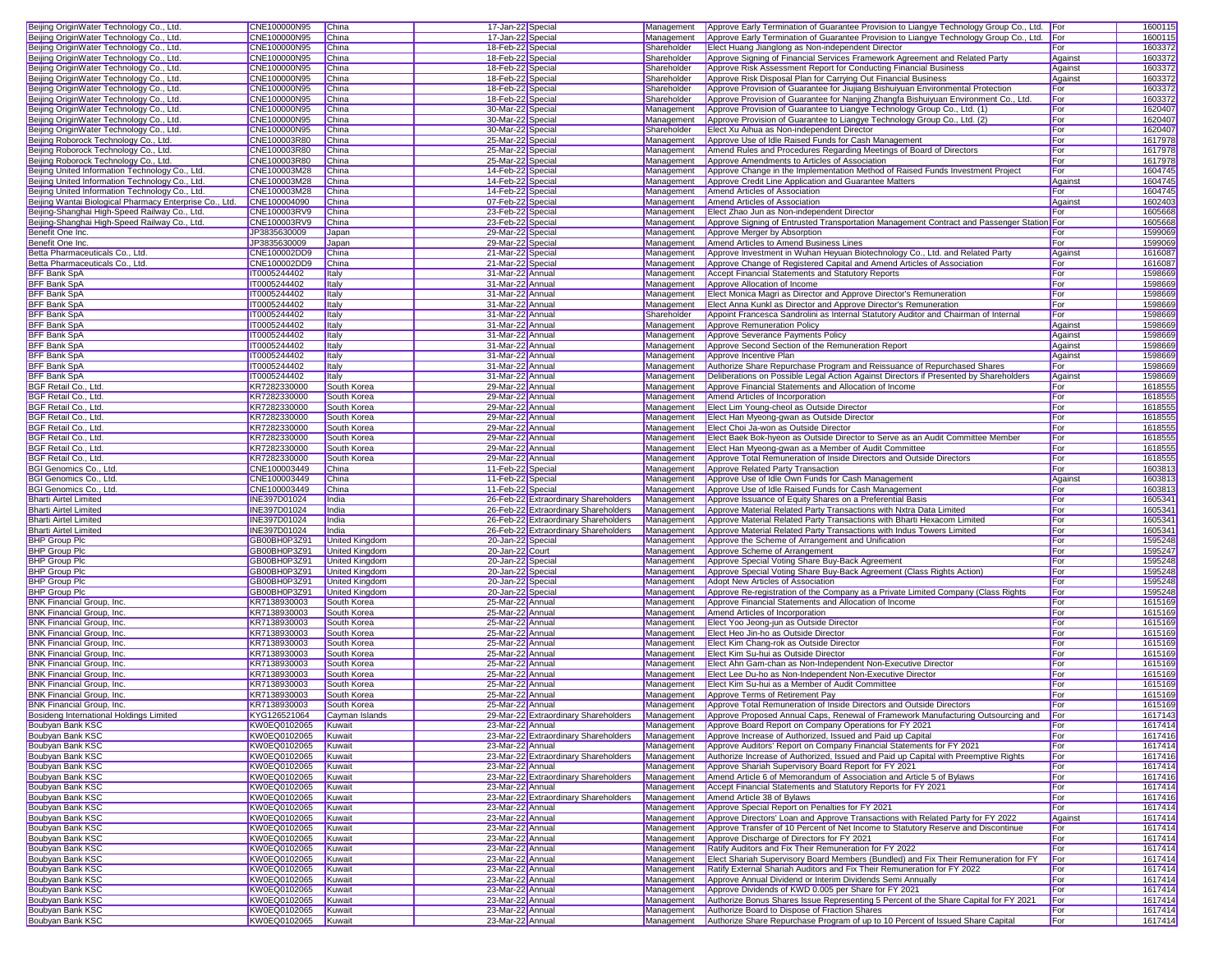| <b>Boubyan Bank KSC</b>                                                                                                                                                                                                                                                                                                                 | KW0EQ0102065 Kuwait          |                    |                                      |            |                                                                                                                           |            |                    |
|-----------------------------------------------------------------------------------------------------------------------------------------------------------------------------------------------------------------------------------------------------------------------------------------------------------------------------------------|------------------------------|--------------------|--------------------------------------|------------|---------------------------------------------------------------------------------------------------------------------------|------------|--------------------|
|                                                                                                                                                                                                                                                                                                                                         |                              |                    | 23-Mar-22 Annual                     |            | Management Approve Remuneration of Directors of KWD 580,000 for FY 2021                                                   | For        | 1617414            |
| Boubyan Bank KSC                                                                                                                                                                                                                                                                                                                        | KW0EQ0102065                 | Kuwait             | 23-Mar-22 Annual                     | Management | Authorize Issuance of Sukuk or Other Shariah Compliant Instruments and Authorize Board Against                            |            | 1617414            |
| <b>Boubyan Bank KSC</b>                                                                                                                                                                                                                                                                                                                 | KW0EQ0102065                 |                    | 23-Mar-22 Annual                     |            |                                                                                                                           |            |                    |
|                                                                                                                                                                                                                                                                                                                                         |                              | Kuwait             |                                      |            | Management Elect Directors (Bundled)                                                                                      | Against    | 1617414            |
| Boubyan Bank KSC                                                                                                                                                                                                                                                                                                                        | KW0EQ0102065                 | Kuwait             | 23-Mar-22 Annual                     | Management | <b>Elect Independent Nominees for Board Membership</b>                                                                    | Against    | 1617414            |
| BRF SA                                                                                                                                                                                                                                                                                                                                  | BRBRFSACNOR8 Brazil          |                    | 17-Jan-22 Extraordinary Shareholders | Management | Approve Increase in Authorized Capital and Amend Article 7 Accordingly and Consolidate                                    | For        | 1597940            |
|                                                                                                                                                                                                                                                                                                                                         |                              |                    |                                      |            |                                                                                                                           |            |                    |
| <b>BRF SA</b>                                                                                                                                                                                                                                                                                                                           | <b>BRBRFSACNOR8</b> Brazil   |                    | 17-Jan-22 Extraordinary Shareholders | Management | Authorize Issuance of Shares with Preemptive Rights                                                                       | For        | 1597940            |
| <b>BRF SA</b>                                                                                                                                                                                                                                                                                                                           | BRBRFSACNOR8 Brazil          |                    | 17-Jan-22 Extraordinary Shareholders | Management | Approve that, of the Total Amount of the Offer: (a) Five Hundred Million Reais Will Be                                    | For        | 1597940            |
|                                                                                                                                                                                                                                                                                                                                         |                              |                    |                                      |            |                                                                                                                           |            |                    |
| <b>BRF SA</b>                                                                                                                                                                                                                                                                                                                           | <b>BRBRFSACNOR8</b> Brazil   |                    | 17-Jan-22 Extraordinary Shareholders | Management | Authorize Board to Ratify and Execute Approved Resolutions                                                                | For        | 1597940            |
| <b>BRF SA</b>                                                                                                                                                                                                                                                                                                                           | BRBRFSACNOR8 Brazil          |                    | 17-Jan-22 Extraordinary Shareholders | Management | Authorize Board, Should Market Conditions Make the Capital Increase and the Issuance                                      | For        | 1597940            |
|                                                                                                                                                                                                                                                                                                                                         |                              |                    |                                      |            |                                                                                                                           |            |                    |
| BRF SA                                                                                                                                                                                                                                                                                                                                  | <b>BRBRFSACNOR8</b> Brazil   |                    | 17-Jan-22 Extraordinary Shareholders | Management | Authorize Board to (a) Define the Number of Shares to Be Effectively Issued, (b) Approve                                  | For        | 1597940            |
| <b>BRF SA</b>                                                                                                                                                                                                                                                                                                                           | <b>BRBRFSACNOR8 Brazil</b>   |                    | 28-Mar-22 Extraordinary Shareholders | Management | Amend Article 5 to Reflect Changes in Capital                                                                             | For        | 160661             |
| <b>BRF SA</b>                                                                                                                                                                                                                                                                                                                           | BRBRFSACNOR8 Brazil          |                    | 28-Mar-22 Annual                     | Management | Accept Financial Statements and Statutory Reports for Fiscal Year Ended Dec. 31, 2021                                     | For        | 160242             |
|                                                                                                                                                                                                                                                                                                                                         |                              |                    |                                      |            |                                                                                                                           |            |                    |
| <b>BRF SA</b>                                                                                                                                                                                                                                                                                                                           | BRBRFSACNOR8 Brazil          |                    | 28-Mar-22 Extraordinary Shareholders |            | Management Amend Article 16                                                                                               | For        | 1606613            |
| <b>BRF SA</b>                                                                                                                                                                                                                                                                                                                           | BRBRFSACNOR8 Brazil          |                    | 28-Mar-22 Annual                     | Management | <b>Fix Number of Directors at Ten</b>                                                                                     | For        | 1602421            |
|                                                                                                                                                                                                                                                                                                                                         |                              |                    |                                      |            |                                                                                                                           |            |                    |
| BRF SA                                                                                                                                                                                                                                                                                                                                  | BRBRFSACNOR8 Brazil          |                    | 28-Mar-22 Extraordinary Shareholders | Management | <b>Amend Articles</b>                                                                                                     | For        | 1606613            |
| <b>BRF SA</b>                                                                                                                                                                                                                                                                                                                           | <b>BRBRFSACNOR8</b> Brazil   |                    | 28-Mar-22 Annual                     | Management | Do You Wish to Adopt Cumulative Voting for the Election of the Members of the Board of                                    | Abstain    | 1602421            |
| <b>BRF SA</b>                                                                                                                                                                                                                                                                                                                           |                              |                    |                                      | Management | Amend Article 24                                                                                                          | For        | 160661             |
|                                                                                                                                                                                                                                                                                                                                         | BRBRFSACNOR8 Brazil          |                    | 28-Mar-22 Extraordinary Shareholders |            |                                                                                                                           |            |                    |
| <b>BRF SA</b>                                                                                                                                                                                                                                                                                                                           | <b>BRBRFSACNOR8</b> Brazil   |                    | 28-Mar-22 Annual                     | Management | <b>Elect Directors</b>                                                                                                    | For        | 1602421            |
| <b>BRF SA</b>                                                                                                                                                                                                                                                                                                                           | BRBRFSACNOR8 Brazil          |                    | 28-Mar-22 Extraordinary Shareholders | Management | Consolidate Bylaws                                                                                                        | For        |                    |
|                                                                                                                                                                                                                                                                                                                                         |                              |                    |                                      |            |                                                                                                                           |            | 160661             |
| BRF SA                                                                                                                                                                                                                                                                                                                                  | BRBRFSACNOR8 Brazil          |                    | 28-Mar-22 Annual                     | Management | In Case There is Any Change to the Board Slate Composition, May Your Votes Still be                                       | Against    | 160242             |
| <b>BRF SA</b>                                                                                                                                                                                                                                                                                                                           | <b>BRBRFSACNOR8</b> Brazil   |                    | 28-Mar-22 Annual                     | Management | In Case Cumulative Voting Is Adopted, Do You Wish to Equally Distribute Your Votes                                        | Abstain    | 1602421            |
|                                                                                                                                                                                                                                                                                                                                         |                              |                    |                                      |            |                                                                                                                           |            |                    |
| <b>BRF SA</b>                                                                                                                                                                                                                                                                                                                           | BRBRFSACNOR8 Brazil          |                    | 28-Mar-22 Annual                     | Management | Percentage of Votes to Be Assigned - Elect Marcos Antonio Molina dos Santos as Director Abstain                           |            | 1602421            |
| <b>BRF SA</b>                                                                                                                                                                                                                                                                                                                           | BRBRFSACNOR8 Brazil          |                    | 28-Mar-22 Annual                     |            | Management Percentage of Votes to Be Assigned - Elect Sergio Agapito Rial as Director                                     | Abstain    | 1602421            |
| <b>BRF SA</b>                                                                                                                                                                                                                                                                                                                           | BRBRFSACNOR8 Brazil          |                    | 28-Mar-22 Annual                     | Management | Percentage of Votes to Be Assigned - Elect Marcia Aparecida Pascoal Marcal dos Santos                                     | Abstain    | 1602421            |
|                                                                                                                                                                                                                                                                                                                                         |                              |                    |                                      |            |                                                                                                                           |            |                    |
| BRF SA                                                                                                                                                                                                                                                                                                                                  | BRBRFSACNOR8 Brazil          |                    | 28-Mar-22 Annual                     | Management | Percentage of Votes to Be Assigned - Elect Augusto Marques da Cruz Filho as                                               | Abstain    | 1602421            |
| <b>BRF SA</b>                                                                                                                                                                                                                                                                                                                           | <b>BRBRFSACNOR8</b> Brazil   |                    | 28-Mar-22 Annual                     | Management | Percentage of Votes to Be Assigned - Elect Deborah Stern Vieitas as Independent Director Abstain                          |            | 1602421            |
|                                                                                                                                                                                                                                                                                                                                         |                              |                    |                                      |            |                                                                                                                           |            |                    |
| <b>BRF SA</b>                                                                                                                                                                                                                                                                                                                           | BRBRFSACNOR8 Brazil          |                    | 28-Mar-22 Annual                     | Management | Percentage of Votes to Be Assigned - Elect Flavia Maria Bittencourt as Independent                                        | Abstain    | 1602421            |
| <b>BRF SA</b>                                                                                                                                                                                                                                                                                                                           | BRBRFSACNOR8 Brazil          |                    | 28-Mar-22 Annual                     | Management | Percentage of Votes to Be Assigned - Elect Oscar de Paula Bernardes Neto as                                               | Abstain    | 1602421            |
|                                                                                                                                                                                                                                                                                                                                         |                              |                    |                                      |            |                                                                                                                           |            |                    |
| <b>BRF SA</b>                                                                                                                                                                                                                                                                                                                           | BRBRFSACNOR8 Brazil          |                    | 28-Mar-22 Annual                     | Management | Percentage of Votes to Be Assigned - Elect Pedro de Camargo Neto as Independent                                           | Abstain    | 1602421            |
| BRF SA                                                                                                                                                                                                                                                                                                                                  | BRBRFSACNOR8 Brazil          |                    | 28-Mar-22 Annual                     | Management | Percentage of Votes to Be Assigned - Elect Altamir Batista Mateus da Silva as                                             | Abstain    | 160242             |
| <b>BRF SA</b>                                                                                                                                                                                                                                                                                                                           | <b>BRBRFSACNOR8 Brazil</b>   |                    |                                      |            |                                                                                                                           | Abstain    | 160242             |
|                                                                                                                                                                                                                                                                                                                                         |                              |                    | 28-Mar-22 Annual                     | Management | Percentage of Votes to Be Assigned - Elect Eduardo Augusto Rocha Pocetti as Director                                      |            |                    |
| <b>BRF SA</b>                                                                                                                                                                                                                                                                                                                           | BRBRFSACNOR8 Brazil          |                    | 28-Mar-22 Annual                     | Management | Elect Marcos Antonio Molina dos Santos as Board Chairman and Sergio Agapito Rial as                                       | For        | 160242             |
| <b>BRF SA</b>                                                                                                                                                                                                                                                                                                                           | BRBRFSACNOR8 Brazil          |                    | 28-Mar-22 Annual                     |            | Management Approve Remuneration of Company's Management                                                                   | For        | 1602421            |
|                                                                                                                                                                                                                                                                                                                                         |                              |                    |                                      |            |                                                                                                                           |            |                    |
| <b>BRF SA</b>                                                                                                                                                                                                                                                                                                                           | BRBRFSACNOR8 Brazil          |                    | 28-Mar-22 Annual                     | Management | Approve Remuneration of Fiscal Council Members                                                                            | For        | 1602421            |
| BRF SA                                                                                                                                                                                                                                                                                                                                  | BRBRFSACNOR8 Brazil          |                    | 28-Mar-22 Annual                     | Management | Elect Bernardo Szpigel as Fiscal Council Member and Valdecyr Maciel Gomes as Alternate For                                |            | 1602421            |
|                                                                                                                                                                                                                                                                                                                                         |                              |                    |                                      |            |                                                                                                                           |            |                    |
| <b>BRF SA</b>                                                                                                                                                                                                                                                                                                                           | BRBRFSACNOR8 Brazil          |                    | 28-Mar-22 Annual                     | Management | Elect Ana Paula Teixeira de Sousa as Fiscal Council Member and Cristina Ferreira de Brito For                             |            | 1602421            |
| <b>BRF SA</b>                                                                                                                                                                                                                                                                                                                           | <b>BRBRFSACNOR8 Brazil</b>   |                    | 28-Mar-22 Annual                     | Management | Elect Atilio Guaspari as Fiscal Council Member and Marcus Vinicius Dias Severini as                                       | For        | 1602421            |
|                                                                                                                                                                                                                                                                                                                                         |                              |                    |                                      |            |                                                                                                                           |            |                    |
| <b>Bridgestone Corp.</b>                                                                                                                                                                                                                                                                                                                | JP3830800003                 | Japan              | 23-Mar-22 Annual                     | Management | Approve Allocation of Income, with a Final Dividend of JPY 85                                                             | For        | 1609645            |
| <b>Bridgestone Corp</b>                                                                                                                                                                                                                                                                                                                 | JP3830800003                 | Japan              | 23-Mar-22 Annual                     | Management | Amend Articles to Disclose Shareholder Meeting Materials on Internet                                                      | For        | 1609645            |
|                                                                                                                                                                                                                                                                                                                                         |                              |                    |                                      | Management | Elect Director Ishibashi, Shuichi                                                                                         | For        |                    |
| Bridgestone Corp.                                                                                                                                                                                                                                                                                                                       | JP3830800003                 | Japan              | 23-Mar-22 Annual                     |            |                                                                                                                           |            | 1609645            |
| Bridgestone Corp.                                                                                                                                                                                                                                                                                                                       | JP3830800003                 | Japan              | 23-Mar-22 Annual                     | Management | Elect Director Higashi, Masahiro                                                                                          | For        | 1609645            |
| Bridgestone Corp.                                                                                                                                                                                                                                                                                                                       | JP3830800003                 | Japan              | 23-Mar-22 Annual                     | Management | <b>Elect Director Scott Trevor Davis</b>                                                                                  | Against    | 1609645            |
|                                                                                                                                                                                                                                                                                                                                         |                              |                    |                                      |            |                                                                                                                           |            |                    |
| <b>Bridgestone Corp</b>                                                                                                                                                                                                                                                                                                                 | JP3830800003                 | Japan              | 23-Mar-22 Annual                     |            | Management Elect Director Okina, Yuri                                                                                     | For        | 1609645            |
| <b>Bridgestone Corp</b>                                                                                                                                                                                                                                                                                                                 | JP3830800003                 | Japan              | 23-Mar-22 Annual                     |            | Management Elect Director Masuda, Kenichi                                                                                 | Against    | 1609645            |
|                                                                                                                                                                                                                                                                                                                                         |                              |                    |                                      |            |                                                                                                                           |            |                    |
| Bridgestone Corp.                                                                                                                                                                                                                                                                                                                       | JP3830800003                 | Japan              | 23-Mar-22 Annual                     | Management | Elect Director Yamamoto, Kenzo                                                                                            | For        | 1609645            |
| <b>Bridgestone Corp</b>                                                                                                                                                                                                                                                                                                                 | JP3830800003                 | Japan              | 23-Mar-22 Annual                     | Management | Elect Director Terui, Keiko                                                                                               | For        | 1609645            |
|                                                                                                                                                                                                                                                                                                                                         |                              |                    |                                      |            |                                                                                                                           |            |                    |
| Bridgestone Corp.                                                                                                                                                                                                                                                                                                                       | JP3830800003                 | Japan              | 23-Mar-22 Annual                     | Management | Elect Director Sasa, Seiichi                                                                                              | For        | 1609645            |
|                                                                                                                                                                                                                                                                                                                                         |                              |                    |                                      |            |                                                                                                                           |            |                    |
|                                                                                                                                                                                                                                                                                                                                         |                              |                    |                                      |            |                                                                                                                           |            |                    |
|                                                                                                                                                                                                                                                                                                                                         | JP3830800003                 | Japan              | 23-Mar-22 Annual                     |            | Management Elect Director Shiba, Yojiro                                                                                   | Against    | 1609645            |
|                                                                                                                                                                                                                                                                                                                                         | JP3830800003                 | Japan              | 23-Mar-22 Annual                     | Management | Elect Director Suzuki, Yoko                                                                                               | For        | 1609645            |
|                                                                                                                                                                                                                                                                                                                                         |                              |                    |                                      |            |                                                                                                                           |            |                    |
|                                                                                                                                                                                                                                                                                                                                         | JP3830800003                 | Japan              | 23-Mar-22 Annual                     | Management | Elect Director Hara, Hideo                                                                                                | For        | 1609645            |
|                                                                                                                                                                                                                                                                                                                                         | JP3830800003                 | Japan              | 23-Mar-22 Annual                     | Management | Elect Director Yoshimi, Tsuyoshi                                                                                          | For        | 1609645            |
|                                                                                                                                                                                                                                                                                                                                         | HK0285041858                 | Hong Kong          | 09-Feb-22 Extraordinary Shareholders | Management | Approve New Supply Agreement and Relevant New Caps                                                                        | For        | 1602513            |
|                                                                                                                                                                                                                                                                                                                                         |                              |                    |                                      |            |                                                                                                                           |            |                    |
|                                                                                                                                                                                                                                                                                                                                         | HK0285041858                 | Hong Kong          | 09-Feb-22 Extraordinary Shareholders |            | Management Approve New Purchase Agreement and Relevant New Caps                                                           | For        | 1602513            |
| <b>Bridgestone Corp</b><br><b>Bridgestone Corp</b><br>Bridgestone Corp.<br>Bridgestone Corp.<br>BYD Electronic (International) Company Limited<br>BYD Electronic (International) Company Limited<br>By-Health Co., Ltd.                                                                                                                 | CNE100000Y84                 | China              | 25-Mar-22 Annual                     | Management | Approve Report of the Board of Directors                                                                                  | For        | 1616085            |
|                                                                                                                                                                                                                                                                                                                                         |                              |                    |                                      |            |                                                                                                                           |            |                    |
| By-Health Co., Ltd.                                                                                                                                                                                                                                                                                                                     | CNE100000Y84                 | China              | 25-Mar-22 Annual                     | Management | Approve Financial Statements                                                                                              | For        | 1616085            |
| By-Health Co., Ltd.                                                                                                                                                                                                                                                                                                                     | CNE100000Y84                 | China              | 25-Mar-22 Annual                     | Management | Approve Financial Budget Report                                                                                           | For        | 1616085            |
| By-Health Co., Ltd.                                                                                                                                                                                                                                                                                                                     | CNE100000Y84                 | China              | 25-Mar-22 Annual                     | Management | Approve Annual Report and Summary                                                                                         | For        | 1616085            |
|                                                                                                                                                                                                                                                                                                                                         |                              |                    |                                      |            |                                                                                                                           |            |                    |
|                                                                                                                                                                                                                                                                                                                                         | CNE100000Y84                 | China              | 25-Mar-22 Annual                     | Management | Approve Profit Distribution Plan                                                                                          | For        | 1616085            |
|                                                                                                                                                                                                                                                                                                                                         | CNE100000Y84                 | China              | 25-Mar-22 Annual                     | Management | Approve Special Report on the Deposit and Usage of Raised Funds                                                           | For        | 1616085            |
|                                                                                                                                                                                                                                                                                                                                         |                              |                    |                                      |            |                                                                                                                           |            |                    |
|                                                                                                                                                                                                                                                                                                                                         | CNE100000Y84                 | China              | 25-Mar-22 Annual                     | Management | Approve to Appoint Auditor                                                                                                | For        | 1616085            |
| By-Health Co., Ltd.                                                                                                                                                                                                                                                                                                                     | CNE100000Y84                 | China              | 25-Mar-22 Annual                     | Management | Approve Report of the Board of Supervisors                                                                                | For        | 1616085            |
|                                                                                                                                                                                                                                                                                                                                         | JP3242800005                 | Japan              | 30-Mar-22 Annual                     | Management | Approve Allocation of Income, with a Final Dividend of JPY 55                                                             | For        | 1611825            |
|                                                                                                                                                                                                                                                                                                                                         |                              |                    |                                      |            |                                                                                                                           |            |                    |
|                                                                                                                                                                                                                                                                                                                                         | JP3242800005                 | Japan              | 30-Mar-22 Annual                     |            | Management   Amend Articles to Disclose Shareholder Meeting Materials on Internet                                         | For        | 1611825            |
|                                                                                                                                                                                                                                                                                                                                         | JP3242800005                 | Japan              | 30-Mar-22 Annual                     | Management | Elect Director Mitarai, Fujio                                                                                             | Against    | 1611825            |
| By-Health Co., Ltd.<br>By-Health Co., Ltd.<br>By-Health Co., Ltd.<br>Canon, Inc.<br>Canon, Inc.<br>Canon, Inc.                                                                                                                                                                                                                          |                              |                    |                                      |            |                                                                                                                           |            |                    |
|                                                                                                                                                                                                                                                                                                                                         | JP3242800005                 | Japan              | 30-Mar-22 Annual                     |            | Management Elect Director Tanaka, Toshizo                                                                                 | For        | 1611825            |
| Canon, Inc.<br>Canon, Inc.                                                                                                                                                                                                                                                                                                              | JP3242800005                 | Japan              | 30-Mar-22 Annual                     |            | Management Elect Director Homma, Toshio                                                                                   | For        | 1611825            |
| Canon, Inc.                                                                                                                                                                                                                                                                                                                             | JP3242800005                 |                    |                                      |            |                                                                                                                           |            |                    |
|                                                                                                                                                                                                                                                                                                                                         |                              | Japan              | 30-Mar-22 Annual                     |            | Management Elect Director Saida, Kunitaro                                                                                 | Against    | 1611825            |
| Canon, Inc.                                                                                                                                                                                                                                                                                                                             | JP3242800005                 | Japan              | 30-Mar-22 Annual                     |            | Management Elect Director Kawamura, Yusuke                                                                                | For        | 1611825            |
|                                                                                                                                                                                                                                                                                                                                         | JP3242800005                 | Japan              | 30-Mar-22 Annual                     |            | Management Appoint Statutory Auditor Yanagibashi, Katsuhito                                                               | For        | 1611825            |
|                                                                                                                                                                                                                                                                                                                                         |                              |                    |                                      |            |                                                                                                                           |            |                    |
|                                                                                                                                                                                                                                                                                                                                         | JP3242800005                 | Japan              | 30-Mar-22 Annual                     |            | Management Appoint Statutory Auditor Kashimoto, Koichi                                                                    | Against    | 1611825            |
|                                                                                                                                                                                                                                                                                                                                         | JP3242800005                 | Japan              | 30-Mar-22 Annual                     | Management | Approve Annual Bonus                                                                                                      | For        | 1611825            |
|                                                                                                                                                                                                                                                                                                                                         | ZAE000035861                 |                    |                                      |            | Approve Financial Assistance in Terms of Sections 44 and 45 of the Companies Act                                          |            |                    |
|                                                                                                                                                                                                                                                                                                                                         |                              | South Africa       | 22-Feb-22 Special                    | Management |                                                                                                                           | For        | 1603503            |
|                                                                                                                                                                                                                                                                                                                                         | ZAE000035861                 | South Africa       | 22-Feb-22 Special                    | Management | Authorise Specific Issue of Specific Issue Shares for Cash to Participating Employees                                     | For        | 1603503            |
|                                                                                                                                                                                                                                                                                                                                         | DE0005313704                 |                    |                                      | Management |                                                                                                                           |            |                    |
|                                                                                                                                                                                                                                                                                                                                         |                              | Germany            | 30-Mar-22 Annual                     |            | Receive Financial Statements and Statutory Reports for Fiscal Year 2020/21 (Non-Voting)                                   |            | 1607810            |
|                                                                                                                                                                                                                                                                                                                                         | DE0005313704                 | Germany            | 30-Mar-22 Annual                     | Management | Approve Allocation of Income and Dividends of EUR 0.90 per Share                                                          | For        | 1607810            |
|                                                                                                                                                                                                                                                                                                                                         | DE0005313704                 | Germany            | 30-Mar-22 Annual                     | Management | Approve Discharge of Management Board for Fiscal Year 2020/21                                                             | For        | 1607810            |
|                                                                                                                                                                                                                                                                                                                                         |                              |                    |                                      |            |                                                                                                                           |            |                    |
|                                                                                                                                                                                                                                                                                                                                         | DE0005313704                 | Germany            | 30-Mar-22 Annual                     | Management | Approve Discharge of Supervisory Board for Fiscal Year 2020/21                                                            | For        | 160781             |
|                                                                                                                                                                                                                                                                                                                                         | DE0005313704                 | Germany            | 30-Mar-22 Annual                     | Management | Ratify Ernst & Young GmbH as Auditors for Fiscal Year 2021/22                                                             | For        | 1607810            |
|                                                                                                                                                                                                                                                                                                                                         |                              |                    |                                      |            |                                                                                                                           |            |                    |
|                                                                                                                                                                                                                                                                                                                                         | DE0005313704                 | Germany            | 30-Mar-22 Annual                     | Management | Approve Creation of EUR 26.5 Million Pool of Authorized Capital with or without Exclusion                                 | Against    | 1607810            |
|                                                                                                                                                                                                                                                                                                                                         | DE0005313704                 | Germany            | 30-Mar-22 Annual                     | Management | Amend Articles Re: D&O Insurance                                                                                          | For        | 1607810            |
|                                                                                                                                                                                                                                                                                                                                         |                              |                    |                                      |            |                                                                                                                           |            |                    |
|                                                                                                                                                                                                                                                                                                                                         | DK0010181759                 | Denmark            | 14-Mar-22 Annual                     | Management | Receive Report of Board                                                                                                   |            | 1606775            |
|                                                                                                                                                                                                                                                                                                                                         | DK0010181759                 | Denmark            | 14-Mar-22 Annual                     | Management | Accept Financial Statements and Statutory Reports; Approve Discharge of Management                                        | For        | 1606775            |
| Canon, Inc.<br>Canon, Inc.<br>Canon, Inc.<br>Capitec Bank Holdings Ltd.<br>Capitec Bank Holdings Ltd.<br>Carl Zeiss Meditec AG<br>Carl Zeiss Meditec AG<br>Carl Zeiss Meditec AG<br>Carl Zeiss Meditec AG<br>Carl Zeiss Meditec AG<br>Carl Zeiss Meditec AG<br>Carl Zeiss Meditec AG<br>Carlsberg A/S<br>Carlsberg A/S<br>Carlsberg A/S | DK0010181759                 | Denmark            | 14-Mar-22 Annual                     | Management | Approve Allocation of Income and Dividends of DKK 24 Per Share                                                            | For        | 1606775            |
|                                                                                                                                                                                                                                                                                                                                         |                              |                    |                                      |            |                                                                                                                           |            |                    |
|                                                                                                                                                                                                                                                                                                                                         | DK0010181759                 | Denmark            | 14-Mar-22 Annual                     | Management | Approve Remuneration Report (Advisory Vote)                                                                               | For        | 1606775            |
| Carlsberg A/S<br>Carlsberg A/S                                                                                                                                                                                                                                                                                                          | DK0010181759                 | Denmark            | 14-Mar-22 Annual                     | Management | Approve Remuneration of Directors in the Amount of DKK 1.99 Million for Chairman, DKK                                     | For        | 1606775            |
|                                                                                                                                                                                                                                                                                                                                         |                              |                    |                                      |            |                                                                                                                           |            |                    |
| Carlsberg A/S                                                                                                                                                                                                                                                                                                                           | DK0010181759                 | Denmark            | 14-Mar-22 Annual                     | Management | Approve DKK 68 Million Reduction in Share Capital via Share Cancellation                                                  | For        | 1606775            |
| Carlsberg A/S<br>Carlsberg A/S                                                                                                                                                                                                                                                                                                          | DK0010181759<br>DK0010181759 | Denmark<br>Denmark | 14-Mar-22 Annual<br>14-Mar-22 Annual | Management | Authorize Share Repurchase Program<br>Management Authorize Board to Decide on the Distribution of Extraordinary Dividends | For<br>For | 1606775<br>1606775 |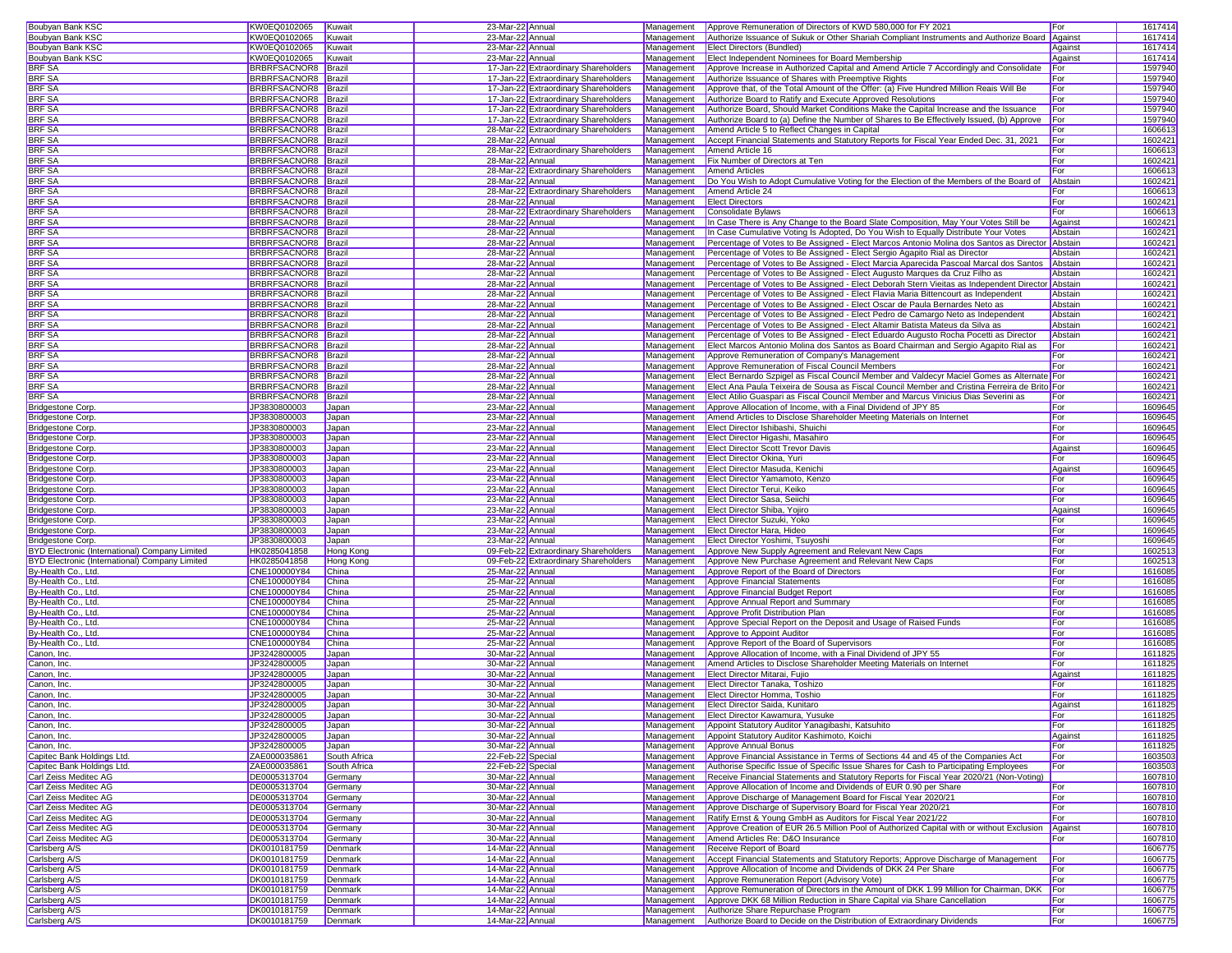| Carlsberg A/S                                                          | DK0010181759                               | Denmark     | 14-Mar-22 Annual |                                                                              | Management | Reelect Henrik Poulsen as Director                                                                                                                            | For        | 1606775            |  |
|------------------------------------------------------------------------|--------------------------------------------|-------------|------------------|------------------------------------------------------------------------------|------------|---------------------------------------------------------------------------------------------------------------------------------------------------------------|------------|--------------------|--|
| Carlsberg A/S                                                          | DK0010181759                               | Denmark     | 14-Mar-22 Annua  |                                                                              | Management | Reelect Carl Bache as Director                                                                                                                                | For        | 1606775            |  |
|                                                                        |                                            |             |                  |                                                                              |            |                                                                                                                                                               |            |                    |  |
| Carlsberg A/S                                                          | DK0010181759                               | Denmark     | 14-Mar-22 Annual |                                                                              | Management | Reelect Magdi Batato as Director                                                                                                                              | For        | 1606775            |  |
| Carlsberg A/S                                                          | DK0010181759                               | Denmark     | 14-Mar-22 Annual |                                                                              | Management | Reelect Lilian Fossum Biner as Director                                                                                                                       | For        | 1606775            |  |
| Carlsberg A/S                                                          | DK0010181759                               | Denmark     | 14-Mar-22 Annual |                                                                              | Management | <b>Reelect Richard Burrows as Director</b>                                                                                                                    | For        | 1606775            |  |
| Carlsberg A/S                                                          | DK0010181759                               | Denmark     | 14-Mar-22 Annual |                                                                              | Management | Reelect Soren-Peter Fuchs Olesen as Director                                                                                                                  | For        | 1606775            |  |
| Carlsberg A/S                                                          | DK0010181759                               | Denmark     | 14-Mar-22 Annual |                                                                              | Management | Reelect Majken Schultz as Director                                                                                                                            | For        | 1606775            |  |
| Carlsberg A/S                                                          | DK0010181759                               | Denmark     | 14-Mar-22 Annual |                                                                              | Management | Elect Punita Lal as New Director                                                                                                                              | For        | 1606775            |  |
|                                                                        |                                            |             |                  |                                                                              |            |                                                                                                                                                               |            |                    |  |
| Carlsberg A/S                                                          | DK0010181759                               | Denmark     | 14-Mar-22 Annual |                                                                              | Management | Elect Mikael Aro as New Director                                                                                                                              | For        | 1606775            |  |
| Carlsberg A/S                                                          | DK0010181759                               | Denmark     | 14-Mar-22 Annual |                                                                              | Management | Ratify PricewaterhouseCoopers as Auditors                                                                                                                     | For        | 1606775            |  |
| Celltrion Healthcare Co., Ltd.                                         | KR7091990002                               | South Korea | 25-Mar-22 Annual |                                                                              | Management | Approve Consolidated Financial Statements                                                                                                                     | For        | 1617324            |  |
| Celltrion Healthcare Co., Ltd.                                         | KR7091990002                               | South Korea | 25-Mar-22 Annua  |                                                                              | Management | Approve Separate Financial Statements                                                                                                                         | For        | 1617324            |  |
| Celltrion Healthcare Co., Ltd.                                         | KR7091990002                               | South Korea | 25-Mar-22 Annual |                                                                              | Management | Elect Kim Hyeong-gi as Inside Director                                                                                                                        | For        | 1617324            |  |
|                                                                        |                                            |             |                  |                                                                              |            |                                                                                                                                                               |            |                    |  |
| Celltrion Healthcare Co., Ltd.                                         | KR7091990002                               | South Korea | 25-Mar-22 Annual |                                                                              | Management | Elect Ra Hyeon-ju as Outside Director                                                                                                                         | For        | 1617324            |  |
| Celltrion Healthcare Co., Ltd.                                         | KR7091990002                               | South Korea | 25-Mar-22 Annual |                                                                              | Management | Elect Jeong Woon-gap as Outside Director                                                                                                                      | For        | 1617324            |  |
| Celltrion Healthcare Co., Ltd.                                         | KR7091990002                               | South Korea | 25-Mar-22 Annual |                                                                              | Management | Elect Choi Won-gyeong as Outside Director                                                                                                                     | For        | 1617324            |  |
| Celltrion Healthcare Co., Ltd.                                         | KR7091990002                               | South Korea | 25-Mar-22 Annual |                                                                              | Management | Elect Choi Eung-yeol as Outside Director to Serve as an Audit Committee Member                                                                                | Against    | 1617324            |  |
| Celltrion Healthcare Co., Ltd.                                         | KR7091990002                               | South Korea | 25-Mar-22 Annual |                                                                              | Management | Elect Ra Hyeon-ju as a Member of Audit Committee                                                                                                              | Against    | 1617324            |  |
|                                                                        |                                            |             |                  |                                                                              |            |                                                                                                                                                               |            |                    |  |
| Celltrion Healthcare Co., Ltd.                                         | KR7091990002                               | South Korea | 25-Mar-22 Annual |                                                                              | Management | Elect Jeong Woon-gap as a Member of Audit Committee                                                                                                           | Against    | 1617324            |  |
| Celltrion Healthcare Co., Ltd.                                         | KR7091990002                               | South Korea | 25-Mar-22 Annual |                                                                              | Management | Approve Total Remuneration of Inside Directors and Outside Directors                                                                                          | For        | 1617324            |  |
| Celltrion Healthcare Co., Ltd.                                         | KR7091990002                               | South Korea | 25-Mar-22 Annua  |                                                                              | Management | Approve Appropriation of Income (Stock and Cash Dividends)                                                                                                    | For        | 1617324            |  |
| Celltrion Healthcare Co., Ltd.                                         | KR7091990002                               | South Korea | 25-Mar-22 Annua  |                                                                              | Management | Approve Stock Option Grants                                                                                                                                   | For        | 1617324            |  |
| Celltrion Pharm Inc.                                                   | KR7068760008                               | South Korea | 25-Mar-22 Annual |                                                                              | Management | Approve Financial Statements and Allocation of Income                                                                                                         | For        | 1610409            |  |
|                                                                        |                                            |             |                  |                                                                              |            |                                                                                                                                                               |            |                    |  |
| Celltrion Pharm Inc.                                                   | KR7068760008                               | South Korea | 25-Mar-22 Annual |                                                                              | Management | Elect Seo Jeong-su as Inside Director                                                                                                                         | For        | 1610409            |  |
| Celltrion Pharm Inc.                                                   | KR7068760008                               | South Korea | 25-Mar-22 Annual |                                                                              | Management | Approve Total Remuneration of Inside Directors and Outside Directors                                                                                          | For        | 1610409            |  |
| Celltrion Pharm Inc.                                                   | KR7068760008                               | South Korea | 25-Mar-22 Annual |                                                                              | Management | Authorize Board to Fix Remuneration of Internal Auditor(s)                                                                                                    | For        | 1610409            |  |
| Celltrion Pharm Inc.                                                   | KR7068760008                               | South Korea | 25-Mar-22 Annual |                                                                              | Management | Approve Stock Option Grants                                                                                                                                   | For        | 1610409            |  |
| Celltrion, Inc.                                                        | KR7068270008                               | South Korea | 25-Mar-22 Annual |                                                                              | Management | Approve Financial Statements and Allocation of Income                                                                                                         | For        | 1607663            |  |
|                                                                        |                                            |             |                  |                                                                              |            |                                                                                                                                                               |            |                    |  |
| Celltrion, Inc.                                                        | KR7068270008                               | South Korea | 25-Mar-22 Annual |                                                                              | Management | Elect Kim Geun-young as Outside Director                                                                                                                      | For        | 160766             |  |
| Celltrion, Inc.                                                        | KR7068270008                               | South Korea | 25-Mar-22 Annual |                                                                              | Management | Elect Kim Won-seok as Outside Director                                                                                                                        | For        | 1607663            |  |
| Celltrion, Inc.                                                        | KR7068270008                               | South Korea | 25-Mar-22 Annual |                                                                              | Management | Elect Yoo Dae-hyeon as Outside Director                                                                                                                       | For        | 1607663            |  |
| Celltrion, Inc.                                                        | KR7068270008                               | South Korea | 25-Mar-22 Annua  |                                                                              | Management | Elect Lee Soon-Woo as Outside Director                                                                                                                        | For        | 160766             |  |
| Celltrion, Inc.                                                        | KR7068270008                               | South Korea | 25-Mar-22 Annual |                                                                              | Management | Elect Ko Young-hye as Outside Director                                                                                                                        | For        | 1607663            |  |
|                                                                        |                                            | South Korea | 25-Mar-22 Annual |                                                                              |            | Elect Lee Jae-sik as Outside Director to Serve as an Audit Committee Member                                                                                   |            |                    |  |
| Celltrion, Inc.                                                        | KR7068270008                               |             |                  |                                                                              | Management |                                                                                                                                                               | For        | 1607663            |  |
| Celltrion, Inc.                                                        | KR7068270008                               | South Korea | 25-Mar-22 Annual |                                                                              | Management | Elect Kim Geun-young as a Member of Audit Committee                                                                                                           | Against    | 1607663            |  |
| Celltrion, Inc.                                                        | KR7068270008                               | South Korea | 25-Mar-22 Annual |                                                                              | Management | Elect Kim Won-seok as a Member of Audit Committee                                                                                                             | Against    | 1607663            |  |
| Celltrion, Inc.                                                        | KR7068270008                               | South Korea | 25-Mar-22 Annual |                                                                              | Management | Elect Yoo Dae-hyeon as a Member of Audit Committee                                                                                                            | Against    | 1607663            |  |
| Celltrion, Inc.                                                        | KR7068270008                               | South Korea | 25-Mar-22 Annual |                                                                              | Management | Elect Lee Soon-woo as a Member of Audit Committee                                                                                                             | Against    | 1607663            |  |
|                                                                        | KR7068270008                               |             | 25-Mar-22 Annual |                                                                              | Management |                                                                                                                                                               |            |                    |  |
| Celltrion, Inc.                                                        |                                            | South Korea |                  |                                                                              |            | Elect Ko Young-hye as a Member of Audit Committee                                                                                                             | For        | 160766             |  |
| Celltrion, Inc.                                                        | KR7068270008                               | South Korea | 25-Mar-22 Annual |                                                                              | Management | Approve Total Remuneration of Inside Directors and Outside Directors                                                                                          | For        | 1607663            |  |
| Celltrion, Inc.                                                        | KR7068270008                               | South Korea | 25-Mar-22 Annual |                                                                              | Management | Approve Stock Option Grants                                                                                                                                   | For        | 1607663            |  |
| CEMEX SAB de CV                                                        | MXP225611567                               | Mexico      | 24-Mar-22 Annual |                                                                              | Management | Approve Financial Statements and Statutory Reports                                                                                                            | For        | 160592             |  |
| CEMEX SAB de CV                                                        | MXP225611567                               | Mexico      |                  | 24-Mar-22 Extraordinary Shareholders                                         | Management | Amend Article 2 Re: Corporate Purpose                                                                                                                         | For        | 1606025            |  |
|                                                                        |                                            |             |                  |                                                                              |            |                                                                                                                                                               |            |                    |  |
| CEMEX SAB de CV                                                        | MXP225611567                               | Mexico      |                  | 24-Mar-22 Annual/Special                                                     | Management | Approve Financial Statements and Statutory Reports                                                                                                            | For        | 1616037            |  |
| CEMEX SAB de CV                                                        | MXP225611567                               | Mexico      | 24-Mar-22 Annual |                                                                              | Management | Approve Allocation of Income                                                                                                                                  | For        | 1605921            |  |
| CEMEX SAB de CV                                                        | MXP225611567                               | Mexico      |                  | 24-Mar-22 Extraordinary Shareholders                                         | Management | Authorize Board to Ratify and Execute Approved Resolutions                                                                                                    | For        | 1606025            |  |
| CEMEX SAB de CV                                                        | MXP225611567                               | Mexico      |                  | 24-Mar-22 Annual/Special                                                     | Management | Approve Allocation of Income                                                                                                                                  | For        | 1616037            |  |
| CEMEX SAB de CV                                                        | MXP225611567                               | Mexico      | 24-Mar-22 Annual |                                                                              | Management | Set Maximum Amount of Share Repurchase Reserve                                                                                                                | For        | 160592             |  |
|                                                                        |                                            |             |                  |                                                                              |            |                                                                                                                                                               |            |                    |  |
| CEMEX SAB de CV                                                        | MXP225611567                               | Mexico      |                  | 24-Mar-22 Annual/Special                                                     | Management | Set Maximum Amount of Share Repurchase Reserve                                                                                                                | For        | 1616037            |  |
| CEMEX SAB de CV                                                        | MXP225611567                               | Mexico      | 24-Mar-22 Annual |                                                                              | Management | Elect Rogelio Zambrano Lozano as Board Chairman                                                                                                               | For        | 1605921            |  |
| CEMEX SAB de CV                                                        | MXP225611567                               | Mexico      |                  | 24-Mar-22 Annual/Special                                                     | Management | Elect Rogelio Zambrano Lozano as Board Chairman                                                                                                               | For        | 1616037            |  |
| CEMEX SAB de CV                                                        | MXP225611567                               | Mexico      | 24-Mar-22 Annual |                                                                              | Management | Elect Fernando A. Gonzalez Olivieri as Director                                                                                                               | For        | 160592             |  |
| CEMEX SAB de CV                                                        | MXP225611567                               | Mexico      |                  | 24-Mar-22 Annual/Special                                                     | Management | Elect Fernando A. Gonzalez Olivieri as Director                                                                                                               | For        | 1616037            |  |
|                                                                        |                                            |             |                  |                                                                              |            |                                                                                                                                                               |            |                    |  |
| CEMEX SAB de CV                                                        | MXP225611567                               | Mexico      | 24-Mar-22 Annual |                                                                              | Management | Elect Marcelo Zambrano Lozano as Director                                                                                                                     | For        | 160592             |  |
| CEMEX SAB de CV                                                        | MXP225611567                               | Mexico      |                  | 24-Mar-22 Annual/Special                                                     | Management | Elect Marcelo Zambrano Lozano as Director                                                                                                                     | For        | 1616037            |  |
| CEMEX SAB de CV                                                        | MXP225611567                               | Mexico      | 24-Mar-22 Annual |                                                                              | Management | Elect Armando J. Garcia Segovia as Director                                                                                                                   | Against    | 1605921            |  |
| CEMEX SAB de CV                                                        | MXP225611567                               | Mexico      |                  | 24-Mar-22 Annual/Special                                                     | Management | Elect Armando J. Garcia Segovia as Director                                                                                                                   | For        | 1616037            |  |
| CEMEX SAB de CV                                                        | MXP225611567                               | Mexico      | 24-Mar-22 Annual |                                                                              | Management | Elect Rodolfo Garcia Muriel as Director                                                                                                                       | Against    | 160592             |  |
| CEMEX SAB de CV                                                        | MXP225611567                               | Mexico      |                  |                                                                              |            |                                                                                                                                                               |            |                    |  |
|                                                                        |                                            |             |                  | 24-Mar-22 Annual/Special                                                     | Management | Elect Rodolfo Garcia Muriel as Director                                                                                                                       | For        | 1616037            |  |
| CEMEX SAB de CV                                                        | MXP225611567                               | Mexico      | 24-Mar-22 Annual |                                                                              | Management | Elect Francisco Javier Fernandez Carbajal as Director                                                                                                         | For        | 1605921            |  |
| CEMEX SAB de CV                                                        | MXP225611567                               | Mexico      |                  | 24-Mar-22 Annual/Special                                                     | Management | Elect Francisco Javier Fernandez Carbajal as Director                                                                                                         | For        | 161603             |  |
| CEMEX SAB de CV                                                        | MXP225611567                               | Mexico      | 24-Mar-22 Annual |                                                                              | Management | Elect Armando Garza Sada as Director                                                                                                                          | Against    | 160592             |  |
| CEMEX SAB de CV                                                        | MXP225611567                               | Mexico      |                  | 24-Mar-22 Annual/Special                                                     | Management | Elect Armando Garza Sada as Director                                                                                                                          | Against    | 1616037            |  |
| CEMEX SAB de CV                                                        | MXP225611567                               | Mexico      | 24-Mar-22 Annual |                                                                              | Management | Elect David Martinez Guzman as Director                                                                                                                       | For        | 160592             |  |
|                                                                        |                                            |             |                  |                                                                              |            |                                                                                                                                                               |            |                    |  |
| CEMEX SAB de CV                                                        | MXP225611567                               | Mexico      |                  | 24-Mar-22 Annual/Special                                                     | Management | Elect David Martinez Guzman as Director                                                                                                                       | For        | 1616037            |  |
| CEMEX SAB de CV                                                        | MXP225611567                               | Mexico      | 24-Mar-22 Annual |                                                                              |            | Management Elect Everardo Elizondo Almaguer as Director                                                                                                       | For        | 1605921            |  |
| CEMEX SAB de CV                                                        | MXP225611567                               | Mexico      |                  | 24-Mar-22 Annual/Special                                                     |            | Management   Elect Everardo Elizondo Almaguer as Director                                                                                                     | For        | 1616037            |  |
| CEMEX SAB de CV                                                        | MXP225611567                               | Mexico      | 24-Mar-22 Annual |                                                                              |            | Management Elect Ramiro Gerardo Villarreal Morales as Director                                                                                                | For        | 1605921            |  |
| CEMEX SAB de CV                                                        | MXP225611567                               | Mexico      |                  | 24-Mar-22 Annual/Special                                                     | Management | Elect Ramiro Gerardo Villarreal Morales as Director                                                                                                           | For        | 1616037            |  |
| CEMEX SAB de CV                                                        | MXP225611567                               | Mexico      | 24-Mar-22 Annual |                                                                              | Management | Elect Gabriel Jaramillo Sanint as Director                                                                                                                    | For        | 1605921            |  |
| CEMEX SAB de CV                                                        | MXP225611567                               |             |                  | 24-Mar-22 Annual/Special                                                     |            |                                                                                                                                                               |            |                    |  |
|                                                                        |                                            | Mexico      |                  |                                                                              |            | Management Elect Gabriel Jaramillo Sanint as Director                                                                                                         | For        | 1616037            |  |
| CEMEX SAB de CV                                                        | MXP225611567                               | Mexico      | 24-Mar-22 Annual |                                                                              | Management | Elect Isabel Maria Aguilera Navarro as Director                                                                                                               | For        | 1605921            |  |
| CEMEX SAB de CV                                                        | MXP225611567                               | Mexico      |                  | 24-Mar-22 Annual/Special                                                     | Management | Elect Isabel Maria Aguilera Navarro as Director                                                                                                               | For        | 1616037            |  |
| CEMEX SAB de CV                                                        | MXP225611567                               | Mexico      | 24-Mar-22 Annual |                                                                              | Management | Elect Members of Audit. Corporate Practices and Finance, and Sustainability Committees:                                                                       | Against    | 1605921            |  |
| CEMEX SAB de CV                                                        | MXP225611567                               | Mexico      |                  | 24-Mar-22 Annual/Special                                                     | Management | Elect Members of Audit, Corporate Practices and Finance, and Sustainability Committees;                                                                       | Against    | 1616037            |  |
| <b>CEMEX SAB de CV</b>                                                 | MXP225611567                               | Mexico      | 24-Mar-22 Annual |                                                                              | Management | Approve Remuneration of Directors and Members of Audit, Corporate Practices and                                                                               | For        | 1605921            |  |
|                                                                        |                                            |             |                  |                                                                              |            |                                                                                                                                                               |            |                    |  |
| CEMEX SAB de CV                                                        | MXP225611567                               | Mexico      |                  | 24-Mar-22 Annual/Special                                                     | Management | Approve Remuneration of Directors and Members of Audit, Corporate Practices and                                                                               | For        | 1616037            |  |
| CEMEX SAB de CV                                                        | MXP225611567                               | Mexico      | 24-Mar-22 Annual |                                                                              | Management | Authorize Board to Ratify and Execute Approved Resolutions                                                                                                    | For        | 1605921            |  |
| CEMEX SAB de CV                                                        | MXP225611567                               | Mexico      |                  | 24-Mar-22 Annual/Special                                                     | Management | Authorize Board to Ratify and Execute Approved Resolutions                                                                                                    | For        | 1616037            |  |
| CEMEX SAB de CV                                                        | MXP225611567                               | Mexico      |                  | 24-Mar-22 Annual/Special                                                     | Management | Amend Article 2 Re: Corporate Purpose                                                                                                                         | For        | 1616037            |  |
| CEMEX SAB de CV                                                        | MXP225611567                               | Mexico      |                  | 24-Mar-22 Annual/Special                                                     | Management | Authorize Board to Ratify and Execute Approved Resolutions                                                                                                    | For        | 1616037            |  |
|                                                                        |                                            |             |                  | 22-Feb-22 Extraordinary Shareholders                                         | Management | Approve Restructuring Plan to Maintain Under Direct or Indirect Control of the Federal                                                                        |            |                    |  |
| Centrais Eletricas Brasileiras SA                                      | <b>BRELETACNPB7</b>                        | Brazil      |                  |                                                                              |            |                                                                                                                                                               | For        | 1603114            |  |
| Centrais Eletricas Brasileiras SA                                      | BRELETACNPB7                               | Brazil      |                  | 22-Feb-22 Extraordinary Shareholders                                         | Management | Approve the Signing, by the Company and Its Subsidiaries, as Applicable, of New Electric                                                                      | For        | 1603114            |  |
| Centrais Eletricas Brasileiras SA                                      | BRELETACNPB7                               | Brazil      |                  | 22-Feb-22 Extraordinary Shareholders                                         | Management | Approve the Maintenance of the Payment of Associative Contributions to the Centro de                                                                          | For        | 1603114            |  |
| Centrais Eletricas Brasileiras SA                                      |                                            |             |                  |                                                                              | Management | Approve the Assumption of Obligations Set Forth in CNPE Resolution 15, as Amended by For                                                                      |            | 1603114            |  |
|                                                                        | <b>BRELETACNPB7</b>                        | Brazil      |                  | 22-Feb-22 Extraordinary Shareholders                                         |            |                                                                                                                                                               |            |                    |  |
|                                                                        |                                            |             |                  |                                                                              |            |                                                                                                                                                               |            |                    |  |
| Centrais Eletricas Brasileiras SA                                      | BRELETACNPB7 Brazil                        |             |                  | 22-Feb-22 Extraordinary Shareholders                                         | Management | Approve Issuance of Shares without Preemptive Rights                                                                                                          | For        | 1603114            |  |
| Centrais Eletricas Brasileiras SA<br>Centrais Eletricas Brasileiras SA | BRELETACNPB7 Brazil<br>BRELETACNPB7 Brazil |             |                  | 22-Feb-22 Extraordinary Shareholders<br>22-Feb-22 Extraordinary Shareholders |            | Management   Authorize Board to Ratify and Execute the Public Offering<br>Management Amend Articles Re: Authorized Capital and Exclusion of Preemptive Rights | For<br>For | 1603114<br>1603114 |  |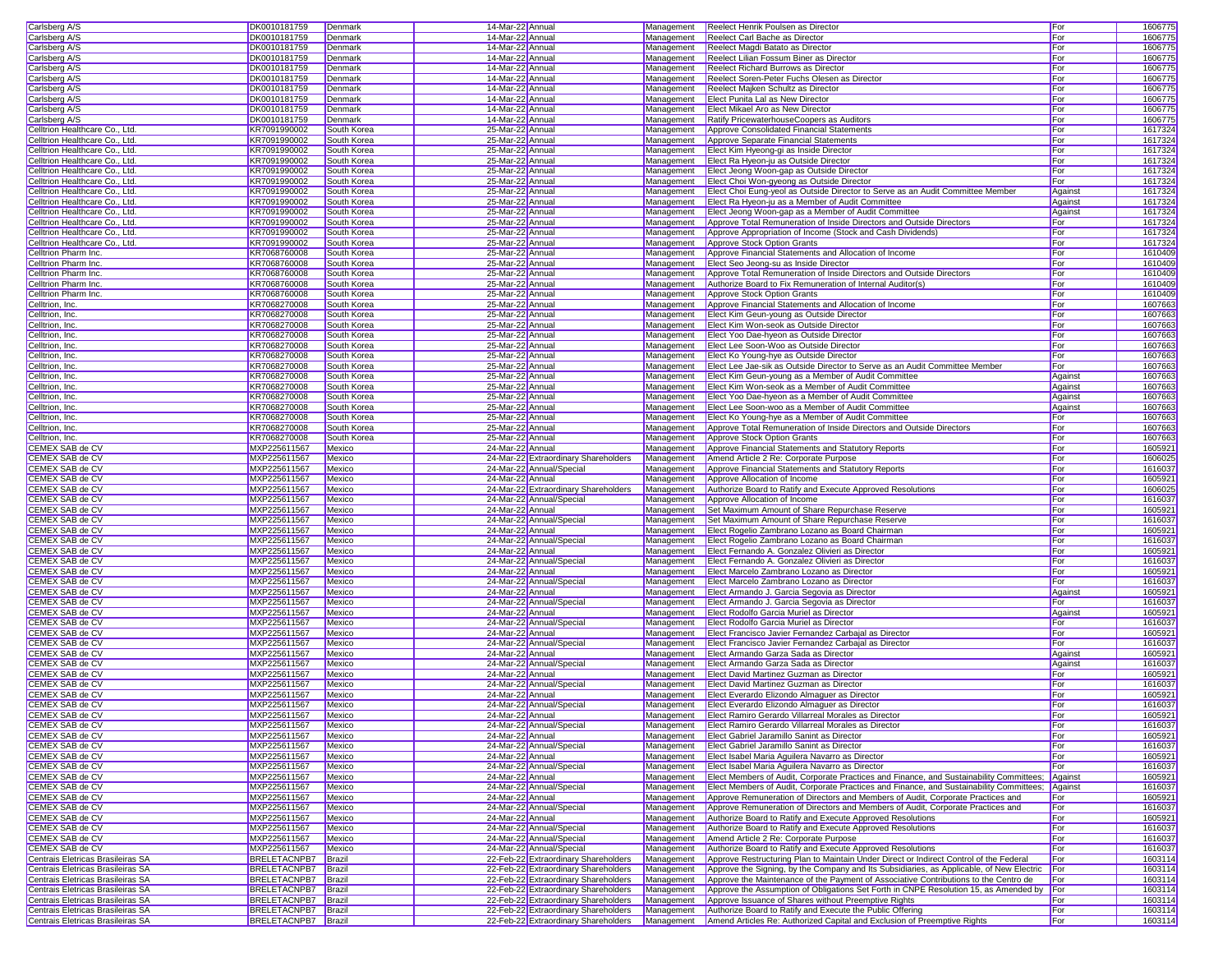| Centrais Eletricas Brasileiras SA                                                                                                            | <b>BRELETACNPB7</b> Brazil   |                       |                   | 22-Feb-22 Extraordinary Shareholders |             | Management Amend Article 8 and Add Article 70                                                                                                             | For        | 1603114            |
|----------------------------------------------------------------------------------------------------------------------------------------------|------------------------------|-----------------------|-------------------|--------------------------------------|-------------|-----------------------------------------------------------------------------------------------------------------------------------------------------------|------------|--------------------|
| Centrais Eletricas Brasileiras SA                                                                                                            | <b>BRELETACNPB7</b>          | Brazil                |                   | 22-Feb-22 Extraordinary Shareholders | Management  | Approve the Conversion of One Class B Preferred Share Issued by the Company and Held For                                                                  |            | 160311             |
| Centrais Eletricas Brasileiras SA                                                                                                            | <b>BRELETACNPB7</b>          | Brazil                |                   | 22-Feb-22 Extraordinary Shareholders | Management  | <b>Amend Articles</b>                                                                                                                                     | For        | 1603114            |
|                                                                                                                                              |                              |                       |                   |                                      |             |                                                                                                                                                           |            |                    |
| Centrais Eletricas Brasileiras SA                                                                                                            | <b>BRELETACNPB7</b>          | Brazil                |                   | 22-Feb-22 Extraordinary Shareholders | Management  | Authorize the Company and Its Subsidiaries to Execute and Sign Before the Actual                                                                          | For        | 1603114            |
| Centrais Eletricas Brasileiras SA                                                                                                            | <b>BRELETACNPB7</b>          | Brazil                |                   | 22-Feb-22 Extraordinary Shareholders | Management  | Approve the Privatization of the Company, as from the Liquidation of the Offering Portrayed For                                                           |            | 1603114            |
| Centrica Plc                                                                                                                                 | GB00B033F229                 | <b>United Kingdom</b> | 13-Jan-22 Special |                                      | Management  | Approve Matters Relating to the Transaction, Purchase Agreements and Amended SHA                                                                          | For        | 1596554            |
| CGI Inc.                                                                                                                                     | CA12532H1047                 | Canada                | 02-Feb-22 Annual  |                                      | Management  | Elect Director Alain Bouchard                                                                                                                             | For        | 1591655            |
| CGI Inc.                                                                                                                                     | CA12532H1047                 | Canada                | 02-Feb-22 Annual  |                                      | Management  | Elect Director George A. Cope                                                                                                                             | For        | 1591655            |
| CGI Inc.                                                                                                                                     | CA12532H1047                 | Canada                | 02-Feb-22 Annual  |                                      | Management  | <b>Elect Director Paule Dore</b>                                                                                                                          | Withhold   | 1591655            |
| CGI Inc.                                                                                                                                     | CA12532H1047                 | Canada                | 02-Feb-22 Annual  |                                      | Management  | <b>Elect Director Julie Godin</b>                                                                                                                         | For        | 1591655            |
| CGI Inc.                                                                                                                                     | CA12532H1047                 | Canada                | 02-Feb-22 Annual  |                                      | Management  | <b>Elect Director Serge Godin</b>                                                                                                                         | For        | 1591655            |
| CGI Inc.                                                                                                                                     | CA12532H1047                 | Canada                | 02-Feb-22 Annual  |                                      | Management  | Elect Director Andre Imbeau                                                                                                                               | For        | 1591655            |
| CGI Inc.                                                                                                                                     |                              |                       |                   |                                      | Management  | <b>Elect Director Gilles Labbe</b>                                                                                                                        | For        | 1591655            |
|                                                                                                                                              | CA12532H1047                 | Canada                | 02-Feb-22 Annual  |                                      |             |                                                                                                                                                           |            |                    |
| CGI Inc.                                                                                                                                     | CA12532H1047                 | Canada                | 02-Feb-22 Annual  |                                      | Management  | Elect Director Michael B. Pedersen                                                                                                                        | For        | 1591655            |
| CGI Inc.                                                                                                                                     | CA12532H1047                 | Canada                | 02-Feb-22 Annual  |                                      | Management  | Elect Director Stephen S. Poloz                                                                                                                           | For        | 1591655            |
| CGI Inc.                                                                                                                                     | CA12532H1047                 | Canada                | 02-Feb-22 Annual  |                                      | Management  | <b>Elect Director Mary Powell</b>                                                                                                                         | For        | 1591655            |
| CGI Inc.                                                                                                                                     | CA12532H1047                 | Canada                | 02-Feb-22 Annual  |                                      | Management  | Elect Director Alison C. Reed                                                                                                                             | For        | 1591655            |
| CGI Inc.                                                                                                                                     | CA12532H1047                 | Canada                | 02-Feb-22 Annual  |                                      | Management  | Elect Director Michael E. Roach                                                                                                                           | For        | 159165             |
| CGI Inc.                                                                                                                                     | CA12532H1047                 | Canada                | 02-Feb-22 Annual  |                                      | Management  | Elect Director George D. Schindler                                                                                                                        | For        | 1591655            |
| CGI Inc.                                                                                                                                     | CA12532H1047                 | Canada                | 02-Feb-22 Annual  |                                      | Management  | Elect Director Kathy N. Waller                                                                                                                            | For        | 1591655            |
| CGI Inc.                                                                                                                                     | CA12532H1047                 | Canada                | 02-Feb-22 Annual  |                                      | Management  | <b>Elect Director Joakim Westh</b>                                                                                                                        | Withhold   | 1591655            |
| CGI Inc.                                                                                                                                     | CA12532H1047                 | Canada                | 02-Feb-22 Annual  |                                      | Management  | <b>Elect Director Frank Witter</b>                                                                                                                        | For        | 1591655            |
| CGI Inc.                                                                                                                                     | CA12532H1047                 | Canada                | 02-Feb-22 Annual  |                                      | Management  | Approve PricewaterhouseCoopers LLP as Auditors and Authorize the Audit and Risk                                                                           | For        | 1591655            |
|                                                                                                                                              |                              |                       |                   |                                      |             |                                                                                                                                                           |            |                    |
| CGI Inc.                                                                                                                                     | CA12532H1047                 | Canada                | 02-Feb-22 Annual  |                                      | Shareholder | SP 1: Increase Formal Employee Representation in Highly Strategic Decision-Making                                                                         | For        | 1591655            |
| CGI Inc.                                                                                                                                     | CA12532H1047                 | Canada                | 02-Feb-22 Annual  |                                      | Shareholder | SP 2: Adopt French as the Official Language                                                                                                               | Against    | 1591655            |
| Chaozhou Three-Circle (Group) Co., Ltd.                                                                                                      | CNE100001Y42                 | China                 | 04-Jan-22 Special |                                      | Management  | Approve Changes in Registered Capital                                                                                                                     | For        | 1598108            |
| Chaozhou Three-Circle (Group) Co., Ltd.                                                                                                      | CNE100001Y42                 | China                 | 04-Jan-22 Special |                                      | Management  | Amend Articles of Association                                                                                                                             | For        | 1598108            |
| Cheil Worldwide, Inc.                                                                                                                        | KR7030000004                 | South Korea           | 17-Mar-22 Annual  |                                      | Management  | Approve Financial Statements and Allocation of Income                                                                                                     | For        | 1607504            |
| Cheil Worldwide, Inc.                                                                                                                        | KR7030000004                 | South Korea           | 17-Mar-22 Annual  |                                      | Management  | Elect Jang Byeong-wan as Outside Director                                                                                                                 | For        | 1607504            |
| Cheil Worldwide, Inc.                                                                                                                        | KR7030000004                 | South Korea           | 17-Mar-22 Annual  |                                      | Management  | Elect Yoo Jeong-geun as Inside Director                                                                                                                   | For        | 1607504            |
| Cheil Worldwide, Inc.                                                                                                                        | KR7030000004                 | South Korea           | 17-Mar-22 Annual  |                                      | Management  | Approve Total Remuneration of Inside Directors and Outside Directors                                                                                      | For        | 1607504            |
| Cheil Worldwide, Inc.                                                                                                                        | KR7030000004                 | South Korea           | 17-Mar-22 Annual  |                                      | Management  | Authorize Board to Fix Remuneration of Internal Auditor(s)                                                                                                | For        | 1607504            |
| China Baoan Group Co., Ltd.                                                                                                                  | CNE000000222                 | China                 | 04-Mar-22 Special |                                      | Management  | Approve Signing of Investment Cooperation Agreement                                                                                                       | For        | 1607867            |
|                                                                                                                                              |                              |                       |                   |                                      |             |                                                                                                                                                           |            |                    |
| China Baoan Group Co., Ltd.                                                                                                                  | CNE000000222                 | China                 | 04-Mar-22 Special |                                      | Management  | Approve Extension of Resolution Validity Period on Corporate Bond Issuance                                                                                | For        | 1607867            |
| China Cinda Asset Management Co., Ltd.                                                                                                       | CNE100001QS1                 | China                 |                   | 28-Jan-22 Extraordinary Shareholders | Management  | Approve Extension of the Validity Period for the Authorization to Deal with Matters Relating For                                                          |            | 1601535            |
| China Cinda Asset Management Co., Ltd.                                                                                                       | CNE100001QS1                 | China                 | 28-Jan-22 Special |                                      | Management  | Approve Extension of the Validity Period for the Authorization to Deal with Matters Relating For                                                          |            | 1601536            |
| China CITIC Bank Corporation Limited                                                                                                         | CNE1000001Q4                 | China                 |                   | 20-Jan-22 Extraordinary Shareholders | Shareholder | Approve General Authorization to Issue Capital Bonds                                                                                                      | For        | 1595186            |
| China CITIC Bank Corporation Limited                                                                                                         | CNE1000001Q4                 | China                 |                   | 20-Jan-22 Extraordinary Shareholders | Shareholder | Approve General Authorization to Issue Financial Bonds                                                                                                    | For        | 1595186            |
| China CITIC Bank Corporation Limited                                                                                                         | CNE1000001Q4                 | China                 |                   | 20-Jan-22 Extraordinary Shareholders | Shareholder | Approve Total Annual Budget for External Donations and Plan on Authorization of the                                                                       | For        | 1595186            |
| China CITIC Bank Corporation Limited                                                                                                         | CNE1000001Q4                 | China                 |                   | 20-Jan-22 Extraordinary Shareholders | Management  | Elect Liu Cheng as Director                                                                                                                               | For        | 1595186            |
| China CITIC Bank Corporation Limited                                                                                                         | CNE1000001Q4                 | China                 |                   | 20-Jan-22 Extraordinary Shareholders | Shareholder | Elect Liu Tsz Bun Bennett as Director                                                                                                                     | For        | 1595186            |
| China Communications Services Corporation Limited                                                                                            | CNE1000002G3                 | China                 |                   | 25-Feb-22 Extraordinary Shareholders | Management  | Elect Huang Zhen as Director and Authorize Any Director to Sign the Service Contract with Against                                                         |            | 1604899            |
|                                                                                                                                              | CNE1000002G3                 | China                 |                   |                                      |             |                                                                                                                                                           |            | 1604899            |
| China Communications Services Corporation Limited                                                                                            |                              |                       |                   | 25-Feb-22 Extraordinary Shareholders | Management  | Elect Ye Lichun as Supervisor and Authorize Any Director to Sign the Service Contract with For                                                            |            |                    |
| China Communications Services Corporation Limited                                                                                            | CNE1000002G3                 | China                 |                   | 25-Feb-22 Extraordinary Shareholders | Management  | Adopt Rules and Procedures Regarding General Meetings of Shareholders and Rules and Against                                                               |            | 1604899            |
| China Communications Services Corporation Limited                                                                                            | CNE1000002G3                 | China                 |                   | 25-Feb-22 Extraordinary Shareholders | Management  | Amend Articles of Association                                                                                                                             | Against    | 1604899            |
|                                                                                                                                              |                              |                       |                   |                                      |             |                                                                                                                                                           |            |                    |
| China Education Group Holdings Limited                                                                                                       | KYG2163M1033                 | Cayman Islands        | 22-Feb-22 Annual  |                                      | Management  | Accept Financial Statements and Statutory Reports                                                                                                         | For        | 159951             |
| China Education Group Holdings Limited                                                                                                       | KYG2163M1033                 | Cayman Islands        | 22-Feb-22 Annual  |                                      | Management  | Approve Final Dividend                                                                                                                                    | For        | 159951             |
| China Education Group Holdings Limited                                                                                                       | KYG2163M1033                 | Cayman Islands        | 22-Feb-22 Annual  |                                      | Management  | Elect Yu Guo as Director                                                                                                                                  | For        | 159951             |
|                                                                                                                                              |                              |                       |                   |                                      |             |                                                                                                                                                           |            |                    |
| China Education Group Holdings Limited                                                                                                       | KYG2163M1033                 | Cayman Islands        | 22-Feb-22 Annual  |                                      | Management  | Elect Xie Shaohua as Director                                                                                                                             | For        | 159951             |
| China Education Group Holdings Limited                                                                                                       | KYG2163M1033                 | Cayman Islands        | 22-Feb-22 Annual  |                                      | Management  | Elect Wu Kin Bing as Director                                                                                                                             | For        | 159951             |
| China Education Group Holdings Limited                                                                                                       | KYG2163M1033                 | Cayman Islands        | 22-Feb-22 Annual  |                                      | Management  | Approve Deloitte Touche Tohmatsu as Auditor and Authorize Board to Fix Their                                                                              | For        | 159951             |
| China Education Group Holdings Limited                                                                                                       | KYG2163M1033                 | Cayman Islands        | 22-Feb-22 Annual  |                                      | Management  | Approve Issuance of Equity or Equity-Linked Securities without Preemptive Rights                                                                          | Against    | 159951             |
| China Education Group Holdings Limited                                                                                                       | KYG2163M1033                 | Cayman Islands        | 22-Feb-22 Annual  |                                      | Management  | Authorize Repurchase of Issued Share Capital                                                                                                              | For        | 159951             |
| China Education Group Holdings Limited                                                                                                       | KYG2163M1033                 | Cayman Islands        | 22-Feb-22 Annual  |                                      | Management  | Authorize Reissuance of Repurchased Shares                                                                                                                | Against    | 159951             |
| China Jinmao Holdings Group Limited                                                                                                          | HK0817039453                 | Hong Kong             |                   | 17-Feb-22 Extraordinary Shareholders | Management  | Approve Distribution of Jinmao Services Shares and Related Transactions                                                                                   | For        | 1603789            |
| China Longyuan Power Group Corporation Limited                                                                                               | CNE100000HD4                 | China                 |                   | 14-Jan-22 Extraordinary Shareholders | Management  | Elect Wang Yiguo as Director                                                                                                                              | Against    | 1599538            |
| China Longyuan Power Group Corporation Limited                                                                                               | CNE100000HD4                 | China                 |                   | 14-Jan-22 Extraordinary Shareholders | Management  | Approve Da Hua Certified Public Accountants (Special General Partnership) as PRC                                                                          | For        | 1599538            |
| China Merchants Shekou Industrial Zone Holdings Co., Ltd CNE100002FC6                                                                        |                              | China                 | 01-Mar-22 Special |                                      | Management  | Elect Yang Yuntao as Supervisor                                                                                                                           | For        | 1606847            |
| China National Nuclear Power Co., Ltd.                                                                                                       | CNE1000022N7                 | China                 | 16-Mar-22 Special |                                      | Management  | Approve Investment Plan                                                                                                                                   | Against    | 1612467            |
| China National Nuclear Power Co., Ltd.                                                                                                       | CNE1000022N7                 | China                 |                   |                                      | Management  | Approve Financial Budget Report                                                                                                                           | Against    |                    |
|                                                                                                                                              |                              |                       | 16-Mar-22 Special |                                      |             |                                                                                                                                                           |            | 1612467            |
| China Railway Group Limited                                                                                                                  | CNE1000007Z2                 | China                 | 12-Jan-22 Special |                                      | Management  | Approve 2021 Restricted Share Incentive Scheme and Its Summary                                                                                            | For        | 1597278            |
| China Railway Group Limited                                                                                                                  | CNE1000007Z2                 | China                 | 12-Jan-22 Special |                                      | Management  | Approve Appraisal Management Measures for Implementation of the 2021 Restricted                                                                           | For        | 1597278            |
| China Railway Group Limited                                                                                                                  | CNE1000007Z2                 | China                 | 12-Jan-22 Special |                                      | Management  | Approve Management Measures of the 2021 Restricted Share Incentive Scheme                                                                                 | For        | 159727             |
| China Railway Group Limited                                                                                                                  | CNE1000007Z2                 | China                 | 12-Jan-22 Special |                                      | Management  | Approve Mandate to the Board of Directors to Handle the Relevant Matters in Respect of                                                                    | For        | 1597278            |
| China Railway Signal & Communication Corporation Limite CNE1000021L3                                                                         |                              | China                 |                   | 25-Feb-22 Extraordinary Shareholders | Shareholder | Elect Zhou Zhiliang as Director                                                                                                                           | Against    | 1604838            |
| China Railway Signal & Communication Corporation Limite CNE1000021L3                                                                         |                              | China                 |                   | 25-Feb-22 Extraordinary Shareholders | Shareholder | Elect Xu Zongxiang as Director                                                                                                                            | For        | 1604838            |
| China Railway Signal & Communication Corporation Limite CNE1000021L3                                                                         |                              | China                 |                   | 25-Feb-22 Extraordinary Shareholders | Shareholder | Elect Yang Yongsheng as Director                                                                                                                          | For        | 1604838            |
| China Railway Signal & Communication Corporation Limite CNE1000021L3                                                                         |                              | China                 |                   | 25-Feb-22 Extraordinary Shareholders | Shareholder | Elect Guo Yonghong as Director                                                                                                                            | For        | 1604838            |
| China Railway Signal & Communication Corporation Limite CNE1000021L3                                                                         |                              | China                 |                   | 25-Feb-22 Extraordinary Shareholders | Shareholder | Elect Yao Guiging as Director                                                                                                                             | Against    | 1604838            |
| China Railway Signal & Communication Corporation Limite CNE1000021L3                                                                         |                              | China                 |                   | 25-Feb-22 Extraordinary Shareholders | Shareholder | Elect Yao Cho Fai Andrew as Director                                                                                                                      | For        | 1604838            |
| China Railway Signal & Communication Corporation Limite CNE1000021L3                                                                         |                              | China                 |                   | 25-Feb-22 Extraordinary Shareholders | Shareholder | Elect Fu Junyuan as Director                                                                                                                              | For        | 1604838            |
|                                                                                                                                              |                              | China                 |                   | 25-Feb-22 Extraordinary Shareholders | Management  |                                                                                                                                                           | For        |                    |
| China Railway Signal & Communication Corporation Limite CNE1000021L3<br>China Railway Signal & Communication Corporation Limite CNE1000021L3 |                              |                       |                   |                                      |             | Elect Kong Ning as Supervisor                                                                                                                             |            | 1604838            |
|                                                                                                                                              |                              | China                 |                   | 25-Feb-22 Extraordinary Shareholders | Management  | Elect Li Tienan as Supervisor                                                                                                                             | For        | 1604838            |
| China Resources Microelectronics Ltd.                                                                                                        | CNE100003S06                 | Cayman Islands        | 11-Mar-22 Special |                                      | Management  | Approve Draft and Summary of Performance Shares Incentive Plan                                                                                            | Against    | 1610147            |
| China Resources Microelectronics Ltd.                                                                                                        | CNE100003S06                 | Cayman Islands        | 11-Mar-22 Special |                                      | Management  | Approve Methods to Assess the Performance of Plan Participants                                                                                            | Against    | 1610147            |
| China Resources Microelectronics Ltd.                                                                                                        | CNE100003S06                 | Cayman Islands        | 11-Mar-22 Special |                                      | Management  | Approve Management System of Performance Share Incentive Plan                                                                                             | Against    | 1610147            |
| China Resources Microelectronics Ltd.                                                                                                        | CNE100003S06                 | Cayman Islands        | 11-Mar-22 Special |                                      | Management  | Approve Authorization of Board to Handle All Related Matters                                                                                              | Against    | 1610147            |
| China Resources Sanjiu Medical & Pharmaceutical Co., LtdCNE0000011K8                                                                         |                              | China                 | 20-Jan-22 Special |                                      | Management  | Approve Daily Related Party Transactions                                                                                                                  | For        | 1600080            |
| China Resources Sanjiu Medical & Pharmaceutical Co., LtdCNE0000011K8                                                                         |                              | China                 | 20-Jan-22 Special |                                      | Management  | Approve Purchase of Liability Insurance for Directors, Supervisors and Senior Management For                                                              |            | 1600080            |
| China Resources Sanjiu Medical & Pharmaceutical Co., LtdCNE0000011K8                                                                         |                              | China                 | 03-Mar-22 Special |                                      | Management  | Approve Draft and Summary of Performance Shares Incentive Plan                                                                                            | Against    | 1607573            |
| China Resources Sanjiu Medical & Pharmaceutical Co., Ltd CNE0000011K8                                                                        |                              | <b>China</b>          | 03-Mar-22 Special |                                      | Management  | Approve Methods to Assess the Performance of Plan Participants                                                                                            | Against    | 1607573            |
| China Resources Sanjiu Medical & Pharmaceutical Co., Ltd CNE0000011K8                                                                        |                              | China                 | 03-Mar-22 Special |                                      | Management  | Approve Authorization of the Board to Handle All Related Matters                                                                                          | Against    | 1607573            |
|                                                                                                                                              |                              |                       |                   |                                      |             |                                                                                                                                                           |            |                    |
| China Resources Sanjiu Medical & Pharmaceutical Co., Lto CNE0000011K8                                                                        |                              | China                 | 03-Mar-22 Special |                                      | Shareholder | Elect Bai Xiaosong as Director                                                                                                                            | For        | 1607573            |
| China Resources Sanjiu Medical & Pharmaceutical Co., Ltd CNE0000011K8                                                                        |                              | China                 | 03-Mar-22 Special |                                      | Shareholder | Elect Cui Xingpin as Director                                                                                                                             | For        | 1607573            |
| China Resources Sanjiu Medical & Pharmaceutical Co., LtdCNE0000011K8                                                                         |                              | China                 | 03-Mar-22 Special |                                      | Shareholder | Elect Zhao Bingxiang as Director                                                                                                                          | For        | 1607573            |
| China Ruyi Holdings Limited                                                                                                                  | BMG4404N1149                 | Bermuda               | 30-Mar-22 Special |                                      | Management  | Approve Issuance of New Shares under the Specific Mandate to Water Lily Investment                                                                        | For        | 1619000            |
| China Tourism Group Duty Free Corp. Ltd.<br>China Tower Corporation Limited                                                                  | CNE100000G29<br>CNE100003688 | China<br>China        | 12-Jan-22 Special |                                      | Management  | Approve to Appoint Auditor<br>14-Jan-22 Extraordinary Shareholders Management Elect Zhang Zhiyong as Director and Authorize Board to Fix His Remuneration | For<br>For | 1598976<br>1599705 |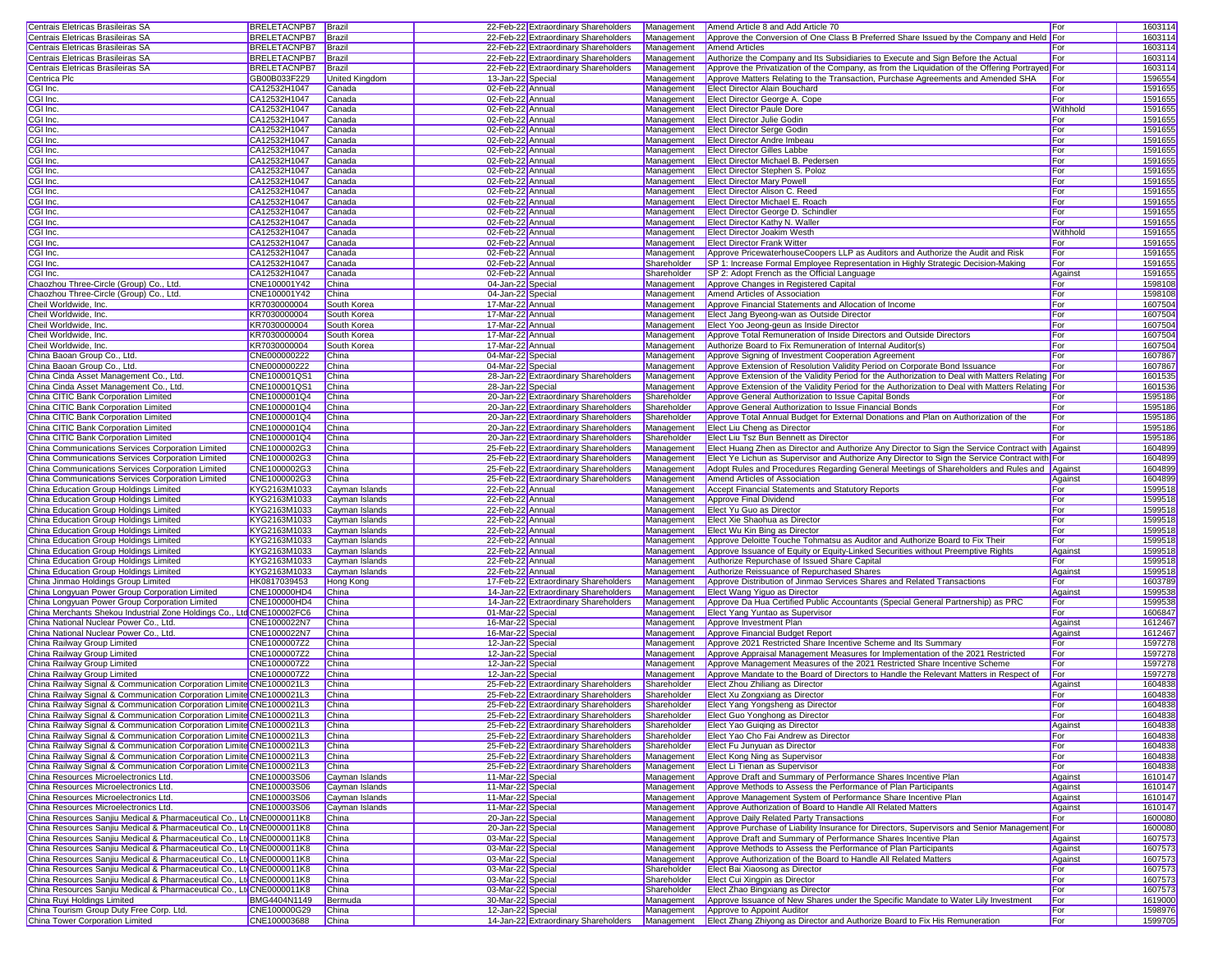|                                                                    |                              | China                      |                                      | 14-Jan-22 Extraordinary Shareholders | Management  | Elect Gu Xiaomin as Director and Authorize Board to Fix His Remuneration                 | For        | 1599705            |
|--------------------------------------------------------------------|------------------------------|----------------------------|--------------------------------------|--------------------------------------|-------------|------------------------------------------------------------------------------------------|------------|--------------------|
| China Tower Corporation Limited<br>China Tower Corporation Limited | CNE100003688<br>CNE100003688 | China                      |                                      | 14-Jan-22 Extraordinary Shareholders | Management  | Elect Gao Tongqing as Director                                                           | Against    | 1599705            |
| China Tower Corporation Limited                                    | CNE100003688                 | China                      |                                      |                                      |             |                                                                                          |            |                    |
|                                                                    |                              |                            |                                      | 14-Jan-22 Extraordinary Shareholders |             | Management Elect Mai Yanzhou as Director                                                 | For        | 1599705            |
| China Tower Corporation Limited                                    | CNE100003688                 | China                      |                                      | 14-Jan-22 Extraordinary Shareholders | Management  | Elect Liu Guiging as Director and Authorize Any Director to Sign a Director's Service    | For        | 1599705            |
| China Tower Corporation Limited                                    | CNE100003688                 | China                      |                                      | 14-Jan-22 Extraordinary Shareholders | Management  | Elect Zhang Guohou as Director, Authorize Any Director to Sign a Director's Service      | For        | 1599705            |
| China Tower Corporation Limited                                    | CNE100003688                 | China                      |                                      | 14-Jan-22 Extraordinary Shareholders | Management  | Elect Deng Shiji as Director and Authorize Board to Fix His Remuneration                 | For        | 1599705            |
| China Tower Corporation Limited                                    | CNE100003688                 | China                      |                                      | 14-Jan-22 Extraordinary Shareholders | Management  | Elect Hu Zhanghong as Director, Authorize Any Director to Sign a Director's Service      | For        | 1599705            |
| China Tower Corporation Limited                                    | CNE100003688                 | China                      |                                      | 14-Jan-22 Extraordinary Shareholders | Management  | Elect Liu Wei as Supervisor and Authorize Any Director to Sign a Supervisor's Service    | For        | 1599705            |
| China Tower Corporation Limited                                    | CNE100003688                 | China                      |                                      | 14-Jan-22 Extraordinary Shareholders | Management  | Elect Li Zhangting as Supervisor                                                         | For        | 1599705            |
| China Tower Corporation Limited                                    | CNE100003688                 | China                      |                                      | 14-Jan-22 Extraordinary Shareholders | Management  | Elect Han Fang as Supervisor and Authorize Any Director to Sign a Supervisor's Service   | For        | 1599705            |
| China Tower Corporation Limited                                    | CNE100003688                 | China                      |                                      | 14-Jan-22 Extraordinary Shareholders | Management  | Elect Li Tienan as Supervisor                                                            | For        | 1599705            |
| China Yangtze Power Co., Ltd.                                      | CNE000001G87                 | China                      | 09-Mar-22 Special                    |                                      | Management  | Elect Lei Mingshan as Director                                                           | Against    | 1609172            |
|                                                                    |                              | China                      | 09-Mar-22 Special                    |                                      | Management  |                                                                                          | For        | 1609172            |
| China Yangtze Power Co., Ltd.                                      | CNE000001G87                 |                            |                                      |                                      |             | Elect Ma Zhenbo as Director                                                              |            |                    |
| China Yangtze Power Co., Ltd.                                      | CNE000001G87                 | China                      | 09-Mar-22 Special                    |                                      | Management  | Elect Zhang Xingliao as Director                                                         | For        | 1609172            |
| China Yangtze Power Co., Ltd.                                      | CNE000001G87                 | China                      | 09-Mar-22 Special                    |                                      | Management  | Elect Guan Jielin as Director                                                            | For        | 1609172            |
| China Yangtze Power Co., Ltd.                                      | CNE000001G87                 | China                      | 09-Mar-22 Special                    |                                      | Management  | Elect Hu Weiming as Director                                                             | For        | 1609172            |
| China Yangtze Power Co., Ltd.                                      | CNE000001G87                 | China                      | 09-Mar-22 Special                    |                                      | Management  | Elect Zong Renhuai as Director                                                           | For        | 1609172            |
| China Yangtze Power Co., Ltd.                                      | CNE000001G87                 | China                      | 09-Mar-22 Special                    |                                      | Management  | Elect Su Jingsong as Director                                                            | For        | 1609172            |
| China Yangtze Power Co., Ltd.                                      | CNE000001G87                 | China                      | 09-Mar-22 Special                    |                                      | Management  | Elect Su Tianpeng as Director                                                            | For        | 1609172            |
| China Yangtze Power Co., Ltd.                                      | CNE000001G87                 | China                      | 09-Mar-22 Special                    |                                      | Management  | Elect Zhao Yan as Director                                                               | For        | 160917             |
| China Yangtze Power Co., Ltd.                                      | CNE000001G87                 | China                      | 09-Mar-22 Special                    |                                      | Management  | Elect Hong Meng as Director                                                              | For        | 1609172            |
| China Yangtze Power Co., Ltd.                                      | CNE000001G87                 | China                      | 09-Mar-22 Special                    |                                      | Management  | Elect Zhang Biyi as Director                                                             | For        | 1609172            |
| China Yangtze Power Co., Ltd.                                      | CNE000001G87                 | China                      | 09-Mar-22 Special                    |                                      | Management  | Elect Wen Bingyou as Director                                                            | For        | 1609172            |
| China Yangtze Power Co., Ltd.                                      | CNE000001G87                 | China                      | 09-Mar-22 Special                    |                                      | Management  | Elect Yan Hua as Director                                                                | For        | 1609172            |
|                                                                    | CNE000001G87                 | China                      | 09-Mar-22 Special                    |                                      | Management  | Elect Huang Delin as Director                                                            | For        | 1609172            |
| China Yangtze Power Co., Ltd.                                      |                              |                            |                                      |                                      |             |                                                                                          |            |                    |
| China Yangtze Power Co., Ltd.                                      | CNE000001G87                 | China                      | 09-Mar-22 Special                    |                                      | Management  | Elect Huang Feng as Director                                                             | For        | 1609172            |
| China Yangtze Power Co., Ltd.                                      | CNE000001G87                 | China                      | 09-Mar-22 Special                    |                                      | Shareholder | Elect Zeng Yi as Supervisor                                                              | For        | 1609172            |
| China Yangtze Power Co., Ltd.                                      | CNE000001G87                 | China                      | 09-Mar-22 Special                    |                                      | Shareholder | Elect Mo Jinhe as Supervisor                                                             | For        | 1609172            |
| China Yangtze Power Co., Ltd.                                      | CNE000001G87                 | China                      | 09-Mar-22 Special                    |                                      | Shareholder | Elect Xia Ying as Supervisor                                                             | For        | 1609172            |
| China Yangtze Power Co., Ltd.                                      | CNE000001G87                 | China                      | 09-Mar-22 Special                    |                                      | Shareholder | Elect Sheng Xiang as Supervisor                                                          | For        | 1609172            |
| China Yangtze Power Co., Ltd.                                      | CNE000001G87                 | China                      | 09-Mar-22 Special                    |                                      | Shareholder | Elect Teng Weiheng as Supervisor                                                         | For        | 1609172            |
| China YuHua Education Corporation Limited                          | KYG2120K1094                 | Cavman Islands             | 24-Jan-22 Annual                     |                                      | Management  | Accept Financial Statements and Statutory Reports                                        | For        | 159887             |
| China YuHua Education Corporation Limited                          | KYG2120K1094                 | Cayman Islands             | 24-Jan-22 Annual                     |                                      |             | Management   Elect Qiu Hongjun as Director                                               | For        | 1598877            |
| China YuHua Education Corporation Limited                          | KYG2120K1094                 | Cayman Islands             | 24-Jan-22 Annual                     |                                      | Management  | Elect Chen Lei as Director                                                               | For        | 1598877            |
| China YuHua Education Corporation Limited                          | KYG2120K1094                 | Cayman Islands             | 24-Jan-22 Annual                     |                                      | Management  | Authorize Board to Fix Remuneration of Directors                                         | For        | 1598877            |
|                                                                    |                              |                            |                                      |                                      |             |                                                                                          |            |                    |
| China YuHua Education Corporation Limited                          | KYG2120K1094                 | Cayman Islands             | 24-Jan-22 Annual                     |                                      | Management  | Approve PricewaterhouseCoopers as Auditors and Authorize Board to Fix Their              | For        | 1598877            |
| China YuHua Education Corporation Limited                          | KYG2120K1094                 | Cayman Islands             | 24-Jan-22 Annual                     |                                      | Management  | Approve Issuance of Equity or Equity-Linked Securities without Preemptive Rights         | Against    | 159887             |
| China YuHua Education Corporation Limited                          | KYG2120K1094                 | Cayman Islands             | 24-Jan-22 Annual                     |                                      | Management  | Authorize Repurchase of Issued Share Capital                                             | For        | 1598877            |
| China YuHua Education Corporation Limited                          | KYG2120K1094                 | Cayman Islands             | 24-Jan-22 Annual                     |                                      | Management  | Authorize Reissuance of Repurchased Shares                                               | Against    | 1598877            |
| China Zhenhua (Group) Science & Technology Co., Ltd.               | <b>CNE000000RY0</b>          | China                      | 30-Mar-22 Special                    |                                      | Management  | Approve Related Party Transaction with Zhenhua Group Finance Co., Ltd.                   | Against    | 1620579            |
| China Zhenhua (Group) Science & Technology Co., Ltd.               | CNE000000RY0                 | China                      | 30-Mar-22 Special                    |                                      | Management  | Approve Provision of Guarantee                                                           | For        | 1620579            |
| China Zhenhua (Group) Science & Technology Co., Ltd.               | CNE000000RY0                 | China                      | 30-Mar-22 Special                    |                                      | Management  | Amend Articles of Association                                                            | Against    | 1620579            |
| China Zheshang Bank Co., Ltd.                                      | CNE1000025S9                 | China                      |                                      | 23-Feb-22 Extraordinary Shareholders | Management  | Elect Lu Jiangiang as Director                                                           | Against    | 1604758            |
| China Zheshang Bank Co., Ltd.                                      | CNE1000025S9                 | China                      |                                      | 23-Feb-22 Extraordinary Shareholders | Management  | Approve Remuneration Management Plan for Directors and Supervisors                       | For        | 1604758            |
| Chongqing Brewery Co., Ltd.                                        | CNE000000TL3                 | China                      | 14-Mar-22 Special                    |                                      | Management  | Elect Leo Evers as Non-independent Director for Carlsberg Chongqing Brewery Co., Ltd.    | For        | 1607858            |
| Chongqing Brewery Co., Ltd.                                        | <b>CNE000000TL3</b>          | China                      | 14-Mar-22 Special                    |                                      | Management  |                                                                                          | For        | 1607858            |
|                                                                    |                              |                            |                                      |                                      |             |                                                                                          |            |                    |
|                                                                    |                              |                            |                                      |                                      |             | Approve Aluminum Futures Hedging Business                                                |            |                    |
| Chongqing Brewery Co., Ltd.                                        | <b>CNE000000TL3</b>          | China                      | 14-Mar-22 Special                    |                                      | Management  | Approve Investment in Short-term Financial Products                                      | Against    | 1607858            |
| Chongqing Brewery Co., Ltd.                                        | <b>CNE000000TL3</b>          | China                      | 14-Mar-22 Special                    |                                      | Management  | Elect Gavin Brockett as Director                                                         | Against    | 1607858            |
| Chongging Changan Automobile Co. Ltd.                              | CNE000000R36                 | China                      | 17-Mar-22 Special                    |                                      | Shareholder | Elect Ye Wenhua as Non-independent Director                                              | For        | 1610146            |
| Chongqing Changan Automobile Co. Ltd.                              | CNE000000R36                 | China                      | 17-Mar-22 Special                    |                                      | Management  | Approve Investment Plan                                                                  | For        | 1610146            |
| Chongqing Changan Automobile Co. Ltd.                              | CNE000000R36                 | China                      | 17-Mar-22 Special                    |                                      | Management  | Approve Bill Pool Business                                                               | For        | 1610146            |
| Chongqing Changan Automobile Co. Ltd.                              | CNE000000R36                 | China                      | 17-Mar-22 Special                    |                                      | Management  | Approve Forward Foreign Exchange Business                                                | For        | 1610146            |
| Chongqing Zhifei Biological Products Co., Ltd.                     | CNE100000V20                 | China                      | 14-Feb-22 Special                    |                                      | Management  | Approve Employee Share Purchase Plan and Its Summary                                     | For        | 1604774            |
| Chongging Zhifei Biological Products Co., Ltd.                     | CNE100000V20                 | China                      | 14-Feb-22 Special                    |                                      | Management  |                                                                                          | For        | 1604774            |
|                                                                    |                              |                            |                                      |                                      |             | Approve Management Method of Employee Share Purchase Plan                                |            |                    |
| Chongqing Zhifei Biological Products Co., Ltd.                     | CNE100000V20                 | China                      | 14-Feb-22 Special                    |                                      | Management  | Approve Authorization of the Board to Handle All Matters Related to Employee Share       | For        | 1604774            |
| Chugai Pharmaceutical Co., Ltd.                                    | JP3519400000                 | Japan                      | 29-Mar-22 Annual                     |                                      | Management  | Approve Allocation of Income, with a Final Dividend of JPY 46                            | For        | 1611820            |
| Chugai Pharmaceutical Co., Ltd.                                    | JP3519400000                 | Japan                      | 29-Mar-22 Annual                     |                                      | Management  | Amend Articles to Disclose Shareholder Meeting Materials on Internet                     | For        | 1611820            |
| Chugai Pharmaceutical Co., Ltd.                                    | JP3519400000                 | Japan                      | 29-Mar-22 Annual                     |                                      | Management  | Elect Director Okuda, Osamu                                                              | For        | 1611820            |
| Chugai Pharmaceutical Co., Ltd                                     | JP3519400000                 | Japan                      | 29-Mar-22 Annual                     |                                      | Management  | Elect Director Yamada, Hisafumi                                                          | For        | 1611820            |
| Chugai Pharmaceutical Co., Ltd                                     | JP3519400000                 | Japan                      | 29-Mar-22 Annual                     |                                      | Management  | Elect Director Itagaki, Toshiaki                                                         | For        | 1611820            |
| Chugai Pharmaceutical Co., Ltd.                                    | JP3519400000                 | Japan                      | 29-Mar-22 Annual                     |                                      | Management  | Elect Director Momoi, Mariko                                                             | For        | 1611820            |
| CJ CheilJedang Corp.                                               | KR7097950000                 | South Korea                | 29-Mar-22 Annual                     |                                      | Management  | Approve Financial Statements and Allocation of Income                                    | For        | 1618595            |
| CJ CheilJedang Corp.                                               | KR7097950000                 | South Korea                | 29-Mar-22 Annual                     |                                      |             | Management   Amend Articles of Incorporation                                             | For        | 1618595            |
| CJ CheilJedang Corp.                                               | KR7097950000                 | South Korea                | 29-Mar-22 Annual                     |                                      | Management  | Elect Son Gyeong-sik as Inside Director                                                  | For        | 1618595            |
| CJ CheilJedang Corp.                                               | KR7097950000                 | South Korea                | 29-Mar-22 Annual                     |                                      | Management  | Elect Kim Jong-chang as Outside Director                                                 | For        | 1618595            |
| CJ CheilJedang Corp.                                               | KR7097950000                 | South Korea                | 29-Mar-22 Annual                     |                                      | Management  | Elect Kim Tae-yoon as Outside Director                                                   | For        | 1618595            |
| CJ CheilJedang Corp.                                               | KR7097950000                 | South Korea                | 29-Mar-22 Annual                     |                                      |             | Management   Elect Lee Si-wook as Outside Director to Serve as an Audit Committee Member | For        | 1618595            |
| CJ CheilJedang Corp.                                               | KR7097950000                 | South Korea                | 29-Mar-22 Annual                     |                                      |             | Management Elect Kim Jong-chang as Audit Committee Member                                | For        | 1618595            |
|                                                                    | KR7097950000                 | South Korea                | 29-Mar-22 Annual                     |                                      |             |                                                                                          | For        |                    |
| CJ CheilJedang Corp.                                               |                              |                            |                                      |                                      |             | Management Elect Kim Tae-yoon as Audit Committee Member                                  |            | 1618595            |
| CJ CheilJedang Corp.                                               | KR7097950000                 | South Korea                | 29-Mar-22 Annual                     |                                      | Management  | Approve Total Remuneration of Inside Directors and Outside Directors                     | For        | 1618595            |
| CJ CheilJedang Corp.                                               | KR7097950000                 | South Korea                | 29-Mar-22 Annual                     |                                      | Management  | Approve Terms of Retirement Pay                                                          | For        | 1618595            |
| CJ Corp.                                                           | KR7001040005                 | South Korea                | 29-Mar-22 Annual                     |                                      | Management  | Approve Financial Statements and Allocation of Income                                    | For        | 1617914            |
| CJ Corp.                                                           | KR7001040005                 | South Korea                | 29-Mar-22 Annual                     |                                      |             | Management   Amend Articles of Incorporation                                             | For        | 1617914            |
| CJ Corp.                                                           | KR7001040005                 | South Korea                | 29-Mar-22 Annual                     |                                      | Management  | Elect Kim Yeon-geun as Outside Director                                                  | For        | 1617914            |
| CJ Corp.                                                           | KR7001040005                 | South Korea                | 29-Mar-22 Annual                     |                                      | Management  | Elect Kim Yeon-geun as a Member of Audit Committee                                       | For        | 1617914            |
| CJ Corp.                                                           | KR7001040005                 | South Korea                | 29-Mar-22 Annual                     |                                      | Management  | Elect Han Ae-ra as Outside Director to Serve as an Audit Committee Member                | For        | 1617914            |
| CJ Corp.                                                           | KR7001040005                 | South Korea                | 29-Mar-22 Annual                     |                                      | Management  | Approve Total Remuneration of Inside Directors and Outside Directors                     | For        | 1617914            |
| CJ Corp.                                                           | KR7001040005                 | South Korea                | 29-Mar-22 Annual                     |                                      |             | Management Approve Terms of Retirement Pay                                               | For        | 1617914            |
| CJ ENM Co., Ltd.                                                   | KR7035760008                 | South Korea                | 29-Mar-22 Annual                     |                                      | Management  | Approve Financial Statements and Allocation of Income                                    | For        | 1620252            |
| CJ ENM Co., Ltd.                                                   | KR7035760008                 | South Korea                | 29-Mar-22 Annual                     |                                      | Management  | Amend Articles of Incorporation                                                          | For        | 1620252            |
| CJ ENM Co., Ltd.                                                   | KR7035760008                 | South Korea                | 29-Mar-22 Annual                     |                                      | Management  | Elect Yoon Sang-hyeon as Inside Director                                                 | For        | 1620252            |
|                                                                    | KR7035760008                 |                            |                                      |                                      | Management  | Approve Total Remuneration of Inside Directors and Outside Directors                     |            |                    |
| CJ ENM Co., Ltd.                                                   |                              | South Korea                | 29-Mar-22 Annual                     |                                      |             |                                                                                          | For        | 1620252            |
| CJ ENM Co., Ltd.                                                   | KR7035760008                 | South Korea                | 29-Mar-22 Annual                     |                                      |             | Management Approve Terms of Retirement Pay                                               | For        | 1620252            |
| CJ Logistics Corp.                                                 | KR7000120006                 | South Korea                | 28-Mar-22 Annual                     |                                      | Management  | Approve Financial Statements and Allocation of Income                                    | For        | 1618377            |
| CJ Logistics Corp.                                                 | KR7000120006                 | South Korea                | 28-Mar-22 Annual                     |                                      | Management  | Elect Min Young-hak as Inside Director                                                   | For        | 1618377            |
| CJ Logistics Corp.                                                 | KR7000120006                 | South Korea                | 28-Mar-22 Annual                     |                                      | Management  | Approve Total Remuneration of Inside Directors and Outside Directors                     | For        | 1618377            |
| CJ Logistics Corp.<br>CJ Logistics Corp.                           | KR7000120006<br>KR7000120006 | South Korea<br>South Korea | 28-Mar-22 Annual<br>28-Mar-22 Annual |                                      | Management  | Approve Terms of Retirement Pay<br>Management   Amend Articles of Incorporation          | For<br>For | 1618377<br>1618377 |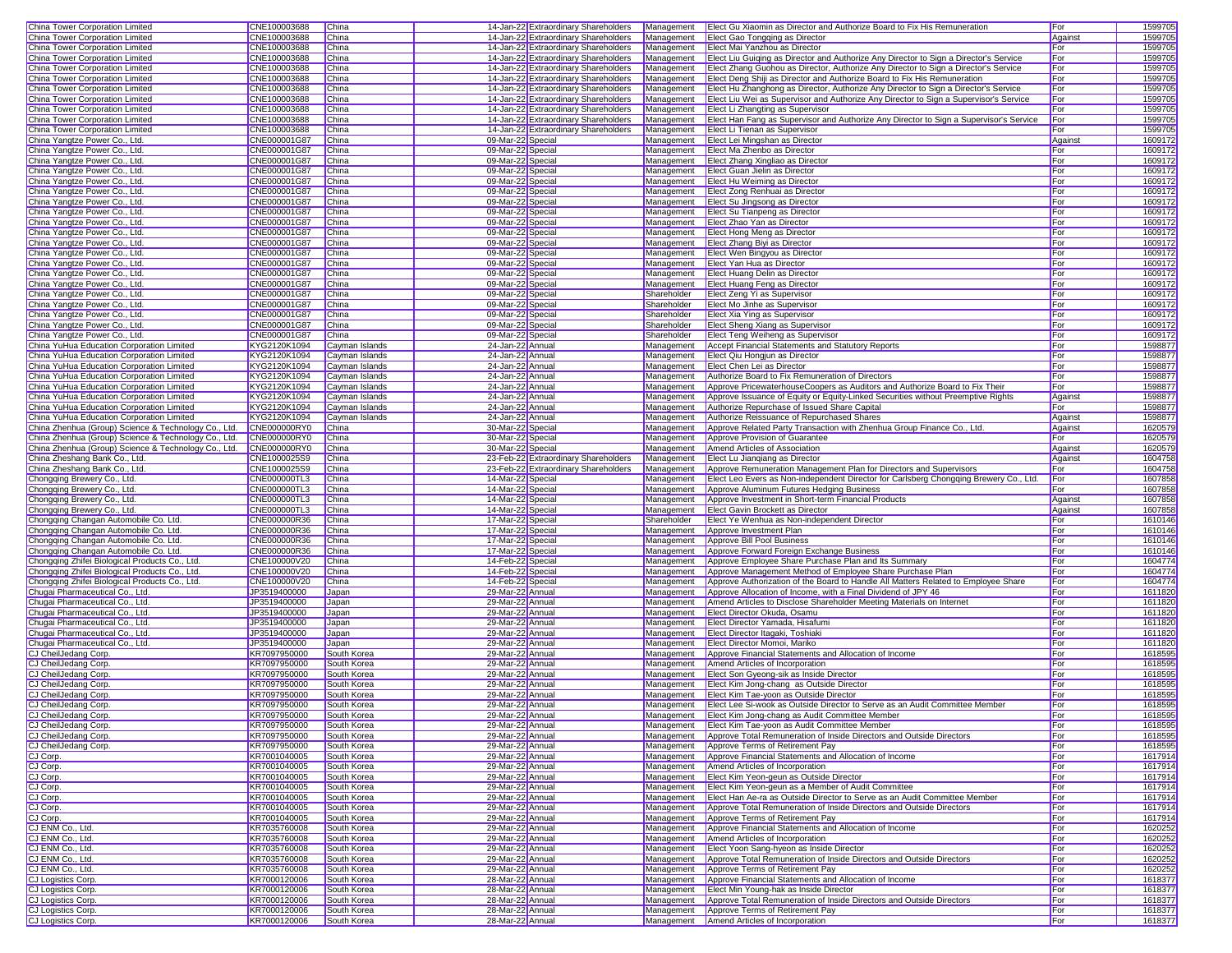| Clicks Group Ltd.                         | ZAE000134854       | South Africa | 26-Jan-22 Annual                     |            | Management Accept Financial Statements and Statutory Reports for the Year Ended 31 August 2021                                      | For     | 1594016 |
|-------------------------------------------|--------------------|--------------|--------------------------------------|------------|-------------------------------------------------------------------------------------------------------------------------------------|---------|---------|
| Clicks Group Ltd.                         | ZAE000134854       | South Africa | 26-Jan-22 Annual                     | Management | Reappoint Ernst & Young Inc as Auditors with Anthony Cadman as the Individual                                                       | For     | 1594016 |
| Clicks Group Ltd.                         | ZAE000134854       | South Africa | 26-Jan-22 Annual                     | Management | Elect Penelope Moumakwa as Director                                                                                                 | For     | 1594016 |
| Clicks Group Ltd.                         | ZAE000134854       | South Africa | 26-Jan-22 Annual                     | Management | Elect Sango Ntsaluba as Director                                                                                                    | For     | 1594016 |
| Clicks Group Ltd.                         | ZAE000134854       | South Africa | 26-Jan-22 Annual                     | Management | Re-elect David Nurek as Director                                                                                                    | Against | 1594016 |
| Clicks Group Ltd.                         | ZAE000134854       | South Africa | 26-Jan-22 Annual                     | Management | Re-elect John Bester as Member of the Audit and Risk Committee                                                                      | Against | 1594016 |
|                                           | ZAE000134854       | South Africa |                                      | Management |                                                                                                                                     | For     | 1594016 |
| Clicks Group Ltd.<br>Clicks Group Ltd.    | ZAE000134854       | South Africa | 26-Jan-22 Annual<br>26-Jan-22 Annual | Management | Re-elect Mfundiso Njeke as Member of the Audit and Risk Committee<br>Elect Sango Ntsaluba as Member of the Audit and Risk Committee | For     | 1594016 |
|                                           |                    | South Africa |                                      |            | Approve Remuneration Policy                                                                                                         |         |         |
| Clicks Group Ltd.                         | ZAE000134854       |              | 26-Jan-22 Annual                     | Management |                                                                                                                                     | For     | 1594016 |
| Clicks Group Ltd.                         | ZAE000134854       | South Africa | 26-Jan-22 Annua                      | Management | Approve Remuneration Implementation Report                                                                                          | Against | 1594016 |
| Clicks Group Ltd.                         | ZAE000134854       | South Africa | 26-Jan-22 Annua                      | Management | Authorise Repurchase of Issued Share Capital                                                                                        | For     | 1594016 |
| Clicks Group Ltd.                         | ZAE000134854       | South Africa | 26-Jan-22 Annual                     | Management | Approve Directors' Fees                                                                                                             | For     | 1594016 |
| Clicks Group Ltd.                         | ZAE000134854       | South Africa | 26-Jan-22 Annual                     | Management | Approve Financial Assistance in Terms of Section 45 of the Companies Act                                                            | For     | 1594016 |
| Coca-Cola FEMSA SAB de CV                 | MX01KO000002       | Mexico       | 28-Mar-22 Annual                     | Management | Approve Financial Statements and Statutory Reports                                                                                  | For     | 1611693 |
| Coca-Cola FEMSA SAB de CV                 | MX01KO000002       | Mexico       | 28-Mar-22 Annual                     | Management | Approve Financial Statements and Statutory Reports                                                                                  | For     | 1604705 |
| Coca-Cola FEMSA SAB de CV                 | MX01KO000002       | Mexico       | 28-Mar-22 Annual                     | Management | Approve Allocation of Income and Cash Dividends                                                                                     | For     | 1611693 |
| Coca-Cola FEMSA SAB de CV                 | MX01KO000002       | Mexico       | 28-Mar-22 Annual                     | Management | Approve Allocation of Income and Cash Dividends                                                                                     | For     | 1604705 |
| Coca-Cola FEMSA SAB de CV                 | MX01KO000002       | Mexico       | 28-Mar-22 Annual                     | Management | <b>Set Maximum Amount of Share Repurchase Reserve</b>                                                                               | For     | 1611693 |
| Coca-Cola FEMSA SAB de CV                 | MX01KO000002       | Mexico       | 28-Mar-22 Annual                     | Management | Set Maximum Amount of Share Repurchase Reserve                                                                                      | For     | 1604705 |
| Coca-Cola FEMSA SAB de CV                 | MX01KO000002       | Mexico       | 28-Mar-22 Annual                     | Management | Elect Jose Antonio Fernandez Carbajal as Director Representing Series A Shareholders                                                |         | 1611693 |
| Coca-Cola FEMSA SAB de CV                 | MX01KO000002       | Mexico       | 28-Mar-22 Annua                      | Management | Elect Jose Antonio Fernandez Carbajal as Director Representing Series A Shareholders                                                |         | 1604705 |
| Coca-Cola FEMSA SAB de CV                 | MX01KO000002       | Mexico       | 28-Mar-22 Annual                     | Management | Elect Daniel Alberto Rodriguez Cofre as Director Representing Series A Shareholders                                                 |         | 1611693 |
| Coca-Cola FEMSA SAB de CV                 | MX01KO000002       | Mexico       | 28-Mar-22 Annual                     | Management | Elect Daniel Alberto Rodriguez Cofre as Director Representing Series A Shareholders                                                 |         | 1604705 |
|                                           |                    |              |                                      |            |                                                                                                                                     |         |         |
| Coca-Cola FEMSA SAB de CV                 | MX01KO000002       | Mexico       | 28-Mar-22 Annual                     | Management | Elect Federico Reyes Garcia as Director Representing Series A Shareholders                                                          |         | 1611693 |
| Coca-Cola FEMSA SAB de CV                 | MX01KO000002       | Mexico       | 28-Mar-22 Annual                     | Management | Elect Federico Reyes Garcia as Director Representing Series A Shareholders                                                          |         | 1604705 |
| Coca-Cola FEMSA SAB de CV                 | MX01KO000002       | Mexico       | 28-Mar-22 Annual                     | Management | Elect Ricardo Guajardo Touche as Director Representing Series A Shareholders                                                        |         | 1611693 |
| Coca-Cola FEMSA SAB de CV                 | MX01KO000002       | Mexico       | 28-Mar-22 Annual                     | Management | Elect Ricardo Guajardo Touche as Director Representing Series A Shareholders                                                        |         | 1604705 |
| Coca-Cola FEMSA SAB de CV                 | MX01KO000002       | Mexico       | 28-Mar-22 Annual                     | Management | Elect Enrique F. Senior Hernandez as Director Representing Series A Shareholders                                                    |         | 1611693 |
| Coca-Cola FEMSA SAB de CV                 | MX01KO000002       | Mexico       | 28-Mar-22 Annual                     | Management | Elect Enrique F. Senior Hernandez as Director Representing Series A Shareholders                                                    |         | 1604705 |
| Coca-Cola FEMSA SAB de CV                 | MX01KO000002       | Mexico       | 28-Mar-22 Annual                     | Management | Elect Daniel Javier Servitje Montull as Director Representing Series A Shareholders                                                 |         | 1611693 |
| Coca-Cola FEMSA SAB de CV                 | MX01KO000002       | Mexico       | 28-Mar-22 Annual                     | Management | Elect Daniel Javier Servitje Montull as Director Representing Series A Shareholders                                                 |         | 1604705 |
| Coca-Cola FEMSA SAB de CV                 | MX01KO000002       | Mexico       | 28-Mar-22 Annual                     | Management | Elect Jose Luis Cutrale as Director Representing Series A Shareholders                                                              |         | 1611693 |
| Coca-Cola FEMSA SAB de CV                 | MX01KO000002       | Mexico       | 28-Mar-22 Annual                     | Management | Elect Jose Luis Cutrale as Director Representing Series A Shareholders                                                              |         | 1604705 |
| Coca-Cola FEMSA SAB de CV                 | MX01KO000002       | Mexico       | 28-Mar-22 Annual                     | Management | Elect Alfonso Gonzalez Migoya as Director Representing Series A Shareholders                                                        |         | 1611693 |
| Coca-Cola FEMSA SAB de CV                 | MX01KO000002       | Mexico       | 28-Mar-22 Annual                     |            |                                                                                                                                     |         |         |
|                                           |                    |              |                                      | Management | Elect Alfonso Gonzalez Migoya as Director Representing Series A Shareholders                                                        |         | 1604705 |
| Coca-Cola FEMSA SAB de CV                 | MX01KO000002       | Mexico       | 28-Mar-22 Annual                     | Management | Elect Francisco Zambrano Rodriguez as Director Representing Series A Shareholders                                                   |         | 1611693 |
| Coca-Cola FEMSA SAB de CV                 | MX01KO000002       | Mexico       | 28-Mar-22 Annual                     | Management | Elect Francisco Zambrano Rodriguez as Director Representing Series A Shareholders                                                   |         | 1604705 |
| Coca-Cola FEMSA SAB de CV                 | MX01KO000002       | Mexico       | 28-Mar-22 Annual                     | Management | Elect John Murphy as Director Representing Series D Shareholders                                                                    |         | 1611693 |
| Coca-Cola FEMSA SAB de CV                 | MX01KO000002       | Mexico       | 28-Mar-22 Annual                     | Management | Elect John Murphy as Director Representing Series D Shareholders                                                                    |         | 1604705 |
| Coca-Cola FEMSA SAB de CV                 | MX01KO000002       | Mexico       | 28-Mar-22 Annual                     | Management | Elect Jose Octavio Reyes Lagunes as Director Representing Series D Shareholders                                                     |         | 1611693 |
| Coca-Cola FEMSA SAB de CV                 | MX01KO000002       | Mexico       | 28-Mar-22 Annual                     | Management | Elect Jose Octavio Reyes Lagunes as Director Representing Series D Shareholders                                                     |         | 1604705 |
| Coca-Cola FEMSA SAB de CV                 | MX01KO000002       | Mexico       | 28-Mar-22 Annual                     | Management | <b>Elect Nikos Koumettis as Director Representing Series D Shareholders</b>                                                         |         | 1611693 |
| Coca-Cola FEMSA SAB de CV                 | MX01KO000002       | Mexico       | 28-Mar-22 Annual                     | Management | Elect Nikos Koumettis as Director Representing Series D Shareholders                                                                |         | 1604705 |
| Coca-Cola FEMSA SAB de CV                 | MX01KO000002       | Mexico       | 28-Mar-22 Annual                     | Management | Elect James L. Dinkins as Director Representing Series D Shareholders                                                               |         | 1611693 |
| Coca-Cola FEMSA SAB de CV                 | MX01KO000002       | Mexico       | 28-Mar-22 Annual                     | Management | Elect James L. Dinkins as Director Representing Series D Shareholders                                                               |         | 1604705 |
|                                           |                    |              |                                      |            |                                                                                                                                     |         |         |
| Coca-Cola FEMSA SAB de CV                 | MX01KO000002       | Mexico       | 28-Mar-22 Annual                     | Management | Elect Luis Alfonso Nicolau Gutierrez as Director Representing Series L Shareholders                                                 | For     | 1611693 |
| Coca-Cola FEMSA SAB de CV                 | MX01KO000002       | Mexico       | 28-Mar-22 Annual                     | Management | Elect Luis Alfonso Nicolau Gutierrez as Director Representing Series L Shareholders                                                 | For     | 1604705 |
| Coca-Cola FEMSA SAB de CV                 | MX01KO000002       | Mexico       | 28-Mar-22 Annual                     | Management | Elect Victor Alberto Tiburcio Celorio as Director Representing Series L Shareholders                                                | For     | 1611693 |
| Coca-Cola FEMSA SAB de CV                 | MX01KO000002       | Mexico       | 28-Mar-22 Annual                     | Management | Elect Victor Alberto Tiburcio Celorio as Director Representing Series L Shareholders                                                | For     | 1604705 |
| Coca-Cola FEMSA SAB de CV                 | MX01KO000002       | Mexico       | 28-Mar-22 Annual                     | Management | Elect Luis Rubio Freidberg as Director Representing Series L Shareholders                                                           | For     | 1611693 |
| Coca-Cola FEMSA SAB de CV                 | MX01KO000002       | Mexico       | 28-Mar-22 Annual                     | Management | Elect Luis Rubio Freidberg as Director Representing Series L Shareholders                                                           | For     | 1604705 |
| Coca-Cola FEMSA SAB de CV                 | MX01KO000002       | Mexico       | 28-Mar-22 Annual                     | Management | Approve Remuneration of Directors; Verify Director's Independence Classification; Elect                                             | Against | 1611693 |
| Coca-Cola FEMSA SAB de CV                 | MX01KO000002       | Mexico       | 28-Mar-22 Annual                     | Management | Approve Remuneration of Directors; Verify Director's Independence Classification; Elect                                             | Against | 1604705 |
| Coca-Cola FEMSA SAB de CV                 | MX01KO000002       | Mexico       | 28-Mar-22 Annual                     | Management | Elect Members of Planning and Financing Committee, Audit Committee and Corporate                                                    | For     | 1611693 |
| Coca-Cola FEMSA SAB de CV                 | MX01KO000002       | Mexico       | 28-Mar-22 Annual                     | Management | Elect Members of Planning and Financing Committee, Audit Committee and Corporate                                                    | For     | 1604705 |
| Coca-Cola FEMSA SAB de CV                 | MX01KO000002       | Mexico       | 28-Mar-22 Annual                     | Management | Authorize Board to Ratify and Execute Approved Resolutions                                                                          | For     | 1611693 |
| Coca-Cola FEMSA SAB de CV                 | MX01KO000002       | Mexico       | 28-Mar-22 Annual                     | Management | Authorize Board to Ratify and Execute Approved Resolutions                                                                          | For     | 1604705 |
|                                           | MX01KO000002       | Mexico       |                                      | Management |                                                                                                                                     | For     | 1611693 |
| Coca-Cola FEMSA SAB de CV                 |                    |              | 28-Mar-22 Annual                     |            | Approve Minutes of Meeting                                                                                                          |         |         |
| Coca-Cola FEMSA SAB de CV                 | MX01KO000002       | Mexico       | 28-Mar-22 Annual                     | Management | Approve Minutes of Meeting                                                                                                          | For     | 1604705 |
| <b>Colfax Corporation</b>                 | US1940141062       | <b>USA</b>   | 28-Feb-22 Special                    | Management | Approve Reverse Stock Split                                                                                                         | For     | 1602766 |
| <b>Colfax Corporation</b>                 | US1940141062       | <b>USA</b>   | 28-Feb-22 Special                    | Management | <b>Adjourn Meeting</b>                                                                                                              | For     | 1602766 |
| Commercial International Bank (Egypt) SAE | EGS60121C018       | Egypt        | 27-Mar-22 Annual                     | Management | Approve Board Report on Company Operations for FY 2021                                                                              | For     | 1616035 |
| Commercial International Bank (Eqypt) SAE | EGS60121C018       | Egypt        | 27-Mar-22 Annual                     | Management | Approve Board Report on Company Operations for FY 2021                                                                              | For     | 1618817 |
| Commercial International Bank (Egypt) SAE | EGS60121C018       | Egypt        | 27-Mar-22 Annual                     | Management | Approve Corporate Governance Report and Related Auditors' Report for FY 2021                                                        | For     | 1616035 |
| Commercial International Bank (Egypt) SAE | EGS60121C018       | Egypt        | 27-Mar-22 Annual                     | Management | Approve Corporate Governance Report and Related Auditors' Report for FY 2021                                                        | For     | 1618817 |
| Commercial International Bank (Egypt) SAE | EGS60121C018       | Egypt        | 27-Mar-22 Annual                     | Management | Address Shareholders Questions and Requests                                                                                         | For     | 1616035 |
| Commercial International Bank (Egypt) SAE | EGS60121C018       | Egypt        | 27-Mar-22 Annual                     | Management | <b>Address Shareholders Questions and Requests</b>                                                                                  | For     | 1618817 |
| Commercial International Bank (Egypt) SAE | EGS60121C018       | Egypt        | 27-Mar-22 Annual                     |            | Management Approve Auditors' Report on Company Standalone and Consolidated Financial Statements For                                 |         | 1616035 |
| Commercial International Bank (Eqypt) SAE | EGS60121C018 Eqypt |              | 27-Mar-22 Annual                     |            | Management Approve Auditors' Report on Company Standalone and Consolidated Financial Statements For                                 |         | 1618817 |
| Commercial International Bank (Eqypt) SAE | EGS60121C018       | Egypt        | 27-Mar-22 Annual                     | Management | Accept Standalone and Consolidated Financial Statements and Statutory Reports for FY For                                            |         | 1616035 |
| Commercial International Bank (Egypt) SAE | EGS60121C018       | Egypt        | 27-Mar-22 Annual                     |            | Management Accept Standalone and Consolidated Financial Statements and Statutory Reports for FY For                                 |         | 1618817 |
|                                           | EGS60121C018       |              | 27-Mar-22 Annual                     |            |                                                                                                                                     | For     | 1616035 |
| Commercial International Bank (Egypt) SAE |                    | Egypt        |                                      | Management | Approve Allocation of Income and Dividends for FY 2021 and Authorize the Board to set                                               |         |         |
| Commercial International Bank (Egypt) SAE | EGS60121C018       | Egypt        | 27-Mar-22 Annual                     | Management | Approve Allocation of Income and Dividends for FY 2021 and Authorize the Board to set                                               | For     | 1618817 |
| Commercial International Bank (Egypt) SAE | EGS60121C018       | Egypt        | 27-Mar-22 Annual                     | Management | Authorize Increase in Issued and Paid in Capital for Use in Employee Stock Purchase Plan For                                        |         | 1616035 |
| Commercial International Bank (Egypt) SAE | EGS60121C018       | Egypt        | 27-Mar-22 Annual                     | Management | Authorize Increase in Issued and Paid in Capital for Use in Employee Stock Purchase Plan For                                        |         | 1618817 |
| Commercial International Bank (Egypt) SAE | EGS60121C018       | Egypt        | 27-Mar-22 Annual                     | Management | Approve Discharge of Chairman and Directors for 2021                                                                                | For     | 1616035 |
| Commercial International Bank (Egypt) SAE | EGS60121C018       | Egypt        | 27-Mar-22 Annual                     | Management | Approve Discharge of Chairman and Directors for 2021                                                                                | For     | 1618817 |
| Commercial International Bank (Egypt) SAE | EGS60121C018       | Egypt        | 27-Mar-22 Annual                     | Management | Approve Remuneration of Non Executive Chairman and Non Executive Directors for FY                                                   | For     | 1616035 |
| Commercial International Bank (Egypt) SAE | EGS60121C018       | Egypt        | 27-Mar-22 Annual                     | Management | Approve Remuneration of Non Executive Chairman and Non Executive Directors for FY                                                   | For     | 1618817 |
| Commercial International Bank (Egypt) SAE | EGS60121C018       | Egypt        | 27-Mar-22 Annual                     | Management | Ratify Auditors and Fix Their Remuneration for FY 2022                                                                              | For     | 1616035 |
| Commercial International Bank (Egypt) SAE | EGS60121C018       | Egypt        | 27-Mar-22 Annual                     | Management | Ratify Auditors and Fix Their Remuneration for FY 2022                                                                              | For     | 1618817 |
| Commercial International Bank (Egypt) SAE | EGS60121C018       | Egypt        | 27-Mar-22 Annual                     | Management | Approve Charitable Donations for FY 2021 and Above EGP 1000 for FY 2022                                                             | For     | 1616035 |
| Commercial International Bank (Egypt) SAE | EGS60121C018       |              | 27-Mar-22 Annual                     | Management | Approve Charitable Donations for FY 2021 and Above EGP 1000 for FY 2022                                                             | For     | 1618817 |
|                                           |                    | Egypt        |                                      |            |                                                                                                                                     |         |         |
| Commercial International Bank (Egypt) SAE | EGS60121C018       | Egypt        | 27-Mar-22 Annual                     | Management | Allow Non Executive Directors to be Involved with Other Companies                                                                   | For     | 1616035 |
| Commercial International Bank (Egypt) SAE | EGS60121C018       | Egypt        | 27-Mar-22 Annual                     | Management | Allow Non Executive Directors to be Involved with Other Companies                                                                   | For     | 1618817 |
| Compania de Minas Buenaventura SAA        | PEP612001003       | Peru         | 31-Mar-22 Annual                     |            | Management Approve Annual Report                                                                                                    | For     | 1616124 |
| Compania de Minas Buenaventura SAA        | PEP612001003       | Peru         | 31-Mar-22 Annual                     |            | Management Approve Financial Statements                                                                                             | For     | 1616124 |
| Compania de Minas Buenaventura SAA        | PEP612001003       | Peru         | 31-Mar-22 Annual                     |            | Management Approve Remuneration of Directors                                                                                        | For     | 1616124 |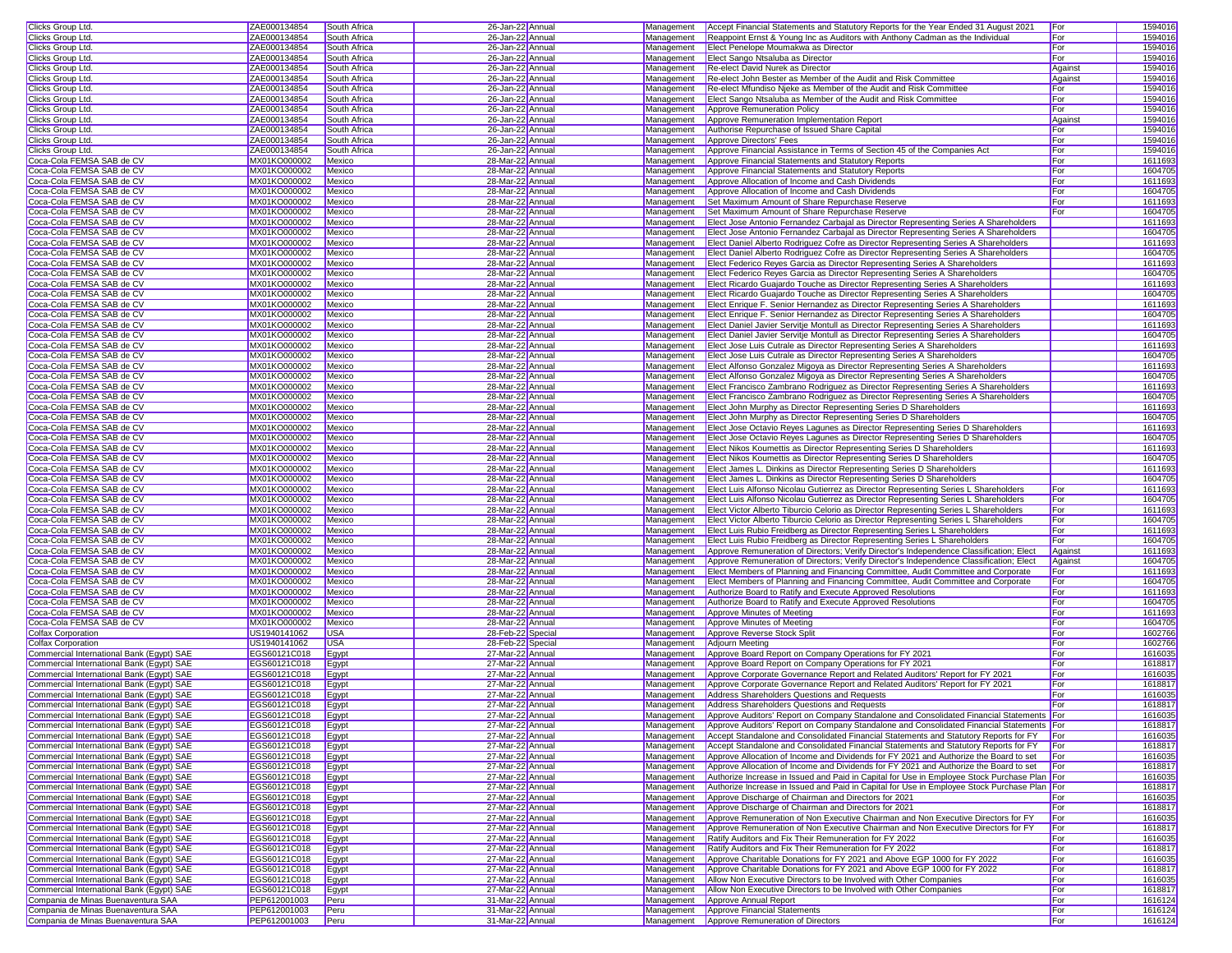| Compania de Minas Buenaventura SAA                                                                                                                                                                                                                                                                                                                                                                                                                                                                                                                                                                                                                                                                                                                                                                                                      | PEP612001003                 | Peru                  | 31-Mar-22 Annual                     |                            | Management Appoint Auditors                                                                                                          | For                | 1616124            |
|-----------------------------------------------------------------------------------------------------------------------------------------------------------------------------------------------------------------------------------------------------------------------------------------------------------------------------------------------------------------------------------------------------------------------------------------------------------------------------------------------------------------------------------------------------------------------------------------------------------------------------------------------------------------------------------------------------------------------------------------------------------------------------------------------------------------------------------------|------------------------------|-----------------------|--------------------------------------|----------------------------|--------------------------------------------------------------------------------------------------------------------------------------|--------------------|--------------------|
| Compania de Minas Buenaventura SAA                                                                                                                                                                                                                                                                                                                                                                                                                                                                                                                                                                                                                                                                                                                                                                                                      | PEP612001003                 | Peru                  | 31-Mar-22 Annual                     | Management                 | Approve Distribution of Dividends                                                                                                    | For                | 1616124            |
| Compania de Minas Buenaventura SAA                                                                                                                                                                                                                                                                                                                                                                                                                                                                                                                                                                                                                                                                                                                                                                                                      |                              |                       |                                      |                            |                                                                                                                                      |                    |                    |
|                                                                                                                                                                                                                                                                                                                                                                                                                                                                                                                                                                                                                                                                                                                                                                                                                                         | PEP612001003                 | Peru                  | 31-Mar-22 Annual                     | Management                 | Approve Report on ESG Criteria                                                                                                       |                    | 1616124            |
| Compass Group Plc                                                                                                                                                                                                                                                                                                                                                                                                                                                                                                                                                                                                                                                                                                                                                                                                                       | GB00BD6K4575                 | United Kingdom        | 03-Feb-22 Annual                     | Management                 | Accept Financial Statements and Statutory Reports                                                                                    | For                | 159337             |
| Compass Group Plc                                                                                                                                                                                                                                                                                                                                                                                                                                                                                                                                                                                                                                                                                                                                                                                                                       | GB00BD6K4575                 | United Kingdom        | 03-Feb-22 Annual                     | Management                 | Approve Remuneration Policy                                                                                                          | For                | 159337             |
| Compass Group Plc                                                                                                                                                                                                                                                                                                                                                                                                                                                                                                                                                                                                                                                                                                                                                                                                                       | GB00BD6K4575                 | United Kingdom        | 03-Feb-22 Annual                     | Management                 | Approve Remuneration Report                                                                                                          | For                | 1593371            |
| Compass Group Plc                                                                                                                                                                                                                                                                                                                                                                                                                                                                                                                                                                                                                                                                                                                                                                                                                       | GB00BD6K4575                 | United Kingdom        | 03-Feb-22 Annual                     | Management                 | Approve Final Dividend                                                                                                               | For                | 1593371            |
| Compass Group Plc                                                                                                                                                                                                                                                                                                                                                                                                                                                                                                                                                                                                                                                                                                                                                                                                                       | GB00BD6K4575                 | United Kingdom        | 03-Feb-22 Annual                     | Management                 | Elect Palmer Brown as Director                                                                                                       | For                | 159337             |
|                                                                                                                                                                                                                                                                                                                                                                                                                                                                                                                                                                                                                                                                                                                                                                                                                                         |                              |                       |                                      |                            |                                                                                                                                      |                    |                    |
| Compass Group Plc                                                                                                                                                                                                                                                                                                                                                                                                                                                                                                                                                                                                                                                                                                                                                                                                                       | GB00BD6K4575                 | <b>United Kingdom</b> | 03-Feb-22 Annual                     | Management                 | Elect Arlene Isaacs-Lowe as Director                                                                                                 | For                | 159337             |
| Compass Group Plc                                                                                                                                                                                                                                                                                                                                                                                                                                                                                                                                                                                                                                                                                                                                                                                                                       | GB00BD6K4575                 | United Kingdom        | 03-Feb-22 Annual                     | Management                 | Elect Sundar Raman as Director                                                                                                       | For                | 159337             |
| Compass Group Plc                                                                                                                                                                                                                                                                                                                                                                                                                                                                                                                                                                                                                                                                                                                                                                                                                       | GB00BD6K4575                 | United Kingdom        | 03-Feb-22 Annual                     | Management                 | Re-elect Ian Meakins as Director                                                                                                     | For                | 159337             |
| Compass Group Plc                                                                                                                                                                                                                                                                                                                                                                                                                                                                                                                                                                                                                                                                                                                                                                                                                       | GB00BD6K4575                 | United Kingdom        | 03-Feb-22 Annual                     | Management                 | Re-elect Dominic Blakemore as Director                                                                                               | For                | 159337             |
| Compass Group Plc                                                                                                                                                                                                                                                                                                                                                                                                                                                                                                                                                                                                                                                                                                                                                                                                                       | GB00BD6K4575                 | United Kingdom        | 03-Feb-22 Annual                     | Management                 | Re-elect Gary Green as Director                                                                                                      | For                | 159337             |
| Compass Group Plc                                                                                                                                                                                                                                                                                                                                                                                                                                                                                                                                                                                                                                                                                                                                                                                                                       | GB00BD6K4575                 | United Kingdom        | 03-Feb-22 Annual                     | Management                 | Re-elect Carol Arrowsmith as Director                                                                                                | For                | 159337             |
|                                                                                                                                                                                                                                                                                                                                                                                                                                                                                                                                                                                                                                                                                                                                                                                                                                         |                              |                       |                                      |                            |                                                                                                                                      |                    |                    |
| Compass Group Plc                                                                                                                                                                                                                                                                                                                                                                                                                                                                                                                                                                                                                                                                                                                                                                                                                       | GB00BD6K4575                 | United Kingdom        | 03-Feb-22 Annual                     | Management                 | Re-elect Stefan Bomhard as Director                                                                                                  | For                | 159337             |
| Compass Group Plc                                                                                                                                                                                                                                                                                                                                                                                                                                                                                                                                                                                                                                                                                                                                                                                                                       | GB00BD6K4575                 | United Kingdom        | 03-Feb-22 Annual                     | Management                 | Re-elect John Brvant as Director                                                                                                     | For                | 1593371            |
| Compass Group Plc                                                                                                                                                                                                                                                                                                                                                                                                                                                                                                                                                                                                                                                                                                                                                                                                                       | GB00BD6K4575                 | United Kingdom        | 03-Feb-22 Annual                     | Management                 | Re-elect Anne-Francoise Nesmes as Director                                                                                           | For                | 1593371            |
| <b>Compass Group Plc</b>                                                                                                                                                                                                                                                                                                                                                                                                                                                                                                                                                                                                                                                                                                                                                                                                                | GB00BD6K4575                 | United Kingdom        | 03-Feb-22 Annual                     | Management                 | Re-elect Nelson Silva as Director                                                                                                    | For                | 159337             |
| Compass Group Plc                                                                                                                                                                                                                                                                                                                                                                                                                                                                                                                                                                                                                                                                                                                                                                                                                       | GB00BD6K4575                 | <b>United Kingdom</b> | 03-Feb-22 Annual                     | Management                 | Re-elect Ireena Vittal as Director                                                                                                   | For                | 159337             |
| Compass Group Plc                                                                                                                                                                                                                                                                                                                                                                                                                                                                                                                                                                                                                                                                                                                                                                                                                       | GB00BD6K4575                 | United Kingdom        | 03-Feb-22 Annual                     | Management                 | Reappoint KPMG LLP as Auditors                                                                                                       | For                | 159337             |
|                                                                                                                                                                                                                                                                                                                                                                                                                                                                                                                                                                                                                                                                                                                                                                                                                                         |                              |                       |                                      |                            |                                                                                                                                      |                    |                    |
| Compass Group Plc                                                                                                                                                                                                                                                                                                                                                                                                                                                                                                                                                                                                                                                                                                                                                                                                                       | GB00BD6K4575                 | United Kingdom        | 03-Feb-22 Annual                     | Management                 | Authorise the Audit Committee to Fix Remuneration of Auditors                                                                        | For                | 159337             |
| Compass Group Plc                                                                                                                                                                                                                                                                                                                                                                                                                                                                                                                                                                                                                                                                                                                                                                                                                       | GB00BD6K4575                 | United Kingdom        | 03-Feb-22 Annual                     | Management                 | Authorise UK Political Donations and Expenditure                                                                                     | For                | 159337             |
| Compass Group Plc                                                                                                                                                                                                                                                                                                                                                                                                                                                                                                                                                                                                                                                                                                                                                                                                                       | GB00BD6K4575                 | United Kingdom        | 03-Feb-22 Annual                     | Management                 | Authorise Issue of Equity                                                                                                            | For                | 159337             |
| Compass Group Plc                                                                                                                                                                                                                                                                                                                                                                                                                                                                                                                                                                                                                                                                                                                                                                                                                       | GB00BD6K4575                 | United Kingdom        | 03-Feb-22 Annual                     | Management                 | Authorise Issue of Equity without Pre-emptive Rights                                                                                 | For                | 159337             |
| Compass Group Plc                                                                                                                                                                                                                                                                                                                                                                                                                                                                                                                                                                                                                                                                                                                                                                                                                       | GB00BD6K4575                 | United Kingdom        | 03-Feb-22 Annual                     | Management                 | Authorise Issue of Equity without Pre-emptive Rights in Connection with an Acquisition or                                            | For                | 159337             |
| Compass Group Plc                                                                                                                                                                                                                                                                                                                                                                                                                                                                                                                                                                                                                                                                                                                                                                                                                       | GB00BD6K4575                 | United Kingdom        | 03-Feb-22 Annual                     | Management                 | Authorise Market Purchase of Ordinary Shares                                                                                         | For                | 1593371            |
| Compass Group Plc                                                                                                                                                                                                                                                                                                                                                                                                                                                                                                                                                                                                                                                                                                                                                                                                                       | GB00BD6K4575                 | <b>United Kingdom</b> | 03-Feb-22 Annual                     | Management                 | Authorise the Company to Call General Meeting with 14 Clear Days' Notice                                                             | For                | 1593371            |
|                                                                                                                                                                                                                                                                                                                                                                                                                                                                                                                                                                                                                                                                                                                                                                                                                                         | US22160K1051                 |                       | 20-Jan-22 Annual                     | Management                 | Elect Director Susan L. Decker                                                                                                       | For                | 1596766            |
| Costco Wholesale Corporation                                                                                                                                                                                                                                                                                                                                                                                                                                                                                                                                                                                                                                                                                                                                                                                                            |                              | <b>IUSA</b>           |                                      |                            |                                                                                                                                      |                    |                    |
| Costco Wholesale Corporation                                                                                                                                                                                                                                                                                                                                                                                                                                                                                                                                                                                                                                                                                                                                                                                                            | US22160K1051                 | <b>USA</b>            | 20-Jan-22 Annual                     | Management                 | Elect Director Kenneth D. Denman                                                                                                     | For                | 1596766            |
| Costco Wholesale Corporation                                                                                                                                                                                                                                                                                                                                                                                                                                                                                                                                                                                                                                                                                                                                                                                                            | US22160K1051                 | <b>USA</b>            | 20-Jan-22 Annual                     | Management                 | Elect Director Richard A. Galanti                                                                                                    | For                | 1596766            |
| Costco Wholesale Corporation                                                                                                                                                                                                                                                                                                                                                                                                                                                                                                                                                                                                                                                                                                                                                                                                            | US22160K1051                 | <b>USA</b>            | 20-Jan-22 Annual                     | Management                 | <b>Elect Director Hamilton E. James</b>                                                                                              | For                | 1596766            |
| Costco Wholesale Corporation                                                                                                                                                                                                                                                                                                                                                                                                                                                                                                                                                                                                                                                                                                                                                                                                            | US22160K1051                 | <b>USA</b>            | 20-Jan-22 Annual                     | Management                 | <b>Elect Director W. Craig Jelinek</b>                                                                                               | For                | 1596766            |
| Costco Wholesale Corporation                                                                                                                                                                                                                                                                                                                                                                                                                                                                                                                                                                                                                                                                                                                                                                                                            | US22160K1051                 | <b>USA</b>            | 20-Jan-22 Annual                     | Management                 | <b>Elect Director Sally Jewell</b>                                                                                                   | For                | 1596766            |
| Costco Wholesale Corporation                                                                                                                                                                                                                                                                                                                                                                                                                                                                                                                                                                                                                                                                                                                                                                                                            | US22160K1051                 | <b>USA</b>            | 20-Jan-22 Annual                     | Management                 | Elect Director Charles T. Munger                                                                                                     | For                | 1596766            |
| <b>Costco Wholesale Corporation</b>                                                                                                                                                                                                                                                                                                                                                                                                                                                                                                                                                                                                                                                                                                                                                                                                     | US22160K1051                 | <b>USA</b>            | 20-Jan-22 Annual                     |                            | Management Elect Director Jeffrey S. Raikes                                                                                          | For                | 1596766            |
|                                                                                                                                                                                                                                                                                                                                                                                                                                                                                                                                                                                                                                                                                                                                                                                                                                         | US22160K1051                 | <b>IUSA</b>           | 20-Jan-22 Annual                     |                            | Management Elect Director John W. Stanton                                                                                            |                    |                    |
| Costco Wholesale Corporation                                                                                                                                                                                                                                                                                                                                                                                                                                                                                                                                                                                                                                                                                                                                                                                                            |                              |                       |                                      |                            |                                                                                                                                      | For                | 1596766            |
| Costco Wholesale Corporation                                                                                                                                                                                                                                                                                                                                                                                                                                                                                                                                                                                                                                                                                                                                                                                                            | US22160K1051                 | <b>USA</b>            | 20-Jan-22 Annual                     | Management                 | Elect Director Mary Agnes (Maggie) Wilderotter                                                                                       | For                | 1596766            |
| Costco Wholesale Corporation                                                                                                                                                                                                                                                                                                                                                                                                                                                                                                                                                                                                                                                                                                                                                                                                            | US22160K1051                 | <b>USA</b>            | 20-Jan-22 Annual                     | Management                 | <b>Ratify KPMG LLP as Auditors</b>                                                                                                   | For                | 1596766            |
| Costco Wholesale Corporation                                                                                                                                                                                                                                                                                                                                                                                                                                                                                                                                                                                                                                                                                                                                                                                                            | US22160K1051                 | <b>USA</b>            | 20-Jan-22 Annual                     | Management                 | Advisory Vote to Ratify Named Executive Officers' Compensation                                                                       | For                | 1596766            |
| Costco Wholesale Corporation                                                                                                                                                                                                                                                                                                                                                                                                                                                                                                                                                                                                                                                                                                                                                                                                            | US22160K1051                 | <b>USA</b>            | 20-Jan-22 Annual                     | Shareholder                | Report on Charitable Contributions                                                                                                   | Against            | 1596766            |
| Costco Wholesale Corporation                                                                                                                                                                                                                                                                                                                                                                                                                                                                                                                                                                                                                                                                                                                                                                                                            | US22160K1051                 | <b>USA</b>            | 20-Jan-22 Annual                     | Shareholder                | Report on GHG Emissions Reduction Targets                                                                                            | For                | 1596766            |
| Costco Wholesale Corporation                                                                                                                                                                                                                                                                                                                                                                                                                                                                                                                                                                                                                                                                                                                                                                                                            | US22160K1051                 | <b>USA</b>            | 20-Jan-22 Annual                     | Shareholder                | Report on Racial Justice and Food Equity                                                                                             | For                | 1596766            |
| Coway Co., Ltd.                                                                                                                                                                                                                                                                                                                                                                                                                                                                                                                                                                                                                                                                                                                                                                                                                         | KR7021240007                 | South Korea           | 31-Mar-22 Annual                     | Management                 | Approve Financial Statements and Appropriation of Income                                                                             | For                | 1607429            |
|                                                                                                                                                                                                                                                                                                                                                                                                                                                                                                                                                                                                                                                                                                                                                                                                                                         |                              |                       |                                      |                            |                                                                                                                                      |                    |                    |
|                                                                                                                                                                                                                                                                                                                                                                                                                                                                                                                                                                                                                                                                                                                                                                                                                                         |                              |                       |                                      |                            |                                                                                                                                      |                    |                    |
|                                                                                                                                                                                                                                                                                                                                                                                                                                                                                                                                                                                                                                                                                                                                                                                                                                         | KR7021240007                 | South Korea           | 31-Mar-22 Annual                     | Management                 | Amend Articles of Incorporation                                                                                                      | For                | 1607429            |
|                                                                                                                                                                                                                                                                                                                                                                                                                                                                                                                                                                                                                                                                                                                                                                                                                                         | KR7021240007                 | South Korea           | 31-Mar-22 Annual                     | Management                 | Elect Lee Gil-yeon as Outside Director                                                                                               | For                | 1607429            |
|                                                                                                                                                                                                                                                                                                                                                                                                                                                                                                                                                                                                                                                                                                                                                                                                                                         | KR7021240007                 | South Korea           | 31-Mar-22 Annual                     | Management                 | Approve Total Remuneration of Inside Directors and Outside Directors                                                                 | For                | 1607429            |
|                                                                                                                                                                                                                                                                                                                                                                                                                                                                                                                                                                                                                                                                                                                                                                                                                                         | BMG2519Y1084                 | Bermuda               | 29-Mar-22 Annual                     | Management                 | Present Board Chairman Report of the Annual and Sustainability Report                                                                |                    | 1604431            |
|                                                                                                                                                                                                                                                                                                                                                                                                                                                                                                                                                                                                                                                                                                                                                                                                                                         | BMG2519Y1084                 | Bermuda               |                                      | Management                 |                                                                                                                                      |                    |                    |
|                                                                                                                                                                                                                                                                                                                                                                                                                                                                                                                                                                                                                                                                                                                                                                                                                                         |                              |                       | 29-Mar-22 Annual                     |                            | Present Board Chairman Report of the Sustainability Strategy                                                                         |                    | 1604431            |
|                                                                                                                                                                                                                                                                                                                                                                                                                                                                                                                                                                                                                                                                                                                                                                                                                                         | BMG2519Y1084                 | Bermuda               | 29-Mar-22 Annual                     | Management                 | Present Audited Consolidated Financial Statements of Credicorp and its Subsidiaries for                                              |                    | 160443             |
|                                                                                                                                                                                                                                                                                                                                                                                                                                                                                                                                                                                                                                                                                                                                                                                                                                         | BMG2519Y1084                 | Bermuda               | 29-Mar-22 Annual                     | Management                 | Ratify PricewaterhouseCoopers as Auditor and Authorize Board to Fix Their Remuneration For                                           |                    | 1604431            |
|                                                                                                                                                                                                                                                                                                                                                                                                                                                                                                                                                                                                                                                                                                                                                                                                                                         | US23331A1097                 | <b>USA</b>            | 26-Jan-22 Annual                     | Management                 | Elect Director Donald R. Horton                                                                                                      | For                | 1598486            |
|                                                                                                                                                                                                                                                                                                                                                                                                                                                                                                                                                                                                                                                                                                                                                                                                                                         | US23331A1097                 | <b>USA</b>            | 26-Jan-22 Annual                     | Management                 | Elect Director Barbara K. Allen                                                                                                      | Against            | 1598486            |
|                                                                                                                                                                                                                                                                                                                                                                                                                                                                                                                                                                                                                                                                                                                                                                                                                                         | US23331A1097                 | <b>USA</b>            | 26-Jan-22 Annual                     | Management                 | Elect Director Brad S. Anderson                                                                                                      | For                | 1598486            |
|                                                                                                                                                                                                                                                                                                                                                                                                                                                                                                                                                                                                                                                                                                                                                                                                                                         | US23331A1097                 | <b>USA</b>            | 26-Jan-22 Annual                     | Management                 | Elect Director Michael R. Buchanan                                                                                                   | For                | 1598486            |
|                                                                                                                                                                                                                                                                                                                                                                                                                                                                                                                                                                                                                                                                                                                                                                                                                                         | US23331A1097                 | <b>USA</b>            | 26-Jan-22 Annual                     | Management                 | Elect Director Benjamin S. Carson, Sr.                                                                                               | For                | 1598486            |
|                                                                                                                                                                                                                                                                                                                                                                                                                                                                                                                                                                                                                                                                                                                                                                                                                                         | US23331A1097                 | <b>USA</b>            | 26-Jan-22 Annual                     | Management                 | <b>Elect Director Michael W. Hewatt</b>                                                                                              | For                | 1598486            |
|                                                                                                                                                                                                                                                                                                                                                                                                                                                                                                                                                                                                                                                                                                                                                                                                                                         | US23331A1097                 | <b>USA</b>            | 26-Jan-22 Annual                     | Management                 | Elect Director Maribess L. Miller                                                                                                    | For                |                    |
|                                                                                                                                                                                                                                                                                                                                                                                                                                                                                                                                                                                                                                                                                                                                                                                                                                         |                              |                       |                                      |                            |                                                                                                                                      |                    | 1598486            |
|                                                                                                                                                                                                                                                                                                                                                                                                                                                                                                                                                                                                                                                                                                                                                                                                                                         | US23331A1097                 | <b>USA</b>            | 26-Jan-22 Annual                     | Management                 | Advisory Vote to Ratify Named Executive Officers' Compensation                                                                       | Against            | 1598486            |
|                                                                                                                                                                                                                                                                                                                                                                                                                                                                                                                                                                                                                                                                                                                                                                                                                                         | US23331A1097                 | USA                   | 26-Jan-22 Annual                     | Management                 | Ratify Ernst & Young LLP as Auditors                                                                                                 | For                | 1598486            |
|                                                                                                                                                                                                                                                                                                                                                                                                                                                                                                                                                                                                                                                                                                                                                                                                                                         | DK0010274414                 | Denmark               | 17-Mar-22 Annual                     | Management                 | Receive Report of Board                                                                                                              |                    | 1609118            |
|                                                                                                                                                                                                                                                                                                                                                                                                                                                                                                                                                                                                                                                                                                                                                                                                                                         | DK0010274414                 | Denmark               | 17-Mar-22 Annual                     | Management                 | Accept Financial Statements and Statutory Reports                                                                                    | For                | 1609118            |
|                                                                                                                                                                                                                                                                                                                                                                                                                                                                                                                                                                                                                                                                                                                                                                                                                                         | DK0010274414                 | Denmark               | 17-Mar-22 Annual                     | Management                 | Approve Allocation of Income and Dividends of DKK 7.5 Per Share                                                                      | For                | 1609118            |
|                                                                                                                                                                                                                                                                                                                                                                                                                                                                                                                                                                                                                                                                                                                                                                                                                                         | DK0010274414                 | Denmark               | 17-Mar-22 Annual                     | Management                 | Determine Number of Members and Deputy Members of Board                                                                              | For                | 1609118            |
|                                                                                                                                                                                                                                                                                                                                                                                                                                                                                                                                                                                                                                                                                                                                                                                                                                         | DK0010274414                 | Denmark               | 17-Mar-22 Annual                     | Management                 | <b>Reelect Martin Blessing as Director</b>                                                                                           | For                | 1609118            |
|                                                                                                                                                                                                                                                                                                                                                                                                                                                                                                                                                                                                                                                                                                                                                                                                                                         | DK0010274414                 | Denmark               | 17-Mar-22 Annual                     | Management                 | Reelect Lars-Erik Brenoe as Director                                                                                                 | For                | 1609118            |
|                                                                                                                                                                                                                                                                                                                                                                                                                                                                                                                                                                                                                                                                                                                                                                                                                                         | DK0010274414                 | Denmark               | 17-Mar-22 Annual                     | Management                 | Reelect Raija-Leena Hankonenas-Nybom as Director                                                                                     | For                |                    |
|                                                                                                                                                                                                                                                                                                                                                                                                                                                                                                                                                                                                                                                                                                                                                                                                                                         |                              |                       |                                      |                            |                                                                                                                                      |                    | 1609118            |
|                                                                                                                                                                                                                                                                                                                                                                                                                                                                                                                                                                                                                                                                                                                                                                                                                                         | DK0010274414                 | Denmark               | 17-Mar-22 Annual                     |                            | Management Reelect Bente Avnung Landsnes as Director                                                                                 | For                | 1609118            |
|                                                                                                                                                                                                                                                                                                                                                                                                                                                                                                                                                                                                                                                                                                                                                                                                                                         | DK0010274414                 | Denmark               | 17-Mar-22 Annual                     |                            | Management Reelect Jan Thorsgaard Nielsen as Director                                                                                | For                | 1609118            |
|                                                                                                                                                                                                                                                                                                                                                                                                                                                                                                                                                                                                                                                                                                                                                                                                                                         | DK0010274414                 | Denmark               | 17-Mar-22 Annual                     |                            | Management Reelect Carol Sergeant as Director                                                                                        | For                | 1609118            |
|                                                                                                                                                                                                                                                                                                                                                                                                                                                                                                                                                                                                                                                                                                                                                                                                                                         | DK0010274414                 | Denmark               | 17-Mar-22 Annual                     | Management                 | Elect Jacob Dahl as New Director                                                                                                     | For                | 1609118            |
|                                                                                                                                                                                                                                                                                                                                                                                                                                                                                                                                                                                                                                                                                                                                                                                                                                         | DK0010274414                 | Denmark               | 17-Mar-22 Annual                     | Management                 | Elect Allan Polack as New Director                                                                                                   | For                | 1609118            |
|                                                                                                                                                                                                                                                                                                                                                                                                                                                                                                                                                                                                                                                                                                                                                                                                                                         | DK0010274414                 | Denmark               | 17-Mar-22 Annual                     | Management                 | Elect Helle Valentin as New Director                                                                                                 | For                | 1609118            |
|                                                                                                                                                                                                                                                                                                                                                                                                                                                                                                                                                                                                                                                                                                                                                                                                                                         | DK0010274414                 | Denmark               | 17-Mar-22 Annual                     | Shareholder                | Elect Michael Strabo as New Director                                                                                                 | Abstain            | 1609118            |
|                                                                                                                                                                                                                                                                                                                                                                                                                                                                                                                                                                                                                                                                                                                                                                                                                                         | DK0010274414                 | Denmark               | 17-Mar-22 Annual                     | Shareholder                | Elect Lars Wismann as New Director                                                                                                   | Abstain            | 1609118            |
|                                                                                                                                                                                                                                                                                                                                                                                                                                                                                                                                                                                                                                                                                                                                                                                                                                         | DK0010274414                 | Denmark               | 17-Mar-22 Annual                     | Management                 | <b>Ratify Deloitte as Auditors</b>                                                                                                   | For                | 1609118            |
|                                                                                                                                                                                                                                                                                                                                                                                                                                                                                                                                                                                                                                                                                                                                                                                                                                         |                              |                       |                                      |                            | Approve Creation of Pool of Capital with Preemptive Rights                                                                           |                    |                    |
|                                                                                                                                                                                                                                                                                                                                                                                                                                                                                                                                                                                                                                                                                                                                                                                                                                         | DK0010274414                 | Denmark               | 17-Mar-22 Annual                     | Management                 |                                                                                                                                      | For                | 1609118            |
|                                                                                                                                                                                                                                                                                                                                                                                                                                                                                                                                                                                                                                                                                                                                                                                                                                         | DK0010274414                 | Denmark               | 17-Mar-22 Annual                     | Management                 | Approve Creation of Pool of Capital without Preemptive Rights                                                                        | For                | 1609118            |
|                                                                                                                                                                                                                                                                                                                                                                                                                                                                                                                                                                                                                                                                                                                                                                                                                                         | DK0010274414                 | Denmark               | 17-Mar-22 Annual                     | Management                 | Amend Articles Re: Secondary Name                                                                                                    | For                | 1609118            |
|                                                                                                                                                                                                                                                                                                                                                                                                                                                                                                                                                                                                                                                                                                                                                                                                                                         | DK0010274414                 | Denmark               | 17-Mar-22 Annual                     | Management                 | Authorize Share Repurchase Program                                                                                                   | For                | 1609118            |
|                                                                                                                                                                                                                                                                                                                                                                                                                                                                                                                                                                                                                                                                                                                                                                                                                                         | DK0010274414                 | Denmark               | 17-Mar-22 Annual                     | Management                 | Approve Remuneration Report (Advisory Vote)                                                                                          | For                | 1609118            |
|                                                                                                                                                                                                                                                                                                                                                                                                                                                                                                                                                                                                                                                                                                                                                                                                                                         | DK0010274414                 | Denmark               | 17-Mar-22 Annual                     | Management                 | Approve Remuneration of Directors in the Amount of DKK 2.6 Million for Chairman, DKK                                                 | For                | 1609118            |
|                                                                                                                                                                                                                                                                                                                                                                                                                                                                                                                                                                                                                                                                                                                                                                                                                                         | DK0010274414                 | Denmark               | 17-Mar-22 Annual                     | Management                 | Approve Guidelines for Incentive-Based Compensation for Executive Management and                                                     | Against            | 1609118            |
|                                                                                                                                                                                                                                                                                                                                                                                                                                                                                                                                                                                                                                                                                                                                                                                                                                         | DK0010274414                 | Denmark               | 17-Mar-22 Annual                     | Management                 | Approve Indemnification of Members of the Board of Directors and Executive Management For                                            |                    | 1609118            |
|                                                                                                                                                                                                                                                                                                                                                                                                                                                                                                                                                                                                                                                                                                                                                                                                                                         | DK0010274414                 | Denmark               | 17-Mar-22 Annual                     | Shareholder                | Prepare Business Strategy in Line with Paris Agreement                                                                               |                    | 1609118            |
| Coway Co., Ltd.<br>Coway Co., Ltd.<br>Coway Co., Ltd<br>Credicorp Ltd.<br>Credicorp Ltd.<br>Credicorp Ltd.<br>Credicorp Ltd.<br>D.R. Horton, Inc.<br>D.R. Horton, Inc.<br>D.R. Horton, Inc.<br>D.R. Horton, Inc.<br>D.R. Horton, Inc.<br>D.R. Horton, Inc.<br>D.R. Horton, Inc.<br>D.R. Horton, Inc.<br>D.R. Horton, Inc.<br>Danske Bank A/S<br>Danske Bank A/S<br>Danske Bank A/S<br>Danske Bank A/S<br>Danske Bank A/S<br>Danske Bank A/S<br>Danske Bank A/S<br>Danske Bank A/S<br>Danske Bank A/S<br>Danske Bank A/S<br>Danske Bank A/S<br>Danske Bank A/S<br>Danske Bank A/S<br>Danske Bank A/S<br>Danske Bank A/S<br>Danske Bank A/S<br>Danske Bank A/S<br>Danske Bank A/S<br>Danske Bank A/S<br>Danske Bank A/S<br>Danske Bank A/S<br>Danske Bank A/S<br>Danske Bank A/S<br>Danske Bank A/S<br>Danske Bank A/S<br>Danske Bank A/S |                              |                       |                                      |                            |                                                                                                                                      | Against            |                    |
|                                                                                                                                                                                                                                                                                                                                                                                                                                                                                                                                                                                                                                                                                                                                                                                                                                         | DK0010274414                 | Denmark               | 17-Mar-22 Annual                     | Shareholder                | Share Repurchase Program                                                                                                             | Against            | 1609118            |
| Danske Bank A/S                                                                                                                                                                                                                                                                                                                                                                                                                                                                                                                                                                                                                                                                                                                                                                                                                         | DK0010274414                 | Denmark               | 17-Mar-22 Annual                     | Shareholder                | Deadline for shareholder proposals                                                                                                   | Against            | 1609118            |
| Danske Bank A/S<br>Danske Bank A/S                                                                                                                                                                                                                                                                                                                                                                                                                                                                                                                                                                                                                                                                                                                                                                                                      | DK0010274414<br>DK0010274414 | Denmark<br>Denmark    | 17-Mar-22 Annual<br>17-Mar-22 Annual | Shareholder<br>Shareholder | Alternates and Limitation of the Number of Candidates for the Board of Directors<br>Obligation to comply with applicable legislation | Against<br>Against | 1609118<br>1609118 |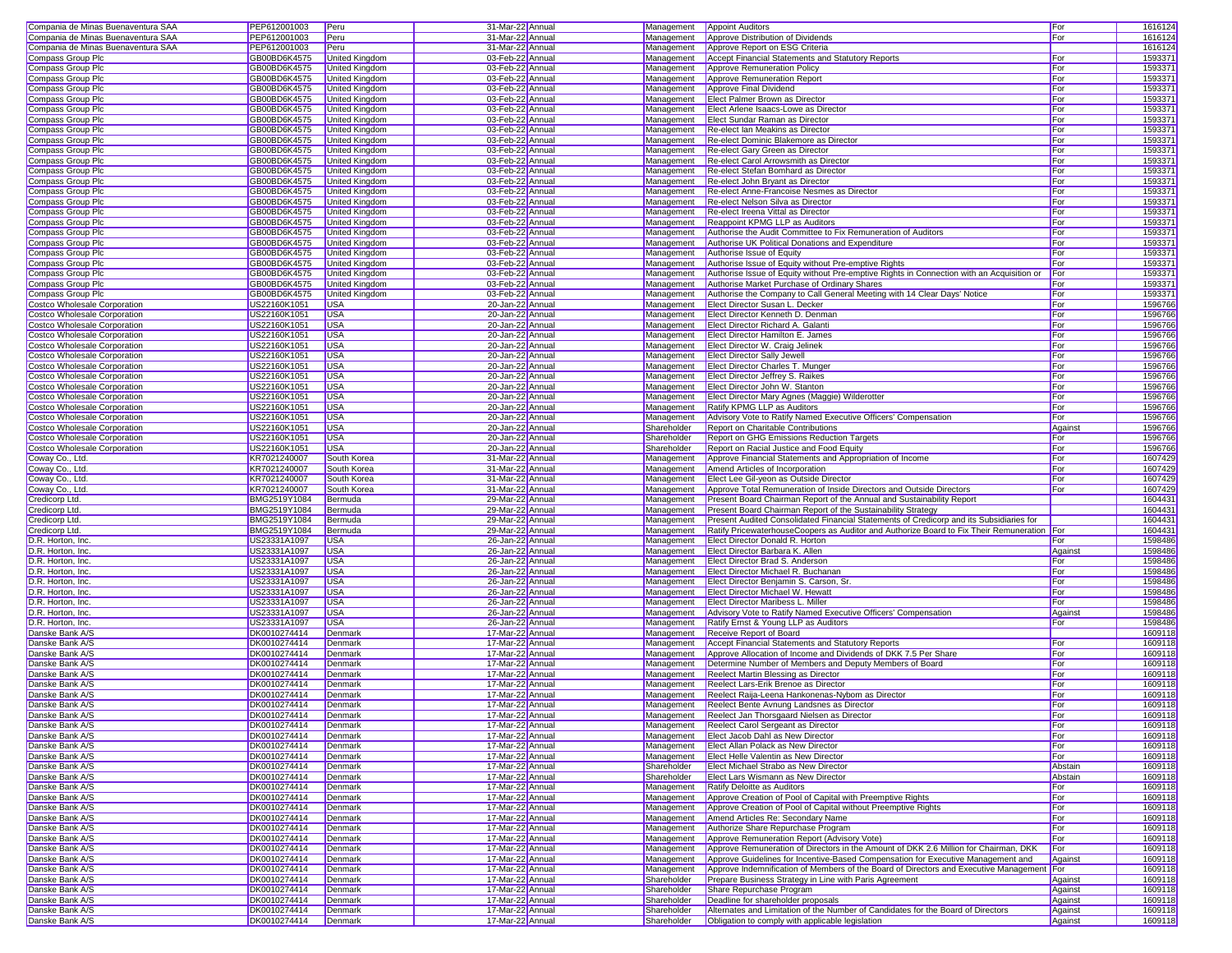| Danske Bank A/S                          | DK0010274414 | Denmark     | 17-Mar-22 Annual  | Shareholder | Confirm receipt of enquiries from shareholders                                                | Against | 1609118 |
|------------------------------------------|--------------|-------------|-------------------|-------------|-----------------------------------------------------------------------------------------------|---------|---------|
| Danske Bank A/S                          | DK0010274414 | Denmark     | 17-Mar-22 Annual  | Shareholder | Response to enquiries from shareholders                                                       | Against | 1609118 |
| Danske Bank A/S                          | DK0010274414 | Denmark     | 17-Mar-22 Annual  | Shareholder | Approve Decision About The Inalterability of the Articles of Association                      | Against | 1609118 |
| Danske Bank A/S                          | DK0010274414 | Denmark     | 17-Mar-22 Annual  | Shareholder | Decisions of 2021 AGM                                                                         | Against | 1609118 |
| Danske Bank A/S                          | DK0010274414 | Denmark     | 17-Mar-22 Annual  | Shareholder | The Chairman's Derogation from the Articles of Association                                    | Against | 1609118 |
| Danske Bank A/S                          | DK0010274414 | Denmark     | 17-Mar-22 Annual  | Shareholder | Legal statement Concerning the Chairman of the General Meeting's Derogation from the          | Against | 1609118 |
| Danske Bank A/S                          | DK0010274414 | Denmark     | 17-Mar-22 Annual  | Shareholder | Payment of Compensation to Lars Wismann                                                       | Against | 1609118 |
| Danske Bank A/S                          | DK0010274414 | Denmark     | 17-Mar-22 Annual  | Shareholder | Publishing Information Regarding the Completion of Board Leadership Courses                   | Against | 1609118 |
| Danske Bank A/S                          | DK0010274414 | Denmark     | 17-Mar-22 Annual  | Shareholder | Resignation Due to Lack of Education                                                          | Against | 1609118 |
| Danske Bank A/S                          | DK0010274414 | Denmark     | 17-Mar-22 Annual  | Shareholder | Danish Language Requirements for the CEO                                                      | Against | 1609118 |
| Danske Bank A/S                          | DK0010274414 | Denmark     | 17-Mar-22 Annual  | Shareholder | Requirement for Completion of Danish Citizen Test                                             | Against | 1609118 |
| Danske Bank A/S                          | DK0010274414 | Denmark     | 17-Mar-22 Annual  | Shareholder | Administration Margins and Interest Rates                                                     | Against | 1609118 |
| Danske Bank A/S                          | DK0010274414 | Denmark     | 17-Mar-22 Annual  | Shareholder | Information Regarding Assessments                                                             | Against | 1609118 |
| Danske Bank A/S                          | DK0010274414 | Denmark     | 17-Mar-22 Annual  | Shareholder | Disclosure of Valuation Basis                                                                 | Against | 1609118 |
| Danske Bank A/S                          | DK0010274414 | Denmark     | 17-Mar-22 Annual  | Shareholder | Minutes of the annual general meeting                                                         | Against | 1609118 |
| Danske Bank A/S                          | DK0010274414 | Denmark     | 17-Mar-22 Annual  | Shareholder | Use of the Danish tax Scheme for Researchers and Highly Paid Employees                        | Against | 1609118 |
| Danske Bank A/S                          | DK0010274414 | Denmark     | 17-Mar-22 Annual  | Shareholder | The CEO's use of the Danish Tax Scheme for Researchers and Highly paid Employees              | Against | 1609118 |
| Danske Bank A/S                          | DK0010274414 | Denmark     | 17-Mar-22 Annual  | Management  | Authorize Editorial Changes to Adopted Resolutions in Connection with Registration with       | For     | 1609118 |
| Danske Bank A/S                          | DK0010274414 | Denmark     | 17-Mar-22 Annual  | Management  | <b>Other Business</b>                                                                         |         | 1609118 |
| DaShenLin Pharmaceutical Group Co., Ltd. | CNE100002RG2 | China       | 21-Mar-22 Specia  | Management  | Approve Application of Bank Credit Lines and Provision of Guarantee                           | Against | 1616073 |
| DB Insurance Co., Ltd.                   | KR7005830005 | South Korea | 25-Mar-22 Annual  | Management  | Approve Financial Statements and Allocation of Income                                         | For     | 1615663 |
| DB Insurance Co., Ltd.                   | KR7005830005 | South Korea | 25-Mar-22 Annual  | Management  | Elect Choi Jeong-ho as Outside Director                                                       | For     | 1615663 |
| DB Insurance Co., Ltd.                   | KR7005830005 | South Korea | 25-Mar-22 Annual  | Management  | Elect Moon Jeong-suk as Outside Director                                                      | Against | 1615663 |
| DB Insurance Co., Ltd.                   | KR7005830005 | South Korea | 25-Mar-22 Annual  | Management  | Elect Jeong Chae-woong as Outside Director to Serve as an Audit Committee Member              | For     | 1615663 |
| DB Insurance Co., Ltd.                   | KR7005830005 | South Korea | 25-Mar-22 Annual  | Management  | Elect Choi Jeong-ho as a Member of Audit Committee                                            | For     | 1615663 |
| DB Insurance Co., Ltd.                   | KR7005830005 | South Korea | 25-Mar-22 Annual  | Management  | Elect Moon Jeong-suk as a Member of Audit Committee                                           | Against | 1615663 |
| DB Insurance Co., Ltd.                   | KR7005830005 | South Korea | 25-Mar-22 Annual  | Management  | Approve Total Remuneration of Inside Directors and Outside Directors                          | For     | 1615663 |
| DBS Group Holdings Ltd.                  | SG1L01001701 | Singapore   | 31-Mar-22 Annual  | Management  | Adopt Financial Statements and Directors' and Auditors' Reports                               | For     | 1617649 |
| DBS Group Holdings Ltd                   | SG1L01001701 | Singapore   | 31-Mar-22 Annual  | Management  | Approve Final Dividend                                                                        | For     | 1617649 |
| DBS Group Holdings Ltd                   | SG1L01001701 | Singapore   | 31-Mar-22 Annual  | Management  | Approve Directors' Remuneration                                                               | For     | 1617649 |
| DBS Group Holdings Ltd                   | SG1L01001701 | Singapore   | 31-Mar-22 Annual  | Management  | Approve PricewaterhouseCoopers LLP as Auditors and Authorize Board to Fix Their               | For     | 1617649 |
| DBS Group Holdings Ltd                   | SG1L01001701 | Singapore   | 31-Mar-22 Annual  | Management  | Elect Bonghan Cho as Director                                                                 | For     | 1617649 |
| <b>DBS Group Holdings Ltd.</b>           | SG1L01001701 | Singapore   | 31-Mar-22 Annual  | Management  | Elect Olivier Lim Tse Ghow as Director                                                        | For     | 1617649 |
| DBS Group Holdings Ltd.                  | SG1L01001701 | Singapore   | 31-Mar-22 Annual  | Management  | Elect Tham Sai Choy as Director                                                               | For     | 1617649 |
| <b>DBS Group Holdings Ltd</b>            | SG1L01001701 | Singapore   | 31-Mar-22 Annual  | Management  | Elect Chng Kai Fong as Director                                                               | For     | 1617649 |
| DBS Group Holdings Ltd                   | SG1L01001701 | Singapore   | 31-Mar-22 Annual  | Management  | <b>Elect Judy Lee as Director</b>                                                             | For     | 1617649 |
| DBS Group Holdings Ltd                   | SG1L01001701 | Singapore   | 31-Mar-22 Annual  | Management  | Approve Grant of Awards and Issuance of Shares Under the DBSH Share Plan                      | For     | 1617649 |
| DBS Group Holdings Ltd.                  | SG1L01001701 | Singapore   | 31-Mar-22 Annual  | Management  | Approve Grant of Awards and Issuance of Shares Under the California Sub-Plan to the           | For     | 1617649 |
| DBS Group Holdings Ltd                   | SG1L01001701 | Singapore   | 31-Mar-22 Annual  | Management  | Approve Issuance of Equity or Equity-Linked Securities with or without Preemptive Rights For  |         | 1617649 |
| DBS Group Holdings Ltd                   | SG1L01001701 | Singapore   | 31-Mar-22 Annual  | Management  | Approve Issuance of Shares Pursuant to the DBSH Scrip Dividend Scheme                         | For     | 1617649 |
| DBS Group Holdings Ltd                   | SG1L01001701 | Singapore   | 31-Mar-22 Annual  | Management  | Authorize Share Repurchase Program                                                            | For     | 1617649 |
| Deere & Company                          | US2441991054 | <b>USA</b>  | 23-Feb-22 Annual  | Management  | Elect Director Leanne G. Caret                                                                | For     | 1601181 |
| Deere & Company                          | US2441991054 | <b>USA</b>  | 23-Feb-22 Annual  | Management  | Elect Director Tamra A. Erwin                                                                 | For     | 1601181 |
| Deere & Company                          | US2441991054 | <b>USA</b>  | 23-Feb-22 Annual  | Management  | Elect Director Alan C. Heuberger                                                              | For     | 1601181 |
| Deere & Company                          | US2441991054 | <b>USA</b>  | 23-Feb-22 Annual  | Management  | Elect Director Charles O. Holliday, Jr                                                        | For     | 1601181 |
| Deere & Company                          | US2441991054 | <b>USA</b>  | 23-Feb-22 Annual  | Management  | Elect Director Michael O. Johanns                                                             | For     | 1601181 |
| Deere & Company                          | US2441991054 | <b>USA</b>  | 23-Feb-22 Annual  | Management  | Elect Director Clayton M. Jones                                                               | For     | 1601181 |
| Deere & Company                          | US2441991054 | <b>USA</b>  | 23-Feb-22 Annual  | Management  | Elect Director John C. May                                                                    | For     | 1601181 |
| Deere & Company                          | US2441991054 | <b>USA</b>  | 23-Feb-22 Annual  | Management  | Elect Director Gregory R. Page                                                                | For     | 1601181 |
| Deere & Company                          | US2441991054 | <b>USA</b>  | 23-Feb-22 Annual  | Management  | <b>Elect Director Sherry M. Smith</b>                                                         | For     | 1601181 |
| Deere & Company                          | US2441991054 | <b>USA</b>  | 23-Feb-22 Annual  | Management  | Elect Director Dmitri L. Stockton                                                             | Against | 1601181 |
| Deere & Company                          | US2441991054 | <b>USA</b>  | 23-Feb-22 Annual  | Management  | Elect Director Sheila G. Talton                                                               | For     | 1601181 |
| Deere & Company                          | US2441991054 | <b>USA</b>  | 23-Feb-22 Annual  | Management  | Advisory Vote to Ratify Named Executive Officers' Compensation                                | Against | 1601181 |
| Deere & Company                          | US2441991054 | <b>USA</b>  | 23-Feb-22 Annual  | Management  | Ratify Deloitte & Touche LLP as Auditors                                                      | For     | 1601181 |
| Deere & Company                          | US2441991054 | <b>USA</b>  | 23-Feb-22 Annual  | Management  | Approve Non-Employee Director Restricted Stock Plan                                           | For     | 1601181 |
| Deere & Company                          | US2441991054 | <b>USA</b>  | 23-Feb-22 Annual  | Shareholder | Amend Governing Documents Regarding Requirements to Call for a Special Meeting                | Against | 1601181 |
| Demant A/S                               | DK0060738599 | Denmark     | 10-Mar-22 Annual  | Management  | Receive Report of Board                                                                       |         | 1605898 |
| Demant A/S                               | DK0060738599 | Denmark     | 10-Mar-22 Annual  | Management  | <b>Accept Financial Statements and Statutory Reports</b>                                      | For     | 1605898 |
| Demant A/S                               | DK0060738599 | Denmark     | 10-Mar-22 Annual  | Management  | Approve Allocation of Income and Omission of Dividends                                        | For     | 1605898 |
| Demant A/S                               | DK0060738599 | Denmark     | 10-Mar-22 Annual  | Management  | Approve Remuneration Report (Advisory Vote)                                                   | Against | 1605898 |
| Demant A/S                               | DK0060738599 | Denmark     | 10-Mar-22 Annual  | Management  | Approve Remuneration of Directors in the Amount of DKK 1.2 Million for Chairman, DKK          | For     | 1605898 |
| Demant A/S                               | DK0060738599 | Denmark     | 10-Mar-22 Annual  | Management  | Reelect Niels B. Christiansen as Director                                                     | Abstain | 1605898 |
| Demant A/S                               | DK0060738599 | Denmark     | 10-Mar-22 Annual  | Management  | Reelect Niels Jacobsen as Director                                                            | Abstain | 1605898 |
| Demant A/S                               | DK0060738599 | Denmark     | 10-Mar-22 Annual  | Management  | Reelect Anja Madsen as Director                                                               | For     | 1605898 |
| Demant A/S                               | DK0060738599 | Denmark     | 10-Mar-22 Annual  | Management  | Reelect Sisse Fielsted Rasmussen as Director                                                  | For     | 1605898 |
| Demant A/S                               | DK0060738599 | Denmark     | 10-Mar-22 Annual  | Management  | Reelect Kristian Villumsen as Director                                                        | For     | 1605898 |
| Demant A/S                               | DK0060738599 | Denmark     | 10-Mar-22 Annual  | Management  | Ratify PricewaterhouseCoopers as Auditors                                                     | For     | 1605898 |
| Demant A/S                               | DK0060738599 | Denmark     | 10-Mar-22 Annual  | Management  | Approve DKK 1.9 Million Reduction in Share Capital via Share Cancellation for Transfer to For |         | 1605898 |
| Demant A/S                               | DK0060738599 | Denmark     | 10-Mar-22 Annual  |             | Management Authorize Share Repurchase Program                                                 | For     | 1605898 |
| Demant A/S                               | DK0060738599 | Denmark     | 10-Mar-22 Annual  | Management  | Approve Guidelines for Incentive-Based Compensation for Executive Management and              | Against | 1605898 |
| Demant A/S                               | DK0060738599 | Denmark     | 10-Mar-22 Annual  | Management  | Authorize Editorial Changes to Adopted Resolutions in Connection with Registration with       | For     | 1605898 |
| Demant A/S                               | DK0060738599 | Denmark     | 10-Mar-22 Annual  | Management  | <b>Other Business</b>                                                                         |         | 1605898 |
| Dentsu Group, Inc.                       | JP3551520004 | Japan       | 30-Mar-22 Annual  | Management  | Amend Articles to Disclose Shareholder Meeting Materials on Internet                          | For     | 1617609 |
| Dentsu Group, Inc.                       | JP3551520004 | Japan       | 30-Mar-22 Annual  | Management  | Amend Articles to Amend Provisions on Number of Directors                                     | For     | 1617609 |
| Dentsu Group, Inc.                       | JP3551520004 | Japan       | 30-Mar-22 Annual  | Management  | <b>Elect Director Timothy Andree</b>                                                          | For     | 1617609 |
| Dentsu Group, Inc.                       | JP3551520004 | Japan       | 30-Mar-22 Annual  | Management  | Elect Director Igarashi, Hiroshi                                                              | Against | 1617609 |
| Dentsu Group, Inc.                       | JP3551520004 | Japan       | 30-Mar-22 Annual  | Management  | Elect Director Soga, Arinobu                                                                  | For     | 1617609 |
| Dentsu Group, Inc.                       | JP3551520004 | Japan       | 30-Mar-22 Annual  | Management  | <b>Elect Director Nick Priday</b>                                                             | For     | 1617609 |
| Dentsu Group, Inc.                       | JP3551520004 | Japan       | 30-Mar-22 Annual  | Management  | <b>Elect Director Wendy Clark</b>                                                             | For     | 1617609 |
| Dentsu Group, Inc.                       | JP3551520004 | Japan       | 30-Mar-22 Annual  | Management  | Elect Director Kuretani, Norihiro                                                             | For     | 1617609 |
| Dentsu Group, Inc.                       | JP3551520004 | Japan       | 30-Mar-22 Annual  | Management  | Elect Director Takahashi, Yuko                                                                | For     | 1617609 |
| Dentsu Group, Inc.                       | JP3551520004 | Japan       | 30-Mar-22 Annual  | Management  | Elect Director and Audit Committee Member Okoshi, Izumi                                       | For     | 1617609 |
| Dentsu Group, Inc.                       | JP3551520004 | Japan       | 30-Mar-22 Annual  | Management  | Elect Director and Audit Committee Member Matsui, Gan                                         | For     | 1617609 |
| Dentsu Group, Inc.                       | JP3551520004 | Japan       | 30-Mar-22 Annual  | Management  | Elect Director and Audit Committee Member Paul Candland                                       | For     | 1617609 |
| Dentsu Group, Inc.                       | JP3551520004 | Japan       | 30-Mar-22 Annual  | Management  | Elect Director and Audit Committee Member Andrew House                                        | For     | 1617609 |
| Dentsu Group, Inc.                       | JP3551520004 | Japan       | 30-Mar-22 Annual  | Management  | Elect Director and Audit Committee Member Sagawa, Keiichi                                     | Against | 1617609 |
| Dentsu Group, Inc.                       | JP3551520004 | Japan       | 30-Mar-22 Annual  | Management  | Elect Director and Audit Committee Member Sogabe, Mihoko                                      | Against | 1617609 |
| DHC Software Co., Ltd.                   | CNE000001NL4 | China       | 15-Feb-22 Special |             | Management   Approve Credit Line Application and Guarantee                                    | For     | 1604395 |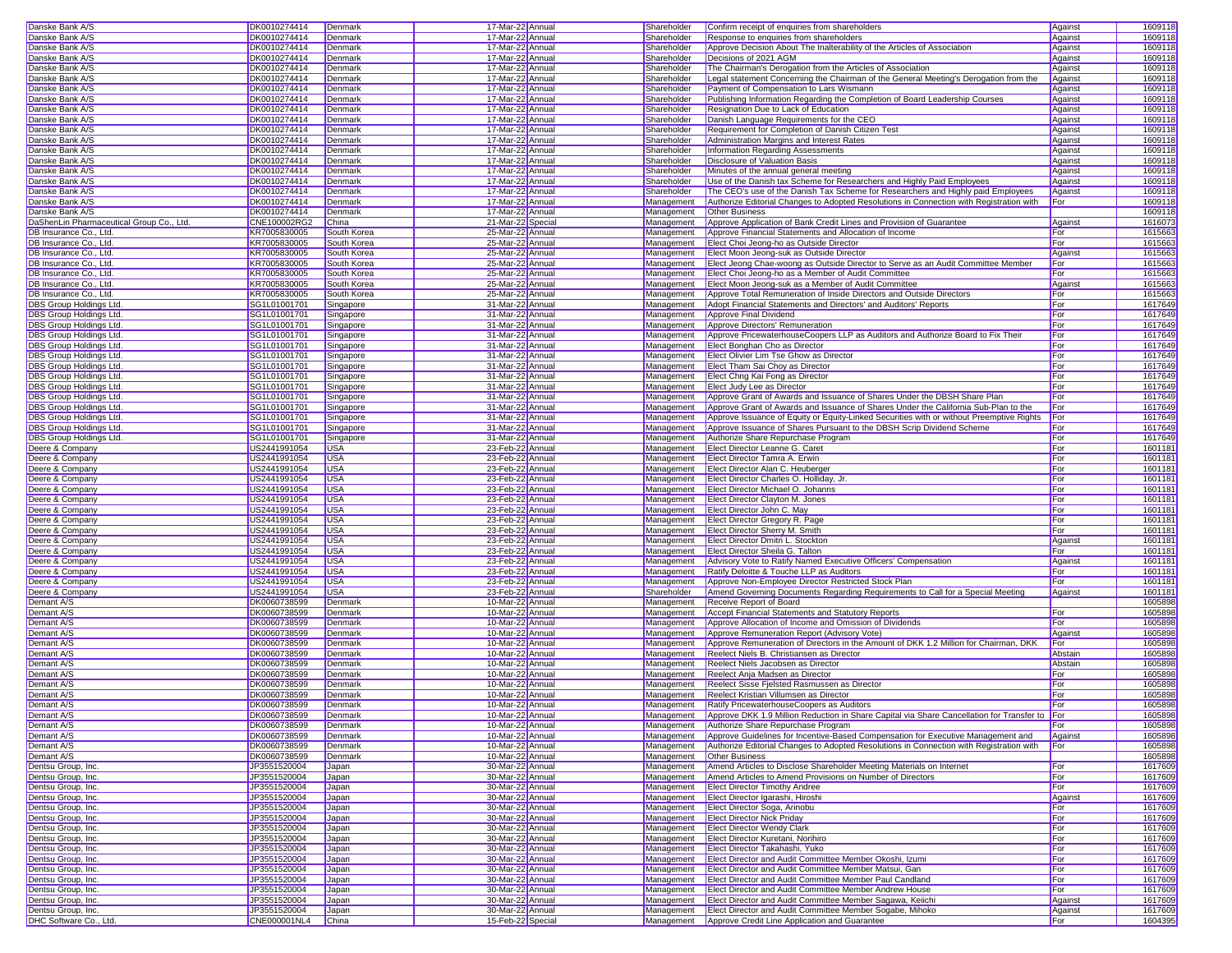| Discovery, Inc.                                                               | US25470F1049 | <b>USA</b>                  | 11-Mar-22 Special | Management | Approve Reclassification of Discovery Capital stock Issued and Outstanding or Held by                                           | For     | 1606634 |
|-------------------------------------------------------------------------------|--------------|-----------------------------|-------------------|------------|---------------------------------------------------------------------------------------------------------------------------------|---------|---------|
| Discovery, Inc.                                                               | US25470F1049 | <b>USA</b>                  | 11-Mar-22 Special | Management | Increase Authorized Common Stock                                                                                                | For     | 1606634 |
| Discovery, Inc.                                                               | US25470F1049 | <b>USA</b>                  | 11-Mar-22 Special | Management | <b>Increase Authorized Preferred Stock</b>                                                                                      | Against | 1606634 |
| Discovery, Inc.                                                               | US25470F1049 | <b>USA</b>                  | 11-Mar-22 Special | Management | Declassify the Board of Directors                                                                                               | For     | 1606634 |
|                                                                               |              |                             |                   |            |                                                                                                                                 |         |         |
| Discovery, Inc.                                                               | US25470F1049 | <b>USA</b>                  | 11-Mar-22 Specia  | Management | Approve All Other Changes in Connection with the Charter Amendment                                                              | For     | 1606634 |
| Discovery, Inc.                                                               | US25470F1049 | <b>USA</b>                  | 11-Mar-22 Special | Management | <b>Issue Shares in Connection with Merger</b>                                                                                   | For     | 1606634 |
| Discovery, Inc.                                                               | US25470F1049 | USA                         | 11-Mar-22 Special | Management | Advisory Vote on Golden Parachutes                                                                                              | For     | 1606634 |
| Distell Group Holdings Ltd.                                                   | ZAE000248811 | South Africa                | 20-Jan-22 Annual  | Management | Accept Financial Statements and Statutory Reports for the Year Ended 30 June 2021                                               | For     | 1580785 |
| Distell Group Holdings Ltd.                                                   | ZAE000248811 | South Africa                | 20-Jan-22 Annual  | Management | Reappoint PricewaterhouseCoopers Inc as Auditors with Rika Labuschaigne as the                                                  | For     | 1580785 |
|                                                                               |              |                             |                   |            |                                                                                                                                 |         |         |
| Distell Group Holdings Ltd.                                                   | ZAE000248811 | South Africa                | 20-Jan-22 Annual  | Management | Appoint Ernst & Young Inc. as Auditors for the Financial Year Ending 30 June 2024                                               | For     | 1580785 |
| Distell Group Holdings Ltd.                                                   | ZAE000248811 | South Africa                | 20-Jan-22 Annual  | Management | Re-elect Jannie Durand as Director                                                                                              | For     | 1580785 |
| Distell Group Holdings Ltd.                                                   | ZAE000248811 | South Africa                | 20-Jan-22 Annual  | Management | Re-elect Joe Madungandaba as Director                                                                                           | For     | 1580785 |
| Distell Group Holdings Ltd.                                                   | ZAE000248811 | South Africa                | 20-Jan-22 Annual  | Management | Re-elect Andre Parker as Director                                                                                               | For     | 1580785 |
| Distell Group Holdings Ltd.                                                   | ZAE000248811 | South Africa                | 20-Jan-22 Annual  | Management | Re-elect Gugu Dingaan as Member of the Audit Committee                                                                          | Against | 1580785 |
|                                                                               |              |                             |                   |            |                                                                                                                                 |         |         |
| Distell Group Holdings Ltd.                                                   | ZAE000248811 | South Africa                | 20-Jan-22 Annual  | Management | Re-elect Prieur du Plessis as Member of the Audit Committee                                                                     | For     | 1580785 |
| Distell Group Holdings Ltd.                                                   | ZAE000248811 | South Africa                | 20-Jan-22 Annual  | Management | Re-elect Ethel Matenge-Sebesho as Member of the Audit Committee                                                                 | For     | 1580785 |
| Distell Group Holdings Ltd.                                                   | ZAE000248811 | South Africa                | 20-Jan-22 Annual  | Management | Re-elect Catharina Sevillano-Barredo as Member of the Audit Committee                                                           | For     | 1580785 |
| Distell Group Holdings Ltd.                                                   | ZAE000248811 | South Africa                | 20-Jan-22 Annual  | Management | Place Authorised but Unissued Shares under Control of Directors                                                                 | For     | 1580785 |
| Distell Group Holdinas Ltd.                                                   | ZAE000248811 | South Africa                | 20-Jan-22 Annual  | Management | Approve Remuneration Policy                                                                                                     | For     | 1580785 |
| Distell Group Holdings Ltd.                                                   | ZAE000248811 | South Africa                | 20-Jan-22 Annual  | Management | Approve Implementation Report on the Company's Remuneration Policy                                                              | For     | 1580785 |
|                                                                               |              |                             |                   |            |                                                                                                                                 |         |         |
| Distell Group Holdings Ltd.                                                   | ZAE000248811 | South Africa                | 20-Jan-22 Annual  | Management | Approve Reversal and Reimbursement of Reduction in Remuneration of Non-executive                                                | For     | 1580785 |
| Distell Group Holdings Ltd.                                                   | ZAE000248811 | South Africa                | 20-Jan-22 Annual  | Management | Approve Non-executive Directors' Remuneration                                                                                   | For     | 1580785 |
| Distell Group Holdings Ltd.                                                   | ZAE000248811 | South Africa                | 20-Jan-22 Annual  | Management | Approve Remuneration of Non-executive Directors for Additional Services Performed on                                            | Against | 1580785 |
| Distell Group Holdings Ltd.                                                   | ZAE000248811 | South Africa                | 15-Feb-22 Court   | Management | Approve Scheme of Arrangement in Terms of Sections 114 and 115(2)(a) of the                                                     | For     | 1602519 |
| Distell Group Holdings Ltd.                                                   | ZAE000248811 | South Africa                | 15-Feb-22 Court   | Management | Approve Revocation of Special Resolution 1                                                                                      | For     | 1602519 |
|                                                                               |              |                             |                   |            |                                                                                                                                 |         |         |
| Distell Group Holdings Ltd.                                                   | ZAE000248811 | South Africa                | 15-Feb-22 Court   | Management | Approve the Capevin Distribution                                                                                                | For     | 1602519 |
| Distell Group Holdings Ltd.                                                   | ZAE000248811 | South Africa                | 15-Feb-22 Court   | Management | Approve the Distell Namibia Transaction                                                                                         | For     | 1602519 |
| Distell Group Holdings Ltd.                                                   | ZAE000248811 | South Africa                | 15-Feb-22 Court   | Management | Authorise Ratification of Approved Resolutions                                                                                  | For     | 1602519 |
| Divi's Laboratories Limited                                                   | INE361B01024 | India                       | 26-Mar-22 Specia  | Management | Reelect Ramesh B. V. Nimmagadda as Director                                                                                     | Agains  | 1611426 |
| Divi's Laboratories Limited                                                   | INE361B01024 | India                       | 26-Mar-22 Specia  | Management | Reelect Ganapaty Seru as Director                                                                                               | Against | 1611426 |
| Divi's Laboratories Limited                                                   | INE361B01024 | India                       |                   |            |                                                                                                                                 |         | 1611426 |
|                                                                               |              |                             | 26-Mar-22 Specia  | Management | Approve Reappointment and Remuneration of Nilima Prasad Divi as Whole-Time Director                                             | Against |         |
| Doosan Bobcat, Inc.                                                           | KR7241560002 | South Korea                 | 28-Mar-22 Annual  | Management | Approve Financial Statements and Allocation of Income                                                                           | For     | 1616746 |
| Doosan Bobcat, Inc.                                                           | KR7241560002 | South Korea                 | 28-Mar-22 Annual  | Management | Amend Articles of Incorporation                                                                                                 | For     | 1616746 |
| Doosan Bobcat, Inc.                                                           | KR7241560002 | South Korea                 | 28-Mar-22 Annual  | Management | Elect Guk Gveong-bok as Outside Director                                                                                        | Against | 1616746 |
| Doosan Bobcat, Inc.                                                           | KR7241560002 | South Korea                 | 28-Mar-22 Annual  | Management | Elect Guk Gyeong-bok as a Member of Audit Committee                                                                             | For     | 1616746 |
| Doosan Bobcat, Inc.                                                           | KR7241560002 | South Korea                 | 28-Mar-22 Annual  | Management | Approve Terms of Retirement Pay                                                                                                 | For     | 1616746 |
|                                                                               |              |                             |                   |            |                                                                                                                                 |         |         |
| Doosan Bobcat, Inc.                                                           | KR7241560002 | South Korea                 | 28-Mar-22 Annual  | Management | Approve Total Remuneration of Inside Directors and Outside Directors                                                            | For     | 1616746 |
| Doosan Heavy Industries & Construction Co., Ltd.                              | KR7034020008 | South Korea                 | 29-Mar-22 Annual  | Management | Approve Financial Statements and Allocation of Income                                                                           | For     | 1615176 |
| Doosan Heavy Industries & Construction Co., Ltd.                              | KR7034020008 | South Korea                 | 29-Mar-22 Annual  | Management | Amend Articles of Incorporation                                                                                                 | For     | 1615176 |
| Doosan Heavy Industries & Construction Co., Ltd.                              | KR7034020008 | South Korea                 | 29-Mar-22 Annual  | Management | Elect Jeong Yeon-in as Inside Director                                                                                          | For     | 1615176 |
| Doosan Heavy Industries & Construction Co., Ltd.                              | KR7034020008 | South Korea                 | 29-Mar-22 Annual  | Management | Elect Kim Dae-gi as Outside Director                                                                                            | Against | 1615176 |
| Doosan Heavy Industries & Construction Co., Ltd.                              | KR7034020008 | South Korea                 | 29-Mar-22 Annual  | Management | Elect Lee Jun-ho as Outside Director                                                                                            | Against | 1615176 |
|                                                                               |              |                             |                   |            |                                                                                                                                 |         |         |
| Doosan Heavy Industries & Construction Co., Ltd.                              | KR7034020008 | South Korea                 | 29-Mar-22 Annual  | Management | Elect Kim Dae-gi as a Member of Audit Committee                                                                                 | Against | 1615176 |
| Doosan Heavy Industries & Construction Co., Ltd.                              | KR7034020008 | South Korea                 | 29-Mar-22 Annual  | Management | Elect Lee Jun-ho as a Member of Audit Committee                                                                                 | Against | 1615176 |
| Doosan Heavy Industries & Construction Co., Ltd.                              | KR7034020008 | South Korea                 | 29-Mar-22 Annual  | Management | Approve Total Remuneration of Inside Directors and Outside Directors                                                            | For     | 1615176 |
| Doosan Heavy Industries & Construction Co., Ltd.                              | KR7034020008 | South Korea                 | 29-Mar-22 Annual  | Management | Approve Terms of Retirement Pay                                                                                                 | For     | 1615176 |
| DOUZONE BIZON Co., Ltd.                                                       | KR7012510004 | South Korea                 | 24-Mar-22 Annual  | Management | Approve Financial Statements and Allocation of Income                                                                           | For     | 1609741 |
|                                                                               |              |                             |                   |            |                                                                                                                                 |         |         |
| DOUZONE BIZON Co., Ltd.                                                       | KR7012510004 | South Korea                 | 24-Mar-22 Annual  | Management | Amend Articles of Incorporation                                                                                                 | For     | 1609741 |
| DOUZONE BIZON Co., Ltd.                                                       | KR7012510004 | South Korea                 | 24-Mar-22 Annual  | Management | Elect Ji Yong-gu as Inside Director                                                                                             | For     | 1609741 |
| DOUZONE BIZON Co., Ltd.                                                       | KR7012510004 | South Korea                 | 24-Mar-22 Annual  | Management | Elect Lee Cheol-hui as Outside Director                                                                                         | For     | 1609741 |
| DOUZONE BIZON Co., Ltd.                                                       | KR7012510004 | South Korea                 | 24-Mar-22 Annual  | Management | Approve Total Remuneration of Inside Directors and Outside Directors                                                            | For     | 1609741 |
| DOUZONE BIZON Co., Ltd.                                                       | KR7012510004 | South Korea                 | 24-Mar-22 Annual  | Management | Authorize Board to Fix Remuneration of Internal Auditor(s)                                                                      | For     | 1609741 |
| Dr. Reddy's Laboratories Limited                                              | INE089A01023 | India                       | 27-Mar-22 Special |            | Management <b>Elect K P Krishnan as Director</b>                                                                                | For     | 1612144 |
|                                                                               |              |                             |                   |            |                                                                                                                                 |         |         |
| Dr. Reddy's Laboratories Limited                                              | INE089A01023 | India                       | 27-Mar-22 Special | Management | <b>Elect Penny Wan as Director</b>                                                                                              | For     | 1612144 |
| Dr. Reddy's Laboratories Limited                                              | INE089A01023 | India                       | 29-Mar-22 Specia  | Management | Elect K P Krishnan as Director                                                                                                  | For     | 1612326 |
| Dr. Reddy's Laboratories Limited                                              | INE089A01023 | India                       | 29-Mar-22 Specia  | Management | Elect Penny Wan as Director                                                                                                     | For     | 1612326 |
| DSV A/S                                                                       | DK0060079531 | Denmark                     | 17-Mar-22 Annual  | Management | Receive Report of Board                                                                                                         |         | 1606776 |
| DSV A/S                                                                       | DK0060079531 | Denmark                     | 17-Mar-22 Annual  | Management | Accept Financial Statements and Statutory Reports                                                                               | For     | 1606776 |
| DSV A/S                                                                       | DK0060079531 | Denmark                     | 17-Mar-22 Annual  | Management | Approve Allocation of Income and Dividends of DKK 5.50 Per Share                                                                | For     | 1606776 |
|                                                                               |              |                             |                   |            |                                                                                                                                 |         |         |
| DSV A/S                                                                       | DK0060079531 | Denmark                     | 17-Mar-22 Annual  | Management | Approve Remuneration of Directors                                                                                               | For     | 1606776 |
| DSV A/S                                                                       | DK0060079531 | Denmark                     | 17-Mar-22 Annual  | Management | Approve Remuneration Report                                                                                                     | Against | 1606776 |
| DSV A/S                                                                       | DK0060079531 | Denmark                     | 17-Mar-22 Annual  | Management | Reelect Thomas Plenborg as Director                                                                                             | For     | 1606776 |
| DSV A/S                                                                       | DK0060079531 | Denmark                     | 17-Mar-22 Annual  | Management | Reelect Jorgen Moller as Director                                                                                               | For     | 1606776 |
| DSV A/S                                                                       | DK0060079531 | Denmark                     | 17-Mar-22 Annual  | Management | Reelect Birgit Norgaard as Director                                                                                             | For     | 1606776 |
| DSV A/S                                                                       | DK0060079531 | Denmark                     | 17-Mar-22 Annual  | Management | Reelect Malou Aamund as Director                                                                                                | For     | 1606776 |
|                                                                               | DK0060079531 | Denmark                     | 17-Mar-22 Annual  | Management |                                                                                                                                 | For     | 1606776 |
| DSV A/S                                                                       |              |                             |                   |            | Reelect Beat Walti as Director                                                                                                  |         |         |
| DSV A/S                                                                       | DK0060079531 | Denmark                     | 17-Mar-22 Annual  | Management | Reelect Niels Smedegaard as Director                                                                                            | For     | 1606776 |
| DSV A/S                                                                       | DK0060079531 | Denmark                     | 17-Mar-22 Annual  | Management | Reelect Tarek Sultan Al-Essa as Director                                                                                        | For     | 1606776 |
| DSV A/S                                                                       | DK0060079531 | Denmark                     | 17-Mar-22 Annual  |            | Management <b>Elect Benedikte Leroy as New Director</b>                                                                         | For     | 1606776 |
| DSV A/S                                                                       | DK0060079531 | Denmark                     | 17-Mar-22 Annual  | Management | Ratify PricewaterhouseCoopers as Auditors                                                                                       | For     | 1606776 |
| DSV A/S                                                                       | DK0060079531 | Denmark                     | 17-Mar-22 Annual  | Management | Approve DKK 6 Million Reduction in Share Capital via Share Cancellation                                                         | For     | 1606776 |
| DSV A/S                                                                       | DK0060079531 | Denmark                     | 17-Mar-22 Annual  | Management | Authorize Share Repurchase Program                                                                                              | For     | 1606776 |
|                                                                               |              |                             |                   |            |                                                                                                                                 |         |         |
| DSV A/S                                                                       | DK0060079531 | Denmark                     | 17-Mar-22 Annual  | Management | Approve Indemnification of Members of the Board of Directors and Executive Management For                                       |         | 1606776 |
| DSV A/S                                                                       | DK0060079531 | Denmark                     | 17-Mar-22 Annual  | Management | <b>Other Business</b>                                                                                                           |         | 1606776 |
| Dubai Islamic Bank PJSC                                                       | AED000201015 | <b>United Arab Emirates</b> | 01-Mar-22 Annual  | Management | Approve Board Report on Company Operations and Financial Position for FY 2021                                                   | For     | 1605709 |
| Dubai Islamic Bank PJSC                                                       | AED000201015 | United Arab Emirates        | 01-Mar-22 Annual  | Management | Approve Auditors' Report on Company Financial Statements for FY 2021                                                            | For     | 1605709 |
| Dubai Islamic Bank PJSC                                                       | AED000201015 | United Arab Emirates        | 01-Mar-22 Annual  | Management | Approve Internal Shariah Supervisory Committee Report for FY 2021                                                               | For     | 1605709 |
| Dubai Islamic Bank PJSC                                                       | AED000201015 | <b>United Arab Emirates</b> | 01-Mar-22 Annual  | Management | Accept Financial Statements and Statutory Reports for FY 2021                                                                   | For     | 1605709 |
|                                                                               |              |                             |                   |            |                                                                                                                                 |         |         |
| Dubai Islamic Bank PJSC                                                       | AED000201015 | <b>United Arab Emirates</b> | 01-Mar-22 Annual  | Management | Approve Dividends Representing 25 Percent of Paid-up Capital                                                                    | For     | 1605709 |
| Dubai Islamic Bank PJSC                                                       | AED000201015 | United Arab Emirates        | 01-Mar-22 Annual  | Management | Approve Remuneration of Directors                                                                                               | For     | 1605709 |
| Dubai Islamic Bank PJSC                                                       | AED000201015 | United Arab Emirates        | 01-Mar-22 Annual  | Management | Approve Discharge of Directors for FY 2021                                                                                      | For     | 1605709 |
|                                                                               |              |                             |                   |            |                                                                                                                                 | For     | 1605709 |
|                                                                               | AED000201015 | United Arab Emirates        |                   | Management | Approve Discharge of Auditors for FY 2021                                                                                       |         |         |
|                                                                               |              |                             | 01-Mar-22 Annual  |            |                                                                                                                                 |         |         |
|                                                                               | AED000201015 | United Arab Emirates        | 01-Mar-22 Annual  | Management | Elect Internal Sharia Supervisory Committee Members (Bundled) for FY 2022                                                       | For     | 1605709 |
| Dubai Islamic Bank PJSC<br>Dubai Islamic Bank PJSC<br>Dubai Islamic Bank PJSC | AED000201015 | United Arab Emirates        | 01-Mar-22 Annual  | Management | Ratify Auditors and Fix Their Remuneration for FY 2022                                                                          | For     | 1605709 |
| Dubai Islamic Bank PJSC                                                       | AED000201015 | <b>United Arab Emirates</b> | 01-Mar-22 Annual  | Management | Appoint Representatives of Shareholders Who Wish to be Represent and Vote on Their                                              | For     | 1605709 |
| Dubai Islamic Bank PJSC                                                       | AED000201015 | <b>United Arab Emirates</b> | 01-Mar-22 Annual  | Management | Authorize the Board to Issue Non Convertible Bonds/Sukuk Up to USD 7.5 Billion                                                  | For     | 1605709 |
| Dubai Islamic Bank PJSC                                                       | AED000201015 | United Arab Emirates        | 01-Mar-22 Annual  | Management | Amend Articles of Association<br>Management Authorize Board or any Assigned Delegate to Ratify and Execute Approved Resolutions | For     | 1605709 |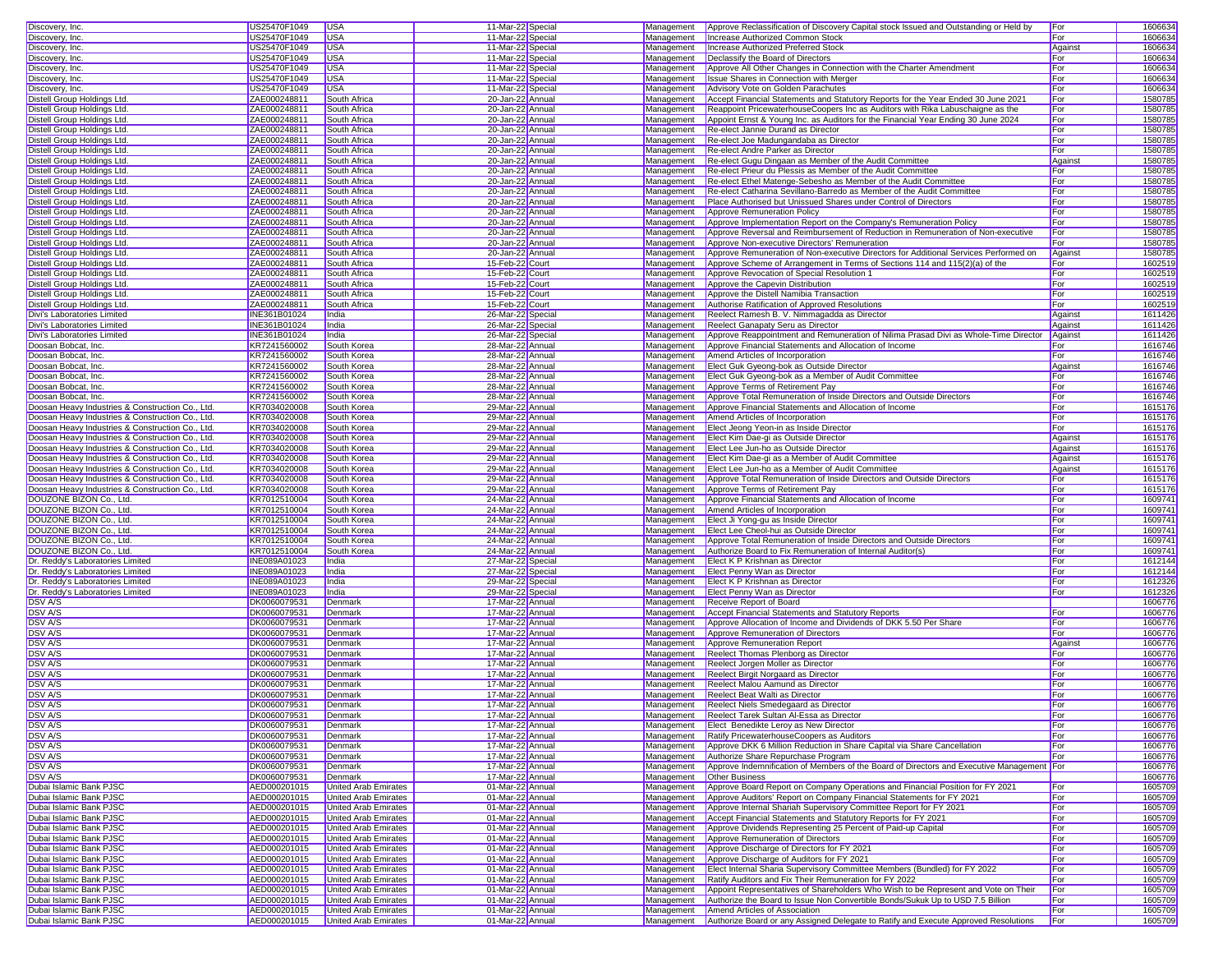| <b>Ecopetrol SA</b>            | COC04PA00016                 | Colombia         | 30-Mar-22 Annual                     |                   | Management Safety Guidelines                                                                |            | 1612414            |  |
|--------------------------------|------------------------------|------------------|--------------------------------------|-------------------|---------------------------------------------------------------------------------------------|------------|--------------------|--|
| Ecopetrol SA                   | COC04PA00016                 | Colombia         | 30-Mar-22 Annual                     | Management        | Verify Quorum                                                                               |            | 1612414            |  |
| Ecopetrol SA                   | COC04PA00016                 | Colombia         | 30-Mar-22 Annual                     | Management        | Opening by Chief Executive Officer                                                          |            | 1612414            |  |
| Ecopetrol SA                   | COC04PA00016                 | Colombia         | 30-Mar-22 Annual                     | Management        | Approve Meeting Agenda                                                                      | For        | 1612414            |  |
| <b>Ecopetrol SA</b>            | COC04PA00016                 | Colombia         | 30-Mar-22 Annual                     | Management        | <b>Elect Chairman of Meeting</b>                                                            | For        | 1612414            |  |
| <b>Ecopetrol SA</b>            | COC04PA00016                 | Colombia         | 30-Mar-22 Annual                     | Management        | Appoint Committee in Charge of Scrutinizing Elections and Polling                           | For        | 1612414            |  |
| Ecopetrol SA                   | COC04PA00016                 | Colombia         | 30-Mar-22 Annual                     | Management        | <b>Elect Meeting Approval Committee</b>                                                     | For        | 1612414            |  |
|                                |                              |                  |                                      |                   |                                                                                             |            |                    |  |
| <b>Ecopetrol SA</b>            | COC04PA00016                 | Colombia         | 30-Mar-22 Annual                     | Management        | Present Board of Directors' Report on its Operation, Development and Compliance with the    |            | 1612414            |  |
| Ecopetrol SA                   | COC04PA00016                 | Colombia         | 30-Mar-22 Annual                     | Management        | Present Board of Directors and Chairman's Report                                            |            | 1612414            |  |
| Ecopetrol SA                   | COC04PA00016                 | Colombia         | 30-Mar-22 Annual                     | Management        | Present Individual and Consolidated Financial Statements                                    |            | 1612414            |  |
| <b>Ecopetrol SA</b>            | COC04PA00016                 | Colombia         | 30-Mar-22 Annual                     | <b>Management</b> | <b>Present Auditor's Report</b>                                                             |            | 1612414            |  |
| Ecopetrol SA                   | COC04PA00016                 | Colombia         | 30-Mar-22 Annual                     | Management        | Approve Board of Directors' Report on its Operation, Development and Compliance with        | For        | 1612414            |  |
| Ecopetrol SA                   | COC04PA00016                 | Colombia         | 30-Mar-22 Annual                     | Management        | Approve Management Reports                                                                  | For        | 1612414            |  |
| Ecopetrol SA                   | COC04PA00016                 | Colombia         | 30-Mar-22 Annual                     | Management        | Approve Individual and Consolidated Financial Statements                                    | For        | 1612414            |  |
| Ecopetrol SA                   | COC04PA00016                 | Colombia         | 30-Mar-22 Annual                     | Management        | Approve Allocation of Income                                                                | For        | 1612414            |  |
|                                |                              |                  |                                      |                   |                                                                                             |            |                    |  |
| Ecopetrol SA                   | COC04PA00016                 | Colombia         | 30-Mar-22 Annual                     | Management        | Approve Legal Assistance Aid for the Board of Directors                                     | Against    | 1612414            |  |
| Ecopetrol SA                   | COC04PA00016                 | Colombia         | 30-Mar-22 Annual                     | Management        | <b>Amend Articles</b>                                                                       | Against    | 1612414            |  |
| Ecopetrol SA                   | COC04PA00016                 | Colombia         | 30-Mar-22 Annual                     | Management        | Transact Other Business (Non-Voting)                                                        |            | 1612414            |  |
| Ecopro BM Co., Ltd.            | KR7247540008                 | South Korea      | 29-Mar-22 Annual                     | Management        | Approve Financial Statements and Allocation of Income                                       | For        | 1617403            |  |
| Ecopro BM Co., Ltd.            | KR7247540008                 | South Korea      | 29-Mar-22 Annual                     | Management        | Amend Articles of Incorporation                                                             | For        | 1617403            |  |
| Ecopro BM Co., Ltd             | KR7247540008                 | South Korea      | 29-Mar-22 Annual                     | Management        | Elect Ju Jae-hwan as Inside Director                                                        | For        | 1617403            |  |
| Ecopro BM Co., Ltd.            | KR7247540008                 | South Korea      | 29-Mar-22 Annual                     | Management        | Elect Choi Moon-ho as Inside Director                                                       | For        | 1617403            |  |
| Ecopro BM Co., Ltd.            | KR7247540008                 | South Korea      | 29-Mar-22 Annual                     | Management        | Elect Park Seok-hui as Inside Director                                                      | For        | 1617403            |  |
|                                |                              |                  |                                      |                   |                                                                                             | For        |                    |  |
| Ecopro BM Co., Ltd.            | KR7247540008                 | South Korea      | 29-Mar-22 Annual                     | Management        | Elect Kim Jang-woo as Inside Director                                                       |            | 1617403            |  |
| Ecopro BM Co., Ltd.            | KR7247540008                 | South Korea      | 29-Mar-22 Annual                     | Management        | Elect Park Jae-ha as Inside Director                                                        | Against    | 1617403            |  |
| Ecopro BM Co., Ltd.            | KR7247540008                 | South Korea      | 29-Mar-22 Annual                     | Management        | Elect Kang Gi-seok as Outside Director                                                      | For        | 1617403            |  |
| Ecopro BM Co., Ltd.            | KR7247540008                 | South Korea      | 29-Mar-22 Annual                     | Management        | Elect Cho Jae-jeong as Outside Director                                                     | For        | 1617403            |  |
| Ecopro BM Co., Ltd.            | KR7247540008                 | South Korea      | 29-Mar-22 Annual                     | Management        | Elect Shin Il-yong as Outside Director                                                      | For        | 1617403            |  |
| Ecopro BM Co., Ltd.            | KR7247540008                 | South Korea      | 29-Mar-22 Annual                     | Management        | Elect Oh Gyu-seop as Outside Director                                                       | For        | 1617403            |  |
| Ecopro BM Co., Ltd.            | KR7247540008                 | South Korea      | 29-Mar-22 Annual                     | Management        | Elect Lee Hwa-ryeon to Serve as an Audit Committee Member                                   | For        | 1617403            |  |
| Ecopro BM Co., Ltd             | KR7247540008                 | South Korea      | 29-Mar-22 Annual                     | Management        | Elect Park Jae-ha as a Member of Audit Committee                                            | For        | 1617403            |  |
| Ecopro BM Co., Ltd.            | KR7247540008                 | South Korea      | 29-Mar-22 Annual                     | Management        | Elect Oh Gyu-seop as a Member of Audit Committee                                            | For        | 1617403            |  |
|                                |                              |                  |                                      |                   |                                                                                             |            |                    |  |
| Ecopro BM Co., Ltd.            | KR7247540008                 | South Korea      | 29-Mar-22 Annual                     | Management        | Approve Total Remuneration of Inside Directors and Outside Directors                        | For        | 1617403            |  |
| Ecopro BM Co., Ltd.            | KR7247540008                 | South Korea      | 29-Mar-22 Annual                     | Management        | Authorize Board to Fix Remuneration of Internal Auditor(s)                                  | For        | 1617403            |  |
| EDP Renovaveis SA              | ES0127797019                 | Spain            | 31-Mar-22 Annual                     | Management        | Approve Consolidated and Standalone Financial Statements                                    | For        | 1613461            |  |
| <b>EDP Renovaveis SA</b>       | ES0127797019                 | Spain            | 31-Mar-22 Annual                     | Management        | Approve Treatment of Net Loss                                                               | For        | 1613461            |  |
| EDP Renovaveis SA              | ES0127797019                 | Spain            | 31-Mar-22 Annual                     | Management        | Approve Dividends Charged Against Reserves                                                  | For        | 1613461            |  |
| <b>EDP Renovaveis SA</b>       | ES0127797019                 | Spain            | 31-Mar-22 Annual                     | Management        | Approve Consolidated and Standalone Management Reports, Corporate Governance                | For        | 1613461            |  |
| <b>EDP</b> Renovaveis SA       | ES0127797019                 | Spain            | 31-Mar-22 Annual                     | Management        | Approve Non-Financial Information Statement                                                 | For        | 1613461            |  |
| <b>EDP Renovaveis SA</b>       | ES0127797019                 | Spain            | 31-Mar-22 Annual                     | Management        | Appraise Management of Company and Approve Vote of Confidence to Board of Directors For     |            | 1613461            |  |
|                                |                              |                  |                                      |                   |                                                                                             |            |                    |  |
| <b>EDP Renovaveis SA</b>       | ES0127797019                 | Spain            | 31-Mar-22 Annual                     | Management        | Approve General Meeting Regulations                                                         | For        | 1613461            |  |
| <b>EDP Renovaveis SA</b>       | ES0127797019                 | Spain            | 31-Mar-22 Annual                     | Management        | Approve Remuneration Policy                                                                 | Against    | 161346             |  |
| <b>EDP Renovaveis SA</b>       | ES0127797019                 | Spain            | 31-Mar-22 Annual                     | Management        | Amend Article 1 Re: Company Name                                                            | For        | 161346             |  |
| EDP Renovaveis SA              | ES0127797019                 | Spain            | 31-Mar-22 Annual                     | Management        | Amend Articles Re: Convening of Meetings, Ordinary and Extraordinary Meetings, Right to For |            | 1613461            |  |
| EDP Renovaveis SA              | ES0127797019                 | Spain            | 31-Mar-22 Annual                     | Management        | Amend Articles Re: Chairman and Secretary of the Board, Limitations to be a Director,       | For        | 1613461            |  |
| <b>EDP Renovaveis SA</b>       | ES0127797019                 | Spain            | 31-Mar-22 Annual                     | Management        | Amend Articles Re: Executive Committee, Audit, Control and Related-Party Committee,         | For        | 1613461            |  |
| <b>EDP Renovaveis SA</b>       | ES0127797019                 | Spain            | 31-Mar-22 Annual                     | Management        | Amend Article 31 Re: Annual Corporate Governance Report                                     | For        | 1613461            |  |
| <b>EDP Renovaveis SA</b>       | ES0127797019                 | Spain            | 31-Mar-22 Annual                     | Management        | Authorize Increase in Capital up to 50 Percent via Issuance of Equity or Equity-Linked      | Against    | 1613461            |  |
|                                |                              |                  |                                      |                   |                                                                                             |            |                    |  |
| <b>EDP Renovaveis SA</b>       | ES0127797019                 | Spain            | 31-Mar-22 Annual                     | Management        | Maintain Vacant Board Seat                                                                  | For        | 1613461            |  |
| <b>EDP Renovaveis SA</b>       | ES0127797019                 | Spain            | 31-Mar-22 Annual                     | Management        | Authorize Board to Ratify and Execute Approved Resolutions                                  | For        | 1613461            |  |
| Electrolux AB                  | SE0016589188                 | Sweden           | 30-Mar-22 Annual                     | Management        | <b>Elect Chairman of Meeting</b>                                                            | For        | 1611508            |  |
| Electrolux AB                  | SE0016589188                 | Sweden           | 30-Mar-22 Annual                     | Management        | Designate Carina Silberg as Inspector of Minutes of Meeting                                 | For        | 1611508            |  |
| Electrolux AB                  | SE0016589188                 | Sweden           | 30-Mar-22 Annual                     | Management        | Designate Anders Oscarsson as Inspector of Minutes of Meeting                               | For        | 1611508            |  |
| Electrolux AB                  | SE0016589188                 | Sweden           | 30-Mar-22 Annual                     | Management        | Prepare and Approve List of Shareholders                                                    | For        | 1611508            |  |
| Electrolux AB                  | SE0016589188                 | Sweden           | 30-Mar-22 Annual                     | Management        | Approve Agenda of Meeting                                                                   | For        | 1611508            |  |
| Electrolux AB                  | SE0016589188                 | Sweden           | 30-Mar-22 Annual                     | Management        | Acknowledge Proper Convening of Meeting                                                     | For        | 1611508            |  |
| Electrolux AB                  | SE0016589188                 | Sweden           | 30-Mar-22 Annual                     | Management        | Receive Financial Statements and Statutory Reports                                          |            | 1611508            |  |
|                                |                              |                  |                                      |                   |                                                                                             |            |                    |  |
| Electrolux AB                  | SE0016589188                 | Sweden           | 30-Mar-22 Annual                     | Management        | Receive President's Report                                                                  |            | 1611508            |  |
| Electrolux AB                  | SE0016589188                 | Sweden           | 30-Mar-22 Annual                     | Management        | Accept Financial Statements and Statutory Reports                                           | For        | 1611508            |  |
| Electrolux AB                  | SE0016589188                 | Sweden           | 30-Mar-22 Annual                     | Management        | Approve Discharge of Staffan Bohman                                                         | For        | 1611508            |  |
| Electrolux AB                  | SE0016589188                 | Sweden           | 30-Mar-22 Annual                     | Management        | Approve Discharge of Petra Hedengran                                                        | For        | 1611508            |  |
| Electrolux AB                  | SE0016589188                 | Sweden           | 30-Mar-22 Annual                     | Management        | Approve Discharge of Henrik Henriksson                                                      | For        | 1611508            |  |
| Electrolux AB                  | SE0016589188                 | Sweden           | 30-Mar-22 Annual                     | Management        | Approve Discharge of Ulla Litzen                                                            | For        | 1611508            |  |
| Electrolux AB                  | SE0016589188                 | Sweden           | 30-Mar-22 Annual                     | Management        | Approve Discharge of Karin Overbeck                                                         | For        | 1611508            |  |
| Electrolux AB                  | SE0016589188                 | Sweden           | 30-Mar-22 Annual                     | Management        | Approve Discharge of Fredrik Persson                                                        | For        | 1611508            |  |
| Electrolux AB                  | SE0016589188                 | Sweden           | 30-Mar-22 Annual                     | Management        | Approve Discharge of David Porter                                                           | For        | 1611508            |  |
| <b>Electrolux AB</b>           |                              |                  |                                      |                   |                                                                                             | For        | 1611508            |  |
|                                | SE0016589188                 | Sweden           | 30-Mar-22 Annual                     | Management        | Approve Discharge of Jonas Samuelson                                                        |            |                    |  |
| Electrolux AB                  | SE0016589188                 | Sweden           | 30-Mar-22 Annual                     | Management        | Approve Discharge of Kai Warn                                                               | For        | 1611508            |  |
| Electrolux AB                  | SE0016589188                 | Sweden           | 30-Mar-22 Annual                     |                   | Management Approve Discharge of Mina Billing                                                | For        | 1611508            |  |
| Electrolux AB                  | SE0016589188                 | Sweden           | 30-Mar-22 Annual                     | Management        | Approve Discharge of Viveca Brinkenfeldt-Lever                                              | For        | 1611508            |  |
| Electrolux AB                  | SE0016589188                 | Sweden           | 30-Mar-22 Annual                     | Management        | Approve Discharge of Peter Ferm                                                             | For        | 1611508            |  |
| Electrolux AB                  | SE0016589188                 | Sweden           | 30-Mar-22 Annual                     | Management        | Approve Discharge of Ulrik Danestad                                                         | For        | 1611508            |  |
| Electrolux AB                  | SE0016589188                 | Sweden           | 30-Mar-22 Annual                     | Management        | Approve Discharge of Richard Dellner                                                        | For        | 1611508            |  |
| Electrolux AB                  | SE0016589188                 | Sweden           | 30-Mar-22 Annual                     | Management        | Approve Discharge of Wilson Quispe                                                          | For        | 1611508            |  |
| Electrolux AB                  | SE0016589188                 | Sweden           | 30-Mar-22 Annual                     | Management        | Approve Discharge of Emy Voss                                                               | For        | 1611508            |  |
| Electrolux AB                  | SE0016589188                 |                  | 30-Mar-22 Annual                     | Management        | Approve Discharge of Jonas Samuelson as CEO                                                 | For        | 1611508            |  |
|                                |                              | Sweden           |                                      |                   |                                                                                             |            |                    |  |
| Electrolux AB                  | SE0016589188                 | Sweden           | 30-Mar-22 Annual                     | Management        | Approve Allocation of Income and Dividends of SEK 9.2 Per Share                             | For        | 1611508            |  |
| Electrolux AB                  | SE0016589188                 | Sweden           | 30-Mar-22 Annual                     | Management        | Determine Number of Members (8) and Deputy Members (0) of Board                             | For        | 1611508            |  |
| Electrolux AB                  | SE0016589188                 | Sweden           | 30-Mar-22 Annual                     | Management        | Approve Remuneration of Directors in the Amount of SEK 2.4 Million for Chairman and         | For        | 1611508            |  |
| Electrolux AB                  | SE0016589188                 | Sweden           | 30-Mar-22 Annual                     | Management        | Approve Remuneration of Auditors                                                            | For        | 1611508            |  |
| Electrolux AB                  | SE0016589188                 | Sweden           | 30-Mar-22 Annual                     | Management        | Reelect Staffan Bohman as Director                                                          | For        | 1611508            |  |
| Electrolux AB                  | SE0016589188                 | Sweden           | 30-Mar-22 Annual                     | Management        | Reelect Petra Hedengran as Director                                                         | Against    | 1611508            |  |
| Electrolux AB                  |                              | Sweden           | 30-Mar-22 Annual                     | Management        | Reelect Henrik Henriksson as Director                                                       | For        | 1611508            |  |
| Electrolux AB                  |                              |                  |                                      |                   |                                                                                             |            |                    |  |
|                                | SE0016589188                 |                  |                                      |                   |                                                                                             |            |                    |  |
|                                | SE0016589188                 | Sweden           | 30-Mar-22 Annual                     | Management        | Reelect Ulla Litzen as Director                                                             | For        | 1611508            |  |
| Electrolux AB                  | SE0016589188                 | Sweden           | 30-Mar-22 Annual                     | Management        | Reelect Karin Overbeck as Director                                                          | For        | 1611508            |  |
| Electrolux AB                  | SE0016589188                 | Sweden           | 30-Mar-22 Annual                     | Management        | Reelect Fredrik Persson as Director                                                         | For        | 1611508            |  |
| Electrolux AB<br>Electrolux AB | SE0016589188<br>SE0016589188 | Sweden<br>Sweden | 30-Mar-22 Annual<br>30-Mar-22 Annual | Management        | <b>Reelect David Porter as Director</b><br>Management Reelect Jonas Samuelson as Director   | For<br>For | 1611508<br>1611508 |  |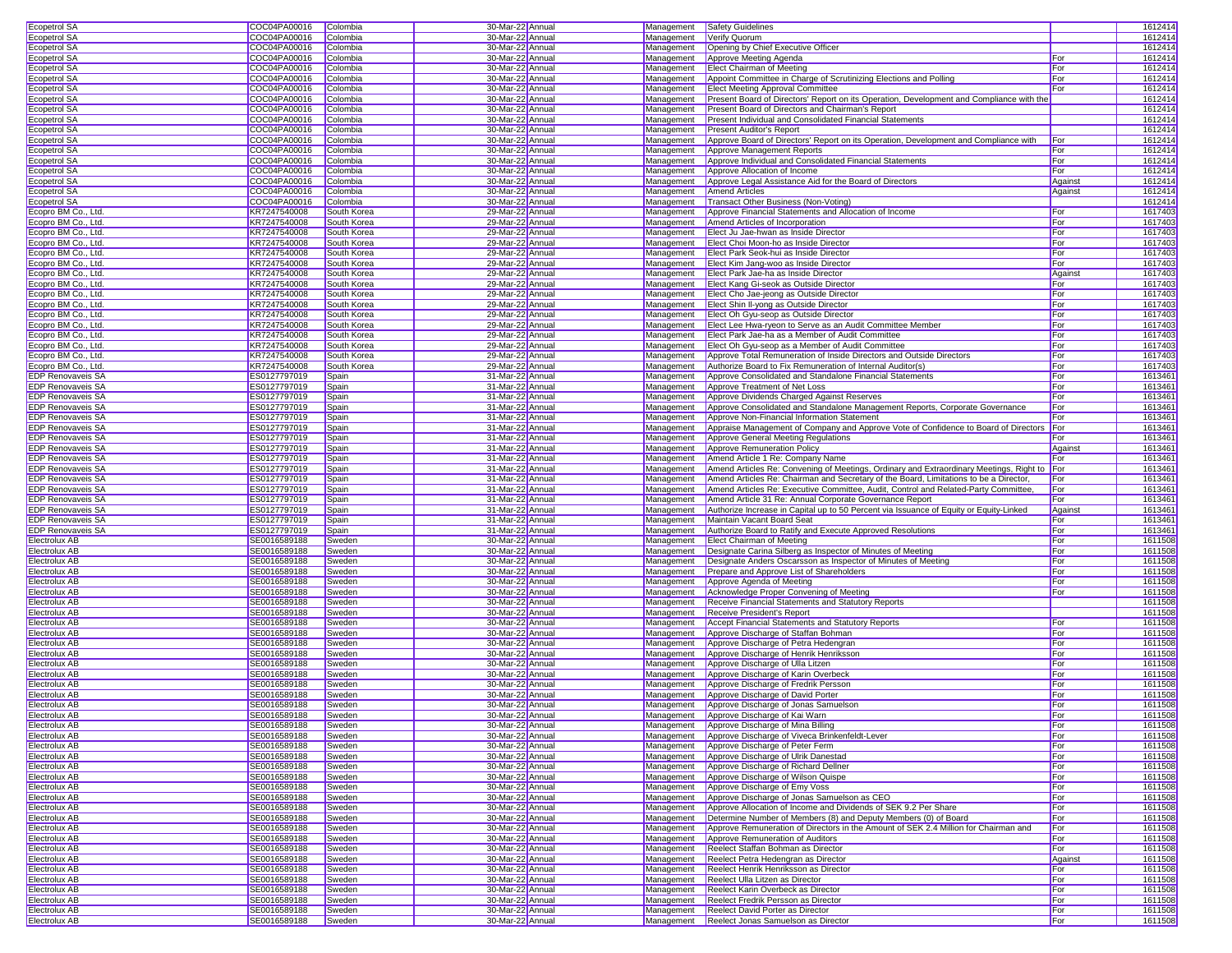| Electrolux AB                                                                                                                                                                                                                                                                                                                                                                | SE0016589188                 | Sweden                      | 30-Mar-22 Annual                     |                               | Management Elect Staffan Bohman as Board Chair                                                 | For        | 1611508            |
|------------------------------------------------------------------------------------------------------------------------------------------------------------------------------------------------------------------------------------------------------------------------------------------------------------------------------------------------------------------------------|------------------------------|-----------------------------|--------------------------------------|-------------------------------|------------------------------------------------------------------------------------------------|------------|--------------------|
| Electrolux AB                                                                                                                                                                                                                                                                                                                                                                | SE0016589188                 | Sweden                      | 30-Mar-22 Annual                     | Management                    | Elect PricewaterhouseCoopers AB as Auditors                                                    | For        | 1611508            |
|                                                                                                                                                                                                                                                                                                                                                                              |                              |                             |                                      |                               |                                                                                                |            |                    |
| <b>Electrolux AB</b>                                                                                                                                                                                                                                                                                                                                                         | SE0016589188                 | Sweden                      | 30-Mar-22 Annual                     | Management                    | Approve Remuneration Report                                                                    | For        | 1611508            |
| Electrolux AB                                                                                                                                                                                                                                                                                                                                                                | SE0016589188                 | Sweden                      | 30-Mar-22 Annual                     | Management                    | Amend Articles Re: Equity-Related Set Minimum (200 Million) and Maximum (800 Million)          | For        | 1611508            |
| Electrolux AB                                                                                                                                                                                                                                                                                                                                                                | SE0016589188                 | Sweden                      | 30-Mar-22 Annual                     | Management                    | Approve SEK 129.2 Million Reduction in Share Capital via Share Cancellation                    | For        | 1611508            |
| Electrolux AB                                                                                                                                                                                                                                                                                                                                                                | SE0016589188                 | Sweden                      | 30-Mar-22 Annual                     | Management                    | Approve Capitalization of Reserves of SEK 129.2 Million for a Bonus Issue                      | For        | 1611508            |
| Electrolux AB                                                                                                                                                                                                                                                                                                                                                                | SE0016589188                 | Sweden                      | 30-Mar-22 Annual                     | Management                    | Authorize Share Repurchase Program                                                             | For        | 1611508            |
| <b>Electrolux AB</b>                                                                                                                                                                                                                                                                                                                                                         | SE0016589188                 | Sweden                      | 30-Mar-22 Annual                     | Management                    | Authorize Reissuance of Repurchased Shares                                                     | For        | 1611508            |
| Electrolux AB                                                                                                                                                                                                                                                                                                                                                                | SE0016589188                 | Sweden                      | 30-Mar-22 Annual                     | Management                    | Approve Equity Plan Financing                                                                  | Against    | 1611508            |
|                                                                                                                                                                                                                                                                                                                                                                              | SE0016589188                 |                             |                                      |                               | Approve Performance Share Plan for Key Employees                                               |            |                    |
| Electrolux AB                                                                                                                                                                                                                                                                                                                                                                |                              | Sweden                      | 30-Mar-22 Annual                     | Management                    |                                                                                                | For        | 1611508            |
| Electrolux AB                                                                                                                                                                                                                                                                                                                                                                | SE0016589188                 | Sweden                      | 30-Mar-22 Annual                     | Management                    | Approve Equity Plan Financing                                                                  | For        | 1611508            |
| Electrolux AB                                                                                                                                                                                                                                                                                                                                                                | SE0016589188                 | Sweden                      | 30-Mar-22 Annual                     | Management                    | Amend Articles Re: Participation at General Meeting                                            | For        | 1611508            |
| E-Mart, Inc.                                                                                                                                                                                                                                                                                                                                                                 | KR7139480008                 | South Korea                 | 29-Mar-22 Annual                     | Management                    | Approve Financial Statements and Allocation of Income                                          | For        | 1611945            |
| E-Mart, Inc.                                                                                                                                                                                                                                                                                                                                                                 | KR7139480008                 | South Korea                 | 29-Mar-22 Annual                     | Management                    | Approve Total Remuneration of Inside Directors and Outside Directors                           | For        | 1611945            |
| Embracer Group AB                                                                                                                                                                                                                                                                                                                                                            | SE0016828511                 | Sweden                      | 07-Jan-22 Extraordinary Shareholders | Management                    | Open Meeting                                                                                   |            | 1597979            |
| Embracer Group AB                                                                                                                                                                                                                                                                                                                                                            | SE0016828511                 | Sweden                      | 07-Jan-22 Extraordinary Shareholders | Management                    | Elect Ian Gulam as Chairman of Meeting                                                         | For        | 1597979            |
|                                                                                                                                                                                                                                                                                                                                                                              |                              |                             |                                      |                               |                                                                                                |            |                    |
| Embracer Group AB                                                                                                                                                                                                                                                                                                                                                            | SE0016828511                 | Sweden                      | 07-Jan-22 Extraordinary Shareholders | Management                    | Prepare and Approve List of Shareholders                                                       | For        | 1597979            |
| Embracer Group AB                                                                                                                                                                                                                                                                                                                                                            | SE0016828511                 | Sweden                      | 07-Jan-22 Extraordinary Shareholders | Management                    | Designate Inspector(s) of Minutes of Meeting                                                   | For        | 1597979            |
| Embracer Group AB                                                                                                                                                                                                                                                                                                                                                            | SE0016828511                 | Sweden                      | 07-Jan-22 Extraordinary Shareholders | Management                    | Acknowledge Proper Convening of Meeting                                                        | For        | 159797             |
| Embracer Group AB                                                                                                                                                                                                                                                                                                                                                            | SE0016828511                 | Sweden                      | 07-Jan-22 Extraordinary Shareholders | Management                    | Approve Agenda of Meeting                                                                      | For        | 1597979            |
| Embracer Group AB                                                                                                                                                                                                                                                                                                                                                            | SE0016828511                 | Sweden                      | 07-Jan-22 Extraordinary Shareholders | Management                    | Approve Issuance of Shares in Connection with Acquisition of Asmodee                           | For        | 1597979            |
|                                                                                                                                                                                                                                                                                                                                                                              | SE0016828511                 | Sweden                      |                                      | Management                    | Approve Creation of Pool of Capital without Preemptive Rights                                  | For        | 159797             |
| Embracer Group AB                                                                                                                                                                                                                                                                                                                                                            |                              |                             | 07-Jan-22 Extraordinary Shareholders |                               |                                                                                                |            |                    |
| Embracer Group AB                                                                                                                                                                                                                                                                                                                                                            | SE0016828511                 | Sweden                      | 07-Jan-22 Extraordinary Shareholders | Management                    | <b>Close Meeting</b>                                                                           |            | 1597979            |
| Emerson Electric Co.                                                                                                                                                                                                                                                                                                                                                         | US2910111044                 | USA                         | 01-Feb-22 Annual                     | Management                    | Elect Director Joshua B. Bolten                                                                | Withhold   | 159685             |
| Emerson Electric Co.                                                                                                                                                                                                                                                                                                                                                         | US2910111044                 | <b>USA</b>                  | 01-Feb-22 Annual                     | Management                    | Elect Director William H. Easter, III                                                          | For        | 1596853            |
| Emerson Electric Co.                                                                                                                                                                                                                                                                                                                                                         | US2910111044                 | <b>USA</b>                  | 01-Feb-22 Annual                     | Management                    | Elect Director Surendralal (Lal) L. Karsanbhai                                                 | For        | 1596853            |
| Emerson Electric Co.                                                                                                                                                                                                                                                                                                                                                         | US2910111044                 | <b>USA</b>                  | 01-Feb-22 Annual                     | Management                    | Elect Director Lori M. Lee                                                                     | For        | 1596853            |
| Emerson Electric Co.                                                                                                                                                                                                                                                                                                                                                         | US2910111044                 | <b>USA</b>                  | 01-Feb-22 Annual                     | Management                    | Ratify KPMG LLP as Auditors                                                                    | For        | 1596853            |
|                                                                                                                                                                                                                                                                                                                                                                              |                              |                             |                                      |                               |                                                                                                |            |                    |
| Emerson Electric Co.                                                                                                                                                                                                                                                                                                                                                         | US2910111044                 | USA                         | 01-Feb-22 Annual                     | Management                    | Advisory Vote to Ratify Named Executive Officers' Compensation                                 | For        | 159685             |
| Emirates NBD Bank (P.J.S.C)                                                                                                                                                                                                                                                                                                                                                  | AEE000801010                 | United Arab Emirates        | 23-Feb-22 Annual                     | Management                    | Approve Board Report on Company Operations and Financial Position for FY 2021                  | For        | 1604006            |
| Emirates NBD Bank (P.J.S.C)                                                                                                                                                                                                                                                                                                                                                  | AEE000801010                 | <b>United Arab Emirates</b> | 23-Feb-22 Annual                     | Management                    | Approve Auditors' Report on Company Financial Statements for FY 2021                           | For        | 1604006            |
| Emirates NBD Bank (P.J.S.C)                                                                                                                                                                                                                                                                                                                                                  | AEE000801010                 | United Arab Emirates        | 23-Feb-22 Annual                     | Management                    | Approve Internal Sharia Supervisory Committee Report for FY 2021                               | For        | 1604006            |
| Emirates NBD Bank (P.J.S.C)                                                                                                                                                                                                                                                                                                                                                  | AEE000801010                 | United Arab Emirates        | 23-Feb-22 Annual                     | Management                    | Accept Financial Statements and Statutory Reports for FY 2021                                  | For        | 1604006            |
| Emirates NBD Bank (P.J.S.C)                                                                                                                                                                                                                                                                                                                                                  | AEE000801010                 | <b>United Arab Emirates</b> | 23-Feb-22 Annual                     | Management                    | Elect Internal Sharia Supervisory Committee Members (Bundled)                                  | For        | 1604006            |
|                                                                                                                                                                                                                                                                                                                                                                              | AEE000801010                 |                             |                                      |                               |                                                                                                |            |                    |
| Emirates NBD Bank (P.J.S.C)                                                                                                                                                                                                                                                                                                                                                  |                              | United Arab Emirates        | 23-Feb-22 Annual                     | Management                    | Approve Dividends of AED 0.50 Per Share for FY 2021                                            | For        | 1604006            |
| Emirates NBD Bank (P.J.S.C)                                                                                                                                                                                                                                                                                                                                                  | AEE000801010                 | United Arab Emirates        | 23-Feb-22 Annual                     | Management                    | Approve Remuneration of Directors                                                              | For        | 1604006            |
| Emirates NBD Bank (P.J.S.C)                                                                                                                                                                                                                                                                                                                                                  | AEE000801010                 | United Arab Emirates        | 23-Feb-22 Annual                     | Management                    | Approve Discharge of Directors for FY 2021                                                     | For        | 1604006            |
| Emirates NBD Bank (P.J.S.C)                                                                                                                                                                                                                                                                                                                                                  | AEE000801010                 | <b>United Arab Emirates</b> | 23-Feb-22 Annual                     | Management                    | Approve Discharge of Auditors for FY 2021                                                      | For        | 1604006            |
| Emirates NBD Bank (P.J.S.C)                                                                                                                                                                                                                                                                                                                                                  | AEE000801010                 | <b>United Arab Emirates</b> | 23-Feb-22 Annual                     | Management                    | Elect Directors (Cumulative Voting)                                                            | Against    | 1604006            |
| Emirates NBD Bank (P.J.S.C)                                                                                                                                                                                                                                                                                                                                                  | AEE000801010                 | <b>United Arab Emirates</b> | 23-Feb-22 Annual                     | Management                    | Ratify Auditors and Fix Their Remuneration for FY 2022                                         | For        | 1604006            |
| Emirates NBD Bank (P.J.S.C)                                                                                                                                                                                                                                                                                                                                                  | AEE000801010                 | <b>United Arab Emirates</b> | 23-Feb-22 Annual                     | Management                    | Appoint Two Representatives for the Shareholders and Determine their Fees                      | For        | 1604006            |
|                                                                                                                                                                                                                                                                                                                                                                              |                              |                             |                                      |                               |                                                                                                |            |                    |
| Emirates NBD Bank (P.J.S.C)                                                                                                                                                                                                                                                                                                                                                  | AEE000801010                 | United Arab Emirates        | 23-Feb-22 Annual                     | Management                    | Approve Board Proposal Re: Non-convertible Securities to be Issued by the Company              | For        | 1604006            |
| Emirates NBD Bank (P.J.S.C)                                                                                                                                                                                                                                                                                                                                                  | AEE000801010                 | United Arab Emirates        | 23-Feb-22 Annual                     | Management                    | Amend Company's Memorandum and Articles of Association in Accordance to the Federal            | Against    | 1604006            |
| Enagas SA                                                                                                                                                                                                                                                                                                                                                                    | ES0130960018                 | Spain                       | 30-Mar-22 Annual                     | Management                    | Approve Consolidated and Standalone Financial Statements                                       | For        | 1611340            |
| Enagas SA                                                                                                                                                                                                                                                                                                                                                                    | ES0130960018                 | Spain                       | 30-Mar-22 Annual                     | Management                    | Approve Non-Financial Information Statement                                                    | For        | 1611340            |
| Enagas SA                                                                                                                                                                                                                                                                                                                                                                    | ES0130960018                 | Spain                       | 30-Mar-22 Annual                     | Management                    | Approve Allocation of Income and Dividends                                                     | For        | 1611340            |
| Enagas SA                                                                                                                                                                                                                                                                                                                                                                    | ES0130960018                 | Spain                       | 30-Mar-22 Annual                     | Management                    | Approve Discharge of Board                                                                     | For        | 1611340            |
|                                                                                                                                                                                                                                                                                                                                                                              |                              |                             |                                      |                               |                                                                                                |            | 1611340            |
| Enagas SA                                                                                                                                                                                                                                                                                                                                                                    | ES0130960018                 | Spain                       | 30-Mar-22 Annual                     | Management                    | Renew Appointment of Ernst & Young as Auditor                                                  | For        |                    |
| Enagas SA                                                                                                                                                                                                                                                                                                                                                                    | ES0130960018                 | Spain                       | 30-Mar-22 Annual                     | Management                    | Reelect Antonio Llarden Carratala as Director                                                  | For        | 1611340            |
| Enagas SA                                                                                                                                                                                                                                                                                                                                                                    | ES0130960018                 | Spain                       | 30-Mar-22 Annual                     | Management                    | Ratify Appointment of and Elect Arturo Gonzalo Aizpiri as Director                             | For        | 1611340            |
| Enagas SA                                                                                                                                                                                                                                                                                                                                                                    | ES0130960018                 | Spain                       | 30-Mar-22 Annual                     | Management                    | Reelect Ana Palacio Vallelersundi as Director                                                  | Against    | 1611340            |
| Enagas SA                                                                                                                                                                                                                                                                                                                                                                    | ES0130960018                 | Spain                       | 30-Mar-22 Annual                     | Management                    | Elect Maria Teresa Costa Campi as Director                                                     | For        | 1611340            |
| Enagas SA                                                                                                                                                                                                                                                                                                                                                                    | ES0130960018                 | Spain                       | 30-Mar-22 Annual                     | Management                    | Elect Clara Belen Garcia Fernandez-Muro as Director                                            | For        | 1611340            |
|                                                                                                                                                                                                                                                                                                                                                                              | ES0130960018                 |                             |                                      | Management                    | Elect Manuel Gabriel Gonzalez Ramos as Director                                                | For        | 1611340            |
| Enagas SA                                                                                                                                                                                                                                                                                                                                                                    |                              | Spain                       | 30-Mar-22 Annual                     |                               |                                                                                                |            |                    |
| Enagas SA                                                                                                                                                                                                                                                                                                                                                                    | ES0130960018                 | Spain                       | 30-Mar-22 Annual                     | Management                    | <b>Elect David Sandalow as Director</b>                                                        | For        | 1611340            |
| Enagas SA                                                                                                                                                                                                                                                                                                                                                                    | ES0130960018                 | Spain                       | 30-Mar-22 Annual                     | Management                    | Authorize Increase in Capital up to 50 Percent via Issuance of Equity or Equity-Linked         | For        | 1611340            |
| Enagas SA                                                                                                                                                                                                                                                                                                                                                                    | ES0130960018                 | Spain                       | 30-Mar-22 Annual                     | Management                    | <b>Amend Remuneration Policy</b>                                                               | Against    | 1611340            |
| Enagas SA                                                                                                                                                                                                                                                                                                                                                                    | ES0130960018                 | Spain                       | 30-Mar-22 Annual                     | Management                    | Approve Long-Term Incentive Plan                                                               | For        | 1611340            |
| Enagas SA                                                                                                                                                                                                                                                                                                                                                                    | ES0130960018                 | Spain                       | 30-Mar-22 Annual                     | Management                    | Advisory Vote on Remuneration Report                                                           | Against    | 1611340            |
| Enagas SA                                                                                                                                                                                                                                                                                                                                                                    | ES0130960018                 | Spain                       | 30-Mar-22 Annual                     | Management                    | Receive Amendments to Board of Directors Regulations                                           |            | 1611340            |
|                                                                                                                                                                                                                                                                                                                                                                              |                              |                             |                                      |                               |                                                                                                |            |                    |
| Enagas SA                                                                                                                                                                                                                                                                                                                                                                    | ES0130960018                 | Spain                       | 30-Mar-22 Annual                     | Management                    | Authorize Board to Ratify and Execute Approved Resolutions                                     | For        | 1611340            |
| ENN Natural Gas Co., Ltd.                                                                                                                                                                                                                                                                                                                                                    | CNE000000DG7                 | China                       | 09-Feb-22 Special                    | Management                    | Approve Purchase of Liability Insurance for Directors, Supervisors and Senior Management For   |            | 1603534            |
| Equatorial Energia SA                                                                                                                                                                                                                                                                                                                                                        | BREQTLACNOR0                 | Brazil                      | 04-Jan-22 Extraordinary Shareholders | Management                    | Approve Acquisition of Echoenergia Participacoes S.A. (Echoenergia)                            | For        | 1597096            |
| Equatorial Energia SA                                                                                                                                                                                                                                                                                                                                                        | BREQTLACNOR0 Brazil          |                             | 04-Jan-22 Extraordinary Shareholders | Management                    | Authorize Board to Ratify and Execute Approved Resolutions                                     | For        | 1597096            |
| Equatorial Energia SA                                                                                                                                                                                                                                                                                                                                                        | BREQTLACNOR0 Brazil          |                             | 30-Mar-22 Extraordinary Shareholders |                               | Management <b>Amend Articles</b>                                                               | Against    | 1617168            |
| Equatorial Energia SA                                                                                                                                                                                                                                                                                                                                                        |                              |                             |                                      |                               |                                                                                                |            | 1617168            |
| Equatorial Energia SA                                                                                                                                                                                                                                                                                                                                                        |                              |                             |                                      |                               |                                                                                                |            |                    |
|                                                                                                                                                                                                                                                                                                                                                                              | <b>BREQTLACNOR0 Brazil</b>   |                             | 30-Mar-22 Extraordinary Shareholders | Management Consolidate Bylaws |                                                                                                | Against    |                    |
|                                                                                                                                                                                                                                                                                                                                                                              | BREQTLACNOR0 Brazil          |                             | 30-Mar-22 Extraordinary Shareholders |                               | Management Authorize Board to Ratify and Execute Approved Resolutions                          | Against    | 1617168            |
| Eregli Demir ve Celik Fabrikalari TAS                                                                                                                                                                                                                                                                                                                                        | TRAEREGL91G3 Turkey          |                             | 17-Mar-22 Annual                     |                               | Management   Open Meeting and Elect Presiding Council of Meeting                               | For        | 1610118            |
| Eregli Demir ve Celik Fabrikalari TAS                                                                                                                                                                                                                                                                                                                                        | TRAEREGL91G3 Turkey          |                             | 17-Mar-22 Annual                     |                               | Management Authorize Presiding Council to Sign Minutes of Meeting                              | For        | 1610118            |
| Eregli Demir ve Celik Fabrikalari TAS                                                                                                                                                                                                                                                                                                                                        | TRAEREGL91G3 Turkey          |                             | 17-Mar-22 Annual                     | Management                    | <b>Accept Board Report</b>                                                                     | For        | 1610118            |
| Eregli Demir ve Celik Fabrikalari TAS                                                                                                                                                                                                                                                                                                                                        | TRAEREGL91G3 Turkey          |                             | 17-Mar-22 Annual                     |                               | Management Accept Audit Report                                                                 | For        | 1610118            |
|                                                                                                                                                                                                                                                                                                                                                                              |                              |                             |                                      |                               |                                                                                                |            |                    |
| Eregli Demir ve Celik Fabrikalari TAS                                                                                                                                                                                                                                                                                                                                        | TRAEREGL91G3 Turkey          |                             | 17-Mar-22 Annual                     | Management                    | <b>Accept Financial Statements</b>                                                             | For        | 1610118            |
| Eregli Demir ve Celik Fabrikalari TAS                                                                                                                                                                                                                                                                                                                                        | TRAEREGL91G3 Turkey          |                             | 17-Mar-22 Annual                     |                               | Management Approve Discharge of Board                                                          | For        | 1610118            |
| Eregli Demir ve Celik Fabrikalari TAS                                                                                                                                                                                                                                                                                                                                        | TRAEREGL91G3 Turkey          |                             | 17-Mar-22 Annual                     | Management                    | Approve Allocation of Income                                                                   | For        | 1610118            |
|                                                                                                                                                                                                                                                                                                                                                                              | TRAEREGL91G3 Turkey          |                             | 17-Mar-22 Annual                     |                               | Management Elect Independent Directors                                                         | Against    | 1610118            |
|                                                                                                                                                                                                                                                                                                                                                                              | TRAEREGL91G3 Turkey          |                             | 17-Mar-22 Annual                     | Management                    | Approve Director Remuneration                                                                  | Against    | 1610118            |
|                                                                                                                                                                                                                                                                                                                                                                              | TRAEREGL91G3 Turkey          |                             | 17-Mar-22 Annual                     | Management                    | Grant Permission for Board Members to Engage in Commercial Transactions with                   | For        | 1610118            |
|                                                                                                                                                                                                                                                                                                                                                                              |                              |                             |                                      |                               |                                                                                                |            |                    |
|                                                                                                                                                                                                                                                                                                                                                                              | TRAEREGL91G3 Turkey          |                             | 17-Mar-22 Annual                     | Management                    | <b>Ratify External Auditors</b>                                                                | Against    | 1610118            |
|                                                                                                                                                                                                                                                                                                                                                                              | TRAEREGL91G3 Turkey          |                             | 17-Mar-22 Annual                     | Management                    | Amend Article 7 Re: Capital Related                                                            | Against    | 1610118            |
|                                                                                                                                                                                                                                                                                                                                                                              | TRAEREGL91G3 Turkey          |                             | 17-Mar-22 Annual                     | Management                    | Receive Information on Guarantees, Pledges and Mortgages Provided to Third Parties             |            | 1610118            |
|                                                                                                                                                                                                                                                                                                                                                                              | TRAEREGL91G3 Turkey          |                             | 17-Mar-22 Annual                     | Management                    | Approve Upper Limit of Donations for 2022 and Receive Information on Donations Made in Against |            | 1610118            |
|                                                                                                                                                                                                                                                                                                                                                                              | TRAEREGL91G3 Turkey          |                             | 17-Mar-22 Annual                     | Management                    | <b>Close Meeting</b>                                                                           |            | 1610118            |
|                                                                                                                                                                                                                                                                                                                                                                              | SE0009922164                 | Sweden                      | 24-Mar-22 Annual                     | Management                    | Elect Eva Hagg as Chairman of Meeting                                                          | For        | 1610890            |
|                                                                                                                                                                                                                                                                                                                                                                              |                              |                             |                                      | Management                    |                                                                                                |            |                    |
| Eregli Demir ve Celik Fabrikalari TAS<br>Eregli Demir ve Celik Fabrikalari TAS<br>Eregli Demir ve Celik Fabrikalari TAS<br>Eregli Demir ve Celik Fabrikalari TAS<br>Eregli Demir ve Celik Fabrikalari TAS<br>Eregli Demir ve Celik Fabrikalari TAS<br>Eregli Demir ve Celik Fabrikalari TAS<br>Eregli Demir ve Celik Fabrikalari TAS<br><b>Essity AB</b><br><b>Essity AB</b> | SE0009922164                 | Sweden                      | 24-Mar-22 Annual                     |                               | Designate Madeleine Wallmark as Inspector of Minutes of Meeting                                | For        | 1610890            |
| <b>Essity AB</b>                                                                                                                                                                                                                                                                                                                                                             | SE0009922164                 | Sweden                      | 24-Mar-22 Annual                     | Management                    | Designate Anders Oscarsson as Inspector of Minutes of Meeting                                  | For        | 1610890            |
| Essity AB                                                                                                                                                                                                                                                                                                                                                                    | SE0009922164                 | Sweden                      | 24-Mar-22 Annual                     | Management                    | Prepare and Approve List of Shareholders                                                       | For        | 1610890            |
| Essity AB<br><b>Essity AB</b>                                                                                                                                                                                                                                                                                                                                                | SE0009922164<br>SE0009922164 | Sweden<br>Sweden            | 24-Mar-22 Annual<br>24-Mar-22 Annual |                               | Management   Acknowledge Proper Convening of Meeting<br>Management Approve Agenda of Meeting   | For<br>For | 1610890<br>1610890 |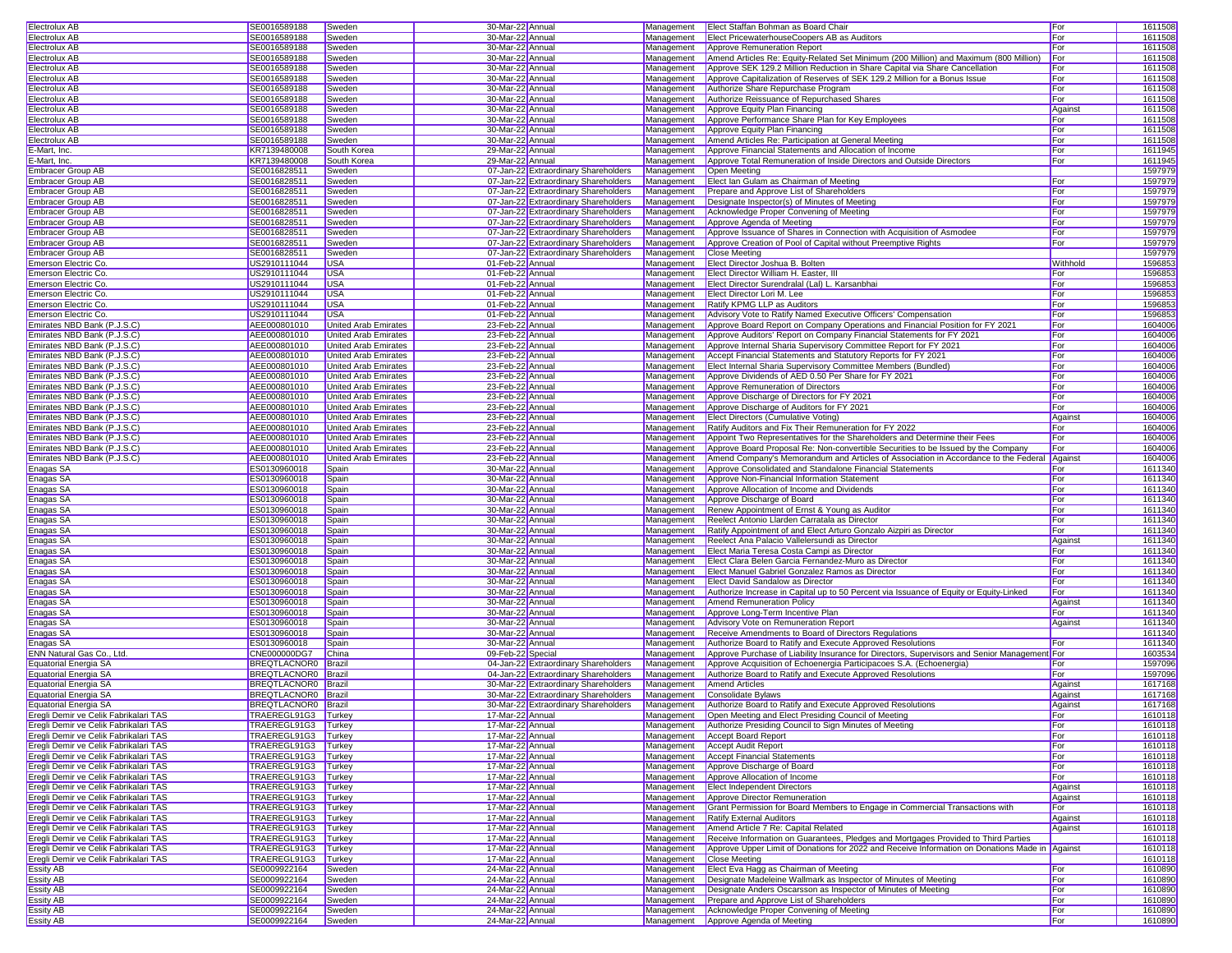| Essity AB                                                          | SE0009922164 | Sweden                | 24-Mar-22 Annual                     | Management | <b>Receive Financial Statements and Statutory Reports</b>                             |         | 1610890 |
|--------------------------------------------------------------------|--------------|-----------------------|--------------------------------------|------------|---------------------------------------------------------------------------------------|---------|---------|
| Essity AB                                                          | SE0009922164 | Sweden                | 24-Mar-22 Annual                     | Management | Accept Financial Statements and Statutory Reports                                     | For     | 1610890 |
|                                                                    |              |                       |                                      |            |                                                                                       |         |         |
| Essity AB                                                          | SE0009922164 | Sweden                | 24-Mar-22 Annual                     | Management | Approve Allocation of Income and Dividends of SEK 7.00 Per Share                      | For     | 1610890 |
| <b>Essity AB</b>                                                   | SE0009922164 | Sweden                | 24-Mar-22 Annual                     | Management | Approve Discharge of Ewa Bjorling                                                     | For     | 1610890 |
| Essity AB                                                          | SE0009922164 | Sweden                | 24-Mar-22 Annual                     | Management | Approve Discharge of Par Boman                                                        | For     | 1610890 |
| Essity AB                                                          | SE0009922164 | Sweden                | 24-Mar-22 Annual                     | Management | Approve Discharge of Maija-Liisa Friman                                               | For     | 1610890 |
| Essity AB                                                          | SE0009922164 | Sweden                | 24-Mar-22 Annual                     | Management | Approve Discharge of Annemarie Gardshol                                               | For     | 1610890 |
| Essity AB                                                          | SE0009922164 | Sweden                | 24-Mar-22 Annual                     | Management | Approve Discharge of Magnus Groth                                                     | For     | 1610890 |
| Essity AB                                                          | SE0009922164 | Sweden                | 24-Mar-22 Annual                     | Management | Approve Discharge of Susanna Lind                                                     | For     | 1610890 |
|                                                                    |              |                       |                                      |            | Approve Discharge of Torbjorn Loof                                                    |         |         |
| <b>Essity AB</b>                                                   | SE0009922164 | Sweden                | 24-Mar-22 Annual                     | Management |                                                                                       | For     | 1610890 |
| Essity AB                                                          | SE0009922164 | Sweden                | 24-Mar-22 Annual                     | Management | Approve Discharge of Bert Nordberg                                                    | For     | 1610890 |
| Essity AB                                                          | SE0009922164 | Sweden                | 24-Mar-22 Annual                     | Management | Approve Discharge of Louise Svanberg                                                  | For     | 1610890 |
| Essity AB                                                          | SE0009922164 | Sweden                | 24-Mar-22 Annual                     | Management | Approve Discharge of Orjan Svensson                                                   | For     | 1610890 |
| Essity AB                                                          | SE0009922164 | Sweden                | 24-Mar-22 Annual                     | Management | Approve Discharge of Lars Rebien Sorensen                                             | For     | 1610890 |
| Essity AB                                                          | SE0009922164 | Sweden                | 24-Mar-22 Annual                     | Management | Approve Discharge of Barbara Milian Thoralfsson                                       | For     | 1610890 |
| Essity AB                                                          | SE0009922164 | Sweden                | 24-Mar-22 Annual                     | Management | Approve Discharge of Niclas Thulin                                                    | For     | 1610890 |
|                                                                    |              |                       |                                      |            |                                                                                       |         |         |
| Essity AB                                                          | SE0009922164 | Sweden                | 24-Mar-22 Annual                     | Management | Approve Discharge of Magnus Groth                                                     | For     | 1610890 |
| Essity AB                                                          | SE0009922164 | Sweden                | 24-Mar-22 Annual                     | Management | Determine Number of Members (10) and Deputy Members (0) of Board                      | For     | 1610890 |
| <b>Essity AB</b>                                                   | SE0009922164 | Sweden                | 24-Mar-22 Annual                     | Management | Determine Number of Auditors (1) and Deputy Auditors (0)                              | For     | 1610890 |
| <b>Essity AB</b>                                                   | SE0009922164 | Sweden                | 24-Mar-22 Annual                     | Management | Approve Remuneration of Directors in the Amount of SEK 2.55 Million for Chairman and  | For     | 1610890 |
| Essity AB                                                          | SE0009922164 | Sweden                | 24-Mar-22 Annual                     | Management | Approve Remuneration of Auditors                                                      | For     | 1610890 |
| Essity AB                                                          | SE0009922164 | Sweden                | 24-Mar-22 Annual                     | Management | Reelect Ewa Bjorling as Director                                                      | For     | 1610890 |
| Essity AB                                                          | SE0009922164 | Sweden                | 24-Mar-22 Annual                     | Management | Reelect Par Boman as Director                                                         | Against | 1610890 |
|                                                                    |              |                       |                                      |            |                                                                                       |         |         |
| Essity AB                                                          | SE0009922164 | Sweden                | 24-Mar-22 Annual                     | Management | Reelect Annemarie Gardshol as Director                                                | For     | 1610890 |
| <b>Essity AB</b>                                                   | SE0009922164 | Sweden                | 24-Mar-22 Annual                     | Management | Reelect Magnus Groth as Director                                                      | For     | 1610890 |
| Essity AB                                                          | SE0009922164 | Sweden                | 24-Mar-22 Annual                     | Management | Reelect Torbjorn Loof as Director                                                     | For     | 1610890 |
| Essity AB                                                          | SE0009922164 | Sweden                | 24-Mar-22 Annual                     | Management | Reelect Bert Nordberg as Director                                                     | For     | 1610890 |
| Essity AB                                                          | SE0009922164 | Sweden                | 24-Mar-22 Annual                     | Management | Reelect Louise Svanberg as Director                                                   | For     | 1610890 |
| <b>Essity AB</b>                                                   | SE0009922164 | Sweden                | 24-Mar-22 Annual                     | Management | Reelect Lars Rebien Sorensen as Director                                              | For     | 1610890 |
| <b>Essity AB</b>                                                   | SE0009922164 | Sweden                | 24-Mar-22 Annual                     | Management | Reelect Barbara M. Thoralfsson as Director                                            | For     | 1610890 |
|                                                                    |              |                       |                                      |            |                                                                                       |         |         |
| Essity AB                                                          | SE0009922164 | Sweden                | 24-Mar-22 Annual                     | Management | Elect Bjorn Gulden as New Director                                                    | For     | 1610890 |
| Essity AB                                                          | SE0009922164 | Sweden                | 24-Mar-22 Annual                     | Management | Reelect Par Boman as Board Chair                                                      | Against | 1610890 |
| Essity AB                                                          | SE0009922164 | Sweden                | 24-Mar-22 Annual                     | Management | Ratify Ernst & Young as Auditors                                                      | For     | 1610890 |
| Essity AB                                                          | SE0009922164 | Sweden                | 24-Mar-22 Annual                     | Management | Approve Remuneration Policy And Other Terms of Employment For Executive               | Against | 1610890 |
| Essity AB                                                          | SE0009922164 | Sweden                | 24-Mar-22 Annual                     | Management | Approve Remuneration Report                                                           | Against | 1610890 |
| Essity AB                                                          | SE0009922164 | Sweden                | 24-Mar-22 Annual                     | Management | Approve Long Term Incentive Program 2022-2024 for Key Employees                       | Against | 1610890 |
|                                                                    |              |                       |                                      |            |                                                                                       |         |         |
| Essity AB                                                          | SE0009922164 | Sweden                | 24-Mar-22 Annual                     | Management | Authorize Share Repurchase Program                                                    | For     | 1610890 |
| Essity AB                                                          | SE0009922164 | Sweden                | 24-Mar-22 Annual                     | Management | Authorize Reissuance of Repurchased Shares                                            | For     | 1610890 |
| EVE Energy Co., Ltd.                                               | CNE100000GS4 | China                 | 28-Jan-22 Special                    | Management | Approve Investment in Battery R&D Center Building Project                             | For     | 1601845 |
| EVE Energy Co., Ltd.                                               | CNE100000GS4 | China                 | 28-Jan-22 Specia                     | Management | Approve Provision of Guarantee                                                        | For     | 1601845 |
| EVE Energy Co., Ltd.                                               | CNE100000GS4 | China                 | 28-Jan-22 Special                    | Management | Approve Provision of Financial Assistance                                             | For     | 1601845 |
| EVE Energy Co., Ltd.                                               | CNE100000GS4 | China                 | 28-Mar-22 Specia                     | Management | Approve Signing of Contract with Jingmen High-tech Zone Management Committee          | For     | 1618714 |
|                                                                    |              |                       |                                      |            |                                                                                       |         |         |
| EVE Energy Co., Ltd.                                               | CNE100000GS4 | China                 | 28-Mar-22 Specia                     | Management | Approve Draft of Employee Share Purchase Plan                                         | For     | 1618714 |
| EVE Energy Co., Ltd.                                               | CNE100000GS4 | China                 | 28-Mar-22 Special                    | Management | Approve Authorization of the Board to Handle All Related Matters                      | For     | 1618714 |
| EVE Energy Co., Ltd.                                               | CNE100000GS4 | China                 | 28-Mar-22 Specia                     | Management | Approve to Verify List of Plan Participants of Employee Share Purchase Plan           | For     | 1618714 |
| EVE Energy Co., Ltd.                                               | CNE100000GS4 | China                 | 28-Mar-22 Special                    | Management | Approve Financial Leasing Business                                                    | For     | 1618714 |
| EVE Energy Co., Ltd.                                               | CNE100000GS4 | China                 | 28-Mar-22 Specia                     | Management | Approve Provision of Guarantee                                                        | For     | 1618714 |
| EVE Energy Co., Ltd.                                               | CNE100000GS4 | China                 | 28-Mar-22 Special                    | Management | Approve Financial Assistance Provision                                                | Against | 1618714 |
|                                                                    |              |                       |                                      |            |                                                                                       |         |         |
| EVRAZ Plc                                                          | GB00B71N6K86 | <b>United Kingdom</b> | 11-Jan-22 Special                    | Management | Approve Matters Relating to the Demerger of RASP Group from the EVRAZ Group           | For     | 1597593 |
| <b>EVRAZ Plc</b>                                                   | GB00B71N6K86 | United Kingdom        | 11-Jan-22 Specia                     | Management | Amend Articles of Association                                                         | For     | 1597593 |
| <b>EVRAZ Plc</b>                                                   | GB00B71N6K86 | United Kingdom        | 11-Jan-22 Special                    | Management | Approve Matters Relating to Capital Reduction                                         | For     | 1597593 |
| <b>EVRAZ Plc</b>                                                   | GB00B71N6K86 | United Kingdom        | 11-Jan-22 Specia                     | Management | Approve Share Sale Facility                                                           | For     | 1597593 |
| EVRAZ Plc                                                          | GB00B71N6K86 | <b>United Kingdom</b> | 11-Jan-22 Specia                     | Management | Adopt New Articles of Association                                                     | For     | 1597593 |
| F&F Co., Ltd.                                                      | KR7383220001 | South Korea           | 25-Mar-22 Annual                     | Management | Approve Financial Statements and Allocation of Income                                 | For     | 1614490 |
|                                                                    |              |                       |                                      |            |                                                                                       |         | 1614490 |
| F&F Co., Ltd.                                                      | KR7383220001 | South Korea           | 25-Mar-22 Annual                     | Management | Amend Articles of Incorporation                                                       | For     |         |
| F&F Co., Ltd.                                                      | KR7383220001 | South Korea           | 25-Mar-22 Annual                     | Management | Elect Bae Jun-geun as Outside Director                                                | For     | 1614490 |
| F&F Co., Ltd.                                                      | KR7383220001 | South Korea           | 25-Mar-22 Annual                     | Management | Approve Total Remuneration of Inside Directors and Outside Directors                  | Against | 1614490 |
| F&F Co., Ltd.                                                      | KR7383220001 | South Korea           | 25-Mar-22 Annual                     | Management | Authorize Board to Fix Remuneration of Internal Auditor(s)                            | For     | 1614490 |
| F5, Inc.                                                           | US3156161024 | USA                   | 10-Mar-22 Annual                     | Management | Elect Director Sandra E. Bergeron                                                     | Against | 1604188 |
| F5, Inc.                                                           | US3156161024 | <b>USA</b>            | 10-Mar-22 Annual                     | Management | Elect Director Elizabeth L. Buse                                                      | For     | 1604188 |
| F5, Inc.                                                           | US3156161024 | <b>USA</b>            | 10-Mar-22 Annual                     | Management | <b>Elect Director Michael L. Drever</b>                                               | For     | 1604188 |
|                                                                    |              |                       |                                      |            |                                                                                       |         |         |
| F5, Inc.                                                           | US3156161024 | <b>USA</b>            | 10-Mar-22 Annual                     | Management | Elect Director Alan J. Higginson                                                      | For     | 1604188 |
| F5, Inc.                                                           | US3156161024 | <b>USA</b>            | 10-Mar-22 Annual                     | Management | Elect Director Peter S. Klein                                                         | For     | 1604188 |
| F5, Inc.                                                           | US3156161024 | <b>USA</b>            | 10-Mar-22 Annual                     | Management | <b>Elect Director Francois Locoh-Donou</b>                                            | For     | 1604188 |
| F5, Inc.                                                           | US3156161024 | <b>USA</b>            | 10-Mar-22 Annual                     |            | Management <b>Elect Director Nikhil Mehta</b>                                         | For     | 1604188 |
| F5, Inc.                                                           | US3156161024 | <b>USA</b>            | 10-Mar-22 Annual                     |            | Management <b>Elect Director Michael F. Montova</b>                                   | For     | 1604188 |
| F5, Inc.                                                           | US3156161024 | <b>USA</b>            | 10-Mar-22 Annual                     |            | Management <b>Elect Director Marie E. Myers</b>                                       | For     | 1604188 |
| F5, Inc.                                                           | US3156161024 | <b>USA</b>            | 10-Mar-22 Annual                     |            | Management <b>Elect Director James M. Phillips</b>                                    | For     | 1604188 |
|                                                                    |              |                       |                                      |            |                                                                                       |         |         |
| F5, Inc.                                                           | US3156161024 | <b>USA</b>            | 10-Mar-22 Annual                     |            | Management Elect Director Sripada Shivananda                                          | For     | 1604188 |
| F5, Inc.                                                           | US3156161024 | <b>USA</b>            | 10-Mar-22 Annual                     | Management | Amend Omnibus Stock Plan                                                              | For     | 1604188 |
| F5, Inc.                                                           | US3156161024 | <b>USA</b>            | 10-Mar-22 Annual                     | Management | Ratify PricewaterhouseCoopers LLP as Auditors                                         | For     | 1604188 |
| F5, Inc.                                                           | US3156161024 | <b>USA</b>            | 10-Mar-22 Annual                     | Management | Advisory Vote to Ratify Named Executive Officers' Compensation                        | Against | 1604188 |
| Fair Isaac Corporation                                             | US3032501047 | <b>USA</b>            | 01-Mar-22 Annual                     |            | Management Elect Director Braden R. Kelly                                             | For     | 1603854 |
| Fair Isaac Corporation                                             | US3032501047 | <b>USA</b>            | 01-Mar-22 Annual                     | Management | Elect Director Fabiola R. Arredondo                                                   | For     | 1603854 |
| Fair Isaac Corporation                                             | US3032501047 | <b>USA</b>            | 01-Mar-22 Annual                     |            | Management Elect Director James D. Kirsner                                            | For     | 1603854 |
| Fair Isaac Corporation                                             |              |                       |                                      |            | Management Elect Director William J. Lansing                                          |         |         |
|                                                                    | US3032501047 | <b>USA</b>            | 01-Mar-22 Annual                     |            |                                                                                       | For     | 1603854 |
| Fair Isaac Corporation                                             | US3032501047 | <b>USA</b>            | 01-Mar-22 Annual                     | Management | <b>Elect Director Eva Manolis</b>                                                     | For     | 1603854 |
| Fair Isaac Corporation                                             | US3032501047 | <b>USA</b>            | 01-Mar-22 Annual                     | Management | <b>Elect Director Marc F. McMorris</b>                                                | For     | 1603854 |
| Fair Isaac Corporation                                             | US3032501047 | <b>USA</b>            | 01-Mar-22 Annual                     | Management | <b>Elect Director Joanna Rees</b>                                                     | For     | 1603854 |
| Fair Isaac Corporation                                             | US3032501047 | <b>USA</b>            | 01-Mar-22 Annual                     | Management | Elect Director David A. Rey                                                           | For     | 1603854 |
| Fair Isaac Corporation                                             | US3032501047 | <b>USA</b>            | 01-Mar-22 Annual                     | Management | Advisory Vote to Ratify Named Executive Officers' Compensation                        | For     | 1603854 |
| Fair Isaac Corporation                                             | US3032501047 | <b>USA</b>            | 01-Mar-22 Annual                     | Management | Ratify Deloitte & Touche LLP as Auditors                                              | For     | 1603854 |
|                                                                    |              |                       |                                      |            |                                                                                       |         |         |
| FangDa Carbon New Material Co., Ltd.                               | CNE000001CC6 | China                 | 21-Mar-22 Special                    | Management | Approve Investment in Private Equity Fund                                             | Against | 1616083 |
| Faw Jiefang Group Co., Ltd.                                        | CNE000000R85 | China                 | 16-Feb-22 Special                    | Management | Approve Daily Related Party Transactions                                              | For     | 1604355 |
| Faw Jiefang Group Co., Ltd.                                        | CNE000000R85 | China                 | 16-Feb-22 Special                    | Management | Approve Financial Business with FAW Finance Co., Ltd.                                 | Against | 1604355 |
| Faw Jiefang Group Co., Ltd.                                        | CNE000000R85 | China                 | 16-Feb-22 Special                    | Management | Approve Change in Registered Capital                                                  | For     | 1604355 |
| Faw Jiefang Group Co., Ltd.                                        | CNE000000R85 | China                 | 16-Feb-22 Special                    | Management | Amend Articles of Association                                                         | For     | 1604355 |
|                                                                    |              |                       |                                      |            |                                                                                       |         |         |
| Fawry for Banking & Payment Technology Services SAE   EGS745L1C014 |              | Egypt                 | 03-Mar-22 Extraordinary Shareholders |            | Management Approve Increase in Authorized Capital from EGP 1 Billion to EGP 3 Billion | Against | 1605908 |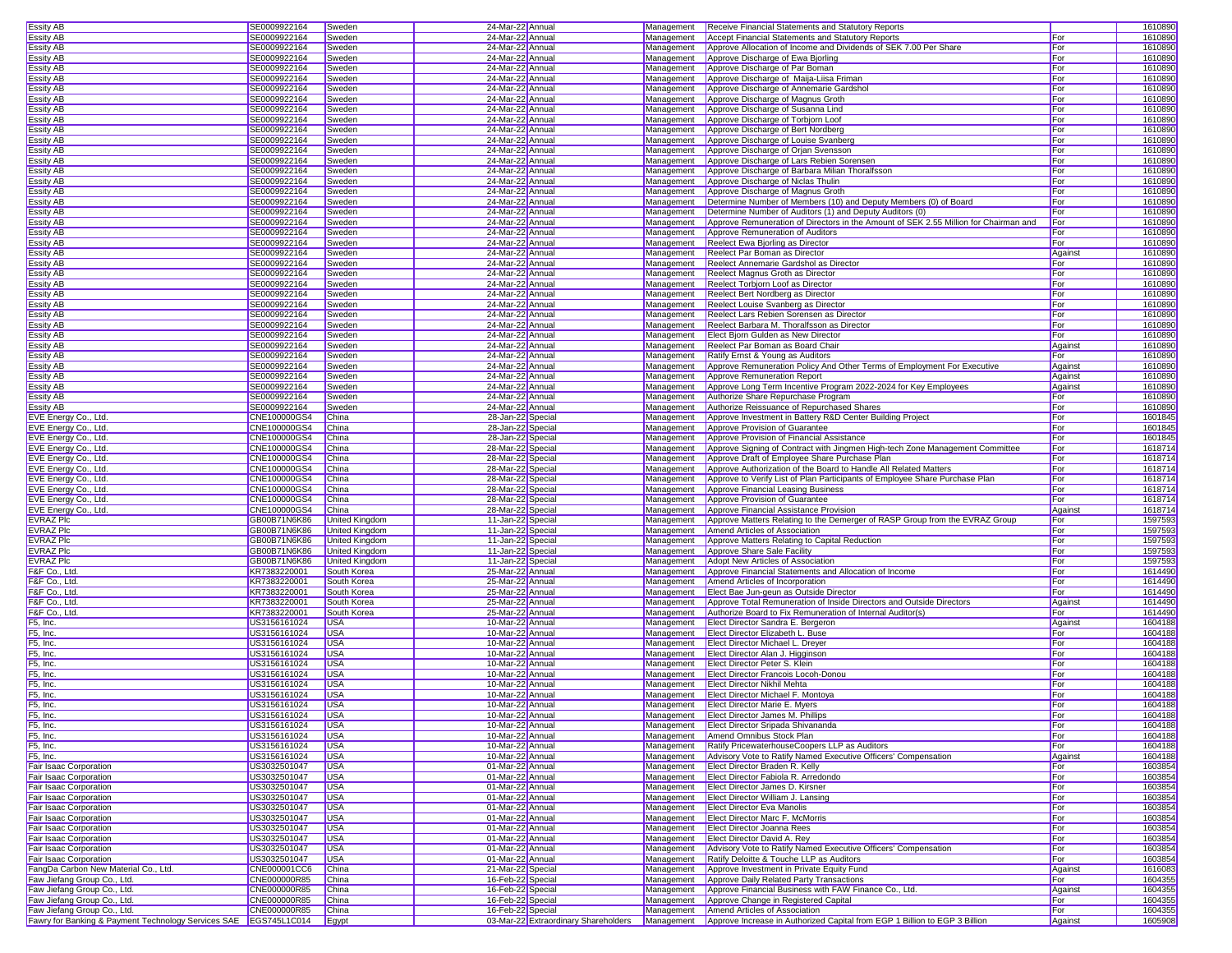| Fawry for Banking & Payment Technology Services SAE EGS745L1C014 |                              | Egypt                       |                   | 03-Mar-22 Extraordinary Shareholders | Management  | Approve Increase in Issued Capital from EGP 853,652,060 to EGP 1,653,652,060 With              | For     | 1605908 |
|------------------------------------------------------------------|------------------------------|-----------------------------|-------------------|--------------------------------------|-------------|------------------------------------------------------------------------------------------------|---------|---------|
| Fawry for Banking & Payment Technology Services SAE EGS745L1C014 |                              | Egypt                       |                   | 03-Mar-22 Extraordinary Shareholders | Management  | Authorize Chairman or Managing Director and CEO to Ratify and Execute Approved                 | For     | 1605908 |
| Fawry for Banking & Payment Technology Services SAE EGS745L1C014 |                              | Egypt                       |                   | 03-Mar-22 Extraordinary Shareholders | Management  | Authorize Board to Amend Articles 6 and 7 of Bylaws to Reflect Changes in Capital              | For     | 1605908 |
| Ferguson Plc                                                     | JE00BJVNSS43                 | Jersey                      | 10-Mar-22 Special |                                      | Management  | Approve Transfer of the Company's Category of Listing from a Premium Listing to a              | For     | 1605928 |
| First Abu Dhabi Bank PJSC                                        | AEN000101016                 | United Arab Emirates        | 28-Feb-22 Annual  |                                      | Management  | Approve Board Report on Company Operations and Financial Position for FY 2021                  | For     | 1604271 |
| First Abu Dhabi Bank PJSC                                        | AEN000101016                 | <b>United Arab Emirates</b> | 28-Feb-22 Annual  |                                      | Management  | Approve Auditors' Report on Company Financial Statements for FY 2021                           | For     | 1604271 |
| First Abu Dhabi Bank PJSC                                        | AEN000101016                 | <b>United Arab Emirates</b> | 28-Feb-22 Annual  |                                      | Management  | Accept Financial Statements and Statutory Reports for FY 2021                                  | For     | 1604271 |
| First Abu Dhabi Bank PJSC                                        | AEN000101016                 | <b>United Arab Emirates</b> | 28-Feb-22 Annual  |                                      | Management  | Approve Allocation of Income and Dividends of AED 0.70 Per Share Split into AED 0.49           | For     | 1604271 |
| First Abu Dhabi Bank PJSC                                        | AEN000101016                 | United Arab Emirates        | 28-Feb-22 Annual  |                                      | Management  | Approve Remuneration of Directors                                                              | For     | 1604271 |
| First Abu Dhabi Bank PJSC                                        | AEN000101016                 | United Arab Emirates        | 28-Feb-22 Annua   |                                      |             |                                                                                                | For     |         |
| First Abu Dhabi Bank PJSC                                        |                              |                             |                   |                                      | Management  | Approve Discharge of Directors for FY 2021                                                     |         | 160427  |
|                                                                  | AEN000101016                 | <b>United Arab Emirates</b> | 28-Feb-22 Annua   |                                      | Management  | Approve Discharge of Auditors for FY 2021                                                      | For     | 1604271 |
| First Abu Dhabi Bank PJSC                                        | AEN000101016                 | United Arab Emirates        | 28-Feb-22 Annual  |                                      | Management  | Ratify Auditors and Fix Their Remuneration for FY 2022                                         | For     | 1604271 |
| First Abu Dhabi Bank PJSC                                        | AEN000101016                 | <b>United Arab Emirates</b> | 28-Feb-22 Annual  |                                      | Management  | Approve Internal Shariah Supervision Committee Report                                          | For     | 1604271 |
| First Abu Dhabi Bank PJSC                                        | AEN000101016                 | United Arab Emirates        | 28-Feb-22 Annual  |                                      | Management  | Amend Article 6 of Articles of Association to Reflect Change in Capital                        | For     | 1604271 |
| First Abu Dhabi Bank PJSC                                        | AEN000101016                 | <b>United Arab Emirates</b> | 28-Feb-22 Annual  |                                      | Management  | Approve The Renewal of the Issuing Programs/Islamic Sukuk/Bonds or Other Non-                  | For     | 1604271 |
| First Abu Dhabi Bank PJSC                                        | AEN000101016                 | <b>United Arab Emirates</b> | 28-Feb-22 Annual  |                                      | Management  | Authorize the Board to Issue Islamic Sukuk/Bonds or other Non-Convertible Securities           | For     | 1604271 |
| First Abu Dhabi Bank PJSC                                        | AEN000101016                 | <b>United Arab Emirates</b> | 28-Feb-22 Annual  |                                      | Management  | Authorize the Board to Issue Additional Tier 1 Bonds for Regulatory Capital Purposes Up to For |         | 1604271 |
| Ford Otomotiv Sanayi AS                                          | TRAOTOSN91H6 Turkey          |                             | 21-Mar-22 Annual  |                                      | Management  | Open Meeting and Elect Presiding Council of Meeting                                            | For     | 1612359 |
| Ford Otomotiv Sanayi AS                                          | TRAOTOSN91H6                 | Turkey                      | 21-Mar-22 Annual  |                                      | Management  | <b>Accept Board Report</b>                                                                     | For     | 1612359 |
| Ford Otomotiv Sanayi AS                                          | TRAOTOSN91H6                 | Turkey                      | 21-Mar-22 Annual  |                                      | Management  | <b>Accept Audit Report</b>                                                                     | For     | 1612359 |
| Ford Otomotiv Sanayi AS                                          | TRAOTOSN91H6                 | Turkey                      | 21-Mar-22 Annua   |                                      | Management  | <b>Accept Financial Statements</b>                                                             | For     | 1612359 |
| Ford Otomotiv Sanayi AS                                          | TRAOTOSN91H6                 | Turkey                      | 21-Mar-22 Annual  |                                      | Management  | Approve Discharge of Board                                                                     | For     | 1612359 |
| Ford Otomotiv Sanayi AS                                          | TRAOTOSN91H6                 | Turkey                      | 21-Mar-22 Annual  |                                      | Management  | Approve Allocation of Income                                                                   | For     | 1612359 |
| Ford Otomotiv Sanayi AS                                          | TRAOTOSN91H6                 | Turkey                      | 21-Mar-22 Annual  |                                      | Management  | <b>Elect Directors</b>                                                                         | Against | 1612359 |
| Ford Otomotiv Sanayi AS                                          | TRAOTOSN91H6                 | Turkey                      | 21-Mar-22 Annual  |                                      | Management  | Approve Remuneration Policy and Director Remuneration for 2021                                 | For     | 1612359 |
| Ford Otomotiv Sanayi AS                                          | TRAOTOSN91H6 Turkey          |                             | 21-Mar-22 Annual  |                                      | Management  | Approve Director Remuneration                                                                  | Against | 1612359 |
| Ford Otomotiv Sanayi AS                                          | TRAOTOSN91H6 Turkey          |                             | 21-Mar-22 Annual  |                                      | Management  | <b>Ratify External Auditors</b>                                                                | Against | 1612359 |
| Ford Otomotiv Sanayi AS                                          | TRAOTOSN91H6                 | Turkey                      | 21-Mar-22 Annual  |                                      | Management  | Approve Upper Limit of Donations for 2022 and Receive Information on Donations Made in Against |         | 1612359 |
| Ford Otomotiv Sanayi AS                                          | TRAOTOSN91H6                 | Turkey                      | 21-Mar-22 Annual  |                                      | Management  | Receive Information on Guarantees, Pledges and Mortgages Provided to Third Parties             |         | 1612359 |
| Ford Otomotiv Sanayi AS                                          | TRAOTOSN91H6                 | Turkey                      | 21-Mar-22 Annua   |                                      | Management  | Grant Permission for Board Members to Engage in Commercial Transactions with                   | For     | 1612359 |
| Ford Otomotiv Sanayi AS                                          | TRAOTOSN91H6                 | Turkey                      | 21-Mar-22 Annua   |                                      | Management  | Wishes                                                                                         |         | 1612359 |
| Fortum Oyj                                                       | FI0009007132                 | Finland                     | 28-Mar-22 Annual  |                                      | Management  | Open Meeting                                                                                   |         | 1603951 |
| Fortum Oyj                                                       | FI0009007132                 | Finland                     | 28-Mar-22 Annual  |                                      | Management  | Call the Meeting to Order                                                                      |         | 1603951 |
| Fortum Oy                                                        | FI0009007132                 | Finland                     | 28-Mar-22 Annual  |                                      | Management  | Designate Inspector or Shareholder Representative(s) of Minutes of Meeting                     | For     | 1603951 |
| Fortum Oyj                                                       | FI0009007132                 | Finland                     | 28-Mar-22 Annual  |                                      | Management  | Acknowledge Proper Convening of Meeting                                                        | For     | 1603951 |
| Fortum Oy                                                        | FI0009007132                 | Finland                     | 28-Mar-22 Annual  |                                      | Management  | Prepare and Approve List of Shareholders                                                       | For     | 1603951 |
| Fortum Oy                                                        | FI0009007132                 | Finland                     | 28-Mar-22 Annual  |                                      | Management  | Receive Financial Statements and Statutory Reports                                             |         | 1603951 |
| Fortum Oy                                                        | FI0009007132                 | Finland                     | 28-Mar-22 Annual  |                                      | Management  | <b>Accept Financial Statements and Statutory Reports</b>                                       | For     | 1603951 |
| Fortum Oy                                                        | FI0009007132                 | Finland                     | 28-Mar-22 Annua   |                                      | Management  | Approve Allocation of Income and Dividends of EUR 1.14 Per Share                               | For     | 1603951 |
| Fortum Oy                                                        | FI0009007132                 | Finland                     | 28-Mar-22 Annua   |                                      | Management  | Approve Discharge of Board and President                                                       | For     | 1603951 |
| Fortum Oy                                                        | FI0009007132                 | Finland                     | 28-Mar-22 Annua   |                                      | Management  | Approve Remuneration Report (Advisory Vote)                                                    | For     | 1603951 |
|                                                                  |                              |                             |                   |                                      | Management  | Approve Remuneration of Directors in the Amount of EUR 88,800 for Chair, EUR 63,300            | For     | 1603951 |
| Fortum Oy                                                        | FI0009007132<br>FI0009007132 | Finland                     | 28-Mar-22 Annual  |                                      |             | Fix Number of Directors at Nine                                                                |         |         |
| Fortum Oy                                                        |                              | Finland                     | 28-Mar-22 Annual  |                                      | Management  |                                                                                                | For     | 1603951 |
| Fortum Oy                                                        | FI0009007132                 | Finland                     | 28-Mar-22 Annual  |                                      | Management  | Reelect Luisa Delgado, Essimari Kairisto, Anja McAlister, Teppo Paavola, Veli-Matti            | For     | 1603951 |
| Fortum Oyj                                                       | FI0009007132                 | Finland                     | 28-Mar-22 Annual  |                                      | Management  | Approve Remuneration of Auditors                                                               | For     | 1603951 |
| Fortum Oy                                                        | FI0009007132                 | Finland                     | 28-Mar-22 Annual  |                                      | Management  | Ratify Deloitte as Auditors                                                                    | For     | 1603951 |
| Fortum Oy                                                        | FI0009007132                 | Finland                     | 28-Mar-22 Annual  |                                      | Management  | Authorize Share Repurchase Program                                                             | For     | 1603951 |
| Fortum Oy                                                        | FI0009007132                 | Finland                     | 28-Mar-22 Annual  |                                      | Management  | Authorize Reissuance of Repurchased Shares                                                     | For     | 1603951 |
| Fortum Oyj                                                       | FI0009007132                 | Finland                     | 28-Mar-22 Annual  |                                      | Management  | Approve Charitable Donations                                                                   | For     | 1603951 |
| Fortum Oyi                                                       | FI0009007132                 | Finland                     | 28-Mar-22 Annual  |                                      | Management  | <b>Close Meeting</b>                                                                           |         | 1603951 |
| Founder Securities Co., Ltd.                                     | CNE1000015Y8                 | China                       | 14-Feb-22 Special |                                      | Shareholder | Elect Luan Peng as Non-independent Director                                                    | For     | 1604381 |
| Franklin Resources, Inc.                                         | US3546131018                 | USA                         | 23-Feb-22 Annual  |                                      | Management  | Elect Director Mariann Byerwalter                                                              | For     | 1601083 |
| Franklin Resources, Inc.                                         | US3546131018                 | USA                         | 23-Feb-22 Annual  |                                      | Management  | Elect Director Alexander S. Friedman                                                           | For     | 1601083 |
| Franklin Resources, Inc.                                         | US3546131018                 | <b>USA</b>                  | 23-Feb-22 Annual  |                                      | Management  | Elect Director Gregory E. Johnson                                                              | For     | 1601083 |
| Franklin Resources, Inc.                                         | US3546131018                 | <b>USA</b>                  | 23-Feb-22 Annual  |                                      | Management  | Elect Director Jennifer M. Johnson                                                             | For     | 1601083 |
| Franklin Resources, Inc.                                         | US3546131018                 | <b>USA</b>                  | 23-Feb-22 Annual  |                                      | Management  | Elect Director Rupert H. Johnson, Jr                                                           | For     | 1601083 |
| Franklin Resources, Inc.                                         | US3546131018                 | <b>USA</b>                  | 23-Feb-22 Annual  |                                      | Management  | Elect Director John Y. Kim                                                                     | For     | 1601083 |
| Franklin Resources, Inc.                                         | US3546131018                 | <b>USA</b>                  | 23-Feb-22 Annual  |                                      | Management  | Elect Director Karen M. King                                                                   | For     | 1601083 |
| Franklin Resources, Inc                                          | US3546131018                 | <b>USA</b>                  | 23-Feb-22 Annua   |                                      | Management  | Elect Director Anthony J. Noto                                                                 | For     | 1601083 |
| Franklin Resources, Inc.                                         | US3546131018                 | USA                         | 23-Feb-22 Annua   |                                      | Management  | Elect Director John W. Thiel                                                                   | For     | 1601083 |
| Franklin Resources, Inc.                                         | US3546131018                 | <b>USA</b>                  | 23-Feb-22 Annua   |                                      | Management  | Elect Director Seth H. Waugh                                                                   | For     | 1601083 |
| Franklin Resources, Inc.                                         | US3546131018                 | <b>USA</b>                  | 23-Feb-22 Annual  |                                      | Management  | Elect Director Geoffrey Y. Yang                                                                | For     | 1601083 |
| Franklin Resources, Inc.                                         | US3546131018                 | <b>USA</b>                  | 23-Feb-22 Annual  |                                      | Management  | Ratify PricewaterhouseCoopers LLP as Auditors                                                  | For     | 1601083 |
| Fraser & Neave Holdings Bhd                                      | MYL3689OO006                 | Malaysia                    | 17-Jan-22 Annual  |                                      | Management  | Approve Final Dividend                                                                         | For     | 1597859 |
| Fraser & Neave Holdings Bhd.                                     | MYL3689OO006                 | Malaysia                    | 17-Jan-22 Annual  |                                      | Management  | <b>Elect Lee Meng Tat as Director</b>                                                          | For     | 1597859 |
| Fraser & Neave Holdings Bhd                                      | MYL3689OO006                 | Malaysia                    | 17-Jan-22 Annua   |                                      | Management  | Elect David Siew Kah Toong as Director                                                         | For     | 1597859 |
| Fraser & Neave Holdings Bhd.                                     | MYL3689OO006                 | Malaysia                    | 17-Jan-22 Annual  |                                      |             | Management Elect Kamaruddin bin Taib as Director                                               | For     | 1597859 |
| Fraser & Neave Holdings Bhd.                                     | MYL3689OO006                 | Malaysia                    | 17-Jan-22 Annual  |                                      |             | Management   Elect Ng Wan Peng as Director                                                     | For     | 1597859 |
| Fraser & Neave Holdings Bhd.                                     | MYL3689OO006 Malaysia        |                             | 17-Jan-22 Annual  |                                      | Management  | Approve Directors' Fees and Benefits                                                           | For     | 1597859 |
| Fraser & Neave Holdings Bhd.                                     | MYL3689OO006                 | Malaysia                    | 17-Jan-22 Annual  |                                      | Management  | Approve KPMG PLT as Auditors and Authorize Board to Fix Their Remuneration                     | For     | 1597859 |
| Fraser & Neave Holdings Bhd.                                     | MYL3689OO006                 | Malaysia                    | 17-Jan-22 Annual  |                                      | Management  | Authorize Share Repurchase Program                                                             | For     | 1597859 |
| Fraser & Neave Holdings Bhd.                                     | MYL3689OO006                 | Malaysia                    | 17-Jan-22 Annual  |                                      | Management  | Approve Implementation of Shareholders' Mandate for Recurrent Related Party                    | For     | 1597859 |
| Fujian Anjoy Foods Co. Ltd.                                      | CNE100002YQ7                 | China                       | 07-Jan-22 Special |                                      | Management  | Approve Change of Company Name and Amendment of Articles of Association                        | For     | 1597184 |
| G-Bits Network Technology (Xiamen) Co., Ltd.                     | CNE100002GK7                 | China                       | 13-Jan-22 Special |                                      | Management  | Approve Remuneration of Directors                                                              | For     | 1599609 |
| G-Bits Network Technology (Xiamen) Co., Ltd.                     | CNE100002GK7                 | China                       | 13-Jan-22 Special |                                      | Management  | Approve Remuneration of Supervisors                                                            | For     | 1599609 |
| G-Bits Network Technology (Xiamen) Co., Ltd.                     | CNE100002GK7                 | China                       | 13-Jan-22 Special |                                      | Management  | Elect Lu Hongyan as Director                                                                   | Against | 1599609 |
| G-Bits Network Technology (Xiamen) Co., Ltd.                     |                              | China                       |                   |                                      |             | Elect Chen Tuolin as Director                                                                  | For     | 1599609 |
|                                                                  | CNE100002GK7                 |                             | 13-Jan-22 Special |                                      | Management  |                                                                                                |         |         |
| G-Bits Network Technology (Xiamen) Co., Ltd.                     | CNE100002GK7                 | China                       | 13-Jan-22 Special |                                      | Management  | Elect Zhai Jian as Director                                                                    | For     | 1599609 |
| G-Bits Network Technology (Xiamen) Co., Ltd.                     | CNE100002GK7                 | China                       | 13-Jan-22 Special |                                      |             | Management Elect Gao Yan as Director                                                           | For     | 1599609 |
| G-Bits Network Technology (Xiamen) Co., Ltd.                     | CNE100002GK7                 | China                       | 13-Jan-22 Special |                                      | Management  | Elect Bao Huifang as Director                                                                  | For     | 1599609 |
| G-Bits Network Technology (Xiamen) Co., Ltd.                     | CNE100002GK7                 | China                       | 13-Jan-22 Special |                                      | Management  | Elect Liang Yanhua as Director                                                                 | For     | 1599609 |
| G-Bits Network Technology (Xiamen) Co., Ltd.                     | CNE100002GK7                 | China                       | 13-Jan-22 Special |                                      | Management  | Elect Wu Yibing as Director                                                                    | For     | 1599609 |
| G-Bits Network Technology (Xiamen) Co., Ltd.                     | CNE100002GK7                 | China                       | 13-Jan-22 Special |                                      | Management  | Elect Lin Runyuan as Supervisor                                                                | For     | 1599609 |
| G-Bits Network Technology (Xiamen) Co., Ltd.                     | CNE100002GK7                 | China                       | 13-Jan-22 Special |                                      | Management  | Elect Huang Shuling as Supervisor                                                              | For     | 1599609 |
| GCL System Integration Technology Co., Ltd.                      | CNE100000WW3 China           |                             | 21-Jan-22 Special |                                      | Management  | Approve Change in Usage of Raised Funds                                                        | For     | 1600364 |
| GCL System Integration Technology Co., Ltd.                      | CNE100000WW3 China           |                             | 21-Jan-22 Special |                                      | Management  | Approve Amendments to Articles of Association                                                  | For     | 1600364 |
| GCL System Integration Technology Co., Ltd.                      | CNE100000WW3 China           |                             | 29-Mar-22 Special |                                      | Management  | Elect Huo Jiazhen as Independent Director                                                      | For     | 1618730 |
| GCL System Integration Technology Co., Ltd.                      | CNE100000WW3 China           |                             | 29-Mar-22 Special |                                      |             | Shareholder   Elect Liu Fu as Director                                                         | Against | 1618730 |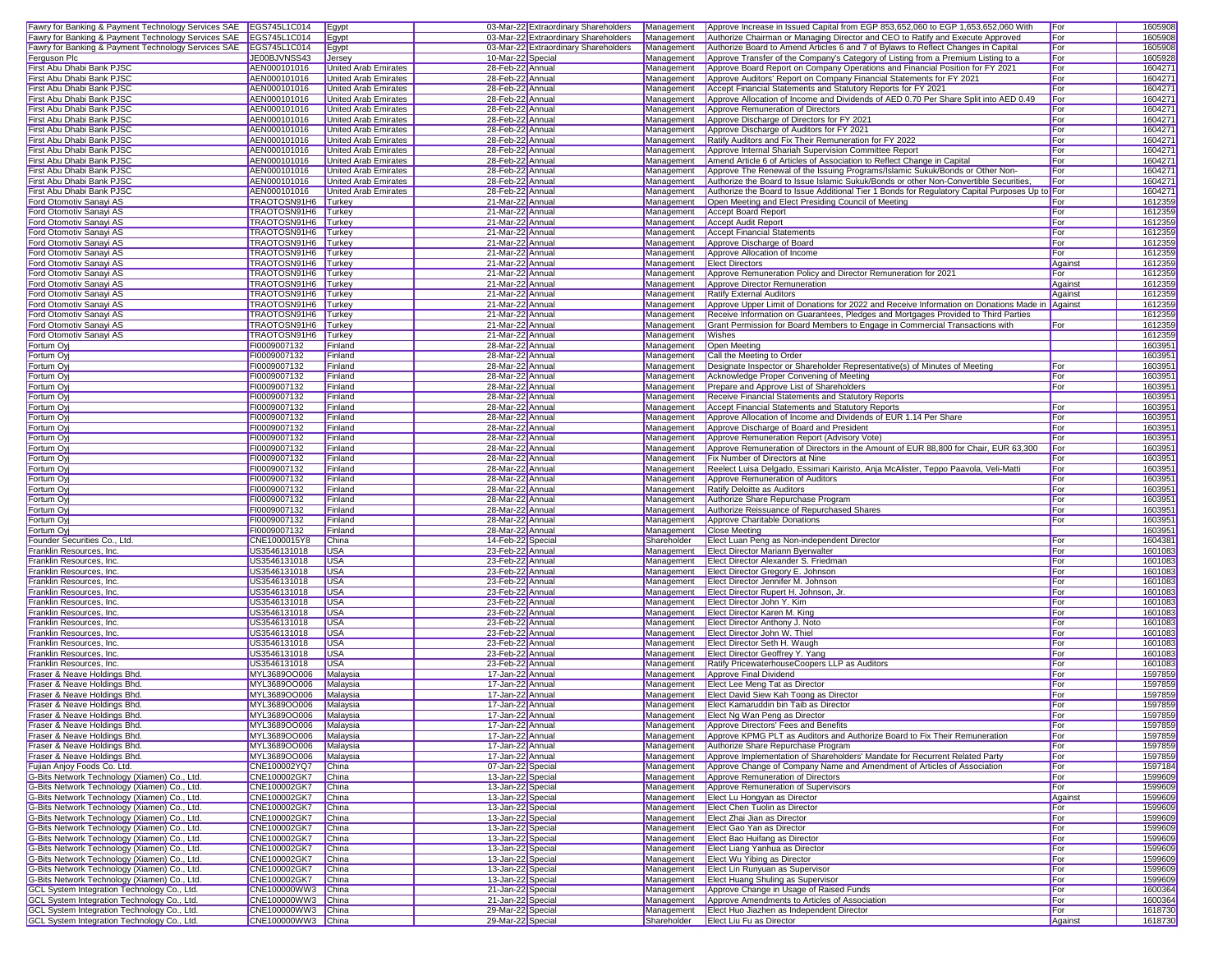| GCL System Integration Technology Co., Ltd. | CNE100000WW3 China  |             | 29-Mar-22 Special |                                      | Shareholder | Elect Ma Junjian as Director                                                                 | Against | 1618730 |
|---------------------------------------------|---------------------|-------------|-------------------|--------------------------------------|-------------|----------------------------------------------------------------------------------------------|---------|---------|
| GEM Co., Ltd.                               | <b>CNE100000KT4</b> | China       | 11-Mar-22 Special |                                      | Management  | Amend Articles of Association                                                                | Against | 1608242 |
| GEM Co., Ltd.                               | CNE100000KT4        |             | 11-Mar-22 Special |                                      |             |                                                                                              | For     | 1608242 |
|                                             |                     | China       |                   |                                      | Management  | Approve Credit Line Application of the Company and Its Subsidiaries                          |         |         |
| GEM Co., Ltd.                               | CNE100000KT4        | China       | 11-Mar-22 Special |                                      | Management  | Approve Provision of Guarantee to Subsidiaries                                               | For     | 1608242 |
| GEM Co., Ltd.                               | CNE100000KT4        | China       | 11-Mar-22 Special |                                      | Management  | Approve Credit Line Application of GEM Hong Kong International Logistics Co., Ltd. and       | For     | 1608242 |
| GEM Co., Ltd.                               | CNE100000KT4        | China       | 11-Mar-22 Special |                                      | Management  | Approve Daily Related Party Transactions                                                     | For     | 1608242 |
| GEM Co., Ltd.                               | CNE100000KT4        | China       | 11-Mar-22 Special |                                      | Management  | Approve Purchase of Liability Insurance for Directors, Supervisors and Senior Management For |         | 1608242 |
| GEM Co., Ltd.                               | <b>CNE100000KT4</b> | China       | 11-Mar-22 Special |                                      | Management  | Elect Xu Kaihua as Director                                                                  | Against | 1608242 |
| GEM Co., Ltd.                               | CNE100000KT4        | China       |                   |                                      | Management  | Elect Wang Min as Director                                                                   | For     | 1608242 |
|                                             |                     |             | 11-Mar-22 Special |                                      |             |                                                                                              |         |         |
| GEM Co., Ltd.                               | CNE100000KT4        | China       | 11-Mar-22 Special |                                      | Management  | Elect Zhou Bo as Director                                                                    | For     | 1608242 |
| GEM Co., Ltd                                | CNE100000KT4        | China       | 11-Mar-22 Special |                                      | Management  | Elect Wei Wei as Director                                                                    | For     | 1608242 |
| GEM Co., Ltd.                               | CNE100000KT4        | China       | 11-Mar-22 Special |                                      | Management  | Elect Pan Feng as Director                                                                   | For     | 1608242 |
| GEM Co., Ltd.                               | CNE100000KT4        | China       | 11-Mar-22 Special |                                      | Management  | Elect Liu Zhonghua as Director                                                               | For     | 1608242 |
| GEM Co., Ltd.                               | CNE100000KT4        | China       | 11-Mar-22 Special |                                      | Management  | Elect Song Wanxiang as Supervisor                                                            | For     | 1608242 |
|                                             |                     | China       |                   |                                      |             |                                                                                              |         | 1608242 |
| GEM Co., Ltd.                               | CNE100000KT4        |             | 11-Mar-22 Special |                                      | Management  | Elect Wu Guangyuan as Supervisor                                                             | Against |         |
| GEM Co., Ltd.                               | CNE100000KT4        | China       | 11-Mar-22 Special |                                      | Management  | Elect Chen Binzhang as Supervisor                                                            | For     | 1608242 |
| Genmab A/S                                  | DK0010272202        | Denmark     | 29-Mar-22 Annua   |                                      | Management  | Receive Report of Board                                                                      |         | 1607590 |
| Genmab A/S                                  | DK0010272202        | Denmark     | 29-Mar-22 Annual  |                                      | Management  | Accept Financial Statements and Statutory Reports; Approve Discharge of Management           | For     | 1607590 |
| Genmab A/S                                  | DK0010272202        | Denmark     | 29-Mar-22 Annual  |                                      | Management  | Approve Allocation of Income and Omission of Dividends                                       | For     | 1607590 |
| Genmab A/S                                  | DK0010272202        | Denmark     | 29-Mar-22 Annua   |                                      | Management  | Approve Remuneration Report (Advisory Vote)                                                  | For     | 1607590 |
| Genmab A/S                                  | DK0010272202        | Denmark     | 29-Mar-22 Annua   |                                      |             | Reelect Deirdre P. Connelly as Director                                                      | For     | 1607590 |
|                                             |                     |             |                   |                                      | Management  |                                                                                              |         |         |
| Genmab A/S                                  | DK0010272202        | Denmark     | 29-Mar-22 Annua   |                                      | Management  | Reelect Pernille Erenbjerg as Director                                                       | For     | 1607590 |
| Genmab A/S                                  | DK0010272202        | Denmark     | 29-Mar-22 Annua   |                                      | Management  | Reelect Rolf Hoffmann as Director                                                            | For     | 1607590 |
| Genmab A/S                                  | DK0010272202        | Denmark     | 29-Mar-22 Annual  |                                      | Management  | Reelect Paolo Paoletti as Director                                                           | For     | 1607590 |
| Genmab A/S                                  | DK0010272202        | Denmark     | 29-Mar-22 Annual  |                                      | Management  | Reelect Anders Gersel Pedersen as Director                                                   | For     | 1607590 |
| Genmab A/S                                  | DK0010272202        | Denmark     | 29-Mar-22 Annual  |                                      | Management  | Elect Elizabeth O'Farrell as New Director                                                    | For     | 1607590 |
| Genmab A/S                                  | DK0010272202        | Denmark     | 29-Mar-22 Annua   |                                      | Management  | Ratify PricewaterhouseCoopers as Auditors                                                    | For     | 1607590 |
|                                             |                     |             |                   |                                      |             |                                                                                              |         |         |
| Genmab A/S                                  | DK0010272202        | Denmark     | 29-Mar-22 Annual  |                                      | Management  | Approve Remuneration of Directors in the Amount of DKK 1.2 Million for Chairman, DKK         | Against | 1607590 |
| Genmab A/S                                  | DK0010272202        | Denmark     | 29-Mar-22 Annual  |                                      | Management  | Authorize Editorial Changes to Adopted Resolutions in Connection with Registration with      | For     | 1607590 |
| Genmab A/S                                  | DK0010272202        | Denmark     | 29-Mar-22 Annual  |                                      | Management  | <b>Other Business</b>                                                                        |         | 1607590 |
| GF Securities Co., Ltd.                     | CNE100001TQ9        | China       |                   | 10-Feb-22 Extraordinary Shareholders | Management  | Elect Ge Changwei as Director                                                                | For     | 1601528 |
| GF Securities Co., Ltd.                     | CNE100001TQ9        | China       |                   | 10-Feb-22 Extraordinary Shareholders | Management  | Elect Ge Changwei as Director                                                                | Against | 1601426 |
| Giant Network Group Co. Ltd.                | CNE1000010R3        | China       | 27-Jan-22 Special |                                      | Management  | Approve Signing of Strategic Cooperation Framework Agreement and Related Party               | For     | 1601698 |
| Ginlong Technologies Co., Ltd.              |                     | China       |                   |                                      | Management  |                                                                                              |         |         |
|                                             | CNE100003JZ7        |             | 11-Mar-22 Special |                                      |             | Approve Provision of Guarantee                                                               | For     | 161097  |
| Givaudan SA                                 | CH0010645932        | Switzerland | 24-Mar-22 Annual  |                                      | Management  | Accept Financial Statements and Statutory Reports                                            | For     | 1590236 |
| Givaudan SA                                 | CH0010645932        | Switzerland | 24-Mar-22 Annua   |                                      | Management  | Approve Remuneration Report                                                                  | For     | 1590236 |
| Givaudan SA                                 | CH0010645932        | Switzerland | 24-Mar-22 Annua   |                                      | Management  | Approve Allocation of Income and Dividends of CHF 66 per Share                               | For     | 1590236 |
| Givaudan SA                                 | CH0010645932        | Switzerland | 24-Mar-22 Annual  |                                      | Management  | Approve Discharge of Board of Directors                                                      | For     | 1590236 |
| Givaudan SA                                 | CH0010645932        | Switzerland | 24-Mar-22 Annual  |                                      | Management  | Reelect Victor Balli as Director                                                             | For     | 159023  |
|                                             |                     |             |                   |                                      |             |                                                                                              |         | 1590236 |
| Givaudan SA                                 | CH0010645932        | Switzerland | 24-Mar-22 Annua   |                                      | Management  | Reelect Werner Bauer as Director                                                             | For     |         |
| Givaudan SA                                 | CH0010645932        | Switzerland | 24-Mar-22 Annua   |                                      | Management  | Reelect Lilian Biner as Director                                                             | For     | 1590236 |
| Givaudan SA                                 | CH0010645932        | Switzerland | 24-Mar-22 Annua   |                                      | Management  | Reelect Michael Carlos as Director                                                           | For     | 1590236 |
| Givaudan SA                                 | CH0010645932        | Switzerland | 24-Mar-22 Annua   |                                      | Management  | Reelect Ingrid Deltenre as Director                                                          | For     | 1590236 |
| Givaudan SA                                 | CH0010645932        | Switzerland | 24-Mar-22 Annual  |                                      | Management  | Reelect Olivier Filliol as Director                                                          | For     | 159023  |
| Givaudan SA                                 | CH0010645932        | Switzerland | 24-Mar-22 Annual  |                                      | Management  | Reelect Sophie Gasperment as Director                                                        | For     | 1590236 |
| Givaudan SA                                 | CH0010645932        | Switzerland | 24-Mar-22 Annua   |                                      | Management  | Reelect Calvin Grieder as Director and Board Chairman                                        | For     | 1590236 |
|                                             |                     |             |                   |                                      |             |                                                                                              |         |         |
| Givaudan SA                                 | CH0010645932        | Switzerland | 24-Mar-22 Annua   |                                      | Management  | Elect Tom Knutzen as Director                                                                | For     | 1590236 |
| Givaudan SA                                 | CH0010645932        | Switzerland | 24-Mar-22 Annual  |                                      | Management  | Reappoint Werner Bauer as Member of the Compensation Committee                               | For     | 1590236 |
| Givaudan SA                                 | CH0010645932        | Switzerland | 24-Mar-22 Annual  |                                      | Management  | Reappoint Ingrid Deltenre as Member of the Compensation Committee                            | For     | 1590236 |
| Givaudan SA                                 | CH0010645932        | Switzerland | 24-Mar-22 Annua   |                                      | Management  | Reappoint Victor Balli as Member of the Compensation Committee                               | For     | 1590236 |
| Givaudan SA                                 | CH0010645932        | Switzerland | 24-Mar-22 Annua   |                                      | Management  | Designate Manuel Isler as Independent Proxy                                                  | For     | 1590236 |
| Givaudan SA                                 | CH0010645932        | Switzerland | 24-Mar-22 Annua   |                                      | Management  | Ratify Deloitte SA as Auditors                                                               | For     | 1590236 |
|                                             |                     |             |                   |                                      |             |                                                                                              | For     |         |
| Givaudan SA                                 | CH0010645932        | Switzerland | 24-Mar-22 Annua   |                                      | Management  | Approve Remuneration of Directors in the Amount of CHF 3.5 Million                           |         | 1590236 |
| Givaudan SA                                 | CH0010645932        | Switzerland | 24-Mar-22 Annual  |                                      | Management  | Approve Short Term Variable Remuneration of Executive Committee in the Amount of CHF For     |         | 159023  |
| Givaudan SA                                 | CH0010645932        | Switzerland | 24-Mar-22 Annual  |                                      | Management  | Approve Fixed and Long Term Variable Remuneration of Executive Committee in the              | For     | 1590236 |
| Givaudan SA                                 | CH0010645932        | Switzerland | 24-Mar-22 Annual  |                                      | Management  | Transact Other Business (Voting)                                                             | Against | 1590236 |
| Gjensidige Forsikring ASA                   | NO0010582521        | Norway      | 24-Mar-22 Annua   |                                      | Management  | Open Meeting                                                                                 |         | 1607811 |
| Gjensidige Forsikring ASA                   | NO0010582521        | Norway      | 24-Mar-22 Annua   |                                      | Management  | Elect Chairman of Meeting                                                                    | For     | 160781  |
|                                             |                     |             |                   |                                      |             |                                                                                              |         |         |
| Gjensidige Forsikring ASA                   | NO0010582521        | Norway      | 24-Mar-22 Annual  |                                      | Management  | Registration of Attending Shareholders and Proxies                                           |         | 160781  |
| Gjensidige Forsikring ASA                   | NO0010582521        | Norway      | 24-Mar-22 Annua   |                                      | Management  | Approve Notice of Meeting and Agenda                                                         | For     | 160781  |
| <b>Gjensidige Forsikring ASA</b>            | NO0010582521        | Norway      | 24-Mar-22 Annua   |                                      | Management  | Designate Inspector(s) of Minutes of Meeting                                                 | For     | 160781  |
| Gjensidige Forsikring ASA                   | NO0010582521        | Norway      | 24-Mar-22 Annua   |                                      | Management  | Accept Financial Statements and Statutory Reports; Approve Allocation of Income and          | For     | 160781  |
| Gjensidige Forsikring ASA                   | NO0010582521        | Norway      | 24-Mar-22 Annua   |                                      | Management  | Approve Remuneration Statement                                                               | For     | 160781  |
| Gjensidige Forsikring ASA                   | NO0010582521        | Norway      | 24-Mar-22 Annual  |                                      | Management  | Approve Remuneration Guidelines For Executive Management                                     | For     | 160781  |
| Gjensidige Forsikring ASA                   | NO0010582521        | Norway      | 24-Mar-22 Annual  |                                      | Management  | Authorize the Board to Decide on Distribution of Dividends                                   | For     | 160781  |
|                                             |                     |             |                   |                                      |             |                                                                                              |         | 160781  |
| Gjensidige Forsikring ASA                   | NO0010582521        | Norway      | 24-Mar-22 Annual  |                                      | Management  | Approve Equity Plan Financing Through Share Repurchase Program                               | For     |         |
| Gjensidige Forsikring ASA                   | NO0010582521        | Norway      | 24-Mar-22 Annua   |                                      | Management  | Authorize Share Repurchase Program and Reissuance of Repurchased Shares                      | For     | 160781  |
| Gjensidige Forsikring ASA                   | NO0010582521        | Norway      | 24-Mar-22 Annual  |                                      | Management  | Approve Creation of NOK 100 Million Pool of Capital without Preemptive Rights                | For     | 1607811 |
| Gjensidige Forsikring ASA                   | NO0010582521        | Norway      | 24-Mar-22 Annua   |                                      | Management  | Authorize Board to Raise Subordinated Loans and Other External Financing                     | For     | 1607811 |
| Gjensidige Forsikring ASA                   | NO0010582521        | Norway      | 24-Mar-22 Annua   |                                      | Management  | Approve Merger Agreement with the Owned Subsidiary NEM Forsikring A/S                        | For     | 1607811 |
| Giensidige Forsikring ASA                   | NO0010582521        | Norway      | 24-Mar-22 Annua   |                                      | Management  | Amend Articles Re: Board-Related                                                             | For     | 160781  |
| Gjensidige Forsikring ASA                   | NO0010582521        | Norway      | 24-Mar-22 Annua   |                                      | Management  | Amend Nomination Committee Procedures                                                        | For     | 160781  |
|                                             |                     |             |                   |                                      |             |                                                                                              |         |         |
| Gjensidige Forsikring ASA                   | NO0010582521        | Norway      | 24-Mar-22 Annual  |                                      | Management  | Reelect Gisele Marchand (Chair), Vibeke Krag, Terje Seljeseth, Hilde Merete Nafstad          | Against | 160781  |
| Gjensidige Forsikring ASA                   | NO0010582521        | Norway      | 24-Mar-22 Annual  |                                      | Management  | Elect Trine Riis Groven (Chair) as Member of Nominating Committee                            | For     | 160781  |
| Gjensidige Forsikring ASA                   | NO0010582521        | Norway      | 24-Mar-22 Annual  |                                      | Management  | Elect Iwar Arnstad as Member of Nominating Committee                                         | For     | 160781  |
| Giensidige Forsikring ASA                   | NO0010582521        | Norway      | 24-Mar-22 Annual  |                                      | Management  | Elect Marianne Odegaard Ribe as Member of Nominating Committee                               | For     | 160781  |
| Gjensidige Forsikring ASA                   | NO0010582521        | Norway      | 24-Mar-22 Annual  |                                      | Management  | Elect Pernille Moen Masdal as Member of Nominating Committee                                 | For     | 160781  |
| Gjensidige Forsikring ASA                   | NO0010582521        | Norway      | 24-Mar-22 Annual  |                                      | Management  | Elect Henrik Bachke Madsen as Member of Nominating Committee                                 | For     | 160781  |
|                                             |                     |             |                   |                                      |             |                                                                                              |         |         |
| Gjensidige Forsikring ASA                   | NO0010582521        | Norway      | 24-Mar-22 Annual  |                                      | Management  | Ratify Deloitte as Auditors                                                                  | For     | 160781  |
| Gjensidige Forsikring ASA                   | NO0010582521        | Norway      | 24-Mar-22 Annual  |                                      | Management  | Approve Remuneration of Directors and Auditors; Approve Remuneration for Committee           | For     | 160781  |
| <b>GN Store Nord A/S</b>                    | DK0010272632        | Denmark     | 09-Mar-22 Annua   |                                      | Management  | Receive Report of Board                                                                      |         | 1607404 |
| <b>GN Store Nord A/S</b>                    | DK0010272632        | Denmark     | 09-Mar-22 Annua   |                                      | Management  | <b>Accept Financial Statements and Statutory Reports</b>                                     | For     | 1607404 |
| <b>GN Store Nord A/S</b>                    | DK0010272632        | Denmark     | 09-Mar-22 Annual  |                                      | Management  | Approve Discharge of Management and Board                                                    | For     | 1607404 |
| <b>GN Store Nord A/S</b>                    | DK0010272632        | Denmark     | 09-Mar-22 Annual  |                                      | Management  | Approve Allocation of Income and Dividends of DKK 1.55 Per Share                             | For     | 1607404 |
| <b>GN Store Nord A/S</b>                    | DK0010272632        | Denmark     | 09-Mar-22 Annual  |                                      | Management  | Approve Remuneration Report (Advisory Vote)                                                  | Against | 1607404 |
|                                             |                     |             |                   |                                      |             |                                                                                              |         |         |
| <b>GN Store Nord A/S</b>                    | DK0010272632        | Denmark     | 09-Mar-22 Annual  |                                      | Management  | Approve Remuneration of Directors in the Amount of DKK 915,000 for Chairman, DKK             | For     | 1607404 |
| <b>GN Store Nord A/S</b>                    | DK0010272632        | Denmark     | 09-Mar-22 Annua   |                                      | Management  | Reelect Per Wold-Olsen as Director                                                           | For     | 1607404 |
| <b>GN Store Nord A/S</b>                    | DK0010272632        | Denmark     | 09-Mar-22 Annual  |                                      |             | Management Reelect Jukka Pekka Pertola as Director                                           | Abstain | 1607404 |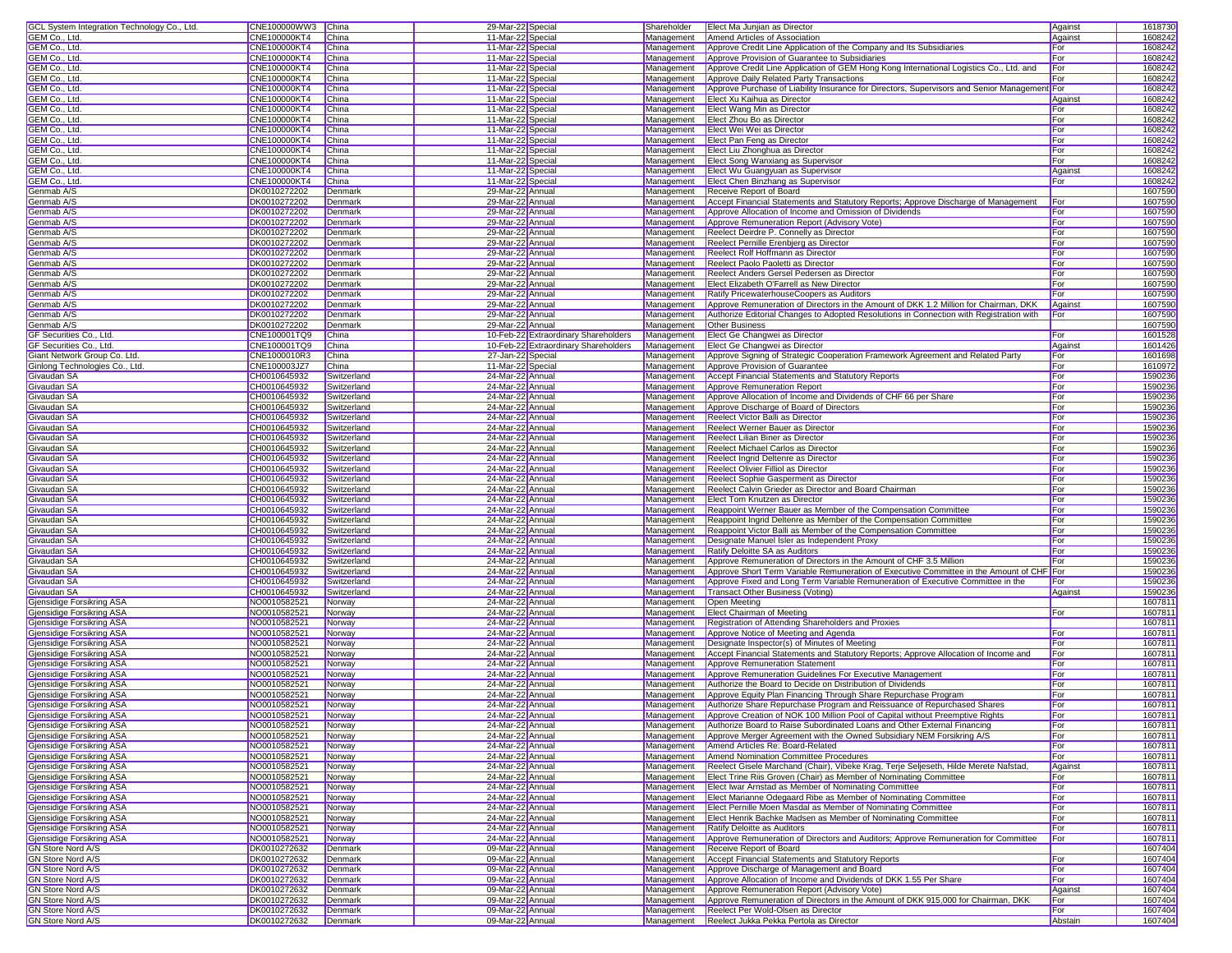| <b>GN Store Nord A/S</b>                 | DK0010272632          | Denmark     | 09-Mar-22 Annual  |                                      | Management                 | Reelect Helene Barnekow as Director                                                           | For        | 1607404 |
|------------------------------------------|-----------------------|-------------|-------------------|--------------------------------------|----------------------------|-----------------------------------------------------------------------------------------------|------------|---------|
| GN Store Nord A/S                        | DK0010272632          | Denmark     | 09-Mar-22 Annual  |                                      | Management                 | Reelect Montserrat Maresch Pascual as Director                                                | For        | 1607404 |
| <b>GN Store Nord A/S</b>                 | DK0010272632          | Denmark     | 09-Mar-22 Annual  |                                      | Management                 | Reelect Ronica Wang as Director                                                               | For        | 1607404 |
| <b>GN Store Nord A/S</b>                 | DK0010272632          | Denmark     | 09-Mar-22 Annual  |                                      | Management                 | Reelect Anette Weber as New Director                                                          | For        | 1607404 |
| <b>GN Store Nord A/S</b>                 | DK0010272632          | Denmark     | 09-Mar-22 Annual  |                                      | Management                 | Ratify PricewaterhouseCoopers as Auditors                                                     | Abstair    | 1607404 |
| <b>GN Store Nord A/S</b>                 | DK0010272632          | Denmark     | 09-Mar-22 Annual  |                                      | Management                 | Authorize Share Repurchase Program                                                            | For        | 1607404 |
| GN Store Nord A/S                        | DK0010272632          | Denmark     | 09-Mar-22 Annual  |                                      | Management                 | Approve DKK 3,9 Million Reduction in Share Capital via Share Cancellation; Amend              | For        | 1607404 |
| <b>GN Store Nord A/S</b>                 | DK0010272632          | Denmark     | 09-Mar-22 Annual  |                                      | Management                 | Approve Indemnification of Members of the Board of Directors and Executive Management For     |            | 1607404 |
| GN Store Nord A/S                        | DK0010272632          | Denmark     | 09-Mar-22 Annual  |                                      | Management                 | Amendment to Remuneration Policy for Board of Directors and Executive Management              | For        | 1607404 |
| GN Store Nord A/S                        | DK0010272632          | Denmark     | 09-Mar-22 Annual  |                                      | Management                 | Other Proposals from Shareholders (None Submitted)                                            |            | 1607404 |
| <b>GN Store Nord A/S</b>                 | DK0010272632          | Denmark     | 09-Mar-22 Annual  |                                      | Management                 | Other Business (Non-Voting)                                                                   |            | 1607404 |
| <b>GOME Retail Holdings Limited</b>      | BMG3978C1249          | Bermuda     | 25-Jan-22 Special |                                      | Management                 | Approve 2022 Master Merchandise Purchase Agreement and Related Transactions                   | For        | 1601175 |
| <b>GOME Retail Holdings Limited</b>      | BMG3978C1249          | Bermuda     | 25-Jan-22 Special |                                      | Management                 | Approve 2022 Master Merchandise Supply Agreement and Related Transactions                     | For        | 1601175 |
| <b>GOME Retail Holdings Limited</b>      | BMG3978C1249          | Bermuda     | 25-Jan-22 Special |                                      | Management                 | Approve First 2022 Services Agreement and Related Transactions                                | For        | 1601175 |
| <b>GOME Retail Holdings Limited</b>      | BMG3978C1249          | Bermuda     | 25-Jan-22 Special |                                      | Management                 | Approve Second 2022 Services Agreement and Related Transactions                               | For        | 1601175 |
| <b>GOME Retail Holdings Limited</b>      | BMG3978C1249          | Bermuda     | 25-Jan-22 Special |                                      | Management                 | Approve First 2022 Offline Display Services Agreement and Related Transactions                | For        | 1601175 |
| <b>GOME Retail Holdings Limited</b>      | BMG3978C1249          | Bermuda     | 25-Jan-22 Special |                                      | Management                 | Approve Second 2022 Offline Display Services Agreement and Related Transactions               | For        | 1601175 |
| Great Wall Motor Company Limited         | CNE100000338          | China       |                   | 18-Mar-22 Extraordinary Shareholders | Management                 | Approve Amended 2022 Ordinary Related Party Transactions with Spotlight Automotive            | For        | 1610330 |
| Great Wall Motor Company Limited         | CNE100000338          | China       |                   | 18-Mar-22 Extraordinary Shareholders | Management                 | Approve Amended 2022 Ordinary Related Party Transactions with Spotlight Automotive            | For        | 1609775 |
| Great Wall Motor Company Limited         | CNE100000338          | China       |                   | 18-Mar-22 Extraordinary Shareholders | Management                 | Approve Great Wall Binyin Deposits and Other Ordinary Related Party Transactions              | For        | 1610330 |
| Great Wall Motor Company Limited         | CNE100000338          | China       |                   | 18-Mar-22 Extraordinary Shareholders | Management                 | Approve Great Wall Binyin Deposits and Other Ordinary Related Party Transactions              | For        | 1609775 |
| Great Wall Motor Company Limited         | CNE100000338          | China       |                   | 18-Mar-22 Extraordinary Shareholders | Management                 | Amend Rules and Procedures Regarding Meetings of Board of Directors                           | For        | 1610330 |
| Great Wall Motor Company Limited         | CNE100000338          | China       |                   | 18-Mar-22 Extraordinary Shareholders | Management                 | Amend Rules and Procedures Regarding Meetings of Board of Directors                           | For        | 1609775 |
| Great Wall Motor Company Limited         | CNE100000338          | China       |                   | 18-Mar-22 Extraordinary Shareholders | Management                 | Approve 2022-2024 Ordinary Related Party Transactions                                         | For        | 1610330 |
| Great Wall Motor Company Limited         | CNE100000338          | China       |                   | 18-Mar-22 Extraordinary Shareholders | Management                 | Approve 2022-2024 Ordinary Related Party Transactions                                         | For        | 1609775 |
| Great Wall Motor Company Limited         | CNE100000338          | China       |                   | 18-Mar-22 Extraordinary Shareholders | Management                 | Approve Renewal of the Continuing Connected Transactions (Related to the Purchase of          | For        | 1610330 |
| Great Wall Motor Company Limited         | CNE100000338          | China       |                   | 18-Mar-22 Extraordinary Shareholders | Management                 | Approve Renewal of the Continuing Connected Transactions (Related to the Purchase of          | <b>For</b> | 1609775 |
| <b>Great Wall Motor Company Limited</b>  | CNE100000338          | China       |                   | 18-Mar-22 Extraordinary Shareholders | Management                 | Approve Amendments to Articles of Association to Expand Business Scope and Related            | For        | 161033  |
| Great Wall Motor Company Limited         | CNE100000338          | China       |                   | 18-Mar-22 Extraordinary Shareholders | Management                 | Approve Amendments to Articles of Association to Expand Business Scope and Related            | For        | 1609775 |
| <b>Great Wall Motor Company Limited</b>  | CNE100000338          | China       |                   | 18-Mar-22 Extraordinary Shareholders | Shareholder                | Elect Zhao Guo Qing as Director, Enter into a Service Agreement with Him and Authorize For    |            | 1610330 |
| Great Wall Motor Company Limited         | CNE100000338          | China       |                   | 18-Mar-22 Extraordinary Shareholders | Shareholder                | Elect Zhao Guo Qing as Director, Enter into a Service Agreement with Him and Authorize For    |            | 1609775 |
| Great Wall Motor Company Limited         | CNE100000338          | China       |                   | 18-Mar-22 Extraordinary Shareholders | Shareholder                | Elect Li Hong Shuan as Director, Enter into a Service Agreement with Her and Authorize        | For        | 1610330 |
| Great Wall Motor Company Limited         | CNE100000338          | China       |                   | 18-Mar-22 Extraordinary Shareholders | Shareholder                | Elect Li Hong Shuan as Director, Enter into a Service Agreement with Her and Authorize        | For        | 1609775 |
| Gree Electric Appliances, Inc. of Zhuhai | CNE0000001D4          | China       | 28-Feb-22 Special |                                      | Management                 | Approve Shareholder Return Plan                                                               | For        | 1603584 |
| Gree Electric Appliances, Inc. of Zhuhai | CNE0000001D4          | China       | 28-Feb-22 Special |                                      | Management                 | Elect Dong Mingzhu as Director                                                                | Against    | 1603584 |
| Gree Electric Appliances, Inc. of Zhuhai | CNE0000001D4          | China       | 28-Feb-22 Special |                                      | Management                 | Elect Zhang Wei as Director                                                                   | For        | 1603584 |
| Gree Electric Appliances, Inc. of Zhuhai | CNE0000001D4          | China       | 28-Feb-22 Special |                                      | Management                 | Elect Deng Xiaobo as Director                                                                 | For        | 1603584 |
| Gree Electric Appliances, Inc. of Zhuhai | CNE0000001D4          | China       | 28-Feb-22 Special |                                      | Management                 | Elect Zhang Jundu as Director                                                                 | For        | 1603584 |
| Gree Electric Appliances, Inc. of Zhuhai | CNE0000001D4          | China       | 28-Feb-22 Special |                                      | Management                 | Elect Guo Shuzhan as Director                                                                 | For        | 1603584 |
| Gree Electric Appliances, Inc. of Zhuhai | CNE0000001D4          | China       | 28-Feb-22 Special |                                      | Management                 | Elect Liu Shuwei as Director                                                                  | For        | 1603584 |
| Gree Electric Appliances, Inc. of Zhuhai | CNE0000001D4          | China       | 28-Feb-22 Special |                                      | Management                 | Elect Wang Xiaohua as Director                                                                | For        | 1603584 |
| Gree Electric Appliances, Inc. of Zhuhai | CNE0000001D4          | China       | 28-Feb-22 Special |                                      | Management                 | Elect Xing Ziwen as Director                                                                  | For        | 1603584 |
| Gree Electric Appliances, Inc. of Zhuhai | CNE0000001D4          | China       | 28-Feb-22 Special |                                      | Management                 | Elect Zhang Qiusheng as Director                                                              | For        | 1603584 |
| Gree Electric Appliances, Inc. of Zhuhai | CNE0000001D4          | China       | 28-Feb-22 Special |                                      | Management                 | Elect Cheng Min as Supervisor                                                                 | For        | 1603584 |
| Gree Electric Appliances, Inc. of Zhuhai | CNE0000001D4          | China       | 28-Feb-22 Special |                                      | Management                 | Elect Duan Xiufeng as Supervisor                                                              | For        | 1603584 |
| Gree Electric Appliances, Inc. of Zhuhai | CNE0000001D4          | China       | 28-Feb-22 Special |                                      | Management                 | Approve Cancellation of Shares Repurchased in Phase I that Used for Employee Share            | For        | 1603584 |
| Gree Electric Appliances, Inc. of Zhuhai | CNE0000001D4          | China       | 28-Feb-22 Special |                                      | Management                 | Approve Cancellation of Remaining Shares After Subscription of Employee Share                 | For        | 1603584 |
| Gree Electric Appliances, Inc. of Zhuhai | CNE0000001D4          | China       | 28-Feb-22 Special |                                      | Management                 | Approve Cancellation of Shares Repurchased in Phase III and Remaining Shares are Still For    |            | 1603584 |
| Gree Electric Appliances, Inc. of Zhuhai | CNE0000001D4          | China       | 28-Feb-22 Special |                                      | Shareholder                | Approve Interim Profit Distribution Plan                                                      | For        | 1603584 |
| Green Cross Corp.                        | KR7006280002          | South Korea | 29-Mar-22 Annual  |                                      | Management                 | Approve Financial Statements and Allocation of Income                                         | For        | 1607089 |
| Green Cross Corp.                        | KR7006280002          | South Korea | 29-Mar-22 Annual  |                                      | Management                 | Amend Articles of Incorporation                                                               | For        | 1607089 |
| Green Cross Corp.                        | KR7006280002          | South Korea | 29-Mar-22 Annual  |                                      | Management                 | Elect Heo Eun-cheol as Inside Director                                                        | For        | 1607089 |
| Green Cross Corp.                        | KR7006280002          | South Korea | 29-Mar-22 Annual  |                                      | Management                 | Elect Namgoong Hyeon as Inside Director                                                       | For        | 1607089 |
| Green Cross Corp.                        | KR7006280002          | South Korea | 29-Mar-22 Annual  |                                      | Management                 | Elect Lee Chun-woo as Outside Director                                                        | For        | 1607089 |
| Green Cross Corp.                        | KR7006280002          | South Korea | 29-Mar-22 Annual  |                                      | Management                 | Elect Lee Young-tae as Internal Auditor                                                       | For        | 1607089 |
| Green Cross Corp.                        | KR7006280002          | South Korea | 29-Mar-22 Annual  |                                      | Management                 | Approve Total Remuneration of Inside Directors and Outside Directors                          | For        | 1607089 |
| Green Cross Corp.                        | KR7006280002          | South Korea | 29-Mar-22 Annual  |                                      | Management                 | Authorize Board to Fix Remuneration of Internal Auditor(s)                                    | For        | 1607089 |
| Greenland Holdings Corp. Ltd.            | CNE000000388          | China       | 16-Feb-22 Special |                                      | Management                 | Approve Provision of Guarantee                                                                | Against    | 1604134 |
| Greenland Holdings Corp. Ltd.            | CNE000000388          | China       | 16-Feb-22 Special |                                      | Management                 | Amend Articles of Association                                                                 | For        | 1604134 |
| Greenland Holdings Corp. Ltd.            | CNE000000388          | China       | 16-Feb-22 Special |                                      | Shareholder                | Elect Zhang Yuliang as Director                                                               | For        | 1604134 |
| Greenland Holdings Corp. Ltd.            | CNE000000388          | China       | 16-Feb-22 Special |                                      | Shareholder                | Elect Zhang Yun as Director                                                                   | For        | 1604134 |
| Greenland Holdings Corp. Ltd.            | CNE000000388          | China       | 16-Feb-22 Special |                                      | Shareholder                | Elect Geng Jing as Director                                                                   | For        | 1604134 |
| Greenland Holdings Corp. Ltd.            | CNE000000388          | China       | 16-Feb-22 Special |                                      | Shareholder                | Elect Xu Sunging as Director                                                                  | For        | 1604134 |
| Greenland Holdings Corp. Ltd.            | CNE000000388          | China       | 16-Feb-22 Special |                                      | Shareholder                | Elect Zeng Wenhui as Director                                                                 | For        | 1604134 |
| Greenland Holdings Corp. Ltd.            | CNE000000388          | China       | 16-Feb-22 Special |                                      | Shareholder                | Elect Hu Xin as Director                                                                      | For        | 1604134 |
| Greenland Holdings Corp. Ltd.            | CNE000000388          | China       | 16-Feb-22 Special |                                      | Shareholder                | Elect Liu Yanping as Director                                                                 | For        | 1604134 |
| Greenland Holdings Corp. Ltd.            | CNE000000388          | China       | 16-Feb-22 Special |                                      | Management                 | Elect Guan Yimin as Director                                                                  | For        | 1604134 |
| Greenland Holdings Corp. Ltd.            | CNE000000388          | China       | 16-Feb-22 Special |                                      | Management                 | Elect Qiao Yide as Director                                                                   | For        | 1604134 |
| Greenland Holdings Corp. Ltd.            | CNE000000388          | China       | 16-Feb-22 Special |                                      |                            | Management Elect Wang Kaiguo as Director                                                      | For        | 1604134 |
| Greenland Holdings Corp. Ltd.            | CNE000000388          | China       | 16-Feb-22 Special |                                      |                            | Management Elect Zhang Jun as Director                                                        | For        | 1604134 |
| Greenland Holdings Corp. Ltd.            | CNE000000388          | China       | 16-Feb-22 Special |                                      | Shareholder                | Elect Yang Lyubo as Supervisor                                                                | For        | 1604134 |
| Greenland Holdings Corp. Ltd.            | CNE000000388          | China       | 16-Feb-22 Special |                                      | Shareholder                | Elect Chen Hua as Supervisor                                                                  | For        | 1604134 |
| GRG Banking Equipment Co., Ltd.          | CNE100000650          | China       | 14-Feb-22 Special |                                      | Shareholder                | Elect Zhong Yong as Non-independent Director                                                  | For        | 1603062 |
| Grupo de Inversiones Suramericana SA     | COT13PA00086          | Colombia    |                   | 22-Feb-22 Extraordinary Shareholders | Management                 | Verify Quorum                                                                                 |            | 1605763 |
| Grupo de Inversiones Suramericana SA     | COT13PA00086          | Colombia    |                   | 22-Feb-22 Extraordinary Shareholders | Management                 | Approve Meeting Agenda                                                                        | For        | 1605763 |
| Grupo de Inversiones Suramericana SA     | COT13PA00086          | Colombia    |                   | 22-Feb-22 Extraordinary Shareholders | Management                 | <b>Elect Meeting Approval Committee</b>                                                       | For        | 1605763 |
| Grupo de Inversiones Suramericana SA     | COT13PA00086          | Colombia    |                   | 22-Feb-22 Extraordinary Shareholders | Management                 | Evaluate and Decide on Potential Conflicts of Interest of Board Members in the Context of For |            | 1605763 |
| Grupo de Inversiones Suramericana SA     | COT13PA00086          | Colombia    | 25-Mar-22 Annual  |                                      | Management                 | <b>Verify Quorum</b>                                                                          |            | 1604598 |
| Grupo de Inversiones Suramericana SA     | COT13PA00086          | Colombia    | 25-Mar-22 Annual  |                                      | Management                 | Approve Meeting Agenda                                                                        | For        | 1604598 |
| Grupo de Inversiones Suramericana SA     | COT13PA00086          | Colombia    | 25-Mar-22 Annual  |                                      | Management                 | <b>Elect Meeting Approval Committee</b>                                                       | For        | 1604598 |
| Grupo de Inversiones Suramericana SA     | COT13PA00086          | Colombia    | 25-Mar-22 Annual  |                                      | Management                 | Present Board of Directors and Chairman's Report                                              | For        | 1604598 |
| Grupo de Inversiones Suramericana SA     | COT13PA00086          | Colombia    | 25-Mar-22 Annual  |                                      | Management                 | Present Individual and Consolidated Financial Statements                                      | For        | 1604598 |
| Grupo de Inversiones Suramericana SA     | COT13PA00086          | Colombia    | 25-Mar-22 Annual  |                                      | Management                 | <b>Present Auditor's Report</b>                                                               | For        | 1604598 |
| Grupo de Inversiones Suramericana SA     | COT13PA00086          | Colombia    | 25-Mar-22 Annual  |                                      | Management                 | Approve Board of Directors and Chairman's Report                                              | For        | 1604598 |
| Grupo de Inversiones Suramericana SA     | COT13PA00086          | Colombia    | 25-Mar-22 Annual  |                                      | Management                 | Approve Individual and Consolidated Financial Statements                                      | For        | 1604598 |
| Grupo de Inversiones Suramericana SA     | COT13PA00086          | Colombia    | 25-Mar-22 Annual  |                                      | Management                 | Approve Allocation of Income, Constitution of Reserves and Donations                          | For        | 1604598 |
| Grupo de Inversiones Suramericana SA     | COT13PA00086          | Colombia    | 25-Mar-22 Annual  |                                      | Management Amend Articles  |                                                                                               | Against    | 1604598 |
| Grupo de Inversiones Suramericana SA     | COT13PA00086 Colombia |             | 25-Mar-22 Annual  |                                      | Management Elect Directors |                                                                                               | Against    | 1604598 |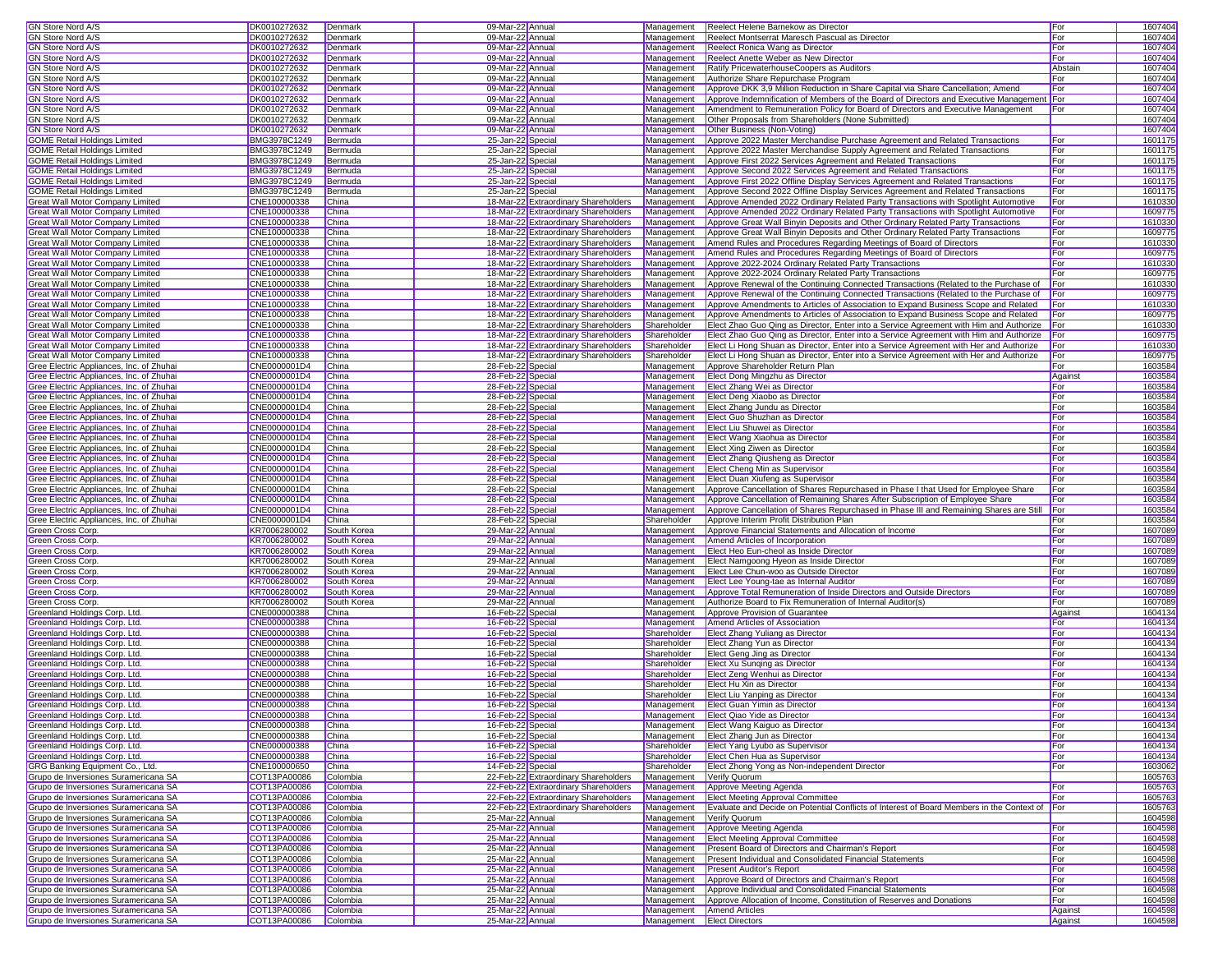| Grupo de Inversiones Suramericana SA             | COT13PA00086                 | Colombia    | 25-Mar-22 Annual  | Management  | <b>Appoint Auditors</b>                                                                       | For          | 1604598 |
|--------------------------------------------------|------------------------------|-------------|-------------------|-------------|-----------------------------------------------------------------------------------------------|--------------|---------|
| Grupo de Inversiones Suramericana SA             | COT13PA00086                 | Colombia    | 25-Mar-22 Annua   | Management  | Approve Remuneration of Directors                                                             | For          | 1604598 |
|                                                  | COT13PA00086                 |             |                   |             |                                                                                               |              |         |
| Grupo de Inversiones Suramericana SA             |                              | Colombia    | 25-Mar-22 Annual  | Management  | Approve Remuneration of Auditors                                                              | For          | 1604598 |
| GS Engineering & Construction Corp.              | KR7006360002                 | South Korea | 25-Mar-22 Annual  | Management  | Approve Financial Statements and Allocation of Income                                         | For          | 1610504 |
| GS Engineering & Construction Corp.              | KR7006360002                 | South Korea | 25-Mar-22 Annual  | Management  | Amend Articles of Incorporation                                                               | For          | 1610504 |
| GS Engineering & Construction Corp.              | KR7006360002                 | South Korea | 25-Mar-22 Annual  | Management  | Elect Lim Byeong-yong as Inside Director                                                      | For          | 1610504 |
| GS Engineering & Construction Corp.              | KR7006360002                 | South Korea | 25-Mar-22 Annual  | Management  | Elect Kang Ho-in as Outside Director                                                          | For          | 1610504 |
| GS Engineering & Construction Corp.              | KR7006360002                 | South Korea | 25-Mar-22 Annual  | Management  | Elect Lee Ho-young as Outside Director                                                        | For          | 1610504 |
|                                                  |                              |             |                   |             |                                                                                               |              |         |
| GS Engineering & Construction Corp.              | KR7006360002                 | South Korea | 25-Mar-22 Annual  | Management  | Elect Lee Ho-young as a Member of Audit Committee                                             | For          | 1610504 |
| GS Engineering & Construction Corp.              | KR7006360002                 | South Korea | 25-Mar-22 Annual  | Management  | Approve Total Remuneration of Inside Directors and Outside Directors                          | For          | 1610504 |
| <b>GS Holdings Corp.</b>                         | KR7078930005                 | South Korea | 28-Mar-22 Annua   | Management  | Approve Financial Statements and Allocation of Income                                         | For          | 1618368 |
| <b>GS Holdings Corp.</b>                         | KR7078930005                 | South Korea | 28-Mar-22 Annual  | Management  | Elect Moon Hyo-eun as Outside Director                                                        | For          | 1618368 |
| GS Holdings Corp.                                | KR7078930005                 | South Korea | 28-Mar-22 Annual  | Management  | Approve Total Remuneration of Inside Directors and Outside Directors                          | For          | 1618368 |
| Guangdong Kinlong Hardware Products Co., Ltd.    | CNE100002649                 |             |                   |             |                                                                                               |              | 1617943 |
|                                                  |                              | China       | 25-Mar-22 Special | Management  | Elect Bai Baokun as Director                                                                  | Against      |         |
| Guangdong Kinlong Hardware Products Co., Ltd.    | CNE100002649                 | China       | 25-Mar-22 Special | Management  | Elect Yan Guilin as Director                                                                  | Against      | 1617943 |
| Guangdong Kinlong Hardware Products Co., Ltd.    | CNE100002649                 | China       | 25-Mar-22 Special | Management  | <b>Elect Chen Ping as Director</b>                                                            | Against      | 1617943 |
| Guangdong Kinlong Hardware Products Co., Ltd.    | CNE100002649                 | China       | 25-Mar-22 Special | Management  | Elect Bai Baoping as Director                                                                 | Against      | 1617943 |
| Guangdong Kinlong Hardware Products Co., Ltd.    | CNE100002649                 | China       | 25-Mar-22 Special | Management  | Elect Wang Xiaoli as Director                                                                 | Against      | 1617943 |
| Guangdong Kinlong Hardware Products Co., Ltd.    | CNE100002649                 | China       | 25-Mar-22 Special | Management  | Elect Yin Jianzhong as Director                                                               | Against      | 1617943 |
|                                                  | CNE100002649                 |             |                   |             | Elect Zhao Jian as Director                                                                   |              | 1617943 |
| Guangdong Kinlong Hardware Products Co., Ltd.    |                              | China       | 25-Mar-22 Special | Management  |                                                                                               | For          |         |
| Guangdong Kinlong Hardware Products Co., Ltd.    | CNE100002649                 | China       | 25-Mar-22 Special | Management  | Elect Wang Lijun as Director                                                                  | For          | 1617943 |
| Guangdong Kinlong Hardware Products Co., Ltd.    | CNE100002649                 | China       | 25-Mar-22 Special | Management  | Elect Gao Gang as Director                                                                    | Against      | 1617943 |
| Guangdong Kinlong Hardware Products Co., Ltd.    | CNE100002649                 | China       | 25-Mar-22 Special | Management  | Elect Zhao Zhengting as Director                                                              | For          | 1617943 |
| Guangdong Kinlong Hardware Products Co., Ltd.    | CNE100002649                 | China       | 25-Mar-22 Special | Management  | Elect Xu Huaibin as Director                                                                  | For          | 1617943 |
| Guangdong Kinlong Hardware Products Co., Ltd.    | CNE100002649                 | China       | 25-Mar-22 Special | Shareholder | Elect Ma Long as Supervisor                                                                   | For          | 1617943 |
| Guangdong Kinlong Hardware Products Co., Ltd.    | CNE100002649                 | China       | 25-Mar-22 Special | Shareholder | Elect Zhang Ping as Supervisor                                                                | For          | 1617943 |
|                                                  |                              |             |                   |             |                                                                                               |              |         |
| Guangzhou Shiyuan Electronic Technology Co. Ltd. | CNE100002K47                 | China       | 10-Feb-22 Special | Management  | Approve Provision of Guarantee                                                                | For          | 1602390 |
| Guangzhou Tinci Materials Technology Co., Ltd.   | CNE100001RG4                 | China       | 21-Jan-22 Special | Management  | Approve Establishment of Wholly-owned Subsidiary and Investment in Construction of            | For          | 1599623 |
| Hana Financial Group, Inc.                       | KR7086790003                 | South Korea | 25-Mar-22 Annual  | Management  | Approve Financial Statements and Allocation of Income                                         | For          | 1616396 |
| Hana Financial Group, Inc.                       | KR7086790003                 | South Korea | 25-Mar-22 Annual  | Management  | Amend Articles of Incorporation                                                               | For          | 1616396 |
| Hana Financial Group, Inc.                       | KR7086790003                 | South Korea | 25-Mar-22 Annua   | Management  | Elect Baek Tae-seung as Outside Director                                                      | For          | 1616396 |
| Hana Financial Group, Inc.                       | KR7086790003                 | South Korea | 25-Mar-22 Annua   | Management  |                                                                                               | For          | 1616396 |
|                                                  |                              |             |                   |             | Elect Kim Hong-jin as Outside Director                                                        |              |         |
| Hana Financial Group, Inc.                       | KR7086790003                 | South Korea | 25-Mar-22 Annual  | Management  | Elect Heo Yoon as Outside Director                                                            | Against      | 1616396 |
| Hana Financial Group, Inc.                       | KR7086790003                 | South Korea | 25-Mar-22 Annual  | Management  | Elect Lee Jeong-won as Outside Director                                                       | Against      | 1616396 |
| Hana Financial Group, Inc.                       | KR7086790003                 | South Korea | 25-Mar-22 Annual  | Management  | Elect Lee Gang-won as Outside Director                                                        | For          | 1616396 |
| Hana Financial Group, Inc.                       | KR7086790003                 | South Korea | 25-Mar-22 Annual  | Management  | Elect Hahm Young-ju as Inside Director                                                        | Against      | 1616396 |
| Hana Financial Group, Inc.                       | KR7086790003                 | South Korea | 25-Mar-22 Annual  | Management  | Elect Yang Dong-hun as Outside Director to Serve as an Audit Committee Member                 | Against      | 1616396 |
| Hana Financial Group, Inc.                       | KR7086790003                 | South Korea | 25-Mar-22 Annual  | Management  | Elect Baek Tae-seung as a Member of Audit Committee                                           | For          | 1616396 |
|                                                  |                              |             |                   |             |                                                                                               |              |         |
| Hana Financial Group, Inc.                       | KR7086790003                 | South Korea | 25-Mar-22 Annual  | Management  | Elect Lee Jeong-won as a Member of Audit Committee                                            | Against      | 1616396 |
| Hana Financial Group, Inc.                       | KR7086790003                 | South Korea | 25-Mar-22 Annual  | Management  | Elect Park Dong-moon as a Member of Audit Committee                                           | For          | 1616396 |
| Hana Financial Group, Inc.                       | KR7086790003                 | South Korea | 25-Mar-22 Annua   | Management  | Approve Total Remuneration of Inside Directors and Outside Directors                          | For          | 1616396 |
| Hana Financial Group, Inc.                       | KR7086790003                 | South Korea | 25-Mar-22 Annual  | Management  | Approve Special Reward Payment                                                                | For          | 1616396 |
| Hangzhou Oxygen Plant Group Co., Ltd.            | CNE100000Q68                 | China       | 11-Feb-22 Special | Management  | Approve Extension of Resolution Validity Period for Convertible Bonds Issuance                | For          | 1603292 |
| Hangzhou Oxygen Plant Group Co., Ltd.            | CNE100000Q68                 |             |                   | Management  | Approve Authorization of Board to Handle All Related Matters                                  | <b>I</b> For | 1603292 |
|                                                  |                              |             |                   |             |                                                                                               |              |         |
|                                                  |                              | China       | 11-Feb-22 Special |             |                                                                                               |              |         |
| Hangzhou Oxygen Plant Group Co., Ltd.            | CNE100000Q68                 | China       | 11-Feb-22 Special | Management  | Approve Purchase of Liability Insurance for Directors, Supervisors and Senior Management For  |              | 1603292 |
| Hangzhou Silan Microelectronics Co., Ltd.        | CNE000001DN1                 | China       | 09-Mar-22 Special | Management  | Approve Capital Injection and Signing of Agreement                                            | Against      | 1609506 |
| Hangzhou Silan Microelectronics Co., Ltd.        | CNE000001DN1                 | China       | 09-Mar-22 Special | Management  | Approve Provision of Guarantee                                                                | Against      | 1609506 |
| Hankook Tire & Technology Co., Ltd.              | KR7161390000                 | South Korea | 30-Mar-22 Annual  | Management  | Approve Financial Statements and Allocation of Income                                         | For          | 1611480 |
| Hankook Tire & Technology Co., Ltd.              | KR7161390000                 | South Korea | 30-Mar-22 Annual  | Management  | Approve Total Remuneration of Inside Directors and Outside Directors                          | Against      | 1611480 |
|                                                  |                              |             |                   |             |                                                                                               | For          |         |
| Hanmi Pharmaceutical Co., Ltd.                   | KR7128940004                 | South Korea | 24-Mar-22 Annual  | Management  | Approve Financial Statements and Allocation of Income                                         |              | 1616941 |
| Hanmi Pharmaceutical Co., Ltd.                   | KR7128940004                 | South Korea | 24-Mar-22 Annual  | Management  | Elect Woo Jong-su as Inside Director                                                          | For          | 1616941 |
| Hanmi Pharmaceutical Co., Ltd.                   | KR7128940004                 | South Korea | 24-Mar-22 Annua   | Management  | Elect Lee Gwan-soon as Inside Director                                                        | For          | 1616941 |
| Hanmi Pharmaceutical Co., Ltd.                   | KR7128940004                 | South Korea | 24-Mar-22 Annual  | Management  | Elect Kim Pil-gon as Outside Director                                                         | For          | 1616941 |
| Hanmi Pharmaceutical Co., Ltd.                   | KR7128940004                 | South Korea | 24-Mar-22 Annual  | Management  | Elect Hwang Seon-hye as Outside Director to Serve as an Audit Committee Member                | For          | 1616941 |
| Hanmi Pharmaceutical Co., Ltd.                   | KR7128940004                 | South Korea | 24-Mar-22 Annual  | Management  | Elect Kim Pil-gon as Audit Committee Member                                                   | For          | 1616941 |
| Hanmi Pharmaceutical Co., Ltd.                   | KR7128940004                 | South Korea | 24-Mar-22 Annual  | Management  | Approve Total Remuneration of Inside Directors and Outside Directors                          | Against      | 1616941 |
| Hanon Systems                                    | KR7018880005                 | South Korea | 29-Mar-22 Annual  | Management  | Approve Financial Statements and Allocation of Income                                         | For          | 1606340 |
|                                                  |                              |             |                   |             |                                                                                               |              |         |
| Hanon Systems                                    | KR7018880005                 | South Korea | 29-Mar-22 Annual  | Management  | Elect Two Non-Independent Non-Executive Directors and Two Outside Directors (Bundled) Against |              | 1606340 |
| Hanon Systems                                    | KR7018880005                 | South Korea | 29-Mar-22 Annual  | Management  | Elect Kim Gu as a Member of Audit Committee                                                   | For          | 1606340 |
| <b>Hanon Systems</b>                             | KR7018880005                 | South Korea | 29-Mar-22 Annual  | Management  | Elect Baek Seong-jun as Outside Director to Serve as an Audit Committee Member                | Against      | 1606340 |
| <b>Hanon Systems</b>                             | KR7018880005                 | South Korea | 29-Mar-22 Annua   | Management  | Approve Total Remuneration of Inside Directors and Outside Directors                          | For          | 1606340 |
| <b>HANWHA SOLUTIONS CORP.</b>                    | KR7009830001                 | South Korea | 23-Mar-22 Annua   | Management  | Approve Financial Statements and Allocation of Income                                         | For          | 1607995 |
| <b>HANWHA SOLUTIONS CORP.</b>                    | KR7009830001                 | South Korea | 23-Mar-22 Annual  | Management  | Amend Articles of Incorporation                                                               | For          | 1607995 |
| HANWHA SOLUTIONS CORP.                           | KR7009830001                 | South Korea | 23-Mar-22 Annual  | Management  | Elect Kim Dong-gwan as Inside Director                                                        | <b>I</b> For | 1607995 |
|                                                  | KR7009830001                 |             |                   |             |                                                                                               | For          |         |
| HANWHA SOLUTIONS CORP                            |                              | South Korea | 23-Mar-22 Annual  | Management  | Elect Ryu Du-hyeong as Inside Director                                                        |              | 1607995 |
| HANWHA SOLUTIONS CORP.                           | KR7009830001                 | South Korea | 23-Mar-22 Annual  | Management  | Elect Nam I-hyeon as Inside Director                                                          | Against      | 1607995 |
| <b>HANWHA SOLUTIONS CORP.</b>                    | KR7009830001                 | South Korea | 23-Mar-22 Annua   |             | Management Elect Choi Man-gyu as Outside Director                                             | For          | 1607995 |
| HANWHA SOLUTIONS CORP.                           | KR7009830001                 | South Korea | 23-Mar-22 Annual  |             | Management Elect Shima Satoshi as Outside Director                                            | For          | 1607995 |
| HANWHA SOLUTIONS CORP.                           | KR7009830001                 | South Korea | 23-Mar-22 Annual  | Management  | Elect Amanda Bush as Outside Director                                                         | For          | 1607995 |
| HANWHA SOLUTIONS CORP.                           | KR7009830001                 | South Korea | 23-Mar-22 Annual  | Management  | Elect Seo Jeong-ho as Outside Director                                                        | For          | 1607995 |
| <b>HANWHA SOLUTIONS CORP.</b>                    | KR7009830001                 | South Korea | 23-Mar-22 Annual  | Management  | Elect Park Ji-hyeong as Outside Director                                                      | For          | 1607995 |
|                                                  |                              |             |                   | Management  |                                                                                               |              |         |
| HANWHA SOLUTIONS CORP.                           | KR7009830001                 | South Korea | 23-Mar-22 Annual  |             | Elect Choi Man-gyu as a Member of Audit Committee                                             | For          | 1607995 |
| HANWHA SOLUTIONS CORP.                           | KR7009830001                 | South Korea | 23-Mar-22 Annual  | Management  | Elect Park Ji-hyeong as a Member of Audit Committee                                           | For          | 1607995 |
| HANWHA SOLUTIONS CORP.                           | KR7009830001                 | South Korea | 23-Mar-22 Annual  | Management  | Approve Total Remuneration of Inside Directors and Outside Directors                          | For          | 1607995 |
| <b>HDFC Bank Limited</b>                         | <b>INE040A01034</b>          | India       | 27-Mar-22 Special | Management  | Elect Lily Vadera as Director                                                                 | For          | 1611165 |
| <b>HDFC Bank Limited</b>                         | <b>INE040A01034</b>          | India       | 27-Mar-22 Special | Management  | Approve Related Party Transactions with Housing Development Finance Corporation               | For          | 1611165 |
| <b>HDFC Bank Limited</b>                         | <b>INE040A01034</b>          | India       | 27-Mar-22 Special | Management  | Approve Related Party Transactions with HDB Financial Services Limited                        | For          | 1611165 |
| <b>HDFC Bank Limited</b>                         | <b>INE040A01034</b>          | India       | 27-Mar-22 Special | Management  | Approve Related Party Transactions with HDFC Securities Limited                               | For          | 1611165 |
| <b>HDFC Bank Limited</b>                         | <b>INE040A01034</b>          | India       |                   | Management  | Approve Related Party Transactions with HDFC Life Insurance Company Limited                   | For          |         |
|                                                  |                              |             | 27-Mar-22 Special |             |                                                                                               |              | 1611165 |
| <b>HDFC Bank Limited</b>                         | <b>INE040A01034</b>          | India       | 27-Mar-22 Special | Management  | Approve Related Party Transactions with HDFC ERGO General Insurance Company                   | For          | 1611165 |
| <b>HEICO Corporation</b>                         | US4228061093                 | <b>USA</b>  | 18-Mar-22 Annual  | Management  | <b>Elect Director Thomas M. Culligan</b>                                                      | For          | 1605647 |
| <b>HEICO Corporation</b>                         | US4228061093                 | <b>USA</b>  | 18-Mar-22 Annual  | Management  | <b>Elect Director Adolfo Henriques</b>                                                        | For          | 1605647 |
| <b>HEICO Corporation</b>                         | US4228061093                 | <b>USA</b>  | 18-Mar-22 Annual  | Management  | Elect Director Mark H. Hildebrandt                                                            | Withhold     | 1605647 |
| <b>HEICO Corporation</b>                         | US4228061093                 | <b>USA</b>  | 18-Mar-22 Annual  | Management  | Elect Director Eric A. Mendelson                                                              | For          | 1605647 |
| <b>HEICO Corporation</b>                         | US4228061093                 | <b>USA</b>  | 18-Mar-22 Annual  | Management  | Elect Director Laurans A. Mendelson                                                           | For          | 1605647 |
| <b>HEICO Corporation</b>                         | US4228061093                 | <b>USA</b>  | 18-Mar-22 Annual  |             | Management Elect Director Victor H. Mendelson                                                 | For          | 1605647 |
| <b>HEICO Corporation</b>                         | US4228061093<br>US4228061093 | <b>USA</b>  | 18-Mar-22 Annual  | Management  | <b>Elect Director Julie Neitzel</b>                                                           | For          | 1605647 |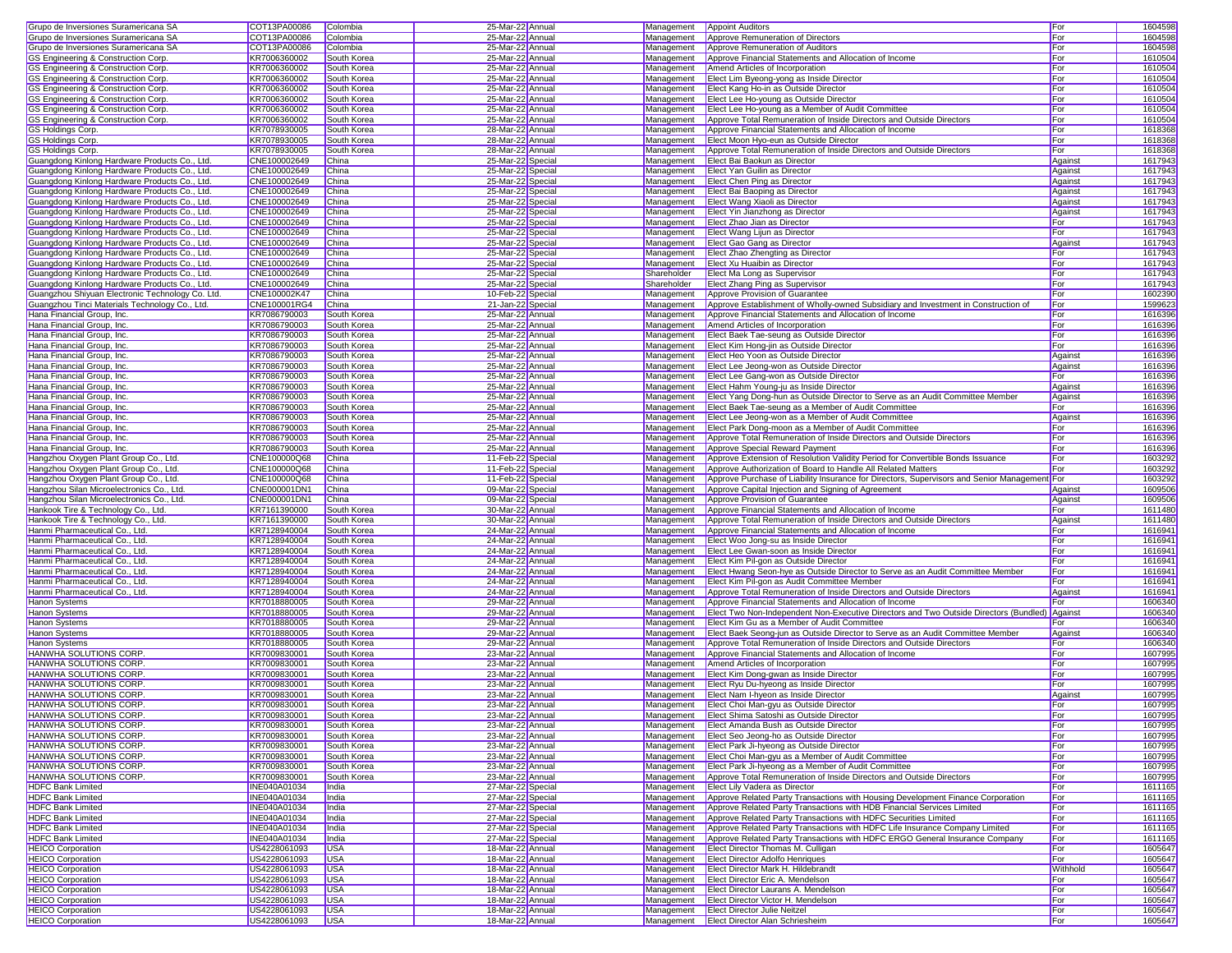| <b>HEICO Corporation</b>                                         | US4228061093                 | <b>USA</b>                 | 18-Mar-22 Annual                       |                           | Management Elect Director Frank J. Schwitter                                                                   | For            | 1605647            |
|------------------------------------------------------------------|------------------------------|----------------------------|----------------------------------------|---------------------------|----------------------------------------------------------------------------------------------------------------|----------------|--------------------|
| <b>HEICO Corporation</b>                                         | US4228061093                 | <b>USA</b>                 | 18-Mar-22 Annual                       | Management                | Advisory Vote to Ratify Named Executive Officers' Compensation                                                 | For            | 1605647            |
| <b>HEICO Corporation</b>                                         | US4228061093                 | <b>USA</b>                 | 18-Mar-22 Annual                       | Management                | Ratify Deloitte & Touche LLP as Auditors                                                                       | For            | 1605647            |
| Hellenic Telecommunications Organization SA                      | GRS260333000                 | Greece                     | 18-Jan-22 Extraordinary Shareholders   | Management                | Authorize Share Repurchase Program                                                                             | For            | 1598319            |
| Hellenic Telecommunications Organization SA                      | GRS260333000                 | Greece                     | 18-Jan-22 Extraordinary Shareholders   | Management                | Approve Reduction in Issued Share Capital                                                                      | For            | 1598319            |
| Hellenic Telecommunications Organization SA                      | GRS260333000                 | Greece                     | 18-Jan-22 Extraordinary Shareholders   | Management                | <b>Amend Company Articles</b>                                                                                  | For            | 1598319            |
| Hellenic Telecommunications Organization SA                      | GRS260333000                 | Greece                     | 18-Jan-22 Extraordinary Shareholders   | Management                | Amend Suitability Policy for Directors                                                                         | For            | 1598319            |
| Hellenic Telecommunications Organization SA                      | GRS260333000                 | Greece                     | 18-Jan-22 Extraordinary Shareholders   | Management                | Approve Confidentiality Agreement with Deloitte                                                                | For            | 1598319            |
| Hellenic Telecommunications Organization SA                      | GRS260333000                 | Greece                     | 18-Jan-22 Extraordinary Shareholders   | Management                | Announce Appointment of Rodrigo Francisco Diehl as Non-Executive Director                                      |                | 1598319            |
| Hellenic Telecommunications Organization SA                      | GRS260333000                 | Greece                     | 18-Jan-22 Extraordinary Shareholders   | Management                | Receive Independent Directors' Report                                                                          |                | 1598319            |
| Hellenic Telecommunications Organization SA                      | GRS260333000                 | Greece                     | 18-Jan-22 Extraordinary Shareholders   | Management                | Various Announcements                                                                                          |                | 1598319            |
| Hengli Petrochemical Co., Ltd.                                   | CNE0000018V0                 | China                      | 18-Jan-22 Special                      | Management                | Approve Asset Acquisition                                                                                      | For            | 1600358            |
| Hengli Petrochemical Co., Ltd.                                   | CNE0000018V0                 | China                      | 11-Feb-22 Special                      | Management                | Approve Investment in the Construction of High-performance Resin and New Material                              | For            | 1604183            |
| Hengli Petrochemical Co., Ltd.                                   | CNE0000018V0                 | China                      | 22-Mar-22 Special                      | Management                | Approve Employee Share Purchase Plan                                                                           | Against        | 1615376            |
| Hengli Petrochemical Co., Ltd.                                   | CNE0000018V0                 | China                      | 22-Mar-22 Special                      | Management                | Approve Management Method of Employee Share Purchase Plan                                                      | Against        | 1615376            |
| Hengli Petrochemical Co., Ltd.                                   | CNE0000018V0                 | China                      | 22-Mar-22 Special                      | Management                | Approve Authorization of the Board to Handle All Matters Related to Employee Share                             | Against        | 1615376            |
| HengTen Networks Group Limited                                   | BMG4404N1149                 | Bermuda                    | 10-Jan-22 Special                      | Management                | Approve Change of English Name and Secondary Chinese Name of the Company and                                   | For            | 1598015            |
| HengTen Networks Group Limited                                   | BMG4404N1149                 | Bermuda                    | 10-Jan-22 Special                      | Management                | Amend Bye-Laws                                                                                                 | For            | 1598015            |
| HengTen Networks Group Limited                                   | BMG4404N1149                 | Bermuda                    | 10-Jan-22 Special                      | Management                | Elect Ke Liming as Director                                                                                    | For            | 159801             |
| HengTen Networks Group Limited                                   | BMG4404N1149                 | Bermuda                    | 10-Jan-22 Special                      | Management                | Elect Chen Xi as Director                                                                                      | For            | 1598015            |
| HengTen Networks Group Limited                                   | BMG4404N1149                 | Bermuda                    | 10-Jan-22 Special                      | Management                | Elect Zhang Qiang as Director                                                                                  | For            | 1598015            |
| Hengyi Petrochemical Co., Ltd.                                   | CNE0000001J1                 | China                      | 17-Jan-22 Special                      | Management                | Approve Change of Business Scope and Amend Articles of Association                                             | For            | 160021             |
| Hengyi Petrochemical Co., Ltd.                                   | CNE0000001J1                 | China                      | 14-Feb-22 Special                      | Management                | Approve Procurement of Raw Materials from Related Party                                                        | For            | 1603383            |
| Hengyi Petrochemical Co., Ltd.                                   | CNE0000001J1                 | China                      | 14-Feb-22 Special                      | Management                | Approve Procurement of Fuel, Power and Commodities from Related Party                                          | For            | 1603383<br>1603383 |
| Hengyi Petrochemical Co., Ltd.<br>Hengyi Petrochemical Co., Ltd. | CNE0000001J1<br>CNE0000001J1 | China<br>China             | 14-Feb-22 Special<br>14-Feb-22 Special | Management<br>Management  | Approve Sale of Goods and Products to Related Party<br>Approve Provision of Labor Services to Related Party    | For<br>For     | 1603383            |
| Hengyi Petrochemical Co., Ltd.                                   | CNE0000001J1                 | China                      | 14-Feb-22 Special                      | Management                | Approve Aromatics and Other Paper Trade                                                                        | For            | 1603383            |
| Hengyi Petrochemical Co., Ltd.                                   | CNE0000001J1                 | China                      | 14-Feb-22 Special                      | Management                | Approve Credit Line Application, Investment and Financing, and Derivative Business with                        | For            | 1603383            |
| Hengyi Petrochemical Co., Ltd.                                   | CNE0000001J1                 | China                      | 14-Feb-22 Special                      | Management                | Approve Provision of Guarantee to Controlled Subsidiaries and Mutual Guarantee Between Agains                  |                | 1603383            |
| Hengyi Petrochemical Co., Ltd.                                   | CNE0000001J1                 | China                      | 14-Feb-22 Special                      | Management                | Approve Foreign Exchange Hedging Business                                                                      | For            | 1603383            |
| Hengyi Petrochemical Co., Ltd.                                   | CNE0000001J1                 | China                      | 14-Feb-22 Special                      | Management                | Approve Commodity Hedging Business                                                                             | For            | 1603383            |
| Hengyi Petrochemical Co., Ltd.                                   | CNE0000001J1                 | China                      | 14-Feb-22 Special                      | Management                | Approve Financial Assistance Provision by Controlling Shareholder                                              | For            | 1603383            |
| Hengyi Petrochemical Co., Ltd.                                   | CNE0000001J1                 | China                      | 14-Feb-22 Special                      | Management                | Approve Purchase of Liability Insurance for Directors, Supervisors and Senior Management For                   |                | 1603383            |
| Hengyi Petrochemical Co., Ltd.                                   | CNE0000001J1                 | China                      | 14-Feb-22 Special                      | Management                | Approve Investment in Construction of Caprolactam-polyamide Industry Integration and                           | For            | 1603383            |
| Hengyi Petrochemical Co., Ltd.                                   | CNE0000001J1                 | China                      | 14-Feb-22 Special                      | Management                | Approve Provision of Guarantee to Hainan Yisheng Petrochemical Co., Ltd.                                       | Against        | 1603383            |
| Hindustan Petroleum Corporation Limited                          | INE094A01015                 | India                      | 25-Mar-22 Special                      | Management                | Approve Revision in the Amount of Material Related Party Transactions with HPCL-Mittal                         | For            | 1610633            |
| Hindustan Petroleum Corporation Limited                          | INE094A01015                 | India                      | 25-Mar-22 Special                      | Management                | Approve Material Related Party Transactions with Hindustan Colas Private Limited                               | For            | 1610633            |
| Hindustan Unilever Limited                                       | INE030A01027                 | India                      | 12-Jan-22 Special                      | Management                | Elect Ashu Suyash as Director                                                                                  | For            | 1594666            |
| Hithink RoyalFlush Information Network Co., Ltd.                 | CNE100000JG3                 | China                      | 21-Mar-22 Annual                       | Management                | Approve Report of the Board of Directors                                                                       | For            | 1613464            |
| Hithink RoyalFlush Information Network Co., Ltd.                 | CNE100000JG3                 | China                      | 21-Mar-22 Annual                       | Management                | Approve Report of the Board of Supervisors                                                                     | For            | 1613464            |
| Hithink RoyalFlush Information Network Co., Ltd.                 | CNE100000JG3                 | China                      | 21-Mar-22 Annual                       | Management                | Approve Annual Report and Summary                                                                              | For            | 1613464            |
| Hithink RoyalFlush Information Network Co., Ltd.                 | CNE100000JG3                 | China                      | 21-Mar-22 Annual                       | Management                | Approve Financial Statements                                                                                   | For            | 1613464            |
| Hithink RoyalFlush Information Network Co., Ltd.                 | CNE100000JG3                 | China                      | 21-Mar-22 Annual                       | Management                | Approve Profit Distribution                                                                                    | For            | 1613464            |
| Hithink RoyalFlush Information Network Co., Ltd.                 | CNE100000JG3                 | China                      | 21-Mar-22 Annual                       | Management                | Approve to Appoint Auditor                                                                                     | For            | 1613464            |
| Hithink RoyalFlush Information Network Co., Ltd.                 | CNE100000JG3                 | China                      | 21-Mar-22 Annual                       | Management                | Approve Related Party Transaction                                                                              | For            | 1613464            |
| HLB Co., Ltd.                                                    | KR7028300002                 | South Korea                | 30-Mar-22 Annual                       | Management                | Approve Financial Statements and Allocation of Income                                                          | For            | 1610555            |
| HLB Co., Ltd.                                                    | KR7028300002                 | South Korea                | 30-Mar-22 Annual                       | Management                | Amend Articles of Incorporation                                                                                | Against        | 1610555            |
| HLB Co., Ltd.                                                    | KR7028300002                 | South Korea                | 30-Mar-22 Annual                       | Management                | Elect Hwang Jay Jeong-hwan as Inside Director                                                                  | For<br>For     | 1610555            |
| HLB Co., Ltd.<br>HLB Co., Ltd.                                   | KR7028300002<br>KR7028300002 | South Korea<br>South Korea | 30-Mar-22 Annual<br>30-Mar-22 Annual   | Management<br>Management  | Elect Choi Jun-gyu as Outside Director<br>Approve Total Remuneration of Inside Directors and Outside Directors | For            | 1610555<br>1610555 |
| HLB Co., Ltd.                                                    | KR7028300002                 | South Korea                | 30-Mar-22 Annual                       | Management                | Authorize Board to Fix Remuneration of Internal Auditor(s)                                                     | For            | 1610555            |
| HLB Co., Ltd.                                                    | KR7028300002                 | South Korea                | 30-Mar-22 Annual                       | Management                | Approval of Reduction of Capital Reserve                                                                       | For            | 1610555            |
| HLB Co., Ltd.                                                    | KR7028300002                 | South Korea                | 30-Mar-22 Annual                       | Management                | Approve Stock Option Grants                                                                                    | For            | 1610555            |
| HMM Co., Ltd                                                     | KR7011200003                 | South Korea                | 29-Mar-22 Annual                       | Management                | Approve Financial Statements and Allocation of Income                                                          | For            | 1620002            |
| HMM Co., Ltd.                                                    | KR7011200003                 | South Korea                | 29-Mar-22 Annual                       | Management                | Elect Kim Gyeong-bae as Inside Director                                                                        | For            | 1620002            |
| HMM Co., Ltd.                                                    | KR7011200003                 | South Korea                | 29-Mar-22 Annual                       | Management                | Elect Park Jin-gi as Inside Director                                                                           | For            | 1620002            |
| HMM Co., Ltd.                                                    | KR7011200003                 | South Korea                | 29-Mar-22 Annual                       | Management                | Elect Woo Su-han as Outside Director                                                                           | For            | 1620002            |
| HMM Co., Ltd.                                                    | KR7011200003                 | South Korea                | 29-Mar-22 Annual                       | Management                | Elect Jeong Woo-young as Outside Director                                                                      | For            | 1620002            |
| HMM Co., Ltd.                                                    | KR7011200003                 | South Korea                | 29-Mar-22 Annual                       | Management                | Elect Woo Su-han as a Member of Audit Committee                                                                | For            | 1620002            |
| HMM Co., Ltd.                                                    | KR7011200003                 | South Korea                | 29-Mar-22 Annual                       | Management                | Elect Jeong Woo-young as a Member of Audit Committee                                                           | For            | 1620002            |
| HMM Co., Ltd.                                                    | KR7011200003                 | South Korea                | 29-Mar-22 Annual                       | Management                | Approve Total Remuneration of Inside Directors and Outside Directors                                           | For            | 1620002            |
| Hologic, Inc.                                                    | US4364401012                 | USA                        | 10-Mar-22 Annual                       | Management                | Elect Director Stephen P. MacMillan                                                                            | For            | 1603115            |
| Hologic, Inc.                                                    | US4364401012                 | USA                        | 10-Mar-22 Annual                       | Management                | <b>Elect Director Sally W. Crawford</b>                                                                        | For            | 1603115            |
| Hologic, Inc.                                                    | JS4364401012                 | USA                        | 10-Mar-22 Annual                       | Management                | Elect Director Charles J. Dockendorff                                                                          | For            | 1603115            |
| Hologic, Inc.                                                    | US4364401012                 | <b>USA</b>                 | 10-Mar-22 Annual                       | Management                | <b>Elect Director Scott T. Garrett</b>                                                                         | Against        | 1603115            |
| Hologic, Inc.                                                    | US4364401012<br>US4364401012 | <b>USA</b>                 | 10-Mar-22 Annual<br>10-Mar-22 Annual   | Management                | <b>Elect Director Ludwig N. Hantson</b><br>Management Elect Director Namal Nawana                              | For            | 1603115            |
| Hologic, Inc.                                                    | US4364401012                 | USA                        |                                        |                           |                                                                                                                | For            | 1603115            |
| Hologic, Inc<br>Hologic, Inc.                                    | US4364401012                 | USA<br>USA                 | 10-Mar-22 Annua<br>10-Mar-22 Annual    | Management                | Management Elect Director Christiana Stamouli<br>Elect Director Amy M. Wendell                                 | For<br>For     | 1603115<br>1603115 |
| Hologic, Inc.                                                    | US4364401012                 | <b>USA</b>                 | 10-Mar-22 Annual                       | Management                | Advisory Vote to Ratify Named Executive Officers' Compensation                                                 | Against        | 1603115            |
| Hologic, Inc.                                                    | US4364401012                 | <b>USA</b>                 | 10-Mar-22 Annual                       | Management                | Ratify Ernst & Young LLP as Auditors                                                                           | For            | 1603115            |
| Hopson Development Holdings Limited                              | BMG4600H1198                 | Bermuda                    | 06-Jan-22 Special                      | Management                | Approve Subscription Agreement, Issuance of Bonds, Grant of Specific Mandate to Issue                          | For            | 1598087            |
| Hopson Development Holdings Limited                              | BMG4600H1198                 | Bermuda                    | 22-Feb-22 Special                      | Management                | Approve Ernst & Young as Auditor and Authorize Board to Fix Their Remuneration                                 | For            | 1604658            |
| Hormel Foods Corporation                                         | US4404521001                 | USA                        | 25-Jan-22 Annual                       | Management                | <b>Elect Director Prama Bhatt</b>                                                                              | For            | 1597620            |
| Hormel Foods Corporation                                         | US4404521001                 | <b>USA</b>                 | 25-Jan-22 Annual                       | Management                | Elect Director Gary C. Bhojwani                                                                                | For            | 1597620            |
| Hormel Foods Corporation                                         | US4404521001                 | <b>USA</b>                 | 25-Jan-22 Annual                       | Management                | <b>Elect Director Terrell K. Crews</b>                                                                         | For            | 1597620            |
| Hormel Foods Corporation                                         | US4404521001                 | <b>USA</b>                 | 25-Jan-22 Annual                       | Management                | Elect Director Stephen M. Lacy                                                                                 | Against        | 1597620            |
| Hormel Foods Corporation                                         | US4404521001                 | <b>USA</b>                 | 25-Jan-22 Annual                       | Management                | Elect Director Elsa A. Murano                                                                                  | For            | 1597620            |
| Hormel Foods Corporation                                         | US4404521001                 | <b>USA</b>                 | 25-Jan-22 Annual                       | Management                | Elect Director Susan K. Nestegard                                                                              | For            | 1597620            |
| <b>Hormel Foods Corporation</b>                                  | US4404521001                 | <b>USA</b>                 | 25-Jan-22 Annual                       | Management                | Elect Director William A. Newlands                                                                             | For            | 1597620            |
| <b>Hormel Foods Corporation</b>                                  | US4404521001                 | <b>USA</b>                 | 25-Jan-22 Annual                       | Management                | Elect Director Christopher J. Policinski                                                                       | For            | 1597620            |
| Hormel Foods Corporation                                         | US4404521001                 | USA                        | 25-Jan-22 Annual                       | Management                | Elect Director Jose Luis Prado                                                                                 | For            | 1597620            |
| Hormel Foods Corporation                                         | US4404521001                 | <b>USA</b>                 | 25-Jan-22 Annual                       | Management                | <b>Elect Director Sally J. Smith</b>                                                                           | For            | 1597620            |
| Hormel Foods Corporation                                         | US4404521001                 | USA                        | 25-Jan-22 Annual                       | Management                | Elect Director James P. Snee                                                                                   | For            | 1597620            |
| Hormel Foods Corporation                                         | US4404521001                 | <b>USA</b>                 | 25-Jan-22 Annual                       | Management                | Elect Director Steven A. White                                                                                 | For            | 1597620            |
| Hormel Foods Corporation                                         | US4404521001<br>US4404521001 | <b>USA</b>                 | 25-Jan-22 Annual                       | Management                | Ratify Ernst & Young LLP as Auditors<br>Advisory Vote to Ratify Named Executive Officers' Compensation         | For            | 1597620<br>1597620 |
| Hormel Foods Corporation<br>Hormel Foods Corporation             | US4404521001                 | <b>USA</b><br><b>USA</b>   | 25-Jan-22 Annual<br>25-Jan-22 Annual   | Management<br>Shareholder | Report on Public Health Impacts of Antibiotic Use in Product Supply Chain                                      | Against<br>For | 1597620            |
|                                                                  |                              |                            |                                        |                           |                                                                                                                |                |                    |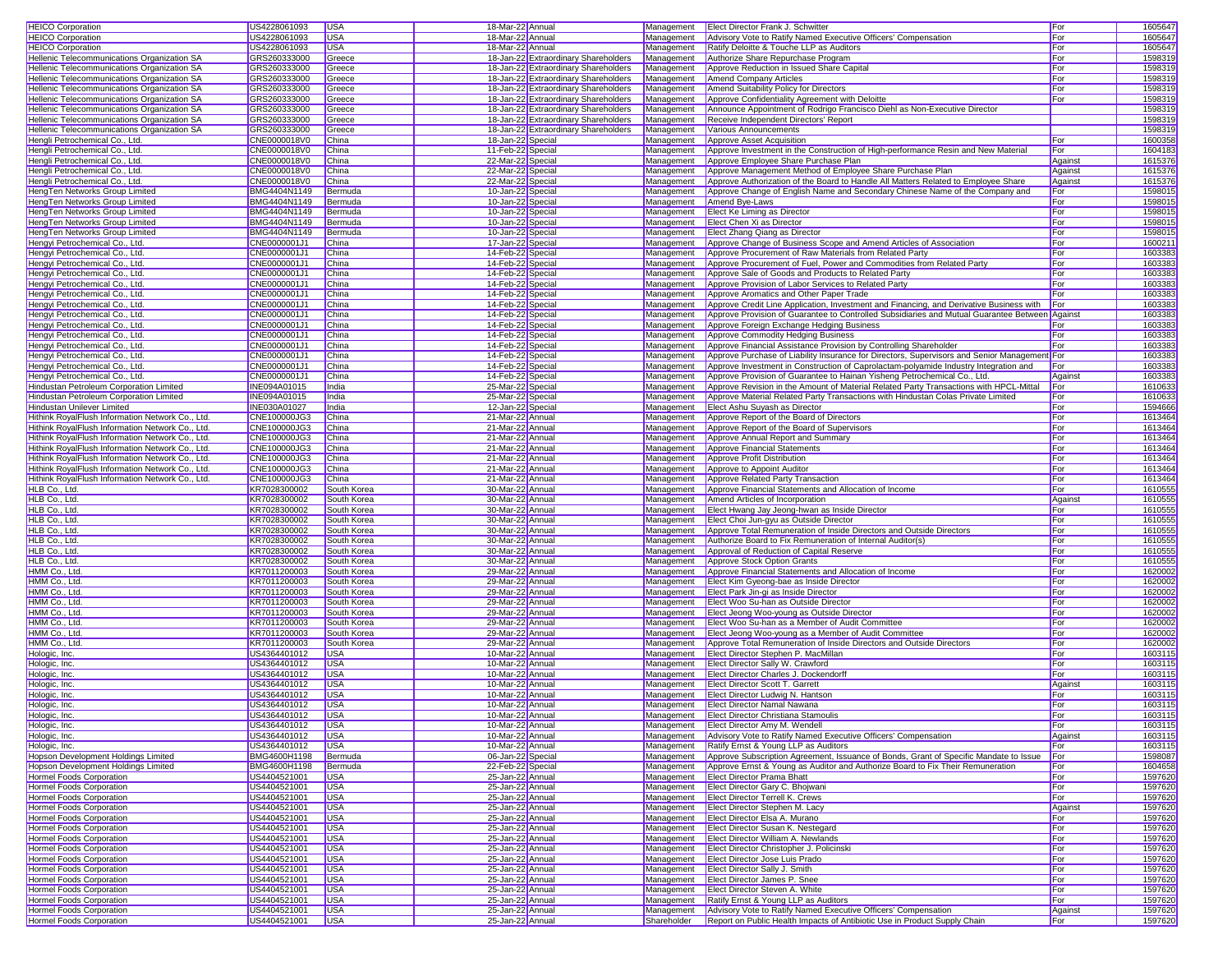| Hoshine Silicon Industry Co., Ltd                                                                                    | CNE100002V10                 | China                      | 02-Mar-22 Specia                     | Management  | Approve Related Party Transaction                                                                    | For        | 1607288            |
|----------------------------------------------------------------------------------------------------------------------|------------------------------|----------------------------|--------------------------------------|-------------|------------------------------------------------------------------------------------------------------|------------|--------------------|
| Hoshine Silicon Industry Co., Ltd.                                                                                   | CNE100002V10                 | China                      | 02-Mar-22 Specia                     | Management  | Approve External Investment                                                                          | For        | 1607288            |
|                                                                                                                      |                              |                            |                                      |             |                                                                                                      |            |                    |
| HOSHIZAKI Corp.                                                                                                      | JP3845770001                 | Japan                      | 23-Mar-22 Annual                     | Management  | Amend Articles to Disclose Shareholder Meeting Materials on Internet                                 | For        | 1614362            |
| <b>HOSHIZAKI Corp</b>                                                                                                | JP3845770001                 | Japan                      | 23-Mar-22 Annual                     | Management  | Elect Director Sakamoto, Seishi                                                                      | Against    | 1614362            |
| <b>HOSHIZAKI Corp</b>                                                                                                | JP3845770001                 | Japan                      | 23-Mar-22 Annual                     | Management  | Elect Director Kobayashi, Yasuhiro                                                                   | For        | 1614362            |
| <b>HOSHIZAKI Corp</b>                                                                                                | JP3845770001                 | Japan                      | 23-Mar-22 Annual                     | Management  | Elect Director Tomozoe, Masanao                                                                      | For        | 1614362            |
| <b>HOSHIZAKI Corp.</b>                                                                                               | JP3845770001                 | Japan                      | 23-Mar-22 Annual                     | Management  | Elect Director Goto, Masahiko                                                                        | For        | 1614362            |
| <b>HOSHIZAKI Corp</b>                                                                                                | JP3845770001                 | Japan                      | 23-Mar-22 Annual                     | Management  | Elect Director Maruyama, Satoru                                                                      | For        | 1614362            |
| <b>HOSHIZAKI Corp</b>                                                                                                | JP3845770001                 | Japan                      | 23-Mar-22 Annual                     | Management  | Elect Director Kurimoto, Katsuhiro                                                                   | For        | 1614362            |
|                                                                                                                      |                              |                            |                                      |             |                                                                                                      |            |                    |
| <b>HOSHIZAKI Corp</b>                                                                                                | JP3845770001                 | Japan                      | 23-Mar-22 Annual                     | Management  | <b>Elect Director leta, Yasushi</b>                                                                  | For        | 1614362            |
| <b>HOSHIZAKI Corp</b>                                                                                                | JP3845770001                 | Japan                      | 23-Mar-22 Annual                     | Management  | Elect Director Yaguchi, Kyo                                                                          | For        | 1614362            |
| <b>HOSHIZAKI Corp</b>                                                                                                | JP3845770001                 | Japan                      | 23-Mar-22 Annual                     | Management  | Elect Director and Audit Committee Member Mizutani, Tadashi                                          | For        | 1614362            |
| <b>HOSHIZAKI Corp</b>                                                                                                | JP3845770001                 | Japan                      | 23-Mar-22 Annual                     | Management  | Elect Director and Audit Committee Member Motomatsu, Shigeru                                         | For        | 1614362            |
| <b>HOSHIZAKI Corp</b>                                                                                                | JP3845770001                 | Japan                      | 23-Mar-22 Annual                     | Management  | Elect Alternate Director and Audit Committee Member Kawashima, Masami                                | For        | 1614362            |
| <b>HOSHIZAKI Corp</b>                                                                                                | JP3845770001                 | Japan                      | 23-Mar-22 Annual                     | Management  | Elect Alternate Director and Audit Committee Member Suzuki, Tachio                                   | For        | 1614362            |
| Hotel Shilla Co., Ltd.                                                                                               | KR7008770000                 | South Korea                | 17-Mar-22 Annual                     | Management  | Approve Financial Statements and Allocation of Income                                                | For        | 1608400            |
| Hotel Shilla Co., Ltd.                                                                                               | KR7008770000                 | South Korea                | 17-Mar-22 Annual                     | Management  | Elect Kim Jun-hwan as Inside Director                                                                | For        | 1608400            |
|                                                                                                                      |                              |                            |                                      |             |                                                                                                      |            |                    |
| Hotel Shilla Co., Ltd.                                                                                               | KR7008770000                 | South Korea                | 17-Mar-22 Annual                     | Management  | Elect Kim Jun-gi as Outside Director                                                                 | For        | 1608400            |
| Hotel Shilla Co., Ltd.                                                                                               | KR7008770000                 | South Korea                | 17-Mar-22 Annual                     | Management  | Elect Kim Hyeon-woong as Outside Director                                                            | For        | 1608400            |
| Hotel Shilla Co., Ltd.                                                                                               | KR7008770000                 | South Korea                | 17-Mar-22 Annual                     | Management  | Elect Jin Jeong-gu as Outside Director                                                               | For        | 1608400            |
| Hotel Shilla Co., Ltd.                                                                                               | KR7008770000                 | South Korea                | 17-Mar-22 Annual                     | Management  | Elect Kim Jun-gi as a Member of Audit Committee                                                      | For        | 1608400            |
| Hotel Shilla Co., Ltd.                                                                                               | KR7008770000                 | South Korea                | 17-Mar-22 Annual                     | Management  | Elect Kim Hyeon-woong as a Member of Audit Committee                                                 | For        | 1608400            |
| Hotel Shilla Co., Ltd.                                                                                               | KR7008770000                 | South Korea                | 17-Mar-22 Annual                     | Management  | Approve Total Remuneration of Inside Directors and Outside Directors                                 | For        | 1608400            |
| Hua Xia Bank Co., Ltd.                                                                                               | CNE000001FW7                 | China                      | 31-Mar-22 Specia                     | Management  | Elect Zhu Min as Non-Independent Director                                                            | For        | 1621047            |
| Hua Xia Bank Co., Ltd.                                                                                               | CNE000001FW7                 | China                      | 31-Mar-22 Special                    | Management  | Elect Cai Zhiwei as Non-Independent Director                                                         | For        | 1621047            |
| Hua Xia Bank Co., Ltd.                                                                                               | CNE000001FW7                 | China                      | 31-Mar-22 Specia                     | Management  |                                                                                                      | For        | 1621047            |
|                                                                                                                      |                              |                            |                                      |             | Elect Guan Jifa as Non-Independent Director                                                          |            |                    |
| Hua Xia Bank Co., Ltd.                                                                                               | CNE000001FW7                 | China                      | 31-Mar-22 Special                    | Management  | Elect Chen Shenghua as Independent Director                                                          | For        | 1621047            |
| Hua Xia Bank Co., Ltd.                                                                                               | CNE000001FW7                 | China                      | 31-Mar-22 Special                    | Management  | Elect Cheng Xinsheng as Independent Director                                                         | For        | 1621047            |
| Hua Xia Bank Co., Ltd.                                                                                               | CNE000001FW7                 | China                      | 31-Mar-22 Specia                     | Management  | Elect Deng Kang as Supervisor                                                                        | For        | 1621047            |
| Hua Xia Bank Co., Ltd.                                                                                               | CNE000001FW7                 | China                      | 31-Mar-22 Specia                     | Management  | <b>Elect Guo Tianyong as Supervisor</b>                                                              | For        | 1621047            |
| Hua Xia Bank Co., Ltd.                                                                                               | CNE000001FW7                 | China                      | 31-Mar-22 Specia                     | Management  | <b>Elect Zhang Hong as Supervisor</b>                                                                | For        | 1621047            |
| Huafon Chemical Co., Ltd                                                                                             | CNE000001NK6                 | China                      | 17-Jan-22 Specia                     | Management  | Approve Related Party Transaction                                                                    | For        | 159944             |
| HUAXI Securities Co., Ltd.                                                                                           | CNE1000033J2                 | China                      | 13-Jan-22 Special                    | Management  | Amend Articles of Association                                                                        | Against    | 1599580            |
|                                                                                                                      |                              |                            |                                      |             |                                                                                                      |            |                    |
| HUAXI Securities Co., Ltd.                                                                                           | CNE1000033J2                 | China                      | 13-Jan-22 Specia                     | Management  | Approve to Formulate Internal Accountability System for Directors and Supervisors                    | For        | 1599580            |
| HUAXI Securities Co., Ltd.                                                                                           | CNE1000033J2                 | China                      | 13-Jan-22 Specia                     | Management  | Approve to Formulate Performance Appraisal and Remuneration Management System of                     | For        | 1599580            |
| <b>HUAXI Securities Co., Ltd.</b>                                                                                    | CNE1000033J2                 | China                      | 13-Jan-22 Specia                     | Management  | Approve Issue Subject, Issue Size and Issue Manner                                                   | For        | 1599580            |
| HUAXI Securities Co., Ltd.                                                                                           | CNE1000033J2                 | China                      | 13-Jan-22 Specia                     | Management  | Approve Type of Debt Financing Instruments                                                           | For        | 1599580            |
| <b>HUAXI Securities Co., Ltd.</b>                                                                                    | CNE1000033J2                 | China                      | 13-Jan-22 Special                    | Management  | Approve Maturity of Debt Financing Instruments                                                       | For        | 1599580            |
| HUAXI Securities Co., Ltd.                                                                                           | CNE1000033J2                 | China                      | 13-Jan-22 Specia                     | Management  | Approve Interest Rate of Debt Financing Instruments                                                  | For        | 1599580            |
| HUAXI Securities Co., Ltd.                                                                                           | CNE1000033J2                 | China                      | 13-Jan-22 Specia                     | Management  | Approve Use of Proceeds                                                                              | For        | 1599580            |
| <b>HUAXI Securities Co., Ltd.</b>                                                                                    | CNE1000033J2                 | China                      |                                      | Management  |                                                                                                      | For        |                    |
|                                                                                                                      |                              |                            | 13-Jan-22 Specia                     |             | Approve Target Subscribers                                                                           |            | 1599580            |
| HUAXI Securities Co., Ltd.                                                                                           | CNE1000033J2                 | China                      | 13-Jan-22 Specia                     | Management  | Approve Listing of Debt Financing Instruments                                                        | For        | 1599580            |
| HUAXI Securities Co., Ltd.                                                                                           | CNE1000033J2                 | China                      | 13-Jan-22 Special                    | Management  | Approve Safequard Measures of Debts Repayment                                                        | For        | 1599580            |
| HUAXI Securities Co., Ltd.                                                                                           | CNE1000033J2                 | China                      | 13-Jan-22 Specia                     | Management  | <b>Approve Authorization Matters</b>                                                                 | For        | 1599580            |
| HUAXI Securities Co., Ltd.                                                                                           | CNE1000033J2                 | China                      | 13-Jan-22 Specia                     | Management  | Approve Resolution Validity Period                                                                   | For        | 1599580            |
| <b>HUAXI Securities Co., Ltd.</b>                                                                                    | CNE1000033J2                 | China                      | 13-Jan-22 Specia                     | Management  | Elect Xu Hai as Supervisor                                                                           | For        | 1599580            |
| Huizhou Desay SV Automotive Co., Ltd.                                                                                | CNE1000033C7                 | China                      | 14-Jan-22 Specia                     | Management  | Amend Articles of Association                                                                        | For        | 1599764            |
| Huizhou Desay SV Automotive Co., Ltd.                                                                                | CNE1000033C7                 | China                      | 14-Jan-22 Special                    | Management  | Approve Daily Related Party Transactions                                                             | For        | 1599764            |
| Huizhou Desay SV Automotive Co., Ltd.                                                                                | CNE1000033C7                 | China                      | 16-Feb-22 Specia                     | Management  | Approve Provision of External Guarantees                                                             | For        | 1603275            |
|                                                                                                                      |                              |                            |                                      |             |                                                                                                      |            |                    |
| Hulic Co., Ltd.                                                                                                      | JP3360800001                 | Japan                      | 23-Mar-22 Annual                     | Management  | Approve Allocation of Income, with a Final Dividend of JPY 20                                        | For        | 1611129            |
| Hulic Co., Ltd.                                                                                                      | JP3360800001                 | Japan                      | 23-Mar-22 Annual                     | Management  | Amend Articles to Disclose Shareholder Meeting Materials on Internet - Clarify Director              | For        | 1611129            |
| Hulic Co., Ltd.                                                                                                      | JP3360800001                 | Japan                      | 23-Mar-22 Annual                     | Management  | Elect Director Nishiura, Saburo                                                                      | For        | 1611129            |
| Hulic Co., Ltd.                                                                                                      | JP3360800001                 | Japan                      | 23-Mar-22 Annual                     | Management  | Elect Director Maeda, Takaya                                                                         | For        | 1611129            |
| Hulic Co., Ltd.                                                                                                      | JP3360800001                 | Japan                      | 23-Mar-22 Annual                     | Management  | Elect Director Shiga, Hidehiro                                                                       | For        | 1611129            |
| Hulic Co., Ltd.                                                                                                      | JP3360800001                 | Japan                      | 23-Mar-22 Annual                     | Management  | Elect Director Kobayashi, Hajime                                                                     | For        | 1611129            |
| Hulic Co., Ltd.                                                                                                      | JP3360800001                 | Japan                      | 23-Mar-22 Annual                     | Management  | Elect Director Nakajima, Tadashi                                                                     | For        | 1611129            |
| Hulic Co., Ltd.                                                                                                      | JP3360800001                 | Japan                      | 23-Mar-22 Annual                     | Management  | Elect Director Yoshidome, Manabu                                                                     | For        | 1611129            |
| Hulic Co., Ltd.                                                                                                      | JP3360800001                 | Japan                      | 23-Mar-22 Annual                     | Management  | Elect Director Miyajima, Tsukasa                                                                     | For        | 1611129            |
|                                                                                                                      |                              |                            |                                      |             |                                                                                                      |            |                    |
| Hulic Co., Ltd                                                                                                       | JP3360800001                 | Japan                      | 23-Mar-22 Annual                     | Management  | Elect Director Yamada, Hideo                                                                         | For        | 1611129            |
| Hulic Co., Ltd.                                                                                                      | JP3360800001                 | Japan                      | 23-Mar-22 Annual                     | Management  | Elect Director Fukushima, Atsuko                                                                     | For        | 1611129            |
| Hulic Co., Ltd.                                                                                                      | JP3360800001                 | Japan                      | 23-Mar-22 Annual                     | Management  | <b>Elect Director Tsuji, Shinji</b>                                                                  | Agains     | 1611129            |
| Hulic Co., Ltd.                                                                                                      | JP3360800001                 | Japan                      | 23-Mar-22 Annual                     | Management  | Approve Compensation Ceiling for Directors                                                           | For        | 1611129            |
| Hulic Co., Ltd.                                                                                                      | JP3360800001                 | Japan                      | 23-Mar-22 Annual                     | Management  | Approve Trust-Type Equity Compensation Plan                                                          | For        | 1611129            |
| Hunan Valin Steel Co., Ltd.                                                                                          | CNE000001006                 | China                      | 02-Mar-22 Specia                     | Shareholder | Elect Xiao Zunhu as Director                                                                         | For        | 1607287            |
| Hunan Valin Steel Co., Ltd                                                                                           | CNE000001006                 | China                      | 02-Mar-22 Special                    | Shareholder | Elect Yi Zuo as Director                                                                             | For        | 1607287            |
| Hunan Valin Steel Co., Ltd                                                                                           | CNE000001006                 | China                      | 02-Mar-22 Specia                     | Shareholder | Elect Xiao Ji as Director                                                                            | For        | 1607287            |
| Hunan Valin Steel Co., Ltd                                                                                           | CNE000001006                 | China                      | 02-Mar-22 Specia                     | Shareholder | Elect Yang Xianghong as Director                                                                     | For        | 1607287            |
|                                                                                                                      |                              |                            |                                      |             |                                                                                                      |            |                    |
| Hunan Valin Steel Co., Ltd.                                                                                          | CNE000001006                 | China                      | 02-Mar-22 Specia                     | Shareholder | Elect Li Jianyu as Director                                                                          | For        | 1607287            |
| Hunan Valin Steel Co., Ltd.                                                                                          | CNE000001006                 | China                      | 02-Mar-22 Specia                     | Shareholder | Elect Wang Xueyan as Director                                                                        | For        | 1607287            |
| Hunan Valin Steel Co., Ltd.                                                                                          | CNE000001006                 | China                      | 02-Mar-22 Specia                     | Shareholder | Elect Zhao Junwu as Director                                                                         | For        | 1607287            |
| Hunan Valin Steel Co., Ltd                                                                                           | CNE000001006                 | China                      | 02-Mar-22 Specia                     | Shareholder | Elect Xiao Haihang as Director                                                                       | For        | 1607287            |
| Hunan Valin Steel Co., Ltd.                                                                                          | CNE000001006                 | China                      | 02-Mar-22 Special                    | Shareholder | Elect Jiang Yanhui as Director                                                                       | For        | 1607287            |
| Hunan Valin Steel Co., Ltd.                                                                                          | CNE000001006                 | China                      | 02-Mar-22 Special                    | Shareholder | Elect Ren Maohui as Supervisor                                                                       | For        | 1607287            |
| Hunan Valin Steel Co., Ltd.                                                                                          | CNE000001006                 | China                      | 02-Mar-22 Special                    | Shareholder | Elect Tang Jianhua as Supervisor                                                                     | For        | 1607287            |
| HYBE Co., Ltd.                                                                                                       | KR7352820005                 | South Korea                | 30-Mar-22 Annual                     | Management  | Approve Financial Statements and Allocation of Income                                                | For        | 1618604            |
| HYBE Co., Ltd.                                                                                                       | KR7352820005                 | South Korea                | 30-Mar-22 Annual                     | Management  | Elect Lee Mi-gyeong as Outside Director                                                              | For        | 1618604            |
|                                                                                                                      |                              |                            |                                      |             |                                                                                                      |            |                    |
| HYBE Co., Ltd.                                                                                                       | KR7352820005                 | South Korea                | 30-Mar-22 Annual                     | Management  | Elect Cho Baek-gyu as Outside Director                                                               | For        | 1618604            |
| HYBE Co., Ltd.                                                                                                       | KR7352820005                 | South Korea                | 30-Mar-22 Annual                     | Management  | Elect Lim Su-hyeon as Outside Director                                                               | For        | 1618604            |
| HYBE Co., Ltd.                                                                                                       | KR7352820005                 | South Korea                | 30-Mar-22 Annual                     | Management  | Elect Hahm Yoon-sik as Outside Director                                                              | For        | 1618604            |
| HYBE Co., Ltd.                                                                                                       |                              |                            | 30-Mar-22 Annual                     | Management  | Elect Lim Su-hyeon as a Member of Audit Committee                                                    | For        | 1618604            |
|                                                                                                                      | KR7352820005                 | South Korea                |                                      |             |                                                                                                      |            |                    |
|                                                                                                                      | KR7352820005                 | South Korea                | 30-Mar-22 Annual                     | Management  | <b>Elect Hahm Yoon-sik as a Member of Audit Committee</b>                                            | For        | 1618604            |
|                                                                                                                      |                              |                            |                                      |             |                                                                                                      |            |                    |
|                                                                                                                      | KR7352820005                 | South Korea                | 30-Mar-22 Annual                     | Management  | Approve Total Remuneration of Inside Directors and Outside Directors                                 | For        | 1618604            |
|                                                                                                                      | KR7352820005                 | South Korea                | 30-Mar-22 Annual                     | Management  | Approve Stock Option Grants (Previously Granted)                                                     | For        | 1618604            |
|                                                                                                                      | KR7352820005                 | South Korea                | 30-Mar-22 Annual                     | Management  | Approve Stock Option Grants (To be Granted)                                                          | For        | 1618604            |
|                                                                                                                      | KR7298020009                 | South Korea                | 17-Mar-22 Annual                     | Management  | Approve Financial Statements and Allocation of Income                                                | For        | 1610501            |
| HYBE Co., Ltd.<br>HYBE Co., Ltd.<br>HYBE Co., Ltd.<br>HYBE Co., Ltd.<br><b>Hyosung TNC Corp</b><br>Hyosung TNC Corp. | KR7298020009                 | South Korea                | 17-Mar-22 Annual                     | Management  | Elect Cho Hyeon-jun as Inside Director                                                               | Against    | 1610501            |
| Hyosung TNC Corp.<br><b>Hyosung TNC Corp</b>                                                                         | KR7298020009<br>KR7298020009 | South Korea<br>South Korea | 17-Mar-22 Annual<br>17-Mar-22 Annual | Management  | Elect Kim Chi-hyeong as Inside Director<br>Management <b>Elect Oh Byeong-hui as Outside Director</b> | For<br>For | 1610501<br>1610501 |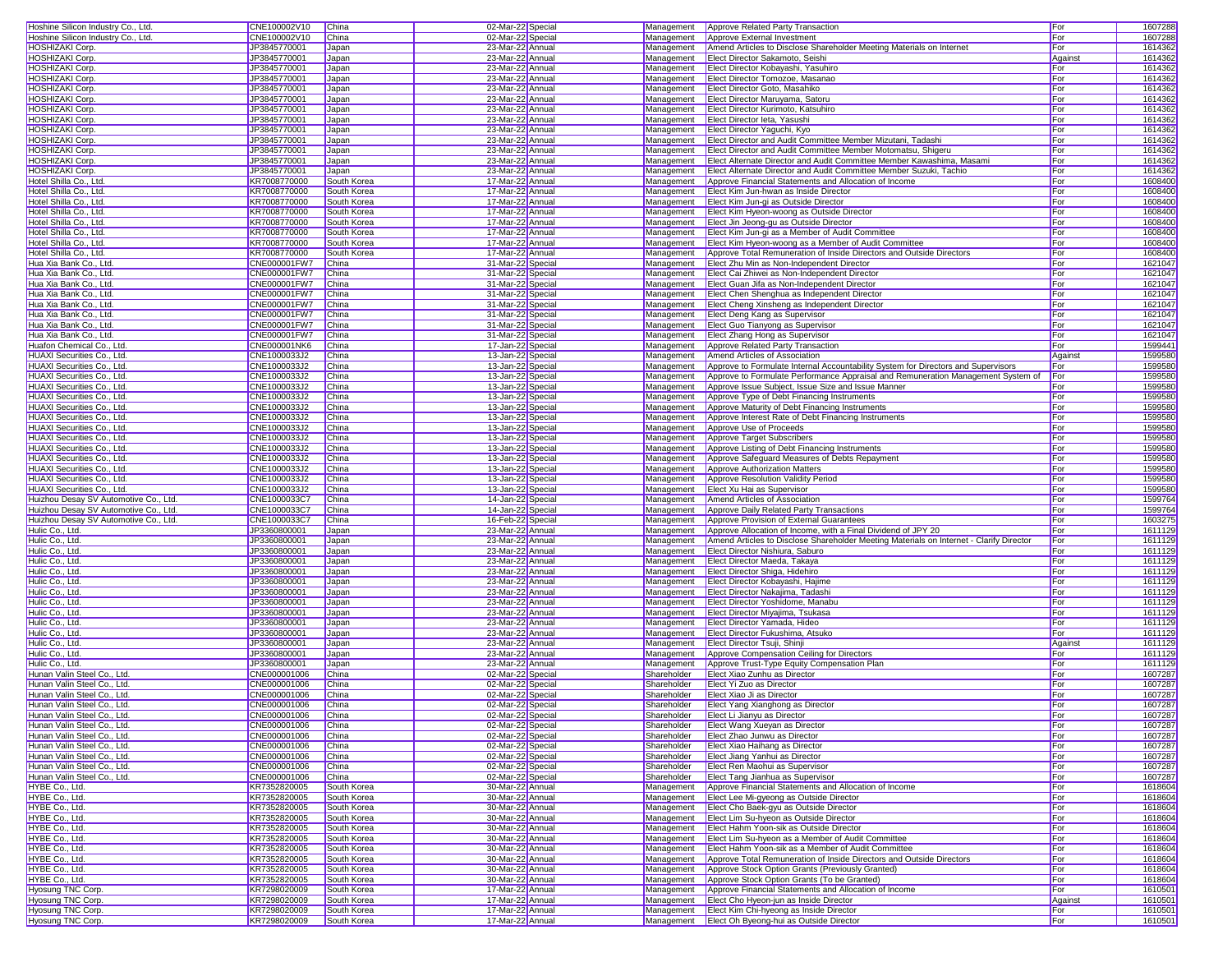| Hyosung TNC Corp.                                                    | KR7298020009        | South Korea  | 17-Mar-22 Annual                     | Management | Elect Choi Byeong-deok as Outside Director                                                              | For          | 1610501            |
|----------------------------------------------------------------------|---------------------|--------------|--------------------------------------|------------|---------------------------------------------------------------------------------------------------------|--------------|--------------------|
| Hyosung TNC Corp.                                                    | KR7298020009        | South Korea  | 17-Mar-22 Annual                     | Management | Elect Choi In-gang as Outside Director to Serve as an Audit Committee Member                            | For          | 1610501            |
|                                                                      |                     |              |                                      |            |                                                                                                         |              |                    |
| Hyosung TNC Corp.                                                    | KR7298020009        | South Korea  | 17-Mar-22 Annual                     | Management | Elect Oh Byeong-hui as Audit Committee Member                                                           | For          | 1610501            |
| Hyosung TNC Corp.                                                    | KR7298020009        | South Korea  | 17-Mar-22 Annual                     | Management | Elect Choi Byeong-deok as Audit Committee Member                                                        | For          | 1610501            |
| Hyosung TNC Corp.                                                    | KR7298020009        | South Korea  | 17-Mar-22 Annual                     | Management | Approve Total Remuneration of Inside Directors and Outside Directors                                    | Against      | 1610501            |
| HYUNDAI ENGINEERING & CONSTRUCTION CO., LTD. KR7000720003            |                     | South Korea  | 24-Mar-22 Annual                     | Management | Approve Financial Statements and Allocation of Income                                                   | For          | 1609702            |
|                                                                      |                     |              |                                      |            |                                                                                                         |              |                    |
| HYUNDAI ENGINEERING & CONSTRUCTION CO., LTD. KR7000720003            |                     | South Korea  | 24-Mar-22 Annual                     | Management | Elect Hwang Jun-ha as Inside Director                                                                   | For          | 1609702            |
| <b>HYUNDAI ENGINEERING &amp; CONSTRUCTION CO., LTD. KR7000720003</b> |                     | South Korea  | 24-Mar-22 Annual                     | Management | Elect Jeong Moon-gi as Outside Director                                                                 | For          | 1609702            |
| HYUNDAI ENGINEERING & CONSTRUCTION CO., LTD. KR7000720003            |                     | South Korea  | 24-Mar-22 Annual                     | Management | Elect Jeong Moon-gi as an Audit Committee Member                                                        | For          | 1609702            |
| HYUNDAI ENGINEERING & CONSTRUCTION CO., LTD. KR7000720003            |                     | South Korea  | 24-Mar-22 Annual                     | Management | Approve Total Remuneration of Inside Directors and Outside Directors                                    | For          | 1609702            |
| Hyundai GLOVIS Co., Ltd.                                             | KR7086280005        | South Korea  | 23-Mar-22 Annual                     | Management | Approve Financial Statements and Allocation of Income                                                   | For          | 1608469            |
|                                                                      |                     |              |                                      |            |                                                                                                         |              |                    |
| Hyundai GLOVIS Co., Ltd.                                             | KR7086280005        | South Korea  | 23-Mar-22 Annual                     | Management | Amend Articles of Incorporation                                                                         | For          | 1608469            |
| Hyundai GLOVIS Co., Ltd.                                             | KR7086280005        | South Korea  | 23-Mar-22 Annual                     | Management | Elect Jan Eyvin Wang as Non-Independent Non-Executive Director                                          | Against      | 1608469            |
| Hyundai GLOVIS Co., Ltd.                                             | KR7086280005        | South Korea  | 23-Mar-22 Annual                     | Management | Elect Eliot P.S. Merrill as Non-Independent Non-Executive Director                                      | Against      | 1608469            |
| Hyundai GLOVIS Co., Ltd.                                             | KR7086280005        | South Korea  | 23-Mar-22 Annual                     | Management | Approve Total Remuneration of Inside Directors and Outside Directors                                    | For          | 1608469            |
| Hyundai Heavy Industries Holdings Co., Ltd.                          |                     | South Korea  | 28-Mar-22 Annual                     |            |                                                                                                         | For          |                    |
|                                                                      | KR7267250009        |              |                                      | Management | Approve Financial Statements and Allocation of Income                                                   |              | 1608413            |
| Hyundai Heavy Industries Holdings Co., Ltd.                          | KR7267250009        | South Korea  | 28-Mar-22 Annual                     | Management | Amend Articles of Incorporation                                                                         | For          | 1608413            |
| Hyundai Heavy Industries Holdings Co., Ltd.                          | KR7267250009        | South Korea  | 28-Mar-22 Annual                     | Management | Elect Jeong Gi-seon as Inside Director                                                                  | For          | 1608413            |
| Hyundai Heavy Industries Holdings Co., Ltd.                          | KR7267250009        | South Korea  | 28-Mar-22 Annual                     | Management | Elect Lee Ji-su as Outside Director                                                                     | For          | 160841             |
| Hyundai Heavy Industries Holdings Co., Ltd.                          | KR7267250009        | South Korea  | 28-Mar-22 Annual                     | Management | Elect Lee Ji-su as a Member of Audit Committee                                                          | For          | 160841             |
|                                                                      |                     |              |                                      | Management | Approve Total Remuneration of Inside Directors and Outside Directors                                    |              |                    |
| Hyundai Heavy Industries Holdings Co., Ltd.                          | KR7267250009        | South Korea  | 28-Mar-22 Annual                     |            |                                                                                                         | For          | 1608413            |
| Hyundai Mobis Co., Ltd.                                              | KR7012330007        | South Korea  | 23-Mar-22 Annual                     | Management | Approve Financial Statements                                                                            | For          | 1608043            |
| Hyundai Mobis Co., Ltd.                                              | KR7012330007        | South Korea  | 23-Mar-22 Annual                     | Management | Approve Appropriation of Income                                                                         | For          | 1608043            |
| Hyundai Mobis Co., Ltd.                                              | KR7012330007        | South Korea  | 23-Mar-22 Annual                     | Management | Elect Kim Hwa-jin as Outside Director                                                                   | For          | 1608043            |
| Hyundai Mobis Co., Ltd.                                              | KR7012330007        | South Korea  | 23-Mar-22 Annual                     | Management | Elect Cho Seong-hwan as Inside Director                                                                 | For          | 1608043            |
|                                                                      |                     |              |                                      |            |                                                                                                         |              |                    |
| Hyundai Mobis Co., Ltd.                                              | KR7012330007        | South Korea  | 23-Mar-22 Annual                     | Management | Elect Ko Young-seok as Inside Director                                                                  | For          | 1608043            |
| Hyundai Mobis Co., Ltd.                                              | KR7012330007        | South Korea  | 23-Mar-22 Annual                     | Management | Elect Kim Hwa-jin as a Member of Audit Committee                                                        | For          | 1608043            |
| Hyundai Mobis Co., Ltd.                                              | KR7012330007        | South Korea  | 23-Mar-22 Annual                     | Management | Approve Total Remuneration of Inside Directors and Outside Directors                                    | For          | 1608043            |
| Hyundai Mobis Co., Ltd.                                              | KR7012330007        | South Korea  | 23-Mar-22 Annual                     | Management | Amend Articles of Incorporation                                                                         | For          | 1608043            |
| Hyundai Motor Co., Ltd.                                              | KR7005380001        | South Korea  | 24-Mar-22 Annual                     | Management | Approve Financial Statements and Allocation of Income                                                   | For          | 1610456            |
|                                                                      |                     |              |                                      |            |                                                                                                         |              |                    |
| Hyundai Motor Co., Ltd                                               | KR7005380001        | South Korea  | 24-Mar-22 Annual                     | Management | Elect Yoon Chi-won as Outside Director                                                                  | For          | 1610456            |
| Hyundai Motor Co., Ltd.                                              | KR7005380001        | South Korea  | 24-Mar-22 Annual                     | Management | Elect Lee Sang-seung as Outside Director                                                                | Against      | 1610456            |
| Hyundai Motor Co., Ltd.                                              | KR7005380001        | South Korea  | 24-Mar-22 Annual                     |            | Management   Elect Eugene M. Ohr as Outside Director                                                    | For          | 1610456            |
| Hyundai Motor Co., Ltd.                                              | KR7005380001        | South Korea  | 24-Mar-22 Annual                     |            | Management Elect Jeong Ui-seon as Inside Director                                                       | Against      | 1610456            |
|                                                                      | KR7005380001        |              |                                      |            | Elect Park Jeong-guk as Inside Director                                                                 |              | 1610456            |
| Hyundai Motor Co., Ltd                                               |                     | South Korea  | 24-Mar-22 Annual                     | Management |                                                                                                         | For          |                    |
| Hyundai Motor Co., Ltd                                               | KR7005380001        | South Korea  | 24-Mar-22 Annual                     | Management | Elect Lee Dong-seok as Inside Director                                                                  | For          | 1610456            |
| Hyundai Motor Co., Ltd.                                              | KR7005380001        | South Korea  | 24-Mar-22 Annual                     | Management | Elect Yoon Chi-won as a Member of Audit Committee                                                       | For          | 1610456            |
| Hyundai Motor Co., Ltd.                                              | KR7005380001        | South Korea  | 24-Mar-22 Annual                     | Management | Elect Lee Sang-seung as a Member of Audit Committee                                                     | Against      | 1610456            |
| Hyundai Motor Co., Ltd.                                              | KR7005380001        | South Korea  | 24-Mar-22 Annual                     | Management | Approve Total Remuneration of Inside Directors and Outside Directors                                    | For          | 1610456            |
|                                                                      |                     |              |                                      |            |                                                                                                         |              |                    |
| Hyundai Steel Co.                                                    | KR7004020004        | South Korea  | 23-Mar-22 Annual                     | Management | Approve Financial Statements and Allocation of Income                                                   | For          | 1608466            |
| Hyundai Steel Co.                                                    | KR7004020004        | South Korea  | 23-Mar-22 Annual                     | Management | Elect Ahn Dong-il as Inside Director                                                                    | For          | 1608466            |
| Hyundai Steel Co.                                                    | KR7004020004        | South Korea  | 23-Mar-22 Annual                     | Management | Elect Lee Jae-hwan as Inside Director                                                                   | Against      | 1608466            |
| Hyundai Steel Co.                                                    | KR7004020004        | South Korea  | 23-Mar-22 Annual                     | Management | Elect Hong Gyeong-tae as Outside Director                                                               | For          | 1608466            |
| Hyundai Steel Co.                                                    | KR7004020004        | South Korea  | 23-Mar-22 Annual                     | Management | Elect Park Ji-soon as Outside Director                                                                  | For          | 1608466            |
|                                                                      |                     |              |                                      |            |                                                                                                         |              |                    |
| Hyundai Steel Co.                                                    | KR7004020004        | South Korea  | 23-Mar-22 Annual                     | Management | Elect Hong Gyeong-tae as a Member of Audit Committee                                                    | For          | 1608466            |
| Hyundai Steel Co.                                                    | KR7004020004        | South Korea  | 23-Mar-22 Annual                     | Management | Elect Park Ji-soon as a Member of Audit Committee                                                       | For          | 1608466            |
| Hyundai Steel Co.                                                    | KR7004020004        | South Korea  | 23-Mar-22 Annual                     | Management | Approve Total Remuneration of Inside Directors and Outside Directors                                    | For          | 1608466            |
| <b>ICICI Bank Limited</b>                                            | INE090A01021        | India        | 27-Mar-22 Special                    | Management | Elect Vibha Paul Rishi as Director                                                                      | For          | 1611572            |
|                                                                      |                     |              |                                      |            |                                                                                                         |              |                    |
| <b>ICICI Bank Limited</b>                                            | INE090A01021        | India        | 27-Mar-22 Special                    | Management | Approve Material Related Party Transactions for Current Account Deposits                                | For          | 1611572            |
| ICICI Bank Limited                                                   | <b>INE090A01021</b> | India        | 27-Mar-22 Special                    | Management | Approve Material Related Party Transactions for Subscribing to Securities Issued by                     | For          | 1611572            |
| <b>ICICI Bank Limited</b>                                            | <b>INE090A01021</b> | India        | 27-Mar-22 Special                    | Management | Approve Material Related Party Transactions for Sale of Securities to Related Parties                   | For          | 1611572            |
| ICICI Bank Limited                                                   | INE090A01021        | India        | 27-Mar-22 Special                    | Management | Approve Material Related Party Transactions or Fund Based or Non-Fund Based Credit                      | For          | 1611572            |
| ICICI Bank Limited                                                   | INE090A01021        | India        | 27-Mar-22 Special                    | Management | Approve Material Related Party Transactions for Undertaking Repurchase Transactions                     | For          | 1611572            |
|                                                                      |                     |              |                                      |            |                                                                                                         |              |                    |
| <b>ICICI Bank Limited</b>                                            | INE090A01021        | India        | 27-Mar-22 Special                    | Management | Approve Material Related Party Transactions of Reverse Repurchase and Other Permitted For               |              | 1611572            |
| ICICI Bank Limited                                                   | INE090A01021        | India        | 27-Mar-22 Special                    | Management | Approve Material Related Party Transactions for Availing Manpower Services for Certain                  | <b>I</b> For | 1611572            |
| <b>ICICI Prudential Life Insurance Company Limited</b>               | INE726G01019        | India        | 24-Mar-22 Special                    | Management | Approve Authority to Enter Into / Continue with Material Related Party Transactions for the For         |              | 1609078            |
| ICICI Prudential Life Insurance Company Limited                      | INE726G01019        | India        | 24-Mar-22 Special                    | Management | Approve Material Related Party Transactions with ICICI Bank Limited                                     | For          | 1609078            |
| ICL Group Ltd.                                                       | IL0002810146        | Israel       | 27-Jan-22 Special                    | Management | Elect Dafna Gruber as External Director                                                                 | <b>For</b>   | 1598283            |
|                                                                      |                     |              |                                      | Management |                                                                                                         |              |                    |
| ICL Group Ltd                                                        | IL0002810146        | Israel       | 27-Jan-22 Special                    |            | Vote FOR if you are a controlling shareholder or have a personal interest in one or several Against     |              | 159828             |
| <b>ICL Group Ltd</b>                                                 | IL0002810146        | Israel       | 27-Jan-22 Special                    | Management | If you are an Interest Holder as defined in Section 1 of the Securities Law, 1968, vote FOR. Against    |              | 1598283            |
| <b>ICL Group Ltd</b>                                                 | IL0002810146        | Israel       | 27-Jan-22 Special                    | Management | If you are a Senior Officer as defined in Section 37(D) of the Securities Law, 1968, vote               | Against      | 1598283            |
| ICL Group Ltd.                                                       | IL0002810146        | Israel       | 27-Jan-22 Special                    | Management | If you are an Institutional Investor as defined in Regulation 1 of the Supervision Financial            | For          | 1598283            |
| ICL Group Ltd.                                                       | IL0002810146        | Israel       | 30-Mar-22 Annual                     | Management | Reelect Yoay Doppelt as Director                                                                        | For          | 1608462            |
|                                                                      | IL0002810146        |              | 30-Mar-22 Annual                     | Management |                                                                                                         | For          | 1608462            |
| ICL Group Ltd.                                                       |                     | Israel       |                                      |            | Reelect Aviad Kaufman as Director                                                                       |              |                    |
| ICL Group Ltd.                                                       | IL0002810146        | Israel       | 30-Mar-22 Annual                     | Management | Reelect Avisar Paz as Director                                                                          | For          | 1608462            |
| <b>ICL Group Ltd</b>                                                 | IL0002810146        | Israel       | 30-Mar-22 Annual                     | Management | Reelect Sagi Kabla as Director                                                                          | <b>For</b>   | 1608462            |
| <b>ICL Group Ltd.</b>                                                | IL0002810146        | Israel       | 30-Mar-22 Annual                     |            | Management Reelect Ovadia Eli as Director                                                               | For          | 1608462            |
| ICL Group Ltd.                                                       | IL0002810146        | Israel       | 30-Mar-22 Annual                     |            | Management Reelect Reem Aminoach as Director                                                            | For          | 1608462            |
| ICL Group Ltd.                                                       | IL0002810146        | Israel       | 30-Mar-22 Annual                     |            | Management Reelect Lior Reitblatt as Director                                                           | For          | 1608462            |
|                                                                      |                     |              |                                      |            |                                                                                                         |              |                    |
| ICL Group Ltd.                                                       | IL0002810146        | Israel       | 30-Mar-22 Annual                     |            | Management Reelect Tzipi Ozer as Director                                                               | For          | 1608462            |
| <b>ICL Group Ltd.</b>                                                | IL0002810146        | Israel       | 30-Mar-22 Annual                     | Management | Reelect Gadi Lesin as Director                                                                          | For          | 1608462            |
| <b>ICL Group Ltd.</b>                                                | IL0002810146        | Israel       | 30-Mar-22 Annual                     | Management | Reappoint Somekh Chaikin (KPMG) as Auditors                                                             | For          | 1608462            |
| ICL Group Ltd.                                                       | IL0002810146        | Israel       | 30-Mar-22 Annual                     | Management | Approve New Compensation Policy for the Directors and Officers of the Company                           | For          | 1608462            |
| ICL Group Ltd.                                                       | IL0002810146        | Israel       | 30-Mar-22 Annual                     | Management | Approve Amended Compensation Terms of Yoav Doppelt, Chairman (Subject to the                            | For          | 1608462            |
|                                                                      |                     |              | 30-Mar-22 Annual                     | Management |                                                                                                         |              | 1608462            |
| ICL Group Ltd.                                                       | IL0002810146        | Israel       |                                      |            | Approve Grant of Options to Yoav Doppelt, Chairman (Subject to the Approval of Item                     | For          |                    |
| <b>ICL Group Ltd.</b>                                                | IL0002810146        | Israel       | 30-Mar-22 Annual                     | Management | Approve Grant of Options to Raviv Zoller, President and CEO                                             | For          | 1608462            |
| ICL Group Ltd.                                                       | IL0002810146        | Israel       | 30-Mar-22 Annual                     | Management | Vote FOR if you are a controlling shareholder or have a personal interest in one or several Do Not Vote |              | 1608462            |
| <b>ICL Group Ltd.</b>                                                | IL0002810146        | Israel       | 30-Mar-22 Annual                     | Management | If you are an Interest Holder as defined in Section 1 of the Securities Law, 1968, vote FOR. Against    |              | 1608462            |
| <b>ICL Group Ltd.</b>                                                | IL0002810146        | Israel       | 30-Mar-22 Annual                     | Management | If you are a Senior Officer as defined in Section 37(D) of the Securities Law, 1968, vote               | Against      | 1608462            |
|                                                                      |                     |              |                                      |            |                                                                                                         |              |                    |
| ICL Group Ltd.                                                       | IL0002810146        | Israel       | 30-Mar-22 Annual                     | Management | If you are an Institutional Investor as defined in Regulation 1 of the Supervision Financial            | <b>For</b>   | 1608462            |
| Iflytek Co., Ltd.                                                    | CNE100000B81        | <b>China</b> | 14-Mar-22 Special                    | Management | Amend Articles of Association                                                                           | Against      | 1612457            |
| Iljin Materials Co., Ltd.                                            | KR7020150009        | South Korea  | 28-Mar-22 Annual                     | Management | Approve Financial Statements and Allocation of Income                                                   | For          | 1612005            |
| ljin Materials Co., Ltd.                                             | KR7020150009        | South Korea  | 28-Mar-22 Annual                     |            | Management Elect Heo Jae-myung as Inside Director                                                       | For          | 1612005            |
| Iljin Materials Co., Ltd.                                            |                     |              | 28-Mar-22 Annual                     |            | Management Elect Yang Jeom-sik as Inside Director                                                       | For          | 1612005            |
|                                                                      |                     |              |                                      |            |                                                                                                         |              |                    |
|                                                                      | KR7020150009        | South Korea  |                                      |            |                                                                                                         |              |                    |
| Iljin Materials Co., Ltd.                                            | KR7020150009        | South Korea  | 28-Mar-22 Annual                     |            | Management Elect Jeong Gil-su as Inside Director                                                        | For          | 1612005            |
| Iljin Materials Co., Ltd.                                            | KR7020150009        | South Korea  | 28-Mar-22 Annual                     | Management | Elect Kim Gi-wan as Outside Director                                                                    | For          | 1612005            |
| Iljin Materials Co., Ltd.<br>Iljin Materials Co., Ltd.               | KR7020150009        | South Korea  | 28-Mar-22 Annual<br>28-Mar-22 Annual | Management | Approve Total Remuneration of Inside Directors and Outside Directors                                    | For          | 1612005<br>1612005 |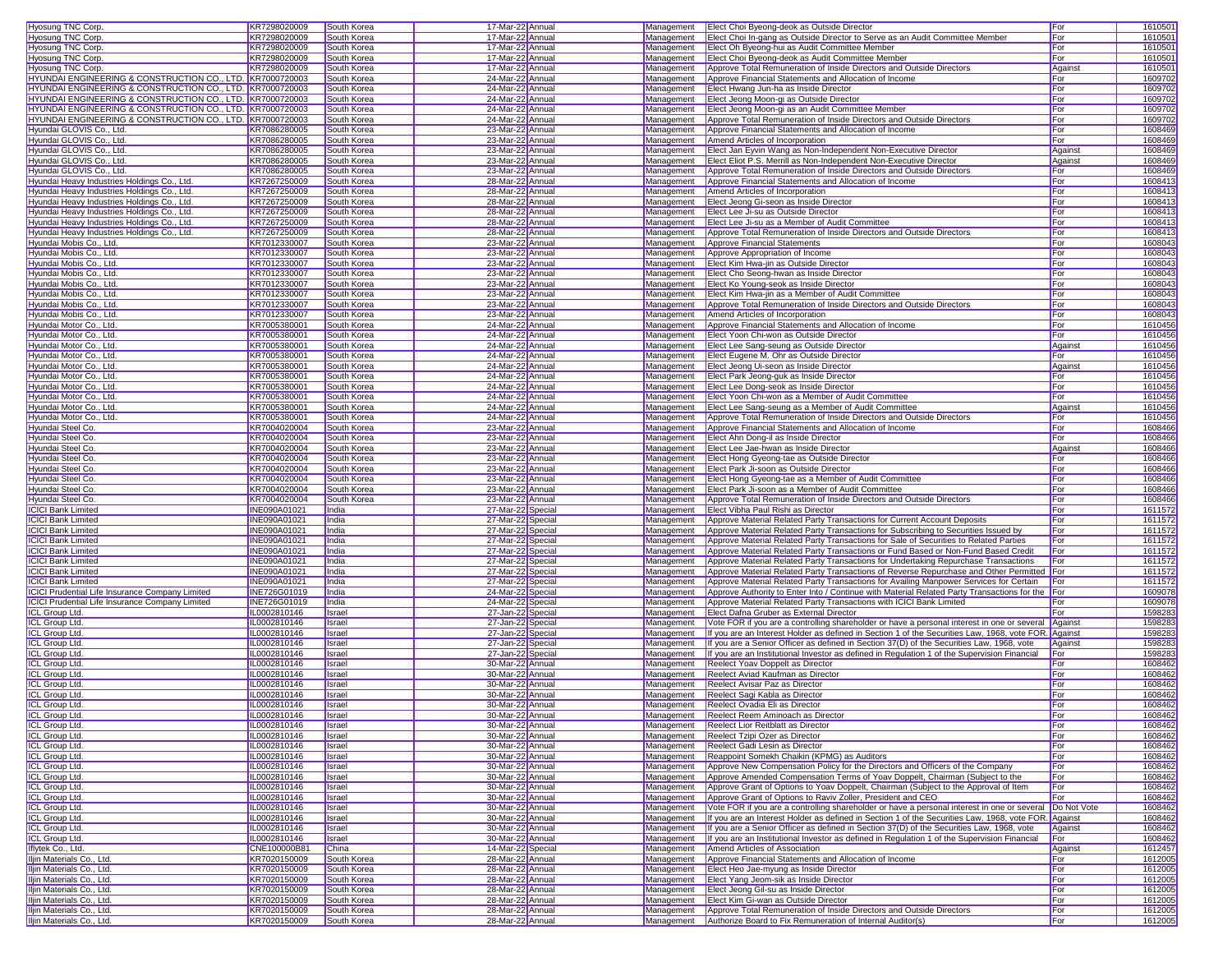| <b>IMEIK Technology Development Co., Ltd</b>  | CNE100004868                        | China               | 30-Mar-22 Annua                       |             | Management   Approve Report of the Board of Directors                                                                                     | For     | 1616784            |
|-----------------------------------------------|-------------------------------------|---------------------|---------------------------------------|-------------|-------------------------------------------------------------------------------------------------------------------------------------------|---------|--------------------|
| IMEIK Technology Development Co., Ltd.        | CNE100004868                        | China               | 30-Mar-22 Annual                      | Management  | Approve Report of the Board of Supervisors                                                                                                | For     | 1616784            |
| <b>IMEIK Technology Development Co., Ltd.</b> | CNE100004868                        | China               | 30-Mar-22 Annual                      | Management  | Approve Annual Report and Summary                                                                                                         | For     | 1616784            |
| IMEIK Technology Development Co., Ltd.        | CNE100004868                        | China               | 30-Mar-22 Annual                      |             | Management   Approve Financial Statements                                                                                                 | For     | 1616784            |
| IMEIK Technology Development Co., Ltd.        | CNE100004868                        | China               | 30-Mar-22 Annual                      |             | Management <b>Approve Profit Distribution</b>                                                                                             | For     | 1616784            |
| IMEIK Technology Development Co., Ltd.        | CNE100004868                        | China               | 30-Mar-22 Annual                      | Management  | Approve Remuneration (Allowance) of Directors                                                                                             | For     | 1616784            |
| <b>IMEIK Technology Development Co., Ltd.</b> | CNE100004868                        | China               | 30-Mar-22 Annual                      | Management  | Approve Remuneration (Allowance) of Supervisors                                                                                           | For     | 1616784            |
| IMEIK Technology Development Co., Ltd.        | CNE100004868                        | China               | 30-Mar-22 Annual                      | Management  | Approve to Appoint Auditor                                                                                                                | For     | 1616784            |
| Industrial Bank of Korea                      | KR7024110009                        | South Korea         | 24-Mar-22 Annual                      | Management  | Approve Financial Statements and Allocation of Income                                                                                     | For     | 1612364            |
| <b>Industrial Bank of Korea</b>               | KR7024110009                        | South Korea         | 24-Mar-22 Annua                       | Management  | Approve Total Remuneration of Inside Directors and Outside Directors                                                                      | For     | 1612364            |
| Industrial Bank of Korea                      | KR7024110009                        | South Korea         | 24-Mar-22 Annua                       | Management  | Authorize Board to Fix Remuneration of Internal Auditor(s)                                                                                | For     | 1612364            |
| Infineon Technologies AG                      | DE0006231004                        | Germany             | 17-Feb-22 Annual                      | Management  | Receive Financial Statements and Statutory Reports for Fiscal Year 2021 (Non-Voting)                                                      |         | 1601198            |
| Infineon Technologies AG                      | DE0006231004                        | Germany             | 17-Feb-22 Annual                      | Management  | Approve Allocation of Income and Dividends of EUR 0.27 per Share                                                                          | For     | 1601198            |
| Infineon Technologies AG                      | DE0006231004                        | Germany             | 17-Feb-22 Annual                      | Management  | Approve Discharge of Management Board Member Reinhard Ploss for Fiscal Year 2021                                                          | For     | 1601198            |
| Infineon Technologies AG                      | DE0006231004                        | Germany             | 17-Feb-22 Annual                      | Management  | Approve Discharge of Management Board Member Helmut Gassel for Fiscal Year 2021                                                           | For     | 1601198            |
| Infineon Technologies AG                      | DE0006231004                        | Germany             | 17-Feb-22 Annual                      | Management  | Approve Discharge of Management Board Member Jochen Hanebeck for Fiscal Year 2021 For                                                     |         | 1601198            |
| Infineon Technologies AG                      | DE0006231004                        | Germany             | 17-Feb-22 Annual                      | Management  | Approve Discharge of Management Board Member Constanze Hufenbecher (from April 15, For                                                    |         | 1601198            |
| Infineon Technologies AG                      | DE0006231004                        | Germany             | 17-Feb-22 Annual                      | Management  | Approve Discharge of Management Board Member Sven Schneider for Fiscal Year 2021                                                          | For     | 1601198            |
| Infineon Technologies AG                      | DE0006231004                        | Germany             | 17-Feb-22 Annual                      | Management  | Approve Discharge of Supervisory Board Member Wolfgang Eder for Fiscal Year 2021                                                          | For     | 1601198            |
| Infineon Technologies AG                      | DE0006231004                        | Germany             | 17-Feb-22 Annua                       | Management  | Approve Discharge of Supervisory Board Member Xiaoqun Clever for Fiscal Year 2021                                                         | For     | 160119             |
| Infineon Technologies AG                      | DE0006231004                        | Germany             | 17-Feb-22 Annua                       | Management  | Approve Discharge of Supervisory Board Member Johann Dechant for Fiscal Year 2021                                                         | For     | 160119             |
| Infineon Technologies AG                      | DE0006231004                        | Germany             | 17-Feb-22 Annual                      | Management  | Approve Discharge of Supervisory Board Member Friedrich Eichiner for Fiscal Year 2021                                                     | For     | 160119             |
| Infineon Technologies AG                      | DE0006231004                        | Germany             | 17-Feb-22 Annual                      | Management  | Approve Discharge of Supervisory Board Member Annette Engelfried for Fiscal Year 2021                                                     | For     | 160119             |
| Infineon Technologies AG                      | DE0006231004                        | Germany             | 17-Feb-22 Annual                      | Management  | Approve Discharge of Supervisory Board Member Peter Gruber for Fiscal Year 2021                                                           | For     | 1601198            |
| Infineon Technologies AG                      | DE0006231004                        | Germany             | 17-Feb-22 Annual                      | Management  | Approve Discharge of Supervisory Board Member Hans-Ulrich Holdenried for Fiscal Year                                                      | For     | 1601198            |
| Infineon Technologies AG                      | DE0006231004                        | Germany             | 17-Feb-22 Annual                      | Management  | Approve Discharge of Supervisory Board Member Susanne Lachenmann for Fiscal Year                                                          | For     | 1601198            |
| Infineon Technologies AG                      | DE0006231004                        | Germany             | 17-Feb-22 Annual                      | Management  | Approve Discharge of Supervisory Board Member Geraldine Picaud for Fiscal Year 2021                                                       | For     | 1601198            |
| Infineon Technologies AG                      | DE0006231004                        | Germany             | 17-Feb-22 Annual                      | Management  | Approve Discharge of Supervisory Board Member Manfred Puffer for Fiscal Year 2021                                                         | For     | 1601198            |
| Infineon Technologies AG                      | DE0006231004                        | Germany             | 17-Feb-22 Annual                      | Management  | Approve Discharge of Supervisory Board Member Melanie Riedl for Fiscal Year 2021                                                          | For     | 1601198            |
| Infineon Technologies AG                      | DE0006231004                        | Germany             | 17-Feb-22 Annua                       | Management  | Approve Discharge of Supervisory Board Member Juergen Scholz for Fiscal Year 2021                                                         | For     | 1601198            |
| Infineon Technologies AG                      | DE0006231004                        | Germany             | 17-Feb-22 Annua                       | Management  | Approve Discharge of Supervisory Board Member Kerstin Schulzendorf for Fiscal Year                                                        | For     | 160119             |
| Infineon Technologies AG                      | DE0006231004                        | Germany             | 17-Feb-22 Annual                      | Management  | Approve Discharge of Supervisory Board Member Ulrich Spiesshofer for Fiscal Year 2021                                                     | For     | 160119             |
| Infineon Technologies AG                      | DE0006231004                        | Germany             | 17-Feb-22 Annual                      | Management  | Approve Discharge of Supervisory Board Member Margret Suckale for Fiscal Year 2021                                                        | For     | 160119             |
| Infineon Technologies AG                      | DE0006231004                        | Germany             | 17-Feb-22 Annual                      | Management  | Approve Discharge of Supervisory Board Member Diana Vitale for Fiscal Year 2021                                                           | For     | 1601198            |
| Infineon Technologies AG                      | DE0006231004                        | Germany             | 17-Feb-22 Annual                      | Management  | Ratify KPMG AG as Auditors for Fiscal Year 2022                                                                                           | For     | 1601198            |
| Infineon Technologies AG                      | DE0006231004                        | Germany             | 17-Feb-22 Annual                      | Management  | Elect Geraldine Picaud to the Supervisory Board                                                                                           | For     | 1601198            |
| Inner Mongolia Baotou Steel Union Co. Ltd.    | CNE0000017H1                        | China               | 31-Mar-22 Special                     | Management  | Approve Renewal of Rare Earth Concentrate Related Transaction Agreement                                                                   | For     | 1621024            |
| Inner Mongolia Baotou Steel Union Co. Ltd.    | CNE0000017H1                        | China               | 31-Mar-22 Special                     | Management  | Approve Application of Credit Lines                                                                                                       | For     | 1621024            |
| Inner Mongolia Baotou Steel Union Co. Ltd.    | CNE0000017H1                        | China               | 31-Mar-22 Special                     | Management  | Approve Provision of Guarantee                                                                                                            | For     | 1621024            |
| Inner Mongolia Baotou Steel Union Co. Ltd.    | CNE0000017H1                        | China               | 31-Mar-22 Special                     | Management  | Approve Annual Budget                                                                                                                     | For     | 1621024            |
| <b>INPEX Corp.</b>                            | JP3294460005                        | Japan               | 25-Mar-22 Annual                      | Management  | Approve Allocation of Income, with a Final Dividend of JPY 11,200 for Class Ko Shares                                                     | For     | 1611135            |
| INPEX Corp.                                   | JP3294460005                        | Japan               | 25-Mar-22 Annual                      | Management  | Amend Articles to Disclose Shareholder Meeting Materials on Internet                                                                      | For     | 1611135            |
| INPEX Corp.                                   | JP3294460005                        | Japan               | 25-Mar-22 Annual                      | Management  | Elect Director Kitamura, Toshiaki                                                                                                         | Against | 1611135            |
|                                               |                                     |                     |                                       |             |                                                                                                                                           |         |                    |
| INPEX Corp.                                   | JP3294460005                        | Japan               | 25-Mar-22 Annual                      | Management  | Elect Director Ueda, Takayuki                                                                                                             | For     | 1611135            |
| <b>INPEX Corp.</b>                            | JP3294460005                        | Japan               | 25-Mar-22 Annual                      | Management  | Elect Director Ikeda, Takahiko                                                                                                            | For     | 1611135            |
| <b>INPEX Corp.</b>                            | JP3294460005                        | Japan               | 25-Mar-22 Annual                      | Management  | Elect Director Kawano, Kenji                                                                                                              | For     | 1611135            |
| INPEX Corp.                                   | JP3294460005                        | Japan               | 25-Mar-22 Annual                      | Management  | Elect Director Kittaka, Kimihisa                                                                                                          | For     | 1611135            |
| <b>INPEX Corp.</b>                            | JP3294460005                        | Japan               | 25-Mar-22 Annual                      | Management  | Elect Director Sase, Nobuharu                                                                                                             | For     | 1611135            |
| INPEX Corp.                                   | JP3294460005                        | Japan               | 25-Mar-22 Annual                      | Management  | Elect Director Yamada, Daisuke                                                                                                            | For     | 1611135            |
| <b>INPEX Corp</b>                             | JP3294460005                        | Japan               | 25-Mar-22 Annua                       | Management  | Elect Director Yanai, Jun                                                                                                                 | For     | 1611135            |
| <b>INPEX Corp</b>                             | JP3294460005                        | Japan               | 25-Mar-22 Annua                       | Management  | Elect Director lio, Norinao                                                                                                               | For     | 1611135            |
| <b>INPEX Corp.</b>                            | JP3294460005                        | Japan               | 25-Mar-22 Annual                      | Management  | Elect Director Nishimura, Atsuko                                                                                                          | For     | 1611135            |
| <b>INPEX Corp.</b>                            | JP3294460005                        | Japan               | 25-Mar-22 Annual                      | Management  | Elect Director Nishikawa, Tomo                                                                                                            | For     | 1611135            |
| <b>INPEX Corp.</b>                            | JP3294460005                        | Japan               | 25-Mar-22 Annual                      | Management  | Elect Director Morimoto, Hideka                                                                                                           | For     | 1611135            |
| INPEX Corp.                                   | JP3294460005                        | Japan               | 25-Mar-22 Annual                      | Management  | Approve Annual Bonus                                                                                                                      | For     | 1611135            |
| <b>INPEX Corp.</b>                            | JP3294460005                        | Japan               | 25-Mar-22 Annual                      | Management  | Approve Compensation Ceiling for Directors                                                                                                | For     | 1611135            |
| <b>INPEX Corp.</b>                            | JP3294460005                        | Japan               | 25-Mar-22 Annual                      | Management  | Approve Compensation Ceiling for Statutory Auditors                                                                                       | For     | 1611135            |
| <b>INPEX Corp.</b>                            | JP3294460005                        | Japan               | 25-Mar-22 Annual                      | Management  | Approve Trust-Type Equity Compensation Plan                                                                                               | For     | 1611135            |
| Intco Medical Technology Co., Ltd.            | CNE100003456                        | China               | 14-Mar-22 Special                     | Shareholder | Elect Liu Fangyi as Director                                                                                                              | For     | 1610979            |
| Intco Medical Technology Co., Ltd.            | CNE100003456                        | China               | 14-Mar-22 Special                     | Shareholder | Elect Sun Jing as Director                                                                                                                | For     | 1610979            |
| Intco Medical Technology Co., Ltd.            | CNE100003456                        | China               | 14-Mar-22 Special                     | Shareholder | Elect Chen Qiong as Director                                                                                                              | For     | 161097             |
| Intco Medical Technology Co., Ltd.            | CNE100003456                        | China               | 14-Mar-22 Special                     | Shareholder | Elect Yu Haisheng as Director                                                                                                             | For     | 1610979            |
| Intco Medical Technology Co., Ltd.            | CNE100003456                        | China               | 14-Mar-22 Special                     | Shareholder | Elect Wang Yang as Director                                                                                                               | For     | 1610979            |
| Intco Medical Technology Co., Ltd.            | CNE100003456                        | China               | 14-Mar-22 Special                     | Shareholder | Elect Wu Xiaohui as Director                                                                                                              | For     | 1610979            |
| Intco Medical Technology Co., Ltd.            | CNE100003456                        | China               | 14-Mar-22 Special                     | Shareholder | Elect Xiang Jing as Director                                                                                                              | For     | 1610979            |
| Intco Medical Technology Co., Ltd.            | CNE100003456                        | China               | 14-Mar-22 Special                     | Management  | <b>Elect Tang Ye as Supervisor</b>                                                                                                        | For     | 1610979            |
| Intco Medical Technology Co., Ltd.            | CNE100003456                        | China               | 14-Mar-22 Special                     | Management  | Elect Xu Juan as Supervisor                                                                                                               | For     | 1610979            |
| Intco Medical Technology Co., Ltd.            | CNE100003456                        | China               | 14-Mar-22 Special                     |             | Management   Approve Purchase of Liability Insurance for Directors, Supervisors and Senior Management For                                 |         | 1610979            |
| Interconexion Electrica SA ESP                | COE15PA00026                        | Colombia            | 25-Mar-22 Annual                      |             | Management Elect Chairman of Meeting                                                                                                      | For     | 1609841            |
| Interconexion Electrica SA ESP                | COE15PA00026                        | Colombia            | 25-Mar-22 Annual                      |             | Management Present Meeting Secretary's Report Re: Minutes of Meetings Held on March 26, 2021,                                             |         | 1609841            |
| Interconexion Electrica SA ESP                | COE15PA00026                        | Colombia            | 25-Mar-22 Annual                      |             | Management Elect Meeting Approval Committee                                                                                               | For     | 1609841            |
| Interconexion Electrica SA ESP                | COE15PA00026                        | Colombia            | 25-Mar-22 Annual                      | Management  | Welcome Message from Chairman and Presentation of Board Report                                                                            |         | 1609841            |
| Interconexion Electrica SA ESP                | COE15PA00026                        | Colombia            | 25-Mar-22 Annual                      |             | Management Approve Management Report                                                                                                      | For     | 1609841            |
| Interconexion Electrica SA ESP                | COE15PA00026                        | Colombia            | 25-Mar-22 Annual                      |             | Management Present Individual and Consolidated Financial Statements                                                                       |         | 1609841            |
| <b>Interconexion Electrica SA ESP</b>         | COE15PA00026                        | Colombia            | 25-Mar-22 Annual                      | Management  | <b>Present Auditor's Report</b>                                                                                                           |         | 1609841            |
| Interconexion Electrica SA ESP                | COE15PA00026                        | Colombia            | 25-Mar-22 Annual                      | Management  | Approve Individual and Consolidated Financial Statements                                                                                  | For     | 1609841            |
| <b>Interconexion Electrica SA ESP</b>         | COE15PA00026                        | Colombia            | 25-Mar-22 Annual                      | Management  | Approve Allocation of Income and Constitution of Reserves                                                                                 | For     | 1609841            |
| Interconexion Electrica SA ESP                | COE15PA00026                        | Colombia            | 25-Mar-22 Annual                      | Management  | <b>Amend Articles</b>                                                                                                                     | For     | 1609841            |
| Interconexion Electrica SA ESP                | COE15PA00026                        | Colombia            | 25-Mar-22 Annual                      | Management  | Approve Auditors and Authorize Board to Fix Their Remuneration                                                                            | For     | 1609841            |
| Interconexion Electrica SA ESP                | COE15PA00026                        | Colombia            | 25-Mar-22 Annual                      | Management  | <b>Elect Directors</b>                                                                                                                    | Against | 1609841            |
| <b>Interconexion Electrica SA ESP</b>         | COE15PA00026                        | Colombia            | 25-Mar-22 Annual                      |             | Management Approve Board Succession Policy                                                                                                | For     | 1609841            |
| Interconexion Electrica SA ESP                | COE15PA00026                        | Colombia            | 25-Mar-22 Annual                      | Management  | Approve Remuneration Policy                                                                                                               | For     | 1609841            |
| Interconexion Electrica SA ESP                | COE15PA00026                        | Colombia            | 25-Mar-22 Annual                      |             | Management Approve Remuneration of Directors                                                                                              | For     | 1609841            |
| Interconexion Electrica SA ESP                | COE15PA00026                        | Colombia            | 25-Mar-22 Annual                      |             | Management   Transact Other Business (Non-Voting)                                                                                         |         | 1609841            |
| InterGlobe Aviation Limited                   | INE646L01027                        | India               | 18-Mar-22 Special                     | Management  | Approve Appointment of Rahul Bhatia as Managing Director                                                                                  | For     | 1607883            |
| InterGlobe Aviation Limited<br>Intuit Inc.    | <b>INE646L01027</b><br>US4612021034 | India<br><b>USA</b> | 18-Mar-22 Special<br>20-Jan-22 Annual | Management  | Approve Availing of Advisory Services from Gregg Albert Saretsky, Non-Executive Director, Against<br>Management Elect Director Eve Burton | For     | 1607883<br>1593799 |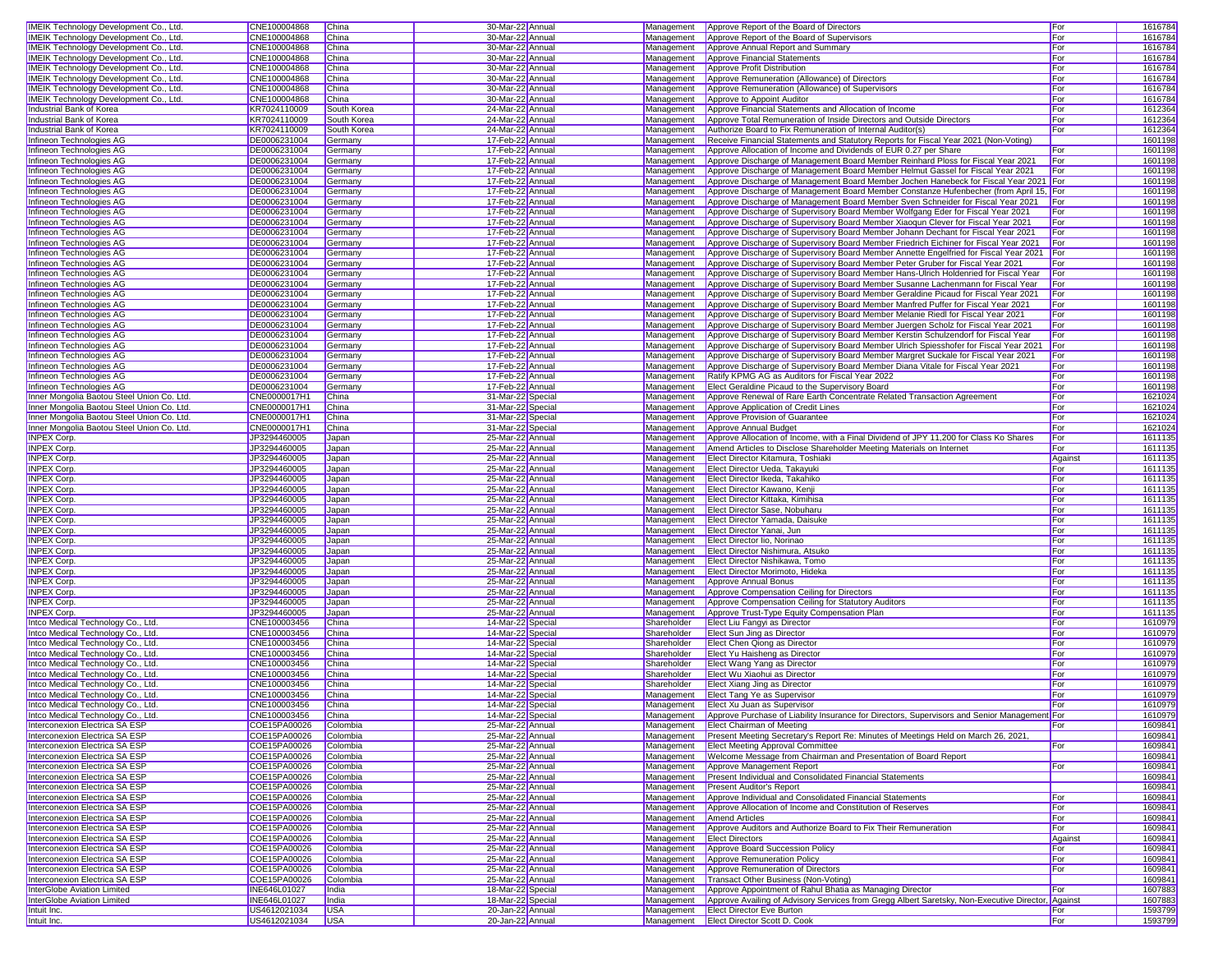| Intuit Inc                                                                 | US4612021034                 | <b>USA</b>         | 20-Jan-22 Annua                        |             | Management <b>Elect Director Richard L. Dalzell</b>                                                            | For        | 1593799            |
|----------------------------------------------------------------------------|------------------------------|--------------------|----------------------------------------|-------------|----------------------------------------------------------------------------------------------------------------|------------|--------------------|
| Intuit Inc.                                                                | US4612021034                 | <b>USA</b>         | 20-Jan-22 Annua                        | Management  | Elect Director Sasan K. Goodarzi                                                                               | For        | 1593799            |
| Intuit Inc.                                                                | US4612021034                 | <b>USA</b>         | 20-Jan-22 Annual                       | Management  | Elect Director Deborah Liu                                                                                     | For        | 1593799            |
| Intuit Inc.                                                                | US4612021034                 | <b>USA</b>         | 20-Jan-22 Annual                       | Management  | Elect Director Tekedra Mawakana                                                                                | For        | 1593799            |
| Intuit Inc.                                                                | US4612021034                 | <b>USA</b>         | 20-Jan-22 Annual                       | Management  | Elect Director Suzanne Nora Johnson                                                                            | Against    | 1593799            |
| Intuit Inc.                                                                | US4612021034                 | <b>USA</b>         | 20-Jan-22 Annual                       | Management  | Elect Director Dennis D. Powell                                                                                | For        | 1593799            |
| Intuit Inc.                                                                | US4612021034                 | <b>USA</b>         | 20-Jan-22 Annua                        | Management  | Elect Director Brad D. Smith                                                                                   | For        | 1593799            |
| Intuit Inc.                                                                | US4612021034                 | <b>USA</b>         | 20-Jan-22 Annual                       | Management  | <b>Elect Director Thomas Szkutak</b>                                                                           | For        | 1593799            |
| Intuit Inc.                                                                | US4612021034                 | <b>USA</b>         | 20-Jan-22 Annual                       | Management  | <b>Elect Director Raul Vazquez</b>                                                                             | For        | 1593799            |
| Intuit Inc.                                                                | US4612021034                 | <b>USA</b>         | 20-Jan-22 Annual                       | Management  | <b>Elect Director Jeff Weiner</b>                                                                              | For        | 1593799            |
| Intuit Inc                                                                 | US4612021034                 | <b>USA</b>         | 20-Jan-22 Annua                        | Management  | Advisory Vote to Ratify Named Executive Officers' Compensation                                                 | Agains     | 1593799            |
| Intuit Inc.                                                                | US4612021034                 | <b>USA</b>         | 20-Jan-22 Annua                        | Management  | Ratify Ernst & Young LLP as Auditors                                                                           | For        | 1593799            |
| Intuit Inc.                                                                | US4612021034                 | <b>USA</b>         | 20-Jan-22 Annual                       | Management  | Amend Omnibus Stock Plan                                                                                       | For        | 1593799            |
| Jacobs Engineering Group Inc.                                              | US4698141078                 | <b>USA</b>         | 25-Jan-22 Annual                       | Management  | Elect Director Steven J. Demetriou                                                                             | For        | 1596859            |
| Jacobs Engineering Group Inc.                                              | US4698141078                 | <b>USA</b>         | 25-Jan-22 Annual                       | Management  | Elect Director Christopher M.T. Thompson                                                                       | For        | 1596859            |
| Jacobs Engineering Group Inc.                                              | US4698141078                 | <b>USA</b>         | 25-Jan-22 Annual                       | Management  | <b>Elect Director Priva Abani</b>                                                                              | For        | 1596859            |
| Jacobs Engineering Group Inc.                                              | US4698141078                 | <b>USA</b>         | 25-Jan-22 Annua                        | Management  | Elect Director Vincent K. Brooks                                                                               | For        | 1596859            |
| Jacobs Engineering Group Inc.                                              | US4698141078                 | <b>USA</b>         | 25-Jan-22 Annual                       | Management  | Elect Director Ralph E. ("Ed") Eberhart                                                                        | For        | 1596859            |
| Jacobs Engineering Group Inc.                                              | US4698141078                 | <b>USA</b>         | 25-Jan-22 Annual                       | Management  | <b>Elect Director Manny Fernandez</b>                                                                          | For        | 1596859            |
| Jacobs Engineering Group Inc.                                              | US4698141078                 | <b>USA</b>         | 25-Jan-22 Annual                       | Management  | Elect Director Georgette D. Kiser                                                                              | For        | 1596859            |
| Jacobs Engineering Group Inc                                               | US4698141078                 | <b>USA</b>         | 25-Jan-22 Annua                        | Management  | Elect Director Barbara L. Loughran                                                                             | For        | 1596859            |
| Jacobs Engineering Group Inc.                                              | US4698141078                 | <b>USA</b>         | 25-Jan-22 Annua                        | Management  | Elect Director Robert A. McNamara                                                                              | For        | 1596859            |
| Jacobs Engineering Group Inc.                                              | US4698141078                 | <b>USA</b>         | 25-Jan-22 Annual                       | Management  | Elect Director Peter J. Robertson                                                                              | For        | 1596859            |
| Jacobs Engineering Group Inc.                                              | US4698141078                 | <b>USA</b>         | 25-Jan-22 Annual                       | Management  | Advisory Vote to Ratify Named Executive Officers' Compensation                                                 | For        | 1596859            |
| Jacobs Engineering Group Inc.                                              | US4698141078                 | <b>USA</b>         | 25-Jan-22 Annual                       | Management  | Ratify Ernst & Young LLP as Auditors                                                                           | For        | 1596859            |
| Jafron Biomedical Co., Ltd.                                                | CNE100002995                 | China              | 11-Feb-22 Special                      | Management  | Approve Draft and Summary of Stock Option Incentive Plan                                                       | Against    | 1602567            |
| Jafron Biomedical Co., Ltd.                                                | CNE100002995                 | China              | 11-Feb-22 Special                      | Management  | Approve Methods to Assess the Performance of Plan Participants                                                 | Against    | 1602567            |
| Jafron Biomedical Co., Ltd.                                                | CNE100002995                 | China              | 11-Feb-22 Special                      | Management  | Approve Authorization of the Board to Handle All Related Matters                                               | Against    | 1602567            |
| Jafron Biomedical Co., Ltd.                                                | CNE100002995                 | China              | 11-Feb-22 Special                      | Management  | Approve Amendments to Articles of Association                                                                  | For        | 1602567            |
| JCET Group Co., Ltd.                                                       | CNE000001F05                 | China              | 27-Jan-22 Special                      | Management  | Approve to Appoint Auditor                                                                                     | For        | 1601478            |
| Jefferies Financial Group Inc                                              | US47233W1099                 | <b>USA</b>         | 29-Mar-22 Annual                       | Management  | Elect Director Linda L. Adamany                                                                                | For        | 1608287            |
| Jefferies Financial Group Inc.                                             | US47233W1099                 | <b>USA</b>         | 29-Mar-22 Annua                        | Management  | Elect Director Barry J. Alperin                                                                                | Against    | 1608287            |
| Jefferies Financial Group Inc                                              | US47233W1099                 | USA                | 29-Mar-22 Annual                       | Management  | Elect Director Robert D. Beyer                                                                                 | Against    | 1608287            |
| Jefferies Financial Group Inc                                              | US47233W1099                 | <b>USA</b>         | 29-Mar-22 Annual                       | Management  | <b>Elect Director Matrice Ellis Kirk</b>                                                                       | For        | 1608287            |
| Jefferies Financial Group Inc                                              | US47233W1099                 | <b>USA</b>         | 29-Mar-22 Annual                       | Management  | Elect Director Brian P. Friedman                                                                               | For        | 1608287            |
| Jefferies Financial Group Inc                                              | US47233W1099                 | <b>USA</b>         | 29-Mar-22 Annual                       | Management  | Elect Director MaryAnne Gilmartin                                                                              | For        | 1608287            |
| Jefferies Financial Group Inc.                                             | US47233W1099                 | <b>USA</b>         | 29-Mar-22 Annua                        | Management  | Elect Director Richard B. Handler                                                                              | For        | 1608287            |
| Jefferies Financial Group Inc.                                             | US47233W1099                 | <b>USA</b>         | 29-Mar-22 Annual                       | Management  | Elect Director Thomas W. Jones                                                                                 | For        | 1608287            |
| Jefferies Financial Group Inc                                              | US47233W1099                 | <b>USA</b>         | 29-Mar-22 Annual                       | Management  | Elect Director Jacob M. Katz                                                                                   | For        | 1608287            |
| Jefferies Financial Group Inc                                              | US47233W1099                 | <b>USA</b>         | 29-Mar-22 Annual                       | Management  | Elect Director Michael T. O'Kane                                                                               | For        | 1608287            |
| Jefferies Financial Group Inc                                              | US47233W1099                 | <b>USA</b>         | 29-Mar-22 Annua                        | Management  | Elect Director Joseph S. Steinberg                                                                             | For        | 1608287            |
| Jefferies Financial Group Inc                                              | US47233W1099                 | <b>USA</b>         | 29-Mar-22 Annua                        | Management  | Elect Director Melissa V. Weiler                                                                               | For        | 1608287            |
| Jefferies Financial Group Inc                                              | US47233W1099                 | <b>USA</b>         | 29-Mar-22 Annual                       | Management  | Advisory Vote to Ratify Named Executive Officers' Compensation                                                 | Against    | 1608287            |
| Jefferies Financial Group Inc                                              | US47233W1099                 | <b>USA</b>         | 29-Mar-22 Annual                       |             |                                                                                                                |            | 1608287            |
|                                                                            |                              |                    |                                        | Management  | Ratify Deloitte & Touche LLP as Auditors                                                                       | For        |                    |
| Jiangsu Eastern Shenghong Co., Ltd.                                        | CNE0000012K6                 | China              |                                        | Management  |                                                                                                                | For        | 1601884            |
| Jiangsu Eastern Shenghong Co., Ltd.                                        | CNE0000012K6                 | China              | 28-Jan-22 Special<br>28-Jan-22 Special | Management  | Approve Change in Registered Capital and Amendment of Articles of Association<br>Amend Articles of Association | Against    | 1601884            |
|                                                                            | CNE0000012K6                 | China              |                                        | Management  |                                                                                                                | For        | 1601884            |
| Jiangsu Eastern Shenghong Co., Ltd.<br>Jiangsu Eastern Shenghong Co., Ltd. | CNE0000012K6                 | China              | 28-Jan-22 Special<br>28-Jan-22 Special | Management  | Approve Commodity Hedging Business<br>Approve Foreign Exchange Derivatives Trading Business                    | For        | 1601884            |
| Jiangsu Eastern Shenghong Co., Ltd.                                        | CNE0000012K6                 | China              |                                        | Shareholder | Elect Zhou Xuefeng as Supervisor                                                                               | For        | 1601884            |
| Jiangsu Eastern Shenghong Co., Ltd.                                        | CNE0000012K6                 | China              | 28-Jan-22 Special                      | Management  | Approve Provision of Guarantee                                                                                 | For        | 1604824            |
| Jiangsu Eastern Shenghong Co., Ltd.                                        | CNE0000012K6                 | China              | 16-Feb-22 Special<br>16-Mar-22 Special | Management  | Approve Amendments to Articles of Association to Change Business Scope                                         | For        | 1613557            |
| Jiangsu Eastern Shenghong Co., Ltd.                                        | CNE0000012K6                 | China              | 16-Mar-22 Special                      | Management  | Approve Change in Registered Capital and Amend Articles of Association                                         | For        | 1613557            |
| Jiangsu Eastern Shenghong Co., Ltd.                                        | CNE0000012K6                 | China              | 16-Mar-22 Special                      | Management  | Elect Xu Jinye as Independent Director                                                                         | For        | 1613557            |
| Jiangsu Eastern Shenghong Co., Ltd.                                        | CNE0000012K6                 | China              | 16-Mar-22 Special                      | Management  | Approve Related Party Transaction                                                                              | For        | 1613557            |
| Jiangsu Eastern Shenghong Co., Ltd.                                        | CNE0000012K6                 | China              | 16-Mar-22 Special                      | Management  | Amend Rules and Procedures Regarding General Meetings of Shareholders                                          | Against    | 1613557            |
| Jiangsu Eastern Shenghong Co., Ltd.                                        | CNE0000012K6                 | China              | 16-Mar-22 Special                      | Management  | Amend Rules and Procedures Regarding Meetings of Board of Directors                                            | Against    | 1613557            |
| Jiangsu Eastern Shenghong Co., Ltd.                                        | CNE0000012K6                 | China              | 16-Mar-22 Special                      | Management  | Amend Rules and Procedures Regarding Meetings of Board of Supervisors                                          | Against    | 1613557            |
| Jiangsu Yoke Technology Co., Ltd.                                          | CNE100000PG0                 | China              | 10-Feb-22 Special                      | Management  | Approve Amendments to Articles of Association to Expand Business Scope                                         | For        | 1603818            |
| Jiangxi Zhengbang Technology Co., Ltd.                                     | CNE1000006H2                 | China              | 13-Jan-22 Special                      | Management  | Approve Related Party Transaction                                                                              | For        | 1599457            |
| Jiangxi Zhengbang Technology Co., Ltd.                                     | CNE1000006H2                 | China              | 13-Jan-22 Special                      | Management  | Approve External Guarantees                                                                                    | Against    | 1599457            |
| Jiangxi Zhengbang Technology Co., Ltd.                                     | CNE1000006H2                 | China              | 13-Jan-22 Special                      | Management  | Approve Loan and Related Party Transactions                                                                    | For        | 1599457            |
| Jiangxi Zhengbang Technology Co., Ltd.                                     | CNE1000006H2                 | China              | 13-Jan-22 Special                      | Management  | Approve Loan Credit and Authorization                                                                          | Against    | 1599457            |
| Jiangxi Zhengbang Technology Co., Ltd.                                     | CNE1000006H2                 | China              | 13-Jan-22 Special                      | Management  | Approve Repurchase and Cancellation of Performance Shares                                                      | For        | 1599457            |
| Jiangxi Zhengbang Technology Co., Ltd.                                     | CNE1000006H2                 | China              | 13-Jan-22 Special                      | Management  | Elect Li Zhixuan as Non-independent Director                                                                   | For        | 1599457            |
| Jiangxi Zhengbang Technology Co., Ltd.                                     | CNE1000006H2                 | China              | 13-Jan-22 Special                      | Management  | Elect Cao Xiaoqiu as Independent Director                                                                      | Against    | 1599457            |
| Jiangxi Zhengbang Technology Co., Ltd.                                     | CNE1000006H2                 | China              | 16-Mar-22 Special                      | Management  | Approve Repurchase and Cancellation of Performance Shares                                                      | For        | 1613468            |
| Jiangxi Zhengbang Technology Co., Ltd.                                     | CNE1000006H2                 | China              | 16-Mar-22 Special                      | Management  | Approve Provision of Guarantee                                                                                 | For        | 1613468            |
| Jinke Property Group Co., Ltd.                                             | CNE000000073                 | China              | 19-Jan-22 Special                      |             | Management Approve Provision of Guarantee for Real Estate Project                                              | For        | 1600511            |
| Jinke Property Group Co., Ltd.                                             | CNE000000073                 | China              | 19-Jan-22 Special                      | Management  | Approve Provision of Guarantee to Property Buyers                                                              | For        | 1600511            |
| Jinke Property Group Co., Ltd.                                             | CNE000000073                 | <b>China</b>       | 28-Jan-22 Special                      | Management  | Approve Provision of Guarantee                                                                                 | For        | 1601880            |
| Jinke Property Group Co., Ltd.                                             | CNE000000073                 | China              | 14-Feb-22 Special                      | Management  | Approve Provision of Guarantee                                                                                 | For        | 1604827            |
| Jinke Property Group Co., Ltd.                                             | CNE000000073                 | China              | 14-Mar-22 Special                      | Management  | Approve Authorization on Provision of Shareholder Loans in Proportion to Equity                                | For        | 1612674            |
| Jinke Property Group Co., Ltd.                                             | CNE000000073                 | China              | 14-Mar-22 Special                      | Management  | Approve Use of Surplus Funds of Subsidiary by the Company and its Partners According to For                    |            | 1612674            |
| Jinke Property Group Co., Ltd.                                             | CNE000000073                 | China              | 28-Mar-22 Special                      | Management  | Approve Issuance of Debt Financing Instruments                                                                 | For        | 1619828            |
| Jinke Property Group Co., Ltd.                                             | CNE000000073                 | <b>China</b>       | 28-Mar-22 Special                      | Management  | Approve Issue Size                                                                                             | For        | 1619828            |
| Jinke Property Group Co., Ltd.                                             | CNE000000073                 | China              | 28-Mar-22 Special                      | Management  | Approve Issue Time and Issue Manner                                                                            | For        | 1619828            |
| Jinke Property Group Co., Ltd.                                             | CNE000000073                 | China              | 28-Mar-22 Special                      | Management  | Approve Issue Period and Type                                                                                  | For        | 1619828            |
| Jinke Property Group Co., Ltd.                                             | CNE000000073                 | <b>China</b>       | 28-Mar-22 Special                      | Management  | Approve Use of Proceeds                                                                                        | For        | 1619828            |
| Jinke Property Group Co., Ltd.                                             | CNE000000073                 | China              | 28-Mar-22 Special                      | Management  | Approve Issuance Cost                                                                                          | For        | 1619828            |
| Jinke Property Group Co., Ltd.                                             | CNE000000073                 | <b>China</b>       | 28-Mar-22 Special                      | Management  | Approve Resolution Validity Period                                                                             | For        | 1619828            |
| Jinke Property Group Co., Ltd.                                             | CNE000000073                 | China              | 28-Mar-22 Special                      | Management  | Approve Authorization of Board to Handle All Related Matters                                                   | For        | 1619828            |
| Johnson Controls International plc                                         | IE00BY7QL619                 | Ireland            | 09-Mar-22 Annual                       | Management  | <b>Elect Director Jean Blackwell</b>                                                                           | Against    | 1603351            |
| Johnson Controls International plc                                         | IE00BY7QL619                 | Ireland            | 09-Mar-22 Annual                       | Management  | <b>Elect Director Pierre Cohade</b>                                                                            | For        | 160335             |
| Johnson Controls International plc                                         | IE00BY7QL619                 | Ireland            | 09-Mar-22 Annual                       | Management  | Elect Director Michael E. Daniels                                                                              | Against    | 1603351            |
| Johnson Controls International plc                                         | IE00BY7QL619                 | Ireland            | 09-Mar-22 Annual                       | Management  | Elect Director W. Roy Dunbar                                                                                   | For        | 1603351            |
| Johnson Controls International plc                                         | IE00BY7QL619                 | Ireland            | 09-Mar-22 Annual                       |             | Management Elect Director Gretchen R. Haggerty                                                                 | For        | 1603351            |
| Johnson Controls International plc<br>Johnson Controls International plc   | IE00BY7QL619<br>IE00BY7QL619 | Ireland<br>Ireland | 09-Mar-22 Annual<br>09-Mar-22 Annual   |             | Management Elect Director Simone Menne<br>Management Elect Director George R. Oliver                           | For<br>For | 1603351<br>1603351 |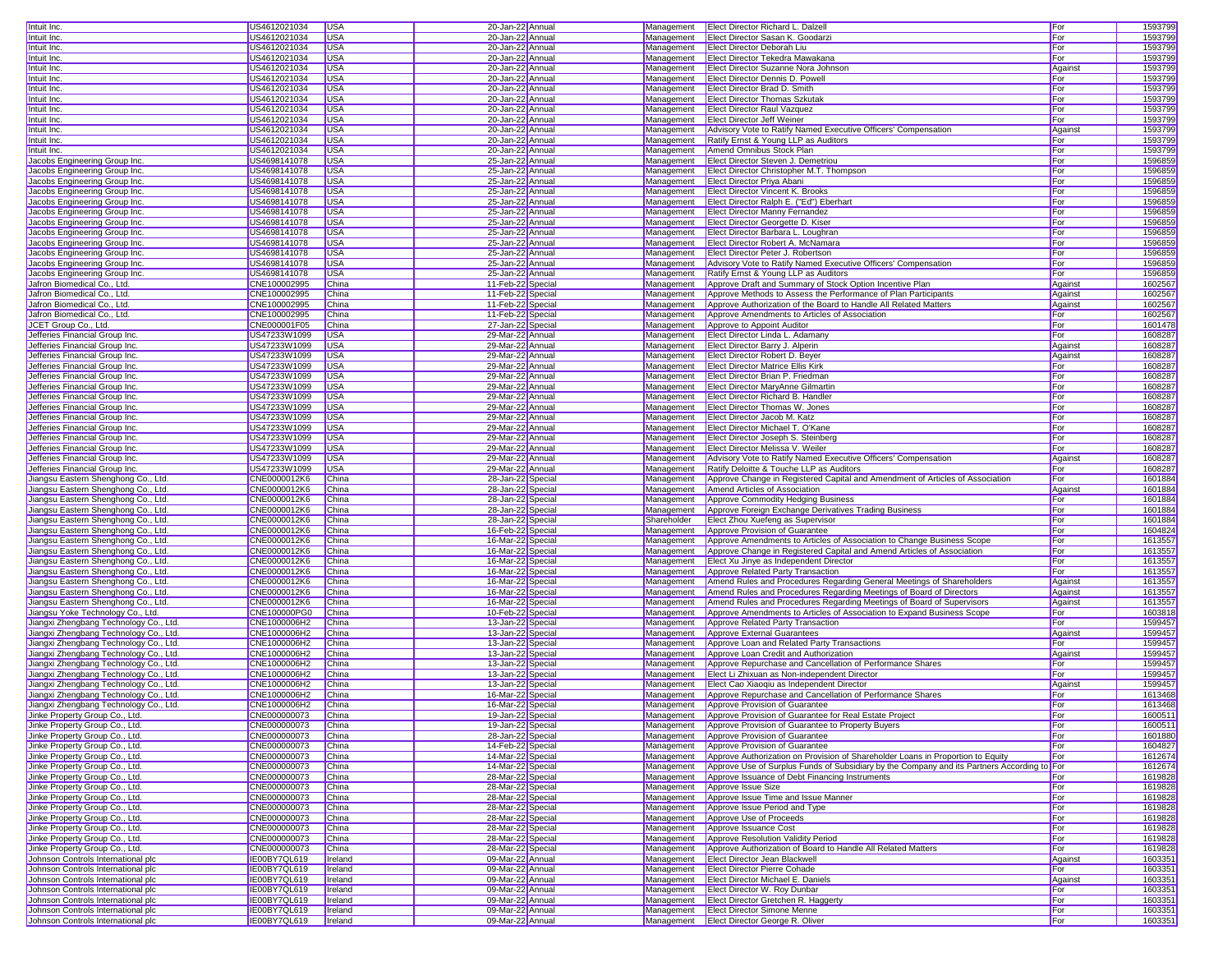| Johnson Controls International plc                                    | IE00BY7QL619             | <b>I</b> reland            | 09-Mar-22 Annual  |                                      |             | Management Elect Director Jurgen Tinggren                                                   | For     | 1603351 |
|-----------------------------------------------------------------------|--------------------------|----------------------------|-------------------|--------------------------------------|-------------|---------------------------------------------------------------------------------------------|---------|---------|
| Johnson Controls International plc                                    | IE00BY7QL619             | Ireland                    | 09-Mar-22 Annual  |                                      | Management  | <b>Elect Director Mark Vergnano</b>                                                         | For     | 1603351 |
| Johnson Controls International plc                                    | IE00BY7QL619             | Ireland                    | 09-Mar-22 Annual  |                                      | Management  | Elect Director R. David Yost                                                                | For     | 160335  |
| Johnson Controls International plc                                    | IE00BY7QL619             | Ireland                    | 09-Mar-22 Annual  |                                      | Management  | Elect Director John D. Young                                                                | For     | 1603351 |
| Johnson Controls International plc                                    | IE00BY7QL619             | Ireland                    | 09-Mar-22 Annual  |                                      | Management  | Ratify PricewaterhouseCoopers LLP as Auditors                                               | For     | 1603351 |
| Johnson Controls International plc                                    | IE00BY7QL619             | Ireland                    | 09-Mar-22 Annual  |                                      | Management  | Authorize Board to Fix Remuneration of Auditors                                             | For     | 1603351 |
| Johnson Controls International plc                                    | IE00BY7QL619             | Ireland                    | 09-Mar-22 Annual  |                                      | Management  | Authorize Market Purchases of Company Shares                                                | For     | 1603351 |
| Johnson Controls International plc                                    | IE00BY7QL619             | <b>I</b> reland            | 09-Mar-22 Annual  |                                      | Management  | Determine Price Range for Reissuance of Treasury Shares                                     | For     | 1603351 |
|                                                                       |                          |                            |                   |                                      |             |                                                                                             |         |         |
| Johnson Controls International plc                                    | IE00BY7QL619             | Ireland                    | 09-Mar-22 Annual  |                                      | Management  | Advisory Vote to Ratify Named Executive Officers' Compensation                              | Against | 1603351 |
| Johnson Controls International plc                                    | IE00BY7QL619             | Ireland                    | 09-Mar-22 Annual  |                                      | Management  | Approve the Directors' Authority to Allot Shares                                            | For     | 160335  |
| Johnson Controls International plc                                    | IE00BY7QL619             | Ireland                    | 09-Mar-22 Annual  |                                      | Management  | Approve the Disapplication of Statutory Pre-Emption Rights                                  | For     | 1603351 |
| Joincare Pharmaceutical Group Industry Co., Ltd.                      | CNE000001816             | China                      | 11-Feb-22 Special |                                      | Management  | Approve Change in Raised Funds Investment Projects                                          | For     | 1603538 |
| Joincare Pharmaceutical Group Industry Co., Ltd.                      | CNE000001816             | China                      | 11-Feb-22 Special |                                      | Management  | Amend Articles of Association                                                               | Against | 160353  |
| Joincare Pharmaceutical Group Industry Co., Ltd.                      | CNE000001816             | China                      | 11-Feb-22 Special |                                      | Management  | Amend Rules and Procedures Regarding Meetings of Board of Directors                         | Against | 1603538 |
| Joincare Pharmaceutical Group Industry Co., Ltd.                      | CNE000001816             | China                      | 11-Feb-22 Special |                                      | Management  | Amend Rules and Procedures Regarding Meetings of Board of Supervisors                       | For     | 1603538 |
| Joincare Pharmaceutical Group Industry Co., Ltd.                      | CNE000001816             | China                      | 11-Feb-22 Special |                                      | Management  | Amend Rules and Procedures Regarding General Meetings of Shareholders                       | For     | 1603538 |
| Joincare Pharmaceutical Group Industry Co., Ltd.                      | CNE000001816             | China                      | 11-Feb-22 Special |                                      | Management  | Amend Working System for Independent Directors                                              | Against | 1603538 |
| Joincare Pharmaceutical Group Industry Co., Ltd.                      | CNE000001816             | China                      | 11-Feb-22 Special |                                      | Management  | Amend Related-party Transaction Management System                                           | Against | 1603538 |
| Joincare Pharmaceutical Group Industry Co., Ltd.                      | CNE000001816             | China                      | 11-Feb-22 Special |                                      | Management  | Amend Management System of Raised Funds                                                     | Against | 1603538 |
| JOINN Laboratories (China) Co., Ltd.                                  | CNE100004BP3             | China                      |                   | 19-Jan-22 Extraordinary Shareholders | Management  | Approve 2021 A Share Employee Stock Ownership Plan                                          | For     | 1600216 |
| JOINN Laboratories (China) Co., Ltd.                                  | CNE100004BP3             | China                      | 19-Jan-22 Special |                                      | Management  | Approve 2021 Restricted A Share Incentive Scheme including the Issuance of Restricted A For |         | 1600217 |
| JOINN Laboratories (China) Co., Ltd.                                  | CNE100004BP3             | China                      |                   | 19-Jan-22 Extraordinary Shareholders | Management  | Approve Administrative Measures on the 2021 A Share Employee Stock Ownership Plan           | For     | 1600216 |
| JOINN Laboratories (China) Co., Ltd.                                  | CNE100004BP3             | China                      | 19-Jan-22 Special |                                      | Management  | Approve Assessment Administrative Measures on the Implementation of the 2021                | For     | 1600217 |
| JOINN Laboratories (China) Co., Ltd.                                  | CNE100004BP3             | China                      |                   | 19-Jan-22 Extraordinary Shareholders | Management  | Authorize Board to Handle All Matters in Relation to the 2021 A Share Employee Stock        | For     | 1600216 |
| JOINN Laboratories (China) Co., Ltd.                                  | CNE100004BP3             | China                      | 19-Jan-22 Special |                                      | Management  | Authorize Board to Deal with All Matters in Relation to the 2021 Restricted A Share         | For     | 1600217 |
|                                                                       |                          |                            |                   |                                      |             |                                                                                             |         |         |
| JOINN Laboratories (China) Co., Ltd.                                  | CNE100004BP3             | China                      |                   | 19-Jan-22 Extraordinary Shareholders | Management  | Approve Purchase of Series B+ Preferred Shares in JOINN Biologics                           | For     | 1600216 |
| JOINN Laboratories (China) Co., Ltd.                                  | CNE100004BP3             | China                      | 19-Jan-22 Special |                                      | Management  | Approve Grant of General Mandate to the Board to Repurchase A Shares and H Shares           | For     | 1600217 |
| JOINN Laboratories (China) Co., Ltd.                                  | CNE100004BP3             | China                      |                   | 19-Jan-22 Extraordinary Shareholders | Management  | Approve Capital Increase in Relevant Wholly-owned Domestic Subsidiaries                     | For     | 1600216 |
| JOINN Laboratories (China) Co., Ltd.                                  | CNE100004BP3             | China                      |                   | 19-Jan-22 Extraordinary Shareholders | Management  | Approve Capital Increase in JOINN Laboratories, CA Inc.                                     | For     | 1600216 |
| JOINN Laboratories (China) Co., Ltd.                                  | CNE100004BP3             | China                      |                   | 19-Jan-22 Extraordinary Shareholders | Management  | Approve Establishment of a Wholly-owned Subsidiary, Biomere-Joinn (CA), Inc.                | For     | 1600216 |
| JOINN Laboratories (China) Co., Ltd.                                  | CNE100004BP3             | China                      |                   | 19-Jan-22 Extraordinary Shareholders | Management  | Approve Investment in Jiangsu Sinotau Molecular Imaging Technology Co., Ltd.                | Against | 1600216 |
| JOINN Laboratories (China) Co., Ltd.                                  | CNE100004BP3             | China                      |                   | 19-Jan-22 Extraordinary Shareholders | Management  | Approve Establishment of a Subsidiary, Wuxi JOINN Molecular Imaging Technology Co.,         | For     | 1600216 |
| JOINN Laboratories (China) Co., Ltd.                                  | CNE100004BP3             | China                      |                   | 19-Jan-22 Extraordinary Shareholders | Management  | Approve 2021 Restricted A Share Incentive Scheme including the Issuance of Restricted A For |         | 1600216 |
| JOINN Laboratories (China) Co., Ltd.                                  | CNE100004BP3             | China                      |                   | 19-Jan-22 Extraordinary Shareholders | Management  | Approve Assessment Administrative Measures on the Implementation of the 2021                | For     | 1600216 |
| JOINN Laboratories (China) Co., Ltd.                                  | CNE100004BP3             | China                      |                   | 19-Jan-22 Extraordinary Shareholders | Management  | Authorize Board to Deal with All Matters in Relation to the 2021 Restricted A Share         | For     | 1600216 |
| JOINN Laboratories (China) Co., Ltd.                                  | CNE100004BP3             | China                      |                   | 19-Jan-22 Extraordinary Shareholders | Management  | Approve Grant of General Mandate to the Board to Repurchase A Shares and H Shares           | For     | 1600216 |
| Jointown Pharmaceutical Group Co., Ltd.                               | CNE100000W45             | China                      | 07-Jan-22 Special |                                      | Management  | Approve Application of Credit Lines                                                         | For     | 1597900 |
| Jointown Pharmaceutical Group Co., Ltd.                               | CNE100000W45             | China                      | 07-Jan-22 Special |                                      | Management  | Approve Provision of Guarantee                                                              | For     | 1597900 |
| Jointown Pharmaceutical Group Co., Ltd.                               | CNE100000W45             | China                      | 07-Jan-22 Special |                                      | Management  | Approve Issuance of Debt Financing Instruments and Related Matters                          | For     | 1597900 |
| Jointown Pharmaceutical Group Co., Ltd.                               | CNE100000W45             | China                      | 07-Jan-22 Special |                                      | Management  | Amend Articles of Association                                                               | For     | 1597900 |
| Jonjee Hi-Tech Industrial & Commercial Holding Co., Ltd. CNE000000HK0 |                          | China                      | 23-Mar-22 Special |                                      | Management  | Approve Remuneration of Financial Auditor and Internal Control Auditor                      | For     | 1616691 |
| Jonjee Hi-Tech Industrial & Commercial Holding Co., Ltd. CNE000000HK0 |                          | China                      | 23-Mar-22 Special |                                      | Shareholder | Elect He Hua as Director                                                                    | For     | 1616691 |
| Jonjee Hi-Tech Industrial & Commercial Holding Co., Ltd. CNE000000HK0 |                          | <b>China</b>               | 23-Mar-22 Special |                                      | Shareholder | Elect Huang Wei as Director                                                                 | For     | 1616691 |
| Jonjee Hi-Tech Industrial & Commercial Holding Co., Ltd. CNE000000HK0 |                          | China                      |                   |                                      | Shareholder |                                                                                             | For     | 1616691 |
| Jonjee Hi-Tech Industrial & Commercial Holding Co., Ltd. CNE000000HK0 |                          | China                      | 23-Mar-22 Special |                                      | Shareholder | Elect Cao Jianjun as Director<br>Elect Zhou Yanmei as Director                              | For     |         |
|                                                                       |                          |                            | 23-Mar-22 Special |                                      |             |                                                                                             |         | 1616691 |
| Jonjee Hi-Tech Industrial & Commercial Holding Co., Ltd. CNE000000HK0 |                          | China                      | 23-Mar-22 Special |                                      | Shareholder | Elect Yu Jianhua as Director                                                                | For     | 1616691 |
| Jonjee Hi-Tech Industrial & Commercial Holding Co., Ltd. CNE000000HK0 |                          | China                      | 23-Mar-22 Special |                                      | Shareholder | Elect Wan Hequn as Director                                                                 | For     | 1616691 |
| Jonjee Hi-Tech Industrial & Commercial Holding Co., Ltd. CNE000000HK0 |                          | China                      | 23-Mar-22 Special |                                      | Shareholder | Elect Qin Zhihua as Director                                                                | For     | 1616691 |
| Jonjee Hi-Tech Industrial & Commercial Holding Co., Ltd. CNE000000HK0 |                          | China                      | 23-Mar-22 Special |                                      | Shareholder | Elect Li Gang as Director                                                                   | For     | 1616691 |
| Jonjee Hi-Tech Industrial & Commercial Holding Co., Ltd. CNE000000HK0 |                          | China                      | 23-Mar-22 Special |                                      | Shareholder | Elect Gan Yaoren as Director                                                                | For     | 1616691 |
| Jonjee Hi-Tech Industrial & Commercial Holding Co., Ltd. CNE000000HK0 |                          | China                      | 23-Mar-22 Special |                                      | Management  | Elect Song Weiyang as Supervisor                                                            | For     | 1616691 |
| Jonjee Hi-Tech Industrial & Commercial Holding Co., Ltd. CNE000000HK0 |                          | China                      | 23-Mar-22 Special |                                      | Management  | Elect Zheng Yizhao as Supervisor                                                            | For     | 1616691 |
| Jubilant Foodworks Limited                                            | <b>INE797F01012</b>      | India                      | 27-Mar-22 Special |                                      | Management  | Approve Sub-Division of Equity Shares                                                       | For     | 1612125 |
| Jubilant Foodworks Limited                                            | INE797F01012             | India                      | 27-Mar-22 Special |                                      | Management  | Amend Capital Clause of the Memorandum of Association Re: Sub-Division of Equity            | For     | 1612125 |
| Jumbo SA                                                              | GRS282183003             | Greece                     |                   | 19-Jan-22 Extraordinary Shareholders | Management  | Approve Special Dividend                                                                    | For     | 1599465 |
| Jumbo SA                                                              | GRS282183003             | Greece                     |                   | 19-Jan-22 Extraordinary Shareholders | Management  | <b>Elect Directors (Bundled)</b>                                                            | Against | 1599465 |
| Kakao Corp                                                            | KR7035720002             | South Korea                | 29-Mar-22 Annual  |                                      | Management  | Approve Financial Statements and Allocation of Income                                       | For     | 1611434 |
| Kakao Corp                                                            | KR7035720002             | South Korea                | 29-Mar-22 Annual  |                                      | Management  | Amend Articles of Incorporation (Stock Option Grants)                                       | For     | 1611434 |
| Kakao Corp                                                            | KR7035720002             | South Korea                | 29-Mar-22 Annual  |                                      | Management  | Amend Articles of Incorporation (Chairman of Shareholder Meeting)                           | For     | 1611434 |
| Kakao Corp                                                            | KR7035720002             | South Korea                | 29-Mar-22 Annual  |                                      | Management  | Amend Articles of Incorporation (Interim Dividend)                                          | For     | 1611434 |
| Kakao Corp.                                                           | KR7035720002             | South Korea                | 29-Mar-22 Annual  |                                      | Management  | Amend Articles of Incorporation (Miscellaneous)                                             | For     | 1611434 |
| Kakao Corp.                                                           | KR7035720002             | South Korea                | 29-Mar-22 Annual  |                                      | Management  | Elect Namgoong Hun as Inside Director                                                       | For     | 1611434 |
| Kakao Corp.                                                           | KR7035720002             | South Korea                | 29-Mar-22 Annual  |                                      | Management  | Elect Kim Seong-su as Inside Director                                                       | For     | 1611434 |
| Kakao Corp                                                            | KR7035720002             | South Korea                | 29-Mar-22 Annual  |                                      | Management  | Elect Hong Eun-taek as Inside Director                                                      | For     | 1611434 |
| Kakao Corp.                                                           | KR7035720002             | South Korea                | 29-Mar-22 Annual  |                                      | Management  | Approve Total Remuneration of Inside Directors and Outside Directors                        | For     | 1611434 |
|                                                                       |                          |                            |                   |                                      |             |                                                                                             | For     | 1611434 |
| Kakao Corp.                                                           | KR7035720002             | South Korea                | 29-Mar-22 Annual  |                                      | Management  | Approve Stock Option Grants                                                                 |         |         |
| Kakao Corp.                                                           | KR7035720002             | South Korea                | 29-Mar-22 Annual  |                                      |             | Management   Approve Cancellation of Treasury Shares                                        | For     | 1611434 |
| Kakao Corp.                                                           | KR7035720002             | South Korea                | 29-Mar-22 Annual  |                                      |             | Management Approve Terms of Retirement Pay                                                  | For     | 1611434 |
| Kakao Corp.                                                           | KR7035720002             | South Korea                | 29-Mar-22 Annual  |                                      |             | Management   Approve Stock Option Grants                                                    | For     | 1611434 |
| Kakao Games Corp.                                                     | KR7293490009             | South Korea                | 28-Mar-22 Annual  |                                      |             | Management Approve Financial Statements and Allocation of Income                            | For     | 1612219 |
| Kakao Games Corp.                                                     | KR7293490009             | South Korea                | 28-Mar-22 Annual  |                                      |             | Management <b>Amend Articles of Incorporation</b>                                           | Against | 1612219 |
| Kakao Games Corp.                                                     | KR7293490009             | South Korea                | 28-Mar-22 Annual  |                                      | Management  | Elect Cho Gye-hyeon as Inside Director                                                      | For     | 1612219 |
| Kakao Games Corp.                                                     | KR7293490009             | South Korea                | 28-Mar-22 Annual  |                                      |             | Management Elect Cho Hyeok-min as Inside Director                                           | For     | 1612219 |
| Kakao Games Corp.                                                     | KR7293490009             | South Korea                | 28-Mar-22 Annual  |                                      |             | Management Elect Kim Gi-hong as Non-Independent Non-Executive Director                      | For     | 1612219 |
| Kakao Games Corp.                                                     | KR7293490009             | South Korea                | 28-Mar-22 Annual  |                                      |             | Management Elect Oh Myeong-jeon as Outside Director                                         | For     | 1612219 |
| Kakao Games Corp.                                                     | KR7293490009             | South Korea                | 28-Mar-22 Annual  |                                      | Management  | Elect Choi Young-Geun as Outside Director                                                   | For     | 1612219 |
| Kakao Games Corp.                                                     | KR7293490009             | South Korea                | 28-Mar-22 Annual  |                                      | Management  | Elect Jeong Seon-yeol as Outside Director to Serve as an Audit Committee Member             | For     | 1612219 |
| Kakao Games Corp.                                                     | KR7293490009             | South Korea                | 28-Mar-22 Annual  |                                      | Management  | Elect Oh Myeong-jeon as a Member of Audit Committee                                         | For     | 1612219 |
| Kakao Games Corp.                                                     | KR7293490009             | South Korea                | 28-Mar-22 Annual  |                                      | Management  | Approve Total Remuneration of Inside Directors and Outside Directors                        | For     | 1612219 |
| KakaoBank Corp.                                                       | KR7323410001             | South Korea                | 29-Mar-22 Annual  |                                      | Management  | Approve Financial Statements and Allocation of Income                                       | For     | 1618515 |
| KakaoBank Corp.                                                       | KR7323410001             | South Korea                | 29-Mar-22 Annual  |                                      | Management  | Amend Articles of Incorporation (Issuance of New Shares)                                    | For     | 1618515 |
| KakaoBank Corp.                                                       | KR7323410001             | South Korea                | 29-Mar-22 Annual  |                                      | Management  | Amend Articles of Incorporation (Convocation of Board Meetings)                             | For     | 1618515 |
| KakaoBank Corp.                                                       | KR7323410001             | South Korea                | 29-Mar-22 Annual  |                                      | Management  | Amend Articles of Incorporation (Establishment of ESG Committee)                            | For     | 1618515 |
|                                                                       | KR7323410001             |                            |                   |                                      | Management  |                                                                                             |         | 1618515 |
| KakaoBank Corp.                                                       | KR7323410001             | South Korea<br>South Korea | 29-Mar-22 Annual  |                                      |             | Elect Lee Eun-gyeong as Outside Director                                                    | For     |         |
| KakaoBank Corp.                                                       |                          |                            | 29-Mar-22 Annual  |                                      | Management  | Elect Hwang In-san as Outside Director                                                      | For     | 1618515 |
| KakaoBank Corp.                                                       | KR7323410001             | South Korea                | 29-Mar-22 Annual  |                                      |             | Management Elect Seong Sam-jae as Outside Director to Serve as an Audit Committee Member    | For     | 1618515 |
| KakaoBank Corp.                                                       | KR7323410001             | South Korea                | 29-Mar-22 Annual  |                                      |             | Management   Elect Kim Gwang-ock as Inside Director                                         | For     | 1618515 |
| KakaoBank Corp.                                                       | KR7323410001 South Korea |                            | 29-Mar-22 Annual  |                                      |             | Management Elect Kim Seong-su as Non-Independent Non-Executive Director                     | For     | 1618515 |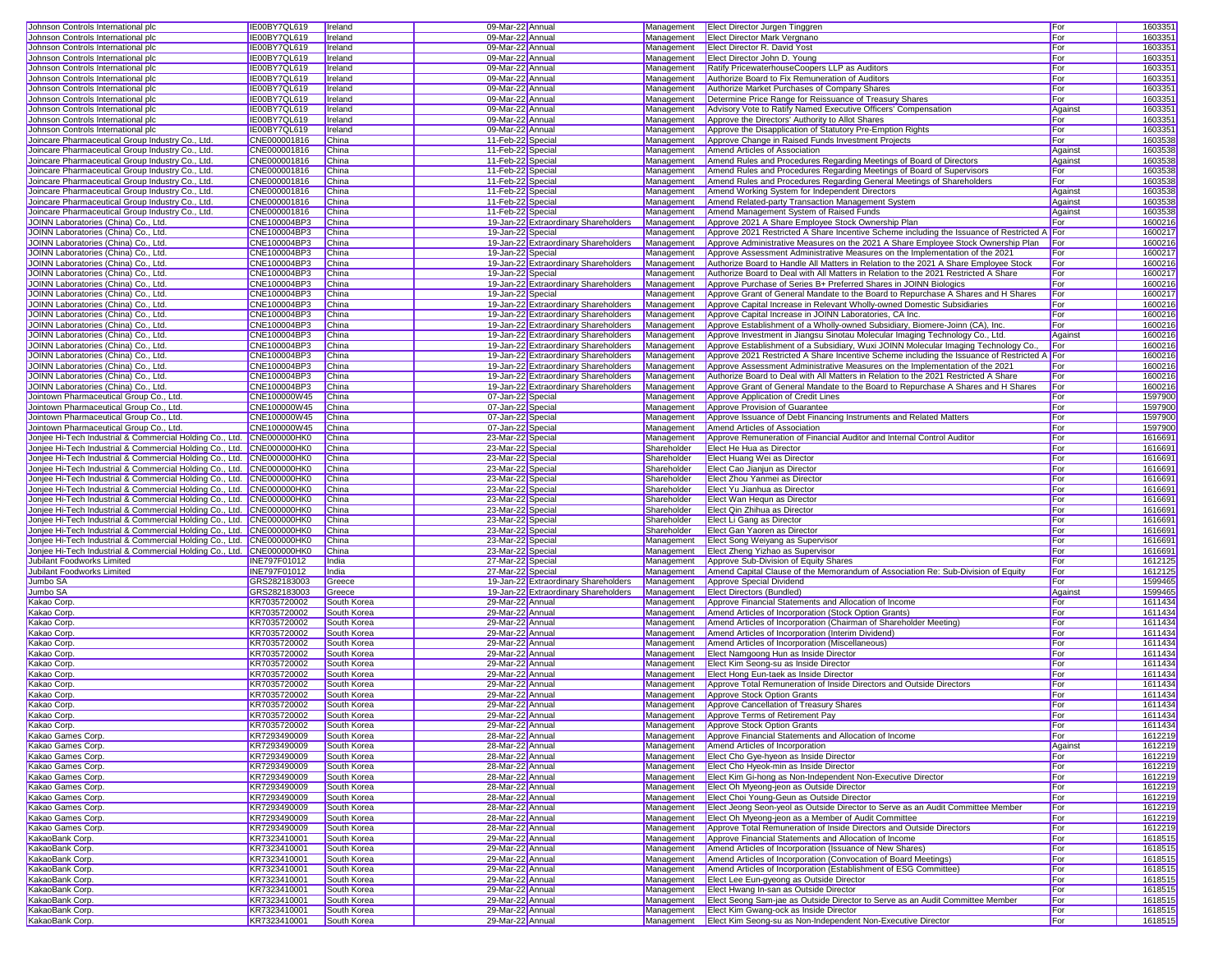| KakaoBank Corp.                                                                                                                                                                                                                                                                                                                                                                                                                                              | KR7323410001                               | South Korea  | 29-Mar-22 Annual  |                                                                              |             | Management Approve Total Remuneration of Inside Directors and Outside Directors                                  | For            | 1618515            |
|--------------------------------------------------------------------------------------------------------------------------------------------------------------------------------------------------------------------------------------------------------------------------------------------------------------------------------------------------------------------------------------------------------------------------------------------------------------|--------------------------------------------|--------------|-------------------|------------------------------------------------------------------------------|-------------|------------------------------------------------------------------------------------------------------------------|----------------|--------------------|
| KakaoBank Corp.                                                                                                                                                                                                                                                                                                                                                                                                                                              | KR7323410001                               | South Korea  | 29-Mar-22 Annual  |                                                                              | Management  | Approve Stock Option Grants                                                                                      | For            | 161851             |
| Kangwon Land, Inc.                                                                                                                                                                                                                                                                                                                                                                                                                                           | KR7035250000                               | South Korea  | 31-Mar-22 Annual  |                                                                              | Management  | Approve Financial Statements and Allocation of Income                                                            | For            | 1620355            |
|                                                                                                                                                                                                                                                                                                                                                                                                                                                              |                                            |              |                   |                                                                              |             |                                                                                                                  |                |                    |
| Kangwon Land, Inc.                                                                                                                                                                                                                                                                                                                                                                                                                                           | KR7035250000                               | South Korea  | 31-Mar-22 Annual  |                                                                              | Management  | Elect Choi Shin-yung as Outside Director to Serve as an Audit Committee Member                                   | For            | 1620355            |
| Kangwon Land, Inc.                                                                                                                                                                                                                                                                                                                                                                                                                                           | KR7035250000                               | South Korea  | 31-Mar-22 Annual  |                                                                              | Management  | Approve Total Remuneration of Inside Directors and Outside Directors                                             | For            | 1620355            |
| Kao Corp.                                                                                                                                                                                                                                                                                                                                                                                                                                                    | JP3205800000                               | Japan        | 25-Mar-22 Annual  |                                                                              | Management  | Approve Allocation of Income, with a Final Dividend of JPY 72                                                    | For            | 1609642            |
| Kao Corp.                                                                                                                                                                                                                                                                                                                                                                                                                                                    | JP3205800000                               | Japan        | 25-Mar-22 Annual  |                                                                              | Management  | Amend Articles to Disclose Shareholder Meeting Materials on Internet                                             | For            | 1609642            |
| Kao Corp.                                                                                                                                                                                                                                                                                                                                                                                                                                                    | JP3205800000                               | Japan        | 25-Mar-22 Annual  |                                                                              | Management  | Elect Director Sawada, Michitaka                                                                                 | For            | 1609642            |
| Kao Corp.                                                                                                                                                                                                                                                                                                                                                                                                                                                    | JP3205800000                               | Japan        | 25-Mar-22 Annual  |                                                                              | Management  | Elect Director Hasebe, Yoshihiro                                                                                 | For            | 1609642            |
| Kao Corp.                                                                                                                                                                                                                                                                                                                                                                                                                                                    | JP3205800000                               | Japan        | 25-Mar-22 Annual  |                                                                              | Management  | <b>Elect Director Takeuchi, Toshiaki</b>                                                                         | For            | 1609642            |
| Kao Corp.                                                                                                                                                                                                                                                                                                                                                                                                                                                    | JP3205800000                               | Japan        | 25-Mar-22 Annual  |                                                                              | Management  | Elect Director Matsuda, Tomoharu                                                                                 | For            | 160964             |
| Kao Corp.                                                                                                                                                                                                                                                                                                                                                                                                                                                    | JP3205800000                               | Japan        | 25-Mar-22 Annual  |                                                                              | Management  | <b>Elect Director David J. Muenz</b>                                                                             | For            | 160964             |
| Kao Corp.                                                                                                                                                                                                                                                                                                                                                                                                                                                    | JP3205800000                               | Japan        | 25-Mar-22 Annual  |                                                                              | Management  | Elect Director Shinobe, Osamu                                                                                    | For            | 160964             |
| Kao Corp.                                                                                                                                                                                                                                                                                                                                                                                                                                                    | JP3205800000                               | Japan        | 25-Mar-22 Annual  |                                                                              |             | Management   Elect Director Mukai, Chiaki                                                                        | For            | 1609642            |
|                                                                                                                                                                                                                                                                                                                                                                                                                                                              | JP3205800000                               |              |                   |                                                                              |             |                                                                                                                  |                | 1609642            |
| Kao Corp.                                                                                                                                                                                                                                                                                                                                                                                                                                                    |                                            | Japan        | 25-Mar-22 Annual  |                                                                              | Management  | Elect Director Hayashi, Nobuhide                                                                                 | Against        |                    |
| Kao Corp.                                                                                                                                                                                                                                                                                                                                                                                                                                                    | JP3205800000                               | Japan        | 25-Mar-22 Annual  |                                                                              | Management  | Elect Director Sakurai, Eriko                                                                                    | For            | 1609642            |
| Kao Corp.                                                                                                                                                                                                                                                                                                                                                                                                                                                    | JP3205800000                               | Japan        | 25-Mar-22 Annual  |                                                                              | Management  | Appoint Statutory Auditor Oka, Nobuhiro                                                                          | For            | 1609642            |
| KB Financial Group, Inc.                                                                                                                                                                                                                                                                                                                                                                                                                                     | KR7105560007                               | South Korea  | 25-Mar-22 Annual  |                                                                              | Management  | Approve Financial Statements and Allocation of Income                                                            | For            | 1605922            |
| KB Financial Group, Inc.                                                                                                                                                                                                                                                                                                                                                                                                                                     | KR7105560007                               | South Korea  | 25-Mar-22 Annual  |                                                                              | Management  | Elect Lee Jae-geun as Non-Independent Non-Executive Director                                                     | For            | 1605922            |
| KB Financial Group, Inc.                                                                                                                                                                                                                                                                                                                                                                                                                                     | KR7105560007                               | South Korea  | 25-Mar-22 Annual  |                                                                              | Management  | Elect Seonwoo Seok-ho as Outside Director                                                                        | For            | 1605922            |
| KB Financial Group, Inc.                                                                                                                                                                                                                                                                                                                                                                                                                                     | KR7105560007                               | South Korea  | 25-Mar-22 Annual  |                                                                              | Management  | Elect Choi Myeong-hui as Outside Director                                                                        | For            | 1605922            |
| KB Financial Group, Inc.                                                                                                                                                                                                                                                                                                                                                                                                                                     | KR7105560007                               | South Korea  | 25-Mar-22 Annual  |                                                                              | Management  | Elect Jeong Gu-hwan as Outside Director                                                                          | For            | 1605922            |
| KB Financial Group, Inc.                                                                                                                                                                                                                                                                                                                                                                                                                                     | KR7105560007                               | South Korea  | 25-Mar-22 Annual  |                                                                              | Management  | Elect Kwon Seon-ju as Outside Director                                                                           | For            | 1605922            |
| <b>KB Financial Group, Inc.</b>                                                                                                                                                                                                                                                                                                                                                                                                                              | KR7105560007                               | South Korea  | 25-Mar-22 Annual  |                                                                              |             | Management Elect Oh Gyu-taek as Outside Director                                                                 | For            | 1605922            |
| KB Financial Group, Inc.                                                                                                                                                                                                                                                                                                                                                                                                                                     | KR7105560007                               | South Korea  | 25-Mar-22 Annual  |                                                                              |             | Management Elect Choi Jae-hong as Outside Director                                                               | For            | 1605922            |
| KB Financial Group, Inc.                                                                                                                                                                                                                                                                                                                                                                                                                                     | KR7105560007                               | South Korea  | 25-Mar-22 Annual  |                                                                              | Management  | Elect Kim Gyeong-ho as Outside Director to Serve as an Audit Committee Member                                    | For            | 1605922            |
|                                                                                                                                                                                                                                                                                                                                                                                                                                                              |                                            |              |                   |                                                                              |             |                                                                                                                  |                |                    |
| KB Financial Group, Inc.                                                                                                                                                                                                                                                                                                                                                                                                                                     | KR7105560007                               | South Korea  | 25-Mar-22 Annual  |                                                                              | Management  | Elect Seonwoo Seok-ho as a Member of Audit Committee                                                             | For            | 1605922            |
| KB Financial Group, Inc.                                                                                                                                                                                                                                                                                                                                                                                                                                     | KR7105560007                               | South Korea  | 25-Mar-22 Annual  |                                                                              | Management  | Elect Choi Myeong-hui as a Member of Audit Committee                                                             | For            | 1605922            |
| <b>KB Financial Group, Inc.</b>                                                                                                                                                                                                                                                                                                                                                                                                                              | KR7105560007                               | South Korea  | 25-Mar-22 Annual  |                                                                              | Management  | Elect Jeong Gu-hwan as a Member of Audit Committee                                                               | For            | 1605922            |
| KB Financial Group, Inc.                                                                                                                                                                                                                                                                                                                                                                                                                                     | KR7105560007                               | South Korea  | 25-Mar-22 Annual  |                                                                              | Management  | Approve Total Remuneration of Inside Directors and Outside Directors                                             | For            | 1605922            |
| KB Financial Group, Inc.                                                                                                                                                                                                                                                                                                                                                                                                                                     | KR7105560007                               | South Korea  | 25-Mar-22 Annual  |                                                                              | Shareholder | Elect Kim Young-su as Outside Director (Shareholder Proposal)                                                    | Against        | 1605922            |
| Keysight Technologies, Inc.                                                                                                                                                                                                                                                                                                                                                                                                                                  | US49338L1035                               | <b>IUSA</b>  | 17-Mar-22 Annual  |                                                                              | Management  | Elect Director James G. Cullen                                                                                   | Against        | 1603628            |
| Keysight Technologies, Inc.                                                                                                                                                                                                                                                                                                                                                                                                                                  | US49338L1035                               | <b>USA</b>   | 17-Mar-22 Annual  |                                                                              | Management  | Elect Director Michelle J. Holthaus                                                                              | For            | 160362             |
| Keysight Technologies, Inc.                                                                                                                                                                                                                                                                                                                                                                                                                                  | US49338L1035                               | <b>USA</b>   | 17-Mar-22 Annual  |                                                                              | Management  | Elect Director Jean M. Nye                                                                                       | For            | 1603628            |
| Keysight Technologies, Inc.                                                                                                                                                                                                                                                                                                                                                                                                                                  | US49338L1035                               | <b>USA</b>   | 17-Mar-22 Annual  |                                                                              | Management  | Elect Director Joanne B. Olsen                                                                                   | For            | 1603628            |
| Keysight Technologies, Inc.                                                                                                                                                                                                                                                                                                                                                                                                                                  | US49338L1035                               | <b>USA</b>   | 17-Mar-22 Annual  |                                                                              | Management  | Ratify PricewaterhouseCoopers LLP as Auditors                                                                    | For            | 1603628            |
|                                                                                                                                                                                                                                                                                                                                                                                                                                                              | US49338L1035                               | <b>USA</b>   | 17-Mar-22 Annual  |                                                                              | Management  |                                                                                                                  | Against        | 1603628            |
| Keysight Technologies, Inc.                                                                                                                                                                                                                                                                                                                                                                                                                                  |                                            |              |                   |                                                                              |             | Advisory Vote to Ratify Named Executive Officers' Compensation                                                   |                |                    |
| Keysight Technologies, Inc.                                                                                                                                                                                                                                                                                                                                                                                                                                  | US49338L1035                               | <b>USA</b>   | 17-Mar-22 Annual  |                                                                              | Management  | Declassify the Board of Directors                                                                                | For            | 1603628            |
| Kia Corp.                                                                                                                                                                                                                                                                                                                                                                                                                                                    | KR7000270009                               | South Korea  | 29-Mar-22 Annual  |                                                                              | Management  | Approve Financial Statements and Allocation of Income                                                            | For            | 1612220            |
| Kia Corp.                                                                                                                                                                                                                                                                                                                                                                                                                                                    | KR7000270009                               | South Korea  | 29-Mar-22 Annual  |                                                                              | Management  | Elect Song Ho-seong as Inside Director                                                                           | For            | 1612220            |
| Kia Corp.                                                                                                                                                                                                                                                                                                                                                                                                                                                    | KR7000270009                               | South Korea  | 29-Mar-22 Annual  |                                                                              | Management  | Elect Jeong Ui-seon as Inside Director                                                                           | For            | 1612220            |
| Kia Corp.                                                                                                                                                                                                                                                                                                                                                                                                                                                    | KR7000270009                               | South Korea  | 29-Mar-22 Annual  |                                                                              | Management  | Elect Shin Hyeon-jeong as Outside Director                                                                       | For            | 1612220            |
| Kia Corp.                                                                                                                                                                                                                                                                                                                                                                                                                                                    | KR7000270009                               | South Korea  | 29-Mar-22 Annual  |                                                                              | Management  | Elect Kim Dong-won as a Member of Audit Committee                                                                | For            | 1612220            |
|                                                                                                                                                                                                                                                                                                                                                                                                                                                              |                                            |              |                   |                                                                              |             |                                                                                                                  |                |                    |
|                                                                                                                                                                                                                                                                                                                                                                                                                                                              | KR7000270009                               |              |                   |                                                                              |             |                                                                                                                  |                |                    |
|                                                                                                                                                                                                                                                                                                                                                                                                                                                              |                                            | South Korea  | 29-Mar-22 Annual  |                                                                              | Management  | Approve Total Remuneration of Inside Directors and Outside Directors                                             | For            | 1612220            |
|                                                                                                                                                                                                                                                                                                                                                                                                                                                              | MXP606941179                               | Mexico       | 03-Mar-22 Annual  |                                                                              | Management  | Approve Financial Statements and Statutory Reports; Approve Allocation of Income                                 | For            | 1606268            |
|                                                                                                                                                                                                                                                                                                                                                                                                                                                              | MXP606941179                               | Mexico       | 03-Mar-22 Annual  |                                                                              | Management  | Elect and/or Ratify Principal and Alternate Members of Board of Directors, Chairman of                           | Against        | 1606268            |
|                                                                                                                                                                                                                                                                                                                                                                                                                                                              | MXP606941179                               | Mexico       | 03-Mar-22 Annual  |                                                                              | Management  | Approve Remuneration of Principal and Alternate Members of Board of Directors, Board                             | For            | 1606268            |
|                                                                                                                                                                                                                                                                                                                                                                                                                                                              | MXP606941179                               | Mexico       | 03-Mar-22 Annual  |                                                                              | Management  | Approve Report on Share Repurchase Policies and Approve their Allocation                                         | For            | 1606268            |
|                                                                                                                                                                                                                                                                                                                                                                                                                                                              | MXP606941179                               | Mexico       | 03-Mar-22 Annual  |                                                                              | Management  | Approve Cash Dividends of MXN 1.64 per Series A and B Shares; Such Dividends Will Be For                         |                | 1606268            |
|                                                                                                                                                                                                                                                                                                                                                                                                                                                              | MXP606941179                               | Mexico       | 03-Mar-22 Annual  |                                                                              | Management  | Authorize Board to Ratify and Execute Approved Resolutions                                                       | For            | 1606268            |
|                                                                                                                                                                                                                                                                                                                                                                                                                                                              | CNE000001JP3                               | China        | 16-Mar-22 Special |                                                                              | Management  | Approve Provision of Guarantee and Authorizations                                                                | Against        | 1613470            |
|                                                                                                                                                                                                                                                                                                                                                                                                                                                              | CNE000001JP3                               | China        | 16-Mar-22 Special |                                                                              | Management  | Approve Capital Injection                                                                                        | Against        | 1613470            |
| Kia Corp.<br>Kimberly-Clark de Mexico SAB de CV<br>Kimberly-Clark de Mexico SAB de CV<br>Kimberly-Clark de Mexico SAB de CV<br>Kimberly-Clark de Mexico SAB de CV<br>Kimberly-Clark de Mexico SAB de CV<br>Kimberly-Clark de Mexico SAB de CV<br>Kingfa Sci. & Tech. Co., Ltd.<br>Kingfa Sci. & Tech. Co., Ltd.<br>Kirin Holdings Co., Ltd.                                                                                                                  | JP3258000003                               | <b>Japan</b> | 30-Mar-22 Annual  |                                                                              | Management  | Approve Allocation of Income, with a Final Dividend of JPY 32.5                                                  | For            | 1611182            |
| Kirin Holdings Co., Ltd.                                                                                                                                                                                                                                                                                                                                                                                                                                     | JP3258000003                               | Japan        | 30-Mar-22 Annual  |                                                                              | Management  | Amend Articles to Amend Business Lines - Disclose Shareholder Meeting Materials on                               | For            | 1611182            |
|                                                                                                                                                                                                                                                                                                                                                                                                                                                              | JP3258000003                               | Japan        | 30-Mar-22 Annual  |                                                                              | Management  | Elect Director Isozaki, Yoshinori                                                                                | For            | 1611182            |
|                                                                                                                                                                                                                                                                                                                                                                                                                                                              | JP3258000003                               | Japan        | 30-Mar-22 Annual  |                                                                              | Management  | Elect Director Nishimura, Keisuke                                                                                | For            | 1611182            |
|                                                                                                                                                                                                                                                                                                                                                                                                                                                              | JP3258000003                               | Japan        | 30-Mar-22 Annual  |                                                                              | Management  | Elect Director Miyoshi, Toshiya                                                                                  | For            | 1611182            |
|                                                                                                                                                                                                                                                                                                                                                                                                                                                              | JP3258000003                               | Japan        | 30-Mar-22 Annual  |                                                                              | Management  | Elect Director Yokota, Noriya                                                                                    | For            |                    |
|                                                                                                                                                                                                                                                                                                                                                                                                                                                              |                                            |              |                   |                                                                              |             |                                                                                                                  |                | 1611182            |
|                                                                                                                                                                                                                                                                                                                                                                                                                                                              | JP3258000003                               | Japan        | 30-Mar-22 Annual  |                                                                              | Management  | Elect Director Minamikata, Takeshi                                                                               | For            | 1611182            |
|                                                                                                                                                                                                                                                                                                                                                                                                                                                              | JP3258000003                               | Japan        | 30-Mar-22 Annual  |                                                                              | Management  | Elect Director Mori, Masakatsu                                                                                   | For            | 1611182            |
|                                                                                                                                                                                                                                                                                                                                                                                                                                                              | JP3258000003                               | Japan        | 30-Mar-22 Annual  |                                                                              | Management  | Elect Director Yanagi, Hiroyuki                                                                                  | For            | 161118             |
|                                                                                                                                                                                                                                                                                                                                                                                                                                                              | JP3258000003                               | Japan        | 30-Mar-22 Annual  |                                                                              | Management  | Elect Director Matsuda, Chieko                                                                                   | For            | 161118             |
|                                                                                                                                                                                                                                                                                                                                                                                                                                                              | JP3258000003                               | Japan        | 30-Mar-22 Annual  |                                                                              |             | Management Elect Director Shiono, Noriko                                                                         | For            | 1611182            |
|                                                                                                                                                                                                                                                                                                                                                                                                                                                              | JP3258000003                               | Japan        | 30-Mar-22 Annual  |                                                                              | Management  | <b>Elect Director Rod Eddington</b>                                                                              | For            | 1611182            |
|                                                                                                                                                                                                                                                                                                                                                                                                                                                              | JP3258000003                               | Japan        | 30-Mar-22 Annual  |                                                                              |             | Management Elect Director George Olcott                                                                          | For            | 1611182            |
|                                                                                                                                                                                                                                                                                                                                                                                                                                                              | JP3258000003                               | Japan        | 30-Mar-22 Annual  |                                                                              |             | Management Elect Director Kato, Kaoru                                                                            | For            | 1611182            |
|                                                                                                                                                                                                                                                                                                                                                                                                                                                              | JP3258000003                               | Japan        | 30-Mar-22 Annual  |                                                                              |             | Management Appoint Statutory Auditor Nishitani, Shobu                                                            | For            | 1611182            |
|                                                                                                                                                                                                                                                                                                                                                                                                                                                              | JP3258000003                               | Japan        | 30-Mar-22 Annual  |                                                                              |             | Management Appoint Statutory Auditor Fujinawa, Kenichi                                                           | For            | 1611182            |
|                                                                                                                                                                                                                                                                                                                                                                                                                                                              | JP3258000003                               | Japan        | 30-Mar-22 Annual  |                                                                              |             | Management Approve Compensation Ceiling for Directors                                                            | For            | 1611182            |
| Kirin Holdings Co., Ltd.<br>Kirin Holdings Co., Ltd.<br>Kirin Holdings Co., Ltd.<br>Kirin Holdings Co., Ltd.<br>Kirin Holdings Co., Ltd.<br>Kirin Holdings Co., Ltd.<br>Kirin Holdings Co., Ltd.<br>Kirin Holdings Co., Ltd.<br>Kirin Holdings Co., Ltd.<br>Kirin Holdings Co., Ltd.<br>Kirin Holdings Co., Ltd.<br>Kirin Holdings Co., Ltd.<br>Kirin Holdings Co., Ltd.<br>Kirin Holdings Co., Ltd.<br>Kirin Holdings Co., Ltd.<br>Kirin Holdings Co., Ltd. | JP3258000003                               | Japan        | 30-Mar-22 Annual  |                                                                              | Management  | Approve Trust-Type Equity Compensation Plan and Phantom Stock Plan                                               | Against        | 1611182            |
|                                                                                                                                                                                                                                                                                                                                                                                                                                                              | JP3258000003                               | Japan        | 30-Mar-22 Annual  |                                                                              | Management  | Approve Compensation Ceiling for Statutory Auditors                                                              | For            | 1611182            |
|                                                                                                                                                                                                                                                                                                                                                                                                                                                              | BRKLBNACNPR9 Brazil                        |              |                   | 23-Mar-22 Extraordinary Shareholders                                         | Management  | Re-Ratify Remuneration of Company's Management for 2021                                                          | Against        | 1608900            |
|                                                                                                                                                                                                                                                                                                                                                                                                                                                              | BRKLBNACNPR9 Brazil                        |              |                   | 23-Mar-22 Extraordinary Shareholders                                         | Management  | Re-Ratify Remuneration of Fiscal Council Members for 2021                                                        | For            | 1608900            |
|                                                                                                                                                                                                                                                                                                                                                                                                                                                              |                                            |              |                   |                                                                              |             |                                                                                                                  |                |                    |
|                                                                                                                                                                                                                                                                                                                                                                                                                                                              | BRKLBNACNPR9 Brazil                        |              | 23-Mar-22 Annual  |                                                                              | Management  | Accept Financial Statements and Statutory Reports for Fiscal Year Ended Dec. 31, 2021                            | For            | 1609163            |
|                                                                                                                                                                                                                                                                                                                                                                                                                                                              | BRKLBNACNPR9 Brazil                        |              |                   | 23-Mar-22 Extraordinary Shareholders                                         | Management  | Amend Long Term Variable Compensation Plan Approved at the December 20, 2011 EGM Against                         |                | 1608900            |
|                                                                                                                                                                                                                                                                                                                                                                                                                                                              | <b>BRKLBNACNPR9 Brazil</b>                 |              | 23-Mar-22 Annual  |                                                                              | Management  | Approve Allocation of Income and Dividends                                                                       | For            | 1609163            |
|                                                                                                                                                                                                                                                                                                                                                                                                                                                              | BRKLBNACNPR9 Brazil                        |              |                   | 23-Mar-22 Extraordinary Shareholders                                         | Management  | Ratify Apsis Consultoria e Avaliacoes Ltda. as Independent Firm to Appraise Proposed                             | For            | 1608900            |
|                                                                                                                                                                                                                                                                                                                                                                                                                                                              | BRKLBNACNPR9 Brazil                        |              | 23-Mar-22 Annual  |                                                                              | Management  | Fix Number of Directors at 13                                                                                    | For            | 1609163            |
|                                                                                                                                                                                                                                                                                                                                                                                                                                                              | BRKLBNACNPR9 Brazil                        |              |                   | 23-Mar-22 Extraordinary Shareholders                                         | Management  | Approve Independent Firm's Appraisal Re: Klabin Florestal Ltda. (Florestal)                                      | For            | 1608900            |
|                                                                                                                                                                                                                                                                                                                                                                                                                                                              | BRKLBNACNPR9 Brazil                        |              | 23-Mar-22 Annual  |                                                                              | Management  | Do You Wish to Adopt Cumulative Voting for the Election of the Members of the Board of                           | For            | 1609163            |
|                                                                                                                                                                                                                                                                                                                                                                                                                                                              | BRKLBNACNPR9 Brazil                        |              |                   | 23-Mar-22 Extraordinary Shareholders                                         | Management  | Approve Agreement to Absorb Klabin Florestal Ltda. (Florestal)                                                   | For            | 160890             |
|                                                                                                                                                                                                                                                                                                                                                                                                                                                              | BRKLBNACNPR9 Brazil                        |              | 23-Mar-22 Annual  |                                                                              | Management  | As an Ordinary Shareholder, Would You like to Request a Separate Minority Election of a                          | Abstain        | 1609163            |
|                                                                                                                                                                                                                                                                                                                                                                                                                                                              | BRKLBNACNPR9 Brazil                        |              |                   | 23-Mar-22 Extraordinary Shareholders                                         | Management  | Approve Absorption of Klabin Florestal Ltda. (Florestal), and Authorize Board to Ratify and For                  |                | 1608900            |
|                                                                                                                                                                                                                                                                                                                                                                                                                                                              | BRKLBNACNPR9 Brazil                        |              | 23-Mar-22 Annual  |                                                                              | Management  | As a Preferred Shareholder, Would You like to Request a Separate Minority Election of a                          | For            | 1609163            |
|                                                                                                                                                                                                                                                                                                                                                                                                                                                              |                                            |              |                   |                                                                              | Management  |                                                                                                                  |                |                    |
| Kirin Holdings Co., Ltd.<br>Klabin SA<br>Klabin SA<br>Klabin SA<br>Klabin SA<br>Klabin SA<br>Klabin SA<br>Klabin SA<br>Klabin SA<br>Klabin SA<br>Klabin SA<br>Klabin SA<br>Klabin SA<br>Klabin SA<br>Klabin SA                                                                                                                                                                                                                                               | BRKLBNACNPR9 Brazil                        |              |                   | 23-Mar-22 Extraordinary Shareholders<br>23-Mar-22 Extraordinary Shareholders | Management  | Ratify Apsis Consultoria e Avaliacoes Ltda. as Independent Firm to Appraise Proposed                             | For            | 1608900            |
| Klabin SA                                                                                                                                                                                                                                                                                                                                                                                                                                                    | BRKLBNACNPR9 Brazil                        |              |                   |                                                                              |             | Approve Independent Firm's Appraisal Re: Monterla Holdings S.A. (Monterla)                                       | For            | 1608900            |
| Klabin SA<br>Klabin SA                                                                                                                                                                                                                                                                                                                                                                                                                                       | BRKLBNACNPR9 Brazil<br>BRKLBNACNPR9 Brazil |              | 23-Mar-22 Annual  | 23-Mar-22 Extraordinary Shareholders                                         |             | Management Elect Directors - Slate 1<br>Management Approve Agreement to Absorb Monterla Holdings S.A. (Monterla) | Against<br>For | 1609163<br>1608900 |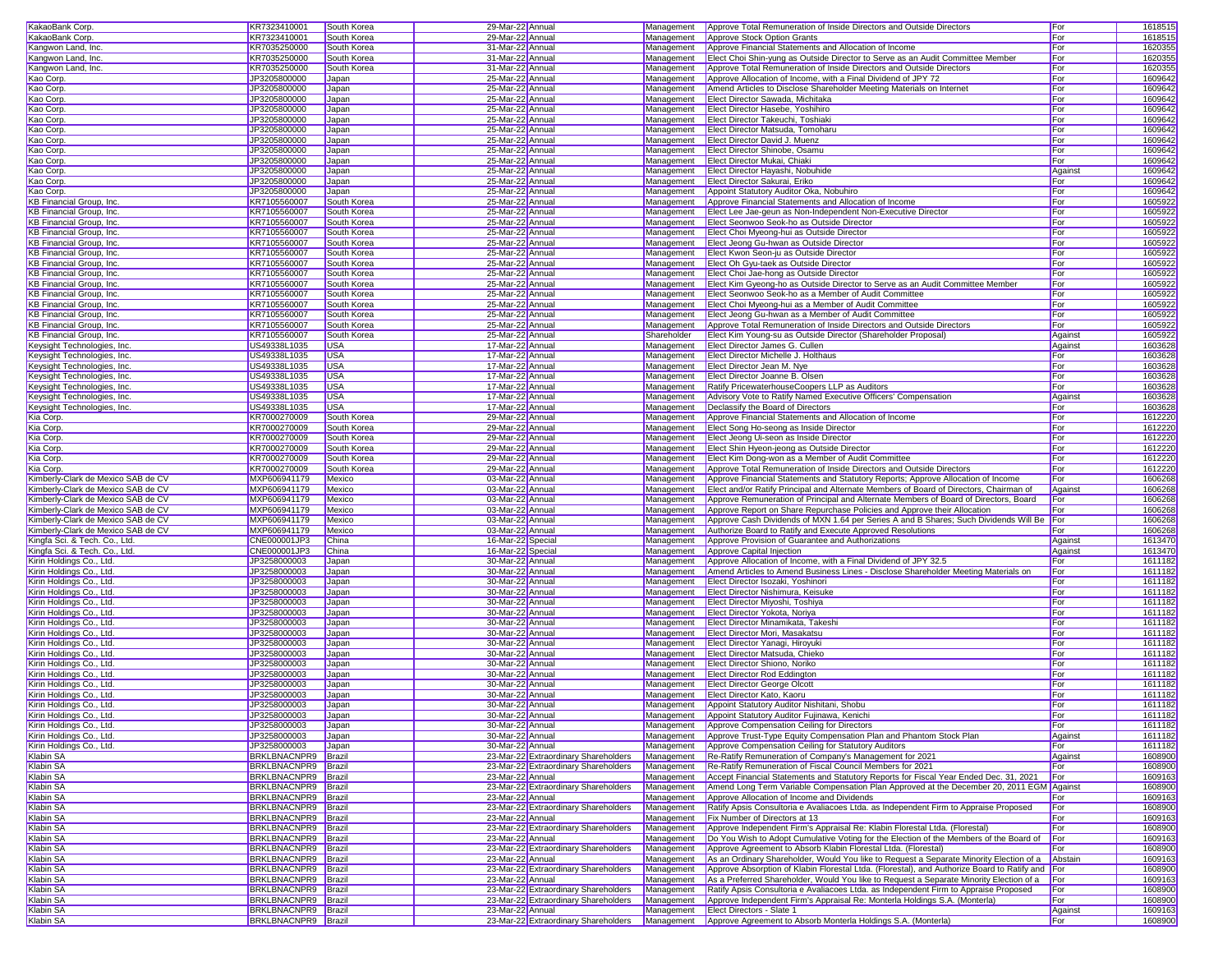| Klabin SA                                                                                                                                                                                                                                                                                                                                                                                                                                                                                                        | BRKLBNACNPR9 Brazil          |                            | 23-Mar-22 Annual                     | Shareholder | Elect Directors - Slate 2                                                                                        | Against    |                    |
|------------------------------------------------------------------------------------------------------------------------------------------------------------------------------------------------------------------------------------------------------------------------------------------------------------------------------------------------------------------------------------------------------------------------------------------------------------------------------------------------------------------|------------------------------|----------------------------|--------------------------------------|-------------|------------------------------------------------------------------------------------------------------------------|------------|--------------------|
|                                                                                                                                                                                                                                                                                                                                                                                                                                                                                                                  |                              |                            |                                      |             |                                                                                                                  |            | 1609163            |
| Klabin SA                                                                                                                                                                                                                                                                                                                                                                                                                                                                                                        | BRKLBNACNPR9 Brazil          |                            | 23-Mar-22 Extraordinary Shareholders | Management  | Approve Absorption of Monterla Holdings S.A. (Monterla), and Authorize Board to Ratify                           | For        | 1608900            |
| Klabin SA                                                                                                                                                                                                                                                                                                                                                                                                                                                                                                        | BRKLBNACNPR9                 | Brazil                     | 23-Mar-22 Annual                     | Management  | In Case There is Any Change to the Board Slate Composition, May Your Votes Still be                              | Against    | 1609163            |
|                                                                                                                                                                                                                                                                                                                                                                                                                                                                                                                  |                              |                            |                                      |             |                                                                                                                  |            |                    |
| Klabin SA                                                                                                                                                                                                                                                                                                                                                                                                                                                                                                        | BRKLBNACNPR9                 | Brazil                     | 23-Mar-22 Annual                     | Management  | In Case Cumulative Voting Is Adopted, Do You Wish to Equally Distribute Your Votes                               | For        | 1609163            |
| Klabin SA                                                                                                                                                                                                                                                                                                                                                                                                                                                                                                        | <b>BRKLBNACNPR9</b> Brazil   |                            | 23-Mar-22 Annual                     | Management  | Percentage of Votes to Be Assigned - Elect Alberto Klabin as Director and Dan Klabin as                          | Abstain    | 1609163            |
| Klabin SA                                                                                                                                                                                                                                                                                                                                                                                                                                                                                                        | BRKLBNACNPR9 Brazil          |                            | 23-Mar-22 Annual                     | Management  | Percentage of Votes to Be Assigned - Elect Daniel Miguel Klabin as Director and Amanda Abstain                   |            | 1609163            |
|                                                                                                                                                                                                                                                                                                                                                                                                                                                                                                                  |                              |                            |                                      |             |                                                                                                                  |            |                    |
| Klabin SA                                                                                                                                                                                                                                                                                                                                                                                                                                                                                                        | BRKLBNACNPR9 Brazil          |                            | 23-Mar-22 Annual                     | Management  | Percentage of Votes to Be Assigned - Elect Wolff Klabin as Director and Jose Klabin as                           | Abstain    | 1609163            |
| Klabin SA                                                                                                                                                                                                                                                                                                                                                                                                                                                                                                        | BRKLBNACNPR9                 | Brazil                     | 23-Mar-22 Annual                     | Management  | Percentage of Votes to Be Assigned - Elect Vera Lafer as Director and Antonio Sergio                             | Abstain    | 1609163            |
| Klabin SA                                                                                                                                                                                                                                                                                                                                                                                                                                                                                                        | BRKLBNACNPR9                 | Brazil                     | 23-Mar-22 Annual                     | Management  | Percentage of Votes to Be Assigned - Elect Francisco Lafer Pati as Director and Vera                             | Abstain    | 1609163            |
|                                                                                                                                                                                                                                                                                                                                                                                                                                                                                                                  |                              |                            |                                      |             |                                                                                                                  |            |                    |
| Klabin SA                                                                                                                                                                                                                                                                                                                                                                                                                                                                                                        | BRKLBNACNPR9 Brazil          |                            | 23-Mar-22 Annual                     | Management  | Percentage of Votes to Be Assigned - Elect Horacio Lafer Piva as Director and Francisco                          | Abstain    | 1609163            |
| Klabin SA                                                                                                                                                                                                                                                                                                                                                                                                                                                                                                        | BRKLBNACNPR9 Brazil          |                            | 23-Mar-22 Annual                     | Management  | Percentage of Votes to Be Assigned - Elect Paulo Sergio Coutinho Galvao Filho as                                 | Abstain    | 1609163            |
|                                                                                                                                                                                                                                                                                                                                                                                                                                                                                                                  |                              |                            |                                      |             |                                                                                                                  |            |                    |
| Klabin SA                                                                                                                                                                                                                                                                                                                                                                                                                                                                                                        | BRKLBNACNPR9                 | Brazil                     | 23-Mar-22 Annual                     | Management  | Percentage of Votes to Be Assigned - Elect Roberto Klabin Xavier as Director and Lilia                           | Abstain    | 1609163            |
| Klabin SA                                                                                                                                                                                                                                                                                                                                                                                                                                                                                                        | BRKLBNACNPR9                 | Brazil                     | 23-Mar-22 Annual                     | Management  | Percentage of Votes to Be Assigned - Elect Celso Lafer as Independent Director and                               | Abstain    | 1609163            |
| Klabin SA                                                                                                                                                                                                                                                                                                                                                                                                                                                                                                        | BRKLBNACNPR9                 | Brazil                     | 23-Mar-22 Annual                     | Management  | Percentage of Votes to Be Assigned - Elect Roberto Luiz Leme Klabin as Independent                               | Abstain    | 1609163            |
|                                                                                                                                                                                                                                                                                                                                                                                                                                                                                                                  |                              |                            |                                      |             |                                                                                                                  |            |                    |
| Klabin SA                                                                                                                                                                                                                                                                                                                                                                                                                                                                                                        | <b>BRKLBNACNPR9</b>          | Brazil                     | 23-Mar-22 Annual                     | Management  | Percentage of Votes to Be Assigned - Elect Sergio Francisco Monteiro de Carvalho                                 | Abstain    | 1609163            |
| Klabin SA                                                                                                                                                                                                                                                                                                                                                                                                                                                                                                        | BRKLBNACNPR9 Brazil          |                            | 23-Mar-22 Annual                     | Management  | Percentage of Votes to Be Assigned - Elect Camilo Marcantonio Junior as Independent                              | Abstain    | 1609163            |
| Klabin SA                                                                                                                                                                                                                                                                                                                                                                                                                                                                                                        | BRKLBNACNPR9 Brazil          |                            | 23-Mar-22 Annual                     | Shareholder | Percentage of Votes to Be Assigned - Elect Daniel Miguel Klabin as Director and Amanda Abstain                   |            | 1609163            |
|                                                                                                                                                                                                                                                                                                                                                                                                                                                                                                                  |                              |                            |                                      |             |                                                                                                                  |            |                    |
| Klabin SA                                                                                                                                                                                                                                                                                                                                                                                                                                                                                                        | BRKLBNACNPR9                 | Brazil                     | 23-Mar-22 Annual                     | Shareholder | Percentage of Votes to Be Assigned - Elect Wolff Klabin as Director and Jose Klabin as                           | Abstain    | 1609163            |
| Klabin SA                                                                                                                                                                                                                                                                                                                                                                                                                                                                                                        | BRKLBNACNPR9                 | Brazil                     | 23-Mar-22 Annual                     | Shareholder | Percentage of Votes to Be Assigned - Elect Vera Lafer as Director and Antonio Sergio                             | Abstain    | 1609163            |
|                                                                                                                                                                                                                                                                                                                                                                                                                                                                                                                  | BRKLBNACNPR9 Brazil          |                            |                                      |             | Percentage of Votes to Be Assigned - Elect Francisco Lafer Pati as Director and Vera                             |            |                    |
| Klabin SA                                                                                                                                                                                                                                                                                                                                                                                                                                                                                                        |                              |                            | 23-Mar-22 Annual                     | Shareholder |                                                                                                                  | Abstain    | 1609163            |
| Klabin SA                                                                                                                                                                                                                                                                                                                                                                                                                                                                                                        | BRKLBNACNPR9 Brazil          |                            | 23-Mar-22 Annual                     | Shareholder | Percentage of Votes to Be Assigned - Elect Horacio Lafer Piva as Director and Francisco                          | Abstain    | 1609163            |
| Klabin SA                                                                                                                                                                                                                                                                                                                                                                                                                                                                                                        | BRKLBNACNPR9                 | Brazil                     | 23-Mar-22 Annual                     | Shareholder | Percentage of Votes to Be Assigned - Elect Paulo Sergio Coutinho Galvao Filho as                                 | Abstain    | 1609163            |
|                                                                                                                                                                                                                                                                                                                                                                                                                                                                                                                  |                              |                            |                                      |             |                                                                                                                  |            |                    |
| Klabin SA                                                                                                                                                                                                                                                                                                                                                                                                                                                                                                        | BRKLBNACNPR9                 | Brazil                     | 23-Mar-22 Annual                     | Shareholder | Percentage of Votes to Be Assigned - Elect Roberto Klabin Martins Xavier as Director and Abstain                 |            | 1609163            |
| Klabin SA                                                                                                                                                                                                                                                                                                                                                                                                                                                                                                        | BRKLBNACNPR9                 | Brazil                     | 23-Mar-22 Annual                     | Shareholder | Percentage of Votes to Be Assigned - Elect Celso Lafer as Independent Director and                               | Abstain    | 1609163            |
| Klabin SA                                                                                                                                                                                                                                                                                                                                                                                                                                                                                                        | BRKLBNACNPR9                 | Brazil                     | 23-Mar-22 Annual                     | Shareholder | Percentage of Votes to Be Assigned - Elect Roberto Luiz Leme Klabin as Independent                               | Abstain    | 1609163            |
|                                                                                                                                                                                                                                                                                                                                                                                                                                                                                                                  |                              |                            |                                      |             |                                                                                                                  |            |                    |
| Klabin SA                                                                                                                                                                                                                                                                                                                                                                                                                                                                                                        | BRKLBNACNPR9 Brazil          |                            | 23-Mar-22 Annual                     | Shareholder | Percentage of Votes to Be Assigned - Elect Sergio Francisco Monteiro de Carvalho                                 | Abstain    | 1609163            |
| Klabin SA                                                                                                                                                                                                                                                                                                                                                                                                                                                                                                        | BRKLBNACNPR9                 | Brazil                     | 23-Mar-22 Annual                     | Shareholder | Percentage of Votes to Be Assigned - Elect Camilo Marcantonio Junior as Independent                              | Abstain    | 1609163            |
| Klabin SA                                                                                                                                                                                                                                                                                                                                                                                                                                                                                                        | BRKLBNACNPR9                 | Brazil                     | 23-Mar-22 Annual                     | Shareholder | Percentage of Votes to Be Assigned - Elect Isabella Saboya de Albuquerque as                                     | For        | 1609163            |
|                                                                                                                                                                                                                                                                                                                                                                                                                                                                                                                  |                              |                            |                                      |             |                                                                                                                  |            |                    |
| Klabin SA                                                                                                                                                                                                                                                                                                                                                                                                                                                                                                        | BRKLBNACNPR9                 | Brazil                     | 23-Mar-22 Annual                     | Shareholder | Elect Mauro Gentile Rodrigues da Cunha as Director and Tiago Curi Isaac as Alternate                             | For        | 1609163            |
| Klabin SA                                                                                                                                                                                                                                                                                                                                                                                                                                                                                                        | BRKLBNACNPR9 Brazil          |                            | 23-Mar-22 Annual                     | Management  | In Case Neither Class of Shares Reaches the Minimum Quorum Required by the Brazilian For                         |            | 1609163            |
| Klabin SA                                                                                                                                                                                                                                                                                                                                                                                                                                                                                                        | BRKLBNACNPR9 Brazil          |                            | 23-Mar-22 Annual                     | Management  | <b>Elect Fiscal Council Members</b>                                                                              | Abstair    | 1609163            |
|                                                                                                                                                                                                                                                                                                                                                                                                                                                                                                                  |                              |                            |                                      |             |                                                                                                                  |            |                    |
| Klabin SA                                                                                                                                                                                                                                                                                                                                                                                                                                                                                                        | BRKLBNACNPR9                 | Brazil                     | 23-Mar-22 Annual                     | Management  | In Case One of the Nominees Leaves the Fiscal Council Slate Due to a Separate Minority                           | Against    | 1609163            |
| Klabin SA                                                                                                                                                                                                                                                                                                                                                                                                                                                                                                        | <b>BRKLBNACNPR9</b>          | Brazil                     | 23-Mar-22 Annual                     | Shareholder | Elect Louise Barsi as Fiscal Council Member and Tiago Brasil Rocha as Alternate                                  | For        | 1609163            |
|                                                                                                                                                                                                                                                                                                                                                                                                                                                                                                                  |                              |                            |                                      | Shareholder |                                                                                                                  |            |                    |
| Klabin SA                                                                                                                                                                                                                                                                                                                                                                                                                                                                                                        | BRKLBNACNPR9                 | Brazil                     | 23-Mar-22 Annual                     |             | Elect Mauricio Aquino Halewicz as Fiscal Council Member and Michele da Silva Gonsales   For                      |            | 1609163            |
| Klabin SA                                                                                                                                                                                                                                                                                                                                                                                                                                                                                                        | <b>BRKLBNACNPR9</b>          | Brazil                     | 23-Mar-22 Annual                     | Management  | Approve Remuneration of Company's Management                                                                     | Against    | 1609163            |
| Klabin SA                                                                                                                                                                                                                                                                                                                                                                                                                                                                                                        | BRKLBNACNPR9 Brazil          |                            | 23-Mar-22 Annual                     | Management  | Approve Remuneration of Fiscal Council Members                                                                   | For        | 1609163            |
|                                                                                                                                                                                                                                                                                                                                                                                                                                                                                                                  |                              |                            |                                      |             |                                                                                                                  |            |                    |
| Kobayashi Pharmaceutical Co., Ltd.                                                                                                                                                                                                                                                                                                                                                                                                                                                                               | JP3301100008                 | Japan                      | 30-Mar-22 Annual                     | Management  | Amend Articles to Clarify Director Authority on Shareholder Meetings - Disclose                                  | Against    | 1613664            |
| Kobayashi Pharmaceutical Co., Ltd.                                                                                                                                                                                                                                                                                                                                                                                                                                                                               | JP3301100008                 | Japan                      | 30-Mar-22 Annual                     | Management  | Elect Director Kobayashi, Kazumasa                                                                               | For        | 1613664            |
| Kobayashi Pharmaceutical Co., Ltd.                                                                                                                                                                                                                                                                                                                                                                                                                                                                               | JP3301100008                 |                            | 30-Mar-22 Annual                     | Management  | Elect Director Kobavashi, Akihiro                                                                                | For        | 1613664            |
|                                                                                                                                                                                                                                                                                                                                                                                                                                                                                                                  |                              | Japan                      |                                      |             |                                                                                                                  |            |                    |
| Kobayashi Pharmaceutical Co., Ltd.                                                                                                                                                                                                                                                                                                                                                                                                                                                                               | JP3301100008                 | Japan                      | 30-Mar-22 Annual                     | Management  | Elect Director Yamane, Satoshi                                                                                   | For        | 1613664            |
| Kobavashi Pharmaceutical Co., Ltd.                                                                                                                                                                                                                                                                                                                                                                                                                                                                               | JP3301100008                 | Japan                      | 30-Mar-22 Annual                     | Management  | Elect Director Mivanishi, Kazuhito                                                                               | For        | 1613664            |
|                                                                                                                                                                                                                                                                                                                                                                                                                                                                                                                  |                              |                            |                                      |             |                                                                                                                  |            |                    |
| Kobayashi Pharmaceutical Co., Ltd.                                                                                                                                                                                                                                                                                                                                                                                                                                                                               | JP3301100008                 | Japan                      | 30-Mar-22 Annual                     | Management  | <b>Elect Director Ito, Kunio</b>                                                                                 | For        | 1613664            |
| Kobayashi Pharmaceutical Co., Ltd.                                                                                                                                                                                                                                                                                                                                                                                                                                                                               | JP3301100008                 | Japan                      | 30-Mar-22 Annual                     | Management  | Elect Director Sasaki, Kaor                                                                                      | For        | 1613664            |
| Kobayashi Pharmaceutical Co., Ltd.                                                                                                                                                                                                                                                                                                                                                                                                                                                                               | JP3301100008                 | Japan                      |                                      | Management  |                                                                                                                  |            |                    |
|                                                                                                                                                                                                                                                                                                                                                                                                                                                                                                                  |                              |                            |                                      |             |                                                                                                                  |            |                    |
|                                                                                                                                                                                                                                                                                                                                                                                                                                                                                                                  |                              |                            | 30-Mar-22 Annual                     |             | Elect Director Ariizumi, Chiaki                                                                                  | For        | 1613664            |
|                                                                                                                                                                                                                                                                                                                                                                                                                                                                                                                  | JP3301100008                 | Japan                      | 30-Mar-22 Annual                     | Management  | Elect Director Katae, Yoshiro                                                                                    | For        | 1613664            |
|                                                                                                                                                                                                                                                                                                                                                                                                                                                                                                                  |                              |                            |                                      |             |                                                                                                                  |            |                    |
|                                                                                                                                                                                                                                                                                                                                                                                                                                                                                                                  | JP3301100008                 | Japan                      | 30-Mar-22 Annual                     | Management  | Appoint Alternate Statutory Auditor Takai, Shintaro                                                              | For        | 1613664            |
|                                                                                                                                                                                                                                                                                                                                                                                                                                                                                                                  | JP3291200008                 | Japan                      | 27-Jan-22 Annual                     | Management  | Approve Allocation of Income, with a Final Dividend of JPY 20                                                    | For        | 1600867            |
|                                                                                                                                                                                                                                                                                                                                                                                                                                                                                                                  | JP3291200008                 | Japan                      | 27-Jan-22 Annual                     | Management  | Amend Articles to Adopt Board Structure with Audit Committee - Limit Rights of Odd-Lot                           | For        | 1600867            |
|                                                                                                                                                                                                                                                                                                                                                                                                                                                                                                                  |                              |                            |                                      |             |                                                                                                                  |            |                    |
|                                                                                                                                                                                                                                                                                                                                                                                                                                                                                                                  | JP3291200008                 | Japan                      | 27-Jan-22 Annual                     | Management  | Elect Director Numata, Hirokazu                                                                                  | Against    | 1600867            |
|                                                                                                                                                                                                                                                                                                                                                                                                                                                                                                                  | JP3291200008                 | Japan                      | 27-Jan-22 Annual                     | Management  | Elect Director Tanaka, Yasuhiro                                                                                  | For        | 1600867            |
|                                                                                                                                                                                                                                                                                                                                                                                                                                                                                                                  | JP3291200008                 | Japan                      | 27-Jan-22 Annual                     | Management  | Elect Director Asami, Kazuo                                                                                      | For        | 1600867            |
|                                                                                                                                                                                                                                                                                                                                                                                                                                                                                                                  |                              |                            |                                      |             |                                                                                                                  |            |                    |
|                                                                                                                                                                                                                                                                                                                                                                                                                                                                                                                  | JP3291200008                 | Japan                      | 27-Jan-22 Annual                     | Management  | Elect Director Nishida, Satoshi                                                                                  | For        | 1600867            |
|                                                                                                                                                                                                                                                                                                                                                                                                                                                                                                                  | JP3291200008                 | Japan                      | 27-Jan-22 Annual                     | Management  | Elect Director Watanabe, Akihito                                                                                 | For        | 1600867            |
|                                                                                                                                                                                                                                                                                                                                                                                                                                                                                                                  |                              |                            |                                      | Management  | Elect Director Kido, Yasuharu                                                                                    | For        |                    |
|                                                                                                                                                                                                                                                                                                                                                                                                                                                                                                                  | JP3291200008                 | Japan                      | 27-Jan-22 Annual                     |             |                                                                                                                  |            | 1600867            |
|                                                                                                                                                                                                                                                                                                                                                                                                                                                                                                                  | JP3291200008                 | Japan                      | 27-Jan-22 Annual                     | Management  | Elect Director and Audit Committee Member Masada, Koichi                                                         | For        | 1600867            |
|                                                                                                                                                                                                                                                                                                                                                                                                                                                                                                                  | JP3291200008                 | Japan                      | 27-Jan-22 Annual                     | Management  | Elect Director and Audit Committee Member Shibata, Mari                                                          | Against    | 1600867            |
|                                                                                                                                                                                                                                                                                                                                                                                                                                                                                                                  | JP3291200008                 | Japan                      | 27-Jan-22 Annual                     | Management  | Elect Director and Audit Committee Member Tabata, Fusao                                                          | Against    | 1600867            |
|                                                                                                                                                                                                                                                                                                                                                                                                                                                                                                                  |                              |                            |                                      |             |                                                                                                                  |            |                    |
|                                                                                                                                                                                                                                                                                                                                                                                                                                                                                                                  | JP3291200008                 | Japan                      | 27-Jan-22 Annual                     | Management  | Elect Director and Audit Committee Member leki, Takeshi                                                          | Against    | 1600867            |
|                                                                                                                                                                                                                                                                                                                                                                                                                                                                                                                  | JP3291200008                 | Japan                      | 27-Jan-22 Annual                     | Management  | Elect Director and Audit Committee Member Nomura, Sachiko                                                        | For        | 1600867            |
|                                                                                                                                                                                                                                                                                                                                                                                                                                                                                                                  |                              | Japan                      | 27-Jan-22 Annual                     | Management  | Approve Compensation Ceiling for Directors Who Are Not Audit Committee Members                                   | For        | 1600867            |
|                                                                                                                                                                                                                                                                                                                                                                                                                                                                                                                  | JP3291200008                 |                            |                                      |             |                                                                                                                  |            |                    |
|                                                                                                                                                                                                                                                                                                                                                                                                                                                                                                                  | JP3291200008                 | Japan                      | 27-Jan-22 Annual                     | Management  | Approve Compensation Ceiling for Directors Who Are Audit Committee Members                                       | For        | 1600867            |
|                                                                                                                                                                                                                                                                                                                                                                                                                                                                                                                  | JP3291200008                 | Japan                      | 27-Jan-22 Annual                     | Management  | Approve Trust-Type Equity Compensation Plan                                                                      | For        | 1600867            |
|                                                                                                                                                                                                                                                                                                                                                                                                                                                                                                                  | FI0009013403                 | Finland                    | 01-Mar-22 Annual                     | Management  | Open Meeting                                                                                                     |            | 1605277            |
|                                                                                                                                                                                                                                                                                                                                                                                                                                                                                                                  |                              |                            |                                      |             |                                                                                                                  |            |                    |
| Kone Oyj                                                                                                                                                                                                                                                                                                                                                                                                                                                                                                         | FI0009013403                 | Finland                    | 01-Mar-22 Annual                     | Management  | Call the Meeting to Order                                                                                        |            | 1605277            |
| Kone Oy                                                                                                                                                                                                                                                                                                                                                                                                                                                                                                          | FI0009013403                 | Finland                    | 01-Mar-22 Annual                     | Management  | Designate Inspector or Shareholder Representative(s) of Minutes of Meeting                                       | For        | 1605277            |
|                                                                                                                                                                                                                                                                                                                                                                                                                                                                                                                  | FI0009013403                 | Finland                    | 01-Mar-22 Annual                     | Management  | Acknowledge Proper Convening of Meeting                                                                          | For        |                    |
| Kobayashi Pharmaceutical Co., Ltd.<br>Kobayashi Pharmaceutical Co., Ltd.<br>Kobe Bussan Co., Ltd.<br>Kobe Bussan Co., Ltd.<br>Kobe Bussan Co., Ltd.<br>Kobe Bussan Co., Ltd.<br>Kobe Bussan Co., Ltd.<br>Kobe Bussan Co., Ltd.<br>Kobe Bussan Co., Ltd.<br>Kobe Bussan Co., Ltd.<br>Kobe Bussan Co., Ltd.<br>Kobe Bussan Co., Ltd.<br>Kobe Bussan Co., Ltd.<br>Kobe Bussan Co., Ltd.<br>Kobe Bussan Co., Ltd.<br>Kobe Bussan Co., Ltd.<br>Kobe Bussan Co., Ltd.<br>Kobe Bussan Co., Ltd.<br>Kone Oyj<br>Kone Ovi |                              |                            |                                      |             |                                                                                                                  |            | 1605277            |
| Kone Oy                                                                                                                                                                                                                                                                                                                                                                                                                                                                                                          | FI0009013403                 | Finland                    | 01-Mar-22 Annual                     | Management  | Prepare and Approve List of Shareholders                                                                         | For        | 1605277            |
| Kone Oyj                                                                                                                                                                                                                                                                                                                                                                                                                                                                                                         | FI0009013403                 | Finland                    | 01-Mar-22 Annual                     |             | Management Receive Financial Statements and Statutory Reports                                                    |            | 1605277            |
|                                                                                                                                                                                                                                                                                                                                                                                                                                                                                                                  |                              |                            |                                      |             |                                                                                                                  |            |                    |
| Kone Oyj                                                                                                                                                                                                                                                                                                                                                                                                                                                                                                         | FI0009013403                 | Finland                    | 01-Mar-22 Annual                     | Management  | Accept Financial Statements and Statutory Reports                                                                | For        | 1605277            |
| Kone Oyj                                                                                                                                                                                                                                                                                                                                                                                                                                                                                                         | FI0009013403                 | Finland                    | 01-Mar-22 Annual                     | Management  | Approve Allocation of Income and Dividends of EUR 1.7475 per Class A Share and EUR                               | For        | 1605277            |
| Kone Ovi                                                                                                                                                                                                                                                                                                                                                                                                                                                                                                         | FI0009013403                 | Finland                    | 01-Mar-22 Annual                     | Management  | Approve Discharge of Board and President                                                                         | For        | 1605277            |
|                                                                                                                                                                                                                                                                                                                                                                                                                                                                                                                  |                              |                            |                                      |             |                                                                                                                  |            |                    |
| Kone Oyj                                                                                                                                                                                                                                                                                                                                                                                                                                                                                                         | FI0009013403                 | Finland                    | 01-Mar-22 Annual                     | Management  | Approve Remuneration Report (Advisory Vote)                                                                      | Against    | 1605277            |
| Kone Oyj                                                                                                                                                                                                                                                                                                                                                                                                                                                                                                         | FI0009013403                 | Finland                    | 01-Mar-22 Annual                     | Management  | Approve Remuneration of Directors in the Amount of EUR 220,000 for Chairman, EUR                                 | Against    | 1605277            |
| Kone Oyj                                                                                                                                                                                                                                                                                                                                                                                                                                                                                                         | FI0009013403                 | Finland                    | 01-Mar-22 Annual                     | Management  | <b>Fix Number of Directors at Nine</b>                                                                           | For        | 1605277            |
|                                                                                                                                                                                                                                                                                                                                                                                                                                                                                                                  |                              |                            |                                      |             |                                                                                                                  |            |                    |
| Kone Oyj                                                                                                                                                                                                                                                                                                                                                                                                                                                                                                         | FI0009013403                 | Finland                    | 01-Mar-22 Annual                     | Management  | Reelect Matti Alahuhta, Susan Duinhoven, Antti Herlin, Iiris Herlin, Jussi Herlin, Ravi Kant Against             |            | 1605277            |
| Kone Ovi                                                                                                                                                                                                                                                                                                                                                                                                                                                                                                         | FI0009013403                 | Finland                    | 01-Mar-22 Annual                     | Management  | Approve Remuneration of Auditors                                                                                 | For        | 1605277            |
|                                                                                                                                                                                                                                                                                                                                                                                                                                                                                                                  |                              |                            |                                      | Management  |                                                                                                                  |            |                    |
| Kone Oyj                                                                                                                                                                                                                                                                                                                                                                                                                                                                                                         | FI0009013403                 | Finland                    | 01-Mar-22 Annual                     |             | Elect One Auditor for the Term Ending on the Conclusion of AGM 2022                                              | For        | 1605277            |
|                                                                                                                                                                                                                                                                                                                                                                                                                                                                                                                  | FI0009013403                 | Finland                    | 01-Mar-22 Annual                     | Management  | Ratify Ernst & Young as Auditors                                                                                 | For        | 1605277            |
|                                                                                                                                                                                                                                                                                                                                                                                                                                                                                                                  | FI0009013403                 | Finland                    | 01-Mar-22 Annual                     | Management  | Authorize Share Repurchase Program                                                                               | For        | 1605277            |
|                                                                                                                                                                                                                                                                                                                                                                                                                                                                                                                  |                              |                            |                                      |             |                                                                                                                  |            |                    |
| Kone Oyj                                                                                                                                                                                                                                                                                                                                                                                                                                                                                                         | FI0009013403                 | Finland                    | 01-Mar-22 Annual                     | Management  | Approve Issuance of Shares and Options without Preemptive Rights                                                 | For        | 1605277            |
|                                                                                                                                                                                                                                                                                                                                                                                                                                                                                                                  | FI0009013403                 | Finland                    | 01-Mar-22 Annual                     | Management  | <b>Close Meeting</b>                                                                                             |            | 1605277            |
|                                                                                                                                                                                                                                                                                                                                                                                                                                                                                                                  | KR7015760002                 | South Korea                | 29-Mar-22 Annual                     | Management  | Approve Financial Statements and Allocation of Income                                                            | For        | 1611411            |
| Kone Oyj<br>Kone Oyj<br>Kone Ovi<br>Korea Electric Power Corp.                                                                                                                                                                                                                                                                                                                                                                                                                                                   |                              |                            |                                      |             |                                                                                                                  |            |                    |
| Korea Electric Power Corp.                                                                                                                                                                                                                                                                                                                                                                                                                                                                                       | KR7015760002                 | South Korea                | 29-Mar-22 Annual                     | Management  | Approve Total Remuneration of Inside Directors and Outside Directors                                             | For        | 1611411            |
| Korea Investment Holdings Co., Ltd.                                                                                                                                                                                                                                                                                                                                                                                                                                                                              | KR7071050009                 | South Korea                | 25-Mar-22 Annual                     | Management  | Amend Articles of Incorporation                                                                                  | For        | 1618415            |
| Korea Investment Holdings Co., Ltd.                                                                                                                                                                                                                                                                                                                                                                                                                                                                              | KR7071050009                 | South Korea                | 25-Mar-22 Annual                     | Management  | Elect Kim Nam-gu as Inside Director                                                                              | For        | 1618415            |
|                                                                                                                                                                                                                                                                                                                                                                                                                                                                                                                  |                              |                            |                                      |             |                                                                                                                  |            |                    |
| Korea Investment Holdings Co., Ltd.                                                                                                                                                                                                                                                                                                                                                                                                                                                                              | KR7071050009                 | South Korea                | 25-Mar-22 Annual                     |             | Management <b>Elect Oh Tae-gyun as Inside Director</b>                                                           | For        | 1618415            |
| Korea Investment Holdings Co., Ltd.<br>Korea Investment Holdings Co., Ltd.                                                                                                                                                                                                                                                                                                                                                                                                                                       | KR7071050009<br>KR7071050009 | South Korea<br>South Korea | 25-Mar-22 Annual<br>25-Mar-22 Annual |             | Management <b>Elect Jeong Young-rok as Outside Director</b><br>Management Elect Kim Jeong-gi as Outside Director | For<br>For | 1618415<br>1618415 |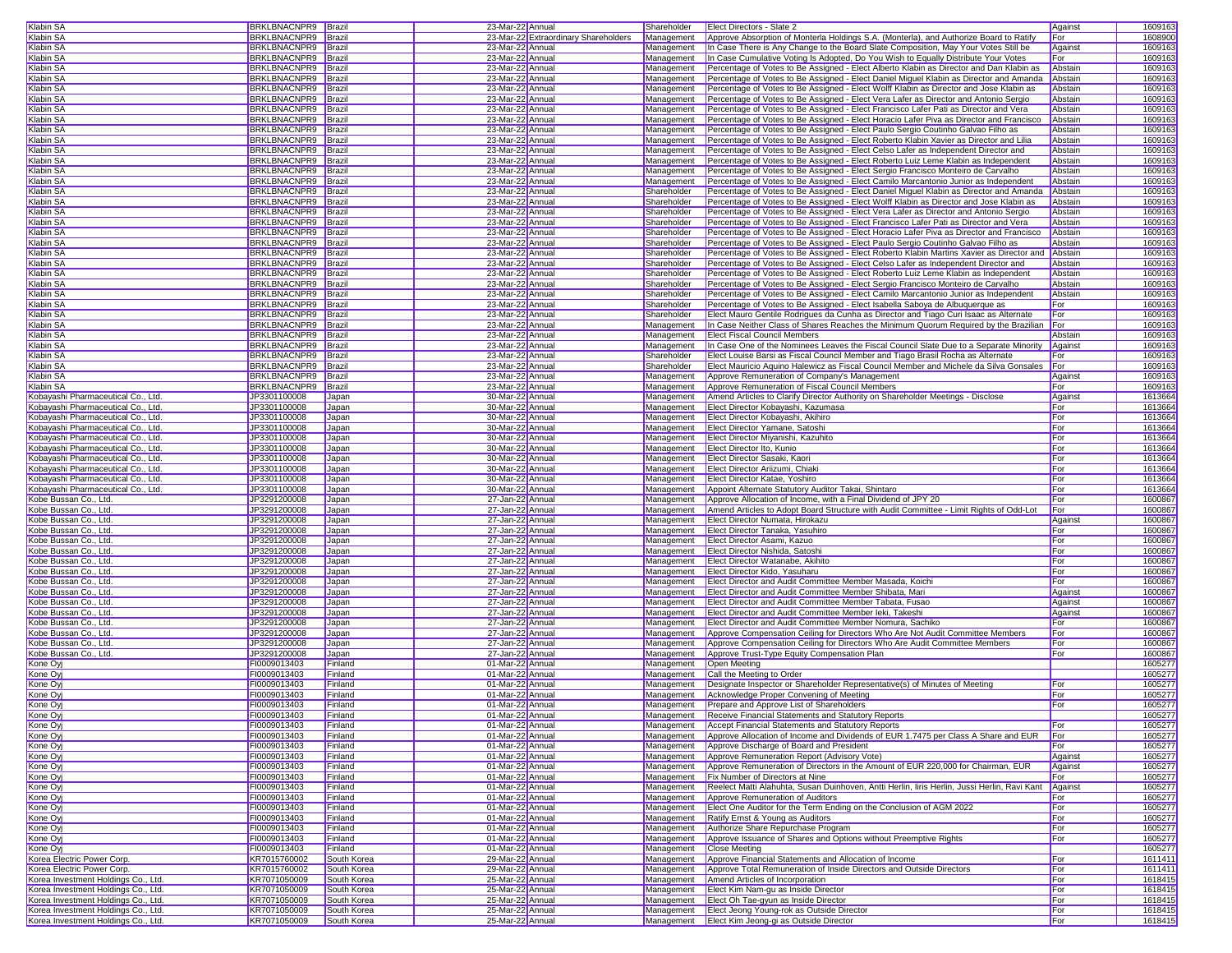| Korea Investment Holdings Co., Ltd.                            | KR7071050009                 | South Korea                | 25-Mar-22 Annual                     | Management                | Elect Cho Young-tae as Outside Director                                                                                         | For                   | 1618415            |
|----------------------------------------------------------------|------------------------------|----------------------------|--------------------------------------|---------------------------|---------------------------------------------------------------------------------------------------------------------------------|-----------------------|--------------------|
| Korea Investment Holdings Co., Ltd.                            | KR7071050009                 | South Korea                | 25-Mar-22 Annual                     | Management                | Elect Kim Tae-won as Outside Director                                                                                           | For                   | 1618415            |
|                                                                |                              |                            |                                      |                           |                                                                                                                                 |                       |                    |
| Korea Investment Holdings Co., Ltd.                            | KR7071050009                 | South Korea                | 25-Mar-22 Annual                     | Management                | Elect Kim Hui-jae as Outside Director                                                                                           | For                   | 1618415            |
| Korea Investment Holdings Co., Ltd.                            | KR7071050009                 | South Korea                | 25-Mar-22 Annual                     | Management                | Elect Choi Su-mi as Outside Director to Serve as an Audit Committee Member                                                      | For                   | 1618415            |
| Korea Investment Holdings Co., Ltd.                            | KR7071050009                 | South Korea                | 25-Mar-22 Annual                     | Management                | Elect Jeong Young-rok as a Member of Audit Committee                                                                            | For                   | 1618415            |
| Korea Investment Holdings Co., Ltd.                            | KR7071050009                 | South Korea                | 25-Mar-22 Annual                     | Management                | Elect Kim Jeong-gi as a Member of Audit Committee                                                                               | For                   | 1618415            |
| Korea Investment Holdings Co., Ltd.                            | KR7071050009                 | South Korea                | 25-Mar-22 Annual                     | Management                | Approve Total Remuneration of Inside Directors and Outside Directors                                                            | For                   | 1618415            |
| Korea Investment Holdings Co., Ltd.                            | KR7071050009                 | South Korea                | 25-Mar-22 Annual                     | Management                | Approve Terms of Retirement Pay                                                                                                 | For                   | 1618415            |
| Korea Shipbuilding & Offshore Engineering Co., Ltd.            | KR7009540006                 | South Korea                | 22-Mar-22 Annual                     | Management                | Approve Financial Statements and Allocation of Income                                                                           | For                   | 1609095            |
|                                                                |                              |                            |                                      |                           |                                                                                                                                 |                       |                    |
| Korea Shipbuilding & Offshore Engineering Co., Ltd.            | KR7009540006                 | South Korea                | 22-Mar-22 Annual                     | Management                | Elect Ga Sam-hyeon as Inside Director                                                                                           | For                   | 1609095            |
| Korea Shipbuilding & Offshore Engineering Co., Ltd.            | KR7009540006                 | South Korea                | 22-Mar-22 Annual                     | Management                | Elect Jeong Gi-seon as Inside Director                                                                                          | For                   | 1609095            |
| Korea Shipbuilding & Offshore Engineering Co., Ltd.            | KR7009540006                 | South Korea                | 22-Mar-22 Annual                     | Management                | Elect Cho Young-hui as Outside Director                                                                                         | For                   | 1609095            |
| Korea Shipbuilding & Offshore Engineering Co., Ltd.            | KR7009540006                 | South Korea                | 22-Mar-22 Annual                     | Management                | Elect Lim Seok-sik as Outside Director to Serve as an Audit Committee Member                                                    | For                   | 1609095            |
| Korea Shipbuilding & Offshore Engineering Co., Ltd.            | KR7009540006                 | South Korea                | 22-Mar-22 Annual                     | Management                | Elect Cho Young-hui as a Member of Audit Committee                                                                              | For                   | 1609095            |
| Korea Shipbuilding & Offshore Engineering Co., Ltd.            | KR7009540006                 | South Korea                | 22-Mar-22 Annual                     | Management                | Approve Total Remuneration of Inside Directors and Outside Directors                                                            | For                   | 1609095            |
|                                                                | KR7010130003                 | South Korea                | 23-Mar-22 Annual                     | Management                | Approve Financial Statements and Allocation of Income                                                                           | For                   | 1609032            |
| Korea Zinc Co., Ltd.                                           |                              |                            |                                      |                           |                                                                                                                                 |                       |                    |
| Korea Zinc Co., Ltd.                                           | KR7010130003                 | South Korea                | 23-Mar-22 Annual                     | Management                | Elect Choi Yoon-beom as Inside Director                                                                                         | For                   | 1609032            |
| Korea Zinc Co., Ltd.                                           | KR7010130003                 | South Korea                | 23-Mar-22 Annual                     | Management                | Elect Jang Hyeong-jin as Non-Independent Non-Executive Director                                                                 | For                   | 1609032            |
| Korea Zinc Co., Ltd.                                           | KR7010130003                 | South Korea                | 23-Mar-22 Annual                     | Management                | Elect Seong Yong-rak as Outside Director                                                                                        | For                   | 1609032            |
| Korea Zinc Co., Ltd.                                           | KR7010130003                 | South Korea                | 23-Mar-22 Annual                     | Management                | Elect Lee Min-ho as Outside Director                                                                                            | For                   | 1609032            |
| Korea Zinc Co., Ltd.                                           | KR7010130003                 | South Korea                | 23-Mar-22 Annual                     | Management                | Elect Kim Doh-hyeon as Outside Director to Serve as an Audit Committee Member                                                   | For                   | 1609032            |
| Korea Zinc Co., Ltd.                                           | KR7010130003                 | South Korea                | 23-Mar-22 Annual                     | Management                | Elect Seong Yong-rak as a Member of Audit Committee                                                                             | For                   | 1609032            |
| Korea Zinc Co., Ltd.                                           | KR7010130003                 | South Korea                | 23-Mar-22 Annual                     | Management                | Approve Total Remuneration of Inside Directors and Outside Directors                                                            | For                   | 1609032            |
|                                                                |                              |                            |                                      |                           |                                                                                                                                 |                       |                    |
| Korean Air Lines Co., Ltd.                                     | KR7003490000                 | South Korea                | 23-Mar-22 Annual                     | Management                | Approve Financial Statements and Allocation of Income                                                                           | For                   | 1609764            |
| Korean Air Lines Co., Ltd.                                     | KR7003490000                 | South Korea                | 23-Mar-22 Annual                     | Management                | Elect Park Nam-gyu as Outside Director                                                                                          | Against               | 1609764            |
| Korean Air Lines Co., Ltd.                                     | KR7003490000                 | South Korea                | 23-Mar-22 Annual                     | Management                | Approve Total Remuneration of Inside Directors and Outside Directors                                                            | For                   | 1609764            |
| <b>KOSE Corp</b>                                               | JP3283650004                 | Japan                      | 30-Mar-22 Annual                     | Management                | Approve Allocation of Income, with a Final Dividend of JPY 60                                                                   | For                   | 1618814            |
| <b>KOSE Corp</b>                                               | JP3283650004                 | Japan                      | 30-Mar-22 Annual                     | Management                | Amend Articles to Disclose Shareholder Meeting Materials on Internet                                                            | For                   | 1618814            |
| KOSÉ Corp                                                      | JP3283650004                 | Japan                      | 30-Mar-22 Annual                     | Management                | Elect Director Kobayashi, Kazutoshi                                                                                             | For                   | 1618814            |
|                                                                |                              |                            |                                      | Management                |                                                                                                                                 |                       |                    |
| KOSÉ Corp                                                      | JP3283650004                 | Japan                      | 30-Mar-22 Annual                     |                           | Elect Director Kobayashi, Takao                                                                                                 | For                   | 1618814            |
| <b>KOSE Corp</b>                                               | JP3283650004                 | Japan                      | 30-Mar-22 Annual                     | Management                | Elect Director Kobayashi, Masanori                                                                                              | For                   | 1618814            |
| <b>KOSE Corp</b>                                               | JP3283650004                 | Japan                      | 30-Mar-22 Annual                     | Management                | Elect Director Shibusawa, Koichi                                                                                                | For                   | 1618814            |
| KOSÉ Corp                                                      | JP3283650004                 | Japan                      | 30-Mar-22 Annual                     | Management                | Elect Director Kobavashi, Yusuke                                                                                                | For                   | 1618814            |
| KOSÉ Corp                                                      | JP3283650004                 | Japan                      | 30-Mar-22 Annual                     | Management                | Elect Director Mochizuki, Shinichi                                                                                              | For                   | 1618814            |
| KOSÉ Corp                                                      | JP3283650004                 | Japan                      | 30-Mar-22 Annual                     | Management                | Elect Director Horita, Masahiro                                                                                                 | For                   | 1618814            |
| <b>KOSE Corp</b>                                               | JP3283650004                 |                            | 30-Mar-22 Annual                     | Management                | Elect Director Kikuma, Yukino                                                                                                   | For                   | 1618814            |
|                                                                |                              | Japan                      |                                      |                           |                                                                                                                                 |                       |                    |
| <b>KOSE Corp</b>                                               | JP3283650004                 | Japan                      | 30-Mar-22 Annual                     | Management                | Elect Director Yuasa, Norika                                                                                                    | For                   | 1618814            |
| KOSÉ Corp                                                      | JP3283650004                 | Japan                      | 30-Mar-22 Annual                     | Management                | Elect Director Maeda, Yuko                                                                                                      | For                   | 1618814            |
| Kotak Mahindra Bank Limited                                    | INE237A01028                 | India                      | 19-Jan-22 Special                    | Management                | Elect Ashu Suyash as Director                                                                                                   | For                   | 1598223            |
| Kotak Mahindra Bank Limited                                    | INE237A01028                 | India                      | 19-Jan-22 Specia                     | Management                | Approve Material Related Party Transaction with Infina Finance Private Limited                                                  | For                   | 1598223            |
| Kotak Mahindra Bank Limited                                    | INE237A01028                 | India                      | 19-Jan-22 Special                    | Management                | Material Related Party Transaction with Uday Suresh Kotak                                                                       | For                   | 1598223            |
| Kotak Mahindra Bank Limited                                    | INE237A01028                 | India                      | 19-Jan-22 Special                    | Management                | Approve Issuance of Redeemable Unsecured Non-Convertible Debentures/Bonds/Debt                                                  | For                   | 1598223            |
|                                                                |                              |                            |                                      |                           |                                                                                                                                 |                       |                    |
| KRAFTON, Inc                                                   | KR7259960003                 | South Korea                | 31-Mar-22 Annual                     | Management                | Approve Financial Statements and Allocation of Income                                                                           | For                   | 1606334            |
| KRAFTON, Inc                                                   | KR7259960003                 | South Korea                | 31-Mar-22 Annual                     | Management                | Approve Stock Option Grants                                                                                                     | For                   | 1606334            |
| <b>KRAFTON, Inc</b>                                            | KR7259960003                 | South Korea                | 31-Mar-22 Annual                     | Management                | Approve Total Remuneration of Inside Directors and Outside Directors                                                            | For                   | 1606334            |
| <b>KRAFTON, Inc</b>                                            | KR7259960003                 | South Korea                | 31-Mar-22 Annual                     | Management                | Approve Terms of Retirement Pay                                                                                                 | For                   | 1606334            |
| <b>KRAFTON, Inc.</b>                                           | KR7259960003                 | South Korea                | 31-Mar-22 Annual                     | Management                | Approval of Reduction of Capital Reserve                                                                                        | For                   | 1606334            |
| KRAFTON, Inc                                                   | KR7259960003                 | South Korea                | 31-Mar-22 Annual                     | Management                | Amend Articles of Incorporation                                                                                                 | For                   | 1606334            |
|                                                                |                              |                            |                                      |                           |                                                                                                                                 |                       |                    |
| Kuala Lumpur Kepong Berhad                                     | MYL2445OO004                 | Malaysia                   | 17-Feb-22 Annual                     | Management                | <b>Elect Lee Hau Hian as Director</b>                                                                                           | For                   | 1600237            |
| Kuala Lumpur Kepong Berhad                                     | MYL2445OO004                 | Malaysia                   | 17-Feb-22 Annual                     | Management                | <b>Elect Quah Poh Keat as Director</b>                                                                                          | For                   | 1600237            |
| Kuala Lumpur Kepong Berhad                                     | MYL2445OO004                 | Malaysia                   | 17-Feb-22 Annual                     | Management                | Elect Lee Jia Zhang as Director                                                                                                 | For                   | 1600237            |
|                                                                |                              | Malaysia                   | 17-Feb-22 Annual                     | Management                | Elect Cheryl Khor Hui Peng as Director                                                                                          |                       |                    |
| Kuala Lumpur Kepong Berhad                                     | MYL2445OO004                 |                            |                                      | Management                |                                                                                                                                 | For                   | 1600237            |
|                                                                |                              |                            |                                      |                           |                                                                                                                                 |                       |                    |
| Kuala Lumpur Kepong Berhad                                     | MYL2445OO004                 | Malaysia                   | 17-Feb-22 Annual                     |                           | Approve Directors' Fees                                                                                                         | For                   | 1600237            |
| Kuala Lumpur Kepong Berhad                                     | MYL2445OO004                 | Malaysia                   | 17-Feb-22 Annual                     | Management                | Approve Directors' Benefits                                                                                                     | For                   | 1600237            |
| Kuala Lumpur Kepong Berhad                                     | MYL2445OO004                 | Malaysia                   | 17-Feb-22 Annual                     | Management                | Approve BDO PLT as Auditors and Authorize Board to Fix Their Remuneration                                                       | For                   | 1600237            |
| Kuala Lumpur Kepong Berhad                                     | MYL2445OO004                 | Malaysia                   | 17-Feb-22 Annual                     | Management                | Authorize Share Repurchase Program                                                                                              | For                   | 1600237            |
| Kuala Lumpur Kepong Berhad                                     | MYL2445OO004                 | Malaysia                   | 17-Feb-22 Annual                     | Management                | Approve Implementation of Shareholders' Mandate for Recurrent Related Party                                                     | For                   | 1600237            |
| Kuala Lumpur Kepong Berhad                                     | MYL2445OO004                 | Malaysia                   | 17-Feb-22 Annual                     | Management                | Approve Issuance of New Ordinary Shares Under the Dividend Reinvestment Plan                                                    | For                   | 1600237            |
| Kuang-Chi Technologies Co., Ltd.                               | CNE1000018P0                 |                            |                                      | Shareholder               | Elect Li Huafeng as Independent Director                                                                                        |                       |                    |
|                                                                |                              | China                      | 18-Jan-22 Special                    |                           |                                                                                                                                 | For                   | 1600408            |
| Kubota Corp.                                                   | JP3266400005                 | Japan                      | 18-Mar-22 Annual                     | Management                | Amend Articles to Amend Business Lines - Disclose Shareholder Meeting Materials on                                              | For                   | 1608318            |
| Kubota Corp.                                                   | JP3266400005                 | Japan                      | 18-Mar-22 Annual                     | Management                | Elect Director Kimata, Masatoshi                                                                                                | For                   | 1608318            |
| Kubota Corp.                                                   | JP3266400005                 | Japan                      | 18-Mar-22 Annual                     | Management                | Elect Director Kitao, Yuichi                                                                                                    | For                   | 1608318            |
| Kubota Corp.                                                   | JP3266400005                 | Japan                      | 18-Mar-22 Annual                     | Management                | Elect Director Yoshikawa, Masato                                                                                                | For                   | 1608318            |
| Kubota Corp.                                                   | JP3266400005                 | Japan                      | 18-Mar-22 Annual                     | Management                | Elect Director Kurosawa, Toshihiko                                                                                              | For                   | 1608318            |
| Kubota Corp                                                    | JP3266400005                 | Japan                      | 18-Mar-22 Annual                     | Management                | Elect Director Watanabe, Dai                                                                                                    | For                   | 1608318            |
| Kubota Corp.                                                   | JP3266400005                 | Japan                      | 18-Mar-22 Annual                     |                           | Management   Elect Director Kimura, Hiroto                                                                                      | For                   | 1608318            |
|                                                                |                              |                            |                                      |                           |                                                                                                                                 |                       |                    |
| Kubota Corp.                                                   | JP3266400005                 | Japan                      | 18-Mar-22 Annual                     |                           | Management   Elect Director Matsuda, Yuzuru                                                                                     | For                   | 1608318            |
| Kubota Corp.                                                   | JP3266400005                 | Japan                      | 18-Mar-22 Annual                     |                           | Management Elect Director Ina, Koichi                                                                                           | For                   | 1608318            |
| Kubota Corp.                                                   | JP3266400005                 | Japan                      | 18-Mar-22 Annual                     |                           | Management Elect Director Shintaku, Yutaro                                                                                      | For                   | 1608318            |
| Kubota Corp.                                                   | JP3266400005                 | Japan                      | 18-Mar-22 Annual                     | Management                | Elect Director Arakane, Kumi                                                                                                    | For                   | 1608318            |
| Kubota Corp.                                                   | JP3266400005                 | Japan                      | 18-Mar-22 Annual                     | Management                | Appoint Statutory Auditor Fukuyama, Toshikazu                                                                                   | For                   | 1608318            |
| Kubota Corp.                                                   | JP3266400005                 | Japan                      | 18-Mar-22 Annual                     | Management                | Appoint Statutory Auditor Hiyama, Yasuhiko                                                                                      | For                   | 1608318            |
|                                                                |                              |                            |                                      | Management                |                                                                                                                                 |                       |                    |
| Kubota Corp.                                                   | JP3266400005                 | Japan                      | 18-Mar-22 Annual                     |                           | Appoint Statutory Auditor Tsunematsu, Masashi                                                                                   | For                   | 1608318            |
| Kubota Corp.                                                   | JP3266400005                 | Japan                      | 18-Mar-22 Annual                     | Management                | Appoint Statutory Auditor Kimura, Keijiro                                                                                       | For                   | 1608318            |
| Kubota Corp.                                                   | JP3266400005                 | Japan                      | 18-Mar-22 Annual                     | Management                | Appoint Alternate Statutory Auditor Fujiwara, Masaki                                                                            | For                   | 1608318            |
| Kubota Corp.                                                   | JP3266400005                 | Japan                      | 18-Mar-22 Annual                     | Management                | Approve Annual Bonus                                                                                                            | For                   | 1608318            |
| Kubota Corp.                                                   | JP3266400005                 | Japan                      | 18-Mar-22 Annual                     | Management                | Approve Compensation Ceiling and Annual Bonus Ceiling for Directors                                                             | For                   | 1608318            |
| Kubota Corp.                                                   | JP3266400005                 | Japan                      | 18-Mar-22 Annual                     | Management                | Approve Compensation Ceiling for Statutory Auditors                                                                             | For                   | 1608318            |
|                                                                |                              |                            |                                      | Management                | Approve Trust-Type Equity Compensation Plan                                                                                     |                       |                    |
| Kubota Corp.                                                   | JP3266400005                 | Japan                      | 18-Mar-22 Annual                     |                           |                                                                                                                                 | For                   | 1608318            |
| Kumho Petrochemical Co., Ltd.                                  | KR7011780004                 | South Korea                | 25-Mar-22 Annual                     | Management                | Approve Financial Statements                                                                                                    | For                   | 1617490            |
| Kumho Petrochemical Co., Ltd.                                  | KR7011780004                 | South Korea                | 25-Mar-22 Annual                     | Management                | Approve Appropriation of Income                                                                                                 | Against               | 1617490            |
| Kumho Petrochemical Co., Ltd.                                  | KR7011780004                 | South Korea                | 25-Mar-22 Annual                     | Shareholder               | Allocation of Income (KRW 14,900 for Common Share and KRW 14,950 for Preferred                                                  | For                   | 1617490            |
| Kumho Petrochemical Co., Ltd.                                  | KR7011780004                 | South Korea                | 25-Mar-22 Annual                     | Management                | Elect Park Sang-su as Outside Director                                                                                          | Against               | 1617490            |
| Kumho Petrochemical Co., Ltd.                                  | KR7011780004                 | South Korea                | 25-Mar-22 Annual                     | Management                | Elect Park Young-woo as Outside Director                                                                                        | Against               | 1617490            |
| Kumho Petrochemical Co., Ltd.                                  | KR7011780004                 | South Korea                | 25-Mar-22 Annual                     | Shareholder               | Elect Lee Seong-yong as Outside Director (Shareholder Proposal)                                                                 | For                   | 1617490            |
|                                                                |                              |                            |                                      |                           |                                                                                                                                 |                       |                    |
| Kumho Petrochemical Co., Ltd.                                  | KR7011780004                 | South Korea                | 25-Mar-22 Annual                     | Shareholder               | Elect Hahm Sang-moon as Outside Director (Shareholder Proposal)                                                                 | For                   | 1617490            |
| Kumho Petrochemical Co., Ltd.<br>Kumho Petrochemical Co., Ltd. | KR7011780004<br>KR7011780004 | South Korea<br>South Korea | 25-Mar-22 Annual<br>25-Mar-22 Annual | Management<br>Shareholder | Elect Park Sang-su as a Member of Audit Committee<br>Elect Lee Seong-yong as a Member of Audit Committee (Shareholder Proposal) | Against<br><b>For</b> | 1617490<br>1617490 |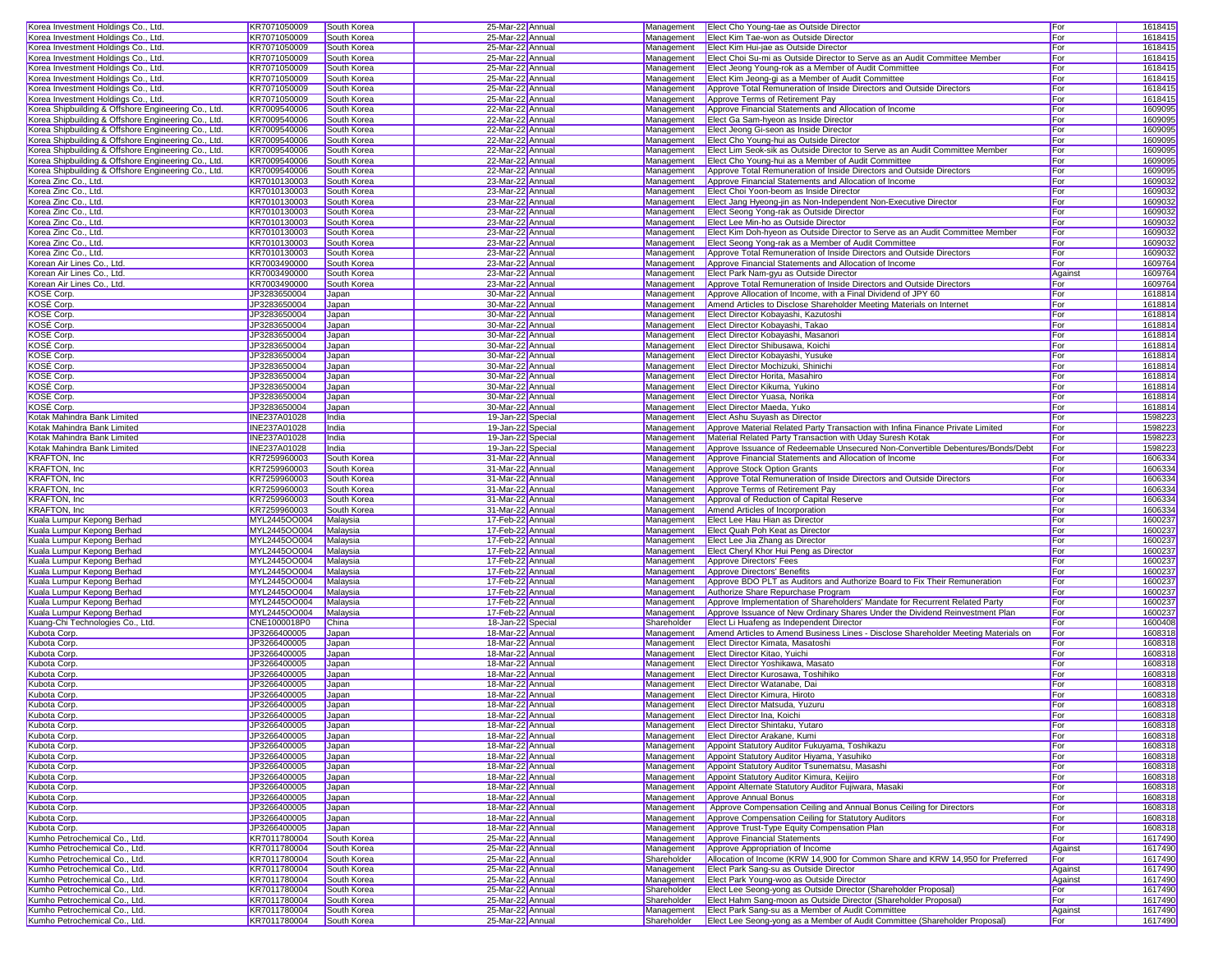| Kumho Petrochemical Co., Ltd.                           | KR7011780004                                                                                                                                                                                            | South Korea                | 25-Mar-22 Annual                     |                                      | Management  | Approve Total Remuneration of Inside Directors and Outside Directors                                                                                  | For        | 1617490            |
|---------------------------------------------------------|---------------------------------------------------------------------------------------------------------------------------------------------------------------------------------------------------------|----------------------------|--------------------------------------|--------------------------------------|-------------|-------------------------------------------------------------------------------------------------------------------------------------------------------|------------|--------------------|
| Kunlun Tech Co., Ltd.                                   | CNE100001YF2                                                                                                                                                                                            | China                      | 26-Jan-22 Special                    |                                      | Management  | Approve Draft and Summary of Performance Shares Incentive Plan                                                                                        | For        | 1601483            |
| Kunlun Tech Co., Ltd.                                   | CNE100001YF2                                                                                                                                                                                            | China                      | 26-Jan-22 Special                    |                                      | Management  | Approve Methods to Assess the Performance of Plan Participants                                                                                        | For        | 1601483            |
| Kunlun Tech Co., Ltd.                                   | CNE100001YF2                                                                                                                                                                                            | China                      | 26-Jan-22 Special                    |                                      | Management  | Approve Authorization of the Board to Handle All Related Matters                                                                                      | <b>For</b> | 1601483            |
| Kuwait Finance House KSC                                | KW0EQ0100085                                                                                                                                                                                            | Kuwait                     |                                      | 21-Mar-22 Extraordinary Shareholders | Management  | Authorize Increase of Issued and Paid Up Capital By Issuing Bonus Shares Representing                                                                 | For        | 1610943            |
| Kuwait Finance House KSC                                | KW0EQ0100085                                                                                                                                                                                            | Kuwait                     | 21-Mar-22 Annual                     |                                      | Management  | Approve Board Report on Company Operations for FY 2021                                                                                                | For        | 1610942            |
| Kuwait Finance House KSC                                | KW0EQ0100085                                                                                                                                                                                            | Kuwait                     |                                      | 21-Mar-22 Extraordinary Shareholders | Management  | Approve Increase in Authorized Capital                                                                                                                | For        | 1610943            |
| Kuwait Finance House KSC                                | KW0EQ0100085                                                                                                                                                                                            | Kuwait                     | 21-Mar-22 Annual                     |                                      | Management  | Approve Auditors' Report on Company Financial Statements for FY 2021                                                                                  | For        | 1610942            |
|                                                         |                                                                                                                                                                                                         |                            |                                      |                                      |             |                                                                                                                                                       |            |                    |
| Kuwait Finance House KSC                                | KW0EQ0100085                                                                                                                                                                                            | Kuwait                     |                                      | 21-Mar-22 Extraordinary Shareholders | Management  | Amend Article 8 of Memorandum of Association and Article 7 of Articles of Association Re: For                                                         |            | 1610943            |
| Kuwait Finance House KSC                                | KW0EQ0100085                                                                                                                                                                                            | Kuwait                     | 21-Mar-22 Annual                     |                                      | Management  | Approve Fatwa and Shariah Supervisory Board Report for FY 2021                                                                                        | For        | 1610942            |
| Kuwait Finance House KSC                                | KW0EQ0100085                                                                                                                                                                                            | Kuwait                     |                                      | 21-Mar-22 Extraordinary Shareholders | Management  | Amend Article 16 of Bylaws Re: Board of Directors                                                                                                     | Against    | 1610943            |
| Kuwait Finance House KSC                                | KW0EQ0100085                                                                                                                                                                                            | Kuwait                     | 21-Mar-22 Annual                     |                                      | Management  | Approve Special Report in Financial and Non-Financial Penalties                                                                                       | For        | 1610942            |
| Kuwait Finance House KSC                                | KW0EQ0100085                                                                                                                                                                                            | Kuwait                     | 21-Mar-22 Annual                     |                                      | Management  | Accept Financial Statements and Statutory Reports for FY 2021                                                                                         | For        | 1610942            |
| Kuwait Finance House KSC                                | <w0eq0100085< td=""><td>Kuwait</td><td>21-Mar-22 Annual</td><td></td><td>Management</td><td>Approve Dividends of KWD 0.012 Per Share for FY 2021</td><td><b>For</b></td><td>1610942</td></w0eq0100085<> | Kuwait                     | 21-Mar-22 Annual                     |                                      | Management  | Approve Dividends of KWD 0.012 Per Share for FY 2021                                                                                                  | <b>For</b> | 1610942            |
| Kuwait Finance House KSC                                | KW0EQ0100085                                                                                                                                                                                            | Kuwait                     | 21-Mar-22 Annual                     |                                      | Management  | Authorize Distribution of Bonus Shares of 10 Percent of the Issued and Paid Up Capital for For                                                        |            | 1610942            |
| Kuwait Finance House KSC                                | KW0EQ0100085                                                                                                                                                                                            | Kuwait                     | 21-Mar-22 Annual                     |                                      | Management  | Approve Deduction of 10 Percent to Statutory Reserve and 10 percent to Voluntary                                                                      | For        | 1610942            |
| Kuwait Finance House KSC                                | KW0EQ0100085                                                                                                                                                                                            | Kuwait                     | 21-Mar-22 Annual                     |                                      | Management  | Approve Remuneration of Directors and Committees of KWD 1,096,200 for FY 2021                                                                         | For        | 1610942            |
| Kuwait Finance House KSC                                | KW0EQ0100085                                                                                                                                                                                            | Kuwait                     | 21-Mar-22 Annual                     |                                      | Management  | Approve Directors' Loan and Approve Transactions with Related Parties for FY 2022                                                                     | Against    | 1610942            |
| Kuwait Finance House KSC                                | KW0EQ0100085                                                                                                                                                                                            | Kuwait                     | 21-Mar-22 Annual                     |                                      | Management  | Authorize Issuance of Sukuk or Other Shariah Compliant Debt Instruments and Authorize Against                                                         |            | 1610942            |
| Kuwait Finance House KSC                                | KW0EQ0100085                                                                                                                                                                                            | Kuwait                     | 21-Mar-22 Annual                     |                                      | Management  | Authorize Share Repurchase Program Up to 10 Percent of Issued Share Capital                                                                           | For        | 1610942            |
| Kuwait Finance House KSC                                | KW0EQ0100085                                                                                                                                                                                            | Kuwait                     | 21-Mar-22 Annual                     |                                      | Management  | Approve Discharge of Directors for FY 2021                                                                                                            | For        | 1610942            |
| Kuwait Finance House KSC                                | KW0EQ0100085                                                                                                                                                                                            | Kuwait                     | 21-Mar-22 Annual                     |                                      | Management  | Ratify Auditors and Fix Their Remuneration for FY 2022                                                                                                | For        | 1610942            |
| Kuwait Finance House KSC                                | KW0EQ0100085                                                                                                                                                                                            | Kuwait                     | 21-Mar-22 Annual                     |                                      | Management  | Elect Shariah Supervisory Board Members (Bundled) and Fix Their Remuneration for FY                                                                   | For        | 1610942            |
|                                                         |                                                                                                                                                                                                         |                            |                                      |                                      |             |                                                                                                                                                       |            |                    |
| Kuwait Finance House KSC                                | KW0EQ0100085                                                                                                                                                                                            | Kuwait                     | 21-Mar-22 Annual                     |                                      | Management  | Ratify External Shariah Auditors and Fix Their Remuneration for FY 2022                                                                               | For        | 1610942            |
| Kyowa Kirin Co., Ltd.                                   | JP3256000005                                                                                                                                                                                            | Japan                      | 25-Mar-22 Annual                     |                                      | Management  | Approve Allocation of Income, with a Final Dividend of JPY 23                                                                                         | For        | 1611843            |
| Kyowa Kirin Co., Ltd                                    | JP3256000005                                                                                                                                                                                            | Japan                      | 25-Mar-22 Annual                     |                                      | Management  | Amend Articles to Disclose Shareholder Meeting Materials on Internet - Allow Virtual Only For                                                         |            | 1611843            |
| Kyowa Kirin Co., Ltd.                                   | JP3256000005                                                                                                                                                                                            | Japan                      | 25-Mar-22 Annual                     |                                      | Management  | Elect Director Miyamoto, Masashi                                                                                                                      | For        | 1611843            |
| (yowa Kirin Co., Ltd.                                   | JP3256000005                                                                                                                                                                                            | Japan                      | 25-Mar-22 Annual                     |                                      | Management  | Elect Director Osawa, Yutaka                                                                                                                          | For        | 1611843            |
| Kyowa Kirin Co., Ltd.                                   | JP3256000005                                                                                                                                                                                            | Japan                      | 25-Mar-22 Annual                     |                                      | Management  | Elect Director Mikayama, Toshifumi                                                                                                                    | For        | 1611843            |
| Kyowa Kirin Co., Ltd.                                   | JP3256000005                                                                                                                                                                                            | Japan                      | 25-Mar-22 Annual                     |                                      | Management  | Elect Director Minakata, Takeshi                                                                                                                      | For        | 1611843            |
| Kyowa Kirin Co., Ltd                                    | JP3256000005                                                                                                                                                                                            | Japan                      | 25-Mar-22 Annual                     |                                      | Management  | <b>Elect Director Morita, Akira</b>                                                                                                                   | For        | 1611843            |
| Kyowa Kirin Co., Ltd.                                   | JP3256000005                                                                                                                                                                                            | Japan                      | 25-Mar-22 Annual                     |                                      | Management  | Elect Director Haga, Yuko                                                                                                                             | For        | 1611843            |
| Kyowa Kirin Co., Ltd.                                   | JP3256000005                                                                                                                                                                                            | Japan                      | 25-Mar-22 Annual                     |                                      | Management  | Elect Director Arai, Jun                                                                                                                              | For        | 1611843            |
| Kyowa Kirin Co., Ltd.                                   | JP3256000005                                                                                                                                                                                            | Japan                      | 25-Mar-22 Annual                     |                                      | Management  | Elect Director Ovamada, Takashi                                                                                                                       | <b>For</b> | 1611843            |
|                                                         |                                                                                                                                                                                                         |                            | 25-Mar-22 Annual                     |                                      |             |                                                                                                                                                       |            |                    |
| Kyowa Kirin Co., Ltd.                                   | JP3256000005                                                                                                                                                                                            | Japan                      |                                      |                                      | Management  | Elect Director Suzuki, Yoshihisa                                                                                                                      | For        | 1611843            |
| Kyowa Kirin Co., Ltd.                                   | JP3256000005                                                                                                                                                                                            | Japan                      | 25-Mar-22 Annual                     |                                      | Management  | Appoint Statutory Auditor Komatsu, Hiroshi                                                                                                            | For        | 1611843            |
| Kyowa Kirin Co., Ltd.                                   | JP3256000005                                                                                                                                                                                            | Japan                      | 25-Mar-22 Annual                     |                                      | Management  | Appoint Statutory Auditor Tamura, Mayumi                                                                                                              | For        | 1611843            |
| L&F Co., Ltd.                                           | KR7066970005                                                                                                                                                                                            | South Korea                | 23-Mar-22 Annual                     |                                      | Management  | Approve Financial Statements and Allocation of Income                                                                                                 | For        | 1612358            |
| L&F Co., Ltd.                                           | KR7066970005                                                                                                                                                                                            | South Korea                | 23-Mar-22 Annual                     |                                      | Management  | Amend Articles of Incorporation                                                                                                                       | For        | 1612358            |
| L&F Co., Ltd.                                           | KR7066970005                                                                                                                                                                                            | South Korea                | 23-Mar-22 Annual                     |                                      | Management  | Elect Lee Gyun-bal as Outside Director to Serve as an Audit Committee Member                                                                          | For        | 1612358            |
| L&F Co., Ltd.                                           | KR7066970005                                                                                                                                                                                            | South Korea                | 23-Mar-22 Annual                     |                                      | Management  | Elect Jeong Jae-hak as Outside Director to Serve as an Audit Committee Member                                                                         | For        | 1612358            |
| L&F Co., Ltd.                                           | KR7066970005                                                                                                                                                                                            | South Korea                | 23-Mar-22 Annual                     |                                      | Management  | Approval of Reduction of Capital Reserve                                                                                                              | For        | 1612358            |
| L&F Co., Ltd.                                           | KR7066970005                                                                                                                                                                                            | South Korea                | 23-Mar-22 Annual                     |                                      | Management  | Approve Stock Option Grants                                                                                                                           | For        | 1612358            |
| L&F Co., Ltd.                                           | KR7066970005                                                                                                                                                                                            | South Korea                | 23-Mar-22 Annual                     |                                      | Management  | Approve Total Remuneration of Inside Directors and Outside Directors                                                                                  | Against    | 1612358            |
|                                                         |                                                                                                                                                                                                         |                            |                                      |                                      | Management  |                                                                                                                                                       |            | 1602585            |
| LB Group Co., Ltd.                                      | CNE1000015M3                                                                                                                                                                                            | China                      | 07-Feb-22 Special                    |                                      |             | Approve Formulation of Remuneration Management System for Chairman of the Board of For                                                                |            |                    |
| LB Group Co., Ltd.                                      | CNE1000015M3                                                                                                                                                                                            | China                      | 07-Feb-22 Special                    |                                      | Management  | Approve Adjustment of Allowance of Independent Directors, Non-independent Directors                                                                   | For        | 1602585            |
| LB Group Co., Ltd.                                      | CNE1000015M3                                                                                                                                                                                            | China                      | 07-Feb-22 Special                    |                                      | Management  | Approve Investment in Construction of Innovation Project of Upgrading and Renovation of For                                                           |            | 1602585            |
| LB Group Co., Ltd.                                      | CNE1000015M3                                                                                                                                                                                            | China                      | 07-Feb-22 Special                    |                                      | Management  | Approve Investment in Construction of Electronic Grade Lithium Iron Phosphate Project                                                                 | For        | 1602585            |
| LB Group Co., Ltd.                                      | CNE1000015M3                                                                                                                                                                                            | China                      | 07-Feb-22 Special                    |                                      | Management  | Approve Investment in Construction of Titanium Dioxide Post-processing Project                                                                        | For        | 1602585            |
| <b>LBX Pharmacy Chain JSC</b>                           | CNE1000023Q8                                                                                                                                                                                            | China                      | 02-Mar-22 Special                    |                                      | Management  | Approve to Appoint Auditor                                                                                                                            | For        | 1607276            |
| <b>LBX Pharmacy Chain JSC</b>                           | CNE1000023Q8                                                                                                                                                                                            | China                      | 02-Mar-22 Special                    |                                      | Shareholder | Elect Xie Zigi as Director                                                                                                                            | For        | 1607276            |
| LBX Pharmacy Chain JSC                                  | CNE1000023Q8                                                                                                                                                                                            | China                      | 22-Mar-22 Special                    |                                      | Management  | Approve Acquisition of Equity                                                                                                                         | For        | 1616236            |
| Lens Technology Co., Ltd.                               |                                                                                                                                                                                                         |                            |                                      |                                      | Management  | Approve Loan from Controlling Shareholder and Related Party Transaction                                                                               |            |                    |
|                                                         |                                                                                                                                                                                                         |                            |                                      |                                      |             |                                                                                                                                                       |            |                    |
|                                                         | CNE100001YW7                                                                                                                                                                                            | China                      | 28-Jan-22 Special                    |                                      |             |                                                                                                                                                       | For        | 1601879            |
| Lens Technology Co., Ltd.                               | CNE100001YW7                                                                                                                                                                                            | China                      | 28-Jan-22 Special                    |                                      | Management  | Approve Amendments to Articles of Association                                                                                                         | For        | 1601879            |
| LG Chem Ltd.                                            | KR7051910008                                                                                                                                                                                            | South Korea                | 23-Mar-22 Annual                     |                                      | Management  | Approve Financial Statements and Allocation of Income                                                                                                 | For        | 1609743            |
| LG Chem Ltd                                             | KR7051910008                                                                                                                                                                                            | South Korea                | 23-Mar-22 Annual                     |                                      | Management  | Elect Shin Hak-Cheol as Inside Director                                                                                                               | For        | 1609743            |
| LG Chem Ltd                                             | KR7051910008                                                                                                                                                                                            | South Korea                | 23-Mar-22 Annual                     |                                      | Management  | Elect Kwon Bong-seok as Non-Independent Non-Executive Director                                                                                        | For        | 1609743            |
| LG Chem Ltd.                                            | KR7051910008                                                                                                                                                                                            | South Korea                | 23-Mar-22 Annual                     |                                      | Management  | Elect Lee Hyeon-ju as Outside Director                                                                                                                | For        | 1609743            |
| LG Chem Ltd                                             | KR7051910008                                                                                                                                                                                            | South Korea                | 23-Mar-22 Annual                     |                                      | Management  | Elect Cho Hwa-soon as Outside Director                                                                                                                | For        | 1609743            |
| LG Chem Ltd                                             | KR7051910008                                                                                                                                                                                            | South Korea                | 23-Mar-22 Annual                     |                                      | Management  | Elect Lee Hyeon-ju as a Member of Audit Committee                                                                                                     | For        | 1609743            |
| <b>LG Chem Ltd.</b>                                     | KR7051910008                                                                                                                                                                                            | South Korea                | 23-Mar-22 Annual                     |                                      | Management  | Elect Cho Hwa-soon as a Member of Audit Committee                                                                                                     | For        | 1609743            |
| LG Chem Ltd                                             | KR7051910008                                                                                                                                                                                            | South Korea                | 23-Mar-22 Annual                     |                                      | Management  | Approve Total Remuneration of Inside Directors and Outside Directors                                                                                  | For        | 1609743            |
| LG Corp.                                                | KR7003550001                                                                                                                                                                                            | South Korea                | 07-Jan-22 Special                    |                                      | Management  | Elect Kwon Bong-seok as Inside Director                                                                                                               | For        | 1593816            |
| LG Corp.                                                | KR7003550001                                                                                                                                                                                            | South Korea                | 29-Mar-22 Annual                     |                                      | Management  | Approve Financial Statements and Allocation of Income                                                                                                 | <b>For</b> | 1618369            |
| LG Corp.                                                | KR7003550001                                                                                                                                                                                            | South Korea                | 29-Mar-22 Annual                     |                                      | Management  | Elect Ha Beom-jong as Inside Director                                                                                                                 | For        | 1618369            |
| LG Corp                                                 | KR7003550001                                                                                                                                                                                            | South Korea                | 29-Mar-22 Annual                     |                                      |             | Management <b>Elect Han Jong-su as Outside Director</b>                                                                                               | For        | 1618369            |
|                                                         |                                                                                                                                                                                                         |                            |                                      |                                      |             | Management Elect Han Jong-su as a Member of Audit Committee                                                                                           | For        |                    |
| LG Corp.                                                | KR7003550001                                                                                                                                                                                            | South Korea                | 29-Mar-22 Annual                     |                                      |             |                                                                                                                                                       |            | 1618369            |
| LG Corp.                                                | KR7003550001                                                                                                                                                                                            | South Korea                | 29-Mar-22 Annual                     |                                      |             | Management Approve Total Remuneration of Inside Directors and Outside Directors                                                                       | For        | 1618369            |
| LG Display Co., Ltd.                                    | KR7034220004                                                                                                                                                                                            | South Korea                | 23-Mar-22 Annual                     |                                      | Management  | Approve Financial Statements and Allocation of Income                                                                                                 | For        | 1608282            |
| LG Display Co., Ltd.                                    | KR7034220004                                                                                                                                                                                            | South Korea                | 23-Mar-22 Annual                     |                                      | Management  | Amend Articles of Incorporation                                                                                                                       | For        | 1608282            |
| LG Display Co., Ltd.                                    | KR7034220004                                                                                                                                                                                            | South Korea                | 23-Mar-22 Annual                     |                                      |             | Management Elect Ha Beom-jong as Non-Independent Non-Executive Director                                                                               | For        | 1608282            |
| LG Display Co., Ltd.                                    | KR7034220004                                                                                                                                                                                            | South Korea                | 23-Mar-22 Annual                     |                                      | Management  | Elect Kim Seong-hyeon as Inside Director                                                                                                              | For        | 1608282            |
| LG Display Co., Ltd.                                    | KR7034220004                                                                                                                                                                                            | South Korea                | 23-Mar-22 Annual                     |                                      |             | Management Elect Lee Chang-yang as Outside Director                                                                                                   | For        | 1608282            |
| LG Display Co., Ltd.                                    | KR7034220004                                                                                                                                                                                            | South Korea                | 23-Mar-22 Annual                     |                                      | Management  | Elect Kang Jeong-hye as Outside Director                                                                                                              | For        | 1608282            |
| LG Display Co., Ltd.                                    | KR7034220004                                                                                                                                                                                            | South Korea                | 23-Mar-22 Annual                     |                                      |             | Management Elect Lee Chang-yang as a Member of Audit Committee                                                                                        | For        | 1608282            |
| LG Display Co., Ltd.                                    | KR7034220004                                                                                                                                                                                            | South Korea                | 23-Mar-22 Annual                     |                                      |             | Management Elect Lee Byeong-ho as a Member of Audit Committee                                                                                         | For        | 1608282            |
| LG Display Co., Ltd.                                    | KR7034220004                                                                                                                                                                                            | South Korea                | 23-Mar-22 Annual                     |                                      | Management  | Elect Kang Jeong-hye as a Member of Audit Committee                                                                                                   | For        | 1608282            |
|                                                         |                                                                                                                                                                                                         |                            |                                      |                                      | Management  |                                                                                                                                                       |            |                    |
| LG Display Co., Ltd.                                    | KR7034220004                                                                                                                                                                                            | South Korea                | 23-Mar-22 Annual                     |                                      |             | Approve Total Remuneration of Inside Directors and Outside Directors                                                                                  | Against    | 1608282            |
| LG Electronics, Inc.                                    | KR7066570003                                                                                                                                                                                            | South Korea                | 07-Jan-22 Special                    |                                      | Management  | Elect Kwon Bong-seok as Non-Independent Non-Executive Director                                                                                        | For        | 1593819            |
| LG Electronics, Inc.                                    | KR7066570003                                                                                                                                                                                            | South Korea                | 07-Jan-22 Special                    |                                      | Management  | Elect Cho Ju-wan as Inside Director                                                                                                                   | For        | 1593819            |
| LG Electronics, Inc.                                    | KR7066570003                                                                                                                                                                                            | South Korea                | 24-Mar-22 Annual                     |                                      |             | Management   Approve Financial Statements and Allocation of Income                                                                                    | For        | 1609814            |
| LG Electronics, Inc.                                    | KR7066570003                                                                                                                                                                                            | South Korea                | 24-Mar-22 Annual                     |                                      | Management  | Amend Articles of Incorporation                                                                                                                       | For        | 1609814            |
| LG Electronics, Inc.                                    | KR7066570003                                                                                                                                                                                            | South Korea                | 24-Mar-22 Annual                     |                                      | Management  | Elect Lee Sang-gu as Outside Director                                                                                                                 | For        | 1609814            |
| LG Electronics, Inc.                                    | KR7066570003                                                                                                                                                                                            | South Korea                | 24-Mar-22 Annual                     |                                      | Management  | Elect Ryu Chung-ryeol as Outside Director                                                                                                             | For        | 1609814            |
| LG Electronics, Inc.                                    | KR7066570003                                                                                                                                                                                            | South Korea                | 24-Mar-22 Annual                     |                                      | Management  | Elect Lee Sang-gu as a Member of Audit Committee                                                                                                      | For        | 1609814            |
| LG Electronics, Inc.                                    | KR7066570003                                                                                                                                                                                            | South Korea                | 24-Mar-22 Annual                     |                                      |             | Management Elect Ryu Chung-ryeol as a Member of Audit Committee                                                                                       | For        | 1609814            |
| LG Electronics, Inc.<br>LG Household & Health Care Ltd. | KR7066570003<br>KR7051900009                                                                                                                                                                            | South Korea<br>South Korea | 24-Mar-22 Annual<br>28-Mar-22 Annual |                                      |             | Management   Approve Total Remuneration of Inside Directors and Outside Directors<br>Management Approve Financial Statements and Allocation of Income | For        | 1609814<br>1611453 |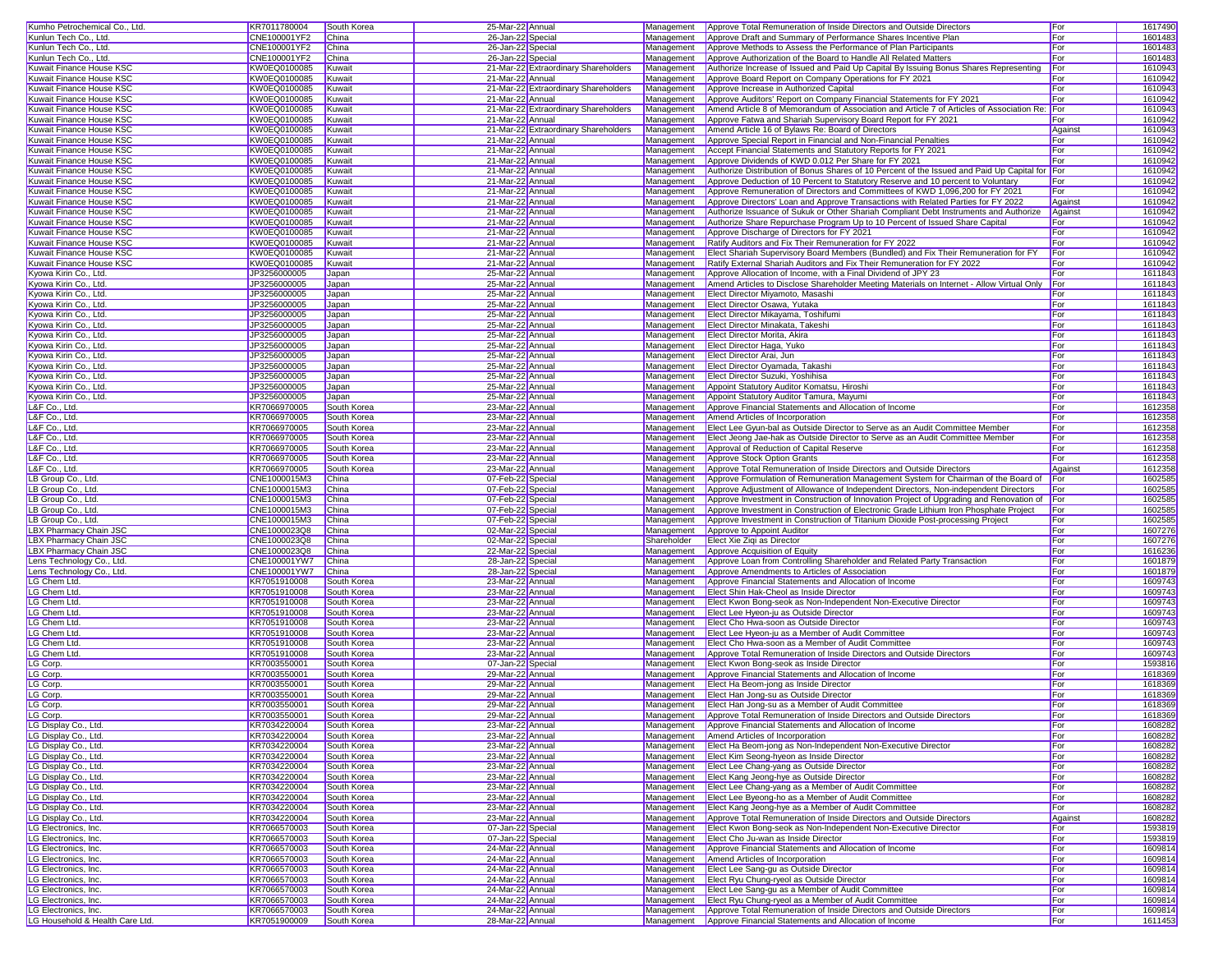| LG Household & Health Care Ltd          | KR7051900009 | South Korea  | 28-Mar-22 Annual  |            | Management   Amend Articles of Incorporation                                          | For        | 1611453            |
|-----------------------------------------|--------------|--------------|-------------------|------------|---------------------------------------------------------------------------------------|------------|--------------------|
| LG Household & Health Care Ltd          | KR7051900009 | South Korea  | 28-Mar-22 Annual  | Management | Elect Cha Seok-yong as Inside Director                                                | For        | 1611453            |
| LG Household & Health Care Ltd.         | KR7051900009 | South Korea  | 28-Mar-22 Annual  | Management | Elect Lee Tae-hui as Outside Director                                                 | For        | 1611453            |
|                                         |              |              |                   |            |                                                                                       |            |                    |
| LG Household & Health Care Ltd.         | KR7051900009 | South Korea  | 28-Mar-22 Annual  | Management | Elect Kim Sang-hun as Outside Director                                                | For        | 1611453            |
| LG Household & Health Care Ltd.         | KR7051900009 | South Korea  | 28-Mar-22 Annual  | Management | Elect Lee Woo-young as Outside Director to Serve as an Audit Committee Member         | For        | 1611453            |
| LG Household & Health Care Ltd.         | KR7051900009 | South Korea  | 28-Mar-22 Annual  | Management | Elect Lee Tae-hui as a Member of Audit Committee                                      | For        | 1611453            |
| LG Household & Health Care Ltd.         | KR7051900009 | South Korea  | 28-Mar-22 Annual  | Management | Elect Kim Sang-hun as a Member of Audit Committee                                     | For        | 1611453            |
| LG Household & Health Care Ltd.         | KR7051900009 | South Korea  | 28-Mar-22 Annual  | Management | Approve Total Remuneration of Inside Directors and Outside Directors                  | For        | 1611453            |
| LG Innotek Co., Ltd.                    | KR7011070000 | South Korea  | 23-Mar-22 Annual  | Management | Approve Financial Statements and Allocation of Income                                 | For        | 1609790            |
| LG Innotek Co., Ltd.                    | KR7011070000 | South Korea  | 23-Mar-22 Annual  | Management | Elect Jeong Cheol-dong as Inside Director                                             | For        | 1609790            |
| LG Innotek Co., Ltd.                    | KR7011070000 | South Korea  | 23-Mar-22 Annual  | Management | Elect Ahn Jung-hong as Non-Independent Non-Executive Director                         | For        | 1609790            |
| LG Innotek Co., Ltd.                    | KR7011070000 | South Korea  | 23-Mar-22 Annual  | Management | Elect Park Sang-chan as Outside Director                                              | For        | 1609790            |
| LG Innotek Co., Ltd.                    | KR7011070000 | South Korea  | 23-Mar-22 Annual  | Management | Elect Lee Hui-jeong as Outside Director                                               | For        | 1609790            |
| LG Innotek Co., Ltd.                    | KR7011070000 | South Korea  | 23-Mar-22 Annual  | Management | Elect Park Sang-chan as a Member of Audit Committee                                   | For        | 1609790            |
| LG Innotek Co., Ltd.                    | KR7011070000 | South Korea  | 23-Mar-22 Annual  | Management | Elect Lee Hui-jeong as a Member of Audit Committee                                    | For        | 1609790            |
|                                         | KR7011070000 |              |                   |            |                                                                                       |            |                    |
| LG Innotek Co., Ltd.                    |              | South Korea  | 23-Mar-22 Annual  | Management | Approve Total Remuneration of Inside Directors and Outside Directors                  | Against    | 1609790            |
| LG Uplus Corp.                          | KR7032640005 | South Korea  | 18-Mar-22 Annual  | Management | Approve Financial Statements and Allocation of Income                                 | For        | 1611450            |
| <b>LG Uplus Corp</b>                    | KR7032640005 | South Korea  | 18-Mar-22 Annual  | Management | Elect Lee Hyeok-ju as Inside Director                                                 | For        | 1611450            |
| <b>LG Uplus Corp</b>                    | KR7032640005 | South Korea  | 18-Mar-22 Annual  | Management | Elect Hong Beom-sik as Non-Independent Non-Executive Director                         | For        | 1611450            |
| LG Uplus Corp.                          | KR7032640005 | South Korea  | 18-Mar-22 Annual  | Management | Elect Nam Hyeong-du as Outside Director                                               | For        | 1611450            |
| LG Uplus Corp.                          | KR7032640005 | South Korea  | 18-Mar-22 Annual  | Management | Elect Nam Hyeong-du as a Member of Audit Committee                                    | For        | 1611450            |
| LG Uplus Corp.                          | KR7032640005 | South Korea  | 18-Mar-22 Annual  | Management | Approve Total Remuneration of Inside Directors and Outside Directors                  | For        | 1611450            |
| Life Healthcare Group Holdings Ltd.     | ZAE000145892 | South Africa | 26-Jan-22 Annual  | Management | Reappoint Deloitte & Touche (Deloitte) as Auditors with James Welch as the Individual | For        | 1597598            |
| Life Healthcare Group Holdings Ltd.     | ZAE000145892 | South Africa | 26-Jan-22 Annual  | Management | Re-elect Peter Golesworthy as Director                                                | For        | 1597598            |
| Life Healthcare Group Holdings Ltd.     | ZAE000145892 | South Africa | 26-Jan-22 Annual  | Management | Re-elect Joel Netshitenzhe as Director                                                | For        | 1597598            |
| Life Healthcare Group Holdings Ltd.     | ZAE000145892 | South Africa | 26-Jan-22 Annual  | Management | Re-elect Malefetsane Ngatane as Director                                              | For        | 1597598            |
| Life Healthcare Group Holdings Ltd.     | ZAE000145892 | South Africa | 26-Jan-22 Annual  | Management | Re-elect Garth Solomon as Director                                                    | For        | 1597598            |
| Life Healthcare Group Holdings Ltd.     | ZAE000145892 | South Africa | 26-Jan-22 Annual  | Management | Re-elect Royden Vice as Director                                                      | For        | 1597598            |
| Life Healthcare Group Holdings Ltd.     | ZAE000145892 | South Africa | 26-Jan-22 Annual  | Management | Re-elect Marian Jacobs as Director                                                    | For        | 1597598            |
| Life Healthcare Group Holdings Ltd.     | ZAE000145892 | South Africa | 26-Jan-22 Annual  | Management | Elect Caroline Henry as Director                                                      | For        | 1597598            |
| Life Healthcare Group Holdings Ltd.     | ZAE000145892 |              |                   |            |                                                                                       | For        |                    |
|                                         |              | South Africa | 26-Jan-22 Annual  | Management | Re-elect Peter Golesworthy as Chairman of the Audit Committee                         |            | 1597598            |
| Life Healthcare Group Holdings Ltd.     | ZAE000145892 | South Africa | 26-Jan-22 Annual  | Management | Elect Caroline Henry as Member of the Audit Committee                                 | For        | 1597598            |
| Life Healthcare Group Holdings Ltd.     | ZAE000145892 | South Africa | 26-Jan-22 Annual  | Management | Re-elect Audrey Mothupi as Member of the Audit Committee                              | For        | 1597598            |
| Life Healthcare Group Holdings Ltd.     | ZAE000145892 | South Africa | 26-Jan-22 Annual  | Management | Re-elect Royden Vice as Member of the Audit Committee                                 | For        | 1597598            |
| Life Healthcare Group Holdings Ltd.     | ZAE000145892 | South Africa | 26-Jan-22 Annual  | Management | Authorise Ratification of Approved Resolutions                                        | For        | 1597598            |
| Life Healthcare Group Holdings Ltd.     | ZAE000145892 | South Africa | 26-Jan-22 Annual  | Management | Approve Remuneration Policy                                                           | Against    | 1597598            |
| Life Healthcare Group Holdings Ltd.     | ZAE000145892 | South Africa | 26-Jan-22 Annual  | Management | Approve Remuneration Implementation Report                                            | Against    | 1597598            |
| Life Healthcare Group Holdings Ltd.     | ZAE000145892 | South Africa | 26-Jan-22 Annual  | Management | Approve Board Fees                                                                    | For        | 1597598            |
| Life Healthcare Group Holdings Ltd.     | ZAE000145892 | South Africa | 26-Jan-22 Annual  | Management | Approve Fees of the Lead Independent Director                                         | For        | 1597598            |
| Life Healthcare Group Holdings Ltd.     | ZAE000145892 | South Africa | 26-Jan-22 Annual  | Management | Approve Fees of the Audit Committee                                                   | For        | 1597598            |
| Life Healthcare Group Holdings Ltd.     | ZAE000145892 | South Africa | 26-Jan-22 Annual  | Management | Approve Fees of the Human Resources and Remuneration Committee                        | For        | 1597598            |
| Life Healthcare Group Holdings Ltd.     | ZAE000145892 | South Africa | 26-Jan-22 Annual  | Management | Approve Fees of the Nominations and Governance Committee                              | For        | 1597598            |
| Life Healthcare Group Holdings Ltd.     | ZAE000145892 | South Africa | 26-Jan-22 Annual  | Management | Approve Fees of the Risk, Compliance and IT Governance Committee                      | For        | 1597598            |
| Life Healthcare Group Holdings Ltd.     | ZAE000145892 | South Africa | 26-Jan-22 Annual  | Management | Approve Fees of the Investment Committee                                              | For        | 1597598            |
| Life Healthcare Group Holdings Ltd.     | ZAE000145892 | South Africa | 26-Jan-22 Annual  | Management | Approve Fees of the Clinical Committee                                                | For        | 1597598            |
| Life Healthcare Group Holdings Ltd.     | ZAE000145892 | South Africa | 26-Jan-22 Annual  | Management | Approve Fees of the Social, Ethics and Transformation Committee                       | For        | 1597598            |
| Life Healthcare Group Holdings Ltd.     | ZAE000145892 | South Africa | 26-Jan-22 Annual  | Management | Approve Fees of the Ad Hoc Material Board and Committee                               | For        | 1597598            |
| Life Healthcare Group Holdings Ltd.     | ZAE000145892 | South Africa | 26-Jan-22 Annual  | Management | Approve Financial Assistance in Terms of Sections 44 and 45 of the Companies Act      | For        | 1597598            |
| Life Healthcare Group Holdings Ltd.     | ZAE000145892 | South Africa | 26-Jan-22 Annual  | Management | Authorise Repurchase of Issued Share Capital                                          | For        | 1597598            |
| Lingyi iTech (Guangdong) Co.            | CNE1000015L5 | China        | 12-Jan-22 Special | Management | Approve Change in Partial Raised Funds Investment Project                             | For        | 1599455            |
| Lingyi iTech (Guangdong) Co.            | CNE1000015L5 | China        | 12-Jan-22 Special | Management | Approve Provision of Guarantee                                                        | For        | 1599455            |
| Lingyi iTech (Guangdong) Co.            | CNE1000015L5 | China        | 12-Jan-22 Special | Management | Approve 2018 Cancellation of Partial Stock Options and Repurchase and Cancellation of | For        | 1599455            |
| Lingyi iTech (Guangdong) Co.            | CNE1000015L5 | China        | 12-Jan-22 Special | Management | Approve 2020 Cancellation of Partial Stock Options and Repurchase and Cancellation of | For        | 1599455            |
| Lingyi iTech (Guangdong) Co.            | CNE1000015L5 | China        | 28-Feb-22 Special | Management | Approve Signing of Cooperation Agreement for Guilin Lingyi Intelligent Manufacturing  | For        | 160687             |
| Lion Corp.                              | JP3965400009 | Japan        | 30-Mar-22 Annual  | Management | Amend Articles to Amend Business Lines - Change Location of Head Office - Disclose    | For        | 1613663            |
|                                         |              |              |                   |            |                                                                                       |            |                    |
| Lion Corp.                              | JP3965400009 | Japan        | 30-Mar-22 Annual  | Management | Elect Director Hama, Itsuo                                                            | For<br>For | 1613663<br>1613663 |
| Lion Corp.                              | JP3965400009 | Japan        | 30-Mar-22 Annual  | Management | Elect Director Kikukawa, Masazumi                                                     |            |                    |
| Lion Corp.                              | JP3965400009 | Japan        | 30-Mar-22 Annual  | Management | Elect Director Kobayashi, Kenjiro                                                     | For        | 1613663            |
| ion Corp                                | JP3965400009 | Japan        | 30-Mar-22 Annual  | Management | Elect Director Kume, Yugo                                                             | For        | 1613663            |
| Lion Corp                               | JP3965400009 | Japan        | 30-Mar-22 Annual  | Management | Elect Director Noritake, Fumitomo                                                     | For        | 1613663            |
| Lion Corp.                              | JP3965400009 | Japan        | 30-Mar-22 Annual  | Management | Elect Director Suzuki, Hitoshi                                                        | For        | 1613663            |
| Lion Corp.                              | JP3965400009 | Japan        | 30-Mar-22 Annual  | Management | Elect Director Fukuda, Kengo                                                          | For        | 1613663            |
| ion Corp.                               | JP3965400009 | Japan        | 30-Mar-22 Annual  | Management | Elect Director Uchida, Kazunari                                                       | For        | 1613663            |
| ion Corp                                | JP3965400009 | Japan        | 30-Mar-22 Annual  | Management | Elect Director Shiraishi, Takashi                                                     | For        | 1613663            |
| Lion Corp.                              | JP3965400009 | Japan        | 30-Mar-22 Annual  | Management | Elect Director Sugaya, Takako                                                         | For        | 1613663            |
| Lion Corp.                              | JP3965400009 | Japan        | 30-Mar-22 Annual  | Management | Elect Director Yasue, Reiko                                                           | For        | 1613663            |
| LONGi Green Energy Technology Co., Ltd. | CNE100001FR6 | China        | 10-Jan-22 Special |            | Management Approve Daily Related Party Transactions                                   | For        | 1597195            |
| LONGi Green Energy Technology Co., Ltd. | CNE100001FR6 | China        | 10-Jan-22 Special |            | Management Approve Provision of Guarantee                                             | Against    | 1597195            |
| LONGi Green Energy Technology Co., Ltd. | CNE100001FR6 | China        | 10-Jan-22 Special |            | Management Amend Articles of Association                                              | For        | 1597195            |
| Lotte Chemical Corp.                    | KR7011170008 | South Korea  | 24-Mar-22 Annual  |            | Management Approve Financial Statements and Allocation of Income                      | For        | 1615098            |
| Lotte Chemical Corp.                    | KR7011170008 | South Korea  | 24-Mar-22 Annual  |            | Management   Amend Articles of Incorporation                                          | For        | 1615098            |
| Lotte Chemical Corp.                    | KR7011170008 | South Korea  | 24-Mar-22 Annual  | Management | Elect Lee Young-jun as Inside Director                                                | For        | 1615098            |
| Lotte Chemical Corp.                    | KR7011170008 | South Korea  | 24-Mar-22 Annual  | Management | Elect Choi Hyeon-min as Outside Director                                              | Against    | 1615098            |
| Lotte Chemical Corp.                    | KR7011170008 | South Korea  | 24-Mar-22 Annual  | Management | Elect Jeon Woon-bae as Outside Director                                               | Against    | 1615098            |
| Lotte Chemical Corp.                    | KR7011170008 | South Korea  | 24-Mar-22 Annual  | Management | Elect Lee Geum-roh as Outside Director                                                | Against    | 1615098            |
| Lotte Chemical Corp.                    | KR7011170008 | South Korea  | 24-Mar-22 Annual  | Management | Elect Kang Jeong-won as Outside Director                                              | Against    | 1615098            |
| Lotte Chemical Corp.                    | KR7011170008 | South Korea  | 24-Mar-22 Annual  | Management | Elect Cho Woon-haeng as Outside Director                                              | For        | 1615098            |
| Lotte Chemical Corp.                    | KR7011170008 | South Korea  | 24-Mar-22 Annual  | Management | Elect Choi Hyeon-min as Audit Committee Member                                        | Against    | 1615098            |
| Lotte Chemical Corp.                    | KR7011170008 | South Korea  | 24-Mar-22 Annual  | Management | Elect Cho Woon-haeng as Audit Committee Member                                        | For        | 1615098            |
| Lotte Chemical Corp.                    | KR7011170008 | South Korea  | 24-Mar-22 Annual  | Management | Approve Total Remuneration of Inside Directors and Outside Directors                  | Against    | 1615098            |
| Lotte Shopping Co., Ltd.                | KR7023530009 | South Korea  | 23-Mar-22 Annual  | Management | Approve Financial Statements and Allocation of Income                                 | For        | 1617554            |
| Lotte Shopping Co., Ltd.                | KR7023530009 | South Korea  | 23-Mar-22 Annual  | Management | Amend Articles of Incorporation                                                       | For        | 1617554            |
| Lotte Shopping Co., Ltd.                | KR7023530009 | South Korea  | 23-Mar-22 Annual  | Management | Elect Kim Sang-hyeon as Inside Director                                               | Against    | 1617554            |
| Lotte Shopping Co., Ltd.                | KR7023530009 | South Korea  | 23-Mar-22 Annual  | Management | Elect Jeong Jun-ho as Inside Director                                                 | Against    | 1617554            |
| Lotte Shopping Co., Ltd.                | KR7023530009 | South Korea  | 23-Mar-22 Annual  | Management | Elect Jang Ho-ju as Inside Director                                                   | Against    | 1617554            |
| Lotte Shopping Co., Ltd.                | KR7023530009 | South Korea  | 23-Mar-22 Annual  |            | Management Elect Kim Yong-dae as Outside Director                                     | For        | 1617554            |
| Lotte Shopping Co., Ltd.                |              |              | 23-Mar-22 Annual  |            |                                                                                       | For        | 1617554            |
|                                         | KR7023530009 | South Korea  |                   |            | Management <b>Elect Sim Su-ock as Outside Director</b>                                |            |                    |
| Lotte Shopping Co., Ltd.                | KR7023530009 | South Korea  | 23-Mar-22 Annual  |            | Management Elect Cho Sang-cheol as Outside Director                                   | For        | 1617554            |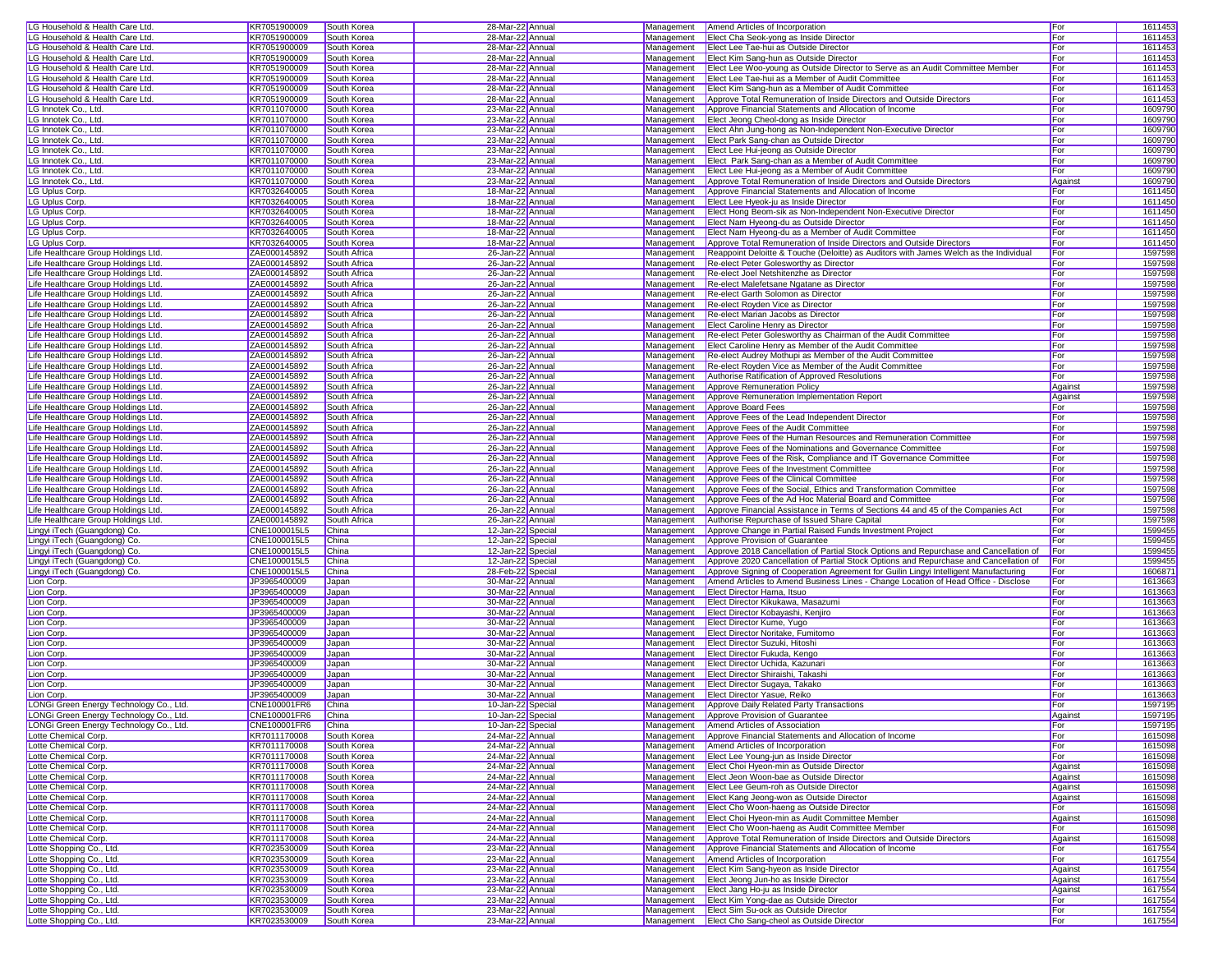| Lotte Shopping Co., Ltd.                               | KR7023530009                 | South Korea            | 23-Mar-22 Annual                                                                                                     | Management  | Elect Kim Yong-dae as Audit Committee Member                                                             | For        | 1617554            |
|--------------------------------------------------------|------------------------------|------------------------|----------------------------------------------------------------------------------------------------------------------|-------------|----------------------------------------------------------------------------------------------------------|------------|--------------------|
| Lotte Shopping Co., Ltd.                               | KR7023530009                 | South Korea            | 23-Mar-22 Annual                                                                                                     | Management  | Elect Sim Su-ock as Audit Committee Member                                                               | For        | 1617554            |
| Lotte Shopping Co., Ltd.                               | KR7023530009                 | South Korea            | 23-Mar-22 Annual                                                                                                     | Management  | Approve Total Remuneration of Inside Directors and Outside Directors                                     | For        | 1617554            |
| Lundin Energy AB                                       | SE0000825820                 | Sweden                 | 31-Mar-22 Annual                                                                                                     | Management  | Open Meeting                                                                                             |            | 1612581            |
| Lundin Energy AB                                       | SE0000825820                 | Sweden                 | 31-Mar-22 Annual                                                                                                     | Management  | <b>Elect Chairman of Meeting</b>                                                                         | For        | 1612581            |
| Lundin Energy AB                                       | SE0000825820                 | Sweden                 | 31-Mar-22 Annual                                                                                                     | Management  | Prepare and Approve List of Shareholders                                                                 |            | 1612581            |
| Lundin Energy AB                                       | SE0000825820                 | Sweden                 | 31-Mar-22 Annual                                                                                                     | Management  | Approve Agenda of Meeting                                                                                | For        | 1612581            |
| Lundin Energy AB                                       | SE0000825820                 | Sweden                 | 31-Mar-22 Annual                                                                                                     | Management  | Designate Inspector(s) of Minutes of Meeting                                                             |            | 1612581            |
| Lundin Energy AB                                       | SE0000825820                 | Sweden                 | 31-Mar-22 Annual                                                                                                     | Management  | Acknowledge Proper Convening of Meeting                                                                  | For        | 1612581            |
| Lundin Energy AB                                       | SE0000825820                 | Sweden                 | 31-Mar-22 Annual                                                                                                     | Management  | Receive President's Report                                                                               |            | 1612581            |
|                                                        |                              |                        |                                                                                                                      | Management  |                                                                                                          |            | 1612581            |
| Lundin Energy AB                                       | SE0000825820                 | Sweden                 | 31-Mar-22 Annual                                                                                                     |             | Receive Financial Statements and Statutory Reports                                                       |            |                    |
| Lundin Energy AB                                       | SE0000825820                 | Sweden                 | 31-Mar-22 Annual                                                                                                     | Management  | Accept Financial Statements and Statutory Reports                                                        | For        | 1612581            |
| Lundin Energy AB                                       | SE0000825820                 | Sweden                 | 31-Mar-22 Annual                                                                                                     | Management  | Approve Allocation of Income and Dividends of USD 2.25 Per Share                                         | For        | 1612581            |
| Lundin Energy AB                                       | SE0000825820                 | Sweden                 | 31-Mar-22 Annual                                                                                                     | Management  | Approve Discharge of Peggy Bruzelius                                                                     | For        | 1612581            |
| Lundin Energy AB                                       | SE0000825820                 | Sweden                 | 31-Mar-22 Annual                                                                                                     | Management  | Approve Discharge of C. Ashley Heppenstall                                                               | For        | 1612581            |
| Lundin Energy AB                                       | SE0000825820                 | Sweden                 | 31-Mar-22 Annual                                                                                                     | Management  | Approve Discharge of Adam I. Lundin                                                                      | For        | 1612581            |
| Lundin Energy AB                                       | SE0000825820                 | Sweden                 | 31-Mar-22 Annual                                                                                                     | Management  | Approve Discharge of Ian H. Lundin                                                                       | For        | 1612581            |
| Lundin Energy AB                                       | SE0000825820                 | Sweden                 | 31-Mar-22 Annual                                                                                                     | Management  | Approve Discharge of Lukas H. Lundin                                                                     | For        | 1612581            |
| Lundin Energy AB                                       | SE0000825820                 | Sweden                 | 31-Mar-22 Annual                                                                                                     | Management  | Approve Discharge of Grace Reksten Skaugen                                                               | For        | 1612581            |
| Lundin Energy AB                                       | SE0000825820                 | Sweden                 | 31-Mar-22 Annual                                                                                                     | Management  | Approve Discharge of Torstein Sanness                                                                    | For        | 1612581            |
| Lundin Energy AB                                       | SE0000825820                 | Sweden                 | 31-Mar-22 Annual                                                                                                     | Management  | Approve Discharge of Alex Schneiter                                                                      | For        | 1612581            |
| <b>Lundin Energy AB</b>                                | SE0000825820                 | Sweden                 | 31-Mar-22 Annual                                                                                                     | Management  | Approve Discharge of Jakob Thomasen                                                                      | For        | 1612581            |
| Lundin Energy AB                                       | SE0000825820                 | Sweden                 | 31-Mar-22 Annual                                                                                                     | Management  | Approve Discharge of Cecilia Vieweg                                                                      | For        | 1612581            |
| Lundin Energy AB                                       | SE0000825820                 | Sweden                 | 31-Mar-22 Annual                                                                                                     | Management  | Approve Discharge of Nick Walker                                                                         | For        | 1612581            |
|                                                        |                              |                        |                                                                                                                      |             |                                                                                                          |            |                    |
| Lundin Energy AB                                       | SE0000825820                 | Sweden                 | 31-Mar-22 Annual                                                                                                     | Management  | Approve Remuneration Report                                                                              | Against    | 1612581            |
| Lundin Energy AB                                       | SE0000825820                 | Sweden                 | 31-Mar-22 Annual                                                                                                     | Management  | Receive Nominating Committee's Report                                                                    |            | 1612581            |
| Lundin Energy AB                                       | SE0000825820                 | Sweden                 | 31-Mar-22 Annual                                                                                                     | Management  | Determine Number of Members (10) and Deputy Members (0) of Board                                         | For        | 1612581            |
| <b>Lundin Energy AB</b>                                | SE0000825820                 | Sweden                 | 31-Mar-22 Annual                                                                                                     | Management  | Approve Remuneration of Directors in the Amount of USD 130,000 for the Chairman and                      | For        | 1612581            |
| Lundin Energy AB                                       | SE0000825820                 | Sweden                 | 31-Mar-22 Annual                                                                                                     | Management  | Reelect Peggy Bruzelius as Director                                                                      | For        | 1612581            |
| Lundin Energy AB                                       | SE0000825820                 | Sweden                 | 31-Mar-22 Annual                                                                                                     | Management  | Reelect C. Ashley Heppenstall as Director                                                                | Against    | 1612581            |
| Lundin Energy AB                                       | SE0000825820                 | Sweden                 | 31-Mar-22 Annual                                                                                                     | Management  | Reelect Ian H. Lundin as Director                                                                        | Against    | 1612581            |
| Lundin Energy AB                                       | SE0000825820                 | Sweden                 | 31-Mar-22 Annual                                                                                                     | Management  | Reelect Lukas H. Lundin as Director                                                                      | Against    | 1612581            |
| <b>Lundin Energy AB</b>                                | SE0000825820                 | Sweden                 | 31-Mar-22 Annual                                                                                                     | Management  | Reelect Grace Reksten as Director                                                                        | For        | 1612581            |
| Lundin Enerav AB                                       | SE0000825820                 | Sweden                 | 31-Mar-22 Annual                                                                                                     | Management  | <b>Reelect Torstein Sanness as Director</b>                                                              | Against    | 1612581            |
| Lundin Energy AB                                       | SE0000825820                 | Sweden                 | 31-Mar-22 Annual                                                                                                     | Management  | Reelect Alex Schneiter as Director                                                                       | Against    | 1612581            |
| <b>Lundin Energy AB</b>                                |                              |                        |                                                                                                                      | Management  | Reelect Jakob Thomasen as Director                                                                       |            | 1612581            |
|                                                        | SE0000825820                 | Sweden                 | 31-Mar-22 Annual                                                                                                     |             |                                                                                                          | For        |                    |
| Lundin Energy AB                                       | SE0000825820                 | Sweden                 | 31-Mar-22 Annual                                                                                                     | Management  | Reelect Cecilia Vieweg as Director                                                                       | For        | 1612581            |
| Lundin Energy AB                                       | SE0000825820                 | Sweden                 | 31-Mar-22 Annual                                                                                                     | Management  | Relect Adam I. Lundin as Director                                                                        | Against    | 1612581            |
| Lundin Energy AB                                       | SE0000825820                 | Sweden                 | 31-Mar-22 Annual                                                                                                     | Management  | Reelect Ian H. Lundin as Board Chairman                                                                  | For        | 1612581            |
| Lundin Energy AB                                       | SE0000825820                 | Sweden                 | 31-Mar-22 Annual                                                                                                     | Management  | Approve Remuneration of Auditors                                                                         | For        | 1612581            |
| Lundin Energy AB                                       | SE0000825820                 | Sweden                 | 31-Mar-22 Annual                                                                                                     | Management  | Ratify Ernst & Young as Auditors                                                                         | For        | 1612581            |
| Lundin Energy AB                                       | SE0000825820                 | Sweden                 | 31-Mar-22 Annual                                                                                                     | Management  | Approve Extra Remuneration for Board for Work Carried Out in 2021                                        | Against    | 1612581            |
| Lundin Energy AB                                       | SE0000825820                 | Sweden                 | 31-Mar-22 Annual                                                                                                     | Management  | Approve Merger Agreement with Aker BP ASA                                                                | For        | 1612581            |
| Lundin Enerav AB                                       | SE0000825820                 | Sweden                 | 31-Mar-22 Annual                                                                                                     | Management  | Approve Distribution of Shares in Subsidiary Lundin Energy MergerCo AB to Shareholders                   | For        | 1612581            |
| Lundin Energy AB                                       | SE0000825820                 | Sweden                 | 31-Mar-22 Annual                                                                                                     | Management  | Approve Sale of Company Assets                                                                           | For        | 1612581            |
| Lundin Energy AB                                       | SE0000825820                 | Sweden                 | 31-Mar-22 Annual                                                                                                     | Shareholder | Instruct Company to Align its Proposed Merger with Both Customary Law and its Human                      | Against    | 1612581            |
| Lundin Energy AB                                       | SE0000825820                 | Sweden                 | 31-Mar-22 Annual                                                                                                     | Shareholder | Instruct Company to Reconcile with the people of Block 5A, South Sudan                                   | Against    | 1612581            |
|                                                        |                              |                        |                                                                                                                      |             |                                                                                                          |            |                    |
| Lundin Energy AB                                       | SE0000825820                 | Sweden                 | 31-Mar-22 Annual                                                                                                     | Management  | <b>Close Meeting</b>                                                                                     |            | 1612581            |
| Luxshare Precision Industry Co. Ltd.                   | CNE100000TP3                 | China                  | 09-Mar-22 Special                                                                                                    | Management  | Approve Company's Eligibility for Private Placement of Shares                                            | For        | 1609507            |
| Luxshare Precision Industry Co. Ltd.                   | CNE100000TP3                 | China                  | 09-Mar-22 Special                                                                                                    | Management  | Approve Share Type and Par Value                                                                         | For        | 1609507            |
| Luxshare Precision Industry Co. Ltd.                   | CNE100000TP3                 | China                  | 09-Mar-22 Special                                                                                                    | Management  | Approve Issue Manner and Issue Time                                                                      | For        | 1609507            |
| Luxshare Precision Industry Co. Ltd.                   | CNE100000TP3                 | China                  | 09-Mar-22 Special                                                                                                    | Management  | Approve Target Subscribers and Subscription Method                                                       | For        | 1609507            |
| Luxshare Precision Industry Co. Ltd.                   | CNE100000TP3                 | China                  | 09-Mar-22 Special                                                                                                    | Management  | Approve Issue Price and Pricing Basis                                                                    | For        | 1609507            |
| Luxshare Precision Industry Co. Ltd.                   | CNE100000TP3                 | China                  | 09-Mar-22 Special                                                                                                    | Management  | Approve Issue Size                                                                                       | For        | 1609507            |
| Luxshare Precision Industry Co. Ltd.                   | CNE100000TP3                 | China                  | 09-Mar-22 Special                                                                                                    | Management  | Approve Amount and Use of Proceeds                                                                       | For        | 1609507            |
| Luxshare Precision Industry Co. Ltd.                   | CNE100000TP3                 | China                  | 09-Mar-22 Special                                                                                                    | Management  | Approve Lock-up Period                                                                                   | For        | 1609507            |
| Luxshare Precision Industry Co. Ltd.                   | CNE100000TP3                 | China                  | 09-Mar-22 Special                                                                                                    | Management  | Approve Distribution Arrangement of Cumulative Earnings                                                  | For        | 1609507            |
| Luxshare Precision Industry Co. Ltd.                   | CNE100000TP3                 | China                  | 09-Mar-22 Special                                                                                                    | Management  | Approve Listing Exchange                                                                                 | For        | 1609507            |
| Luxshare Precision Industry Co. Ltd.                   | CNE100000TP3                 | China                  | 09-Mar-22 Special                                                                                                    | Management  | Approve Resolution Validity Period                                                                       | For        | 1609507            |
| Luxshare Precision Industry Co. Ltd.                   |                              |                        |                                                                                                                      |             |                                                                                                          | For        |                    |
|                                                        | CNE100000TP3                 | China                  | 09-Mar-22 Special                                                                                                    | Management  | Approve Plan on Private Placement of Shares                                                              |            | 1609507            |
| Luxshare Precision Industry Co. Ltd.                   | CNE100000TP3                 |                        |                                                                                                                      |             |                                                                                                          |            |                    |
| Luxshare Precision Industry Co. Ltd.                   |                              | China                  | 09-Mar-22 Special                                                                                                    | Management  | Approve Feasibility Analysis Report on the Use of Proceeds                                               | For        | 1609507            |
| Luxshare Precision Industry Co. Ltd.                   | CNE100000TP3                 | China                  | 09-Mar-22 Special                                                                                                    | Management  | Approve Report on the Usage of Previously Raised Funds                                                   | For        | 1609507            |
|                                                        | CNE100000TP3                 | China                  | 09-Mar-22 Special                                                                                                    | Management  | Approve Impact of Dilution of Current Returns on Major Financial Indicators, the Relevant                | For        | 1609507            |
| Luxshare Precision Industry Co. Ltd.                   | CNE100000TP3                 | China                  | 09-Mar-22 Special                                                                                                    | Management  | Approve Authorization of Board to Handle All Related Matters                                             | For        | 1609507            |
| Mabanee Co. SAK                                        | KW0EQ0400725                 | Kuwait                 | 08-Mar-22 Extraordinary Shareholders                                                                                 | Management  | Approve Increase of Capital through Bonus Share Issue                                                    | For        | 1610945            |
| Mabanee Co. SAK                                        | KW0EQ0400725                 | Kuwait                 | 08-Mar-22 Annual                                                                                                     | Management  | Approve Board Report on Company Operations and Financial Position for FY 2021                            | For        | 1610944            |
| Mabanee Co. SAK                                        | KW0EQ0400725                 | Kuwait                 | 08-Mar-22 Extraordinary Shareholders                                                                                 |             | Management Amend Article 5 of Articles of Association and Article 6 of Memorandum of Association Re: For |            | 1610945            |
| Mabanee Co. SAK                                        | KW0EQ0400725                 | Kuwait                 | 08-Mar-22 Annual                                                                                                     |             | Management Approve Auditors' Report on Company Financial Statements for FY 2021                          | For        | 1610944            |
| Mabanee Co. SAK                                        |                              | Kuwait                 |                                                                                                                      | Management  | Amend Article 24 of Bylaws Re: Chairman and Board Remuneration                                           | For        |                    |
| Mabanee Co. SAK                                        | KW0EQ0400725                 | Kuwait                 | 08-Mar-22 Extraordinary Shareholders<br>08-Mar-22 Annual                                                             | Management  |                                                                                                          |            | 1610945            |
|                                                        | KW0EQ0400725                 |                        |                                                                                                                      |             | Approve Corporate Governance, Remuneration, and Audit Committee Reports for FY 2021 Against              |            | 1610944            |
| Mabanee Co. SAK                                        | KW0EQ0400725                 | Kuwait                 | 08-Mar-22 Extraordinary Shareholders                                                                                 |             | Management   Amend Article 30 of Bylaws Re: General Meetings                                             | For        | 1610945            |
| Mabanee Co. SAK                                        | KW0EQ0400725                 | Kuwait                 | 08-Mar-22 Annual                                                                                                     | Management  | Accept Consolidated Financial Statements and Statutory Reports for FY 2021                               | For        | 1610944            |
| Mabanee Co. SAK                                        | KW0EQ0400725                 | Kuwait                 | 08-Mar-22 Annual                                                                                                     | Management  | Approve Special Report on Penalties and Violations for FY 2021                                           | For        | 1610944            |
| Mabanee Co. SAK                                        | KW0EQ0400725                 | Kuwait                 | 08-Mar-22 Annual                                                                                                     | Management  | Approve Related Party Transactions for FY 2021 and FY 2022                                               | Against    | 1610944            |
| Mabanee Co. SAK                                        | KW0EQ0400725                 | Kuwait                 | 08-Mar-22 Annual                                                                                                     | Management  | Approve Transfer of 10 Percent of Net Income to Statutory Reserve for FY 2021                            | For        | 1610944            |
| Mabanee Co. SAK                                        | KW0EQ0400725                 | Kuwait                 | 08-Mar-22 Annual                                                                                                     |             | Management Approve Transfer of 10 Percent of Net Income to Optional Reserve for FY 2021                  | For        | 1610944            |
| Mabanee Co. SAK                                        | KW0EQ0400725                 | Kuwait                 | 08-Mar-22 Annual                                                                                                     | Management  | Approve Dividends of KWD 0.014 Per Share for FY 2021                                                     | For        | 1610944            |
| Mabanee Co. SAK                                        | KW0EQ0400725                 | Kuwait                 | 08-Mar-22 Annual                                                                                                     | Management  | Authorize Bonus Shares Issue Representing 6 Percent of the Share Capital for FY 2021                     | For        | 1610944            |
| Mabanee Co. SAK                                        | KW0EQ0400725                 | Kuwait                 | 08-Mar-22 Annual                                                                                                     | Management  | Approve the Time Table of Allocation of Dividends for FY 2021 and Authorize Board to                     | For        | 1610944            |
| Mabanee Co. SAK                                        | KW0EQ0400725                 | Kuwait                 | 08-Mar-22 Annual                                                                                                     | Management  | Approve Remuneration of Directors of KWD 550,000 for FY 2021                                             | For        | 1610944            |
| Mabanee Co. SAK                                        | KW0EQ0400725                 | Kuwait                 | 08-Mar-22 Annual                                                                                                     | Management  | Authorize Share Repurchase Program of up to 10 Percent of Issued Share Capital                           | For        | 1610944            |
|                                                        |                              |                        |                                                                                                                      |             | Approve Charitable Donations Up to KWD 50,000                                                            |            |                    |
| Mabanee Co. SAK                                        | KW0EQ0400725                 | Kuwait                 | 08-Mar-22 Annual                                                                                                     | Management  |                                                                                                          | For        | 1610944            |
| Mabanee Co. SAK                                        | KW0EQ0400725                 | Kuwait                 | 08-Mar-22 Annual                                                                                                     | Management  | Approve Discharge of Directors for FY 2021                                                               | For        | 1610944            |
| Mabanee Co. SAK                                        | KW0EQ0400725                 | Kuwait                 | 08-Mar-22 Annual                                                                                                     | Management  | Ratify Auditors and Fix Their Remuneration for FY 2022                                                   | For        | 1610944            |
| Mabanee Co. SAK                                        | KW0EQ0400725                 | Kuwait                 | 27-Mar-22 Ordinary Shareholders                                                                                      | Management  | <b>Elect Directors (Bundled)</b>                                                                         | Against    | 1619825            |
| Mapletree Logistics Trust                              | SG1S03926213                 | Singapore              | 13-Jan-22 Extraordinary Shareholders                                                                                 |             | Management Approve Acquisitions                                                                          | For        | 1598818            |
| Mapletree Logistics Trust<br>Mapletree Logistics Trust | SG1S03926213<br>SG1S03926213 | Singapore<br>Singapore | 13-Jan-22 Extraordinary Shareholders<br>13-Jan-22 Extraordinary Shareholders Management Approve Whitewash Resolution | Management  | Approve Allotment and Issuance of New Units Pursuant to the PRC Acquisitions                             | For<br>For | 1598818<br>1598818 |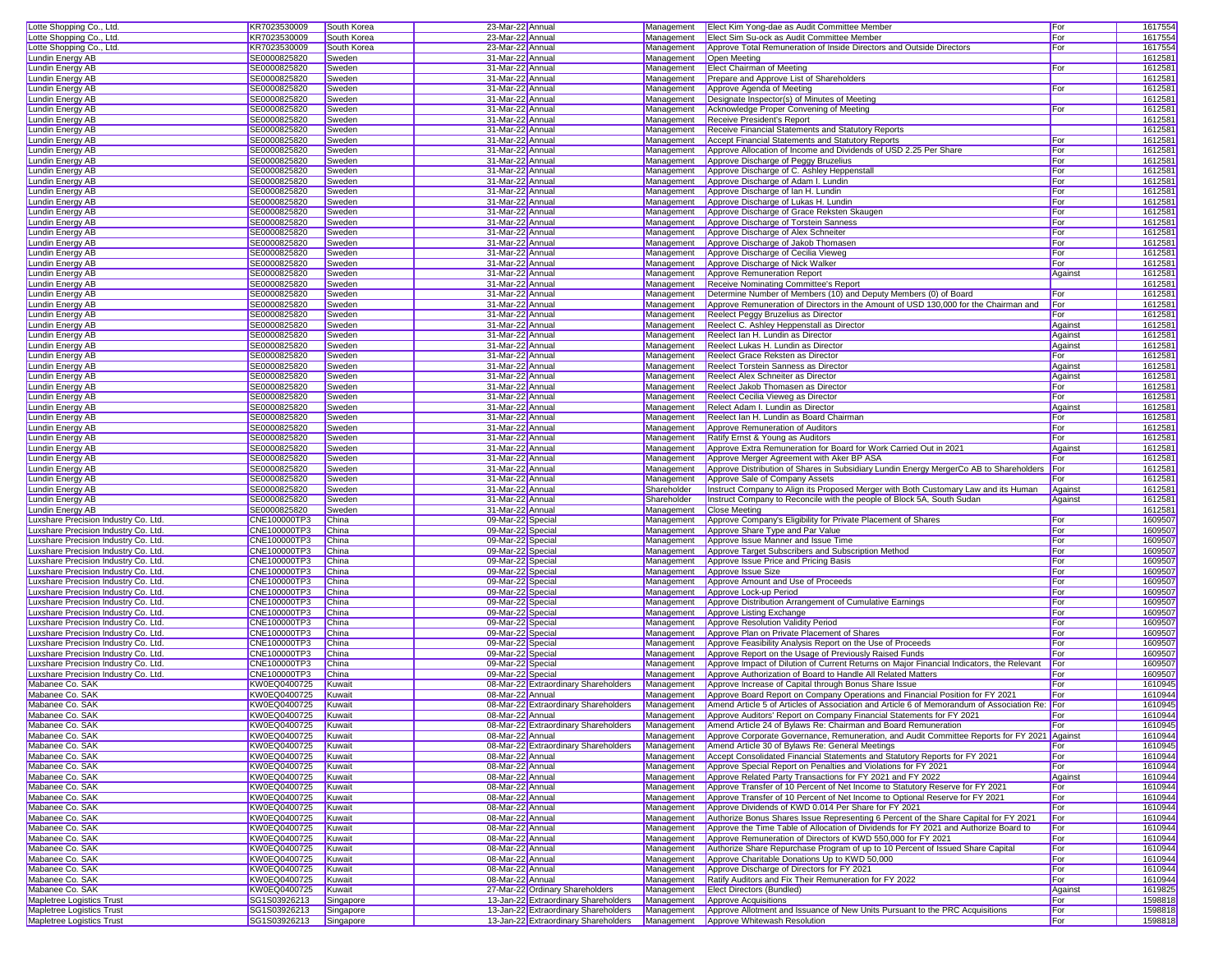| Maxscend Microelectronics Co., Ltd                 | CNE100003QK4                 | China                    | 16-Feb-22 Special                    |                                      | Management  | Approve Draft and Summary of Performance Shares Incentive Plan                                  | For          | 1604389            |
|----------------------------------------------------|------------------------------|--------------------------|--------------------------------------|--------------------------------------|-------------|-------------------------------------------------------------------------------------------------|--------------|--------------------|
| Maxscend Microelectronics Co., Ltd                 | CNE100003QK4                 | China                    | 16-Feb-22 Special                    |                                      | Management  | Approve Methods to Assess the Performance of Plan Participants                                  | For          | 1604389            |
|                                                    |                              |                          |                                      |                                      |             |                                                                                                 |              |                    |
| Maxscend Microelectronics Co., Ltd.                | CNE100003QK4                 | China                    | 16-Feb-22 Special                    |                                      | Management  | Approve Authorization of the Board to Handle All Related Matters                                | For          | 1604389            |
| mBank SA                                           | PLBRE0000012                 | Poland                   | 31-Mar-22 Annual                     |                                      | Management  | Open Meeting                                                                                    |              | 1615420            |
| mBank SA                                           | <b>PLBRE0000012</b>          | Poland                   | 31-Mar-22 Annual                     |                                      | Management  | <b>Elect Meeting Chairman</b>                                                                   | For          | 1615420            |
| mBank SA                                           | <b>PLBRE0000012</b>          | Poland                   | 31-Mar-22 Annual                     |                                      | Management  | Elect Members of Vote Counting Commission                                                       | <b>For</b>   | 1615420            |
| mBank SA                                           | PLBRE0000012                 | Poland                   | 31-Mar-22 Annua                      |                                      | Management  | Receive Presentation by CEO, Management Board Report on Company's and Group's                   |              | 1615420            |
|                                                    | <b>PLBRE0000012</b>          |                          |                                      |                                      |             |                                                                                                 |              |                    |
| mBank SA                                           |                              | Poland                   | 31-Mar-22 Annual                     |                                      | Management  | Receive Presentation by Supervisory Board Chairman and Report of Supervisory Board on           |              | 1615420            |
| mBank SA                                           | PLBRE0000012                 | Poland                   | 31-Mar-22 Annual                     |                                      | Management  | Receive Management Reports on Company's and Group's Operations, Financial                       |              | 1615420            |
| mBank SA                                           | <b>PLBRE0000012</b>          | Poland                   | 31-Mar-22 Annual                     |                                      | Management  | Receive Consolidated Financial Statements                                                       |              | 1615420            |
| mBank SA                                           | PLBRE0000012                 | Poland                   | 31-Mar-22 Annua                      |                                      | Management  | Approve Management Board Report on Company's and Group's Operations                             | For          | 1615420            |
| mBank SA                                           | PLBRE0000012                 | Poland                   | 31-Mar-22 Annua                      |                                      | Management  | Approve Financial Statements                                                                    | For          | 1615420            |
|                                                    |                              |                          |                                      |                                      |             |                                                                                                 |              |                    |
| mBank SA                                           | PLBRE0000012                 | Poland                   | 31-Mar-22 Annual                     |                                      | Management  | Approve Treatment of Net Loss                                                                   | For          | 1615420            |
| mBank SA                                           | PLBRE0000012                 | Poland                   | 31-Mar-22 Annual                     |                                      | Management  | Approve Allocation of Income from Previous Years                                                | <b>For</b>   | 1615420            |
| mBank SA                                           | PLBRE0000012                 | Poland                   | 31-Mar-22 Annual                     |                                      | Management  | Approve Discharge of Cezary Stypulkowski (CEO)                                                  | For          | 1615420            |
| mBank SA                                           | <b>PLBRE0000012</b>          | Poland                   | 31-Mar-22 Annual                     |                                      | Management  | Approve Discharge of Cezary Kocik (Deputy CEO)                                                  | For          | 1615420            |
| mBank SA                                           | PLBRE0000012                 | Poland                   | 31-Mar-22 Annual                     |                                      | Management  | Approve Discharge of Adam Pers (Deputy CEO)                                                     | For          | 1615420            |
|                                                    |                              |                          |                                      |                                      |             |                                                                                                 |              |                    |
| mBank SA                                           | PLBRE0000012                 | Poland                   | 31-Mar-22 Annual                     |                                      | Management  | Approve Discharge of Krzysztof Dabrowski (Deputy CEO)                                           | For          | 1615420            |
| mBank SA                                           | PLBRE0000012                 | Poland                   | 31-Mar-22 Annual                     |                                      | Management  | Approve Discharge of Andreas Boeger (Deputy CEO)                                                | <b>I</b> For | 1615420            |
| mBank SA                                           | <b>PLBRE0000012</b>          | Poland                   | 31-Mar-22 Annual                     |                                      | Management  | Approve Discharge of Marek Lusztyn (Deputy CEO)                                                 | For          | 1615420            |
| mBank SA                                           | <b>PLBRE0000012</b>          | Poland                   | 31-Mar-22 Annua                      |                                      | Management  | Elect Arno Walter as Supervisory Board Member                                                   | For          | 1615420            |
| mBank SA                                           | PLBRE0000012                 | Poland                   | 31-Mar-22 Annua                      |                                      | Management  | Elect Armin Barthel as Supervisory Board Member                                                 | For          | 1615420            |
|                                                    |                              |                          |                                      |                                      |             |                                                                                                 |              |                    |
| mBank SA                                           | <b>PLBRE0000012</b>          | Poland                   | 31-Mar-22 Annual                     |                                      | Management  | Approve Discharge of Agnieszka Slomka-Golebiowska (Supervisory Board Chairwoman)                | For          | 1615420            |
| mBank SA                                           | PLBRE0000012                 | Poland                   | 31-Mar-22 Annual                     |                                      | Management  | Approve Discharge of Sabine Schmittroth (Supervisory Board Member)                              | For          | 1615420            |
| mBank SA                                           | PLBRE0000012                 | Poland                   | 31-Mar-22 Annual                     |                                      | Management  | Approve Discharge of Bettina Orlopp (Supervisory Board Member and Deputy                        | For          | 1615420            |
| mBank SA                                           | <b>PLBRE0000012</b>          | Poland                   | 31-Mar-22 Annual                     |                                      | Management  | Approve Discharge of Marcus Chromik (Supervisory Board Member)                                  | For          | 1615420            |
| mBank SA                                           | PLBRE0000012                 | Poland                   | 31-Mar-22 Annua                      |                                      | Management  | Approve Discharge of Joerg Hessenmueller (Supervisory Board Deputy Chairman)                    | For          | 1615420            |
|                                                    |                              |                          |                                      |                                      |             |                                                                                                 |              |                    |
| mBank SA                                           | PLBRE0000012                 | Poland                   | 31-Mar-22 Annual                     |                                      | Management  | Approve Discharge of Tomasz Bieske (Supervisory Board Member)                                   | For          | 1615420            |
| mBank SA                                           | <b>PLBRE0000012</b>          | Poland                   | 31-Mar-22 Annual                     |                                      | Management  | Approve Discharge of Miroslaw Godlewski (Supervisory Board Member)                              | For          | 1615420            |
| mBank SA                                           | <b>PLBRE0000012</b>          | Poland                   | 31-Mar-22 Annual                     |                                      | Management  | Approve Discharge of Aleksandra Gren (Supervisory Board Member)                                 | For          | 1615420            |
| mBank SA                                           | PLBRE0000012                 | Poland                   | 31-Mar-22 Annua                      |                                      | Management  | Approve Discharge of Arno Walter (Supervisory Board Member)                                     | For          | 1615420            |
| mBank SA                                           | PLBRE0000012                 | Poland                   | 31-Mar-22 Annua                      |                                      |             |                                                                                                 | For          | 1615420            |
|                                                    |                              |                          |                                      |                                      | Management  | Approve Discharge of Armin Barthel (Supervisory Board Member)                                   |              |                    |
| mBank SA                                           | PLBRE0000012                 | Poland                   | 31-Mar-22 Annual                     |                                      | Management  | Approve Consolidated Financial Statements                                                       | For          | 1615420            |
| mBank SA                                           | PLBRE0000012                 | Poland                   | 31-Mar-22 Annual                     |                                      | Management  | Amend Statute                                                                                   | Against      | 1615420            |
| mBank SA                                           | PLBRE0000012                 | Poland                   | 31-Mar-22 Annual                     |                                      | Management  | Approve Supervisory Board Report on Remuneration Policy                                         | For          | 1615420            |
| mBank SA                                           | <b>PLBRE0000012</b>          | Poland                   | 31-Mar-22 Annual                     |                                      | Management  | Approve Policy on Suitability, Appointment and Dismissal of Board Members                       | For          | 1615420            |
|                                                    | PLBRE0000012                 |                          |                                      |                                      | Management  |                                                                                                 |              |                    |
| mBank SA                                           |                              | Poland                   | 31-Mar-22 Annual                     |                                      |             | Approve Suitability of Members of Supervisory Board                                             | For          | 1615420            |
| mBank SA                                           | PLBRE0000012                 | Poland                   | 31-Mar-22 Annual                     |                                      | Management  | Approve Remuneration Report                                                                     | Against      | 1615420            |
| mBank SA                                           | PLBRE0000012                 | Poland                   | 31-Mar-22 Annual                     |                                      | Management  | Amend Mar. 27, 2020, AGM, Resolution Re: Auditor                                                | Against      | 1615420            |
| mBank SA                                           | PLBRE0000012                 | Poland                   | 31-Mar-22 Annual                     |                                      | Management  | <b>Ratify Auditor</b>                                                                           | Against      | 1615420            |
| mBank SA                                           | <b>PLBRE0000012</b>          | Poland                   | 31-Mar-22 Annua                      |                                      | Management  | Approve Terms of Remuneration of Supervisory Board Members                                      | For          | 1615420            |
|                                                    |                              |                          |                                      |                                      |             |                                                                                                 |              |                    |
| mBank SA                                           | PLBRE0000012                 | Poland                   | 31-Mar-22 Annua                      |                                      | Management  | Receive Information on Disputes Re: Loans in CHF                                                |              | 1615420            |
| mBank SA                                           | <b>PLBRE0000012</b>          | Poland                   | 31-Mar-22 Annual                     |                                      | Management  | Close Meetina                                                                                   |              | 1615420            |
| McDonald's Holdings Co. (Japan) Ltd.               | JP3750500005                 | Japan                    | 29-Mar-22 Annual                     |                                      | Management  |                                                                                                 | For          | 1615461            |
|                                                    |                              |                          |                                      |                                      |             |                                                                                                 |              |                    |
|                                                    |                              |                          |                                      |                                      |             | Approve Allocation of Income, with a Final Dividend of JPY 39                                   |              |                    |
| McDonald's Holdings Co. (Japan) Ltd.               | JP3750500005                 | Japan                    | 29-Mar-22 Annual                     |                                      | Management  | Amend Articles to Disclose Shareholder Meeting Materials on Internet                            | For          | 1615461            |
| McDonald's Holdings Co. (Japan) Ltd.               | JP3750500005                 | Japan                    | 29-Mar-22 Annual                     |                                      | Management  | Elect Director Sarah L. Casanova                                                                | For          | 1615461            |
| McDonald's Holdings Co. (Japan) Ltd.               | JP3750500005                 | Japan                    | 29-Mar-22 Annua                      |                                      | Management  | Elect Director Arosha Wijemuni                                                                  | For          | 1615461            |
| McDonald's Holdings Co. (Japan) Ltd.               | JP3750500005                 | Japan                    | 29-Mar-22 Annual                     |                                      | Management  | <b>Elect Director Jo Sempels</b>                                                                | For          | 1615461            |
|                                                    |                              |                          |                                      |                                      |             |                                                                                                 |              |                    |
| McDonald's Holdings Co. (Japan) Ltd.               | JP3750500005                 | Japan                    | 29-Mar-22 Annual                     |                                      | Management  | Elect Director Ueda, Masataka                                                                   | For          | 1615461            |
| McDonald's Holdings Co. (Japan) Ltd.               | JP3750500005                 | Japan                    | 29-Mar-22 Annual                     |                                      | Management  | Elect Director Takahashi, Tetsu                                                                 | For          | 1615461            |
| McDonald's Holdings Co. (Japan) Ltd.               | JP3750500005                 | Japan                    | 29-Mar-22 Annual                     |                                      | Management  | Approve Director Retirement Bonus                                                               | Against      | 1615461            |
| Meinian Onehealth Healthcare Holdings Co., Ltd.    | CNE000001LV7                 | China                    | 20-Jan-22 Special                    |                                      | Management  | Elect Yang Ce as Director                                                                       | Against      | 1600636            |
| Meinian Onehealth Healthcare Holdings Co., Ltd.    | CNE000001LV7                 | China                    | 20-Jan-22 Special                    |                                      | Management  | Elect Zhu Chao as Director                                                                      | Against      | 1600636            |
| Meinian Onehealth Healthcare Holdings Co., Ltd.    | CNE000001LV7                 | China                    | 28-Mar-22 Special                    |                                      | Management  | Approve Credit Line Application and Provision of Guarantee as well as Counter-guarantee Against |              | 1618727            |
|                                                    |                              |                          |                                      |                                      |             |                                                                                                 |              |                    |
| Meinian Onehealth Healthcare Holdings Co., Ltd.    | CNE000001LV7                 | China                    | 28-Mar-22 Special                    |                                      | Management  | Approve Report on the Usage of Previously Raised Funds                                          | For          | 1618727            |
| Meinian Onehealth Healthcare Holdings Co., Ltd.    | CNE000001LV7                 | China                    | 28-Mar-22 Special                    |                                      | Management  | Elect Wu Tong as Non-Independent Director                                                       | For          | 1618727            |
| MERITZ SECURITIES Co., Ltd.                        | KR7008560005                 | South Korea              | 17-Mar-22 Annual                     |                                      | Management  | Approve Financial Statements and Allocation of Income                                           | For          | 1612176            |
| MERITZ SECURITIES Co., Ltd.                        | KR7008560005                 | South Korea              | 17-Mar-22 Annual                     |                                      | Management  | Elect Choi Hui-moon as Inside Director                                                          | For          | 1612176            |
| MERITZ SECURITIES Co., Ltd.                        | KR7008560005                 | South Korea              | 17-Mar-22 Annual                     |                                      | Management  | Elect Nam Jun as Inside Director                                                                | For          | 1612176            |
|                                                    |                              |                          |                                      |                                      |             |                                                                                                 |              |                    |
| MERITZ SECURITIES Co., Ltd.                        | KR7008560005                 | South Korea              | 17-Mar-22 Annual                     |                                      | Management  | Approve Total Remuneration of Inside Directors and Outside Directors                            | Against      | 1612176            |
| <b>MERITZ SECURITIES Co., Ltd.</b>                 | KR7008560005                 | South Korea              | 17-Mar-22 Annual                     |                                      | Management  | Approval of Reduction of Capital Reserve                                                        | For          | 1612176            |
| MERITZ SECURITIES Co., Ltd.                        | KR7008560005                 | South Korea              | 17-Mar-22 Annual                     |                                      | Management  | Approve Terms of Retirement Pay                                                                 | For          | 1612176            |
| Metallurgical Corp. of China Ltd.                  | CNE100000FF3                 | China                    |                                      | 26-Jan-22 Extraordinary Shareholders | Shareholder | Elect Chen Jianguang as Director                                                                | For          | 1601310            |
| Metallurgical Corp. of China Ltd.                  | <b>CNE100000FF3</b>          | China                    |                                      | 26-Jan-22 Extraordinary Shareholders | Shareholder | Elect Lang Jia as Director                                                                      | <b>I</b> For | 1601310            |
| Metallurgical Corp. of China Ltd.                  | CNE100000FF3                 | China                    |                                      | 26-Jan-22 Extraordinary Shareholders | Shareholder | Elect Liu Li as Director                                                                        | For          | 1601310            |
|                                                    |                              |                          |                                      |                                      | Management  |                                                                                                 |              |                    |
| Metro Inc.                                         | CA59162N1096                 | Canada                   | 25-Jan-22 Annual                     |                                      |             | Elect Director Lori-Ann Beausoleil                                                              | For          | 1590868            |
| Metro Inc.                                         | CA59162N1096                 | Canada                   | 25-Jan-22 Annua                      |                                      | Management  | <b>Elect Director Maryse Bertrand</b>                                                           | Withhold     | 1590868            |
| Metro Inc.                                         | CA59162N1096                 | Canada                   | 25-Jan-22 Annual                     |                                      |             | Management Elect Director Pierre Boivin                                                         | For          | 1590868            |
| Metro Inc.                                         | CA59162N1096                 | Canada                   | 25-Jan-22 Annual                     |                                      |             | Management Elect Director Francois J. Coutu                                                     | For          | 1590868            |
| Metro Inc.                                         | CA59162N1096                 | Canada                   | 25-Jan-22 Annual                     |                                      |             | Management Elect Director Michel Coutu                                                          | For          | 1590868            |
| Metro Inc.                                         | CA59162N1096                 | Canada                   | 25-Jan-22 Annual                     |                                      |             | Management Elect Director Stephanie Coyles                                                      | For          |                    |
|                                                    |                              |                          |                                      |                                      |             |                                                                                                 |              | 1590868            |
| Metro Inc.                                         | CA59162N1096                 | Canada                   | 25-Jan-22 Annual                     |                                      | Management  | <b>Elect Director Russell Goodman</b>                                                           | For          | 1590868            |
| Metro Inc.                                         | CA59162N1096                 | Canada                   | 25-Jan-22 Annual                     |                                      |             | Management   Elect Director Marc Guay                                                           | For          | 1590868            |
| Metro Inc.                                         | CA59162N1096                 | Canada                   | 25-Jan-22 Annual                     |                                      |             | Management Elect Director Christian W.E. Haub                                                   | For          | 1590868            |
| Metro Inc.                                         | CA59162N1096                 | Canada                   | 25-Jan-22 Annual                     |                                      |             | Management Elect Director Eric R. La Fleche                                                     | For          | 1590868            |
| Metro Inc.                                         | CA59162N1096                 | Canada                   | 25-Jan-22 Annual                     |                                      |             | Management Elect Director Christine Magee                                                       | For          | 1590868            |
|                                                    |                              |                          |                                      |                                      |             |                                                                                                 |              |                    |
| Metro Inc.                                         | CA59162N1096                 | Canada                   | 25-Jan-22 Annual                     |                                      | Management  | <b>Elect Director Brian McManus</b>                                                             | For          | 1590868            |
| Metro Inc.                                         | CA59162N1096                 | Canada                   | 25-Jan-22 Annual                     |                                      | Management  | Ratify Ernst & Young LLP as Auditors                                                            | For          | 1590868            |
| Metro Inc.                                         | CA59162N1096                 | Canada                   | 25-Jan-22 Annual                     |                                      | Management  | Advisory Vote on Executive Compensation Approach                                                | For          | 1590868            |
| Metro Inc.                                         | CA59162N1096                 | Canada                   | 25-Jan-22 Annual                     |                                      | Management  | Amend Shareholder Rights Plan                                                                   | For          | 1590868            |
| Metro Inc.                                         | CA59162N1096                 | Canada                   | 25-Jan-22 Annual                     |                                      | Shareholder | SP 1: Increase Employee Participation in Board Decision-Making                                  | For          |                    |
|                                                    |                              |                          |                                      |                                      |             |                                                                                                 |              | 1590868            |
| Metro Inc.                                         | CA59162N1096                 | Canada                   | 25-Jan-22 Annual                     |                                      | Shareholder | SP 2: Publish a Report Annually on the Representation of Women in the Corporation's             | For          | 1590868            |
| Metro Inc.                                         | CA59162N1096                 | Canada                   | 25-Jan-22 Annual                     |                                      | Shareholder | SP 3: Establish the French Language as the Official Language of the Corporation                 | Against      | 1590868            |
| Metro Inc.                                         | CA59162N1096                 | Canada                   | 25-Jan-22 Annual                     |                                      | Shareholder | SP 4: Propose an Action Plan to Achieve Zero Plastic Waste by 2030                              | For          | 1590868            |
| Metro Inc.                                         | CA59162N1096                 | Canada                   | 25-Jan-22 Annual                     |                                      | Shareholder | SP 5: Specify in a Code of Conduct the Corporation's Requirements with its Suppliers the        | For          | 1590868            |
| Micron Technology, Inc.                            | US5951121038                 | <b>USA</b>               | 13-Jan-22 Annual                     |                                      | Management  | <b>Elect Director Richard M. Beyer</b>                                                          |              |                    |
|                                                    |                              |                          |                                      |                                      |             |                                                                                                 | Against      | 1595163            |
| Micron Technology, Inc.<br>Micron Technology, Inc. | US5951121038<br>US5951121038 | <b>USA</b><br><b>USA</b> | 13-Jan-22 Annual<br>13-Jan-22 Annual |                                      | Management  | Elect Director Lynn A. Dugle<br>Management   Elect Director Steven J. Gomo                      | For<br>For   | 1595163<br>1595163 |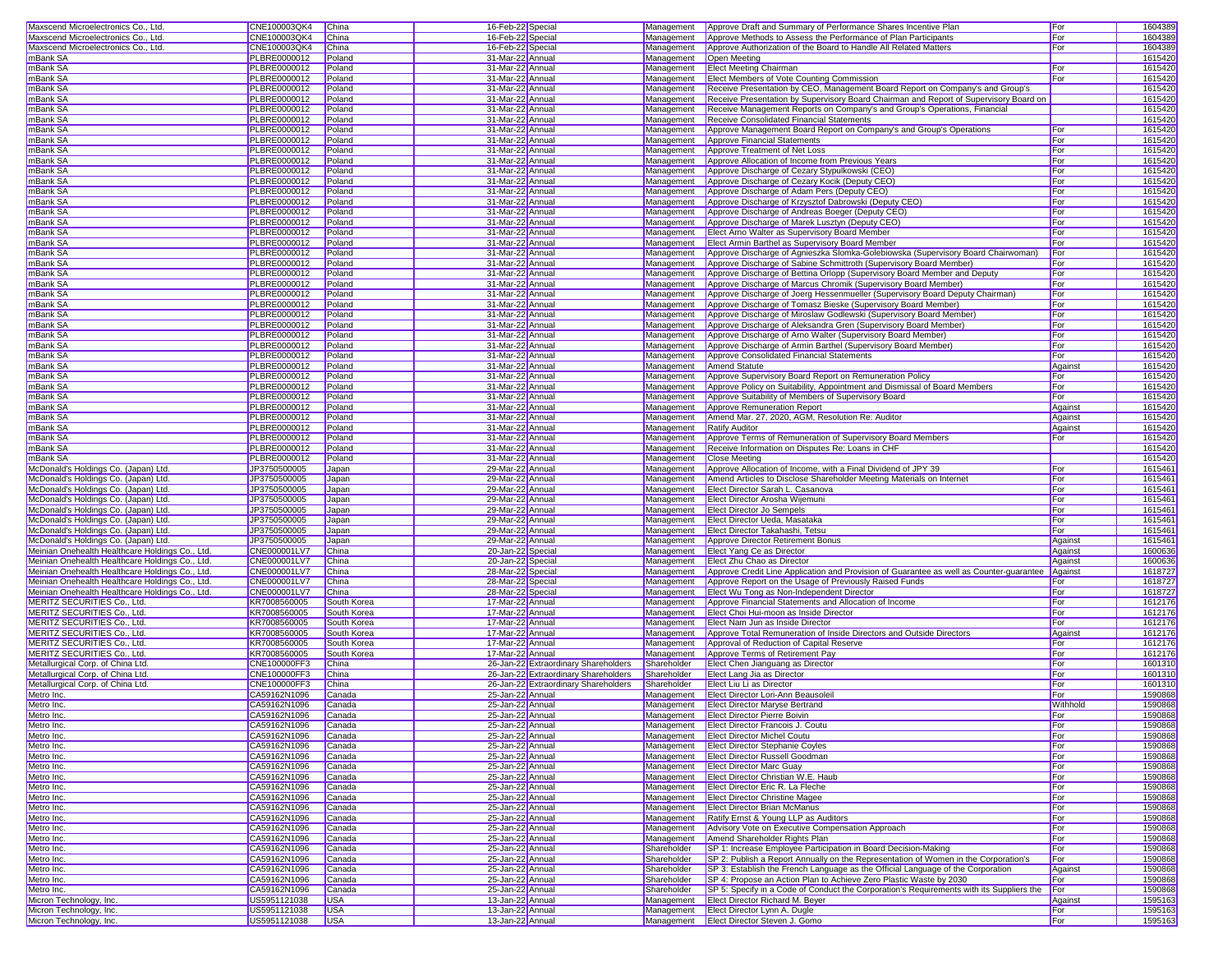| Micron Technology, Inc.                                                                | US5951121038                 | <b>USA</b>     | 13-Jan-22 Annual                       | Management | <b>Elect Director Linnie Haynesworth</b>                                                                                         | For        | 1595163            |
|----------------------------------------------------------------------------------------|------------------------------|----------------|----------------------------------------|------------|----------------------------------------------------------------------------------------------------------------------------------|------------|--------------------|
| Micron Technology, Inc.                                                                | US5951121038                 | <b>USA</b>     | 13-Jan-22 Annual                       | Management | <b>Elect Director Mary Pat McCarthy</b>                                                                                          | For        | 1595163            |
|                                                                                        |                              |                |                                        |            |                                                                                                                                  |            |                    |
| Micron Technology, Inc.                                                                | US5951121038                 | <b>USA</b>     | 13-Jan-22 Annual                       | Management | <b>Elect Director Sanjay Mehrotra</b>                                                                                            | For        | 1595163            |
| Micron Technology, Inc.                                                                | US5951121038                 | <b>USA</b>     | 13-Jan-22 Annual                       | Management | Elect Director Robert E. Switz                                                                                                   | For        | 159516             |
| Micron Technology, Inc.                                                                | US5951121038                 | <b>USA</b>     | 13-Jan-22 Annual                       | Management | <b>Elect Director MaryAnn Wright</b>                                                                                             | For        | 1595163            |
| Micron Technology, Inc.                                                                | US5951121038                 | <b>USA</b>     | 13-Jan-22 Annual                       | Management | Advisory Vote to Ratify Named Executive Officers' Compensation                                                                   | For        | 1595163            |
| Micron Technology, Inc.                                                                | US5951121038                 | <b>USA</b>     | 13-Jan-22 Annual                       | Management | Ratify PricewaterhouseCoopers LLP as Auditors                                                                                    | For        | 1595163            |
| MicroPort Scientific Corporation                                                       | KYG608371046                 | Cayman Islands | 18-Mar-22 Extraordinary Shareholders   | Management | Approve Proposed Amendments to the Terms of the CardioFlow Share Option Scheme                                                   | Against    | 1613246            |
|                                                                                        |                              |                |                                        |            |                                                                                                                                  |            |                    |
| MicroPort Scientific Corporation                                                       | KYG608371046                 | Cayman Islands | 18-Mar-22 Extraordinary Shareholders   | Management | Approve Share Option Scheme of Shanghai Microport MedBot (Group) Co., Ltd                                                        | Against    | 1613246            |
| Mirae Asset Securities Co., Ltd.                                                       | KR7006800007                 | South Korea    | 24-Mar-22 Annual                       | Management | Approve Financial Statements and Allocation of Income                                                                            | For        | 1611354            |
| Mirae Asset Securities Co., Ltd.                                                       | KR7006800007                 | South Korea    | 24-Mar-22 Annual                       | Management | Elect Choi Hyeon-man as Inside Director                                                                                          | For        | 1611354            |
| Mirae Asset Securities Co., Ltd.                                                       | KR7006800007                 | South Korea    | 24-Mar-22 Annual                       | Management | Elect Lee Man-yeol as Inside Director                                                                                            | For        | 1611354            |
| Mirae Asset Securities Co., Ltd.                                                       | KR7006800007                 | South Korea    | 24-Mar-22 Annual                       | Management | Elect Kang Seong-beom as Inside Director                                                                                         | For        | 1611354            |
|                                                                                        |                              |                |                                        |            |                                                                                                                                  |            |                    |
| Mirae Asset Securities Co., Ltd.                                                       | KR7006800007                 | South Korea    | 24-Mar-22 Annual                       | Management | Elect Lee Jem-ma as Outside Director                                                                                             | For        | 1611354            |
| Mirae Asset Securities Co., Ltd.                                                       | KR7006800007                 | South Korea    | 24-Mar-22 Annual                       | Management | Elect Seong Tae-yoon as Outside Director                                                                                         | Against    | 1611354            |
| Mirae Asset Securities Co., Ltd.                                                       | KR7006800007                 | South Korea    | 24-Mar-22 Annual                       | Management | Elect Seok Jun-hui as Outside Director                                                                                           | For        | 1611354            |
| Mirae Asset Securities Co., Ltd.                                                       | KR7006800007                 | South Korea    | 24-Mar-22 Annual                       | Management | Elect Jeong Yong-seon as Outside Director to Serve as an Audit Committee Member                                                  | For        | 1611354            |
| Mirae Asset Securities Co., Ltd.                                                       | KR7006800007                 | South Korea    | 24-Mar-22 Annual                       | Management | Elect Lee Jem-ma as a Member of Audit Committee                                                                                  | For        | 1611354            |
|                                                                                        |                              |                |                                        |            |                                                                                                                                  |            |                    |
| Mirae Asset Securities Co., Ltd.                                                       | KR7006800007                 | South Korea    | 24-Mar-22 Annual                       | Management | Elect Seong Tae-yoon as a Member of Audit Committee                                                                              | Against    | 1611354            |
| Mirae Asset Securities Co., Ltd.                                                       | KR7006800007                 | South Korea    | 24-Mar-22 Annual                       | Management | Approve Total Remuneration of Inside Directors and Outside Directors                                                             | For        | 1611354            |
| Mobile Telecommunications Co. KSC                                                      | KW0EQ0601058                 | Kuwait         | 22-Mar-22 Annual                       | Management | Approve Board Report on Company Operations for FY 2021                                                                           | For        | 1608162            |
| Mobile Telecommunications Co. KSC                                                      | KW0EQ0601058                 | Kuwait         | 22-Mar-22 Annual                       | Management | Approve Corporate Governance Report and Audit Committee Report for FY 2021                                                       | Against    | 160816             |
| Mobile Telecommunications Co. KSC                                                      | KW0EQ0601058                 | Kuwait         | 22-Mar-22 Annual                       | Management | Approve Auditors' Report on Company Financial Statements for FY 2021                                                             | For        | 160816             |
|                                                                                        |                              |                |                                        |            |                                                                                                                                  |            |                    |
| Mobile Telecommunications Co. KSC                                                      | KW0EQ0601058                 | Kuwait         | 22-Mar-22 Annual                       | Management | Accept Consolidated Financial Statements and Statutory Reports for FY 2021                                                       | Against    | 160816             |
| Mobile Telecommunications Co. KSC                                                      | KW0EQ0601058                 | Kuwait         | 22-Mar-22 Annual                       | Management | Approve Special Report on Penalties for FY 2021                                                                                  | For        | 1608162            |
| Mobile Telecommunications Co. KSC                                                      | KW0EQ0601058                 | Kuwait         | 22-Mar-22 Annual                       | Management | Approve Dividends of KWD 0.023 for Second Half of FY 2021                                                                        | For        | 1608162            |
| Mobile Telecommunications Co. KSC                                                      | KW0EQ0601058                 | Kuwait         | 22-Mar-22 Annual                       | Management | Approve Interim Dividends Semi Annually or Quarterly                                                                             | For        | 1608162            |
| Mobile Telecommunications Co. KSC                                                      | KW0EQ0601058                 | Kuwait         | 22-Mar-22 Annual                       | Management | Approve Remuneration of Directors of KWD 435,000 for FY 2021                                                                     | For        | 1608162            |
|                                                                                        |                              |                |                                        |            |                                                                                                                                  |            |                    |
| Mobile Telecommunications Co. KSC                                                      | KW0EQ0601058                 | Kuwait         | 22-Mar-22 Annual                       | Management | Authorize Share Repurchase Program of up to 10 Percent of Issued Share Capital                                                   | For        | 1608162            |
| Mobile Telecommunications Co. KSC                                                      | KW0EQ0601058                 | Kuwait         | 22-Mar-22 Annual                       | Management | Approve Related Party Transactions for FY 2021                                                                                   | Against    | 1608162            |
| Mobile Telecommunications Co. KSC                                                      | KW0EQ0601058                 | Kuwait         | 22-Mar-22 Annual                       | Management | Approve Discharge of Directors for FY 2021                                                                                       | Against    | 1608162            |
| Mobile Telecommunications Co. KSC                                                      | KW0EQ0601058                 | Kuwait         | 22-Mar-22 Annual                       | Management | Ratify Auditors and Fix Their Remuneration for FY 2022                                                                           | For        | 160816             |
| MonotaRO Co., Ltd.                                                                     | JP3922950005                 | Japan          | 29-Mar-22 Annual                       | Management | Approve Allocation of Income, with a Final Dividend of JPY 5.75                                                                  | For        | 1616244            |
|                                                                                        |                              |                |                                        |            |                                                                                                                                  |            |                    |
| MonotaRO Co., Ltd.                                                                     | JP3922950005                 | Japan          | 29-Mar-22 Annual                       | Management | Amend Articles to Disclose Shareholder Meeting Materials on Internet - Allow Virtual Only                                        | Against    | 1616244            |
| MonotaRO Co., Ltd.                                                                     | JP3922950005                 | Japan          | 29-Mar-22 Annual                       | Management | Elect Director Seto, Kinya                                                                                                       | For        | 1616244            |
| MonotaRO Co., Ltd.                                                                     | JP3922950005                 | Japan          | 29-Mar-22 Annual                       | Management | Elect Director Suzuki, Masaya                                                                                                    | For        | 1616244            |
| MonotaRO Co., Ltd.                                                                     | JP3922950005                 | Japan          | 29-Mar-22 Annual                       | Management | Elect Director Kishida, Masahiro                                                                                                 | Against    | 1616244            |
| MonotaRO Co., Ltd.                                                                     | JP3922950005                 | Japan          | 29-Mar-22 Annual                       | Management | Elect Director Ise, Tomoko                                                                                                       | For        | 1616244            |
|                                                                                        |                              |                |                                        |            |                                                                                                                                  |            |                    |
| MonotaRO Co., Ltd.                                                                     | JP3922950005                 | Japan          | 29-Mar-22 Annual                       | Management | Elect Director Sagiya, Mari                                                                                                      | For        | 1616244            |
| MonotaRO Co., Ltd.                                                                     | JP3922950005                 | Japan          | 29-Mar-22 Annual                       | Management | Elect Director Miura, Hirosh                                                                                                     | For        | 1616244            |
| MonotaRO Co., Ltd.                                                                     | JP3922950005                 | Japan          | 29-Mar-22 Annual                       | Management | <b>Elect Director Barry Greenhouse</b>                                                                                           | For        | 1616244            |
| Motherson Sumi Systems Limited                                                         | <b>INE775A01035</b>          | India          | 30-Mar-22 Extraordinary Shareholders   | Management | Elect Norikatsu Ishida as Director                                                                                               | Against    | 1617556            |
| Motherson Sumi Systems Limited                                                         | <b>INE775A01035</b>          | India          | 30-Mar-22 Extraordinary Shareholders   | Management | Elect Robert Joseph Remenar as Director                                                                                          | For        | 1617556            |
|                                                                                        |                              |                |                                        |            |                                                                                                                                  |            |                    |
| Motherson Sumi Systems Limited                                                         | INE775A01035                 | India          | 30-Mar-22 Extraordinary Shareholders   | Management | Elect Veli Matti Ruotsala as Director                                                                                            | For        | 1617556            |
| Motherson Sumi Systems Limited                                                         | INE775A01035                 | India          | 30-Mar-22 Extraordinary Shareholders   | Management | Approve Related Party Transactions with Motherson Sumi Wiring India Limited and SEI                                              | For        | 1617556            |
| Muyuan Foods Co., Ltd.                                                                 | CNE100001RQ3                 | China          | 28-Feb-22 Special                      | Management | Approve Draft and Summary of Performance Shares Incentive Plan                                                                   | Against    | 1606856            |
| Muyuan Foods Co., Ltd.                                                                 | CNE100001RQ3                 | China          | 28-Feb-22 Special                      | Management | Approve Methods to Assess the Performance of Plan Participants                                                                   | Against    | 1606856            |
| Muyuan Foods Co., Ltd.                                                                 | CNE100001RQ3                 | China          | 28-Feb-22 Special                      | Management | Approve Authorization of the Board to Handle All Related Matters                                                                 | Against    | 1606856            |
|                                                                                        | CNE100001RQ3                 |                |                                        |            |                                                                                                                                  |            |                    |
| Muyuan Foods Co., Ltd.                                                                 |                              | China          | 28-Feb-22 Special                      | Management | Approve Amendments to Articles of Association                                                                                    | For        |                    |
|                                                                                        |                              |                |                                        |            |                                                                                                                                  |            | 160685             |
| Muyuan Foods Co., Ltd.                                                                 | CNE100001RQ3                 | China          | 28-Feb-22 Special                      | Management | Approve Repurchase and Cancellation of Performance Shares                                                                        | For        | 1606856            |
|                                                                                        | CNE000001G38                 | China          |                                        | Management | Approve Draft and Summary of Performance Shares Incentive Plan                                                                   | Against    | 1598353            |
| NARI Technology Co., Ltd                                                               |                              |                | 05-Jan-22 Special                      |            |                                                                                                                                  |            |                    |
| NARI Technology Co., Ltd.                                                              | CNE000001G38                 | China          | 05-Jan-22 Special                      | Management | Approve Purpose of the Plan                                                                                                      | Against    | 159835             |
| NARI Technology Co., Ltd.                                                              | CNE000001G38                 | China          | 05-Jan-22 Special                      | Management | Approve Management Agency                                                                                                        | Against    | 159835             |
| NARI Technology Co., Ltd.                                                              | CNE000001G38                 | China          | 05-Jan-22 Special                      | Management | Approve Criteria to Select Plan Participants                                                                                     | Against    | 159835             |
| NARI Technology Co., Ltd.                                                              | CNE000001G38                 | China          | 05-Jan-22 Special                      | Management | Approve Source and Number of Underlying Stocks                                                                                   | Against    | 1598353            |
| NARI Technology Co., Ltd.                                                              | CNE000001G38                 | China          | 05-Jan-22 Special                      | Management | Approve Allocation of Performance Shares                                                                                         | Against    | 159835             |
| NARI Technology Co., Ltd.                                                              | CNE000001G38                 | China          | 05-Jan-22 Special                      | Management | Approve Time Arrangement                                                                                                         | Against    | 159835             |
|                                                                                        |                              |                |                                        |            |                                                                                                                                  |            |                    |
| NARI Technology Co., Ltd.                                                              | CNE000001G38                 | China          | 05-Jan-22 Special                      | Management | Approve Grant Price and Price-setting Basis                                                                                      | Against    | 159835             |
| NARI Technology Co., Ltd.                                                              | CNE000001G38                 | China          | 05-Jan-22 Special                      | Management | Approve Conditions for Granting and Unlocking                                                                                    | Against    | 159835             |
| NARI Technology Co., Ltd.                                                              | CNE000001G38                 | China          | 05-Jan-22 Special                      | Management | Approve Methods and Procedures to Adjust the Incentive Plan                                                                      | Against    | 159835             |
| NARI Technology Co., Ltd.                                                              | CNE000001G38                 | China          | 05-Jan-22 Special                      | Management | Approve Accounting Treatment                                                                                                     | Against    | 159835             |
| NARI Technology Co., Ltd.                                                              | CNE000001G38                 | China          | 05-Jan-22 Special                      | Management | Approve Procedures to Grant and Unlock the Performance Shares                                                                    | Against    | 159835             |
|                                                                                        |                              | China          |                                        | Management |                                                                                                                                  | Against    |                    |
| NARI Technology Co., Ltd.                                                              | CNE000001G38                 |                | 05-Jan-22 Special                      |            | Approve Rights and Obligations of the Company and the Plan Participants                                                          |            | 159835             |
| NARI Technology Co., Ltd.                                                              | CNE000001G38                 | China          | 05-Jan-22 Special                      | Management | Approve Treatment When There Are Changes for the Company and the Plan Participants                                               | Against    | 159835             |
| NARI Technology Co., Ltd.                                                              | CNE000001G38                 | China          | 05-Jan-22 Special                      | Management | Approve Conditions to Change or Terminate the Incentive Plan                                                                     | Against    | 1598353            |
| NARI Technology Co., Ltd.                                                              | CNE000001G38                 | China          | 05-Jan-22 Special                      | Management | Approve Principle of Repurchase of Performance Shares                                                                            | Against    | 1598353            |
| NARI Technology Co., Ltd.                                                              | CNE000001G38                 | China          | 05-Jan-22 Special                      | Management | Approve Measures for the Administration of Performance Share Incentive Plan                                                      | Against    | 159835             |
| NARI Technology Co., Ltd.                                                              | CNE000001G38                 | China          | 05-Jan-22 Special                      |            | Management Approve Methods to Assess the Performance of Plan Participants                                                        | Against    | 1598353            |
|                                                                                        |                              |                |                                        | Management |                                                                                                                                  |            |                    |
| NARI Technology Co., Ltd.                                                              | CNE000001G38                 | China          | 05-Jan-22 Special                      |            | Approve Authorization of the Board to Handle All Related Matters                                                                 | Against    | 1598353            |
| National Bank of Kuwait SAK                                                            | KW0EQ0100010                 | Kuwait         | 12-Mar-22 Extraordinary Shareholders   | Management | Approve Increase of Issued and Paid up Capital through Bonus Share Issue                                                         | For        | 1604048            |
| National Bank of Kuwait SAK                                                            | KW0EQ0100010                 | Kuwait         | 12-Mar-22 Annual                       | Management | Approve Board Report on Company Operations for FY 2021                                                                           | For        | 1604047            |
| National Bank of Kuwait SAK                                                            | KW0EQ0100010                 | Kuwait         | 12-Mar-22 Extraordinary Shareholders   | Management | Amend Article 5 of Bylaws to Reflect Changes in Capital                                                                          | For        | 1604048            |
| National Bank of Kuwait SAK                                                            | KW0EQ0100010                 | Kuwait         | 12-Mar-22 Annual                       | Management | Approve Auditors' Report on Company Financial Statements for FY 2021                                                             | For        | 1604047            |
| National Bank of Kuwait SAK                                                            | KW0EQ0100010                 | Kuwait         | 12-Mar-22 Annual                       | Management | Approve Special Report on Violations and Penalties for FY 2021                                                                   | For        | 1604047            |
| National Bank of Kuwait SAK                                                            | KW0EQ0100010                 |                |                                        | Management | Accept Financial Statements and Statutory Reports for FY 2021                                                                    |            |                    |
|                                                                                        |                              | Kuwait         | 12-Mar-22 Annual                       |            |                                                                                                                                  | For        | 1604047            |
| National Bank of Kuwait SAK                                                            | KW0EQ0100010                 | Kuwait         | 12-Mar-22 Annual                       | Management | Approve Discontinuing Allocation to the Compulsory Reserve for FY 2021                                                           | For        | 1604047            |
| National Bank of Kuwait SAK                                                            | KW0EQ0100010                 | Kuwait         | 12-Mar-22 Annual                       | Management | Authorize Share Repurchase Program of Up to 10 Percent of Issued Share Capital                                                   | For        | 1604047            |
| National Bank of Kuwait SAK                                                            | KW0EQ0100010                 | Kuwait         | 12-Mar-22 Annual                       | Management | Authorize Issuance of Bonds and Authorize Board to Set the Terms of Issuance                                                     | Against    | 1604047            |
| National Bank of Kuwait SAK                                                            | KW0EQ0100010                 | Kuwait         | 12-Mar-22 Annual                       | Management | Approve Related Party Transactions for FY 2022                                                                                   | Against    | 1604047            |
| National Bank of Kuwait SAK                                                            | KW0EQ0100010                 | Kuwait         | 12-Mar-22 Annual                       | Management | Approve Directors' Loans for FY 2022                                                                                             | Against    | 1604047            |
|                                                                                        |                              |                |                                        |            |                                                                                                                                  |            |                    |
| National Bank of Kuwait SAK                                                            | KW0EQ0100010                 | Kuwait         | 12-Mar-22 Annual                       | Management | Approve Discharge of Directors, Absence of Non-Independent Directors Remuneration and For                                        |            | 1604047            |
| National Bank of Kuwait SAK                                                            | KW0EQ0100010                 | Kuwait         | 12-Mar-22 Annual                       | Management | Ratify Auditors and Fix Their Remuneration for FY 2022                                                                           | For        | 1604047            |
| National Bank of Kuwait SAK                                                            | KW0EQ0100010                 | Kuwait         | 12-Mar-22 Annual                       | Management | Approve Dividends of KWD 0.03 Per Share for FY 2021                                                                              | For        | 1604047            |
| National Bank of Kuwait SAK                                                            | KW0EQ0100010                 | Kuwait         | 12-Mar-22 Annual                       | Management | Authorize Bonus Shares Issue Representing 5 Percent of the Share Capital for FY 2021                                             | For        | 1604047            |
| National Bank of Kuwait SAK                                                            | KW0EQ0100010                 | Kuwait         | 12-Mar-22 Annual                       | Management | Elect Directors (Bundled) and Approve Remuneration of Independent Directors                                                      | Against    | 1604047            |
| National Silicon Industry Group Co., Ltd.                                              | CNE1000040F5                 | China          | 11-Jan-22 Special                      | Management | Approve Extension of Resolution Validity Period of Private Placement                                                             | For        |                    |
|                                                                                        |                              |                |                                        |            |                                                                                                                                  |            | 1599158            |
| National Silicon Industry Group Co., Ltd.<br>National Silicon Industry Group Co., Ltd. | CNE1000040F5<br>CNE1000040F5 | China<br>China | 11-Jan-22 Special<br>11-Jan-22 Special | Management | Approve Extension of Authorization of the Board on Private Placement<br>Management Approve Related Party Transaction with Soitec | For<br>For | 1599158<br>1599158 |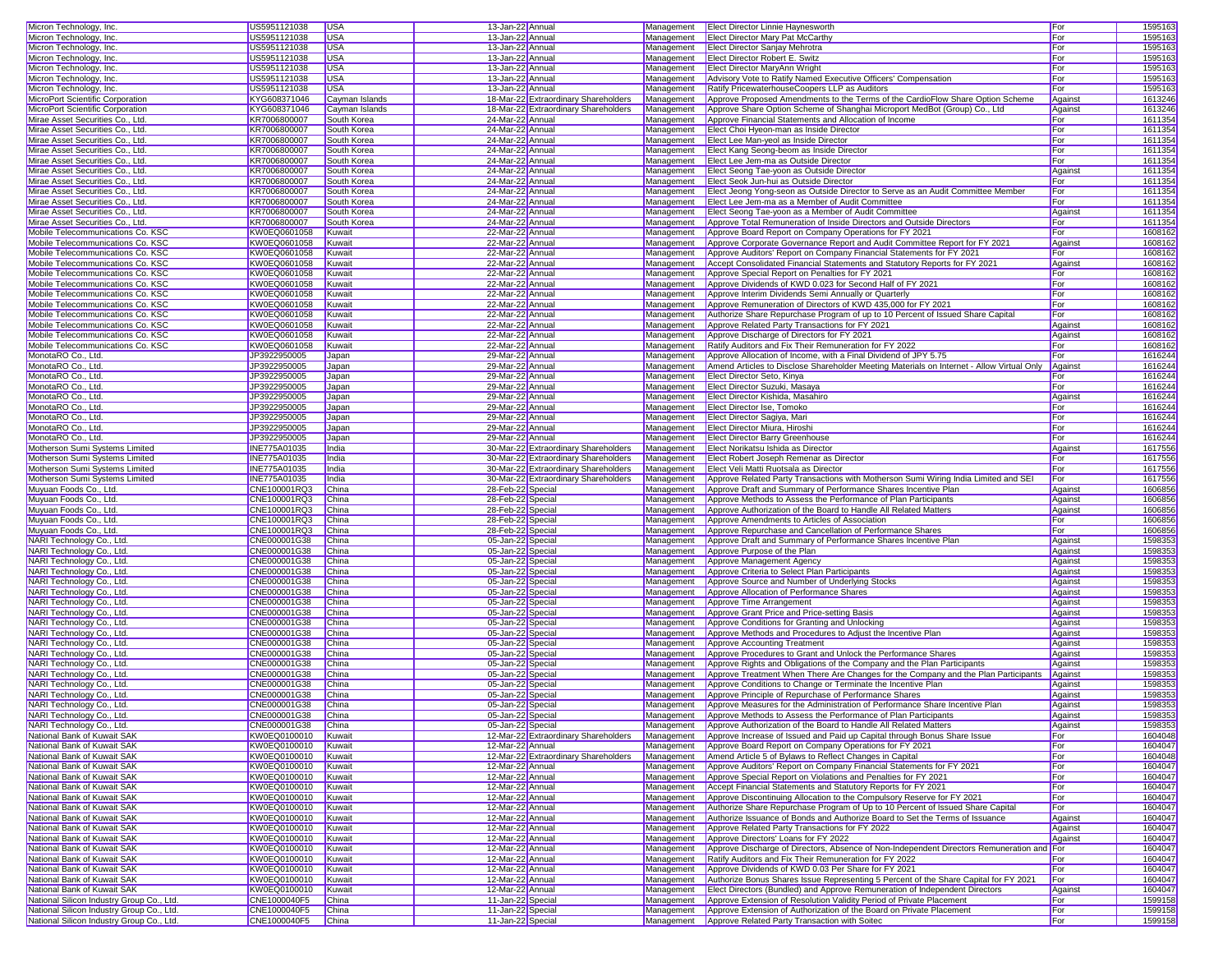| National Silicon Industry Group Co., Ltd.            | CNE1000040F5                        | China                      | 11-Jan-22 Special                    |                          | Management Approve Related Party Transaction with Wuhan Xinxin Integrated Circuit Manufacturing                                                                                         | For        | 1599158            |
|------------------------------------------------------|-------------------------------------|----------------------------|--------------------------------------|--------------------------|-----------------------------------------------------------------------------------------------------------------------------------------------------------------------------------------|------------|--------------------|
| National Silicon Industry Group Co., Ltd.            | CNE1000040F5                        | China                      | 11-Jan-22 Special                    | Management               | Approve Related Party Transaction with Yangtze River Storage Technology Co., Ltd.                                                                                                       | For        | 1599158            |
| National Silicon Industry Group Co., Ltd.            | CNE1000040F5                        | China                      | 11-Jan-22 Special                    | Management               | Approve Related Party Transaction with SMIC International Integrated Circuit                                                                                                            | For        | 1599158            |
| National Silicon Industry Group Co., Ltd.            | CNE1000040F5                        | China                      | 11-Jan-22 Special                    | Management               | Approve Related Party Transaction with Shanghai Integrated Circuit Materials Research                                                                                                   | For        | 1599158            |
| National Silicon Industry Group Co., Ltd.            | CNE1000040F5                        | China                      | 11-Jan-22 Special                    | Management               | Approve Related Party Transaction with Shanghai New Micro Technology Group Co., Ltd.                                                                                                    | For        | 1599158            |
| National Silicon Industry Group Co., Ltd.            | CNE1000040F5                        | China                      | 11-Jan-22 Special                    |                          | Management Approve Related Party Transaction with Jiangsu Xinhua Semiconductor Material                                                                                                 | For        | 1599158            |
| National Silicon Industry Group Co., Ltd.            | CNE1000040F5                        | China                      | 22-Feb-22 Special                    | Management               | Approve Signing of Long-term Supply Agreement                                                                                                                                           | For        | 1604776            |
| National Silicon Industry Group Co., Ltd.            | CNE1000040F5                        | China                      | 22-Feb-22 Special                    | Management               | Approve Signing of Investment Agreement by Shanghai Xinsheng Semiconductor                                                                                                              | For        | 1604776            |
| National Silicon Industry Group Co., Ltd.            | CNE1000040F5                        | China                      | 22-Feb-22 Special                    | Management               | Approve Authorization of the Board to Handle Matters Related to the Investment by                                                                                                       | For        | 1604776            |
| Naturgy Energy Group SA                              | ES0116870314                        | Spain                      | 15-Mar-22 Annual                     | Management               | Approve Standalone Financial Statements                                                                                                                                                 | For        | 1607071            |
| Naturgy Energy Group SA                              | ES0116870314                        | Spain                      | 15-Mar-22 Annual                     | Management               | Approve Consolidated Financial Statements                                                                                                                                               | For        | 1607071            |
| Naturgy Energy Group SA                              | ES0116870314                        | Spain                      | 15-Mar-22 Annual                     | Management               | Approve Consolidated Non-Financial Information Statement                                                                                                                                | Against    | 1607071            |
| Naturgy Energy Group SA                              | ES0116870314                        | Spain                      | 15-Mar-22 Annual                     | Management               | Approve Allocation of Income and Dividends                                                                                                                                              | For        | 1607071            |
| Naturgy Energy Group SA                              | ES0116870314                        | Spain                      | 15-Mar-22 Annual                     | Management               | Approve Discharge of Board                                                                                                                                                              | For        | 1607071            |
| Naturgy Energy Group SA                              | ES0116870314                        | Spain                      | 15-Mar-22 Annual                     | Management               | Approve Remuneration Policy                                                                                                                                                             | Against    | 1607071            |
| Naturgy Energy Group SA                              | ES0116870314                        | Spain                      | 15-Mar-22 Annual                     |                          | Management   Amend Share Appreciation Rights Plan                                                                                                                                       | Against    | 1607071            |
| Naturgy Energy Group SA                              | ES0116870314                        | Spain                      | 15-Mar-22 Annual                     | Management               | Advisory Vote on Remuneration Report                                                                                                                                                    | Against    | 1607071            |
| Naturgy Energy Group SA                              | ES0116870314                        | Spain                      | 15-Mar-22 Annual                     | Management               | Ratify Appointment of and Elect Enrique Alcantara Garcia-Irazoqui as Director                                                                                                           | Against    | 1607071            |
| Naturgy Energy Group SA                              | ES0116870314                        | Spain                      | 15-Mar-22 Annual                     | Management               | Ratify Appointment of and Elect Jaime Siles Fernandez-Palacios as Director                                                                                                              | Against    | 1607071            |
| Naturgy Energy Group SA                              | ES0116870314                        | Spain                      | 15-Mar-22 Annual                     | Management               | Ratify Appointment of and Elect Ramon Adell Ramon as Director                                                                                                                           | Against    | 1607071            |
| Naturgy Energy Group SA                              | ES0116870314                        | Spain                      | 15-Mar-22 Annual                     | Management               | Authorize Company to Call EGM with 15 Days' Notice                                                                                                                                      | For        | 1607071            |
| Naturgy Energy Group SA                              | ES0116870314                        | Spain                      | 15-Mar-22 Annual                     | Management               | Receive Amendments to Board of Directors Regulations                                                                                                                                    |            | 1607071            |
| Naturgy Energy Group SA                              | ES0116870314                        | Spain                      | 15-Mar-22 Annual                     | Management               | Amend Article 6 Re: Allow Shareholder Meetings to be Held in Virtual-Only Format                                                                                                        | For        | 1607071            |
| Naturgy Energy Group SA                              | ES0116870314                        | Spain                      | 15-Mar-22 Annual                     | Management               | Amend Article 7 of General Meeting Regulations Re: Allow Shareholder Meetings to be                                                                                                     | For        | 1607071            |
| Naturgy Energy Group SA                              | ES0116870314                        | Spain                      | 15-Mar-22 Annual                     | Management               | Amend Article 9 of General Meeting Regulations Re: Allow Shareholder Meetings to be                                                                                                     | For        | 1607071            |
| Naturgy Energy Group SA                              | ES0116870314<br>ES0116870314        | Spain                      | 15-Mar-22 Annual                     | Management               | Management Amend Article 10 of General Meeting Regulations Re: Allow Shareholder Meetings to be<br>Amend Article 11 of General Meeting Regulations Re: Allow Shareholder Meetings to be | For<br>For | 1607071<br>1607071 |
| Naturgy Energy Group SA<br>Naturgy Energy Group SA   | ES0116870314                        | Spain<br>Spain             | 15-Mar-22 Annual<br>15-Mar-22 Annual | Management               | Amend Article 13 of General Meeting Regulations Re: Allow Shareholder Meetings to be                                                                                                    | For        | 1607071            |
| Naturgy Energy Group SA                              | ES0116870314                        | Spain                      | 15-Mar-22 Annual                     | Management               | Authorize Increase in Capital up to 50 Percent via Issuance of Equity or Equity-Linked                                                                                                  | Against    | 1607071            |
| Naturgy Energy Group SA                              | ES0116870314                        | Spain                      | 15-Mar-22 Annual                     | Management               | Authorize Board to Ratify and Execute Approved Resolutions                                                                                                                              | For        | 1607071            |
| <b>NAVER Corp.</b>                                   | KR7035420009                        | South Korea                | 14-Mar-22 Annual                     | Management               | Approve Financial Statements and Appropriation of Income                                                                                                                                | For        | 1606723            |
| NAVER Corp.                                          | KR7035420009                        | South Korea                | 14-Mar-22 Annual                     | Management               | Elect Choi Su-yeon as Inside Director                                                                                                                                                   | For        | 1606723            |
| <b>NAVER Corp.</b>                                   | KR7035420009                        | South Korea                | 14-Mar-22 Annual                     | Management               | Elect Chae Seon-ju as Inside Director                                                                                                                                                   | For        | 1606723            |
| NAVER Corp.                                          | KR7035420009                        | South Korea                | 14-Mar-22 Annual                     | Management               | Elect Jeong Doh-jin as Outside Director                                                                                                                                                 | For        | 1606723            |
| NAVER Corp.                                          | KR7035420009                        | South Korea                | 14-Mar-22 Annual                     | Management               | Elect Noh Hyeok-jun as Outside Director                                                                                                                                                 | For        | 1606723            |
| <b>NAVER Corp.</b>                                   | KR7035420009                        | South Korea                | 14-Mar-22 Annual                     |                          | Management   Elect Jeong Doh-jin as Audit Committee Member                                                                                                                              | For        | 1606723            |
| NAVER Corp.                                          | KR7035420009                        | South Korea                | 14-Mar-22 Annual                     | Management               | Elect Noh Hyeok-jun as Audit Committee Member                                                                                                                                           | For        | 1606723            |
| <b>NAVER Corp.</b>                                   | KR7035420009                        | South Korea                | 14-Mar-22 Annual                     | Management               | Approve Total Remuneration of Inside Directors and Outside Directors                                                                                                                    | For        | 1606723            |
| NCsoft Corp.                                         | KR7036570000                        | South Korea                | 30-Mar-22 Annual                     | Management               | Approve Financial Statements and Allocation of Income                                                                                                                                   | For        | 1607379            |
| NCsoft Corp.                                         | KR7036570000                        | South Korea                | 30-Mar-22 Annual                     | Management               | Elect Park Byeong-mu as Non-Independent Non-Executive Director                                                                                                                          | For        | 1607379            |
| <b>NCsoft Corp.</b>                                  | KR7036570000                        | South Korea                | 30-Mar-22 Annual                     | Management               | Elect Baek Sang-hun as Outside Director to Serve as an Audit Committee Member                                                                                                           | For        | 1607379            |
| <b>NCsoft Corp</b>                                   | KR7036570000                        | South Korea                | 30-Mar-22 Annual                     | Management               | Elect Jeong Gyo-hwa as Outside Director                                                                                                                                                 | For        | 1607379            |
| <b>NCsoft Corp</b>                                   | KR7036570000                        | South Korea                | 30-Mar-22 Annual                     | Management               | Approve Total Remuneration of Inside Directors and Outside Directors                                                                                                                    | For        | 1607379            |
| Neste Corp.                                          | FI0009013296                        | Finland                    | 30-Mar-22 Annual                     | Management               | Open Meeting                                                                                                                                                                            |            | 1606373            |
| Neste Corp.                                          | FI0009013296                        | Finland                    | 30-Mar-22 Annual                     | Management               | Call the Meeting to Order                                                                                                                                                               |            | 1606373            |
| Neste Corp.                                          | FI0009013296                        | Finland                    | 30-Mar-22 Annual                     | Management               | Designate Inspector or Shareholder Representative(s) of Minutes of Meeting                                                                                                              |            | 1606373            |
| Neste Corp                                           | FI0009013296                        | Finland                    | 30-Mar-22 Annual                     | Management               | Acknowledge Proper Convening of Meeting                                                                                                                                                 |            | 1606373            |
| Neste Corp.                                          | FI0009013296                        | Finland                    | 30-Mar-22 Annual                     | Management               | Prepare and Approve List of Shareholders                                                                                                                                                |            | 1606373            |
| Neste Corp                                           | FI0009013296                        | Finland                    | 30-Mar-22 Annual                     | Management               | Receive Financial Statements and Statutory Reports; Receive Board's Report; Receive                                                                                                     |            | 1606373            |
| Neste Corp                                           | FI0009013296                        | Finland                    | 30-Mar-22 Annual                     | Management               | Accept Financial Statements and Statutory Reports                                                                                                                                       | For        | 1606373            |
| Neste Corp                                           | FI0009013296                        | Finland                    | 30-Mar-22 Annual                     | Management               | Approve Allocation of Income and Dividends of EUR 0.82 Per Share                                                                                                                        | For        | 1606373            |
| Neste Corp                                           | FI0009013296                        | Finland                    | 30-Mar-22 Annual                     | Management               | Approve Discharge of Board and President                                                                                                                                                | For        | 1606373            |
| Neste Corp.                                          | FI0009013296                        | Finland                    | 30-Mar-22 Annual                     | Management               | Approve Remuneration Report (Advisory Vote)                                                                                                                                             | For        | 1606373            |
| Neste Corp                                           | FI0009013296                        | Finland                    | 30-Mar-22 Annual                     | Management               | Approve Remuneration of Directors in the Amount of EUR 78,100 for Chairman, EUR                                                                                                         | For        | 1606373            |
| Neste Corp.                                          | FI0009013296                        | Finland                    | 30-Mar-22 Annual                     | Management               | <b>Fix Number of Directors at Nine</b>                                                                                                                                                  | For        | 1606373            |
| Neste Corp.                                          | FI0009013296                        | Finland                    | 30-Mar-22 Annual                     | Management               | Reelect Matti Kahkonen (Chair), John Abbott, Nick Elmslie, Martina Floel, Jari Rosendal                                                                                                 | For        | 1606373            |
| Neste Corp                                           | FI0009013296                        | Finland                    | 30-Mar-22 Annual                     | Management               | Approve Remuneration of Auditors                                                                                                                                                        | For        | 1606373            |
| Neste Corp.                                          | FI0009013296                        | Finland                    | 30-Mar-22 Annual                     | Management               | Ratify KPMG as Auditors                                                                                                                                                                 | For        | 1606373            |
| Neste Corp                                           | FI0009013296                        | Finland                    | 30-Mar-22 Annual                     | Management               | Authorize Share Repurchase Program                                                                                                                                                      | For        | 1606373            |
| Neste Corp.                                          | FI0009013296                        | Finland                    | 30-Mar-22 Annual                     | Management               | <b>Close Meeting</b>                                                                                                                                                                    |            | 1606373            |
| Netmarble Corp                                       | KR7251270005                        | South Korea                | 29-Mar-22 Annual                     | Management               | Approve Financial Statements and Allocation of Income                                                                                                                                   | For        | 1618521            |
| Netmarble Corp.                                      | KR7251270005                        | South Korea                | 29-Mar-22 Annual                     | Management               | Elect Kim Jun-hyeon as Outside Director                                                                                                                                                 | For<br>For | 1618521            |
| Netmarble Corp<br>Netmarble Corp.                    | KR7251270005<br>KR7251270005        | South Korea<br>South Korea | 29-Mar-22 Annual<br>29-Mar-22 Annual | Management<br>Management | Elect Lee Chan-hui as Outside Director                                                                                                                                                  | For        | 1618521<br>1618521 |
| Netmarble Corp.                                      | KR7251270005                        | South Korea                | 29-Mar-22 Annual                     | Management               | Elect Jeon Seong-ryul as Outside Director to Serve as an Audit Committee Member<br>Elect Kim Jun-hyeon as Audit Committee Member                                                        | For        | 1618521            |
| Netmarble Corp.                                      | KR7251270005                        | South Korea                | 29-Mar-22 Annual                     |                          | Management Elect Lee Chan-hui as Audit Committee Member                                                                                                                                 | For        | 1618521            |
| Netmarble Corp.                                      | KR7251270005                        | South Korea                | 29-Mar-22 Annual                     |                          | Management Approve Total Remuneration of Inside Directors and Outside Directors                                                                                                         | For        | 1618521            |
| Netmarble Corp.                                      | KR7251270005                        | South Korea                | 29-Mar-22 Annual                     |                          | Management Approve Terms of Retirement Pay                                                                                                                                              | For        | 1618521            |
| New Hope Liuhe Co., Ltd.                             | CNE000000VB0                        | China                      | 11-Feb-22 Special                    | Management               | Approve Company's Eligibility for Private Placement of Shares                                                                                                                           | For        | 1600829            |
| New Hope Liuhe Co., Ltd.                             | <b>CNE000000VB0</b>                 | China                      | 11-Feb-22 Special                    | Management               | Approve Issue Type and Par Value                                                                                                                                                        | For        | 1600829            |
| New Hope Liuhe Co., Ltd.                             | <b>CNE000000VB0</b>                 | <b>China</b>               | 11-Feb-22 Special                    |                          | Management Approve Issue Manner and Period                                                                                                                                              | For        | 1600829            |
| New Hope Liuhe Co., Ltd.                             | CNE000000VB0                        | China                      | 11-Feb-22 Special                    | Management               | Approve Reference Date, Issue Price and Pricing Basis                                                                                                                                   | For        | 1600829            |
| New Hope Liuhe Co., Ltd.                             | CNE000000VB0                        | China                      | 11-Feb-22 Special                    | Management               | Approve Target Parties and Subscription Manner                                                                                                                                          | For        | 1600829            |
| New Hope Liuhe Co., Ltd.                             | CNE000000VB0                        | China                      | 11-Feb-22 Special                    | Management               | Approve Issue Scale                                                                                                                                                                     | For        | 1600829            |
| New Hope Liuhe Co., Ltd.                             | <b>CNE000000VB0</b>                 | China                      | 11-Feb-22 Special                    | Management               | Approve Restriction Period Arrangement                                                                                                                                                  | For        | 1600829            |
| New Hope Liuhe Co., Ltd.                             | <b>CNE000000VB0</b>                 | <b>China</b>               | 11-Feb-22 Special                    |                          | Management Approve Amount and Usage of Raised Funds                                                                                                                                     | For        | 1600829            |
| New Hope Liuhe Co., Ltd.                             | CNE000000VB0                        | China                      | 11-Feb-22 Special                    | Management               | Approve Raised Funds Deposit Account                                                                                                                                                    | For        | 1600829            |
| New Hope Liuhe Co., Ltd.                             | CNE000000VB0                        | <b>China</b>               | 11-Feb-22 Special                    |                          | Management Approve Distribution Arrangement of Undistributed Earnings                                                                                                                   | For        | 1600829            |
| New Hope Liuhe Co., Ltd.                             | CNE000000VB0                        | China                      | 11-Feb-22 Special                    | Management               | Approve Listing Location                                                                                                                                                                | For        | 1600829            |
| New Hope Liuhe Co., Ltd.                             | CNE000000VB0                        | China                      | 11-Feb-22 Special                    | Management               | Approve Resolution Validity Period                                                                                                                                                      | For        | 1600829            |
| New Hope Liuhe Co., Ltd.                             | CNE000000VB0                        | China                      | 11-Feb-22 Special                    |                          | Management Approve Plan on Private Placement of Shares                                                                                                                                  | For        | 1600829            |
| New Hope Liuhe Co., Ltd.                             | CNE000000VB0                        | China                      | 11-Feb-22 Special                    | Management               | Approve Report on the Usage of Previously Raised Funds                                                                                                                                  | For        | 1600829            |
| New Hope Liuhe Co., Ltd.                             | CNE000000VB0                        | China                      | 11-Feb-22 Special                    | Management               | Approve Feasibility Analysis Report on the Use of Proceeds                                                                                                                              | For        | 1600829            |
| New Hope Liuhe Co., Ltd.                             | CNE000000VB0                        | China                      | 11-Feb-22 Special                    |                          | Management Approve Authorization of Board to Handle All Related Matters                                                                                                                 | For        | 1600829            |
| New Hope Liuhe Co., Ltd.                             | CNE000000VB0                        | China                      | 11-Feb-22 Special                    | Management               | Approve Impact of Dilution of Current Returns on Major Financial Indicators and the                                                                                                     | For        | 1600829            |
| New Hope Liuhe Co., Ltd.                             | <b>CNE000000VB0</b>                 | <b>China</b>               | 11-Feb-22 Special                    |                          | Management Approve Signing of Conditional Subscription Agreement                                                                                                                        | For        | 1600829            |
|                                                      |                                     | China                      | 11-Feb-22 Special                    |                          | Management Approve Related Party Transactions in Connection to Private Placement                                                                                                        | For        | 1600829            |
| New Hope Liuhe Co., Ltd.<br>New Hope Liuhe Co., Ltd. | CNE000000VB0<br><b>CNE000000VB0</b> | China                      | 11-Feb-22 Special                    |                          | Management Approve Shareholder Return Plan                                                                                                                                              | For        | 1600829            |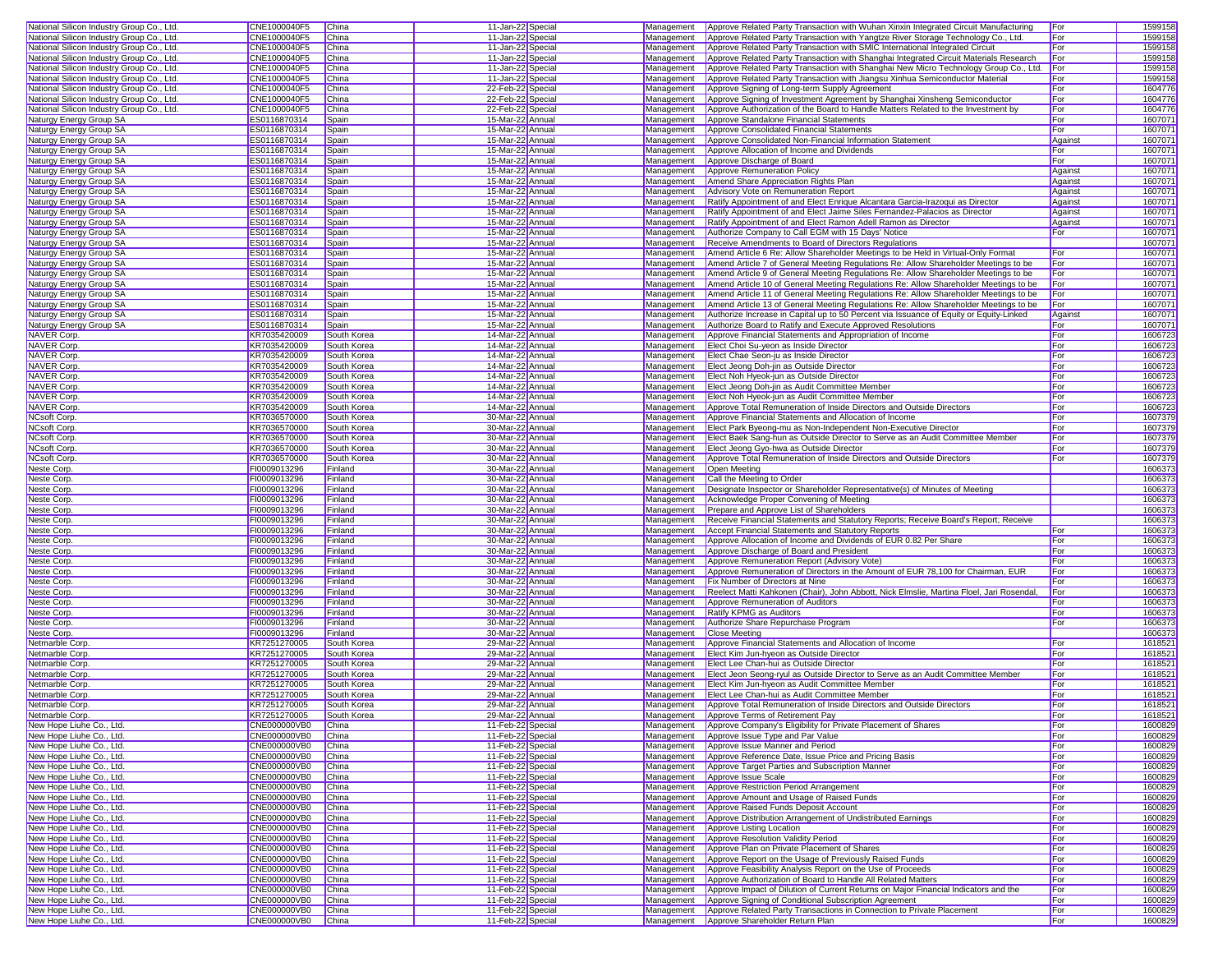| 25-Mar-22 Annual<br>For<br>1616813<br>NEXON Co., Ltd.<br>JP3758190007<br>Japan<br>Amend Articles to Amend Business Lines - Disclose Shareholder Meeting Materials on<br>Management<br>1616813<br>NEXON Co., Ltd.<br>JP3758190007<br>Japan<br>25-Mar-22 Annual<br>Management<br><b>Elect Director Owen Mahonev</b><br>Against<br>NEXON Co., Ltd.<br>25-Mar-22 Annual<br>For<br>1616813<br>JP3758190007<br>Japan<br>Management<br>Elect Director Uemura, Shiro<br>1616813<br>NEXON Co., Ltd.<br>JP3758190007<br>25-Mar-22 Annual<br>For<br>Japan<br>Management <b>Elect Director Patrick Soderlund</b><br>NEXON Co., Ltd.<br>25-Mar-22 Annual<br>1616813<br>JP3758190007<br>Japan<br>Management<br><b>Elect Director Kevin Mayer</b><br>Against<br>NEXON Co., Ltd.<br>25-Mar-22 Annual<br>Elect Director and Audit Committee Member Alexander losilevich<br>Against<br>1616813<br>JP3758190007<br>Japan<br>Management<br>1616813<br>NEXON Co., Ltd.<br>JP3758190007<br>Japan<br>25-Mar-22 Annual<br>Management<br>Elect Director and Audit Committee Member Honda, Satoshi<br>Against<br>25-Mar-22 Annual<br>Elect Director and Audit Committee Member Kuniya, Shiro<br>Against<br>1616813<br>JP3758190007<br>Japan<br>Management<br>1616813<br>JP3758190007<br>Japan<br>25-Mar-22 Annual<br>Management<br>Approve Stock Option Plan<br>Against<br>23-Mar-22 Annual<br>Approve Financial Statements and Allocation of Income<br>1614636<br>NH Investment & Securities Co., Ltd.<br>KR7005940002<br>South Korea<br>Management<br>For<br>For<br>1614636<br>NH Investment & Securities Co., Ltd.<br>KR7005940002<br>South Korea<br>23-Mar-22 Annual<br>Amend Articles of Incorporation<br>Management<br>1614636<br>NH Investment & Securities Co., Ltd.<br>KR7005940002<br>South Korea<br>23-Mar-22 Annual<br>Management<br>Elect Jeong Young-chae as Inside Director<br>Against<br>KR7005940002<br>23-Mar-22 Annual<br>Elect Hong Seok-dong as Outside Director<br>Against<br>1614636<br>NH Investment & Securities Co., Ltd.<br>South Korea<br>Management<br>1614636<br>KR7005940002<br>South Korea<br>23-Mar-22 Annual<br>Elect Jeong Tae-seok as Outside Director<br>NH Investment & Securities Co., Ltd.<br>Management<br>Against<br>KR7005940002<br>23-Mar-22 Annual<br>1614636<br>NH Investment & Securities Co., Ltd.<br>South Korea<br>Management<br>Elect Seo Dae-seok as Non-Independent Non-Executive Director<br>Against<br>1614636<br>KR7005940002<br>23-Mar-22 Annual<br>Against<br>NH Investment & Securities Co., Ltd.<br>South Korea<br>Management<br>Elect Jeong Young-chae as CEO<br>1614636<br>NH Investment & Securities Co., Ltd.<br>KR7005940002<br>South Korea<br>23-Mar-22 Annual<br>Management<br>Elect Hong Eun-ju as Outside Director to Serve as an Audit Committee Member<br>Against<br>KR7005940002<br>23-Mar-22 Annual<br>Elect Park Min-pyo as Outside Director to Serve as an Audit Committee Member<br>Against<br>1614636<br>NH Investment & Securities Co., Ltd.<br>South Korea<br>Management<br>1614636<br>KR7005940002<br>NH Investment & Securities Co., Ltd<br>South Korea<br>23-Mar-22 Annual<br>Management<br>Elect Park Hae-sik as Outside Director to Serve as an Audit Committee Member<br>For<br>1614636<br>NH Investment & Securities Co., Ltd.<br>KR7005940002<br>South Korea<br>23-Mar-22 Annual<br>Management<br>Approve Total Remuneration of Inside Directors and Outside Directors<br>For<br>1599013<br>For<br>CNE1000007W9<br>11-Jan-22 Special<br>Elect Kong Dezhu as Non-Independent Director<br>Ninestar Corp.<br>China<br>Management<br>For<br>1599013<br>Ninestar Corp.<br>CNE1000007W9<br>China<br>11-Jan-22 Special<br>Management<br>Approve Allowance Standard of Directors<br>CNE1000007W9<br>11-Jan-22 Special<br>Approve Completion of Raised Funds Investment Project and Use of Excess Raised Funds For<br>1599013<br>Ninestar Corp.<br>China<br>Management<br>1599013<br>CNE1000007W9<br>China<br>11-Jan-22 Special<br>Management<br>Approve Use of Idle Raised Funds for Cash Management<br>For<br>11-Jan-22 Special<br>For<br>1599013<br>CNE1000007W9<br>China<br>Management<br>Approve Amendments to Articles of Association<br>1599013<br>11-Jan-22 Special<br>CNE1000007W9<br>China<br>Management<br>Approve Provision of Guarantee<br>For<br>1599013<br>CNE1000007W9<br>China<br>11-Jan-22 Special<br>Management<br>Approve Issuance of Convertible Bonds and Related Party Transactions<br>Against<br>Against<br>1605796<br>CNE1000007W9<br>China<br>24-Feb-22 Special<br>Management<br>Approve Provision of Loan<br>1605796<br>CNE1000007W9<br>China<br>24-Feb-22 Special<br>Management<br>Approve Capital Injection<br>Against<br>24-Feb-22 Special<br>Against<br>1605796<br>CNE1000007W9<br>China<br>Management<br>Approve Repurchase of Shares of Overseas Controlled Subsidiary<br>24-Feb-22 Special<br>Against<br>1605796<br>Ninestar Corp.<br>CNE1000007W9<br>China<br>Approve Amendment of Shareholder Agreement<br>Management<br>1605796<br>CNE1000007W9<br>China<br>24-Feb-22 Special<br>Shareholder<br>Elect Xia Yuexia as Supervisor<br>For<br>Ninestar Corp.<br>Approve Draft and Summary of Performance Share Incentive Plan<br>Against<br>1613553<br>Ninestar Corp.<br>CNE1000007W9<br>China<br>16-Mar-22 Special<br>Management<br>1613553<br>CNE1000007W9<br>Ninestar Corp.<br>China<br>16-Mar-22 Special<br>Management<br>Approve Methods to Assess the Performance of Plan Participants<br>Against<br>Against<br>1613553<br>Ninestar Corp.<br>CNE1000007W9<br>China<br>16-Mar-22 Special<br>Management<br>Approve Authorization of the Board to Handle All Related Matters<br>Against<br>1613553<br>CNE1000007W9<br>China<br>16-Mar-22 Special<br>Management<br>Approve Verification of the List of Incentive Targets Involved in the Company's 2022<br>Ninestar Corp.<br>1613553<br>Ninestar Corp.<br>CNE1000007W9<br>China<br>16-Mar-22 Special<br>Management<br>Approve Implementation of Equity Incentive Plan and Related Party Transactions<br>Against<br>Approve Financial Derivatives Trading Business<br>For<br>1613553<br>Ninestar Corp.<br>CNE1000007W9<br>China<br>16-Mar-22 Special<br>Management<br>1613553<br>For<br>Ninestar Corp.<br>CNE1000007W9<br>China<br>16-Mar-22 Special<br>Management<br>Approve Provision of Guarantee for Wholly-owned Subsidiaries<br>CNE000000DJ1<br>Against<br>1616059<br>Ningbo Joyson Electronic Corp.<br>China<br>21-Mar-22 Special<br>Management<br>Approve Provision of Guarantee<br>For<br>1616059<br>CNE000000DJ1<br>China<br>21-Mar-22 Special<br>Elect Liu Yuan as Director<br>Ningbo Joyson Electronic Corp.<br>Management<br>1610958<br>Ningbo Shanshan Co., Ltd.<br>CNE000000JJ8<br>China<br>14-Mar-22 Special<br>Approve Draft and Summary of Stock Options and Performance Share Incentive Plan<br>Against<br>Management<br>14-Mar-22 Special<br>Approve Methods to Assess the Performance of Plan Participants<br>Against<br>1610958<br>Ningbo Shanshan Co., Ltd.<br>CNE000000JJ8<br>China<br>Management<br>1610958<br>CNE000000JJ8<br>Approve Authorization of the Board to Handle All Related Matters<br>Ningbo Shanshan Co., Ltd.<br>China<br>14-Mar-22 Special<br>Management<br>Against<br>10-Feb-22 Special<br>1603307<br>Ningbo Tuopu Group Co., Ltd.<br>CNE1000023J3<br>China<br>Management<br>Amend Articles of Association<br>For<br>1603307<br>Amend Rules and Procedures Regarding Meetings of Board of Directors<br>Ningbo Tuopu Group Co., Ltd.<br>CNE1000023J3<br>China<br>10-Feb-22 Special<br>Management<br>For<br>1603307<br>Ningbo Tuopu Group Co., Ltd.<br>CNE1000023J3<br>China<br>10-Feb-22 Special<br>Management<br>Elect Wang Weiwei as Non-independent Director<br>For<br>CNE100003LF5<br>For<br>1617948<br>Ningxia Baofeng Energy Group Co., Ltd.<br>China<br>31-Mar-22 Annual<br>Management<br>Approve Report of the Board of Directors<br>1617948<br>For<br>Ningxia Baofeng Energy Group Co., Ltd.<br>CNE100003LF5<br>China<br>31-Mar-22 Annual<br>Management<br>Approve Report of the Board of Supervisors<br>1617948<br>Ningxia Baofeng Energy Group Co., Ltd.<br>CNE100003LF5<br>China<br>31-Mar-22 Annual<br>Management<br>Approve Financial Statements and Financial Budget Report<br>Against<br>1617948<br>CNE100003LF5<br>China<br>31-Mar-22 Annual<br>Approve Related Party Transaction<br>For<br>Ningxia Baofeng Energy Group Co., Ltd.<br>Management<br>1617948<br>Ningxia Baofeng Energy Group Co., Ltd.<br>CNE100003LF5<br>China<br>31-Mar-22 Annual<br>Management<br>Approve Profit Distribution Plan<br>For<br>CNE100003LF5<br>31-Mar-22 Annual<br>Approve Annual Report and Summary<br>For<br>1617948<br>Ningxia Baofeng Energy Group Co., Ltd.<br>China<br>Management<br>1617948<br>CNE100003LF5<br>China<br>31-Mar-22 Annual<br>For<br>Ningxia Baofeng Energy Group Co., Ltd.<br>Management<br>Approve Appointment of Auditor and Payment of Remuneration<br>CNE100003LF5<br>31-Mar-22 Annual<br>1617948<br>Ningxia Baofeng Energy Group Co., Ltd.<br>China<br>Management<br>Approve Amendments to Articles of Association<br>Against<br>1617948<br>31-Mar-22 Annual<br>Against<br>Ningxia Baofeng Energy Group Co., Ltd.<br>CNE100003LF5<br>China<br>Management<br>Amend Rules and Procedures Regarding General Meetings of Shareholders<br>1617948<br>CNE100003LF5<br>China<br>31-Mar-22 Annual<br>Management<br>Amend Rules and Procedures Regarding Meetings of Board of Directors<br>Against<br>31-Mar-22 Annual<br>Amend Work System of Independent Directors<br>Against<br>1617948<br>CNE100003LF5<br>China<br>Management<br>1617948<br>Amend Rules and Procedures Regarding Meetings of Board of Supervisors<br>Against<br>CNE100003LF5<br>China<br>31-Mar-22 Annual<br>Management<br>31-Mar-22 Annual<br>Against<br>1617948<br>CNE100003LF5<br>China<br>Management<br>Amend Related-Party Transaction Management System<br>Against<br>1617948<br>CNE100003LF5<br>China<br>31-Mar-22 Annual<br>Amend Management System for Providing External Guarantees<br>Management<br>1617948<br>Ningxia Baofeng Energy Group Co., Ltd.<br>CNE100003LF5<br>China<br>31-Mar-22 Annual<br>Management<br>Amend Management System for Providing External Investments<br>Against<br>31-Mar-22 Annual<br>Amend Management System of Raised Funds<br>Against<br>1617948<br>CNE100003LF5<br>China<br>Management<br>1615463<br>JP3733400000<br>30-Mar-22 Annual<br>Japan<br>Management<br>Approve Allocation of Income, with a Final Dividend of JPY 60<br>For<br>Amend Articles to Disclose Shareholder Meeting Materials on Internet<br>1615463<br>JP3733400000<br>Japan<br>30-Mar-22 Annual<br>Management<br>For<br>JP3733400000<br>30-Mar-22 Annual<br>Against<br>1615463<br>Japan<br>Management Elect Director Arioka, Masayuki<br>1615463<br>JP3733400000<br>Japan<br>30-Mar-22 Annual<br>Management Elect Director Matsumoto, Motoharu<br>For<br>JP3733400000<br>30-Mar-22 Annual<br>For<br>1615463<br>Japan<br>Management Elect Director Takeuchi, Hirokazu<br>For<br>1615463<br>JP3733400000<br>Japan<br>30-Mar-22 Annual<br>Management Elect Director Yamazaki, Hiroki<br>JP3733400000<br>30-Mar-22 Annual<br>Management Elect Director Kano, Tomonori<br>For<br>1615463<br>Japan<br>1615463<br>JP3733400000<br>30-Mar-22 Annual<br>Elect Director Morii, Mamoru<br>For<br>Japan<br>Management<br>1615463<br>UP3733400000<br>Japan<br>30-Mar-22 Annual<br>Management Elect Director Mori, Shuichi<br>Against<br>JP3733400000<br>Japan<br>30-Mar-22 Annual<br>Management Elect Director Urade, Reiko<br>For<br>1615463<br>1615463<br>JP3733400000<br>30-Mar-22 Annual<br>Management Elect Director Ito, Hiroyuki<br>For<br>Japan<br>JP3733400000<br>30-Mar-22 Annual<br>Elect Director Ito, Yoshio<br>1615463<br>Japan<br>Management<br>For<br>1615463<br>Nippon Electric Glass Co., Ltd.<br>JP3733400000<br>30-Mar-22 Annual<br>Appoint Statutory Auditor Yagura, Yukihiro<br>For<br>Japan<br>Management<br>JP3733400000<br>For<br>1615463<br>Japan<br>30-Mar-22 Annual<br>Management<br>Appoint Alternate Statutory Auditor Watanabe, Toru<br>Nippon Electric Glass Co., Ltd.<br>JP3733400000<br>Japan<br>30-Mar-22 Annual<br>Management<br>Approve Annual Bonus<br>For<br>1615463<br>For<br>1615463<br>JP3733400000<br>30-Mar-22 Annual<br>Management<br>Approve Restricted Stock Plan<br>Japan<br>JP3749400002<br>29-Mar-22 Annual<br>Approve Allocation of Income, with a Final Dividend of JPY 5<br>For<br>1614365<br>Japan<br>Management<br>JP3749400002<br>29-Mar-22 Annual<br>Amend Articles to Clarify Director Authority on Shareholder Meetings - Disclose<br>Against<br>1614365<br>Japan<br>Management<br>JP3749400002<br>29-Mar-22 Annual<br>1614365<br>Japan<br>Management Elect Director Goh Hup Jin<br>For<br>Nippon Paint Holdings Co., Ltd.<br>JP3749400002<br>Japan<br>29-Mar-22 Annual<br>Management Elect Director Hara, Hisashi<br>For<br>1614365<br>JP3749400002<br>1614365<br>Nippon Paint Holdings Co., Ltd.<br>Japan<br>29-Mar-22 Annual<br>Management Elect Director Peter M Kirby<br>For<br>Nippon Paint Holdings Co., Ltd.<br>JP3749400002<br>29-Mar-22 Annual<br>Elect Director Koezuka, Miharu<br>For<br>1614365<br>Japan<br>Management<br>Nippon Paint Holdings Co., Ltd.<br>JP3749400002<br>Japan<br>29-Mar-22 Annual<br>Management   Elect Director Lim Hwee Hua<br>For<br>1614365<br>29-Mar-22 Annual<br>1614365<br>JP3749400002<br>Management Elect Director Mitsuhashi, Masataka<br>Nippon Paint Holdings Co., Ltd.<br>Japan<br>For | New Hope Liuhe Co., Ltd.               | CNE000000VB0 | China | 11-Feb-22 Special | Management | Approve Repurchase and Cancellation of Performance Shares | For | 1600829 |  |
|-------------------------------------------------------------------------------------------------------------------------------------------------------------------------------------------------------------------------------------------------------------------------------------------------------------------------------------------------------------------------------------------------------------------------------------------------------------------------------------------------------------------------------------------------------------------------------------------------------------------------------------------------------------------------------------------------------------------------------------------------------------------------------------------------------------------------------------------------------------------------------------------------------------------------------------------------------------------------------------------------------------------------------------------------------------------------------------------------------------------------------------------------------------------------------------------------------------------------------------------------------------------------------------------------------------------------------------------------------------------------------------------------------------------------------------------------------------------------------------------------------------------------------------------------------------------------------------------------------------------------------------------------------------------------------------------------------------------------------------------------------------------------------------------------------------------------------------------------------------------------------------------------------------------------------------------------------------------------------------------------------------------------------------------------------------------------------------------------------------------------------------------------------------------------------------------------------------------------------------------------------------------------------------------------------------------------------------------------------------------------------------------------------------------------------------------------------------------------------------------------------------------------------------------------------------------------------------------------------------------------------------------------------------------------------------------------------------------------------------------------------------------------------------------------------------------------------------------------------------------------------------------------------------------------------------------------------------------------------------------------------------------------------------------------------------------------------------------------------------------------------------------------------------------------------------------------------------------------------------------------------------------------------------------------------------------------------------------------------------------------------------------------------------------------------------------------------------------------------------------------------------------------------------------------------------------------------------------------------------------------------------------------------------------------------------------------------------------------------------------------------------------------------------------------------------------------------------------------------------------------------------------------------------------------------------------------------------------------------------------------------------------------------------------------------------------------------------------------------------------------------------------------------------------------------------------------------------------------------------------------------------------------------------------------------------------------------------------------------------------------------------------------------------------------------------------------------------------------------------------------------------------------------------------------------------------------------------------------------------------------------------------------------------------------------------------------------------------------------------------------------------------------------------------------------------------------------------------------------------------------------------------------------------------------------------------------------------------------------------------------------------------------------------------------------------------------------------------------------------------------------------------------------------------------------------------------------------------------------------------------------------------------------------------------------------------------------------------------------------------------------------------------------------------------------------------------------------------------------------------------------------------------------------------------------------------------------------------------------------------------------------------------------------------------------------------------------------------------------------------------------------------------------------------------------------------------------------------------------------------------------------------------------------------------------------------------------------------------------------------------------------------------------------------------------------------------------------------------------------------------------------------------------------------------------------------------------------------------------------------------------------------------------------------------------------------------------------------------------------------------------------------------------------------------------------------------------------------------------------------------------------------------------------------------------------------------------------------------------------------------------------------------------------------------------------------------------------------------------------------------------------------------------------------------------------------------------------------------------------------------------------------------------------------------------------------------------------------------------------------------------------------------------------------------------------------------------------------------------------------------------------------------------------------------------------------------------------------------------------------------------------------------------------------------------------------------------------------------------------------------------------------------------------------------------------------------------------------------------------------------------------------------------------------------------------------------------------------------------------------------------------------------------------------------------------------------------------------------------------------------------------------------------------------------------------------------------------------------------------------------------------------------------------------------------------------------------------------------------------------------------------------------------------------------------------------------------------------------------------------------------------------------------------------------------------------------------------------------------------------------------------------------------------------------------------------------------------------------------------------------------------------------------------------------------------------------------------------------------------------------------------------------------------------------------------------------------------------------------------------------------------------------------------------------------------------------------------------------------------------------------------------------------------------------------------------------------------------------------------------------------------------------------------------------------------------------------------------------------------------------------------------------------------------------------------------------------------------------------------------------------------------------------------------------------------------------------------------------------------------------------------------------------------------------------------------------------------------------------------------------------------------------------------------------------------------------------------------------------------------------------------------------------------------------------------------------------------------------------------------------------------------------------------------------------------------------------------------------------------------------------------------------------------------------------------------------------------------------------------------------------------------------------------------------------------------------------------------------------------------------------------------------------------------------------------------------------------------------------------------------------------------------------------------------------------------------------------------------------------------------------------------------------------------------------------------------------------------------------------------------------------------------------------------------------------------------------------------------------------------------------------------------------------------------------------------------------------------------------------------------------------------------------------------------------------------------------------------------------------------------------------------------------------------------------------------------------------------------------------------------------------------------------------------------------------------------------------------------------------------------------------------------------------------------------------------------------------------------------------------------------------------------------------------------------------------------------------------------------------------------------------------------------------------------------------------------------------------------------------------------------------------------------------------------------------------------------------------------------------------------------------------------------------------------------------------------------------------------------------------------------------------------------------------------------------------------------------------------------------------------------------------------------------------------------------------------------------------------------------------------------------------------------------------------------------------------------------------------------------------------------------------------------------------------------------------------------------------------------------------------------------------------------------------------------------------------------------------------------------------------------------------------------------------------------------------------------------------------------------------------------------------------------------------------------------------------------------------------------------------------------------------------------------------------------------------------------------------------------------------------------------------------------------------------------------------------------------------------------------------------------------------------------------------------------------------------------------------------------------------------------------------------------------------------------------------------------------------------------------------------------------------------------------------------------------------------------------------------------------------------------------------------------------------------------------------------------------------------------------------------------------------------------------------------------------------------------------------------------------------------------------------------------------------------------------------------------------------------------------------------------------------------------------------------------------------------|----------------------------------------|--------------|-------|-------------------|------------|-----------------------------------------------------------|-----|---------|--|
|                                                                                                                                                                                                                                                                                                                                                                                                                                                                                                                                                                                                                                                                                                                                                                                                                                                                                                                                                                                                                                                                                                                                                                                                                                                                                                                                                                                                                                                                                                                                                                                                                                                                                                                                                                                                                                                                                                                                                                                                                                                                                                                                                                                                                                                                                                                                                                                                                                                                                                                                                                                                                                                                                                                                                                                                                                                                                                                                                                                                                                                                                                                                                                                                                                                                                                                                                                                                                                                                                                                                                                                                                                                                                                                                                                                                                                                                                                                                                                                                                                                                                                                                                                                                                                                                                                                                                                                                                                                                                                                                                                                                                                                                                                                                                                                                                                                                                                                                                                                                                                                                                                                                                                                                                                                                                                                                                                                                                                                                                                                                                                                                                                                                                                                                                                                                                                                                                                                                                                                                                                                                                                                                                                                                                                                                                                                                                                                                                                                                                                                                                                                                                                                                                                                                                                                                                                                                                                                                                                                                                                                                                                                                                                                                                                                                                                                                                                                                                                                                                                                                                                                                                                                                                                                                                                                                                                                                                                                                                                                                                                                                                                                                                                                                                                                                                                                                                                                                                                                                                                                                                                                                                                                                                                                                                                                                                                                                                                                                                                                                                                                                                                                                                                                                                                                                                                                                                                                                                                                                                                                                                                                                                                                                                                                                                                                                                                                                                                                                                                                                                                                                                                                                                                                                                                                                                                                                                                                                                                                                                                                                                                                                                                                                                                                                                                                                                                                                                                                                                                                                                                                                                                                                                                                                                                                                                                                                                                                                                                                                                                                                                                                                                                                                                                                                                                                                                                                                                                                                                                                                                                                                                                                                                                                                                                                                                                                                                                                                                                                                                                                                                                                                                                                                                                                                                                                                                                                                                                                                                                                                                                                                                                                                                                                                                                                                                                                                                                                                                                                                                                                                                                         |                                        |              |       |                   |            |                                                           |     |         |  |
|                                                                                                                                                                                                                                                                                                                                                                                                                                                                                                                                                                                                                                                                                                                                                                                                                                                                                                                                                                                                                                                                                                                                                                                                                                                                                                                                                                                                                                                                                                                                                                                                                                                                                                                                                                                                                                                                                                                                                                                                                                                                                                                                                                                                                                                                                                                                                                                                                                                                                                                                                                                                                                                                                                                                                                                                                                                                                                                                                                                                                                                                                                                                                                                                                                                                                                                                                                                                                                                                                                                                                                                                                                                                                                                                                                                                                                                                                                                                                                                                                                                                                                                                                                                                                                                                                                                                                                                                                                                                                                                                                                                                                                                                                                                                                                                                                                                                                                                                                                                                                                                                                                                                                                                                                                                                                                                                                                                                                                                                                                                                                                                                                                                                                                                                                                                                                                                                                                                                                                                                                                                                                                                                                                                                                                                                                                                                                                                                                                                                                                                                                                                                                                                                                                                                                                                                                                                                                                                                                                                                                                                                                                                                                                                                                                                                                                                                                                                                                                                                                                                                                                                                                                                                                                                                                                                                                                                                                                                                                                                                                                                                                                                                                                                                                                                                                                                                                                                                                                                                                                                                                                                                                                                                                                                                                                                                                                                                                                                                                                                                                                                                                                                                                                                                                                                                                                                                                                                                                                                                                                                                                                                                                                                                                                                                                                                                                                                                                                                                                                                                                                                                                                                                                                                                                                                                                                                                                                                                                                                                                                                                                                                                                                                                                                                                                                                                                                                                                                                                                                                                                                                                                                                                                                                                                                                                                                                                                                                                                                                                                                                                                                                                                                                                                                                                                                                                                                                                                                                                                                                                                                                                                                                                                                                                                                                                                                                                                                                                                                                                                                                                                                                                                                                                                                                                                                                                                                                                                                                                                                                                                                                                                                                                                                                                                                                                                                                                                                                                                                                                                                                                                                         |                                        |              |       |                   |            |                                                           |     |         |  |
|                                                                                                                                                                                                                                                                                                                                                                                                                                                                                                                                                                                                                                                                                                                                                                                                                                                                                                                                                                                                                                                                                                                                                                                                                                                                                                                                                                                                                                                                                                                                                                                                                                                                                                                                                                                                                                                                                                                                                                                                                                                                                                                                                                                                                                                                                                                                                                                                                                                                                                                                                                                                                                                                                                                                                                                                                                                                                                                                                                                                                                                                                                                                                                                                                                                                                                                                                                                                                                                                                                                                                                                                                                                                                                                                                                                                                                                                                                                                                                                                                                                                                                                                                                                                                                                                                                                                                                                                                                                                                                                                                                                                                                                                                                                                                                                                                                                                                                                                                                                                                                                                                                                                                                                                                                                                                                                                                                                                                                                                                                                                                                                                                                                                                                                                                                                                                                                                                                                                                                                                                                                                                                                                                                                                                                                                                                                                                                                                                                                                                                                                                                                                                                                                                                                                                                                                                                                                                                                                                                                                                                                                                                                                                                                                                                                                                                                                                                                                                                                                                                                                                                                                                                                                                                                                                                                                                                                                                                                                                                                                                                                                                                                                                                                                                                                                                                                                                                                                                                                                                                                                                                                                                                                                                                                                                                                                                                                                                                                                                                                                                                                                                                                                                                                                                                                                                                                                                                                                                                                                                                                                                                                                                                                                                                                                                                                                                                                                                                                                                                                                                                                                                                                                                                                                                                                                                                                                                                                                                                                                                                                                                                                                                                                                                                                                                                                                                                                                                                                                                                                                                                                                                                                                                                                                                                                                                                                                                                                                                                                                                                                                                                                                                                                                                                                                                                                                                                                                                                                                                                                                                                                                                                                                                                                                                                                                                                                                                                                                                                                                                                                                                                                                                                                                                                                                                                                                                                                                                                                                                                                                                                                                                                                                                                                                                                                                                                                                                                                                                                                                                                                                                                         |                                        |              |       |                   |            |                                                           |     |         |  |
|                                                                                                                                                                                                                                                                                                                                                                                                                                                                                                                                                                                                                                                                                                                                                                                                                                                                                                                                                                                                                                                                                                                                                                                                                                                                                                                                                                                                                                                                                                                                                                                                                                                                                                                                                                                                                                                                                                                                                                                                                                                                                                                                                                                                                                                                                                                                                                                                                                                                                                                                                                                                                                                                                                                                                                                                                                                                                                                                                                                                                                                                                                                                                                                                                                                                                                                                                                                                                                                                                                                                                                                                                                                                                                                                                                                                                                                                                                                                                                                                                                                                                                                                                                                                                                                                                                                                                                                                                                                                                                                                                                                                                                                                                                                                                                                                                                                                                                                                                                                                                                                                                                                                                                                                                                                                                                                                                                                                                                                                                                                                                                                                                                                                                                                                                                                                                                                                                                                                                                                                                                                                                                                                                                                                                                                                                                                                                                                                                                                                                                                                                                                                                                                                                                                                                                                                                                                                                                                                                                                                                                                                                                                                                                                                                                                                                                                                                                                                                                                                                                                                                                                                                                                                                                                                                                                                                                                                                                                                                                                                                                                                                                                                                                                                                                                                                                                                                                                                                                                                                                                                                                                                                                                                                                                                                                                                                                                                                                                                                                                                                                                                                                                                                                                                                                                                                                                                                                                                                                                                                                                                                                                                                                                                                                                                                                                                                                                                                                                                                                                                                                                                                                                                                                                                                                                                                                                                                                                                                                                                                                                                                                                                                                                                                                                                                                                                                                                                                                                                                                                                                                                                                                                                                                                                                                                                                                                                                                                                                                                                                                                                                                                                                                                                                                                                                                                                                                                                                                                                                                                                                                                                                                                                                                                                                                                                                                                                                                                                                                                                                                                                                                                                                                                                                                                                                                                                                                                                                                                                                                                                                                                                                                                                                                                                                                                                                                                                                                                                                                                                                                                                                                         |                                        |              |       |                   |            |                                                           |     |         |  |
|                                                                                                                                                                                                                                                                                                                                                                                                                                                                                                                                                                                                                                                                                                                                                                                                                                                                                                                                                                                                                                                                                                                                                                                                                                                                                                                                                                                                                                                                                                                                                                                                                                                                                                                                                                                                                                                                                                                                                                                                                                                                                                                                                                                                                                                                                                                                                                                                                                                                                                                                                                                                                                                                                                                                                                                                                                                                                                                                                                                                                                                                                                                                                                                                                                                                                                                                                                                                                                                                                                                                                                                                                                                                                                                                                                                                                                                                                                                                                                                                                                                                                                                                                                                                                                                                                                                                                                                                                                                                                                                                                                                                                                                                                                                                                                                                                                                                                                                                                                                                                                                                                                                                                                                                                                                                                                                                                                                                                                                                                                                                                                                                                                                                                                                                                                                                                                                                                                                                                                                                                                                                                                                                                                                                                                                                                                                                                                                                                                                                                                                                                                                                                                                                                                                                                                                                                                                                                                                                                                                                                                                                                                                                                                                                                                                                                                                                                                                                                                                                                                                                                                                                                                                                                                                                                                                                                                                                                                                                                                                                                                                                                                                                                                                                                                                                                                                                                                                                                                                                                                                                                                                                                                                                                                                                                                                                                                                                                                                                                                                                                                                                                                                                                                                                                                                                                                                                                                                                                                                                                                                                                                                                                                                                                                                                                                                                                                                                                                                                                                                                                                                                                                                                                                                                                                                                                                                                                                                                                                                                                                                                                                                                                                                                                                                                                                                                                                                                                                                                                                                                                                                                                                                                                                                                                                                                                                                                                                                                                                                                                                                                                                                                                                                                                                                                                                                                                                                                                                                                                                                                                                                                                                                                                                                                                                                                                                                                                                                                                                                                                                                                                                                                                                                                                                                                                                                                                                                                                                                                                                                                                                                                                                                                                                                                                                                                                                                                                                                                                                                                                                                                                                         |                                        |              |       |                   |            |                                                           |     |         |  |
|                                                                                                                                                                                                                                                                                                                                                                                                                                                                                                                                                                                                                                                                                                                                                                                                                                                                                                                                                                                                                                                                                                                                                                                                                                                                                                                                                                                                                                                                                                                                                                                                                                                                                                                                                                                                                                                                                                                                                                                                                                                                                                                                                                                                                                                                                                                                                                                                                                                                                                                                                                                                                                                                                                                                                                                                                                                                                                                                                                                                                                                                                                                                                                                                                                                                                                                                                                                                                                                                                                                                                                                                                                                                                                                                                                                                                                                                                                                                                                                                                                                                                                                                                                                                                                                                                                                                                                                                                                                                                                                                                                                                                                                                                                                                                                                                                                                                                                                                                                                                                                                                                                                                                                                                                                                                                                                                                                                                                                                                                                                                                                                                                                                                                                                                                                                                                                                                                                                                                                                                                                                                                                                                                                                                                                                                                                                                                                                                                                                                                                                                                                                                                                                                                                                                                                                                                                                                                                                                                                                                                                                                                                                                                                                                                                                                                                                                                                                                                                                                                                                                                                                                                                                                                                                                                                                                                                                                                                                                                                                                                                                                                                                                                                                                                                                                                                                                                                                                                                                                                                                                                                                                                                                                                                                                                                                                                                                                                                                                                                                                                                                                                                                                                                                                                                                                                                                                                                                                                                                                                                                                                                                                                                                                                                                                                                                                                                                                                                                                                                                                                                                                                                                                                                                                                                                                                                                                                                                                                                                                                                                                                                                                                                                                                                                                                                                                                                                                                                                                                                                                                                                                                                                                                                                                                                                                                                                                                                                                                                                                                                                                                                                                                                                                                                                                                                                                                                                                                                                                                                                                                                                                                                                                                                                                                                                                                                                                                                                                                                                                                                                                                                                                                                                                                                                                                                                                                                                                                                                                                                                                                                                                                                                                                                                                                                                                                                                                                                                                                                                                                                                                                                         |                                        |              |       |                   |            |                                                           |     |         |  |
|                                                                                                                                                                                                                                                                                                                                                                                                                                                                                                                                                                                                                                                                                                                                                                                                                                                                                                                                                                                                                                                                                                                                                                                                                                                                                                                                                                                                                                                                                                                                                                                                                                                                                                                                                                                                                                                                                                                                                                                                                                                                                                                                                                                                                                                                                                                                                                                                                                                                                                                                                                                                                                                                                                                                                                                                                                                                                                                                                                                                                                                                                                                                                                                                                                                                                                                                                                                                                                                                                                                                                                                                                                                                                                                                                                                                                                                                                                                                                                                                                                                                                                                                                                                                                                                                                                                                                                                                                                                                                                                                                                                                                                                                                                                                                                                                                                                                                                                                                                                                                                                                                                                                                                                                                                                                                                                                                                                                                                                                                                                                                                                                                                                                                                                                                                                                                                                                                                                                                                                                                                                                                                                                                                                                                                                                                                                                                                                                                                                                                                                                                                                                                                                                                                                                                                                                                                                                                                                                                                                                                                                                                                                                                                                                                                                                                                                                                                                                                                                                                                                                                                                                                                                                                                                                                                                                                                                                                                                                                                                                                                                                                                                                                                                                                                                                                                                                                                                                                                                                                                                                                                                                                                                                                                                                                                                                                                                                                                                                                                                                                                                                                                                                                                                                                                                                                                                                                                                                                                                                                                                                                                                                                                                                                                                                                                                                                                                                                                                                                                                                                                                                                                                                                                                                                                                                                                                                                                                                                                                                                                                                                                                                                                                                                                                                                                                                                                                                                                                                                                                                                                                                                                                                                                                                                                                                                                                                                                                                                                                                                                                                                                                                                                                                                                                                                                                                                                                                                                                                                                                                                                                                                                                                                                                                                                                                                                                                                                                                                                                                                                                                                                                                                                                                                                                                                                                                                                                                                                                                                                                                                                                                                                                                                                                                                                                                                                                                                                                                                                                                                                                                                                         |                                        |              |       |                   |            |                                                           |     |         |  |
|                                                                                                                                                                                                                                                                                                                                                                                                                                                                                                                                                                                                                                                                                                                                                                                                                                                                                                                                                                                                                                                                                                                                                                                                                                                                                                                                                                                                                                                                                                                                                                                                                                                                                                                                                                                                                                                                                                                                                                                                                                                                                                                                                                                                                                                                                                                                                                                                                                                                                                                                                                                                                                                                                                                                                                                                                                                                                                                                                                                                                                                                                                                                                                                                                                                                                                                                                                                                                                                                                                                                                                                                                                                                                                                                                                                                                                                                                                                                                                                                                                                                                                                                                                                                                                                                                                                                                                                                                                                                                                                                                                                                                                                                                                                                                                                                                                                                                                                                                                                                                                                                                                                                                                                                                                                                                                                                                                                                                                                                                                                                                                                                                                                                                                                                                                                                                                                                                                                                                                                                                                                                                                                                                                                                                                                                                                                                                                                                                                                                                                                                                                                                                                                                                                                                                                                                                                                                                                                                                                                                                                                                                                                                                                                                                                                                                                                                                                                                                                                                                                                                                                                                                                                                                                                                                                                                                                                                                                                                                                                                                                                                                                                                                                                                                                                                                                                                                                                                                                                                                                                                                                                                                                                                                                                                                                                                                                                                                                                                                                                                                                                                                                                                                                                                                                                                                                                                                                                                                                                                                                                                                                                                                                                                                                                                                                                                                                                                                                                                                                                                                                                                                                                                                                                                                                                                                                                                                                                                                                                                                                                                                                                                                                                                                                                                                                                                                                                                                                                                                                                                                                                                                                                                                                                                                                                                                                                                                                                                                                                                                                                                                                                                                                                                                                                                                                                                                                                                                                                                                                                                                                                                                                                                                                                                                                                                                                                                                                                                                                                                                                                                                                                                                                                                                                                                                                                                                                                                                                                                                                                                                                                                                                                                                                                                                                                                                                                                                                                                                                                                                                                                                                         |                                        |              |       |                   |            |                                                           |     |         |  |
|                                                                                                                                                                                                                                                                                                                                                                                                                                                                                                                                                                                                                                                                                                                                                                                                                                                                                                                                                                                                                                                                                                                                                                                                                                                                                                                                                                                                                                                                                                                                                                                                                                                                                                                                                                                                                                                                                                                                                                                                                                                                                                                                                                                                                                                                                                                                                                                                                                                                                                                                                                                                                                                                                                                                                                                                                                                                                                                                                                                                                                                                                                                                                                                                                                                                                                                                                                                                                                                                                                                                                                                                                                                                                                                                                                                                                                                                                                                                                                                                                                                                                                                                                                                                                                                                                                                                                                                                                                                                                                                                                                                                                                                                                                                                                                                                                                                                                                                                                                                                                                                                                                                                                                                                                                                                                                                                                                                                                                                                                                                                                                                                                                                                                                                                                                                                                                                                                                                                                                                                                                                                                                                                                                                                                                                                                                                                                                                                                                                                                                                                                                                                                                                                                                                                                                                                                                                                                                                                                                                                                                                                                                                                                                                                                                                                                                                                                                                                                                                                                                                                                                                                                                                                                                                                                                                                                                                                                                                                                                                                                                                                                                                                                                                                                                                                                                                                                                                                                                                                                                                                                                                                                                                                                                                                                                                                                                                                                                                                                                                                                                                                                                                                                                                                                                                                                                                                                                                                                                                                                                                                                                                                                                                                                                                                                                                                                                                                                                                                                                                                                                                                                                                                                                                                                                                                                                                                                                                                                                                                                                                                                                                                                                                                                                                                                                                                                                                                                                                                                                                                                                                                                                                                                                                                                                                                                                                                                                                                                                                                                                                                                                                                                                                                                                                                                                                                                                                                                                                                                                                                                                                                                                                                                                                                                                                                                                                                                                                                                                                                                                                                                                                                                                                                                                                                                                                                                                                                                                                                                                                                                                                                                                                                                                                                                                                                                                                                                                                                                                                                                                                                                                         | NEXON Co., Ltd.                        |              |       |                   |            |                                                           |     |         |  |
|                                                                                                                                                                                                                                                                                                                                                                                                                                                                                                                                                                                                                                                                                                                                                                                                                                                                                                                                                                                                                                                                                                                                                                                                                                                                                                                                                                                                                                                                                                                                                                                                                                                                                                                                                                                                                                                                                                                                                                                                                                                                                                                                                                                                                                                                                                                                                                                                                                                                                                                                                                                                                                                                                                                                                                                                                                                                                                                                                                                                                                                                                                                                                                                                                                                                                                                                                                                                                                                                                                                                                                                                                                                                                                                                                                                                                                                                                                                                                                                                                                                                                                                                                                                                                                                                                                                                                                                                                                                                                                                                                                                                                                                                                                                                                                                                                                                                                                                                                                                                                                                                                                                                                                                                                                                                                                                                                                                                                                                                                                                                                                                                                                                                                                                                                                                                                                                                                                                                                                                                                                                                                                                                                                                                                                                                                                                                                                                                                                                                                                                                                                                                                                                                                                                                                                                                                                                                                                                                                                                                                                                                                                                                                                                                                                                                                                                                                                                                                                                                                                                                                                                                                                                                                                                                                                                                                                                                                                                                                                                                                                                                                                                                                                                                                                                                                                                                                                                                                                                                                                                                                                                                                                                                                                                                                                                                                                                                                                                                                                                                                                                                                                                                                                                                                                                                                                                                                                                                                                                                                                                                                                                                                                                                                                                                                                                                                                                                                                                                                                                                                                                                                                                                                                                                                                                                                                                                                                                                                                                                                                                                                                                                                                                                                                                                                                                                                                                                                                                                                                                                                                                                                                                                                                                                                                                                                                                                                                                                                                                                                                                                                                                                                                                                                                                                                                                                                                                                                                                                                                                                                                                                                                                                                                                                                                                                                                                                                                                                                                                                                                                                                                                                                                                                                                                                                                                                                                                                                                                                                                                                                                                                                                                                                                                                                                                                                                                                                                                                                                                                                                                                                                         | NEXON Co., Ltd                         |              |       |                   |            |                                                           |     |         |  |
|                                                                                                                                                                                                                                                                                                                                                                                                                                                                                                                                                                                                                                                                                                                                                                                                                                                                                                                                                                                                                                                                                                                                                                                                                                                                                                                                                                                                                                                                                                                                                                                                                                                                                                                                                                                                                                                                                                                                                                                                                                                                                                                                                                                                                                                                                                                                                                                                                                                                                                                                                                                                                                                                                                                                                                                                                                                                                                                                                                                                                                                                                                                                                                                                                                                                                                                                                                                                                                                                                                                                                                                                                                                                                                                                                                                                                                                                                                                                                                                                                                                                                                                                                                                                                                                                                                                                                                                                                                                                                                                                                                                                                                                                                                                                                                                                                                                                                                                                                                                                                                                                                                                                                                                                                                                                                                                                                                                                                                                                                                                                                                                                                                                                                                                                                                                                                                                                                                                                                                                                                                                                                                                                                                                                                                                                                                                                                                                                                                                                                                                                                                                                                                                                                                                                                                                                                                                                                                                                                                                                                                                                                                                                                                                                                                                                                                                                                                                                                                                                                                                                                                                                                                                                                                                                                                                                                                                                                                                                                                                                                                                                                                                                                                                                                                                                                                                                                                                                                                                                                                                                                                                                                                                                                                                                                                                                                                                                                                                                                                                                                                                                                                                                                                                                                                                                                                                                                                                                                                                                                                                                                                                                                                                                                                                                                                                                                                                                                                                                                                                                                                                                                                                                                                                                                                                                                                                                                                                                                                                                                                                                                                                                                                                                                                                                                                                                                                                                                                                                                                                                                                                                                                                                                                                                                                                                                                                                                                                                                                                                                                                                                                                                                                                                                                                                                                                                                                                                                                                                                                                                                                                                                                                                                                                                                                                                                                                                                                                                                                                                                                                                                                                                                                                                                                                                                                                                                                                                                                                                                                                                                                                                                                                                                                                                                                                                                                                                                                                                                                                                                                                                                                         |                                        |              |       |                   |            |                                                           |     |         |  |
|                                                                                                                                                                                                                                                                                                                                                                                                                                                                                                                                                                                                                                                                                                                                                                                                                                                                                                                                                                                                                                                                                                                                                                                                                                                                                                                                                                                                                                                                                                                                                                                                                                                                                                                                                                                                                                                                                                                                                                                                                                                                                                                                                                                                                                                                                                                                                                                                                                                                                                                                                                                                                                                                                                                                                                                                                                                                                                                                                                                                                                                                                                                                                                                                                                                                                                                                                                                                                                                                                                                                                                                                                                                                                                                                                                                                                                                                                                                                                                                                                                                                                                                                                                                                                                                                                                                                                                                                                                                                                                                                                                                                                                                                                                                                                                                                                                                                                                                                                                                                                                                                                                                                                                                                                                                                                                                                                                                                                                                                                                                                                                                                                                                                                                                                                                                                                                                                                                                                                                                                                                                                                                                                                                                                                                                                                                                                                                                                                                                                                                                                                                                                                                                                                                                                                                                                                                                                                                                                                                                                                                                                                                                                                                                                                                                                                                                                                                                                                                                                                                                                                                                                                                                                                                                                                                                                                                                                                                                                                                                                                                                                                                                                                                                                                                                                                                                                                                                                                                                                                                                                                                                                                                                                                                                                                                                                                                                                                                                                                                                                                                                                                                                                                                                                                                                                                                                                                                                                                                                                                                                                                                                                                                                                                                                                                                                                                                                                                                                                                                                                                                                                                                                                                                                                                                                                                                                                                                                                                                                                                                                                                                                                                                                                                                                                                                                                                                                                                                                                                                                                                                                                                                                                                                                                                                                                                                                                                                                                                                                                                                                                                                                                                                                                                                                                                                                                                                                                                                                                                                                                                                                                                                                                                                                                                                                                                                                                                                                                                                                                                                                                                                                                                                                                                                                                                                                                                                                                                                                                                                                                                                                                                                                                                                                                                                                                                                                                                                                                                                                                                                                                                                         |                                        |              |       |                   |            |                                                           |     |         |  |
|                                                                                                                                                                                                                                                                                                                                                                                                                                                                                                                                                                                                                                                                                                                                                                                                                                                                                                                                                                                                                                                                                                                                                                                                                                                                                                                                                                                                                                                                                                                                                                                                                                                                                                                                                                                                                                                                                                                                                                                                                                                                                                                                                                                                                                                                                                                                                                                                                                                                                                                                                                                                                                                                                                                                                                                                                                                                                                                                                                                                                                                                                                                                                                                                                                                                                                                                                                                                                                                                                                                                                                                                                                                                                                                                                                                                                                                                                                                                                                                                                                                                                                                                                                                                                                                                                                                                                                                                                                                                                                                                                                                                                                                                                                                                                                                                                                                                                                                                                                                                                                                                                                                                                                                                                                                                                                                                                                                                                                                                                                                                                                                                                                                                                                                                                                                                                                                                                                                                                                                                                                                                                                                                                                                                                                                                                                                                                                                                                                                                                                                                                                                                                                                                                                                                                                                                                                                                                                                                                                                                                                                                                                                                                                                                                                                                                                                                                                                                                                                                                                                                                                                                                                                                                                                                                                                                                                                                                                                                                                                                                                                                                                                                                                                                                                                                                                                                                                                                                                                                                                                                                                                                                                                                                                                                                                                                                                                                                                                                                                                                                                                                                                                                                                                                                                                                                                                                                                                                                                                                                                                                                                                                                                                                                                                                                                                                                                                                                                                                                                                                                                                                                                                                                                                                                                                                                                                                                                                                                                                                                                                                                                                                                                                                                                                                                                                                                                                                                                                                                                                                                                                                                                                                                                                                                                                                                                                                                                                                                                                                                                                                                                                                                                                                                                                                                                                                                                                                                                                                                                                                                                                                                                                                                                                                                                                                                                                                                                                                                                                                                                                                                                                                                                                                                                                                                                                                                                                                                                                                                                                                                                                                                                                                                                                                                                                                                                                                                                                                                                                                                                                                                                         |                                        |              |       |                   |            |                                                           |     |         |  |
|                                                                                                                                                                                                                                                                                                                                                                                                                                                                                                                                                                                                                                                                                                                                                                                                                                                                                                                                                                                                                                                                                                                                                                                                                                                                                                                                                                                                                                                                                                                                                                                                                                                                                                                                                                                                                                                                                                                                                                                                                                                                                                                                                                                                                                                                                                                                                                                                                                                                                                                                                                                                                                                                                                                                                                                                                                                                                                                                                                                                                                                                                                                                                                                                                                                                                                                                                                                                                                                                                                                                                                                                                                                                                                                                                                                                                                                                                                                                                                                                                                                                                                                                                                                                                                                                                                                                                                                                                                                                                                                                                                                                                                                                                                                                                                                                                                                                                                                                                                                                                                                                                                                                                                                                                                                                                                                                                                                                                                                                                                                                                                                                                                                                                                                                                                                                                                                                                                                                                                                                                                                                                                                                                                                                                                                                                                                                                                                                                                                                                                                                                                                                                                                                                                                                                                                                                                                                                                                                                                                                                                                                                                                                                                                                                                                                                                                                                                                                                                                                                                                                                                                                                                                                                                                                                                                                                                                                                                                                                                                                                                                                                                                                                                                                                                                                                                                                                                                                                                                                                                                                                                                                                                                                                                                                                                                                                                                                                                                                                                                                                                                                                                                                                                                                                                                                                                                                                                                                                                                                                                                                                                                                                                                                                                                                                                                                                                                                                                                                                                                                                                                                                                                                                                                                                                                                                                                                                                                                                                                                                                                                                                                                                                                                                                                                                                                                                                                                                                                                                                                                                                                                                                                                                                                                                                                                                                                                                                                                                                                                                                                                                                                                                                                                                                                                                                                                                                                                                                                                                                                                                                                                                                                                                                                                                                                                                                                                                                                                                                                                                                                                                                                                                                                                                                                                                                                                                                                                                                                                                                                                                                                                                                                                                                                                                                                                                                                                                                                                                                                                                                                                                                         |                                        |              |       |                   |            |                                                           |     |         |  |
|                                                                                                                                                                                                                                                                                                                                                                                                                                                                                                                                                                                                                                                                                                                                                                                                                                                                                                                                                                                                                                                                                                                                                                                                                                                                                                                                                                                                                                                                                                                                                                                                                                                                                                                                                                                                                                                                                                                                                                                                                                                                                                                                                                                                                                                                                                                                                                                                                                                                                                                                                                                                                                                                                                                                                                                                                                                                                                                                                                                                                                                                                                                                                                                                                                                                                                                                                                                                                                                                                                                                                                                                                                                                                                                                                                                                                                                                                                                                                                                                                                                                                                                                                                                                                                                                                                                                                                                                                                                                                                                                                                                                                                                                                                                                                                                                                                                                                                                                                                                                                                                                                                                                                                                                                                                                                                                                                                                                                                                                                                                                                                                                                                                                                                                                                                                                                                                                                                                                                                                                                                                                                                                                                                                                                                                                                                                                                                                                                                                                                                                                                                                                                                                                                                                                                                                                                                                                                                                                                                                                                                                                                                                                                                                                                                                                                                                                                                                                                                                                                                                                                                                                                                                                                                                                                                                                                                                                                                                                                                                                                                                                                                                                                                                                                                                                                                                                                                                                                                                                                                                                                                                                                                                                                                                                                                                                                                                                                                                                                                                                                                                                                                                                                                                                                                                                                                                                                                                                                                                                                                                                                                                                                                                                                                                                                                                                                                                                                                                                                                                                                                                                                                                                                                                                                                                                                                                                                                                                                                                                                                                                                                                                                                                                                                                                                                                                                                                                                                                                                                                                                                                                                                                                                                                                                                                                                                                                                                                                                                                                                                                                                                                                                                                                                                                                                                                                                                                                                                                                                                                                                                                                                                                                                                                                                                                                                                                                                                                                                                                                                                                                                                                                                                                                                                                                                                                                                                                                                                                                                                                                                                                                                                                                                                                                                                                                                                                                                                                                                                                                                                                                                                         |                                        |              |       |                   |            |                                                           |     |         |  |
|                                                                                                                                                                                                                                                                                                                                                                                                                                                                                                                                                                                                                                                                                                                                                                                                                                                                                                                                                                                                                                                                                                                                                                                                                                                                                                                                                                                                                                                                                                                                                                                                                                                                                                                                                                                                                                                                                                                                                                                                                                                                                                                                                                                                                                                                                                                                                                                                                                                                                                                                                                                                                                                                                                                                                                                                                                                                                                                                                                                                                                                                                                                                                                                                                                                                                                                                                                                                                                                                                                                                                                                                                                                                                                                                                                                                                                                                                                                                                                                                                                                                                                                                                                                                                                                                                                                                                                                                                                                                                                                                                                                                                                                                                                                                                                                                                                                                                                                                                                                                                                                                                                                                                                                                                                                                                                                                                                                                                                                                                                                                                                                                                                                                                                                                                                                                                                                                                                                                                                                                                                                                                                                                                                                                                                                                                                                                                                                                                                                                                                                                                                                                                                                                                                                                                                                                                                                                                                                                                                                                                                                                                                                                                                                                                                                                                                                                                                                                                                                                                                                                                                                                                                                                                                                                                                                                                                                                                                                                                                                                                                                                                                                                                                                                                                                                                                                                                                                                                                                                                                                                                                                                                                                                                                                                                                                                                                                                                                                                                                                                                                                                                                                                                                                                                                                                                                                                                                                                                                                                                                                                                                                                                                                                                                                                                                                                                                                                                                                                                                                                                                                                                                                                                                                                                                                                                                                                                                                                                                                                                                                                                                                                                                                                                                                                                                                                                                                                                                                                                                                                                                                                                                                                                                                                                                                                                                                                                                                                                                                                                                                                                                                                                                                                                                                                                                                                                                                                                                                                                                                                                                                                                                                                                                                                                                                                                                                                                                                                                                                                                                                                                                                                                                                                                                                                                                                                                                                                                                                                                                                                                                                                                                                                                                                                                                                                                                                                                                                                                                                                                                                                                                         |                                        |              |       |                   |            |                                                           |     |         |  |
|                                                                                                                                                                                                                                                                                                                                                                                                                                                                                                                                                                                                                                                                                                                                                                                                                                                                                                                                                                                                                                                                                                                                                                                                                                                                                                                                                                                                                                                                                                                                                                                                                                                                                                                                                                                                                                                                                                                                                                                                                                                                                                                                                                                                                                                                                                                                                                                                                                                                                                                                                                                                                                                                                                                                                                                                                                                                                                                                                                                                                                                                                                                                                                                                                                                                                                                                                                                                                                                                                                                                                                                                                                                                                                                                                                                                                                                                                                                                                                                                                                                                                                                                                                                                                                                                                                                                                                                                                                                                                                                                                                                                                                                                                                                                                                                                                                                                                                                                                                                                                                                                                                                                                                                                                                                                                                                                                                                                                                                                                                                                                                                                                                                                                                                                                                                                                                                                                                                                                                                                                                                                                                                                                                                                                                                                                                                                                                                                                                                                                                                                                                                                                                                                                                                                                                                                                                                                                                                                                                                                                                                                                                                                                                                                                                                                                                                                                                                                                                                                                                                                                                                                                                                                                                                                                                                                                                                                                                                                                                                                                                                                                                                                                                                                                                                                                                                                                                                                                                                                                                                                                                                                                                                                                                                                                                                                                                                                                                                                                                                                                                                                                                                                                                                                                                                                                                                                                                                                                                                                                                                                                                                                                                                                                                                                                                                                                                                                                                                                                                                                                                                                                                                                                                                                                                                                                                                                                                                                                                                                                                                                                                                                                                                                                                                                                                                                                                                                                                                                                                                                                                                                                                                                                                                                                                                                                                                                                                                                                                                                                                                                                                                                                                                                                                                                                                                                                                                                                                                                                                                                                                                                                                                                                                                                                                                                                                                                                                                                                                                                                                                                                                                                                                                                                                                                                                                                                                                                                                                                                                                                                                                                                                                                                                                                                                                                                                                                                                                                                                                                                                                                                                         |                                        |              |       |                   |            |                                                           |     |         |  |
|                                                                                                                                                                                                                                                                                                                                                                                                                                                                                                                                                                                                                                                                                                                                                                                                                                                                                                                                                                                                                                                                                                                                                                                                                                                                                                                                                                                                                                                                                                                                                                                                                                                                                                                                                                                                                                                                                                                                                                                                                                                                                                                                                                                                                                                                                                                                                                                                                                                                                                                                                                                                                                                                                                                                                                                                                                                                                                                                                                                                                                                                                                                                                                                                                                                                                                                                                                                                                                                                                                                                                                                                                                                                                                                                                                                                                                                                                                                                                                                                                                                                                                                                                                                                                                                                                                                                                                                                                                                                                                                                                                                                                                                                                                                                                                                                                                                                                                                                                                                                                                                                                                                                                                                                                                                                                                                                                                                                                                                                                                                                                                                                                                                                                                                                                                                                                                                                                                                                                                                                                                                                                                                                                                                                                                                                                                                                                                                                                                                                                                                                                                                                                                                                                                                                                                                                                                                                                                                                                                                                                                                                                                                                                                                                                                                                                                                                                                                                                                                                                                                                                                                                                                                                                                                                                                                                                                                                                                                                                                                                                                                                                                                                                                                                                                                                                                                                                                                                                                                                                                                                                                                                                                                                                                                                                                                                                                                                                                                                                                                                                                                                                                                                                                                                                                                                                                                                                                                                                                                                                                                                                                                                                                                                                                                                                                                                                                                                                                                                                                                                                                                                                                                                                                                                                                                                                                                                                                                                                                                                                                                                                                                                                                                                                                                                                                                                                                                                                                                                                                                                                                                                                                                                                                                                                                                                                                                                                                                                                                                                                                                                                                                                                                                                                                                                                                                                                                                                                                                                                                                                                                                                                                                                                                                                                                                                                                                                                                                                                                                                                                                                                                                                                                                                                                                                                                                                                                                                                                                                                                                                                                                                                                                                                                                                                                                                                                                                                                                                                                                                                                                                                                         |                                        |              |       |                   |            |                                                           |     |         |  |
|                                                                                                                                                                                                                                                                                                                                                                                                                                                                                                                                                                                                                                                                                                                                                                                                                                                                                                                                                                                                                                                                                                                                                                                                                                                                                                                                                                                                                                                                                                                                                                                                                                                                                                                                                                                                                                                                                                                                                                                                                                                                                                                                                                                                                                                                                                                                                                                                                                                                                                                                                                                                                                                                                                                                                                                                                                                                                                                                                                                                                                                                                                                                                                                                                                                                                                                                                                                                                                                                                                                                                                                                                                                                                                                                                                                                                                                                                                                                                                                                                                                                                                                                                                                                                                                                                                                                                                                                                                                                                                                                                                                                                                                                                                                                                                                                                                                                                                                                                                                                                                                                                                                                                                                                                                                                                                                                                                                                                                                                                                                                                                                                                                                                                                                                                                                                                                                                                                                                                                                                                                                                                                                                                                                                                                                                                                                                                                                                                                                                                                                                                                                                                                                                                                                                                                                                                                                                                                                                                                                                                                                                                                                                                                                                                                                                                                                                                                                                                                                                                                                                                                                                                                                                                                                                                                                                                                                                                                                                                                                                                                                                                                                                                                                                                                                                                                                                                                                                                                                                                                                                                                                                                                                                                                                                                                                                                                                                                                                                                                                                                                                                                                                                                                                                                                                                                                                                                                                                                                                                                                                                                                                                                                                                                                                                                                                                                                                                                                                                                                                                                                                                                                                                                                                                                                                                                                                                                                                                                                                                                                                                                                                                                                                                                                                                                                                                                                                                                                                                                                                                                                                                                                                                                                                                                                                                                                                                                                                                                                                                                                                                                                                                                                                                                                                                                                                                                                                                                                                                                                                                                                                                                                                                                                                                                                                                                                                                                                                                                                                                                                                                                                                                                                                                                                                                                                                                                                                                                                                                                                                                                                                                                                                                                                                                                                                                                                                                                                                                                                                                                                                                                                         |                                        |              |       |                   |            |                                                           |     |         |  |
|                                                                                                                                                                                                                                                                                                                                                                                                                                                                                                                                                                                                                                                                                                                                                                                                                                                                                                                                                                                                                                                                                                                                                                                                                                                                                                                                                                                                                                                                                                                                                                                                                                                                                                                                                                                                                                                                                                                                                                                                                                                                                                                                                                                                                                                                                                                                                                                                                                                                                                                                                                                                                                                                                                                                                                                                                                                                                                                                                                                                                                                                                                                                                                                                                                                                                                                                                                                                                                                                                                                                                                                                                                                                                                                                                                                                                                                                                                                                                                                                                                                                                                                                                                                                                                                                                                                                                                                                                                                                                                                                                                                                                                                                                                                                                                                                                                                                                                                                                                                                                                                                                                                                                                                                                                                                                                                                                                                                                                                                                                                                                                                                                                                                                                                                                                                                                                                                                                                                                                                                                                                                                                                                                                                                                                                                                                                                                                                                                                                                                                                                                                                                                                                                                                                                                                                                                                                                                                                                                                                                                                                                                                                                                                                                                                                                                                                                                                                                                                                                                                                                                                                                                                                                                                                                                                                                                                                                                                                                                                                                                                                                                                                                                                                                                                                                                                                                                                                                                                                                                                                                                                                                                                                                                                                                                                                                                                                                                                                                                                                                                                                                                                                                                                                                                                                                                                                                                                                                                                                                                                                                                                                                                                                                                                                                                                                                                                                                                                                                                                                                                                                                                                                                                                                                                                                                                                                                                                                                                                                                                                                                                                                                                                                                                                                                                                                                                                                                                                                                                                                                                                                                                                                                                                                                                                                                                                                                                                                                                                                                                                                                                                                                                                                                                                                                                                                                                                                                                                                                                                                                                                                                                                                                                                                                                                                                                                                                                                                                                                                                                                                                                                                                                                                                                                                                                                                                                                                                                                                                                                                                                                                                                                                                                                                                                                                                                                                                                                                                                                                                                                                                                                         |                                        |              |       |                   |            |                                                           |     |         |  |
|                                                                                                                                                                                                                                                                                                                                                                                                                                                                                                                                                                                                                                                                                                                                                                                                                                                                                                                                                                                                                                                                                                                                                                                                                                                                                                                                                                                                                                                                                                                                                                                                                                                                                                                                                                                                                                                                                                                                                                                                                                                                                                                                                                                                                                                                                                                                                                                                                                                                                                                                                                                                                                                                                                                                                                                                                                                                                                                                                                                                                                                                                                                                                                                                                                                                                                                                                                                                                                                                                                                                                                                                                                                                                                                                                                                                                                                                                                                                                                                                                                                                                                                                                                                                                                                                                                                                                                                                                                                                                                                                                                                                                                                                                                                                                                                                                                                                                                                                                                                                                                                                                                                                                                                                                                                                                                                                                                                                                                                                                                                                                                                                                                                                                                                                                                                                                                                                                                                                                                                                                                                                                                                                                                                                                                                                                                                                                                                                                                                                                                                                                                                                                                                                                                                                                                                                                                                                                                                                                                                                                                                                                                                                                                                                                                                                                                                                                                                                                                                                                                                                                                                                                                                                                                                                                                                                                                                                                                                                                                                                                                                                                                                                                                                                                                                                                                                                                                                                                                                                                                                                                                                                                                                                                                                                                                                                                                                                                                                                                                                                                                                                                                                                                                                                                                                                                                                                                                                                                                                                                                                                                                                                                                                                                                                                                                                                                                                                                                                                                                                                                                                                                                                                                                                                                                                                                                                                                                                                                                                                                                                                                                                                                                                                                                                                                                                                                                                                                                                                                                                                                                                                                                                                                                                                                                                                                                                                                                                                                                                                                                                                                                                                                                                                                                                                                                                                                                                                                                                                                                                                                                                                                                                                                                                                                                                                                                                                                                                                                                                                                                                                                                                                                                                                                                                                                                                                                                                                                                                                                                                                                                                                                                                                                                                                                                                                                                                                                                                                                                                                                                                                                                         |                                        |              |       |                   |            |                                                           |     |         |  |
|                                                                                                                                                                                                                                                                                                                                                                                                                                                                                                                                                                                                                                                                                                                                                                                                                                                                                                                                                                                                                                                                                                                                                                                                                                                                                                                                                                                                                                                                                                                                                                                                                                                                                                                                                                                                                                                                                                                                                                                                                                                                                                                                                                                                                                                                                                                                                                                                                                                                                                                                                                                                                                                                                                                                                                                                                                                                                                                                                                                                                                                                                                                                                                                                                                                                                                                                                                                                                                                                                                                                                                                                                                                                                                                                                                                                                                                                                                                                                                                                                                                                                                                                                                                                                                                                                                                                                                                                                                                                                                                                                                                                                                                                                                                                                                                                                                                                                                                                                                                                                                                                                                                                                                                                                                                                                                                                                                                                                                                                                                                                                                                                                                                                                                                                                                                                                                                                                                                                                                                                                                                                                                                                                                                                                                                                                                                                                                                                                                                                                                                                                                                                                                                                                                                                                                                                                                                                                                                                                                                                                                                                                                                                                                                                                                                                                                                                                                                                                                                                                                                                                                                                                                                                                                                                                                                                                                                                                                                                                                                                                                                                                                                                                                                                                                                                                                                                                                                                                                                                                                                                                                                                                                                                                                                                                                                                                                                                                                                                                                                                                                                                                                                                                                                                                                                                                                                                                                                                                                                                                                                                                                                                                                                                                                                                                                                                                                                                                                                                                                                                                                                                                                                                                                                                                                                                                                                                                                                                                                                                                                                                                                                                                                                                                                                                                                                                                                                                                                                                                                                                                                                                                                                                                                                                                                                                                                                                                                                                                                                                                                                                                                                                                                                                                                                                                                                                                                                                                                                                                                                                                                                                                                                                                                                                                                                                                                                                                                                                                                                                                                                                                                                                                                                                                                                                                                                                                                                                                                                                                                                                                                                                                                                                                                                                                                                                                                                                                                                                                                                                                                                                                                         |                                        |              |       |                   |            |                                                           |     |         |  |
|                                                                                                                                                                                                                                                                                                                                                                                                                                                                                                                                                                                                                                                                                                                                                                                                                                                                                                                                                                                                                                                                                                                                                                                                                                                                                                                                                                                                                                                                                                                                                                                                                                                                                                                                                                                                                                                                                                                                                                                                                                                                                                                                                                                                                                                                                                                                                                                                                                                                                                                                                                                                                                                                                                                                                                                                                                                                                                                                                                                                                                                                                                                                                                                                                                                                                                                                                                                                                                                                                                                                                                                                                                                                                                                                                                                                                                                                                                                                                                                                                                                                                                                                                                                                                                                                                                                                                                                                                                                                                                                                                                                                                                                                                                                                                                                                                                                                                                                                                                                                                                                                                                                                                                                                                                                                                                                                                                                                                                                                                                                                                                                                                                                                                                                                                                                                                                                                                                                                                                                                                                                                                                                                                                                                                                                                                                                                                                                                                                                                                                                                                                                                                                                                                                                                                                                                                                                                                                                                                                                                                                                                                                                                                                                                                                                                                                                                                                                                                                                                                                                                                                                                                                                                                                                                                                                                                                                                                                                                                                                                                                                                                                                                                                                                                                                                                                                                                                                                                                                                                                                                                                                                                                                                                                                                                                                                                                                                                                                                                                                                                                                                                                                                                                                                                                                                                                                                                                                                                                                                                                                                                                                                                                                                                                                                                                                                                                                                                                                                                                                                                                                                                                                                                                                                                                                                                                                                                                                                                                                                                                                                                                                                                                                                                                                                                                                                                                                                                                                                                                                                                                                                                                                                                                                                                                                                                                                                                                                                                                                                                                                                                                                                                                                                                                                                                                                                                                                                                                                                                                                                                                                                                                                                                                                                                                                                                                                                                                                                                                                                                                                                                                                                                                                                                                                                                                                                                                                                                                                                                                                                                                                                                                                                                                                                                                                                                                                                                                                                                                                                                                                                                                         |                                        |              |       |                   |            |                                                           |     |         |  |
|                                                                                                                                                                                                                                                                                                                                                                                                                                                                                                                                                                                                                                                                                                                                                                                                                                                                                                                                                                                                                                                                                                                                                                                                                                                                                                                                                                                                                                                                                                                                                                                                                                                                                                                                                                                                                                                                                                                                                                                                                                                                                                                                                                                                                                                                                                                                                                                                                                                                                                                                                                                                                                                                                                                                                                                                                                                                                                                                                                                                                                                                                                                                                                                                                                                                                                                                                                                                                                                                                                                                                                                                                                                                                                                                                                                                                                                                                                                                                                                                                                                                                                                                                                                                                                                                                                                                                                                                                                                                                                                                                                                                                                                                                                                                                                                                                                                                                                                                                                                                                                                                                                                                                                                                                                                                                                                                                                                                                                                                                                                                                                                                                                                                                                                                                                                                                                                                                                                                                                                                                                                                                                                                                                                                                                                                                                                                                                                                                                                                                                                                                                                                                                                                                                                                                                                                                                                                                                                                                                                                                                                                                                                                                                                                                                                                                                                                                                                                                                                                                                                                                                                                                                                                                                                                                                                                                                                                                                                                                                                                                                                                                                                                                                                                                                                                                                                                                                                                                                                                                                                                                                                                                                                                                                                                                                                                                                                                                                                                                                                                                                                                                                                                                                                                                                                                                                                                                                                                                                                                                                                                                                                                                                                                                                                                                                                                                                                                                                                                                                                                                                                                                                                                                                                                                                                                                                                                                                                                                                                                                                                                                                                                                                                                                                                                                                                                                                                                                                                                                                                                                                                                                                                                                                                                                                                                                                                                                                                                                                                                                                                                                                                                                                                                                                                                                                                                                                                                                                                                                                                                                                                                                                                                                                                                                                                                                                                                                                                                                                                                                                                                                                                                                                                                                                                                                                                                                                                                                                                                                                                                                                                                                                                                                                                                                                                                                                                                                                                                                                                                                                                                                                         |                                        |              |       |                   |            |                                                           |     |         |  |
|                                                                                                                                                                                                                                                                                                                                                                                                                                                                                                                                                                                                                                                                                                                                                                                                                                                                                                                                                                                                                                                                                                                                                                                                                                                                                                                                                                                                                                                                                                                                                                                                                                                                                                                                                                                                                                                                                                                                                                                                                                                                                                                                                                                                                                                                                                                                                                                                                                                                                                                                                                                                                                                                                                                                                                                                                                                                                                                                                                                                                                                                                                                                                                                                                                                                                                                                                                                                                                                                                                                                                                                                                                                                                                                                                                                                                                                                                                                                                                                                                                                                                                                                                                                                                                                                                                                                                                                                                                                                                                                                                                                                                                                                                                                                                                                                                                                                                                                                                                                                                                                                                                                                                                                                                                                                                                                                                                                                                                                                                                                                                                                                                                                                                                                                                                                                                                                                                                                                                                                                                                                                                                                                                                                                                                                                                                                                                                                                                                                                                                                                                                                                                                                                                                                                                                                                                                                                                                                                                                                                                                                                                                                                                                                                                                                                                                                                                                                                                                                                                                                                                                                                                                                                                                                                                                                                                                                                                                                                                                                                                                                                                                                                                                                                                                                                                                                                                                                                                                                                                                                                                                                                                                                                                                                                                                                                                                                                                                                                                                                                                                                                                                                                                                                                                                                                                                                                                                                                                                                                                                                                                                                                                                                                                                                                                                                                                                                                                                                                                                                                                                                                                                                                                                                                                                                                                                                                                                                                                                                                                                                                                                                                                                                                                                                                                                                                                                                                                                                                                                                                                                                                                                                                                                                                                                                                                                                                                                                                                                                                                                                                                                                                                                                                                                                                                                                                                                                                                                                                                                                                                                                                                                                                                                                                                                                                                                                                                                                                                                                                                                                                                                                                                                                                                                                                                                                                                                                                                                                                                                                                                                                                                                                                                                                                                                                                                                                                                                                                                                                                                                                                                                         |                                        |              |       |                   |            |                                                           |     |         |  |
|                                                                                                                                                                                                                                                                                                                                                                                                                                                                                                                                                                                                                                                                                                                                                                                                                                                                                                                                                                                                                                                                                                                                                                                                                                                                                                                                                                                                                                                                                                                                                                                                                                                                                                                                                                                                                                                                                                                                                                                                                                                                                                                                                                                                                                                                                                                                                                                                                                                                                                                                                                                                                                                                                                                                                                                                                                                                                                                                                                                                                                                                                                                                                                                                                                                                                                                                                                                                                                                                                                                                                                                                                                                                                                                                                                                                                                                                                                                                                                                                                                                                                                                                                                                                                                                                                                                                                                                                                                                                                                                                                                                                                                                                                                                                                                                                                                                                                                                                                                                                                                                                                                                                                                                                                                                                                                                                                                                                                                                                                                                                                                                                                                                                                                                                                                                                                                                                                                                                                                                                                                                                                                                                                                                                                                                                                                                                                                                                                                                                                                                                                                                                                                                                                                                                                                                                                                                                                                                                                                                                                                                                                                                                                                                                                                                                                                                                                                                                                                                                                                                                                                                                                                                                                                                                                                                                                                                                                                                                                                                                                                                                                                                                                                                                                                                                                                                                                                                                                                                                                                                                                                                                                                                                                                                                                                                                                                                                                                                                                                                                                                                                                                                                                                                                                                                                                                                                                                                                                                                                                                                                                                                                                                                                                                                                                                                                                                                                                                                                                                                                                                                                                                                                                                                                                                                                                                                                                                                                                                                                                                                                                                                                                                                                                                                                                                                                                                                                                                                                                                                                                                                                                                                                                                                                                                                                                                                                                                                                                                                                                                                                                                                                                                                                                                                                                                                                                                                                                                                                                                                                                                                                                                                                                                                                                                                                                                                                                                                                                                                                                                                                                                                                                                                                                                                                                                                                                                                                                                                                                                                                                                                                                                                                                                                                                                                                                                                                                                                                                                                                                                                                                                         | Ninestar Corp.                         |              |       |                   |            |                                                           |     |         |  |
|                                                                                                                                                                                                                                                                                                                                                                                                                                                                                                                                                                                                                                                                                                                                                                                                                                                                                                                                                                                                                                                                                                                                                                                                                                                                                                                                                                                                                                                                                                                                                                                                                                                                                                                                                                                                                                                                                                                                                                                                                                                                                                                                                                                                                                                                                                                                                                                                                                                                                                                                                                                                                                                                                                                                                                                                                                                                                                                                                                                                                                                                                                                                                                                                                                                                                                                                                                                                                                                                                                                                                                                                                                                                                                                                                                                                                                                                                                                                                                                                                                                                                                                                                                                                                                                                                                                                                                                                                                                                                                                                                                                                                                                                                                                                                                                                                                                                                                                                                                                                                                                                                                                                                                                                                                                                                                                                                                                                                                                                                                                                                                                                                                                                                                                                                                                                                                                                                                                                                                                                                                                                                                                                                                                                                                                                                                                                                                                                                                                                                                                                                                                                                                                                                                                                                                                                                                                                                                                                                                                                                                                                                                                                                                                                                                                                                                                                                                                                                                                                                                                                                                                                                                                                                                                                                                                                                                                                                                                                                                                                                                                                                                                                                                                                                                                                                                                                                                                                                                                                                                                                                                                                                                                                                                                                                                                                                                                                                                                                                                                                                                                                                                                                                                                                                                                                                                                                                                                                                                                                                                                                                                                                                                                                                                                                                                                                                                                                                                                                                                                                                                                                                                                                                                                                                                                                                                                                                                                                                                                                                                                                                                                                                                                                                                                                                                                                                                                                                                                                                                                                                                                                                                                                                                                                                                                                                                                                                                                                                                                                                                                                                                                                                                                                                                                                                                                                                                                                                                                                                                                                                                                                                                                                                                                                                                                                                                                                                                                                                                                                                                                                                                                                                                                                                                                                                                                                                                                                                                                                                                                                                                                                                                                                                                                                                                                                                                                                                                                                                                                                                                                                                                         | Ninestar Corp.                         |              |       |                   |            |                                                           |     |         |  |
|                                                                                                                                                                                                                                                                                                                                                                                                                                                                                                                                                                                                                                                                                                                                                                                                                                                                                                                                                                                                                                                                                                                                                                                                                                                                                                                                                                                                                                                                                                                                                                                                                                                                                                                                                                                                                                                                                                                                                                                                                                                                                                                                                                                                                                                                                                                                                                                                                                                                                                                                                                                                                                                                                                                                                                                                                                                                                                                                                                                                                                                                                                                                                                                                                                                                                                                                                                                                                                                                                                                                                                                                                                                                                                                                                                                                                                                                                                                                                                                                                                                                                                                                                                                                                                                                                                                                                                                                                                                                                                                                                                                                                                                                                                                                                                                                                                                                                                                                                                                                                                                                                                                                                                                                                                                                                                                                                                                                                                                                                                                                                                                                                                                                                                                                                                                                                                                                                                                                                                                                                                                                                                                                                                                                                                                                                                                                                                                                                                                                                                                                                                                                                                                                                                                                                                                                                                                                                                                                                                                                                                                                                                                                                                                                                                                                                                                                                                                                                                                                                                                                                                                                                                                                                                                                                                                                                                                                                                                                                                                                                                                                                                                                                                                                                                                                                                                                                                                                                                                                                                                                                                                                                                                                                                                                                                                                                                                                                                                                                                                                                                                                                                                                                                                                                                                                                                                                                                                                                                                                                                                                                                                                                                                                                                                                                                                                                                                                                                                                                                                                                                                                                                                                                                                                                                                                                                                                                                                                                                                                                                                                                                                                                                                                                                                                                                                                                                                                                                                                                                                                                                                                                                                                                                                                                                                                                                                                                                                                                                                                                                                                                                                                                                                                                                                                                                                                                                                                                                                                                                                                                                                                                                                                                                                                                                                                                                                                                                                                                                                                                                                                                                                                                                                                                                                                                                                                                                                                                                                                                                                                                                                                                                                                                                                                                                                                                                                                                                                                                                                                                                                                                                         | Ninestar Corp.                         |              |       |                   |            |                                                           |     |         |  |
|                                                                                                                                                                                                                                                                                                                                                                                                                                                                                                                                                                                                                                                                                                                                                                                                                                                                                                                                                                                                                                                                                                                                                                                                                                                                                                                                                                                                                                                                                                                                                                                                                                                                                                                                                                                                                                                                                                                                                                                                                                                                                                                                                                                                                                                                                                                                                                                                                                                                                                                                                                                                                                                                                                                                                                                                                                                                                                                                                                                                                                                                                                                                                                                                                                                                                                                                                                                                                                                                                                                                                                                                                                                                                                                                                                                                                                                                                                                                                                                                                                                                                                                                                                                                                                                                                                                                                                                                                                                                                                                                                                                                                                                                                                                                                                                                                                                                                                                                                                                                                                                                                                                                                                                                                                                                                                                                                                                                                                                                                                                                                                                                                                                                                                                                                                                                                                                                                                                                                                                                                                                                                                                                                                                                                                                                                                                                                                                                                                                                                                                                                                                                                                                                                                                                                                                                                                                                                                                                                                                                                                                                                                                                                                                                                                                                                                                                                                                                                                                                                                                                                                                                                                                                                                                                                                                                                                                                                                                                                                                                                                                                                                                                                                                                                                                                                                                                                                                                                                                                                                                                                                                                                                                                                                                                                                                                                                                                                                                                                                                                                                                                                                                                                                                                                                                                                                                                                                                                                                                                                                                                                                                                                                                                                                                                                                                                                                                                                                                                                                                                                                                                                                                                                                                                                                                                                                                                                                                                                                                                                                                                                                                                                                                                                                                                                                                                                                                                                                                                                                                                                                                                                                                                                                                                                                                                                                                                                                                                                                                                                                                                                                                                                                                                                                                                                                                                                                                                                                                                                                                                                                                                                                                                                                                                                                                                                                                                                                                                                                                                                                                                                                                                                                                                                                                                                                                                                                                                                                                                                                                                                                                                                                                                                                                                                                                                                                                                                                                                                                                                                                                                                                         | Ninestar Corp.                         |              |       |                   |            |                                                           |     |         |  |
|                                                                                                                                                                                                                                                                                                                                                                                                                                                                                                                                                                                                                                                                                                                                                                                                                                                                                                                                                                                                                                                                                                                                                                                                                                                                                                                                                                                                                                                                                                                                                                                                                                                                                                                                                                                                                                                                                                                                                                                                                                                                                                                                                                                                                                                                                                                                                                                                                                                                                                                                                                                                                                                                                                                                                                                                                                                                                                                                                                                                                                                                                                                                                                                                                                                                                                                                                                                                                                                                                                                                                                                                                                                                                                                                                                                                                                                                                                                                                                                                                                                                                                                                                                                                                                                                                                                                                                                                                                                                                                                                                                                                                                                                                                                                                                                                                                                                                                                                                                                                                                                                                                                                                                                                                                                                                                                                                                                                                                                                                                                                                                                                                                                                                                                                                                                                                                                                                                                                                                                                                                                                                                                                                                                                                                                                                                                                                                                                                                                                                                                                                                                                                                                                                                                                                                                                                                                                                                                                                                                                                                                                                                                                                                                                                                                                                                                                                                                                                                                                                                                                                                                                                                                                                                                                                                                                                                                                                                                                                                                                                                                                                                                                                                                                                                                                                                                                                                                                                                                                                                                                                                                                                                                                                                                                                                                                                                                                                                                                                                                                                                                                                                                                                                                                                                                                                                                                                                                                                                                                                                                                                                                                                                                                                                                                                                                                                                                                                                                                                                                                                                                                                                                                                                                                                                                                                                                                                                                                                                                                                                                                                                                                                                                                                                                                                                                                                                                                                                                                                                                                                                                                                                                                                                                                                                                                                                                                                                                                                                                                                                                                                                                                                                                                                                                                                                                                                                                                                                                                                                                                                                                                                                                                                                                                                                                                                                                                                                                                                                                                                                                                                                                                                                                                                                                                                                                                                                                                                                                                                                                                                                                                                                                                                                                                                                                                                                                                                                                                                                                                                                                                                                         | Ninestar Corp.                         |              |       |                   |            |                                                           |     |         |  |
|                                                                                                                                                                                                                                                                                                                                                                                                                                                                                                                                                                                                                                                                                                                                                                                                                                                                                                                                                                                                                                                                                                                                                                                                                                                                                                                                                                                                                                                                                                                                                                                                                                                                                                                                                                                                                                                                                                                                                                                                                                                                                                                                                                                                                                                                                                                                                                                                                                                                                                                                                                                                                                                                                                                                                                                                                                                                                                                                                                                                                                                                                                                                                                                                                                                                                                                                                                                                                                                                                                                                                                                                                                                                                                                                                                                                                                                                                                                                                                                                                                                                                                                                                                                                                                                                                                                                                                                                                                                                                                                                                                                                                                                                                                                                                                                                                                                                                                                                                                                                                                                                                                                                                                                                                                                                                                                                                                                                                                                                                                                                                                                                                                                                                                                                                                                                                                                                                                                                                                                                                                                                                                                                                                                                                                                                                                                                                                                                                                                                                                                                                                                                                                                                                                                                                                                                                                                                                                                                                                                                                                                                                                                                                                                                                                                                                                                                                                                                                                                                                                                                                                                                                                                                                                                                                                                                                                                                                                                                                                                                                                                                                                                                                                                                                                                                                                                                                                                                                                                                                                                                                                                                                                                                                                                                                                                                                                                                                                                                                                                                                                                                                                                                                                                                                                                                                                                                                                                                                                                                                                                                                                                                                                                                                                                                                                                                                                                                                                                                                                                                                                                                                                                                                                                                                                                                                                                                                                                                                                                                                                                                                                                                                                                                                                                                                                                                                                                                                                                                                                                                                                                                                                                                                                                                                                                                                                                                                                                                                                                                                                                                                                                                                                                                                                                                                                                                                                                                                                                                                                                                                                                                                                                                                                                                                                                                                                                                                                                                                                                                                                                                                                                                                                                                                                                                                                                                                                                                                                                                                                                                                                                                                                                                                                                                                                                                                                                                                                                                                                                                                                                                                                         | Ninestar Corp.                         |              |       |                   |            |                                                           |     |         |  |
|                                                                                                                                                                                                                                                                                                                                                                                                                                                                                                                                                                                                                                                                                                                                                                                                                                                                                                                                                                                                                                                                                                                                                                                                                                                                                                                                                                                                                                                                                                                                                                                                                                                                                                                                                                                                                                                                                                                                                                                                                                                                                                                                                                                                                                                                                                                                                                                                                                                                                                                                                                                                                                                                                                                                                                                                                                                                                                                                                                                                                                                                                                                                                                                                                                                                                                                                                                                                                                                                                                                                                                                                                                                                                                                                                                                                                                                                                                                                                                                                                                                                                                                                                                                                                                                                                                                                                                                                                                                                                                                                                                                                                                                                                                                                                                                                                                                                                                                                                                                                                                                                                                                                                                                                                                                                                                                                                                                                                                                                                                                                                                                                                                                                                                                                                                                                                                                                                                                                                                                                                                                                                                                                                                                                                                                                                                                                                                                                                                                                                                                                                                                                                                                                                                                                                                                                                                                                                                                                                                                                                                                                                                                                                                                                                                                                                                                                                                                                                                                                                                                                                                                                                                                                                                                                                                                                                                                                                                                                                                                                                                                                                                                                                                                                                                                                                                                                                                                                                                                                                                                                                                                                                                                                                                                                                                                                                                                                                                                                                                                                                                                                                                                                                                                                                                                                                                                                                                                                                                                                                                                                                                                                                                                                                                                                                                                                                                                                                                                                                                                                                                                                                                                                                                                                                                                                                                                                                                                                                                                                                                                                                                                                                                                                                                                                                                                                                                                                                                                                                                                                                                                                                                                                                                                                                                                                                                                                                                                                                                                                                                                                                                                                                                                                                                                                                                                                                                                                                                                                                                                                                                                                                                                                                                                                                                                                                                                                                                                                                                                                                                                                                                                                                                                                                                                                                                                                                                                                                                                                                                                                                                                                                                                                                                                                                                                                                                                                                                                                                                                                                                                                                                         | Ninestar Corp.                         |              |       |                   |            |                                                           |     |         |  |
|                                                                                                                                                                                                                                                                                                                                                                                                                                                                                                                                                                                                                                                                                                                                                                                                                                                                                                                                                                                                                                                                                                                                                                                                                                                                                                                                                                                                                                                                                                                                                                                                                                                                                                                                                                                                                                                                                                                                                                                                                                                                                                                                                                                                                                                                                                                                                                                                                                                                                                                                                                                                                                                                                                                                                                                                                                                                                                                                                                                                                                                                                                                                                                                                                                                                                                                                                                                                                                                                                                                                                                                                                                                                                                                                                                                                                                                                                                                                                                                                                                                                                                                                                                                                                                                                                                                                                                                                                                                                                                                                                                                                                                                                                                                                                                                                                                                                                                                                                                                                                                                                                                                                                                                                                                                                                                                                                                                                                                                                                                                                                                                                                                                                                                                                                                                                                                                                                                                                                                                                                                                                                                                                                                                                                                                                                                                                                                                                                                                                                                                                                                                                                                                                                                                                                                                                                                                                                                                                                                                                                                                                                                                                                                                                                                                                                                                                                                                                                                                                                                                                                                                                                                                                                                                                                                                                                                                                                                                                                                                                                                                                                                                                                                                                                                                                                                                                                                                                                                                                                                                                                                                                                                                                                                                                                                                                                                                                                                                                                                                                                                                                                                                                                                                                                                                                                                                                                                                                                                                                                                                                                                                                                                                                                                                                                                                                                                                                                                                                                                                                                                                                                                                                                                                                                                                                                                                                                                                                                                                                                                                                                                                                                                                                                                                                                                                                                                                                                                                                                                                                                                                                                                                                                                                                                                                                                                                                                                                                                                                                                                                                                                                                                                                                                                                                                                                                                                                                                                                                                                                                                                                                                                                                                                                                                                                                                                                                                                                                                                                                                                                                                                                                                                                                                                                                                                                                                                                                                                                                                                                                                                                                                                                                                                                                                                                                                                                                                                                                                                                                                                                                                                         |                                        |              |       |                   |            |                                                           |     |         |  |
|                                                                                                                                                                                                                                                                                                                                                                                                                                                                                                                                                                                                                                                                                                                                                                                                                                                                                                                                                                                                                                                                                                                                                                                                                                                                                                                                                                                                                                                                                                                                                                                                                                                                                                                                                                                                                                                                                                                                                                                                                                                                                                                                                                                                                                                                                                                                                                                                                                                                                                                                                                                                                                                                                                                                                                                                                                                                                                                                                                                                                                                                                                                                                                                                                                                                                                                                                                                                                                                                                                                                                                                                                                                                                                                                                                                                                                                                                                                                                                                                                                                                                                                                                                                                                                                                                                                                                                                                                                                                                                                                                                                                                                                                                                                                                                                                                                                                                                                                                                                                                                                                                                                                                                                                                                                                                                                                                                                                                                                                                                                                                                                                                                                                                                                                                                                                                                                                                                                                                                                                                                                                                                                                                                                                                                                                                                                                                                                                                                                                                                                                                                                                                                                                                                                                                                                                                                                                                                                                                                                                                                                                                                                                                                                                                                                                                                                                                                                                                                                                                                                                                                                                                                                                                                                                                                                                                                                                                                                                                                                                                                                                                                                                                                                                                                                                                                                                                                                                                                                                                                                                                                                                                                                                                                                                                                                                                                                                                                                                                                                                                                                                                                                                                                                                                                                                                                                                                                                                                                                                                                                                                                                                                                                                                                                                                                                                                                                                                                                                                                                                                                                                                                                                                                                                                                                                                                                                                                                                                                                                                                                                                                                                                                                                                                                                                                                                                                                                                                                                                                                                                                                                                                                                                                                                                                                                                                                                                                                                                                                                                                                                                                                                                                                                                                                                                                                                                                                                                                                                                                                                                                                                                                                                                                                                                                                                                                                                                                                                                                                                                                                                                                                                                                                                                                                                                                                                                                                                                                                                                                                                                                                                                                                                                                                                                                                                                                                                                                                                                                                                                                                                                                         |                                        |              |       |                   |            |                                                           |     |         |  |
|                                                                                                                                                                                                                                                                                                                                                                                                                                                                                                                                                                                                                                                                                                                                                                                                                                                                                                                                                                                                                                                                                                                                                                                                                                                                                                                                                                                                                                                                                                                                                                                                                                                                                                                                                                                                                                                                                                                                                                                                                                                                                                                                                                                                                                                                                                                                                                                                                                                                                                                                                                                                                                                                                                                                                                                                                                                                                                                                                                                                                                                                                                                                                                                                                                                                                                                                                                                                                                                                                                                                                                                                                                                                                                                                                                                                                                                                                                                                                                                                                                                                                                                                                                                                                                                                                                                                                                                                                                                                                                                                                                                                                                                                                                                                                                                                                                                                                                                                                                                                                                                                                                                                                                                                                                                                                                                                                                                                                                                                                                                                                                                                                                                                                                                                                                                                                                                                                                                                                                                                                                                                                                                                                                                                                                                                                                                                                                                                                                                                                                                                                                                                                                                                                                                                                                                                                                                                                                                                                                                                                                                                                                                                                                                                                                                                                                                                                                                                                                                                                                                                                                                                                                                                                                                                                                                                                                                                                                                                                                                                                                                                                                                                                                                                                                                                                                                                                                                                                                                                                                                                                                                                                                                                                                                                                                                                                                                                                                                                                                                                                                                                                                                                                                                                                                                                                                                                                                                                                                                                                                                                                                                                                                                                                                                                                                                                                                                                                                                                                                                                                                                                                                                                                                                                                                                                                                                                                                                                                                                                                                                                                                                                                                                                                                                                                                                                                                                                                                                                                                                                                                                                                                                                                                                                                                                                                                                                                                                                                                                                                                                                                                                                                                                                                                                                                                                                                                                                                                                                                                                                                                                                                                                                                                                                                                                                                                                                                                                                                                                                                                                                                                                                                                                                                                                                                                                                                                                                                                                                                                                                                                                                                                                                                                                                                                                                                                                                                                                                                                                                                                                                                                         |                                        |              |       |                   |            |                                                           |     |         |  |
|                                                                                                                                                                                                                                                                                                                                                                                                                                                                                                                                                                                                                                                                                                                                                                                                                                                                                                                                                                                                                                                                                                                                                                                                                                                                                                                                                                                                                                                                                                                                                                                                                                                                                                                                                                                                                                                                                                                                                                                                                                                                                                                                                                                                                                                                                                                                                                                                                                                                                                                                                                                                                                                                                                                                                                                                                                                                                                                                                                                                                                                                                                                                                                                                                                                                                                                                                                                                                                                                                                                                                                                                                                                                                                                                                                                                                                                                                                                                                                                                                                                                                                                                                                                                                                                                                                                                                                                                                                                                                                                                                                                                                                                                                                                                                                                                                                                                                                                                                                                                                                                                                                                                                                                                                                                                                                                                                                                                                                                                                                                                                                                                                                                                                                                                                                                                                                                                                                                                                                                                                                                                                                                                                                                                                                                                                                                                                                                                                                                                                                                                                                                                                                                                                                                                                                                                                                                                                                                                                                                                                                                                                                                                                                                                                                                                                                                                                                                                                                                                                                                                                                                                                                                                                                                                                                                                                                                                                                                                                                                                                                                                                                                                                                                                                                                                                                                                                                                                                                                                                                                                                                                                                                                                                                                                                                                                                                                                                                                                                                                                                                                                                                                                                                                                                                                                                                                                                                                                                                                                                                                                                                                                                                                                                                                                                                                                                                                                                                                                                                                                                                                                                                                                                                                                                                                                                                                                                                                                                                                                                                                                                                                                                                                                                                                                                                                                                                                                                                                                                                                                                                                                                                                                                                                                                                                                                                                                                                                                                                                                                                                                                                                                                                                                                                                                                                                                                                                                                                                                                                                                                                                                                                                                                                                                                                                                                                                                                                                                                                                                                                                                                                                                                                                                                                                                                                                                                                                                                                                                                                                                                                                                                                                                                                                                                                                                                                                                                                                                                                                                                                                                                                         |                                        |              |       |                   |            |                                                           |     |         |  |
|                                                                                                                                                                                                                                                                                                                                                                                                                                                                                                                                                                                                                                                                                                                                                                                                                                                                                                                                                                                                                                                                                                                                                                                                                                                                                                                                                                                                                                                                                                                                                                                                                                                                                                                                                                                                                                                                                                                                                                                                                                                                                                                                                                                                                                                                                                                                                                                                                                                                                                                                                                                                                                                                                                                                                                                                                                                                                                                                                                                                                                                                                                                                                                                                                                                                                                                                                                                                                                                                                                                                                                                                                                                                                                                                                                                                                                                                                                                                                                                                                                                                                                                                                                                                                                                                                                                                                                                                                                                                                                                                                                                                                                                                                                                                                                                                                                                                                                                                                                                                                                                                                                                                                                                                                                                                                                                                                                                                                                                                                                                                                                                                                                                                                                                                                                                                                                                                                                                                                                                                                                                                                                                                                                                                                                                                                                                                                                                                                                                                                                                                                                                                                                                                                                                                                                                                                                                                                                                                                                                                                                                                                                                                                                                                                                                                                                                                                                                                                                                                                                                                                                                                                                                                                                                                                                                                                                                                                                                                                                                                                                                                                                                                                                                                                                                                                                                                                                                                                                                                                                                                                                                                                                                                                                                                                                                                                                                                                                                                                                                                                                                                                                                                                                                                                                                                                                                                                                                                                                                                                                                                                                                                                                                                                                                                                                                                                                                                                                                                                                                                                                                                                                                                                                                                                                                                                                                                                                                                                                                                                                                                                                                                                                                                                                                                                                                                                                                                                                                                                                                                                                                                                                                                                                                                                                                                                                                                                                                                                                                                                                                                                                                                                                                                                                                                                                                                                                                                                                                                                                                                                                                                                                                                                                                                                                                                                                                                                                                                                                                                                                                                                                                                                                                                                                                                                                                                                                                                                                                                                                                                                                                                                                                                                                                                                                                                                                                                                                                                                                                                                                                                                                         |                                        |              |       |                   |            |                                                           |     |         |  |
|                                                                                                                                                                                                                                                                                                                                                                                                                                                                                                                                                                                                                                                                                                                                                                                                                                                                                                                                                                                                                                                                                                                                                                                                                                                                                                                                                                                                                                                                                                                                                                                                                                                                                                                                                                                                                                                                                                                                                                                                                                                                                                                                                                                                                                                                                                                                                                                                                                                                                                                                                                                                                                                                                                                                                                                                                                                                                                                                                                                                                                                                                                                                                                                                                                                                                                                                                                                                                                                                                                                                                                                                                                                                                                                                                                                                                                                                                                                                                                                                                                                                                                                                                                                                                                                                                                                                                                                                                                                                                                                                                                                                                                                                                                                                                                                                                                                                                                                                                                                                                                                                                                                                                                                                                                                                                                                                                                                                                                                                                                                                                                                                                                                                                                                                                                                                                                                                                                                                                                                                                                                                                                                                                                                                                                                                                                                                                                                                                                                                                                                                                                                                                                                                                                                                                                                                                                                                                                                                                                                                                                                                                                                                                                                                                                                                                                                                                                                                                                                                                                                                                                                                                                                                                                                                                                                                                                                                                                                                                                                                                                                                                                                                                                                                                                                                                                                                                                                                                                                                                                                                                                                                                                                                                                                                                                                                                                                                                                                                                                                                                                                                                                                                                                                                                                                                                                                                                                                                                                                                                                                                                                                                                                                                                                                                                                                                                                                                                                                                                                                                                                                                                                                                                                                                                                                                                                                                                                                                                                                                                                                                                                                                                                                                                                                                                                                                                                                                                                                                                                                                                                                                                                                                                                                                                                                                                                                                                                                                                                                                                                                                                                                                                                                                                                                                                                                                                                                                                                                                                                                                                                                                                                                                                                                                                                                                                                                                                                                                                                                                                                                                                                                                                                                                                                                                                                                                                                                                                                                                                                                                                                                                                                                                                                                                                                                                                                                                                                                                                                                                                                                                                                         |                                        |              |       |                   |            |                                                           |     |         |  |
|                                                                                                                                                                                                                                                                                                                                                                                                                                                                                                                                                                                                                                                                                                                                                                                                                                                                                                                                                                                                                                                                                                                                                                                                                                                                                                                                                                                                                                                                                                                                                                                                                                                                                                                                                                                                                                                                                                                                                                                                                                                                                                                                                                                                                                                                                                                                                                                                                                                                                                                                                                                                                                                                                                                                                                                                                                                                                                                                                                                                                                                                                                                                                                                                                                                                                                                                                                                                                                                                                                                                                                                                                                                                                                                                                                                                                                                                                                                                                                                                                                                                                                                                                                                                                                                                                                                                                                                                                                                                                                                                                                                                                                                                                                                                                                                                                                                                                                                                                                                                                                                                                                                                                                                                                                                                                                                                                                                                                                                                                                                                                                                                                                                                                                                                                                                                                                                                                                                                                                                                                                                                                                                                                                                                                                                                                                                                                                                                                                                                                                                                                                                                                                                                                                                                                                                                                                                                                                                                                                                                                                                                                                                                                                                                                                                                                                                                                                                                                                                                                                                                                                                                                                                                                                                                                                                                                                                                                                                                                                                                                                                                                                                                                                                                                                                                                                                                                                                                                                                                                                                                                                                                                                                                                                                                                                                                                                                                                                                                                                                                                                                                                                                                                                                                                                                                                                                                                                                                                                                                                                                                                                                                                                                                                                                                                                                                                                                                                                                                                                                                                                                                                                                                                                                                                                                                                                                                                                                                                                                                                                                                                                                                                                                                                                                                                                                                                                                                                                                                                                                                                                                                                                                                                                                                                                                                                                                                                                                                                                                                                                                                                                                                                                                                                                                                                                                                                                                                                                                                                                                                                                                                                                                                                                                                                                                                                                                                                                                                                                                                                                                                                                                                                                                                                                                                                                                                                                                                                                                                                                                                                                                                                                                                                                                                                                                                                                                                                                                                                                                                                                                                                                         |                                        |              |       |                   |            |                                                           |     |         |  |
|                                                                                                                                                                                                                                                                                                                                                                                                                                                                                                                                                                                                                                                                                                                                                                                                                                                                                                                                                                                                                                                                                                                                                                                                                                                                                                                                                                                                                                                                                                                                                                                                                                                                                                                                                                                                                                                                                                                                                                                                                                                                                                                                                                                                                                                                                                                                                                                                                                                                                                                                                                                                                                                                                                                                                                                                                                                                                                                                                                                                                                                                                                                                                                                                                                                                                                                                                                                                                                                                                                                                                                                                                                                                                                                                                                                                                                                                                                                                                                                                                                                                                                                                                                                                                                                                                                                                                                                                                                                                                                                                                                                                                                                                                                                                                                                                                                                                                                                                                                                                                                                                                                                                                                                                                                                                                                                                                                                                                                                                                                                                                                                                                                                                                                                                                                                                                                                                                                                                                                                                                                                                                                                                                                                                                                                                                                                                                                                                                                                                                                                                                                                                                                                                                                                                                                                                                                                                                                                                                                                                                                                                                                                                                                                                                                                                                                                                                                                                                                                                                                                                                                                                                                                                                                                                                                                                                                                                                                                                                                                                                                                                                                                                                                                                                                                                                                                                                                                                                                                                                                                                                                                                                                                                                                                                                                                                                                                                                                                                                                                                                                                                                                                                                                                                                                                                                                                                                                                                                                                                                                                                                                                                                                                                                                                                                                                                                                                                                                                                                                                                                                                                                                                                                                                                                                                                                                                                                                                                                                                                                                                                                                                                                                                                                                                                                                                                                                                                                                                                                                                                                                                                                                                                                                                                                                                                                                                                                                                                                                                                                                                                                                                                                                                                                                                                                                                                                                                                                                                                                                                                                                                                                                                                                                                                                                                                                                                                                                                                                                                                                                                                                                                                                                                                                                                                                                                                                                                                                                                                                                                                                                                                                                                                                                                                                                                                                                                                                                                                                                                                                                                                                                         |                                        |              |       |                   |            |                                                           |     |         |  |
|                                                                                                                                                                                                                                                                                                                                                                                                                                                                                                                                                                                                                                                                                                                                                                                                                                                                                                                                                                                                                                                                                                                                                                                                                                                                                                                                                                                                                                                                                                                                                                                                                                                                                                                                                                                                                                                                                                                                                                                                                                                                                                                                                                                                                                                                                                                                                                                                                                                                                                                                                                                                                                                                                                                                                                                                                                                                                                                                                                                                                                                                                                                                                                                                                                                                                                                                                                                                                                                                                                                                                                                                                                                                                                                                                                                                                                                                                                                                                                                                                                                                                                                                                                                                                                                                                                                                                                                                                                                                                                                                                                                                                                                                                                                                                                                                                                                                                                                                                                                                                                                                                                                                                                                                                                                                                                                                                                                                                                                                                                                                                                                                                                                                                                                                                                                                                                                                                                                                                                                                                                                                                                                                                                                                                                                                                                                                                                                                                                                                                                                                                                                                                                                                                                                                                                                                                                                                                                                                                                                                                                                                                                                                                                                                                                                                                                                                                                                                                                                                                                                                                                                                                                                                                                                                                                                                                                                                                                                                                                                                                                                                                                                                                                                                                                                                                                                                                                                                                                                                                                                                                                                                                                                                                                                                                                                                                                                                                                                                                                                                                                                                                                                                                                                                                                                                                                                                                                                                                                                                                                                                                                                                                                                                                                                                                                                                                                                                                                                                                                                                                                                                                                                                                                                                                                                                                                                                                                                                                                                                                                                                                                                                                                                                                                                                                                                                                                                                                                                                                                                                                                                                                                                                                                                                                                                                                                                                                                                                                                                                                                                                                                                                                                                                                                                                                                                                                                                                                                                                                                                                                                                                                                                                                                                                                                                                                                                                                                                                                                                                                                                                                                                                                                                                                                                                                                                                                                                                                                                                                                                                                                                                                                                                                                                                                                                                                                                                                                                                                                                                                                                                                                         |                                        |              |       |                   |            |                                                           |     |         |  |
|                                                                                                                                                                                                                                                                                                                                                                                                                                                                                                                                                                                                                                                                                                                                                                                                                                                                                                                                                                                                                                                                                                                                                                                                                                                                                                                                                                                                                                                                                                                                                                                                                                                                                                                                                                                                                                                                                                                                                                                                                                                                                                                                                                                                                                                                                                                                                                                                                                                                                                                                                                                                                                                                                                                                                                                                                                                                                                                                                                                                                                                                                                                                                                                                                                                                                                                                                                                                                                                                                                                                                                                                                                                                                                                                                                                                                                                                                                                                                                                                                                                                                                                                                                                                                                                                                                                                                                                                                                                                                                                                                                                                                                                                                                                                                                                                                                                                                                                                                                                                                                                                                                                                                                                                                                                                                                                                                                                                                                                                                                                                                                                                                                                                                                                                                                                                                                                                                                                                                                                                                                                                                                                                                                                                                                                                                                                                                                                                                                                                                                                                                                                                                                                                                                                                                                                                                                                                                                                                                                                                                                                                                                                                                                                                                                                                                                                                                                                                                                                                                                                                                                                                                                                                                                                                                                                                                                                                                                                                                                                                                                                                                                                                                                                                                                                                                                                                                                                                                                                                                                                                                                                                                                                                                                                                                                                                                                                                                                                                                                                                                                                                                                                                                                                                                                                                                                                                                                                                                                                                                                                                                                                                                                                                                                                                                                                                                                                                                                                                                                                                                                                                                                                                                                                                                                                                                                                                                                                                                                                                                                                                                                                                                                                                                                                                                                                                                                                                                                                                                                                                                                                                                                                                                                                                                                                                                                                                                                                                                                                                                                                                                                                                                                                                                                                                                                                                                                                                                                                                                                                                                                                                                                                                                                                                                                                                                                                                                                                                                                                                                                                                                                                                                                                                                                                                                                                                                                                                                                                                                                                                                                                                                                                                                                                                                                                                                                                                                                                                                                                                                                                                                                         |                                        |              |       |                   |            |                                                           |     |         |  |
|                                                                                                                                                                                                                                                                                                                                                                                                                                                                                                                                                                                                                                                                                                                                                                                                                                                                                                                                                                                                                                                                                                                                                                                                                                                                                                                                                                                                                                                                                                                                                                                                                                                                                                                                                                                                                                                                                                                                                                                                                                                                                                                                                                                                                                                                                                                                                                                                                                                                                                                                                                                                                                                                                                                                                                                                                                                                                                                                                                                                                                                                                                                                                                                                                                                                                                                                                                                                                                                                                                                                                                                                                                                                                                                                                                                                                                                                                                                                                                                                                                                                                                                                                                                                                                                                                                                                                                                                                                                                                                                                                                                                                                                                                                                                                                                                                                                                                                                                                                                                                                                                                                                                                                                                                                                                                                                                                                                                                                                                                                                                                                                                                                                                                                                                                                                                                                                                                                                                                                                                                                                                                                                                                                                                                                                                                                                                                                                                                                                                                                                                                                                                                                                                                                                                                                                                                                                                                                                                                                                                                                                                                                                                                                                                                                                                                                                                                                                                                                                                                                                                                                                                                                                                                                                                                                                                                                                                                                                                                                                                                                                                                                                                                                                                                                                                                                                                                                                                                                                                                                                                                                                                                                                                                                                                                                                                                                                                                                                                                                                                                                                                                                                                                                                                                                                                                                                                                                                                                                                                                                                                                                                                                                                                                                                                                                                                                                                                                                                                                                                                                                                                                                                                                                                                                                                                                                                                                                                                                                                                                                                                                                                                                                                                                                                                                                                                                                                                                                                                                                                                                                                                                                                                                                                                                                                                                                                                                                                                                                                                                                                                                                                                                                                                                                                                                                                                                                                                                                                                                                                                                                                                                                                                                                                                                                                                                                                                                                                                                                                                                                                                                                                                                                                                                                                                                                                                                                                                                                                                                                                                                                                                                                                                                                                                                                                                                                                                                                                                                                                                                                                                                                         |                                        |              |       |                   |            |                                                           |     |         |  |
|                                                                                                                                                                                                                                                                                                                                                                                                                                                                                                                                                                                                                                                                                                                                                                                                                                                                                                                                                                                                                                                                                                                                                                                                                                                                                                                                                                                                                                                                                                                                                                                                                                                                                                                                                                                                                                                                                                                                                                                                                                                                                                                                                                                                                                                                                                                                                                                                                                                                                                                                                                                                                                                                                                                                                                                                                                                                                                                                                                                                                                                                                                                                                                                                                                                                                                                                                                                                                                                                                                                                                                                                                                                                                                                                                                                                                                                                                                                                                                                                                                                                                                                                                                                                                                                                                                                                                                                                                                                                                                                                                                                                                                                                                                                                                                                                                                                                                                                                                                                                                                                                                                                                                                                                                                                                                                                                                                                                                                                                                                                                                                                                                                                                                                                                                                                                                                                                                                                                                                                                                                                                                                                                                                                                                                                                                                                                                                                                                                                                                                                                                                                                                                                                                                                                                                                                                                                                                                                                                                                                                                                                                                                                                                                                                                                                                                                                                                                                                                                                                                                                                                                                                                                                                                                                                                                                                                                                                                                                                                                                                                                                                                                                                                                                                                                                                                                                                                                                                                                                                                                                                                                                                                                                                                                                                                                                                                                                                                                                                                                                                                                                                                                                                                                                                                                                                                                                                                                                                                                                                                                                                                                                                                                                                                                                                                                                                                                                                                                                                                                                                                                                                                                                                                                                                                                                                                                                                                                                                                                                                                                                                                                                                                                                                                                                                                                                                                                                                                                                                                                                                                                                                                                                                                                                                                                                                                                                                                                                                                                                                                                                                                                                                                                                                                                                                                                                                                                                                                                                                                                                                                                                                                                                                                                                                                                                                                                                                                                                                                                                                                                                                                                                                                                                                                                                                                                                                                                                                                                                                                                                                                                                                                                                                                                                                                                                                                                                                                                                                                                                                                                                                                         |                                        |              |       |                   |            |                                                           |     |         |  |
|                                                                                                                                                                                                                                                                                                                                                                                                                                                                                                                                                                                                                                                                                                                                                                                                                                                                                                                                                                                                                                                                                                                                                                                                                                                                                                                                                                                                                                                                                                                                                                                                                                                                                                                                                                                                                                                                                                                                                                                                                                                                                                                                                                                                                                                                                                                                                                                                                                                                                                                                                                                                                                                                                                                                                                                                                                                                                                                                                                                                                                                                                                                                                                                                                                                                                                                                                                                                                                                                                                                                                                                                                                                                                                                                                                                                                                                                                                                                                                                                                                                                                                                                                                                                                                                                                                                                                                                                                                                                                                                                                                                                                                                                                                                                                                                                                                                                                                                                                                                                                                                                                                                                                                                                                                                                                                                                                                                                                                                                                                                                                                                                                                                                                                                                                                                                                                                                                                                                                                                                                                                                                                                                                                                                                                                                                                                                                                                                                                                                                                                                                                                                                                                                                                                                                                                                                                                                                                                                                                                                                                                                                                                                                                                                                                                                                                                                                                                                                                                                                                                                                                                                                                                                                                                                                                                                                                                                                                                                                                                                                                                                                                                                                                                                                                                                                                                                                                                                                                                                                                                                                                                                                                                                                                                                                                                                                                                                                                                                                                                                                                                                                                                                                                                                                                                                                                                                                                                                                                                                                                                                                                                                                                                                                                                                                                                                                                                                                                                                                                                                                                                                                                                                                                                                                                                                                                                                                                                                                                                                                                                                                                                                                                                                                                                                                                                                                                                                                                                                                                                                                                                                                                                                                                                                                                                                                                                                                                                                                                                                                                                                                                                                                                                                                                                                                                                                                                                                                                                                                                                                                                                                                                                                                                                                                                                                                                                                                                                                                                                                                                                                                                                                                                                                                                                                                                                                                                                                                                                                                                                                                                                                                                                                                                                                                                                                                                                                                                                                                                                                                                                                                                         |                                        |              |       |                   |            |                                                           |     |         |  |
|                                                                                                                                                                                                                                                                                                                                                                                                                                                                                                                                                                                                                                                                                                                                                                                                                                                                                                                                                                                                                                                                                                                                                                                                                                                                                                                                                                                                                                                                                                                                                                                                                                                                                                                                                                                                                                                                                                                                                                                                                                                                                                                                                                                                                                                                                                                                                                                                                                                                                                                                                                                                                                                                                                                                                                                                                                                                                                                                                                                                                                                                                                                                                                                                                                                                                                                                                                                                                                                                                                                                                                                                                                                                                                                                                                                                                                                                                                                                                                                                                                                                                                                                                                                                                                                                                                                                                                                                                                                                                                                                                                                                                                                                                                                                                                                                                                                                                                                                                                                                                                                                                                                                                                                                                                                                                                                                                                                                                                                                                                                                                                                                                                                                                                                                                                                                                                                                                                                                                                                                                                                                                                                                                                                                                                                                                                                                                                                                                                                                                                                                                                                                                                                                                                                                                                                                                                                                                                                                                                                                                                                                                                                                                                                                                                                                                                                                                                                                                                                                                                                                                                                                                                                                                                                                                                                                                                                                                                                                                                                                                                                                                                                                                                                                                                                                                                                                                                                                                                                                                                                                                                                                                                                                                                                                                                                                                                                                                                                                                                                                                                                                                                                                                                                                                                                                                                                                                                                                                                                                                                                                                                                                                                                                                                                                                                                                                                                                                                                                                                                                                                                                                                                                                                                                                                                                                                                                                                                                                                                                                                                                                                                                                                                                                                                                                                                                                                                                                                                                                                                                                                                                                                                                                                                                                                                                                                                                                                                                                                                                                                                                                                                                                                                                                                                                                                                                                                                                                                                                                                                                                                                                                                                                                                                                                                                                                                                                                                                                                                                                                                                                                                                                                                                                                                                                                                                                                                                                                                                                                                                                                                                                                                                                                                                                                                                                                                                                                                                                                                                                                                                                                                         |                                        |              |       |                   |            |                                                           |     |         |  |
|                                                                                                                                                                                                                                                                                                                                                                                                                                                                                                                                                                                                                                                                                                                                                                                                                                                                                                                                                                                                                                                                                                                                                                                                                                                                                                                                                                                                                                                                                                                                                                                                                                                                                                                                                                                                                                                                                                                                                                                                                                                                                                                                                                                                                                                                                                                                                                                                                                                                                                                                                                                                                                                                                                                                                                                                                                                                                                                                                                                                                                                                                                                                                                                                                                                                                                                                                                                                                                                                                                                                                                                                                                                                                                                                                                                                                                                                                                                                                                                                                                                                                                                                                                                                                                                                                                                                                                                                                                                                                                                                                                                                                                                                                                                                                                                                                                                                                                                                                                                                                                                                                                                                                                                                                                                                                                                                                                                                                                                                                                                                                                                                                                                                                                                                                                                                                                                                                                                                                                                                                                                                                                                                                                                                                                                                                                                                                                                                                                                                                                                                                                                                                                                                                                                                                                                                                                                                                                                                                                                                                                                                                                                                                                                                                                                                                                                                                                                                                                                                                                                                                                                                                                                                                                                                                                                                                                                                                                                                                                                                                                                                                                                                                                                                                                                                                                                                                                                                                                                                                                                                                                                                                                                                                                                                                                                                                                                                                                                                                                                                                                                                                                                                                                                                                                                                                                                                                                                                                                                                                                                                                                                                                                                                                                                                                                                                                                                                                                                                                                                                                                                                                                                                                                                                                                                                                                                                                                                                                                                                                                                                                                                                                                                                                                                                                                                                                                                                                                                                                                                                                                                                                                                                                                                                                                                                                                                                                                                                                                                                                                                                                                                                                                                                                                                                                                                                                                                                                                                                                                                                                                                                                                                                                                                                                                                                                                                                                                                                                                                                                                                                                                                                                                                                                                                                                                                                                                                                                                                                                                                                                                                                                                                                                                                                                                                                                                                                                                                                                                                                                                                                                                         |                                        |              |       |                   |            |                                                           |     |         |  |
|                                                                                                                                                                                                                                                                                                                                                                                                                                                                                                                                                                                                                                                                                                                                                                                                                                                                                                                                                                                                                                                                                                                                                                                                                                                                                                                                                                                                                                                                                                                                                                                                                                                                                                                                                                                                                                                                                                                                                                                                                                                                                                                                                                                                                                                                                                                                                                                                                                                                                                                                                                                                                                                                                                                                                                                                                                                                                                                                                                                                                                                                                                                                                                                                                                                                                                                                                                                                                                                                                                                                                                                                                                                                                                                                                                                                                                                                                                                                                                                                                                                                                                                                                                                                                                                                                                                                                                                                                                                                                                                                                                                                                                                                                                                                                                                                                                                                                                                                                                                                                                                                                                                                                                                                                                                                                                                                                                                                                                                                                                                                                                                                                                                                                                                                                                                                                                                                                                                                                                                                                                                                                                                                                                                                                                                                                                                                                                                                                                                                                                                                                                                                                                                                                                                                                                                                                                                                                                                                                                                                                                                                                                                                                                                                                                                                                                                                                                                                                                                                                                                                                                                                                                                                                                                                                                                                                                                                                                                                                                                                                                                                                                                                                                                                                                                                                                                                                                                                                                                                                                                                                                                                                                                                                                                                                                                                                                                                                                                                                                                                                                                                                                                                                                                                                                                                                                                                                                                                                                                                                                                                                                                                                                                                                                                                                                                                                                                                                                                                                                                                                                                                                                                                                                                                                                                                                                                                                                                                                                                                                                                                                                                                                                                                                                                                                                                                                                                                                                                                                                                                                                                                                                                                                                                                                                                                                                                                                                                                                                                                                                                                                                                                                                                                                                                                                                                                                                                                                                                                                                                                                                                                                                                                                                                                                                                                                                                                                                                                                                                                                                                                                                                                                                                                                                                                                                                                                                                                                                                                                                                                                                                                                                                                                                                                                                                                                                                                                                                                                                                                                                                                                                         |                                        |              |       |                   |            |                                                           |     |         |  |
|                                                                                                                                                                                                                                                                                                                                                                                                                                                                                                                                                                                                                                                                                                                                                                                                                                                                                                                                                                                                                                                                                                                                                                                                                                                                                                                                                                                                                                                                                                                                                                                                                                                                                                                                                                                                                                                                                                                                                                                                                                                                                                                                                                                                                                                                                                                                                                                                                                                                                                                                                                                                                                                                                                                                                                                                                                                                                                                                                                                                                                                                                                                                                                                                                                                                                                                                                                                                                                                                                                                                                                                                                                                                                                                                                                                                                                                                                                                                                                                                                                                                                                                                                                                                                                                                                                                                                                                                                                                                                                                                                                                                                                                                                                                                                                                                                                                                                                                                                                                                                                                                                                                                                                                                                                                                                                                                                                                                                                                                                                                                                                                                                                                                                                                                                                                                                                                                                                                                                                                                                                                                                                                                                                                                                                                                                                                                                                                                                                                                                                                                                                                                                                                                                                                                                                                                                                                                                                                                                                                                                                                                                                                                                                                                                                                                                                                                                                                                                                                                                                                                                                                                                                                                                                                                                                                                                                                                                                                                                                                                                                                                                                                                                                                                                                                                                                                                                                                                                                                                                                                                                                                                                                                                                                                                                                                                                                                                                                                                                                                                                                                                                                                                                                                                                                                                                                                                                                                                                                                                                                                                                                                                                                                                                                                                                                                                                                                                                                                                                                                                                                                                                                                                                                                                                                                                                                                                                                                                                                                                                                                                                                                                                                                                                                                                                                                                                                                                                                                                                                                                                                                                                                                                                                                                                                                                                                                                                                                                                                                                                                                                                                                                                                                                                                                                                                                                                                                                                                                                                                                                                                                                                                                                                                                                                                                                                                                                                                                                                                                                                                                                                                                                                                                                                                                                                                                                                                                                                                                                                                                                                                                                                                                                                                                                                                                                                                                                                                                                                                                                                                                                                                         |                                        |              |       |                   |            |                                                           |     |         |  |
|                                                                                                                                                                                                                                                                                                                                                                                                                                                                                                                                                                                                                                                                                                                                                                                                                                                                                                                                                                                                                                                                                                                                                                                                                                                                                                                                                                                                                                                                                                                                                                                                                                                                                                                                                                                                                                                                                                                                                                                                                                                                                                                                                                                                                                                                                                                                                                                                                                                                                                                                                                                                                                                                                                                                                                                                                                                                                                                                                                                                                                                                                                                                                                                                                                                                                                                                                                                                                                                                                                                                                                                                                                                                                                                                                                                                                                                                                                                                                                                                                                                                                                                                                                                                                                                                                                                                                                                                                                                                                                                                                                                                                                                                                                                                                                                                                                                                                                                                                                                                                                                                                                                                                                                                                                                                                                                                                                                                                                                                                                                                                                                                                                                                                                                                                                                                                                                                                                                                                                                                                                                                                                                                                                                                                                                                                                                                                                                                                                                                                                                                                                                                                                                                                                                                                                                                                                                                                                                                                                                                                                                                                                                                                                                                                                                                                                                                                                                                                                                                                                                                                                                                                                                                                                                                                                                                                                                                                                                                                                                                                                                                                                                                                                                                                                                                                                                                                                                                                                                                                                                                                                                                                                                                                                                                                                                                                                                                                                                                                                                                                                                                                                                                                                                                                                                                                                                                                                                                                                                                                                                                                                                                                                                                                                                                                                                                                                                                                                                                                                                                                                                                                                                                                                                                                                                                                                                                                                                                                                                                                                                                                                                                                                                                                                                                                                                                                                                                                                                                                                                                                                                                                                                                                                                                                                                                                                                                                                                                                                                                                                                                                                                                                                                                                                                                                                                                                                                                                                                                                                                                                                                                                                                                                                                                                                                                                                                                                                                                                                                                                                                                                                                                                                                                                                                                                                                                                                                                                                                                                                                                                                                                                                                                                                                                                                                                                                                                                                                                                                                                                                                                                                         |                                        |              |       |                   |            |                                                           |     |         |  |
|                                                                                                                                                                                                                                                                                                                                                                                                                                                                                                                                                                                                                                                                                                                                                                                                                                                                                                                                                                                                                                                                                                                                                                                                                                                                                                                                                                                                                                                                                                                                                                                                                                                                                                                                                                                                                                                                                                                                                                                                                                                                                                                                                                                                                                                                                                                                                                                                                                                                                                                                                                                                                                                                                                                                                                                                                                                                                                                                                                                                                                                                                                                                                                                                                                                                                                                                                                                                                                                                                                                                                                                                                                                                                                                                                                                                                                                                                                                                                                                                                                                                                                                                                                                                                                                                                                                                                                                                                                                                                                                                                                                                                                                                                                                                                                                                                                                                                                                                                                                                                                                                                                                                                                                                                                                                                                                                                                                                                                                                                                                                                                                                                                                                                                                                                                                                                                                                                                                                                                                                                                                                                                                                                                                                                                                                                                                                                                                                                                                                                                                                                                                                                                                                                                                                                                                                                                                                                                                                                                                                                                                                                                                                                                                                                                                                                                                                                                                                                                                                                                                                                                                                                                                                                                                                                                                                                                                                                                                                                                                                                                                                                                                                                                                                                                                                                                                                                                                                                                                                                                                                                                                                                                                                                                                                                                                                                                                                                                                                                                                                                                                                                                                                                                                                                                                                                                                                                                                                                                                                                                                                                                                                                                                                                                                                                                                                                                                                                                                                                                                                                                                                                                                                                                                                                                                                                                                                                                                                                                                                                                                                                                                                                                                                                                                                                                                                                                                                                                                                                                                                                                                                                                                                                                                                                                                                                                                                                                                                                                                                                                                                                                                                                                                                                                                                                                                                                                                                                                                                                                                                                                                                                                                                                                                                                                                                                                                                                                                                                                                                                                                                                                                                                                                                                                                                                                                                                                                                                                                                                                                                                                                                                                                                                                                                                                                                                                                                                                                                                                                                                                                                                                         |                                        |              |       |                   |            |                                                           |     |         |  |
|                                                                                                                                                                                                                                                                                                                                                                                                                                                                                                                                                                                                                                                                                                                                                                                                                                                                                                                                                                                                                                                                                                                                                                                                                                                                                                                                                                                                                                                                                                                                                                                                                                                                                                                                                                                                                                                                                                                                                                                                                                                                                                                                                                                                                                                                                                                                                                                                                                                                                                                                                                                                                                                                                                                                                                                                                                                                                                                                                                                                                                                                                                                                                                                                                                                                                                                                                                                                                                                                                                                                                                                                                                                                                                                                                                                                                                                                                                                                                                                                                                                                                                                                                                                                                                                                                                                                                                                                                                                                                                                                                                                                                                                                                                                                                                                                                                                                                                                                                                                                                                                                                                                                                                                                                                                                                                                                                                                                                                                                                                                                                                                                                                                                                                                                                                                                                                                                                                                                                                                                                                                                                                                                                                                                                                                                                                                                                                                                                                                                                                                                                                                                                                                                                                                                                                                                                                                                                                                                                                                                                                                                                                                                                                                                                                                                                                                                                                                                                                                                                                                                                                                                                                                                                                                                                                                                                                                                                                                                                                                                                                                                                                                                                                                                                                                                                                                                                                                                                                                                                                                                                                                                                                                                                                                                                                                                                                                                                                                                                                                                                                                                                                                                                                                                                                                                                                                                                                                                                                                                                                                                                                                                                                                                                                                                                                                                                                                                                                                                                                                                                                                                                                                                                                                                                                                                                                                                                                                                                                                                                                                                                                                                                                                                                                                                                                                                                                                                                                                                                                                                                                                                                                                                                                                                                                                                                                                                                                                                                                                                                                                                                                                                                                                                                                                                                                                                                                                                                                                                                                                                                                                                                                                                                                                                                                                                                                                                                                                                                                                                                                                                                                                                                                                                                                                                                                                                                                                                                                                                                                                                                                                                                                                                                                                                                                                                                                                                                                                                                                                                                                                                                                         |                                        |              |       |                   |            |                                                           |     |         |  |
|                                                                                                                                                                                                                                                                                                                                                                                                                                                                                                                                                                                                                                                                                                                                                                                                                                                                                                                                                                                                                                                                                                                                                                                                                                                                                                                                                                                                                                                                                                                                                                                                                                                                                                                                                                                                                                                                                                                                                                                                                                                                                                                                                                                                                                                                                                                                                                                                                                                                                                                                                                                                                                                                                                                                                                                                                                                                                                                                                                                                                                                                                                                                                                                                                                                                                                                                                                                                                                                                                                                                                                                                                                                                                                                                                                                                                                                                                                                                                                                                                                                                                                                                                                                                                                                                                                                                                                                                                                                                                                                                                                                                                                                                                                                                                                                                                                                                                                                                                                                                                                                                                                                                                                                                                                                                                                                                                                                                                                                                                                                                                                                                                                                                                                                                                                                                                                                                                                                                                                                                                                                                                                                                                                                                                                                                                                                                                                                                                                                                                                                                                                                                                                                                                                                                                                                                                                                                                                                                                                                                                                                                                                                                                                                                                                                                                                                                                                                                                                                                                                                                                                                                                                                                                                                                                                                                                                                                                                                                                                                                                                                                                                                                                                                                                                                                                                                                                                                                                                                                                                                                                                                                                                                                                                                                                                                                                                                                                                                                                                                                                                                                                                                                                                                                                                                                                                                                                                                                                                                                                                                                                                                                                                                                                                                                                                                                                                                                                                                                                                                                                                                                                                                                                                                                                                                                                                                                                                                                                                                                                                                                                                                                                                                                                                                                                                                                                                                                                                                                                                                                                                                                                                                                                                                                                                                                                                                                                                                                                                                                                                                                                                                                                                                                                                                                                                                                                                                                                                                                                                                                                                                                                                                                                                                                                                                                                                                                                                                                                                                                                                                                                                                                                                                                                                                                                                                                                                                                                                                                                                                                                                                                                                                                                                                                                                                                                                                                                                                                                                                                                                                                                                         |                                        |              |       |                   |            |                                                           |     |         |  |
|                                                                                                                                                                                                                                                                                                                                                                                                                                                                                                                                                                                                                                                                                                                                                                                                                                                                                                                                                                                                                                                                                                                                                                                                                                                                                                                                                                                                                                                                                                                                                                                                                                                                                                                                                                                                                                                                                                                                                                                                                                                                                                                                                                                                                                                                                                                                                                                                                                                                                                                                                                                                                                                                                                                                                                                                                                                                                                                                                                                                                                                                                                                                                                                                                                                                                                                                                                                                                                                                                                                                                                                                                                                                                                                                                                                                                                                                                                                                                                                                                                                                                                                                                                                                                                                                                                                                                                                                                                                                                                                                                                                                                                                                                                                                                                                                                                                                                                                                                                                                                                                                                                                                                                                                                                                                                                                                                                                                                                                                                                                                                                                                                                                                                                                                                                                                                                                                                                                                                                                                                                                                                                                                                                                                                                                                                                                                                                                                                                                                                                                                                                                                                                                                                                                                                                                                                                                                                                                                                                                                                                                                                                                                                                                                                                                                                                                                                                                                                                                                                                                                                                                                                                                                                                                                                                                                                                                                                                                                                                                                                                                                                                                                                                                                                                                                                                                                                                                                                                                                                                                                                                                                                                                                                                                                                                                                                                                                                                                                                                                                                                                                                                                                                                                                                                                                                                                                                                                                                                                                                                                                                                                                                                                                                                                                                                                                                                                                                                                                                                                                                                                                                                                                                                                                                                                                                                                                                                                                                                                                                                                                                                                                                                                                                                                                                                                                                                                                                                                                                                                                                                                                                                                                                                                                                                                                                                                                                                                                                                                                                                                                                                                                                                                                                                                                                                                                                                                                                                                                                                                                                                                                                                                                                                                                                                                                                                                                                                                                                                                                                                                                                                                                                                                                                                                                                                                                                                                                                                                                                                                                                                                                                                                                                                                                                                                                                                                                                                                                                                                                                                                                                                         |                                        |              |       |                   |            |                                                           |     |         |  |
|                                                                                                                                                                                                                                                                                                                                                                                                                                                                                                                                                                                                                                                                                                                                                                                                                                                                                                                                                                                                                                                                                                                                                                                                                                                                                                                                                                                                                                                                                                                                                                                                                                                                                                                                                                                                                                                                                                                                                                                                                                                                                                                                                                                                                                                                                                                                                                                                                                                                                                                                                                                                                                                                                                                                                                                                                                                                                                                                                                                                                                                                                                                                                                                                                                                                                                                                                                                                                                                                                                                                                                                                                                                                                                                                                                                                                                                                                                                                                                                                                                                                                                                                                                                                                                                                                                                                                                                                                                                                                                                                                                                                                                                                                                                                                                                                                                                                                                                                                                                                                                                                                                                                                                                                                                                                                                                                                                                                                                                                                                                                                                                                                                                                                                                                                                                                                                                                                                                                                                                                                                                                                                                                                                                                                                                                                                                                                                                                                                                                                                                                                                                                                                                                                                                                                                                                                                                                                                                                                                                                                                                                                                                                                                                                                                                                                                                                                                                                                                                                                                                                                                                                                                                                                                                                                                                                                                                                                                                                                                                                                                                                                                                                                                                                                                                                                                                                                                                                                                                                                                                                                                                                                                                                                                                                                                                                                                                                                                                                                                                                                                                                                                                                                                                                                                                                                                                                                                                                                                                                                                                                                                                                                                                                                                                                                                                                                                                                                                                                                                                                                                                                                                                                                                                                                                                                                                                                                                                                                                                                                                                                                                                                                                                                                                                                                                                                                                                                                                                                                                                                                                                                                                                                                                                                                                                                                                                                                                                                                                                                                                                                                                                                                                                                                                                                                                                                                                                                                                                                                                                                                                                                                                                                                                                                                                                                                                                                                                                                                                                                                                                                                                                                                                                                                                                                                                                                                                                                                                                                                                                                                                                                                                                                                                                                                                                                                                                                                                                                                                                                                                                                                                         |                                        |              |       |                   |            |                                                           |     |         |  |
|                                                                                                                                                                                                                                                                                                                                                                                                                                                                                                                                                                                                                                                                                                                                                                                                                                                                                                                                                                                                                                                                                                                                                                                                                                                                                                                                                                                                                                                                                                                                                                                                                                                                                                                                                                                                                                                                                                                                                                                                                                                                                                                                                                                                                                                                                                                                                                                                                                                                                                                                                                                                                                                                                                                                                                                                                                                                                                                                                                                                                                                                                                                                                                                                                                                                                                                                                                                                                                                                                                                                                                                                                                                                                                                                                                                                                                                                                                                                                                                                                                                                                                                                                                                                                                                                                                                                                                                                                                                                                                                                                                                                                                                                                                                                                                                                                                                                                                                                                                                                                                                                                                                                                                                                                                                                                                                                                                                                                                                                                                                                                                                                                                                                                                                                                                                                                                                                                                                                                                                                                                                                                                                                                                                                                                                                                                                                                                                                                                                                                                                                                                                                                                                                                                                                                                                                                                                                                                                                                                                                                                                                                                                                                                                                                                                                                                                                                                                                                                                                                                                                                                                                                                                                                                                                                                                                                                                                                                                                                                                                                                                                                                                                                                                                                                                                                                                                                                                                                                                                                                                                                                                                                                                                                                                                                                                                                                                                                                                                                                                                                                                                                                                                                                                                                                                                                                                                                                                                                                                                                                                                                                                                                                                                                                                                                                                                                                                                                                                                                                                                                                                                                                                                                                                                                                                                                                                                                                                                                                                                                                                                                                                                                                                                                                                                                                                                                                                                                                                                                                                                                                                                                                                                                                                                                                                                                                                                                                                                                                                                                                                                                                                                                                                                                                                                                                                                                                                                                                                                                                                                                                                                                                                                                                                                                                                                                                                                                                                                                                                                                                                                                                                                                                                                                                                                                                                                                                                                                                                                                                                                                                                                                                                                                                                                                                                                                                                                                                                                                                                                                                                                                                         |                                        |              |       |                   |            |                                                           |     |         |  |
|                                                                                                                                                                                                                                                                                                                                                                                                                                                                                                                                                                                                                                                                                                                                                                                                                                                                                                                                                                                                                                                                                                                                                                                                                                                                                                                                                                                                                                                                                                                                                                                                                                                                                                                                                                                                                                                                                                                                                                                                                                                                                                                                                                                                                                                                                                                                                                                                                                                                                                                                                                                                                                                                                                                                                                                                                                                                                                                                                                                                                                                                                                                                                                                                                                                                                                                                                                                                                                                                                                                                                                                                                                                                                                                                                                                                                                                                                                                                                                                                                                                                                                                                                                                                                                                                                                                                                                                                                                                                                                                                                                                                                                                                                                                                                                                                                                                                                                                                                                                                                                                                                                                                                                                                                                                                                                                                                                                                                                                                                                                                                                                                                                                                                                                                                                                                                                                                                                                                                                                                                                                                                                                                                                                                                                                                                                                                                                                                                                                                                                                                                                                                                                                                                                                                                                                                                                                                                                                                                                                                                                                                                                                                                                                                                                                                                                                                                                                                                                                                                                                                                                                                                                                                                                                                                                                                                                                                                                                                                                                                                                                                                                                                                                                                                                                                                                                                                                                                                                                                                                                                                                                                                                                                                                                                                                                                                                                                                                                                                                                                                                                                                                                                                                                                                                                                                                                                                                                                                                                                                                                                                                                                                                                                                                                                                                                                                                                                                                                                                                                                                                                                                                                                                                                                                                                                                                                                                                                                                                                                                                                                                                                                                                                                                                                                                                                                                                                                                                                                                                                                                                                                                                                                                                                                                                                                                                                                                                                                                                                                                                                                                                                                                                                                                                                                                                                                                                                                                                                                                                                                                                                                                                                                                                                                                                                                                                                                                                                                                                                                                                                                                                                                                                                                                                                                                                                                                                                                                                                                                                                                                                                                                                                                                                                                                                                                                                                                                                                                                                                                                                                                                                         |                                        |              |       |                   |            |                                                           |     |         |  |
|                                                                                                                                                                                                                                                                                                                                                                                                                                                                                                                                                                                                                                                                                                                                                                                                                                                                                                                                                                                                                                                                                                                                                                                                                                                                                                                                                                                                                                                                                                                                                                                                                                                                                                                                                                                                                                                                                                                                                                                                                                                                                                                                                                                                                                                                                                                                                                                                                                                                                                                                                                                                                                                                                                                                                                                                                                                                                                                                                                                                                                                                                                                                                                                                                                                                                                                                                                                                                                                                                                                                                                                                                                                                                                                                                                                                                                                                                                                                                                                                                                                                                                                                                                                                                                                                                                                                                                                                                                                                                                                                                                                                                                                                                                                                                                                                                                                                                                                                                                                                                                                                                                                                                                                                                                                                                                                                                                                                                                                                                                                                                                                                                                                                                                                                                                                                                                                                                                                                                                                                                                                                                                                                                                                                                                                                                                                                                                                                                                                                                                                                                                                                                                                                                                                                                                                                                                                                                                                                                                                                                                                                                                                                                                                                                                                                                                                                                                                                                                                                                                                                                                                                                                                                                                                                                                                                                                                                                                                                                                                                                                                                                                                                                                                                                                                                                                                                                                                                                                                                                                                                                                                                                                                                                                                                                                                                                                                                                                                                                                                                                                                                                                                                                                                                                                                                                                                                                                                                                                                                                                                                                                                                                                                                                                                                                                                                                                                                                                                                                                                                                                                                                                                                                                                                                                                                                                                                                                                                                                                                                                                                                                                                                                                                                                                                                                                                                                                                                                                                                                                                                                                                                                                                                                                                                                                                                                                                                                                                                                                                                                                                                                                                                                                                                                                                                                                                                                                                                                                                                                                                                                                                                                                                                                                                                                                                                                                                                                                                                                                                                                                                                                                                                                                                                                                                                                                                                                                                                                                                                                                                                                                                                                                                                                                                                                                                                                                                                                                                                                                                                                                                                                         |                                        |              |       |                   |            |                                                           |     |         |  |
|                                                                                                                                                                                                                                                                                                                                                                                                                                                                                                                                                                                                                                                                                                                                                                                                                                                                                                                                                                                                                                                                                                                                                                                                                                                                                                                                                                                                                                                                                                                                                                                                                                                                                                                                                                                                                                                                                                                                                                                                                                                                                                                                                                                                                                                                                                                                                                                                                                                                                                                                                                                                                                                                                                                                                                                                                                                                                                                                                                                                                                                                                                                                                                                                                                                                                                                                                                                                                                                                                                                                                                                                                                                                                                                                                                                                                                                                                                                                                                                                                                                                                                                                                                                                                                                                                                                                                                                                                                                                                                                                                                                                                                                                                                                                                                                                                                                                                                                                                                                                                                                                                                                                                                                                                                                                                                                                                                                                                                                                                                                                                                                                                                                                                                                                                                                                                                                                                                                                                                                                                                                                                                                                                                                                                                                                                                                                                                                                                                                                                                                                                                                                                                                                                                                                                                                                                                                                                                                                                                                                                                                                                                                                                                                                                                                                                                                                                                                                                                                                                                                                                                                                                                                                                                                                                                                                                                                                                                                                                                                                                                                                                                                                                                                                                                                                                                                                                                                                                                                                                                                                                                                                                                                                                                                                                                                                                                                                                                                                                                                                                                                                                                                                                                                                                                                                                                                                                                                                                                                                                                                                                                                                                                                                                                                                                                                                                                                                                                                                                                                                                                                                                                                                                                                                                                                                                                                                                                                                                                                                                                                                                                                                                                                                                                                                                                                                                                                                                                                                                                                                                                                                                                                                                                                                                                                                                                                                                                                                                                                                                                                                                                                                                                                                                                                                                                                                                                                                                                                                                                                                                                                                                                                                                                                                                                                                                                                                                                                                                                                                                                                                                                                                                                                                                                                                                                                                                                                                                                                                                                                                                                                                                                                                                                                                                                                                                                                                                                                                                                                                                                                                                                         |                                        |              |       |                   |            |                                                           |     |         |  |
|                                                                                                                                                                                                                                                                                                                                                                                                                                                                                                                                                                                                                                                                                                                                                                                                                                                                                                                                                                                                                                                                                                                                                                                                                                                                                                                                                                                                                                                                                                                                                                                                                                                                                                                                                                                                                                                                                                                                                                                                                                                                                                                                                                                                                                                                                                                                                                                                                                                                                                                                                                                                                                                                                                                                                                                                                                                                                                                                                                                                                                                                                                                                                                                                                                                                                                                                                                                                                                                                                                                                                                                                                                                                                                                                                                                                                                                                                                                                                                                                                                                                                                                                                                                                                                                                                                                                                                                                                                                                                                                                                                                                                                                                                                                                                                                                                                                                                                                                                                                                                                                                                                                                                                                                                                                                                                                                                                                                                                                                                                                                                                                                                                                                                                                                                                                                                                                                                                                                                                                                                                                                                                                                                                                                                                                                                                                                                                                                                                                                                                                                                                                                                                                                                                                                                                                                                                                                                                                                                                                                                                                                                                                                                                                                                                                                                                                                                                                                                                                                                                                                                                                                                                                                                                                                                                                                                                                                                                                                                                                                                                                                                                                                                                                                                                                                                                                                                                                                                                                                                                                                                                                                                                                                                                                                                                                                                                                                                                                                                                                                                                                                                                                                                                                                                                                                                                                                                                                                                                                                                                                                                                                                                                                                                                                                                                                                                                                                                                                                                                                                                                                                                                                                                                                                                                                                                                                                                                                                                                                                                                                                                                                                                                                                                                                                                                                                                                                                                                                                                                                                                                                                                                                                                                                                                                                                                                                                                                                                                                                                                                                                                                                                                                                                                                                                                                                                                                                                                                                                                                                                                                                                                                                                                                                                                                                                                                                                                                                                                                                                                                                                                                                                                                                                                                                                                                                                                                                                                                                                                                                                                                                                                                                                                                                                                                                                                                                                                                                                                                                                                                                                                                         | Ningxia Baofeng Energy Group Co., Ltd. |              |       |                   |            |                                                           |     |         |  |
|                                                                                                                                                                                                                                                                                                                                                                                                                                                                                                                                                                                                                                                                                                                                                                                                                                                                                                                                                                                                                                                                                                                                                                                                                                                                                                                                                                                                                                                                                                                                                                                                                                                                                                                                                                                                                                                                                                                                                                                                                                                                                                                                                                                                                                                                                                                                                                                                                                                                                                                                                                                                                                                                                                                                                                                                                                                                                                                                                                                                                                                                                                                                                                                                                                                                                                                                                                                                                                                                                                                                                                                                                                                                                                                                                                                                                                                                                                                                                                                                                                                                                                                                                                                                                                                                                                                                                                                                                                                                                                                                                                                                                                                                                                                                                                                                                                                                                                                                                                                                                                                                                                                                                                                                                                                                                                                                                                                                                                                                                                                                                                                                                                                                                                                                                                                                                                                                                                                                                                                                                                                                                                                                                                                                                                                                                                                                                                                                                                                                                                                                                                                                                                                                                                                                                                                                                                                                                                                                                                                                                                                                                                                                                                                                                                                                                                                                                                                                                                                                                                                                                                                                                                                                                                                                                                                                                                                                                                                                                                                                                                                                                                                                                                                                                                                                                                                                                                                                                                                                                                                                                                                                                                                                                                                                                                                                                                                                                                                                                                                                                                                                                                                                                                                                                                                                                                                                                                                                                                                                                                                                                                                                                                                                                                                                                                                                                                                                                                                                                                                                                                                                                                                                                                                                                                                                                                                                                                                                                                                                                                                                                                                                                                                                                                                                                                                                                                                                                                                                                                                                                                                                                                                                                                                                                                                                                                                                                                                                                                                                                                                                                                                                                                                                                                                                                                                                                                                                                                                                                                                                                                                                                                                                                                                                                                                                                                                                                                                                                                                                                                                                                                                                                                                                                                                                                                                                                                                                                                                                                                                                                                                                                                                                                                                                                                                                                                                                                                                                                                                                                                                                                                         | Ningxia Baofeng Energy Group Co., Ltd. |              |       |                   |            |                                                           |     |         |  |
|                                                                                                                                                                                                                                                                                                                                                                                                                                                                                                                                                                                                                                                                                                                                                                                                                                                                                                                                                                                                                                                                                                                                                                                                                                                                                                                                                                                                                                                                                                                                                                                                                                                                                                                                                                                                                                                                                                                                                                                                                                                                                                                                                                                                                                                                                                                                                                                                                                                                                                                                                                                                                                                                                                                                                                                                                                                                                                                                                                                                                                                                                                                                                                                                                                                                                                                                                                                                                                                                                                                                                                                                                                                                                                                                                                                                                                                                                                                                                                                                                                                                                                                                                                                                                                                                                                                                                                                                                                                                                                                                                                                                                                                                                                                                                                                                                                                                                                                                                                                                                                                                                                                                                                                                                                                                                                                                                                                                                                                                                                                                                                                                                                                                                                                                                                                                                                                                                                                                                                                                                                                                                                                                                                                                                                                                                                                                                                                                                                                                                                                                                                                                                                                                                                                                                                                                                                                                                                                                                                                                                                                                                                                                                                                                                                                                                                                                                                                                                                                                                                                                                                                                                                                                                                                                                                                                                                                                                                                                                                                                                                                                                                                                                                                                                                                                                                                                                                                                                                                                                                                                                                                                                                                                                                                                                                                                                                                                                                                                                                                                                                                                                                                                                                                                                                                                                                                                                                                                                                                                                                                                                                                                                                                                                                                                                                                                                                                                                                                                                                                                                                                                                                                                                                                                                                                                                                                                                                                                                                                                                                                                                                                                                                                                                                                                                                                                                                                                                                                                                                                                                                                                                                                                                                                                                                                                                                                                                                                                                                                                                                                                                                                                                                                                                                                                                                                                                                                                                                                                                                                                                                                                                                                                                                                                                                                                                                                                                                                                                                                                                                                                                                                                                                                                                                                                                                                                                                                                                                                                                                                                                                                                                                                                                                                                                                                                                                                                                                                                                                                                                                                                                                         | Ningxia Baofeng Energy Group Co., Ltd. |              |       |                   |            |                                                           |     |         |  |
|                                                                                                                                                                                                                                                                                                                                                                                                                                                                                                                                                                                                                                                                                                                                                                                                                                                                                                                                                                                                                                                                                                                                                                                                                                                                                                                                                                                                                                                                                                                                                                                                                                                                                                                                                                                                                                                                                                                                                                                                                                                                                                                                                                                                                                                                                                                                                                                                                                                                                                                                                                                                                                                                                                                                                                                                                                                                                                                                                                                                                                                                                                                                                                                                                                                                                                                                                                                                                                                                                                                                                                                                                                                                                                                                                                                                                                                                                                                                                                                                                                                                                                                                                                                                                                                                                                                                                                                                                                                                                                                                                                                                                                                                                                                                                                                                                                                                                                                                                                                                                                                                                                                                                                                                                                                                                                                                                                                                                                                                                                                                                                                                                                                                                                                                                                                                                                                                                                                                                                                                                                                                                                                                                                                                                                                                                                                                                                                                                                                                                                                                                                                                                                                                                                                                                                                                                                                                                                                                                                                                                                                                                                                                                                                                                                                                                                                                                                                                                                                                                                                                                                                                                                                                                                                                                                                                                                                                                                                                                                                                                                                                                                                                                                                                                                                                                                                                                                                                                                                                                                                                                                                                                                                                                                                                                                                                                                                                                                                                                                                                                                                                                                                                                                                                                                                                                                                                                                                                                                                                                                                                                                                                                                                                                                                                                                                                                                                                                                                                                                                                                                                                                                                                                                                                                                                                                                                                                                                                                                                                                                                                                                                                                                                                                                                                                                                                                                                                                                                                                                                                                                                                                                                                                                                                                                                                                                                                                                                                                                                                                                                                                                                                                                                                                                                                                                                                                                                                                                                                                                                                                                                                                                                                                                                                                                                                                                                                                                                                                                                                                                                                                                                                                                                                                                                                                                                                                                                                                                                                                                                                                                                                                                                                                                                                                                                                                                                                                                                                                                                                                                                                                                         | Ningxia Baofeng Energy Group Co., Ltd. |              |       |                   |            |                                                           |     |         |  |
|                                                                                                                                                                                                                                                                                                                                                                                                                                                                                                                                                                                                                                                                                                                                                                                                                                                                                                                                                                                                                                                                                                                                                                                                                                                                                                                                                                                                                                                                                                                                                                                                                                                                                                                                                                                                                                                                                                                                                                                                                                                                                                                                                                                                                                                                                                                                                                                                                                                                                                                                                                                                                                                                                                                                                                                                                                                                                                                                                                                                                                                                                                                                                                                                                                                                                                                                                                                                                                                                                                                                                                                                                                                                                                                                                                                                                                                                                                                                                                                                                                                                                                                                                                                                                                                                                                                                                                                                                                                                                                                                                                                                                                                                                                                                                                                                                                                                                                                                                                                                                                                                                                                                                                                                                                                                                                                                                                                                                                                                                                                                                                                                                                                                                                                                                                                                                                                                                                                                                                                                                                                                                                                                                                                                                                                                                                                                                                                                                                                                                                                                                                                                                                                                                                                                                                                                                                                                                                                                                                                                                                                                                                                                                                                                                                                                                                                                                                                                                                                                                                                                                                                                                                                                                                                                                                                                                                                                                                                                                                                                                                                                                                                                                                                                                                                                                                                                                                                                                                                                                                                                                                                                                                                                                                                                                                                                                                                                                                                                                                                                                                                                                                                                                                                                                                                                                                                                                                                                                                                                                                                                                                                                                                                                                                                                                                                                                                                                                                                                                                                                                                                                                                                                                                                                                                                                                                                                                                                                                                                                                                                                                                                                                                                                                                                                                                                                                                                                                                                                                                                                                                                                                                                                                                                                                                                                                                                                                                                                                                                                                                                                                                                                                                                                                                                                                                                                                                                                                                                                                                                                                                                                                                                                                                                                                                                                                                                                                                                                                                                                                                                                                                                                                                                                                                                                                                                                                                                                                                                                                                                                                                                                                                                                                                                                                                                                                                                                                                                                                                                                                                                                                                         | Ningxia Baofeng Energy Group Co., Ltd. |              |       |                   |            |                                                           |     |         |  |
|                                                                                                                                                                                                                                                                                                                                                                                                                                                                                                                                                                                                                                                                                                                                                                                                                                                                                                                                                                                                                                                                                                                                                                                                                                                                                                                                                                                                                                                                                                                                                                                                                                                                                                                                                                                                                                                                                                                                                                                                                                                                                                                                                                                                                                                                                                                                                                                                                                                                                                                                                                                                                                                                                                                                                                                                                                                                                                                                                                                                                                                                                                                                                                                                                                                                                                                                                                                                                                                                                                                                                                                                                                                                                                                                                                                                                                                                                                                                                                                                                                                                                                                                                                                                                                                                                                                                                                                                                                                                                                                                                                                                                                                                                                                                                                                                                                                                                                                                                                                                                                                                                                                                                                                                                                                                                                                                                                                                                                                                                                                                                                                                                                                                                                                                                                                                                                                                                                                                                                                                                                                                                                                                                                                                                                                                                                                                                                                                                                                                                                                                                                                                                                                                                                                                                                                                                                                                                                                                                                                                                                                                                                                                                                                                                                                                                                                                                                                                                                                                                                                                                                                                                                                                                                                                                                                                                                                                                                                                                                                                                                                                                                                                                                                                                                                                                                                                                                                                                                                                                                                                                                                                                                                                                                                                                                                                                                                                                                                                                                                                                                                                                                                                                                                                                                                                                                                                                                                                                                                                                                                                                                                                                                                                                                                                                                                                                                                                                                                                                                                                                                                                                                                                                                                                                                                                                                                                                                                                                                                                                                                                                                                                                                                                                                                                                                                                                                                                                                                                                                                                                                                                                                                                                                                                                                                                                                                                                                                                                                                                                                                                                                                                                                                                                                                                                                                                                                                                                                                                                                                                                                                                                                                                                                                                                                                                                                                                                                                                                                                                                                                                                                                                                                                                                                                                                                                                                                                                                                                                                                                                                                                                                                                                                                                                                                                                                                                                                                                                                                                                                                                                                                         |                                        |              |       |                   |            |                                                           |     |         |  |
|                                                                                                                                                                                                                                                                                                                                                                                                                                                                                                                                                                                                                                                                                                                                                                                                                                                                                                                                                                                                                                                                                                                                                                                                                                                                                                                                                                                                                                                                                                                                                                                                                                                                                                                                                                                                                                                                                                                                                                                                                                                                                                                                                                                                                                                                                                                                                                                                                                                                                                                                                                                                                                                                                                                                                                                                                                                                                                                                                                                                                                                                                                                                                                                                                                                                                                                                                                                                                                                                                                                                                                                                                                                                                                                                                                                                                                                                                                                                                                                                                                                                                                                                                                                                                                                                                                                                                                                                                                                                                                                                                                                                                                                                                                                                                                                                                                                                                                                                                                                                                                                                                                                                                                                                                                                                                                                                                                                                                                                                                                                                                                                                                                                                                                                                                                                                                                                                                                                                                                                                                                                                                                                                                                                                                                                                                                                                                                                                                                                                                                                                                                                                                                                                                                                                                                                                                                                                                                                                                                                                                                                                                                                                                                                                                                                                                                                                                                                                                                                                                                                                                                                                                                                                                                                                                                                                                                                                                                                                                                                                                                                                                                                                                                                                                                                                                                                                                                                                                                                                                                                                                                                                                                                                                                                                                                                                                                                                                                                                                                                                                                                                                                                                                                                                                                                                                                                                                                                                                                                                                                                                                                                                                                                                                                                                                                                                                                                                                                                                                                                                                                                                                                                                                                                                                                                                                                                                                                                                                                                                                                                                                                                                                                                                                                                                                                                                                                                                                                                                                                                                                                                                                                                                                                                                                                                                                                                                                                                                                                                                                                                                                                                                                                                                                                                                                                                                                                                                                                                                                                                                                                                                                                                                                                                                                                                                                                                                                                                                                                                                                                                                                                                                                                                                                                                                                                                                                                                                                                                                                                                                                                                                                                                                                                                                                                                                                                                                                                                                                                                                                                                                                                         | Ningxia Baofeng Energy Group Co., Ltd. |              |       |                   |            |                                                           |     |         |  |
|                                                                                                                                                                                                                                                                                                                                                                                                                                                                                                                                                                                                                                                                                                                                                                                                                                                                                                                                                                                                                                                                                                                                                                                                                                                                                                                                                                                                                                                                                                                                                                                                                                                                                                                                                                                                                                                                                                                                                                                                                                                                                                                                                                                                                                                                                                                                                                                                                                                                                                                                                                                                                                                                                                                                                                                                                                                                                                                                                                                                                                                                                                                                                                                                                                                                                                                                                                                                                                                                                                                                                                                                                                                                                                                                                                                                                                                                                                                                                                                                                                                                                                                                                                                                                                                                                                                                                                                                                                                                                                                                                                                                                                                                                                                                                                                                                                                                                                                                                                                                                                                                                                                                                                                                                                                                                                                                                                                                                                                                                                                                                                                                                                                                                                                                                                                                                                                                                                                                                                                                                                                                                                                                                                                                                                                                                                                                                                                                                                                                                                                                                                                                                                                                                                                                                                                                                                                                                                                                                                                                                                                                                                                                                                                                                                                                                                                                                                                                                                                                                                                                                                                                                                                                                                                                                                                                                                                                                                                                                                                                                                                                                                                                                                                                                                                                                                                                                                                                                                                                                                                                                                                                                                                                                                                                                                                                                                                                                                                                                                                                                                                                                                                                                                                                                                                                                                                                                                                                                                                                                                                                                                                                                                                                                                                                                                                                                                                                                                                                                                                                                                                                                                                                                                                                                                                                                                                                                                                                                                                                                                                                                                                                                                                                                                                                                                                                                                                                                                                                                                                                                                                                                                                                                                                                                                                                                                                                                                                                                                                                                                                                                                                                                                                                                                                                                                                                                                                                                                                                                                                                                                                                                                                                                                                                                                                                                                                                                                                                                                                                                                                                                                                                                                                                                                                                                                                                                                                                                                                                                                                                                                                                                                                                                                                                                                                                                                                                                                                                                                                                                                                                                                         | Nippon Electric Glass Co., Ltd.        |              |       |                   |            |                                                           |     |         |  |
|                                                                                                                                                                                                                                                                                                                                                                                                                                                                                                                                                                                                                                                                                                                                                                                                                                                                                                                                                                                                                                                                                                                                                                                                                                                                                                                                                                                                                                                                                                                                                                                                                                                                                                                                                                                                                                                                                                                                                                                                                                                                                                                                                                                                                                                                                                                                                                                                                                                                                                                                                                                                                                                                                                                                                                                                                                                                                                                                                                                                                                                                                                                                                                                                                                                                                                                                                                                                                                                                                                                                                                                                                                                                                                                                                                                                                                                                                                                                                                                                                                                                                                                                                                                                                                                                                                                                                                                                                                                                                                                                                                                                                                                                                                                                                                                                                                                                                                                                                                                                                                                                                                                                                                                                                                                                                                                                                                                                                                                                                                                                                                                                                                                                                                                                                                                                                                                                                                                                                                                                                                                                                                                                                                                                                                                                                                                                                                                                                                                                                                                                                                                                                                                                                                                                                                                                                                                                                                                                                                                                                                                                                                                                                                                                                                                                                                                                                                                                                                                                                                                                                                                                                                                                                                                                                                                                                                                                                                                                                                                                                                                                                                                                                                                                                                                                                                                                                                                                                                                                                                                                                                                                                                                                                                                                                                                                                                                                                                                                                                                                                                                                                                                                                                                                                                                                                                                                                                                                                                                                                                                                                                                                                                                                                                                                                                                                                                                                                                                                                                                                                                                                                                                                                                                                                                                                                                                                                                                                                                                                                                                                                                                                                                                                                                                                                                                                                                                                                                                                                                                                                                                                                                                                                                                                                                                                                                                                                                                                                                                                                                                                                                                                                                                                                                                                                                                                                                                                                                                                                                                                                                                                                                                                                                                                                                                                                                                                                                                                                                                                                                                                                                                                                                                                                                                                                                                                                                                                                                                                                                                                                                                                                                                                                                                                                                                                                                                                                                                                                                                                                                                                                                         | Nippon Electric Glass Co., Ltd.        |              |       |                   |            |                                                           |     |         |  |
|                                                                                                                                                                                                                                                                                                                                                                                                                                                                                                                                                                                                                                                                                                                                                                                                                                                                                                                                                                                                                                                                                                                                                                                                                                                                                                                                                                                                                                                                                                                                                                                                                                                                                                                                                                                                                                                                                                                                                                                                                                                                                                                                                                                                                                                                                                                                                                                                                                                                                                                                                                                                                                                                                                                                                                                                                                                                                                                                                                                                                                                                                                                                                                                                                                                                                                                                                                                                                                                                                                                                                                                                                                                                                                                                                                                                                                                                                                                                                                                                                                                                                                                                                                                                                                                                                                                                                                                                                                                                                                                                                                                                                                                                                                                                                                                                                                                                                                                                                                                                                                                                                                                                                                                                                                                                                                                                                                                                                                                                                                                                                                                                                                                                                                                                                                                                                                                                                                                                                                                                                                                                                                                                                                                                                                                                                                                                                                                                                                                                                                                                                                                                                                                                                                                                                                                                                                                                                                                                                                                                                                                                                                                                                                                                                                                                                                                                                                                                                                                                                                                                                                                                                                                                                                                                                                                                                                                                                                                                                                                                                                                                                                                                                                                                                                                                                                                                                                                                                                                                                                                                                                                                                                                                                                                                                                                                                                                                                                                                                                                                                                                                                                                                                                                                                                                                                                                                                                                                                                                                                                                                                                                                                                                                                                                                                                                                                                                                                                                                                                                                                                                                                                                                                                                                                                                                                                                                                                                                                                                                                                                                                                                                                                                                                                                                                                                                                                                                                                                                                                                                                                                                                                                                                                                                                                                                                                                                                                                                                                                                                                                                                                                                                                                                                                                                                                                                                                                                                                                                                                                                                                                                                                                                                                                                                                                                                                                                                                                                                                                                                                                                                                                                                                                                                                                                                                                                                                                                                                                                                                                                                                                                                                                                                                                                                                                                                                                                                                                                                                                                                                                                                                         | Nippon Electric Glass Co., Ltd.        |              |       |                   |            |                                                           |     |         |  |
|                                                                                                                                                                                                                                                                                                                                                                                                                                                                                                                                                                                                                                                                                                                                                                                                                                                                                                                                                                                                                                                                                                                                                                                                                                                                                                                                                                                                                                                                                                                                                                                                                                                                                                                                                                                                                                                                                                                                                                                                                                                                                                                                                                                                                                                                                                                                                                                                                                                                                                                                                                                                                                                                                                                                                                                                                                                                                                                                                                                                                                                                                                                                                                                                                                                                                                                                                                                                                                                                                                                                                                                                                                                                                                                                                                                                                                                                                                                                                                                                                                                                                                                                                                                                                                                                                                                                                                                                                                                                                                                                                                                                                                                                                                                                                                                                                                                                                                                                                                                                                                                                                                                                                                                                                                                                                                                                                                                                                                                                                                                                                                                                                                                                                                                                                                                                                                                                                                                                                                                                                                                                                                                                                                                                                                                                                                                                                                                                                                                                                                                                                                                                                                                                                                                                                                                                                                                                                                                                                                                                                                                                                                                                                                                                                                                                                                                                                                                                                                                                                                                                                                                                                                                                                                                                                                                                                                                                                                                                                                                                                                                                                                                                                                                                                                                                                                                                                                                                                                                                                                                                                                                                                                                                                                                                                                                                                                                                                                                                                                                                                                                                                                                                                                                                                                                                                                                                                                                                                                                                                                                                                                                                                                                                                                                                                                                                                                                                                                                                                                                                                                                                                                                                                                                                                                                                                                                                                                                                                                                                                                                                                                                                                                                                                                                                                                                                                                                                                                                                                                                                                                                                                                                                                                                                                                                                                                                                                                                                                                                                                                                                                                                                                                                                                                                                                                                                                                                                                                                                                                                                                                                                                                                                                                                                                                                                                                                                                                                                                                                                                                                                                                                                                                                                                                                                                                                                                                                                                                                                                                                                                                                                                                                                                                                                                                                                                                                                                                                                                                                                                                                                                                         | Nippon Electric Glass Co., Ltd.        |              |       |                   |            |                                                           |     |         |  |
|                                                                                                                                                                                                                                                                                                                                                                                                                                                                                                                                                                                                                                                                                                                                                                                                                                                                                                                                                                                                                                                                                                                                                                                                                                                                                                                                                                                                                                                                                                                                                                                                                                                                                                                                                                                                                                                                                                                                                                                                                                                                                                                                                                                                                                                                                                                                                                                                                                                                                                                                                                                                                                                                                                                                                                                                                                                                                                                                                                                                                                                                                                                                                                                                                                                                                                                                                                                                                                                                                                                                                                                                                                                                                                                                                                                                                                                                                                                                                                                                                                                                                                                                                                                                                                                                                                                                                                                                                                                                                                                                                                                                                                                                                                                                                                                                                                                                                                                                                                                                                                                                                                                                                                                                                                                                                                                                                                                                                                                                                                                                                                                                                                                                                                                                                                                                                                                                                                                                                                                                                                                                                                                                                                                                                                                                                                                                                                                                                                                                                                                                                                                                                                                                                                                                                                                                                                                                                                                                                                                                                                                                                                                                                                                                                                                                                                                                                                                                                                                                                                                                                                                                                                                                                                                                                                                                                                                                                                                                                                                                                                                                                                                                                                                                                                                                                                                                                                                                                                                                                                                                                                                                                                                                                                                                                                                                                                                                                                                                                                                                                                                                                                                                                                                                                                                                                                                                                                                                                                                                                                                                                                                                                                                                                                                                                                                                                                                                                                                                                                                                                                                                                                                                                                                                                                                                                                                                                                                                                                                                                                                                                                                                                                                                                                                                                                                                                                                                                                                                                                                                                                                                                                                                                                                                                                                                                                                                                                                                                                                                                                                                                                                                                                                                                                                                                                                                                                                                                                                                                                                                                                                                                                                                                                                                                                                                                                                                                                                                                                                                                                                                                                                                                                                                                                                                                                                                                                                                                                                                                                                                                                                                                                                                                                                                                                                                                                                                                                                                                                                                                                                                                                         | Nippon Electric Glass Co., Ltd.        |              |       |                   |            |                                                           |     |         |  |
|                                                                                                                                                                                                                                                                                                                                                                                                                                                                                                                                                                                                                                                                                                                                                                                                                                                                                                                                                                                                                                                                                                                                                                                                                                                                                                                                                                                                                                                                                                                                                                                                                                                                                                                                                                                                                                                                                                                                                                                                                                                                                                                                                                                                                                                                                                                                                                                                                                                                                                                                                                                                                                                                                                                                                                                                                                                                                                                                                                                                                                                                                                                                                                                                                                                                                                                                                                                                                                                                                                                                                                                                                                                                                                                                                                                                                                                                                                                                                                                                                                                                                                                                                                                                                                                                                                                                                                                                                                                                                                                                                                                                                                                                                                                                                                                                                                                                                                                                                                                                                                                                                                                                                                                                                                                                                                                                                                                                                                                                                                                                                                                                                                                                                                                                                                                                                                                                                                                                                                                                                                                                                                                                                                                                                                                                                                                                                                                                                                                                                                                                                                                                                                                                                                                                                                                                                                                                                                                                                                                                                                                                                                                                                                                                                                                                                                                                                                                                                                                                                                                                                                                                                                                                                                                                                                                                                                                                                                                                                                                                                                                                                                                                                                                                                                                                                                                                                                                                                                                                                                                                                                                                                                                                                                                                                                                                                                                                                                                                                                                                                                                                                                                                                                                                                                                                                                                                                                                                                                                                                                                                                                                                                                                                                                                                                                                                                                                                                                                                                                                                                                                                                                                                                                                                                                                                                                                                                                                                                                                                                                                                                                                                                                                                                                                                                                                                                                                                                                                                                                                                                                                                                                                                                                                                                                                                                                                                                                                                                                                                                                                                                                                                                                                                                                                                                                                                                                                                                                                                                                                                                                                                                                                                                                                                                                                                                                                                                                                                                                                                                                                                                                                                                                                                                                                                                                                                                                                                                                                                                                                                                                                                                                                                                                                                                                                                                                                                                                                                                                                                                                                                                                         | Nippon Electric Glass Co., Ltd.        |              |       |                   |            |                                                           |     |         |  |
|                                                                                                                                                                                                                                                                                                                                                                                                                                                                                                                                                                                                                                                                                                                                                                                                                                                                                                                                                                                                                                                                                                                                                                                                                                                                                                                                                                                                                                                                                                                                                                                                                                                                                                                                                                                                                                                                                                                                                                                                                                                                                                                                                                                                                                                                                                                                                                                                                                                                                                                                                                                                                                                                                                                                                                                                                                                                                                                                                                                                                                                                                                                                                                                                                                                                                                                                                                                                                                                                                                                                                                                                                                                                                                                                                                                                                                                                                                                                                                                                                                                                                                                                                                                                                                                                                                                                                                                                                                                                                                                                                                                                                                                                                                                                                                                                                                                                                                                                                                                                                                                                                                                                                                                                                                                                                                                                                                                                                                                                                                                                                                                                                                                                                                                                                                                                                                                                                                                                                                                                                                                                                                                                                                                                                                                                                                                                                                                                                                                                                                                                                                                                                                                                                                                                                                                                                                                                                                                                                                                                                                                                                                                                                                                                                                                                                                                                                                                                                                                                                                                                                                                                                                                                                                                                                                                                                                                                                                                                                                                                                                                                                                                                                                                                                                                                                                                                                                                                                                                                                                                                                                                                                                                                                                                                                                                                                                                                                                                                                                                                                                                                                                                                                                                                                                                                                                                                                                                                                                                                                                                                                                                                                                                                                                                                                                                                                                                                                                                                                                                                                                                                                                                                                                                                                                                                                                                                                                                                                                                                                                                                                                                                                                                                                                                                                                                                                                                                                                                                                                                                                                                                                                                                                                                                                                                                                                                                                                                                                                                                                                                                                                                                                                                                                                                                                                                                                                                                                                                                                                                                                                                                                                                                                                                                                                                                                                                                                                                                                                                                                                                                                                                                                                                                                                                                                                                                                                                                                                                                                                                                                                                                                                                                                                                                                                                                                                                                                                                                                                                                                                                                                                         | Nippon Electric Glass Co., Ltd.        |              |       |                   |            |                                                           |     |         |  |
|                                                                                                                                                                                                                                                                                                                                                                                                                                                                                                                                                                                                                                                                                                                                                                                                                                                                                                                                                                                                                                                                                                                                                                                                                                                                                                                                                                                                                                                                                                                                                                                                                                                                                                                                                                                                                                                                                                                                                                                                                                                                                                                                                                                                                                                                                                                                                                                                                                                                                                                                                                                                                                                                                                                                                                                                                                                                                                                                                                                                                                                                                                                                                                                                                                                                                                                                                                                                                                                                                                                                                                                                                                                                                                                                                                                                                                                                                                                                                                                                                                                                                                                                                                                                                                                                                                                                                                                                                                                                                                                                                                                                                                                                                                                                                                                                                                                                                                                                                                                                                                                                                                                                                                                                                                                                                                                                                                                                                                                                                                                                                                                                                                                                                                                                                                                                                                                                                                                                                                                                                                                                                                                                                                                                                                                                                                                                                                                                                                                                                                                                                                                                                                                                                                                                                                                                                                                                                                                                                                                                                                                                                                                                                                                                                                                                                                                                                                                                                                                                                                                                                                                                                                                                                                                                                                                                                                                                                                                                                                                                                                                                                                                                                                                                                                                                                                                                                                                                                                                                                                                                                                                                                                                                                                                                                                                                                                                                                                                                                                                                                                                                                                                                                                                                                                                                                                                                                                                                                                                                                                                                                                                                                                                                                                                                                                                                                                                                                                                                                                                                                                                                                                                                                                                                                                                                                                                                                                                                                                                                                                                                                                                                                                                                                                                                                                                                                                                                                                                                                                                                                                                                                                                                                                                                                                                                                                                                                                                                                                                                                                                                                                                                                                                                                                                                                                                                                                                                                                                                                                                                                                                                                                                                                                                                                                                                                                                                                                                                                                                                                                                                                                                                                                                                                                                                                                                                                                                                                                                                                                                                                                                                                                                                                                                                                                                                                                                                                                                                                                                                                                                                                                         | Nippon Electric Glass Co., Ltd.        |              |       |                   |            |                                                           |     |         |  |
|                                                                                                                                                                                                                                                                                                                                                                                                                                                                                                                                                                                                                                                                                                                                                                                                                                                                                                                                                                                                                                                                                                                                                                                                                                                                                                                                                                                                                                                                                                                                                                                                                                                                                                                                                                                                                                                                                                                                                                                                                                                                                                                                                                                                                                                                                                                                                                                                                                                                                                                                                                                                                                                                                                                                                                                                                                                                                                                                                                                                                                                                                                                                                                                                                                                                                                                                                                                                                                                                                                                                                                                                                                                                                                                                                                                                                                                                                                                                                                                                                                                                                                                                                                                                                                                                                                                                                                                                                                                                                                                                                                                                                                                                                                                                                                                                                                                                                                                                                                                                                                                                                                                                                                                                                                                                                                                                                                                                                                                                                                                                                                                                                                                                                                                                                                                                                                                                                                                                                                                                                                                                                                                                                                                                                                                                                                                                                                                                                                                                                                                                                                                                                                                                                                                                                                                                                                                                                                                                                                                                                                                                                                                                                                                                                                                                                                                                                                                                                                                                                                                                                                                                                                                                                                                                                                                                                                                                                                                                                                                                                                                                                                                                                                                                                                                                                                                                                                                                                                                                                                                                                                                                                                                                                                                                                                                                                                                                                                                                                                                                                                                                                                                                                                                                                                                                                                                                                                                                                                                                                                                                                                                                                                                                                                                                                                                                                                                                                                                                                                                                                                                                                                                                                                                                                                                                                                                                                                                                                                                                                                                                                                                                                                                                                                                                                                                                                                                                                                                                                                                                                                                                                                                                                                                                                                                                                                                                                                                                                                                                                                                                                                                                                                                                                                                                                                                                                                                                                                                                                                                                                                                                                                                                                                                                                                                                                                                                                                                                                                                                                                                                                                                                                                                                                                                                                                                                                                                                                                                                                                                                                                                                                                                                                                                                                                                                                                                                                                                                                                                                                                                                                                         | Nippon Electric Glass Co., Ltd.        |              |       |                   |            |                                                           |     |         |  |
|                                                                                                                                                                                                                                                                                                                                                                                                                                                                                                                                                                                                                                                                                                                                                                                                                                                                                                                                                                                                                                                                                                                                                                                                                                                                                                                                                                                                                                                                                                                                                                                                                                                                                                                                                                                                                                                                                                                                                                                                                                                                                                                                                                                                                                                                                                                                                                                                                                                                                                                                                                                                                                                                                                                                                                                                                                                                                                                                                                                                                                                                                                                                                                                                                                                                                                                                                                                                                                                                                                                                                                                                                                                                                                                                                                                                                                                                                                                                                                                                                                                                                                                                                                                                                                                                                                                                                                                                                                                                                                                                                                                                                                                                                                                                                                                                                                                                                                                                                                                                                                                                                                                                                                                                                                                                                                                                                                                                                                                                                                                                                                                                                                                                                                                                                                                                                                                                                                                                                                                                                                                                                                                                                                                                                                                                                                                                                                                                                                                                                                                                                                                                                                                                                                                                                                                                                                                                                                                                                                                                                                                                                                                                                                                                                                                                                                                                                                                                                                                                                                                                                                                                                                                                                                                                                                                                                                                                                                                                                                                                                                                                                                                                                                                                                                                                                                                                                                                                                                                                                                                                                                                                                                                                                                                                                                                                                                                                                                                                                                                                                                                                                                                                                                                                                                                                                                                                                                                                                                                                                                                                                                                                                                                                                                                                                                                                                                                                                                                                                                                                                                                                                                                                                                                                                                                                                                                                                                                                                                                                                                                                                                                                                                                                                                                                                                                                                                                                                                                                                                                                                                                                                                                                                                                                                                                                                                                                                                                                                                                                                                                                                                                                                                                                                                                                                                                                                                                                                                                                                                                                                                                                                                                                                                                                                                                                                                                                                                                                                                                                                                                                                                                                                                                                                                                                                                                                                                                                                                                                                                                                                                                                                                                                                                                                                                                                                                                                                                                                                                                                                                                                                                         | Nippon Electric Glass Co., Ltd.        |              |       |                   |            |                                                           |     |         |  |
|                                                                                                                                                                                                                                                                                                                                                                                                                                                                                                                                                                                                                                                                                                                                                                                                                                                                                                                                                                                                                                                                                                                                                                                                                                                                                                                                                                                                                                                                                                                                                                                                                                                                                                                                                                                                                                                                                                                                                                                                                                                                                                                                                                                                                                                                                                                                                                                                                                                                                                                                                                                                                                                                                                                                                                                                                                                                                                                                                                                                                                                                                                                                                                                                                                                                                                                                                                                                                                                                                                                                                                                                                                                                                                                                                                                                                                                                                                                                                                                                                                                                                                                                                                                                                                                                                                                                                                                                                                                                                                                                                                                                                                                                                                                                                                                                                                                                                                                                                                                                                                                                                                                                                                                                                                                                                                                                                                                                                                                                                                                                                                                                                                                                                                                                                                                                                                                                                                                                                                                                                                                                                                                                                                                                                                                                                                                                                                                                                                                                                                                                                                                                                                                                                                                                                                                                                                                                                                                                                                                                                                                                                                                                                                                                                                                                                                                                                                                                                                                                                                                                                                                                                                                                                                                                                                                                                                                                                                                                                                                                                                                                                                                                                                                                                                                                                                                                                                                                                                                                                                                                                                                                                                                                                                                                                                                                                                                                                                                                                                                                                                                                                                                                                                                                                                                                                                                                                                                                                                                                                                                                                                                                                                                                                                                                                                                                                                                                                                                                                                                                                                                                                                                                                                                                                                                                                                                                                                                                                                                                                                                                                                                                                                                                                                                                                                                                                                                                                                                                                                                                                                                                                                                                                                                                                                                                                                                                                                                                                                                                                                                                                                                                                                                                                                                                                                                                                                                                                                                                                                                                                                                                                                                                                                                                                                                                                                                                                                                                                                                                                                                                                                                                                                                                                                                                                                                                                                                                                                                                                                                                                                                                                                                                                                                                                                                                                                                                                                                                                                                                                                                                                                         | Nippon Electric Glass Co., Ltd.        |              |       |                   |            |                                                           |     |         |  |
|                                                                                                                                                                                                                                                                                                                                                                                                                                                                                                                                                                                                                                                                                                                                                                                                                                                                                                                                                                                                                                                                                                                                                                                                                                                                                                                                                                                                                                                                                                                                                                                                                                                                                                                                                                                                                                                                                                                                                                                                                                                                                                                                                                                                                                                                                                                                                                                                                                                                                                                                                                                                                                                                                                                                                                                                                                                                                                                                                                                                                                                                                                                                                                                                                                                                                                                                                                                                                                                                                                                                                                                                                                                                                                                                                                                                                                                                                                                                                                                                                                                                                                                                                                                                                                                                                                                                                                                                                                                                                                                                                                                                                                                                                                                                                                                                                                                                                                                                                                                                                                                                                                                                                                                                                                                                                                                                                                                                                                                                                                                                                                                                                                                                                                                                                                                                                                                                                                                                                                                                                                                                                                                                                                                                                                                                                                                                                                                                                                                                                                                                                                                                                                                                                                                                                                                                                                                                                                                                                                                                                                                                                                                                                                                                                                                                                                                                                                                                                                                                                                                                                                                                                                                                                                                                                                                                                                                                                                                                                                                                                                                                                                                                                                                                                                                                                                                                                                                                                                                                                                                                                                                                                                                                                                                                                                                                                                                                                                                                                                                                                                                                                                                                                                                                                                                                                                                                                                                                                                                                                                                                                                                                                                                                                                                                                                                                                                                                                                                                                                                                                                                                                                                                                                                                                                                                                                                                                                                                                                                                                                                                                                                                                                                                                                                                                                                                                                                                                                                                                                                                                                                                                                                                                                                                                                                                                                                                                                                                                                                                                                                                                                                                                                                                                                                                                                                                                                                                                                                                                                                                                                                                                                                                                                                                                                                                                                                                                                                                                                                                                                                                                                                                                                                                                                                                                                                                                                                                                                                                                                                                                                                                                                                                                                                                                                                                                                                                                                                                                                                                                                                                                                         | Nippon Electric Glass Co., Ltd.        |              |       |                   |            |                                                           |     |         |  |
|                                                                                                                                                                                                                                                                                                                                                                                                                                                                                                                                                                                                                                                                                                                                                                                                                                                                                                                                                                                                                                                                                                                                                                                                                                                                                                                                                                                                                                                                                                                                                                                                                                                                                                                                                                                                                                                                                                                                                                                                                                                                                                                                                                                                                                                                                                                                                                                                                                                                                                                                                                                                                                                                                                                                                                                                                                                                                                                                                                                                                                                                                                                                                                                                                                                                                                                                                                                                                                                                                                                                                                                                                                                                                                                                                                                                                                                                                                                                                                                                                                                                                                                                                                                                                                                                                                                                                                                                                                                                                                                                                                                                                                                                                                                                                                                                                                                                                                                                                                                                                                                                                                                                                                                                                                                                                                                                                                                                                                                                                                                                                                                                                                                                                                                                                                                                                                                                                                                                                                                                                                                                                                                                                                                                                                                                                                                                                                                                                                                                                                                                                                                                                                                                                                                                                                                                                                                                                                                                                                                                                                                                                                                                                                                                                                                                                                                                                                                                                                                                                                                                                                                                                                                                                                                                                                                                                                                                                                                                                                                                                                                                                                                                                                                                                                                                                                                                                                                                                                                                                                                                                                                                                                                                                                                                                                                                                                                                                                                                                                                                                                                                                                                                                                                                                                                                                                                                                                                                                                                                                                                                                                                                                                                                                                                                                                                                                                                                                                                                                                                                                                                                                                                                                                                                                                                                                                                                                                                                                                                                                                                                                                                                                                                                                                                                                                                                                                                                                                                                                                                                                                                                                                                                                                                                                                                                                                                                                                                                                                                                                                                                                                                                                                                                                                                                                                                                                                                                                                                                                                                                                                                                                                                                                                                                                                                                                                                                                                                                                                                                                                                                                                                                                                                                                                                                                                                                                                                                                                                                                                                                                                                                                                                                                                                                                                                                                                                                                                                                                                                                                                                                                                         |                                        |              |       |                   |            |                                                           |     |         |  |
|                                                                                                                                                                                                                                                                                                                                                                                                                                                                                                                                                                                                                                                                                                                                                                                                                                                                                                                                                                                                                                                                                                                                                                                                                                                                                                                                                                                                                                                                                                                                                                                                                                                                                                                                                                                                                                                                                                                                                                                                                                                                                                                                                                                                                                                                                                                                                                                                                                                                                                                                                                                                                                                                                                                                                                                                                                                                                                                                                                                                                                                                                                                                                                                                                                                                                                                                                                                                                                                                                                                                                                                                                                                                                                                                                                                                                                                                                                                                                                                                                                                                                                                                                                                                                                                                                                                                                                                                                                                                                                                                                                                                                                                                                                                                                                                                                                                                                                                                                                                                                                                                                                                                                                                                                                                                                                                                                                                                                                                                                                                                                                                                                                                                                                                                                                                                                                                                                                                                                                                                                                                                                                                                                                                                                                                                                                                                                                                                                                                                                                                                                                                                                                                                                                                                                                                                                                                                                                                                                                                                                                                                                                                                                                                                                                                                                                                                                                                                                                                                                                                                                                                                                                                                                                                                                                                                                                                                                                                                                                                                                                                                                                                                                                                                                                                                                                                                                                                                                                                                                                                                                                                                                                                                                                                                                                                                                                                                                                                                                                                                                                                                                                                                                                                                                                                                                                                                                                                                                                                                                                                                                                                                                                                                                                                                                                                                                                                                                                                                                                                                                                                                                                                                                                                                                                                                                                                                                                                                                                                                                                                                                                                                                                                                                                                                                                                                                                                                                                                                                                                                                                                                                                                                                                                                                                                                                                                                                                                                                                                                                                                                                                                                                                                                                                                                                                                                                                                                                                                                                                                                                                                                                                                                                                                                                                                                                                                                                                                                                                                                                                                                                                                                                                                                                                                                                                                                                                                                                                                                                                                                                                                                                                                                                                                                                                                                                                                                                                                                                                                                                                                                                                         | Nippon Electric Glass Co., Ltd.        |              |       |                   |            |                                                           |     |         |  |
|                                                                                                                                                                                                                                                                                                                                                                                                                                                                                                                                                                                                                                                                                                                                                                                                                                                                                                                                                                                                                                                                                                                                                                                                                                                                                                                                                                                                                                                                                                                                                                                                                                                                                                                                                                                                                                                                                                                                                                                                                                                                                                                                                                                                                                                                                                                                                                                                                                                                                                                                                                                                                                                                                                                                                                                                                                                                                                                                                                                                                                                                                                                                                                                                                                                                                                                                                                                                                                                                                                                                                                                                                                                                                                                                                                                                                                                                                                                                                                                                                                                                                                                                                                                                                                                                                                                                                                                                                                                                                                                                                                                                                                                                                                                                                                                                                                                                                                                                                                                                                                                                                                                                                                                                                                                                                                                                                                                                                                                                                                                                                                                                                                                                                                                                                                                                                                                                                                                                                                                                                                                                                                                                                                                                                                                                                                                                                                                                                                                                                                                                                                                                                                                                                                                                                                                                                                                                                                                                                                                                                                                                                                                                                                                                                                                                                                                                                                                                                                                                                                                                                                                                                                                                                                                                                                                                                                                                                                                                                                                                                                                                                                                                                                                                                                                                                                                                                                                                                                                                                                                                                                                                                                                                                                                                                                                                                                                                                                                                                                                                                                                                                                                                                                                                                                                                                                                                                                                                                                                                                                                                                                                                                                                                                                                                                                                                                                                                                                                                                                                                                                                                                                                                                                                                                                                                                                                                                                                                                                                                                                                                                                                                                                                                                                                                                                                                                                                                                                                                                                                                                                                                                                                                                                                                                                                                                                                                                                                                                                                                                                                                                                                                                                                                                                                                                                                                                                                                                                                                                                                                                                                                                                                                                                                                                                                                                                                                                                                                                                                                                                                                                                                                                                                                                                                                                                                                                                                                                                                                                                                                                                                                                                                                                                                                                                                                                                                                                                                                                                                                                                                                                                         |                                        |              |       |                   |            |                                                           |     |         |  |
|                                                                                                                                                                                                                                                                                                                                                                                                                                                                                                                                                                                                                                                                                                                                                                                                                                                                                                                                                                                                                                                                                                                                                                                                                                                                                                                                                                                                                                                                                                                                                                                                                                                                                                                                                                                                                                                                                                                                                                                                                                                                                                                                                                                                                                                                                                                                                                                                                                                                                                                                                                                                                                                                                                                                                                                                                                                                                                                                                                                                                                                                                                                                                                                                                                                                                                                                                                                                                                                                                                                                                                                                                                                                                                                                                                                                                                                                                                                                                                                                                                                                                                                                                                                                                                                                                                                                                                                                                                                                                                                                                                                                                                                                                                                                                                                                                                                                                                                                                                                                                                                                                                                                                                                                                                                                                                                                                                                                                                                                                                                                                                                                                                                                                                                                                                                                                                                                                                                                                                                                                                                                                                                                                                                                                                                                                                                                                                                                                                                                                                                                                                                                                                                                                                                                                                                                                                                                                                                                                                                                                                                                                                                                                                                                                                                                                                                                                                                                                                                                                                                                                                                                                                                                                                                                                                                                                                                                                                                                                                                                                                                                                                                                                                                                                                                                                                                                                                                                                                                                                                                                                                                                                                                                                                                                                                                                                                                                                                                                                                                                                                                                                                                                                                                                                                                                                                                                                                                                                                                                                                                                                                                                                                                                                                                                                                                                                                                                                                                                                                                                                                                                                                                                                                                                                                                                                                                                                                                                                                                                                                                                                                                                                                                                                                                                                                                                                                                                                                                                                                                                                                                                                                                                                                                                                                                                                                                                                                                                                                                                                                                                                                                                                                                                                                                                                                                                                                                                                                                                                                                                                                                                                                                                                                                                                                                                                                                                                                                                                                                                                                                                                                                                                                                                                                                                                                                                                                                                                                                                                                                                                                                                                                                                                                                                                                                                                                                                                                                                                                                                                                                                                                         | Nippon Electric Glass Co., Ltd.        |              |       |                   |            |                                                           |     |         |  |
|                                                                                                                                                                                                                                                                                                                                                                                                                                                                                                                                                                                                                                                                                                                                                                                                                                                                                                                                                                                                                                                                                                                                                                                                                                                                                                                                                                                                                                                                                                                                                                                                                                                                                                                                                                                                                                                                                                                                                                                                                                                                                                                                                                                                                                                                                                                                                                                                                                                                                                                                                                                                                                                                                                                                                                                                                                                                                                                                                                                                                                                                                                                                                                                                                                                                                                                                                                                                                                                                                                                                                                                                                                                                                                                                                                                                                                                                                                                                                                                                                                                                                                                                                                                                                                                                                                                                                                                                                                                                                                                                                                                                                                                                                                                                                                                                                                                                                                                                                                                                                                                                                                                                                                                                                                                                                                                                                                                                                                                                                                                                                                                                                                                                                                                                                                                                                                                                                                                                                                                                                                                                                                                                                                                                                                                                                                                                                                                                                                                                                                                                                                                                                                                                                                                                                                                                                                                                                                                                                                                                                                                                                                                                                                                                                                                                                                                                                                                                                                                                                                                                                                                                                                                                                                                                                                                                                                                                                                                                                                                                                                                                                                                                                                                                                                                                                                                                                                                                                                                                                                                                                                                                                                                                                                                                                                                                                                                                                                                                                                                                                                                                                                                                                                                                                                                                                                                                                                                                                                                                                                                                                                                                                                                                                                                                                                                                                                                                                                                                                                                                                                                                                                                                                                                                                                                                                                                                                                                                                                                                                                                                                                                                                                                                                                                                                                                                                                                                                                                                                                                                                                                                                                                                                                                                                                                                                                                                                                                                                                                                                                                                                                                                                                                                                                                                                                                                                                                                                                                                                                                                                                                                                                                                                                                                                                                                                                                                                                                                                                                                                                                                                                                                                                                                                                                                                                                                                                                                                                                                                                                                                                                                                                                                                                                                                                                                                                                                                                                                                                                                                                                                                                         | Nippon Paint Holdings Co., Ltd.        |              |       |                   |            |                                                           |     |         |  |
|                                                                                                                                                                                                                                                                                                                                                                                                                                                                                                                                                                                                                                                                                                                                                                                                                                                                                                                                                                                                                                                                                                                                                                                                                                                                                                                                                                                                                                                                                                                                                                                                                                                                                                                                                                                                                                                                                                                                                                                                                                                                                                                                                                                                                                                                                                                                                                                                                                                                                                                                                                                                                                                                                                                                                                                                                                                                                                                                                                                                                                                                                                                                                                                                                                                                                                                                                                                                                                                                                                                                                                                                                                                                                                                                                                                                                                                                                                                                                                                                                                                                                                                                                                                                                                                                                                                                                                                                                                                                                                                                                                                                                                                                                                                                                                                                                                                                                                                                                                                                                                                                                                                                                                                                                                                                                                                                                                                                                                                                                                                                                                                                                                                                                                                                                                                                                                                                                                                                                                                                                                                                                                                                                                                                                                                                                                                                                                                                                                                                                                                                                                                                                                                                                                                                                                                                                                                                                                                                                                                                                                                                                                                                                                                                                                                                                                                                                                                                                                                                                                                                                                                                                                                                                                                                                                                                                                                                                                                                                                                                                                                                                                                                                                                                                                                                                                                                                                                                                                                                                                                                                                                                                                                                                                                                                                                                                                                                                                                                                                                                                                                                                                                                                                                                                                                                                                                                                                                                                                                                                                                                                                                                                                                                                                                                                                                                                                                                                                                                                                                                                                                                                                                                                                                                                                                                                                                                                                                                                                                                                                                                                                                                                                                                                                                                                                                                                                                                                                                                                                                                                                                                                                                                                                                                                                                                                                                                                                                                                                                                                                                                                                                                                                                                                                                                                                                                                                                                                                                                                                                                                                                                                                                                                                                                                                                                                                                                                                                                                                                                                                                                                                                                                                                                                                                                                                                                                                                                                                                                                                                                                                                                                                                                                                                                                                                                                                                                                                                                                                                                                                                                                                         | Nippon Paint Holdings Co., Ltd.        |              |       |                   |            |                                                           |     |         |  |
|                                                                                                                                                                                                                                                                                                                                                                                                                                                                                                                                                                                                                                                                                                                                                                                                                                                                                                                                                                                                                                                                                                                                                                                                                                                                                                                                                                                                                                                                                                                                                                                                                                                                                                                                                                                                                                                                                                                                                                                                                                                                                                                                                                                                                                                                                                                                                                                                                                                                                                                                                                                                                                                                                                                                                                                                                                                                                                                                                                                                                                                                                                                                                                                                                                                                                                                                                                                                                                                                                                                                                                                                                                                                                                                                                                                                                                                                                                                                                                                                                                                                                                                                                                                                                                                                                                                                                                                                                                                                                                                                                                                                                                                                                                                                                                                                                                                                                                                                                                                                                                                                                                                                                                                                                                                                                                                                                                                                                                                                                                                                                                                                                                                                                                                                                                                                                                                                                                                                                                                                                                                                                                                                                                                                                                                                                                                                                                                                                                                                                                                                                                                                                                                                                                                                                                                                                                                                                                                                                                                                                                                                                                                                                                                                                                                                                                                                                                                                                                                                                                                                                                                                                                                                                                                                                                                                                                                                                                                                                                                                                                                                                                                                                                                                                                                                                                                                                                                                                                                                                                                                                                                                                                                                                                                                                                                                                                                                                                                                                                                                                                                                                                                                                                                                                                                                                                                                                                                                                                                                                                                                                                                                                                                                                                                                                                                                                                                                                                                                                                                                                                                                                                                                                                                                                                                                                                                                                                                                                                                                                                                                                                                                                                                                                                                                                                                                                                                                                                                                                                                                                                                                                                                                                                                                                                                                                                                                                                                                                                                                                                                                                                                                                                                                                                                                                                                                                                                                                                                                                                                                                                                                                                                                                                                                                                                                                                                                                                                                                                                                                                                                                                                                                                                                                                                                                                                                                                                                                                                                                                                                                                                                                                                                                                                                                                                                                                                                                                                                                                                                                                                                                                         | Nippon Paint Holdings Co., Ltd.        |              |       |                   |            |                                                           |     |         |  |
|                                                                                                                                                                                                                                                                                                                                                                                                                                                                                                                                                                                                                                                                                                                                                                                                                                                                                                                                                                                                                                                                                                                                                                                                                                                                                                                                                                                                                                                                                                                                                                                                                                                                                                                                                                                                                                                                                                                                                                                                                                                                                                                                                                                                                                                                                                                                                                                                                                                                                                                                                                                                                                                                                                                                                                                                                                                                                                                                                                                                                                                                                                                                                                                                                                                                                                                                                                                                                                                                                                                                                                                                                                                                                                                                                                                                                                                                                                                                                                                                                                                                                                                                                                                                                                                                                                                                                                                                                                                                                                                                                                                                                                                                                                                                                                                                                                                                                                                                                                                                                                                                                                                                                                                                                                                                                                                                                                                                                                                                                                                                                                                                                                                                                                                                                                                                                                                                                                                                                                                                                                                                                                                                                                                                                                                                                                                                                                                                                                                                                                                                                                                                                                                                                                                                                                                                                                                                                                                                                                                                                                                                                                                                                                                                                                                                                                                                                                                                                                                                                                                                                                                                                                                                                                                                                                                                                                                                                                                                                                                                                                                                                                                                                                                                                                                                                                                                                                                                                                                                                                                                                                                                                                                                                                                                                                                                                                                                                                                                                                                                                                                                                                                                                                                                                                                                                                                                                                                                                                                                                                                                                                                                                                                                                                                                                                                                                                                                                                                                                                                                                                                                                                                                                                                                                                                                                                                                                                                                                                                                                                                                                                                                                                                                                                                                                                                                                                                                                                                                                                                                                                                                                                                                                                                                                                                                                                                                                                                                                                                                                                                                                                                                                                                                                                                                                                                                                                                                                                                                                                                                                                                                                                                                                                                                                                                                                                                                                                                                                                                                                                                                                                                                                                                                                                                                                                                                                                                                                                                                                                                                                                                                                                                                                                                                                                                                                                                                                                                                                                                                                                                                                                         |                                        |              |       |                   |            |                                                           |     |         |  |
|                                                                                                                                                                                                                                                                                                                                                                                                                                                                                                                                                                                                                                                                                                                                                                                                                                                                                                                                                                                                                                                                                                                                                                                                                                                                                                                                                                                                                                                                                                                                                                                                                                                                                                                                                                                                                                                                                                                                                                                                                                                                                                                                                                                                                                                                                                                                                                                                                                                                                                                                                                                                                                                                                                                                                                                                                                                                                                                                                                                                                                                                                                                                                                                                                                                                                                                                                                                                                                                                                                                                                                                                                                                                                                                                                                                                                                                                                                                                                                                                                                                                                                                                                                                                                                                                                                                                                                                                                                                                                                                                                                                                                                                                                                                                                                                                                                                                                                                                                                                                                                                                                                                                                                                                                                                                                                                                                                                                                                                                                                                                                                                                                                                                                                                                                                                                                                                                                                                                                                                                                                                                                                                                                                                                                                                                                                                                                                                                                                                                                                                                                                                                                                                                                                                                                                                                                                                                                                                                                                                                                                                                                                                                                                                                                                                                                                                                                                                                                                                                                                                                                                                                                                                                                                                                                                                                                                                                                                                                                                                                                                                                                                                                                                                                                                                                                                                                                                                                                                                                                                                                                                                                                                                                                                                                                                                                                                                                                                                                                                                                                                                                                                                                                                                                                                                                                                                                                                                                                                                                                                                                                                                                                                                                                                                                                                                                                                                                                                                                                                                                                                                                                                                                                                                                                                                                                                                                                                                                                                                                                                                                                                                                                                                                                                                                                                                                                                                                                                                                                                                                                                                                                                                                                                                                                                                                                                                                                                                                                                                                                                                                                                                                                                                                                                                                                                                                                                                                                                                                                                                                                                                                                                                                                                                                                                                                                                                                                                                                                                                                                                                                                                                                                                                                                                                                                                                                                                                                                                                                                                                                                                                                                                                                                                                                                                                                                                                                                                                                                                                                                                                                                                         |                                        |              |       |                   |            |                                                           |     |         |  |
|                                                                                                                                                                                                                                                                                                                                                                                                                                                                                                                                                                                                                                                                                                                                                                                                                                                                                                                                                                                                                                                                                                                                                                                                                                                                                                                                                                                                                                                                                                                                                                                                                                                                                                                                                                                                                                                                                                                                                                                                                                                                                                                                                                                                                                                                                                                                                                                                                                                                                                                                                                                                                                                                                                                                                                                                                                                                                                                                                                                                                                                                                                                                                                                                                                                                                                                                                                                                                                                                                                                                                                                                                                                                                                                                                                                                                                                                                                                                                                                                                                                                                                                                                                                                                                                                                                                                                                                                                                                                                                                                                                                                                                                                                                                                                                                                                                                                                                                                                                                                                                                                                                                                                                                                                                                                                                                                                                                                                                                                                                                                                                                                                                                                                                                                                                                                                                                                                                                                                                                                                                                                                                                                                                                                                                                                                                                                                                                                                                                                                                                                                                                                                                                                                                                                                                                                                                                                                                                                                                                                                                                                                                                                                                                                                                                                                                                                                                                                                                                                                                                                                                                                                                                                                                                                                                                                                                                                                                                                                                                                                                                                                                                                                                                                                                                                                                                                                                                                                                                                                                                                                                                                                                                                                                                                                                                                                                                                                                                                                                                                                                                                                                                                                                                                                                                                                                                                                                                                                                                                                                                                                                                                                                                                                                                                                                                                                                                                                                                                                                                                                                                                                                                                                                                                                                                                                                                                                                                                                                                                                                                                                                                                                                                                                                                                                                                                                                                                                                                                                                                                                                                                                                                                                                                                                                                                                                                                                                                                                                                                                                                                                                                                                                                                                                                                                                                                                                                                                                                                                                                                                                                                                                                                                                                                                                                                                                                                                                                                                                                                                                                                                                                                                                                                                                                                                                                                                                                                                                                                                                                                                                                                                                                                                                                                                                                                                                                                                                                                                                                                                                                                                                         |                                        |              |       |                   |            |                                                           |     |         |  |
|                                                                                                                                                                                                                                                                                                                                                                                                                                                                                                                                                                                                                                                                                                                                                                                                                                                                                                                                                                                                                                                                                                                                                                                                                                                                                                                                                                                                                                                                                                                                                                                                                                                                                                                                                                                                                                                                                                                                                                                                                                                                                                                                                                                                                                                                                                                                                                                                                                                                                                                                                                                                                                                                                                                                                                                                                                                                                                                                                                                                                                                                                                                                                                                                                                                                                                                                                                                                                                                                                                                                                                                                                                                                                                                                                                                                                                                                                                                                                                                                                                                                                                                                                                                                                                                                                                                                                                                                                                                                                                                                                                                                                                                                                                                                                                                                                                                                                                                                                                                                                                                                                                                                                                                                                                                                                                                                                                                                                                                                                                                                                                                                                                                                                                                                                                                                                                                                                                                                                                                                                                                                                                                                                                                                                                                                                                                                                                                                                                                                                                                                                                                                                                                                                                                                                                                                                                                                                                                                                                                                                                                                                                                                                                                                                                                                                                                                                                                                                                                                                                                                                                                                                                                                                                                                                                                                                                                                                                                                                                                                                                                                                                                                                                                                                                                                                                                                                                                                                                                                                                                                                                                                                                                                                                                                                                                                                                                                                                                                                                                                                                                                                                                                                                                                                                                                                                                                                                                                                                                                                                                                                                                                                                                                                                                                                                                                                                                                                                                                                                                                                                                                                                                                                                                                                                                                                                                                                                                                                                                                                                                                                                                                                                                                                                                                                                                                                                                                                                                                                                                                                                                                                                                                                                                                                                                                                                                                                                                                                                                                                                                                                                                                                                                                                                                                                                                                                                                                                                                                                                                                                                                                                                                                                                                                                                                                                                                                                                                                                                                                                                                                                                                                                                                                                                                                                                                                                                                                                                                                                                                                                                                                                                                                                                                                                                                                                                                                                                                                                                                                                                                                                                         |                                        |              |       |                   |            |                                                           |     |         |  |
|                                                                                                                                                                                                                                                                                                                                                                                                                                                                                                                                                                                                                                                                                                                                                                                                                                                                                                                                                                                                                                                                                                                                                                                                                                                                                                                                                                                                                                                                                                                                                                                                                                                                                                                                                                                                                                                                                                                                                                                                                                                                                                                                                                                                                                                                                                                                                                                                                                                                                                                                                                                                                                                                                                                                                                                                                                                                                                                                                                                                                                                                                                                                                                                                                                                                                                                                                                                                                                                                                                                                                                                                                                                                                                                                                                                                                                                                                                                                                                                                                                                                                                                                                                                                                                                                                                                                                                                                                                                                                                                                                                                                                                                                                                                                                                                                                                                                                                                                                                                                                                                                                                                                                                                                                                                                                                                                                                                                                                                                                                                                                                                                                                                                                                                                                                                                                                                                                                                                                                                                                                                                                                                                                                                                                                                                                                                                                                                                                                                                                                                                                                                                                                                                                                                                                                                                                                                                                                                                                                                                                                                                                                                                                                                                                                                                                                                                                                                                                                                                                                                                                                                                                                                                                                                                                                                                                                                                                                                                                                                                                                                                                                                                                                                                                                                                                                                                                                                                                                                                                                                                                                                                                                                                                                                                                                                                                                                                                                                                                                                                                                                                                                                                                                                                                                                                                                                                                                                                                                                                                                                                                                                                                                                                                                                                                                                                                                                                                                                                                                                                                                                                                                                                                                                                                                                                                                                                                                                                                                                                                                                                                                                                                                                                                                                                                                                                                                                                                                                                                                                                                                                                                                                                                                                                                                                                                                                                                                                                                                                                                                                                                                                                                                                                                                                                                                                                                                                                                                                                                                                                                                                                                                                                                                                                                                                                                                                                                                                                                                                                                                                                                                                                                                                                                                                                                                                                                                                                                                                                                                                                                                                                                                                                                                                                                                                                                                                                                                                                                                                                                                                                                                         |                                        |              |       |                   |            |                                                           |     |         |  |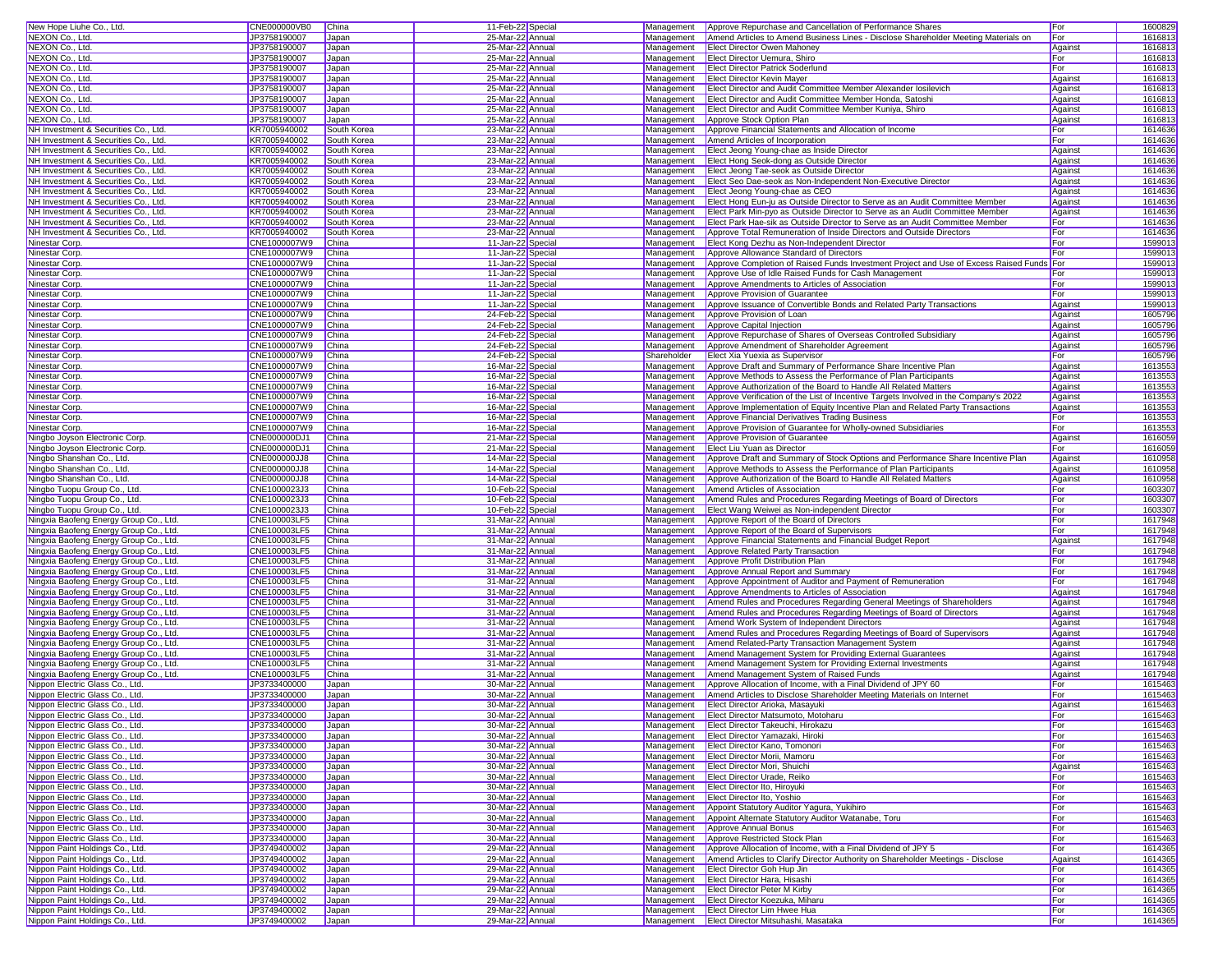| Nippon Paint Holdings Co., Ltd. | JP3749400002                 | Japan              | 29-Mar-22 Annual                     |                                      |            | Management Elect Director Morohoshi, Toshio                                                                                             | For         | 1614365            |
|---------------------------------|------------------------------|--------------------|--------------------------------------|--------------------------------------|------------|-----------------------------------------------------------------------------------------------------------------------------------------|-------------|--------------------|
| Nippon Paint Holdings Co., Ltd. | JP3749400002                 |                    | 29-Mar-22 Annual                     |                                      | Management | Elect Director Nakamura, Masayoshi                                                                                                      | For         | 1614365            |
|                                 |                              | Japan              |                                      |                                      |            |                                                                                                                                         |             |                    |
| Nippon Paint Holdings Co., Ltd. | JP3749400002                 | Japan              | 29-Mar-22 Annual                     |                                      | Management | Elect Director Tsutsui, Takashi                                                                                                         | For         | 1614365            |
| Nippon Paint Holdings Co., Ltd. | JP3749400002                 | Japan              | 29-Mar-22 Annual                     |                                      | Management | Elect Director Wakatsuki, Yuichiro                                                                                                      | For         | 1614365            |
| Nippon Paint Holdings Co., Ltd. | JP3749400002                 | Japan              | 29-Mar-22 Annual                     |                                      | Management | Elect Director Wee Siew Kim                                                                                                             | For         | 1614365            |
|                                 |                              |                    |                                      |                                      | Management |                                                                                                                                         |             | 1599076            |
| Nongfu Spring Co., Ltd.         | CNE100004272                 | China              |                                      | 14-Jan-22 Extraordinary Shareholders |            | Approve Employee Share Incentive Scheme                                                                                                 | Against     |                    |
| Nongfu Spring Co., Ltd.         | CNE100004272                 | China              |                                      | 14-Jan-22 Extraordinary Shareholders | Management | Authorize Board to Handle All Matters in Relation to the Employee Share Incentive Scheme Against                                        |             | 1599076            |
| Nongfu Spring Co., Ltd.         | CNE100004272                 | China              |                                      | 14-Jan-22 Extraordinary Shareholders | Management | Approve Amendment of the Service Agreements of the Directors and Supervisors                                                            | Against     | 1599076            |
| Nordea Bank Abp                 | FI4000297767                 | Finland            | 24-Mar-22 Annual                     |                                      | Management | Open Meeting                                                                                                                            |             | 1540737            |
|                                 |                              |                    |                                      |                                      |            |                                                                                                                                         |             |                    |
| Nordea Bank Abp                 | FI4000297767                 | Finland            | 24-Mar-22 Annual                     |                                      | Management | Call the Meeting to Order                                                                                                               |             | 1540737            |
| Nordea Bank Abp                 | FI4000297767                 | Finland            | 24-Mar-22 Annual                     |                                      | Management | Designate Inspector or Shareholder Representative(s) of Minutes of Meeting                                                              |             | 1540737            |
| Nordea Bank Abp                 | FI4000297767                 | Finland            | 24-Mar-22 Annual                     |                                      | Management | Acknowledge Proper Convening of Meeting                                                                                                 |             | 1540737            |
|                                 | FI4000297767                 | Finland            |                                      |                                      |            |                                                                                                                                         |             | 1540737            |
| Nordea Bank Abp                 |                              |                    | 24-Mar-22 Annual                     |                                      | Management | Prepare and Approve List of Shareholders                                                                                                |             |                    |
| Nordea Bank Abp                 | FI4000297767                 | Finland            | 24-Mar-22 Annual                     |                                      | Management | <b>Receive Financial Statements and Statutory Reports</b>                                                                               |             | 1540737            |
| Nordea Bank Abp                 | FI4000297767                 | Finland            | 24-Mar-22 Annual                     |                                      | Management | Accept Financial Statements and Statutory Reports                                                                                       | <b>IFor</b> | 1540737            |
| Nordea Bank Abp                 | FI4000297767                 | Finland            | 24-Mar-22 Annual                     |                                      | Management | Approve Allocation of Income and Dividends                                                                                              | For         | 1540737            |
|                                 |                              |                    |                                      |                                      |            |                                                                                                                                         |             |                    |
| Nordea Bank Abp                 | FI4000297767                 | Finland            | 24-Mar-22 Annual                     |                                      | Management | Approve Discharge of Board and President                                                                                                | For         | 1540737            |
| Nordea Bank Abp                 | FI4000297767                 | Finland            | 24-Mar-22 Annual                     |                                      | Management | Approve Remuneration Report (Advisory Vote)                                                                                             | For         | 1540737            |
| Nordea Bank Abp                 | FI4000297767                 | Finland            | 24-Mar-22 Annual                     |                                      | Management | Approve Remuneration of Directors in the Amount of EUR 340,000 for Chairman, EUR                                                        | For         | 1540737            |
|                                 | FI4000297767                 | Finland            |                                      |                                      |            |                                                                                                                                         |             | 1540737            |
| Nordea Bank Abp                 |                              |                    | 24-Mar-22 Annual                     |                                      | Management | Determine Number of Members (10) and Deputy Members (1) of Board                                                                        | For         |                    |
| Nordea Bank Abp                 | FI4000297767                 | Finland            | 24-Mar-22 Annual                     |                                      | Management | Reelect Torbjorn Magnusson (Chair), Petra van Hoeken, Robin Lawther, John Maltby,                                                       | For         | 1540737            |
| Nordea Bank Abp                 | FI4000297767                 | Finland            | 24-Mar-22 Annual                     |                                      | Management | Approve Remuneration of Auditors                                                                                                        | For         | 1540737            |
| Nordea Bank Abp                 | FI4000297767                 | Finland            | 24-Mar-22 Annual                     |                                      | Management | Ratify PricewaterhouseCoopers as Auditors                                                                                               | For         | 1540737            |
|                                 |                              |                    |                                      |                                      |            |                                                                                                                                         |             |                    |
| Nordea Bank Abp                 | FI4000297767                 | Finland            | 24-Mar-22 Annual                     |                                      | Management | Approve the Revised Charter of the Shareholders Nomination Board                                                                        | For         | 1540737            |
| Nordea Bank Abp                 | FI4000297767                 | Finland            | 24-Mar-22 Annual                     |                                      | Management | Approve Issuance of Convertible Instruments without Preemptive Rights                                                                   | For         | 1540737            |
| Nordea Bank Abp                 | FI4000297767                 | Finland            | 24-Mar-22 Annual                     |                                      | Management | Authorize Share Repurchase Program in the Securities Trading Business                                                                   | For         | 1540737            |
|                                 |                              |                    |                                      |                                      |            |                                                                                                                                         |             |                    |
| Nordea Bank Abp                 | FI4000297767                 | Finland            | 24-Mar-22 Annual                     |                                      | Management | Authorize Reissuance of Repurchased Shares                                                                                              | For         | 1540737            |
| Nordea Bank Abp                 | FI4000297767                 | Finland            | 24-Mar-22 Annual                     |                                      | Management | Authorize Share Repurchase Program and Reissuance of Repurchased Shares                                                                 | For         | 1540737            |
| Nordea Bank Abp                 | FI4000297767                 | Finland            | 24-Mar-22 Annual                     |                                      | Management | Approve Issuance of up to 30 Million Shares without Preemptive Rights                                                                   | For         | 154073             |
| Nordea Bank Abp                 | FI4000297767                 | Finland            | 24-Mar-22 Annual                     |                                      | Management | <b>Close Meeting</b>                                                                                                                    |             | 1540737            |
|                                 |                              |                    |                                      |                                      |            |                                                                                                                                         |             |                    |
| Nordson Corporation             | US6556631025                 | <b>USA</b>         | 01-Mar-22 Annual                     |                                      | Management | Elect Director John A. DeFord                                                                                                           | For         | 1603324            |
| Nordson Corporation             | US6556631025                 | <b>USA</b>         | 01-Mar-22 Annual                     |                                      | Management | Elect Director Jennifer A. Parmentier                                                                                                   | For         | 1603324            |
| Nordson Corporation             | US6556631025                 | <b>USA</b>         | 01-Mar-22 Annual                     |                                      | Management | Elect Director Victor L. Richey, Jr.                                                                                                    | Withhold    | 1603324            |
|                                 |                              |                    |                                      |                                      |            |                                                                                                                                         |             |                    |
| Nordson Corporation             | US6556631025                 | <b>USA</b>         | 01-Mar-22 Annual                     |                                      | Management | Ratify Ernst & Young LLP as Auditors                                                                                                    | For         | 1603324            |
| Nordson Corporation             | US6556631025                 | <b>USA</b>         | 01-Mar-22 Annual                     |                                      | Management | Advisory Vote to Ratify Named Executive Officers' Compensation                                                                          | Against     | 1603324            |
| <b>Novartis AG</b>              | CH0012005267                 | Switzerland        | 04-Mar-22 Annual                     |                                      | Management | Accept Financial Statements and Statutory Reports                                                                                       | For         | 1589873            |
| Novartis AG                     | CH0012005267                 | Switzerland        | 04-Mar-22 Annual                     |                                      | Management | Approve Discharge of Board and Senior Management                                                                                        | For         | 158987             |
|                                 |                              |                    |                                      |                                      |            |                                                                                                                                         |             |                    |
| Novartis AG                     | CH0012005267                 | Switzerland        | 04-Mar-22 Annual                     |                                      | Management | Approve Allocation of Income and Dividends of CHF 3.10 per Share                                                                        | For         | 158987             |
| Novartis AG                     | CH0012005267                 | Switzerland        | 04-Mar-22 Annual                     |                                      | Management | Approve CHF 15.3 Million Reduction in Share Capital via Cancellation of Repurchased                                                     | For         | 158987             |
| Novartis AG                     | CH0012005267                 | Switzerland        | 04-Mar-22 Annual                     |                                      | Management | Authorize Repurchase of up to CHF 10 Billion in Issued Share Capital                                                                    | For         | 158987             |
|                                 |                              |                    |                                      |                                      |            |                                                                                                                                         |             |                    |
| Novartis AG                     | CH0012005267                 | Switzerland        | 04-Mar-22 Annual                     |                                      | Management | Approve Remuneration of Directors in the Amount of CHF 8.6 Million                                                                      | For         | 158987             |
| Novartis AG                     | CH0012005267                 | Switzerland        | 04-Mar-22 Annual                     |                                      | Management | Approve Maximum Remuneration of Executive Committee in the Amount of CHF 91 Million For                                                 |             | 158987             |
| Novartis AG                     | CH0012005267                 | Switzerland        | 04-Mar-22 Annual                     |                                      | Management | Approve Remuneration Report                                                                                                             | Against     | 1589873            |
| Novartis AG                     |                              | Switzerland        |                                      |                                      | Management |                                                                                                                                         |             |                    |
|                                 | CH0012005267                 |                    | 04-Mar-22 Annual                     |                                      |            | Reelect Joerg Reinhardt as Director and Board Chairman                                                                                  | For         | 158987             |
| Novartis AG                     | CH0012005267                 | Switzerland        | 04-Mar-22 Annual                     |                                      | Management | Reelect Nancy Andrews as Director                                                                                                       | For         | 158987             |
| Novartis AG                     | CH0012005267                 | Switzerland        | 04-Mar-22 Annual                     |                                      | Management | Reelect Ton Buechner as Director                                                                                                        | For         | 1589873            |
| Novartis AG                     | CH0012005267                 | Switzerland        | 04-Mar-22 Annual                     |                                      | Management | Reelect Patrice Bula as Director                                                                                                        | For         | 158987             |
|                                 |                              |                    |                                      |                                      |            |                                                                                                                                         |             |                    |
| Novartis AG                     |                              |                    |                                      |                                      |            |                                                                                                                                         |             |                    |
|                                 | CH0012005267                 | Switzerland        | 04-Mar-22 Annual                     |                                      | Management | Reelect Elizabeth Doherty as Director                                                                                                   | For         | 158987             |
|                                 |                              |                    |                                      |                                      |            |                                                                                                                                         |             |                    |
| Novartis AG                     | CH0012005267                 | Switzerland        | 04-Mar-22 Annual                     |                                      | Management | Reelect Bridgette Heller as Director                                                                                                    | For         | 158987             |
| Novartis AG                     | CH0012005267                 | Switzerland        | 04-Mar-22 Annual                     |                                      | Management | Reelect Frans van Houten as Director                                                                                                    | For         | 158987             |
| Novartis AG                     | CH0012005267                 | Switzerland        | 04-Mar-22 Annual                     |                                      | Management | Reelect Simon Moroney as Director                                                                                                       | For         | 158987             |
| Novartis AG                     | CH0012005267                 | Switzerland        | 04-Mar-22 Annual                     |                                      | Management | Reelect Andreas von Planta as Director                                                                                                  | For         | 158987             |
|                                 |                              |                    |                                      |                                      |            |                                                                                                                                         |             |                    |
| Novartis AG                     | CH0012005267                 | Switzerland        | 04-Mar-22 Annual                     |                                      | Management | <b>Reelect Charles Sawyers as Director</b>                                                                                              | For         | 1589873            |
| Novartis AG                     | CH0012005267                 | Switzerland        | 04-Mar-22 Annual                     |                                      | Management | <b>Reelect William Winters as Director</b>                                                                                              | For         | 158987             |
| Novartis AG                     | CH0012005267                 | Switzerland        | 04-Mar-22 Annual                     |                                      | Management | Elect Ana de Pro Gonzalo as Director                                                                                                    | For         | 1589873            |
| Novartis AG                     | CH0012005267                 | Switzerland        | 04-Mar-22 Annual                     |                                      | Management | Elect Daniel Hochstrasser as Director                                                                                                   | For         | 1589873            |
|                                 |                              |                    |                                      |                                      |            |                                                                                                                                         |             |                    |
| Novartis AG                     | CH0012005267                 | Switzerland        | 04-Mar-22 Annual                     |                                      | Management | Reappoint Patrice Bula as Member of the Compensation Committee                                                                          | For         | 1589873            |
| Novartis AG                     | CH0012005267                 | Switzerland        | 04-Mar-22 Annual                     |                                      | Management | Reappoint Bridgette Heller as Member of the Compensation Committee                                                                      | For         | 1589873            |
| Novartis AG                     | CH0012005267                 | Switzerland        | 04-Mar-22 Annual                     |                                      | Management | Reappoint Simon Moroney as Member of the Compensation Committee                                                                         | For         | 158987             |
|                                 |                              |                    |                                      |                                      |            |                                                                                                                                         |             |                    |
| Novartis AG                     | CH0012005267                 | Switzerland        | 04-Mar-22 Annual                     |                                      | Management | Reappoint William Winters as Member of the Compensation Committee                                                                       | For         | 158987             |
| Novartis AG                     | CH0012005267                 | Switzerland        | 04-Mar-22 Annual                     |                                      | Management | Ratify KPMG AG as Auditors                                                                                                              | For         | 158987             |
| Novartis AG                     | CH0012005267                 | Switzerland        | 04-Mar-22 Annual                     |                                      | Management | Designate Peter Zahn as Independent Proxy                                                                                               | For         | 158987             |
| Novartis AG                     | CH0012005267                 | Switzerland        | 04-Mar-22 Annual                     |                                      | Management | Transact Other Business (Voting)                                                                                                        | Against     | 1589873            |
| Novo Nordisk A/S                |                              |                    |                                      |                                      |            | Receive Report of Board                                                                                                                 |             |                    |
|                                 | DK0060534915                 | Denmark            | 24-Mar-22 Annual                     |                                      | Management |                                                                                                                                         |             | 1605266            |
| Novo Nordisk A/S                | DK0060534915                 | Denmark            | 24-Mar-22 Annual                     |                                      | Management | Accept Financial Statements and Statutory Reports                                                                                       | For         | 1605266            |
| Novo Nordisk A/S                | DK0060534915                 | Denmark            | 24-Mar-22 Annual                     |                                      | Management | Approve Allocation of Income and Dividends of DKK 6.90 Per Share                                                                        | For         | 1605266            |
| Novo Nordisk A/S                | DK0060534915                 | Denmark            | 24-Mar-22 Annual                     |                                      |            | Management   Approve Remuneration Report (Advisory Vote)                                                                                | For         | 1605266            |
|                                 |                              |                    |                                      |                                      |            |                                                                                                                                         |             |                    |
| Novo Nordisk A/S                | DK0060534915                 | Denmark            | 24-Mar-22 Annual                     |                                      |            | Management Approve Remuneration of Directors for 2021 in the Aggregate Amount of DKK 17.1 Million For                                   |             | 1605266            |
| Novo Nordisk A/S                | DK0060534915                 | Denmark            | 24-Mar-22 Annual                     |                                      | Management | Approve Remuneration of Directors for 2022 in the Amount of DKK 2.26 Million for the                                                    | For         | 1605266            |
| Novo Nordisk A/S                | DK0060534915                 | Denmark            | 24-Mar-22 Annual                     |                                      | Management | Reelect Helge Lund as Director and Board Chair                                                                                          | For         | 1605266            |
|                                 | DK0060534915                 |                    |                                      |                                      |            |                                                                                                                                         |             |                    |
| Novo Nordisk A/S                |                              | Denmark            | 24-Mar-22 Annual                     |                                      | Management | Reelect Henrik Poulsen as Director and Vice Chair                                                                                       | For         | 1605266            |
| Novo Nordisk A/S                | DK0060534915                 | Denmark            | 24-Mar-22 Annual                     |                                      | Management | Reelect Jeppe Christiansen as Director                                                                                                  | For         | 1605266            |
| Novo Nordisk A/S                | DK0060534915                 | Denmark            | 24-Mar-22 Annual                     |                                      | Management | Reelect Laurence Debroux as Director                                                                                                    | For         | 1605266            |
| Novo Nordisk A/S                | DK0060534915                 | Denmark            |                                      |                                      | Management | Reelect Andreas Fibig as Director                                                                                                       |             |                    |
|                                 |                              |                    | 24-Mar-22 Annual                     |                                      |            |                                                                                                                                         | For         | 1605266            |
| Novo Nordisk A/S                | DK0060534915                 | Denmark            | 24-Mar-22 Annual                     |                                      | Management | Reelect Sylvie Gregoire as Director                                                                                                     | For         | 1605266            |
| Novo Nordisk A/S                | DK0060534915                 | Denmark            | 24-Mar-22 Annual                     |                                      | Management | Reelect Kasim Kutay as Director                                                                                                         | For         | 1605266            |
| Novo Nordisk A/S                | DK0060534915                 | Denmark            | 24-Mar-22 Annual                     |                                      | Management | Reelect Martin Mackay as Director                                                                                                       | Abstain     | 1605266            |
|                                 |                              |                    |                                      |                                      |            |                                                                                                                                         |             |                    |
| Novo Nordisk A/S                | DK0060534915                 | Denmark            | 24-Mar-22 Annual                     |                                      | Management | Elect Choi La Christina Law as New Director                                                                                             | For         | 1605266            |
| Novo Nordisk A/S                | DK0060534915                 | Denmark            | 24-Mar-22 Annual                     |                                      | Management | Ratify Deloitte as Auditors                                                                                                             | For         | 1605266            |
| Novo Nordisk A/S                | DK0060534915                 | Denmark            | 24-Mar-22 Annual                     |                                      | Management | Approve DKK 6 Million Reduction in Share Capital via B Share Cancellation                                                               | For         | 1605266            |
| Novo Nordisk A/S                | DK0060534915                 | Denmark            | 24-Mar-22 Annual                     |                                      | Management | Authorize Share Repurchase Program                                                                                                      | For         |                    |
|                                 |                              |                    |                                      |                                      |            |                                                                                                                                         |             | 1605266            |
| Novo Nordisk A/S                | DK0060534915                 | Denmark            | 24-Mar-22 Annual                     |                                      | Management | Approve Creation of DKK 45.6 Million Pool of Capital with Preemptive Rights; Approve                                                    | For         | 1605266            |
| Novo Nordisk A/S                | DK0060534915                 | Denmark            | 24-Mar-22 Annual                     |                                      | Management | Amendment to Remuneration Policy for Board of Directors and Executive Management                                                        | For         | 1605266            |
| Novo Nordisk A/S                | DK0060534915                 | Denmark            | 24-Mar-22 Annual                     |                                      | Management | Amend Articles Re: Board-Related                                                                                                        | For         | 1605266            |
|                                 |                              |                    |                                      |                                      |            |                                                                                                                                         |             |                    |
| Novo Nordisk A/S                | DK0060534915                 | Denmark            | 24-Mar-22 Annual                     |                                      | Management | <b>Other Business</b>                                                                                                                   |             | 1605266            |
| Novozymes A/S                   | DK0060336014                 | Denmark            | 16-Mar-22 Annual                     |                                      | Management | Receive Report of Board                                                                                                                 |             | 1606740            |
| Novozymes A/S<br>Novozymes A/S  | DK0060336014<br>DK0060336014 | Denmark<br>Denmark | 16-Mar-22 Annual<br>16-Mar-22 Annual |                                      | Management | <b>Accept Financial Statements and Statutory Reports</b><br>Management Approve Allocation of Income and Dividends of DKK 5.50 Per Share | For<br>For  | 1606740<br>1606740 |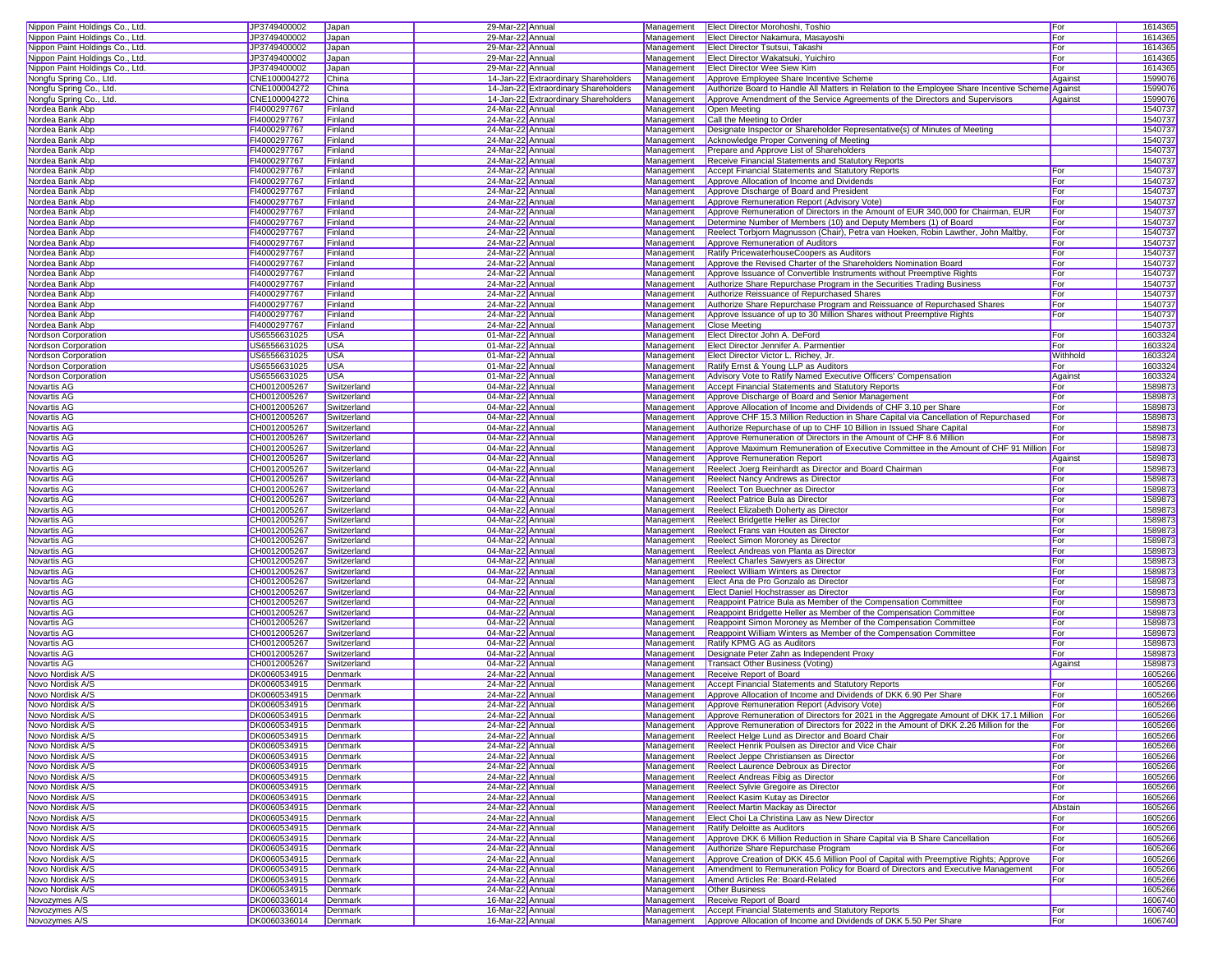| Novozymes A/S                                                                                                                                                                                                                                                                                                                                                                                                                                                                                                                                                                                                                                                                                                                                                                                                                                                                  | DK0060336014                 | Denmark               | 16-Mar-22 Annual                     |                                      | Management | Approve Remuneration Report                                                                                   | For        | 1606740            |
|--------------------------------------------------------------------------------------------------------------------------------------------------------------------------------------------------------------------------------------------------------------------------------------------------------------------------------------------------------------------------------------------------------------------------------------------------------------------------------------------------------------------------------------------------------------------------------------------------------------------------------------------------------------------------------------------------------------------------------------------------------------------------------------------------------------------------------------------------------------------------------|------------------------------|-----------------------|--------------------------------------|--------------------------------------|------------|---------------------------------------------------------------------------------------------------------------|------------|--------------------|
| Novozymes A/S                                                                                                                                                                                                                                                                                                                                                                                                                                                                                                                                                                                                                                                                                                                                                                                                                                                                  | DK0060336014                 | Denmark               | 16-Mar-22 Annual                     |                                      | Management | Approve Remuneration of Directors in the Amount of DKK 1.56 Million for Chairman                              | For        | 1606740            |
| Novozymes A/S                                                                                                                                                                                                                                                                                                                                                                                                                                                                                                                                                                                                                                                                                                                                                                                                                                                                  | DK0060336014                 | Denmark               | 16-Mar-22 Annual                     |                                      | Management | Reelect Jorgen Buhl Rasmussen (Chair) as Director                                                             | For        | 1606740            |
| Novozymes A/S                                                                                                                                                                                                                                                                                                                                                                                                                                                                                                                                                                                                                                                                                                                                                                                                                                                                  | DK0060336014                 | Denmark               | 16-Mar-22 Annual                     |                                      | Management | Reelect Cornelis de Jong (Vice Chair) as Director                                                             | For        | 1606740            |
| Novozymes A/S                                                                                                                                                                                                                                                                                                                                                                                                                                                                                                                                                                                                                                                                                                                                                                                                                                                                  | DK0060336014                 | Denmark               |                                      |                                      | Management | Reelect Heine Dalsgaard as Director                                                                           | Abstain    | 1606740            |
|                                                                                                                                                                                                                                                                                                                                                                                                                                                                                                                                                                                                                                                                                                                                                                                                                                                                                |                              |                       | 16-Mar-22 Annual                     |                                      |            |                                                                                                               |            |                    |
| Novozymes A/S                                                                                                                                                                                                                                                                                                                                                                                                                                                                                                                                                                                                                                                                                                                                                                                                                                                                  | DK0060336014                 | Denmark               | 16-Mar-22 Annual                     |                                      | Management | Elect Sharon James as Director                                                                                | For        | 1606740            |
| Novozymes A/S                                                                                                                                                                                                                                                                                                                                                                                                                                                                                                                                                                                                                                                                                                                                                                                                                                                                  | DK0060336014                 | Denmark               | 16-Mar-22 Annual                     |                                      | Management | Reelect Kasim Kutay as Director                                                                               | For        | 1606740            |
| Novozymes A/S                                                                                                                                                                                                                                                                                                                                                                                                                                                                                                                                                                                                                                                                                                                                                                                                                                                                  | DK0060336014                 | Denmark               | 16-Mar-22 Annual                     |                                      | Management | Reelect Kim Stratton as Director                                                                              | Abstain    | 1606740            |
| Novozymes A/S                                                                                                                                                                                                                                                                                                                                                                                                                                                                                                                                                                                                                                                                                                                                                                                                                                                                  | DK0060336014                 | Denmark               | 16-Mar-22 Annual                     |                                      | Management | Elect Morten Otto Alexander Sommer as New Director                                                            | For        | 1606740            |
| Novozymes A/S                                                                                                                                                                                                                                                                                                                                                                                                                                                                                                                                                                                                                                                                                                                                                                                                                                                                  | DK0060336014                 | Denmark               | 16-Mar-22 Annual                     |                                      | Management | Ratify PricewaterhouseCoopers as Auditors                                                                     | For        | 1606740            |
| Novozymes A/S                                                                                                                                                                                                                                                                                                                                                                                                                                                                                                                                                                                                                                                                                                                                                                                                                                                                  | DK0060336014                 | Denmark               | 16-Mar-22 Annual                     |                                      | Management | Approve Creation of DKK 56.2 Million Pool of Capital in B Shares without Preemptive                           | For        | 160674             |
| Novozymes A/S                                                                                                                                                                                                                                                                                                                                                                                                                                                                                                                                                                                                                                                                                                                                                                                                                                                                  | DK0060336014                 | Denmark               | 16-Mar-22 Annual                     |                                      | Management | Approve DKK 6 Million Reduction in Share Capital via Share Cancellation                                       | For        | 160674             |
| Novozymes A/S                                                                                                                                                                                                                                                                                                                                                                                                                                                                                                                                                                                                                                                                                                                                                                                                                                                                  | DK0060336014                 | Denmark               | 16-Mar-22 Annual                     |                                      | Management | Authorize Share Repurchase Program                                                                            | For        | 1606740            |
| Novozymes A/S                                                                                                                                                                                                                                                                                                                                                                                                                                                                                                                                                                                                                                                                                                                                                                                                                                                                  | DK0060336014                 | Denmark               | 16-Mar-22 Annual                     |                                      | Management | Authorize Board to Decide on the Distribution of Extraordinary Dividends                                      | For        | 160674             |
| Novozymes A/S                                                                                                                                                                                                                                                                                                                                                                                                                                                                                                                                                                                                                                                                                                                                                                                                                                                                  | DK0060336014                 | Denmark               | 16-Mar-22 Annual                     |                                      | Management | Amend Articles Re: Board-Related                                                                              | For        | 1606740            |
| Novozymes A/S                                                                                                                                                                                                                                                                                                                                                                                                                                                                                                                                                                                                                                                                                                                                                                                                                                                                  | DK0060336014                 | Denmark               | 16-Mar-22 Annual                     |                                      | Management | <b>Amend Articles</b>                                                                                         | For        | 1606740            |
| Novozymes A/S                                                                                                                                                                                                                                                                                                                                                                                                                                                                                                                                                                                                                                                                                                                                                                                                                                                                  | DK0060336014                 | Denmark               | 16-Mar-22 Annual                     |                                      | Management | Authorize Editorial Changes to Adopted Resolutions in Connection with Registration with                       | For        | 1606740            |
|                                                                                                                                                                                                                                                                                                                                                                                                                                                                                                                                                                                                                                                                                                                                                                                                                                                                                | DK0060336014                 |                       | 16-Mar-22 Annual                     |                                      | Management |                                                                                                               |            | 1606740            |
| Novozymes A/S                                                                                                                                                                                                                                                                                                                                                                                                                                                                                                                                                                                                                                                                                                                                                                                                                                                                  |                              | Denmark               |                                      |                                      |            | <b>Other Business</b>                                                                                         |            |                    |
| Nuance Communications, Inc.                                                                                                                                                                                                                                                                                                                                                                                                                                                                                                                                                                                                                                                                                                                                                                                                                                                    | US67020Y1001                 | <b>USA</b>            | 01-Mar-22 Annual                     |                                      | Management | <b>Elect Director Mark Benjamin</b>                                                                           | For        | 1602279            |
| Nuance Communications, Inc.                                                                                                                                                                                                                                                                                                                                                                                                                                                                                                                                                                                                                                                                                                                                                                                                                                                    | US67020Y1001                 | <b>USA</b>            | 01-Mar-22 Annual                     |                                      | Management | <b>Elect Director Daniel Brennan</b>                                                                          | For        | 1602279            |
| Nuance Communications, Inc.                                                                                                                                                                                                                                                                                                                                                                                                                                                                                                                                                                                                                                                                                                                                                                                                                                                    | US67020Y1001                 | <b>USA</b>            | 01-Mar-22 Annual                     |                                      | Management | <b>Elect Director Lloyd Carney</b>                                                                            | For        | 1602279            |
| Nuance Communications, Inc.                                                                                                                                                                                                                                                                                                                                                                                                                                                                                                                                                                                                                                                                                                                                                                                                                                                    | US67020Y1001                 | <b>USA</b>            | 01-Mar-22 Annual                     |                                      | Management | <b>Elect Director Thomas Ebling</b>                                                                           | For        | 1602279            |
| Nuance Communications, Inc.                                                                                                                                                                                                                                                                                                                                                                                                                                                                                                                                                                                                                                                                                                                                                                                                                                                    | US67020Y1001                 | <b>USA</b>            | 01-Mar-22 Annual                     |                                      | Management | <b>Elect Director Robert Finocchio</b>                                                                        | For        | 1602279            |
| Nuance Communications, Inc.                                                                                                                                                                                                                                                                                                                                                                                                                                                                                                                                                                                                                                                                                                                                                                                                                                                    | US67020Y1001                 | <b>USA</b>            | 01-Mar-22 Annual                     |                                      | Management | <b>Elect Director Laura S. Kaiser</b>                                                                         | For        | 1602279            |
| Nuance Communications, Inc.                                                                                                                                                                                                                                                                                                                                                                                                                                                                                                                                                                                                                                                                                                                                                                                                                                                    | US67020Y1001                 | <b>USA</b>            | 01-Mar-22 Annual                     |                                      | Management | <b>Elect Director Michal Katz</b>                                                                             | For        | 1602279            |
| Nuance Communications, Inc.                                                                                                                                                                                                                                                                                                                                                                                                                                                                                                                                                                                                                                                                                                                                                                                                                                                    | US67020Y1001                 | <b>USA</b>            | 01-Mar-22 Annual                     |                                      |            | Management <b>Elect Director Mark Laret</b>                                                                   | For        | 1602279            |
| Nuance Communications, Inc.                                                                                                                                                                                                                                                                                                                                                                                                                                                                                                                                                                                                                                                                                                                                                                                                                                                    | US67020Y1001                 | <b>USA</b>            | 01-Mar-22 Annual                     |                                      | Management | <b>Elect Director Sanjay Vaswani</b>                                                                          | Withhold   | 1602279            |
| Nuance Communications, Inc.                                                                                                                                                                                                                                                                                                                                                                                                                                                                                                                                                                                                                                                                                                                                                                                                                                                    | US67020Y1001                 | <b>USA</b>            | 01-Mar-22 Annual                     |                                      | Management | Advisory Vote to Ratify Named Executive Officers' Compensation                                                | Against    | 1602279            |
| Nuance Communications, Inc.                                                                                                                                                                                                                                                                                                                                                                                                                                                                                                                                                                                                                                                                                                                                                                                                                                                    | US67020Y1001                 | <b>USA</b>            | 01-Mar-22 Annual                     |                                      | Management | Ratify BDO USA, LLP as Auditors                                                                               | For        | 1602279            |
| OdontoPrev SA                                                                                                                                                                                                                                                                                                                                                                                                                                                                                                                                                                                                                                                                                                                                                                                                                                                                  | BRODPVACNOR4 Brazil          |                       |                                      | 03-Jan-22 Extraordinary Shareholders | Management | Approve Agreement to Absorb Mogidonto Planos Odontologicos Ltda. (Mogidonto)                                  | For        | 1594824            |
| OdontoPrev SA                                                                                                                                                                                                                                                                                                                                                                                                                                                                                                                                                                                                                                                                                                                                                                                                                                                                  | <b>BRODPVACNOR4 Brazil</b>   |                       |                                      | 03-Jan-22 Extraordinary Shareholders | Management | Ratify KPMG Auditores Independentes as Independent Firm to Appraise Proposed                                  | For        | 1594824            |
| OdontoPrev SA                                                                                                                                                                                                                                                                                                                                                                                                                                                                                                                                                                                                                                                                                                                                                                                                                                                                  | <b>BRODPVACNOR4 Brazil</b>   |                       |                                      | 03-Jan-22 Extraordinary Shareholders | Management | Approve Independent Firm's Appraisal                                                                          | For        | 1594824            |
| OdontoPrev SA                                                                                                                                                                                                                                                                                                                                                                                                                                                                                                                                                                                                                                                                                                                                                                                                                                                                  | <b>BRODPVACNOR4 Brazil</b>   |                       |                                      | 03-Jan-22 Extraordinary Shareholders | Management | Approve Absorption of Mogidonto Planos Odontologicos Ltda. (Mogidonto)                                        | For        | 1594824            |
| OdontoPrev SA                                                                                                                                                                                                                                                                                                                                                                                                                                                                                                                                                                                                                                                                                                                                                                                                                                                                  | <b>BRODPVACNOR4 Brazil</b>   |                       |                                      | 03-Jan-22 Extraordinary Shareholders | Management | Authorize Executives to Ratify and Execute Approved Resolutions                                               | For        | 1594824            |
| OFILM Group Co., Ltd.                                                                                                                                                                                                                                                                                                                                                                                                                                                                                                                                                                                                                                                                                                                                                                                                                                                          | CNE100000S33                 | China                 | 07-Jan-22 Special                    |                                      | Management | Approve Draft and Summary of Stock Option Incentive Plan                                                      | Against    | 1598549            |
| OFILM Group Co., Ltd.                                                                                                                                                                                                                                                                                                                                                                                                                                                                                                                                                                                                                                                                                                                                                                                                                                                          | CNE100000S33                 | China                 | 07-Jan-22 Specia                     |                                      | Management | Approve Methods to Assess the Performance of Plan Participants                                                | Against    | 1598549            |
| OFILM Group Co., Ltd.                                                                                                                                                                                                                                                                                                                                                                                                                                                                                                                                                                                                                                                                                                                                                                                                                                                          | CNE100000S33                 | China                 | 07-Jan-22 Special                    |                                      | Management | Approve Authorization of the Board to Handle All Related Matters                                              | Against    | 1598549            |
| OFILM Group Co., Ltd.                                                                                                                                                                                                                                                                                                                                                                                                                                                                                                                                                                                                                                                                                                                                                                                                                                                          | CNE100000S33                 | China                 | 07-Jan-22 Special                    |                                      | Management | Approve Change in the Usage of Raised Funds and Capital Injection in Wholly-owned                             | For        | 1598549            |
| OFILM Group Co., Ltd.                                                                                                                                                                                                                                                                                                                                                                                                                                                                                                                                                                                                                                                                                                                                                                                                                                                          | CNE100000S33                 | China                 | 07-Jan-22 Special                    |                                      | Management | Approve Daily Related Party Transactions                                                                      | For        | 1598549            |
| OFILM Group Co., Ltd.                                                                                                                                                                                                                                                                                                                                                                                                                                                                                                                                                                                                                                                                                                                                                                                                                                                          | CNE100000S33                 | China                 | 04-Mar-22 Specia                     |                                      | Management | Approve Amendment to Articles of Association and Related Systems                                              | Against    | 1606854            |
| OFILM Group Co., Ltd.                                                                                                                                                                                                                                                                                                                                                                                                                                                                                                                                                                                                                                                                                                                                                                                                                                                          | CNE100000S33                 | China                 | 04-Mar-22 Specia                     |                                      | Management | Approve to Formulate Working System for Independent Directors                                                 | For        | 1606854            |
| OFILM Group Co., Ltd.                                                                                                                                                                                                                                                                                                                                                                                                                                                                                                                                                                                                                                                                                                                                                                                                                                                          | CNE100000S33                 | China                 | 04-Mar-22 Specia                     |                                      | Management | Approve to Formulate Working Rules for the Secretary of the Board of Directors                                | For        | 160685             |
| OFILM Group Co., Ltd.                                                                                                                                                                                                                                                                                                                                                                                                                                                                                                                                                                                                                                                                                                                                                                                                                                                          | CNE100000S33                 | China                 | 04-Mar-22 Specia                     |                                      | Management | Approve Credit Line Application and Guarantee Matters                                                         | Against    | 1606854            |
| OFILM Group Co., Ltd.                                                                                                                                                                                                                                                                                                                                                                                                                                                                                                                                                                                                                                                                                                                                                                                                                                                          | CNE100000S33                 | China                 | 04-Mar-22 Specia                     |                                      | Management |                                                                                                               | For        | 160685             |
|                                                                                                                                                                                                                                                                                                                                                                                                                                                                                                                                                                                                                                                                                                                                                                                                                                                                                |                              |                       |                                      |                                      |            |                                                                                                               |            |                    |
|                                                                                                                                                                                                                                                                                                                                                                                                                                                                                                                                                                                                                                                                                                                                                                                                                                                                                |                              |                       |                                      |                                      |            | Approve Cancellation of Repurchased Shares and Decrease in Registered Capital                                 |            |                    |
|                                                                                                                                                                                                                                                                                                                                                                                                                                                                                                                                                                                                                                                                                                                                                                                                                                                                                | MX01SI0C0002                 | Mexico                |                                      | 31-Mar-22 Ordinary Shareholders      | Management | Authorize Share Repurchase Reserve                                                                            | Against    | 1622839            |
|                                                                                                                                                                                                                                                                                                                                                                                                                                                                                                                                                                                                                                                                                                                                                                                                                                                                                | MX01SI0C0002                 | Mexico                |                                      | 31-Mar-22 Ordinary Shareholders      | Management | Authorize Board to Ratify and Execute Approved Resolutions                                                    | Against    | 1622839            |
|                                                                                                                                                                                                                                                                                                                                                                                                                                                                                                                                                                                                                                                                                                                                                                                                                                                                                | CNE100002RB3                 | China                 | 16-Feb-22 Special                    |                                      | Management | Approve Adjustment on Application of Bank Credit Lines                                                        | For        | 1603560            |
|                                                                                                                                                                                                                                                                                                                                                                                                                                                                                                                                                                                                                                                                                                                                                                                                                                                                                | CNE100002RB3                 | China                 | 16-Feb-22 Special                    |                                      | Management | Approve Draft and Summary of Employee Share Purchase Plan                                                     | For        | 1603560            |
|                                                                                                                                                                                                                                                                                                                                                                                                                                                                                                                                                                                                                                                                                                                                                                                                                                                                                | CNE100002RB3                 | China                 | 16-Feb-22 Special                    |                                      | Management | Approve Management Method of Employee Share Purchase Plan                                                     | For        | 1603560            |
|                                                                                                                                                                                                                                                                                                                                                                                                                                                                                                                                                                                                                                                                                                                                                                                                                                                                                | CNE100002RB3                 | China                 | 16-Feb-22 Specia                     |                                      | Management | Approve Authorization of the Board to Handle All Related Matters                                              | For        | 1603560            |
|                                                                                                                                                                                                                                                                                                                                                                                                                                                                                                                                                                                                                                                                                                                                                                                                                                                                                | KR7271560005                 | South Korea           | 24-Mar-22 Annual                     |                                      | Management | Approve Financial Statements and Allocation of Income                                                         | For        | 1610515            |
|                                                                                                                                                                                                                                                                                                                                                                                                                                                                                                                                                                                                                                                                                                                                                                                                                                                                                | KR7271560005                 | South Korea           | 24-Mar-22 Annual                     |                                      | Management | Elect Lee Seung-jun as Inside Director                                                                        | For        | 161051             |
|                                                                                                                                                                                                                                                                                                                                                                                                                                                                                                                                                                                                                                                                                                                                                                                                                                                                                | KR7271560005                 | South Korea           | 24-Mar-22 Annual                     |                                      | Management | Elect Lee Wook as Outside Director                                                                            | For        | 1610515            |
|                                                                                                                                                                                                                                                                                                                                                                                                                                                                                                                                                                                                                                                                                                                                                                                                                                                                                | KR7271560005                 | South Korea           | 24-Mar-22 Annual                     |                                      | Management | Elect Lee Wook as a Member of Audit Committee                                                                 | For        | 161051             |
|                                                                                                                                                                                                                                                                                                                                                                                                                                                                                                                                                                                                                                                                                                                                                                                                                                                                                | KR7271560005                 | South Korea           | 24-Mar-22 Annual                     |                                      | Management | Approve Total Remuneration of Inside Directors and Outside Directors                                          | For        | 1610515            |
|                                                                                                                                                                                                                                                                                                                                                                                                                                                                                                                                                                                                                                                                                                                                                                                                                                                                                | FI0009014377                 | Finland               | 23-Mar-22 Annual                     |                                      | Management | Open Meeting                                                                                                  |            | 1606440            |
|                                                                                                                                                                                                                                                                                                                                                                                                                                                                                                                                                                                                                                                                                                                                                                                                                                                                                | FI0009014377                 | Finland               | 23-Mar-22 Annual                     |                                      | Management | Call the Meeting to Order                                                                                     |            | 1606440            |
|                                                                                                                                                                                                                                                                                                                                                                                                                                                                                                                                                                                                                                                                                                                                                                                                                                                                                | FI0009014377                 | Finland               | 23-Mar-22 Annual                     |                                      | Management | Designate Inspector or Shareholder Representative(s) of Minutes of Meeting                                    |            | 1606440            |
|                                                                                                                                                                                                                                                                                                                                                                                                                                                                                                                                                                                                                                                                                                                                                                                                                                                                                | FI0009014377                 | Finland               | 23-Mar-22 Annual                     |                                      | Management | Acknowledge Proper Convening of Meeting                                                                       |            | 1606440            |
|                                                                                                                                                                                                                                                                                                                                                                                                                                                                                                                                                                                                                                                                                                                                                                                                                                                                                | FI0009014377                 | Finland               | 23-Mar-22 Annual                     |                                      | Management | Prepare and Approve List of Shareholders                                                                      |            | 1606440            |
|                                                                                                                                                                                                                                                                                                                                                                                                                                                                                                                                                                                                                                                                                                                                                                                                                                                                                | FI0009014377                 | Finland               | 23-Mar-22 Annual                     |                                      | Management | Receive Financial Statements and Statutory Reports                                                            |            | 1606440            |
|                                                                                                                                                                                                                                                                                                                                                                                                                                                                                                                                                                                                                                                                                                                                                                                                                                                                                | FI0009014377                 | Finland               | 23-Mar-22 Annual                     |                                      | Management | Accept Financial Statements and Statutory Reports                                                             | For        | 160644             |
|                                                                                                                                                                                                                                                                                                                                                                                                                                                                                                                                                                                                                                                                                                                                                                                                                                                                                | FI0009014377                 | Finland               | 23-Mar-22 Annual                     |                                      | Management | Approve Allocation of Income and Dividends of EUR 1.50 Per Share; Approve Charitable                          | For        | 1606440            |
|                                                                                                                                                                                                                                                                                                                                                                                                                                                                                                                                                                                                                                                                                                                                                                                                                                                                                | FI0009014377                 | Finland               | 23-Mar-22 Annual                     |                                      | Management | Approve Discharge of Board and President                                                                      | For        | 160644             |
|                                                                                                                                                                                                                                                                                                                                                                                                                                                                                                                                                                                                                                                                                                                                                                                                                                                                                | FI0009014377                 | Finland               | 23-Mar-22 Annual                     |                                      | Management | Approve Remuneration Report (Advisory Vote)                                                                   | For        | 1606440            |
|                                                                                                                                                                                                                                                                                                                                                                                                                                                                                                                                                                                                                                                                                                                                                                                                                                                                                | FI0009014377                 | Finland               | 23-Mar-22 Annual                     |                                      | Management | Approve Remuneration of Directors in the Amount of EUR 90,000 for Chairman, EUR                               | For        | 1606440            |
|                                                                                                                                                                                                                                                                                                                                                                                                                                                                                                                                                                                                                                                                                                                                                                                                                                                                                | FI0009014377                 | Finland               | 23-Mar-22 Annual                     |                                      | Management | Fix Number of Directors at Eight                                                                              | For        | 1606440            |
|                                                                                                                                                                                                                                                                                                                                                                                                                                                                                                                                                                                                                                                                                                                                                                                                                                                                                | FI0009014377                 | Finland               | 23-Mar-22 Annual                     |                                      |            | Management Reelect Mikael Silvennoinen (Chair), Kari Jussi Aho, Ari Lehtoranta, Veli-Matti Mattila, Hilpi For |            | 1606440            |
|                                                                                                                                                                                                                                                                                                                                                                                                                                                                                                                                                                                                                                                                                                                                                                                                                                                                                | FI0009014377                 | Finland               | 23-Mar-22 Annual                     |                                      |            | Management <b>Approve Remuneration of Auditors</b>                                                            | For        | 1606440            |
|                                                                                                                                                                                                                                                                                                                                                                                                                                                                                                                                                                                                                                                                                                                                                                                                                                                                                | FI0009014377                 | Finland               | 23-Mar-22 Annual                     |                                      | Management | <b>Ratify KPMG as Auditors</b>                                                                                | For        | 1606440            |
|                                                                                                                                                                                                                                                                                                                                                                                                                                                                                                                                                                                                                                                                                                                                                                                                                                                                                | FI0009014377                 | Finland               | 23-Mar-22 Annual                     |                                      | Management | Approve Issuance of up to 14 Million Class B Shares without Preemptive Rights                                 | For        | 1606440            |
|                                                                                                                                                                                                                                                                                                                                                                                                                                                                                                                                                                                                                                                                                                                                                                                                                                                                                | FI0009014377                 | Finland               | 23-Mar-22 Annual                     |                                      | Management | Authorize Share Repurchase Program                                                                            | For        | 1606440            |
|                                                                                                                                                                                                                                                                                                                                                                                                                                                                                                                                                                                                                                                                                                                                                                                                                                                                                | FI0009014377                 | Finland               | 23-Mar-22 Annual                     |                                      | Management | Authorize Reissuance of Repurchased Shares                                                                    | For        | 1606440            |
|                                                                                                                                                                                                                                                                                                                                                                                                                                                                                                                                                                                                                                                                                                                                                                                                                                                                                | FI0009014377                 | Finland               | 23-Mar-22 Annual                     |                                      | Management | <b>Close Meeting</b>                                                                                          |            | 1606440            |
|                                                                                                                                                                                                                                                                                                                                                                                                                                                                                                                                                                                                                                                                                                                                                                                                                                                                                | JP3188200004                 | Japan                 | 29-Mar-22 Annual                     |                                      | Management | Approve Allocation of Income, with a Final Dividend of JPY 120                                                | For        | 1614939            |
|                                                                                                                                                                                                                                                                                                                                                                                                                                                                                                                                                                                                                                                                                                                                                                                                                                                                                | JP3188200004                 | Japan                 | 29-Mar-22 Annual                     |                                      | Management | Amend Articles to Disclose Shareholder Meeting Materials on Internet                                          | For        | 1614939            |
|                                                                                                                                                                                                                                                                                                                                                                                                                                                                                                                                                                                                                                                                                                                                                                                                                                                                                | JP3188200004                 | Japan                 | 29-Mar-22 Annual                     |                                      | Management | Approve Bonus Related to Retirement Bonus System Abolition                                                    | Against    | 1614939            |
|                                                                                                                                                                                                                                                                                                                                                                                                                                                                                                                                                                                                                                                                                                                                                                                                                                                                                | JP3188220002                 | Japan                 | 30-Mar-22 Annual                     |                                      | Management | Amend Articles to Disclose Shareholder Meeting Materials on Internet - Allow Virtual Only For                 |            | 1613660            |
|                                                                                                                                                                                                                                                                                                                                                                                                                                                                                                                                                                                                                                                                                                                                                                                                                                                                                | JP3188220002                 | Japan                 | 30-Mar-22 Annual                     |                                      | Management | Elect Director Otsuka, Ichiro                                                                                 | Against    | 1613660            |
|                                                                                                                                                                                                                                                                                                                                                                                                                                                                                                                                                                                                                                                                                                                                                                                                                                                                                | JP3188220002                 | Japan                 | 30-Mar-22 Annual                     |                                      | Management | Elect Director Higuchi, Tatsuo                                                                                | For        | 1613660            |
|                                                                                                                                                                                                                                                                                                                                                                                                                                                                                                                                                                                                                                                                                                                                                                                                                                                                                | JP3188220002                 | Japan                 | 30-Mar-22 Annual                     |                                      |            | Management Elect Director Matsuo, Yoshiro                                                                     | For        | 1613660            |
|                                                                                                                                                                                                                                                                                                                                                                                                                                                                                                                                                                                                                                                                                                                                                                                                                                                                                | JP3188220002                 | Japan                 | 30-Mar-22 Annual                     |                                      | Management | Elect Director Makino, Yuko                                                                                   | For        | 1613660            |
|                                                                                                                                                                                                                                                                                                                                                                                                                                                                                                                                                                                                                                                                                                                                                                                                                                                                                | JP3188220002                 | Japan                 | 30-Mar-22 Annual                     |                                      |            | Management Elect Director Takagi, Shuichi                                                                     | For        | 1613660            |
|                                                                                                                                                                                                                                                                                                                                                                                                                                                                                                                                                                                                                                                                                                                                                                                                                                                                                | JP3188220002                 | Japan                 | 30-Mar-22 Annual                     |                                      | Management | Elect Director Tobe, Sadanobu                                                                                 | For        | 1613660            |
| Operadora de Sites Mexicanos SAB de CV<br>Operadora de Sites Mexicanos SAB de CV<br>Oppein Home Group, Inc.<br>Oppein Home Group, Inc.<br>Oppein Home Group, Inc.<br>Oppein Home Group, Inc.<br><b>ORION Corp.</b> (Korea)<br>ORION Corp. (Korea<br><b>ORION Corp.</b> (Korea)<br>ORION Corp. (Korea)<br>ORION Corp. (Korea)<br>Orion Oyj<br>Orion Oy<br>Orion Oy<br>Orion Oy<br>Orion Oy<br>Orion Oy<br>Orion Oy<br>Orion Oy<br>Orion Oy<br>Orion Oy<br>Orion Oy<br>Orion Oy<br>Orion Oyj<br>Orion Oyi<br>Orion Oyj<br>Orion Oyj<br>Orion Oyj<br><b>Orion Oyj</b><br>Orion Ovi<br>OTSUKA CORP.<br>OTSUKA CORP.<br><b>OTSUKA CORP.</b><br>Otsuka Holdings Co., Ltd.<br>Otsuka Holdings Co., Ltd.<br>Otsuka Holdings Co., Ltd.<br>Otsuka Holdings Co., Ltd.<br>Otsuka Holdings Co., Ltd.<br>Otsuka Holdings Co., Ltd.<br>Otsuka Holdings Co., Ltd.<br>Otsuka Holdings Co., Ltd. | JP3188220002                 | Japan                 | 30-Mar-22 Annual                     |                                      |            | Management <b>Elect Director Kobayashi</b> , Masayuki                                                         | For        | 1613660            |
| Otsuka Holdings Co., Ltd.                                                                                                                                                                                                                                                                                                                                                                                                                                                                                                                                                                                                                                                                                                                                                                                                                                                      | JP3188220002                 | Japan                 | 30-Mar-22 Annual                     |                                      |            | Management Elect Director Tojo, Noriko                                                                        | For        | 1613660            |
| Otsuka Holdings Co., Ltd.<br>Otsuka Holdings Co., Ltd.                                                                                                                                                                                                                                                                                                                                                                                                                                                                                                                                                                                                                                                                                                                                                                                                                         | JP3188220002<br>JP3188220002 | Japan<br><b>Japan</b> | 30-Mar-22 Annual<br>30-Mar-22 Annual |                                      |            | Management <b>Elect Director Inoue, Makoto</b><br>Management Elect Director Matsutani, Yukio                  | For<br>For | 1613660<br>1613660 |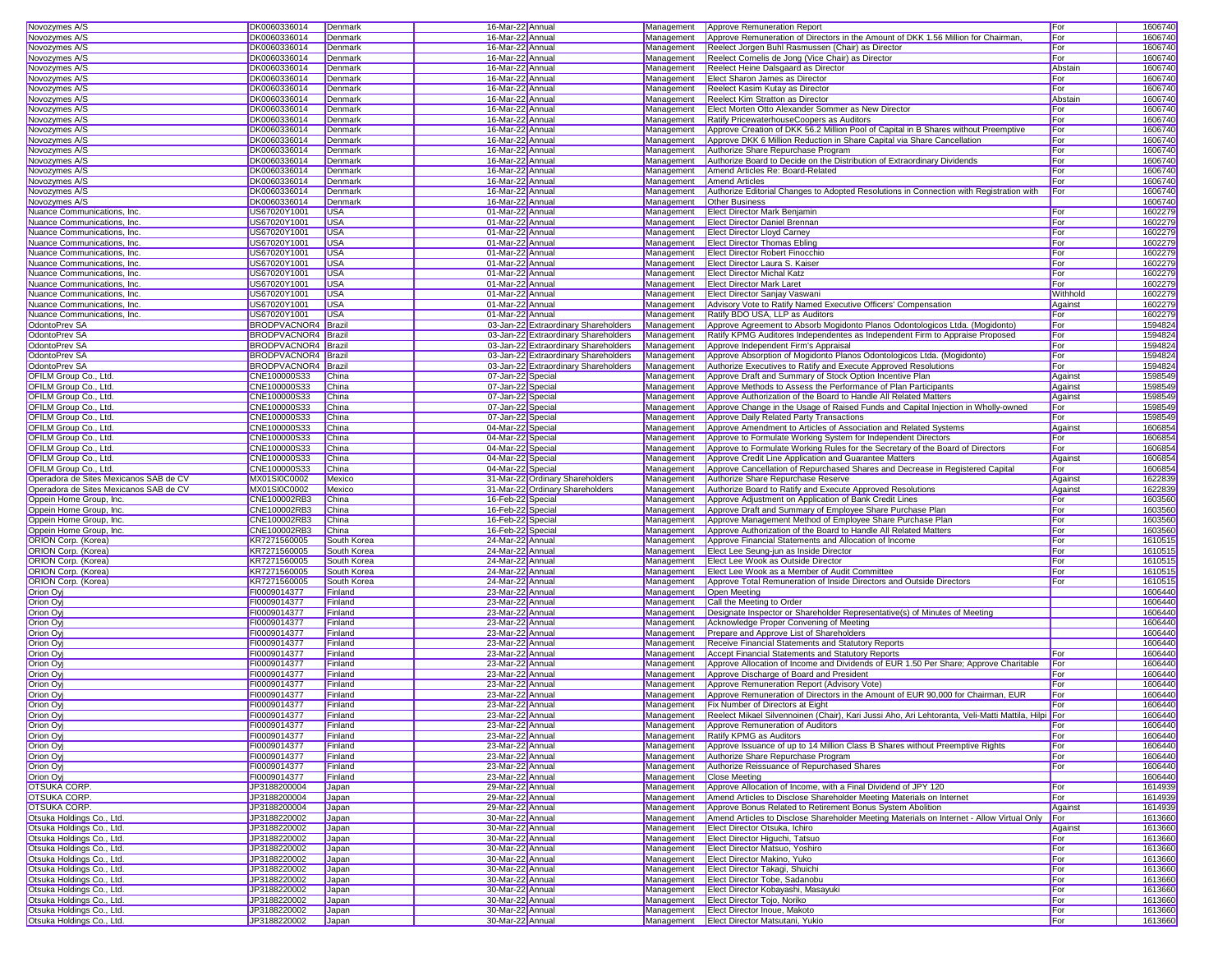| Otsuka Holdings Co., Ltd            | JP3188220002       | Japan        | 30-Mar-22 Annual                     |            | Management <b>Elect Director Sekiguchi</b> , Ko                                                     | Against | 1613660 |
|-------------------------------------|--------------------|--------------|--------------------------------------|------------|-----------------------------------------------------------------------------------------------------|---------|---------|
| Otsuka Holdings Co., Ltd            | JP3188220002       | Japan        | 30-Mar-22 Annual                     | Management | Elect Director Aoki, Yoshihisa                                                                      | Against | 1613660 |
| Otsuka Holdings Co., Ltd.           | JP3188220002       | Japan        | 30-Mar-22 Annual                     | Management | <b>Elect Director Mita, Mayo</b>                                                                    | For     | 1613660 |
|                                     |                    |              | 30-Mar-22 Annual                     | Management | Elect Director Kitachi, Tatsuaki                                                                    | For     | 1613660 |
| Otsuka Holdings Co., Ltd.           | JP3188220002       | Japan        |                                      |            | Appoint Statutory Auditor Toba, Yozo                                                                |         |         |
| Otsuka Holdings Co., Ltd.           | JP3188220002       | Japan        | 30-Mar-22 Annual                     | Management |                                                                                                     | Against | 1613660 |
| Otsuka Holdings Co., Ltd.           | JP3188220002       | Japan        | 30-Mar-22 Annual                     | Management | Appoint Statutory Auditor Sugawara, Hiroshi                                                         | For     | 1613660 |
| Otsuka Holdings Co., Ltd            | JP3188220002       | Japan        | 30-Mar-22 Annual                     | Management | Appoint Statutory Auditor Osawa, Kanako                                                             | For     | 1613660 |
| Otsuka Holdings Co., Ltd.           | JP3188220002       | Japan        | 30-Mar-22 Annual                     | Management | Appoint Statutory Auditor Tsuji, Sachie                                                             | For     | 1613660 |
| Pan Ocean Co., Ltd.                 | KR7028670008       | South Korea  | 29-Mar-22 Annual                     | Management | Approve Financial Statements and Allocation of Income                                               | For     | 1606659 |
| Pan Ocean Co., Ltd.                 | KR7028670008       | South Korea  | 29-Mar-22 Annual                     | Management | Amend Articles of Incorporation                                                                     | For     | 1606659 |
| Pan Ocean Co., Ltd.                 | KR7028670008       | South Korea  | 29-Mar-22 Annual                     | Management | Elect Kim Hong-guk as Inside Director                                                               | For     | 1606659 |
| Pan Ocean Co., Ltd.                 | KR7028670008       | South Korea  | 29-Mar-22 Annual                     | Management | Elect Cheon Se-gi as Inside Director                                                                | For     | 1606659 |
| Pan Ocean Co., Ltd.                 | KR7028670008       | South Korea  | 29-Mar-22 Annual                     | Management | Elect Hong Soon-jik as Outside Director                                                             | For     | 1606659 |
| Pan Ocean Co., Ltd.                 | KR7028670008       | South Korea  | 29-Mar-22 Annual                     | Management | Elect Oh Gwang-su as Outside Director                                                               | For     | 1606659 |
| Pan Ocean Co., Ltd.                 | KR7028670008       | South Korea  | 29-Mar-22 Annual                     | Management | Elect Jang Ji-young as Outside Director                                                             | For     | 1606659 |
| Pan Ocean Co., Ltd.                 | KR7028670008       | South Korea  | 29-Mar-22 Annual                     | Management | Elect Hong Soon-jik as Audit Committee Member                                                       | For     | 1606659 |
| Pan Ocean Co., Ltd.                 | KR7028670008       | South Korea  | 29-Mar-22 Annual                     | Management | Elect Oh Gwang-su as Audit Committee Member                                                         | For     | 1606659 |
| Pan Ocean Co., Ltd.                 | KR7028670008       | South Korea  | 29-Mar-22 Annual                     | Management | Elect Jang Ji-young as Audit Committee Member                                                       | For     | 1606659 |
| Pan Ocean Co., Ltd.                 | KR7028670008       | South Korea  | 29-Mar-22 Annual                     | Management | Approve Total Remuneration of Inside Directors and Outside Directors                                | For     | 1606659 |
| Pandora AS                          | DK0060252690       | Denmark      | 10-Mar-22 Annual                     | Management | Receive Report of Board                                                                             |         | 1606741 |
|                                     |                    |              | 10-Mar-22 Annual                     |            | Accept Financial Statements and Statutory Reports                                                   |         |         |
| Pandora AS                          | DK0060252690       | Denmark      |                                      | Management |                                                                                                     | For     | 160674  |
| Pandora AS                          | DK0060252690       | Denmark      | 10-Mar-22 Annual                     | Management | Approve Remuneration Report (Advisory Vote)                                                         | For     | 160674  |
| Pandora AS                          | DK0060252690       | Denmark      | 10-Mar-22 Annual                     | Management | Approve Remuneration of Directors                                                                   | For     | 1606741 |
| Pandora AS                          | DK0060252690       | Denmark      | 10-Mar-22 Annual                     | Management | Approve Allocation of Income and Dividends of DKK 16 Per Share                                      | For     | 1606741 |
| Pandora AS                          | DK0060252690       | Denmark      | 10-Mar-22 Annual                     | Management | Reelect Peter A. Ruzicka as Director                                                                | For     | 1606741 |
| Pandora AS                          | DK0060252690       | Denmark      | 10-Mar-22 Annual                     | Management | Reelect Christian Frigast as Director                                                               | For     | 1606741 |
| Pandora AS                          | DK0060252690       | Denmark      | 10-Mar-22 Annual                     | Management | Reelect Heine Dalsgaard as Director                                                                 | For     | 1606741 |
| Pandora AS                          | DK0060252690       | Denmark      | 10-Mar-22 Annual                     | Management | Reelect Birgitta Stymne Goransson as Director                                                       | For     | 1606741 |
| Pandora AS                          | DK0060252690       | Denmark      | 10-Mar-22 Annual                     | Management | Reelect Marianne Kirkegaard as Director                                                             | For     | 1606741 |
| Pandora AS                          | DK0060252690       | Denmark      | 10-Mar-22 Annual                     | Management | Reelect Catherine Spindler as Director                                                              | For     | 1606741 |
| Pandora AS                          | DK0060252690       | Denmark      | 10-Mar-22 Annual                     | Management | Reelect Jan Zijderveld as Director                                                                  | For     | 1606741 |
| Pandora AS                          | DK0060252690       | Denmark      | 10-Mar-22 Annual                     | Management | Ratify Ernst & Young as Auditor                                                                     | For     | 1606741 |
| Pandora AS                          | DK0060252690       | Denmark      | 10-Mar-22 Annual                     | Management | Approve Discharge of Management and Board                                                           | For     | 1606741 |
| Pandora AS                          | DK0060252690       | Denmark      | 10-Mar-22 Annual                     | Management | Approve DKK 4,5 Million Reduction in Share Capital via Share Cancellation; Amend                    | For     | 1606741 |
| Pandora AS                          | DK0060252690       | Denmark      | 10-Mar-22 Annual                     | Management | Authorize Share Repurchase Program                                                                  | For     | 1606741 |
| Pandora AS                          | DK0060252690       | Denmark      | 10-Mar-22 Annual                     | Management | Authorize Editorial Changes to Adopted Resolutions in Connection with Registration with             | For     | 1606741 |
| Pandora AS                          | DK0060252690       | Denmark      | 10-Mar-22 Annual                     | Management | <b>Other Business</b>                                                                               |         | 1606741 |
| PearlAbyss Corp                     | KR7263750002       | South Korea  | 30-Mar-22 Annual                     | Management | Approve Financial Statements and Allocation of Income                                               | For     | 1619345 |
| PearlAbyss Corp.                    | KR7263750002       | South Korea  | 30-Mar-22 Annual                     | Management | Amend Articles of Incorporation (Company Address Change)                                            | For     | 1619345 |
| PearlAbyss Corp                     | KR7263750002       | South Korea  | 30-Mar-22 Annual                     | Management | Amend Articles of Incorporation (Amendments Relating to Record Date)                                | For     | 1619345 |
|                                     | KR7263750002       | South Korea  | 30-Mar-22 Annual                     | Management | Amend Articles of Incorporation (Amendments Relating to Auditors)                                   | For     | 1619345 |
| PearlAbyss Corp<br>PearlAbyss Corp. |                    |              |                                      | Management |                                                                                                     |         | 1619345 |
|                                     | KR7263750002       | South Korea  | 30-Mar-22 Annual                     |            | Amend Articles of Incorporation (Change in Bond Issuance Limit)                                     | For     |         |
| PearlAbyss Corp.                    | KR7263750002       | South Korea  | 30-Mar-22 Annual                     | Management | Amend Articles of Incorporation (Amendments Relating to Changes in Legislation)                     | For     | 1619345 |
| PearlAbyss Corp.                    | KR7263750002       | South Korea  | 30-Mar-22 Annual                     | Management | Elect Kim Dae-il as Inside Director                                                                 | For     | 1619345 |
| PearlAbyss Corp.                    | KR7263750002       | South Korea  | 30-Mar-22 Annual                     | Management | Elect Ji Hui-hwan as Inside Director                                                                | For     | 1619345 |
| PearlAbyss Corp.                    | KR7263750002       | South Korea  | 30-Mar-22 Annual                     | Management | Elect Yoon Jae-min as Inside Director                                                               | For     | 1619345 |
| PearlAbyss Corp.                    | KR7263750002       | South Korea  | 30-Mar-22 Annual                     | Management | Elect Heo Jin-young as Inside Director                                                              | For     | 1619345 |
| PearlAbyss Corp.                    | KR7263750002       | South Korea  | 30-Mar-22 Annual                     | Management | Elect Kim Gyeong-man as Inside Director                                                             | For     | 1619345 |
| PearlAbyss Corp.                    | KR7263750002       | South Korea  | 30-Mar-22 Annual                     | Management | Approve Total Remuneration of Inside Directors and Outside Directors                                | For     | 1619345 |
| PearlAbyss Corp.                    | KR7263750002       | South Korea  | 30-Mar-22 Annual                     | Management | Authorize Board to Fix Remuneration of Internal Auditor(s)                                          | For     | 1619345 |
| Pepkor Holdings Ltd                 | ZAE000259479       | South Africa | 10-Mar-22 Annual                     | Management | Present Financial Statements and Statutory Reports for the Year Ended 30 September                  |         | 1604354 |
| Pepkor Holdings Ltd.                | ZAE000259479       | South Africa | 10-Mar-22 Annual                     | Management | Re-elect Theodore de Klerk as Director                                                              | For     | 1604354 |
| Pepkor Holdings Ltd.                | ZAE000259479       | South Africa | 10-Mar-22 Annual                     | Management | Re-elect Wendy Luhabe as Director                                                                   | For     | 1604354 |
| Pepkor Holdings Ltd.                | ZAE000259479       | South Africa | 10-Mar-22 Annual                     | Management | Re-elect Steve Muller as Director                                                                   | For     | 1604354 |
| Pepkor Holdings Ltd.                | ZAE000259479       | South Africa | 10-Mar-22 Annual                     | Management | Re-elect Fagmeedah Petersen-Cook as Director                                                        | For     | 1604354 |
| Pepkor Holdings Ltd.                | ZAE000259479       | South Africa | 10-Mar-22 Annual                     | Management | Elect Paula Disberry as Director                                                                    | For     | 1604354 |
| Pepkor Holdings Ltd.                | ZAE000259479       | South Africa | 10-Mar-22 Annual                     | Management | <b>Elect Hester Hickey as Director</b>                                                              | For     | 1604354 |
| Pepkor Holdings Ltd.                | ZAE000259479       | South Africa | 10-Mar-22 Annual                     | Management | Elect Zola Malinga as Director                                                                      | For     | 1604354 |
| Pepkor Holdings Ltd.                | ZAE000259479       | South Africa | 10-Mar-22 Annual                     | Management | Elect Ian Kirk as Director                                                                          | For     | 1604354 |
| Pepkor Holdings Ltd.                | ZAE000259479       | South Africa | 10-Mar-22 Annual                     | Management | Elect Isaac Mophatlane as Director                                                                  | For     | 1604354 |
| Pepkor Holdings Ltd.                | ZAE000259479       | South Africa | 10-Mar-22 Annual                     | Management | <b>Elect Pieter Erasmus as Director</b>                                                             | For     | 1604354 |
| Pepkor Holdings Ltd.                | ZAE000259479       | South Africa | 10-Mar-22 Annual                     | Management | Re-elect Steve Muller as Member of the Audit and Risk Committee                                     | For     | 1604354 |
| Pepkor Holdings Ltd.                | ZAE000259479       | South Africa | 10-Mar-22 Annual                     | Management | Re-elect Fagmeedah Petersen-Cook as Member of the Audit and Risk Committee                          | For     | 1604354 |
| Pepkor Holdings Ltd.                | ZAE000259479       | South Africa | 10-Mar-22 Annual                     | Management | Elect Hester Hickey as Member of the Audit and Risk Committee                                       | For     | 1604354 |
| Pepkor Holdings Ltd.                | ZAE000259479       | South Africa | 10-Mar-22 Annual                     | Management | Elect Zola Malinga as Member of the Audit and Risk Committee                                        | For     | 1604354 |
| Pepkor Holdings Ltd.                | ZAE000259479       | South Africa | 10-Mar-22 Annual                     | Management | Reappoint PricewaterhouseCoopers Inc as Auditors with D de Jager as Registered Auditor For          |         | 1604354 |
| Pepkor Holdings Ltd                 | ZAE000259479       | South Africa | 10-Mar-22 Annual                     | Management | Approve Remuneration Policy                                                                         | For     | 1604354 |
| Pepkor Holdings Ltd.                | ZAE000259479       | South Africa | 10-Mar-22 Annual                     |            | Management Approve Implementation Report on the Remuneration Policy                                 | For     | 1604354 |
| Pepkor Holdings Ltd.                | ZAE000259479       | South Africa | 10-Mar-22 Annual                     | Management | Approve Remuneration of Chairman                                                                    | For     | 1604354 |
| Pepkor Holdings Ltd.                | ZAE000259479       | South Africa | 10-Mar-22 Annual                     | Management | Approve Remuneration of Lead Independent Director                                                   | For     | 1604354 |
| Pepkor Holdings Ltd.                | ZAE000259479       | South Africa | 10-Mar-22 Annual                     | Management | Approve Remuneration of Board Members                                                               | For     | 1604354 |
| Pepkor Holdings Ltd.                | ZAE000259479       | South Africa | 10-Mar-22 Annual                     | Management | Approve Remuneration of Audit and Risk Committee Chairman                                           | For     | 1604354 |
| Pepkor Holdings Ltd.                | ZAE000259479       | South Africa | 10-Mar-22 Annual                     | Management | Approve Remuneration of Audit and Risk Committee Members                                            | For     | 1604354 |
| Pepkor Holdings Ltd.                | ZAE000259479       | South Africa | 10-Mar-22 Annual                     | Management | Approve Remuneration of Human Resources and Remuneration Committee Chairman                         | For     | 1604354 |
| Pepkor Holdings Ltd.                | ZAE000259479       | South Africa | 10-Mar-22 Annual                     | Management | Approve Remuneration of Human Resources and Remuneration Committee Members                          | For     | 1604354 |
| Pepkor Holdings Ltd.                | ZAE000259479       | South Africa | 10-Mar-22 Annual                     | Management | Approve Remuneration of Social and Ethics Committee Chairman                                        | For     | 1604354 |
|                                     | ZAE000259479       | South Africa | 10-Mar-22 Annual                     | Management | Approve Remuneration of Social and Ethics Committee Members                                         | For     | 1604354 |
| Pepkor Holdings Ltd.                |                    | South Africa |                                      |            |                                                                                                     | For     | 1604354 |
| Pepkor Holdings Ltd.                | ZAE000259479       |              | 10-Mar-22 Annual                     | Management | Approve Remuneration of Nomination Committee Members                                                |         |         |
| Pepkor Holdings Ltd.                | ZAE000259479       | South Africa | 10-Mar-22 Annual                     | Management | Approve Remuneration of Investment Committee Chairman                                               | For     | 1604354 |
| Pepkor Holdings Ltd.                | ZAE000259479       | South Africa | 10-Mar-22 Annual                     | Management | Approve Remuneration of Investment Committee Members                                                | For     | 1604354 |
| Pepkor Holdings Ltd.                | ZAE000259479       | South Africa | 10-Mar-22 Annual                     | Management | Approve Remuneration for Non-scheduled Extraordinary Meetings                                       | For     | 1604354 |
| Pepkor Holdings Ltd.                | ZAE000259479       | South Africa | 10-Mar-22 Annual                     | Management | Approve Remuneration of Director Approved by Prudential Authority                                   | For     | 1604354 |
| Pepkor Holdings Ltd.                | ZAE000259479       | South Africa | 10-Mar-22 Annual                     | Management | Approve Financial Assistance in Terms of Section 45 of the Companies Act                            | For     | 1604354 |
| Pepkor Holdings Ltd.                | ZAE000259479       | South Africa | 10-Mar-22 Annual                     | Management | Authorise Repurchase of Issued Share Capital                                                        | For     | 1604354 |
| Pharmaron Beijing Co., Ltd.         | CNE100003PG4       | China        | 14-Jan-22 Extraordinary Shareholders | Management | Approve Repurchase and Cancellation of Part of the Restricted A Shares Granted Under                | For     | 1599827 |
| Pharmaron Beiling Co., Ltd.         | CNE100003PG4       | China        | 14-Jan-22 Special                    | Management | Approve Repurchase and Cancellation of Part of the Restricted A Shares Granted Under For            |         | 1599828 |
| Pharmaron Beijing Co., Ltd.         | CNE100003PG4       | China        | 14-Jan-22 Extraordinary Shareholders | Management | Approve Repurchase and Cancellation of Part of the Restricted A Shares Granted Under For            |         | 1599108 |
| Pharmaron Beijing Co., Ltd.         | CNE100003PG4 China |              | 14-Jan-22 Special                    |            | Management Approve Repurchase and Cancellation of Part of the Restricted A Shares Granted Under For |         | 1599824 |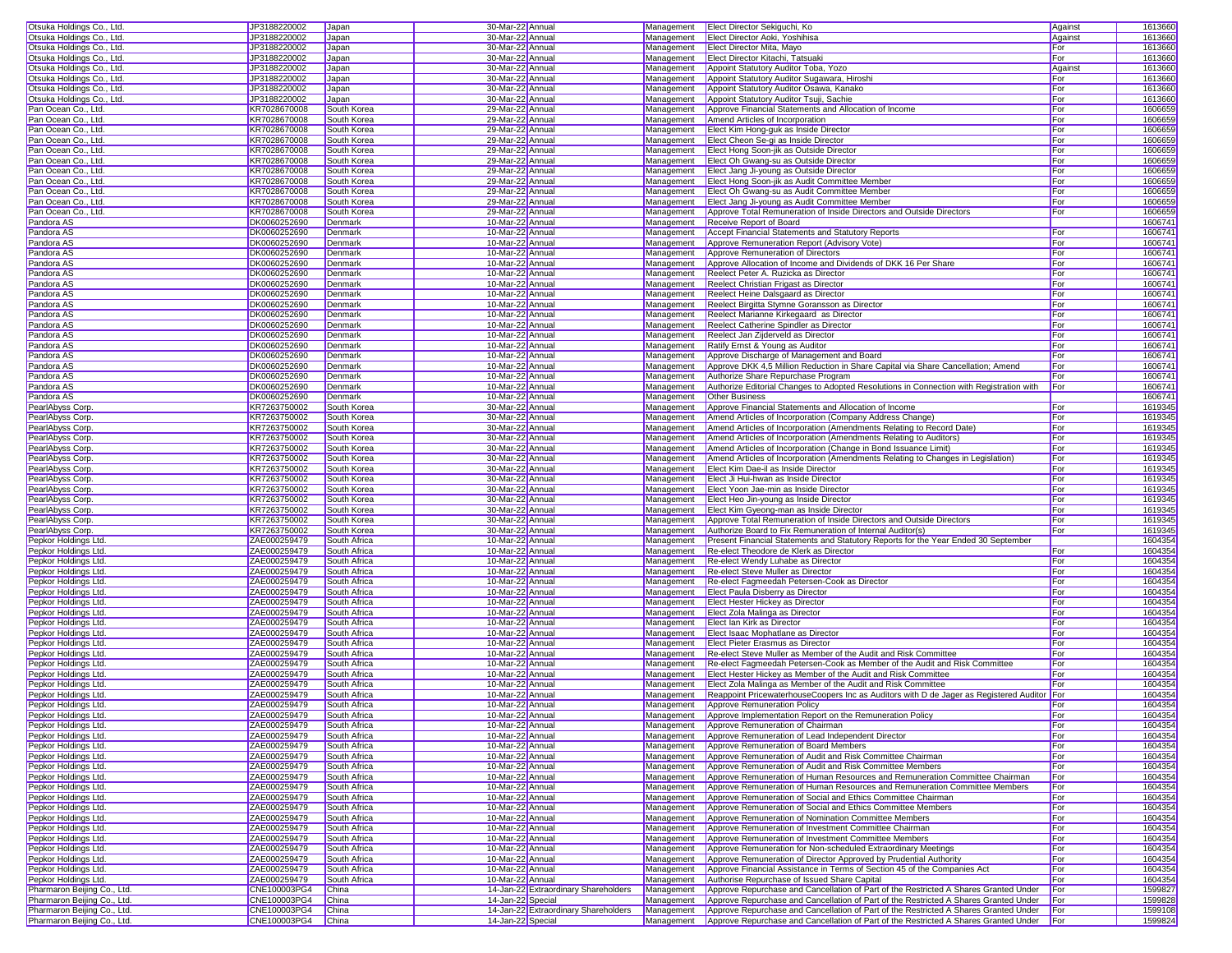| Pharmaron Beijing Co., Ltd.                               | CNE100003PG4                 | China                  |                                      | 14-Jan-22 Extraordinary Shareholders | Management  | Approve Reduction of Registered Capital                                                                                                   | For     | 1599827            |
|-----------------------------------------------------------|------------------------------|------------------------|--------------------------------------|--------------------------------------|-------------|-------------------------------------------------------------------------------------------------------------------------------------------|---------|--------------------|
| Pharmaron Beijing Co., Ltd.                               | CNE100003PG4                 | China                  | 14-Jan-22 Special                    |                                      | Management  | Approve Reduction of Registered Capital                                                                                                   | For     | 1599828            |
| Pharmaron Beijing Co., Ltd.                               | CNE100003PG4                 | China                  |                                      | 14-Jan-22 Extraordinary Shareholders | Management  | Approve Reduction of Registered Capital                                                                                                   | For     | 1599108            |
| Pharmaron Beijing Co., Ltd.                               | CNE100003PG4                 | China                  | 14-Jan-22 Special                    |                                      | Management  | Approve Reduction of Registered Capital                                                                                                   | For     | 1599824            |
|                                                           |                              |                        |                                      |                                      |             |                                                                                                                                           |         |                    |
| Pharmaron Beijing Co., Ltd.                               | CNE100003PG4                 | China                  |                                      | 14-Jan-22 Extraordinary Shareholders | Management  | Amend Articles of Association                                                                                                             | For     | 1599827            |
| Pharmaron Beijing Co., Ltd.                               | CNE100003PG4                 | China                  |                                      | 14-Jan-22 Extraordinary Shareholders | Management  | Amend Articles of Association                                                                                                             | For     | 1599108            |
| Pharmaron Beijing Co., Ltd.                               | CNE100003PG4                 | China                  |                                      | 14-Jan-22 Extraordinary Shareholders | Management  | Authorize Board to Handle All Matters in Relation to the Reduction of Registered Capital                                                  | For     | 1599827            |
| Pharmaron Beijing Co., Ltd.                               | CNE100003PG4                 | China                  |                                      | 14-Jan-22 Extraordinary Shareholders | Management  | Authorize Board to Handle All Matters in Relation to the Reduction of Registered Capital                                                  | For     | 1599108            |
| Pharmaron Beijing Co., Ltd.                               | CNE100003PG4                 | China                  |                                      | 14-Jan-22 Extraordinary Shareholders | Management  | Amend Rules and Procedures Regarding General Meetings of Shareholders                                                                     | Against | 1599827            |
| Pharmaron Beijing Co., Ltd.                               | CNE100003PG4                 | China                  |                                      | 14-Jan-22 Extraordinary Shareholders | Management  | Amend Rules and Procedures Regarding General Meetings of Shareholders                                                                     | Against | 1599108            |
| Pharmaron Beijing Co., Ltd.                               | CNE100003PG4                 | China                  |                                      | 14-Jan-22 Extraordinary Shareholders | Management  | Amend Rules and Procedures Regarding Meetings of Board of Directors                                                                       | Against | 1599827            |
| Pharmaron Beijing Co., Ltd.                               | CNE100003PG4                 | China                  |                                      | 14-Jan-22 Extraordinary Shareholders | Management  | Amend Rules and Procedures Regarding Meetings of Board of Directors                                                                       | Against | 1599108            |
|                                                           |                              |                        |                                      |                                      |             |                                                                                                                                           |         |                    |
| Pharmaron Beijing Co., Ltd.                               | CNE100003PG4                 | China                  |                                      | 14-Jan-22 Extraordinary Shareholders | Management  | Amend Rules and Procedures Regarding Meetings of Board of Supervisors                                                                     | Against | 1599827            |
| Pharmaron Beijing Co., Ltd.                               | CNE100003PG4                 | China                  |                                      | 14-Jan-22 Extraordinary Shareholders | Management  | Amend Rules and Procedures Regarding Meetings of Board of Supervisors                                                                     | Against | 1599108            |
| Pharmaron Beijing Co., Ltd.                               | CNE100003PG4                 | China                  |                                      | 14-Jan-22 Extraordinary Shareholders | Management  | Amend Related Party Transactions Management Policy                                                                                        | Against | 1599827            |
| Pharmaron Beijing Co., Ltd.                               | CNE100003PG4                 | China                  |                                      | 14-Jan-22 Extraordinary Shareholders | Management  | Amend Related Party Transactions Management Policy                                                                                        | Against | 1599108            |
| Pharmaron Beijing Co., Ltd.                               | CNE100003PG4                 | China                  |                                      | 14-Jan-22 Extraordinary Shareholders | Management  | Amend External Guarantee Management Policy                                                                                                | Against | 1599827            |
| Pharmaron Beijing Co., Ltd.                               | CNE100003PG4                 | China                  |                                      | 14-Jan-22 Extraordinary Shareholders | Management  | Amend External Guarantee Management Policy                                                                                                | Against | 1599108            |
| Pharmaron Beijing Co., Ltd.                               | CNE100003PG4                 | China                  |                                      | 14-Jan-22 Extraordinary Shareholders | Management  | Amend Independent Non-Executive Directors Working Policy                                                                                  | Against | 1599827            |
| Pharmaron Beijing Co., Ltd.                               | CNE100003PG4                 | China                  |                                      | 14-Jan-22 Extraordinary Shareholders | Management  | Amend Independent Non-Executive Directors Working Policy                                                                                  | Against | 1599108            |
| Pharmaron Beijing Co., Ltd.                               | CNE100003PG4                 | China                  |                                      | 14-Jan-22 Extraordinary Shareholders |             | Amend External Investment Management Policy                                                                                               | Against | 1599827            |
|                                                           |                              |                        |                                      |                                      | Management  |                                                                                                                                           |         |                    |
| Pharmaron Beijing Co., Ltd.                               | CNE100003PG4                 | China                  |                                      | 14-Jan-22 Extraordinary Shareholders | Management  | Amend External Investment Management Policy                                                                                               | Against | 1599108            |
| Pharmaron Beijing Co., Ltd.                               | CNE100003PG4                 | China                  |                                      | 14-Jan-22 Extraordinary Shareholders | Management  | Amend Procedure for a Shareholder to Nominate a Person for Election as a Director                                                         | Against | 1599827            |
| Pharmaron Beijing Co., Ltd.                               | CNE100003PG4                 | China                  |                                      | 14-Jan-22 Extraordinary Shareholders | Management  | Amend Procedure for a Shareholder to Nominate a Person for Election as a Director                                                         | Against | 1599108            |
| Pharmaron Beijing Co., Ltd.                               | CNE100003PG4                 | China                  |                                      | 14-Jan-22 Extraordinary Shareholders | Management  | Approve Partial Amendments to the Voluntary Undertakings Made by Entities Controlled by For                                               |         | 1599827            |
| Pharmaron Beijing Co., Ltd.                               | CNE100003PG4                 | China                  |                                      | 14-Jan-22 Extraordinary Shareholders | Management  | Approve Partial Amendments to the Voluntary Undertakings Made by Entities Controlled by For                                               |         | 1599108            |
| Pharmaron Beijing Co., Ltd.                               | CNE100003PG4                 | China                  |                                      | 14-Jan-22 Extraordinary Shareholders | Management  | Approve Ernst & Young Hua Ming LLP as Internal Control Auditor and Authorize Board to For                                                 |         | 1599827            |
| Pharmaron Beijing Co., Ltd.                               | CNE100003PG4                 | China                  |                                      | 14-Jan-22 Extraordinary Shareholders | Management  | Approve Ernst & Young Hua Ming LLP as Internal Control Auditor and Authorize Board to                                                     | For     | 1599108            |
| Pola Orbis Holdings Inc.                                  | JP3855900001                 | Japan                  | 25-Mar-22 Annual                     |                                      | Management  | Approve Allocation of Income, with a Final Dividend of JPY 31                                                                             | For     | 1613623            |
| Pola Orbis Holdings Inc.                                  | JP3855900001                 | Japan                  | 25-Mar-22 Annual                     |                                      | Management  | Amend Articles to Disclose Shareholder Meeting Materials on Internet                                                                      | For     | 1613623            |
|                                                           |                              |                        |                                      |                                      |             |                                                                                                                                           |         |                    |
| Pola Orbis Holdings Inc.                                  | JP3855900001                 | Japan                  | 25-Mar-22 Annual                     |                                      | Management  | Elect Director Suzuki, Satoshi                                                                                                            | For     | 1613623            |
| Pola Orbis Holdings Inc.                                  | JP3855900001                 | Japan                  | 25-Mar-22 Annual                     |                                      | Management  | Elect Director Kume, Naoki                                                                                                                | For     | 1613623            |
| Pola Orbis Holdings Inc.                                  | JP3855900001                 | Japan                  | 25-Mar-22 Annual                     |                                      | Management  | Elect Director Yokote, Yoshikazu                                                                                                          | For     | 1613623            |
| Pola Orbis Holdings Inc.                                  | JP3855900001                 | Japan                  | 25-Mar-22 Annual                     |                                      | Management  | Elect Director Kobavashi, Takuma                                                                                                          | For     | 1613623            |
| Pola Orbis Holdings Inc.                                  | JP3855900001                 | Japan                  | 25-Mar-22 Annual                     |                                      | Management  | Elect Director Ogawa, Koji                                                                                                                | For     | 1613623            |
| Pola Orbis Holdings Inc.                                  | JP3855900001                 | Japan                  | 25-Mar-22 Annual                     |                                      | Management  | Elect Director Komiya, Kazuyoshi                                                                                                          | For     | 1613623            |
| Pola Orbis Holdings Inc.                                  | JP3855900001                 | Japan                  | 25-Mar-22 Annual                     |                                      | Management  | Elect Director Ushio, Naomi                                                                                                               | For     | 1613623            |
| Pola Orbis Holdings Inc.                                  | JP3855900001                 | Japan                  | 25-Mar-22 Annual                     |                                      | Management  | Elect Director Yamamoto, Hikaru                                                                                                           | For     | 1613623            |
|                                                           |                              |                        |                                      |                                      |             |                                                                                                                                           | For     | 1613623            |
| Pola Orbis Holdings Inc.                                  | JP3855900001                 | Japan                  | 25-Mar-22 Annual                     |                                      | Management  | Appoint Statutory Auditor Komoto, Hideki                                                                                                  |         |                    |
| Pola Orbis Holdings Inc.                                  | JP3855900001                 | Japan                  | 25-Mar-22 Annual                     |                                      | Management  | Appoint Statutory Auditor Sato, Akio                                                                                                      | Against | 1613623            |
| Pola Orbis Holdings Inc.                                  | JP3855900001                 | Japan                  | 25-Mar-22 Annual                     |                                      | Management  | Appoint Statutory Auditor Nakamura, Motohiko                                                                                              | Against | 1613623            |
| Poly Developments & Holdings Group Co., Ltd.              | CNE000001ND1                 | China                  | 14-Jan-22 Special                    |                                      | Management  | Approve Register of Medium-term Notes                                                                                                     | For     | 1599626            |
| Poly Developments & Holdings Group Co., Ltd.              | CNE000001ND1                 | China                  | 14-Jan-22 Special                    |                                      | Shareholder | Elect Kong Junfeng as Supervisor                                                                                                          | For     | 1599626            |
| POSCO                                                     | KR7005490008                 | South Korea            | 28-Jan-22 Special                    |                                      | Management  | Approve Split-Off Agreement                                                                                                               | For     | 1596775            |
| POSCO                                                     | KR7005490008                 | South Korea            | 18-Mar-22 Annual                     |                                      | Management  | Approve Financial Statements and Allocation of Income                                                                                     | For     | 1600918            |
| POSCO                                                     | KR7005490008                 | South Korea            | 18-Mar-22 Annual                     |                                      | Management  | Elect Jeon Jung-seon as Inside Director                                                                                                   | For     | 1600918            |
| POSCO                                                     | KR7005490008                 | South Korea            | 18-Mar-22 Annual                     |                                      | Management  | Elect Jeong Chang-hwa as Inside Director                                                                                                  | For     | 1600918            |
| <b>POSCO</b>                                              | KR7005490008                 | South Korea            | 18-Mar-22 Annual                     |                                      | Management  | Elect Yoo Byeong-ock as Inside Director                                                                                                   | For     | 1600918            |
|                                                           |                              |                        |                                      |                                      |             |                                                                                                                                           |         |                    |
| POSCO                                                     | KR7005490008                 | South Korea            | 18-Mar-22 Annual                     |                                      | Management  | Elect Kim Hak-dong as Non-Independent Non-Executive Director                                                                              | For     | 1600918            |
| POSCO                                                     | KR7005490008                 | South Korea            | 18-Mar-22 Annual                     |                                      | Management  | Elect Son Seong-gyu as Outside Director                                                                                                   | For     | 1600918            |
| POSCO                                                     | KR7005490008                 | South Korea            | 18-Mar-22 Annual                     |                                      | Management  | Elect Yoo Jin-nyeong as Outside Director                                                                                                  | For     | 1600918            |
| POSCO                                                     | KR7005490008                 | South Korea            | 18-Mar-22 Annual                     |                                      | Management  | Elect Park Hui-jae as Outside Director                                                                                                    | For     | 1600918            |
| <b>POSCO</b>                                              | KR7005490008                 | South Korea            | 18-Mar-22 Annual                     |                                      | Management  | Elect Son Seong-gyu as a Member of Audit Committee                                                                                        | For     | 1600918            |
| POSCO                                                     | KR7005490008                 | South Korea            | 18-Mar-22 Annual                     |                                      | Management  | Elect Yoo Jin-nyeong as a Member of Audit Committee                                                                                       | For     | 1600918            |
| POSCO                                                     | KR7005490008                 | South Korea            |                                      |                                      |             |                                                                                                                                           |         |                    |
| POSCO Chemical Co., Ltd.                                  |                              |                        |                                      |                                      |             |                                                                                                                                           |         |                    |
| POSCO Chemical Co., Ltd.                                  |                              |                        | 18-Mar-22 Annual                     |                                      | Management  | Approve Total Remuneration of Inside Directors and Outside Directors                                                                      | For     | 1600918            |
|                                                           | KR7003670007                 | South Korea            | 21-Mar-22 Annual                     |                                      | Management  | Approve Financial Statements and Allocation of Income                                                                                     | For     | 1611904            |
|                                                           | KR7003670007                 | South Korea            | 21-Mar-22 Annual                     |                                      | Management  | Amend Articles of Incorporation                                                                                                           | For     | 1611904            |
| POSCO Chemical Co., Ltd.                                  | KR7003670007                 | South Korea            | 21-Mar-22 Annual                     |                                      | Management  | Elect Min Gyeong-jun as Inside Director                                                                                                   | For     | 1611904            |
| POSCO Chemical Co., Ltd.                                  | KR7003670007                 | South Korea            | 21-Mar-22 Annual                     |                                      | Management  | Elect Kim Ju-hyeon as Inside Director                                                                                                     | For     | 1611904            |
| POSCO Chemical Co., Ltd.                                  | KR7003670007                 | South Korea            | 21-Mar-22 Annual                     |                                      | Management  | Elect Kim Jin-chul as Inside Director                                                                                                     | For     | 1611904            |
| POSCO Chemical Co., Ltd.                                  | KR7003670007                 | South Korea            | 21-Mar-22 Annua                      |                                      | Management  | Elect Yoo Byeong-ock as Non-Independent Non-Executive Director                                                                            | For     | 1611904            |
| POSCO Chemical Co., Ltd.                                  | KR7003670007                 | South Korea            | 21-Mar-22 Annua                      |                                      | Management  | Elect Kwon Oh-cheol as Outside Director                                                                                                   | For     | 1611904            |
| POSCO Chemical Co., Ltd.                                  | KR7003670007                 | South Korea            | 21-Mar-22 Annual                     |                                      | Management  | Elect Yoon Hyeon-cheol as Outside Director                                                                                                | For     | 1611904            |
|                                                           | KR7003670007                 |                        |                                      |                                      |             |                                                                                                                                           |         |                    |
| POSCO Chemical Co., Ltd.                                  |                              | South Korea            | 21-Mar-22 Annual                     |                                      | Management  | Elect Jeon Young-soon as Outside Director to Serve as an Audit Committee Member                                                           | For     | 1611904            |
| POSCO Chemical Co., Ltd.                                  | KR7003670007                 | South Korea            | 21-Mar-22 Annual                     |                                      | Management  | Elect Yoon Hyeon-cheol as a Member of Audit Committee                                                                                     | For     | 1611904            |
| POSCO Chemical Co., Ltd.                                  | KR7003670007                 | South Korea            | 21-Mar-22 Annual                     |                                      | Management  | Elect Lee Woong-beom as a Member of Audit Committee                                                                                       | For     | 1611904            |
| POSCO Chemical Co., Ltd.                                  | KR7003670007                 | South Korea            | 21-Mar-22 Annual                     |                                      |             | Management Approve Total Remuneration of Inside Directors and Outside Directors                                                           | Against | 1611904            |
| POSCO Chemical Co., Ltd.                                  | KR7003670007                 | South Korea            | 21-Mar-22 Annua                      |                                      |             | Management Authorize Board to Fix Remuneration of Internal Auditor(s)                                                                     | For     | 1611904            |
| Power Construction Corporation of China, Ltd.             | CNE1000017G1                 | China                  | 24-Jan-22 Special                    |                                      | Shareholder | Elect Sun Dean as Supervisor                                                                                                              | For     | 1601001            |
| Power Construction Corporation of China, Ltd.             | CNE1000017G1                 | China                  | 24-Jan-22 Special                    |                                      | Management  | Approve Asset Swap and Related Party Transactions                                                                                         | For     | 1601001            |
| Power Construction Corporation of China, Ltd.             | CNE1000017G1                 | China                  | 24-Jan-22 Special                    |                                      | Management  | Approve Provision of External Guarantee                                                                                                   | Against | 1601001            |
| Power Construction Corporation of China, Ltd.             | CNE1000017G1                 | China                  | 24-Jan-22 Special                    |                                      | Management  | Approve Change in the Horizontal Competition Preventive Commitment                                                                        | For     | 1601001            |
| Powszechny Zaklad Ubezpieczen SA                          | PLPZU0000011                 | Poland                 | 25-Mar-22 Special                    |                                      | Management  | Open Meeting                                                                                                                              |         | 1612593            |
|                                                           |                              |                        |                                      |                                      |             |                                                                                                                                           |         |                    |
| Powszechny Zaklad Ubezpieczen SA                          | PLPZU0000011                 | Poland                 | 25-Mar-22 Special                    |                                      | Management  | <b>Elect Meeting Chairman</b>                                                                                                             | For     | 1612593            |
| Powszechny Zaklad Ubezpieczen SA                          | PLPZU0000011                 | Poland                 | 25-Mar-22 Special                    |                                      | Management  | Acknowledge Proper Convening of Meeting                                                                                                   |         | 1612593            |
| Powszechny Zaklad Ubezpieczen SA                          | PLPZU0000011                 | Poland                 | 25-Mar-22 Special                    |                                      | Management  | Approve Agenda of Meeting                                                                                                                 | For     | 1612593            |
| Powszechny Zaklad Ubezpieczen SA                          | PLPZU0000011                 | Poland                 | 25-Mar-22 Special                    |                                      | Management  | Approve Issuance of Subordinated Bonds                                                                                                    | For     | 1612593            |
| Powszechny Zaklad Ubezpieczen SA                          | PLPZU0000011                 | Poland                 | 25-Mar-22 Special                    |                                      | Management  | <b>Close Meeting</b>                                                                                                                      |         | 1612593            |
| Promotora y Operadora de Infraestructura SA               | MX01PI000005                 | Mexico                 |                                      | 26-Jan-22 Ordinary Shareholders      | Management  | Approve Special Dividends of MXN 7.3 Per Share                                                                                            | For     | 1601429            |
| Promotora y Operadora de Infraestructura SA               | MX01PI000005                 | Mexico                 |                                      | 26-Jan-22 Ordinary Shareholders      | Management  | Authorize Board to Ratify and Execute Approved Resolutions                                                                                | For     | 1601429            |
| PT Bank Central Asia Tbk                                  | ID1000109507                 | Indonesia              | 17-Mar-22 Annual                     |                                      | Management  | Approve Financial Statements, Statutory Reports, and Discharge of Directors and                                                           | For     | 1605265            |
| PT Bank Central Asia Tbk                                  |                              | Indonesia              | 17-Mar-22 Annual                     |                                      | Management  | Approve Allocation of Income and Dividends                                                                                                |         |                    |
|                                                           | ID1000109507                 |                        |                                      |                                      |             |                                                                                                                                           | For     | 1605265            |
| PT Bank Central Asia Tbk                                  | ID1000109507                 | Indonesia              | 17-Mar-22 Annual                     |                                      | Management  | Approve Changes in the Board of Directors                                                                                                 | For     | 1605265            |
| PT Bank Central Asia Tbk                                  | ID1000109507                 | Indonesia              | 17-Mar-22 Annual                     |                                      | Management  | Approve Remuneration and Tantiem of Directors and Commissioners                                                                           | For     | 1605265            |
| PT Bank Central Asia Tbk                                  | ID1000109507                 | Indonesia              | 17-Mar-22 Annual                     |                                      | Management  | Approve Auditors                                                                                                                          | For     | 1605265            |
| PT Bank Central Asia Tbk                                  | ID1000109507                 | Indonesia              | 17-Mar-22 Annual                     |                                      | Management  | Approve Payment of Interim Dividends                                                                                                      | For     | 1605265            |
| PT Bank Central Asia Tbk<br>PT Bank Mandiri (Persero) Tbk | ID1000109507<br>ID1000095003 | Indonesia<br>Indonesia | 17-Mar-22 Annual<br>10-Mar-22 Annual |                                      | Management  | Approve Revised Recovery Plan<br>Management Approve Financial Statements, Statutory Reports, Annual Report, Report of the Partnership For | For     | 1605265<br>1604945 |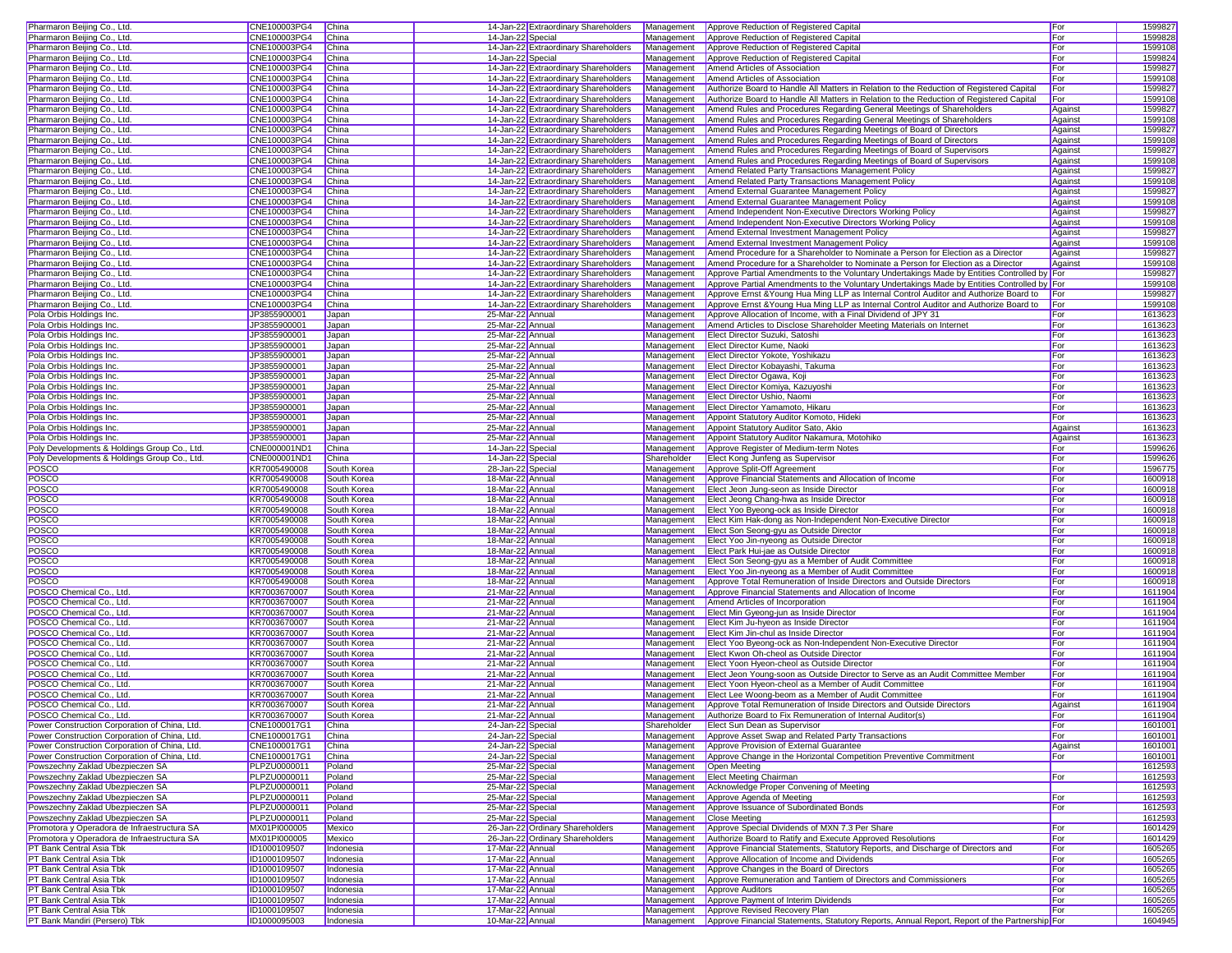| PT Bank Mandiri (Persero) Tbk          | ID1000095003 | Indonesia   | 10-Mar-22 Annual                     | Management | Approve Allocation of Income                                                                      | For     | 1604945 |
|----------------------------------------|--------------|-------------|--------------------------------------|------------|---------------------------------------------------------------------------------------------------|---------|---------|
| PT Bank Mandiri (Persero) Tbk          | ID1000095003 | Indonesia   | 10-Mar-22 Annual                     | Management | Approve Remuneration and Tantiem of Directors and Commissioners                                   | For     | 1604945 |
|                                        |              |             |                                      |            |                                                                                                   |         |         |
| PT Bank Mandiri (Persero) Tbk          | ID1000095003 | Indonesia   | 10-Mar-22 Annual                     | Management | Appoint Auditors of the Company and the Partnership and Community Development                     | For     | 1604945 |
| PT Bank Mandiri (Persero) Tbk          | ID1000095003 | Indonesia   | 10-Mar-22 Annual                     | Management | Approve Affirmation on the Implementation of the Regulations of the Minister of State-            | For     | 1604945 |
| PT Bank Mandiri (Persero) Tbk          | ID1000095003 | Indonesia   | 10-Mar-22 Annual                     | Management | Approve Affirmation on the Implementation of the Regulations of the Minister of State-            | For     | 1604945 |
| PT Bank Mandiri (Persero) Tbk          | ID1000095003 | Indonesia   | 10-Mar-22 Annual                     | Management | Approve Transfer of Shares from Shares Buyback under the Employee Stock Ownership                 | Against | 1604945 |
|                                        |              |             |                                      | Management |                                                                                                   |         | 1604945 |
| PT Bank Mandiri (Persero) Tbk          | ID1000095003 | Indonesia   | 10-Mar-22 Annual                     |            | Approve Changes in the Boards of the Company                                                      | Against |         |
| PT Bank Negara Indonesia (Persero) Tbk | ID1000096605 | Indonesia   | 15-Mar-22 Annual                     | Management | Approve Financial Statements, Statutory Reports, Annual Report, Report of the Partnership For     |         | 1605587 |
| PT Bank Negara Indonesia (Persero) Tbk | ID1000096605 | Indonesia   | 15-Mar-22 Annual                     | Management | Approve Allocation of Income and Dividends                                                        | For     | 1605587 |
| PT Bank Negara Indonesia (Persero) Tbk | ID1000096605 | Indonesia   | 15-Mar-22 Annual                     | Management | Approve Remuneration and Tantiem of Directors and Commissioners                                   | For     | 1605587 |
| PT Bank Negara Indonesia (Persero) Tbk | ID1000096605 | Indonesia   | 15-Mar-22 Annual                     | Management | Approve Auditors of the Company and the Partnership and Community Development                     | For     | 1605587 |
| PT Bank Negara Indonesia (Persero) Tbk | ID1000096605 | Indonesia   | 15-Mar-22 Annual                     | Management | Approve Stocks Acquisition of PT Bank Mayora by the Company                                       | Against | 1605587 |
|                                        |              |             |                                      |            |                                                                                                   |         |         |
| PT Bank Negara Indonesia (Persero) Tbk | ID1000096605 | Indonesia   | 15-Mar-22 Annual                     | Management | Approve Transfer of Treasury Stock                                                                | Against | 1605587 |
| PT Bank Negara Indonesia (Persero) Tbk | ID1000096605 | Indonesia   | 15-Mar-22 Annual                     | Management | Approve Confirmation on the Implementation of the Regulations of the Minister of State-           | For     | 1605587 |
| PT Bank Rakyat Indonesia (Persero) Tbk | ID1000118201 | Indonesia   | 01-Mar-22 Annual                     | Management | Approve Financial Statements, Statutory Reports, Annual Report, Report of the Partnership For     |         | 1603394 |
| PT Bank Rakyat Indonesia (Persero) Tbk | ID1000118201 | Indonesia   | 01-Mar-22 Annual                     | Management | Approve Allocation of Income                                                                      | For     | 1603394 |
| PT Bank Rakyat Indonesia (Persero) Tbk | ID1000118201 |             | 01-Mar-22 Annual                     | Management | Approve Affirmation on the Implementation of the Regulations of the Minister of State-            | For     | 1603394 |
|                                        |              | Indonesia   |                                      |            |                                                                                                   |         |         |
| PT Bank Rakyat Indonesia (Persero) Tbk | ID1000118201 | Indonesia   | 01-Mar-22 Annual                     | Management | Approve Remuneration and Tantiem of Directors and Commissioners                                   | For     | 1603394 |
| PT Bank Rakyat Indonesia (Persero) Tbk | ID1000118201 | Indonesia   | 01-Mar-22 Annual                     | Management | Appoint Auditors of the Company and the Partnership and Community Development                     | For     | 1603394 |
| PT Bank Rakyat Indonesia (Persero) Tbk | ID1000118201 | Indonesia   | 01-Mar-22 Annual                     | Management | Accept Report on the Use of Proceeds                                                              | For     | 1603394 |
| PT Bank Rakyat Indonesia (Persero) Tbk | ID1000118201 | Indonesia   | 01-Mar-22 Annual                     | Management | Approve Share Repurchase Program                                                                  | For     | 1603394 |
| PT Bank Rakyat Indonesia (Persero) Tbk | ID1000118201 | Indonesia   | 01-Mar-22 Annual                     | Management | Approve Changes in the Boards of the Company                                                      | Against | 1603394 |
|                                        |              |             |                                      |            |                                                                                                   |         |         |
| PT Barito Pacific Tbk                  | ID1000085707 | Indonesia   | 02-Mar-22 Extraordinary Shareholders | Management | Approve Changes in the Board of Directors                                                         | For     | 1603644 |
| PT Merdeka Copper Gold Tbk             | ID1000134406 | Indonesia   | 27-Jan-22 Extraordinary Shareholders | Management | Approve Capital Increase Through Preemptive Rights and Amend Articles of Association              | For     | 159859  |
| PT Merdeka Copper Gold Tbk             | ID1000134406 | Indonesia   | 27-Jan-22 Extraordinary Shareholders | Management | Approve Changes in the Boards of the Company                                                      | For     | 1598590 |
| PT Semen Indonesia (Persero) Tbk       | ID1000106800 | Indonesia   | 31-Mar-22 Annual                     | Management | Approve Financial Statements, Statutory Reports and Discharge of Directors and                    | Against | 1610331 |
| PT Semen Indonesia (Persero) Tbk       | ID1000106800 | Indonesia   | 31-Mar-22 Annual                     | Management | Approve Annual Report of Social and Environmental Responsibility Program and Discharge For        |         | 1610331 |
|                                        |              |             |                                      |            |                                                                                                   |         |         |
| PT Semen Indonesia (Persero) Tbk       | ID1000106800 | Indonesia   | 31-Mar-22 Annual                     | Management | Approve Allocation of Income                                                                      | For     | 1610331 |
| PT Semen Indonesia (Persero) Tbk       | ID1000106800 | Indonesia   | 31-Mar-22 Annual                     | Management | Approve Remuneration of Directors and Commissioners                                               | For     | 161033  |
| PT Semen Indonesia (Persero) Tbk       | ID1000106800 | Indonesia   | 31-Mar-22 Annual                     | Management | Appoint Auditors of the Company and the Micro and Small Business Funding Program                  | For     | 161033  |
| PT Semen Indonesia (Persero) Tbk       | ID1000106800 | Indonesia   | 31-Mar-22 Annual                     | Management | Approve Changes in the Boards of the Company                                                      | Against | 1610331 |
| PTC Inc.                               | US69370C1009 | USA         | 31-Jan-22 Annual                     | Management | Elect Director Mark Benjamin                                                                      | For     | 159840  |
|                                        |              |             |                                      |            |                                                                                                   |         | 159840  |
| PTC Inc.                               | US69370C1009 | USA         | 31-Jan-22 Annual                     | Management | <b>Elect Director Janice Chaffin</b>                                                              | For     |         |
| PTC Inc.                               | US69370C1009 | <b>USA</b>  | 31-Jan-22 Annual                     | Management | <b>Elect Director James Heppelmann</b>                                                            | For     | 1598404 |
| PTC Inc.                               | US69370C1009 | <b>USA</b>  | 31-Jan-22 Annual                     | Management | <b>Elect Director Klaus Hoehn</b>                                                                 | For     | 1598404 |
| PTC Inc.                               | US69370C1009 | <b>USA</b>  | 31-Jan-22 Annual                     | Management | <b>Elect Director Paul Lacy</b>                                                                   | For     | 1598404 |
| PTC Inc.                               | US69370C1009 | <b>USA</b>  | 31-Jan-22 Annual                     | Management | Elect Director Corinna Lathan                                                                     | For     | 1598404 |
|                                        | US69370C1009 |             |                                      |            |                                                                                                   |         | 159840  |
| PTC Inc.                               |              | <b>USA</b>  | 31-Jan-22 Annual                     | Management | <b>Elect Director Blake Moret</b>                                                                 | For     |         |
| PTC Inc.                               | US69370C1009 | <b>USA</b>  | 31-Jan-22 Annual                     | Management | <b>Elect Director Robert Schechter</b>                                                            | For     | 1598404 |
| PTC Inc.                               | US69370C1009 | <b>USA</b>  | 31-Jan-22 Annual                     | Management | Advisory Vote to Ratify Named Executive Officers' Compensation                                    | For     | 1598404 |
| PTC Inc.                               | US69370C1009 | <b>USA</b>  | 31-Jan-22 Annual                     | Management | Ratify PricewaterhouseCoopers LLP as Auditors                                                     | For     | 1598404 |
| PTT Exploration & Production Plc       | TH0355A10Z04 | Thailand    | 28-Mar-22 Annual                     | Management | Acknowledge Performance Results and the 2022 Work Plan                                            |         | 1604446 |
| PTT Exploration & Production Plc       |              |             |                                      | Management | <b>Approve Financial Statements</b>                                                               |         | 1604446 |
|                                        | TH0355A10Z04 | Thailand    | 28-Mar-22 Annual                     |            |                                                                                                   | For     |         |
| PTT Exploration & Production Plc       | TH0355A10Z04 | Thailand    | 28-Mar-22 Annual                     | Management | Approve Dividend Payment                                                                          | For     | 1604446 |
| PTT Exploration & Production Plc       | TH0355A10Z04 | Thailand    | 28-Mar-22 Annual                     | Management | Approve PricewaterhouseCoopers ABAS Ltd. as Auditors and Authorize Board to Fix Their For         |         | 1604446 |
| PTT Exploration & Production Plc       | TH0355A10Z04 | Thailand    | 28-Mar-22 Annual                     | Management | Amend Company's Objectives and Amend Memorandum of Association                                    | For     | 1604446 |
| PTT Exploration & Production Plc       | TH0355A10Z04 | Thailand    | 28-Mar-22 Annual                     | Management | Approve Remuneration of Directors and Sub-Committees                                              | For     | 1604446 |
| PTT Exploration & Production Plc       | TH0355A10Z04 | Thailand    |                                      | Management | Elect Nimit Suwannarat as Director                                                                | For     | 1604446 |
|                                        |              |             | 28-Mar-22 Annual                     |            |                                                                                                   |         |         |
| PTT Exploration & Production Plc       | TH0355A10Z04 | Thailand    | 28-Mar-22 Annual                     | Management | Elect Penchun Jarikasem as Director                                                               | For     | 1604446 |
| PTT Exploration & Production Plc       | TH0355A10Z04 | Thailand    | 28-Mar-22 Annual                     | Management | Elect Atikom Terbsiri as Director                                                                 | For     | 1604446 |
| PTT Exploration & Production Plc       | TH0355A10Z04 | Thailand    | 28-Mar-22 Annual                     | Management | Elect Veerathai Santiprabhob as Director                                                          | For     | 1604446 |
| PTT Exploration & Production Plc       | TH0355A10Z04 | Thailand    | 28-Mar-22 Annual                     | Management | Elect Teerapong Wongsiwawilas as Director                                                         | Against | 1604446 |
| Public Power Corp. SA                  | GRS434003000 | Greece      | 17-Mar-22 Extraordinary Shareholders | Management | Amend Company Articles 9 and 17                                                                   | For     | 1611439 |
|                                        |              |             |                                      |            |                                                                                                   |         |         |
| Public Power Corp. SA                  | GRS434003000 | Greece      | 17-Mar-22 Extraordinary Shareholders | Management | Amend Suitability Policy for Directors                                                            | For     | 1611439 |
| Public Power Corp. SA                  | GRS434003000 | Greece      | 17-Mar-22 Extraordinary Shareholders | Management | Various Announcements                                                                             |         | 1611439 |
| QUALCOMM Incorporated                  | US7475251036 | <b>USA</b>  | 09-Mar-22 Annual                     | Management | Elect Director Sylvia Acevedo                                                                     | For     | 1603151 |
| QUALCOMM Incorporated                  | US7475251036 | <b>USA</b>  | 09-Mar-22 Annual                     | Management | Elect Director Cristiano R. Amon                                                                  | For     | 1603151 |
| QUALCOMM Incorporated                  | US7475251036 | <b>USA</b>  | 09-Mar-22 Annual                     | Management | <b>Elect Director Mark Fields</b>                                                                 | For     | 160315  |
|                                        |              |             |                                      |            |                                                                                                   |         |         |
| <b>QUALCOMM</b> Incorporated           | US7475251036 | <b>USA</b>  | 09-Mar-22 Annual                     | Management | Elect Director Jeffrey W. Henderson                                                               | For     | 160315  |
| QUALCOMM Incorporated                  | US7475251036 | <b>USA</b>  | 09-Mar-22 Annual                     | Management | Elect Director Gregory N. Johnson                                                                 | For     | 1603151 |
| QUALCOMM Incorporated                  | US7475251036 | <b>USA</b>  | 09-Mar-22 Annual                     | Management | Elect Director Ann M. Livermore                                                                   | For     | 1603151 |
| QUALCOMM Incorporated                  | US7475251036 | <b>USA</b>  | 09-Mar-22 Annual                     | Management | Elect Director Mark D. McLaughlin                                                                 | For     | 1603151 |
| QUALCOMM Incorporated                  | US7475251036 | <b>USA</b>  | 09-Mar-22 Annual                     | Management | Elect Director Jamie S. Miller                                                                    | For     | 160315  |
| QUALCOMM Incorporated                  | US7475251036 | USA         | 09-Mar-22 Annual                     | Management | Elect Director Irene B. Rosenfeld                                                                 | For     | 1603151 |
|                                        |              |             | 09-Mar-22 Annual                     |            |                                                                                                   |         |         |
| QUALCOMM Incorporated                  | US7475251036 | <b>USA</b>  |                                      | Management | <b>Elect Director Kornelis (Neil) Smit</b>                                                        | For     | 1603151 |
| QUALCOMM Incorporated                  | US7475251036 | <b>USA</b>  | 09-Mar-22 Annual                     | Management | <b>Elect Director Jean-Pascal Tricoire</b>                                                        | For     | 1603151 |
| <b>QUALCOMM</b> Incorporated           | US7475251036 | <b>USA</b>  | 09-Mar-22 Annual                     |            | Management <b>Elect Director Anthony J. Vinciquerra</b>                                           | For     | 1603151 |
| <b>QUALCOMM</b> Incorporated           | US7475251036 | <b>IUSA</b> | 09-Mar-22 Annual                     |            | Management Ratify PricewaterhouseCoopers LLP as Auditors                                          | For     | 1603151 |
| QUALCOMM Incorporated                  | US7475251036 | <b>USA</b>  | 09-Mar-22 Annual                     |            | Management Advisory Vote to Ratify Named Executive Officers' Compensation                         | For     | 1603151 |
| Raiffeisen Bank International AG       | AT0000606306 | Austria     | 31-Mar-22 Annual                     | Management | Receive Financial Statements and Statutory Reports for Fiscal Year 2021 (Non-Voting)              |         | 1609450 |
| Raiffeisen Bank International AG       |              |             |                                      |            |                                                                                                   |         |         |
|                                        | AT0000606306 | Austria     | 31-Mar-22 Annual                     | Management | Approve Allocation of Income and Omission of Dividends                                            | For     | 1609450 |
| Raiffeisen Bank International AG       | AT0000606306 | Austria     | 31-Mar-22 Annual                     | Management | Approve Remuneration Report                                                                       | For     | 1609450 |
| Raiffeisen Bank International AG       | AT0000606306 | Austria     | 31-Mar-22 Annual                     | Management | Approve Discharge of Management Board for Fiscal Year 2021                                        | For     | 1609450 |
| Raiffeisen Bank International AG       | AT0000606306 | Austria     | 31-Mar-22 Annual                     | Management | Approve Discharge of Supervisory Board for Fiscal Year 2021                                       | For     | 1609450 |
| Raiffeisen Bank International AG       | AT0000606306 | Austria     | 31-Mar-22 Annual                     | Management | Ratify Deloitte Audit Wirtschaftspruefungs GmbH as Auditors for Fiscal Year 2023                  | For     | 1609450 |
| Raiffeisen Bank International AG       | AT0000606306 | Austria     | 31-Mar-22 Annual                     | Management | Elect Heinrich Schaller as Supervisory Board Member                                               | Against | 1609450 |
|                                        |              |             |                                      |            |                                                                                                   |         |         |
| Raiffeisen Bank International AG       | AT0000606306 | Austria     | 31-Mar-22 Annual                     | Management | Elect Peter Gauper as Supervisory Board Member                                                    | Against | 1609450 |
| Raiffeisen Bank International AG       | AT0000606306 | Austria     | 31-Mar-22 Annual                     | Management | Elect Rudolf Koenighofer as Supervisory Board Member                                              | Against | 1609450 |
| Raiffeisen Bank International AG       | AT0000606306 | Austria     | 31-Mar-22 Annual                     | Management | Elect Birgit Noggler as Supervisory Board Member                                                  | For     | 1609450 |
| Raiffeisen Bank International AG       | AT0000606306 | Austria     | 31-Mar-22 Annual                     | Management | Elect Eva Eberhartinger as Supervisory Board Member                                               | For     | 1609450 |
| Raiffeisen Bank International AG       | AT0000606306 | Austria     | 31-Mar-22 Annual                     | Management | Elect Michael Hoellerer as Supervisory Board Member                                               | Against | 1609450 |
|                                        |              |             |                                      |            |                                                                                                   |         |         |
| Raiffeisen Bank International AG       | AT0000606306 | Austria     | 31-Mar-22 Annual                     | Management | Elect Michael Alge as Supervisory Board Member                                                    | Against | 1609450 |
| Raiffeisen Bank International AG       | AT0000606306 | Austria     | 31-Mar-22 Annual                     | Management | Authorize Share Repurchase Program and Reissuance or Cancellation of Repurchased                  | For     | 1609450 |
| Raiffeisen Bank International AG       | AT0000606306 | Austria     | 31-Mar-22 Annual                     | Management | Authorize Repurchase of Up to Five Percent of Issued Share Capital for Trading Purposes           | For     | 1609450 |
| Raiffeisen Bank International AG       | AT0000606306 | Austria     | 31-Mar-22 Annual                     | Management | Amend Articles Re: Corporate Purpose; Special Provisions for the Issuance of Covered              | For     | 1609450 |
| Rakuten Group, Inc.                    | JP3967200001 | Japan       | 30-Mar-22 Annual                     | Management | Amend Articles to Disclose Shareholder Meeting Materials on Internet - Allow Virtual Only Against |         | 1616325 |
| Rakuten Group, Inc.                    | JP3967200001 | Japan       | 30-Mar-22 Annual                     | Management | Elect Director Mikitani, Hiroshi                                                                  | For     | 1616325 |
| Rakuten Group, Inc.                    | JP3967200001 | Japan       | 30-Mar-22 Annual                     |            | Management Elect Director Hosaka, Masayuki                                                        | For     | 1616325 |
|                                        |              |             |                                      |            |                                                                                                   |         |         |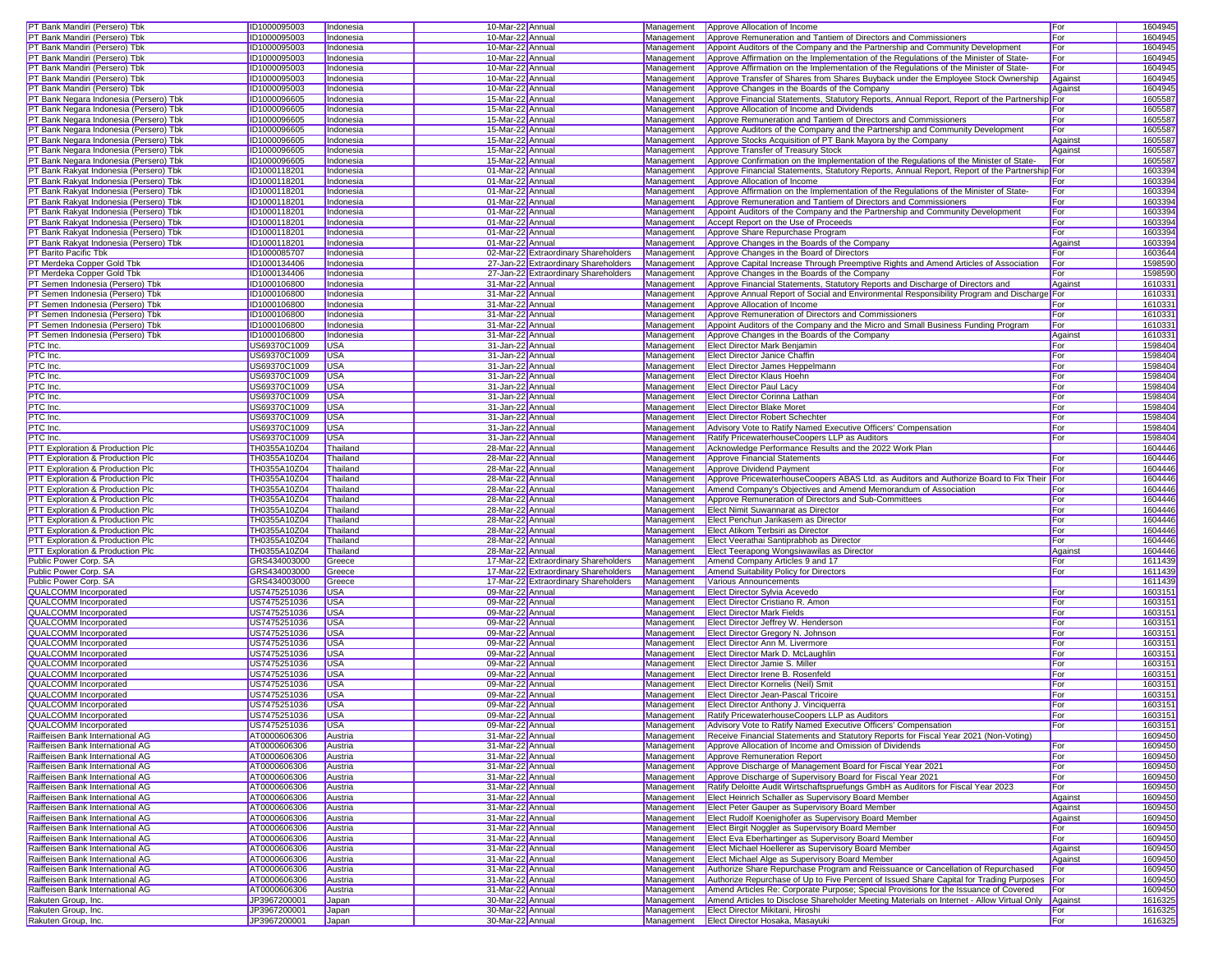| Rakuten Group, Inc.                                                                                                                                                                                                                   | JP3967200001                 | Japan          | 30-Mar-22 Annual                     |            | Management Elect Director Charles B. Baxter                                                                          | For        | 1616325            |
|---------------------------------------------------------------------------------------------------------------------------------------------------------------------------------------------------------------------------------------|------------------------------|----------------|--------------------------------------|------------|----------------------------------------------------------------------------------------------------------------------|------------|--------------------|
| Rakuten Group, Inc.                                                                                                                                                                                                                   | JP3967200001                 | Japan          | 30-Mar-22 Annual                     |            | Management Elect Director Hyakuno, Kentaro                                                                           | For        | 1616325            |
| Rakuten Group, Inc.                                                                                                                                                                                                                   | JP3967200001                 | Japan          | 30-Mar-22 Annual                     |            | Management Elect Director Kutaragi, Ken                                                                              | Against    | 1616325            |
|                                                                                                                                                                                                                                       |                              |                |                                      |            |                                                                                                                      |            |                    |
| Rakuten Group, Inc.                                                                                                                                                                                                                   | JP3967200001                 | Japan          | 30-Mar-22 Annual                     |            | Management Elect Director Sarah J. M. Whitley                                                                        | For        | 1616325            |
| Rakuten Group, Inc.                                                                                                                                                                                                                   | JP3967200001                 | Japan          | 30-Mar-22 Annual                     |            | Management   Elect Director Mitachi, Takashi                                                                         | For        | 1616325            |
| Rakuten Group, Inc.                                                                                                                                                                                                                   | JP3967200001                 | Japan          | 30-Mar-22 Annual                     |            | Management Elect Director Murai, Jun                                                                                 | Against    | 1616325            |
| Rakuten Group, Inc.                                                                                                                                                                                                                   | JP3967200001                 | Japan          | 30-Mar-22 Annual                     | Management | Elect Director John V. Roos                                                                                          | For        | 1616325            |
| Rakuten Group, Inc.                                                                                                                                                                                                                   | JP3967200001                 | Japan          | 30-Mar-22 Annual                     | Management | Appoint Statutory Auditor Fujita, Satoshi                                                                            | For        | 1616325            |
| Rakuten Group, Inc.                                                                                                                                                                                                                   | JP3967200001                 | Japan          | 30-Mar-22 Annual                     | Management | Approve Deep Discount Stock Option Plan                                                                              | Against    | 1616325            |
| Randstad NV                                                                                                                                                                                                                           | NL0000379121                 | Netherlands    | 29-Mar-22 Annual                     | Management | Open Meeting                                                                                                         |            | 1585969            |
| <b>Randstad NV</b>                                                                                                                                                                                                                    | NL0000379121                 | Netherlands    | 29-Mar-22 Annual                     | Management | Receive Reports of Management Board and Supervisory Board (Non-Voting)                                               |            | 1585969            |
| Randstad NV                                                                                                                                                                                                                           | NL0000379121                 | Netherlands    | 29-Mar-22 Annual                     | Management | Approve Remuneration Report                                                                                          | Against    | 1585969            |
| Randstad NV                                                                                                                                                                                                                           | NL0000379121                 | Netherlands    | 29-Mar-22 Annual                     | Management | <b>Adopt Financial Statements</b>                                                                                    | For        | 1585969            |
| Randstad NV                                                                                                                                                                                                                           | NL0000379121                 | Netherlands    | 29-Mar-22 Annual                     | Management | Receive Explanation on Company's Reserves and Dividend Policy                                                        |            | 1585969            |
| Randstad NV                                                                                                                                                                                                                           | NL0000379121                 | Netherlands    | 29-Mar-22 Annual                     | Management | Approve Dividends of EUR 2.19 Per Share                                                                              | For        | 1585969            |
| Randstad NV                                                                                                                                                                                                                           | NL0000379121                 | Netherlands    | 29-Mar-22 Annual                     | Management |                                                                                                                      | For        |                    |
|                                                                                                                                                                                                                                       |                              |                |                                      |            | Approve Special Dividends of EUR 2.81 Per Share                                                                      |            | 1585969            |
| Randstad NV                                                                                                                                                                                                                           | NL0000379121                 | Netherlands    | 29-Mar-22 Annual                     | Management | Approve Discharge of Management Board                                                                                | For        | 1585969            |
| <b>Randstad NV</b>                                                                                                                                                                                                                    | NL0000379121                 | Netherlands    | 29-Mar-22 Annual                     | Management | Approve Discharge of Supervisory Board                                                                               | For        | 1585969            |
| Randstad NV                                                                                                                                                                                                                           | NL0000379121                 | Netherlands    | 29-Mar-22 Annual                     | Management | Amend Remuneration Policy of Management Board                                                                        | Against    | 1585969            |
| Randstad NV                                                                                                                                                                                                                           | NL0000379121                 | Netherlands    | 29-Mar-22 Annual                     | Management | Approve Performance Related Remuneration of the Executive Board in Performance                                       | For        | 1585969            |
| <b>Randstad NV</b>                                                                                                                                                                                                                    | NL0000379121                 | Netherlands    | 29-Mar-22 Annual                     | Management | Amend Remuneration Policy of Supervisory Board                                                                       | For        | 1585969            |
| Randstad NV                                                                                                                                                                                                                           | NL0000379121                 | Netherlands    | 29-Mar-22 Annual                     | Management | Reelect Chris Heutink to Management Board                                                                            | For        | 1585969            |
| Randstad NV                                                                                                                                                                                                                           | NL0000379121                 | Netherlands    | 29-Mar-22 Annual                     | Management | Reelect Henry Schirmer to Management Board                                                                           | For        | 1585969            |
| Randstad NV                                                                                                                                                                                                                           | NL0000379121                 | Netherlands    | 29-Mar-22 Annual                     |            | Management Reelect Wout Dekker to Supervisory Board                                                                  | For        | 1585969            |
| Randstad NV                                                                                                                                                                                                                           | NL0000379121                 | Netherlands    | 29-Mar-22 Annual                     | Management | Reelect Frank Dorjee to Supervisory Board                                                                            | For        | 1585969            |
| Randstad NV                                                                                                                                                                                                                           | NL0000379121                 | Netherlands    | 29-Mar-22 Annual                     | Management | Reelect Annet Aris to Supervisory Board                                                                              | For        | 1585969            |
| Randstad NV                                                                                                                                                                                                                           | NL0000379121                 | Netherlands    | 29-Mar-22 Annual                     | Management | Grant Board Authority to Issue Shares Up To 10 Percent of Issued Capital and Exclude                                 | For        | 1585969            |
| Randstad NV                                                                                                                                                                                                                           | NL0000379121                 | Netherlands    | 29-Mar-22 Annual                     | Management | Authorize Repurchase of Up to 10 Percent of Issued Share Capital                                                     | For        | 1585969            |
|                                                                                                                                                                                                                                       |                              |                |                                      |            |                                                                                                                      |            |                    |
| Randstad NV                                                                                                                                                                                                                           | NL0000379121                 | Netherlands    | 29-Mar-22 Annual                     | Management | Authorize Cancel Repurchase of Up to 10 Percent of Issued Share Capital under Item 7b                                | For        | 1585969            |
| Randstad NV                                                                                                                                                                                                                           | NL0000379121                 | Netherlands    | 29-Mar-22 Annual                     | Management | Elect Claartje Bulten as Board Member of Stichting Administratiekantoor Preferente                                   | For        | 1585969            |
| Randstad NV                                                                                                                                                                                                                           | NL0000379121                 | Netherlands    | 29-Mar-22 Annual                     | Management | Elect Annelies van der Pauw as Board Member of Stichting Administratiekantoor                                        | For        | 1585969            |
| Randstad NV                                                                                                                                                                                                                           | NL0000379121                 | Netherlands    | 29-Mar-22 Annual                     | Management | <b>Ratify Deloitte as Auditors</b>                                                                                   | For        | 1585969            |
| Randstad NV                                                                                                                                                                                                                           | NL0000379121                 | Netherlands    | 29-Mar-22 Annual                     | Management | Other Business (Non-Voting)                                                                                          |            | 1585969            |
| Randstad NV                                                                                                                                                                                                                           | NL0000379121                 | Netherlands    | 29-Mar-22 Annual                     |            | Management Close Meeting                                                                                             |            | 1585969            |
| Raymond James Financial, Inc.                                                                                                                                                                                                         | US7547301090                 | <b>USA</b>     | 24-Feb-22 Annual                     | Management | <b>Elect Director Marlene Debel</b>                                                                                  | For        | 1601818            |
| Raymond James Financial, Inc.                                                                                                                                                                                                         | US7547301090                 | <b>USA</b>     | 24-Feb-22 Annual                     | Management | <b>Elect Director Robert M. Dutkowsky</b>                                                                            | For        | 1601818            |
| Raymond James Financial, Inc.                                                                                                                                                                                                         | US7547301090                 | <b>USA</b>     | 24-Feb-22 Annual                     | Management | Elect Director Jeffrey N. Edwards                                                                                    | For        | 1601818            |
| Raymond James Financial, Inc.                                                                                                                                                                                                         | US7547301090                 | <b>USA</b>     | 24-Feb-22 Annual                     | Management | Elect Director Beniamin C. Esty                                                                                      | For        | 1601818            |
| Raymond James Financial, Inc.                                                                                                                                                                                                         | US7547301090                 | <b>USA</b>     | 24-Feb-22 Annual                     |            | Management   Elect Director Anne Gates                                                                               | For        | 1601818            |
| Raymond James Financial, Inc.                                                                                                                                                                                                         | US7547301090                 | <b>USA</b>     | 24-Feb-22 Annual                     |            | Management <b>Elect Director Thomas A. James</b>                                                                     | For        | 1601818            |
|                                                                                                                                                                                                                                       |                              |                |                                      | Management |                                                                                                                      |            |                    |
| Raymond James Financial, Inc.                                                                                                                                                                                                         | US7547301090                 | <b>USA</b>     | 24-Feb-22 Annual                     |            | Elect Director Gordon L. Johnson                                                                                     | For        | 1601818            |
| Raymond James Financial, Inc.                                                                                                                                                                                                         | US7547301090                 | <b>USA</b>     | 24-Feb-22 Annual                     | Management | Elect Director Roderick C. McGeary                                                                                   | For        | 1601818            |
| Raymond James Financial, Inc.                                                                                                                                                                                                         | US7547301090                 | <b>USA</b>     | 24-Feb-22 Annual                     |            | Management   Elect Director Paul C. Reilly                                                                           | For        | 1601818            |
| Raymond James Financial, Inc.                                                                                                                                                                                                         | US7547301090                 | <b>USA</b>     | 24-Feb-22 Annual                     |            | Management Elect Director Raj Seshadri                                                                               | For        | 1601818            |
| Raymond James Financial, Inc.                                                                                                                                                                                                         | US7547301090                 | <b>USA</b>     | 24-Feb-22 Annual                     |            | Management <b>Elect Director Susan N. Story</b>                                                                      | For        | 1601818            |
| Raymond James Financial, Inc.                                                                                                                                                                                                         | US7547301090                 | <b>USA</b>     | 24-Feb-22 Annual                     | Management | Advisory Vote to Ratify Named Executive Officers' Compensation                                                       | For        | 1601818            |
| Raymond James Financial, Inc.                                                                                                                                                                                                         | US7547301090                 | <b>USA</b>     | 24-Feb-22 Annual                     | Management | Increase Authorized Common Stock                                                                                     | For        | 1601818            |
| Raymond James Financial, Inc.                                                                                                                                                                                                         | US7547301090                 | <b>USA</b>     | 24-Feb-22 Annual                     | Management | Revise Certain Provisions Governing Capital Stock                                                                    | For        | 1601818            |
| Raymond James Financial, Inc.                                                                                                                                                                                                         | US7547301090                 | <b>USA</b>     | 24-Feb-22 Annual                     | Management | Amend Articles of Incorporation                                                                                      | For        | 1601818            |
| Raymond James Financial, Inc.                                                                                                                                                                                                         | US7547301090                 | <b>USA</b>     | 24-Feb-22 Annual                     | Management | <b>Ratify KPMG LLP as Auditors</b>                                                                                   | For        | 1601818            |
| Raytron Technology Co., Ltd.                                                                                                                                                                                                          | CNE100003MX6                 | China          | 03-Mar-22 Special                    | Management | Approve Company's Eligibility for Issuance of Convertible Bonds                                                      | For        | 1606928            |
| Raytron Technology Co., Ltd.                                                                                                                                                                                                          | CNE100003MX6                 | China          | 03-Mar-22 Special                    | Management | Approve Issue Type                                                                                                   | For        | 1606928            |
| Raytron Technology Co., Ltd.                                                                                                                                                                                                          | CNE100003MX6                 | China          | 03-Mar-22 Special                    |            | Management Approve Issue Size                                                                                        | For        | 1606928            |
|                                                                                                                                                                                                                                       | CNE100003MX6                 |                |                                      |            | Management Approve Par Value and Issue Price                                                                         | For        | 1606928            |
| Raytron Technology Co., Ltd.                                                                                                                                                                                                          |                              | China          | 03-Mar-22 Special                    |            |                                                                                                                      |            |                    |
| Raytron Technology Co., Ltd.                                                                                                                                                                                                          | CNE100003MX6                 | China          | 03-Mar-22 Special                    |            | Management <b>Approve Bond Maturity</b>                                                                              | For        | 1606928            |
| Raytron Technology Co., Ltd.                                                                                                                                                                                                          | CNE100003MX6                 | China          | 03-Mar-22 Special                    |            | Management Approve Bond Interest Rate                                                                                | For        | 1606928            |
| Raytron Technology Co., Ltd.                                                                                                                                                                                                          | CNE100003MX6                 | China          | 03-Mar-22 Special                    | Management | Approve Method and Term for the Repayment of Principal and Interest                                                  | For        | 1606928            |
| Raytron Technology Co., Ltd.                                                                                                                                                                                                          | CNE100003MX6                 | China          | 03-Mar-22 Special                    | Management | Approve Conversion Period                                                                                            | For        | 1606928            |
| Raytron Technology Co., Ltd.                                                                                                                                                                                                          | CNE100003MX6                 | China          | 03-Mar-22 Special                    | Management | Approve Determination and Adjustment of Conversion Price                                                             | For        | 1606928            |
| Raytron Technology Co., Ltd.                                                                                                                                                                                                          | CNE100003MX6                 | China          | 03-Mar-22 Special                    | Management | Approve Terms for Downward Adjustment of Conversion Price                                                            | For        | 1606928            |
| Raytron Technology Co., Ltd.                                                                                                                                                                                                          | CNE100003MX6                 | China          | 03-Mar-22 Special                    | Management | Approve Method on Handling Fractional Shares Upon Conversion                                                         | For        | 1606928            |
| Raytron Technology Co., Ltd.                                                                                                                                                                                                          | CNE100003MX6                 | China          | 03-Mar-22 Special                    | Management | Approve Terms of Redemption                                                                                          | For        | 1606928            |
| Raytron Technology Co., Ltd.                                                                                                                                                                                                          | CNE100003MX6                 | China          | 03-Mar-22 Special                    |            | Management   Approve Terms of Sell-Back                                                                              | For        | 1606928            |
| Raytron Technology Co., Ltd.                                                                                                                                                                                                          | CNE100003MX6                 | China          | 03-Mar-22 Special                    |            | Management   Approve Dividend Distribution Post Conversion                                                           | For        | 1606928            |
| Raytron Technology Co., Ltd.                                                                                                                                                                                                          | CNE100003MX6                 | China          | 03-Mar-22 Special                    |            | Management <b>Approve Issue Manner and Target Subscribers</b>                                                        | For        | 1606928            |
| Raytron Technology Co., Ltd.                                                                                                                                                                                                          | CNE100003MX6                 | China          | 03-Mar-22 Special                    |            | Management   Approve Placing Arrangement for Shareholders                                                            | For        | 1606928            |
| Raytron Technology Co., Ltd.                                                                                                                                                                                                          | CNE100003MX6                 | China          | 03-Mar-22 Special                    |            | Management   Approve Matters Relating to Meetings of Bondholders                                                     | For        | 1606928            |
| Raytron Technology Co., Ltd.                                                                                                                                                                                                          | CNE100003MX6                 | China          | 03-Mar-22 Special                    |            | Management   Approve Use of Proceeds                                                                                 | For        | 1606928            |
| Raytron Technology Co., Ltd.                                                                                                                                                                                                          | CNE100003MX6 China           |                | 03-Mar-22 Special                    |            | Management Approve Guarantee Matters                                                                                 | For        | 1606928            |
| Raytron Technology Co., Ltd.                                                                                                                                                                                                          | CNE100003MX6 China           |                | 03-Mar-22 Special                    |            | Management Approve Depository of Raised Funds                                                                        | For        | 1606928            |
|                                                                                                                                                                                                                                       | <b>CNE100003MX6</b>          |                |                                      |            | Management Approve Resolution Validity Period                                                                        |            |                    |
| Raytron Technology Co., Ltd.                                                                                                                                                                                                          |                              | China          | 03-Mar-22 Special                    |            |                                                                                                                      | For        | 1606928            |
| Raytron Technology Co., Ltd.                                                                                                                                                                                                          | CNE100003MX6                 | China          | 03-Mar-22 Special                    | Management | Approve Plan on Convertible Bond Issuance                                                                            | For        | 1606928            |
| Raytron Technology Co., Ltd.                                                                                                                                                                                                          | CNE100003MX6                 | China          | 03-Mar-22 Special                    | Management | Approve Demonstration Analysis Report in Connection to Issuance of Convertible Bonds                                 | For        | 1606928            |
| Raytron Technology Co., Ltd.                                                                                                                                                                                                          | CNE100003MX6                 | China          | 03-Mar-22 Special                    | Management | Approve Feasibility Analysis Report on the Use of Proceeds                                                           | For        | 1606928            |
| Raytron Technology Co., Ltd.                                                                                                                                                                                                          | CNE100003MX6                 | China          | 03-Mar-22 Special                    | Management | Approve Report on the Usage of Previously Raised Funds                                                               | For        | 1606928            |
| Raytron Technology Co., Ltd.                                                                                                                                                                                                          |                              |                |                                      | Management | Approve Rules and Procedures Regarding General Meetings of Convertible Bondholders                                   | For        | 1606928            |
| Raytron Technology Co., Ltd.                                                                                                                                                                                                          | <b>CNE100003MX6</b>          | China          | 03-Mar-22 Special                    |            |                                                                                                                      |            |                    |
|                                                                                                                                                                                                                                       | <b>CNE100003MX6</b>          | China          | 03-Mar-22 Special                    | Management | Approve Impact of Dilution of Current Returns on Major Financial Indicators and the                                  | For        | 1606928            |
|                                                                                                                                                                                                                                       | CNE100003MX6                 | China          | 03-Mar-22 Special                    | Management | Approve Authorization of Board to Handle All Related Matters                                                         | For        | 1606928            |
|                                                                                                                                                                                                                                       | <b>INE002A01018</b>          | India          | 09-Mar-22 Court                      | Management | Approve Scheme of Arrangement                                                                                        | For        | 1605718            |
|                                                                                                                                                                                                                                       |                              |                |                                      | Management |                                                                                                                      |            |                    |
|                                                                                                                                                                                                                                       | JP3164720009                 | Japan          | 30-Mar-22 Annual                     |            | Amend Articles to Allow Virtual Only Shareholder Meetings                                                            | Agains     | 1614394            |
|                                                                                                                                                                                                                                       | JP3164720009                 | Japan          | 30-Mar-22 Annual                     |            | Management Amend Articles to Disclose Shareholder Meeting Materials on Internet                                      | For        | 1614394            |
|                                                                                                                                                                                                                                       | JP3164720009                 | Japan          | 30-Mar-22 Annual                     |            | Management Elect Director Shibata, Hidetoshi                                                                         | For        | 1614394            |
|                                                                                                                                                                                                                                       | JP3164720009                 | Japan          | 30-Mar-22 Annual                     |            | Management Elect Director Iwasaki, Jiro                                                                              | For        | 1614394            |
|                                                                                                                                                                                                                                       | JP3164720009                 | Japan          | 30-Mar-22 Annual                     |            | Management Elect Director Selena Loh Lacroix                                                                         | For        | 1614394            |
| Raytron Technology Co., Ltd.<br>Reliance Industries Ltd.<br>Renesas Electronics Corp<br>Renesas Electronics Corp.<br>Renesas Electronics Corp.<br>Renesas Electronics Corp.<br>Renesas Electronics Corp.<br>Renesas Electronics Corp. | JP3164720009                 | Japan          | 30-Mar-22 Annual                     |            | Management Elect Director Arunjai Mittal                                                                             | For        | 1614394            |
| Renesas Electronics Corp.                                                                                                                                                                                                             | JP3164720009                 | Japan          | 30-Mar-22 Annual                     |            | Management Elect Director Yamamoto, Noboru                                                                           | For        | 1614394            |
| Renesas Electronics Corp.<br>Renesas Electronics Corp.                                                                                                                                                                                | JP3164720009<br>JP3164720009 | Japan<br>Japan | 30-Mar-22 Annual<br>30-Mar-22 Annual |            | Management Appoint Statutory Auditor Yamazaki, Kazuyoshi<br>Management <b>Appoint Statutory Auditor Miyama, Miya</b> | For<br>For | 1614394<br>1614394 |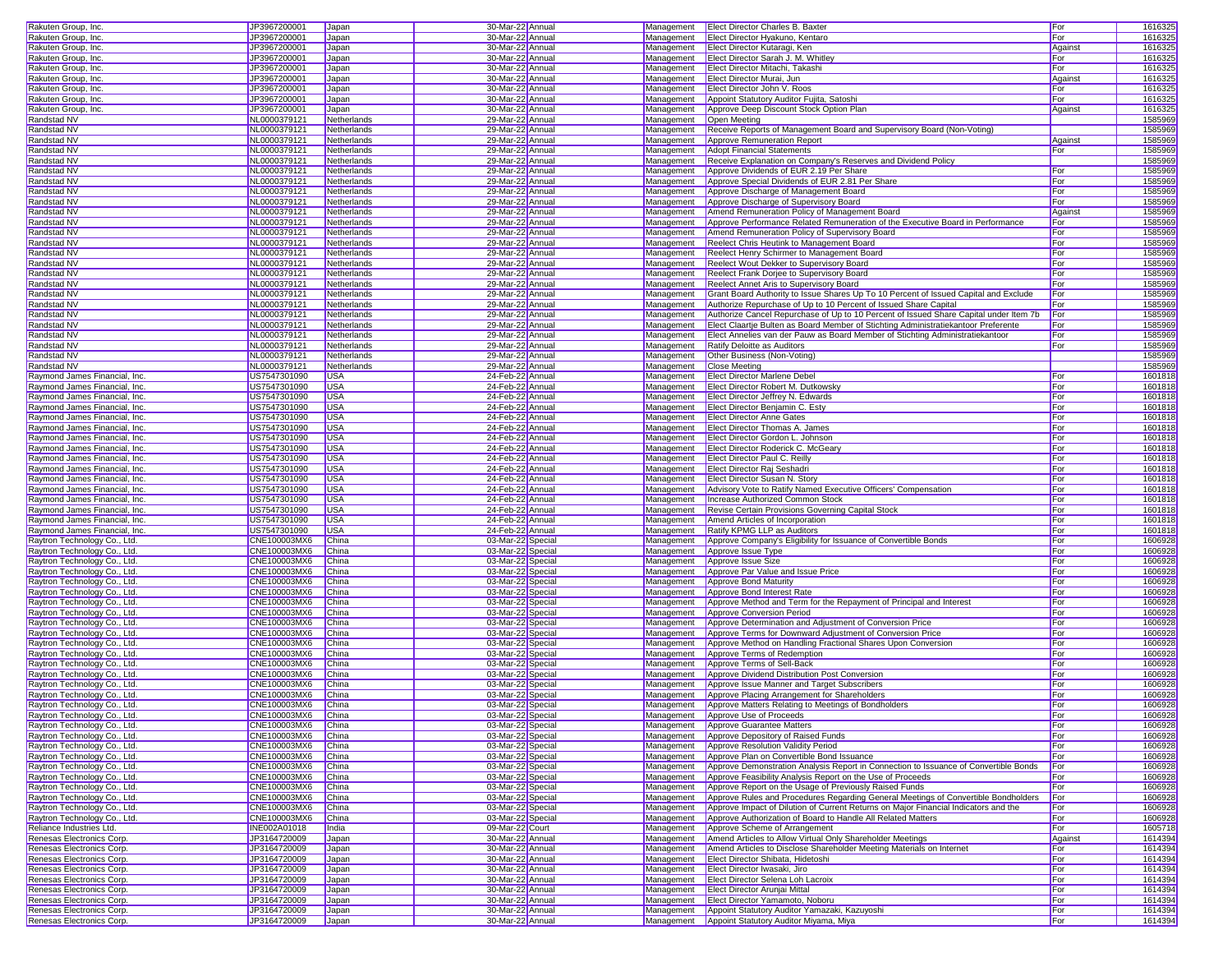|                                                                                                                                                          | CNE1000005Y9                 | China                      | 10-Jan-22 Special                    |             | Management Approve Guarantee Provision Plan                                                                                                     | For            |                    |
|----------------------------------------------------------------------------------------------------------------------------------------------------------|------------------------------|----------------------------|--------------------------------------|-------------|-------------------------------------------------------------------------------------------------------------------------------------------------|----------------|--------------------|
| RiseSun Real Estate Development Co., Ltd.                                                                                                                |                              |                            |                                      |             |                                                                                                                                                 |                | 1598970            |
| RiseSun Real Estate Development Co., Ltd.                                                                                                                | CNE1000005Y9                 | China                      | 10-Jan-22 Special                    |             | Management   Approve Related Party Transaction                                                                                                  | For            | 159897C            |
| RiseSun Real Estate Development Co., Ltd.                                                                                                                | CNE1000005Y9                 | China                      | 10-Jan-22 Special                    | Management  | Approve Provision of Guarantee to Hebei Zhongkai Construction Engineering Co., Ltd                                                              | For            | 1598970            |
| RiseSun Real Estate Development Co., Ltd.                                                                                                                | CNE1000005Y9                 | China                      | 10-Jan-22 Special                    | Management  | Approve Provision of Guarantee to Langfang Jiali Building Material Co., Ltd.                                                                    | For            | 1598970            |
|                                                                                                                                                          | CNE1000005Y9                 | China                      |                                      | Management  |                                                                                                                                                 | For            | 1598970            |
| RiseSun Real Estate Development Co., Ltd.                                                                                                                |                              |                            | 10-Jan-22 Special                    |             | Approve Postponement of Plan to Increase Shareholding by Controlling Shareholder                                                                |                |                    |
| RiseSun Real Estate Development Co., Ltd.                                                                                                                | CNE1000005Y9                 | China                      | 28-Feb-22 Special                    | Management  | Approve Provision of Guarantee to Langfang Junyi Building Materials Co., Ltd.                                                                   | For            | 1602730            |
| RiseSun Real Estate Development Co., Ltd.                                                                                                                | CNE1000005Y9                 | China                      | 28-Feb-22 Special                    | Management  | Approve Provision of Supplementary Guarantee to Langfang Junyi Building Materials Co.,                                                          | For            | 1602730            |
| RiseSun Real Estate Development Co., Ltd.                                                                                                                | CNE1000005Y9                 | China                      | 28-Feb-22 Special                    | Shareholder | Elect Wu Xiaofeng as Non-independent Director                                                                                                   | For            | 1602730            |
|                                                                                                                                                          | CNE100003J15                 |                            |                                      |             |                                                                                                                                                 |                |                    |
| Riyue Heavy Industry Co., Ltd.                                                                                                                           |                              | China                      | 21-Jan-22 Special                    | Management  | Approve Use of Raised Funds and Own Funds for Cash Management                                                                                   | Against        | 1600616            |
| Riyue Heavy Industry Co., Ltd.                                                                                                                           | CNE100003J15                 | China                      | 21-Jan-22 Special                    | Management  | Approve Application of Credit Line                                                                                                              | For            | 1600616            |
| Riyue Heavy Industry Co., Ltd.                                                                                                                           | CNE100003J15                 | China                      | 21-Jan-22 Special                    | Management  | Approve Postponement of Raised Funds Investment Project                                                                                         | For            | 1600616            |
| Roche Holding AG                                                                                                                                         | CH0012032048                 | Switzerland                | 15-Mar-22 Annual                     | Management  | Accept Financial Statements and Statutory Reports                                                                                               | For            | 1589927            |
|                                                                                                                                                          |                              |                            |                                      |             |                                                                                                                                                 |                |                    |
| Roche Holding AG                                                                                                                                         | CH0012032048                 | Switzerland                | 15-Mar-22 Annual                     | Management  | Approve CHF 10.5 Million in Bonuses to the Corporate Executive Committee for Fiscal                                                             | Against        | 1589927            |
| Roche Holding AG                                                                                                                                         | CH0012032048                 | Switzerland                | 15-Mar-22 Annual                     | Management  | Approve CHF 949,263 Share Bonus for the Chairman of the Board of Directors for Fiscal                                                           | Against        | 1589927            |
| Roche Holding AG                                                                                                                                         | CH0012032048                 | Switzerland                | 15-Mar-22 Annual                     | Management  | Approve Discharge of Board of Directors                                                                                                         | For            | 1589927            |
| Roche Holding AG                                                                                                                                         | CH0012032048                 | Switzerland                | 15-Mar-22 Annual                     | Management  | Approve Allocation of Income and Dividends of CHF 9.30 per Share                                                                                | For            | 1589927            |
|                                                                                                                                                          |                              |                            |                                      |             |                                                                                                                                                 |                |                    |
| Roche Holding AG                                                                                                                                         | CH0012032048                 | Switzerland                | 15-Mar-22 Annual                     | Management  | Reelect Christoph Franz as Director and Board Chairman                                                                                          | For            | 1589927            |
| Roche Holding AG                                                                                                                                         | CH0012032048                 | Switzerland                | 15-Mar-22 Annual                     | Management  | Reappoint Christoph Franz as Member of the Compensation Committee                                                                               | For            | 1589927            |
| Roche Holding AG                                                                                                                                         | CH0012032048                 | Switzerland                | 15-Mar-22 Annual                     | Management  | Reelect Andre Hoffmann as Director                                                                                                              | Against        | 1589927            |
|                                                                                                                                                          |                              |                            |                                      |             |                                                                                                                                                 |                | 1589927            |
| Roche Holding AG                                                                                                                                         | CH0012032048                 | Switzerland                | 15-Mar-22 Annual                     | Management  | Reelect Julie Brown as Director                                                                                                                 | For            |                    |
| Roche Holding AG                                                                                                                                         | CH0012032048                 | Switzerland                | 15-Mar-22 Annual                     | Management  | Reelect Joerg Duschmale as Director                                                                                                             | For            | 1589927            |
| Roche Holding AG                                                                                                                                         | CH0012032048                 | Switzerland                | 15-Mar-22 Annual                     | Management  | Reelect Patrick Frost as Director                                                                                                               | For            | 1589927            |
| Roche Holding AG                                                                                                                                         | CH0012032048                 | Switzerland                | 15-Mar-22 Annual                     | Management  | Reelect Anita Hauser as Director                                                                                                                | For            | 1589927            |
|                                                                                                                                                          |                              |                            |                                      |             |                                                                                                                                                 |                |                    |
| Roche Holding AG                                                                                                                                         | CH0012032048                 | Switzerland                | 15-Mar-22 Annual                     | Management  | Reelect Richard Lifton as Director                                                                                                              | Against        | 1589927            |
| Roche Holding AG                                                                                                                                         | CH0012032048                 | Switzerland                | 15-Mar-22 Annual                     | Management  | Reelect Bernard Poussot as Director                                                                                                             | For            | 1589927            |
| Roche Holding AG                                                                                                                                         | CH0012032048                 | Switzerland                | 15-Mar-22 Annual                     | Management  | Reelect Severin Schwan as Director                                                                                                              | For            | 1589927            |
| Roche Holding AG                                                                                                                                         | CH0012032048                 | Switzerland                | 15-Mar-22 Annual                     | Management  | Reelect Claudia Dyckerhoff as Director                                                                                                          | For            | 1589927            |
|                                                                                                                                                          |                              |                            |                                      |             |                                                                                                                                                 |                |                    |
| Roche Holding AG                                                                                                                                         | CH0012032048                 | Switzerland                | 15-Mar-22 Annual                     | Management  | Elect Jemilah Mahmood as Director                                                                                                               | For            | 1589927            |
| Roche Holding AG                                                                                                                                         | CH0012032048                 | Switzerland                | 15-Mar-22 Annual                     | Management  | Reappoint Andre Hoffmann as Member of the Compensation Committee                                                                                | Against        | 1589927            |
| Roche Holding AG                                                                                                                                         | CH0012032048                 | Switzerland                | 15-Mar-22 Annual                     | Management  | Reappoint Richard Lifton as Member of the Compensation Committee                                                                                | Against        | 1589927            |
| Roche Holding AG                                                                                                                                         | CH0012032048                 | Switzerland                | 15-Mar-22 Annual                     | Management  | Reappoint Bernard Poussot as Member of the Compensation Committee                                                                               | For            | 1589927            |
|                                                                                                                                                          |                              |                            |                                      |             |                                                                                                                                                 |                |                    |
| Roche Holding AG                                                                                                                                         | CH0012032048                 | Switzerland                | 15-Mar-22 Annual                     | Management  | Appoint Patrick Frost as Member of the Compensation Committee                                                                                   | For            | 1589927            |
| Roche Holding AG                                                                                                                                         | CH0012032048                 | Switzerland                | 15-Mar-22 Annual                     | Management  | Approve Remuneration of Directors in the Amount of CHF 10 Million                                                                               | Against        | 1589927            |
| Roche Holding AG                                                                                                                                         | CH0012032048                 | Switzerland                | 15-Mar-22 Annual                     | Management  | Approve Remuneration of Executive Committee in the Amount of CHF 38 Million                                                                     | Against        | 1589927            |
|                                                                                                                                                          |                              |                            |                                      |             |                                                                                                                                                 |                |                    |
| Roche Holding AG                                                                                                                                         | CH0012032048                 | Switzerland                | 15-Mar-22 Annual                     | Management  | Designate Testaris AG as Independent Proxy                                                                                                      | For            | 1589927            |
| Roche Holding AG                                                                                                                                         | CH0012032048                 | Switzerland                | 15-Mar-22 Annual                     | Management  | <b>Ratify KPMG AG as Auditors</b>                                                                                                               | For            | 1589927            |
| Roche Holding AG                                                                                                                                         | CH0012032048                 | Switzerland                | 15-Mar-22 Annual                     | Management  | Transact Other Business (Voting)                                                                                                                | Against        | 1589927            |
| Rockwell Automation, Inc.                                                                                                                                | US7739031091                 | <b>USA</b>                 | 01-Feb-22 Annual                     | Management  | Elect Director James P. Keane                                                                                                                   | Withhold       | 1598769            |
|                                                                                                                                                          |                              |                            |                                      |             |                                                                                                                                                 |                |                    |
| Rockwell Automation, Inc.                                                                                                                                | US7739031091                 | <b>USA</b>                 | 01-Feb-22 Annual                     |             | Management Elect Director Blake D. Moret                                                                                                        | For            | 1598769            |
| Rockwell Automation, Inc.                                                                                                                                | US7739031091                 | <b>USA</b>                 | 01-Feb-22 Annual                     |             | Management Elect Director Thomas W. Rosamilia                                                                                                   | For            | 1598769            |
| Rockwell Automation, Inc.                                                                                                                                | US7739031091                 | <b>USA</b>                 | 01-Feb-22 Annual                     | Management  | Elect Director Patricia A. Watson                                                                                                               | For            | 1598769            |
|                                                                                                                                                          |                              |                            |                                      |             |                                                                                                                                                 |                |                    |
| Rockwell Automation, Inc.                                                                                                                                | US7739031091                 | <b>USA</b>                 | 01-Feb-22 Annual                     | Management  | Advisory Vote to Ratify Named Executive Officers' Compensation                                                                                  | Against        | 1598769            |
| Rockwell Automation, Inc.                                                                                                                                | US7739031091                 | <b>USA</b>                 | 01-Feb-22 Annual                     | Management  | Ratify Deloitte & Touche LLP as Auditors                                                                                                        | For            | 1598769            |
| Rongsheng Petrochemical Co., Ltd.                                                                                                                        | CNE100000W60                 | China                      | 09-Feb-22 Special                    |             | Management   Approve Provision of Guarantee                                                                                                     | For            | 1602890            |
| S.F. Holding Co., Ltd.                                                                                                                                   | CNE100000L63                 | China                      | 11-Feb-22 Special                    | Management  | Approve Daily Related Party Transactions                                                                                                        | For            | 1604156            |
|                                                                                                                                                          |                              |                            |                                      |             |                                                                                                                                                 |                |                    |
| S.F. Holding Co., Ltd                                                                                                                                    | CNE100000L63                 | China                      | 11-Feb-22 Special                    | Management  | Approve Provision of Guarantee                                                                                                                  | For            | 1604156            |
| S.F. Holding Co., Ltd.                                                                                                                                   | CNE100000L63                 | <b>China</b>               | 11-Feb-22 Special                    | Management  | Approve Cancellation of Shares Repurchased                                                                                                      | For            | 1604156            |
| S.F. Holding Co., Ltd.                                                                                                                                   | CNE100000L63                 | China                      | 11-Feb-22 Special                    | Management  | Amend Articles of Association                                                                                                                   | For            | 1604156            |
|                                                                                                                                                          |                              |                            |                                      | Management  |                                                                                                                                                 | For            | 160864             |
| S-1 Corp. (Korea)                                                                                                                                        | KR7012750006                 | South Korea                | 17-Mar-22 Annual                     |             | Approve Financial Statements and Allocation of Income                                                                                           |                |                    |
| S-1 Corp. (Korea                                                                                                                                         | KR7012750006                 | South Korea                | 17-Mar-22 Annual                     | Management  | Elect Lee Man-woo as Outside Director                                                                                                           | For            | 160864             |
| S-1 Corp. (Korea)                                                                                                                                        | KR7012750006                 | South Korea                | 17-Mar-22 Annual                     | Management  | Elect Namgoong Beom as Inside Director                                                                                                          | For            | 160864             |
| S-1 Corp. (Korea)                                                                                                                                        | KR7012750006                 | South Korea                | 17-Mar-22 Annual                     | Management  | Elect Nakada Takashi as Non-Independent Non-Executive Director                                                                                  | For            | 160864             |
|                                                                                                                                                          |                              |                            |                                      |             |                                                                                                                                                 |                |                    |
| S-1 Corp. (Korea)                                                                                                                                        | KR7012750006                 | South Korea                | 17-Mar-22 Annual                     | Management  | Appoint Kim Yoon-hwan as Internal Auditor                                                                                                       | For            | 160864             |
| S-1 Corp. (Korea)                                                                                                                                        | KR7012750006                 | South Korea                | 17-Mar-22 Annual                     | Management  | Approve Total Remuneration of Inside Directors and Outside Directors                                                                            | For            | 1608641            |
| S-1 Corp. (Korea)                                                                                                                                        | KR7012750006                 | South Korea                | 17-Mar-22 Annual                     | Management  | Authorize Board to Fix Remuneration of Internal Auditor(s)                                                                                      |                |                    |
|                                                                                                                                                          |                              | China                      |                                      |             |                                                                                                                                                 |                |                    |
| Sailun Group Co., Ltd.                                                                                                                                   | CNE1000015F7                 |                            | 08-Feb-22 Special                    |             |                                                                                                                                                 | For            | 1608641            |
| Sailun Group Co., Ltd.                                                                                                                                   | CNE1000015F7                 | China                      |                                      |             | Management Approve Company's Eligibility for Issuance of Convertible Bonds                                                                      | For            | 1602566            |
| Sailun Group Co., Ltd.                                                                                                                                   |                              |                            | 08-Feb-22 Special                    | Management  | Approve Share Type                                                                                                                              | For            | 1602566            |
|                                                                                                                                                          | CNE1000015F7                 | China                      |                                      | Management  |                                                                                                                                                 | For            |                    |
|                                                                                                                                                          |                              |                            | 08-Feb-22 Special                    |             | Approve Issue Size                                                                                                                              |                | 1602566            |
| Sailun Group Co., Ltd.                                                                                                                                   | CNE1000015F7                 | China                      | 08-Feb-22 Special                    | Management  | Approve Par Value and Issue Price                                                                                                               | For            | 1602566            |
| Sailun Group Co., Ltd.                                                                                                                                   | CNE1000015F7                 | China                      | 08-Feb-22 Special                    | Management  | <b>Approve Bond Maturity</b>                                                                                                                    | For            | 1602566            |
| Sailun Group Co., Ltd.                                                                                                                                   | CNE1000015F7                 | China                      | 08-Feb-22 Special                    | Management  | Approve Bond Interest Rate                                                                                                                      | For            | 1602566            |
|                                                                                                                                                          |                              |                            |                                      |             |                                                                                                                                                 |                |                    |
| Sailun Group Co., Ltd.                                                                                                                                   | CNE1000015F7                 | China                      | 08-Feb-22 Special                    | Management  | Approve Payment of Interest                                                                                                                     | For            | 1602566            |
| Sailun Group Co., Ltd.                                                                                                                                   | CNE1000015F7                 | China                      | 08-Feb-22 Special                    |             | Management   Approve Conversion Period                                                                                                          | For            | 1602566            |
| Sailun Group Co., Ltd.                                                                                                                                   | CNE1000015F7                 | China                      | 08-Feb-22 Special                    |             | Management Approve Determination and Adjustment of Conversion Price                                                                             | For            | 1602566            |
| Sailun Group Co., Ltd.                                                                                                                                   | CNE1000015F7                 | China                      | 08-Feb-22 Special                    | Management  | Approve Terms for Downward Adjustment of Conversion Price                                                                                       | For            | 1602566            |
|                                                                                                                                                          |                              | <b>China</b>               |                                      |             |                                                                                                                                                 |                |                    |
| Sailun Group Co., Ltd.                                                                                                                                   | CNE1000015F7                 |                            | 08-Feb-22 Special                    |             | Management Approve Determination of Conversion Price and Method on Handling Fractional Shares                                                   | For            | 1602566            |
| Sailun Group Co., Ltd.                                                                                                                                   | CNE1000015F7                 | China                      | 08-Feb-22 Special                    |             | Management Approve Terms of Redemption                                                                                                          | For            | 1602566            |
| Sailun Group Co., Ltd.                                                                                                                                   | CNE1000015F7                 | China                      | 08-Feb-22 Special                    |             | Management Approve Terms of Sell-Back                                                                                                           | For            | 1602566            |
|                                                                                                                                                          |                              |                            | 08-Feb-22 Special                    |             |                                                                                                                                                 |                |                    |
| Sailun Group Co., Ltd.                                                                                                                                   | CNE1000015F7                 | China                      |                                      |             | Management <b>Approve Profit Distribution Post Conversion</b>                                                                                   | For            | 1602566            |
| Sailun Group Co., Ltd.                                                                                                                                   | CNE1000015F7                 | China                      | 08-Feb-22 Special                    |             | Management <b>Approve Issue Manner and Target Subscribers</b>                                                                                   | For            | 1602566            |
| Sailun Group Co., Ltd.                                                                                                                                   | CNE1000015F7                 | China                      | 08-Feb-22 Special                    | Management  | Approve Placing Arrangement for Original Shareholders                                                                                           | For            | 1602566            |
| Sailun Group Co., Ltd.                                                                                                                                   | CNE1000015F7                 | China                      | 08-Feb-22 Special                    | Management  | Approve Matters Relating to Meetings of Bond Holders                                                                                            | For            | 1602566            |
| Sailun Group Co., Ltd.                                                                                                                                   |                              |                            |                                      |             | Management Approve Use of Proceeds                                                                                                              |                |                    |
|                                                                                                                                                          | CNE1000015F7                 | China                      | 08-Feb-22 Special                    |             |                                                                                                                                                 | For            | 1602566            |
| Sailun Group Co., Ltd.                                                                                                                                   | CNE1000015F7                 | China                      | 08-Feb-22 Special                    |             | Management Approve Guarantee Matters                                                                                                            | For            | 1602566            |
| Sailun Group Co., Ltd.                                                                                                                                   | CNE1000015F7                 | China                      | 08-Feb-22 Special                    | Management  | Approve Depository of Raised Funds                                                                                                              | For            | 1602566            |
| Sailun Group Co., Ltd.                                                                                                                                   | CNE1000015F7                 | China                      | 08-Feb-22 Special                    | Management  | Approve Resolution Validity Period                                                                                                              | For            | 1602566            |
|                                                                                                                                                          |                              |                            |                                      |             |                                                                                                                                                 |                |                    |
| Sailun Group Co., Ltd.                                                                                                                                   | CNE1000015F7                 | China                      | 08-Feb-22 Special                    | Management  | Approve Plan on Issuance of Convertible Bonds                                                                                                   | For            | 1602566            |
|                                                                                                                                                          | CNE1000015F7                 | China                      | 08-Feb-22 Special                    | Management  | Approve Feasibility Analysis Report on the Use of Proceeds                                                                                      | For            | 1602566            |
|                                                                                                                                                          | CNE1000015F7                 | China                      | 08-Feb-22 Special                    | Management  | Approve Report on the Usage of Previously Raised Funds                                                                                          | For            | 1602566            |
|                                                                                                                                                          | CNE1000015F7                 | China                      | 08-Feb-22 Special                    | Management  | Approve Counter-dilution Measures in Connection to the Issuance of Convertible Bonds                                                            | For            | 1602566            |
|                                                                                                                                                          |                              |                            |                                      |             |                                                                                                                                                 |                |                    |
|                                                                                                                                                          | CNE1000015F7                 | China                      | 08-Feb-22 Special                    | Management  | Approve Rules and Procedures Regarding Meetings of Bond Holders                                                                                 | For            | 1602566            |
|                                                                                                                                                          | CNE1000015F7                 | China                      | 08-Feb-22 Special                    | Management  | Approve to Formulate Shareholder Return Plan                                                                                                    | For            | 1602566            |
|                                                                                                                                                          | CNE1000015F7                 | China                      | 08-Feb-22 Special                    | Management  | Approve Authorization of Board to Handle All Related Matters                                                                                    | For            | 1602566            |
| Sailun Group Co., Ltd.<br>Sailun Group Co., Ltd.<br>Sailun Group Co., Ltd.<br>Sailun Group Co., Ltd.<br>Sailun Group Co., Ltd.<br>Sailun Group Co., Ltd. |                              |                            |                                      |             |                                                                                                                                                 |                |                    |
| Samsung BioLogics Co., Ltd.                                                                                                                              | KR7207940008                 | South Korea                | 29-Mar-22 Annual                     |             | Management Approve Financial Statements and Allocation of Income                                                                                | For            | 1612267            |
| Samsung BioLogics Co., Ltd.                                                                                                                              | KR7207940008                 | South Korea                | 29-Mar-22 Annual                     |             | Management Elect Kim Dong-jung as Inside Director                                                                                               | Against        | 1612267            |
| Samsung BioLogics Co., Ltd                                                                                                                               | KR7207940008                 | South Korea                | 29-Mar-22 Annual                     |             | Management Elect Heo Geun-nyeong as Outside Director                                                                                            | Against        | 1612267            |
| Samsung BioLogics Co., Ltd.<br>Samsung BioLogics Co., Ltd.                                                                                               | KR7207940008<br>KR7207940008 | South Korea<br>South Korea | 29-Mar-22 Annual<br>29-Mar-22 Annual |             | Management   Elect Park Jae-wan as Outside Director<br>Management Elect Lee Chang-woo as Outside Director to Serve as an Audit Committee Member | Against<br>For | 1612267<br>1612267 |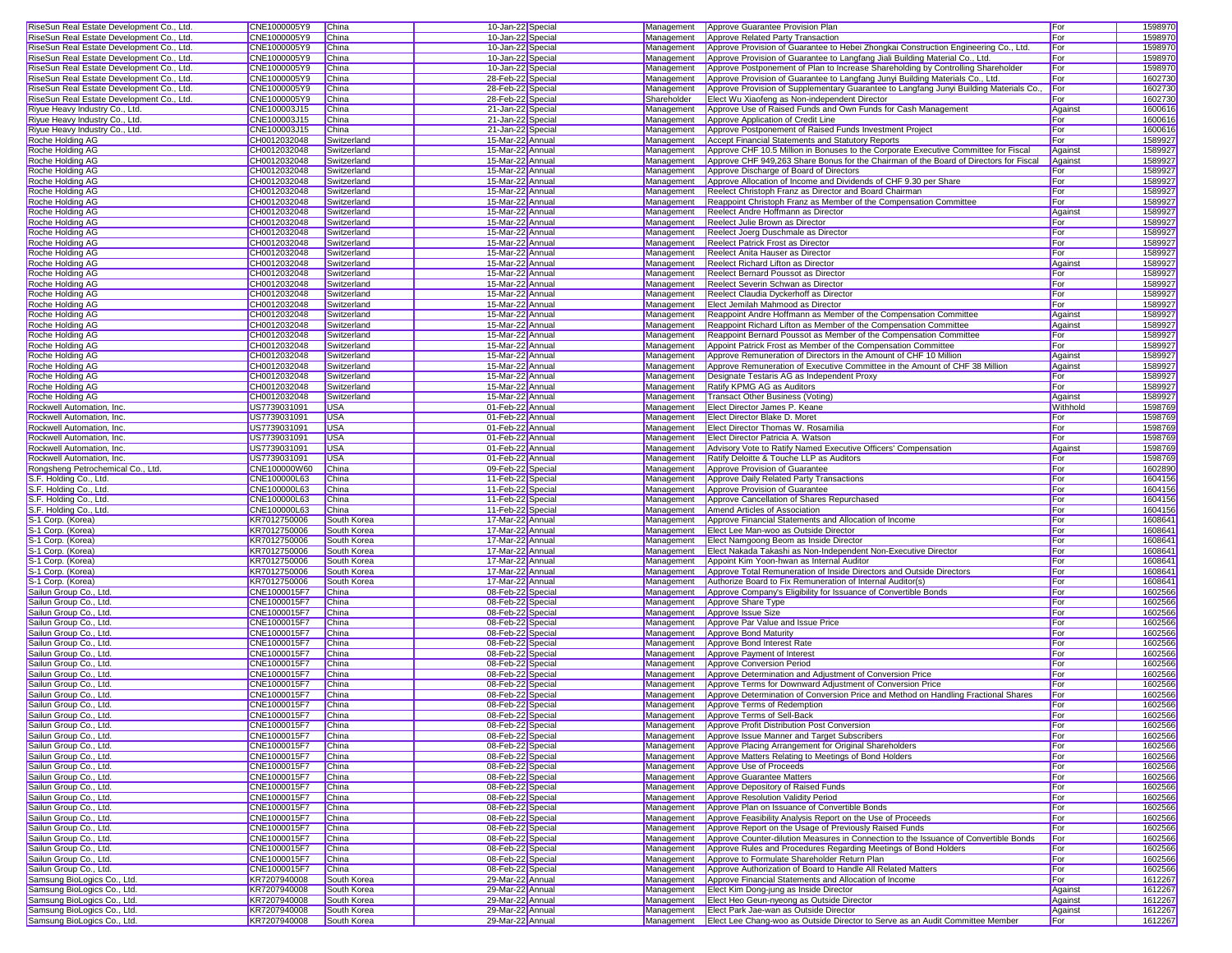| Samsung BioLogics Co., Ltd.               | KR7207940008 | South Korea | 29-Mar-22 Annual         | Management               | Elect Heo Geun-nyeong as a Member of Audit Committee                                                                               | Against | 1612267 |
|-------------------------------------------|--------------|-------------|--------------------------|--------------------------|------------------------------------------------------------------------------------------------------------------------------------|---------|---------|
| Samsung BioLogics Co., Ltd.               | KR7207940008 | South Korea | 29-Mar-22 Annual         | Management               | Elect Kim Eunice Kyunghee as a Member of Audit Committee                                                                           | Against | 1612267 |
| Samsung BioLogics Co., Ltd.               | KR7207940008 | South Korea | 29-Mar-22 Annual         | Management               | Approve Total Remuneration of Inside Directors and Outside Directors                                                               | For     | 1612267 |
| Samsung C&T Corp.                         | KR7028260008 | South Korea | 18-Mar-22 Annual         | Management               | Approve Financial Statements and Allocation of Income                                                                              | For     | 1607715 |
| Samsung C&T Corp.                         | KR7028260008 | South Korea | 18-Mar-22 Annual         | Management               | Approve Total Remuneration of Inside Directors and Outside Directors                                                               | For     | 1607715 |
| Samsung Electro-Mechanics Co., Ltd.       | KR7009150004 | South Korea | 16-Mar-22 Annual         | Management               | Approve Financial Statements and Allocation of Income                                                                              | For     | 1606198 |
| Samsung Electro-Mechanics Co., Ltd.       | KR7009150004 | South Korea | 16-Mar-22 Annual         | Management               | Elect Lee Yoon-jeong as Outside Director                                                                                           | For     | 1606198 |
| Samsung Electro-Mechanics Co., Ltd.       | KR7009150004 | South Korea | 16-Mar-22 Annual         | Management               | Elect Jang Deok-hyeon as Inside Director                                                                                           | For     | 1606198 |
| Samsung Electro-Mechanics Co., Ltd.       | KR7009150004 | South Korea | 16-Mar-22 Annual         | Management               | Elect Kim Seong-jin as Inside Director                                                                                             | For     | 1606198 |
| Samsung Electro-Mechanics Co., Ltd.       | KR7009150004 | South Korea | 16-Mar-22 Annual         | Management               | Approve Total Remuneration of Inside Directors and Outside Directors                                                               | For     | 1606198 |
| Samsung Electronics Co., Ltd.             | KR7005930003 | South Korea | 16-Mar-22 Annual         | Management               | Approve Financial Statements and Allocation of Income                                                                              | For     | 1606146 |
| Samsung Electronics Co., Ltd              | KR7005930003 | South Korea | 16-Mar-22 Annual         | Management               | Approve Financial Statements and Allocation of Income                                                                              | For     | 1606146 |
|                                           |              |             |                          |                          |                                                                                                                                    | For     |         |
| Samsung Electronics Co., Ltd.             | KR7005930003 | South Korea | 16-Mar-22 Annual         | Management               | Elect Kim Han-jo as Outside Director                                                                                               |         | 1606146 |
| Samsung Electronics Co., Ltd.             | KR7005930003 | South Korea | 16-Mar-22 Annual         | Management               | Elect Kim Han-jo as Outside Director                                                                                               | For     | 1606146 |
| Samsung Electronics Co., Ltd.             | KR7005930003 | South Korea | 16-Mar-22 Annual         | Management               | Elect Han Hwa-jin as Outside Director                                                                                              | For     | 1606146 |
| Samsung Electronics Co., Ltd              | KR7005930003 | South Korea | 16-Mar-22 Annual         | Management               | Elect Han Hwa-iin as Outside Director                                                                                              | For     | 1606146 |
| Samsung Electronics Co., Ltd.             | KR7005930003 | South Korea | 16-Mar-22 Annual         | Management               | Elect Kim Jun-seong as Outside Director                                                                                            | For     | 1606146 |
| Samsung Electronics Co., Ltd.             | KR7005930003 | South Korea | 16-Mar-22 Annual         | Management               | Elect Kim Jun-seong as Outside Director                                                                                            | For     | 1606146 |
| Samsung Electronics Co., Ltd.             | KR7005930003 | South Korea | 16-Mar-22 Annual         | Management               | Elect Gyeong Gye-hyeon as Inside Director                                                                                          | For     | 1606146 |
| Samsung Electronics Co., Ltd.             | KR7005930003 | South Korea | 16-Mar-22 Annual         | Management               | Elect Gyeong Gye-hyeon as Inside Director                                                                                          | For     | 1606146 |
| Samsung Electronics Co., Ltd              | KR7005930003 | South Korea | 16-Mar-22 Annual         | Management               | Elect Noh Tae-moon as Inside Director                                                                                              | For     | 1606146 |
| Samsung Electronics Co., Ltd.             | KR7005930003 | South Korea | 16-Mar-22 Annual         | Management               | Elect Noh Tae-moon as Inside Director                                                                                              | For     | 1606146 |
| Samsung Electronics Co., Ltd.             | KR7005930003 | South Korea | 16-Mar-22 Annual         | Management               | Elect Park Hak-gyu as Inside Director                                                                                              | For     | 1606146 |
| Samsung Electronics Co., Ltd.             | KR7005930003 | South Korea | 16-Mar-22 Annual         | Management               | Elect Park Hak-gyu as Inside Director                                                                                              | For     | 1606146 |
| Samsung Electronics Co., Ltd.             | KR7005930003 | South Korea | 16-Mar-22 Annual         | Management               | Elect Lee Jeong-bae as Inside Director                                                                                             | For     | 1606146 |
| Samsung Electronics Co., Ltd.             | KR7005930003 | South Korea | 16-Mar-22 Annual         | Management               | Elect Lee Jeong-bae as Inside Director                                                                                             | For     | 1606146 |
| Samsung Electronics Co., Ltd.             | KR7005930003 | South Korea | 16-Mar-22 Annual         | Management               | Elect Kim Han-jo as a Member of Audit Committee                                                                                    | For     | 1606146 |
| Samsung Electronics Co., Ltd.             | KR7005930003 | South Korea | 16-Mar-22 Annual         | Management               | Elect Kim Han-jo as a Member of Audit Committee                                                                                    | For     | 1606146 |
| Samsung Electronics Co., Ltd.             | KR7005930003 | South Korea | 16-Mar-22 Annual         | Management               | Elect Kim Jong-hun as a Member of Audit Committee                                                                                  | Agains  | 1606146 |
| Samsung Electronics Co., Ltd.             | KR7005930003 | South Korea | 16-Mar-22 Annual         | Management               | Elect Kim Jong-hun as a Member of Audit Committee                                                                                  | For     | 1606146 |
| Samsung Electronics Co., Ltd              |              |             |                          |                          |                                                                                                                                    |         |         |
|                                           | KR7005930003 | South Korea | 16-Mar-22 Annual         | Management               | Approve Total Remuneration of Inside Directors and Outside Directors                                                               | For     | 1606146 |
| Samsung Electronics Co., Ltd.             | KR7005930003 | South Korea | 16-Mar-22 Annual         | Management               | Approve Total Remuneration of Inside Directors and Outside Directors                                                               | For     | 1606146 |
| Samsung Engineering Co., Ltd.             | KR7028050003 | South Korea | 17-Mar-22 Annual         | Management               | Approve Financial Statements and Appropriation of Income                                                                           | For     | 1607711 |
| Samsung Engineering Co., Ltd.             | KR7028050003 | South Korea | 17-Mar-22 Annual         | Management               | Elect Moon II as Outside Director                                                                                                  | For     | 160771  |
| Samsung Engineering Co., Ltd.             | KR7028050003 | South Korea | 17-Mar-22 Annual         | Management               | Elect Choi Jeong-hyeon as Outside Director                                                                                         | For     | 1607711 |
| Samsung Engineering Co., Ltd.             | KR7028050003 | South Korea | 17-Mar-22 Annual         | Management               | Elect Moon II as a Member of Audit Committee                                                                                       | For     | 1607711 |
| Samsung Engineering Co., Ltd.             | KR7028050003 | South Korea | 17-Mar-22 Annual         | Management               | Approve Total Remuneration of Inside Directors and Outside Directors                                                               | For     | 1607711 |
| Samsung Fire & Marine Insurance Co., Ltd. | KR7000810002 | South Korea | 18-Mar-22 Annual         | Management               | Approve Financial Statements and Allocation of Income                                                                              | For     | 1610600 |
| Samsung Fire & Marine Insurance Co., Ltd. | KR7000810002 | South Korea | 18-Mar-22 Annual         | Management               | Elect Lee Moon-hwa as Inside Director                                                                                              | For     | 1610600 |
| Samsung Fire & Marine Insurance Co., Ltd. | KR7000810002 | South Korea | 18-Mar-22 Annual         | Management               | Elect Park Seong-yeon as Outside Director                                                                                          | For     | 1610600 |
| Samsung Fire & Marine Insurance Co., Ltd. | KR7000810002 | South Korea | 18-Mar-22 Annual         | Management               | Elect Park Seong-yeon as a Member of Audit Committee                                                                               | For     | 1610600 |
| Samsung Fire & Marine Insurance Co., Ltd. | KR7000810002 | South Korea | 18-Mar-22 Annual         | Management               | Approve Total Remuneration of Inside Directors and Outside Directors                                                               | For     | 1610600 |
| Samsung Heavy Industries Co., Ltd.        | KR7010140002 | South Korea | 18-Mar-22 Annual         | Management               | Approve Financial Statements and Allocation of Income                                                                              | For     | 1609072 |
| Samsung Heavy Industries Co., Ltd.        | KR7010140002 | South Korea | 18-Mar-22 Annual         | Management               | Elect Bae Jin-han as Inside Director                                                                                               | For     | 1609072 |
| Samsung Heavy Industries Co., Ltd.        | KR7010140002 | South Korea | 18-Mar-22 Annual         | Management               | Elect Nam Gi-seop as Outside Director                                                                                              | For     | 1609072 |
| Samsung Heavy Industries Co., Ltd.        | KR7010140002 | South Korea | 18-Mar-22 Annual         | Management               | Elect Nam Gi-seop as a Member of Audit Committee                                                                                   | For     | 1609072 |
| Samsung Heavy Industries Co., Ltd.        | KR7010140002 | South Korea | 18-Mar-22 Annual         | Management               | Approve Total Remuneration of Inside Directors and Outside Directors                                                               | For     | 1609072 |
| Samsung Life Insurance Co., Ltd.          | KR7032830002 | South Korea | 17-Mar-22 Annual         | Management               | Approve Financial Statements and Allocation of Income                                                                              | For     | 1610494 |
| Samsung Life Insurance Co., Ltd.          | KR7032830002 | South Korea | 17-Mar-22 Annual         | Management               | Elect Lee Geun-chang as Outside Director                                                                                           | For     | 1610494 |
| Samsung Life Insurance Co., Ltd.          | KR7032830002 | South Korea | 17-Mar-22 Annual         | Management               | Elect Heo Gyeong-ock as Outside Director                                                                                           | For     | 1610494 |
| Samsung Life Insurance Co., Ltd           | KR7032830002 | South Korea | 17-Mar-22 Annual         | Management               | Elect Kim Seon as Inside Director                                                                                                  | For     | 1610494 |
|                                           |              |             |                          |                          |                                                                                                                                    | For     | 1610494 |
| Samsung Life Insurance Co., Ltd           | KR7032830002 | South Korea | 17-Mar-22 Annual         | Management               | Elect Ban Gi-bong as Inside Director                                                                                               |         |         |
| Samsung Life Insurance Co., Ltd.          | KR7032830002 | South Korea | 17-Mar-22 Annual         | Management               | Elect Lee Geun-chang as a Member of Audit Committee                                                                                | For     | 1610494 |
| Samsung Life Insurance Co., Ltd.          | KR7032830002 | South Korea | 17-Mar-22 Annual         | Management               | Elect Heo Gyeong-ock as a Member of Audit Committee                                                                                | For     | 1610494 |
| Samsung Life Insurance Co., Ltd.          | KR7032830002 | South Korea | 17-Mar-22 Annual         | Management               | Elect Yoo II-ho as Outside Director to Serve as an Audit Committee Member                                                          | For     | 1610494 |
| Samsung Life Insurance Co., Ltd           | KR7032830002 | South Korea | 17-Mar-22 Annual         | Management               | Approve Total Remuneration of Inside Directors and Outside Directors                                                               | For     | 1610494 |
| Samsung SDI Co., Ltd.                     | KR7006400006 | South Korea | 17-Mar-22 Annual         | Management               | Approve Financial Statements and Allocation of Income                                                                              | For     | 1608385 |
| Samsung SDI Co., Ltd.                     | KR7006400006 | South Korea | 17-Mar-22 Annual         | Management               | Elect Choi Yoon-ho as Inside Director                                                                                              | For     | 1608385 |
| Samsung SDI Co., Ltd.                     | KR7006400006 | South Korea | 17-Mar-22 Annual         | Management               | Approve Total Remuneration of Inside Directors and Outside Directors                                                               | For     | 1608385 |
| Samsung SDS Co., Ltd.                     | KR7018260000 | South Korea | 16-Mar-22 Annual         | Management               | Approve Financial Statements and Allocation of Income                                                                              | For     | 160737  |
| Samsung SDS Co., Ltd.                     | KR7018260000 | South Korea | 16-Mar-22 Annual         | Management               | Approve Total Remuneration of Inside Directors and Outside Directors                                                               | For     | 160737  |
| Samsung Securities Co., Ltd.              | KR7016360000 | South Korea | 18-Mar-22 Annual         | Management               | Approve Financial Statements and Allocation of Income                                                                              | For     | 1608465 |
| Samsung Securities Co., Ltd.              | KR7016360000 | South Korea | 18-Mar-22 Annual         | Management               | Elect Ahn Dong-hyeon as Outside Director                                                                                           | For     | 1608465 |
| Samsung Securities Co., Ltd.              | KR7016360000 | South Korea | 18-Mar-22 Annual         | Management               | Elect Lee Jong-wan as Inside Director                                                                                              | For     | 1608465 |
| Samsung Securities Co., Ltd.              | KR7016360000 | South Korea | 18-Mar-22 Annual         | Management               | Elect Ahn Dong-hyeon as Audit Committee Member                                                                                     | For     | 1608465 |
| Samsung Securities Co., Ltd.              | KR7016360000 | South Korea | 18-Mar-22 Annual         | Management               | Elect Choi Hye-ri as Outside Director to Serve as an Audit Committee Member                                                        | For     | 1608465 |
| Samsung Securities Co., Ltd.              | KR7016360000 | South Korea | 18-Mar-22 Annual         | Management               | Approve Total Remuneration of Inside Directors and Outside Directors                                                               | For     | 1608465 |
| Sany Heavy Industry Co., Ltd.             | CNE000001F70 | China       | 11-Mar-22 Specia         |                          | Management   Approve Establishment of Controlled Subsidiary and Issuance of Asset Backed                                           | For     | 1610960 |
| Sartorius Stedim Biotech SA               | FR0013154002 | France      | 29-Mar-22 Annual/Special | Management               | Approve Financial Statements and Discharge Directors                                                                               | For     | 1607705 |
| Sartorius Stedim Biotech SA               |              | France      | 29-Mar-22 Annual/Special | Management               | Approve Consolidated Financial Statements and Statutory Reports                                                                    | For     | 1607705 |
|                                           | FR0013154002 |             |                          |                          |                                                                                                                                    |         |         |
| Sartorius Stedim Biotech SA               | FR0013154002 | France      | 29-Mar-22 Annual/Special | Management<br>Management | Approve Allocation of Income and Dividends of EUR 1.26 per Share<br>Approve Auditors' Special Report on Related-Party Transactions | For     | 1607705 |
| Sartorius Stedim Biotech SA               | FR0013154002 | France      | 29-Mar-22 Annual/Special |                          |                                                                                                                                    | Against | 1607705 |
| Sartorius Stedim Biotech SA               | FR0013154002 | France      | 29-Mar-22 Annual/Special | Management               | Approve Remuneration Policy of Directors; Approve Remuneration of Directors in the                                                 | For     | 1607705 |
| Sartorius Stedim Biotech SA               | FR0013154002 | France      | 29-Mar-22 Annual/Special | Management               | Approve Compensation Report of Corporate Officers                                                                                  | For     | 1607705 |
| Sartorius Stedim Biotech SA               | FR0013154002 | France      | 29-Mar-22 Annual/Special | Management               | Approve Compensation of Joachim Kreuzburg, Chairman and CEO                                                                        | Against | 1607705 |
| Sartorius Stedim Biotech SA               | FR0013154002 | France      | 29-Mar-22 Annual/Special | Management               | Approve Remuneration Policy of Chairman and CEO                                                                                    | For     | 1607705 |
| Sartorius Stedim Biotech SA               | FR0013154002 | France      | 29-Mar-22 Annual/Special | Management               | Approve Remuneration Policy of Vice-CEO                                                                                            | Against | 1607705 |
| Sartorius Stedim Biotech SA               | FR0013154002 | France      | 29-Mar-22 Annual/Special | Management               | Authorize Repurchase of Up to 10 Percent of Issued Share Capital                                                                   | Against | 1607705 |
| Sartorius Stedim Biotech SA               | FR0013154002 | France      | 29-Mar-22 Annual/Special | Management               | Reelect Joachim Kreuzburg as Director                                                                                              | For     | 1607705 |
| Sartorius Stedim Biotech SA               | FR0013154002 | France      | 29-Mar-22 Annual/Special | Management               | Reelect Pascale Boissel as Director                                                                                                | For     | 1607705 |
| Sartorius Stedim Biotech SA               | FR0013154002 | France      | 29-Mar-22 Annual/Special | Management               | Reelect Rene Faber as Director                                                                                                     | For     | 1607705 |
| Sartorius Stedim Biotech SA               | FR0013154002 | France      | 29-Mar-22 Annual/Special | Management               | Reelect Lothar Kappich as Director                                                                                                 | Against | 1607705 |
| Sartorius Stedim Biotech SA               | FR0013154002 | France      | 29-Mar-22 Annual/Special | Management               | Reelect Henri Riey as Director                                                                                                     | Against | 1607705 |
| Sartorius Stedim Biotech SA               | FR0013154002 | France      | 29-Mar-22 Annual/Special | Management               | Authorize Filing of Required Documents/Other Formalities                                                                           | For     | 1607705 |
| Sartorius Stedim Biotech SA               | FR0013154002 | France      | 29-Mar-22 Annual/Special | Management               | Authorize Issuance of Equity or Equity-Linked Securities with Preemptive Rights up to                                              | Against | 1607705 |
| Sartorius Stedim Biotech SA               | FR0013154002 | France      | 29-Mar-22 Annual/Special | Management               | Authorize Issuance of Equity or Equity-Linked Securities without Preemptive Rights up to                                           | Against | 1607705 |
| Sartorius Stedim Biotech SA               | FR0013154002 | France      | 29-Mar-22 Annual/Special | Management               | Approve Issuance of Equity or Equity-Linked Securities Reserved for Qualified Investors,                                           | Against | 1607705 |
| Sartorius Stedim Biotech SA               | FR0013154002 | France      | 29-Mar-22 Annual/Special |                          | Management Authorize Board to Increase Capital in the Event of Additional Demand Related to                                        | Against | 1607705 |
|                                           |              |             |                          |                          |                                                                                                                                    |         |         |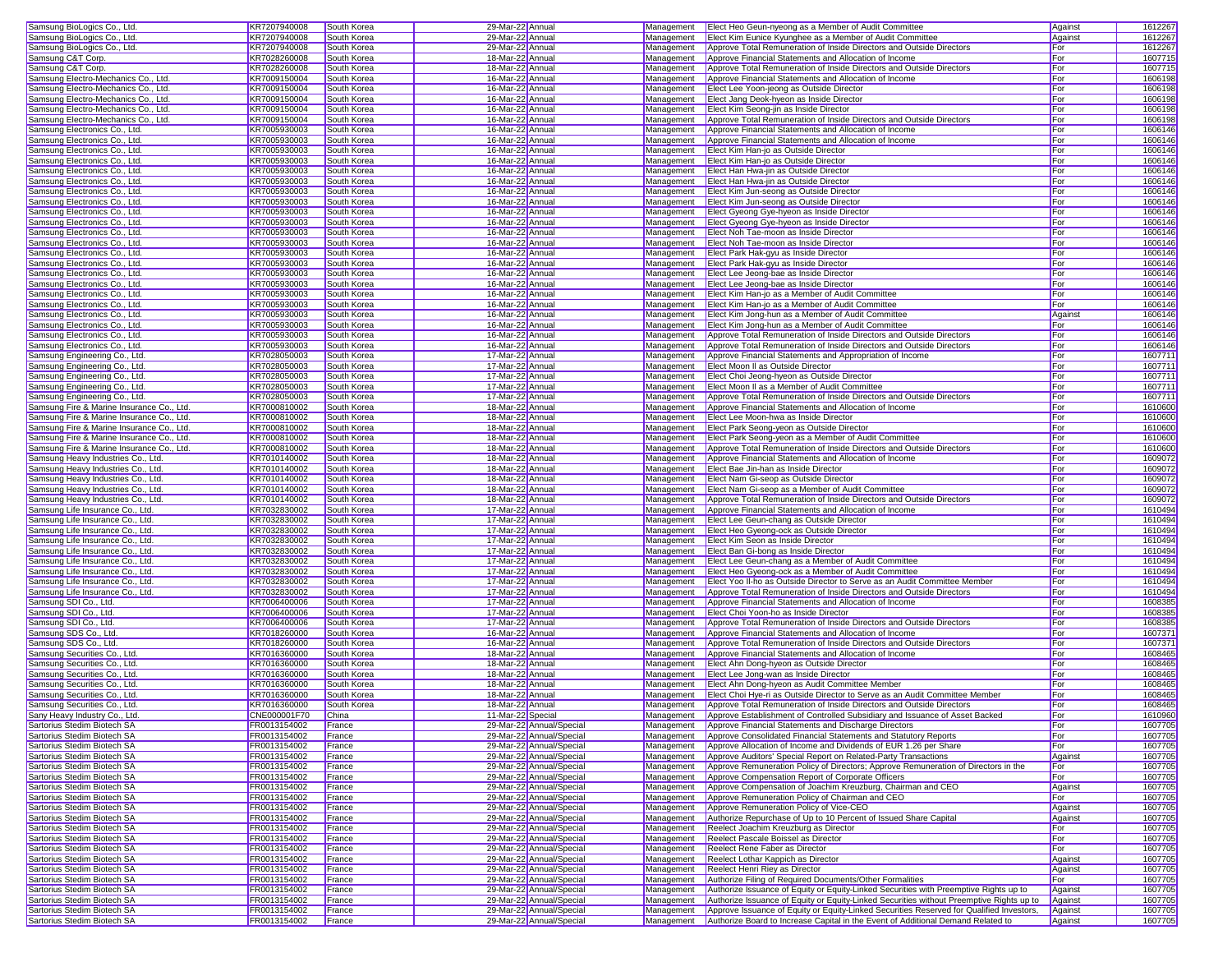| Sartorius Stedim Biotech SA                                                                                                                                                                                                                               | FR0013154002        | France         | 29-Mar-22 Annual/Special | Management  | Authorize Capital Increase of up to 10 Percent of Issued Capital for Contributions in Kind     | Against | 1607705 |
|-----------------------------------------------------------------------------------------------------------------------------------------------------------------------------------------------------------------------------------------------------------|---------------------|----------------|--------------------------|-------------|------------------------------------------------------------------------------------------------|---------|---------|
| Sartorius Stedim Biotech SA                                                                                                                                                                                                                               | FR0013154002        | France         | 29-Mar-22 Annual/Special | Management  | Authorize Capitalization of Reserves of Up to EUR 6 Million for Bonus Issue or Increase in For |         | 1607705 |
| Sartorius Stedim Biotech SA                                                                                                                                                                                                                               | FR0013154002        | France         | 29-Mar-22 Annual/Special | Management  | Authorize Capital Issuances for Use in Employee Stock Purchase Plans                           | Against | 1607705 |
|                                                                                                                                                                                                                                                           |                     |                |                          |             |                                                                                                |         |         |
| Sartorius Stedim Biotech SA                                                                                                                                                                                                                               | FR0013154002        | France         | 29-Mar-22 Annual/Special | Management  | Authorize up to 10 Percent of Issued Capital for Use in Restricted Stock Plans                 | Against | 1607705 |
| Sartorius Stedim Biotech SA                                                                                                                                                                                                                               | FR0013154002        | France         | 29-Mar-22 Annual/Special | Management  | Authorize Decrease in Share Capital via Cancellation of Repurchased Shares                     | For     | 1607705 |
| Sartorius Stedim Biotech SA                                                                                                                                                                                                                               | FR0013154002        | France         | 29-Mar-22 Annual/Special | Management  | Authorize Filing of Required Documents/Other Formalities                                       | For     | 1607705 |
| Satellite Chemical Co., Ltd.                                                                                                                                                                                                                              | CNE100001B07        | China          | 14-Jan-22 Specia         | Management  | Approve External Investment                                                                    | For     | 1599761 |
| SBI Cards & Payment Services Limited                                                                                                                                                                                                                      | <b>INE018E01016</b> | India          | 03-Mar-22 Special        | Management  | Reelect Tejendra Mohan Bhasin as Director                                                      | Agains  | 1605162 |
| SBI Cards & Payment Services Limited                                                                                                                                                                                                                      | INE018E01016        | India          | 03-Mar-22 Specia         | Management  | Reelect Rajendra Kumar Saraf as Director                                                       | For     | 1605162 |
| SBI Life Insurance Company Limited                                                                                                                                                                                                                        | INE123W01016        | India          | 30-Mar-22 Specia         | Management  | Approve Material Related Party Transaction for Purchase and / or Sale of Investments           | For     | 1612785 |
| SBI Life Insurance Company Limited                                                                                                                                                                                                                        | INE123W01016        | India          | 30-Mar-22 Specia         | Management  | Approve Material Related Party Transaction with State Bank of India                            | For     | 1612785 |
| Schindler Holding AG                                                                                                                                                                                                                                      | CH0024638196        | Switzerland    | 22-Mar-22 Annual         | Management  | Accept Financial Statements and Statutory Reports                                              | For     | 159005  |
| <b>Schindler Holding AG</b>                                                                                                                                                                                                                               | CH0024638196        | Switzerland    | 22-Mar-22 Annual         | Management  | Approve Allocation of Income and Dividends of CHF 4.00 per Share and Participation             | For     | 159005  |
|                                                                                                                                                                                                                                                           |                     |                |                          |             |                                                                                                | For     | 159005  |
| Schindler Holding AG                                                                                                                                                                                                                                      | CH0024638196        | Switzerland    | 22-Mar-22 Annual         | Management  | Approve Discharge of Board and Senior Management                                               |         |         |
| Schindler Holding AG                                                                                                                                                                                                                                      | CH0024638196        | Switzerland    | 22-Mar-22 Annual         | Management  | Approve Variable Remuneration of Directors in the Amount of CHF 5.5 Million                    | Against | 1590051 |
| Schindler Holding AG                                                                                                                                                                                                                                      | CH0024638196        | Switzerland    | 22-Mar-22 Annual         | Management  | Approve Variable Remuneration of Executive Committee in the Amount of CHF 12.1 Million Against |         | 159005  |
| Schindler Holding AG                                                                                                                                                                                                                                      | CH0024638196        | Switzerland    | 22-Mar-22 Annual         | Management  | Approve Fixed Remuneration of Directors in the Amount of CHF 8 Million                         | Against | 159005  |
| Schindler Holding AG                                                                                                                                                                                                                                      | CH0024638196        | Switzerland    | 22-Mar-22 Annual         | Management  | Approve Fixed Remuneration of Executive Committee in the Amount of CHF 12 Million              | For     | 159005  |
| Schindler Holding AG                                                                                                                                                                                                                                      | CH0024638196        | Switzerland    | 22-Mar-22 Annual         | Management  | Reelect Silvio Napoli as Director and Board Chairman                                           | Against | 159005  |
| Schindler Holding AG                                                                                                                                                                                                                                      | CH0024638196        | Switzerland    | 22-Mar-22 Annual         | Management  | Elect Petra Winkler as Director                                                                | Against | 159005  |
| Schindler Holding AG                                                                                                                                                                                                                                      | CH0024638196        | Switzerland    | 22-Mar-22 Annual         | Management  | Reelect Alfred Schindler as Director                                                           | Against | 159005  |
| Schindler Holding AG                                                                                                                                                                                                                                      | CH0024638196        | Switzerland    | 22-Mar-22 Annual         | Management  | Reelect Pius Baschera as Director                                                              | Against | 159005  |
| Schindler Holding AG                                                                                                                                                                                                                                      | CH0024638196        | Switzerland    | 22-Mar-22 Annual         | Management  | Reelect Erich Ammann as Director                                                               | Against | 159005  |
| Schindler Holding AG                                                                                                                                                                                                                                      | CH0024638196        | Switzerland    | 22-Mar-22 Annual         | Management  | Reelect Luc Bonnard as Director                                                                | Against | 159005  |
| Schindler Holding AG                                                                                                                                                                                                                                      | CH0024638196        | Switzerland    | 22-Mar-22 Annual         | Management  | Reelect Patrice Bula as Director                                                               | For     | 1590051 |
|                                                                                                                                                                                                                                                           |                     |                |                          |             |                                                                                                |         |         |
| Schindler Holding AG                                                                                                                                                                                                                                      | CH0024638196        | Switzerland    | 22-Mar-22 Annual         | Management  | Reelect Monika Buetler as Director                                                             | For     | 159005  |
| Schindler Holding AG                                                                                                                                                                                                                                      | CH0024638196        | Switzerland    | 22-Mar-22 Annual         | Management  | Reelect Orit Gadiesh as Director                                                               | Against | 159005  |
| Schindler Holding AG                                                                                                                                                                                                                                      | CH0024638196        | Switzerland    | 22-Mar-22 Annual         | Management  | Reelect Adam Keswick as Director                                                               | Against | 159005  |
| Schindler Holding AG                                                                                                                                                                                                                                      | CH0024638196        | Switzerland    | 22-Mar-22 Annual         | Management  | Reelect Guenter Schaeuble as Director                                                          | Against | 159005  |
| Schindler Holding AG                                                                                                                                                                                                                                      | CH0024638196        | Switzerland    | 22-Mar-22 Annual         | Management  | Reelect Tobias Staehelin as Director                                                           | Against | 159005  |
| Schindler Holding AG                                                                                                                                                                                                                                      | CH0024638196        | Switzerland    | 22-Mar-22 Annual         | Management  | <b>Reelect Carole Vischer as Director</b>                                                      | Against | 159005  |
| Schindler Holding AG                                                                                                                                                                                                                                      | CH0024638196        | Switzerland    | 22-Mar-22 Annual         | Management  | Reappoint Pius Baschera as Member of the Compensation Committee                                | Against | 159005  |
| Schindler Holding AG                                                                                                                                                                                                                                      | CH0024638196        | Switzerland    | 22-Mar-22 Annual         | Management  | Reappoint Patrice Bula as Member of the Compensation Committee                                 | For     | 159005  |
| Schindler Holding AG                                                                                                                                                                                                                                      | CH0024638196        | Switzerland    | 22-Mar-22 Annual         | Management  | Reappoint Adam Keswick as Member of the Compensation Committee                                 | Against | 159005  |
| Schindler Holding AG                                                                                                                                                                                                                                      | CH0024638196        | Switzerland    | 22-Mar-22 Annual         | Management  | Designate Adrian von Segesser as Independent Proxy                                             | For     | 1590051 |
| Schindler Holding AG                                                                                                                                                                                                                                      | CH0024638196        | Switzerland    | 22-Mar-22 Annual         | Management  | Ratify PricewaterhouseCoopers AG as Auditors                                                   | For     | 1590051 |
|                                                                                                                                                                                                                                                           |                     |                |                          |             |                                                                                                |         | 159005  |
| Schindler Holding AG                                                                                                                                                                                                                                      | CH0024638196        | Switzerland    | 22-Mar-22 Annual         | Management  | Transact Other Business (Voting)                                                               | Against |         |
| SD Biosensor, Inc.                                                                                                                                                                                                                                        | KR7137310009        | South Korea    | 29-Mar-22 Annual         | Management  | Approve Financial Statements and Allocation of Income                                          | For     | 1620136 |
| SD Biosensor, Inc.                                                                                                                                                                                                                                        | KR7137310009        | South Korea    | 29-Mar-22 Annual         | Management  | Amend Articles of Incorporation                                                                | For     | 1620136 |
| SD Biosensor, Inc.                                                                                                                                                                                                                                        | KR7137310009        | South Korea    | 29-Mar-22 Annual         | Management  | Elect Cho Young-sik as Inside Director                                                         | Against | 1620136 |
| SD Biosensor, Inc.                                                                                                                                                                                                                                        | KR7137310009        | South Korea    | 29-Mar-22 Annual         | Management  | Elect Lee Hyo-geun as Inside Director                                                          | For     | 1620136 |
| SD Biosensor, Inc.                                                                                                                                                                                                                                        | KR7137310009        | South Korea    | 29-Mar-22 Annual         | Management  | Elect Heo Tae-young as Inside Director                                                         | For     | 1620136 |
| SD Biosensor, Inc.                                                                                                                                                                                                                                        | KR7137310009        | South Korea    | 29-Mar-22 Annual         | Management  | Elect Lee Woo-chang as Outside Director                                                        | For     | 1620136 |
| SD Biosensor, Inc.                                                                                                                                                                                                                                        | KR7137310009        |                |                          |             |                                                                                                |         |         |
|                                                                                                                                                                                                                                                           |                     |                |                          |             |                                                                                                |         |         |
|                                                                                                                                                                                                                                                           |                     | South Korea    | 29-Mar-22 Annual         | Management  | Approve Total Remuneration of Inside Directors and Outside Directors                           | For     | 1620136 |
| SDIC Capital Co., Ltd.                                                                                                                                                                                                                                    | CNE000000Q11        | China          | 18-Jan-22 Specia         | Management  | Amend Articles of Association                                                                  | Against | 1600066 |
|                                                                                                                                                                                                                                                           | CNE000000Q11        | China          | 18-Jan-22 Specia         | Management  | Approve Appointment of Financial Auditor and Internal Control Auditor                          | For     | 1600066 |
|                                                                                                                                                                                                                                                           | CNE000000Q11        | China          | 18-Jan-22 Special        | Management  | Approve Issuance of Super Short-term Commercial Papers                                         | For     | 1600066 |
|                                                                                                                                                                                                                                                           | CNE000000JM2        | China          | 28-Jan-22 Special        | Management  | Approve Daily Related Party Transactions                                                       | Against | 1601587 |
|                                                                                                                                                                                                                                                           | CNE000000JM2        | China          | 28-Jan-22 Specia         | Management  | Amend Articles of Association                                                                  | For     | 1601587 |
| SDIC Capital Co., Ltd.<br>SDIC Capital Co., Ltd.<br>SDIC Power Holdings Co., Ltd.<br>SDIC Power Holdings Co., Ltd.<br>SDIC Power Holdings Co., Ltd.                                                                                                       | CNE000000JM2        | China          | 11-Mar-22 Specia         | Shareholder | Elect Li Junxi as Non-independent Director                                                     | For     | 1609247 |
| Sea Ltd. (Singapore)                                                                                                                                                                                                                                      | US81141R1005        | Cayman Islands | 14-Feb-22 Annual         | Management  | Amend Articles of Association                                                                  | Against | 1600654 |
| Sealand Securities Co., Ltd.                                                                                                                                                                                                                              | CNE0000008K4        | China          | 16-Mar-22 Specia         | Management  | Approve Extension of Resolution Validity Period and Extension of Authorization of the          | For     | 1612454 |
| Sealand Securities Co., Ltd.                                                                                                                                                                                                                              | CNE0000008K4        | China          | 16-Mar-22 Specia         | Management  | Elect Zhang Chuanfei as Supervisor                                                             | For     | 1612454 |
|                                                                                                                                                                                                                                                           | CNE100002BF8        | China          | 23-Mar-22 Specia         | Management  | Approve Extension of Resolution Validity Period of Private Placement                           | For     | 1616706 |
|                                                                                                                                                                                                                                                           | CNE100002BF8        | China          | 23-Mar-22 Special        | Management  | Approve Authorization of Board to Handle All Related Matters                                   | For     | 1616706 |
| Seazen Holdings Co. Ltd.<br>Seazen Holdings Co. Ltd.<br>Seazen Holdings Co. Ltd.                                                                                                                                                                          | CNE100002BF8        | China          | 23-Mar-22 Special        | Management  | Amend Articles of Association                                                                  | Against | 1616706 |
| Seazen Holdings Co. Ltd.                                                                                                                                                                                                                                  | CNE100002BF8        | China          | 23-Mar-22 Special        | Management  | Amend Rules and Procedures Regarding General Meetings of Shareholders                          | Against | 1616706 |
|                                                                                                                                                                                                                                                           |                     |                |                          |             |                                                                                                |         |         |
|                                                                                                                                                                                                                                                           | CNE100002BF8        | China          | 23-Mar-22 Special        | Management  | Amend Rules and Procedures Regarding Meetings of Board of Directors                            | Against | 1616706 |
|                                                                                                                                                                                                                                                           | CNE100002BF8        | China          | 23-Mar-22 Specia         | Management  | Amend Working System for Independent Directors                                                 | Against | 1616706 |
|                                                                                                                                                                                                                                                           | CNE100002BF8        | China          | 23-Mar-22 Specia         | Management  | Approve Loan from Related Parties                                                              | For     | 1616706 |
|                                                                                                                                                                                                                                                           | KR7096530001        | South Korea    | 25-Mar-22 Annual         | Management  | Approve Financial Statements and Allocation of Income                                          | For     | 1615266 |
|                                                                                                                                                                                                                                                           | KR7096530001        | South Korea    | 25-Mar-22 Annual         | Management  | Amend Articles of Incorporation                                                                | For     | 1615266 |
|                                                                                                                                                                                                                                                           | KR7096530001        | South Korea    | 25-Mar-22 Annual         | Management  | Elect Jeong Hyeon-cheol as Outside Director                                                    | For     | 1615266 |
|                                                                                                                                                                                                                                                           | KR7096530001        | South Korea    | 25-Mar-22 Annual         | Management  | Approve Total Remuneration of Inside Directors and Outside Directors                           | Agains  | 1615266 |
| Seazen Holdings Co. Ltd.<br>Seazen Holdings Co. Ltd<br>Seazen Holdings Co. Ltd.<br>Seegene, Inc.<br>Seegene, Inc.<br>Seegene, Inc.<br>Seegene, Inc.<br>Seegene, Inc.                                                                                      | KR7096530001        | South Korea    | 25-Mar-22 Annual         | Management  | Authorize Board to Fix Remuneration of Internal Auditor(s)                                     | For     | 1615266 |
| <b>SGS SA</b>                                                                                                                                                                                                                                             | CH0002497458        | Switzerland    | 29-Mar-22 Annual         | Management  | <b>Accept Financial Statements and Statutory Reports</b>                                       | For     | 1595057 |
|                                                                                                                                                                                                                                                           | CH0002497458        | Switzerland    | 29-Mar-22 Annual         | Management  | Approve Remuneration Report (Non-Binding)                                                      | Against | 1595057 |
|                                                                                                                                                                                                                                                           | CH0002497458        | Switzerland    | 29-Mar-22 Annual         | Management  | Approve Discharge of Board and Senior Management                                               | For     | 1595057 |
|                                                                                                                                                                                                                                                           | CH0002497458        | Switzerland    | 29-Mar-22 Annual         | Management  | Approve Allocation of Income and Dividends of CHF 80.00 per Share                              | For     | 1595057 |
|                                                                                                                                                                                                                                                           | CH0002497458        | Switzerland    | 29-Mar-22 Annual         | Management  | Reelect Calvin Grieder as Director                                                             | For     | 1595057 |
|                                                                                                                                                                                                                                                           | CH0002497458        | Switzerland    | 29-Mar-22 Annual         | Management  | Reelect Sami Atiya as Director                                                                 | For     | 1595057 |
|                                                                                                                                                                                                                                                           | CH0002497458        | Switzerland    | 29-Mar-22 Annual         | Management  | Reelect Paul Desmarais as Director                                                             | For     | 1595057 |
|                                                                                                                                                                                                                                                           |                     |                |                          |             | Reelect Ian Gallienne as Director                                                              |         |         |
|                                                                                                                                                                                                                                                           | CH0002497458        | Switzerland    | 29-Mar-22 Annual         | Management  |                                                                                                | Against | 1595057 |
|                                                                                                                                                                                                                                                           | CH0002497458        | Switzerland    | 29-Mar-22 Annual         | Management  | Reelect Tobias Hartmann as Director                                                            | For     | 1595057 |
|                                                                                                                                                                                                                                                           | CH0002497458        | Switzerland    | 29-Mar-22 Annual         | Management  | Reelect Shelby du Pasquier as Director                                                         | For     | 1595057 |
|                                                                                                                                                                                                                                                           | CH0002497458        | Switzerland    | 29-Mar-22 Annual         | Management  | <b>Reelect Kory Sorenson as Director</b>                                                       | For     | 1595057 |
|                                                                                                                                                                                                                                                           | CH0002497458        | Switzerland    | 29-Mar-22 Annual         | Management  | Reelect Janet Vergis as Director                                                               | For     | 1595057 |
|                                                                                                                                                                                                                                                           | CH0002497458        | Switzerland    | 29-Mar-22 Annual         | Management  | Elect Phyllis Cheung as Director                                                               | For     | 1595057 |
|                                                                                                                                                                                                                                                           | CH0002497458        | Switzerland    | 29-Mar-22 Annual         | Management  | Reelect Calvin Grieder as Board Chairman                                                       | Against | 1595057 |
|                                                                                                                                                                                                                                                           | CH0002497458        | Switzerland    | 29-Mar-22 Annual         | Management  | Appoint Sami Atiya as Member of the Compensation Committee                                     | For     | 1595057 |
|                                                                                                                                                                                                                                                           | CH0002497458        | Switzerland    | 29-Mar-22 Annual         | Management  | Reappoint Ian Gallienne as Member of the Compensation Committee                                | For     | 1595057 |
|                                                                                                                                                                                                                                                           | CH0002497458        | Switzerland    | 29-Mar-22 Annual         | Management  | Reappoint Kory Sorenson as Member of the Compensation Committee                                | For     | 1595057 |
|                                                                                                                                                                                                                                                           | CH0002497458        | Switzerland    | 29-Mar-22 Annual         | Management  | Ratify PricewaterhouseCoopers SA as Auditors                                                   | For     | 1595057 |
|                                                                                                                                                                                                                                                           | CH0002497458        | Switzerland    | 29-Mar-22 Annual         | Management  | Designate Jeandin & Defacqz as Independent Proxy                                               | For     | 1595057 |
| SGS SA<br><u>SGS SA</u><br>SGS SA<br>SGS SA<br><b>SGS SA</b><br>SGS SA<br><b>SGS SA</b><br><b>SGS SA</b><br>SGS SA<br><b>SGS SA</b><br>SGS SA<br><u>SGS SA</u><br><b>SGS SA</b><br>SGS SA<br><b>SGS SA</b><br>SGS SA<br><b>SGS SA</b><br>SGS SA<br>SGS SA | CH0002497458        | Switzerland    | 29-Mar-22 Annual         | Management  | Approve Remuneration of Directors in the Amount of CHF 2.7 Million                             | For     | 1595057 |
| SGS SA                                                                                                                                                                                                                                                    | CH0002497458        | Switzerland    | 29-Mar-22 Annual         | Management  | Approve Fixed Remuneration of Executive Committee in the Amount of CHF 12.5 Million            | For     | 1595057 |
| SGS SA                                                                                                                                                                                                                                                    | CH0002497458        | Switzerland    | 29-Mar-22 Annual         | Management  | Approve Variable Remuneration of Executive Committee in the Amount of CHF 7.2 Million For      |         | 1595057 |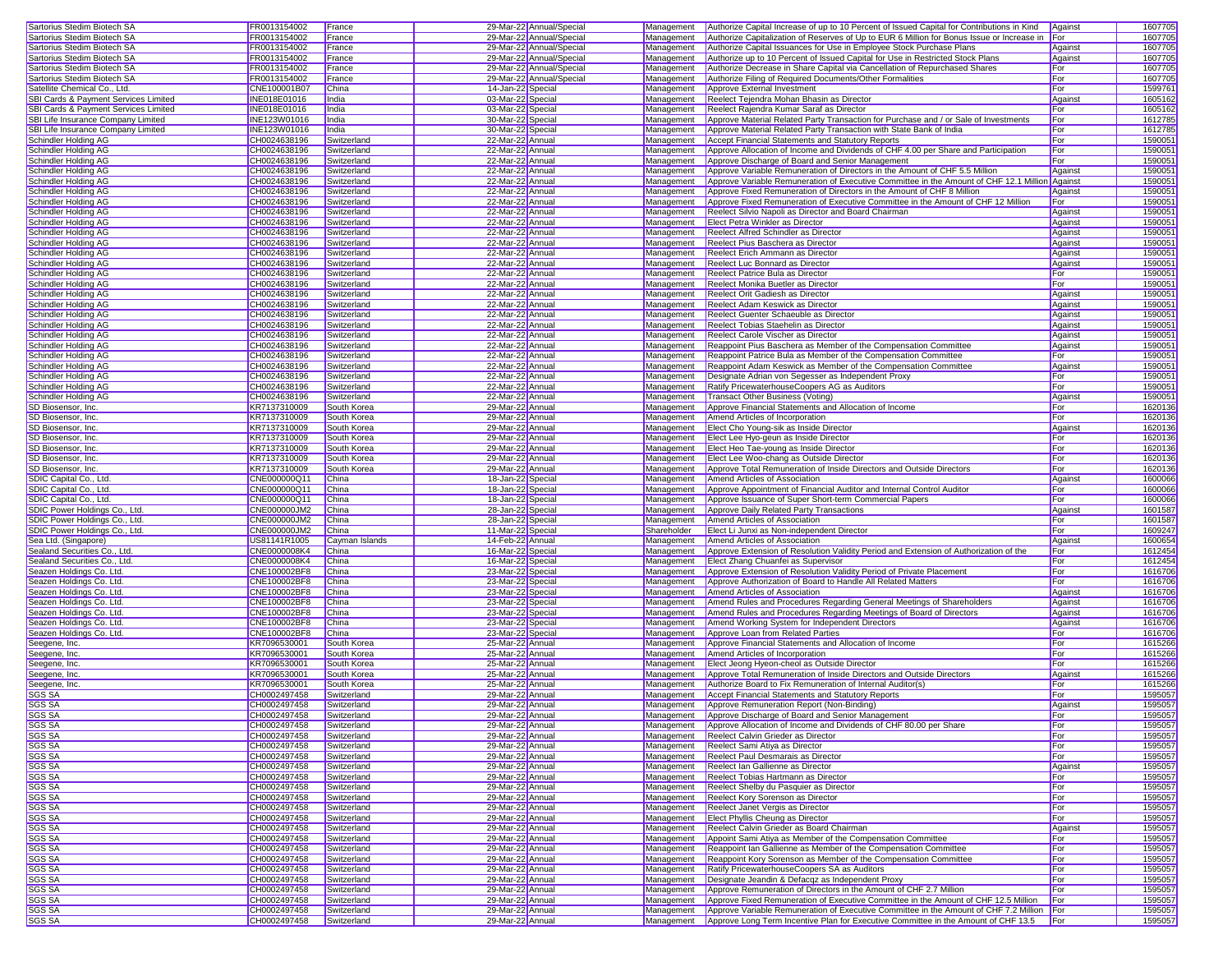| SGS SA                                             | CH0002497458                 | Switzerland    | 29-Mar-22 Annual                     | Management               | Transact Other Business (Voting)                                                              | Against | 1595057 |
|----------------------------------------------------|------------------------------|----------------|--------------------------------------|--------------------------|-----------------------------------------------------------------------------------------------|---------|---------|
| Shandong Hualu-Hengsheng Chemical Co., Ltd.        | CNE000001BM7                 | China          | 11-Feb-22 Special                    | Management               | Approve Performance Share Incentive Plan (Revised Draft)                                      | Against | 1603581 |
| Shandong Hualu-Hengsheng Chemical Co., Ltd.        | CNE000001BM7                 | China          | 11-Feb-22 Special                    | Management               | Approve Purpose of the Plan                                                                   | Against | 1603581 |
| Shandong Hualu-Hengsheng Chemical Co., Ltd.        | CNE000001BM7                 | China          | 11-Feb-22 Special                    | Management               | Approve Governing Body of the Plan                                                            | Against | 1603581 |
| Shandong Hualu-Hengsheng Chemical Co., Ltd.        | CNE000001BM7                 | China          | 11-Feb-22 Special                    | Management               | Approve Criteria to Select Plan Participants                                                  | Against | 160358  |
|                                                    |                              |                |                                      |                          |                                                                                               |         | 160358  |
| Shandong Hualu-Hengsheng Chemical Co., Ltd.        | CNE000001BM7<br>CNE000001BM7 | China<br>China | 11-Feb-22 Special                    | Management               | Approve Source and Number of Underlying Stocks                                                | Against |         |
| Shandong Hualu-Hengsheng Chemical Co., Ltd.        |                              |                | 11-Feb-22 Special                    | Management               | Approve Duration, Grant Date, Unlocking Period and Lock-up Period of Performance              | Against | 160358  |
| Shandong Hualu-Hengsheng Chemical Co., Ltd.        | CNE000001BM7                 | China          | 11-Feb-22 Special                    | Management               | Approve Grant Price and Price-setting Basis                                                   | Against | 160358  |
| Shandong Hualu-Hengsheng Chemical Co., Ltd.        | CNE000001BM7                 | China          | 11-Feb-22 Special                    | Management               | Approve Conditions for Granting and Unlocking                                                 | Against | 160358  |
| Shandong Hualu-Hengsheng Chemical Co., Ltd.        | CNE000001BM7                 | China          | 11-Feb-22 Special                    | Management               | Approve Methods and Procedures to Adjust the Incentive Plan                                   | Against | 160358  |
| Shandong Hualu-Hengsheng Chemical Co., Ltd.        | CNE000001BM7                 | China          | 11-Feb-22 Special                    | Management               | Approve Accounting Treatment                                                                  | Against | 160358  |
| Shandong Hualu-Hengsheng Chemical Co., Ltd.        | CNE000001BM7                 | China          | 11-Feb-22 Special                    | Management               | Approve Implementation Procedures                                                             | Against | 160358  |
| Shandong Hualu-Hengsheng Chemical Co., Ltd.        | CNE000001BM7                 | China          | 11-Feb-22 Special                    | Management               | Approve Rights and Obligations of the Plan Participants and the Company                       | Against | 160358  |
| Shandong Hualu-Hengsheng Chemical Co., Ltd.        | CNE000001BM7                 | China          | 11-Feb-22 Special                    | Management               | Approve How to Implement the Restricted Stock Incentive Plan When There Are Changes Against   |         | 160358  |
| Shandong Hualu-Hengsheng Chemical Co., Ltd.        | CNE000001BM7                 | China          | 11-Feb-22 Special                    | Management               | Approve Principle of Restricted Stock Repurchase Cancellation                                 | Against | 160358  |
| Shandong Hualu-Hengsheng Chemical Co., Ltd.        | CNE000001BM7                 | China          | 11-Feb-22 Special                    | Management               | Approve Other Important Matters                                                               | Against | 160358  |
| Shandong Hualu-Hengsheng Chemical Co., Ltd.        | CNE000001BM7                 | China          | 11-Feb-22 Special                    | Management               | Approve Measures for the Administration of Performance Shares Incentive Plan (Revised         | Against | 160358  |
| Shandong Hualu-Hengsheng Chemical Co., Ltd.        | CNE000001BM7                 | China          | 11-Feb-22 Special                    | Management               | Approve Methods to Assess the Performance of Plan Participants (Revised Draft)                | Against | 1603581 |
| Shandong Hualu-Hengsheng Chemical Co., Ltd.        | CNE000001BM7                 | China          | 11-Feb-22 Special                    | Management               | Approve Authorization of the Board to Handle All Related Matters                              | Against | 160358  |
| Shandong Hualu-Hengsheng Chemical Co., Ltd.        | CNE000001BM7                 | China          | 11-Feb-22 Special                    | Management               | Approve Adjustment of Repurchase Price and Repurchase and Cancellation of                     | For     | 160358  |
| Shandong Hualu-Hengsheng Chemical Co., Ltd.        | CNE000001BM7                 | China          | 11-Feb-22 Special                    | Management               | Amend Articles of Association                                                                 | For     | 160358  |
| Shandong Hualu-Hengsheng Chemical Co., Ltd.        | CNE000001BM7                 | China          | 11-Feb-22 Special                    | Management               | Approve Provision of Financing Support                                                        | Against | 160358  |
| Shanghai Construction Group Co., Ltd.              | CNE000000WR4                 | China          | 17-Jan-22 Special                    | Shareholder              | Elect Ye Weidong as Director                                                                  | For     | 1599760 |
| Shanghai Electric Group Company Limited            | CNE100000437                 | China          | 17-Jan-22 Extraordinary Shareholders | Management               | Approve Proposal on Terminating the Implementation of the Restricted A Shares Incentive For   |         | 1598191 |
|                                                    |                              |                |                                      |                          |                                                                                               |         |         |
| Shanghai Electric Group Company Limited            | CNE100000437                 | China          | 17-Jan-22 Special                    | Management               | Approve Proposal on Terminating the Implementation of the Restricted A Shares Incentive   For |         | 1598193 |
| Shanghai RAAS Blood Products Co., Ltd.             | CNE100000C31                 | China          | 14-Feb-22 Special                    | Shareholder              | Elect Bingyu Wang as Independent Director                                                     | For     | 1604356 |
| Shanghai Yuyuan Tourist Mart Group Co., Ltd.       | CNE000000594                 | China          | 11-Jan-22 Special                    | Management               | Approve Issuance of Medium-term Notes                                                         | For     | 1599367 |
| Shanghai Yuyuan Tourist Mart Group Co., Ltd.       | CNE000000594                 | China          | 11-Jan-22 Special                    | Management               | Approve Issuance of Super Short-term Commercial Papers                                        | For     | 1599367 |
| Shanxi Meijin Energy Co., Ltd.                     | CNE0000005J2                 | China          | 18-Mar-22 Special                    | Management               | Approve Provision of Guarantee                                                                | For     | 1614832 |
| Shanxi Xinghuacun Fen Wine Factory Co., Ltd.       | CNE000000DH5                 | China          | 07-Jan-22 Special                    | Shareholder              | Elect Yuan Qingmao as Director                                                                | For     | 1598759 |
| Shanxi Xinghuacun Fen Wine Factory Co., Ltd.       | CNE000000DH5                 | China          | 07-Jan-22 Special                    | Shareholder              | Elect Yu Zhongliang as Director                                                               | For     | 1598759 |
| Shenghe Resources Holding Co., Ltd.                | CNE000001DZ5                 | China          | 26-Jan-22 Special                    | Management               | Approve to Appoint Auditor                                                                    | For     | 1601492 |
| Shenghe Resources Holding Co., Ltd.                | CNE000001DZ5                 | China          | 26-Jan-22 Special                    | Management               | Approve Signing of Supplementary Agreement for Asset Custody Fees and Related Party           | For     | 1601492 |
| Shenghe Resources Holding Co., Ltd.                | CNE000001DZ5                 | China          | 01-Mar-22 Special                    | Management               | Approve Cancellation of Repurchased Shares and Decrease in Registered Capital                 | For     | 1606850 |
| Shenghe Resources Holding Co., Ltd.                | CNE000001DZ5                 | China          | 01-Mar-22 Special                    | Management               | Approve Amendments to Articles of Association                                                 | For     | 1606850 |
| Shenzhen Energy Group Co., Ltd.                    | CNE000000933                 | China          | 18-Feb-22 Special                    | Management               | Amend Articles of Association                                                                 | For     | 1604766 |
| Shenzhen Energy Group Co., Ltd.                    | CNE000000933                 | China          | 18-Feb-22 Special                    | Management               | Amend Rules and Procedures Regarding General Meetings of Shareholders                         | For     | 1604766 |
| Shenzhen Energy Group Co., Ltd.                    | CNE000000933                 | China          | 18-Feb-22 Special                    | Management               | Approve Provision of Guarantee                                                                | For     | 1604766 |
| Shenzhen Energy Group Co., Ltd.                    | CNE000000933                 | China          | 18-Feb-22 Special                    | Management               | Approve to Not Participate in the Subscription of Private Placement of Great Wall             | For     | 1604766 |
| Shenzhen Kaifa Technology Co., Ltd.                | CNE000000FK4                 | China          | 13-Jan-22 Special                    | Shareholder              | Elect Cui Zhiyong as Supervisor                                                               | For     | 1599586 |
| Shenzhen Mindray Bio-Medical Electronics Co., Ltd. | CNE100003G67                 | China          | 10-Feb-22 Special                    |                          | Approve Purpose of Share Repurchase                                                           | For     | 1602885 |
| Shenzhen Mindray Bio-Medical Electronics Co., Ltd. | CNE100003G67                 | China          |                                      | Management<br>Management | Approve Company's Eligibility for Share Repurchase                                            | For     | 1602885 |
|                                                    |                              |                | 10-Feb-22 Special                    |                          |                                                                                               |         |         |
| Shenzhen Mindray Bio-Medical Electronics Co., Ltd. | CNE100003G67                 | China          | 10-Feb-22 Special                    | <b>Management</b>        | Approve Manner and Price Range of Share Repurchase                                            | For     | 1602885 |
| Shenzhen Mindray Bio-Medical Electronics Co., Ltd. | CNE100003G67                 | China          | 10-Feb-22 Special                    | Management               | Approve Type, Use, Total Capital, Number and Proportion of the Share Repurchase               | For     | 1602885 |
| Shenzhen Mindray Bio-Medical Electronics Co., Ltd. | CNE100003G67                 | China          | 10-Feb-22 Special                    | Management               | Approve Capital Source Used for the Share Repurchase                                          | For     | 1602885 |
| Shenzhen Mindray Bio-Medical Electronics Co., Ltd. | CNE100003G67                 | China          | 10-Feb-22 Special                    | Management               | Approve Implementation Period for Share Repurchase                                            | For     | 1602885 |
| Shenzhen Mindray Bio-Medical Electronics Co., Ltd. | CNE100003G67                 | China          | 10-Feb-22 Special                    | Management               | Approve Authorization of Board to Handle All Related Matters                                  | For     | 1602885 |
| Shenzhen Mindray Bio-Medical Electronics Co., Ltd. | CNE100003G67                 | China          | 10-Feb-22 Special                    | Management               | Approve Draft and Summary of Employee Share Purchase Plan                                     | For     | 1602885 |
| Shenzhen Mindray Bio-Medical Electronics Co., Ltd. | CNE100003G67                 | China          | 10-Feb-22 Special                    | Management               | Approve Management Method of Employee Share Purchase Plan                                     | For     | 1602885 |
| Shenzhen Mindray Bio-Medical Electronics Co., Ltd. | CNE100003G67                 | China          | 10-Feb-22 Special                    | Management               | Approve Authorization of the Board to Handle All Related Matters                              | For     | 1602885 |
| Shenzhen S.C New Energy Technology Corp.           | CNE100003G91                 | China          | 21-Jan-22 Special                    | Management               | Amend Articles of Association                                                                 | For     | 1600802 |
| Shenzhen S.C New Energy Technology Corp.           | CNE100003G91                 | China          | 21-Jan-22 Special                    | Management               | Approve Application of Credit Line                                                            | For     | 1600802 |
| Shenzhen S.C New Energy Technology Corp.           | CNE100003G91                 | China          | 21-Jan-22 Special                    | <b>Management</b>        | Approve Provision of Guarantee to Subsidiaries                                                | For     | 1600802 |
| Shenzhen S.C New Energy Technology Corp.           | CNE100003G91                 | China          | 21-Jan-22 Special                    | Management               | Approve Provision of Guarantee to Clients                                                     | For     | 1600802 |
| Shenzhen S.C New Energy Technology Corp.           | CNE100003G91                 | China          | 10-Mar-22 Special                    | Management               | Approve Repurchase and Cancellation of Performance Shares                                     | For     | 1609514 |
| Shenzhen S.C New Energy Technology Corp.           | CNE100003G91                 | China          | 10-Mar-22 Special                    | Management               | Approve Amendments to Articles of Association                                                 | For     | 1609514 |
| Shenzhen S.C New Energy Technology Corp.           | CNE100003G91                 | China          | 10-Mar-22 Special                    | Management               | Amend Rules and Procedures Regarding General Meetings of Shareholders                         | Against | 1609514 |
| Shenzhen S.C New Energy Technology Corp.           | CNE100003G91                 | China          | 10-Mar-22 Special                    | Management               | Amend Rules and Procedures Regarding Meetings of Board of Directors                           | Against | 1609514 |
| Shenzhen S.C New Energy Technology Corp.           | CNE100003G91                 | China          | 10-Mar-22 Special                    | Management               | Approve Draft and Summary of Employee Share Purchase Plan                                     | Against | 1609514 |
| Shenzhen S.C New Energy Technology Corp.           | CNE100003G91                 | China          | 10-Mar-22 Special                    | Management               | Approve Management Method of Employee Share Purchase Plan                                     | Against | 1609514 |
| Shenzhen S.C New Energy Technology Corp.           | CNE100003G91                 | China          | 10-Mar-22 Special                    | Management               | Approve Authorization of the Board to Handle All Matters Related to Employee Share            | Against | 1609514 |
| Shimano, Inc.                                      | JP3358000002                 | Japan          | 30-Mar-22 Annual                     | Management               | Approve Allocation of Income, with a Final Dividend of JPY 117.5                              | For     | 1616245 |
|                                                    | JP3358000002                 |                |                                      |                          |                                                                                               | Against | 1616245 |
| Shimano, Inc.                                      |                              | Japan          | 30-Mar-22 Annual                     | Management               | Elect Director Shimano, Yozo                                                                  |         |         |
| Shimano, Inc.                                      | JP3358000002                 | Japan          | 30-Mar-22 Annual                     | Management               | Elect Director Shimano, Taizo                                                                 | For     | 1616245 |
| Shimano, Inc.                                      | JP3358000002                 | Japan          | 30-Mar-22 Annual                     | Management               | Elect Director Toyoshima, Takashi                                                             | For     | 1616245 |
| Shimano, Inc                                       | JP3358000002                 | Japan          | 30-Mar-22 Annual                     | Management               | Elect Director Tsuzaki, Masahiro                                                              | For     | 1616245 |
| Shimano, Inc.                                      | JP3358000002                 | Japan          | 30-Mar-22 Annual                     | Management               | Appoint Statutory Auditor Tarutani, Kiyoshi                                                   | For     | 1616245 |
| Shimano, Inc                                       | JP3358000002                 | Japan          | 30-Mar-22 Annual                     | Management               | Appoint Statutory Auditor Nozue, Kanako                                                       | For     | 1616245 |
| Shimano, Inc.                                      | JP3358000002                 | Japan          | 30-Mar-22 Annual                     | Management               | Appoint Statutory Auditor Hashimoto, Toshihiko                                                | For     | 1616245 |
| Shinhan Financial Group Co., Ltd.                  | KR7055550008                 | South Korea    | 24-Mar-22 Annual                     | Management               | Approve Financial Statements and Allocation of Income                                         | For     | 1615212 |
| Shinhan Financial Group Co., Ltd.                  | KR7055550008                 | South Korea    | 24-Mar-22 Annual                     | Management               | Elect Park Ahn-soon as Outside Director                                                       | Against | 1615212 |
| Shinhan Financial Group Co., Ltd.                  | KR7055550008                 | South Korea    | 24-Mar-22 Annual                     | Management               | Elect Byeon Yang-ho as Outside Director                                                       | Against | 1615212 |
| Shinhan Financial Group Co., Ltd.                  | KR7055550008                 | South Korea    | 24-Mar-22 Annual                     | Management               | Elect Seong Jae-ho as Outside Director                                                        | Against | 1615212 |
| Shinhan Financial Group Co., Ltd.                  | KR7055550008                 | South Korea    | 24-Mar-22 Annual                     | Management               | Elect Yoon Jae-won as Outside Director                                                        | Against | 1615212 |
| Shinhan Financial Group Co., Ltd.                  | KR7055550008                 | South Korea    | 24-Mar-22 Annual                     | Management               | Elect Lee Yoon-jae as Outside Director                                                        | Against | 1615212 |
| Shinhan Financial Group Co., Ltd.                  | KR7055550008                 | South Korea    | 24-Mar-22 Annual                     | Management               | Elect Jin Hyeon-deok as Outside Director                                                      | Against | 1615212 |
| Shinhan Financial Group Co., Ltd.                  | KR7055550008                 | South Korea    | 24-Mar-22 Annual                     | Management               | Elect Heo Yong-hak as Outside Director                                                        | Against | 1615212 |
| Shinhan Financial Group Co., Ltd.                  | KR7055550008                 | South Korea    | 24-Mar-22 Annual                     | Management               | Elect Kim Jo-seol as Outside Director                                                         | For     | 1615212 |
| Shinhan Financial Group Co., Ltd.                  | KR7055550008                 | South Korea    | 24-Mar-22 Annual                     | Management               | Elect Bae Hun as a Member of Audit Committee                                                  | For     | 1615212 |
| Shinhan Financial Group Co., Ltd.                  | KR7055550008                 | South Korea    | 24-Mar-22 Annual                     | Management               | Elect Seong Jae-ho as a Member of Audit Committee                                             | Against | 1615212 |
| Shinhan Financial Group Co., Ltd.                  | KR7055550008                 | South Korea    | 24-Mar-22 Annual                     | Management               | Elect Yoon Jae-won as a Member of Audit Committee                                             | Against | 1615212 |
| Shinhan Financial Group Co., Ltd.                  | KR7055550008                 | South Korea    | 24-Mar-22 Annual                     | Management               | Approve Total Remuneration of Inside Directors and Outside Directors                          | For     | 1615212 |
| Shinpoong Pharmaceutical Co., Ltd.                 | KR7019170000                 | South Korea    | 25-Mar-22 Annual                     | Management               | Approve Financial Statements and Allocation of Income                                         | For     | 1613031 |
|                                                    | KR7019170000                 |                | 25-Mar-22 Annual                     |                          |                                                                                               |         |         |
| Shinpoong Pharmaceutical Co., Ltd.                 |                              | South Korea    |                                      | Management               | Amend Articles of Incorporation                                                               | For     | 1613031 |
| Shinpoong Pharmaceutical Co., Ltd.                 | KR7019170000                 | South Korea    | 25-Mar-22 Annual                     | Management               | Elect Jeong Jin-young as Outside Director                                                     | Against | 1613031 |
| Shinpoong Pharmaceutical Co., Ltd.                 | KR7019170000                 | South Korea    | 25-Mar-22 Annual                     | Management               | Elect Jang Yoon-ho as Outside Director                                                        | For     | 1613031 |
| Shinpoong Pharmaceutical Co., Ltd.                 | KR7019170000                 | South Korea    | 25-Mar-22 Annual                     | Management               | Elect Jang Yoon-ho as a Member of Audit Committee                                             | For     | 1613031 |
| Shinpoong Pharmaceutical Co., Ltd.                 | KR7019170000                 | South Korea    | 25-Mar-22 Annual                     |                          | Management Approve Total Remuneration of Inside Directors and Outside Directors               | For     | 1613031 |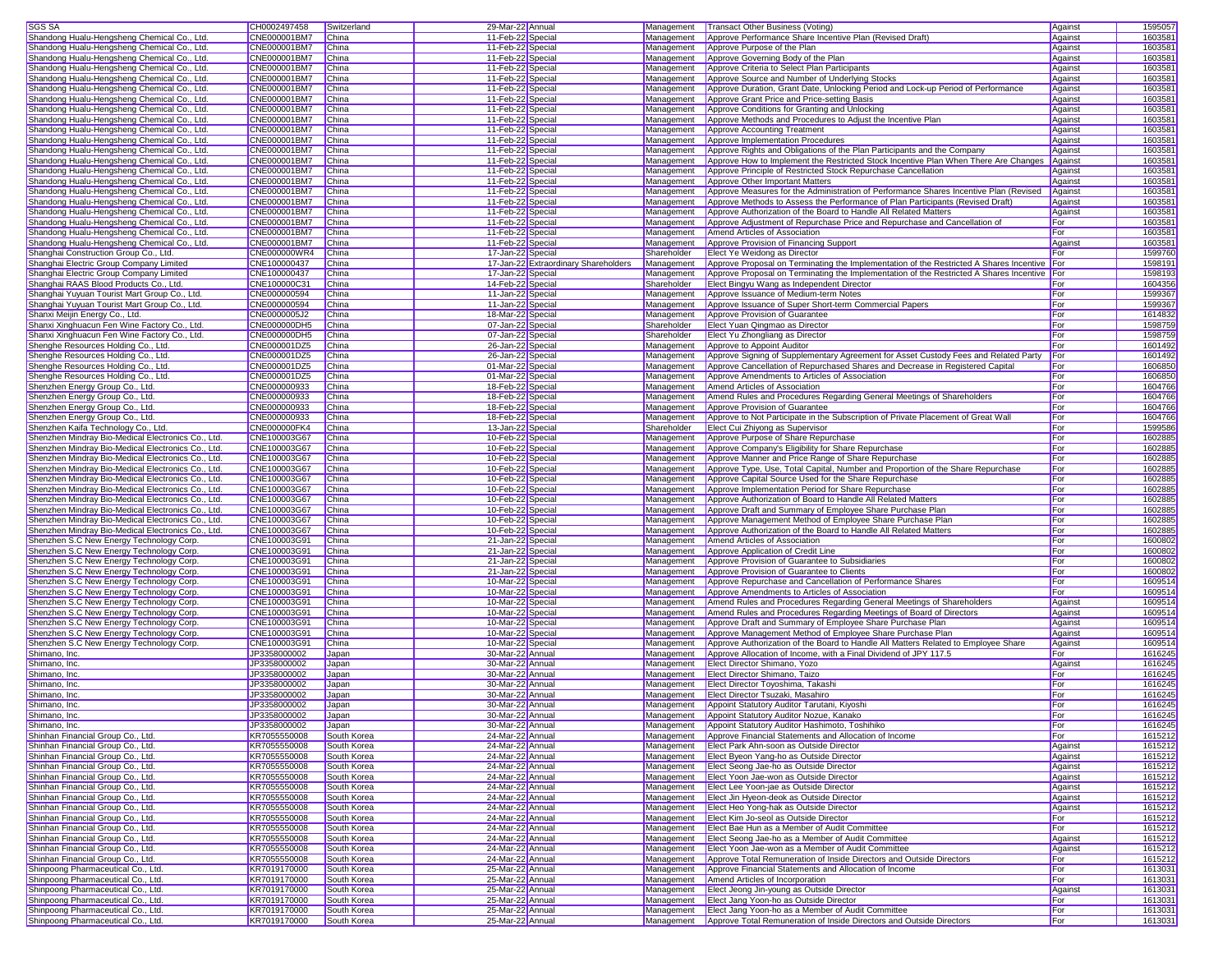| Shiseido Co., Ltd                                                 | JP3351600006                       | Japan          | 25-Mar-22 Annual                       |                          | Management Approve Allocation of Income, with a Final Dividend of JPY 30                                                                                                                  | For         | 1611900            |
|-------------------------------------------------------------------|------------------------------------|----------------|----------------------------------------|--------------------------|-------------------------------------------------------------------------------------------------------------------------------------------------------------------------------------------|-------------|--------------------|
| Shiseido Co., Ltd.                                                | JP3351600006                       | Japan          | 25-Mar-22 Annual                       | Management               | Amend Articles to Disclose Shareholder Meeting Materials on Internet - Allow Virtual Only                                                                                                 | For         | 1611900            |
| Shiseido Co., Ltd.                                                | JP3351600006                       | Japan          | 25-Mar-22 Annual                       | Management               | Elect Director Uotani, Masahiko                                                                                                                                                           | For         | 1611900            |
| Shiseido Co., Ltd.                                                | JP3351600006                       | Japan          | 25-Mar-22 Annual                       | Management               | Elect Director Suzuki, Yukari                                                                                                                                                             | For         | 1611900            |
| Shiseido Co., Ltd.                                                | JP3351600006                       | Japan          | 25-Mar-22 Annual                       |                          | Management <b>Elect Director Tadakawa, Norio</b>                                                                                                                                          | For         | 1611900            |
| Shiseido Co., Ltd.                                                | JP3351600006                       | Japan          | 25-Mar-22 Annual                       | Management               | Elect Director Yokota, Takayuki                                                                                                                                                           | For         | 1611900            |
| Shiseido Co., Ltd.                                                | JP3351600006                       | Japan          | 25-Mar-22 Annual                       | Management               | Elect Director Iwahara, Shinsaku                                                                                                                                                          | For         | 1611900            |
| Shiseido Co., Ltd.                                                | JP3351600006                       | Japan          | 25-Mar-22 Annual                       | Management               | <b>Elect Director Charles D. Lake II</b>                                                                                                                                                  | For         | 1611900            |
| Shiseido Co., Ltd.                                                | JP3351600006                       | Japan          | 25-Mar-22 Annual                       | Management               | Elect Director Oishi, Kanoko                                                                                                                                                              | For         | 1611900            |
| Shiseido Co., Ltd                                                 | JP3351600006                       | Japan          | 25-Mar-22 Annual                       | Management               | Elect Director Tokuno, Mariko                                                                                                                                                             | For         | 1611900            |
| Shiseido Co., Ltd                                                 | JP3351600006                       | Japan          | 25-Mar-22 Annual                       | Management               | Appoint Statutory Auditor Yoshida, Takeshi                                                                                                                                                | For         | 1611900            |
| Shiseido Co., Ltd.                                                | JP3351600006                       | Japan          | 25-Mar-22 Annual                       | Management               | Approve Performance Share Plan                                                                                                                                                            | For         | 1611900            |
| Shriram Transport Finance Company Limited                         | INE721A01013                       | India          | 06-Mar-22 Special                      | Management               | Approve Cancellation of Equity Shares Not Taken or Agreed to be Taken by Any Person                                                                                                       | For         | 1605604            |
| Shriram Transport Finance Company Limited                         | INE721A01013                       | India          | 06-Mar-22 Special                      | Management               | Approve Renewal of Limit to Issue Debentures on Private Placement Basis                                                                                                                   | For         | 1605604            |
| Sichuan Chuantou Energy Co., Ltd.                                 | CNE000000BQ0                       | China          | 15-Feb-22 Special                      | Management               | Approve Extension of Share Holding Plan                                                                                                                                                   | For         | 1604765            |
| Sichuan Road & Bridge Co., Ltd.                                   | CNE000001DQ4                       | China          | 07-Jan-22 Special                      | Management               | Elect Hu Yuanhua as Director                                                                                                                                                              | For         | 1598789            |
| Sichuan Road & Bridge Co., Ltd.                                   | CNE000001DQ4                       | China          | 07-Jan-22 Special                      | Management               | Elect Ma Qingyun as Supervisor                                                                                                                                                            | For         | 1598789            |
| Sichuan Road & Bridge Co., Ltd.                                   | CNE000001DQ4                       | China          | 24-Jan-22 Special                      | Management               | Approve Credit Line and Provision of Guarantee                                                                                                                                            | Against     | 1601300            |
| Sichuan Road & Bridge Co., Ltd.                                   | CNE000001DQ4                       | China          | 24-Jan-22 Special                      | Management               | Approve Related Party Transaction                                                                                                                                                         | For         | 1601300            |
| Sichuan Road & Bridge Co., Ltd                                    | CNE000001DQ4                       | China          | 16-Feb-22 Special                      | Management               | Approve Issuance of Commercial Papers                                                                                                                                                     | For         | 160441             |
| Sichuan Road & Bridge Co., Ltd.                                   | CNE000001DQ4                       | China          | 21-Mar-22 Specia                       | Management               | Approve Company's Eligibility for Acquisition by Issuance of Shares and Cash as well as                                                                                                   | Against     | 1615367            |
| Sichuan Road & Bridge Co., Ltd.                                   | CNE000001DQ4                       | China          | 21-Mar-22 Special                      | Management               | Approve the Overall Plan of this Transaction                                                                                                                                              | Against     | 1615367            |
| Sichuan Road & Bridge Co., Ltd.                                   | CNE000001DQ4                       | China          | 21-Mar-22 Special                      | Management               | Approve Acquisition by Issuance of Shares and Cash as well as Related Party                                                                                                               | Against     | 1615367            |
| Sichuan Road & Bridge Co., Ltd.                                   | CNE000001DQ4                       | China          | 21-Mar-22 Special                      | Management               | Approve Transaction Consideration and Payment Method                                                                                                                                      | Against     | 1615367            |
| Sichuan Road & Bridge Co., Ltd.                                   | CNE000001DQ4                       | China          | 21-Mar-22 Special                      | Management               | Approve Share Type and Par Value                                                                                                                                                          | Against     | 1615367            |
| Sichuan Road & Bridge Co., Ltd.                                   | CNE000001DQ4                       | China          | 21-Mar-22 Special                      | Management               | Approve Target Subscribers and Issuance Method                                                                                                                                            | Against     | 1615367            |
| Sichuan Road & Bridge Co., Ltd.                                   | CNE000001DQ4                       | China          | 21-Mar-22 Special                      | Management               | Approve Pricing Reference Date, Pricing Basis and Issue Price                                                                                                                             | Against     | 1615367            |
| Sichuan Road & Bridge Co., Ltd.                                   | CNE000001DQ4                       | China          | 21-Mar-22 Special                      | Management               | Approve Issue Price Adjustment Mechanism                                                                                                                                                  | Against     | 1615367            |
| Sichuan Road & Bridge Co., Ltd.                                   | CNE000001DQ4                       | China          | 21-Mar-22 Special                      | Management               | Approve Issue Size and Cash Consideration                                                                                                                                                 | Against     | 1615367            |
| Sichuan Road & Bridge Co., Ltd                                    | CNE000001DQ4                       | China          | 21-Mar-22 Special                      | Management               | Approve Lock-up Period Arrangement                                                                                                                                                        | Against     | 1615367            |
| Sichuan Road & Bridge Co., Ltd.                                   | CNE000001DQ4                       | China          | 21-Mar-22 Specia                       | Management               | Approve Transitional Profit and Loss Arrangement                                                                                                                                          | Against     | 1615367            |
| Sichuan Road & Bridge Co., Ltd.                                   | CNE000001DQ4                       | China          | 21-Mar-22 Special                      | Management               | Approve Performance Commitment and Compensation Arrangements                                                                                                                              | Against     | 1615367            |
| Sichuan Road & Bridge Co., Ltd.                                   | CNE000001DQ4                       | China          | 21-Mar-22 Special                      | Management               | Approve Listing Exchange                                                                                                                                                                  | Against     | 1615367            |
| Sichuan Road & Bridge Co., Ltd.                                   | CNE000001DQ4                       | China          | 21-Mar-22 Special                      | Management               | Approve Distribution Arrangement of Undistributed Earnings                                                                                                                                | Against     | 1615367            |
| Sichuan Road & Bridge Co., Ltd.                                   | CNE000001DQ4                       | China          | 21-Mar-22 Special                      | Management               | <b>Approve Resolution Validity Period</b>                                                                                                                                                 | Against     | 1615367            |
| Sichuan Road & Bridge Co., Ltd.                                   | CNE000001DQ4                       | China          | 21-Mar-22 Special                      | Management               | Approve Raising Supporting Funds                                                                                                                                                          | Against     | 1615367            |
| Sichuan Road & Bridge Co., Ltd.                                   | CNE000001DQ4                       | China          | 21-Mar-22 Special                      | Management               | Approve Share Type and Par Value in Connection to Raising Supporting Funds                                                                                                                | Against     | 1615367            |
| Sichuan Road & Bridge Co., Ltd.                                   | CNE000001DQ4                       | China          | 21-Mar-22 Special                      | Management               | Approve Issuance Method and Target Subscribers in Connection to Raising Supporting                                                                                                        | Against     | 1615367            |
| Sichuan Road & Bridge Co., Ltd.                                   | CNE000001DQ4                       | China          | 21-Mar-22 Special                      | Management               | Approve Pricing Reference Date, Pricing Basis and Issue Price in Connection to Raising                                                                                                    | Against     | 1615367            |
| Sichuan Road & Bridge Co., Ltd                                    | CNE000001DQ4                       | China          | 21-Mar-22 Special                      | Management               | Approve Issue Size in Connection to Raising Supporting Funds                                                                                                                              | Against     | 1615367            |
| Sichuan Road & Bridge Co., Ltd.                                   | CNE000001DQ4                       | China          | 21-Mar-22 Specia                       | Management               | Approve Listing Exchange in Connection to Raising Supporting Funds                                                                                                                        | Against     | 161536             |
| Sichuan Road & Bridge Co., Ltd.                                   | CNE000001DQ4                       | China          | 21-Mar-22 Special                      | Management               | Approve Lock-up Period Arrangement in Connection to Raising Supporting Funds                                                                                                              | Against     | 1615367            |
| Sichuan Road & Bridge Co., Ltd.                                   | CNE000001DQ4                       | China          | 21-Mar-22 Special                      | Management               | Approve Use of Proceeds                                                                                                                                                                   | Against     | 1615367            |
| Sichuan Road & Bridge Co., Ltd.                                   | CNE000001DQ4                       | China          | 21-Mar-22 Special                      | Management               | Approve Distribution Arrangement of Undistributed Earnings in Connection to Raising                                                                                                       | Against     | 1615367            |
| Sichuan Road & Bridge Co., Ltd.                                   | CNE000001DQ4                       | China          | 21-Mar-22 Special                      | Management               | Approve Resolution Validity Period in Connection to Raising Supporting Funds                                                                                                              | Against     | 1615367            |
| Sichuan Road & Bridge Co., Ltd.                                   | CNE000001DQ4                       | China          | 21-Mar-22 Special                      | Management               | Approve Report (Draft) and Summary on Acquisition by Issuance of Shares and Cash as                                                                                                       | Against     | 1615367            |
| Sichuan Road & Bridge Co., Ltd.                                   | CNE000001DQ4                       | China          | 21-Mar-22 Special                      | Management               | Approve Transaction Constitutes as Related Party Transaction                                                                                                                              | Against     | 1615367            |
| Sichuan Road & Bridge Co., Ltd.                                   | CNE000001DQ4                       | China          | 21-Mar-22 Special                      | Management               | Approve Transaction Does Not Constitute as Major Asset Restructuring                                                                                                                      | Against     | 1615367            |
| Sichuan Road & Bridge Co., Ltd.                                   | CNE000001DQ4                       | China          | 21-Mar-22 Special                      | Management               | Approve Signing of Relevant Agreement on Conditional Acquisition by Issuance of Shares                                                                                                    | Against     | 1615367            |
| Sichuan Road & Bridge Co., Ltd                                    | CNE000001DQ4                       | China          | 21-Mar-22 Special                      | Management               | Approve Signing of Supplementary Agreement Related to the Conditional Acquisition by                                                                                                      | Against     | 1615367            |
| Sichuan Road & Bridge Co., Ltd.                                   | CNE000001DQ4                       | China          | 21-Mar-22 Special                      | Management               | Approve Signing of Performance Commitments and Compensation Agreements Related to                                                                                                         | Against     | 161536             |
| Sichuan Road & Bridge Co., Ltd.                                   | CNE000001DQ4                       | China          | 21-Mar-22 Special                      | Management               | Approve Transaction Complies with Article 11 and 43 of the Management Approach                                                                                                            | Against     | 1615367            |
| Sichuan Road & Bridge Co., Ltd.                                   | CNE000001DQ4                       | China          | 21-Mar-22 Special                      | Management               | Approve Transaction Does Not Constitute Article 13 of the Management Approach                                                                                                             | Against     | 1615367            |
| Sichuan Road & Bridge Co., Ltd.                                   | CNE000001DQ4                       | China          | 21-Mar-22 Special                      | Management               | Approve Transaction Complies with Article IV of Provisions on Issues Concerning                                                                                                           | Against     | 1615367            |
| Sichuan Road & Bridge Co., Ltd.                                   | CNE000001DQ4                       | China          | 21-Mar-22 Special                      | Management               | Approve The Main Body of This Transaction Does Not Exist Strengthening the Supervision Against                                                                                            |             | 1615367            |
| Sichuan Road & Bridge Co., Ltd.                                   | CNE000001DQ4                       | China          | 21-Mar-22 Special                      | Management               | Approve Stock Price Volatility Does Not Achieve the Standard of Article 5 Notice on                                                                                                       | Against     | 1615367            |
| Sichuan Road & Bridge Co., Ltd.                                   | CNE000001DQ4                       | China          | 21-Mar-22 Special                      | Management               | Approve Transaction Does Not Constitute as Major Adjustment                                                                                                                               | Against     | 1615367            |
| Sichuan Road & Bridge Co., Ltd.                                   | CNE000001DQ4                       | China          | 21-Mar-22 Special                      | Management               | <b>Approve Equity Acquisition</b>                                                                                                                                                         | For         | 1615367            |
| Sichuan Road & Bridge Co., Ltd.                                   | CNE000001DQ4                       | China          | 21-Mar-22 Special                      | Management               | Approve Introduction of Sichuan Energy Investment Group Co., Ltd. as Strategic Investor                                                                                                   | Against     | 1615367            |
| Sichuan Road & Bridge Co., Ltd                                    | CNE000001DQ4                       | China          | 21-Mar-22 Special                      | Management               | Approve Introduction of BYD Co., Ltd. as Strategic Investor and Signing of Strategic                                                                                                      | Against     | 1615367            |
| Sichuan Road & Bridge Co., Ltd.                                   | CNE000001DQ4                       | China          | 21-Mar-22 Special                      | Management               | Approve Signing the Conditional Subscription Agreement for Raising Supporting Funds                                                                                                       | Against     | 161536             |
| Sichuan Road & Bridge Co., Ltd.                                   | CNE000001DQ4                       | China          | 21-Mar-22 Special                      | Management               | Approve Signing the Conditional Subscription Agreement for Raising Supporting Funds                                                                                                       | Against     | 1615367            |
| Sichuan Road & Bridge Co., Ltd.                                   | CNE000001DQ4                       | China          | 21-Mar-22 Special                      | Management               | Approve Special Report on Usage of Previously Raised Funds                                                                                                                                | Against     | 1615367            |
| Sichuan Road & Bridge Co., Ltd.                                   | CNE000001DQ4                       | China          | 21-Mar-22 Special<br>21-Mar-22 Special | Management               | Approve Impact of Dilution of Current Returns on Major Financial Indicators and the                                                                                                       | Against     | 1615367<br>1615367 |
| Sichuan Road & Bridge Co., Ltd<br>Sichuan Road & Bridge Co., Ltd. | CNE000001DQ4<br>CNE000001DQ4       | China<br>China | 21-Mar-22 Special                      | Management<br>Management | Approve Relevant Audit Reports, Pro Forma Review Reports and Asset Appraisal Reports<br>Approve Independence of Appraiser, the Validity of Hypothesis, the Relevance of Valuation Against | Against     | 1615367            |
| Sichuan Road & Bridge Co., Ltd.                                   | CNE000001DQ4                       | China          | 21-Mar-22 Special                      |                          | Management Approve Completeness and Compliance of Implementation of Legal Proceedings of the                                                                                              | Against     | 1615367            |
|                                                                   |                                    |                |                                        |                          |                                                                                                                                                                                           | Against     |                    |
| <u>Sichuan Road &amp; Bridge Co., Ltd.</u><br>Siemens AG          | CNE000001DQ4 China<br>DE0007236101 | Germany        | 21-Mar-22 Special<br>10-Feb-22 Annual  |                          | Management Approve Authorization of the Board to Handle All Related Matters<br>Management Receive Financial Statements and Statutory Reports for Fiscal Year 2020/21 (Non-Voting)         |             | 1615367<br>1596376 |
| Siemens AG                                                        | DE0007236101                       | Germany        | 10-Feb-22 Annual                       | Management               | Approve Allocation of Income and Dividends of EUR 4.00 per Share                                                                                                                          | <b>IFor</b> | 1596376            |
| Siemens AG                                                        | DE0007236101                       | Germany        | 10-Feb-22 Annual                       | Management               | Approve Discharge of Management Board Member Roland Busch for Fiscal Year 2020/21 For                                                                                                     |             | 1596376            |
| Siemens AG                                                        | DE0007236101                       | Germany        | 10-Feb-22 Annual                       | Management               | Approve Discharge of Management Board Member Klaus Helmrich (until March 31, 2021)                                                                                                        | For         | 1596376            |
| Siemens AG                                                        | DE0007236101                       | Germany        | 10-Feb-22 Annual                       | Management               | Approve Discharge of Management Board Member Joe Kaeser (until Feb. 3, 2021) for                                                                                                          | For         | 1596376            |
| Siemens AG                                                        | DE0007236101                       | Germany        | 10-Feb-22 Annual                       | Management               | Approve Discharge of Management Board Member Cedrik Neike for Fiscal Year 2020/21                                                                                                         | For         | 1596376            |
| Siemens AG                                                        | DE0007236101                       | Germany        | 10-Feb-22 Annual                       | Management               | Approve Discharge of Management Board Member Matthias Rebellius for Fiscal Year                                                                                                           | For         | 1596376            |
| Siemens AG                                                        | DE0007236101                       | Germany        | 10-Feb-22 Annual                       | Management               | Approve Discharge of Management Board Member Ralf Thomas for Fiscal Year 2020/21                                                                                                          | For         | 1596376            |
| <b>Siemens AG</b>                                                 | DE0007236101                       | Germany        | 10-Feb-22 Annual                       | Management               | Approve Discharge of Management Board Member Judith Wiese for Fiscal Year 2020/21                                                                                                         | For         | 1596376            |
| Siemens AG                                                        | DE0007236101                       | Germany        | 10-Feb-22 Annual                       | Management               | Approve Discharge of Supervisory Board Member Jim Snabe for Fiscal Year 2020/21                                                                                                           | For         | 1596376            |
| Siemens AG                                                        | DE0007236101                       | Germany        | 10-Feb-22 Annual                       | Management               | Approve Discharge of Supervisory Board Member Birgit Steinborn for Fiscal Year 2020/21   For                                                                                              |             | 1596376            |
| Siemens AG                                                        | DE0007236101                       | Germany        | 10-Feb-22 Annual                       | Management               | Approve Discharge of Supervisory Board Member Werner Brandt for Fiscal Year 2020/21 For                                                                                                   |             | 1596376            |
| Siemens AG                                                        | DE0007236101                       | Germany        | 10-Feb-22 Annual                       | Management               | Approve Discharge of Supervisory Board Member Tobias Baeumler (from Oct. 16, 2020)                                                                                                        | For         | 1596376            |
| Siemens AG                                                        | DE0007236101                       | Germany        | 10-Feb-22 Annual                       | Management               | Approve Discharge of Supervisory Board Member Michael Diekmann for Fiscal Year                                                                                                            | For         | 1596376            |
| Siemens AG                                                        | DE0007236101                       | Germany        | 10-Feb-22 Annual                       | Management               | Approve Discharge of Supervisory Board Member Andrea Fehrmann for Fiscal Year                                                                                                             | For         | 1596376            |
| Siemens AG                                                        | DE0007236101                       | Germany        | 10-Feb-22 Annual                       | Management               | Approve Discharge of Supervisory Board Member Bettina Haller for Fiscal Year 2020/21                                                                                                      | For         | 1596376            |
| Siemens AG                                                        | DE0007236101                       | Germany        | 10-Feb-22 Annual                       | Management               | Approve Discharge of Supervisory Board Member Harald Kern for Fiscal Year 2020/21                                                                                                         | For         | 1596376            |
| Siemens AG                                                        | DE0007236101                       | Germany        | 10-Feb-22 Annual                       | Management               | Approve Discharge of Supervisory Board Member Juergen Kerner for Fiscal Year 2020/21 For                                                                                                  |             | 1596376            |
| Siemens AG                                                        | DE0007236101                       | Germany        | 10-Feb-22 Annual                       | Management               | Approve Discharge of Supervisory Board Member Nicola Leibinger-Kammueller (until Feb. For                                                                                                 |             | 1596376            |
| Siemens AG                                                        | DE0007236101                       | Germany        | 10-Feb-22 Annual                       |                          | Management Approve Discharge of Supervisory Board Member Benoit Potier for Fiscal Year 2020/21 For                                                                                        |             | 1596376            |
|                                                                   |                                    |                |                                        |                          |                                                                                                                                                                                           |             |                    |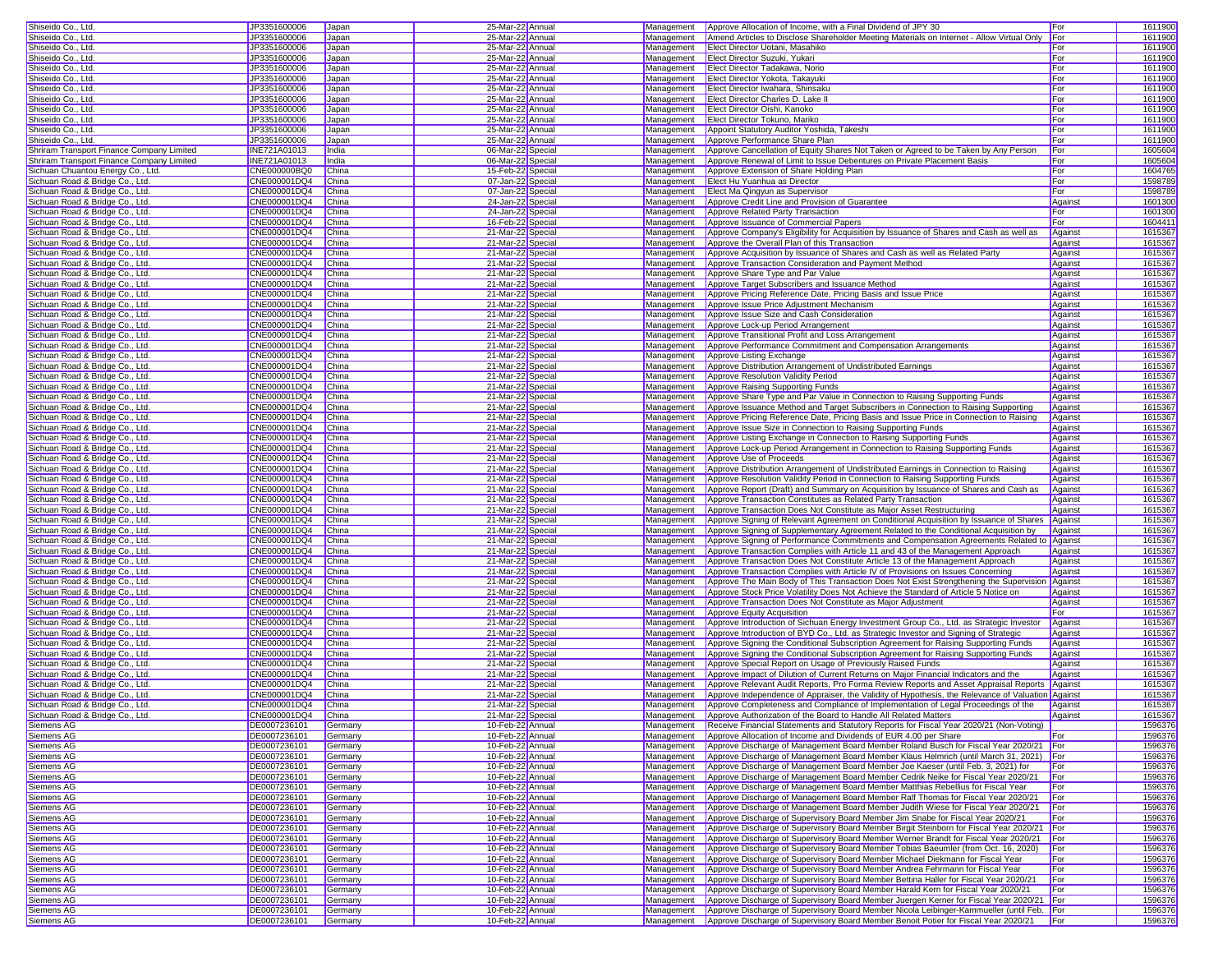| Siemens AG                                                               | DE0007236101                 | Germany            | 10-Feb-22 Annual                     |                          | Management Approve Discharge of Supervisory Board Member Hagen Reimer for Fiscal Year 2020/21 For                                                                                    |                | 1596376            |
|--------------------------------------------------------------------------|------------------------------|--------------------|--------------------------------------|--------------------------|--------------------------------------------------------------------------------------------------------------------------------------------------------------------------------------|----------------|--------------------|
| Siemens AG                                                               | DE0007236101                 | Germany            | 10-Feb-22 Annual                     | Management               | Approve Discharge of Supervisory Board Member Norbert Reithofer for Fiscal Year                                                                                                      | For            | 1596376            |
| Siemens AG                                                               | DE0007236101                 | Germany            | 10-Feb-22 Annual                     | Management               | Approve Discharge of Supervisory Board Member Kasper Roersted for Fiscal Year 2020/21 For                                                                                            |                | 1596376            |
| Siemens AG                                                               | DE0007236101                 | Germany            | 10-Feb-22 Annual                     | Management               | Approve Discharge of Supervisory Board Member Nemat Shafik for Fiscal Year 2020/21                                                                                                   | For            | 1596376            |
| Siemens AG                                                               | DE0007236101                 | Germany            | 10-Feb-22 Annual                     | Management               | Approve Discharge of Supervisory Board Member Nathalie von Siemens for Fiscal Year                                                                                                   | For            | 1596376            |
| Siemens AG                                                               | DE0007236101                 | Germany            | 10-Feb-22 Annual                     | Management               | Approve Discharge of Supervisory Board Member Michael Sigmund for Fiscal Year                                                                                                        | For            | 1596376            |
| Siemens AG                                                               | DE0007236101                 | Germany            | 10-Feb-22 Annual                     | Management               | Approve Discharge of Supervisory Board Member Dorothea Simon for Fiscal Year 2020/21 For                                                                                             |                | 1596376            |
| Siemens AG                                                               | DE0007236101                 | Germany            | 10-Feb-22 Annual                     | Management               | Approve Discharge of Supervisory Board Member Grazia Vittadini (from Feb. 3, 2021) for For                                                                                           |                | 1596376            |
| Siemens AG                                                               | DE0007236101                 | Germany            | 10-Feb-22 Annual                     | Management               | Approve Discharge of Supervisory Board Member Werner Wenning (until Feb. 3, 2021) for For                                                                                            |                | 1596376            |
| Siemens AG                                                               | DE0007236101                 | Germany            | 10-Feb-22 Annual                     | Management               | Approve Discharge of Supervisory Board Member Matthias Zachert for Fiscal Year 2020/21 For                                                                                           |                | 1596376            |
| Siemens AG                                                               | DE0007236101                 | Germany            | 10-Feb-22 Annual                     | Management               | Approve Discharge of Supervisory Board Member Gunnar Zukunft for Fiscal Year 2020/21 For                                                                                             |                | 1596376            |
| Siemens AG                                                               | DE0007236101                 | Germany            | 10-Feb-22 Annual                     | Management               | Ratify Ernst & Young GmbH as Auditors for Fiscal Year 2021/22                                                                                                                        | For            | 1596376            |
| Siemens AG                                                               | DE0007236101                 | Germany            | 10-Feb-22 Annual                     | Management               | Approve Remuneration Report                                                                                                                                                          | Against        | 1596376            |
| Siemens Energy AG                                                        | DE000ENER6Y0                 | Germany            | 24-Feb-22 Annual                     | Management               | Receive Financial Statements and Statutory Reports for Fiscal Year 2020/21 (Non-Voting)                                                                                              |                | 1598060            |
| Siemens Energy AG                                                        | DE000ENER6Y0                 | Germany            | 24-Feb-22 Annual                     | Management               | Receive Financial Statements and Statutory Reports for Fiscal Year 2020/21 (Non-Voting)                                                                                              |                | 1598060            |
| Siemens Energy AG                                                        | DE000ENER6Y0                 | Germany            | 24-Feb-22 Annual                     | Management               | Approve Allocation of Income and Dividends of EUR 0.10 per Share                                                                                                                     | For            | 1598060            |
| Siemens Energy AG                                                        | DE000ENER6Y0                 | Germany            | 24-Feb-22 Annual                     | Management               | Approve Allocation of Income and Dividends of EUR 0.10 per Share                                                                                                                     | For            | 1598060            |
| Siemens Energy AG                                                        | DE000ENER6Y0                 | Germany            | 24-Feb-22 Annual                     | Management               | Approve Discharge of Management Board Member Christian Bruch for Fiscal Year 2020/21 For                                                                                             |                | 1598060<br>1598060 |
| Siemens Energy AG<br>Siemens Energy AG                                   | DE000ENER6Y0<br>DE000ENER6Y0 | Germany<br>Germany | 24-Feb-22 Annual<br>24-Feb-22 Annual | Management<br>Management | Approve Discharge of Management Board Member Christian Bruch for Fiscal Year 2020/21 For<br>Approve Discharge of Management Board Member Maria Ferraro for Fiscal Year 2020/21 For   |                | 1598060            |
| Siemens Energy AG                                                        | DE000ENER6Y0                 | Germany            | 24-Feb-22 Annual                     | Management               | Approve Discharge of Management Board Member Maria Ferraro for Fiscal Year 2020/21                                                                                                   | For            | 1598060            |
| Siemens Energy AG                                                        | DE000ENER6Y0                 | Germany            | 24-Feb-22 Annual                     | Management               | Approve Discharge of Management Board Member Jochen Eickholt for Fiscal Year                                                                                                         | For            | 1598060            |
| Siemens Energy AG                                                        | DE000ENER6Y0                 | Germany            | 24-Feb-22 Annual                     | Management               | Approve Discharge of Management Board Member Jochen Eickholt for Fiscal Year                                                                                                         | For            | 1598060            |
| Siemens Energy AG                                                        | DE000ENER6Y0                 | Germany            | 24-Feb-22 Annual                     | Management               | Approve Discharge of Management Board Member Tim Holt for Fiscal Year 2020/21                                                                                                        | For            | 1598060            |
| Siemens Energy AG                                                        | DE000ENER6Y0                 | Germany            | 24-Feb-22 Annual                     | Management               | Approve Discharge of Management Board Member Tim Holt for Fiscal Year 2020/21                                                                                                        | For            | 1598060            |
| Siemens Energy AG                                                        | DE000ENER6Y0                 | Germany            | 24-Feb-22 Annual                     | Management               | Approve Discharge of Supervisory Board Member Joe Kaeser for Fiscal Year 2020/21                                                                                                     | For            | 1598060            |
| Siemens Energy AG                                                        | DE000ENER6Y0                 | Germany            | 24-Feb-22 Annual                     | Management               | Approve Discharge of Supervisory Board Member Joe Kaeser for Fiscal Year 2020/21                                                                                                     | For            | 1598060            |
| Siemens Energy AG                                                        | DE000ENER6Y0                 | Germany            | 24-Feb-22 Annual                     | Management               | Approve Discharge of Supervisory Board Member Robert Kensbock for Fiscal Year                                                                                                        | For            | 1598060            |
| Siemens Energy AG                                                        | DE000ENER6Y0                 | Germany            | 24-Feb-22 Annual                     | Management               | Approve Discharge of Supervisory Board Member Robert Kensbock for Fiscal Year                                                                                                        | For            | 1598060            |
| Siemens Energy AG                                                        | DE000ENER6Y0                 | Germany            | 24-Feb-22 Annual                     | Management               | Approve Discharge of Supervisory Board Member Hubert Lienhard for Fiscal Year 2020/21                                                                                                |                | 1598060            |
| Siemens Energy AG                                                        | DE000ENER6Y0                 | Germany            | 24-Feb-22 Annual                     | <b>Management</b>        | Approve Discharge of Supervisory Board Member Hubert Lienhard for Fiscal Year 2020/21 For                                                                                            |                | 1598060            |
| Siemens Energy AG                                                        | DE000ENER6Y0                 | Germany            | 24-Feb-22 Annual                     | Management               | Approve Discharge of Supervisory Board Member Guenter Augustat for Fiscal Year                                                                                                       | For            | 1598060            |
| Siemens Energy AG                                                        | DE000ENER6Y0                 | Germany            | 24-Feb-22 Annual                     | Management               | Approve Discharge of Supervisory Board Member Guenter Augustat for Fiscal Year                                                                                                       | For            | 1598060            |
| Siemens Energy AG                                                        | DE000ENER6Y0                 | Germany            | 24-Feb-22 Annual                     | Management               | Approve Discharge of Supervisory Board Member Manfred Baereis for Fiscal Year 2020/21 For                                                                                            |                | 1598060            |
| Siemens Energy AG                                                        | DE000ENER6Y0                 | Germany            | 24-Feb-22 Annual                     | Management               | Approve Discharge of Supervisory Board Member Manfred Baereis for Fiscal Year 2020/21 For                                                                                            |                | 1598060            |
| Siemens Energy AG                                                        | DE000ENER6Y0                 | Germany            | 24-Feb-22 Annual                     | Management               | Approve Discharge of Supervisory Board Member Christine Bortenlaenger for Fiscal Year For                                                                                            |                | 1598060            |
| Siemens Energy AG                                                        | DE000ENER6Y0                 | Germany            | 24-Feb-22 Annual                     | Management               | Approve Discharge of Supervisory Board Member Christine Bortenlaenger for Fiscal Year                                                                                                | For            | 1598060            |
| Siemens Energy AG                                                        | DE000ENER6Y0                 | Germany            | 24-Feb-22 Annual                     | Management               | Approve Discharge of Supervisory Board Member Andrea Fehrmann for Fiscal Year                                                                                                        | For            | 1598060            |
| Siemens Energy AG                                                        | DE000ENER6Y0                 | Germany            | 24-Feb-22 Annual                     | Management               | Approve Discharge of Supervisory Board Member Andrea Fehrmann for Fiscal Year                                                                                                        | For            | 1598060            |
| Siemens Energy AG                                                        | DE000ENER6Y0                 | Germany            | 24-Feb-22 Annual                     | Management               | Approve Discharge of Supervisory Board Member Andreas Feldmueller for Fiscal Year                                                                                                    | For            | 1598060            |
| Siemens Energy AG                                                        | DE000ENER6Y0                 | Germany            | 24-Feb-22 Annual                     | Management               | Approve Discharge of Supervisory Board Member Andreas Feldmueller for Fiscal Year                                                                                                    | For            | 1598060            |
| Siemens Energy AG                                                        | DE000ENER6Y0                 | Germany            | 24-Feb-22 Annual                     | Management               | Approve Discharge of Supervisory Board Member Nadine Florian for Fiscal Year 2020/21                                                                                                 | For            | 1598060            |
| Siemens Energy AG                                                        | DE000ENER6Y0                 | Germany            | 24-Feb-22 Annual                     | Management               | Approve Discharge of Supervisory Board Member Nadine Florian for Fiscal Year 2020/21 For                                                                                             |                | 1598060            |
| Siemens Energy AG                                                        | DE000ENER6Y0                 | Germany            | 24-Feb-22 Annual                     | Management               | Approve Discharge of Supervisory Board Member Sigmar Gabriel for Fiscal Year 2020/21 For                                                                                             |                | 1598060<br>1598060 |
| Siemens Energy AG<br>Siemens Energy AG                                   | DE000ENER6Y0<br>DE000ENER6Y0 | Germany<br>Germany | 24-Feb-22 Annual<br>24-Feb-22 Annual | Management<br>Management | Approve Discharge of Supervisory Board Member Sigmar Gabriel for Fiscal Year 2020/21 For<br>Approve Discharge of Supervisory Board Member Ruediger Gross for Fiscal Year 2020/21 For |                | 1598060            |
| Siemens Energy AG                                                        | DE000ENER6Y0                 | Germany            | 24-Feb-22 Annual                     | Management               | Approve Discharge of Supervisory Board Member Ruediger Gross for Fiscal Year 2020/21   For                                                                                           |                | 1598060            |
| Siemens Energy AG                                                        | DE000ENER6Y0                 | Germany            | 24-Feb-22 Annual                     | Management               | Approve Discharge of Supervisory Board Member Horst Hakelberg for Fiscal Year 2020/21   For                                                                                          |                | 1598060            |
| Siemens Energy AG                                                        | DE000ENER6Y0                 | Germany            | 24-Feb-22 Annual                     | Management               | Approve Discharge of Supervisory Board Member Horst Hakelberg for Fiscal Year 2020/21 For                                                                                            |                | 1598060            |
| Siemens Energy AG                                                        | DE000ENER6Y0                 | Germany            | 24-Feb-22 Annual                     | Management               | Approve Discharge of Supervisory Board Member Juergen Kerner for Fiscal Year 2020/21   For                                                                                           |                | 1598060            |
| Siemens Energy AG                                                        | DE000ENER6Y0                 | Germany            | 24-Feb-22 Annual                     | <b>Management</b>        | Approve Discharge of Supervisory Board Member Juergen Kerner for Fiscal Year 2020/21 For                                                                                             |                | 1598060            |
| Siemens Energy AG                                                        | DE000ENER6Y0                 | Germany            | 24-Feb-22 Annual                     | Management               | Approve Discharge of Supervisory Board Member Hildegard Mueller for Fiscal Year                                                                                                      | For            | 1598060            |
| Siemens Energy AG                                                        | DE000ENER6Y0                 | Germany            | 24-Feb-22 Annual                     | Management               | Approve Discharge of Supervisory Board Member Hildegard Mueller for Fiscal Year                                                                                                      | For            | 1598060            |
| Siemens Energy AG                                                        | DE000ENER6Y0                 | Germany            | 24-Feb-22 Annual                     | Management               | Approve Discharge of Supervisory Board Member Laurence Mulliez for Fiscal Year                                                                                                       | For            | 1598060            |
| Siemens Energy AG                                                        | DE000ENER6Y0                 | Germany            | 24-Feb-22 Annual                     | Management               | Approve Discharge of Supervisory Board Member Laurence Mulliez for Fiscal Year                                                                                                       | For            | 1598060            |
| Siemens Energy AG                                                        | DE000ENER6Y0                 | Germany            | 24-Feb-22 Annual                     | Management               | Approve Discharge of Supervisory Board Member Matthias Rebellius for Fiscal Year                                                                                                     | For            | 1598060            |
| Siemens Energy AG                                                        | DE000ENER6Y0                 | Germany            | 24-Feb-22 Annual                     | Management               | Approve Discharge of Supervisory Board Member Matthias Rebellius for Fiscal Year                                                                                                     | For            | 1598060            |
| Siemens Energy AG                                                        | DE000ENER6Y0                 | Germany            | 24-Feb-22 Annual                     | Management               | Approve Discharge of Supervisory Board Member Hagen Reimer for Fiscal Year 2020/21 For                                                                                               |                | 1598060            |
| Siemens Energy AG                                                        | DE000ENER6Y0                 | Germany            | 24-Feb-22 Annual                     | Management               | Approve Discharge of Supervisory Board Member Hagen Reimer for Fiscal Year 2020/21 For                                                                                               |                | 1598060            |
| Siemens Energy AG                                                        | DE000ENER6Y0                 | Germany            | 24-Feb-22 Annual                     | Management               | Approve Discharge of Supervisory Board Member Ralf Thomas for Fiscal Year 2020/21                                                                                                    | For            | 1598060            |
| Siemens Energy AG                                                        | DE000ENER6Y0                 | Germany            | 24-Feb-22 Annual                     | Management               | Approve Discharge of Supervisory Board Member Ralf Thomas for Fiscal Year 2020/21                                                                                                    | For            | 1598060            |
| Siemens Energy AG                                                        | DE000ENER6Y0                 | Germany            | 24-Feb-22 Annual                     | Management               | Approve Discharge of Supervisory Board Member Geisha Williams for Fiscal Year 2020/21 For                                                                                            |                | 1598060            |
| Siemens Energy AG                                                        | DE000ENER6Y0                 | Germany            | 24-Feb-22 Annual                     | Management               | Approve Discharge of Supervisory Board Member Geisha Williams for Fiscal Year 2020/21   For                                                                                          |                | 1598060            |
| Siemens Energy AG                                                        | DE000ENER6Y0                 | Germany            | 24-Feb-22 Annual                     | Management<br>Management | Approve Discharge of Supervisory Board Member Randy Zwirn for Fiscal Year 2020/21                                                                                                    | For            | 1598060            |
| Siemens Energy AG                                                        | DE000ENER6Y0<br>DE000ENER6Y0 | Germany<br>Germany | 24-Feb-22 Annual<br>24-Feb-22 Annual |                          | Approve Discharge of Supervisory Board Member Randy Zwirn for Fiscal Year 2020/21                                                                                                    | For<br>For     | 1598060            |
| Siemens Energy AG<br>Siemens Energy AG                                   | DE000ENER6Y0                 | Germany            | 24-Feb-22 Annual                     |                          | Management Ratify Ernst & Young GmbH as Auditors for Fiscal Year 2021/22<br>Management Ratify Ernst & Young GmbH as Auditors for Fiscal Year 2021/22                                 | For            | 1598060<br>1598060 |
| Siemens Energy AG                                                        | DE000ENER6Y0 Germany         |                    | 24-Feb-22 Annual                     |                          | Management Approve Remuneration Report                                                                                                                                               | Against        | 1598060            |
| Siemens Energy AG                                                        | DE000ENER6Y0 Germany         |                    | 24-Feb-22 Annual                     |                          | Management Approve Remuneration Report                                                                                                                                               | For            | 1598060            |
| Siemens Gamesa Renewable Energy SA                                       | ES0143416115                 | Spain              | 24-Mar-22 Annual                     |                          | Management Approve Consolidated and Standalone Financial Statements                                                                                                                  | For            | 1608829            |
| Siemens Gamesa Renewable Energy SA                                       | ES0143416115                 | Spain              | 24-Mar-22 Annual                     | Management               | Approve Consolidated and Standalone Management Reports                                                                                                                               | For            | 1608829            |
| Siemens Gamesa Renewable Energy SA                                       | ES0143416115                 | Spain              | 24-Mar-22 Annual                     | Management               | Approve Non-Financial Information Statement                                                                                                                                          | For            | 1608829            |
| Siemens Gamesa Renewable Energy SA                                       | ES0143416115                 | Spain              | 24-Mar-22 Annual                     | Management               | Approve Discharge of Board                                                                                                                                                           | For            | 1608829            |
| Siemens Gamesa Renewable Energy SA                                       | ES0143416115                 | Spain              | 24-Mar-22 Annual                     | Management               | Approve Allocation of Income                                                                                                                                                         | For            | 1608829            |
| Siemens Gamesa Renewable Energy SA                                       | ES0143416115                 | Spain              | 24-Mar-22 Annual                     | Management               | Ratify Appointment of and Elect Jochen Eickholt as Director                                                                                                                          | For            | 1608829            |
| Siemens Gamesa Renewable Energy SA                                       | ES0143416115                 | Spain              | 24-Mar-22 Annual                     | Management               | Ratify Appointment of and Elect Francisco Belil Creixell as Director                                                                                                                 | For            | 1608829            |
| Siemens Gamesa Renewable Energy SA                                       | ES0143416115                 | Spain              | 24-Mar-22 Annual                     | Management               | Ratify Appointment of and Elect Andre Clark as Director                                                                                                                              | For            | 1608829            |
| Siemens Gamesa Renewable Energy SA                                       | ES0143416115                 | Spain              | 24-Mar-22 Annual                     | Management               | Renew Appointment of Ernst & Young as Auditor                                                                                                                                        | For            | 1608829            |
| Siemens Gamesa Renewable Energy SA                                       | ES0143416115                 | Spain              | 24-Mar-22 Annual                     | Management               | Amend Articles Re: Allow Shareholder Meetings to be Held in Virtual-Only Format                                                                                                      | For            | 1608829            |
| Siemens Gamesa Renewable Energy SA                                       | ES0143416115                 | Spain              | 24-Mar-22 Annual                     | Management               | Amend Article 45 Re: Director Remuneration                                                                                                                                           | For            | 1608829            |
| Siemens Gamesa Renewable Energy SA                                       | ES0143416115                 | Spain              | 24-Mar-22 Annual                     | Management               | Amend Articles Re: Involvement of Shareholders in Listed Companies                                                                                                                   | For            | 1608829            |
| Siemens Gamesa Renewable Energy SA                                       | ES0143416115                 | Spain              | 24-Mar-22 Annual                     | Management               | Amend Articles Re: Technical Improvements                                                                                                                                            | For            | 1608829            |
| Siemens Gamesa Renewable Energy SA                                       | ES0143416115                 | Spain              | 24-Mar-22 Annual                     |                          | Management Amend Articles of General Meeting Regulations Re: Allow Shareholder Meetings to be                                                                                        | For            | 1608829            |
| Siemens Gamesa Renewable Energy SA                                       | ES0143416115                 | Spain              | 24-Mar-22 Annual                     | Management               | Amend Article 6 of General Meeting Regulations Re: Board Competences                                                                                                                 | For            | 1608829            |
| Siemens Gamesa Renewable Energy SA                                       | ES0143416115                 | Spain              | 24-Mar-22 Annual                     | Management               | Amend Articles of General Meeting Regulations Re: Technical Improvements                                                                                                             | For            | 1608829            |
| Siemens Gamesa Renewable Energy SA<br>Siemens Gamesa Renewable Energy SA | ES0143416115<br>ES0143416115 | Spain<br>Spain     | 24-Mar-22 Annual<br>24-Mar-22 Annual |                          | Management Authorize Board to Ratify and Execute Approved Resolutions<br>Management Advisory Vote on Remuneration Report                                                             | For<br>Against | 1608829<br>1608829 |
| Siemens Healthineers AG                                                  |                              |                    |                                      |                          |                                                                                                                                                                                      |                | 1600594            |
|                                                                          | DE000SHL1006 Germany         |                    | 15-Feb-22 Annual                     |                          | Management Receive Financial Statements and Statutory Reports for Fiscal Year 2021 (Non-Voting)                                                                                      |                |                    |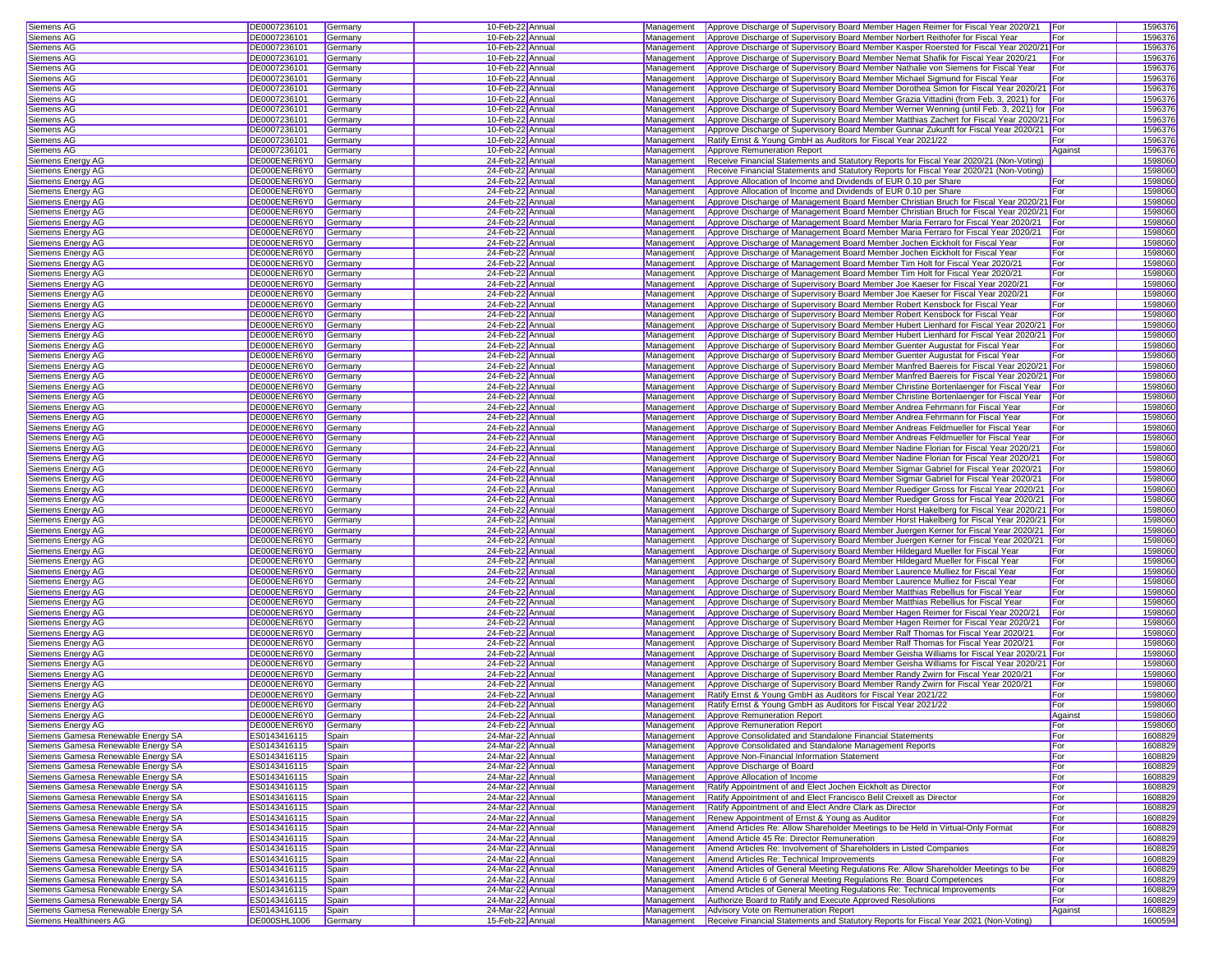| Siemens Healthineers AG               | DE000SHL1006        |             | 15-Feb-22 Annual                     |             |                                                                                             | For        | 1600594 |
|---------------------------------------|---------------------|-------------|--------------------------------------|-------------|---------------------------------------------------------------------------------------------|------------|---------|
|                                       |                     | Germany     |                                      | Management  | Approve Allocation of Income and Dividends of EUR 0.85 per Share                            |            |         |
| Siemens Healthineers AG               | DE000SHL1006        | Germany     | 15-Feb-22 Annual                     | Management  | Approve Discharge of Management Board Member Bernhard Montag for Fiscal Year 2021 For       |            | 1600594 |
| Siemens Healthineers AG               | DE000SHL1006        | Germany     | 15-Feb-22 Annual                     | Management  | Approve Discharge of Management Board Member Jochen Schmitz for Fiscal Year 2021            | <b>For</b> | 1600594 |
| Siemens Healthineers AG               | DE000SHL1006        | Germany     | 15-Feb-22 Annual                     | Management  | Approve Discharge of Management Board Member Christoph Zindel for Fiscal Year 2021          | For        | 1600594 |
| Siemens Healthineers AG               | DE000SHL1006        | Germany     | 15-Feb-22 Annual                     | Management  | Approve Discharge of Management Board Member Darleen Caron (from Feb. 1, 2021) for For      |            | 1600594 |
|                                       |                     |             |                                      |             |                                                                                             |            |         |
| Siemens Healthineers AG               | DE000SHL1006        | Germany     | 15-Feb-22 Annual                     | Management  | Approve Discharge of Supervisory Board Member Ralf Thomas for Fiscal Year 2021              | For        | 1600594 |
| Siemens Healthineers AG               | DE000SHL1006        | Germany     | 15-Feb-22 Annual                     | Management  | Approve Discharge of Supervisory Board Member Norbert Gaus for Fiscal Year 2021             | For        | 1600594 |
| Siemens Healthineers AG               | DE000SHL1006        | Germany     | 15-Feb-22 Annual                     | Management  | Approve Discharge of Supervisory Board Member Roland Busch for Fiscal Year 2021             | For        | 1600594 |
| Siemens Healthineers AG               | DE000SHL1006        | Germany     | 15-Feb-22 Annual                     | Management  | Approve Discharge of Supervisory Board Member Marion Helmes for Fiscal Year 2021            | For        | 1600594 |
|                                       |                     |             |                                      |             |                                                                                             |            |         |
| Siemens Healthineers AG               | DE000SHL1006        | Germany     | 15-Feb-22 Annual                     | Management  | Approve Discharge of Supervisory Board Member Andreas Hoffmann for Fiscal Year 2021 For     |            | 1600594 |
| Siemens Healthineers AG               | <b>DE000SHL1006</b> | Germany     | 15-Feb-22 Annual                     | Management  | Approve Discharge of Supervisory Board Member Philipp Roesler for Fiscal Year 2021          | For        | 1600594 |
| Siemens Healthineers AG               | DE000SHL1006        | Germany     | 15-Feb-22 Annual                     | Management  | Approve Discharge of Supervisory Board Member Peer Schatz (from March 23, 2021) for         | For        | 1600594 |
| Siemens Healthineers AG               | DE000SHL1006        | Germany     | 15-Feb-22 Annual                     | Management  | Approve Discharge of Supervisory Board Member Nathalie Von Siemens for Fiscal Year          | For        | 1600594 |
|                                       |                     |             |                                      | Management  | Approve Discharge of Supervisory Board Member Gregory Sorensen for Fiscal Year 2021 For     |            |         |
| Siemens Healthineers AG               | DE000SHL1006        | Germany     | 15-Feb-22 Annual                     |             |                                                                                             |            | 1600594 |
| Siemens Healthineers AG               | DE000SHL1006        | Germany     | 15-Feb-22 Annual                     | Management  | Approve Discharge of Supervisory Board Member Karl-Heinz Streibich for Fiscal Year 2021 For |            | 1600594 |
| Siemens Healthineers AG               | DE000SHL1006        | Germany     | 15-Feb-22 Annual                     | Management  | Ratify Ernst & Young GmbH as Auditors for Fiscal Year 2022                                  | For        | 1600594 |
| Siemens Healthineers AG               | DE000SHL1006        | Germany     | 15-Feb-22 Annual                     | Management  | Approve Creation of EUR 564 Million Pool of Authorized Capital with or without Exclusion    | Against    | 1600594 |
| Siemens Healthineers AG               |                     |             |                                      |             |                                                                                             |            | 1600594 |
|                                       | DE000SHL1006        | Germany     | 15-Feb-22 Annual                     | Management  | Approve Issuance of Warrants/Bonds with Warrants Attached/Convertible Bonds without         | For        |         |
| Siemens Healthineers AG               | DE000SHL1006        | Germany     | 15-Feb-22 Annual                     | Management  | Authorize Share Repurchase Program and Reissuance or Cancellation of Repurchased            | For        | 1600594 |
| Siemens Healthineers AG               | DE000SHL1006        | Germany     | 15-Feb-22 Annual                     | Management  | Approve Remuneration Report                                                                 | For        | 1600594 |
| Siemens Limited                       | <b>INE003A01024</b> | India       | 04-Feb-22 Annual                     | Management  | Accept Financial Statements and Statutory Reports                                           | For        | 1600738 |
| Siemens Limited                       | <b>INE003A01024</b> | India       | 04-Feb-22 Annual                     | Management  | Approve Dividend                                                                            | For        | 1600738 |
|                                       |                     |             |                                      |             |                                                                                             |            |         |
| Siemens Limited                       | <b>INE003A01024</b> | India       | 04-Feb-22 Annual                     | Management  | Reelect Daniel Spindler as Director                                                         | Against    | 1600738 |
| <b>Siemens Limited</b>                | INE003A01024        | India       | 04-Feb-22 Annual                     | Management  | Elect Willem Rudolf Basson as Director                                                      | Against    | 1600738 |
| Siemens Limited                       | INE003A01024        | India       | 04-Feb-22 Annual                     | Management  | Approve Change in Place of Keeping Registers, Returns, etc.                                 | For        | 1600738 |
| Siemens Limited                       | INE003A01024        | India       | 04-Feb-22 Annual                     | Management  | Approve Remuneration of Cost Auditors                                                       | For        | 1600738 |
|                                       |                     |             |                                      |             |                                                                                             |            |         |
| Sika AG                               | CH0418792922        | Switzerland | 25-Jan-22 Extraordinary Shareholders | Management  | Approve Creation of CHF 187,893 Pool of Conditional Capital without Preemptive Rights       | For        | 159889  |
| Sika AG                               | CH0418792922        | Switzerland | 25-Jan-22 Extraordinary Shareholders | Management  | Transact Other Business (Voting)                                                            | Against    | 159889  |
| Sinoma Science & Technology Co., Ltd. | CNE000001P78        | China       | 07-Jan-22 Special                    | Shareholder | Elect Xue Zhongmin as Director                                                              | For        | 1598763 |
| Sinoma Science & Technology Co., Ltd. | CNE000001P78        | China       | 07-Jan-22 Special                    | Shareholder | Elect Tang Zhiyao as Director                                                               | For        | 1598763 |
|                                       |                     |             |                                      |             |                                                                                             |            |         |
| Sinoma Science & Technology Co., Ltd. | CNE000001P78        | China       | 07-Jan-22 Specia                     | Shareholder | Elect Huang Zaiman as Director                                                              | For        | 1598763 |
| Sinoma Science & Technology Co., Ltd. | CNE000001P78        | China       | 07-Jan-22 Specia                     | Shareholder | Elect Chang Zhangli as Director                                                             | For        | 1598763 |
| Sinoma Science & Technology Co., Ltd. | CNE000001P78        | China       | 07-Jan-22 Special                    | Shareholder | Elect Yu Mingqing as Director                                                               | For        | 1598763 |
| Sinoma Science & Technology Co., Ltd. | CNE000001P78        | China       |                                      | Shareholder | Elect Zhang Qi as Director                                                                  | For        | 1598763 |
|                                       |                     |             | 07-Jan-22 Special                    |             |                                                                                             |            |         |
| Sinoma Science & Technology Co., Ltd. | CNE000001P78        | China       | 07-Jan-22 Special                    | Management  | Elect Yue Qingrui as Director                                                               | For        | 1598763 |
| Sinoma Science & Technology Co., Ltd. | CNE000001P78        | China       | 07-Jan-22 Special                    | Management  | Elect Lin Fang as Director                                                                  | For        | 1598763 |
| Sinoma Science & Technology Co., Ltd. | CNE000001P78        | China       | 07-Jan-22 Special                    | Management  | Elect Li Wenhua as Director                                                                 | For        | 1598763 |
| Sinoma Science & Technology Co., Ltd. | CNE000001P78        | China       | 07-Jan-22 Special                    | Shareholder | Elect Su Kui as Supervisor                                                                  | For        | 1598763 |
|                                       |                     |             |                                      |             |                                                                                             |            |         |
| Sinoma Science & Technology Co., Ltd. | CNE000001P78        | China       | 07-Jan-22 Special                    | Shareholder | Elect Cao Qinming as Supervisor                                                             | For        | 1598763 |
| Sinoma Science & Technology Co., Ltd. | CNE000001P78        | China       | 07-Jan-22 Special                    | Shareholder | Elect Chu Zhuxin as Supervisor                                                              | For        | 1598763 |
| Sinoma Science & Technology Co., Ltd. | CNE000001P78        | China       | 07-Jan-22 Specia                     | Management  | Approve to Appoint Auditor                                                                  | For        | 1598763 |
| SK Biopharmaceuticals Co., Ltd        | KR7326030004        | South Korea | 24-Mar-22 Annual                     | Management  | Approve Financial Statements and Allocation of Income                                       | For        | 1617344 |
|                                       |                     |             |                                      |             |                                                                                             |            |         |
| SK Biopharmaceuticals Co., Ltd.       | KR7326030004        | South Korea | 24-Mar-22 Annual                     | Management  | Elect Cho Jeong-woo as Inside Director                                                      | For        | 1617344 |
| SK Biopharmaceuticals Co., Ltd.       | KR7326030004        | South Korea | 24-Mar-22 Annual                     | Management  | Elect Lee Dong-hun as Non-Independent Non-Executive Director                                | For        | 1617344 |
| SK Biopharmaceuticals Co., Ltd.       | KR7326030004        | South Korea | 24-Mar-22 Annual                     | Management  | Elect Bang Young-ju as Outside Director                                                     | For        | 1617344 |
| SK Biopharmaceuticals Co., Ltd.       | KR7326030004        | South Korea | 24-Mar-22 Annual                     | Management  | Elect Ahn Hae-young as Outside Director                                                     | For        | 1617344 |
|                                       |                     |             |                                      |             |                                                                                             |            |         |
| SK Biopharmaceuticals Co., Ltd.       | KR7326030004        | South Korea | 24-Mar-22 Annual                     | Management  | Elect Song Min-seop as Outside Director to Serve as an Audit Committee Member               | For        | 1617344 |
| SK Biopharmaceuticals Co., Ltd.       | KR7326030004        | South Korea | 24-Mar-22 Annual                     | Management  | Elect Bang Young-ju as a Member of Audit Committee                                          | For        | 1617344 |
| SK Biopharmaceuticals Co., Ltd.       | KR7326030004        | South Korea | 24-Mar-22 Annual                     | Management  | Elect Ahn Hae-young as a Member of Audit Committee                                          | For        | 1617344 |
| SK Biopharmaceuticals Co., Ltd.       | KR7326030004        | South Korea | 24-Mar-22 Annual                     | Management  | Approve Total Remuneration of Inside Directors and Outside Directors                        | For        | 1617344 |
|                                       |                     |             |                                      |             |                                                                                             |            |         |
| SK bioscience Co., Ltd.               | KR7302440003        | South Korea | 24-Mar-22 Annual                     | Management  | Approve Financial Statements and Allocation of Income                                       | For        | 1616469 |
| SK bioscience Co., Ltd.               | KR7302440003        | South Korea | 24-Mar-22 Annual                     | Management  | Elect Jeon Gwang-hyeon as Non-Independent Non-Executive Director                            | For        | 1616469 |
| SK bioscience Co., Ltd.               | KR7302440003        | South Korea | 24-Mar-22 Annual                     | Management  | Approve Total Remuneration of Inside Directors and Outside Directors                        | For        | 1616469 |
| SK Chemicals Co. Ltd.                 | KR7285130001        | South Korea | 28-Mar-22 Annual                     | Management  | Approve Financial Statements and Allocation of Income                                       | For        | 1615154 |
|                                       |                     |             |                                      |             |                                                                                             |            |         |
| SK Chemicals Co. Ltd.                 | KR7285130001        | South Korea | 28-Mar-22 Annual                     | Management  | Amend Articles of Incorporation                                                             | For        | 1615154 |
| SK Chemicals Co. Ltd.                 | KR7285130001        | South Korea | 28-Mar-22 Annual                     | Management  | Elect Jeon Gwang-hyeon as Inside Director                                                   | For        | 1615154 |
| SK Chemicals Co. Ltd.                 | KR7285130001        | South Korea | 28-Mar-22 Annual                     | Management  | Elect Ahn Jae-hyeon as Non-Independent Non-Executive Director                               | For        | 1615154 |
| SK Chemicals Co. Ltd.                 | KR7285130001        | South Korea | 28-Mar-22 Annual                     | Management  | Elect Park Jeong-su as Outside Director                                                     | For        | 1615154 |
|                                       |                     |             |                                      |             |                                                                                             |            |         |
| SK Chemicals Co. Ltd.                 | KR7285130001        | South Korea | 28-Mar-22 Annual                     | Management  | Elect Park Jeong-su as a Member of Audit Committee                                          | For        | 1615154 |
| SK Chemicals Co. Ltd.                 | KR7285130001        | South Korea | 28-Mar-22 Annual                     | Management  | Approve Total Remuneration of Inside Directors and Outside Directors                        | For        | 1615154 |
| SK hvnix, Inc.                        | KR7000660001        | South Korea | 30-Mar-22 Annual                     | Management  | Approve Financial Statements and Allocation of Income                                       | For        | 1611050 |
| SK hynix, Inc.                        | KR7000660001        | South Korea | 30-Mar-22 Annual                     | Management  | Amend Articles of Incorporation                                                             | For        | 1611050 |
| SK hynix, Inc.                        | KR7000660001        | South Korea | 30-Mar-22 Annual                     | Management  | Approve Stock Option Grants (To be granted)                                                 | For        | 1611050 |
|                                       |                     |             |                                      |             |                                                                                             |            |         |
| SK hynix, Inc.                        | KR7000660001        | South Korea | 30-Mar-22 Annual                     | Management  | Approve Stock Option Grants (Previously granted)                                            | For        | 1611050 |
| SK hynix, Inc.                        | KR7000660001        | South Korea | 30-Mar-22 Annual                     | Management  | Elect Gwak Noh-jeong as Inside Director                                                     | For        | 1611050 |
| SK hynix, Inc.                        | KR7000660001        | South Korea | 30-Mar-22 Annual                     | Management  | Elect Noh Jong-won as Inside Director                                                       | For        | 1611050 |
| SK hynix, Inc.                        | KR7000660001        | South Korea | 30-Mar-22 Annual                     |             | Management Elect Ha Young-gu as Outside Director                                            | For        | 1611050 |
|                                       |                     |             | 30-Mar-22 Annual                     |             |                                                                                             | For        |         |
| SK hynix, Inc.                        | KR7000660001        | South Korea |                                      |             | Management Elect Ha Young-gu as a Member of Audit Committee                                 |            | 1611050 |
| SK hynix, Inc.                        | KR7000660001        | South Korea | 30-Mar-22 Annual                     | Management  | Approve Total Remuneration of Inside Directors and Outside Directors                        | For        | 1611050 |
| Sk le Technology Co., Ltd.            | KR7361610009        | South Korea | 28-Mar-22 Annual                     | Management  | Approve Financial Statements and Allocation of Income                                       | For        | 1609832 |
| Sk le Technology Co., Ltd.            | KR7361610009        | South Korea | 28-Mar-22 Annual                     | Management  | Amend Articles of Incorporation                                                             | For        | 1609832 |
| Sk le Technology Co., Ltd.            | KR7361610009        | South Korea | 28-Mar-22 Annual                     | Management  | Elect Noh Jae-seok as Inside Director                                                       | For        | 1609832 |
|                                       |                     |             |                                      |             |                                                                                             |            |         |
| Sk le Technology Co., Ltd.            | KR7361610009        | South Korea | 28-Mar-22 Annual                     | Management  | Elect Kim Jun as Non-Independent Non-Executive Director                                     | For        | 1609832 |
| Sk le Technology Co., Ltd.            | KR7361610009        | South Korea | 28-Mar-22 Annual                     | Management  | Elect Ahn Jin-ho as Outside Director                                                        | For        | 1609832 |
| Sk le Technology Co., Ltd.            | KR7361610009        | South Korea | 28-Mar-22 Annual                     | Management  | <b>Approve Stock Option Grants</b>                                                          | For        | 1609832 |
| Sk le Technology Co., Ltd.            | KR7361610009        | South Korea | 28-Mar-22 Annual                     | Management  | Approve Total Remuneration of Inside Directors and Outside Directors                        |            | 1609832 |
|                                       |                     |             |                                      |             |                                                                                             | Against    |         |
| SK Inc.                               | KR7034730002        | South Korea | 29-Mar-22 Annual                     | Management  | Approve Financial Statements and Allocation of Income                                       | For        | 1615216 |
| SK Inc.                               | KR7034730002        | South Korea | 29-Mar-22 Annual                     | Management  | Elect Choi Tae-won as Inside Director                                                       | For        | 1615216 |
| SK Inc.                               | KR7034730002        | South Korea | 29-Mar-22 Annual                     | Management  | Elect Yeom Jae-ho as Outside Director                                                       | Against    | 1615216 |
| SK Inc.                               | KR7034730002        | South Korea | 29-Mar-22 Annual                     | Management  | Elect Kim Byeong-ho as Outside Director                                                     | Against    | 1615216 |
|                                       |                     |             |                                      |             |                                                                                             |            |         |
| SK Inc.                               | KR7034730002        | South Korea | 29-Mar-22 Annual                     | Management  | Elect Kim Byeong-ho as a Member of Audit Committee                                          | Against    | 1615216 |
| SK Inc.                               | KR7034730002        | South Korea | 29-Mar-22 Annual                     | Management  | Approve Total Remuneration of Inside Directors and Outside Directors                        | For        | 1615216 |
| SK Innovation Co., Ltd.               | KR7096770003        | South Korea | 31-Mar-22 Annual                     | Management  | Approve Financial Statements and Allocation of Income                                       | For        | 1609037 |
| SK Innovation Co., Ltd.               | KR7096770003        | South Korea | 31-Mar-22 Annual                     | Management  | Elect Jang Dong-hyeon as Non-Independent Non-Executive Director                             | Against    | 1609037 |
|                                       |                     |             |                                      |             |                                                                                             |            |         |
| SK Innovation Co., Ltd.               | KR7096770003        | South Korea | 31-Mar-22 Annual                     | Management  | Elect Kim Tae-jin as Outside Director                                                       | For        | 1609037 |
| SK Innovation Co., Ltd.               | KR7096770003        | South Korea | 31-Mar-22 Annual                     |             | Management Elect Park Jin-hoe as Outside Director                                           | For        | 1609037 |
| SK Innovation Co., Ltd.               | KR7096770003        | South Korea | 31-Mar-22 Annual                     |             | Management Elect Kim Tae-jin as a Member of Audit Committee                                 | For        | 1609037 |
| SK Innovation Co., Ltd.               | KR7096770003        | South Korea | 31-Mar-22 Annual                     |             | Management Approve Total Remuneration of Inside Directors and Outside Directors             | Against    | 1609037 |
|                                       |                     |             |                                      |             |                                                                                             |            |         |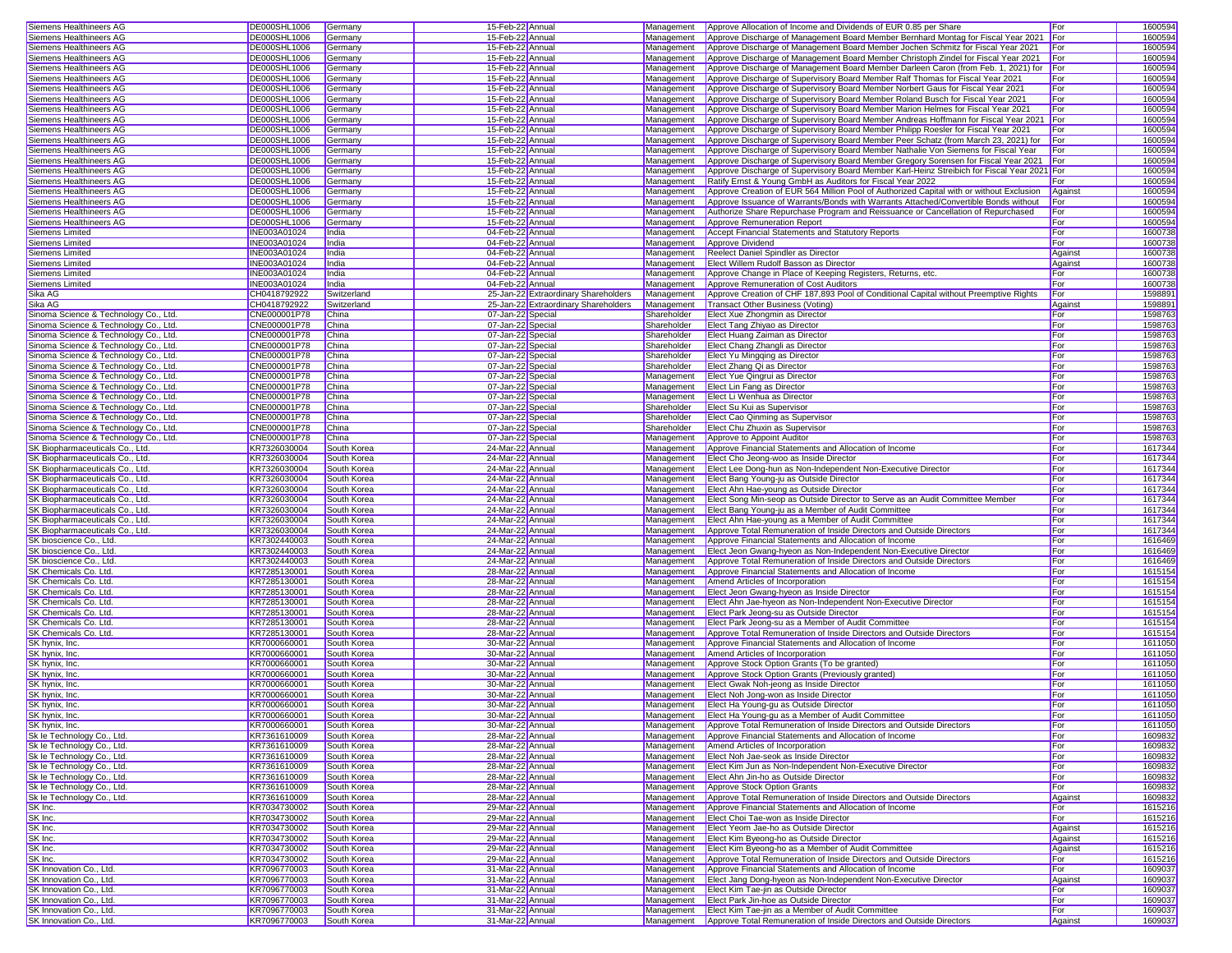| SK Square Co. Ltd.                                                                                                                                                                                                                                                                                                                                                                                                                                                                                                                                                                                                                                                                                                                           | KR7402340004                 | South Korea      | 28-Mar-22 Annual                     | Management  | Approve Financial Statements and Allocation of Income                                        | For        | 1611431            |
|----------------------------------------------------------------------------------------------------------------------------------------------------------------------------------------------------------------------------------------------------------------------------------------------------------------------------------------------------------------------------------------------------------------------------------------------------------------------------------------------------------------------------------------------------------------------------------------------------------------------------------------------------------------------------------------------------------------------------------------------|------------------------------|------------------|--------------------------------------|-------------|----------------------------------------------------------------------------------------------|------------|--------------------|
| SK Square Co. Ltd.                                                                                                                                                                                                                                                                                                                                                                                                                                                                                                                                                                                                                                                                                                                           | KR7402340004                 | South Korea      | 28-Mar-22 Annual                     | Management  | Approve Total Remuneration of Inside Directors and Outside Directors                         | For        | 1611431            |
|                                                                                                                                                                                                                                                                                                                                                                                                                                                                                                                                                                                                                                                                                                                                              |                              |                  |                                      |             |                                                                                              |            |                    |
| SK Telecom Co., Ltd.                                                                                                                                                                                                                                                                                                                                                                                                                                                                                                                                                                                                                                                                                                                         | KR7017670001                 | South Korea      | 25-Mar-22 Annual                     | Management  | Approve Financial Statements and Allocation of Income                                        | For        | 1611383            |
| SK Telecom Co., Ltd.                                                                                                                                                                                                                                                                                                                                                                                                                                                                                                                                                                                                                                                                                                                         | KR7017670001                 | South Korea      | 25-Mar-22 Annual                     | Management  | Amend Articles of Incorporation                                                              | For        | 161138             |
| SK Telecom Co., Ltd.                                                                                                                                                                                                                                                                                                                                                                                                                                                                                                                                                                                                                                                                                                                         | KR7017670001                 | South Korea      | 25-Mar-22 Annual                     | Management  | Approve Financial Statements and Allocation of Income                                        | For        | 1615422            |
| SK Telecom Co., Ltd.                                                                                                                                                                                                                                                                                                                                                                                                                                                                                                                                                                                                                                                                                                                         | KR7017670001                 | South Korea      | 25-Mar-22 Annual                     | Management  | Approve Stock Option Grants                                                                  | For        | 1611383            |
| SK Telecom Co., Ltd.                                                                                                                                                                                                                                                                                                                                                                                                                                                                                                                                                                                                                                                                                                                         | KR7017670001                 | South Korea      | 25-Mar-22 Annual                     | Management  | Amend Articles of Incorporation                                                              | For        | 1615422            |
| SK Telecom Co., Ltd.                                                                                                                                                                                                                                                                                                                                                                                                                                                                                                                                                                                                                                                                                                                         | KR7017670001                 | South Korea      | 25-Mar-22 Annual                     | Management  | Elect Kang Jong-ryeol as Inside Director                                                     | For        | 1611383            |
| SK Telecom Co., Ltd.                                                                                                                                                                                                                                                                                                                                                                                                                                                                                                                                                                                                                                                                                                                         | KR7017670001                 | South Korea      | 25-Mar-22 Annual                     | Management  | Approve Stock Option Grants                                                                  | For        | 1615422            |
|                                                                                                                                                                                                                                                                                                                                                                                                                                                                                                                                                                                                                                                                                                                                              | KR7017670001                 |                  | 25-Mar-22 Annual                     |             | Elect Kim Seok-dong as Outside Director to Serve as an Audit Committee Member                |            |                    |
| SK Telecom Co., Ltd.                                                                                                                                                                                                                                                                                                                                                                                                                                                                                                                                                                                                                                                                                                                         |                              | South Korea      |                                      | Management  |                                                                                              | For        | 1611383            |
| SK Telecom Co., Ltd.                                                                                                                                                                                                                                                                                                                                                                                                                                                                                                                                                                                                                                                                                                                         | KR7017670001                 | South Korea      | 25-Mar-22 Annual                     | Management  | Elect Kang Jong-ryeol as Inside Director                                                     | For        | 1615422            |
| SK Telecom Co., Ltd.                                                                                                                                                                                                                                                                                                                                                                                                                                                                                                                                                                                                                                                                                                                         | KR7017670001                 | South Korea      | 25-Mar-22 Annual                     | Management  | Approve Total Remuneration of Inside Directors and Outside Directors                         | For        | 161138             |
| SK Telecom Co., Ltd.                                                                                                                                                                                                                                                                                                                                                                                                                                                                                                                                                                                                                                                                                                                         | KR7017670001                 | South Korea      | 25-Mar-22 Annual                     | Management  | Elect Kim Seok-dong as Outside Director to Serve as an Audit Committee Member                | For        | 1615422            |
| SK Telecom Co., Ltd.                                                                                                                                                                                                                                                                                                                                                                                                                                                                                                                                                                                                                                                                                                                         | KR7017670001                 | South Korea      | 25-Mar-22 Annual                     | Management  | Approve Total Remuneration of Inside Directors and Outside Directors                         | For        | 1615422            |
| Skandinaviska Enskilda Banken AB                                                                                                                                                                                                                                                                                                                                                                                                                                                                                                                                                                                                                                                                                                             | SE0000148884                 | Sweden           | 22-Mar-22 Annual                     | Management  | Open Meeting                                                                                 |            | 1609158            |
| Skandinaviska Enskilda Banken AB                                                                                                                                                                                                                                                                                                                                                                                                                                                                                                                                                                                                                                                                                                             | SE0000148884                 | Sweden           | 22-Mar-22 Annual                     | Management  |                                                                                              |            | 1609158            |
|                                                                                                                                                                                                                                                                                                                                                                                                                                                                                                                                                                                                                                                                                                                                              |                              |                  |                                      |             | <b>Elect Chairman of Meeting</b>                                                             | For        |                    |
| Skandinaviska Enskilda Banken AB                                                                                                                                                                                                                                                                                                                                                                                                                                                                                                                                                                                                                                                                                                             | SE0000148884                 | Sweden           | 22-Mar-22 Annual                     | Management  | Prepare and Approve List of Shareholders                                                     | For        | 1609158            |
| Skandinaviska Enskilda Banken AB                                                                                                                                                                                                                                                                                                                                                                                                                                                                                                                                                                                                                                                                                                             | SE0000148884                 | Sweden           | 22-Mar-22 Annual                     | Management  | Approve Agenda of Meeting                                                                    | For        | 1609158            |
| Skandinaviska Enskilda Banken AB                                                                                                                                                                                                                                                                                                                                                                                                                                                                                                                                                                                                                                                                                                             | SE0000148884                 | Sweden           | 22-Mar-22 Annual                     | Management  | Designate Ossian Ekdahl as Inspector of Minutes of Meeting                                   | For        | 1609158            |
| Skandinaviska Enskilda Banken AB                                                                                                                                                                                                                                                                                                                                                                                                                                                                                                                                                                                                                                                                                                             | SE0000148884                 | Sweden           | 22-Mar-22 Annual                     | Management  | Designate Jannis Kitsakis as Inspector of Minutes of Meeting                                 | For        | 1609158            |
| Skandinaviska Enskilda Banken AB                                                                                                                                                                                                                                                                                                                                                                                                                                                                                                                                                                                                                                                                                                             | SE0000148884                 | Sweden           | 22-Mar-22 Annual                     | Management  | Acknowledge Proper Convening of Meeting                                                      | For        | 1609158            |
| Skandinaviska Enskilda Banken AB                                                                                                                                                                                                                                                                                                                                                                                                                                                                                                                                                                                                                                                                                                             | SE0000148884                 | Sweden           | 22-Mar-22 Annual                     | Management  | Receive Financial Statements and Statutory Reports                                           |            | 1609158            |
|                                                                                                                                                                                                                                                                                                                                                                                                                                                                                                                                                                                                                                                                                                                                              |                              |                  |                                      |             |                                                                                              |            |                    |
| Skandinaviska Enskilda Banken AB                                                                                                                                                                                                                                                                                                                                                                                                                                                                                                                                                                                                                                                                                                             | SE0000148884                 | Sweden           | 22-Mar-22 Annual                     | Management  | Receive President's Report                                                                   |            | 1609158            |
| Skandinaviska Enskilda Banken AB                                                                                                                                                                                                                                                                                                                                                                                                                                                                                                                                                                                                                                                                                                             | SE0000148884                 | Sweden           | 22-Mar-22 Annual                     | Management  | <b>Accept Financial Statements and Statutory Reports</b>                                     | For        | 1609158            |
| Skandinaviska Enskilda Banken AB                                                                                                                                                                                                                                                                                                                                                                                                                                                                                                                                                                                                                                                                                                             | SE0000148884                 | Sweden           | 22-Mar-22 Annual                     | Management  | Approve Allocation of Income and Dividends of SEK 6 Per Share                                | For        | 1609158            |
| Skandinaviska Enskilda Banken AB                                                                                                                                                                                                                                                                                                                                                                                                                                                                                                                                                                                                                                                                                                             | SE0000148884                 | Sweden           | 22-Mar-22 Annual                     | Management  | Approve Discharge of Signhild Arnegard Hansen                                                | For        | 1609158            |
| Skandinaviska Enskilda Banken AB                                                                                                                                                                                                                                                                                                                                                                                                                                                                                                                                                                                                                                                                                                             | SE0000148884                 | Sweden           | 22-Mar-22 Annual                     | Management  | Approve Discharge of Anne-Catherine Berner                                                   | For        | 1609158            |
|                                                                                                                                                                                                                                                                                                                                                                                                                                                                                                                                                                                                                                                                                                                                              |                              |                  |                                      |             |                                                                                              |            |                    |
| Skandinaviska Enskilda Banken AB                                                                                                                                                                                                                                                                                                                                                                                                                                                                                                                                                                                                                                                                                                             | SE0000148884                 | Sweden           | 22-Mar-22 Annual                     | Management  | Approve Discharge of Winnie Fok                                                              | For        | 1609158            |
| Skandinaviska Enskilda Banken AB                                                                                                                                                                                                                                                                                                                                                                                                                                                                                                                                                                                                                                                                                                             | SE0000148884                 | Sweden           | 22-Mar-22 Annual                     | Management  | Approve Discharge of Anna-Karin Glimstrom                                                    | For        | 1609158            |
| Skandinaviska Enskilda Banken AB                                                                                                                                                                                                                                                                                                                                                                                                                                                                                                                                                                                                                                                                                                             | SE0000148884                 | Sweden           | 22-Mar-22 Annual                     | Management  | Approve Discharge of Annika Dahlberg                                                         | For        | 1609158            |
| Skandinaviska Enskilda Banken AB                                                                                                                                                                                                                                                                                                                                                                                                                                                                                                                                                                                                                                                                                                             | SE0000148884                 | Sweden           | 22-Mar-22 Annual                     | Management  | Approve Discharge of Charlotta Lindholm                                                      | For        | 1609158            |
| Skandinaviska Enskilda Banken AB                                                                                                                                                                                                                                                                                                                                                                                                                                                                                                                                                                                                                                                                                                             | SE0000148884                 | Sweden           | 22-Mar-22 Annual                     | Management  | Approve Discharge of Sven Nyman                                                              | For        | 1609158            |
|                                                                                                                                                                                                                                                                                                                                                                                                                                                                                                                                                                                                                                                                                                                                              |                              |                  |                                      |             |                                                                                              |            |                    |
| Skandinaviska Enskilda Banken AB                                                                                                                                                                                                                                                                                                                                                                                                                                                                                                                                                                                                                                                                                                             | SE0000148884                 | Sweden           | 22-Mar-22 Annual                     | Management  | Approve Discharge of Magnus Olsson                                                           | For        | 1609158            |
| Skandinaviska Enskilda Banken AB                                                                                                                                                                                                                                                                                                                                                                                                                                                                                                                                                                                                                                                                                                             | SE0000148884                 | Sweden           | 22-Mar-22 Annual                     | Management  | Approve Discharge of Lars Ottersgard                                                         | For        | 1609158            |
| Skandinaviska Enskilda Banken AB                                                                                                                                                                                                                                                                                                                                                                                                                                                                                                                                                                                                                                                                                                             | SE0000148884                 | Sweden           | 22-Mar-22 Annual                     | Management  | Approve Discharge of Jesper Ovesen                                                           | For        | 1609158            |
| Skandinaviska Enskilda Banken AB                                                                                                                                                                                                                                                                                                                                                                                                                                                                                                                                                                                                                                                                                                             | SE0000148884                 | Sweden           | 22-Mar-22 Annual                     | Management  | Approve Discharge of Helena Saxon                                                            | For        | 1609158            |
| Skandinaviska Enskilda Banken AB                                                                                                                                                                                                                                                                                                                                                                                                                                                                                                                                                                                                                                                                                                             | SE0000148884                 | Sweden           | 22-Mar-22 Annual                     | Management  | Approve Discharge of Johan Torgeby (as Board Member)                                         | For        | 1609158            |
|                                                                                                                                                                                                                                                                                                                                                                                                                                                                                                                                                                                                                                                                                                                                              |                              |                  |                                      | Management  |                                                                                              |            | 1609158            |
| Skandinaviska Enskilda Banken AB                                                                                                                                                                                                                                                                                                                                                                                                                                                                                                                                                                                                                                                                                                             | SE0000148884                 | Sweden           | 22-Mar-22 Annual                     |             | Approve Discharge of Marcus Wallenberg                                                       | For        |                    |
| Skandinaviska Enskilda Banken AB                                                                                                                                                                                                                                                                                                                                                                                                                                                                                                                                                                                                                                                                                                             | SE0000148884                 | Sweden           | 22-Mar-22 Annual                     | Management  | Approve Discharge of Johan Torgeby (as President)                                            | For        | 160915             |
| Skandinaviska Enskilda Banken AB                                                                                                                                                                                                                                                                                                                                                                                                                                                                                                                                                                                                                                                                                                             | SE0000148884                 | Sweden           | 22-Mar-22 Annual                     | Management  | Determine Number of Members (10) and Deputy Members (0) of Board                             | For        | 1609158            |
| Skandinaviska Enskilda Banken AB                                                                                                                                                                                                                                                                                                                                                                                                                                                                                                                                                                                                                                                                                                             | SE0000148884                 | Sweden           | 22-Mar-22 Annual                     | Management  | Determine Number of Auditors (1) and Deputy Auditors (0)                                     | For        | 1609158            |
| Skandinaviska Enskilda Banken AB                                                                                                                                                                                                                                                                                                                                                                                                                                                                                                                                                                                                                                                                                                             | SE0000148884                 | Sweden           | 22-Mar-22 Annual                     | Management  | Approve Remuneration of Directors in the Amount of SEK 3.5 Million for Chairman, SEK         | For        | 1609158            |
| Skandinaviska Enskilda Banken AB                                                                                                                                                                                                                                                                                                                                                                                                                                                                                                                                                                                                                                                                                                             | SE0000148884                 | Sweden           | 22-Mar-22 Annual                     | Management  | Approve Remuneration of Auditors                                                             | For        | 1609158            |
|                                                                                                                                                                                                                                                                                                                                                                                                                                                                                                                                                                                                                                                                                                                                              |                              |                  |                                      |             |                                                                                              |            |                    |
|                                                                                                                                                                                                                                                                                                                                                                                                                                                                                                                                                                                                                                                                                                                                              |                              |                  |                                      |             |                                                                                              |            |                    |
|                                                                                                                                                                                                                                                                                                                                                                                                                                                                                                                                                                                                                                                                                                                                              | SE0000148884                 | Sweden           | 22-Mar-22 Annual                     | Management  | Reelect Signhild Arnegard Hansen as Director                                                 | Against    | 1609158            |
|                                                                                                                                                                                                                                                                                                                                                                                                                                                                                                                                                                                                                                                                                                                                              | SE0000148884                 | Sweden           | 22-Mar-22 Annual                     | Management  | Reelect Anne-Catherine Berner as Director                                                    | For        | 1609158            |
|                                                                                                                                                                                                                                                                                                                                                                                                                                                                                                                                                                                                                                                                                                                                              | SE0000148884                 | Sweden           | 22-Mar-22 Annual                     | Management  | <b>Reelect Winnie Fok as Director</b>                                                        | For        | 1609158            |
|                                                                                                                                                                                                                                                                                                                                                                                                                                                                                                                                                                                                                                                                                                                                              |                              |                  |                                      |             |                                                                                              |            |                    |
|                                                                                                                                                                                                                                                                                                                                                                                                                                                                                                                                                                                                                                                                                                                                              | SE0000148884                 | Sweden           | 22-Mar-22 Annual                     | Management  | Reelect Sven Nyman as Director                                                               | Against    | 1609158            |
|                                                                                                                                                                                                                                                                                                                                                                                                                                                                                                                                                                                                                                                                                                                                              | SE0000148884                 | Sweden           | 22-Mar-22 Annual                     | Management  | Reelect Lars Ottersgard as Director                                                          | For        | 1609158            |
|                                                                                                                                                                                                                                                                                                                                                                                                                                                                                                                                                                                                                                                                                                                                              | SE0000148884                 | Sweden           | 22-Mar-22 Annual                     | Management  | Reelect Jesper Ovesen as Director                                                            | Against    | 1609158            |
|                                                                                                                                                                                                                                                                                                                                                                                                                                                                                                                                                                                                                                                                                                                                              | SE0000148884                 | Sweden           | 22-Mar-22 Annual                     | Management  | Reelect Helena Saxon as Director                                                             | Against    | 1609158            |
|                                                                                                                                                                                                                                                                                                                                                                                                                                                                                                                                                                                                                                                                                                                                              | SE0000148884                 | Sweden           | 22-Mar-22 Annual                     | Management  | Reelect Johan Torgeby as Director                                                            | For        | 1609158            |
|                                                                                                                                                                                                                                                                                                                                                                                                                                                                                                                                                                                                                                                                                                                                              |                              |                  |                                      |             |                                                                                              |            |                    |
|                                                                                                                                                                                                                                                                                                                                                                                                                                                                                                                                                                                                                                                                                                                                              | SE0000148884                 | Sweden           | 22-Mar-22 Annual                     | Management  | Reelect Marcus Wallenberg as Director                                                        | Against    | 1609158            |
|                                                                                                                                                                                                                                                                                                                                                                                                                                                                                                                                                                                                                                                                                                                                              | SE0000148884                 | Sweden           | 22-Mar-22 Annual                     | Management  | Elect Jacob Aarup-Andersen as New Director                                                   | For        | 1609158            |
|                                                                                                                                                                                                                                                                                                                                                                                                                                                                                                                                                                                                                                                                                                                                              | SE0000148884                 | Sweden           | 22-Mar-22 Annual                     | Management  | Elect John Flint as New Director                                                             | For        | 1609158            |
|                                                                                                                                                                                                                                                                                                                                                                                                                                                                                                                                                                                                                                                                                                                                              | SE0000148884                 | Sweden           | 22-Mar-22 Annual                     | Management  | Reelect Marcus Wallenberg as Board Chair                                                     | Against    | 1609158            |
|                                                                                                                                                                                                                                                                                                                                                                                                                                                                                                                                                                                                                                                                                                                                              | SE0000148884                 | Sweden           | 22-Mar-22 Annual                     | Management  | Ratify Ernst & Young as Auditors                                                             | For        | 1609158            |
|                                                                                                                                                                                                                                                                                                                                                                                                                                                                                                                                                                                                                                                                                                                                              | SE0000148884                 | Sweden           | 22-Mar-22 Annual                     | Management  | Approve Remuneration Report                                                                  | For        | 1609158            |
|                                                                                                                                                                                                                                                                                                                                                                                                                                                                                                                                                                                                                                                                                                                                              | SE0000148884                 | Sweden           | 22-Mar-22 Annual                     | Management  | Approve SEB All Employee Program 2022 for All Employees in Most of the Countries             | For        | 1609158            |
|                                                                                                                                                                                                                                                                                                                                                                                                                                                                                                                                                                                                                                                                                                                                              | SE0000148884                 |                  |                                      |             |                                                                                              |            |                    |
|                                                                                                                                                                                                                                                                                                                                                                                                                                                                                                                                                                                                                                                                                                                                              |                              | Sweden           | 22-Mar-22 Annual                     | Management  | Approve SEB Share Deferral Program 2022 for Group Executive Committee, Senior                | For        | 1609158            |
|                                                                                                                                                                                                                                                                                                                                                                                                                                                                                                                                                                                                                                                                                                                                              | SE0000148884                 | Sweden           | 22-Mar-22 Annual                     | Management  | Approve SEB Restricted Share Program 2022 for Some Employees in Certain Business             | For        | 1609158            |
|                                                                                                                                                                                                                                                                                                                                                                                                                                                                                                                                                                                                                                                                                                                                              | SE0000148884                 | Sweden           | 22-Mar-22 Annual                     | Management  | Authorize Share Repurchase Program                                                           | For        | 1609158            |
|                                                                                                                                                                                                                                                                                                                                                                                                                                                                                                                                                                                                                                                                                                                                              | SE0000148884                 | Sweden           | 22-Mar-22 Annual                     | Management  | Authorize Repurchase of Class A and/or Class C Shares and Reissuance of Repurchased          | For        | 1609158            |
| Skandinaviska Enskilda Banken AB<br>Skandinaviska Enskilda Banken AB<br>Skandinaviska Enskilda Banken AB<br>Skandinaviska Enskilda Banken AB<br>Skandinaviska Enskilda Banken AB<br>Skandinaviska Enskilda Banken AB<br>Skandinaviska Enskilda Banken AB<br>Skandinaviska Enskilda Banken AB<br>Skandinaviska Enskilda Banken AB<br>Skandinaviska Enskilda Banken AB<br>Skandinaviska Enskilda Banken AB<br>Skandinaviska Enskilda Banken AB<br>Skandinaviska Enskilda Banken AB<br>Skandinaviska Enskilda Banken AB<br>Skandinaviska Enskilda Banken AB<br>Skandinaviska Enskilda Banken AB<br>Skandinaviska Enskilda Banken AB<br>Skandinaviska Enskilda Banken AB<br>Skandinaviska Enskilda Banken AB<br>Skandinaviska Enskilda Banken AB | SE0000148884                 | Sweden           | 22-Mar-22 Annual                     | Management  | Approve Transfer of Class A Shares to Participants in 2022 Long-Term Equity Programs         | For        | 1609158            |
| Skandinaviska Enskilda Banken AB                                                                                                                                                                                                                                                                                                                                                                                                                                                                                                                                                                                                                                                                                                             | SE0000148884                 | Sweden           | 22-Mar-22 Annual                     | Management  | Approve Issuance of Convertibles without Preemptive Rights                                   | For        | 1609158            |
| Skandinaviska Enskilda Banken AB                                                                                                                                                                                                                                                                                                                                                                                                                                                                                                                                                                                                                                                                                                             | SE0000148884                 | Sweden           | 22-Mar-22 Annual                     | Management  | Approve Proposal Concerning the Appointment of Auditors in Foundations Without Own           | For        | 1609158            |
|                                                                                                                                                                                                                                                                                                                                                                                                                                                                                                                                                                                                                                                                                                                                              |                              |                  |                                      |             |                                                                                              |            |                    |
| Skandinaviska Enskilda Banken AB                                                                                                                                                                                                                                                                                                                                                                                                                                                                                                                                                                                                                                                                                                             | SE0000148884                 | Sweden           | 22-Mar-22 Annual                     | Management  | Approve SEK 154.5 Million Reduction in Share Capital via Reduction of Par Value for          | For        | 1609158            |
| Skandinaviska Enskilda Banken AB                                                                                                                                                                                                                                                                                                                                                                                                                                                                                                                                                                                                                                                                                                             | SE0000148884                 | Sweden           | 22-Mar-22 Annual                     |             | Management Approve Capitalization of Reserves of SEK 154.5 Million for a Bonus Issue         | For        | 1609158            |
| Skandinaviska Enskilda Banken AB                                                                                                                                                                                                                                                                                                                                                                                                                                                                                                                                                                                                                                                                                                             | SE0000148884                 | Sweden           | 22-Mar-22 Annual                     | Shareholder | Change Bank Software                                                                         | Against    | 1609158            |
| Skandinaviska Enskilda Banken AB                                                                                                                                                                                                                                                                                                                                                                                                                                                                                                                                                                                                                                                                                                             | SE0000148884                 | Sweden           | 22-Mar-22 Annual                     | Shareholder | Formation of an Integration Institute with Operations in the Oresund Region                  | Against    | 1609158            |
| Skandinaviska Enskilda Banken AB                                                                                                                                                                                                                                                                                                                                                                                                                                                                                                                                                                                                                                                                                                             | SE0000148884                 | Sweden           | 22-Mar-22 Annual                     | Management  | <b>Close Meeting</b>                                                                         |            | 1609158            |
| Skanska AB                                                                                                                                                                                                                                                                                                                                                                                                                                                                                                                                                                                                                                                                                                                                   | SE0000113250                 | Sweden           | 29-Mar-22 Annual                     | Management  | <b>Elect Chairman of Meeting</b>                                                             | For        | 1611261            |
| Skanska AB                                                                                                                                                                                                                                                                                                                                                                                                                                                                                                                                                                                                                                                                                                                                   |                              |                  |                                      | Management  |                                                                                              |            |                    |
|                                                                                                                                                                                                                                                                                                                                                                                                                                                                                                                                                                                                                                                                                                                                              | SE0000113250                 | Sweden           | 29-Mar-22 Annual                     |             | Designate Helena Stjernholm as Inspector of Minutes of Meeting                               | For        | 1611261            |
| Skanska AB                                                                                                                                                                                                                                                                                                                                                                                                                                                                                                                                                                                                                                                                                                                                   | SE0000113250                 | Sweden           | 29-Mar-22 Annual                     | Management  | Designate Mats Guldbrand as Inspector of Minutes of Meeting                                  | For        | 1611261            |
|                                                                                                                                                                                                                                                                                                                                                                                                                                                                                                                                                                                                                                                                                                                                              | SE0000113250                 | Sweden           | 29-Mar-22 Annual                     | Management  | Prepare and Approve List of Shareholders                                                     | For        | 1611261            |
| Skanska AB<br>Skanska AB                                                                                                                                                                                                                                                                                                                                                                                                                                                                                                                                                                                                                                                                                                                     | SE0000113250                 | Sweden           | 29-Mar-22 Annual                     |             | Management Approve Agenda of Meeting                                                         | For        | 1611261            |
|                                                                                                                                                                                                                                                                                                                                                                                                                                                                                                                                                                                                                                                                                                                                              | SE0000113250                 | Sweden           | 29-Mar-22 Annual                     | Management  | Acknowledge Proper Convening of Meeting                                                      | For        | 1611261            |
|                                                                                                                                                                                                                                                                                                                                                                                                                                                                                                                                                                                                                                                                                                                                              | SE0000113250                 | Sweden           | 29-Mar-22 Annual                     | Management  | Receive Financial Statements and Statutory Reports                                           |            | 1611261            |
|                                                                                                                                                                                                                                                                                                                                                                                                                                                                                                                                                                                                                                                                                                                                              |                              |                  |                                      |             |                                                                                              |            |                    |
|                                                                                                                                                                                                                                                                                                                                                                                                                                                                                                                                                                                                                                                                                                                                              | SE0000113250                 | Sweden           | 29-Mar-22 Annual                     | Management  | Accept Financial Statements and Statutory Reports                                            | For        | 1611261            |
|                                                                                                                                                                                                                                                                                                                                                                                                                                                                                                                                                                                                                                                                                                                                              | SE0000113250                 | Sweden           | 29-Mar-22 Annual                     | Management  | Approve Allocation of Income and Dividends of SEK 10.00 Per Share                            | For        | 1611261            |
|                                                                                                                                                                                                                                                                                                                                                                                                                                                                                                                                                                                                                                                                                                                                              | SE0000113250                 | Sweden           | 29-Mar-22 Annual                     | Management  | Approve Discharge of Hans Biorck                                                             | For        | 1611261            |
|                                                                                                                                                                                                                                                                                                                                                                                                                                                                                                                                                                                                                                                                                                                                              | SE0000113250                 | Sweden           | 29-Mar-22 Annual                     | Management  | Approve Discharge of Par Boman                                                               | For        | 1611261            |
|                                                                                                                                                                                                                                                                                                                                                                                                                                                                                                                                                                                                                                                                                                                                              | SE0000113250                 | Sweden           | 29-Mar-22 Annual                     | Management  | Approve Discharge of Jan Gurander                                                            | For        | 1611261            |
| Skanska AB<br>Skanska AB<br>Skanska AB<br>Skanska AB<br>Skanska AB<br>Skanska AB<br>Skanska AB<br>Skanska AB                                                                                                                                                                                                                                                                                                                                                                                                                                                                                                                                                                                                                                 | SE0000113250                 | Sweden           | 29-Mar-22 Annual                     | Management  | Approve Discharge of Fredrik Lundberg                                                        | For        | 1611261            |
|                                                                                                                                                                                                                                                                                                                                                                                                                                                                                                                                                                                                                                                                                                                                              |                              |                  |                                      | Management  |                                                                                              |            |                    |
| Skanska AB                                                                                                                                                                                                                                                                                                                                                                                                                                                                                                                                                                                                                                                                                                                                   | SE0000113250                 | Sweden           | 29-Mar-22 Annual                     |             | Approve Discharge of Catherine Marcus                                                        | For        | 1611261            |
| Skanska AB                                                                                                                                                                                                                                                                                                                                                                                                                                                                                                                                                                                                                                                                                                                                   | SE0000113250                 | Sweden           | 29-Mar-22 Annual                     | Management  | Approve Discharge of Jayne McGivern                                                          | For        | 1611261            |
| Skanska AB                                                                                                                                                                                                                                                                                                                                                                                                                                                                                                                                                                                                                                                                                                                                   | SE0000113250                 | Sweden           | 29-Mar-22 Annual                     | Management  | Approve Discharge of Asa Soderstrom Winberg                                                  | For        | 1611261            |
| Skanska AB<br>Skanska AB                                                                                                                                                                                                                                                                                                                                                                                                                                                                                                                                                                                                                                                                                                                     | SE0000113250<br>SE0000113250 | Sweden<br>Sweden | 29-Mar-22 Annual<br>29-Mar-22 Annual |             | Management Approve Discharge of Ola Falt<br>Management Approve Discharge of Richard Horstedt | For<br>For | 1611261<br>1611261 |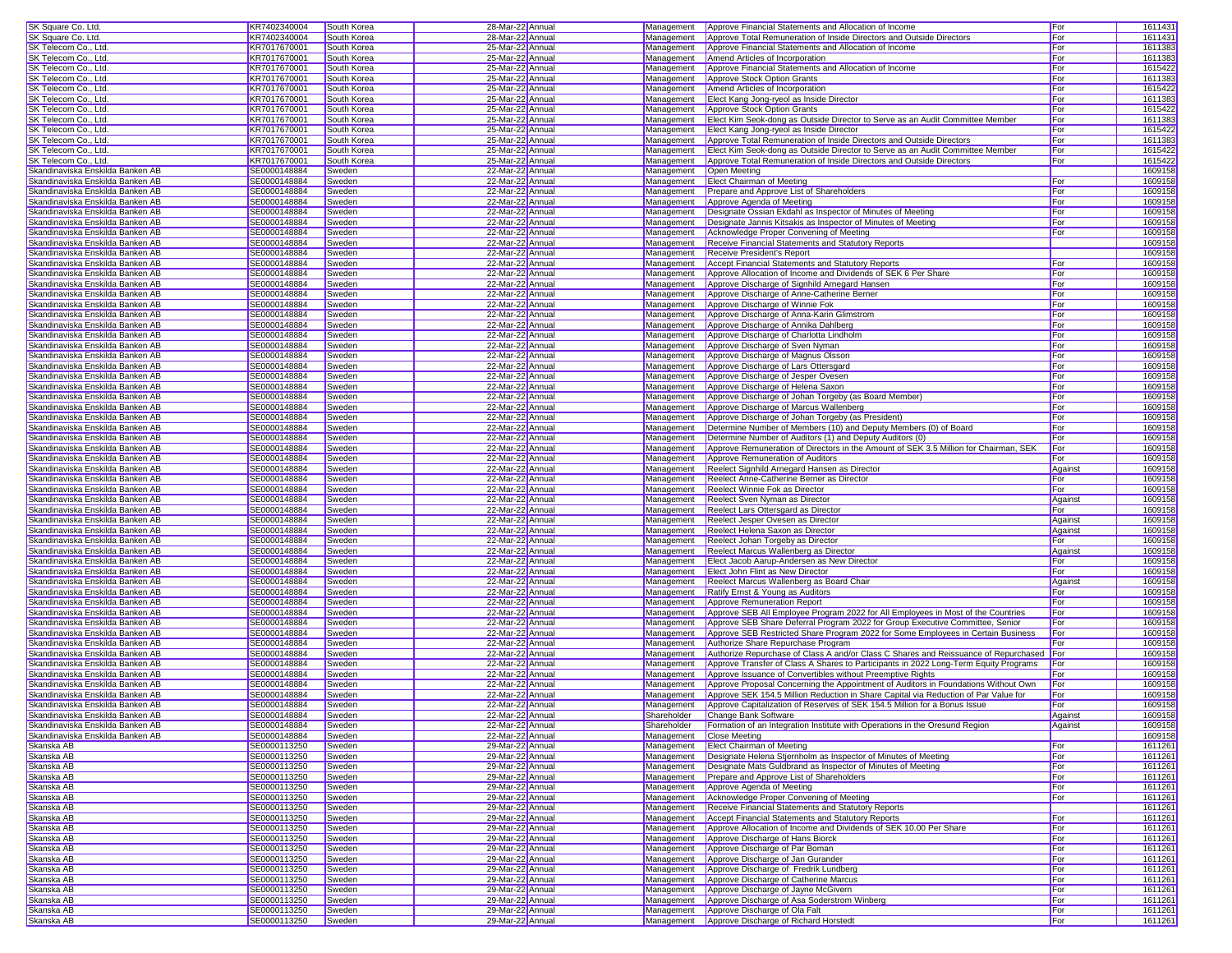| Skanska AB                     | SE0000113250 | Sweden       | 29-Mar-22 Annual  |            | Management   Approve Discharge of Yvonne Stenman                                           | For     | 1611261 |
|--------------------------------|--------------|--------------|-------------------|------------|--------------------------------------------------------------------------------------------|---------|---------|
| Skanska AB                     |              |              | 29-Mar-22 Annual  |            | Approve Discharge of Hans Reinholdsson                                                     | For     | 1611261 |
|                                | SE0000113250 | Sweden       |                   | Management |                                                                                            |         |         |
| Skanska AB                     | SE0000113250 | Sweden       | 29-Mar-22 Annual  | Management | Approve Discharge of Anders Rattgard                                                       | For     | 1611261 |
| Skanska AB                     | SE0000113250 | Sweden       | 29-Mar-22 Annual  | Management | Approve Discharge of Anders Danielsson                                                     | For     | 1611261 |
| Skanska AB                     | SE0000113250 | Sweden       | 29-Mar-22 Annual  | Management | Determine Number of Members (8) and Deputy Members (0) of Board                            | For     | 1611261 |
| Skanska AB                     | SE0000113250 | Sweden       | 29-Mar-22 Annual  | Management | Determine Number of Auditors (1) and Deputy Auditors (0)                                   | For     | 1611261 |
| Skanska AB                     | SE0000113250 | Sweden       | 29-Mar-22 Annual  | Management | Approve Remuneration of Directors in the Amount of SEK 2.25 Million for Chairman and       | For     | 1611261 |
| Skanska AB                     | SE0000113250 | Sweden       | 29-Mar-22 Annual  | Management | Approve Remuneration of Auditors                                                           | For     | 1611261 |
| Skanska AB                     | SE0000113250 | Sweden       | 29-Mar-22 Annual  | Management | Reelect Hans Biorck as Director                                                            | For     | 1611261 |
|                                |              |              |                   |            |                                                                                            |         |         |
| Skanska AB                     | SE0000113250 | Sweden       | 29-Mar-22 Annual  | Management | Reelect Par Boman as Director                                                              | Agains  | 1611261 |
| Skanska AB                     | SE0000113250 | Sweden       | 29-Mar-22 Annual  | Management | Reelect Jan Gurander as Director                                                           | For     | 1611261 |
| Skanska AB                     | SE0000113250 | Sweden       | 29-Mar-22 Annual  | Management | Elect Mats Hederos as New Director                                                         | For     | 1611261 |
| Skanska AB                     | SE0000113250 | Sweden       | 29-Mar-22 Annual  | Management | Reelect Fredrik Lundberg as Director                                                       | Against | 1611261 |
| Skanska AB                     | SE0000113250 | Sweden       | 29-Mar-22 Annual  | Management | Reelect Catherine Marcus as Director                                                       | For     | 1611261 |
| Skanska AB                     | SE0000113250 | Sweden       | 29-Mar-22 Annual  | Management | Elect Ann E. Massey as New Director                                                        | For     | 1611261 |
|                                |              |              | 29-Mar-22 Annual  |            |                                                                                            |         |         |
| Skanska AB                     | SE0000113250 | Sweden       |                   | Management | Reelect Asa Soderstrom Winberg as Director                                                 | For     | 1611261 |
| Skanska AB                     | SE0000113250 | Sweden       | 29-Mar-22 Annual  | Management | Reelect Hans Biorck as Board Chair                                                         | For     | 1611261 |
| Skanska AB                     | SE0000113250 | Sweden       | 29-Mar-22 Annual  | Management | Ratify Ernst & Young as Auditors                                                           | For     | 1611261 |
| Skanska AB                     | SE0000113250 | Sweden       | 29-Mar-22 Annual  | Management | Approve Remuneration Report                                                                | For     | 1611261 |
| Skanska AB                     | SE0000113250 | Sweden       | 29-Mar-22 Annual  | Management | Approve Equity Plan Financing                                                              | For     | 1611261 |
| Skanska AB                     | SE0000113250 | Sweden       | 29-Mar-22 Annual  | Management | Approve Performance Share Matching Plan (Seop 6)                                           | For     | 1611261 |
|                                |              |              |                   |            |                                                                                            |         |         |
| Skanska AB                     | SE0000113250 | Sweden       | 29-Mar-22 Annual  | Management | Approve Equity Plan Financing                                                              | For     | 1611261 |
| Skanska AB                     | SE0000113250 | Sweden       | 29-Mar-22 Annual  | Management | Approve Alternative Equity Plan Financing                                                  | Against | 1611261 |
| SKC Co., Ltd                   | KR7011790003 | South Korea  | 24-Mar-22 Annual  | Management | Approve Financial Statements and Allocation of Income                                      | For     | 1617467 |
| SKC Co., Ltd                   | KR7011790003 | South Korea  | 24-Mar-22 Annual  | Management | Elect Park Won-cheol as Inside Director                                                    | For     | 1617467 |
| SKC Co., Ltd                   | KR7011790003 | South Korea  | 24-Mar-22 Annual  | Management | Elect Kim Yang-taek as Non-Independent Non-Executive Director                              | For     | 1617467 |
| SKC Co., Ltd                   | KR7011790003 | South Korea  | 24-Mar-22 Annual  | Management | Elect Park Young-seok as Outside Director to Serve as an Audit Committee Member            | For     | 1617467 |
|                                |              |              |                   |            |                                                                                            |         |         |
| SKC Co., Ltd.                  | KR7011790003 | South Korea  | 24-Mar-22 Annual  | Management | Approve Total Remuneration of Inside Directors and Outside Directors                       | For     | 1617467 |
| SKC Co., Ltd.                  | KR7011790003 | South Korea  | 24-Mar-22 Annual  | Management | Approve Stock Option Grants                                                                | For     | 1617467 |
| SKF AB                         | SE0000108227 | Sweden       | 24-Mar-22 Annual  | Management | Open Meeting                                                                               |         | 161089  |
| <b>SKF AB</b>                  | SE0000108227 | Sweden       | 24-Mar-22 Annual  | Management | <b>Elect Chairman of Meeting</b>                                                           | For     | 161089  |
| <b>SKF AB</b>                  | SE0000108227 | Sweden       | 24-Mar-22 Annual  | Management | Designate Martin Jonasson as Inspector of Minutes of Meeting                               | For     | 161089  |
| <b>SKF AB</b>                  | SE0000108227 | Sweden       | 24-Mar-22 Annual  | Management | Designate Emilie Westholm as Inspector of Minutes of Meeting                               | For     | 161089  |
|                                |              |              |                   |            |                                                                                            |         |         |
| <b>SKF AB</b>                  | SE0000108227 | Sweden       | 24-Mar-22 Annual  | Management | Prepare and Approve List of Shareholders                                                   | For     | 1610891 |
| <b>SKF AB</b>                  | SE0000108227 | Sweden       | 24-Mar-22 Annual  | Management | Approve Agenda of Meeting                                                                  | For     | 1610891 |
| <b>SKF AB</b>                  | SE0000108227 | Sweden       | 24-Mar-22 Annual  | Management | Acknowledge Proper Convening of Meeting                                                    | For     | 1610891 |
| SKF AB                         | SE0000108227 | Sweden       | 24-Mar-22 Annual  | Management | Receive Financial Statements and Statutory Reports                                         |         | 1610891 |
| <b>SKF AB</b>                  | SE0000108227 | Sweden       | 24-Mar-22 Annual  | Management | Accept Financial Statements and Statutory Reports                                          | For     | 1610891 |
| SKF AB                         | SE0000108227 | Sweden       | 24-Mar-22 Annual  | Management | Approve Allocation of Income and Dividends of SEK 7.00 Per Share                           | For     | 1610891 |
|                                |              |              |                   |            |                                                                                            |         |         |
| SKF AB                         | SE0000108227 | Sweden       | 24-Mar-22 Annual  | Management | Approve Discharge of Board Member Hans Straberg                                            | For     | 1610891 |
| <b>SKF AB</b>                  | SE0000108227 | Sweden       | 24-Mar-22 Annual  | Management | Approve Discharge of Board Member Hock Goh                                                 | For     | 161089  |
| <b>SKF AB</b>                  | SE0000108227 | Sweden       | 24-Mar-22 Annual  | Management | Approve Discharge of Board Member Alrik Danielson                                          | For     | 161089  |
| <b>SKF AB</b>                  | SE0000108227 | Sweden       | 24-Mar-22 Annual  | Management | Approve Discharge of President Alrik Danielson                                             | For     | 161089  |
| SKF AB                         | SE0000108227 | Sweden       | 24-Mar-22 Annual  | Management | Approve Discharge of Board Member Ronnie Leten                                             | For     | 1610891 |
| <b>SKF AB</b>                  | SE0000108227 | Sweden       | 24-Mar-22 Annual  | Management | Approve Discharge of Board Member Barb Samardzich                                          | For     | 1610891 |
| <b>SKF AB</b>                  | SE0000108227 |              | 24-Mar-22 Annual  | Management |                                                                                            | For     | 1610891 |
|                                |              | Sweden       |                   |            | Approve Discharge of Board Member Colleen Repplier                                         |         |         |
| SKF AB                         | SE0000108227 | Sweden       | 24-Mar-22 Annual  | Management | Approve Discharge of Board Member Geert Follens                                            | For     | 1610891 |
| <b>SKF AB</b>                  | SE0000108227 | Sweden       | 24-Mar-22 Annual  | Management | Approve Discharge of Board Member Hakan Buskhe                                             | For     | 1610891 |
| SKF AB                         | SE0000108227 | Sweden       | 24-Mar-22 Annual  | Management | Approve Discharge of Board Member Susanna Schneeberger                                     | For     | 1610891 |
| <b>SKF AB</b>                  | SE0000108227 | Sweden       | 24-Mar-22 Annual  | Management | Approve Discharge of Board Member Rickard Gustafson                                        | For     | 161089  |
| <b>SKF AB</b>                  | SE0000108227 | Sweden       | 24-Mar-22 Annual  | Management | Approve Discharge of President Rickard Gustafson                                           | For     | 161089  |
| <b>SKF AB</b>                  | SE0000108227 | Sweden       | 24-Mar-22 Annual  | Management | Approve Discharge of Board Member Jonny Hilbert                                            | For     | 161089  |
|                                |              |              |                   |            |                                                                                            |         |         |
| <b>SKF AB</b>                  | SE0000108227 | Sweden       | 24-Mar-22 Annual  | Management | Approve Discharge of Board Member Zarko Djurovic                                           | For     | 161089  |
| <b>SKF AB</b>                  | SE0000108227 | Sweden       | 24-Mar-22 Annual  | Management | Approve Discharge of Deputy Employee Representative Kennet Carlsson                        | For     | 1610891 |
| SKF AB                         | SE0000108227 | Sweden       | 24-Mar-22 Annual  | Management | Approve Discharge of Deputy Employee Representative Claes Palm                             | For     | 1610891 |
| <b>SKF AB</b>                  | SE0000108227 | Sweden       | 24-Mar-22 Annual  | Management | Approve Discharge of Deputy Employee Representative Steve Norrman                          | For     | 1610891 |
| SKF AB                         | SE0000108227 | Sweden       | 24-Mar-22 Annual  | Management | Approve Discharge of Deputy Employee Representative Thomas Eliasson                        | For     | 1610891 |
| <b>SKF AB</b>                  | SE0000108227 | Sweden       | 24-Mar-22 Annual  | Management | Approve Discharge of President Niclas Rosenlew                                             | For     | 1610891 |
|                                |              |              |                   |            |                                                                                            |         |         |
| SKF AB                         | SE0000108227 | Sweden       | 24-Mar-22 Annual  | Management | Determine Number of Members (7) and Deputy Members (0) of Board                            | For     | 1610891 |
| <b>SKF AB</b>                  | SE0000108227 | Sweden       | 24-Mar-22 Annual  | Management | Approve Remuneration of Directors in the Amount of SEK 2.5 Million for Chairman and        | For     | 161089  |
| <b>SKF AB</b>                  | SE0000108227 | Sweden       | 24-Mar-22 Annual  | Management | Reelect Hans Straberg as Director                                                          | Against | 161089  |
| <b>SKF AB</b>                  | SE0000108227 | Sweden       | 24-Mar-22 Annual  | Management | Reelect Hock Goh as Director                                                               | For     | 161089  |
| <b>SKF AB</b>                  | SE0000108227 | Sweden       | 24-Mar-22 Annual  | Management | Reelect Colleen Repplier as Director                                                       | For     | 161089  |
| SKF AB                         | SE0000108227 | Sweden       | 24-Mar-22 Annual  | Management | <b>Reelect Geert Follens as Director</b>                                                   | For     | 1610891 |
| SKF AB                         | SE0000108227 |              |                   | Management | Reelect Hakan Buskhe as Director                                                           |         | 1610891 |
|                                |              | Sweden       | 24-Mar-22 Annual  |            |                                                                                            | Agains  |         |
| <b>SKF AB</b>                  | SE0000108227 | Sweden       | 24-Mar-22 Annual  | Management | Reelect Susanna Schneeberger as Director                                                   | For     | 1610891 |
| SKF AB                         | SE0000108227 | Sweden       | 24-Mar-22 Annual  | Management | Reelect Rickard Gustafson as Director                                                      | For     | 1610891 |
| <b>SKF AB</b>                  | SE0000108227 | Sweden       | 24-Mar-22 Annual  | Management | Reelect Hans Straberg as Board Chairman                                                    | Against | 1610891 |
| SKF AB                         | SE0000108227 | Sweden       | 24-Mar-22 Annual  | Management | Approve Remuneration Policy And Other Terms of Employment For Executive                    | For     | 1610891 |
| <b>SKF AB</b>                  | SE0000108227 | Sweden       | 24-Mar-22 Annual  | Management | Approve Remuneration Report                                                                | For     | 1610891 |
| <b>SKF AB</b>                  | SE0000108227 | Sweden       | 24-Mar-22 Annual  | Management | Approve 2022 Performance Share Program                                                     | Against | 1610891 |
|                                |              |              |                   |            |                                                                                            |         |         |
| S-Oil Corp.                    | KR7010950004 | South Korea  | 22-Mar-22 Annual  | Management | Approve Financial Statements and Allocation of Income                                      | For     | 1613190 |
| S-Oil Corp.                    | KR7010950004 | South Korea  | 22-Mar-22 Annual  | Management | Amend Articles of Incorporation                                                            | For     | 1613190 |
| S-Oil Corp.                    | KR7010950004 | South Korea  | 22-Mar-22 Annual  | Management | Elect Motaz A. Al-Mashouk as Non-Independent Non-Executive Director                        | Against | 1613190 |
| S-Oil Corp.                    | KR7010950004 | South Korea  | 22-Mar-22 Annual  | Management | Approve Total Remuneration of Inside Directors and Outside Directors                       | For     | 1613190 |
| Southwest Securities Co., Ltd. | CNE0000016P6 | China        | 09-Mar-22 Special | Management | Approve to Appoint Financial Auditor and Internal Control Auditor                          | For     | 1609496 |
| Spar Group Ltd.                | ZAE000058517 | South Africa | 15-Feb-22 Annual  | Management | <b>Elect Sundeep Naran as Director</b>                                                     | For     | 1598620 |
|                                |              |              |                   |            |                                                                                            |         |         |
| Spar Group Ltd.                | ZAE000058517 | South Africa | 15-Feb-22 Annual  | Management | Elect Jane Canny as Director                                                               | For     | 1598620 |
| Spar Group Ltd.                | ZAE000058517 | South Africa | 15-Feb-22 Annual  | Management | Re-elect Phumla Mnganga as Director                                                        | Against | 1598620 |
| Spar Group Ltd.                | ZAE000058517 | South Africa | 15-Feb-22 Annual  | Management | Re-elect Lwazi Koyana as Director                                                          | For     | 1598620 |
| Spar Group Ltd.                | ZAE000058517 | South Africa | 15-Feb-22 Annual  | Management | Reappoint PricewaterhouseCoopers Inc. as Auditors                                          | For     | 1598620 |
| Spar Group Ltd.                | ZAE000058517 | South Africa | 15-Feb-22 Annual  | Management | Reappoint Thomas Howat as Designated Audit Partner                                         | For     | 1598620 |
| Spar Group Ltd.                | ZAE000058517 | South Africa | 15-Feb-22 Annual  | Management | Re-elect Marang Mashologu as Member of the Audit Committee                                 | For     | 1598620 |
|                                |              |              |                   |            |                                                                                            |         |         |
| Spar Group Ltd.                | ZAE000058517 | South Africa | 15-Feb-22 Annual  | Management | Elect Lwazi Koyana as Member of the Audit Committee                                        | For     | 1598620 |
| Spar Group Ltd.                | ZAE000058517 | South Africa | 15-Feb-22 Annual  | Management | Elect Sundeep Naran as Member of the Audit Committee                                       | For     | 1598620 |
| Spar Group Ltd.                | ZAE000058517 | South Africa | 15-Feb-22 Annual  | Management | Re-elect Andrew Waller as Chairman of the Audit Committee                                  | For     | 1598620 |
| Spar Group Ltd.                | ZAE000058517 | South Africa | 15-Feb-22 Annual  | Management | Place Authorised but Unissued Shares Under Control of Directors Pursuant to the            | For     | 1598620 |
| Spar Group Ltd.                | ZAE000058517 | South Africa | 15-Feb-22 Annual  |            | Management Place Authorised but Unissued Shares Under Control of Directors Pursuant to the | For     | 1598620 |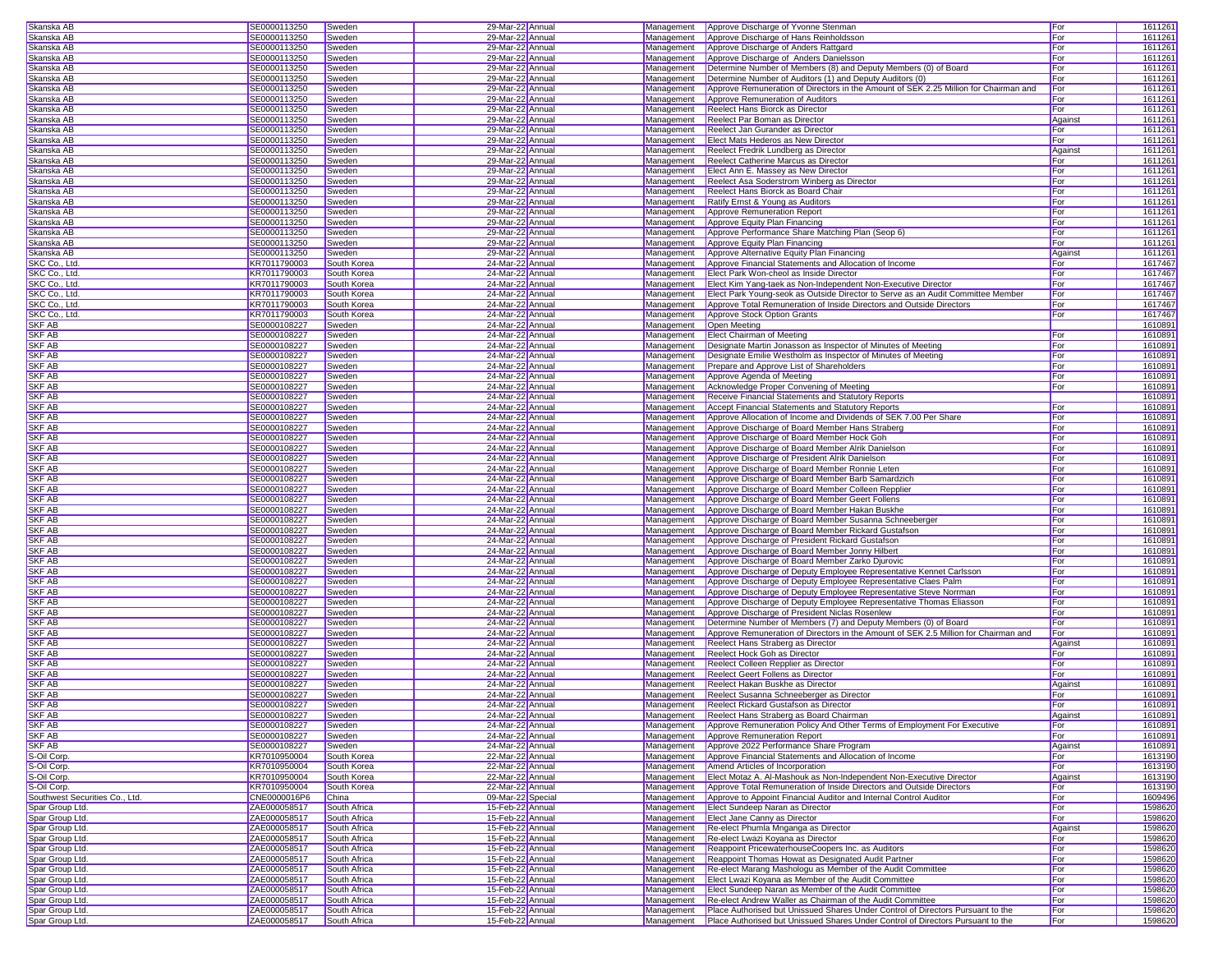| Spar Group Ltd.                                              | ZAE000058517                 | South Africa   | 15-Feb-22 Annual                       |             | Management Approve Remuneration Policy                                                                    | For          | 1598620            |  |
|--------------------------------------------------------------|------------------------------|----------------|----------------------------------------|-------------|-----------------------------------------------------------------------------------------------------------|--------------|--------------------|--|
|                                                              |                              |                |                                        |             |                                                                                                           |              |                    |  |
| Spar Group Ltd.                                              | ZAE000058517                 | South Africa   | 15-Feb-22 Annual                       | Management  | Approve Remuneration Implementation Report                                                                | Against      | 1598620            |  |
| Spar Group Ltd.                                              | ZAE000058517                 | South Africa   | 15-Feb-22 Annual                       | Management  | Approve Financial Assistance to Related or Inter-related Companies                                        | For          | 1598620            |  |
| Spar Group Ltd.                                              | ZAE000058517                 | South Africa   | 15-Feb-22 Annual                       | Management  | Approve Fees of Non-Executive Directors                                                                   | For          | 159862             |  |
|                                                              |                              |                |                                        |             |                                                                                                           |              |                    |  |
| Spar Group Ltd.                                              | ZAE000058517                 | South Africa   | 15-Feb-22 Annual                       | Management  | Approve Fees of Non-Executive Directors for IT Steering Committee                                         | For          | 1598620            |  |
| Spar Group Ltd.                                              | ZAE000058517                 | South Africa   | 15-Feb-22 Annual                       | Management  | Approve Fees of Non-Executive Directors for Ad Hoc meetings                                               | For          | 1598620            |  |
| Starbucks Corporation                                        | US8552441094                 | <b>USA</b>     | 16-Mar-22 Annual                       | Management  | Elect Director Richard E. Allison, Jr.                                                                    | For          | 1604807            |  |
| Starbucks Corporation                                        | US8552441094                 | <b>USA</b>     | 16-Mar-22 Annual                       | Management  | Elect Director Andrew Campion                                                                             | For          | 1604807            |  |
|                                                              |                              |                |                                        |             |                                                                                                           |              |                    |  |
| <b>Starbucks Corporation</b>                                 | US8552441094                 | <b>USA</b>     | 16-Mar-22 Annual                       | Management  | Elect Director Mary N. Dillon                                                                             | For          | 1604807            |  |
| <b>Starbucks Corporation</b>                                 | US8552441094                 | <b>USA</b>     | 16-Mar-22 Annual                       | Management  | Elect Director Isabel Ge Mahe                                                                             | For          | 1604807            |  |
| Starbucks Corporation                                        | US8552441094                 | <b>USA</b>     | 16-Mar-22 Annual                       | Management  | <b>Elect Director Mellody Hobson</b>                                                                      | For          | 1604807            |  |
| Starbucks Corporation                                        | US8552441094                 | <b>USA</b>     | 16-Mar-22 Annual                       | Management  | Elect Director Kevin R. Johnson                                                                           | For          | 1604807            |  |
|                                                              | US8552441094                 | <b>USA</b>     |                                        |             |                                                                                                           | For          | 1604807            |  |
| Starbucks Corporation                                        |                              |                | 16-Mar-22 Annual                       | Management  | Elect Director Jorgen Vig Knudstorp                                                                       |              |                    |  |
| <b>Starbucks Corporation</b>                                 | US8552441094                 | <b>USA</b>     | 16-Mar-22 Annual                       | Management  | <b>Elect Director Satya Nadella</b>                                                                       | For          | 1604807            |  |
| <b>Starbucks Corporation</b>                                 | US8552441094                 | <b>USA</b>     | 16-Mar-22 Annual                       |             | Management Elect Director Joshua Cooper Ramo                                                              | For          | 1604807            |  |
| Starbucks Corporation                                        | US8552441094                 | <b>USA</b>     | 16-Mar-22 Annual                       | Management  | <b>Elect Director Clara Shih</b>                                                                          | For          | 1604807            |  |
|                                                              |                              |                |                                        |             |                                                                                                           |              |                    |  |
| Starbucks Corporation                                        | US8552441094                 | <b>USA</b>     | 16-Mar-22 Annual                       | Management  | Elect Director Javier G. Teruel                                                                           | For          | 1604807            |  |
| Starbucks Corporation                                        | US8552441094                 | <b>USA</b>     | 16-Mar-22 Annual                       | Management  | Amend Omnibus Stock Plan                                                                                  | For          | 1604807            |  |
| <b>Starbucks Corporation</b>                                 | US8552441094                 | <b>USA</b>     | 16-Mar-22 Annual                       | Management  | Advisory Vote to Ratify Named Executive Officers' Compensation                                            | Against      | 1604807            |  |
| <b>Starbucks Corporation</b>                                 | US8552441094                 | <b>USA</b>     | 16-Mar-22 Annual                       | Management  | Ratify Deloitte & Touche LLP as Auditors                                                                  | For          | 1604807            |  |
|                                                              |                              |                |                                        |             |                                                                                                           |              |                    |  |
| Starbucks Corporation                                        | US8552441094                 | <b>USA</b>     | 16-Mar-22 Annual                       | Shareholder | Report on Prevention of Harassment and Discrimination in the Workplace                                    | For          | 1604807            |  |
| Stora Enso Oyj                                               | FI0009005961                 | Finland        | 15-Mar-22 Annual                       | Management  | Open Meeting                                                                                              |              | 1604495            |  |
| Stora Enso Oy                                                | FI0009005961                 | Finland        | 15-Mar-22 Annual                       | Management  | Call the Meeting to Order                                                                                 |              | 1604495            |  |
| Stora Enso Oy                                                | FI0009005961                 | Finland        | 15-Mar-22 Annual                       | Management  | Designate Inspector or Shareholder Representative(s) of Minutes of Meeting                                |              | 1604495            |  |
|                                                              |                              |                |                                        |             |                                                                                                           |              |                    |  |
| Stora Enso Oyj                                               | FI0009005961                 | Finland        | 15-Mar-22 Annual                       | Management  | Acknowledge Proper Convening of Meeting                                                                   |              | 1604495            |  |
| Stora Enso Ovi                                               | FI0009005961                 | Finland        | 15-Mar-22 Annual                       | Management  | Prepare and Approve List of Shareholders                                                                  |              | 1604495            |  |
| Stora Enso Oyj                                               | FI0009005961                 | Finland        | 15-Mar-22 Annual                       | Management  | Receive Financial Statements and Statutory Reports                                                        |              | 1604495            |  |
| Stora Enso Oyj                                               | FI0009005961                 | Finland        | 15-Mar-22 Annual                       | Management  | <b>Accept Financial Statements and Statutory Reports</b>                                                  | For          | 1604495            |  |
|                                                              |                              |                |                                        |             |                                                                                                           |              |                    |  |
| Stora Enso Oy                                                | FI0009005961                 | Finland        | 15-Mar-22 Annual                       | Management  | Approve Allocation of Income and Dividends of EUR 0.55 Per Share                                          | <b>I</b> For | 1604495            |  |
| Stora Enso Oyj                                               | FI0009005961                 | Finland        | 15-Mar-22 Annual                       | Management  | Approve Discharge of Board and President                                                                  | For          | 1604495            |  |
| Stora Enso Ovi                                               | FI0009005961                 | Finland        | 15-Mar-22 Annual                       | Management  | Approve Remuneration Report (Advisory Vote)                                                               | For          | 1604495            |  |
| Stora Enso Oyj                                               | FI0009005961                 | Finland        | 15-Mar-22 Annual                       | Management  | Amend Remuneration Policy And Other Terms of Employment For Executive Management   For                    |              | 1604495            |  |
|                                                              |                              |                |                                        |             |                                                                                                           |              |                    |  |
| Stora Enso Oy                                                | FI0009005961                 | Finland        | 15-Mar-22 Annual                       | Management  | Approve Remuneration of Directors in the Amount of EUR 203,000 for Chairman, EUR                          | For          | 1604495            |  |
| Stora Enso Oy                                                | FI0009005961                 | Finland        | 15-Mar-22 Annual                       | Management  | <b>Fix Number of Directors at Nine</b>                                                                    | For          | 1604495            |  |
| Stora Enso Oyj                                               | FI0009005961                 | Finland        | 15-Mar-22 Annual                       | Management  | Reelect Elisabeth Fleuriot, Hock Goh, Christiane Kuehne, Antti Makinen (Chair), Richard                   | Against      | 1604495            |  |
|                                                              | FI0009005961                 |                |                                        | Management  |                                                                                                           |              | 1604495            |  |
| Stora Enso Oyj                                               |                              | Finland        | 15-Mar-22 Annual                       |             | Approve Remuneration of Auditors                                                                          | For          |                    |  |
| Stora Enso Oyj                                               | FI0009005961                 | Finland        | 15-Mar-22 Annual                       | Management  | Ratify PricewaterhouseCoopers as Auditors                                                                 | For          | 1604495            |  |
| Stora Enso Oyj                                               | FI0009005961                 | Finland        | 15-Mar-22 Annual                       | Management  | Authorize Share Repurchase Program and Reissuance or Cancellation of Repurchased                          | For          | 1604495            |  |
| Stora Enso Oyj                                               | FI0009005961                 | Finland        | 15-Mar-22 Annual                       | Management  | Approve Issuance of up to 2 Million Class R Shares without Preemptive Rights                              | For          | 1604495            |  |
|                                                              |                              |                |                                        |             |                                                                                                           |              |                    |  |
| Stora Enso Oyj                                               | FI0009005961                 | Finland        | 15-Mar-22 Annual                       | Management  | Decision Making Order                                                                                     |              | 1604495            |  |
| Stora Enso Ovi                                               | FI0009005961                 | Finland        | 15-Mar-22 Annual                       | Management  | <b>Close Meeting</b>                                                                                      |              | 1604495            |  |
| SUMCO Corp.                                                  | JP3322930003                 | Japan          | 29-Mar-22 Annual                       | Management  | Amend Articles to Disclose Shareholder Meeting Materials on Internet                                      | For          | 1616239            |  |
| SUMCO Corp.                                                  | JP3322930003                 | Japan          | 29-Mar-22 Annual                       | Management  | Elect Director Hashimoto, Mayuki                                                                          | For          | 1616239            |  |
|                                                              |                              |                |                                        |             |                                                                                                           |              |                    |  |
| SUMCO Corp.                                                  | JP3322930003                 | Japan          | 29-Mar-22 Annual                       | Management  | Elect Director Takii. Michiharu                                                                           | For          | 1616239            |  |
| SUMCO Corp.                                                  | JP3322930003                 | Japan          | 29-Mar-22 Annual                       |             | Management Elect Director Awa, Toshihiro                                                                  | For          | 1616239            |  |
| <b>SUMCO Corp</b>                                            | JP3322930003                 | Japan          | 29-Mar-22 Annual                       |             | Management Elect Director Ryuta, Jiro                                                                     | For          | 1616239            |  |
| SUMCO Corp.                                                  | JP3322930003                 | Japan          | 29-Mar-22 Annual                       | Management  | Elect Director Kato, Akane                                                                                | For          | 1616239            |  |
|                                                              |                              |                |                                        |             |                                                                                                           |              |                    |  |
| SUMCO Corp.                                                  | JP3322930003                 | Japan          | 29-Mar-22 Annual                       | Management  | Elect Director and Audit Committee Member Inoue, Fumio                                                    | For          | 1616239            |  |
| SUMCO Corp.                                                  | JP3322930003                 | Japan          | 29-Mar-22 Annual                       | Management  | Elect Director and Audit Committee Member Tanaka, Hitoshi                                                 | Against      | 1616239            |  |
| SUMCO Corp.                                                  | JP3322930003                 | Japan          | 29-Mar-22 Annual                       | Management  | Elect Director and Audit Committee Member Mitomi, Masahiro                                                | For          | 1616239            |  |
|                                                              |                              |                |                                        |             |                                                                                                           |              |                    |  |
| <b>SUMCO Corp</b>                                            | JP3322930003                 | Japan          | 29-Mar-22 Annual                       | Management  | Elect Director and Audit Committee Member Ota, Shinichiro                                                 | For          | 1616239            |  |
| SUMCO Corp.                                                  | JP3322930003                 | Japan          | 29-Mar-22 Annual                       | Management  | Elect Director and Audit Committee Member Sue, Masahiko                                                   | For          | 1616239            |  |
| Sumitomo Rubber Industries, Ltd.                             | JP3404200002                 | Japan          | 24-Mar-22 Annual                       | Management  | Approve Allocation of Income, with a Final Dividend of JPY 30                                             | For          | 1616241            |  |
| Sumitomo Rubber Industries, Ltd.                             | JP3404200002                 | Japan          | 24-Mar-22 Annual                       | Management  | Amend Articles to Disclose Shareholder Meeting Materials on Internet                                      | For          | 1616241            |  |
|                                                              |                              |                |                                        |             |                                                                                                           |              |                    |  |
| Sumitomo Rubber Industries, Ltd.                             | JP3404200002                 | Japan          | 24-Mar-22 Annual                       | Management  | Elect Director Ikeda, Ikuji                                                                               | Against      | 1616241            |  |
| Sumitomo Rubber Industries, Ltd.                             | JP3404200002                 | Japan          | 24-Mar-22 Annual                       | Management  | Elect Director Yamamoto, Satoru                                                                           | For          | 1616241            |  |
| Sumitomo Rubber Industries, Ltd.                             | JP3404200002                 | Japan          | 24-Mar-22 Annual                       | Management  | Elect Director Kinameri, Kazuo                                                                            | For          | 1616241            |  |
| Sumitomo Rubber Industries, Ltd.                             | JP3404200002                 | Japan          | 24-Mar-22 Annual                       | Management  | Elect Director Nishiguchi, Hidekazu                                                                       | For          | 1616241            |  |
|                                                              |                              |                |                                        |             |                                                                                                           |              |                    |  |
| Sumitomo Rubber Industries, Ltd.                             | JP3404200002                 | Japan          | 24-Mar-22 Annual                       | Management  | Elect Director Muraoka, Kiyoshige                                                                         | For          | 1616241            |  |
| Sumitomo Rubber Industries, Ltd.                             | JP3404200002                 | Japan          | 24-Mar-22 Annual                       | Management  | Elect Director Nishino, Masatsugu                                                                         | For          | 1616241            |  |
| Sumitomo Rubber Industries, Ltd.                             | JP3404200002                 | Japan          | 24-Mar-22 Annual                       | Management  | Elect Director Okawa, Naoki                                                                               | For          | 1616241            |  |
| Sumitomo Rubber Industries, Ltd                              | JP3404200002                 | Japan          | 24-Mar-22 Annual                       | Management  | Elect Director Kosaka, Keizo                                                                              | Against      | 1616241            |  |
| Sumitomo Rubber Industries, Ltd.                             | JP3404200002                 | Japan          | 24-Mar-22 Annual                       | Management  | Elect Director Murakami, Ken                                                                              | For          | 1616241            |  |
|                                                              |                              |                |                                        |             |                                                                                                           |              |                    |  |
| Sumitomo Rubber Industries, Ltd.                             | JP3404200002                 | Japan          | 24-Mar-22 Annual                       | Management  | Elect Director Kobayashi, Nobuyuki                                                                        | For          | 1616241            |  |
| Sumitomo Rubber Industries, Ltd.                             | JP3404200002                 | Japan          | 24-Mar-22 Annual                       |             | Management Elect Director Sonoda, Mari                                                                    | For          | 1616241            |  |
| Sumitomo Rubber Industries, Ltd.                             | JP3404200002                 | Japan          | 24-Mar-22 Annual                       |             | Management Appoint Statutory Auditor Asli M. Colpan                                                       | For          | 1616241            |  |
| Sumitomo Rubber Industries, Ltd                              | JP3404200002                 | Japan          | 24-Mar-22 Annual                       |             | Management   Appoint Statutory Auditor Ishida, Hiroki                                                     | For          | 1616241            |  |
|                                                              |                              |                |                                        |             |                                                                                                           |              |                    |  |
| Sumitomo Rubber Industries, Ltd.                             | JP3404200002                 | Japan          | 24-Mar-22 Annual                       |             | Management Approve Restricted Stock Plan                                                                  | For          | 1616241            |  |
| Suntory Beverage & Food Ltd.                                 | JP3336560002                 | Japan          | 25-Mar-22 Annual                       | Management  | Approve Allocation of Income, with a Final Dividend of JPY 39                                             | For          | 1611818            |  |
| Suntory Beverage & Food Ltd.                                 | JP3336560002                 | Japan          | 25-Mar-22 Annual                       | Management  | Amend Articles to Disclose Shareholder Meeting Materials on Internet                                      | For          | 1611818            |  |
| Suntory Beverage & Food Ltd.                                 | JP3336560002                 | Japan          | 25-Mar-22 Annual                       |             | Management Elect Director Saito, Kazuhiro                                                                 | For          | 1611818            |  |
|                                                              |                              |                |                                        |             |                                                                                                           |              |                    |  |
| Suntory Beverage & Food Ltd.                                 | JP3336560002                 | Japan          | 25-Mar-22 Annual                       | Management  | Elect Director Kimura, Josuke                                                                             | For          | 1611818            |  |
| Suntory Beverage & Food Ltd.                                 | JP3336560002                 | Japan          | 25-Mar-22 Annual                       |             | Management Elect Director Shekhar Mundlay                                                                 | For          | 1611818            |  |
| Suntory Beverage & Food Ltd.                                 | JP3336560002                 | Japan          | 25-Mar-22 Annual                       | Management  | <b>Elect Director Peter Harding</b>                                                                       | For          | 1611818            |  |
| Suntory Beverage & Food Ltd.                                 | JP3336560002                 | Japan          | 25-Mar-22 Annual                       |             | Management Elect Director Aritake, Kazutomo                                                               | For          | 1611818            |  |
|                                                              |                              |                |                                        |             |                                                                                                           |              |                    |  |
| Suntory Beverage & Food Ltd.                                 | JP3336560002                 | Japan          | 25-Mar-22 Annual                       |             | Management Elect Director Inoue, Yukari                                                                   | For          | 1611818            |  |
| Suntory Beverage & Food Ltd.                                 | JP3336560002                 | Japan          | 25-Mar-22 Annual                       | Management  | Elect Alternate Director and Audit Committee Member Amitani, Mitsuhiro                                    | For          | 1611818            |  |
| Sunwoda Electronic Co., Ltd.                                 | CNE100001260                 | <b>China</b>   | 19-Jan-22 Special                      | Management  | Approve Employee Share Purchase Plan (Draft) and Summary                                                  | For          | 1600410            |  |
|                                                              |                              |                |                                        |             |                                                                                                           |              |                    |  |
| Sunwoda Electronic Co., Ltd.                                 | CNE100001260                 | China          | 19-Jan-22 Special                      | Management  | Approve Methods to Assess the Performance of Plan Participants                                            | For          | 1600410            |  |
| Sunwoda Electronic Co., Ltd.                                 |                              | China          | 19-Jan-22 Special                      | Management  | Approve Authorization of the Board to Handle All Matters Related to Employee Share                        | For          | 1600410            |  |
| Sunwoda Electronic Co., Ltd.                                 | CNE100001260                 |                |                                        | Management  |                                                                                                           | For          | 1600410            |  |
|                                                              | CNE100001260                 | <b>China</b>   | 19-Jan-22 Special                      |             | Approve Subsidiary to Use its Own Assets as Mortgage for Loans and Company's                              |              |                    |  |
|                                                              |                              |                |                                        |             |                                                                                                           |              |                    |  |
|                                                              | CNE100001260                 | China          | 11-Feb-22 Special                      | Management  | Approve Draft and Summary of Stock Option Plan and Performance Share Incentive Plan                       | Against      | 1603105            |  |
| Sunwoda Electronic Co., Ltd.                                 | CNE100001260                 | China          | 11-Feb-22 Special                      | Management  | Approve Methods to Assess the Performance of Plan Participants                                            | Against      | 1603105            |  |
| Sunwoda Electronic Co., Ltd.<br>Sunwoda Electronic Co., Ltd. | CNE100001260                 | China          | 11-Feb-22 Special                      | Management  | Approve Authorization of the Board to Handle All Related Matters                                          | Against      | 1603105            |  |
| Sunwoda Electronic Co., Ltd.                                 | CNE100001260                 | China          |                                        | Management  | Approve Application of Bank Credit Lines                                                                  | For          | 1603105            |  |
|                                                              |                              |                | 11-Feb-22 Special                      |             |                                                                                                           |              |                    |  |
| Sunwoda Electronic Co., Ltd.                                 | CNE100001260                 | <b>China</b>   | 11-Feb-22 Special                      | Management  | Approve Foreign Exchange Hedging Transactions                                                             | For          | 1603105            |  |
| Sunwoda Electronic Co., Ltd.<br>Sunwoda Electronic Co., Ltd. | CNE100001260<br>CNE100001260 | China<br>China | 11-Feb-22 Special<br>11-Feb-22 Special |             | Management Approve Use of Idle Own Funds for Cash Management<br>Management Approve Provision of Guarantee | For<br>For   | 1603105<br>1603105 |  |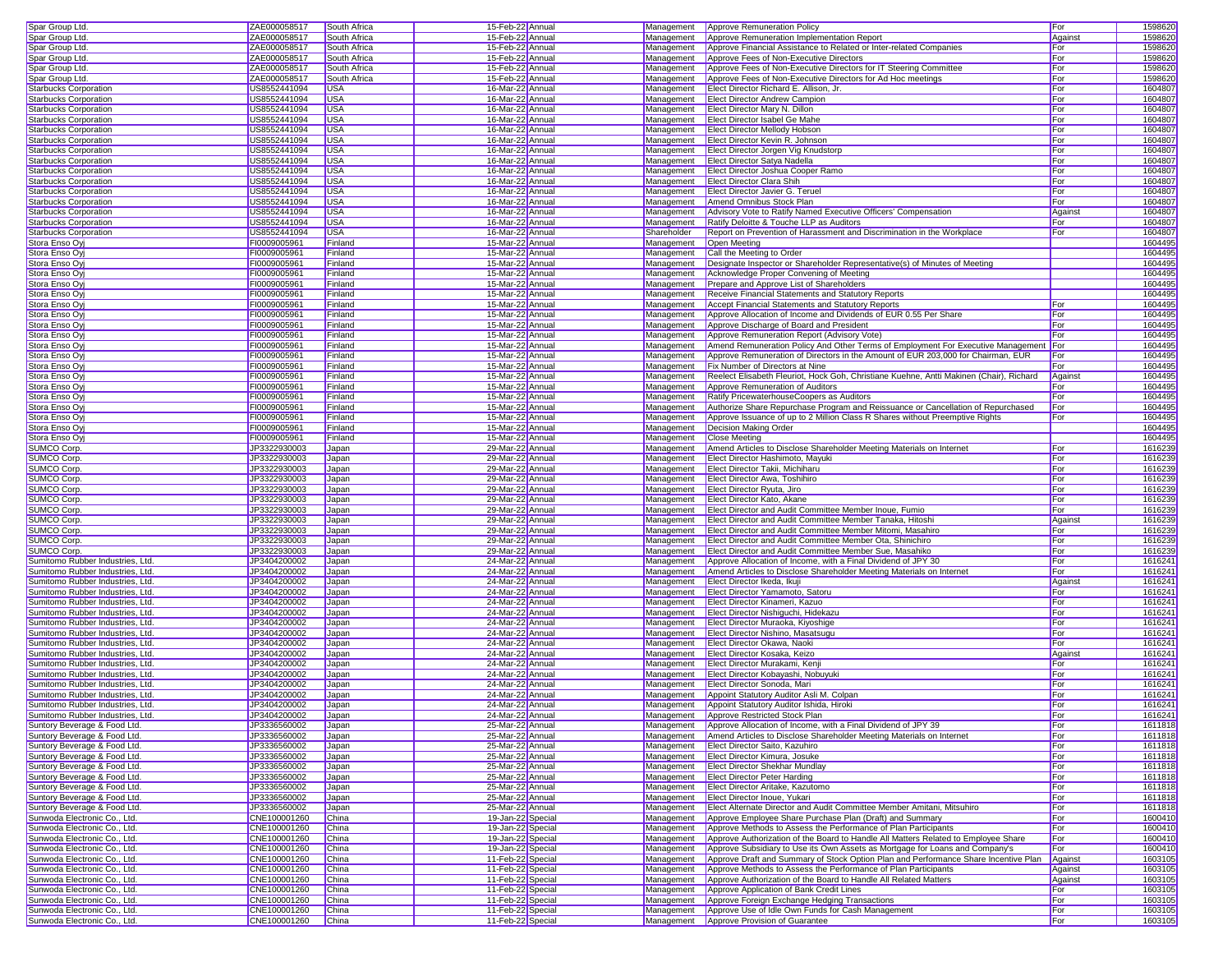| Sunwoda Electronic Co., Ltd.                                                                 | CNE100001260                 | China            | 28-Feb-22 Special                    |                            | Management Approve Completion of Raised Funds Investment Project and Use of Excess Raised Funds For                                                         |            | 1606931            |
|----------------------------------------------------------------------------------------------|------------------------------|------------------|--------------------------------------|----------------------------|-------------------------------------------------------------------------------------------------------------------------------------------------------------|------------|--------------------|
| Sunwoda Electronic Co., Ltd.                                                                 | CNE100001260                 | China            | 17-Mar-22 Special                    | Management                 | Approve Provision of Guarantee                                                                                                                              | For        | 1614338            |
| Sunwoda Electronic Co., Ltd.                                                                 | CNE100001260                 | China            | 17-Mar-22 Special                    | Management                 | Approve Signing of Project Investment Agreement with Zhuhai Municipal Government                                                                            | For        | 1614338            |
| Suzhou Dongshan Precision Manufacturing Co., Ltd.                                            | CNE100000N79                 | China            | 08-Mar-22 Special                    | Management                 | Approve Change in the Usage of Raised Funds                                                                                                                 | For        | 1608797            |
| Suzhou Dongshan Precision Manufacturing Co., Ltd.                                            | CNE100000N79                 | China            | 08-Mar-22 Special                    | Management                 | Approve Termination of Spin-off on the ChiNext                                                                                                              | For        | 1608797            |
| Suzhou Dongshan Precision Manufacturing Co., Ltd.                                            | CNE100000N79                 | China            | 08-Mar-22 Special                    | Management                 | Approve Employee Share Purchase Plan and Its Summary                                                                                                        | Against    | 1608797            |
| Suzhou Dongshan Precision Manufacturing Co., Ltd.                                            | CNE100000N79                 | China            | 08-Mar-22 Special                    | Management                 | Approve Management Method of Employee Share Purchase Plan                                                                                                   | Against    | 1608797            |
| Suzhou Dongshan Precision Manufacturing Co., Ltd.                                            | CNE100000N79                 | China            | 08-Mar-22 Special                    | Management                 | Approve Authorization of the Board to Handle All Matters Related to Employee Share                                                                          | Against    | 1608797            |
| Suzhou Dongshan Precision Manufacturing Co., Ltd.                                            | CNE100000N79                 | China            | 08-Mar-22 Special                    | Management                 | Elect Gao Yongru as Independent Director                                                                                                                    | Against    | 1608797            |
| Suzhou Maxwell Technologies Co., Ltd.                                                        | CNE100003FS0                 | China            | 07-Jan-22 Special                    | Management                 | Approve Application of Credit Line and Provision of Guarantee                                                                                               | For        | 1598327            |
| Suzhou Maxwell Technologies Co., Ltd.                                                        | CNE100003FS0                 | China            | 07-Jan-22 Special                    | Management                 | Amend Measures for the Administration of Employee Loans                                                                                                     | Against    | 1598327            |
| Suzhou Maxwell Technologies Co., Ltd.                                                        | CNE100003FS0                 | China            | 07-Jan-22 Special                    | Management                 | Amend Articles of Association                                                                                                                               | For        | 1598327            |
| Suzhou Maxwell Technologies Co., Ltd.                                                        | CNE100003FS0                 | China            | 02-Mar-22 Special                    | Management                 | Approve Purpose and Usage of Share Repurchase                                                                                                               | For        | 1607290            |
| Suzhou Maxwell Technologies Co., Ltd.                                                        | CNE100003FS0                 | China            | 02-Mar-22 Special                    | Management                 | Approve Eligibility for Share Repurchase                                                                                                                    | For        | 1607290            |
| Suzhou Maxwell Technologies Co., Ltd.                                                        | CNE100003FS0                 | China            | 02-Mar-22 Special                    | Management                 | Approve Manner of Share Repurchase                                                                                                                          | For        | 1607290            |
| Suzhou Maxwell Technologies Co., Ltd.                                                        | CNE100003FS0                 | China            | 02-Mar-22 Special                    | Management                 | Approve Price Range of Share Repurchase                                                                                                                     | For        | 1607290            |
| Suzhou Maxwell Technologies Co., Ltd.                                                        | CNE100003FS0                 | China            | 02-Mar-22 Special                    | Management                 | Approve Type of Share Repurchase                                                                                                                            | For        | 1607290            |
| Suzhou Maxwell Technologies Co., Ltd.                                                        | CNE100003FS0                 | China            | 02-Mar-22 Special                    | Management                 | Approve Number, Proportion and Total Capital Used for Share Repurchase                                                                                      | For        | 1607290            |
| Suzhou Maxwell Technologies Co., Ltd.                                                        | CNE100003FS0                 | China            | 02-Mar-22 Special                    | Management                 | Approve Capital Source for Share Repurchase                                                                                                                 | For        | 1607290            |
| Suzhou Maxwell Technologies Co., Ltd.                                                        | CNE100003FS0                 | China            | 02-Mar-22 Special                    | Management                 | Approve Implementation Period for Share Repurchase                                                                                                          | For        | 1607290            |
| Suzhou Maxwell Technologies Co., Ltd.                                                        | CNE100003FS0                 | China            | 02-Mar-22 Special                    | Management                 | Approve Authorization of Board to Handle All Related Matters                                                                                                | For        | 1607290            |
| Suzhou Maxwell Technologies Co., Ltd.                                                        | CNE100003FS0                 | China            | 02-Mar-22 Special                    | Management                 | Approve Amendments to Articles of Association                                                                                                               | For        | 1607290            |
| Suzhou TA&A Ultra Clean Technology Co., Ltd.                                                 | CNE100001XM0                 | China            | 21-Jan-22 Special                    | Management                 | Approve Related Party Transaction                                                                                                                           | For        | 1600800            |
| Suzhou TA&A Ultra Clean Technology Co., Ltd.                                                 | CNE100001XM0                 | China            | 14-Feb-22 Special                    | Management                 | Approve External Investment and Related Party Transactions                                                                                                  | For        | 1604826            |
| Suzhou TA&A Ultra Clean Technology Co., Ltd.                                                 | CNE100001XM0                 | China            | 02-Mar-22 Annual                     | Management                 | Approve Report of the Board of Directors                                                                                                                    | For        | 160583             |
| Suzhou TA&A Ultra Clean Technology Co., Ltd.                                                 | CNE100001XM0                 | China            | 02-Mar-22 Annual                     | Management                 | Approve Report of the Board of Supervisors                                                                                                                  | For        | 160583             |
| Suzhou TA&A Ultra Clean Technology Co., Ltd.                                                 | CNE100001XM0                 | China            | 02-Mar-22 Annual                     | Management                 | <b>Approve Financial Statements</b>                                                                                                                         | For        | 1605831            |
| Suzhou TA&A Ultra Clean Technology Co., Ltd.                                                 | CNE100001XM0                 | China            | 02-Mar-22 Annual                     | Management                 | Approve Profit Distribution                                                                                                                                 | For        | 1605831            |
| Suzhou TA&A Ultra Clean Technology Co., Ltd.                                                 | CNE100001XM0                 | China            | 02-Mar-22 Annual                     | Management                 | Approve Annual Report and Summary                                                                                                                           | For        | 1605831            |
| Suzhou TA&A Ultra Clean Technology Co., Ltd.                                                 | CNE100001XM0                 | China            | 02-Mar-22 Annual                     | Management                 | Approve Development of Foreign Exchange Derivatives Transaction Business                                                                                    | For        | 160583             |
| Suzhou TA&A Ultra Clean Technology Co., Ltd.                                                 | CNE100001XM0                 | China            | 02-Mar-22 Annual                     | Shareholder                | Approve Company's Eligibility for Issuance of Shares to Specific Targets                                                                                    | For        | 1605831            |
| Suzhou TA&A Ultra Clean Technology Co., Ltd.                                                 | CNE100001XM0                 | China            | 02-Mar-22 Annual                     | Shareholder                | Approve Share Type and Par Value                                                                                                                            | For        | 160583             |
| Suzhou TA&A Ultra Clean Technology Co., Ltd.                                                 | CNE100001XM0                 | China            | 02-Mar-22 Annual                     | Shareholder                | Approve Issue Manner and Issue Time                                                                                                                         | For        | 160583             |
| Suzhou TA&A Ultra Clean Technology Co., Ltd.                                                 | CNE100001XM0                 | China            | 02-Mar-22 Annual                     | Shareholder                | Approve Target Subscribers and Subscription Method                                                                                                          | For        | 160583             |
| Suzhou TA&A Ultra Clean Technology Co., Ltd.                                                 | CNE100001XM0                 | China            | 02-Mar-22 Annual                     | Shareholder                | Approve Pricing Reference Date, Issue Price and Pricing Principles                                                                                          | For        | 160583             |
| Suzhou TA&A Ultra Clean Technology Co., Ltd.                                                 | CNE100001XM0                 | China            | 02-Mar-22 Annual                     | Shareholder                | Approve Issue Size                                                                                                                                          | For        | 160583             |
| Suzhou TA&A Ultra Clean Technology Co., Ltd.                                                 | CNE100001XM0                 | China            | 02-Mar-22 Annual                     | Shareholder                | Approve Lock-up Period                                                                                                                                      | For        | 1605831            |
| Suzhou TA&A Ultra Clean Technology Co., Ltd.                                                 | CNE100001XM0                 | China            | 02-Mar-22 Annual                     | Shareholder                | Approve Distribution Arrangement of Cumulative Earnings                                                                                                     | For        | 160583             |
| Suzhou TA&A Ultra Clean Technology Co., Ltd.                                                 | CNE100001XM0<br>CNE100001XM0 | China            | 02-Mar-22 Annual                     | Shareholder                | Approve Amount and Usage of Raised Funds                                                                                                                    | For        | 1605831            |
| Suzhou TA&A Ultra Clean Technology Co., Ltd.                                                 |                              | China            | 02-Mar-22 Annual                     | Shareholder                | Approve Listing Exchange                                                                                                                                    | For        | 160583             |
| Suzhou TA&A Ultra Clean Technology Co., Ltd.                                                 | CNE100001XM0                 | China<br>China   | 02-Mar-22 Annual                     | Shareholder                | Approve Resolution Validity Period                                                                                                                          | For        | 160583             |
| Suzhou TA&A Ultra Clean Technology Co., Ltd.                                                 | CNE100001XM0                 | China            | 02-Mar-22 Annual                     | Shareholder<br>Shareholder | Approve Plan for Issuance of Shares to Specific Targets<br>Approve Demonstration Analysis Report in Connection to Issuance of Shares to Specific            | For<br>For | 160583<br>160583   |
| Suzhou TA&A Ultra Clean Technology Co., Ltd.                                                 | CNE100001XM0<br>CNE100001XM0 | China            | 02-Mar-22 Annual<br>02-Mar-22 Annual |                            |                                                                                                                                                             | For        | 160583             |
| Suzhou TA&A Ultra Clean Technology Co., Ltd.<br>Suzhou TA&A Ultra Clean Technology Co., Ltd. | CNE100001XM0                 | China            | 02-Mar-22 Annual                     | Shareholder<br>Shareholder | Approve Feasibility Analysis Report on the Intended Usage of Raised Funds<br>Approve Explanation of the Company's Penalties or Regulatory Measures taken by | For        | 160583             |
| Suzhou TA&A Ultra Clean Technology Co., Ltd.                                                 | CNE100001XM0                 | China            | 02-Mar-22 Annual                     | Shareholder                | Approve Special Report on the Usage of Previously Raised Funds                                                                                              | For        | 1605831            |
| Suzhou TA&A Ultra Clean Technology Co., Ltd.                                                 | CNE100001XM0                 | China            | 02-Mar-22 Annual                     | Shareholder                | Approve Impact of Dilution of Current Returns on Major Financial Indicators and the                                                                         | For        | 1605831            |
| Suzhou TA&A Ultra Clean Technology Co., Ltd.                                                 | CNE100001XM0                 | China            | 02-Mar-22 Annual                     | Shareholder                | Approve Authorization of the Board to Handle All Related Matters                                                                                            | For        | 160583             |
| Suzhou TA&A Ultra Clean Technology Co., Ltd.                                                 | CNE100001XM0                 | China            | 02-Mar-22 Annual                     | Shareholder                | Approve Draft and Summary of Performance Share Incentive Plan                                                                                               | For        | 1605831            |
| Suzhou TA&A Ultra Clean Technology Co., Ltd.                                                 | CNE100001XM0                 | China            | 02-Mar-22 Annual                     | Shareholder                | Approve Methods to Assess the Performance of Plan Participants                                                                                              | For        | 160583             |
| Suzhou TA&A Ultra Clean Technology Co., Ltd.                                                 | CNE100001XM0                 | China            | 02-Mar-22 Annual                     | Shareholder                | Approve Authorization of the Board to Handle All Matters Related to the Performance                                                                         | For        | 1605831            |
| Svenska Cellulosa AB SCA                                                                     | SE0000112724                 | Sweden           | 31-Mar-22 Annual                     | Management                 | <b>Elect Chairman of Meeting</b>                                                                                                                            | For        | 1609119            |
| Svenska Cellulosa AB SCA                                                                     | SE0000112724                 | Sweden           | 31-Mar-22 Annual                     | Management                 | Designate Madeleine Wallmark as Inspector of Minutes of Meeting                                                                                             | For        | 1609119            |
| Svenska Cellulosa AB SCA                                                                     | SE0000112724                 | Sweden           | 31-Mar-22 Annual                     | Management                 | Designate Anders Oscarsson as Inspector of Minutes of Meeting                                                                                               | For        | 1609119            |
| Svenska Cellulosa AB SCA                                                                     | SE0000112724                 | Sweden           | 31-Mar-22 Annual                     | Management                 | Prepare and Approve List of Shareholders                                                                                                                    | For        | 1609119            |
| Svenska Cellulosa AB SCA                                                                     | SE0000112724                 | Sweden           | 31-Mar-22 Annual                     | Management                 | Acknowledge Proper Convening of Meeting                                                                                                                     | For        | 1609119            |
| Svenska Cellulosa AB SCA                                                                     | SE0000112724                 | Sweden           | 31-Mar-22 Annual                     | Management                 | Approve Agenda of Meeting                                                                                                                                   | For        | 1609119            |
| Svenska Cellulosa AB SCA                                                                     | SE0000112724                 | Sweden           | 31-Mar-22 Annual                     | Management                 | Receive Financial Statements and Statutory Reports                                                                                                          |            | 1609119            |
| Svenska Cellulosa AB SCA                                                                     | SE0000112724                 | Sweden           | 31-Mar-22 Annual                     | Management                 | <b>Accept Financial Statements and Statutory Reports</b>                                                                                                    | For        | 1609119            |
| Svenska Cellulosa AB SCA                                                                     | SE0000112724                 | Sweden           | 31-Mar-22 Annual                     | Management                 | Approve Allocation of Income and Dividends of SEK 3.25 Per Share                                                                                            | For        | 1609119            |
| Svenska Cellulosa AB SCA                                                                     | SE0000112724                 | Sweden           | 31-Mar-22 Annual                     | Management                 | Approve Discharge of Charlotte Bengtsson                                                                                                                    | For        | 1609119            |
| Svenska Cellulosa AB SCA                                                                     | SE0000112724                 | Sweden           | 31-Mar-22 Annual                     | Management                 | Approve Discharge of Par Boman                                                                                                                              | For        | 1609119            |
| Svenska Cellulosa AB SCA                                                                     | SE0000112724                 | Sweden           | 31-Mar-22 Annual                     | Management                 | Approve Discharge of Lennart Evrell                                                                                                                         | For        | 1609119            |
| Svenska Cellulosa AB SCA                                                                     | SE0000112724                 | Sweden           | 31-Mar-22 Annual                     | Management                 | Approve Discharge of Annemarie Gardshol                                                                                                                     | For        | 1609119            |
| Svenska Cellulosa AB SCA                                                                     | SE0000112724                 | Sweden           | 31-Mar-22 Annual                     | Management                 | Approve Discharge of Carina Hakansson                                                                                                                       | For        | 1609119            |
| Svenska Cellulosa AB SCA                                                                     | SE0000112724                 | Sweden           | 31-Mar-22 Annual                     |                            | Management   Approve Discharge of Ulf Larsson (as Board Member)                                                                                             | For        | 1609119            |
| Svenska Cellulosa AB SCA                                                                     | SE0000112724                 | Sweden           | 31-Mar-22 Annual                     |                            | Management <b>Approve Discharge of Martin Lindqvist</b>                                                                                                     | For        | 1609119            |
| Svenska Cellulosa AB SCA                                                                     | SE0000112724                 | Sweden           | 31-Mar-22 Annual                     |                            | Management Approve Discharge of Bert Nordberg                                                                                                               | <b>For</b> | 1609119            |
| Svenska Cellulosa AB SCA                                                                     | SE0000112724                 | Sweden           | 31-Mar-22 Annual                     | Management                 | Approve Discharge of Anders Sundstrom                                                                                                                       | For        | 1609119            |
| Svenska Cellulosa AB SCA                                                                     | SE0000112724                 | Sweden           | 31-Mar-22 Annual                     | Management                 | Approve Discharge of Barbara M. Thoralfsson                                                                                                                 | For        | 1609119            |
| Svenska Cellulosa AB SCA                                                                     | SE0000112724                 | Sweden           | 31-Mar-22 Annual                     |                            | Management Approve Discharge of Employee Representative Niclas Andersson                                                                                    | For        | 1609119            |
| Svenska Cellulosa AB SCA                                                                     | SE0000112724                 | Sweden           | 31-Mar-22 Annual                     | Management                 | Approve Discharge of Employee Representative Roger Bostrom                                                                                                  | For        | 1609119            |
| Svenska Cellulosa AB SCA                                                                     | SE0000112724                 | Sweden           | 31-Mar-22 Annual                     | Management                 | Approve Discharge of Employee Representative Johanna Viklund Linden                                                                                         | For        | 1609119            |
| Svenska Cellulosa AB SCA                                                                     | SE0000112724                 | Sweden           | 31-Mar-22 Annual                     | Management                 | Approve Discharge of Deputy Employee Representative Per Andersson                                                                                           | For        | 1609119            |
| Svenska Cellulosa AB SCA                                                                     | SE0000112724                 | Sweden           | 31-Mar-22 Annual                     | Management                 | Approve Discharge of Deputy Employee Representative Maria Jonsson                                                                                           | For        | 1609119            |
| Svenska Cellulosa AB SCA<br>Svenska Cellulosa AB SCA                                         | SE0000112724<br>SE0000112724 | Sweden           | 31-Mar-22 Annual<br>31-Mar-22 Annual | Management<br>Management   | Approve Discharge of Deputy Employee Representative Stefan Lundkvist<br>Approve Discharge of Deputy Employee Representative Peter Olsson                    | For<br>For | 1609119<br>1609119 |
| Svenska Cellulosa AB SCA                                                                     | SE0000112724                 | Sweden           | 31-Mar-22 Annual                     | Management                 | Approve Discharge of Ulf Larsson (as CEO)                                                                                                                   | For        |                    |
| Svenska Cellulosa AB SCA                                                                     | SE0000112724                 | Sweden<br>Sweden | 31-Mar-22 Annual                     | Management                 | Determine Number of Directors (10) and Deputy Directors (0) of Board                                                                                        | For        | 1609119<br>1609119 |
| Svenska Cellulosa AB SCA                                                                     | SE0000112724                 | Sweden           | 31-Mar-22 Annual                     | Management                 | Determine Number of Auditors (1) and Deputy Auditors (0)                                                                                                    | For        | 1609119            |
| Svenska Cellulosa AB SCA                                                                     | SE0000112724                 | Sweden           | 31-Mar-22 Annual                     | Management                 | Approve Remuneration of Directors in the Amount of SEK 2.02 Million for Chairman and                                                                        | For        | 1609119            |
| Svenska Cellulosa AB SCA                                                                     | SE0000112724                 | Sweden           | 31-Mar-22 Annual                     | Management                 | Approve Remuneration of Auditors                                                                                                                            | For        | 1609119            |
| Svenska Cellulosa AB SCA                                                                     | SE0000112724                 | Sweden           | 31-Mar-22 Annual                     | Management                 | Reelect Par Boman as Director                                                                                                                               | Against    | 1609119            |
| Svenska Cellulosa AB SCA                                                                     | SE0000112724                 | Sweden           | 31-Mar-22 Annual                     | Management                 | <b>Reelect Lennart Evrell as Director</b>                                                                                                                   | For        | 1609119            |
| Svenska Cellulosa AB SCA                                                                     | SE0000112724                 | Sweden           | 31-Mar-22 Annual                     | Management                 | Reelect Annemarie Gardshol as Director                                                                                                                      | For        | 1609119            |
| Svenska Cellulosa AB SCA                                                                     | SE0000112724                 | Sweden           | 31-Mar-22 Annual                     |                            | Management Reelect Carina Hakansson as Director                                                                                                             | For        | 1609119            |
| Svenska Cellulosa AB SCA                                                                     | SE0000112724                 | Sweden           | 31-Mar-22 Annual                     |                            | Management Reelect Ulf Larsson as Director                                                                                                                  | For        | 1609119            |
| Svenska Cellulosa AB SCA                                                                     | SE0000112724                 | Sweden           | 31-Mar-22 Annual                     |                            | Management Reelect Martin Lindqvist as Director                                                                                                             | For        | 1609119            |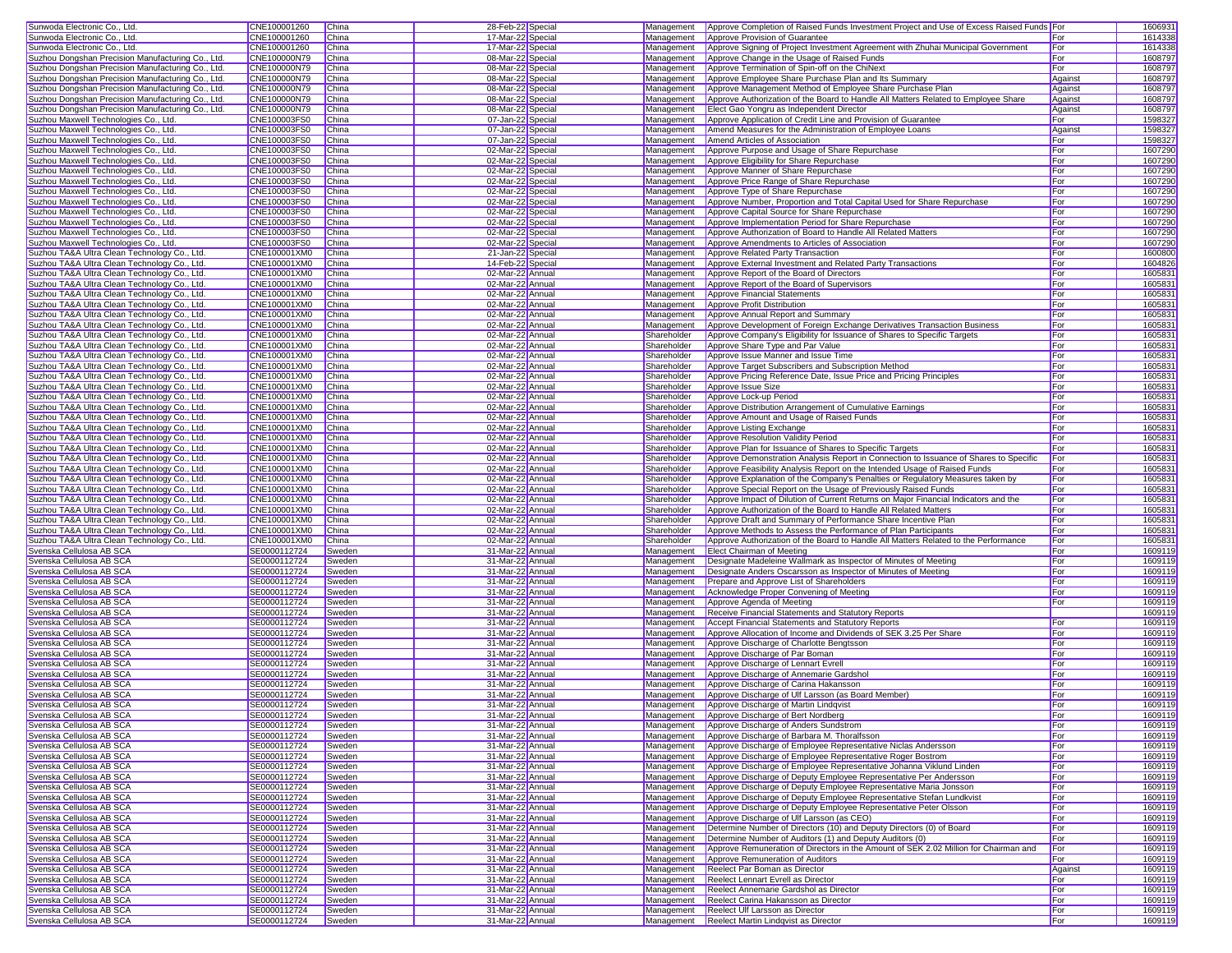| Svenska Cellulosa AB SCA                                 | SE0000112724                 | Sweden           | 31-Mar-22 Annua                      | Management  | <b>Reelect Anders Sundstrom as Director</b>                                                  | For        | 160911             |
|----------------------------------------------------------|------------------------------|------------------|--------------------------------------|-------------|----------------------------------------------------------------------------------------------|------------|--------------------|
| Svenska Cellulosa AB SCA                                 | SE0000112724                 | Sweden           | 31-Mar-22 Annua                      | Management  | Reelect Barbara Thoralfsson as Director                                                      | Against    | 160911             |
| Svenska Cellulosa AB SCA                                 | SE0000112724                 | Sweden           | 31-Mar-22 Annua                      | Management  | Elect Asa Bergman as New Director                                                            | For        | 1609119            |
| Svenska Cellulosa AB SCA                                 | SE0000112724                 | Sweden           | 31-Mar-22 Annual                     | Management  | Elect Karl Aberg as New Director                                                             | For        | 160911             |
| Svenska Cellulosa AB SCA                                 | SE0000112724                 | Sweden           | 31-Mar-22 Annual                     | Management  | Reelect Par Boman as Board Chair                                                             | Against    | 1609119            |
| Svenska Cellulosa AB SCA                                 | SE0000112724                 | Sweden           | 31-Mar-22 Annual                     | Management  | Ratify Ernst & Young as Auditors                                                             | For        | 160911             |
| Svenska Cellulosa AB SCA                                 | SE0000112724                 | Sweden           | 31-Mar-22 Annua                      | Management  | Approve Remuneration Report                                                                  | For        | 160911             |
| Svenska Cellulosa AB SCA                                 | SE0000112724                 | Sweden           | 31-Mar-22 Annual                     | Management  | Resolution on guidelines for remuneration to senior executives                               | Against    | 160911             |
| Svenska Cellulosa AB SCA                                 | SE0000112724                 | Sweden           | 31-Mar-22 Annual                     | Management  | Approve Long Term Incentive Program 2022-2024 for Key Employees                              | Against    | 160911             |
| Svenska Handelsbanken AB                                 | SE0007100599                 | Sweden           | 23-Mar-22 Annua                      | Management  | Open Meeting                                                                                 |            | 1608239            |
|                                                          |                              |                  | 23-Mar-22 Annua                      |             |                                                                                              |            |                    |
| Svenska Handelsbanken AB                                 | SE0007100599                 | Sweden           |                                      | Management  | Elect Chairman of Meeting                                                                    | For        | 1608239            |
| Svenska Handelsbanken AB                                 | SE0007100599                 | Sweden           | 23-Mar-22 Annua                      | Management  | Designate Maria Sjostedt as Inspector of Minutes of Meeting                                  | For        | 160823             |
| Svenska Handelsbanken AB                                 | SE0007100599                 | Sweden           | 23-Mar-22 Annua                      | Management  | Designate Carina Silberg as Inspector of Minutes of Meeting                                  | For        | 160823             |
| Svenska Handelsbanken AB                                 | SE0007100599                 | Sweden           | 23-Mar-22 Annual                     | Management  | Prepare and Approve List of Shareholders                                                     | For        | 160823             |
| Svenska Handelsbanken AB                                 | SE0007100599                 | Sweden           | 23-Mar-22 Annual                     | Management  | Approve Agenda of Meeting                                                                    | For        | 1608239            |
| Svenska Handelsbanken AB                                 | SE0007100599                 | Sweden           | 23-Mar-22 Annual                     | Management  | Acknowledge Proper Convening of Meeting                                                      | For        | 1608239            |
| Svenska Handelsbanken AB                                 | SE0007100599                 | Sweden           | 23-Mar-22 Annua                      | Management  | Receive Financial Statements and Statutory Reports                                           |            | 1608239            |
| Svenska Handelsbanken AB                                 | SE0007100599                 | Sweden           | 23-Mar-22 Annual                     | Management  | Accept Financial Statements and Statutory Reports                                            | For        | 1608239            |
| Svenska Handelsbanken AB                                 | SE0007100599                 | Sweden           | 23-Mar-22 Annual                     | Management  | Approve Allocation of Income and Dividends of SEK 5.00 Per Share                             | For        | 160823             |
| Svenska Handelsbanken AB                                 | SE0007100599                 | Sweden           | 23-Mar-22 Annua                      | Management  | Approve Remuneration Report                                                                  | For        | 1608239            |
| Svenska Handelsbanken AB                                 | SE0007100599                 | Sweden           | 23-Mar-22 Annua                      | Management  | Approve Discharge of Board Member Jon Fredrik Baksaas                                        | For        | 1608239            |
| Svenska Handelsbanken AB                                 | SE0007100599                 | Sweden           | 23-Mar-22 Annua                      | Management  | Approve Discharge of Board Member Stina Bergfors                                             | For        | 160823             |
| Svenska Handelsbanken AB                                 | SE0007100599                 | Sweden           | 23-Mar-22 Annua                      | Management  | Approve Discharge of Board Member Hans Biorck                                                | For        | 160823             |
| Svenska Handelsbanken AB                                 | SE0007100599                 | Sweden           | 23-Mar-22 Annual                     | Management  | Approve Discharge of Board Chairman Par Boman                                                | For        | 160823             |
| Svenska Handelsbanken AB                                 | SE0007100599                 | Sweden           | 23-Mar-22 Annual                     | Management  | Approve Discharge of Board Member Kerstin Hessius                                            | For        | 1608239            |
| Svenska Handelsbanken AB                                 | SE0007100599                 | Sweden           | 23-Mar-22 Annual                     | Management  | Approve Discharge of Board Member Fredrik Lundberg                                           | For        | 1608239            |
| Svenska Handelsbanken AB                                 | SE0007100599                 | Sweden           | 23-Mar-22 Annua                      | Management  | Approve Discharge of Board Member Ulf Riese                                                  | For        | 1608239            |
|                                                          |                              |                  |                                      |             |                                                                                              | For        |                    |
| Svenska Handelsbanken AB                                 | SE0007100599                 | Sweden           | 23-Mar-22 Annual                     | Management  | Approve Discharge of Board Member Arja Taaveniku                                             |            | 1608239            |
| Svenska Handelsbanken AB                                 | SE0007100599                 | Sweden           | 23-Mar-22 Annual                     | Management  | Approve Discharge of Board Member Carina Akerstrom                                           | For        | 160823             |
| Svenska Handelsbanken AB                                 | SE0007100599                 | Sweden           | 23-Mar-22 Annua                      | Management  | Approve Discharge of Employee Representative Anna Hjelmberg                                  | For        | 1608239            |
| Svenska Handelsbanken AB                                 | SE0007100599                 | Sweden           | 23-Mar-22 Annua                      | Management  | Approve Discharge of Employee Representative Lena Renstrom                                   | For        | 1608239            |
| Svenska Handelsbanken AB                                 | SE0007100599                 | Sweden           | 23-Mar-22 Annua                      | Management  | Approve Discharge of Employee Representative, Deputy Stefan Henricson                        | For        | 1608239            |
| Svenska Handelsbanken AB                                 | SE0007100599                 | Sweden           | 23-Mar-22 Annua                      | Management  | Approve Discharge of Employee Representative, Deputy Charlotte Uriz                          | For        | 160823             |
| Svenska Handelsbanken AB                                 | SE0007100599                 | Sweden           | 23-Mar-22 Annual                     | Management  | Approve Discharge of CEO Carina Akerstrom                                                    | For        | 160823             |
| Svenska Handelsbanken AB                                 | SE0007100599                 | Sweden           | 23-Mar-22 Annual                     | Management  | Authorize Repurchase of up to 120 Million Class A and/or B Shares and Reissuance of          | For        | 1608239            |
| Svenska Handelsbanken AB                                 | SE0007100599                 | Sweden           | 23-Mar-22 Annua                      | Management  | Authorize Share Repurchase Program                                                           | For        | 1608239            |
| Svenska Handelsbanken AB                                 | SE0007100599                 | Sweden           | 23-Mar-22 Annua                      | Management  | Approve Issuance of Convertible Capital Instruments Corresponding to a Maximum of 198        | For        | 1608239            |
| Svenska Handelsbanken AB                                 | SE0007100599                 | Sweden           | 23-Mar-22 Annual                     | Management  | Determine Number of Directors (10)                                                           | For        | 1608239            |
| Svenska Handelsbanken AB                                 | SE0007100599                 | Sweden           | 23-Mar-22 Annual                     | Management  | Determine Number of Auditors (2)                                                             | For        | 160823             |
| Svenska Handelsbanken AB                                 | SE0007100599                 | Sweden           | 23-Mar-22 Annual                     | Management  | Approve Remuneration of Directors in the Amount of SEK 3.6 Million for Chairman, SEK 1   For |            | 1608239            |
| Svenska Handelsbanken AB                                 | SE0007100599                 | Sweden           | 23-Mar-22 Annua                      | Management  | Approve Remuneration of Auditors                                                             | For        | 1608239            |
| Svenska Handelsbanken AB                                 | SE0007100599                 | Sweden           | 23-Mar-22 Annua                      | Management  | Reelect Jon-Fredrik Baksaas as Director                                                      | Against    | 160823             |
| Svenska Handelsbanken AB                                 | SE0007100599                 | Sweden           | 23-Mar-22 Annua                      | Management  | Elect Helene Barnekow as New Director                                                        | For        | 160823             |
| Svenska Handelsbanken AB                                 | SE0007100599                 | Sweden           | 23-Mar-22 Annual                     | Management  | Reelect Stina Bergfors as Director                                                           | For        | 160823             |
| Svenska Handelsbanken AB                                 | SE0007100599                 | Sweden           | 23-Mar-22 Annual                     | Management  | Reelect Hans Biorck as Director                                                              | For        | 1608239            |
| Svenska Handelsbanken AB                                 | SE0007100599                 | Sweden           | 23-Mar-22 Annua                      | Management  | Reelect Par Boman as Director                                                                | Against    | 1608239            |
| Svenska Handelsbanken AB                                 | SE0007100599                 | Sweden           | 23-Mar-22 Annua                      | Management  | Reelect Kerstin Hessius as Director                                                          | For        | 1608239            |
|                                                          |                              |                  |                                      |             |                                                                                              |            | 1608239            |
| Svenska Handelsbanken AB                                 | SE0007100599                 | Sweden           | 23-Mar-22 Annual                     | Management  | Reelect Fredrik Lundberg as Director                                                         | Against    |                    |
| Svenska Handelsbanken AB                                 | SE0007100599                 | Sweden           | 23-Mar-22 Annual                     | Management  | <b>Reelect Ulf Riese as Director</b>                                                         | Against    | 160823             |
| Svenska Handelsbanken AB                                 | SE0007100599                 | Sweden           | 23-Mar-22 Annua                      | Management  | Reelect Arja Taaveniku as Director                                                           | For        | 1608239            |
| Svenska Handelsbanken AB                                 | SE0007100599                 | Sweden           | 23-Mar-22 Annua                      | Management  | Reelect Carina Akerstrom as Director                                                         | For        | 1608239            |
| Svenska Handelsbanken AB                                 | SE0007100599                 | Sweden           | 23-Mar-22 Annua                      | Management  | Reelect Par Boman as Board Chair                                                             | Against    | 160823             |
| Svenska Handelsbanken AB                                 |                              |                  |                                      | Management  | Ratify Ernst & Young as Auditors                                                             | For        | 160823             |
|                                                          | SE0007100599                 | Sweden           | 23-Mar-22 Annua                      |             |                                                                                              | For        |                    |
| Svenska Handelsbanken AB                                 | SE0007100599                 | Sweden           | 23-Mar-22 Annual                     | Management  | Ratify PricewaterhouseCoopers as Auditors                                                    |            | 160823             |
| Svenska Handelsbanken AB                                 | SE0007100599                 | Sweden           | 23-Mar-22 Annual                     | Management  | Approve Nomination Committee Procedures                                                      | For        | 1608239            |
| Svenska Handelsbanken AB                                 | SE0007100599                 | Sweden           | 23-Mar-22 Annual                     | Management  | Approve Remuneration Policy And Other Terms of Employment For Executive                      | For        | 1608239            |
| Svenska Handelsbanken AB                                 | SE0007100599                 | Sweden           | 23-Mar-22 Annua                      | Management  | Approve Proposal Concerning the Appointment of Auditors in Foundations Without Own           | For        | 1608239            |
| Svenska Handelsbanken AB                                 | SE0007100599                 | Sweden           | 23-Mar-22 Annual                     | Shareholder | Amend Bank's Mainframe Computers Software                                                    | Against    | 1608239            |
| Svenska Handelsbanken AB                                 |                              | Sweden           |                                      | Shareholder |                                                                                              |            |                    |
| Svenska Handelsbanken AB                                 | SE0007100599                 |                  | 23-Mar-22 Annual<br>23-Mar-22 Annua  |             | Approve Formation of Integration Institute                                                   | Against    | 160823             |
|                                                          | SE0007100599                 | Sweden           |                                      | Management  | <b>Close Meeting</b>                                                                         |            | 1608239            |
| Swedbank AB                                              | SE0000242455                 | Sweden           | 30-Mar-22 Annua                      | Management  | Open Meeting                                                                                 |            | 1604980            |
| Swedbank AB                                              | SE0000242455                 | Sweden           | 30-Mar-22 Annua                      | Management  | Elect Chairman of Meeting                                                                    | For        | 1604980            |
| Swedbank AB                                              | SE0000242455                 | Sweden           | 30-Mar-22 Annua                      | Management  | Prepare and Approve List of Shareholders                                                     | For        | 1604980            |
| Swedbank AB                                              | SE0000242455                 | Sweden           | 30-Mar-22 Annual                     | Management  | Approve Agenda of Meeting                                                                    | For        | 1604980            |
| Swedbank AB                                              | SE0000242455                 | Sweden           | 30-Mar-22 Annual                     | Management  | Designate Ulrika Danielsson as Inspector of Minutes of Meeting                               | For        | 1604980            |
| Swedbank AB                                              | SE0000242455                 | Sweden           | 30-Mar-22 Annua                      | Management  | Designate Emilie Westholm as Inspector of Minutes of Meeting                                 | For        | 1604980            |
| Swedbank AB                                              | SE0000242455                 | Sweden           | 30-Mar-22 Annua                      | Management  | Acknowledge Proper Convening of Meeting                                                      | For        | 1604980            |
| Swedbank AB                                              | SE0000242455                 | Sweden           | 30-Mar-22 Annual                     |             | Management Receive Financial Statements and Statutory Reports                                |            | 1604980            |
| Swedbank AB                                              | SE0000242455                 | Sweden           | 30-Mar-22 Annua                      |             | Management Receive Auditor's Report                                                          |            | 1604980            |
| Swedbank AB                                              | SE0000242455                 | Sweden           | 30-Mar-22 Annual                     | Management  | Accept Financial Statements and Statutory Reports                                            | For        | 1604980            |
| Swedbank AB                                              | SE0000242455                 | Sweden           | 30-Mar-22 Annual                     | Management  | Approve Allocation of Income and Dividends of SEK 11.25 Per Share                            | For        | 1604980            |
| Swedbank AB                                              | SE0000242455                 | Sweden           | 30-Mar-22 Annua                      | Management  | Approve Discharge of Josefin Lindstrand                                                      | For        | 1604980            |
| Swedbank AB                                              | SE0000242455                 | Sweden           | 30-Mar-22 Annual                     |             | Management Approve Discharge of Bo Bengtson                                                  | For        | 1604980            |
| Swedbank AB                                              | SE0000242455                 | Sweden           | 30-Mar-22 Annual                     | Management  | Approve Discharge of Goran Bengtson                                                          | For        | 1604980            |
| Swedbank AB                                              | SE0000242455                 | Sweden           | 30-Mar-22 Annual                     | Management  | Approve Discharge of Hans Eckerstrom                                                         | For        | 1604980            |
|                                                          | SE0000242455                 | Sweden           | 30-Mar-22 Annual                     | Management  | Approve Discharge of Kerstin Hermansson                                                      | For        | 1604980            |
| Swedbank AB<br>Swedbank AB                               | SE0000242455                 | Sweden           | 30-Mar-22 Annual                     | Management  | Approve Discharge of Bengt Erik Lindgren                                                     | For        | 1604980            |
|                                                          | SE0000242455                 | Sweden           | 30-Mar-22 Annual                     | Management  | Approve Discharge of Bo Magnusson                                                            | For        | 1604980            |
| Swedbank AB                                              |                              |                  |                                      | Management  | Approve Discharge of Anna Mossberg                                                           |            |                    |
|                                                          | SE0000242455                 | Sweden           | 30-Mar-22 Annual                     |             |                                                                                              | For        | 1604980            |
|                                                          | SE0000242455                 | Sweden           | 30-Mar-22 Annual                     | Management  | Approve Discharge of Biljana Pehrsson                                                        | For        | 1604980            |
|                                                          | SE0000242455                 | Sweden           | 30-Mar-22 Annual                     | Management  | Approve Discharge of Goran Persson                                                           | For        | 1604980            |
| Swedbank AB<br>Swedbank AB<br>Swedbank AB<br>Swedbank AB | SE0000242455                 | Sweden           | 30-Mar-22 Annua                      | Management  | Approve Discharge of Annika Creutzer                                                         | For        | 1604980            |
| Swedbank AB                                              | SE0000242455                 | Sweden           | 30-Mar-22 Annual                     | Management  | Approve Discharge of Per Olof Nyman                                                          | For        | 1604980            |
| Swedbank AB                                              | SE0000242455                 | Sweden           | 30-Mar-22 Annual                     | Management  | Approve Discharge of Jens Henriksson                                                         | For        | 1604980            |
| Swedbank AB                                              | SE0000242455                 | Sweden           | 30-Mar-22 Annual                     | Management  | Approve Discharge of Roger Ljung                                                             | For        | 1604980            |
| Swedbank AB                                              | SE0000242455                 | Sweden           | 30-Mar-22 Annual                     | Management  | Approve Discharge of Ake Skoglund                                                            | For        | 1604980            |
| Swedbank AB<br>Swedbank AB                               | SE0000242455<br>SE0000242455 | Sweden<br>Sweden | 30-Mar-22 Annual<br>30-Mar-22 Annual | Management  | Approve Discharge of Henrik Joelsson<br>Management   Approve Discharge of Camilla Linder     | For<br>For | 1604980<br>1604980 |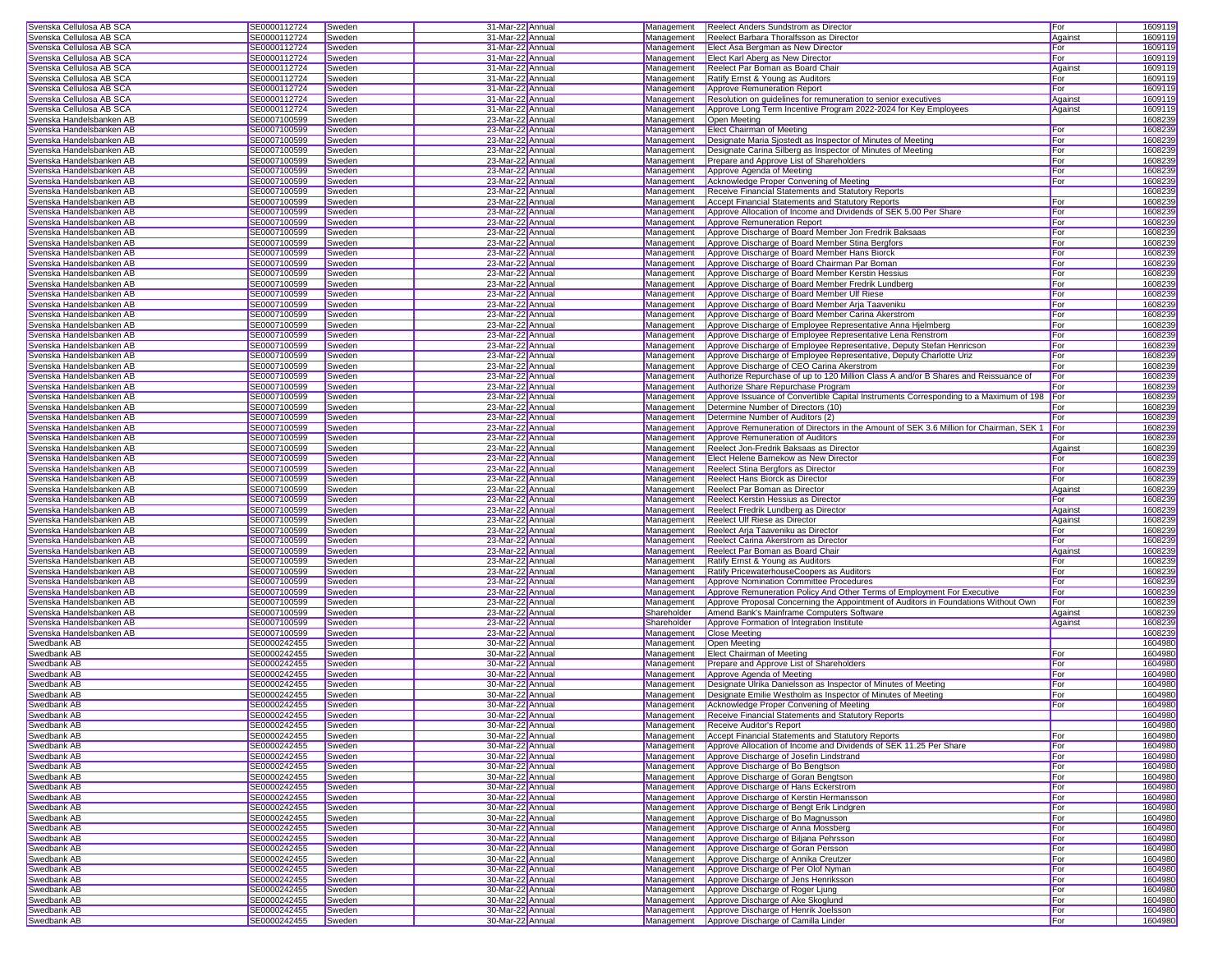| Swedbank AB                                                | SE0000242455                 | Sweden                     | 30-Mar-22 Annual                     | Management  | Determine Number of Members (12) and Deputy Members of Board (0                        | For        | 1604980            |
|------------------------------------------------------------|------------------------------|----------------------------|--------------------------------------|-------------|----------------------------------------------------------------------------------------|------------|--------------------|
| <b>Swedbank AB</b>                                         | SE0000242455                 | Sweden                     | 30-Mar-22 Annual                     | Management  | Approve Remuneration of Directors in the Amount of SEK 2.9 Million for Chairman, SEK 1 | For        | 1604980            |
|                                                            |                              |                            |                                      |             |                                                                                        |            |                    |
| Swedbank AB                                                | SE0000242455                 | Sweden                     | 30-Mar-22 Annual                     | Management  | Elect Helena Liljedahl as New Director                                                 | For        | 1604980            |
| Swedbank AB                                                | SE0000242455                 | Sweden                     | 30-Mar-22 Annual                     | Management  | Elect Biorn Riese as New Director                                                      | For        | 1604980            |
| Swedbank AB                                                | SE0000242455                 | Sweden                     | 30-Mar-22 Annual                     | Management  | Reelect Bo Bengtsson as Director                                                       | For        | 1604980            |
| Swedbank AB                                                | SE0000242455                 | Sweden                     | 30-Mar-22 Annual                     | Management  | Reelect Goran Bengtsson as Director                                                    | For        | 1604980            |
| Swedbank AB                                                | SE0000242455                 | Sweden                     | 30-Mar-22 Annual                     | Management  | Reelect Annika Creutzer as Director                                                    | For        | 1604980            |
| Swedbank AB                                                | SE0000242455                 | Sweden                     | 30-Mar-22 Annual                     | Management  | <b>Reelect Hans Eckerstrom as Director</b>                                             | For        | 1604980            |
| Swedbank AB                                                | SE0000242455                 | Sweden                     | 30-Mar-22 Annual                     | Management  | Reelect Kerstin Hermansson as Director                                                 | For        | 1604980            |
|                                                            |                              |                            |                                      |             |                                                                                        |            |                    |
| Swedbank AB                                                | SE0000242455                 | Sweden                     | 30-Mar-22 Annual                     | Management  | Reelect Bengt Erik Lindgren as Director                                                | For        | 1604980            |
| Swedbank AB                                                | SE0000242455                 | Sweden                     | 30-Mar-22 Annual                     | Management  | Reelect Anna Mossberg as Director                                                      | For        | 1604980            |
| Swedbank AB                                                | SE0000242455                 | Sweden                     | 30-Mar-22 Annual                     | Management  | Reelect Per Olof Nyman as Director                                                     | For        | 1604980            |
| Swedbank AB                                                | SE0000242455                 | Sweden                     | 30-Mar-22 Annual                     | Management  | Reelect Biljana Pehrsson as Director                                                   | For        | 1604980            |
| Swedbank AB                                                | SE0000242455                 | Sweden                     | 30-Mar-22 Annual                     | Management  | Reelect Goran Persson as Director                                                      | For        | 1604980            |
| Swedbank AB                                                | SE0000242455                 | Sweden                     | 30-Mar-22 Annual                     | Management  | Elect Goran Persson as Board Chairman                                                  | For        | 1604980            |
|                                                            |                              |                            | 30-Mar-22 Annual                     |             | Approve Nomination Committee Procedures                                                |            | 1604980            |
| Swedbank AB                                                | SE0000242455                 | Sweden                     |                                      | Management  |                                                                                        | For        |                    |
| Swedbank AB                                                | SE0000242455                 | Sweden                     | 30-Mar-22 Annual                     | Management  | Approve Remuneration Policy And Other Terms of Employment For Executive                | Against    | 1604980            |
| Swedbank AB                                                | SE0000242455                 | Sweden                     | 30-Mar-22 Annual                     | Management  | Authorize Repurchase Authorization for Trading in Own Shares                           | For        | 1604980            |
| Swedbank AB                                                | SE0000242455                 | Sweden                     | 30-Mar-22 Annual                     | Management  | Authorize General Share Repurchase Program                                             | For        | 1604980            |
| Swedbank AB                                                | SE0000242455                 | Sweden                     | 30-Mar-22 Annual                     | Management  | Approve Issuance of Convertibles without Preemptive Rights                             | For        | 1604980            |
| Swedbank AB                                                | SE0000242455                 | Sweden                     | 30-Mar-22 Annual                     | Management  | Approve Common Deferred Share Bonus Plan (Eken 2022)                                   | For        | 1604980            |
|                                                            |                              |                            |                                      | Management  |                                                                                        |            | 1604980            |
| Swedbank AB                                                | SE0000242455                 | Sweden                     | 30-Mar-22 Annual                     |             | Approve Deferred Share Bonus Plan for Key Employees (IP 2022)                          | For        |                    |
| Swedbank AB                                                | SE0000242455                 | Sweden                     | 30-Mar-22 Annual                     | Management  | Approve Equity Plan Financing                                                          | For        | 1604980            |
| Swedbank AB                                                | SE0000242455                 | Sweden                     | 30-Mar-22 Annual                     | Management  | Approve Remuneration Report                                                            | For        | 1604980            |
| Swedbank AB                                                | SE0000242455                 | Sweden                     | 30-Mar-22 Annual                     | Shareholder | Change Bank Software                                                                   | Against    | 1604980            |
| Swedbank AB                                                | SE0000242455                 | Sweden                     | 30-Mar-22 Annual                     | Shareholder | <b>Establish an Integration Institute with Operations in the Oresund Region</b>        | Against    | 1604980            |
| Swedbank AB                                                | SE0000242455                 | Sweden                     | 30-Mar-22 Annual                     | Management  | <b>Close Meeting</b>                                                                   |            | 1604980            |
| Swiss Prime Site AG                                        | CH0008038389                 |                            |                                      |             |                                                                                        | For        | 1590237            |
|                                                            |                              | Switzerland                | 23-Mar-22 Annual                     | Management  | Accept Financial Statements and Statutory Reports                                      |            |                    |
| Swiss Prime Site AG                                        | CH0008038389                 | Switzerland                | 23-Mar-22 Annual                     | Management  | Approve Remuneration Report (Non-Binding)                                              | For        | 1590237            |
| Swiss Prime Site AG                                        | CH0008038389                 | Switzerland                | 23-Mar-22 Annual                     | Management  | Approve Discharge of Board and Senior Management                                       | For        | 1590237            |
| Swiss Prime Site AG                                        | CH0008038389                 | Switzerland                | 23-Mar-22 Annual                     | Management  | Approve CHF 1 Billion Reduction in Share Capital via Reduction of Nominal Value and    | For        | 1590237            |
| Swiss Prime Site AG                                        | CH0008038389                 | Switzerland                | 23-Mar-22 Annual                     | Management  | Approve Allocation of Income and Dividends of CHF 1.68 per Registered Share            | For        | 1590237            |
| Swiss Prime Site AG                                        | CH0008038389                 | Switzerland                | 23-Mar-22 Annual                     | Management  | Change Location of Registered Office/Headquarters to Zug, Switzerland                  | For        | 1590237            |
| Swiss Prime Site AG                                        | CH0008038389                 | Switzerland                | 23-Mar-22 Annual                     | Management  | Amend Articles Re: AGM Convocation and Agenda                                          | For        | 1590237            |
|                                                            |                              |                            |                                      |             |                                                                                        |            |                    |
| Swiss Prime Site AG                                        | CH0008038389                 | Switzerland                | 23-Mar-22 Annual                     | Management  | Amend Articles Re: Non-financial Reports                                               | For        | 1590237            |
| Swiss Prime Site AG                                        | CH0008038389                 | Switzerland                | 23-Mar-22 Annual                     | Management  | Amend Articles Re: Remove Contributions in Kind and Transfers of Assets Clause         | For        | 1590237            |
| Swiss Prime Site AG                                        | CH0008038389                 | Switzerland                | 23-Mar-22 Annual                     | Management  | Amend Articles Re: Remove Conversion of Shares Clause                                  | For        | 1590237            |
| Swiss Prime Site AG                                        | CH0008038389                 | Switzerland                | 23-Mar-22 Annual                     | Management  | Approve Remuneration of Directors in the Amount of CHF 1.8 Million                     | For        | 1590237            |
| Swiss Prime Site AG                                        | CH0008038389                 | Switzerland                | 23-Mar-22 Annual                     | Management  | Approve Fixed and Variable Remuneration of Executive Committee in the Amount of CHF    | For        | 1590237            |
| Swiss Prime Site AG                                        | CH0008038389                 | Switzerland                | 23-Mar-22 Annual                     | Management  | Reelect Ton Buechner as Director                                                       | For        | 1590237            |
|                                                            |                              |                            |                                      |             |                                                                                        |            |                    |
| Swiss Prime Site AG                                        | CH0008038389                 | Switzerland                | 23-Mar-22 Annual                     | Management  | Reelect Christopher Chambers as Director                                               | Against    | 1590237            |
| Swiss Prime Site AG                                        | CH0008038389                 | Switzerland                | 23-Mar-22 Annual                     | Management  | Reelect Barbara Knoflach as Director                                                   | For        | 1590237            |
| Swiss Prime Site AG                                        | CH0008038389                 | Switzerland                | 23-Mar-22 Annual                     | Management  | Reelect Gabrielle Nater-Bass as Director                                               | For        | 1590237            |
| Swiss Prime Site AG                                        | CH0008038389                 | Switzerland                | 23-Mar-22 Annual                     | Management  | <b>Reelect Mario Seris as Director</b>                                                 | For        | 1590237            |
| Swiss Prime Site AG                                        | CH0008038389                 | Switzerland                | 23-Mar-22 Annual                     | Management  | Reelect Thomas Studhalter as Director                                                  | For        | 1590237            |
| Swiss Prime Site AG                                        | CH0008038389                 | Switzerland                | 23-Mar-22 Annual                     | Management  | Elect Brigitte Walter as Director                                                      | For        | 1590237            |
| Swiss Prime Site AG                                        | CH0008038389                 | Switzerland                | 23-Mar-22 Annual                     | Management  | Reelect Ton Buechner as Board Chairman                                                 | For        | 1590237            |
|                                                            |                              |                            |                                      |             |                                                                                        |            |                    |
| Swiss Prime Site AG                                        | CH0008038389                 | Switzerland                | 23-Mar-22 Annual                     | Management  | Reappoint Christopher Chambers as Member of the Nomination and Compensation            | For        | 1590237            |
| Swiss Prime Site AG                                        | CH0008038389                 | Switzerland                | 23-Mar-22 Annual                     | Management  | Reappoint Gabrielle Nater-Bass as Member of the Nomination and Compensation            | For        | 1590237            |
| Swiss Prime Site AG                                        | CH0008038389                 | Switzerland                | 23-Mar-22 Annual                     | Management  | Appoint Barbara Knoflach as Member of the Nomination and Compensation Committee        | For        | 1590237            |
|                                                            |                              | Switzerland                | 23-Mar-22 Annual                     | Management  | Designate Paul Wiesli as Independent Proxy                                             | For        | 1590237            |
|                                                            |                              |                            |                                      |             |                                                                                        |            | 1590237            |
| Swiss Prime Site AG                                        | CH0008038389                 |                            |                                      |             |                                                                                        |            |                    |
| Swiss Prime Site AG                                        | CH0008038389                 | Switzerland                | 23-Mar-22 Annual                     | Management  | Ratify KPMG AG as Auditors                                                             | Against    |                    |
| Swiss Prime Site AG                                        | CH0008038389                 | Switzerland                | 23-Mar-22 Annual                     | Management  | Transact Other Business (Voting)                                                       | Against    | 1590237            |
| Swisscom AG                                                | CH0008742519                 | Switzerland                | 30-Mar-22 Annual                     | Management  | Accept Financial Statements and Statutory Reports                                      | For        | 1590249            |
| Swisscom AG                                                | CH0008742519                 | Switzerland                | 30-Mar-22 Annual                     | Management  | Approve Remuneration Report (Non-Binding)                                              | For        | 1590249            |
| Swisscom AG                                                | CH0008742519                 | Switzerland                | 30-Mar-22 Annual                     | Management  | Approve Allocation of Income and Dividends of CHF 22 per Share                         | For        | 1590249            |
| Swisscom AG                                                | CH0008742519                 | Switzerland                | 30-Mar-22 Annual                     | Management  | Approve Discharge of Board and Senior Management                                       | For        | 1590249            |
|                                                            |                              |                            |                                      |             |                                                                                        |            |                    |
| Swisscom AG                                                | CH0008742519                 | Switzerland                | 30-Mar-22 Annual                     | Management  | Reelect Roland Abt as Director                                                         | For        | 1590249            |
| Swisscom AG                                                | CH0008742519                 | Switzerland                | 30-Mar-22 Annual                     | Management  | Reelect Alain Carrupt as Director                                                      | For        | 1590249            |
| Swisscom AG                                                | CH0008742519                 | Switzerland                | 30-Mar-22 Annual                     | Management  | Reelect Guus Dekkers as Director                                                       | For        | 1590249            |
| Swisscom AG                                                | CH0008742519                 | Switzerland                | 30-Mar-22 Annual                     | Management  | <b>Reelect Frank Esser as Director</b>                                                 | For        | 1590249            |
| <b>Swisscom AG</b>                                         | CH0008742519                 | Switzerland                | 30-Mar-22 Annual                     | Management  | Reelect Barbara Frei as Director                                                       | For        | 1590249            |
| Swisscom AG                                                | CH0008742519                 | Switzerland                | 30-Mar-22 Annual                     | Management  | Reelect Sandra Lathion-Zweifel as Director                                             | Against    | 1590249            |
| Swisscom AG                                                | CH0008742519                 | Switzerland                |                                      | Management  |                                                                                        | For        |                    |
|                                                            |                              |                            | 30-Mar-22 Annual                     |             | Reelect Anna Mossberg as Director                                                      |            | 1590249            |
| Swisscom AG                                                | CH0008742519                 | Switzerland                | 30-Mar-22 Annual                     | Management  | Reelect Michael Rechsteiner as Director                                                | For        | 1590249            |
| Swisscom AG                                                | CH0008742519                 | Switzerland                | 30-Mar-22 Annual                     | Management  | Reelect Michael Rechsteiner as Board Chairman                                          | For        | 1590249            |
| Swisscom AG                                                | CH0008742519                 | Switzerland                | 30-Mar-22 Annual                     | Management  | Reappoint Roland Abt as Member of the Compensation Committee                           | For        | 1590249            |
| Swisscom AG                                                | CH0008742519                 | Switzerland                | 30-Mar-22 Annual                     | Management  | Reappoint Frank Esser as Member of the Compensation Committee                          | For        | 1590249            |
| Swisscom AG                                                | CH0008742519                 | Switzerland                | 30-Mar-22 Annual                     | Management  | Reappoint Barbara Frei as Member of the Compensation Committee                         | For        | 1590249            |
| Swisscom AG                                                | CH0008742519                 | Switzerland                | 30-Mar-22 Annual                     | Management  | Reappoint Michael Rechsteiner as Member of the Compensation Committee                  | For        | 1590249            |
|                                                            |                              |                            |                                      |             |                                                                                        |            |                    |
| Swisscom AG                                                | CH0008742519                 | Switzerland                | 30-Mar-22 Annual                     | Management  | Reappoint Renzo Simoni as Member of the Compensation Committee                         | For        | 1590249            |
| Swisscom AG                                                | CH0008742519                 | Switzerland                | 30-Mar-22 Annual                     | Management  | Approve Remuneration of Directors in the Amount of CHF 2.5 Million                     | For        | 1590249            |
| Swisscom AG                                                | CH0008742519                 | Switzerland                | 30-Mar-22 Annual                     | Management  | Approve Remuneration of Executive Committee in the Amount of CHF 8.7 Million           | For        | 1590249            |
| Swisscom AG                                                | CH0008742519                 | Switzerland                | 30-Mar-22 Annual                     | Management  | Designate Reber Rechtsanwaelte as Independent Proxy                                    | For        | 1590249            |
| Swisscom AG                                                | CH0008742519                 | Switzerland                | 30-Mar-22 Annual                     | Management  | Ratify PricewaterhouseCoopers AG as Auditors                                           | For        | 1590249            |
| Swisscom AG                                                | CH0008742519                 | Switzerland                | 30-Mar-22 Annual                     | Management  | Transact Other Business (Voting)                                                       | Against    | 1590249            |
|                                                            |                              | India                      |                                      | Management  | Approve Buyback of Equity Shares Through Tender Offer Route                            |            |                    |
| <b>Tata Consultancy Services Limited</b>                   | INE467B01029                 |                            | 12-Feb-22 Special                    |             |                                                                                        | For        | 1602193            |
| Tata Elxsi Limited                                         | <b>INE670A01012</b>          | India                      | 26-Feb-22 Special                    | Management  | Approve Related Party Transactions with Jaquar Land Rover Limited, UK                  | For        | 1603586            |
| <b>Tata Steel Limited</b>                                  | INE081A01012                 | India                      | 25-Mar-22 Special                    | Management  | Elect Farida Khambata as Director                                                      | For        | 1609248            |
| <b>Tata Steel Limited</b>                                  | <b>INE081A01012</b>          | India                      | 25-Mar-22 Special                    | Management  | Elect David W. Crane as Director                                                       | For        | 1609248            |
| <b>Tata Steel Limited</b>                                  | INE081A01012                 | India                      | 25-Mar-22 Special                    | Management  | Reelect Deepak Kapoor as Director                                                      | For        | 1609248            |
| TE Connectivity Ltd.                                       | CH0102993182                 | Switzerland                | 09-Mar-22 Annual                     | Management  | <b>Elect Director Terrence R. Curtin</b>                                               | For        | 1602178            |
| <b>TE Connectivity Ltd.</b>                                |                              | Switzerland                |                                      | Management  | Elect Director Carol A. (John) Davidson                                                | For        |                    |
|                                                            | CH0102993182                 |                            | 09-Mar-22 Annual                     |             |                                                                                        |            | 1602178            |
| TE Connectivity Ltd.                                       | CH0102993182                 | Switzerland                | 09-Mar-22 Annual                     | Management  | Elect Director Lynn A. Dugle                                                           | For        | 1602178            |
| <b>TE Connectivity Ltd.</b>                                | CH0102993182                 | Switzerland                | 09-Mar-22 Annual                     | Management  | Elect Director William A. Jeffrey                                                      | For        | 1602178            |
| <b>TE Connectivity Ltd.</b>                                | CH0102993182                 | Switzerland                | 09-Mar-22 Annual                     | Management  | <b>Elect Director Svaru Shirley Lin</b>                                                | For        | 1602178            |
| <b>TE Connectivity Ltd.</b><br><b>TE Connectivity Ltd.</b> | CH0102993182<br>CH0102993182 | Switzerland<br>Switzerland | 09-Mar-22 Annual<br>09-Mar-22 Annual | Management  | Elect Director Thomas J. Lynch<br>Management   Elect Director Heath A. Mitts           | For<br>For | 1602178<br>1602178 |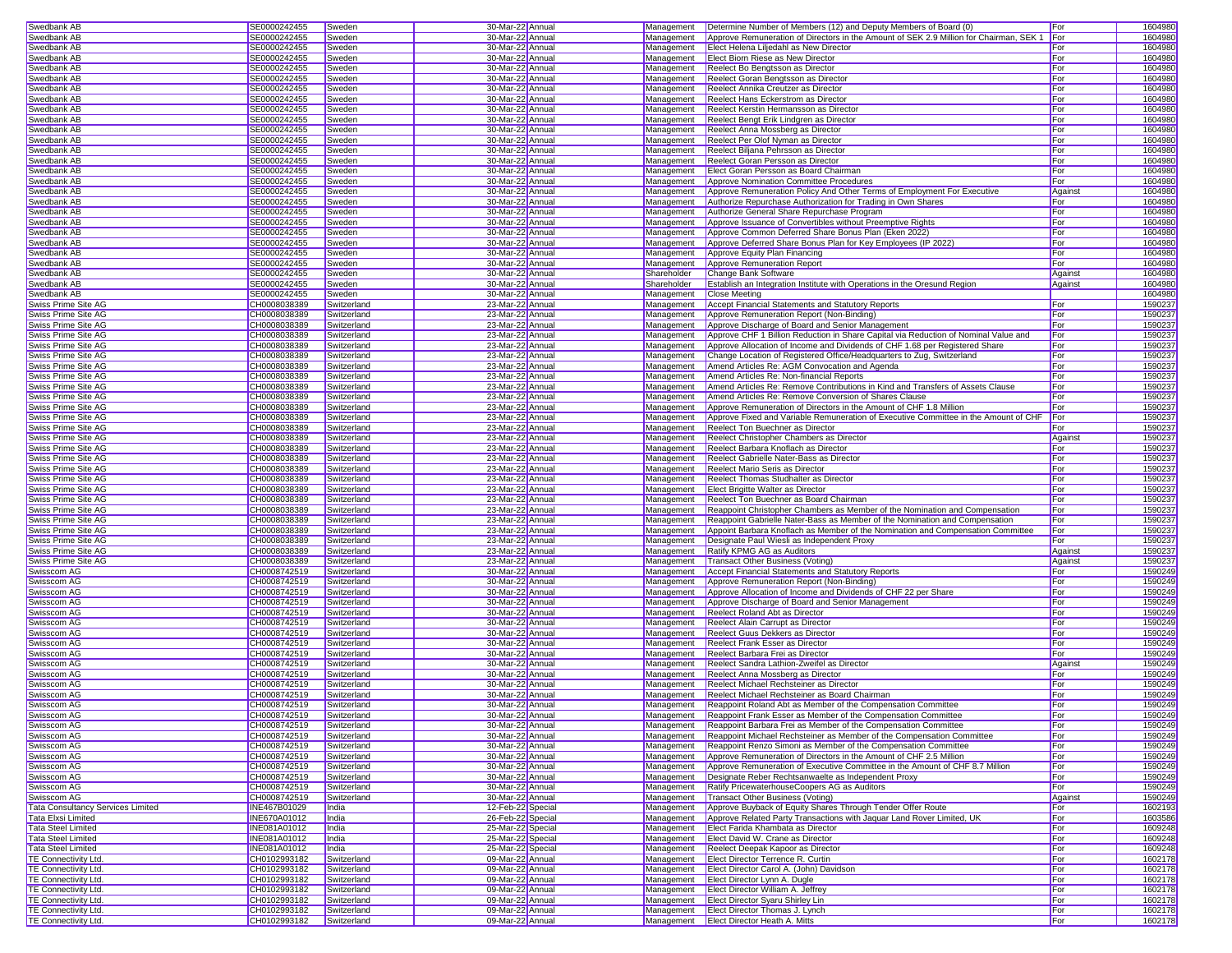| <b>TE Connectivity Ltd.</b>                                        | CH0102993182        | Switzerland | 09-Mar-22 Annual  |            | Management Elect Director Yong Nam                                                           | For     | 1602178 |
|--------------------------------------------------------------------|---------------------|-------------|-------------------|------------|----------------------------------------------------------------------------------------------|---------|---------|
| <b>TE Connectivity Ltd.</b>                                        | CH0102993182        | Switzerland | 09-Mar-22 Annual  | Management | Elect Director Abhijit Y. Talwalkar                                                          | Against | 1602178 |
| TE Connectivity Ltd.                                               | CH0102993182        | Switzerland | 09-Mar-22 Annual  | Management | Elect Director Mark C. Trudeau                                                               | For     | 1602178 |
|                                                                    |                     |             |                   |            |                                                                                              |         |         |
| TE Connectivity Ltd.                                               | CH0102993182        | Switzerland | 09-Mar-22 Annual  |            | Management Elect Director Dawn C. Willoughby                                                 | For     | 1602178 |
| <b>TE Connectivity Ltd.</b>                                        | CH0102993182        | Switzerland | 09-Mar-22 Annual  |            | Management Elect Director Laura H. Wright                                                    | For     | 1602178 |
| <b>TE Connectivity Ltd.</b>                                        | CH0102993182        | Switzerland | 09-Mar-22 Annual  | Management | Elect Board Chairman Thomas J. Lynch                                                         | For     | 1602178 |
| <b>TE Connectivity Ltd.</b>                                        | CH0102993182        | Switzerland | 09-Mar-22 Annual  | Management | Elect Abhijit Y. Talwalkar as Member of Management Development and Compensation              | For     | 1602178 |
| TE Connectivity Ltd.                                               | CH0102993182        | Switzerland | 09-Mar-22 Annual  | Management | Elect Mark C. Trudeau as Member of Management Development and Compensation                   | For     | 1602178 |
| TE Connectivity Ltd.                                               | CH0102993182        | Switzerland | 09-Mar-22 Annual  | Management | Elect Dawn C. Willoughby as Member of Management Development and Compensation                | For     | 1602178 |
| TE Connectivity Ltd.                                               | CH0102993182        | Switzerland | 09-Mar-22 Annual  | Management | Designate Rene Schwarzenbach as Independent Proxy                                            | For     | 1602178 |
| <b>TE Connectivity Ltd.</b>                                        | CH0102993182        | Switzerland | 09-Mar-22 Annual  | Management | Accept Annual Report for Fiscal Year Ended September 24, 2021                                | For     | 1602178 |
| <b>TE Connectivity Ltd.</b>                                        | CH0102993182        | Switzerland | 09-Mar-22 Annual  | Management | Accept Statutory Financial Statements for Fiscal Year Ended September 24, 2021               | For     | 1602178 |
| TE Connectivity Ltd.                                               | CH0102993182        | Switzerland | 09-Mar-22 Annual  | Management | Approve Consolidated Financial Statements for Fiscal Year Ended September 24, 2021           | For     | 1602178 |
|                                                                    |                     |             |                   |            |                                                                                              |         |         |
| TE Connectivity Ltd.                                               | CH0102993182        | Switzerland | 09-Mar-22 Annual  | Management | Approve Discharge of Board and Senior Management                                             | For     | 1602178 |
| TE Connectivity Ltd.                                               | CH0102993182        | Switzerland | 09-Mar-22 Annual  | Management | Ratify Deloitte & Touche LLP as Independent Registered Public Accounting Firm for Fiscal For |         | 1602178 |
| <b>TE Connectivity Ltd.</b>                                        | CH0102993182        | Switzerland | 09-Mar-22 Annual  | Management | Ratify Deloitte AG as Swiss Registered Auditors                                              | For     | 1602178 |
| <b>TE Connectivity Ltd.</b>                                        | CH0102993182        | Switzerland | 09-Mar-22 Annual  | Management | Ratify PricewaterhouseCoopers AG as Special Auditors                                         | For     | 1602178 |
| TE Connectivity Ltd.                                               | CH0102993182        | Switzerland | 09-Mar-22 Annual  | Management | Advisory Vote to Ratify Named Executive Officers' Compensation                               | Against | 1602178 |
| TE Connectivity Ltd.                                               | CH0102993182        | Switzerland | 09-Mar-22 Annual  | Management | Approve Remuneration of Executive Management in the Amount of USD 49.9 Million               | For     | 1602178 |
| <b>TE Connectivity Ltd.</b>                                        | CH0102993182        | Switzerland | 09-Mar-22 Annual  | Management | Approve Remuneration of Board of Directors in the Amount of USD 4 Million                    | For     | 1602178 |
| <b>TE Connectivity Ltd.</b>                                        | CH0102993182        | Switzerland | 09-Mar-22 Annual  | Management | Approve Allocation of Available Earnings at September 24, 2021                               | For     | 1602178 |
| <b>TE Connectivity Ltd.</b>                                        | CH0102993182        | Switzerland | 09-Mar-22 Annual  | Management | Approve Declaration of Dividend                                                              | For     | 1602178 |
| TE Connectivity Ltd.                                               | CH0102993182        | Switzerland | 09-Mar-22 Annual  | Management | Authorize Share Repurchase Program                                                           | For     | 1602178 |
| TE Connectivity Ltd.                                               | CH0102993182        |             | 09-Mar-22 Annual  | Management | Approve Renewal of Authorized Capital                                                        |         | 1602178 |
|                                                                    |                     | Switzerland |                   |            |                                                                                              | Against |         |
| TE Connectivity Ltd.                                               | CH0102993182        | Switzerland | 09-Mar-22 Annual  | Management | Approve Reduction in Share Capital via Cancelation of Shares                                 | For     | 1602178 |
| TE Connectivity Ltd.                                               | CH0102993182        | Switzerland | 09-Mar-22 Annual  | Management | Adjourn Meeting                                                                              | Against | 1602178 |
| Tebian Electric Apparatus Stock Co., Ltd.                          | CNE000000RB8        | China       | 06-Jan-22 Special | Management | Approve Related Party Transaction with Xinjiang TBEA Group Co., Ltd.                         | For     | 1598536 |
| Tebian Electric Apparatus Stock Co., Ltd.                          | CNE000000RB8        | China       | 06-Jan-22 Special | Management | Approve Related Party Transaction with Xinjiang Zhonghe Co., Ltd.                            | Against | 1598536 |
| Tebian Electric Apparatus Stock Co., Ltd.                          | CNE000000RB8        | China       | 06-Jan-22 Special | Management | Approve Provision of Guarantee                                                               | For     | 1598536 |
| Tebian Electric Apparatus Stock Co., Ltd.                          | <b>CNE000000RB8</b> | China       | 06-Jan-22 Special | Management | Approve Purchase of Liability Insurance for Directors, Supervisors and Senior Management     |         | 1598536 |
| Tebian Electric Apparatus Stock Co., Ltd.                          | <b>CNE000000RB8</b> | China       | 31-Mar-22 Special | Management | Approve Issuance of Long-term Rights Medium-term Notes                                       | For     | 1621009 |
| Tebian Electric Apparatus Stock Co., Ltd.                          | CNE000000RB8        | China       | 31-Mar-22 Special | Management | Approve Share Type                                                                           | For     | 1621009 |
| Febian Electric Apparatus Stock Co., Ltd.                          | <b>CNE000000RB8</b> | China       | 31-Mar-22 Special | Management | Approve Par Value                                                                            | For     | 1621009 |
| Tebian Electric Apparatus Stock Co., Ltd.                          | CNE000000RB8        | China       | 31-Mar-22 Special | Management | Approve Listing Exchange                                                                     | For     | 1621009 |
|                                                                    |                     | China       | 31-Mar-22 Special | Management |                                                                                              | For     | 1621009 |
| Tebian Electric Apparatus Stock Co., Ltd.                          | CNE000000RB8        |             |                   |            | Approve Issue Size                                                                           |         |         |
| Tebian Electric Apparatus Stock Co., Ltd.                          | <b>CNE000000RB8</b> | China       | 31-Mar-22 Special | Management | Approve Target Subscribers                                                                   | For     | 1621009 |
| Tebian Electric Apparatus Stock Co., Ltd.                          | CNE000000RB8        | China       | 31-Mar-22 Special | Management | Approve Issue Manner                                                                         | For     | 1621009 |
| Febian Electric Apparatus Stock Co., Ltd.                          | <b>CNE000000RB8</b> | China       | 31-Mar-22 Special | Management | Approve Pricing Method                                                                       | For     | 1621009 |
| Tebian Electric Apparatus Stock Co., Ltd.                          | <b>CNE000000RB8</b> | China       | 31-Mar-22 Special | Management | Approve Underwriting Method                                                                  | For     | 1621009 |
| Tebian Electric Apparatus Stock Co., Ltd.                          | <b>CNE000000RB8</b> | China       | 31-Mar-22 Special | Management | Approve Distribution Arrangement of Cumulative Earnings                                      | For     | 1621009 |
| Tebian Electric Apparatus Stock Co., Ltd.                          | <b>CNE000000RB8</b> | China       | 31-Mar-22 Special | Management | Approve Resolution Validity Period                                                           | For     | 1621009 |
| Febian Electric Apparatus Stock Co., Ltd.                          | CNE000000RB8        | China       | 31-Mar-22 Special | Management | Approve Authorization of Board to Handle All Related Matters                                 | For     | 1621009 |
| Febian Electric Apparatus Stock Co., Ltd.                          | <b>CNE000000RB8</b> | China       | 31-Mar-22 Special | Management | Approve Investment in Construction of High-end Electronic-grade Polysilicon Green Low-       | For     | 1621009 |
| Tebian Electric Apparatus Stock Co., Ltd.                          | CNE000000RB8        | China       | 31-Mar-22 Special | Management | Approve Hedging and Forward Foreign Exchange Business                                        | For     | 1621009 |
|                                                                    |                     |             |                   |            |                                                                                              | For     | 1603844 |
| Telefonaktiebolaget LM Ericsson                                    | SE0000108656        | Sweden      | 29-Mar-22 Annual  | Management | <b>Elect Chairman of Meeting</b>                                                             |         |         |
| <b>Telefonaktiebolaget LM Ericsson</b>                             | SE0000108656        | Sweden      | 29-Mar-22 Annual  | Management | Designate Bengt Kileus as Inspector of Minutes of Meeting                                    | For     | 1603844 |
| Telefonaktiebolaget LM Ericsson                                    | SE0000108656        | Sweden      | 29-Mar-22 Annual  | Management | Designate Anders Oscarsson as Inspector of Minutes of Meeting                                | For     | 1603844 |
| Telefonaktiebolaget LM Ericsson                                    | SE0000108656        | Sweden      | 29-Mar-22 Annual  | Management | Prepare and Approve List of Shareholders                                                     | For     | 1603844 |
| Telefonaktiebolaget LM Ericsson                                    | SE0000108656        | Sweden      | 29-Mar-22 Annual  | Management | Approve Agenda of Meeting                                                                    | For     | 1603844 |
| Telefonaktiebolaget LM Ericsson                                    | SE0000108656        | Sweden      | 29-Mar-22 Annual  | Management | Acknowledge Proper Convening of Meeting                                                      | For     | 1603844 |
| Telefonaktiebolaget LM Ericsson                                    | SE0000108656        | Sweden      | 29-Mar-22 Annual  | Management | Receive Financial Statements and Statutory Reports                                           |         | 1603844 |
| Felefonaktiebolaget LM Ericsson                                    | SE0000108656        | Sweden      | 29-Mar-22 Annual  | Management | Speech by the CEO                                                                            |         | 1603844 |
| Felefonaktiebolaget LM Ericsson                                    | SE0000108656        | Sweden      | 29-Mar-22 Annual  | Management | <b>Accept Financial Statements and Statutory Reports</b>                                     | For     | 1603844 |
| Telefonaktiebolaget LM Ericsson                                    | SE0000108656        | Sweden      | 29-Mar-22 Annual  | Management | Approve Remuneration Report                                                                  | For     | 1603844 |
| Telefonaktiebolaget LM Ericsson                                    | SE0000108656        | Sweden      | 29-Mar-22 Annual  | Management | Approve Discharge of Board Chairman Ronnie Leten                                             | For     | 1603844 |
|                                                                    |                     |             |                   |            |                                                                                              |         |         |
| <b>Telefonaktiebolaget LM Ericsson</b>                             | SE0000108656        | Sweden      | 29-Mar-22 Annual  | Management | Approve Discharge of Board Member Helena Stjernholm                                          | For     | 1603844 |
| Telefonaktiebolaget LM Ericsson                                    | SE0000108656        | Sweden      | 29-Mar-22 Annual  | Management | Approve Discharge of Board Member Jacob Wallenberg                                           | For     | 1603844 |
| Telefonaktiebolaget LM Ericsson                                    | SE0000108656        | Sweden      | 29-Mar-22 Annual  | Management | Approve Discharge of Board Member Jon Fredrik Baksaas                                        | For     | 1603844 |
| Telefonaktiebolaget LM Ericsson                                    | SE0000108656        | Sweden      | 29-Mar-22 Annual  | Management | Approve Discharge of Board Member Jan Carlson                                                | Against | 1603844 |
| Telefonaktiebolaget LM Ericsson                                    | SE0000108656        | Sweden      | 29-Mar-22 Annual  | Management | Approve Discharge of Board Member Nora Denzel                                                | For     | 1603844 |
| Telefonaktiebolaget LM Ericsson                                    | SE0000108656        | Sweden      | 29-Mar-22 Annual  | Management | Approve Discharge of Board Member Borje Ekholm                                               | Against | 1603844 |
| Telefonaktiebolaget LM Ericsson                                    | SE0000108656        | Sweden      | 29-Mar-22 Annual  | Management | Approve Discharge of Board Member Eric A. Elzvik                                             | Against | 1603844 |
| Felefonaktiebolaget LM Ericsson                                    | SE0000108656        | Sweden      | 29-Mar-22 Annual  | Management | Approve Discharge of Board Member Kurt Jofs                                                  | Against | 1603844 |
| Telefonaktiebolaget LM Ericsson                                    | SE0000108656        | Sweden      | 29-Mar-22 Annual  | Management | Approve Discharge of Board Member Kristin S. Rinne                                           | For     | 1603844 |
| Telefonaktiebolaget LM Ericsson                                    | SE0000108656        | Sweden      | 29-Mar-22 Annual  | Management | Approve Discharge of Employee Representative Torbjorn Nyman                                  | Against | 1603844 |
| Telefonaktiebolaget LM Ericsson                                    | SE0000108656        | Sweden      | 29-Mar-22 Annual  | Management | Approve Discharge of Employee Representative Kjell-Ake Soting                                | For     | 1603844 |
| Telefonaktiebolaget LM Ericsson                                    | SE0000108656        | Sweden      | 29-Mar-22 Annual  |            | Management Approve Discharge of Deputy Employee Representative Anders Ripa                   | For     | 1603844 |
| Telefonaktiebolaget LM Ericsson                                    | SE0000108656        | Sweden      |                   |            |                                                                                              | For     | 1603844 |
|                                                                    |                     |             | 29-Mar-22 Annual  |            | Management Approve Discharge of Employee Representative Roger Svensson                       |         |         |
| Telefonaktiebolaget LM Ericsson                                    | SE0000108656        | Sweden      | 29-Mar-22 Annual  | Management | Approve Discharge of Deputy Employee Representative Per Holmberg                             | For     | 1603844 |
| Telefonaktiebolaget LM Ericsson                                    | SE0000108656        | Sweden      | 29-Mar-22 Annual  | Management | Approve Discharge of Deputy Employee Representative Loredana Roslund                         | For     | 1603844 |
| Telefonaktiebolaget LM Ericsson                                    | SE0000108656        | Sweden      | 29-Mar-22 Annual  | Management | Approve Discharge of Deputy Employee Representative Ulf Rosberg                              | For     | 1603844 |
| Telefonaktiebolaget LM Ericsson                                    | SE0000108656        | Sweden      | 29-Mar-22 Annual  | Management | Approve Discharge of President Borje Ekholm                                                  | Against | 1603844 |
| Telefonaktiebolaget LM Ericsson                                    | SE0000108656        | Sweden      | 29-Mar-22 Annual  | Management | Approve Allocation of Income and Dividends of SEK 2.5 per Share                              | For     | 1603844 |
| Telefonaktiebolaget LM Ericsson                                    | SE0000108656        | Sweden      | 29-Mar-22 Annual  | Management | Determine Number of Directors (11) and Deputy Directors (0) of Board                         | For     | 1603844 |
| Telefonaktiebolaget LM Ericsson                                    | SE0000108656        | Sweden      | 29-Mar-22 Annual  | Management | Approve Remuneration of Directors in the Amount of SEK 4.37 Million for Chairman and         | For     | 1603844 |
| Telefonaktiebolaget LM Ericsson                                    | SE0000108656        | Sweden      | 29-Mar-22 Annual  | Management | Reelect Jon Fredrik Baksaas as Director                                                      | For     | 1603844 |
| Telefonaktiebolaget LM Ericsson                                    | SE0000108656        | Sweden      | 29-Mar-22 Annual  | Management | Reelect Jan Carlson as Director                                                              | Against | 1603844 |
| Telefonaktiebolaget LM Ericsson                                    | SE0000108656        | Sweden      | 29-Mar-22 Annual  | Management | Reelect Nora Denzel as Director                                                              | For     | 1603844 |
| Telefonaktiebolaget LM Ericsson                                    | SE0000108656        | Sweden      | 29-Mar-22 Annual  | Management | Elect Carolina Dybeck Happe as New Director                                                  | For     | 1603844 |
|                                                                    |                     |             |                   |            |                                                                                              |         |         |
| Telefonaktiebolaget LM Ericsson<br>Telefonaktiebolaget LM Ericsson | SE0000108656        | Sweden      | 29-Mar-22 Annual  | Management | Relect Borje Ekholm as Director                                                              | For     | 1603844 |
|                                                                    | SE0000108656        | Sweden      | 29-Mar-22 Annual  | Management | Reelect Eric A. Elzvik as Director                                                           | For     | 1603844 |
| Telefonaktiebolaget LM Ericsson                                    | SE0000108656        | Sweden      | 29-Mar-22 Annual  | Management | Reelect Kurt Jofs as Director                                                                | For     | 1603844 |
| Telefonaktiebolaget LM Ericsson                                    | SE0000108656        | Sweden      | 29-Mar-22 Annual  | Management | Reelect Ronnie Leten as Director                                                             | For     | 1603844 |
| Telefonaktiebolaget LM Ericsson                                    | SE0000108656        | Sweden      | 29-Mar-22 Annual  | Management | Reelect Kristin S. Rinne as Director                                                         | For     | 1603844 |
| Telefonaktiebolaget LM Ericsson                                    | SE0000108656        | Sweden      | 29-Mar-22 Annual  | Management | Reelect Helena Stjernholm as Director                                                        | For     | 1603844 |
| Telefonaktiebolaget LM Ericsson                                    | SE0000108656        | Sweden      | 29-Mar-22 Annual  | Management | Reelect Jacob Wallenberg as Director                                                         | For     | 1603844 |
| Telefonaktiebolaget LM Ericsson                                    | SE0000108656        | Sweden      | 29-Mar-22 Annual  | Management | Reelect Ronnie Leten as Board Chair                                                          | For     | 1603844 |
| Telefonaktiebolaget LM Ericsson                                    | SE0000108656        | Sweden      | 29-Mar-22 Annual  |            | Management   Determine Number of Auditors (1)                                                | For     | 1603844 |
|                                                                    |                     |             |                   |            |                                                                                              |         |         |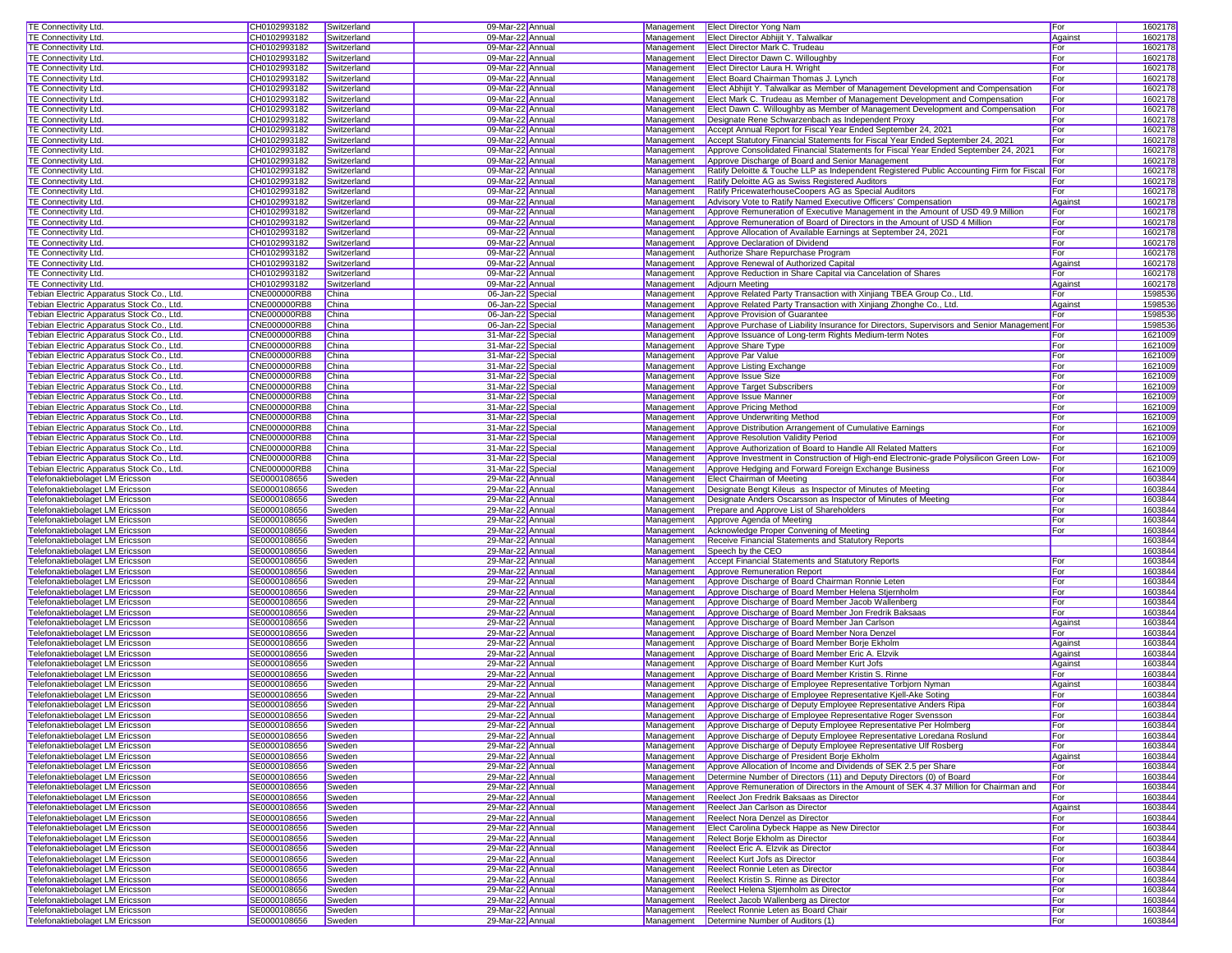| Telefonaktiebolaget LM Ericsson                                                | SE0000108656                       | Sweden                | 29-Mar-22 Annua                      |                                      | Management  | <b>Approve Remuneration of Auditors</b>                                                                                   | For        | 1603844            |  |
|--------------------------------------------------------------------------------|------------------------------------|-----------------------|--------------------------------------|--------------------------------------|-------------|---------------------------------------------------------------------------------------------------------------------------|------------|--------------------|--|
| Telefonaktiebolaget LM Ericsson                                                | SE0000108656                       | Sweden                | 29-Mar-22 Annual                     |                                      | Management  | Ratify Deloitte AB as Auditors                                                                                            | For        | 1603844            |  |
|                                                                                |                                    |                       |                                      |                                      |             |                                                                                                                           |            |                    |  |
| Telefonaktiebolaget LM Ericsson                                                | SE0000108656                       | Sweden                | 29-Mar-22 Annual                     |                                      | Management  | Approve Long-Term Variable Compensation Program 2022 (LTV 2022)                                                           | For        | 1603844            |  |
| Telefonaktiebolaget LM Ericsson                                                | SE0000108656                       | Sweden                | 29-Mar-22 Annual                     |                                      | Management  | Approve Equity Plan Financing of LTV 2022                                                                                 | For        | 1603844            |  |
| Telefonaktiebolaget LM Ericsson                                                | SE0000108656                       | Sweden                | 29-Mar-22 Annual                     |                                      | Management  | Approve Alternative Equity Plan Financing of LTV 2022, if Item 16.2 is Not Approved                                       | Against    | 1603844            |  |
| Telefonaktiebolaget LM Ericsson                                                | SE0000108656                       | Sweden                | 29-Mar-22 Annual                     |                                      | Management  | Approve Equity Plan Financing of LTV 2021                                                                                 | For        | 1603844            |  |
| Telefonaktiebolaget LM Ericsson                                                | SE0000108656                       | Sweden                | 29-Mar-22 Annual                     |                                      | Management  | Approve Equity Plan Financing of LTV 2019 and 2020                                                                        | For        | 1603844            |  |
|                                                                                |                                    |                       |                                      |                                      |             | Increase the Production of Semiconductors that was Conducted by Ericsson During the                                       |            |                    |  |
| Telefonaktiebolaget LM Ericsson                                                | SE0000108656                       | Sweden                | 29-Mar-22 Annual                     |                                      | Shareholder |                                                                                                                           | Against    | 1603844            |  |
| Telefonaktiebolaget LM Ericsson                                                | SE0000108656                       | Sweden                | 29-Mar-22 Annual                     |                                      | Management  | <b>Close Meeting</b>                                                                                                      |            | 1603844            |  |
| Telesites SAB de CV                                                            | MX01SI080038                       | Mexico                |                                      | 20-Jan-22 Extraordinary Shareholders | Management  | Approve Absorption of Company by Subsidiary Operadora de Sites Mexicanos S.A. de C.V For                                  |            | 1598958            |  |
| Telesites SAB de CV                                                            | MX01SI080038                       | Mexico                |                                      | 20-Jan-22 Ordinary Shareholders      | Management  | Approve Company's Restructuring Plan                                                                                      | For        | 1598905            |  |
| Telesites SAB de CV                                                            | MX01SI080038                       | Mexico                |                                      | 20-Jan-22 Extraordinary Shareholders | Management  | Authorize Board to Ratify and Execute Approved Resolutions                                                                | For        | 1598958            |  |
| Telesites SAB de CV                                                            | MX01SI080038                       | Mexico                |                                      | 20-Jan-22 Ordinary Shareholders      | Management  | Authorize Board to Ratify and Execute Approved Resolutions                                                                | For        | 1598905            |  |
|                                                                                | US2166484020                       | <b>USA</b>            | 16-Mar-22 Annual                     |                                      |             | Elect Director Colleen E. Jay                                                                                             | For        | 1604802            |  |
| The Cooper Companies, Inc.                                                     |                                    |                       |                                      |                                      | Management  |                                                                                                                           |            |                    |  |
| The Cooper Companies, Inc.                                                     | US2166484020                       | <b>USA</b>            | 16-Mar-22 Annual                     |                                      | Management  | Elect Director William A. Kozy                                                                                            | For        | 1604802            |  |
| The Cooper Companies, Inc.                                                     | US2166484020                       | <b>USA</b>            | 16-Mar-22 Annual                     |                                      | Management  | Elect Director Jody S. Lindell                                                                                            | For        | 1604802            |  |
| The Cooper Companies, Inc.                                                     | US2166484020                       | <b>USA</b>            | 16-Mar-22 Annual                     |                                      | Management  | Elect Director Teresa S. Madden                                                                                           | For        | 1604802            |  |
| The Cooper Companies, Inc.                                                     | US2166484020                       | <b>USA</b>            | 16-Mar-22 Annual                     |                                      | Management  | Elect Director Gary S. Petersmeyer                                                                                        | For        | 1604802            |  |
| The Cooper Companies, Inc.                                                     | US2166484020                       | <b>USA</b>            | 16-Mar-22 Annual                     |                                      | Management  | <b>Elect Director Maria Rivas</b>                                                                                         | For        | 1604802            |  |
| The Cooper Companies, Inc.                                                     | US2166484020                       | <b>USA</b>            | 16-Mar-22 Annual                     |                                      | Management  | <b>Elect Director Robert S. Weiss</b>                                                                                     | For        | 1604802            |  |
|                                                                                |                                    |                       | 16-Mar-22 Annua                      |                                      |             |                                                                                                                           |            |                    |  |
| The Cooper Companies, Inc.                                                     | US2166484020                       | <b>USA</b>            |                                      |                                      | Management  | Elect Director Albert G. White, III                                                                                       | For        | 1604802            |  |
| The Cooper Companies, Inc.                                                     | US2166484020                       | <b>USA</b>            | 16-Mar-22 Annual                     |                                      | Management  | Ratify KPMG LLP as Auditors                                                                                               | For        | 1604802            |  |
| The Cooper Companies, Inc.                                                     | US2166484020                       | <b>USA</b>            | 16-Mar-22 Annual                     |                                      | Management  | Advisory Vote to Ratify Named Executive Officers' Compensation                                                            | For        | 1604802            |  |
| The Sage Group Plc                                                             | GB00B8C3BL03                       | United Kingdom        | 03-Feb-22 Annual                     |                                      | Management  | Accept Financial Statements and Statutory Reports                                                                         | For        | 1595213            |  |
| The Sage Group Plc                                                             | GB00B8C3BL03                       | United Kingdom        | 03-Feb-22 Annual                     |                                      | Management  | Approve Remuneration Report                                                                                               | Against    | 1595213            |  |
| The Sage Group Plc                                                             | GB00B8C3BL03                       | United Kingdom        | 03-Feb-22 Annual                     |                                      | Management  | Approve Remuneration Policy                                                                                               | For        | 1595213            |  |
| The Sage Group Plc                                                             | GB00B8C3BL03                       | United Kingdom        | 03-Feb-22 Annual                     |                                      | Management  | Approve Final Dividend                                                                                                    | For        | 1595213            |  |
|                                                                                |                                    | United Kingdom        | 03-Feb-22 Annual                     |                                      | Management  | <b>Elect Andrew Duff as Director</b>                                                                                      | For        | 1595213            |  |
| The Sage Group Plc                                                             | GB00B8C3BL03                       |                       |                                      |                                      |             |                                                                                                                           |            |                    |  |
| The Sage Group Plc                                                             | GB00B8C3BL03                       | United Kingdom        | 03-Feb-22 Annual                     |                                      | Management  | <b>Elect Derek Harding as Director</b>                                                                                    | For        | 1595213            |  |
| The Sage Group Plc                                                             | GB00B8C3BL03                       | United Kingdom        | 03-Feb-22 Annua                      |                                      | Management  | Re-elect Sangeeta Anand as Director                                                                                       | For        | 1595213            |  |
| The Sage Group Plc                                                             | GB00B8C3BL03                       | United Kingdom        | 03-Feb-22 Annua                      |                                      | Management  | Re-elect Dr John Bates as Director                                                                                        | For        | 1595213            |  |
| The Sage Group Plc                                                             | GB00B8C3BL03                       | United Kingdom        | 03-Feb-22 Annual                     |                                      | Management  | Re-elect Jonathan Bewes as Director                                                                                       | For        | 1595213            |  |
| The Sage Group Plc                                                             | GB00B8C3BL03                       | <b>United Kingdom</b> | 03-Feb-22 Annual                     |                                      | Management  | Re-elect Annette Court as Director                                                                                        | For        | 1595213            |  |
| The Sage Group Plc                                                             | GB00B8C3BL03                       | United Kingdom        | 03-Feb-22 Annual                     |                                      | Management  | Re-elect Drummond Hall as Director                                                                                        | For        | 1595213            |  |
|                                                                                |                                    |                       |                                      |                                      |             |                                                                                                                           |            |                    |  |
| The Sage Group Plc                                                             | GB00B8C3BL03                       | United Kingdom        | 03-Feb-22 Annual                     |                                      | Management  | Re-elect Steve Hare as Director                                                                                           | For        | 1595213            |  |
| The Sage Group Plc                                                             | GB00B8C3BL03                       | United Kingdom        | 03-Feb-22 Annual                     |                                      | Management  | Re-elect Jonathan Howell as Director                                                                                      | For        | 1595213            |  |
| The Sage Group Plc                                                             | GB00B8C3BL03                       | <b>United Kingdom</b> | 03-Feb-22 Annual                     |                                      | Management  | Re-elect Irana Wasti as Director                                                                                          | For        | 1595213            |  |
| The Sage Group Plc                                                             | GB00B8C3BL03                       | United Kingdom        | 03-Feb-22 Annual                     |                                      | Management  | Reappoint Ernst & Young LLP as Auditors                                                                                   | For        | 1595213            |  |
| The Sage Group Plc                                                             | GB00B8C3BL03                       | United Kingdom        | 03-Feb-22 Annual                     |                                      | Management  | Authorise the Audit and Risk Committee to Fix Remuneration of Auditors                                                    | For        | 1595213            |  |
| The Sage Group Plc                                                             | GB00B8C3BL03                       | United Kingdom        | 03-Feb-22 Annua                      |                                      | Management  | Authorise UK Political Donations and Expenditure                                                                          | For        | 1595213            |  |
| The Sage Group Plc                                                             | GB00B8C3BL03                       | United Kingdom        | 03-Feb-22 Annua                      |                                      | Management  | Authorise Issue of Equity                                                                                                 | For        | 1595213            |  |
|                                                                                |                                    |                       |                                      |                                      |             |                                                                                                                           |            |                    |  |
| The Sage Group Plc                                                             | GB00B8C3BL03                       | United Kingdom        | 03-Feb-22 Annual                     |                                      | Management  | Authorise Issue of Equity without Pre-emptive Rights                                                                      | For        | 1595213            |  |
| The Sage Group Plc                                                             | GB00B8C3BL03                       | United Kingdom        | 03-Feb-22 Annual                     |                                      | Management  | Authorise Issue of Equity without Pre-emptive Rights in Connection with an Acquisition or                                 | For        | 1595213            |  |
| The Sage Group Plc                                                             | GB00B8C3BL03                       | United Kingdom        | 03-Feb-22 Annual                     |                                      | Management  | Authorise Market Purchase of Ordinary Shares                                                                              | For        | 1595213            |  |
| The Sage Group Plc                                                             | GB00B8C3BL03                       | United Kingdom        | 03-Feb-22 Annual                     |                                      | Management  | Authorise the Company to Call General Meeting with Two Weeks' Notice                                                      | For        | 1595213            |  |
| The Siam Cement Public Co. Ltd.                                                | TH0003010Z04                       | Thailand              | 30-Mar-22 Annual                     |                                      | Management  | Acknowledge Annual Report                                                                                                 | For        | 1604222            |  |
| The Siam Cement Public Co. Ltd.                                                | TH0003010Z04                       | Thailand              | 30-Mar-22 Annual                     |                                      | Management  | Approve Financial Statements                                                                                              | For        | 1604222            |  |
| The Siam Cement Public Co. Ltd.                                                | TH0003010Z04                       | Thailand              | 30-Mar-22 Annual                     |                                      | Management  | Approve Allocation of Income                                                                                              | For        | 1604222            |  |
|                                                                                |                                    |                       |                                      |                                      |             |                                                                                                                           |            |                    |  |
| The Siam Cement Public Co. Ltd.                                                | TH0003010Z04                       | Thailand              | 30-Mar-22 Annual                     |                                      | Management  | Elect Thumnithi Wanichthanom as Director                                                                                  | For        | 1604222            |  |
| The Siam Cement Public Co. Ltd.                                                | TH0003010Z04                       | Thailand              | 30-Mar-22 Annua                      |                                      | Management  | Elect Pasu Decharin as Director                                                                                           | For        | 1604222            |  |
| The Siam Cement Public Co. Ltd.                                                | TH0003010Z04                       | Thailand              | 30-Mar-22 Annua                      |                                      | Management  | Elect Parnsiree Amatayakul as Director                                                                                    | For        | 1604222            |  |
| The Siam Cement Public Co. Ltd.                                                | TH0003010Z04                       | Thailand              | 30-Mar-22 Annual                     |                                      | Management  | Elect Nuntawan Sakuntanaga as Director                                                                                    | For        | 1604222            |  |
| The Siam Cement Public Co. Ltd.                                                | TH0003010Z04                       | Thailand              | 30-Mar-22 Annual                     |                                      | Management  | Approve Increase in Number of Directors from 12 to 15 and Amend Articles of Association For                               |            | 1604222            |  |
| The Siam Cement Public Co. Ltd.                                                | TH0003010Z04                       | Thailand              | 30-Mar-22 Annual                     |                                      | Management  | Elect Somchai Kanchanamanee as Director                                                                                   | For        | 1604222            |  |
|                                                                                | TH0003010Z04                       | Thailand              | 30-Mar-22 Annual                     |                                      |             | Elect Suphachai Chearavanont as Director                                                                                  | For        | 1604222            |  |
| The Siam Cement Public Co. Ltd.                                                | TH0003010Z04                       | Thailand              | 30-Mar-22 Annual                     |                                      | Management  | Elect Jareeporn Jarukornsakul as Director                                                                                 |            |                    |  |
| The Siam Cement Public Co. Ltd.                                                |                                    |                       |                                      |                                      | Management  |                                                                                                                           | For        | 1604222            |  |
| The Siam Cement Public Co. Ltd.                                                | TH0003010Z04                       | Thailand              | 30-Mar-22 Annual                     |                                      | Management  | Approve Remuneration of Directors and Sub-Committees                                                                      | For        | 1604222            |  |
| The Siam Cement Public Co. Ltd.                                                | TH0003010Z04                       | Thailand              | 30-Mar-22 Annual                     |                                      | Management  | Approve KPMG Phoomchai Audit Limited as Auditors and Authorize Board to Fix Their                                         | For        | 1604222            |  |
| The Walt Disney Company                                                        | US2546871060                       | <b>USA</b>            | 09-Mar-22 Annual                     |                                      | Management  | Elect Director Susan E. Arnold                                                                                            | For        | 1602923            |  |
| The Walt Disney Company                                                        | US2546871060                       | <b>USA</b>            | 09-Mar-22 Annua                      |                                      | Management  | Elect Director Mary T. Barra                                                                                              | For        | 1602923            |  |
| The Walt Disney Company                                                        | US2546871060                       | <b>USA</b>            | 09-Mar-22 Annua                      |                                      | Management  | Elect Director Safra A. Catz                                                                                              | For        | 1602923            |  |
| The Walt Disney Company                                                        | US2546871060                       | <b>USA</b>            | 09-Mar-22 Annual                     |                                      | Management  | <b>Elect Director Amy L. Chang</b>                                                                                        | For        | 1602923            |  |
|                                                                                |                                    |                       |                                      |                                      |             |                                                                                                                           |            |                    |  |
| The Walt Disney Company                                                        | US2546871060                       | <b>USA</b>            | 09-Mar-22 Annual                     |                                      |             | Management <b>Elect Director Robert A. Chapek</b>                                                                         | For        | 1602923            |  |
| The Walt Disney Company                                                        | US2546871060                       | <b>USA</b>            | 09-Mar-22 Annual                     |                                      | Management  | Elect Director Francis A. deSouza                                                                                         | For        | 1602923            |  |
| The Walt Disney Company                                                        | US2546871060                       | <b>USA</b>            | 09-Mar-22 Annual                     |                                      |             | Management Elect Director Michael B.G. Froman                                                                             | For        | 1602923            |  |
| The Walt Disney Company                                                        | US2546871060                       | <b>USA</b>            | 09-Mar-22 Annual                     |                                      |             | Management Elect Director Maria Elena Lagomasino                                                                          | For        | 1602923            |  |
| The Walt Disney Company                                                        | US2546871060                       | <b>USA</b>            | 09-Mar-22 Annual                     |                                      |             | Management Elect Director Calvin R. McDonald                                                                              | For        | 1602923            |  |
| The Walt Disney Company                                                        | US2546871060                       | <b>USA</b>            | 09-Mar-22 Annual                     |                                      |             | Management <b>Elect Director Mark G. Parker</b>                                                                           | <b>For</b> | 1602923            |  |
| The Walt Disney Company                                                        | US2546871060                       | <b>USA</b>            | 09-Mar-22 Annual                     |                                      |             | Management Elect Director Derica W. Rice                                                                                  | For        | 1602923            |  |
| The Walt Disney Company                                                        | US2546871060                       | <b>USA</b>            | 09-Mar-22 Annual                     |                                      | Management  | Ratify PricewaterhouseCoopers LLP as Auditors                                                                             | For        | 1602923            |  |
| The Walt Disney Company                                                        | US2546871060                       | <b>USA</b>            | 09-Mar-22 Annual                     |                                      | Management  | Advisory Vote to Ratify Named Executive Officers' Compensation                                                            | Against    |                    |  |
|                                                                                |                                    |                       | 09-Mar-22 Annual                     |                                      |             |                                                                                                                           |            | 1602923            |  |
| The Walt Disney Company                                                        | US2546871060                       | <b>USA</b>            |                                      |                                      | Shareholder | Report on Lobbying Payments and Policy                                                                                    | For        | 1602923            |  |
| The Walt Disney Company                                                        | US2546871060                       | <b>USA</b>            | 09-Mar-22 Annual                     |                                      | Shareholder | Reduce Ownership Threshold for Shareholders to Call Special Meeting                                                       | For        | 1602923            |  |
| The Walt Disney Company                                                        | US2546871060                       | <b>USA</b>            | 09-Mar-22 Annual                     |                                      | Shareholder | Report on Human Rights Due Diligence                                                                                      | For        | 1602923            |  |
| The Walt Disney Company                                                        | US2546871060                       | <b>USA</b>            | 09-Mar-22 Annual                     |                                      | Shareholder | Report on Gender/Racial Pay Gap                                                                                           | For        | 1602923            |  |
| The Walt Disney Company                                                        | US2546871060                       | <b>USA</b>            | 09-Mar-22 Annual                     |                                      | Shareholder | Report on Workplace Non-Discrimination Audit                                                                              | Against    | 1602923            |  |
| Thunder Software Technology Co., Ltd.                                          | CNE1000021D0                       | China                 | 24-Mar-22 Annual                     |                                      | Management  | Approve Report of the Board of Directors                                                                                  | For        | 1615374            |  |
| Thunder Software Technology Co., Ltd.                                          | CNE1000021D0                       | China                 | 24-Mar-22 Annual                     |                                      | Management  | Approve Report of the Board of Supervisors                                                                                | For        | 1615374            |  |
|                                                                                |                                    |                       |                                      |                                      |             |                                                                                                                           |            |                    |  |
| Thunder Software Technology Co., Ltd.                                          | CNE1000021D0                       | China                 | 24-Mar-22 Annual                     |                                      | Management  | Approve Financial Statements                                                                                              | For        | 1615374            |  |
| Thunder Software Technology Co., Ltd.                                          | CNE1000021D0                       | China                 | 24-Mar-22 Annual                     |                                      | Management  | Approve Annual Report and Summary                                                                                         | For        | 1615374            |  |
| Thunder Software Technology Co., Ltd.                                          | CNE1000021D0                       | <b>China</b>          | 24-Mar-22 Annual                     |                                      | Management  | Approve Profit Distribution                                                                                               | For        | 1615374            |  |
| Thunder Software Technology Co., Ltd.                                          | CNE1000021D0                       | China                 | 24-Mar-22 Annual                     |                                      | Management  | Approve to Appoint Auditor                                                                                                | For        | 1615374            |  |
| Thunder Software Technology Co., Ltd.                                          | CNE1000021D0                       | China                 | 24-Mar-22 Annual                     |                                      | Management  | Approve Allowance of Directors                                                                                            | For        | 1615374            |  |
| Thunder Software Technology Co., Ltd.                                          | CNE1000021D0                       | China                 | 24-Mar-22 Annual                     |                                      | Management  | Approve Comprehensive Credit Line Application                                                                             | For        | 1615374            |  |
| Thunder Software Technology Co., Ltd.                                          | CNE1000021D0                       | China                 | 24-Mar-22 Annual                     |                                      | Management  | Approve Use of Idle Raised Funds for Cash Management                                                                      | For        | 1615374            |  |
| Thunder Software Technology Co., Ltd.                                          |                                    | <b>China</b>          | 24-Mar-22 Annual                     |                                      | Management  | Approve Increase in Registered Capital and Amend Articles of Association                                                  | For        | 1615374            |  |
|                                                                                |                                    |                       |                                      |                                      |             |                                                                                                                           |            |                    |  |
|                                                                                | CNE1000021D0                       |                       |                                      |                                      |             |                                                                                                                           |            |                    |  |
| Thunder Software Technology Co., Ltd.<br>Thunder Software Technology Co., Ltd. | CNE1000021D0<br>CNE1000021D0 China | China                 | 24-Mar-22 Annual<br>24-Mar-22 Annual |                                      | Management  | Approve Company's Eligibility for Issuance of Shares to Specific Targets<br>Management   Approve Issue Type and Par Value | For<br>For | 1615374<br>1615374 |  |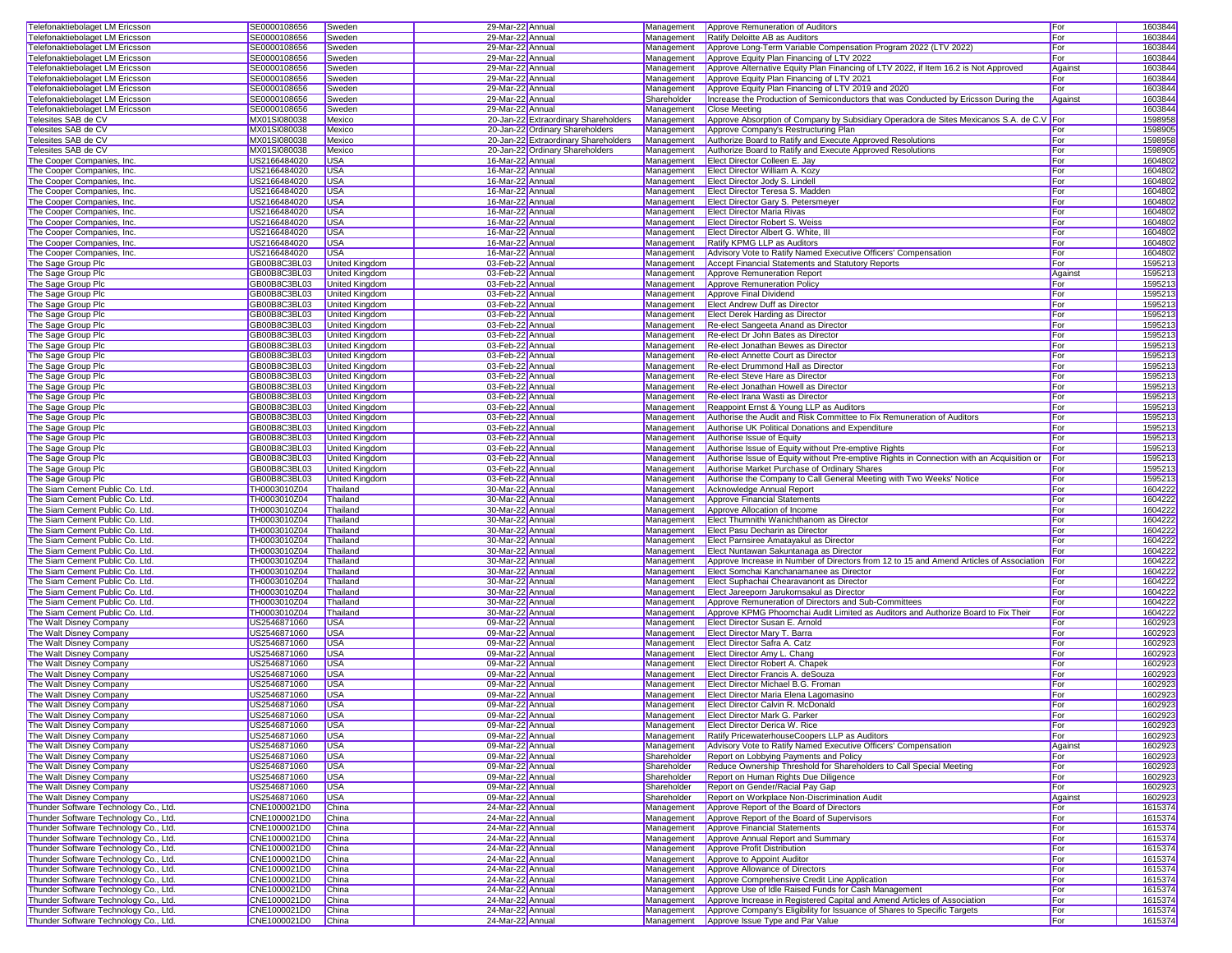| Thunder Software Technology Co., Ltd.              | CNE1000021D0                 | China              | 24-Mar-22 Annua                      |                                      | Management  | Approve Issue Manner and Issue Time                                                                     | For          | 1615374            |
|----------------------------------------------------|------------------------------|--------------------|--------------------------------------|--------------------------------------|-------------|---------------------------------------------------------------------------------------------------------|--------------|--------------------|
| Thunder Software Technology Co., Ltd.              | CNE1000021D0                 | China              | 24-Mar-22 Annua                      |                                      | Management  | Approve Target Subscribers                                                                              | For          | 1615374            |
| Thunder Software Technology Co., Ltd.              | CNE1000021D0                 | China              | 24-Mar-22 Annual                     |                                      | Management  | Approve Issue Price and Pricing Principles                                                              | For          | 1615374            |
| Thunder Software Technology Co., Ltd.              | CNE1000021D0                 | China              | 24-Mar-22 Annual                     |                                      | Management  | Approve Issue Size                                                                                      | For          | 1615374            |
| Thunder Software Technology Co., Ltd.              | CNE1000021D0                 | China              | 24-Mar-22 Annual                     |                                      | Management  | Approve Subscription Method                                                                             | For          | 1615374            |
| Thunder Software Technology Co., Ltd.              | CNE1000021D0                 | China              | 24-Mar-22 Annual                     |                                      | Management  | Approve Restricted Period                                                                               | For          | 1615374            |
| Thunder Software Technology Co., Ltd.              | CNE1000021D0                 | China              | 24-Mar-22 Annua                      |                                      | Management  | Approve Listing Location                                                                                | For          | 1615374            |
| Thunder Software Technology Co., Ltd.              | CNE1000021D0                 | China              | 24-Mar-22 Annual                     |                                      | Management  | Approve Distribution Arrangement of Undistributed Earnings                                              | For          | 1615374            |
| Thunder Software Technology Co., Ltd.              | CNE1000021D0                 | China              | 24-Mar-22 Annual                     |                                      | Management  | Approve Amount and Usage of Raised Funds                                                                | For          | 1615374            |
| Thunder Software Technology Co., Ltd.              | CNE1000021D0                 | China              | 24-Mar-22 Annual                     |                                      | Management  | Approve Resolution Validity Period                                                                      | For          | 1615374            |
| Thunder Software Technology Co., Ltd.              | CNE1000021D0                 | China              | 24-Mar-22 Annua                      |                                      | Management  | Approve Plan for Issuance of Shares to Specific Targets                                                 | For          | 1615374            |
| Thunder Software Technology Co., Ltd.              | CNE1000021D0                 | China              | 24-Mar-22 Annua                      |                                      | Management  | Approve Demonstration Analysis Report in Connection to Issuance of Shares to Specific                   | For          | 1615374            |
| Thunder Software Technology Co., Ltd.              | CNE1000021D0                 | China              | 24-Mar-22 Annual                     |                                      | Management  | Approve Feasibility Analysis Report on the Use of Proceeds                                              | For          | 1615374            |
| Thunder Software Technology Co., Ltd.              | CNE1000021D0                 | China              | 24-Mar-22 Annual                     |                                      | Management  | Approve Report on the Usage of Previously Raised Funds                                                  | For          | 1615374            |
| Thunder Software Technology Co., Ltd.              | CNE1000021D0                 | China              | 24-Mar-22 Annual                     |                                      | Management  | Approve Impact of Dilution of Current Returns on Major Financial Indicators and the                     | For          | 1615374            |
| Thunder Software Technology Co., Ltd.              | CNE1000021D0                 | China              | 24-Mar-22 Annual                     |                                      | Management  | Approve Undertakings of Remedial Measures by the Relevant Parties in Relation to the                    | For          | 1615374            |
| Thunder Software Technology Co., Ltd.              | CNE1000021D0                 | China              | 24-Mar-22 Annual                     |                                      | Management  | Approve Shareholder Return Plan                                                                         | For          | 1615374            |
| Thunder Software Technology Co., Ltd.              | CNE1000021D0                 | China              | 24-Mar-22 Annual                     |                                      | Management  | Approve Authorization of Board to Handle All Related Matters                                            | For          | 1615374            |
| Tianfeng Securities Co., Ltd.                      | CNE100003F43                 | China              | 18-Mar-22 Special                    |                                      | Shareholder | Elect Hu Ming as Non-independent Director                                                               | For          | 161483             |
| Tianfeng Securities Co., Ltd.                      | CNE100003F43                 | China              | 18-Mar-22 Special                    |                                      | Management  | Approve Provision of Guarantee                                                                          | For          | 1614837            |
| TianJin 712 Communication & Broadcasting Co., Ltd. | CNE1000030X9                 | China              | 07-Jan-22 Special                    |                                      | Management  | Elect Shen Cheng as Non-Independent Director                                                            | For          | 1598748            |
| TianJin 712 Communication & Broadcasting Co., Ltd. | CNE1000030X9                 | China              | 07-Jan-22 Special                    |                                      | Management  | Approve Amendments to Articles of Association                                                           | For          | 1598748            |
| Tianjin Zhonghuan Semiconductor Co., Ltd.          | CNE1000000B8                 | China              | 10-Feb-22 Special                    |                                      | Management  | Approve Daily Related Party Transactions                                                                | For          | 1603368            |
| Tianjin Zhonghuan Semiconductor Co., Ltd.          | CNE1000000B8                 | China              | 10-Feb-22 Special                    |                                      | Management  | Approve Provision of Guarantee                                                                          | For          | 1603368            |
| Tianjin Zhonghuan Semiconductor Co., Ltd.          | CNE1000000B8                 | China              | 10-Feb-22 Special                    |                                      | Management  | Approve Capital Injection and Related Party Transaction                                                 | For          | 1603368            |
| Tiger Brands Ltd.                                  | ZAE000071080                 | South Africa       | 16-Feb-22 Annual                     |                                      | Management  | Re-elect Michael Ajukwu as Director                                                                     | For          | 1597086            |
| <b>Tiger Brands Ltd</b>                            | ZAE000071080                 | South Africa       | 16-Feb-22 Annual                     |                                      | Management  | Re-elect Cora Fernandez as Director                                                                     | For          | 1597086            |
| Tiger Brands Ltd.                                  | ZAE000071080                 | South Africa       | 16-Feb-22 Annual                     |                                      | Management  | Re-elect Mahlape Sello as Director                                                                      | For          | 1597086            |
| <b>Tiger Brands Ltd</b>                            | ZAE000071080                 | South Africa       | 16-Feb-22 Annual                     |                                      | Management  | Re-elect Donald Wilson as Director                                                                      | <b>I</b> For | 1597086            |
| <b>Tiger Brands Ltd</b>                            | ZAE000071080                 | South Africa       | 16-Feb-22 Annual                     |                                      | Management  | Re-elect Cora Fernandez as Member of Audit Committee                                                    | For          | 1597086            |
| <b>Tiger Brands Ltd</b>                            | ZAE000071080                 | South Africa       | 16-Feb-22 Annua                      |                                      | Management  | Elect Mahlape Sello as Member of Audit Committee                                                        | For          | 1597086            |
| <b>Tiger Brands Ltd</b>                            | ZAE000071080                 | South Africa       | 16-Feb-22 Annua                      |                                      | Management  | Re-elect Donald Wilson as Member of Audit Committee                                                     | For          | 1597086            |
| Tiger Brands Ltd                                   | ZAE000071080                 | South Africa       | 16-Feb-22 Annual                     |                                      | Management  | Reappoint Ernst & Young Inc. as Auditors with Ahmed Bulbulia as the Lead Audit Partner                  | For          | 1597086            |
| Tiger Brands Ltd.                                  | ZAE000071080                 | South Africa       | 16-Feb-22 Annual                     |                                      | Management  | Appoint Deloitte & Touche as Auditors with Martin Bierman as the Lead Audit Partner                     | For          | 1597086            |
| Tiger Brands Ltd                                   | ZAE000071080                 | South Africa       | 16-Feb-22 Annual                     |                                      | Management  | Authorise Ratification of Approved Resolutions                                                          | For          | 1597086            |
| <b>Tiger Brands Ltd</b>                            | ZAE000071080                 | South Africa       | 16-Feb-22 Annual                     |                                      | Management  | Approve Remuneration Policy                                                                             | For          | 1597086            |
| <b>Tiger Brands Ltd</b>                            | ZAE000071080                 | South Africa       | 16-Feb-22 Annua                      |                                      | Management  | Approve Implementation Report of the Remuneration Policy                                                | For          | 1597086            |
| Tiger Brands Ltd                                   | ZAE000071080                 | South Africa       | 16-Feb-22 Annual                     |                                      | Management  | Approve Financial Assistance to Related and Inter-related Companies                                     | For          | 1597086            |
| <b>Tiger Brands Ltd</b>                            | ZAE000071080                 | South Africa       | 16-Feb-22 Annual                     |                                      | Management  |                                                                                                         | <b>For</b>   | 1597086            |
| <b>Tiger Brands Ltd</b>                            | ZAE000071080                 | South Africa       | 16-Feb-22 Annual                     |                                      | Management  | Approve Remuneration Payable to Non-executive Directors<br>Approve Remuneration Payable to the Chairman | For          | 1597086            |
| <b>Tiger Brands Ltd</b>                            | ZAE000071080                 | South Africa       | 16-Feb-22 Annua                      |                                      | Management  | Approve Remuneration Payable to Non-executive Directors Participating in Sub-                           | For          | 1597086            |
| <b>Tiger Brands Ltd</b>                            | ZAE000071080                 | South Africa       | 16-Feb-22 Annua                      |                                      | Management  | Approve Remuneration Payable to Non-executive Directors in Respect of                                   | For          | 1597086            |
| Tiger Brands Ltd.                                  | ZAE000071080                 | South Africa       |                                      |                                      | Management  |                                                                                                         |              | 1597086            |
|                                                    |                              |                    | 16-Feb-22 Annual                     |                                      |             | Approve Remuneration Payable to Non-executive Directors in Respect of Ad Hoc Meetings For               |              |                    |
|                                                    |                              |                    |                                      |                                      |             |                                                                                                         |              |                    |
| Tiger Brands Ltd.                                  | ZAE000071080                 | South Africa       | 16-Feb-22 Annual                     |                                      | Management  | Approve Non-resident Directors' Fees                                                                    | For          | 1597086            |
| Tiger Brands Ltd.                                  | ZAE000071080                 | South Africa       | 16-Feb-22 Annual                     |                                      | Management  | Authorise Repurchase of Issued Share Capital                                                            | For          | 1597086            |
| TIM SA                                             | BRTIMSACNOR5 Brazil          |                    |                                      | 29-Mar-22 Extraordinary Shareholders | Management  | Approve Prolonging of Cooperation and Support Agreement between Telecom Italia S.p.A For                |              | 1611204            |
| TIM SA                                             | BRTIMSACNOR5 Brazil          |                    | 29-Mar-22 Annual                     |                                      | Management  | Accept Financial Statements and Statutory Reports for Fiscal Year Ended Dec. 31, 2021                   | For          | 1611203            |
| TIM SA                                             | BRTIMSACNOR5                 | Brazil             | 29-Mar-22 Annual                     |                                      | Management  | Approve Allocation of Income and Dividends                                                              | For          | 1611203            |
| TIM SA                                             | BRTIMSACNOR5 Brazil          |                    |                                      | 29-Mar-22 Annual/Special             | Management  | Accept Financial Statements and Statutory Reports for Fiscal Year Ended Dec. 31, 2021                   | For          | 1615432            |
| <b>TIM SA</b>                                      | BRTIMSACNOR5 Brazil          |                    | 29-Mar-22 Annual                     |                                      | Management  | Ratify Claudio Giovanni Ezio Ongaro and Alberto Mario Griselli as Directors                             | For          | 1611203            |
| TIM SA                                             | BRTIMSACNOR5 Brazil          |                    |                                      | 29-Mar-22 Annual/Special             | Management  | Approve Allocation of Income and Dividends                                                              | For          | 1615432            |
| TIM SA                                             | BRTIMSACNOR5 Brazil          |                    | 29-Mar-22 Annua                      |                                      | Management  | Fix Number of Fiscal Council Members                                                                    | For          | 1611203            |
| TIM SA                                             | <b>BRTIMSACNOR5</b>          | Brazil             |                                      | 29-Mar-22 Annual/Special             | Management  | Ratify Claudio Giovanni Ezio Ongaro and Alberto Mario Griselli as Directors                             | For          | 1615432            |
| TIM SA                                             | <b>BRTIMSACNOR5</b>          | Brazil             | 29-Mar-22 Annual                     |                                      | Management  | <b>Elect Fiscal Council Members</b>                                                                     | For          | 1611203            |
| TIM SA                                             | BRTIMSACNOR5 Brazil          |                    |                                      | 29-Mar-22 Annual/Special             | Management  | Fix Number of Fiscal Council Members                                                                    | For          | 1615432            |
| TIM SA                                             | BRTIMSACNOR5 Brazil          |                    | 29-Mar-22 Annual                     |                                      | Management  | In Case One of the Nominees Leaves the Fiscal Council Slate Due to a Separate Minority Against          |              | 1611203            |
| TIM SA                                             | BRTIMSACNOR5 Brazil          |                    |                                      | 29-Mar-22 Annual/Special             | Management  | <b>Elect Fiscal Council Members</b>                                                                     | For          | 1615432            |
| TIM SA                                             | BRTIMSACNOR5 Brazil          |                    | 29-Mar-22 Annual                     |                                      | Management  | As an Ordinary Shareholder, Would You Like to Request a Separate Election of a Member   For             |              | 1611203            |
| TIM SA                                             | BRTIMSACNOR5 Brazil          |                    |                                      | 29-Mar-22 Annual/Special             | Management  | In Case One of the Nominees Leaves the Fiscal Council Slate Due to a Separate Minority Against          |              | 1615432            |
| <b>TIM SA</b>                                      | BRTIMSACNOR5 Brazil          |                    | 29-Mar-22 Annual                     |                                      | Management  | Approve Remuneration of Company's Management and Fiscal Council                                         | Against      | 1611203            |
| TIM SA                                             | BRTIMSACNOR5 Brazil          |                    |                                      | 29-Mar-22 Annual/Special             | Management  | Approve Remuneration of Company's Management and Fiscal Council                                         | Against      | 1615432            |
| TIM SA                                             | <b>BRTIMSACNOR5</b>          | Brazil             |                                      | 29-Mar-22 Annual/Special             | Management  | Approve Prolonging of Cooperation and Support Agreement between Telecom Italia S.p.A For                |              | 1615432            |
| Tongling Nonferrous Metals Group Co., Ltd.         | CNE000000529                 | China              | 27-Jan-22 Special                    |                                      | Management  | Elect Tang Shukun as Independent Director                                                               | For          | 1601449            |
| Tongling Nonferrous Metals Group Co., Ltd.         | CNE000000529                 | China              | 27-Jan-22 Special                    |                                      | Management  | Approve Daily Related Party Transactions                                                                | For          | 1601449            |
| Tongling Nonferrous Metals Group Co., Ltd.         | CNE000000529                 | China              | 27-Jan-22 Special                    |                                      | Management  | Approve Provision of Guarantee                                                                          | For          | 1601449            |
| <b>Top Glove Corporation Bhd</b>                   | MYL7113OO003                 | Malaysia           | 06-Jan-22 Annual                     |                                      |             | Management Elect Lim Hooi Sin as Director                                                               | For          | 1590923            |
| Top Glove Corporation Bhd                          | MYL7113OO003                 | Malaysia           | 06-Jan-22 Annua                      |                                      |             | Management Elect Lee Kim Meow as Director                                                               | For          | 1590923            |
| Top Glove Corporation Bhd                          | MYL7113OO003                 | Malaysia           | 06-Jan-22 Annual                     |                                      |             | Management Elect Azrina Arshad as Director                                                              | Against      | 1590923            |
| Top Glove Corporation Bhd                          | MYL7113OO003                 | Malaysia           | 06-Jan-22 Annual                     |                                      | Management  | Approve Directors' Fees                                                                                 | For          | 1590923            |
| <b>Top Glove Corporation Bhd</b>                   | MYL7113OO003                 | Malaysia           | 06-Jan-22 Annual                     |                                      | Management  | Approve Directors' Benefits (Excluding Directors' Fees)                                                 | For          | 1590923            |
| <b>Top Glove Corporation Bhd</b>                   | MYL7113OO003                 | Malaysia           | 06-Jan-22 Annual                     |                                      | Management  | Approve Ernst & Young PLT as Auditors and Authorize Board to Fix Their Remuneration                     | Against      | 1590923            |
| Top Glove Corporation Bhd                          | MYL7113OO003                 | Malaysia           | 06-Jan-22 Annual                     |                                      | Management  | Approve Issuance of Equity or Equity-Linked Securities without Preemptive Rights                        | For          | 1590923            |
| <b>Top Glove Corporation Bhd</b>                   | MYL7113OO003                 | Malaysia           | 06-Jan-22 Annual                     |                                      | Management  | Authorize Share Repurchase Program                                                                      | For          | 1590923            |
| Toshiba Corp.                                      | JP3592200004                 | Japan              | 24-Mar-22 Special                    |                                      | Management  | Seek Confirmation of Shareholders' Views on Proceeding with the Examination of Strategic Against        |              | 1614349            |
| Toshiba Corp.                                      | JP3592200004                 | Japan              | 24-Mar-22 Special                    |                                      | Shareholder | Amend Articles to Add Provisions on Implementation of Board's Strategic Reorganization                  | Abstain      | 1614349            |
| Toshiba Corp.                                      | JP3592200004                 | Japan              | 24-Mar-22 Special                    |                                      | Shareholder | Require Re-examination of Strategy Adopted by the Strategic Committee and the Board of For              |              | 1614349            |
| Trend Micro, Inc.                                  | JP3637300009                 | Japan              | 29-Mar-22 Annual                     |                                      | Management  | Approve Allocation of Income, with a Final Dividend of JPY 195                                          | For          | 1613654            |
| Trend Micro, Inc.                                  | JP3637300009                 | Japan              | 29-Mar-22 Annual                     |                                      | Management  | <b>Elect Director Chang Ming-Jang</b>                                                                   | Against      | 1613654            |
| Trend Micro, Inc.                                  | JP3637300009                 | Japan              | 29-Mar-22 Annual                     |                                      | Management  | Elect Director Eva Chen                                                                                 | For          | 1613654            |
| Trend Micro, Inc.                                  | JP3637300009                 | Japan              | 29-Mar-22 Annual                     |                                      | Management  | <b>Elect Director Mahendra Negi</b>                                                                     | For          | 1613654            |
| Trend Micro, Inc.                                  | JP3637300009                 | Japan              | 29-Mar-22 Annual                     |                                      | Management  | Elect Director Omikawa, Akihiko                                                                         | For          | 1613654            |
| Trend Micro, Inc.                                  | JP3637300009                 | Japan              | 29-Mar-22 Annual                     |                                      | Management  | Elect Director Nonaka, Ikujiro                                                                          | Against      | 1613654            |
| Trend Micro, Inc.                                  | JP3637300009                 | Japan              | 29-Mar-22 Annual                     |                                      | Management  | Elect Director Koga, Tetsuo                                                                             | For          | 1613654            |
| Trend Micro, Inc.                                  | JP3637300009                 | Japan              | 29-Mar-22 Annual                     |                                      | Management  | Amend Articles to Allow Virtual Only Shareholder Meetings                                               | Against      | 1613654            |
| Trend Micro, Inc.                                  | JP3637300009                 | Japan              | 29-Mar-22 Annual                     |                                      | Management  | Amend Articles to Disclose Shareholder Meeting Materials on Internet                                    | For          | 1613654            |
| Trend Micro, Inc.                                  | JP3637300009                 | Japan              | 29-Mar-22 Annual                     |                                      | Management  | Approve Compensation Ceiling for Statutory Auditors                                                     | For          | 1613654            |
| Tryg A/S<br>Tryg A/S                               | DK0060636678<br>DK0060636678 | Denmark<br>Denmark | 31-Mar-22 Annual<br>31-Mar-22 Annual |                                      | Management  | <b>Receive Report of Board</b><br>Management   Accept Financial Statements and Statutory Reports        | For          | 1614711<br>1614711 |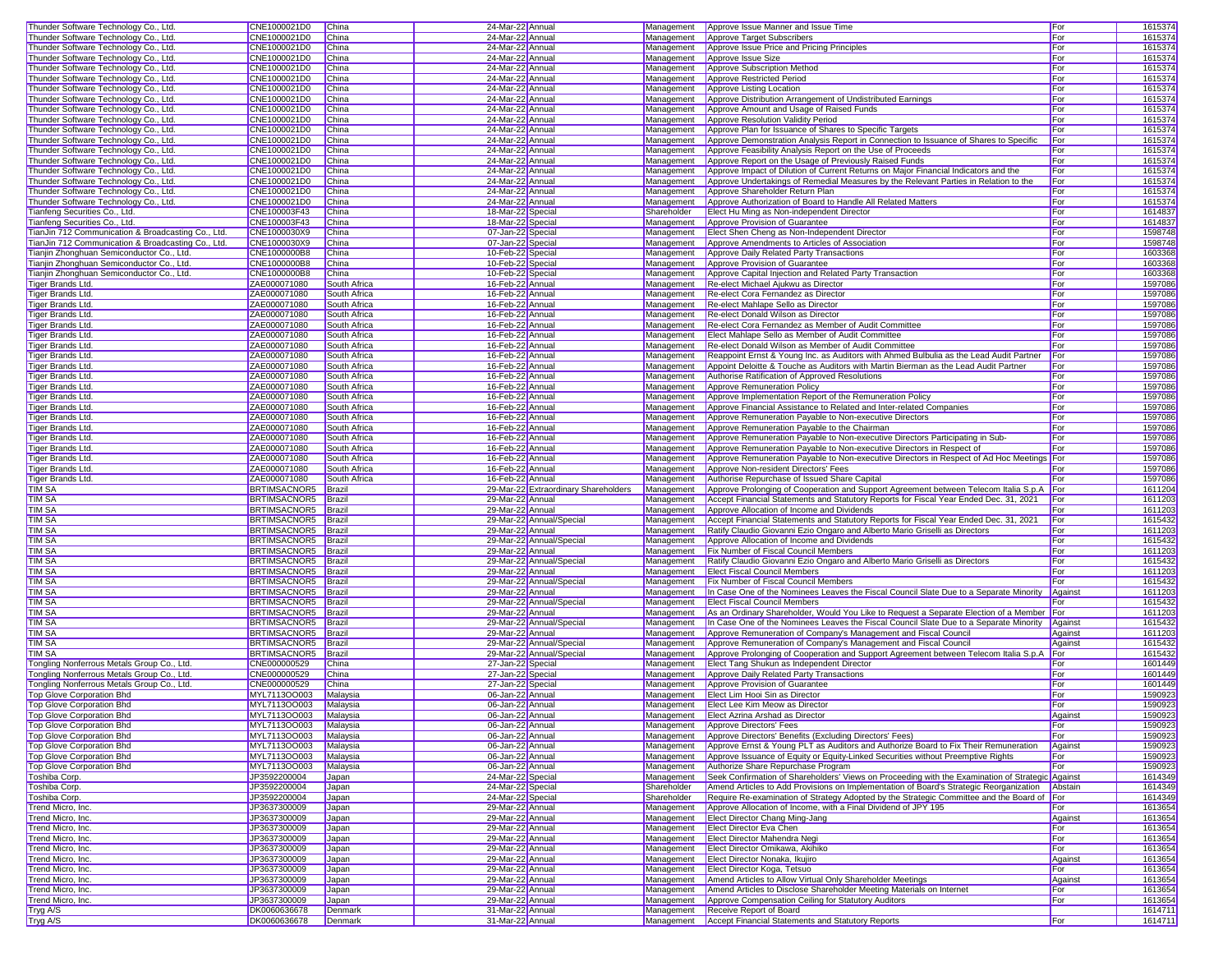| Tryg A/S                           | DK0060636678        | Denmark                  | 31-Mar-22 Annua                     | Management  | Approve Discharge of Management and Board                                                      | For          | 1614711            |
|------------------------------------|---------------------|--------------------------|-------------------------------------|-------------|------------------------------------------------------------------------------------------------|--------------|--------------------|
| Tryg A/S                           | DK0060636678        | Denmark                  | 31-Mar-22 Annua                     | Management  | Approve Allocation of Income and Omission of Dividends                                         | For          | 1614711            |
| Tryg A/S                           | DK0060636678        | Denmark                  | 31-Mar-22 Annua                     | Management  | Approve Remuneration Report (Advisory Vote)                                                    | For          | 1614711            |
| Tryg A/S                           | DK0060636678        | Denmark                  | 31-Mar-22 Annual                    | Management  | Approve Remuneration of Directors in the Amount of DKK 1.35 Million for Chairman, DKK          | For          | 1614711            |
| Tryg A/S                           | DK0060636678        | Denmark                  | 31-Mar-22 Annual                    | Management  | Approve Creation of DKK 327.3 Million Pool of Capital with Preemptive Rights; Approve          | For          | 1614711            |
| Tryg A/S                           | DK0060636678        | Denmark                  | 31-Mar-22 Annual                    | Management  | Authorize Share Repurchase Program                                                             | For          | 1614711            |
| Tryg A/S                           | DK0060636678        | Denmark                  | 31-Mar-22 Annua                     | Management  | Amend Articles Re: Delete Authorization to Increase Share Capital                              | For          | 1614711            |
| Tryg A/S                           | DK0060636678        | Denmark                  | 31-Mar-22 Annual                    | Management  | Fix Number of Employee-Elected Directors; Amend Articles Accordingly                           | For          | 1614711            |
| Tryg A/S                           | DK0060636678        | Denmark                  | 31-Mar-22 Annual                    | Management  | Approve Indemnification of Members of the Board of Directors and Executive Management For      |              | 1614711            |
| Tryg A/S                           | DK0060636678        | Denmark                  | 31-Mar-22 Annua                     |             | Approve Guidelines for Incentive-Based Compensation for Executive Management and               | For          | 1614711            |
|                                    |                     |                          | 31-Mar-22 Annua                     | Management  | Reelect Jukka Pertola as Member of Board                                                       |              |                    |
| Tryg A/S                           | DK0060636678        | Denmark                  |                                     | Management  |                                                                                                | For          | 1614711            |
| Tryg A/S                           | DK0060636678        | Denmark                  | 31-Mar-22 Annua                     | Management  | Reelect Torben Nielsen as Member of Board                                                      | For          | 1614711            |
| Tryg A/S                           | DK0060636678        | Denmark                  | 31-Mar-22 Annual                    | Management  | Reelect Mari Thjomoe as Member of Board                                                        | For          | 1614711            |
| Tryg A/S                           | DK0060636678        | Denmark                  | 31-Mar-22 Annual                    | Management  | Reelect Carl-Viggo Ostlund as Member of Board                                                  | <b>I</b> For | 1614711            |
| Tryg A/S                           | DK0060636678        | Denmark                  | 31-Mar-22 Annual                    | Management  | Elect Mengmeng Du as New Member of Board                                                       | For          | 1614711            |
| Tryg A/S                           | DK0060636678        | Denmark                  | 31-Mar-22 Annual                    | Management  | Elect Thomas Hofman-Bang as New Member of Board                                                | For          | 1614711            |
| Tryg A/S                           | DK0060636678        | Denmark                  | 31-Mar-22 Annua                     | Management  | Ratify PricewaterhouseCoopers as Auditor                                                       | For          | 1614711            |
| Tryg A/S                           | DK0060636678        | Denmark                  | 31-Mar-22 Annual                    | Management  | Authorize Editorial Changes to Adopted Resolutions in Connection with Registration with        | For          | 1614711            |
| Tryg A/S                           | DK0060636678        | Denmark                  | 31-Mar-22 Annual                    | Management  | <b>Other Business</b>                                                                          |              | 1614711            |
| Turkiye Garanti Bankasi AS         | TRAGARAN91N1        | Turkey                   | 31-Mar-22 Annual                    | Management  | Open Meeting, Elect Presiding Council of Meeting and Authorize Presiding Council to Sign   For |              | 1615408            |
| Turkiye Garanti Bankasi AS         | TRAGARAN91N1        | Turkey                   | 31-Mar-22 Annua                     | Management  | <b>Accept Board Report</b>                                                                     | For          | 1615408            |
| Turkiye Garanti Bankasi AS         | TRAGARAN91N1        | Turkey                   | 31-Mar-22 Annua                     | Management  | <b>Accept Audit Report</b>                                                                     | For          | 1615408            |
|                                    |                     |                          |                                     |             |                                                                                                |              | 1615408            |
| Turkiye Garanti Bankasi AS         | TRAGARAN91N1        | Turkey                   | 31-Mar-22 Annua                     | Management  | <b>Accept Financial Statements</b>                                                             | Against      |                    |
| Turkiye Garanti Bankasi AS         | TRAGARAN91N1        | Turkey                   | 31-Mar-22 Annual                    | Management  | Approve Discharge of Board                                                                     | Against      | 1615408            |
| Turkiye Garanti Bankasi AS         | TRAGARAN91N1        | Turkey                   | 31-Mar-22 Annual                    | Management  | Approve Allocation of Income                                                                   | For          | 1615408            |
| Turkiye Garanti Bankasi AS         | TRAGARAN91N1        | Turkey                   | 31-Mar-22 Annua                     | Management  | <b>Ratify External Auditors</b>                                                                | For          | 1615408            |
| Turkiye Garanti Bankasi AS         | TRAGARAN91N1 Turkey |                          | 31-Mar-22 Annua                     | Management  | Receive Information on Remuneration Policy                                                     |              | 1615408            |
| Turkiye Garanti Bankasi AS         | TRAGARAN91N1        | Turkey                   | 31-Mar-22 Annual                    | Management  | Approve Director Remuneration                                                                  | Against      | 1615408            |
| Turkiye Garanti Bankasi AS         | TRAGARAN91N1 Turkey |                          | 31-Mar-22 Annual                    | Management  | Approve Upper Limit of Donations for 2022 and Receive Information on Donations Made in For     |              | 1615408            |
| Turkiye Garanti Bankasi AS         | TRAGARAN91N1 Turkey |                          | 31-Mar-22 Annual                    | Management  | Grant Permission for Board Members to Engage in Commercial Transactions with                   | For          | 1615408            |
| Turkive Garanti Bankasi AS         | TRAGARAN91N1 Turkey |                          | 31-Mar-22 Annua                     | Management  | Receive Information in Accordance to Article 1.3.6 of Capital Market Board Corporate           |              | 1615408            |
| Turkiye Is Bankasi AS              | TRAISCTR91N2        | Turkey                   | 25-Mar-22 Annua                     | Management  | Open Meeting and Elect Presiding Council of Meeting                                            | For          | 1612627            |
| Turkiye Is Bankasi AS              | TRAISCTR91N2        | Turkey                   | 25-Mar-22 Annua                     | Management  | Accept Financial Statements and Statutory Reports                                              | Against      | 1612627            |
| Turkiye Is Bankasi AS              | TRAISCTR91N2        | Turkey                   | 25-Mar-22 Annual                    | Management  | Approve Discharge of Board                                                                     |              | 1612627            |
| Turkiye Is Bankasi AS              |                     |                          |                                     |             |                                                                                                | Against      |                    |
|                                    | TRAISCTR91N2        | Turkey                   | 25-Mar-22 Annual                    | Management  | Approve Allocation of Income                                                                   | For          | 1612627            |
| Turkiye Is Bankasi AS              | TRAISCTR91N2        | Turkey                   | 25-Mar-22 Annual                    | Management  | Approve Director Remuneration                                                                  | Against      | 1612627            |
| Turkiye Is Bankasi AS              | TRAISCTR91N2        | Turkey                   | 25-Mar-22 Annua                     | Management  | <b>Ratify External Auditors</b>                                                                | For          | 1612627            |
| Turkiye Is Bankasi AS              | TRAISCTR91N2        | Turkey                   | 25-Mar-22 Annual                    | Management  | Grant Permission for Board Members to Engage in Commercial Transactions with                   | For          | 1612627            |
| Turkiye Is Bankasi AS              | TRAISCTR91N2        | Turkey                   | 25-Mar-22 Annual                    | Management  | Receive Information in Accordance with Article 1.3.6 of the Corporate Governance               |              | 1612627            |
| Turkiye Is Bankasi AS              | TRAISCTR91N2        | Turkey                   | 25-Mar-22 Annua                     | Management  | Receive Information on Donations Made in 2021                                                  |              | 1612627            |
| Turkiye Petrol Rafinerileri AS     | TRATUPRS91E8        | Turkey                   | 30-Mar-22 Annua                     | Management  | Open Meeting and Elect Presiding Council of Meeting                                            | For          | 1616121            |
| Turkiye Petrol Rafinerileri AS     | TRATUPRS91E8        | Turkey                   | 30-Mar-22 Annua                     | Management  | <b>Accept Board Report</b>                                                                     | For          | 1616121            |
| Turkiye Petrol Rafinerileri AS     | TRATUPRS91E8        | Turkey                   | 30-Mar-22 Annual                    | Management  | <b>Accept Audit Report</b>                                                                     | For          | 1616121            |
| Turkiye Petrol Rafinerileri AS     | TRATUPRS91E8        | Turkey                   | 30-Mar-22 Annual                    | Management  | <b>Accept Financial Statements</b>                                                             | For          | 1616121            |
| Turkiye Petrol Rafinerileri AS     | TRATUPRS91E8        | Turkey                   | 30-Mar-22 Annual                    | Management  | <b>Ratify Director Appointment</b>                                                             | For          | 1616121            |
| Turkiye Petrol Rafinerileri AS     | TRATUPRS91E8        | Turkey                   | 30-Mar-22 Annual                    | Management  | Approve Discharge of Board                                                                     | For          | 1616121            |
|                                    |                     |                          |                                     |             |                                                                                                | For          |                    |
| Turkiye Petrol Rafinerileri AS     | TRATUPRS91E8        | Turkey                   | 30-Mar-22 Annua                     | Management  | Approve Allocation of Income                                                                   |              | 1616121            |
| Turkiye Petrol Rafinerileri AS     | TRATUPRS91E8        | Turkey                   | 30-Mar-22 Annual                    | Management  | <b>Elect Directors</b>                                                                         | For          | 1616121            |
| Turkiye Petrol Rafinerileri AS     | TRATUPRS91E8        | Turkey                   | 30-Mar-22 Annual                    | Management  | Approve Remuneration Policy and Director Remuneration for 2021                                 | For          | 1616121            |
| Turkiye Petrol Rafinerileri AS     | TRATUPRS91E8        | Turkey                   | 30-Mar-22 Annual                    | Management  | Approve Director Remuneration                                                                  | Against      | 1616121            |
| Turkiye Petrol Rafinerileri AS     | TRATUPRS91E8        | Turkey                   | 30-Mar-22 Annua                     | Management  | <b>Ratify External Auditors</b>                                                                | For          | 1616121            |
| Turkiye Petrol Rafinerileri AS     | TRATUPRS91E8        | Turkey                   | 30-Mar-22 Annua                     | Management  | Receive Information on Strategic Transformation Policy                                         |              | 1616121            |
| Turkiye Petrol Rafinerileri AS     | TRATUPRS91E8        | Turkey                   | 30-Mar-22 Annua                     | Management  | Approve Upper Limit of Donations for 2022 and Receive Information on Donations Made in Against |              | 1616121            |
| Turkiye Petrol Rafinerileri AS     | TRATUPRS91E8        | Turkey                   | 30-Mar-22 Annual                    | Management  | Receive Information on Guarantees, Pledges and Mortgages Provided to Third Parties             |              | 1616121            |
| Turkiye Petrol Rafinerileri AS     | TRATUPRS91E8        | Turkey                   | 30-Mar-22 Annual                    | Management  | Grant Permission for Board Members to Engage in Commercial Transactions with                   | For          | 1616121            |
| Turkiye Petrol Rafinerileri AS     | TRATUPRS91E8        | Turkey                   | 30-Mar-22 Annua                     | Management  | Wishes                                                                                         |              | 1616121            |
| Turkiye Sise ve Cam Fabrikalari AS | TRASISEW91Q3        | Turkey                   | 28-Mar-22 Annua                     | Management  | Elect Presiding Council of Meeting and Authorize Presiding Council to sign Meeting             | For          | 1616122            |
| Turkiye Sise ve Cam Fabrikalari AS | TRASISEW91Q3        | Turkey                   | 28-Mar-22 Annual                    | Management  | <b>Accept Statutory Reports</b>                                                                | For          | 1616122            |
| Turkive Sise ve Cam Fabrikalari AS | TRASISEW91Q3        | Turkey                   | 28-Mar-22 Annual                    | Management  | <b>Accept Financial Statements</b>                                                             | For          | 1616122            |
| Turkiye Sise ve Cam Fabrikalari AS |                     |                          |                                     |             |                                                                                                | For          | 1616122            |
|                                    | TRASISEW91Q3        | Turkey                   | 28-Mar-22 Annua                     | Management  | Ratify Director Appointments                                                                   |              |                    |
| Turkive Sise ve Cam Fabrikalari AS | TRASISEW91Q3        | Turkey                   | 28-Mar-22 Annua                     | Management  | Approve Discharge of Board                                                                     | For          | 1616122            |
| Turkiye Sise ve Cam Fabrikalari AS | TRASISEW91Q3        | Turkey                   | 28-Mar-22 Annua                     | Management  | <b>Elect Directors</b>                                                                         | Against      | 1616122            |
| Turkiye Sise ve Cam Fabrikalari AS | TRASISEW91Q3        | Turkey                   | 28-Mar-22 Annual                    | Management  | Approve Director Remuneration                                                                  | Against      | 1616122            |
| Turkiye Sise ve Cam Fabrikalari AS | TRASISEW91Q3        | Turkey                   | 28-Mar-22 Annual                    | Management  | Grant Permission for Board Members to Engage in Commercial Transactions with                   | For          | 1616122            |
| Turkiye Sise ve Cam Fabrikalari AS | TRASISEW91Q3        | Turkey                   | 28-Mar-22 Annual                    | Management  | Approve Allocation of Income                                                                   | For          | 1616122            |
| Turkive Sise ve Cam Fabrikalari AS | TRASISEW91Q3        | Turkey                   | 28-Mar-22 Annual                    | Management  | Authorize Board to Distribute Advance Dividends                                                | For          | 1616122            |
| Turkiye Sise ve Cam Fabrikalari AS | TRASISEW91Q3 Turkey |                          | 28-Mar-22 Annua                     | Management  | Approve Share Repurchase Program                                                               | For          | 1616122            |
| Turkiye Sise ve Cam Fabrikalari AS | TRASISEW91Q3 Turkey |                          | 28-Mar-22 Annua                     |             | Management Ratify External Auditors                                                            | Against      | 1616122            |
| Turkiye Sise ve Cam Fabrikalari AS | TRASISEW91Q3 Turkey |                          | 28-Mar-22 Annual                    | Management  | Approve Upper Limit of Donations in 2022 and Receive Information on Donations Made in For      |              | 1616122            |
| Turkiye Sise ve Cam Fabrikalari AS | TRASISEW91Q3 Turkey |                          | 28-Mar-22 Annual                    | Management  | Receive Information on Guarantees, Pledges and Mortgages Provided to Third Parties             |              | 1616122            |
| Turkiye Sise ve Cam Fabrikalari AS | TRASISEW91Q3 Turkey |                          | 28-Mar-22 Annual                    | Management  | Wishes                                                                                         |              | 1616122            |
| Tyson Foods, Inc.                  | US9024941034        | <b>USA</b>               | 10-Feb-22 Annual                    | Management  | <b>Elect Director John H. Tyson</b>                                                            | For          | 1598781            |
| Tyson Foods, Inc.                  | US9024941034        | <b>USA</b>               | 10-Feb-22 Annual                    |             | Management Elect Director Les R. Baledge                                                       | For          | 1598781            |
| Tyson Foods, Inc.                  | US9024941034        | <b>USA</b>               | 10-Feb-22 Annual                    | Management  | <b>Elect Director Mike Beebe</b>                                                               | For          | 1598781            |
|                                    |                     |                          |                                     |             |                                                                                                |              |                    |
| Tyson Foods, Inc.                  | US9024941034        | <b>USA</b>               | 10-Feb-22 Annual                    | Management  | Elect Director Maria Claudia Borras                                                            | For          | 1598781            |
| Tyson Foods, Inc.                  | US9024941034        | <b>USA</b>               | 10-Feb-22 Annual                    |             | Management Elect Director David J. Bronczek                                                    | For          | 1598781            |
| Tyson Foods, Inc.                  | US9024941034        | <b>USA</b>               | 10-Feb-22 Annual                    | Management  | Elect Director Mikel A. Durham                                                                 | For          | 1598781            |
| Tyson Foods, Inc.                  | US9024941034        | <b>USA</b>               | 10-Feb-22 Annual                    | Management  | <b>Elect Director Donnie King</b>                                                              | For          | 1598781            |
| Tyson Foods, Inc.                  | US9024941034        | <b>USA</b>               | 10-Feb-22 Annual                    | Management  | Elect Director Jonathan D. Mariner                                                             | For          | 1598781            |
| Tyson Foods, Inc.                  | US9024941034        | <b>USA</b>               | 10-Feb-22 Annual                    | Management  | <b>Elect Director Kevin M. McNamara</b>                                                        | For          | 1598781            |
| Tyson Foods, Inc.                  | US9024941034        | <b>USA</b>               | 10-Feb-22 Annual                    |             | Management Elect Director Cheryl S. Miller                                                     | For          | 1598781            |
| Tyson Foods, Inc.                  | US9024941034        | <b>USA</b>               | 10-Feb-22 Annua                     | Management  | Elect Director Jeffrey K. Schomburger                                                          | For          | 1598781            |
| Tyson Foods, Inc.                  | US9024941034        | <b>USA</b>               | 10-Feb-22 Annual                    | Management  | Elect Director Barbara A. Tyson                                                                | For          | 1598781            |
| Tyson Foods, Inc.                  | US9024941034        | <b>USA</b>               | 10-Feb-22 Annual                    | Management  | <b>Elect Director Noel White</b>                                                               | For          | 1598781            |
| Tyson Foods, Inc.                  | US9024941034        | <b>USA</b>               | 10-Feb-22 Annual                    | Management  | Ratify PricewaterhouseCoopers LLP as Auditors                                                  | For          | 1598781            |
| Tyson Foods, Inc.                  | US9024941034        | <b>USA</b>               | 10-Feb-22 Annual                    | Shareholder | Report on Sustainable Packaging Efforts                                                        | For          | 1598781            |
|                                    | US9026811052        |                          |                                     |             |                                                                                                |              |                    |
| <b>UGI Corporation</b>             | US9026811052        | <b>USA</b><br><b>USA</b> | 28-Jan-22 Annua<br>28-Jan-22 Annual | Management  | <b>Elect Director Frank S. Hermance</b><br>Management Elect Director M. Shawn Bort             | For<br>For   | 1597937<br>1597937 |
| <b>UGI Corporation</b>             |                     |                          |                                     |             |                                                                                                |              |                    |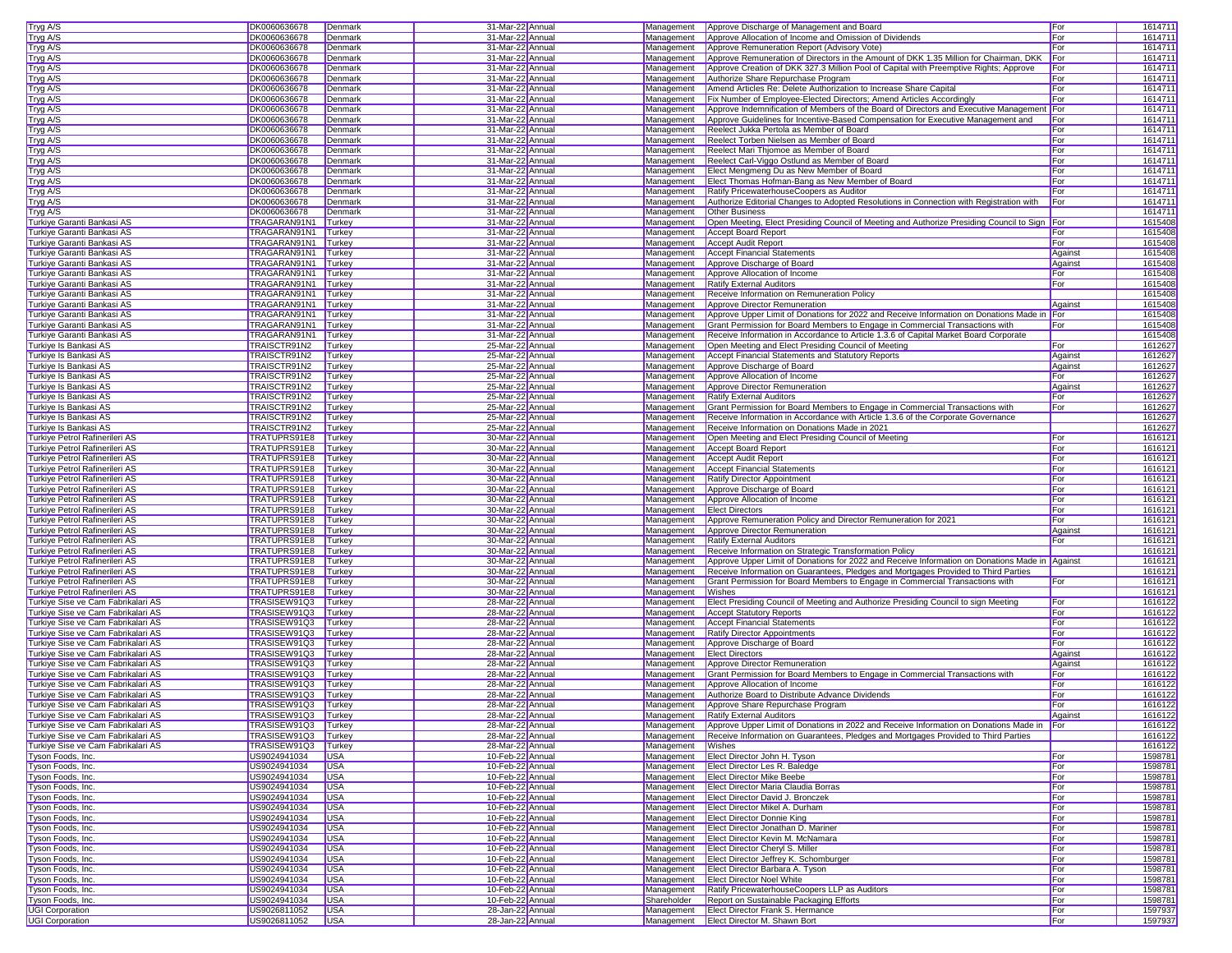| <b>UGI Corporation</b><br><b>UGI Corporation</b>                                                                                                                                                     | US9026811052 | <b>USA</b>   | 28-Jan-22 Annual  |                                      | Management  | Elect Director Theodore A. Dosch                                                              | For     | 1597937            |
|------------------------------------------------------------------------------------------------------------------------------------------------------------------------------------------------------|--------------|--------------|-------------------|--------------------------------------|-------------|-----------------------------------------------------------------------------------------------|---------|--------------------|
|                                                                                                                                                                                                      | US9026811052 | <b>USA</b>   | 28-Jan-22 Annua   |                                      | Management  | Elect Director Alan N. Harris                                                                 | For     | 159793             |
|                                                                                                                                                                                                      |              |              |                   |                                      |             |                                                                                               |         |                    |
| <b>UGI Corporation</b>                                                                                                                                                                               | US9026811052 | <b>USA</b>   | 28-Jan-22 Annua   |                                      | Management  | <b>Elect Director Mario Longhi</b>                                                            | For     | 1597937            |
| <b>UGI Corporation</b>                                                                                                                                                                               | US9026811052 | USA          | 28-Jan-22 Annual  |                                      | Management  | Elect Director William J. Marrazzo                                                            | For     | 1597937            |
| <b>UGI Corporation</b>                                                                                                                                                                               | US9026811052 | <b>USA</b>   | 28-Jan-22 Annual  |                                      |             | Management Elect Director Cindy J. Miller                                                     | For     | 1597937            |
| <b>UGI Corporation</b>                                                                                                                                                                               | US9026811052 | <b>USA</b>   | 28-Jan-22 Annual  |                                      |             | Management   Elect Director Roger Perreault                                                   | For     | 1597937            |
|                                                                                                                                                                                                      |              |              |                   |                                      |             |                                                                                               |         |                    |
| UGI Corporation                                                                                                                                                                                      | US9026811052 | <b>USA</b>   | 28-Jan-22 Annual  |                                      | Management  | Elect Director Kelly A. Romano                                                                | For     | 1597937            |
| UGI Corporation                                                                                                                                                                                      | US9026811052 | <b>USA</b>   | 28-Jan-22 Annua   |                                      | Management  | Elect Director James B. Stallings, Jr.                                                        | For     | 1597937            |
| <b>UGI Corporation</b>                                                                                                                                                                               | US9026811052 | <b>USA</b>   | 28-Jan-22 Annual  |                                      | Management  | Elect Director John L. Walsh                                                                  | For     | 1597937            |
| UGI Corporation                                                                                                                                                                                      | US9026811052 | <b>USA</b>   | 28-Jan-22 Annual  |                                      | Management  | Advisory Vote to Ratify Named Executive Officers' Compensation                                | For     | 1597937            |
|                                                                                                                                                                                                      | US9026811052 | <b>USA</b>   |                   |                                      | Management  |                                                                                               |         | 1597937            |
| <b>UGI Corporation</b>                                                                                                                                                                               |              |              | 28-Jan-22 Annua   |                                      |             | Ratify Ernst & Young LLP as Auditors                                                          | For     |                    |
| Unicharm Corp.                                                                                                                                                                                       | JP3951600000 | Japan        | 25-Mar-22 Annua   |                                      | Management  | Amend Articles to Amend Business Lines - Disclose Shareholder Meeting Materials on            | Against | 1611846            |
| Unicharm Corp.                                                                                                                                                                                       | JP3951600000 | Japan        | 25-Mar-22 Annua   |                                      | Management  | Elect Director Takahara, Takahisa                                                             | For     | 1611846            |
| Unicharm Corp.                                                                                                                                                                                       | JP3951600000 | Japan        | 25-Mar-22 Annual  |                                      | Management  | Elect Director Mori, Shinji                                                                   | For     | 1611846            |
| Unicharm Corp.                                                                                                                                                                                       | JP3951600000 | Japan        | 25-Mar-22 Annual  |                                      | Management  | Elect Director Hikosaka, Toshifumi                                                            | For     | 1611846            |
|                                                                                                                                                                                                      |              |              |                   |                                      |             |                                                                                               |         |                    |
| Unisplendour Co., Ltd.                                                                                                                                                                               | CNE0000010T1 | China        | 14-Feb-22 Special |                                      | Management  | Approve Related Party Transaction                                                             | For     | 1604749            |
| <b>UPL Limited</b>                                                                                                                                                                                   | INE628A01036 | India        |                   | 30-Mar-22 Extraordinary Shareholders | Management  | Elect Naina Lal Kidwal as Director                                                            | For     | 1616687            |
| <b>UPL Limited</b>                                                                                                                                                                                   | INE628A01036 | India        |                   | 30-Mar-22 Extraordinary Shareholders | Management  | Approve Sale/ Purchase/ Services Transactions of UPL Limited with its Subsidiaries, Joint     | For     | 1616687            |
| <b>UPL Limited</b>                                                                                                                                                                                   | INE628A01036 | India        |                   | 30-Mar-22 Extraordinary Shareholders | Management  | Approve Sale/ Purchase/ Services Transactions of UPL Corporation Limited, Mauritius and For   |         | 1616687            |
|                                                                                                                                                                                                      |              |              |                   |                                      |             |                                                                                               |         |                    |
| <b>UPL Limited</b>                                                                                                                                                                                   | INE628A01036 | India        |                   | 30-Mar-22 Extraordinary Shareholders | Management  | Approve Financial Support Transactions amongst UPL Corporation Limited, Mauritius and Against |         | 1616687            |
| <b>UPL Limited</b>                                                                                                                                                                                   | INE628A01036 | India        |                   | 30-Mar-22 Extraordinary Shareholders | Management  | Approve Buyback of Equity Shares                                                              | For     | 1616687            |
| UPM-Kymmene Oyj                                                                                                                                                                                      | FI0009005987 | Finland      | 29-Mar-22 Annual  |                                      | Management  | Open Meeting                                                                                  |         | 160432             |
| <b>UPM-Kymmene Oyj</b>                                                                                                                                                                               | FI0009005987 | Finland      | 29-Mar-22 Annua   |                                      | Management  | Call the Meeting to Order                                                                     |         | 1604326            |
| UPM-Kymmene Oyi                                                                                                                                                                                      | FI0009005987 | Finland      | 29-Mar-22 Annual  |                                      | Management  | Designate Inspector or Shareholder Representative(s) of Minutes of Meeting                    |         | 1604326            |
|                                                                                                                                                                                                      |              |              |                   |                                      |             |                                                                                               |         |                    |
| JPM-Kymmene Oyj                                                                                                                                                                                      | FI0009005987 | Finland      | 29-Mar-22 Annual  |                                      | Management  | Acknowledge Proper Convening of Meeting                                                       |         | 1604326            |
| UPM-Kymmene Oyj                                                                                                                                                                                      | FI0009005987 | Finland      | 29-Mar-22 Annual  |                                      | Management  | Prepare and Approve List of Shareholders                                                      |         | 1604326            |
| UPM-Kymmene Oyj                                                                                                                                                                                      | FI0009005987 | Finland      | 29-Mar-22 Annual  |                                      | Management  | Receive Financial Statements and Statutory Reports                                            |         | 1604326            |
| <b>UPM-Kymmene Oyj</b>                                                                                                                                                                               | FI0009005987 | Finland      | 29-Mar-22 Annual  |                                      | Management  | Accept Financial Statements and Statutory Reports                                             | For     | 1604326            |
|                                                                                                                                                                                                      |              |              |                   |                                      |             |                                                                                               |         |                    |
| UPM-Kymmene Oyi                                                                                                                                                                                      | FI0009005987 | Finland      | 29-Mar-22 Annual  |                                      | Management  | Approve Allocation of Income and Dividends of EUR 1.30 Per Share                              | For     | 1604326            |
| UPM-Kymmene Oyj                                                                                                                                                                                      | FI0009005987 | Finland      | 29-Mar-22 Annual  |                                      | Management  | Approve Discharge of Board and President                                                      | For     | 1604326            |
| UPM-Kymmene Oyj                                                                                                                                                                                      | FI0009005987 | Finland      | 29-Mar-22 Annua   |                                      | Management  | Approve Remuneration Report                                                                   | Against | 1604326            |
| UPM-Kymmene Oyj                                                                                                                                                                                      | FI0009005987 | Finland      | 29-Mar-22 Annua   |                                      | Management  | Remuneration of Directors in the Amount of EUR 200,000 for Chairman, EUR 140,000 for          | For     | 1604326            |
| <b>UPM-Kymmene Oyj</b>                                                                                                                                                                               | FI0009005987 | Finland      | 29-Mar-22 Annua   |                                      | Management  | Fix Number of Directors at Nine                                                               | For     | 1604326            |
|                                                                                                                                                                                                      |              |              |                   |                                      |             |                                                                                               |         |                    |
| UPM-Kymmene Oyi                                                                                                                                                                                      | FI0009005987 | Finland      | 29-Mar-22 Annual  |                                      | Management  | Reelect Henrik Ehrnrooth, Emma FitzGerald, Jari Gustafsson, Pija-Noora Kauppi, Marian         | Against | 1604326            |
| <b>UPM-Kymmene Ovi</b>                                                                                                                                                                               | FI0009005987 | Finland      | 29-Mar-22 Annual  |                                      | Management  | Approve Remuneration of Auditors                                                              | For     | 1604326            |
| <b>UPM-Kymmene Oyi</b>                                                                                                                                                                               | FI0009005987 | Finland      | 29-Mar-22 Annual  |                                      | Management  | Ratify PricewaterhouseCoopers as Auditors                                                     | For     | 1604326            |
| UPM-Kymmene Oyj                                                                                                                                                                                      | FI0009005987 | Finland      | 29-Mar-22 Annual  |                                      | Management  | Approve Issuance of up to 25 Million Shares without Preemptive Rights                         | For     | 1604326            |
|                                                                                                                                                                                                      |              |              |                   |                                      |             |                                                                                               |         |                    |
| <b>UPM-Kymmene Ovi</b>                                                                                                                                                                               | FI0009005987 | Finland      | 29-Mar-22 Annual  |                                      | Management  | Authorize Share Repurchase Program                                                            | For     | 1604326            |
| UPM-Kymmene Oyi                                                                                                                                                                                      | FI0009005987 | Finland      | 29-Mar-22 Annual  |                                      | Management  | Amend Articles Re: Auditor                                                                    | For     | 1604326            |
| <b>UPM-Kymmene Ovi</b>                                                                                                                                                                               | FI0009005987 | Finland      | 29-Mar-22 Annual  |                                      | Management  | Amend Articles Re: Annual General Meeting                                                     | For     | 1604326            |
| <b>UPM-Kymmene Oyi</b>                                                                                                                                                                               | FI0009005987 | Finland      | 29-Mar-22 Annua   |                                      | Management  | Authorize Charitable Donations                                                                | For     | 1604326            |
|                                                                                                                                                                                                      |              | Finland      |                   |                                      |             | <b>Close Meeting</b>                                                                          |         |                    |
| UPM-Kymmene Oyj                                                                                                                                                                                      | FI0009005987 |              | 29-Mar-22 Annua   |                                      | Management  |                                                                                               |         | 1604326            |
| Visa Inc.                                                                                                                                                                                            | US92826C8394 | <b>USA</b>   | 25-Jan-22 Annua   |                                      | Management  | Elect Director Lloyd A. Carney                                                                | For     | 1595316            |
| /isa Inc.                                                                                                                                                                                            | US92826C8394 | USA          | 25-Jan-22 Annual  |                                      | Management  | Elect Director Mary B. Cranston                                                               | Against | 1595316            |
| /isa Inc.                                                                                                                                                                                            | US92826C8394 | <b>USA</b>   | 25-Jan-22 Annual  |                                      | Management  | Elect Director Francisco Javier Fernandez-Carbajal                                            | For     | 1595316            |
| Visa Inc                                                                                                                                                                                             | US92826C8394 | <b>USA</b>   | 25-Jan-22 Annual  |                                      | Management  | Elect Director Alfred F. Kelly, Jr.                                                           | For     | 1595316            |
|                                                                                                                                                                                                      |              |              |                   |                                      |             |                                                                                               |         |                    |
| Visa Inc.                                                                                                                                                                                            | US92826C8394 | <b>USA</b>   | 25-Jan-22 Annua   |                                      | Management  | Elect Director Ramon Laguarta                                                                 | For     | 1595316            |
| Visa Inc.                                                                                                                                                                                            | US92826C8394 | <b>USA</b>   | 25-Jan-22 Annua   |                                      | Management  | Elect Director John F. Lundgren                                                               | For     | 1595316            |
| Visa Inc.                                                                                                                                                                                            | US92826C8394 | USA          | 25-Jan-22 Annual  |                                      | Management  | Elect Director Robert W. Matschullat                                                          | For     | 1595316            |
| /isa Inc.                                                                                                                                                                                            | US92826C8394 | <b>USA</b>   | 25-Jan-22 Annual  |                                      | Management  | Elect Director Denise M. Morrison                                                             | Against | 1595316            |
|                                                                                                                                                                                                      |              |              |                   |                                      |             |                                                                                               |         |                    |
| Visa Inc                                                                                                                                                                                             | US92826C8394 | <b>USA</b>   | 25-Jan-22 Annua   |                                      | Management  | Elect Director Linda J. Rendle                                                                | For     | 1595316            |
| Visa Inc.                                                                                                                                                                                            | US92826C8394 | <b>USA</b>   | 25-Jan-22 Annua   |                                      | Management  | Elect Director Maynard G. Webb, Jr.                                                           | For     | 1595316            |
|                                                                                                                                                                                                      |              | <b>USA</b>   | 25-Jan-22 Annua   |                                      | Management  | Advisory Vote to Ratify Named Executive Officers' Compensation                                | Against | 1595316            |
| Visa Inc.                                                                                                                                                                                            | US92826C8394 |              |                   |                                      |             |                                                                                               |         |                    |
|                                                                                                                                                                                                      |              |              |                   |                                      |             |                                                                                               |         |                    |
| /isa Inc.                                                                                                                                                                                            | US92826C8394 | <b>USA</b>   | 25-Jan-22 Annual  |                                      | Management  | Ratify KPMG LLP as Auditors                                                                   | For     | 1595316            |
| /odacom Group Ltd.                                                                                                                                                                                   | ZAE000132577 | South Africa | 18-Jan-22 Special |                                      | Management  | Approve Acquisition of 55 Percent of the Issued Share Capital of Vodafone Egypt as a          | For     | 1596793            |
| Vodacom Group Ltd                                                                                                                                                                                    | ZAE000132577 | South Africa | 18-Jan-22 Special |                                      | Management  | Approve Issue of Consideration Shares                                                         | For     | 1596793            |
| Vodacom Group Ltd                                                                                                                                                                                    | ZAE000132577 | South Africa | 18-Jan-22 Special |                                      | Management  | Authorise Issue of Shares in Terms of Section 41(1) of the Companies Act                      | For     | 1596793            |
| Walgreens Boots Alliance, Inc.                                                                                                                                                                       | US9314271084 | <b>USA</b>   | 27-Jan-22 Annual  |                                      | Management  | Elect Director Janice M. Babiak                                                               | For     | 1596387            |
|                                                                                                                                                                                                      |              |              |                   |                                      |             |                                                                                               |         |                    |
| Walgreens Boots Alliance, Inc.                                                                                                                                                                       | US9314271084 | <b>USA</b>   | 27-Jan-22 Annual  |                                      | Management  | Elect Director David J. Brailer                                                               | For     | 1596387            |
|                                                                                                                                                                                                      | US9314271084 | <b>USA</b>   | 27-Jan-22 Annua   |                                      | Management  | Elect Director Rosalind G. Brewer                                                             | For     | 1596387            |
|                                                                                                                                                                                                      | US9314271084 | <b>USA</b>   | 27-Jan-22 Annua   |                                      | Management  | Elect Director William C. Foote                                                               | For     | 1596387            |
| Walgreens Boots Alliance, Inc.                                                                                                                                                                       | US9314271084 | <b>USA</b>   | 27-Jan-22 Annua   |                                      | Management  | Elect Director Ginger L. Graham                                                               | For     | 1596387            |
| Walgreens Boots Alliance, Inc.<br>Walgreens Boots Alliance, Inc.<br>Walgreens Boots Alliance, Inc.                                                                                                   | US9314271084 | <b>USA</b>   | 27-Jan-22 Annua   |                                      | Management  | Elect Director Valerie B. Jarrett                                                             | For     | 1596387            |
|                                                                                                                                                                                                      |              |              |                   |                                      |             |                                                                                               |         |                    |
| Walgreens Boots Alliance, Inc.                                                                                                                                                                       | US9314271084 | USA          | 27-Jan-22 Annual  |                                      | Management  | Elect Director John A. Lederer                                                                | For     | 1596387            |
| Walgreens Boots Alliance, Inc.                                                                                                                                                                       | US9314271084 | <b>USA</b>   | 27-Jan-22 Annual  |                                      | Management  | Elect Director Dominic P. Murphy                                                              | For     | 1596387            |
| Walgreens Boots Alliance, Inc.                                                                                                                                                                       | US9314271084 | <b>USA</b>   | 27-Jan-22 Annua   |                                      |             | Management <b>Elect Director Stefano Pessina</b>                                              | For     | 1596387            |
| Walgreens Boots Alliance, Inc.                                                                                                                                                                       | US9314271084 | <b>USA</b>   | 27-Jan-22 Annua   |                                      |             | Management Elect Director Nancy M. Schlichting                                                | Against | 1596387            |
|                                                                                                                                                                                                      | US9314271084 | <b>USA</b>   | 27-Jan-22 Annua   |                                      |             | Management Advisory Vote to Ratify Named Executive Officers' Compensation                     | Against | 1596387            |
| Walgreens Boots Alliance, Inc.                                                                                                                                                                       |              |              |                   |                                      |             |                                                                                               |         |                    |
|                                                                                                                                                                                                      | US9314271084 | <b>USA</b>   | 27-Jan-22 Annual  |                                      | Management  | Ratify Deloitte & Touche LLP as Auditors                                                      | For     | 1596387            |
|                                                                                                                                                                                                      | US9314271084 | <b>USA</b>   | 27-Jan-22 Annual  |                                      | Shareholder | Amend Certificate of Incorporation to Become a Public Benefit Corporation                     | Against | 1596387            |
|                                                                                                                                                                                                      | US9314271084 | <b>USA</b>   | 27-Jan-22 Annual  |                                      | Shareholder | Reduce Ownership Threshold for Shareholders to Call Special Meeting                           | For     | 1596387            |
|                                                                                                                                                                                                      | US9314271084 | <b>USA</b>   | 27-Jan-22 Annual  |                                      | Shareholder | Report on Public Health Costs Due to Tobacco Product Sales and the Impact on Overall          | For     | 1596387            |
|                                                                                                                                                                                                      |              |              |                   |                                      |             |                                                                                               |         |                    |
| Walgreens Boots Alliance, Inc.<br>Walgreens Boots Alliance, Inc.<br>Walgreens Boots Alliance, Inc.<br>Walgreens Boots Alliance, Inc.<br>Wartsila Oyj Abp                                             | FI0009003727 | Finland      | 03-Mar-22 Annual  |                                      | Management  | <b>Open Meeting</b>                                                                           |         | 1603689            |
| Wartsila Oyi Abp                                                                                                                                                                                     | FI0009003727 | Finland      | 03-Mar-22 Annual  |                                      | Management  | Call the Meeting to Order                                                                     |         | 1603689            |
|                                                                                                                                                                                                      | FI0009003727 | Finland      | 03-Mar-22 Annual  |                                      | Management  | Designate Inspector or Shareholder Representative(s) of Minutes of Meeting                    | For     | 1603689            |
|                                                                                                                                                                                                      | FI0009003727 | Finland      | 03-Mar-22 Annual  |                                      | Management  | Acknowledge Proper Convening of Meeting                                                       | For     | 1603689            |
|                                                                                                                                                                                                      | FI0009003727 | Finland      | 03-Mar-22 Annual  |                                      | Management  | Prepare and Approve List of Shareholders                                                      | For     | 1603689            |
|                                                                                                                                                                                                      |              |              |                   |                                      |             |                                                                                               |         |                    |
|                                                                                                                                                                                                      | FI0009003727 | Finland      | 03-Mar-22 Annual  |                                      | Management  | <b>Receive Financial Statements and Statutory Reports</b>                                     |         | 1603689            |
|                                                                                                                                                                                                      | FI0009003727 | Finland      | 03-Mar-22 Annual  |                                      | Management  | Accept Financial Statements and Statutory Reports                                             | For     | 1603689            |
|                                                                                                                                                                                                      | FI0009003727 | Finland      | 03-Mar-22 Annual  |                                      | Management  | Approve Allocation of Income and Dividends of EUR 0.24 Per Share                              | For     | 1603689            |
|                                                                                                                                                                                                      | FI0009003727 | Finland      | 03-Mar-22 Annual  |                                      | Management  | Approve Discharge of Board and President                                                      | For     | 1603689            |
|                                                                                                                                                                                                      | FI0009003727 | Finland      | 03-Mar-22 Annual  |                                      | Management  | Approve Remuneration Policy And Other Terms of Employment For Executive                       | For     | 1603689            |
|                                                                                                                                                                                                      |              |              |                   |                                      |             |                                                                                               |         |                    |
|                                                                                                                                                                                                      | FI0009003727 | Finland      | 03-Mar-22 Annual  |                                      | Management  | Approve Remuneration Report (Advisory Vote)                                                   | For     | 1603689            |
| Wartsila Ovi Abp                                                                                                                                                                                     | FI0009003727 | Finland      | 03-Mar-22 Annual  |                                      | Management  | Approve Remuneration of Directors in the Amount of EUR 200,000 for Chairman, EUR              | For     | 1603689            |
| Wartsila Oyj Abp<br>Wartsila Oyj Abp<br>Wartsila Oyj Abp<br>Wartsila Oyj Abp<br>Wartsila Oyj Abp<br>Wartsila Oyj Abp<br>Wartsila Oyi Abp<br>Wartsila Oyj Abp<br>Wartsila Oyj Abp<br>Wartsila Oyj Abp | FI0009003727 | Finland      | 03-Mar-22 Annual  |                                      | Management  | Fix Number of Directors at Eight                                                              | For     | 1603689            |
| Wartsila Oyj Abp                                                                                                                                                                                     | FI0009003727 | Finland      | 03-Mar-22 Annual  |                                      | Management  | Reelect Karen Bomba, Karin Falk, Johan Forssell, Tom Johnstone (Chair), Risto Murto           | Against | 1603689            |
| Wartsila Oyj Abp                                                                                                                                                                                     | FI0009003727 | Finland      | 03-Mar-22 Annual  |                                      | Management  | Approve Remuneration of Auditors                                                              | For     | 1603689<br>1603689 |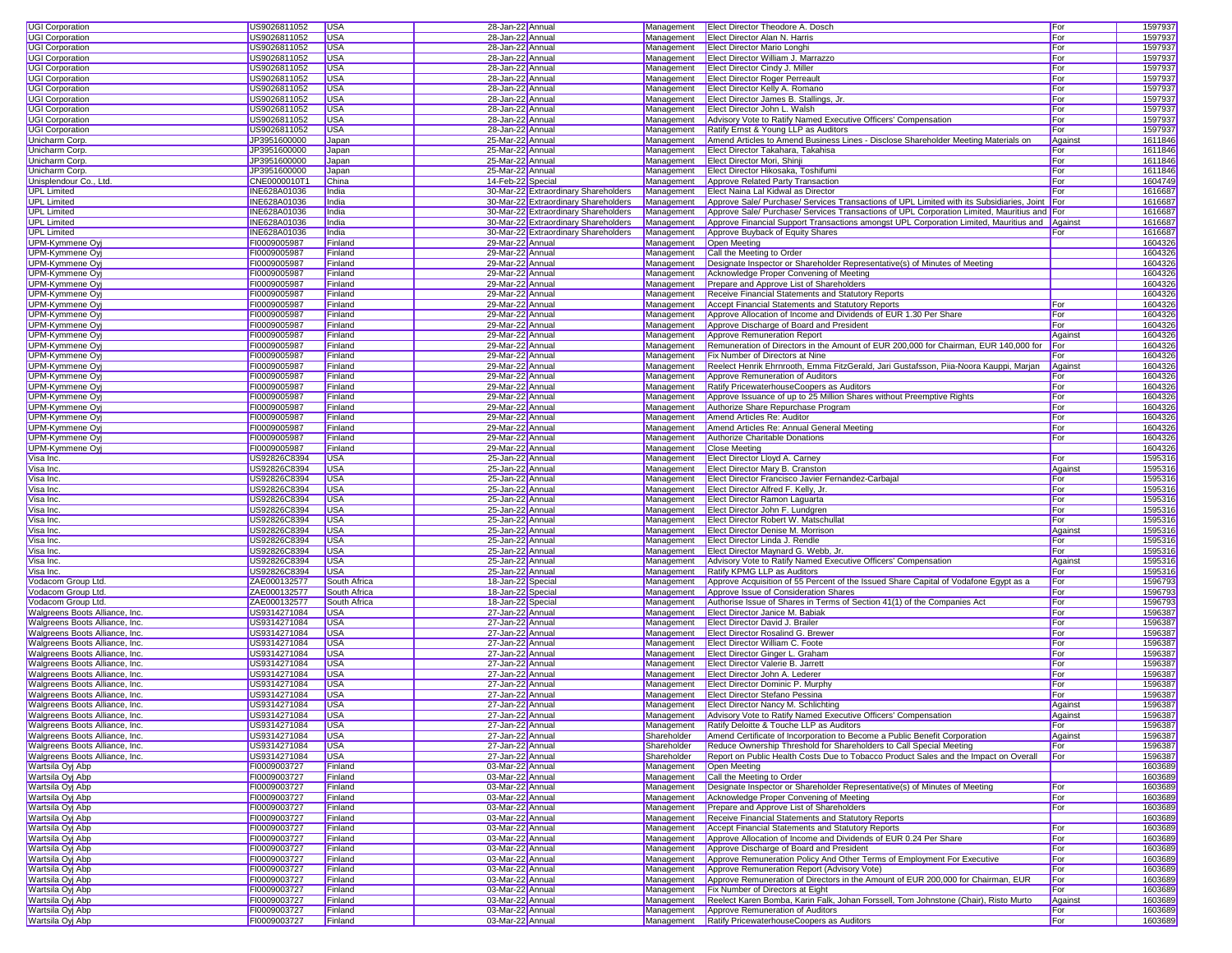| Wartsila Oyj Abp                                                     | FI0009003727                 | Finland        | 03-Mar-22 Annual                       | Management  | Authorize Share Repurchase Program                                                                                                                                                            | For     |         | 1603689            |
|----------------------------------------------------------------------|------------------------------|----------------|----------------------------------------|-------------|-----------------------------------------------------------------------------------------------------------------------------------------------------------------------------------------------|---------|---------|--------------------|
| Wartsila Oyj Abp                                                     | FI0009003727                 | Finland        | 03-Mar-22 Annual                       | Management  | Approve Issuance of up to 57 Million Shares without Preemptive Rights                                                                                                                         | For     |         | 1603689            |
| Wartsila Oyj Abp                                                     | FI0009003727                 | Finland        | 03-Mar-22 Annual                       | Management  | Close Meeting                                                                                                                                                                                 |         |         | 1603689            |
| <b>WestRock Company</b>                                              | US96145D1054                 | <b>USA</b>     | 28-Jan-22 Annual                       | Management  | Elect Director Colleen F. Arnold                                                                                                                                                              | For     |         | 1597259            |
| <b>WestRock Company</b>                                              | US96145D1054                 | <b>USA</b>     | 28-Jan-22 Annual                       | Management  | <b>Elect Director Timothy J. Bernlohr</b>                                                                                                                                                     | Against | 1597259 |                    |
| <b>WestRock Company</b>                                              | US96145D1054                 | <b>USA</b>     | 28-Jan-22 Annual                       | Management  | Elect Director J. Powell Brown                                                                                                                                                                | For     |         | 1597259            |
| <b>WestRock Company</b>                                              | US96145D1054                 | <b>USA</b>     | 28-Jan-22 Annual                       | Management  | <b>Elect Director Terrell K. Crews</b>                                                                                                                                                        | For     | 1597259 |                    |
| <b>WestRock Company</b>                                              | US96145D1054                 | <b>USA</b>     | 28-Jan-22 Annual                       | Management  | <b>Elect Director Russell M. Currey</b>                                                                                                                                                       | For     | 1597259 |                    |
| <b>WestRock Company</b>                                              | US96145D1054                 | <b>USA</b>     | 28-Jan-22 Annual                       | Management  | Elect Director Suzan F. Harrison                                                                                                                                                              | For     | 1597259 |                    |
| <b>WestRock Company</b>                                              | US96145D1054                 | <b>USA</b>     | 28-Jan-22 Annual                       | Management  | Elect Director Gracia C. Martore                                                                                                                                                              | For     | 1597259 |                    |
| <b>WestRock Company</b>                                              | US96145D1054                 | <b>USA</b>     | 28-Jan-22 Annual                       | Management  | Elect Director James E. Nevels                                                                                                                                                                | For     | 1597259 |                    |
| <b>WestRock Company</b>                                              | US96145D1054                 | <b>USA</b>     | 28-Jan-22 Annual                       | Management  | Elect Director David B. Sewell                                                                                                                                                                | For     | 1597259 |                    |
| <b>WestRock Company</b>                                              | US96145D1054                 | <b>USA</b>     | 28-Jan-22 Annual                       | Management  | Elect Director Alan D. Wilson                                                                                                                                                                 | For     | 1597259 |                    |
| <b>WestRock Company</b>                                              | US96145D1054                 | <b>USA</b>     | 28-Jan-22 Annual                       | Management  | Advisory Vote to Ratify Named Executive Officers' Compensation                                                                                                                                | Against |         | 1597259            |
| <b>WestRock Company</b>                                              | US96145D1054                 | <b>USA</b>     | 28-Jan-22 Annual                       | Management  | Amend Omnibus Stock Plan                                                                                                                                                                      | For     | 1597259 |                    |
| <b>WestRock Company</b>                                              | US96145D1054                 | <b>USA</b>     | 28-Jan-22 Annual                       | Management  | Ratify Ernst & Young LLP as Auditors                                                                                                                                                          | For     |         | 1597259            |
| Will Semiconductor Co., Ltd. Shanghai                                | CNE100002XM8                 | China          | 17-Mar-22 Specia                       | Management  | Approve Purchase of Liability Insurance for Directors, Supervisors and Senior Management                                                                                                      |         | 1614314 |                    |
| Will Semiconductor Co., Ltd. Shanghai                                | CNE100002XM8                 | China          | 17-Mar-22 Special                      | Management  | Amend Articles of Association                                                                                                                                                                 | Against |         | 1614314            |
| Will Semiconductor Co., Ltd. Shanghai                                | CNE100002XM8                 | China          | 17-Mar-22 Special                      | Management  | Amend Rules and Procedures Regarding Meetings of Board of Directors                                                                                                                           | For     | 1614314 |                    |
| Will Semiconductor Co., Ltd. Shanghai                                | CNE100002XM8                 | China          | 17-Mar-22 Special                      | Management  | Amend Rules and Procedures Regarding General Meetings of Shareholders                                                                                                                         | For     |         | 1614314            |
| Will Semiconductor Co., Ltd. Shanghai                                | CNE100002XM8                 | China          | 17-Mar-22 Specia                       | Management  | Elect Sun Xiaowei as Supervisor                                                                                                                                                               | For     | 1614314 |                    |
| Wingtech Technology Co., Ltd.                                        | CNE000000M72                 | China          | 11-Feb-22 Special                      | Management  | Approve Provision of Guarantee                                                                                                                                                                | Against | 1602737 |                    |
| Wingtech Technology Co., Ltd.                                        | CNE000000M72                 | China          | 11-Feb-22 Special                      | Management  | Approve Purchase of Liability Insurance for Directors, Supervisors and Senior Management                                                                                                      |         | 1602737 |                    |
| Wingtech Technology Co., Ltd.                                        | CNE000000M72                 | China          | 11-Feb-22 Special                      | Management  | Elect Zhang Xuezheng as Director                                                                                                                                                              | For     |         | 1602737            |
| Wingtech Technology Co., Ltd.                                        | CNE000000M72                 | China          | 11-Feb-22 Special                      | Management  | Elect Zhang Qiuhong as Director                                                                                                                                                               | For     | 1602737 |                    |
| Wingtech Technology Co., Ltd.                                        | CNE000000M72                 | China          | 11-Feb-22 Special                      | Management  | Elect Gao Yan as Director                                                                                                                                                                     | For     | 1602737 |                    |
| Wingtech Technology Co., Ltd.                                        | CNE000000M72                 | China          | 11-Feb-22 Special                      | Management  | Elect Xiao Jianhua as Director                                                                                                                                                                | For     |         | 1602737            |
| Wingtech Technology Co., Ltd.                                        | CNE000000M72                 | China          | 11-Feb-22 Special                      | Management  | Elect Shang Xiaogang as Director                                                                                                                                                              | For     | 1602737 |                    |
| Wingtech Technology Co., Ltd.                                        | CNE000000M72                 | China          | 11-Feb-22 Special                      | Management  | Elect Xiao Xuebing as Supervisor                                                                                                                                                              | For     | 1602737 |                    |
| Wingtech Technology Co., Ltd.                                        | CNE000000M72                 | China          | 11-Feb-22 Specia                       | Management  | <b>Elect Zhou Meiling as Supervisor</b>                                                                                                                                                       | For     | 1602737 |                    |
| Woori Financial Group, Inc.                                          | KR7316140003                 | South Korea    | 27-Jan-22 Specia                       | Management  | Elect Yoon In-seop as Outside Director                                                                                                                                                        | For     |         | 1600899            |
| Woori Financial Group, Inc.                                          | KR7316140003                 | South Korea    | 27-Jan-22 Specia                       | Management  | Elect Shin Yo-hwan as Outside Director                                                                                                                                                        | For     |         | 1600899            |
| Woori Financial Group, Inc.                                          | KR7316140003                 | South Korea    | 25-Mar-22 Annual                       | Management  | Approve Financial Statements and Allocation of Income                                                                                                                                         | For     |         | 1615726            |
| Woori Financial Group, Inc.                                          | KR7316140003                 | South Korea    | 25-Mar-22 Annual                       | Management  | Amend Articles of Incorporation                                                                                                                                                               | For     |         | 1615726            |
| Woori Financial Group, Inc.                                          | KR7316140003                 | South Korea    | 25-Mar-22 Annual                       | Management  | Elect Song Su-young as Outside Director                                                                                                                                                       | For     |         | 1615726            |
| Woori Financial Group, Inc.                                          | KR7316140003                 | South Korea    | 25-Mar-22 Annual                       | Management  | Elect Noh Seong-tae as Outside Director                                                                                                                                                       | Against |         | 1615726            |
| Woori Financial Group, Inc.                                          | KR7316140003                 | South Korea    | 25-Mar-22 Annual                       | Management  | Elect Park Sang-yong as Outside Director                                                                                                                                                      | Against |         | 1615726            |
| Woori Financial Group, Inc.                                          | KR7316140003                 | South Korea    | 25-Mar-22 Annual                       | Management  | Elect Jang Dong-woo as Outside Director                                                                                                                                                       | Against |         | 1615726            |
| Woori Financial Group, Inc.                                          | KR7316140003                 | South Korea    | 25-Mar-22 Annual                       | Management  | Elect Lee Won-deok as Non-Independent Non-Executive Director                                                                                                                                  | Against |         | 1615726            |
| Woori Financial Group, Inc.                                          | KR7316140003                 | South Korea    | 25-Mar-22 Annual                       | Management  | Elect Jeong Chan-hyeong as Outside Director to Serve as an Audit Committee Member                                                                                                             | Against |         | 1615726            |
| Woori Financial Group, Inc.                                          | KR7316140003                 | South Korea    | 25-Mar-22 Annual                       | Management  | Elect Noh Seong-tae as a Member of Audit Committee                                                                                                                                            | Against |         | 1615726            |
| Woori Financial Group, Inc.                                          | KR7316140003                 | South Korea    | 25-Mar-22 Annual                       | Management  | Elect Jang Dong-woo as a Member of Audit Committee                                                                                                                                            | Against | 1615726 |                    |
| Woori Financial Group, Inc.                                          | KR7316140003                 | South Korea    | 25-Mar-22 Annual                       | Management  | Approve Total Remuneration of Inside Directors and Outside Directors                                                                                                                          | For     | 1615726 |                    |
| Wuchan Zhongda Group Co., Ltd.                                       | CNE000000KF4                 | China          | 28-Jan-22 Special                      | Management  | Elect Chen Xin as Director                                                                                                                                                                    | For     |         | 1601852            |
| Wuchan Zhongda Group Co., Ltd.                                       | <b>CNE000000KF4</b>          | China          | 28-Jan-22 Special                      | Management  | Elect Hong Feng as Director                                                                                                                                                                   | For     |         | 1601852            |
| Wuhu Shunrong Sangi Interactive Entertainment Co., Ltd. CNE1000010N2 |                              | China          | 24-Mar-22 Specia                       | Shareholder | Elect Li Weiwei as Director                                                                                                                                                                   | Against |         | 1617446            |
| Wuhu Shunrong Sangi Interactive Entertainment Co., Ltd. CNE1000010N2 |                              | China          | 24-Mar-22 Special                      | Management  | Elect Zeng Kaitian as Director                                                                                                                                                                | Against | 1617446 |                    |
| Wuhu Shunrong Sangi Interactive Entertainment Co., Ltd. CNE1000010N2 |                              | China          | 24-Mar-22 Special                      | Management  | Elect Hu Yuhang as Director                                                                                                                                                                   | Against |         | 1617446            |
| Wuhu Shunrong Sangi Interactive Entertainment Co., Ltd. CNE1000010N2 |                              | China          | 24-Mar-22 Special                      | Shareholder | Elect Yang Jun as Director                                                                                                                                                                    | Against |         | 1617446            |
| Wuhu Shunrong Sanqi Interactive Entertainment Co., Ltd. CNE1000010N2 |                              | China          | 24-Mar-22 Special                      | Management  | Elect Liu Jun as Director                                                                                                                                                                     | For     |         | 1617446            |
| Wuhu Shunrong Sangi Interactive Entertainment Co., Ltd. CNE1000010N2 |                              | China          | 24-Mar-22 Specia                       | Shareholder | Elect Li Yang as Director                                                                                                                                                                     | Against | 1617446 |                    |
| Wuhu Shunrong Sangi Interactive Entertainment Co., Ltd. CNE1000010N2 |                              | China          | 24-Mar-22 Special                      | Shareholder | Elect Ye Xin as Director                                                                                                                                                                      | For     | 1617446 |                    |
| Wuhu Shunrong Sangi Interactive Entertainment Co., Ltd. CNE1000010N2 |                              | China          | 24-Mar-22 Special                      | Shareholder | Elect Lu Rui as Director                                                                                                                                                                      | For     | 1617446 |                    |
| Wuhu Shunrong Sangi Interactive Entertainment Co., Ltd. CNE1000010N2 |                              | China          | 24-Mar-22 Special                      | Shareholder | Elect Tao Feng as Director                                                                                                                                                                    | For     |         | 1617446            |
| Wuhu Shunrong Sanqi Interactive Entertainment Co., Ltd. CNE1000010N2 |                              | China          | 24-Mar-22 Special                      | Management  | Approve Allowance Plan for Independent Directors                                                                                                                                              | For     | 1617446 |                    |
| Wuhu Shunrong Sangi Interactive Entertainment Co., Ltd. CNE1000010N2 |                              | China          | 24-Mar-22 Special                      | Shareholder | Elect Cheng Lin as Supervisor                                                                                                                                                                 | For     |         | 1617446            |
| Wuhu Shunrong Sangi Interactive Entertainment Co., Ltd. CNE1000010N2 |                              | China          | 24-Mar-22 Special                      | Management  | Approve Change in Company Name                                                                                                                                                                | For     | 1617446 |                    |
| Wuhu Shunrong Sangi Interactive Entertainment Co., Ltd. CNE1000010N2 |                              | China          | 24-Mar-22 Special                      | Management  | Approve Change in Registered Address                                                                                                                                                          | For     |         | 1617446            |
| Wuhu Shunrong Sangi Interactive Entertainment Co., Ltd. CNE1000010N2 |                              | China          | 24-Mar-22 Special                      | Management  | Amend Articles of Association and Rules and Procedures Regarding General Meetings of                                                                                                          | Against |         | 1617446            |
| Wuhu Shunrong Sangi Interactive Entertainment Co., Ltd. CNE1000010N2 |                              | China          | 24-Mar-22 Special                      | Management  | Approve Extension of Authorization of the Board on Private Placement                                                                                                                          | For     |         | 1617446            |
| WUS Printed Circuit (Kunshan) Co., Ltd.                              | CNE100000SP5                 | China          | 27-Jan-22 Specia                       | Management  | Approve Investment in Shareholding of Shengweice Electronics (Jiangsu) Co., Ltd.                                                                                                              | For     | 1601714 |                    |
| WUS Printed Circuit (Kunshan) Co., Ltd.                              | CNE100000SP5                 | China          | 27-Jan-22 Specia                       | Management  | Approve Daily Related Party Transactions                                                                                                                                                      | For     |         | 1601714            |
| Wuxi Lead Intelligent Equipment Co., Ltd.                            | CNE100001ZF9                 | China          | 11-Feb-22 Special                      | Management  | Approve Daily Related Party Transactions                                                                                                                                                      | For     |         | 1604117            |
| Wuxi Lead Intelligent Equipment Co., Ltd.                            | CNE100001ZF9                 | China          | 11-Feb-22 Special                      | Management  | Approve Application of Bank Credit Lines                                                                                                                                                      | For     |         | 1604117            |
| Wuxi Lead Intelligent Equipment Co., Ltd.                            | CNE100001ZF9                 | China          | 11-Feb-22 Special                      | Management  | Approve Provision of Guarantee                                                                                                                                                                | For     |         | 1604117            |
| Wuxi Lead Intelligent Equipment Co., Ltd.                            | CNE100001ZF9                 | China          | 11-Feb-22 Special                      | Management  | Approve Forward Foreign Exchange Transactions                                                                                                                                                 | For     |         | 1604117            |
| Wuxi Lead Intelligent Equipment Co., Ltd.                            | CNE100001ZF9                 | China          | 11-Feb-22 Specia                       | Management  | Approve Repurchase and Cancellation of Performance Shares                                                                                                                                     | For     |         | 1604117            |
| Wuxi Lead Intelligent Equipment Co., Ltd.                            | CNE100001ZF9                 | China          | 11-Feb-22 Specia                       |             | Management Approve Change in Registered Capital                                                                                                                                               | For     |         | 1604117            |
| Wuxi Lead Intelligent Equipment Co., Ltd.                            | CNE100001ZF9                 | China          | 11-Feb-22 Special                      | Management  | Amend Articles of Association                                                                                                                                                                 | For     |         | 1604117            |
| Wuxi Shangji Automation Co., Ltd.                                    | CNE100003JF9                 | China          | 28-Jan-22 Special                      | Management  | Approve Waiver of Pre-emptive Right                                                                                                                                                           | For     |         | 1601678            |
| Wuxi Shangji Automation Co., Ltd.                                    | CNE100003JF9                 | China          | 18-Mar-22 Special                      | Management  | Approve Investment in the Construction of High Purity Industrial Silicon and High-purity                                                                                                      | For     |         | 1611648            |
| Wuxi Shangji Automation Co., Ltd.                                    | CNE100003JF9                 | China          | 18-Mar-22 Special                      | Shareholder | Approve Use of Funds for Cash Management                                                                                                                                                      | For     |         | 1611648            |
| XCMG Construction Machinery Co., Ltd.                                | <b>CNE000000FH0</b>          | China          | 22-Mar-22 Special                      | Management  | Approve Procurement of Materials or Products                                                                                                                                                  | For     |         | 1616060            |
| XCMG Construction Machinery Co., Ltd.                                | CNE000000FH0                 | China          | 22-Mar-22 Special                      | Management  | Approve Selling Materials or Products                                                                                                                                                         | For     |         | 1616060            |
| XCMG Construction Machinery Co., Ltd.                                | CNE000000FH0                 | China          | 22-Mar-22 Special                      | Management  | Approve Rent or Lease of Properties, Equipment and Products                                                                                                                                   | For     |         | 1616060            |
| XCMG Construction Machinery Co., Ltd.                                | <b>CNE000000FH0</b>          | China          | 22-Mar-22 Special                      | Management  | Approve Use of Licensing Trademark                                                                                                                                                            | For     |         | 1616060            |
| XCMG Construction Machinery Co., Ltd.                                | CNE000000FH0                 | China          | 22-Mar-22 Special                      | Management  | Approve Cooperative Technology Development                                                                                                                                                    | For     |         | 1616060            |
| XCMG Construction Machinery Co., Ltd.                                | <b>CNE000000FH0</b>          | China          | 22-Mar-22 Special                      | Management  | Approve Provision or Acceptance of Services                                                                                                                                                   | For     |         | 1616060            |
| XCMG Construction Machinery Co., Ltd.                                | CNE000000FH0                 | China          | 22-Mar-22 Special                      | Management  | Approve Provision of Guarantee for Subsidiaries                                                                                                                                               | For     |         | 1616060            |
| XCMG Construction Machinery Co., Ltd.                                | CNE000000FH0                 | China          | 22-Mar-22 Special                      | Management  | Approve Provision of Guarantee for Mortgage Business                                                                                                                                          | For     |         | 1616060            |
| XCMG Construction Machinery Co., Ltd.                                | CNE000000FH0                 | China          | 22-Mar-22 Special                      | Management  | Approve Provision of Guarantee for Financial Leasing Business                                                                                                                                 | For     | 1616060 |                    |
| XCMG Construction Machinery Co., Ltd.                                | CNE000000FH0                 | China          | 22-Mar-22 Special                      | Management  | Approve Provision of Guarantee for Supply Chain Finance Business                                                                                                                              | For     |         | 1616060            |
| XCMG Construction Machinery Co., Ltd.                                |                              |                |                                        | Management  | Approve Application of Comprehensive Credit Lines                                                                                                                                             | For     |         | 1616060            |
| Xiamen Tungsten Co., Ltd.                                            | <b>CNE000000FH0</b>          | China          | 22-Mar-22 Special                      |             |                                                                                                                                                                                               |         |         |                    |
|                                                                      | CNE000001D15                 | China          | 18-Jan-22 Special                      | Management  | Approve Adjustment on Performance Share Incentive Plan and Unlocking Performance                                                                                                              | Against |         | 1600206            |
| Xiamen Tungsten Co., Ltd.                                            | CNE000001D15                 | China          | 16-Feb-22 Special                      | Management  | Approve Daily Related Party Transaction with Fujian Metallurgical (Holding) Co., Ltd.                                                                                                         | For     |         | 1604412            |
| Xiamen Tungsten Co., Ltd.                                            | CNE000001D15                 | China          | 16-Feb-22 Special                      | Management  | Approve Daily Related Party Transaction with Jiangxi Jutong Industrial Co., Ltd.                                                                                                              | For     |         | 1604412            |
| Xiamen Tungsten Co., Ltd.<br>Xiamen Tungsten Co., Ltd.               | CNE000001D15<br>CNE000001D15 | China<br>China | 16-Feb-22 Special<br>16-Feb-22 Special | Management  | Approve Daily Related Party Transaction with China Tungsten High-tech Materials Co., Ltd. For<br>Management Approve Daily Related Party Transaction with United Materials Corporation and TMA | For     |         | 1604412<br>1604412 |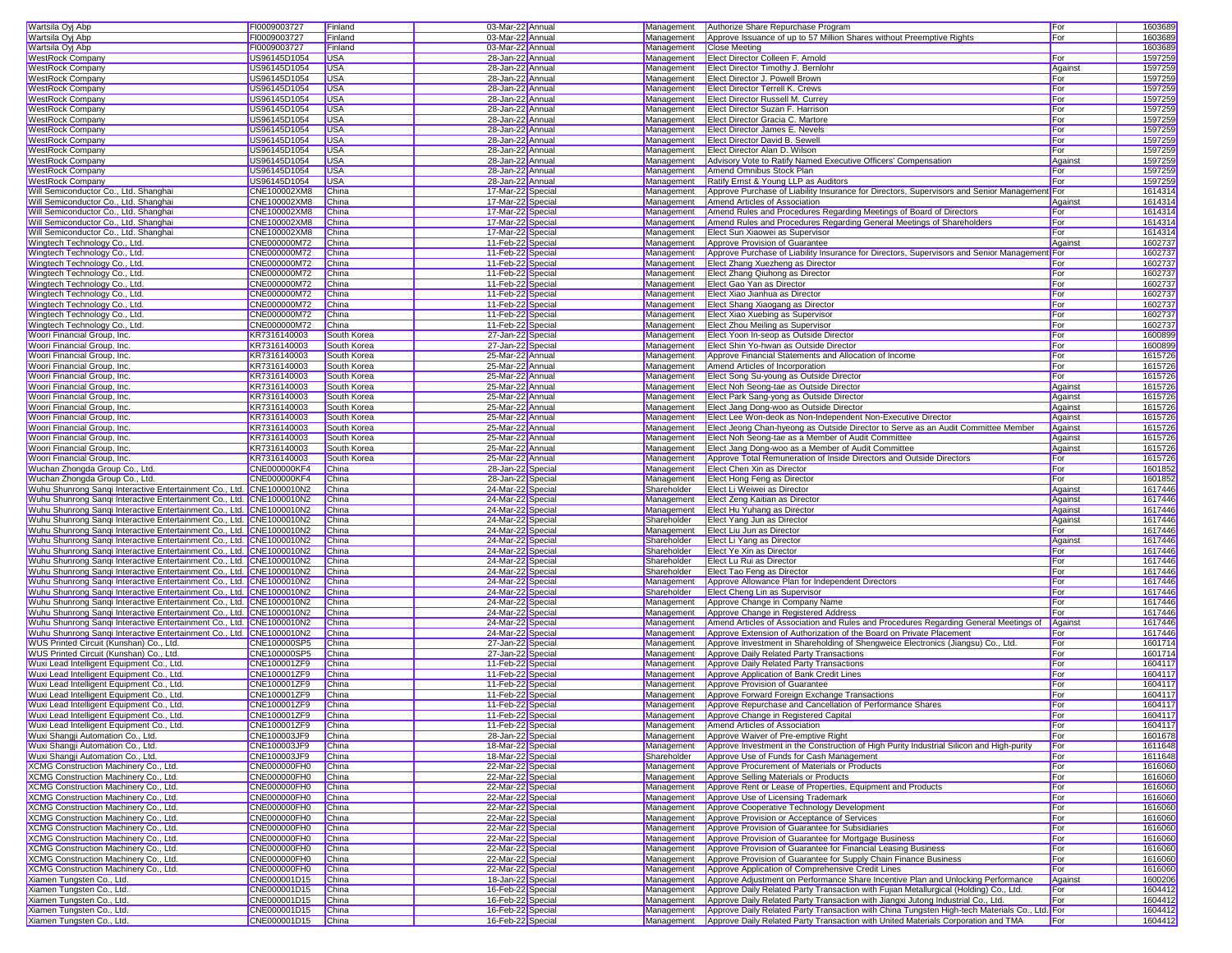| Xiamen Tungsten Co., Ltd.                                                                          | CNE000001D15                 | China          | 16-Feb-22 Special                      |                                      | Management  | Approve Daily Related Party Transaction with Affiliated Companies with Related Natural       | For        | 1604412            |
|----------------------------------------------------------------------------------------------------|------------------------------|----------------|----------------------------------------|--------------------------------------|-------------|----------------------------------------------------------------------------------------------|------------|--------------------|
| Xiamen Tungsten Co., Ltd.                                                                          | CNE000001D15                 | China          | 16-Feb-22 Special                      |                                      | Management  | Approve Loan Provision                                                                       | Against    | 1604412            |
| Xiamen Tungsten Co., Ltd.                                                                          | CNE000001D15                 | China          | 23-Mar-22 Special                      |                                      | Management  | Approve Issuance of Shares to Specific Targets by Subsidiary                                 | Against    | 1614307            |
| Xiamen Tungsten Co., Ltd.                                                                          | CNE000001D15                 | China          | 23-Mar-22 Special                      |                                      | Management  | Approve Participation in Subscription of Shares to Specific Targets of Subsidiary with       | Against    | 1614307            |
| Xinjiang Goldwind Science & Technology Co., Ltd.                                                   | CNE100000PP1                 | China          |                                        | 25-Feb-22 Extraordinary Shareholders | Management  | Approve Connected Transactions for Sales of Products Conducted in the Ordinary Course   For  |            | 1601380            |
| Xinjiang Goldwind Science & Technology Co., Ltd.                                                   | CNE100000PP1                 | China          |                                        | 25-Feb-22 Extraordinary Shareholders | Management  | Approve Connected Transactions for Sales of Products Conducted in the Ordinary Course        |            | 1601530            |
| Xinjiang Goldwind Science & Technology Co., Ltd.                                                   | CNE100000PP1                 | China          |                                        | 25-Feb-22 Extraordinary Shareholders | Management  | Approve Connected Transactions for Sales of Products Conducted in the Ordinary Course   For  |            | 1601380            |
| Xinjiang Goldwind Science & Technology Co., Ltd.                                                   | CNE100000PP1                 | China          |                                        | 25-Feb-22 Extraordinary Shareholders | Management  | Approve Connected Transactions for Sales of Products Conducted in the Ordinary Course For    |            | 1601530            |
| Xinjiang Goldwind Science & Technology Co., Ltd.                                                   | CNE100000PP1                 | China          |                                        | 25-Feb-22 Extraordinary Shareholders | Management  | Approve Purchase of Liability Insurance for Directors, Supervisors and Senior Management For |            | 1601380            |
| Xinjiang Goldwind Science & Technology Co., Ltd.                                                   | CNE100000PP1                 | China          |                                        | 25-Feb-22 Extraordinary Shareholders | Management  | Approve Purchase of Liability Insurance for Directors, Supervisors and Senior Management For |            | 1601530            |
| Xinjiang Goldwind Science & Technology Co., Ltd.                                                   | CNE100000PP1                 | China          |                                        | 25-Feb-22 Extraordinary Shareholders | Management  | Elect Wang Yan as Supervisor                                                                 | For        | 1601380            |
|                                                                                                    |                              |                |                                        |                                      |             |                                                                                              | For        | 1601530            |
| Xinjiang Goldwind Science & Technology Co., Ltd.                                                   | CNE100000PP1                 | China          |                                        | 25-Feb-22 Extraordinary Shareholders | Management  | Elect Wang Yan as Supervisor                                                                 |            |                    |
| Yamaha Motor Co., Ltd.                                                                             | JP3942800008                 | Japan          | 23-Mar-22 Annual                       |                                      | Management  | Approve Allocation of Income, with a Final Dividend of JPY 65                                | For        | 1612822            |
| Yamaha Motor Co., Ltd.                                                                             | JP3942800008                 | Japan          | 23-Mar-22 Annual                       |                                      | Management  | Amend Articles to Disclose Shareholder Meeting Materials on Internet                         | For        | 1612822            |
| Yamaha Motor Co., Ltd.                                                                             | JP3942800008                 | Japan          | 23-Mar-22 Annual                       |                                      | Management  | Elect Director Watanabe, Katsuaki                                                            | For        | 1612822            |
| Yamaha Motor Co., Ltd.                                                                             | JP3942800008                 | Japan          | 23-Mar-22 Annual                       |                                      | Management  | Elect Director Hidaka, Yoshihiro                                                             | For        | 1612822            |
| Yamaha Motor Co., Ltd.                                                                             | JP3942800008                 | Japan          | 23-Mar-22 Annual                       |                                      | Management  | Elect Director Maruyama, Heiji                                                               | For        | 1612822            |
| Yamaha Motor Co., Ltd.                                                                             | JP3942800008                 | Japan          | 23-Mar-22 Annual                       |                                      | Management  | Elect Director Matsuyama, Satohiko                                                           | For        | 1612822            |
| Yamaha Motor Co., Ltd.                                                                             | JP3942800008                 | Japan          | 23-Mar-22 Annual                       |                                      | Management  | Elect Director Shitara, Motofumi                                                             | For        | 1612822            |
| Yamaha Motor Co., Ltd.                                                                             | JP3942800008                 | Japan          | 23-Mar-22 Annual                       |                                      | Management  | Elect Director Nakata, Takuya                                                                | Against    | 1612822            |
| Yamaha Motor Co., Ltd.                                                                             | JP3942800008                 | Japan          | 23-Mar-22 Annua                        |                                      | Management  | Elect Director Kamigama, Takehiro                                                            | For        | 1612822            |
| Yamaha Motor Co., Ltd.                                                                             | JP3942800008                 | Japan          | 23-Mar-22 Annua                        |                                      | Management  | Elect Director Tashiro, Yuko                                                                 | For        | 1612822            |
| Yamaha Motor Co., Ltd.                                                                             | JP3942800008                 | Japan          | 23-Mar-22 Annual                       |                                      | Management  | Elect Director Ohashi, Tetsuj                                                                | For        | 1612822            |
| Yamaha Motor Co., Ltd.                                                                             | JP3942800008                 | Japan          | 23-Mar-22 Annual                       |                                      | Management  | Elect Director Jin Song Montesano                                                            | For        | 1612822            |
| Yamaha Motor Co., Ltd.                                                                             | JP3942800008                 | Japan          | 23-Mar-22 Annual                       |                                      | Management  | Appoint Alternate Statutory Auditor Fujita, Ko                                               | For        | 1612822            |
| Yamaha Motor Co., Ltd.                                                                             | JP3942800008                 | Japan          | 23-Mar-22 Annual                       |                                      | Management  | Approve Compensation Ceilings for Directors and Statutory Auditors                           | For        | 1612822            |
| Yamaha Motor Co., Ltd.                                                                             | JP3942800008                 | Japan          | 23-Mar-22 Annual                       |                                      | Management  | Approve Performance Share Plan                                                               | For        | 1612822            |
| Yes Bank Limited                                                                                   | <b>INE528G01035</b>          | India          | 31-Mar-22 Special                      |                                      | Management  | Approve Issuance of Debt Securities or Equity / Equity-Linked Securities without             | For        | 1613976            |
|                                                                                                    |                              | India          |                                        |                                      |             |                                                                                              | For        |                    |
| Yes Bank Limited                                                                                   | INE528G01035                 |                | 31-Mar-22 Special                      |                                      | Management  | Approve Material Related Party Transactions with State Bank of India                         |            | 1613976            |
| Yihai Kerry Arawana Holdings Co., Ltd.                                                             | CNE1000048D3                 | China          | 15-Feb-22 Special                      |                                      | Shareholder | Elect Kuok Khoon Hong (Guo Kongfeng) as Director                                             | For        | 1604769            |
| Yihai Kerry Arawana Holdings Co., Ltd.                                                             | CNE1000048D3                 | China          | 15-Feb-22 Special                      |                                      | Shareholder | Elect Pua Seck Guan (Pan Xiyuan) as Director                                                 | For        | 1604769            |
| Yihai Kerry Arawana Holdings Co., Ltd.                                                             | CNE1000048D3                 | China          | 15-Feb-22 Special                      |                                      | Shareholder | Elect Mu Yankui as Director                                                                  | For        | 1604769            |
| Yihai Kerry Arawana Holdings Co., Ltd.                                                             | CNE1000048D3                 | China          | 15-Feb-22 Special                      |                                      | Shareholder | Elect Niu Yuxin as Director                                                                  | For        | 1604769            |
| Yihai Kerry Arawana Holdings Co., Ltd.                                                             | CNE1000048D3                 | China          | 15-Feb-22 Special                      |                                      | Shareholder | Elect Loke Mun Yee (Lu Wenyu) as Director                                                    | For        | 1604769            |
| Yihai Kerry Arawana Holdings Co., Ltd.                                                             | CNE1000048D3                 | China          | 15-Feb-22 Special                      |                                      | Shareholder | Elect Tong Shao Ming (Tang Shaoming) as Director                                             | For        | 1604769            |
| Yihai Kerry Arawana Holdings Co., Ltd.                                                             | CNE1000048D3                 | China          | 15-Feb-22 Special                      |                                      | Management  | Elect Guan Yimin as Director                                                                 | For        | 1604769            |
| Yihai Kerry Arawana Holdings Co., Ltd.                                                             | CNE1000048D3                 | China          | 15-Feb-22 Special                      |                                      | Management  | Elect Chua Phuay Hee (Cai Peixi) as Director                                                 | For        | 1604769            |
| Yihai Kerry Arawana Holdings Co., Ltd.                                                             | CNE1000048D3                 | China          | 15-Feb-22 Special                      |                                      | Management  | Elect Ren Jianbiao as Director                                                               | For        | 1604769            |
| Yihai Kerry Arawana Holdings Co., Ltd.                                                             | CNE1000048D3                 | China          | 15-Feb-22 Special                      |                                      | Shareholder | Elect Zhang Jianxin as Supervisor                                                            | For        | 1604769            |
| Yihai Kerry Arawana Holdings Co., Ltd.                                                             | CNE1000048D3                 | China          | 15-Feb-22 Special                      |                                      | Shareholder | Elect Li Changping as Supervisor                                                             | For        | 1604769            |
| Yihai Kerry Arawana Holdings Co., Ltd.                                                             | CNE1000048D3                 | China          | 15-Feb-22 Special                      |                                      | Management  | Approve Exemption from Share Lockup Commitment                                               | For        | 1604769            |
|                                                                                                    | CNE1000048D3                 |                |                                        |                                      |             |                                                                                              |            |                    |
| Yihai Kerry Arawana Holdings Co., Ltd.                                                             |                              | China          | 15-Feb-22 Special                      |                                      | Management  | Approve Appointment of Company Vice President and Investment Status                          | For        | 1604769            |
| Yonyou Network Technology Co., Ltd.                                                                | CNE0000017Y6                 | China          | 14-Jan-22 Special                      |                                      | Management  | Approve Signing of Three-party Supervision Agreement for Depository of Raised Funds          | For        | 1599765            |
| Yonyou Network Technology Co., Ltd.                                                                | CNE0000017Y6                 | China          | 23-Mar-22 Special                      |                                      | Management  | Approve Use of Idle Raised Funds for Cash Management and Related Party Transactions          | For        | 1616709            |
| YTO Express Group Co., Ltd.                                                                        | CNE0000012J8                 | China          | 16-Mar-22 Special                      |                                      | Management  | Approve Related Party Transaction                                                            | For        | 1613501            |
| YTO Express Group Co., Ltd.                                                                        | CNE0000012J8                 | China          | 16-Mar-22 Special                      |                                      | Management  | Approve Completion of Partial Raised Funds Investment Project and Use of Excess Raised For   |            | 1613501            |
| Yuhan Corp.                                                                                        | KR7000100008                 | South Korea    | 18-Mar-22 Annual                       |                                      | Management  | Approve Financial Statements and Allocation of Income                                        | For        | 1607681            |
| Yuhan Corp.                                                                                        | KR7000100008                 | South Korea    | 18-Mar-22 Annual                       |                                      | Management  | Approve Total Remuneration of Inside Directors and Outside Directors                         | For        | 1607681            |
| Yunnan Aluminium Co., Ltd.                                                                         | CNE000000VG9                 | China          | 12-Jan-22 Special                      |                                      | Management  | Approve to Appoint Financial Auditor and Internal Control Auditor                            | For        | 1599416            |
|                                                                                                    |                              |                |                                        | 12-Jan-22 Special                    | Management  | Approve Adjustment on Related Party Transactions                                             | For        | 1599416            |
| Yunnan Aluminium Co., Ltd.                                                                         | <b>CNE000000VG9</b>          | China          |                                        |                                      |             |                                                                                              |            |                    |
| Yunnan Aluminium Co., Ltd.                                                                         | CNE000000VG9                 | China          |                                        |                                      | Management  |                                                                                              | For        | 1599416            |
|                                                                                                    |                              | China          | 12-Jan-22 Special                      |                                      |             | Approve Increase in Registered Capital                                                       | For        |                    |
| Yunnan Aluminium Co., Ltd.                                                                         | CNE000000VG9                 |                | 12-Jan-22 Special                      |                                      | Management  | Approve Amendments to Articles of Association                                                |            | 1599416            |
| Yunnan Aluminium Co., Ltd.                                                                         | CNE000000VG9                 | China          | 12-Jan-22 Special                      |                                      | Shareholder | Elect Gao Lidong as Non-independent Director                                                 | For        | 1599416            |
| Yunnan Aluminium Co., Ltd.                                                                         | CNE000000VG9                 | China          | 28-Mar-22 Special                      |                                      | Management  | Approve Daily Related Party Transactions                                                     | For        | 1618708            |
| Yunnan Aluminium Co., Ltd.                                                                         | CNE000000VG9                 | China          | 28-Mar-22 Special                      |                                      | Management  | Elect Xu Jing as Director                                                                    | Against    | 1618708            |
| Yunnan Aluminium Co., Ltd.                                                                         | CNE000000VG9                 | China          | 28-Mar-22 Special                      |                                      | Management  | <b>Elect Zheng Ting as Director</b>                                                          | For        | 1618708            |
| Yunnan Energy New Material Co., Ltd.                                                               | CNE100002BR3                 | China          | 17-Jan-22 Special                      |                                      | Management  | Approve Company's Eligibility for Private Placement of Shares                                | For        | 1600087            |
| Yunnan Energy New Material Co., Ltd.                                                               | CNE100002BR3                 | China          | 17-Jan-22 Special                      |                                      | Management  | Approve Share Type and Par Value                                                             | For        | 1600087            |
| Yunnan Energy New Material Co., Ltd.                                                               | CNE100002BR3                 | China          | 17-Jan-22 Special                      |                                      | Management  | Approve Issue Manner and Issue Time                                                          | For        | 1600087            |
| Yunnan Energy New Material Co., Ltd.                                                               | CNE100002BR3                 | China          | 17-Jan-22 Special                      |                                      | Management  | Approve Target Subscribers and Subscription Method                                           | For        | 1600087            |
| Yunnan Energy New Material Co., Ltd.                                                               | CNE100002BR3                 | China          | 17-Jan-22 Special                      |                                      | Management  | Approve Pricing Reference Date, Issue Price and Pricing Basis                                | For        | 1600087            |
| Yunnan Energy New Material Co., Ltd.                                                               | CNE100002BR3                 | China          | 17-Jan-22 Special                      |                                      | Management  | Approve Issue Size                                                                           | For        | 1600087            |
| Yunnan Energy New Material Co., Ltd.                                                               | CNE100002BR3                 | China          | 17-Jan-22 Special                      |                                      | Management  | Approve Lock-up Period                                                                       | For        | 1600087            |
| Yunnan Energy New Material Co., Ltd.                                                               | CNE100002BR3                 | China          | 17-Jan-22 Special                      |                                      | Management  | Approve Distribution Arrangement of Undistributed Earnings                                   | For        | 1600087            |
| Yunnan Energy New Material Co., Ltd.                                                               | CNE100002BR3                 | China          | 17-Jan-22 Special                      |                                      | Management  | Approve Resolution Validity Period                                                           | For        | 1600087            |
| Yunnan Energy New Material Co., Ltd.                                                               | CNE100002BR3                 | China          | 17-Jan-22 Special                      |                                      | Management  | <b>Approve Listing Exchange</b>                                                              | For        | 1600087            |
| Yunnan Energy New Material Co., Ltd.                                                               | CNE100002BR3                 | China          | 17-Jan-22 Special                      |                                      | Management  | Approve Use of Proceeds                                                                      | For        | 1600087            |
| Yunnan Energy New Material Co., Ltd.                                                               | CNE100002BR3                 | China          | 17-Jan-22 Special                      |                                      |             | Management Approve Implementation Subject and Investment Method of Raised Funds              | For        | 1600087            |
| Yunnan Energy New Material Co., Ltd.                                                               | CNE100002BR3                 | China          | 17-Jan-22 Special                      |                                      | Management  | Approve Plan on Private Placement of Shares                                                  | For        | 1600087            |
| Yunnan Energy New Material Co., Ltd.                                                               | CNE100002BR3                 | China          |                                        |                                      | Management  | Approve Feasibility Analysis Report on the Use of Proceeds                                   | For        | 1600087            |
| Yunnan Energy New Material Co., Ltd.                                                               | CNE100002BR3                 | China          | 17-Jan-22 Special<br>17-Jan-22 Special |                                      | Management  | Approve Report on the Usage of Previously Raised Funds                                       | For        |                    |
|                                                                                                    |                              |                |                                        |                                      | Management  | Approve Counter-dilution Measures in Connection to the Private Placement and                 |            | 1600087            |
| Yunnan Energy New Material Co., Ltd.                                                               | CNE100002BR3                 | China          | 17-Jan-22 Special                      |                                      |             |                                                                                              | For        | 1600087            |
| Yunnan Energy New Material Co., Ltd.                                                               | CNE100002BR3                 | China          | 17-Jan-22 Special                      |                                      | Management  | Approve Shareholder Return Plan                                                              | For        | 1600087            |
| Yunnan Energy New Material Co., Ltd.                                                               | CNE100002BR3                 | China          | 17-Jan-22 Special                      |                                      | Management  | Approve Establishment of Special Account for Raised Funds                                    | For        | 1600087            |
| Yunnan Energy New Material Co., Ltd.                                                               | CNE100002BR3                 | China          | 17-Jan-22 Special                      |                                      | Management  | Approve Authorization of Board to Handle All Related Matters                                 | For        | 1600087            |
| Yunnan Energy New Material Co., Ltd.                                                               | CNE100002BR3                 | China          | 14-Feb-22 Special                      |                                      | Management  | Approve Daily Related Party Transactions                                                     | For        | 1603619            |
| Yunnan Energy New Material Co., Ltd.                                                               | CNE100002BR3                 | China          | 14-Feb-22 Special                      |                                      | Management  | Approve Draft and Summary of Stock Option Plan and Performance Share Incentive Plan          | For        | 1603619            |
| Yunnan Energy New Material Co., Ltd.                                                               | CNE100002BR3                 | China          | 14-Feb-22 Special                      |                                      | Management  | Approve to Formulate Methods to Assess the Performance of Plan Participants                  | For        | 1603619            |
| Yunnan Energy New Material Co., Ltd.                                                               | CNE100002BR3                 | China          | 14-Feb-22 Special                      |                                      | Management  | Approve Authorization of the Board to Handle All Related Matters                             | For        | 1603619            |
| Zai Lab Limited                                                                                    | KYG9887T1085                 | Cayman Islands |                                        | 28-Mar-22 Extraordinary Shareholders | Management  | Approve Share Subdivision                                                                    | For        | 1614769            |
| Zendesk, Inc.                                                                                      | US98936J1016                 | <b>USA</b>     | 25-Feb-22 Special                      |                                      | Management  | <b>Issue Shares in Connection with Acquisition</b>                                           | Against    | 1601211            |
| Zendesk, Inc.                                                                                      | US98936J1016                 | <b>USA</b>     | 25-Feb-22 Special                      |                                      | Management  | <b>Adjourn Meeting</b>                                                                       | Against    | 1601211            |
| Zhangzhou Pientzehuang Pharmaceutical Co., Ltd.                                                    | CNE000001F21                 | China          | 20-Jan-22 Special                      |                                      | Management  | Approve Report of the Board of Directors                                                     | Against    | 1600510            |
| Zhangzhou Pientzehuang Pharmaceutical Co., Ltd.                                                    | CNE000001F21                 | China          |                                        |                                      | Management  | Approve Report of the Board of Supervisors                                                   | Against    | 1600510            |
| Zhangzhou Pientzehuang Pharmaceutical Co., Ltd.                                                    | CNE000001F21                 | China          | 20-Jan-22 Special                      |                                      | Management  | Approve Purchase of Liability Insurance for Directors, Supervisors and Senior Management For |            | 1600510            |
| Zhangzhou Pientzehuang Pharmaceutical Co., Ltd.                                                    | CNE000001F21                 | China          | 20-Jan-22 Special<br>20-Jan-22 Special |                                      | Management  | Elect Lin Weigi as Director                                                                  |            |                    |
|                                                                                                    |                              |                |                                        |                                      |             |                                                                                              | For        | 1600510            |
| Zhangzhou Pientzehuang Pharmaceutical Co., Ltd.<br>Zhangzhou Pientzehuang Pharmaceutical Co., Ltd. | CNE000001F21<br>CNE000001F21 | China<br>China | 20-Jan-22 Special<br>20-Jan-22 Special |                                      | Management  | Elect Huang Jinming as Director<br>Management Elect Chen Jipeng as Director                  | For<br>For | 1600510<br>1600510 |